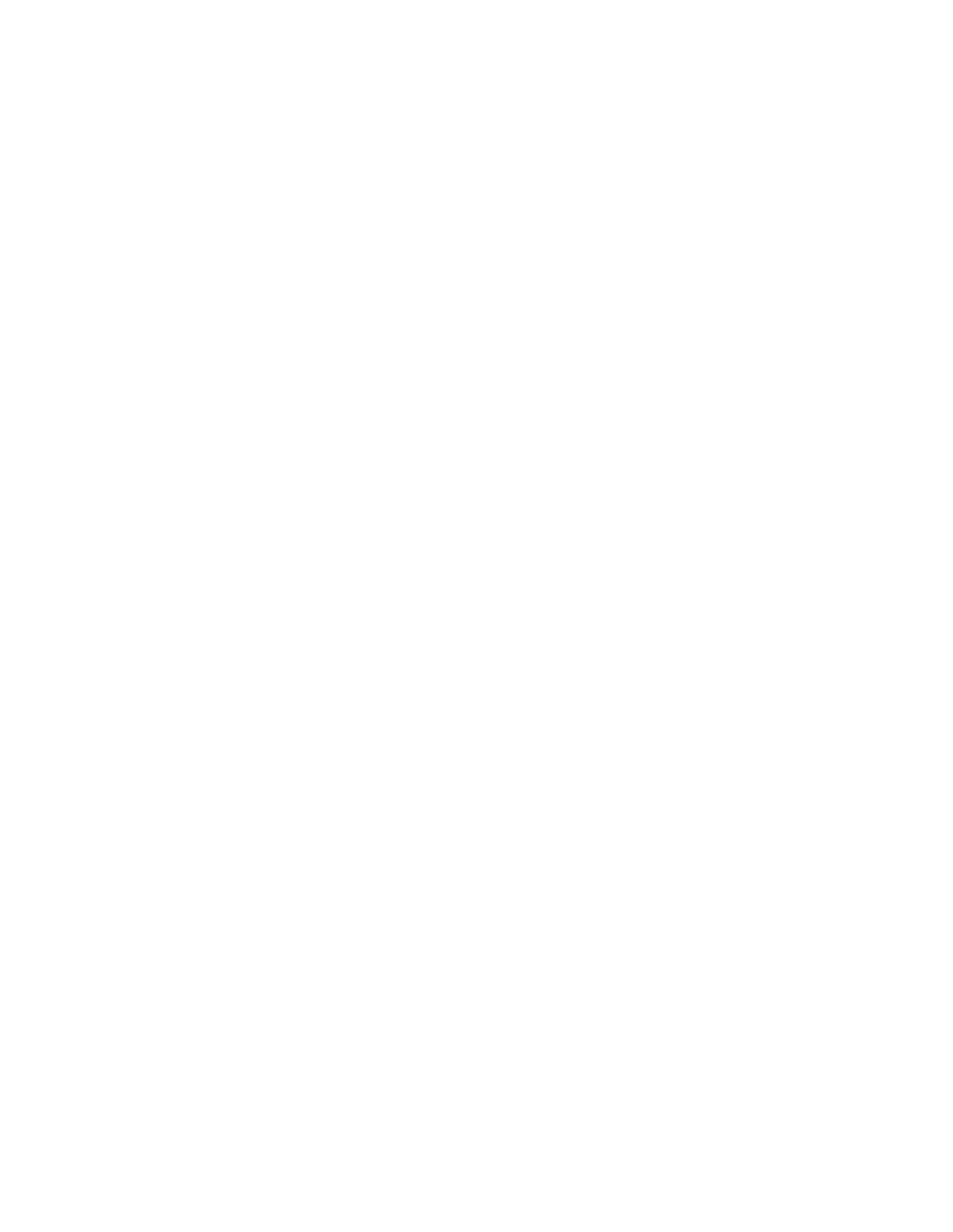Cap.13.01

## **CHAPTER 13.01**

## **COMPANIES ACT**

## **ARRANGEMENT OF SECTIONS**

### **Section**

| $\mathbf{1}$ .<br>$\mathcal{P}_{\mathcal{P}}$      |                                             |          |
|----------------------------------------------------|---------------------------------------------|----------|
|                                                    |                                             |          |
| 3.                                                 |                                             |          |
| <b>PART1</b>                                       | <b>FORMATION AND OPERATION OF COMPANIES</b> | 19<br>19 |
|                                                    |                                             |          |
| 4.<br>5.<br>6.<br>7.                               |                                             |          |
|                                                    |                                             |          |
| 8.<br>9.                                           |                                             |          |
|                                                    |                                             |          |
| 10 <sub>1</sub><br>11.<br>12.<br>13.<br>14.<br>15. |                                             |          |
|                                                    |                                             |          |
| 16.                                                |                                             |          |
|                                                    |                                             |          |
| 17.<br>18.<br>19.                                  |                                             |          |
| 20.                                                |                                             |          |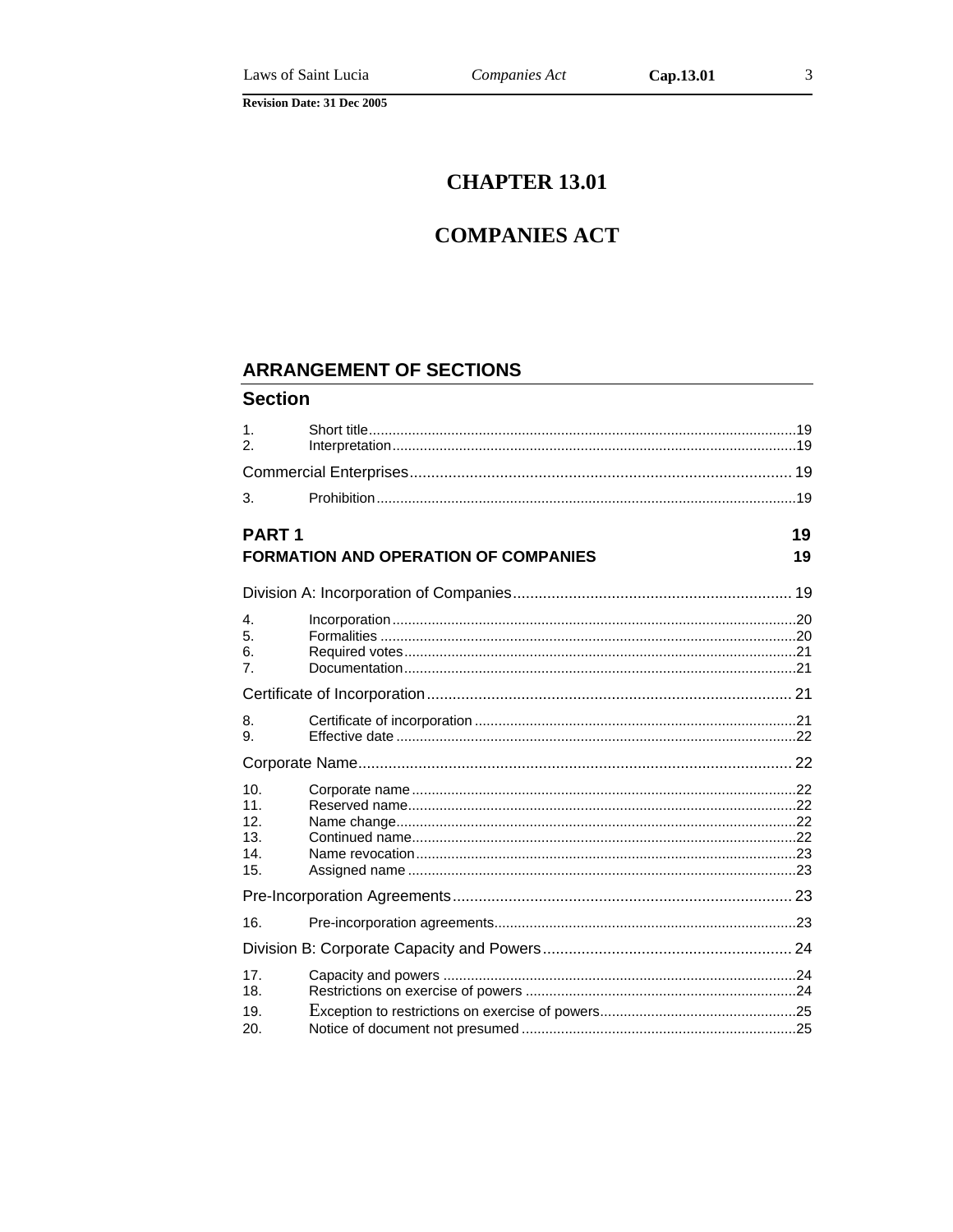| Cap.13.01 |
|-----------|
|-----------|

 $\overline{4}$ 

| 21. |  |
|-----|--|
| 22. |  |
| 23. |  |
|     |  |
| 24. |  |
| 25. |  |
|     |  |
|     |  |
|     |  |
|     |  |
|     |  |
| 26. |  |
| 27. |  |
|     |  |
| 28. |  |
| 29. |  |
| 30. |  |
| 31. |  |
| 32. |  |
| 33. |  |
| 34. |  |
|     |  |
| 35. |  |
| 36. |  |
| 37. |  |
| 38. |  |
| 39. |  |
| 40. |  |
| 41. |  |
| 42. |  |
|     |  |
| 43. |  |
| 44. |  |
| 45. |  |
| 46. |  |
| 47. |  |
| 48. |  |
| 49. |  |
| 50. |  |
|     |  |
| 51. |  |
| 52. |  |
| 53. |  |
| 54. |  |
| 55. |  |
| 56. |  |
| 57. |  |
|     |  |
|     |  |
|     |  |
| 58. |  |
| 59. |  |
| 60. |  |
| 61. |  |
| 62. |  |
|     |  |
| 63. |  |
| 64. |  |
| 65. |  |
| 66. |  |
| 67. |  |
| 68. |  |
| 69. |  |
|     |  |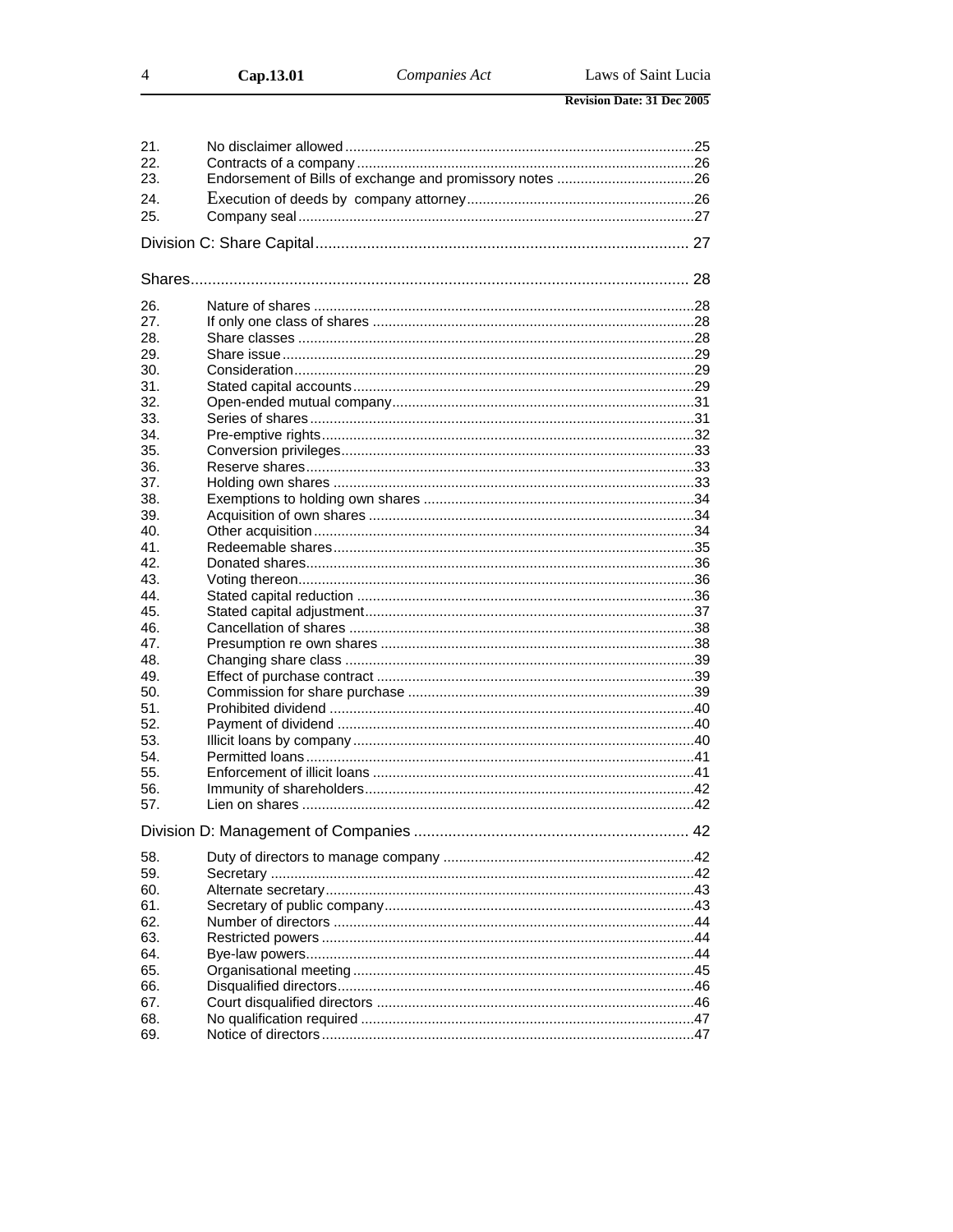| 70.          |  |
|--------------|--|
| 71.<br>72.   |  |
| 73.          |  |
| 74.          |  |
| 75.          |  |
| 76.          |  |
| 77.<br>78.   |  |
| 79.          |  |
| 80.          |  |
| 81.          |  |
| 82.<br>83.   |  |
| 84.          |  |
|              |  |
|              |  |
| 85.<br>86.   |  |
| 87.          |  |
| 88.          |  |
| 89.          |  |
| 90.          |  |
|              |  |
| 91.          |  |
| 92.          |  |
| 93.          |  |
| 94.          |  |
|              |  |
| 95.          |  |
|              |  |
| 96.          |  |
|              |  |
| 97.          |  |
| 98.          |  |
|              |  |
| 99.          |  |
| 100.         |  |
| 101.         |  |
| 102.<br>103. |  |
| 104.         |  |
|              |  |
| 105.         |  |
| 106.         |  |
| 107.         |  |
| 108.         |  |
| 109.         |  |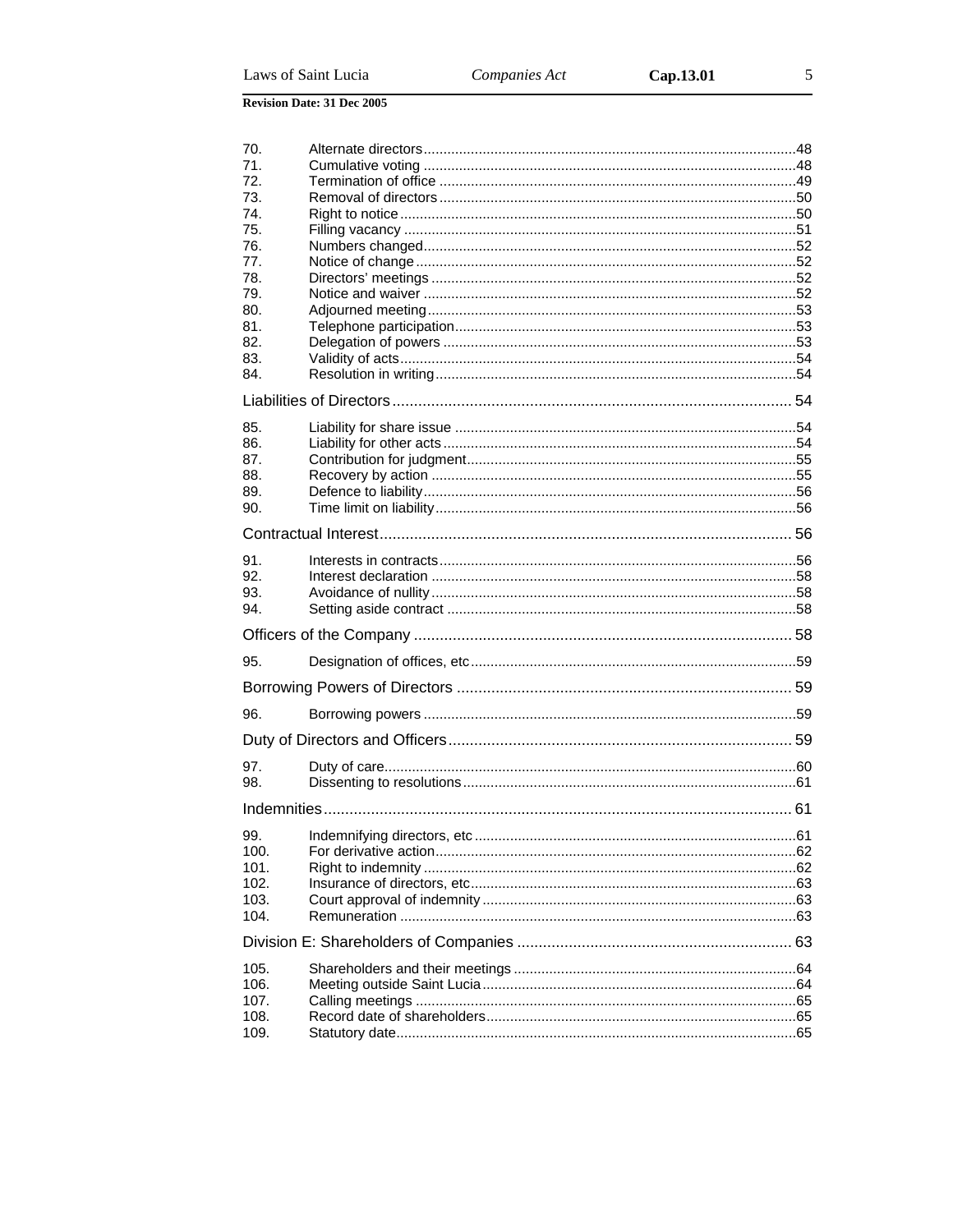| Cap.13.01 | <i>Companies Act</i> | Laws of Saint Lucia |
|-----------|----------------------|---------------------|
|           |                      |                     |

| 110.         |                                                                       |  |
|--------------|-----------------------------------------------------------------------|--|
| 111.         |                                                                       |  |
| 112.         |                                                                       |  |
| 113.         | Shareholder meetings; waiver of notice and telephone participation 67 |  |
|              |                                                                       |  |
| 114.         |                                                                       |  |
| 115.         |                                                                       |  |
| 116.         |                                                                       |  |
| 117.         |                                                                       |  |
| 118.         |                                                                       |  |
| 119.         |                                                                       |  |
| 120.         |                                                                       |  |
| 121.         |                                                                       |  |
| 122.         |                                                                       |  |
|              |                                                                       |  |
| 123.         |                                                                       |  |
| 124.         |                                                                       |  |
|              |                                                                       |  |
| 125.         |                                                                       |  |
|              |                                                                       |  |
|              |                                                                       |  |
| 126.         |                                                                       |  |
| 127.         |                                                                       |  |
| 128.         |                                                                       |  |
| 129.<br>130. |                                                                       |  |
|              |                                                                       |  |
| 131.         |                                                                       |  |
| 132.         |                                                                       |  |
|              |                                                                       |  |
| 133.         |                                                                       |  |
|              |                                                                       |  |
| 134.         |                                                                       |  |
| 135.         |                                                                       |  |
|              |                                                                       |  |
| 136.         |                                                                       |  |
|              |                                                                       |  |
| 137.         |                                                                       |  |
|              |                                                                       |  |
| 138.         |                                                                       |  |
| 139.         |                                                                       |  |
| 140.         |                                                                       |  |
| 141.         |                                                                       |  |
| 142.         |                                                                       |  |
|              |                                                                       |  |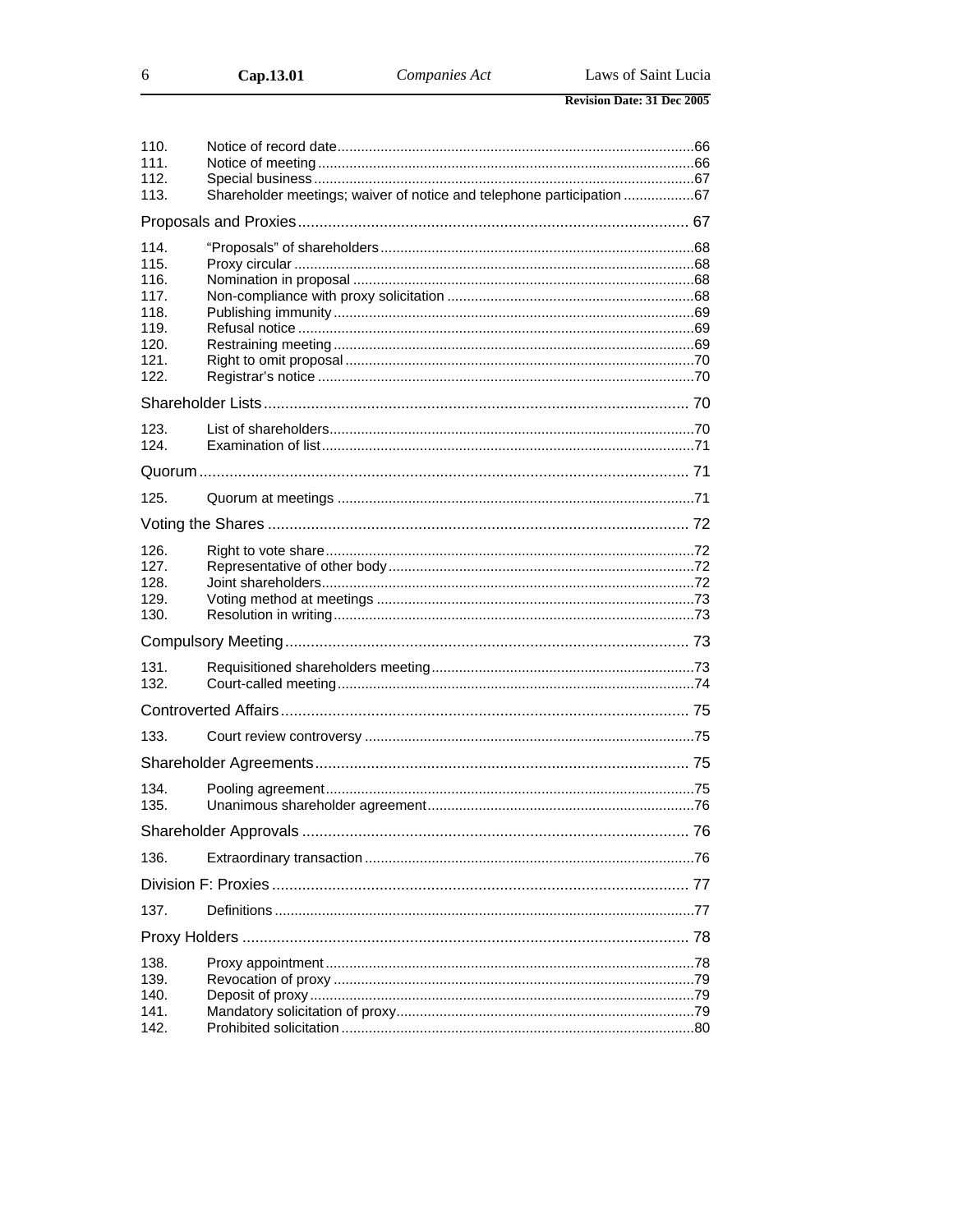|  | Laws of Saint Lucia |
|--|---------------------|
|  |                     |

| 143. |  |
|------|--|
| 144. |  |
| 145. |  |
|      |  |
| 146. |  |
| 147. |  |
|      |  |
|      |  |
| 148. |  |
|      |  |
|      |  |
| 149. |  |
| 150. |  |
| 151. |  |
| 152. |  |
| 153. |  |
| 154. |  |
| 155. |  |
| 156. |  |
|      |  |
| 157. |  |
| 158. |  |
| 159. |  |
| 160. |  |
| 161. |  |
| 162. |  |
| 163. |  |
| 164. |  |
| 165. |  |
| 166. |  |
| 167. |  |
| 168. |  |
| 169. |  |
| 170. |  |
| 171. |  |
| 172. |  |
| 173. |  |
| 174. |  |
|      |  |
|      |  |
|      |  |
| 175. |  |
| 176. |  |
|      |  |
| 177. |  |
|      |  |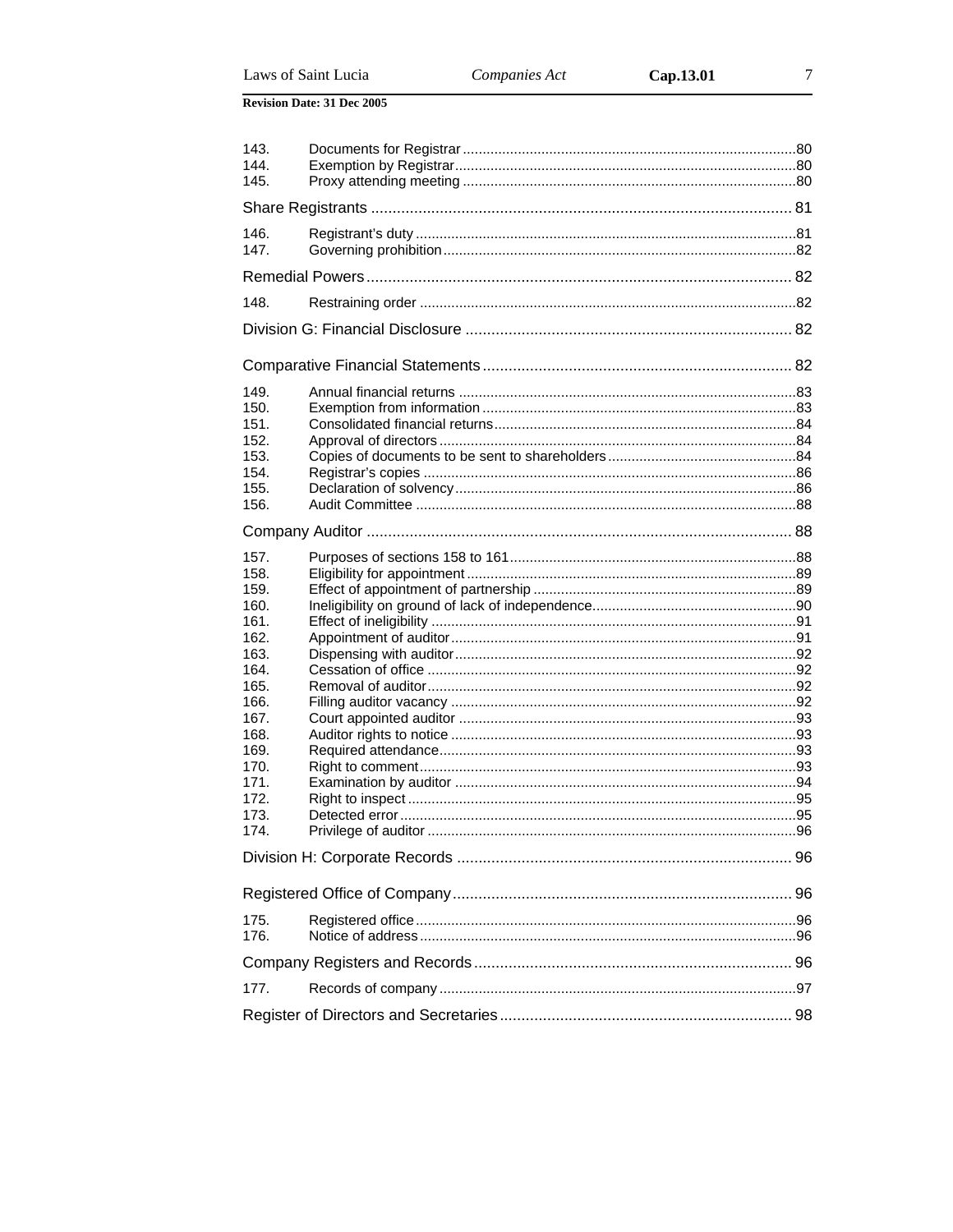| Cap.13.01 |  |
|-----------|--|
|-----------|--|

 $\,8\,$ 

| 178.<br>179.<br>180.                                         |                                                                      |  |
|--------------------------------------------------------------|----------------------------------------------------------------------|--|
|                                                              |                                                                      |  |
| 181.<br>182.<br>183.<br>184.<br>185.                         | Person ceasing to be a substantial shareholder to notify company 103 |  |
|                                                              |                                                                      |  |
| 186.                                                         |                                                                      |  |
|                                                              |                                                                      |  |
| 187.                                                         |                                                                      |  |
|                                                              |                                                                      |  |
| 188.                                                         |                                                                      |  |
|                                                              |                                                                      |  |
| 189.                                                         |                                                                      |  |
|                                                              |                                                                      |  |
| 190.                                                         |                                                                      |  |
|                                                              |                                                                      |  |
| 191.<br>192.<br>193.<br>194.                                 |                                                                      |  |
|                                                              |                                                                      |  |
| 195.<br>196.<br>197.<br>198.<br>199.<br>200.                 |                                                                      |  |
|                                                              |                                                                      |  |
| 201.<br>202.<br>203.<br>204.<br>205.<br>206.<br>207.<br>208. |                                                                      |  |
| 209.<br>210.                                                 |                                                                      |  |
| 211.<br>212.                                                 |                                                                      |  |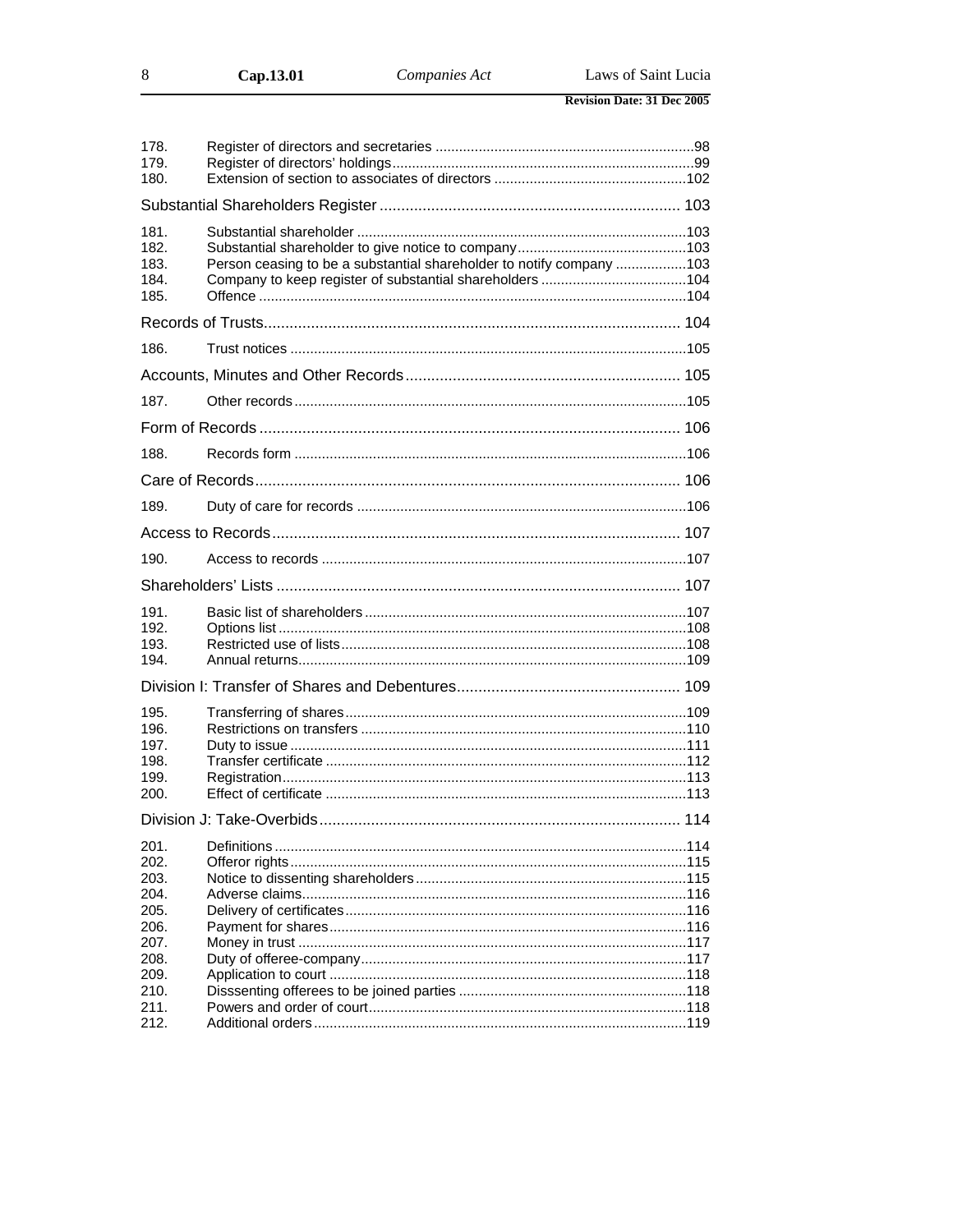Laws of Saint Lucia

| 213.         |  |  |  |
|--------------|--|--|--|
| 214.         |  |  |  |
| 215.<br>216. |  |  |  |
| 217.         |  |  |  |
| 218.         |  |  |  |
|              |  |  |  |
|              |  |  |  |
| 219.         |  |  |  |
| 220.         |  |  |  |
| 221.         |  |  |  |
| 222.         |  |  |  |
| 223.         |  |  |  |
| 224.         |  |  |  |
| 225.         |  |  |  |
|              |  |  |  |
| 226.         |  |  |  |
| 227.         |  |  |  |
| 228.         |  |  |  |
| 229.         |  |  |  |
| 230.         |  |  |  |
| 231.         |  |  |  |
| 232.         |  |  |  |
| 233.         |  |  |  |
| 234.         |  |  |  |
| 235.         |  |  |  |
| 236.         |  |  |  |
| 237.         |  |  |  |
|              |  |  |  |
| 238.         |  |  |  |
|              |  |  |  |
| 239.         |  |  |  |
| 240.         |  |  |  |
|              |  |  |  |
|              |  |  |  |
| 241.         |  |  |  |
| 242.         |  |  |  |
| 243.<br>244. |  |  |  |
|              |  |  |  |
|              |  |  |  |
| 245.         |  |  |  |
| 246.         |  |  |  |
| 247.         |  |  |  |
| 248.         |  |  |  |
| 249.         |  |  |  |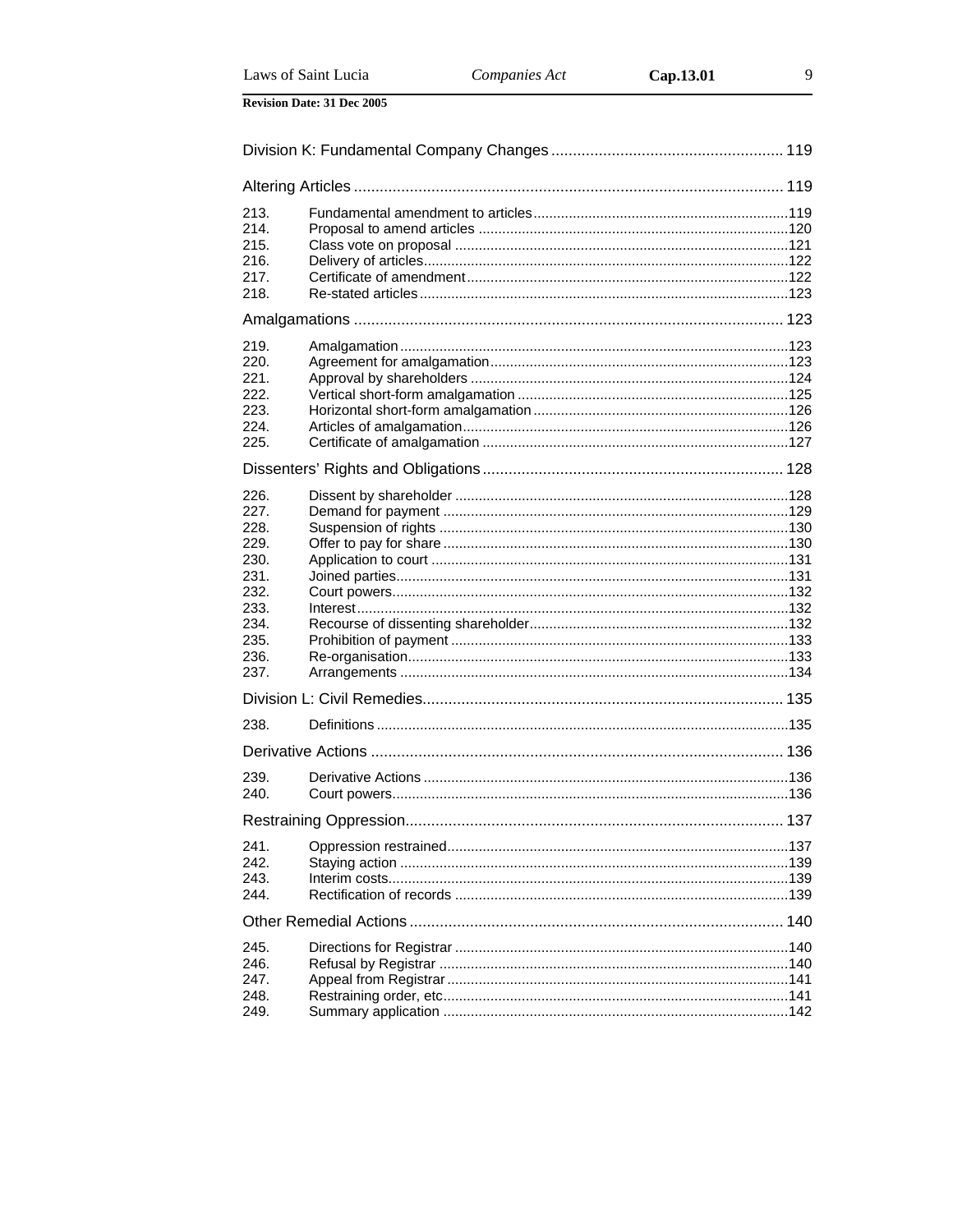| 10 | Cap.13.01 | Companies Act | Laws of Saint Lucia               |
|----|-----------|---------------|-----------------------------------|
|    |           |               | <b>Revision Date: 31 Dec 2005</b> |

| <b>PART 2</b> | 142<br>PROTECTION OF CREDITORS AND INVESTORS<br>142 |  |
|---------------|-----------------------------------------------------|--|
|               |                                                     |  |
|               |                                                     |  |
|               |                                                     |  |
| 250.          |                                                     |  |
| 251.          |                                                     |  |
| 252.          |                                                     |  |
| 253.          |                                                     |  |
| 254.          |                                                     |  |
| 255.          |                                                     |  |
| 256.          |                                                     |  |
|               |                                                     |  |
| 257.          |                                                     |  |
| 258.          |                                                     |  |
| 259.          |                                                     |  |
| 260.          |                                                     |  |
| 261.          |                                                     |  |
| 262.          |                                                     |  |
| 263.          |                                                     |  |
| 264.          |                                                     |  |
|               |                                                     |  |
| 265.          |                                                     |  |
|               |                                                     |  |
| 266.          |                                                     |  |
| 267.          |                                                     |  |
|               |                                                     |  |
| 268.          |                                                     |  |
| 269.          |                                                     |  |
| 270.          |                                                     |  |
| 271.          |                                                     |  |
| 272.          |                                                     |  |
| 273.          |                                                     |  |
| 274.          |                                                     |  |
| 275.          |                                                     |  |
| 276.          |                                                     |  |
| 277.          |                                                     |  |
| 278.          |                                                     |  |
| 279.          |                                                     |  |
| 280.          |                                                     |  |
|               |                                                     |  |
| 281.          |                                                     |  |
| 282.          |                                                     |  |
| 283.          |                                                     |  |
| 284.          |                                                     |  |
| 285.          |                                                     |  |
| 286.          |                                                     |  |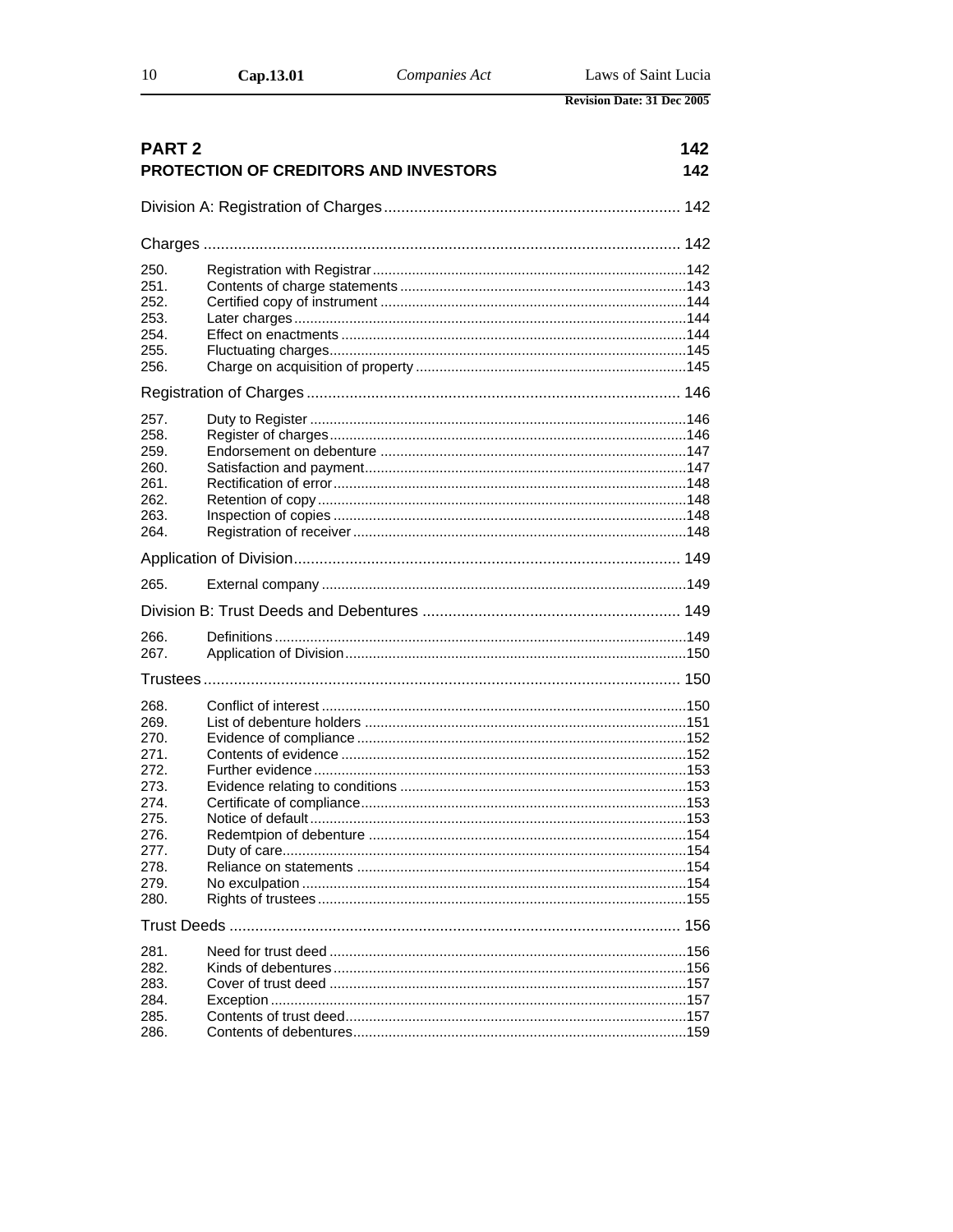| 287.         |  |
|--------------|--|
|              |  |
| 288.         |  |
| 289.         |  |
| 290.         |  |
| 291.         |  |
| 292.         |  |
| 293.         |  |
| 294.<br>295. |  |
| 296.         |  |
| 297.         |  |
| 298.         |  |
| 299.         |  |
| 300.         |  |
| 301.         |  |
|              |  |
|              |  |
|              |  |
| 302.         |  |
| 303.         |  |
|              |  |
|              |  |
| 304.         |  |
| 305.         |  |
| 306.         |  |
| 307.         |  |
| 308.         |  |
| 309.         |  |
| 310.         |  |
|              |  |
| 311.         |  |
|              |  |
| 312.         |  |
| 313.         |  |
|              |  |
| 314.         |  |
|              |  |
|              |  |
| 315.         |  |
| 316.         |  |
| 317.         |  |
|              |  |
| 318.         |  |
| 319.         |  |
| 320.         |  |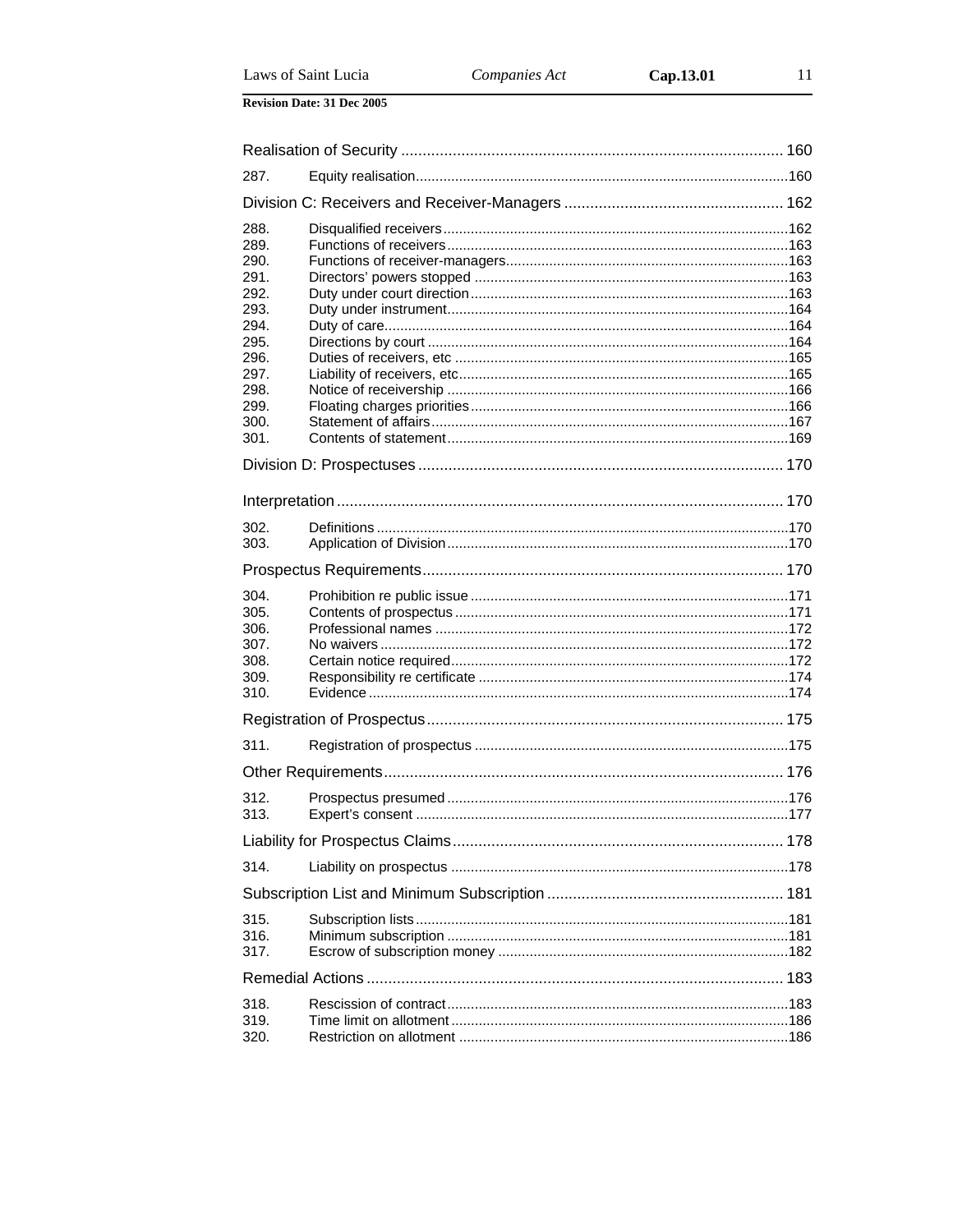| -12  | Cap.13.01 | Companies Act | Laws of Saint Lucia               |
|------|-----------|---------------|-----------------------------------|
|      |           |               | <b>Revision Date: 31 Dec 2005</b> |
| 321. |           |               |                                   |
|      |           |               |                                   |

## PART<sub>3</sub>

189

|      | <b>OTHER REGISTERED COMPANIES</b> | 189 |
|------|-----------------------------------|-----|
|      |                                   |     |
| 326. |                                   |     |
| 327. |                                   |     |
| 328. |                                   |     |
| 329. |                                   |     |
| 330. |                                   |     |
| 331. |                                   |     |
| 332. |                                   |     |
| 333. |                                   |     |
| 334. |                                   |     |
| 335. |                                   |     |
| 336. |                                   |     |
| 337. |                                   |     |
|      |                                   |     |
| 338. |                                   |     |
| 339. |                                   |     |
| 340. |                                   |     |
| 341. |                                   |     |
| 342. |                                   |     |
| 343. |                                   |     |
| 344. |                                   |     |
| 345. |                                   |     |
| 346. |                                   |     |
| 347. |                                   |     |
| 348. |                                   |     |
| 349. |                                   |     |
| 350. |                                   |     |
| 351. |                                   |     |
| 352. |                                   |     |
| 353. |                                   |     |
| 354. |                                   |     |
| 355. |                                   |     |
| 356. |                                   |     |
| 357. |                                   |     |
| 358. |                                   |     |
| 359. |                                   |     |
|      |                                   |     |
| 360. |                                   |     |
| 361. |                                   |     |
| 362. |                                   |     |
| 363. |                                   |     |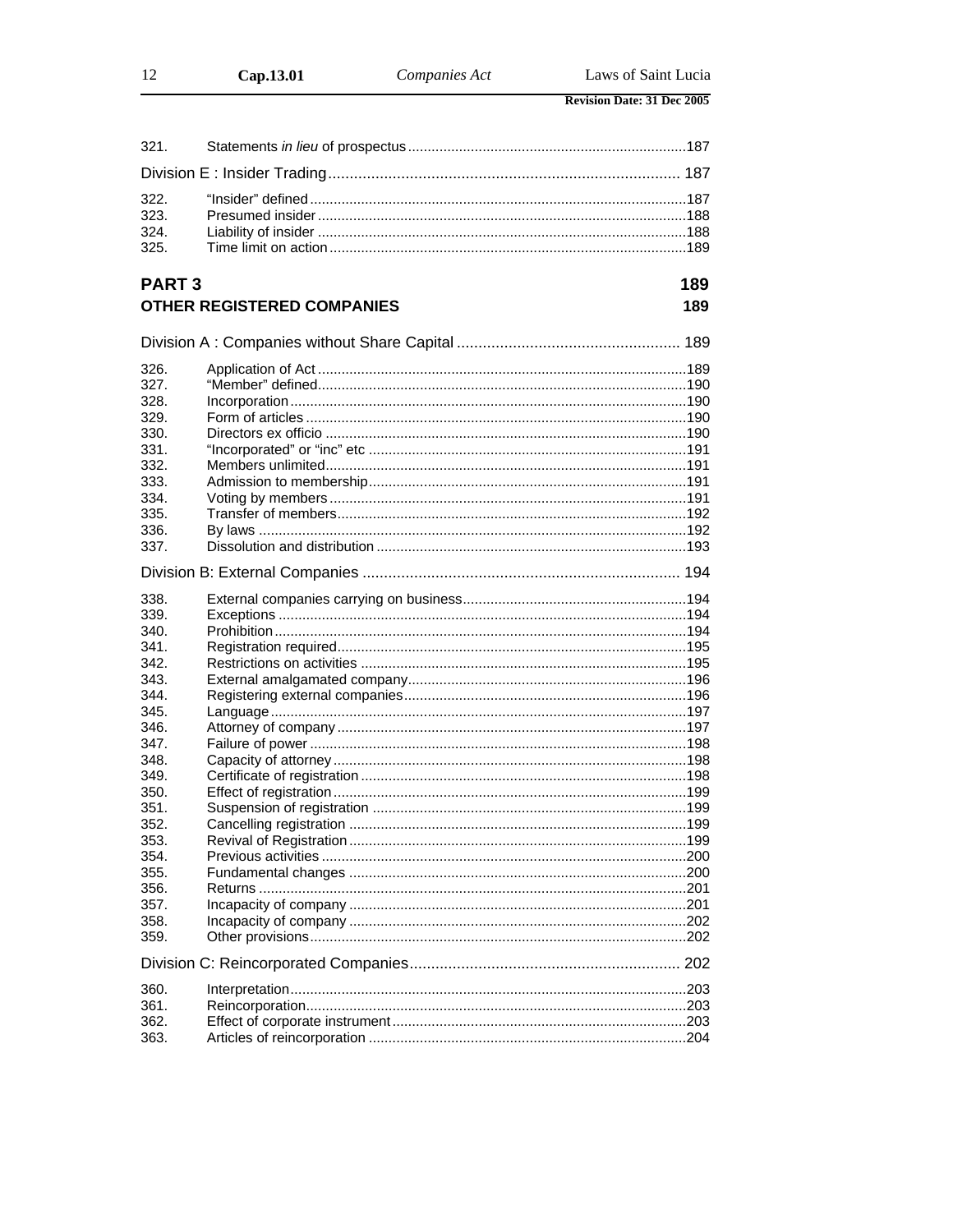| 364. | .204 |
|------|------|
| 365. | .205 |
| 366. | .206 |
| 367. |      |
|      | 206  |
| 368. | 206  |
| 369. | .207 |
| 370. |      |
| 371. | 207  |
| 372. | .208 |
| 373. |      |
| 374. | .208 |
| 375. |      |
| 376. |      |
| 377. | 210  |
|      |      |

## **PART 4** 210 **WINDING-UP 210**

| 378.<br>379. |                                                                   |  |
|--------------|-------------------------------------------------------------------|--|
| 380.<br>381. |                                                                   |  |
| 382.         |                                                                   |  |
| 383.<br>384. |                                                                   |  |
|              |                                                                   |  |
| 385.         | Circumstances in which company may be wound up by court213        |  |
| 386.         |                                                                   |  |
| 387.         |                                                                   |  |
| 388.         |                                                                   |  |
| 389.<br>390. | Avoidance of dispositions of property, etc. after commencement of |  |
|              |                                                                   |  |
| 391.         |                                                                   |  |
| 392.         |                                                                   |  |
| 393.         |                                                                   |  |
| 394.         |                                                                   |  |
| 395.         |                                                                   |  |
|              |                                                                   |  |
| 396.         |                                                                   |  |
| 397.         |                                                                   |  |
| 398.         |                                                                   |  |
|              |                                                                   |  |
| 399.         |                                                                   |  |
| 400.         |                                                                   |  |
| 401.         |                                                                   |  |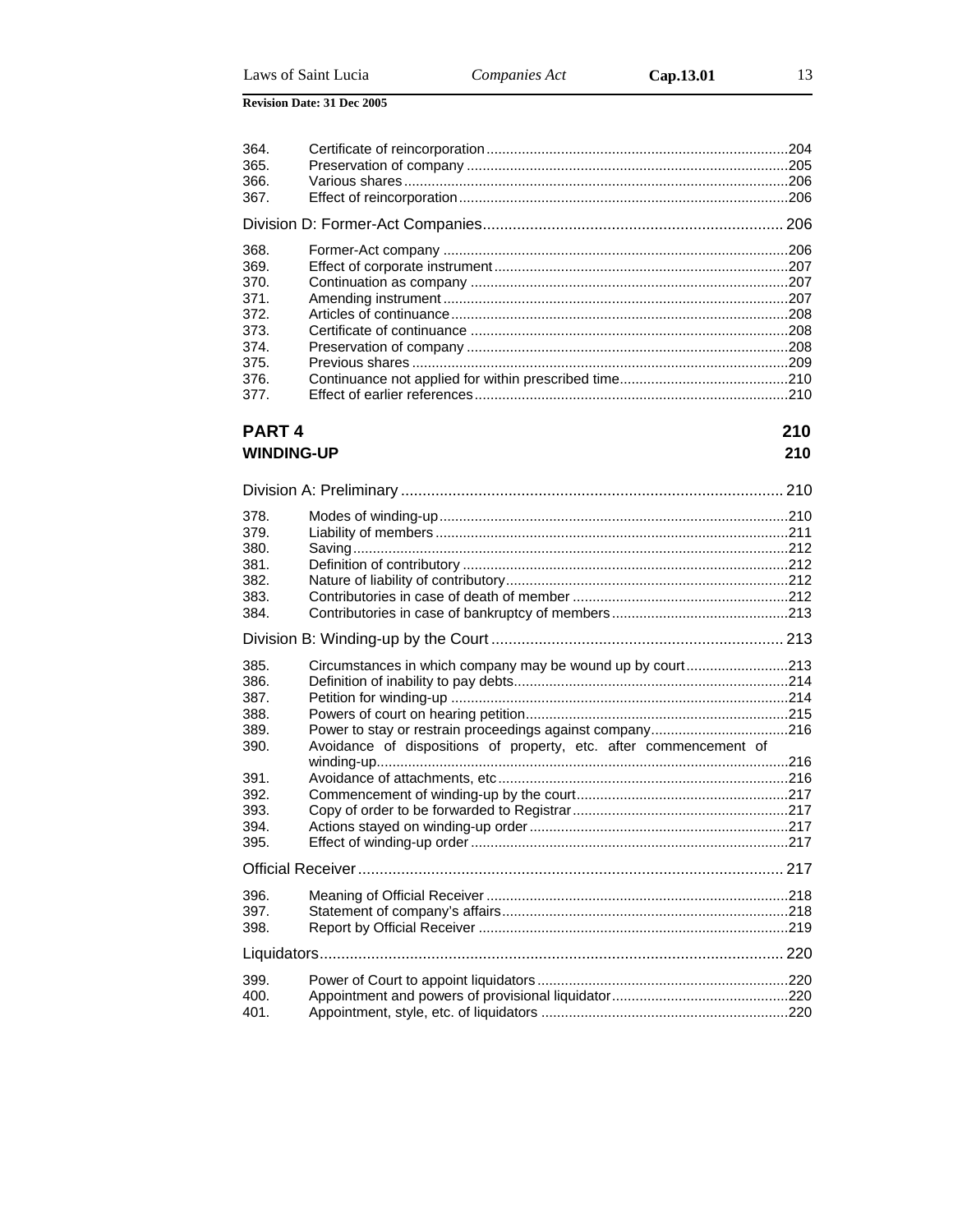| 402. | Provisions where person other than Official Receiver is appointed           |  |
|------|-----------------------------------------------------------------------------|--|
| 403. |                                                                             |  |
| 404. |                                                                             |  |
| 405. |                                                                             |  |
| 406. |                                                                             |  |
| 407. |                                                                             |  |
| 408. |                                                                             |  |
| 409. |                                                                             |  |
| 410. |                                                                             |  |
| 411. |                                                                             |  |
| 412. |                                                                             |  |
|      |                                                                             |  |
|      |                                                                             |  |
| 413. | Meetings of creditors and contributories to determine whether committee     |  |
| 414. |                                                                             |  |
| 415. |                                                                             |  |
|      |                                                                             |  |
| 416. |                                                                             |  |
| 417. | Settlement of list of contributories and application of assets231           |  |
| 418. |                                                                             |  |
|      | Payment of debts due by contributory to company and extent to which         |  |
| 419. |                                                                             |  |
| 420. |                                                                             |  |
| 421. |                                                                             |  |
| 422. |                                                                             |  |
| 423. |                                                                             |  |
| 424. |                                                                             |  |
| 425. |                                                                             |  |
| 426. |                                                                             |  |
| 427. | Power to order costs of winding up to be paid out of assets 234             |  |
| 428. | Power to summon persons suspected of having property of company234          |  |
| 429. | Power to order public examination of promoters directors, etc 235           |  |
| 430. |                                                                             |  |
| 431. |                                                                             |  |
| 432. |                                                                             |  |
| 433. |                                                                             |  |
| 434. |                                                                             |  |
|      |                                                                             |  |
|      |                                                                             |  |
| 435. |                                                                             |  |
| 436. |                                                                             |  |
| 437. |                                                                             |  |
| 438. | Effect of voluntary winding-up on business and status of company239         |  |
| 439. | Avoidance of transfers, etc. after commencement of voluntary winding-up 239 |  |
| 440. | Statutory declaration of solvency in case of proposal of winding-up         |  |
|      | Provisions Applicable Only To Members' Voluntary Winding-Up 240             |  |
| 441. | Power of company to appoint and fix remuneration of liquidators240          |  |
| 442. |                                                                             |  |
| 443. | Power of liquidator to accept shares, etc., as consideration for sale of    |  |
|      |                                                                             |  |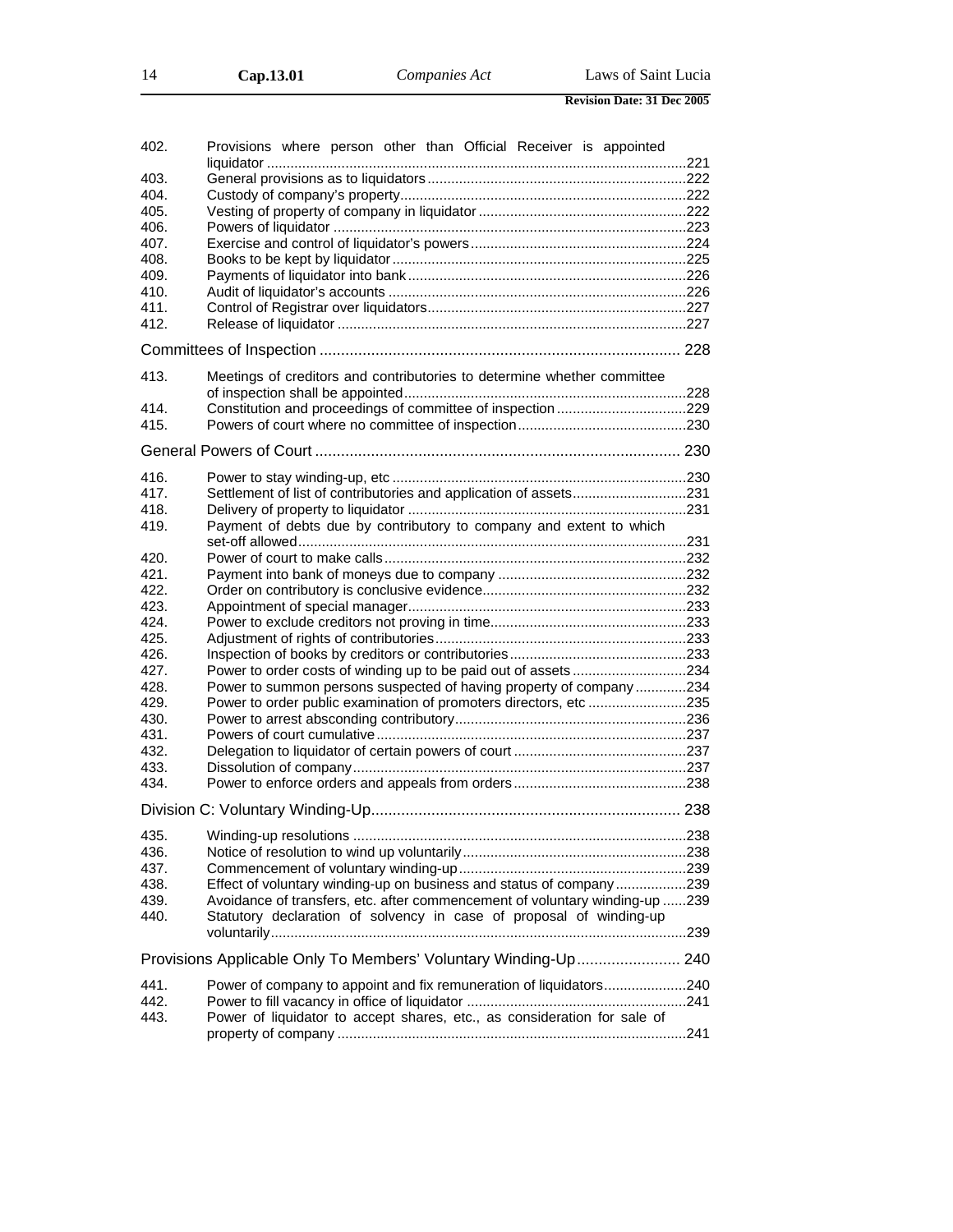|  | Laws of Saint Lucia |
|--|---------------------|
|  |                     |

| 444.         | Duty of liquidator to call creditors' meeting in case of insolvency242                                                                  |  |
|--------------|-----------------------------------------------------------------------------------------------------------------------------------------|--|
| 445.         | Duty of liquidator to call general meeting at end of each year 243                                                                      |  |
| 446.<br>447. | Alternative provisions as to annual and final meetings in case of                                                                       |  |
|              |                                                                                                                                         |  |
|              |                                                                                                                                         |  |
|              | Provisions Applicable To A Creditors' Voluntary Winding-up  245                                                                         |  |
| 448.         |                                                                                                                                         |  |
| 449.         |                                                                                                                                         |  |
| 450.         |                                                                                                                                         |  |
| 451.         | Fixing of liquidators' remuneration and cesser of directors' powers247                                                                  |  |
| 452.<br>453. |                                                                                                                                         |  |
| 454.         | Duty of liquidator to call meetings of company and of creditors at end of                                                               |  |
|              |                                                                                                                                         |  |
| 455.         |                                                                                                                                         |  |
|              |                                                                                                                                         |  |
|              |                                                                                                                                         |  |
| 456.         |                                                                                                                                         |  |
| 457.         |                                                                                                                                         |  |
| 458.<br>459. | Power of court to appoint and remove liquidator in voluntary winding-up 250                                                             |  |
| 460.         |                                                                                                                                         |  |
| 461.         | Power to apply to court to have questions determined or powers                                                                          |  |
|              |                                                                                                                                         |  |
| 462.         |                                                                                                                                         |  |
| 463.         |                                                                                                                                         |  |
|              |                                                                                                                                         |  |
|              |                                                                                                                                         |  |
|              |                                                                                                                                         |  |
|              |                                                                                                                                         |  |
| 464.         |                                                                                                                                         |  |
| 465.         |                                                                                                                                         |  |
|              |                                                                                                                                         |  |
|              | Effect of Winding-Up on Antecedent and Other Transactions 254                                                                           |  |
| 466.         |                                                                                                                                         |  |
| 467.         | Liabilities and rights of certain fraudulently preferred persons254                                                                     |  |
| 468.         |                                                                                                                                         |  |
| 469.         |                                                                                                                                         |  |
| 470.<br>471. |                                                                                                                                         |  |
| 472.         | Restriction of rights of creditor as to execution or attachment 258                                                                     |  |
|              |                                                                                                                                         |  |
|              |                                                                                                                                         |  |
| 473.         |                                                                                                                                         |  |
| 474.         |                                                                                                                                         |  |
| 475.         | Frauds by officers of companies which have gone into liquidation262                                                                     |  |
| 476.         |                                                                                                                                         |  |
| 477.<br>478. |                                                                                                                                         |  |
| 479.         | Power of court to assess damages against delinquent directors, etc265<br>Prosecution of delinquent officers and members of a company265 |  |
|              |                                                                                                                                         |  |
|              |                                                                                                                                         |  |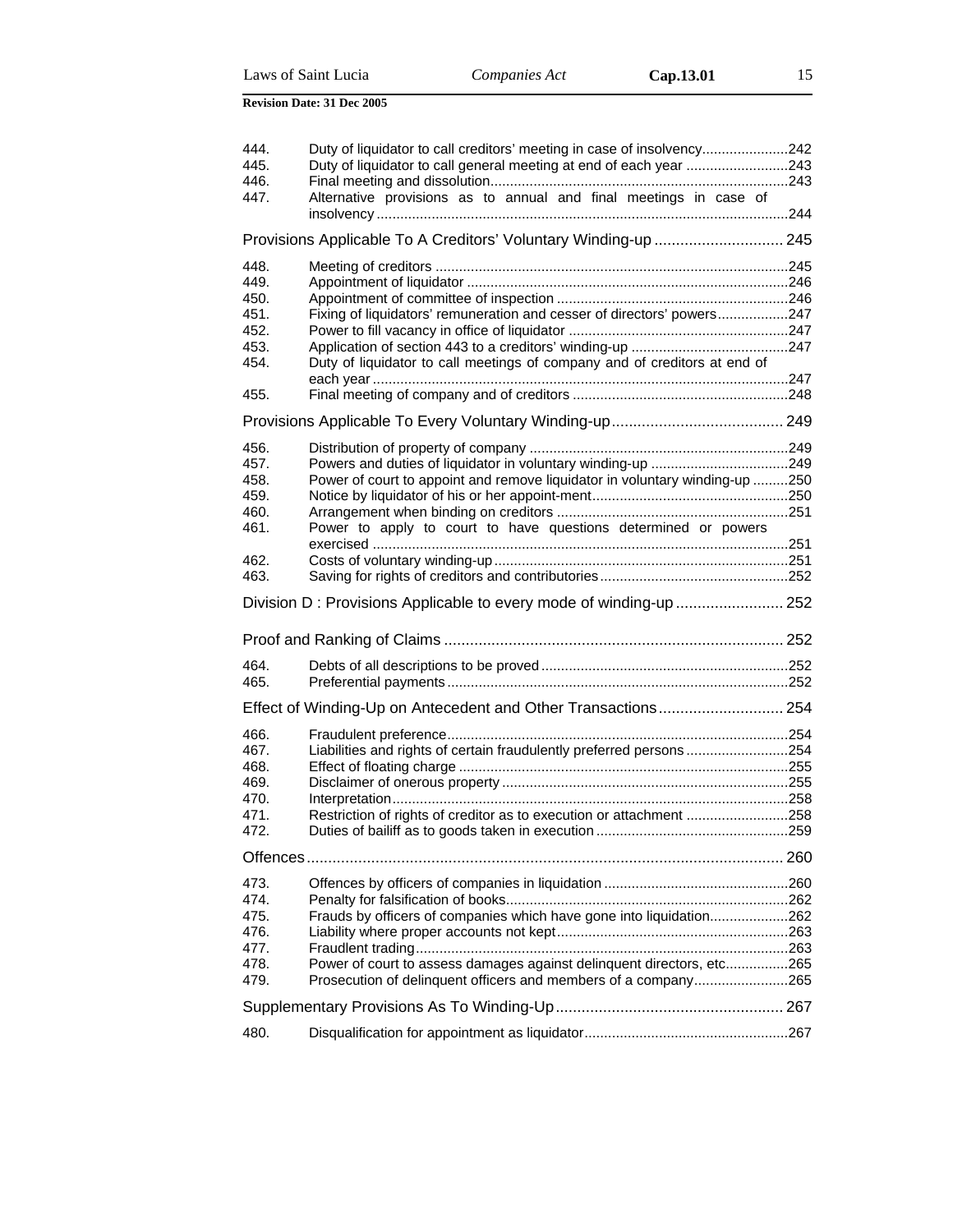| 16 | Cap.13.01 | Companies Act | Laws of Saint Lucia               |  |
|----|-----------|---------------|-----------------------------------|--|
|    |           |               | <b>Revision Date: 31 Dec 2005</b> |  |

| 481.<br>482.<br>483.<br>484.<br>485.<br>486.<br>487. | Exemption of certain documents from stamp duty on winding-up of       |      |
|------------------------------------------------------|-----------------------------------------------------------------------|------|
|                                                      |                                                                       |      |
| 488.<br>489.                                         | Meetings to ascertain wishes of creditors or contributories270        |      |
|                                                      |                                                                       |      |
| 490.<br>491.<br>492.<br>493.                         | Outstanding assets of defunct company to vest in Official Receiver273 |      |
|                                                      |                                                                       |      |
| 494.                                                 |                                                                       |      |
|                                                      |                                                                       |      |
| 495.                                                 |                                                                       |      |
| 496.<br>497.<br>498.<br>499.                         |                                                                       |      |
| <b>PART5</b>                                         |                                                                       | 279  |
|                                                      | <b>ADMINISTRATION AND GENERAL</b>                                     | 279  |
|                                                      |                                                                       |      |
|                                                      |                                                                       |      |
| 500.<br>501.                                         |                                                                       |      |
|                                                      |                                                                       |      |
| 502.<br>503.                                         | Register of Companies.                                                | .280 |
|                                                      |                                                                       |      |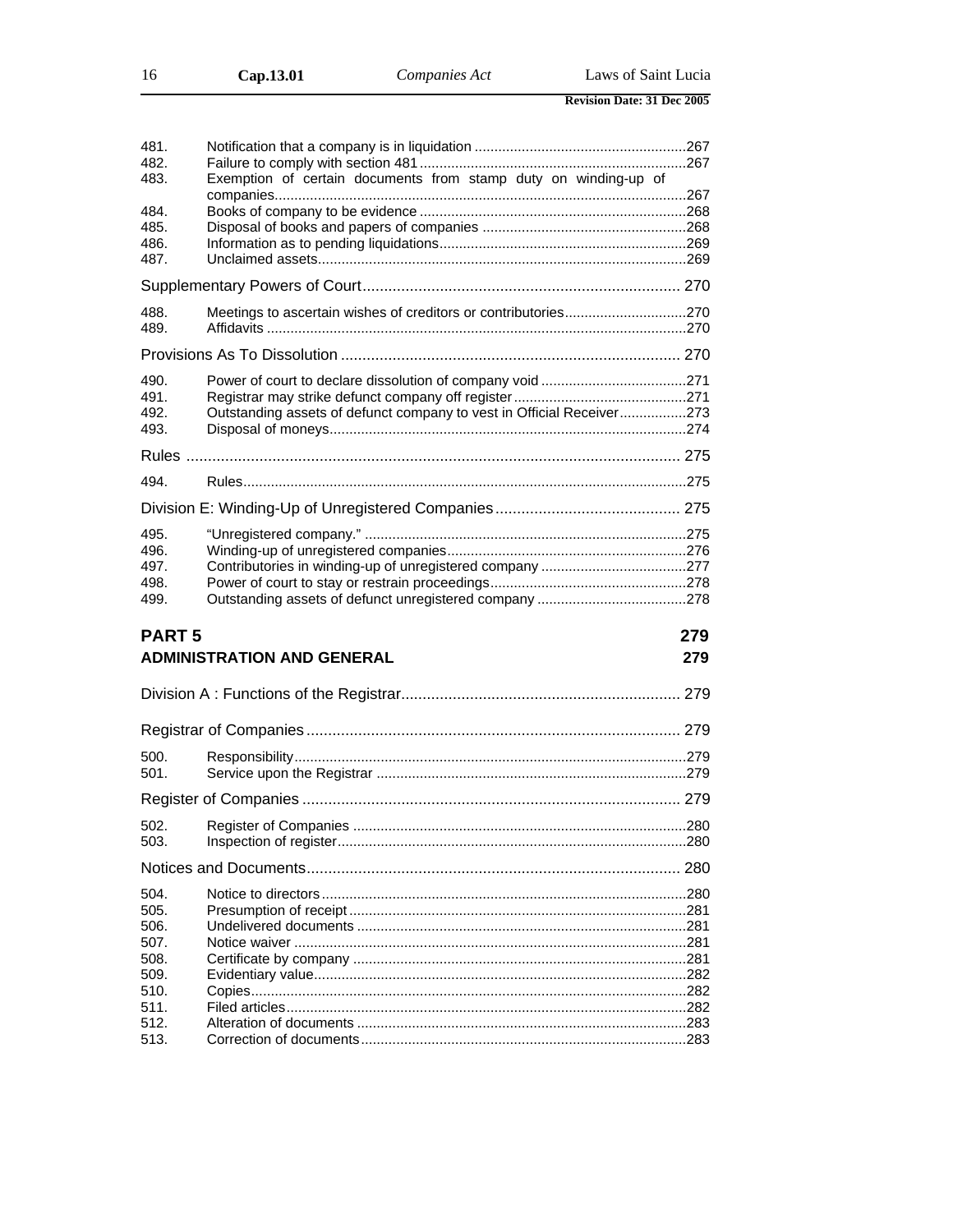| 514.<br>515.<br>516.<br>517.<br>518.                                         |  |  |  |  |  |
|------------------------------------------------------------------------------|--|--|--|--|--|
|                                                                              |  |  |  |  |  |
| 519.<br>520.                                                                 |  |  |  |  |  |
|                                                                              |  |  |  |  |  |
| 521.                                                                         |  |  |  |  |  |
|                                                                              |  |  |  |  |  |
| 522.<br>523.<br>524.<br>525.                                                 |  |  |  |  |  |
|                                                                              |  |  |  |  |  |
|                                                                              |  |  |  |  |  |
| 526.<br>527.<br>528.<br>529.<br>530.<br>531.<br>532.<br>533.<br>534.         |  |  |  |  |  |
|                                                                              |  |  |  |  |  |
| 535.                                                                         |  |  |  |  |  |
|                                                                              |  |  |  |  |  |
| 536.<br>537.<br>538.<br>539.<br>540.<br>541.<br>542.<br>543.<br>544.<br>545. |  |  |  |  |  |
|                                                                              |  |  |  |  |  |
|                                                                              |  |  |  |  |  |
| 546.                                                                         |  |  |  |  |  |
| 547.<br>548.                                                                 |  |  |  |  |  |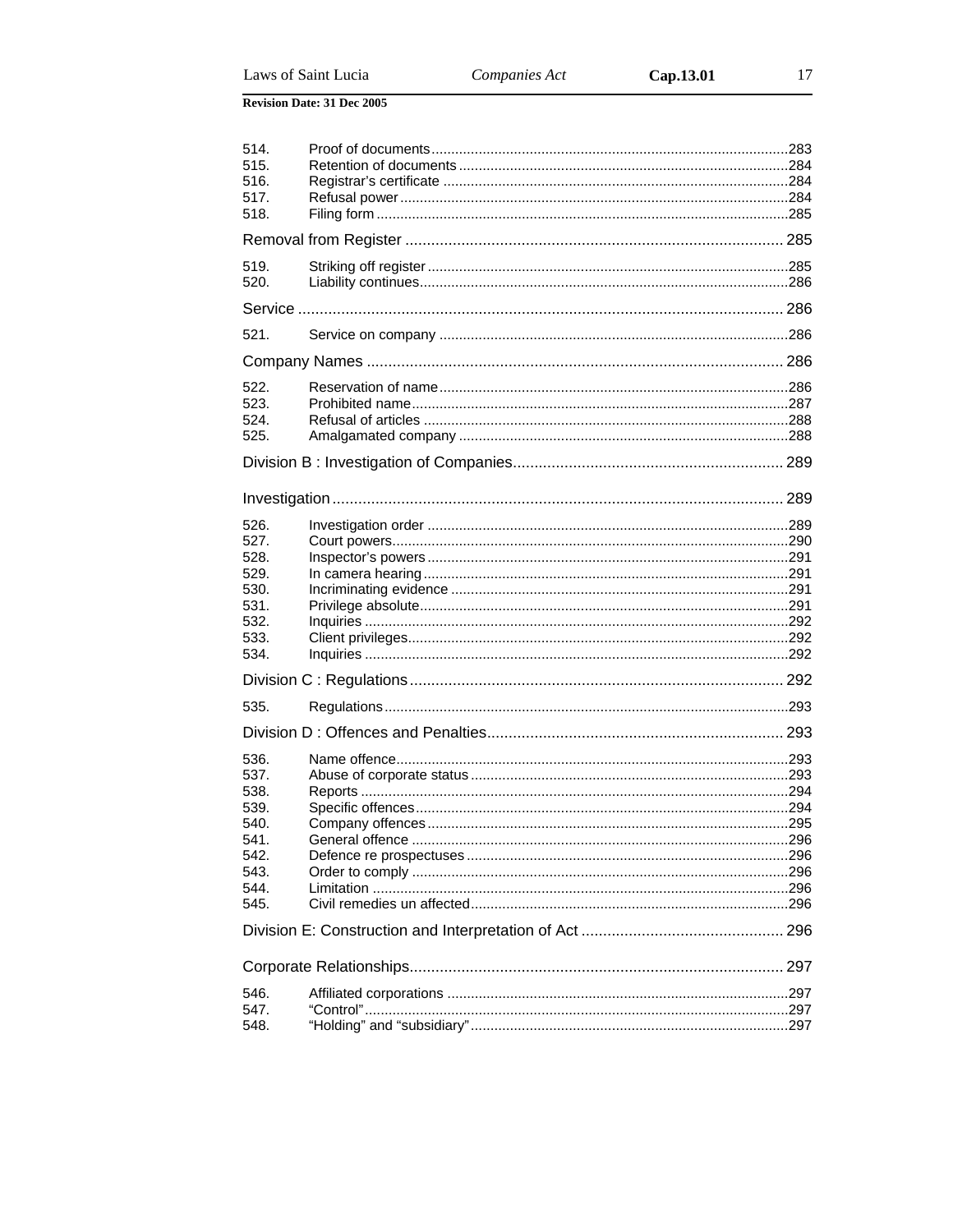| 549.<br>550. |  |  |  |  |
|--------------|--|--|--|--|
|              |  |  |  |  |
| 551.         |  |  |  |  |
|              |  |  |  |  |
| 552.         |  |  |  |  |
| 553.         |  |  |  |  |
| 554.         |  |  |  |  |
| 555.         |  |  |  |  |
| 556.         |  |  |  |  |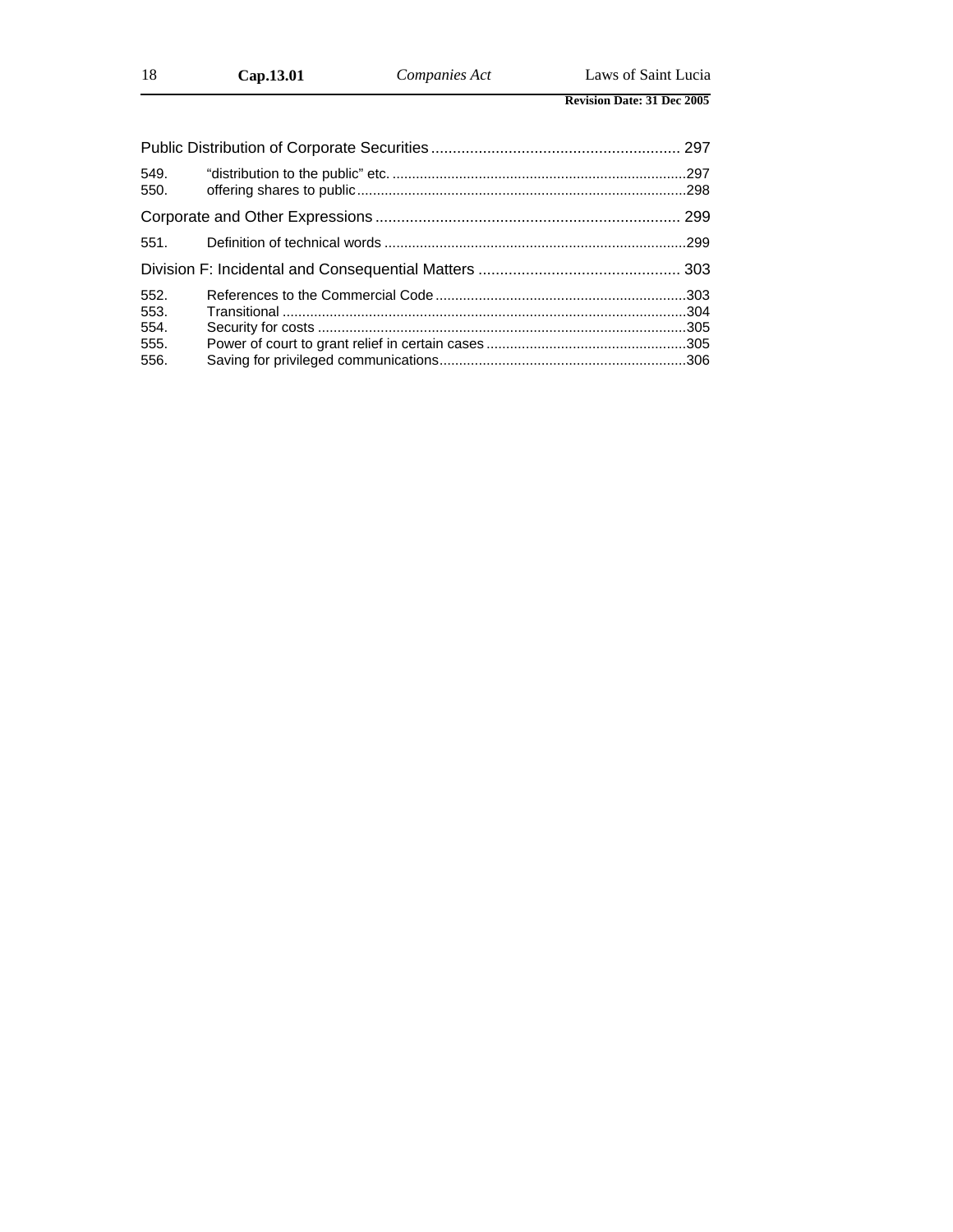## **COMPANIES ACT**

#### **(Acts 19 of 1996, 10 of 1997, 9 of 1998, 7 of 1999, 33 of 1999 and 10 of 2001)**

AN ACT to revise the law relating to companies and to provide for related and consequential matters.

Commencement [1 January 1997]

#### **1. SHORT TITLE**

This Act may be cited as the Companies Act.

*Interpretation* 

#### **2. INTERPRETATION**

The provisions of section 551 shall apply for the purpose of construing the words and expressions set out therein and the other provisions of Division E of Part 5 shall apply for the purpose of this Act.

#### *Commercial Enterprises*

#### **3. PROHIBITION**

An association, partnership, society, body or other group consisting of more than 20 persons shall not be formed for the purpose of carrying on any trade or business for gain unless it is incorporated under this Act or formed under some other enactment.

## **PART 1 FORMATION AND OPERATION OF COMPANIES**

*Division A: Incorporation of Companies*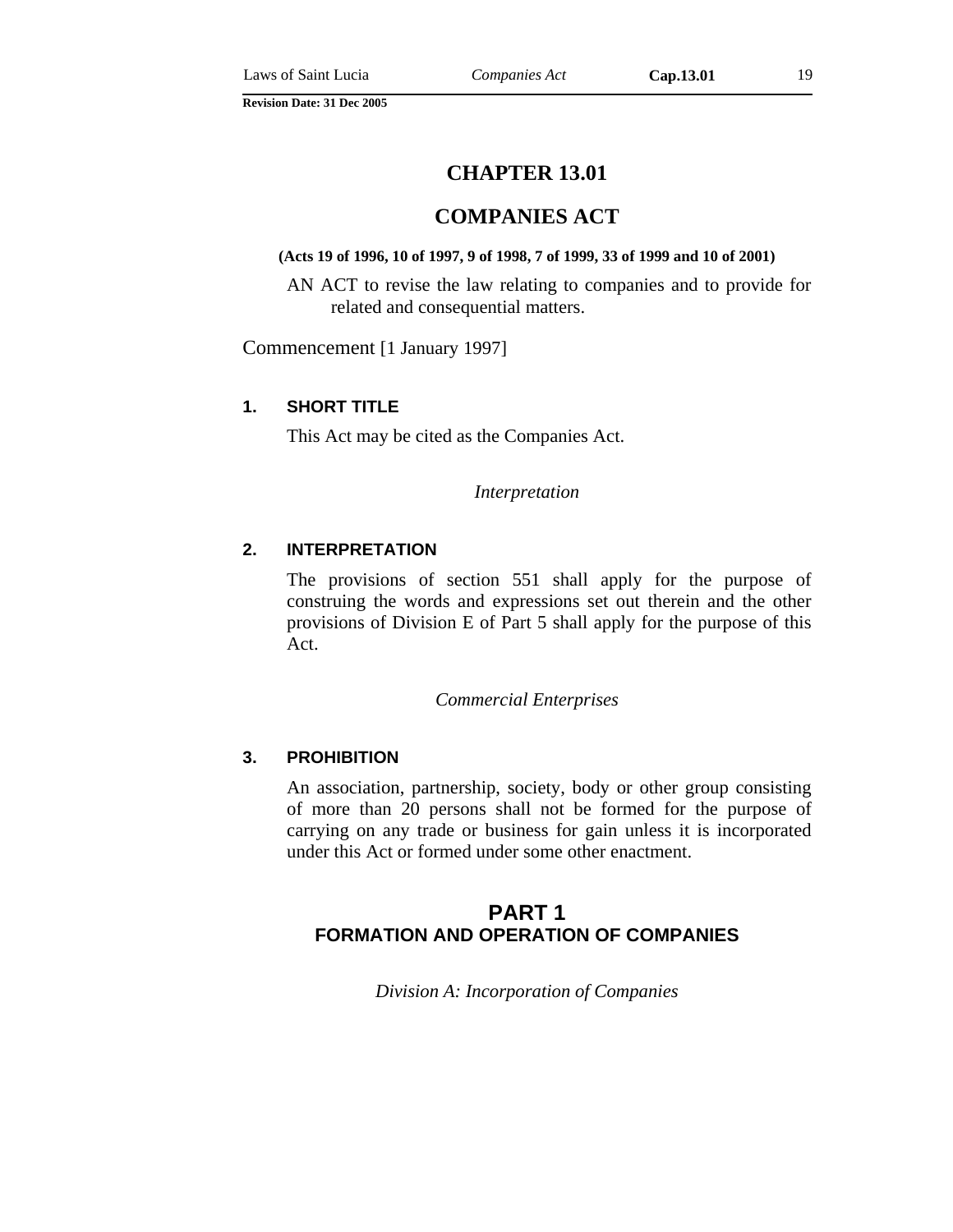#### **4. INCORPORATION**

- (1) Subject to subsection (2), one or more persons may incorporate a company by signing and sending articles of incorporation to the Registrar and the name of every incorporator shall be entered in the company's register of members as soon as may be after the company's registration.
- (2) An individual shall not form or join in the formation of a company under this Act who—
	- (a) is less than 18 years of age;
	- (b) is of unsound mind and has been so found by a registered medical practitioner in Saint Lucia or elsewhere; or
	- (c) has the status of a bankrupt;
- (3) If articles of incorporation submitted to the Registrar are accompanied with a statutory declaration by an attorney-at-law that to the best of his or her knowledge and belief no signatory to the articles is an individual described in subsection (2), the declaration is, for the purposes of this Act, conclusive of the facts therein declared.

#### **5. FORMALITIES**

- (1) Articles of incorporation shall follow the prescribed form and set out, in respect of the proposed company—
	- (a) its proposed name;
	- (b) the classes and any maximum number of shares that the company is authorised to issue, and
		- (i) if there will be 2 or more classes of shares, the rights, privileges, restrictions and conditions attaching to each class of shares, and
		- (ii) if a class of shares can be issued in series, the authority given to the directors to fix the number of shares in, or to determine the designation of, and the rights, privileges, restrictions and conditions attaching to, the shares of each series;
	- (c) if the right to transfer shares of the company is to be restricted, a statement that the right to transfer shares is restricted and the nature of those restrictions;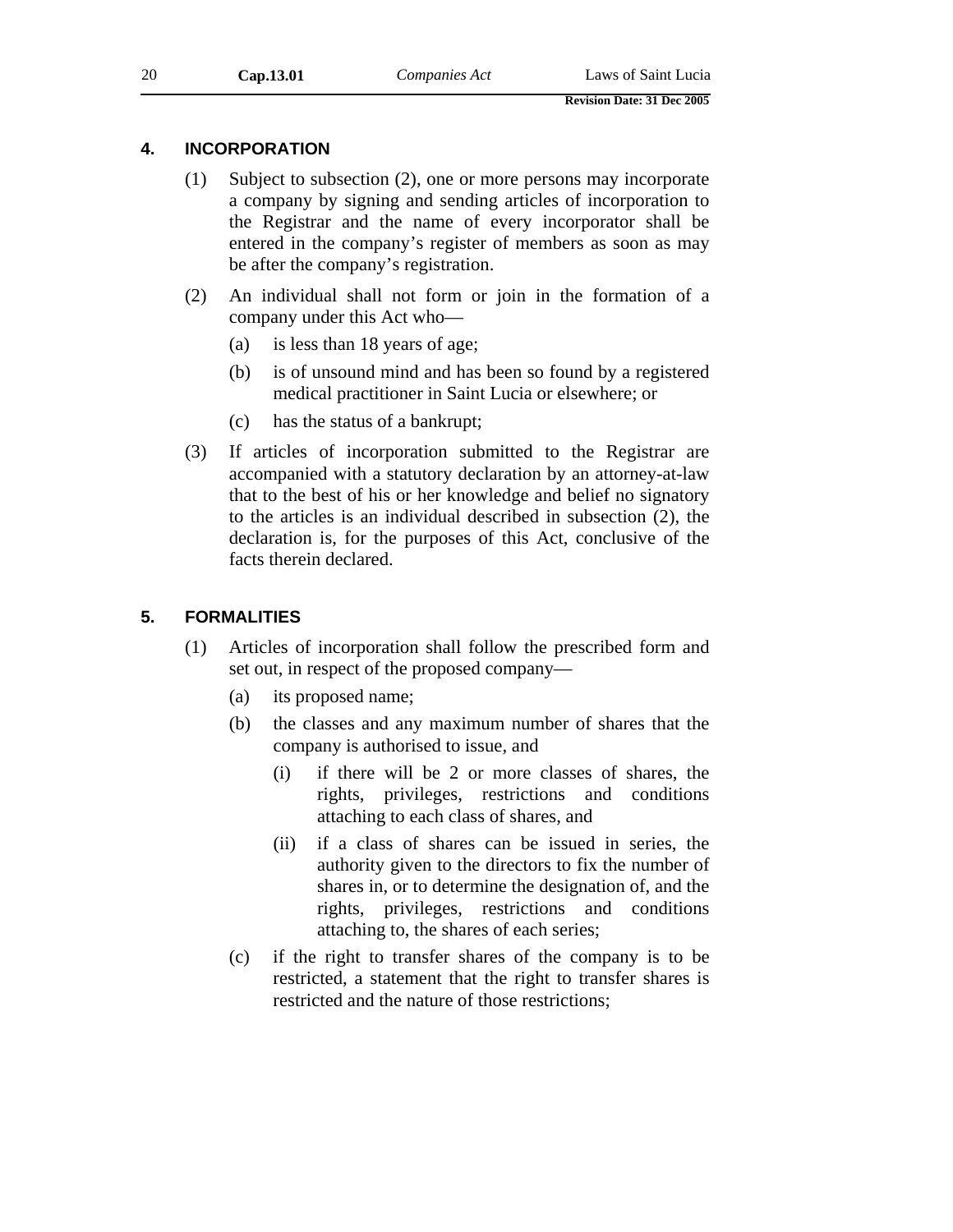- (d) the number of directors, or subject to section  $71(a)$  the minimum and maximum number of directors;
- (e) any restrictions on the business that the company may carry on.
- (2) The articles may set out any provisions permitted by this Act or bye-law permitted to be set out in the bye-laws of the company.
- (3) Where the right to transfer any shares is restricted, a notification to that effect shall be given on each share certificate issued in respect of those shares.

#### **6. REQUIRED VOTES**

- (1) Subject to subsection (2), if the articles or any unanimous shareholder agreement require a greater number of votes of directors or shareholders than that required by this Act to effect any action, the provisions of the articles or of the unanimous shareholder agreement shall prevail.
- (2) The articles may not require a greater number of votes of shareholders to remove a director than the number specified in section 73.

#### **7. DOCUMENTATION**

An incorporator shall send to the Registrar with the articles of incorporation the documents required by section 69(1), section 176(1) and section 511.

#### *Certificate of Incorporation*

#### **8. CERTIFICATE OF INCORPORATION**

Upon receipt of the articles of the incorporation, the Registrar shall issue a certificate of incorporation in accordance with section 511; and the certificate is conclusive proof of the incorporation of the company named in the certificate.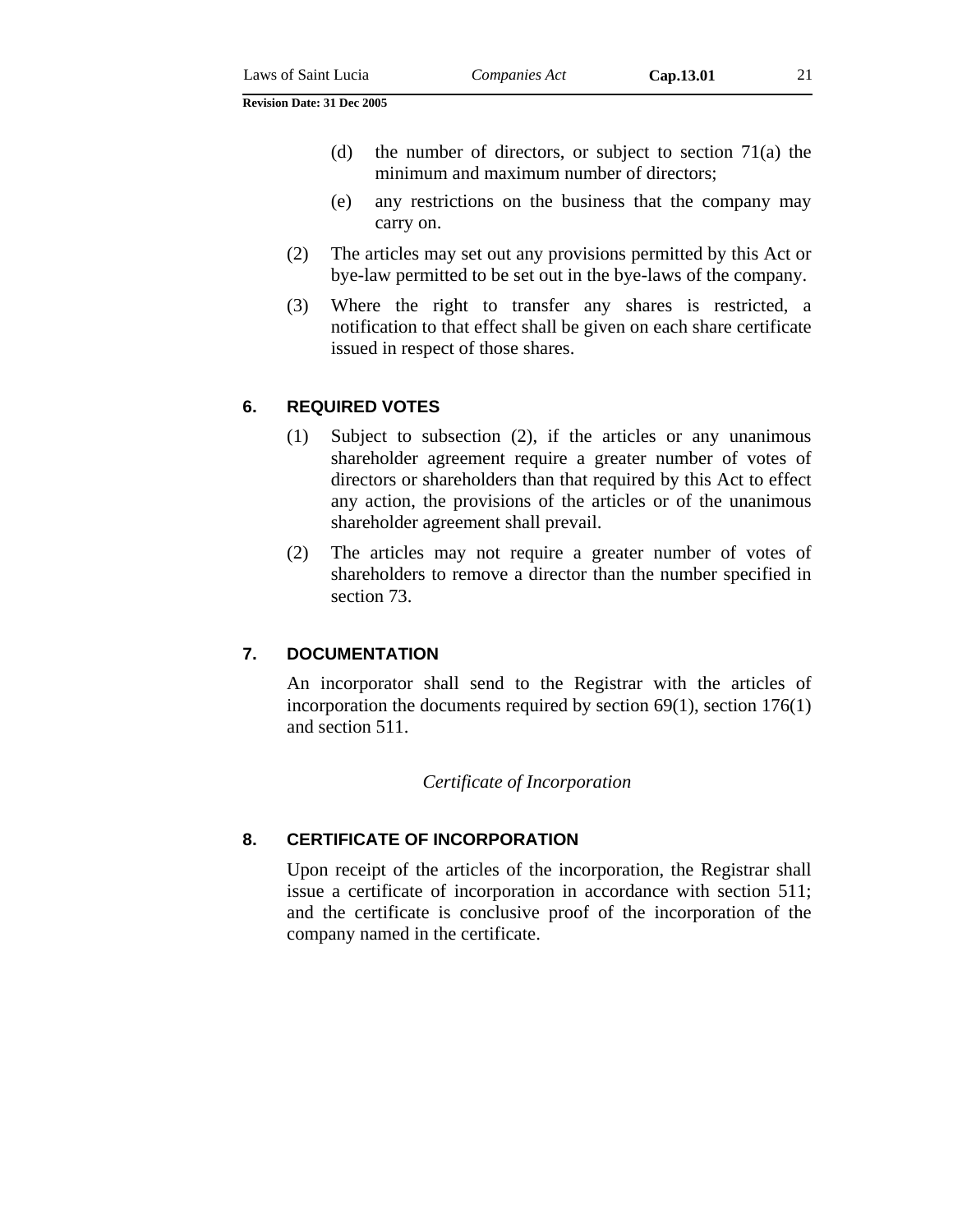### **9. EFFECTIVE DATE**

A company comes into existence on the date shown in its certificate of incorporation.

#### *Corporate Name*

#### **10. CORPORATE NAME**

- (1) The word "limited", "corporation" or "incorporated" or the abbreviation "ltd." or "corp." or "inc." shall be part of the name of every company; but a company may use and may be legally designated by either the full or the abbreviated form.
- (2) The Registrar may exempt a body corporate continued as a company under this Act from the requirements of subsection (1).

#### **11. RESERVED NAME**

A company shall not be incorporated with or have a name—

- (a) that is prohibited or refused under sections 523 and 524; or
- (b) that is reserved for another company or intended company under section 522.

#### **12. NAME CHANGE**

Where, through inadvertence or otherwise, a company—

- (a) comes into existence with a name that contravenes section 11; or
- (b) is, upon an application to change its name, granted a name that contravenes section 11,

the Registrar may direct the company to change its name in accordance with section 213.

#### **13. CONTINUED NAME**

Despite sections 11 and 12, a company that is continued under this Act is entitled to be continued with the name it lawfully had before that continuance.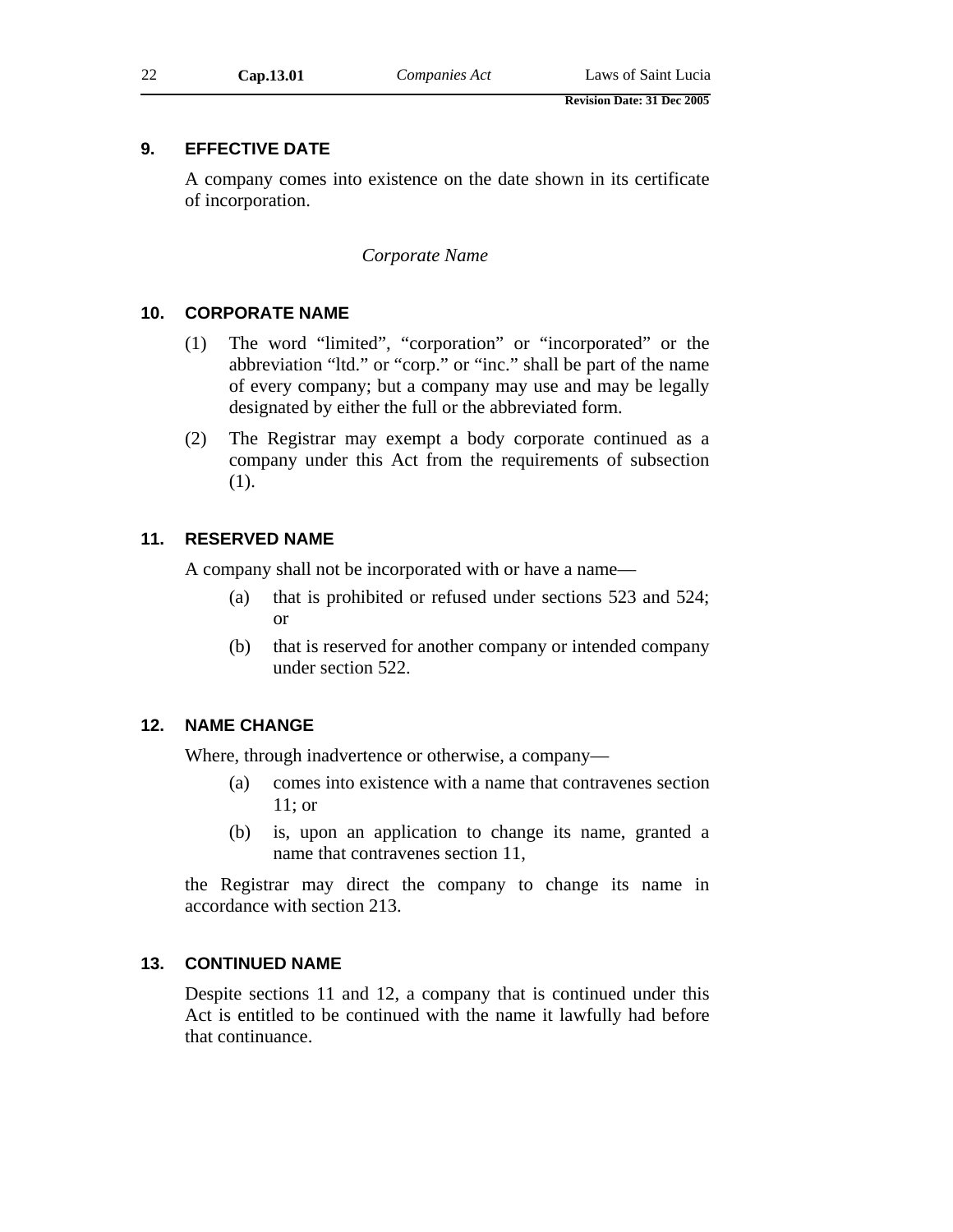#### **14. NAME REVOCATION**

Where a company has been directed under section 12 to change its name and has not, within 60 days from the service of the direction to that effect, changed its name to a name that complies with this Act, the Registrar may revoke the name of the company and assign to it a name; and, until changed in accordance with section 213, the name of the company is thereafter the name so assigned.

#### **15. ASSIGNED NAME**

- (1) When a company has had its name revoked and a name assigned to it under section 14, the Registrar shall issue a certificate of amendment showing the new name of the company and shall give notice of the change in the Gazette*.*
- (2) Upon the issue of a certificate of amendment under subsection (1), the articles of the company to which the certificate refers are amended accordingly on the date shown in the certificate.

*Pre-Incorporation Agreements* 

#### **16. PRE-INCORPORATION AGREEMENTS**

- (1) Except as provided in this section, a person who enters into a written contract in the name of or on behalf of a company before it comes into existence is personally bound by the contract and is entitled to the benefits of the contract.
- (2) Within a reasonable time after a company comes into existence, it may, by any action or conduct signifying the intention to be bound thereby, adopt a written contract made, in its name or on its behalf, before it came into existence.
- (3) When a company adopts a contract under subsection  $(2)$ 
	- (a) the company is bound by the contract and is entitled to the benefits thereof as if the company had been in existence at the date of the contract and had been a party to it; and
	- (b) a person, who purported to act in the name of the company or on its behalf ceases, except as provided in subsection (4), to be bound by or entitled to the benefits of the contract.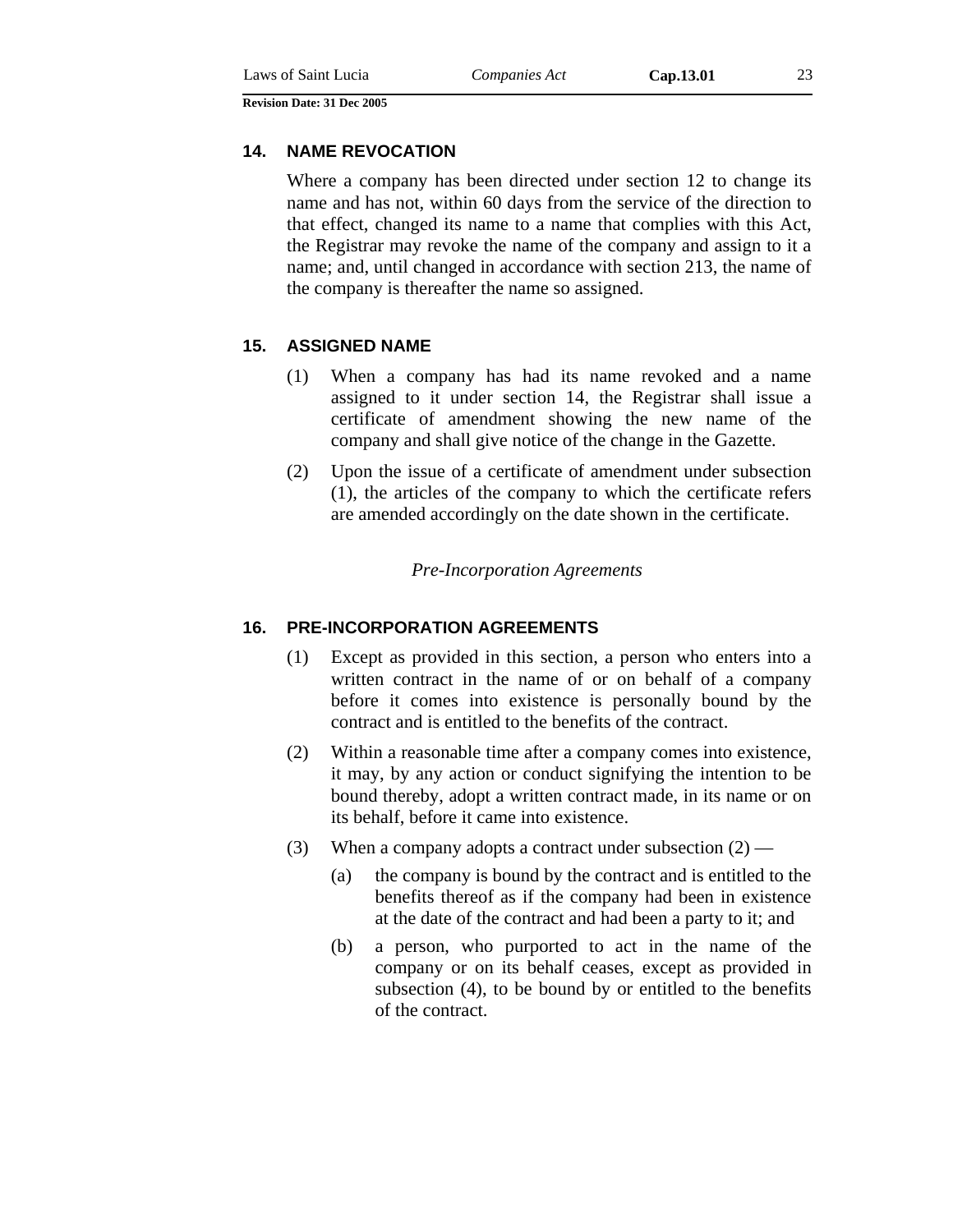| 24 | Cap.13.01 | Companies Act | Laws of Saint Lucia |
|----|-----------|---------------|---------------------|
|    |           |               |                     |

- **Revision Date: 31 Dec 2005**
- (4) Except as provided in subsection (5), whether or not a written contract made before the coming into existence of the company is adopted by the company, a party to the contract may apply to the court for an order fixing obligations under the contract as joint or joint and several, or apportioning liability between or among the company and a person who purported to act in the name of the company or on its behalf; and the court may, upon the application, make any order it thinks fit.
- (5) If expressly so provided in the written contract, a person who purported to act for or on behalf of a company before it came into existence is not in any event bound by the contract or entitled to the benefits of the contract.

*Division B: Corporate Capacity and Powers* 

#### **17. CAPACITY AND POWERS**

- (1) A company has the capacity, and, subject to this Act, the rights, powers and privileges of an individual.
- (2) A company has the capacity to carry on its business, conduct its affairs and exercise its powers in any jurisdiction outside Saint Lucia to the extent that the laws of Saint Lucia and of that jurisdiction permit.
- (3) It is not necessary for a bye-law to be passed to confer any particular power on a company or its directors.
- (4) This section does not authorise any company to carry on any business or activity in breach of—
	- (a) any enactment prohibiting or restricting the carrying on of the business or activity; or
	- (b) any provision requiring any permission or licence for the carrying on of the business or activity.

### **18. RESTRICTIONS ON EXERCISE OF POWERS**

(1) A company shall not carry on any business or exercise any power that it is restricted by its articles from carrying on or exercising, nor shall a company exercise any of its powers in a manner contrary to its articles.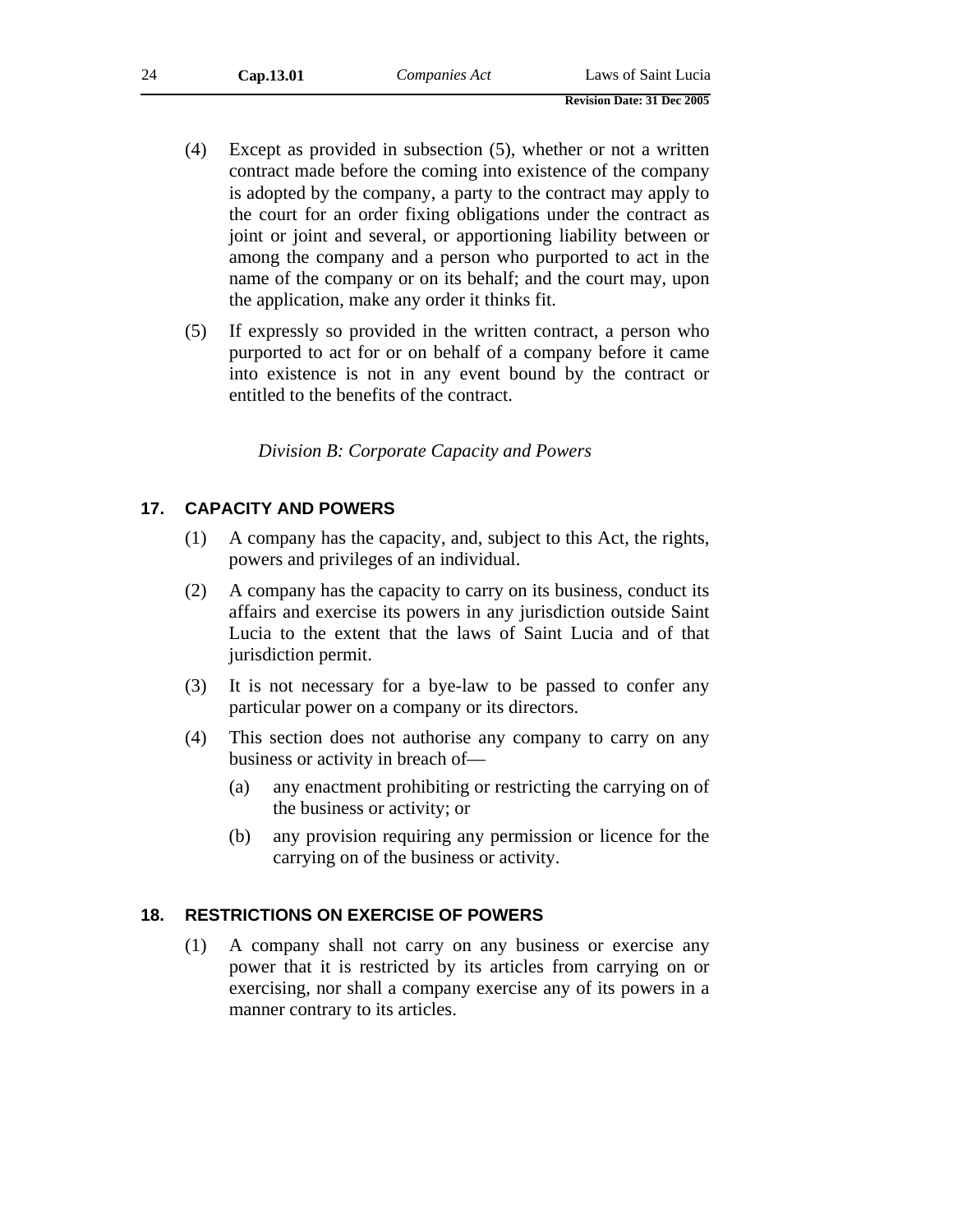(2) A company shall not commence business before it has made an allotment of shares.

#### **19. EXCEPTION TO RESTRICTIONS ON EXERCISE OF POWERS**

For the avoidance of doubt, it is declared that no act of a company, including any transfer of property to or by a company, is invalid by reason only that the act or transfer is contrary to its articles.

#### **20. NOTICE OF DOCUMENT NOT PRESUMED**

A person is not affected by, or presumed to have notice or knowledge of, the contents of a document concerning a company by reason only that the document has been filed with the Registrar or is available for inspection at any office of the company.

#### **21. NO DISCLAIMER ALLOWED**

A company or a guarantor of an obligation of the company may not assert against a person dealing with the company or with any person who has acquired rights from the company—

- (a) that any of the articles, or bye-laws of the company or any unanimous shareholder agreement has not been complied with;
- (b) that the persons named in the most recent notice to the Registrar under section 69 or 77 are not the directors of the company;
- (c) that the place named in the most recent notice sent to the Registrar under section 176 is not the registered office of the company;
- (d) that a person held out by a company as a director, an officer or an agent of the company has not been duly appointed or had no authority to exercise the powers and perform the duties that are customary in the business of the company or usual for such a director, officer or agent;
- (e) that a document issued by any director, officer or agent of the company with actual or usual authority to issue the document is not valid or not genuine; or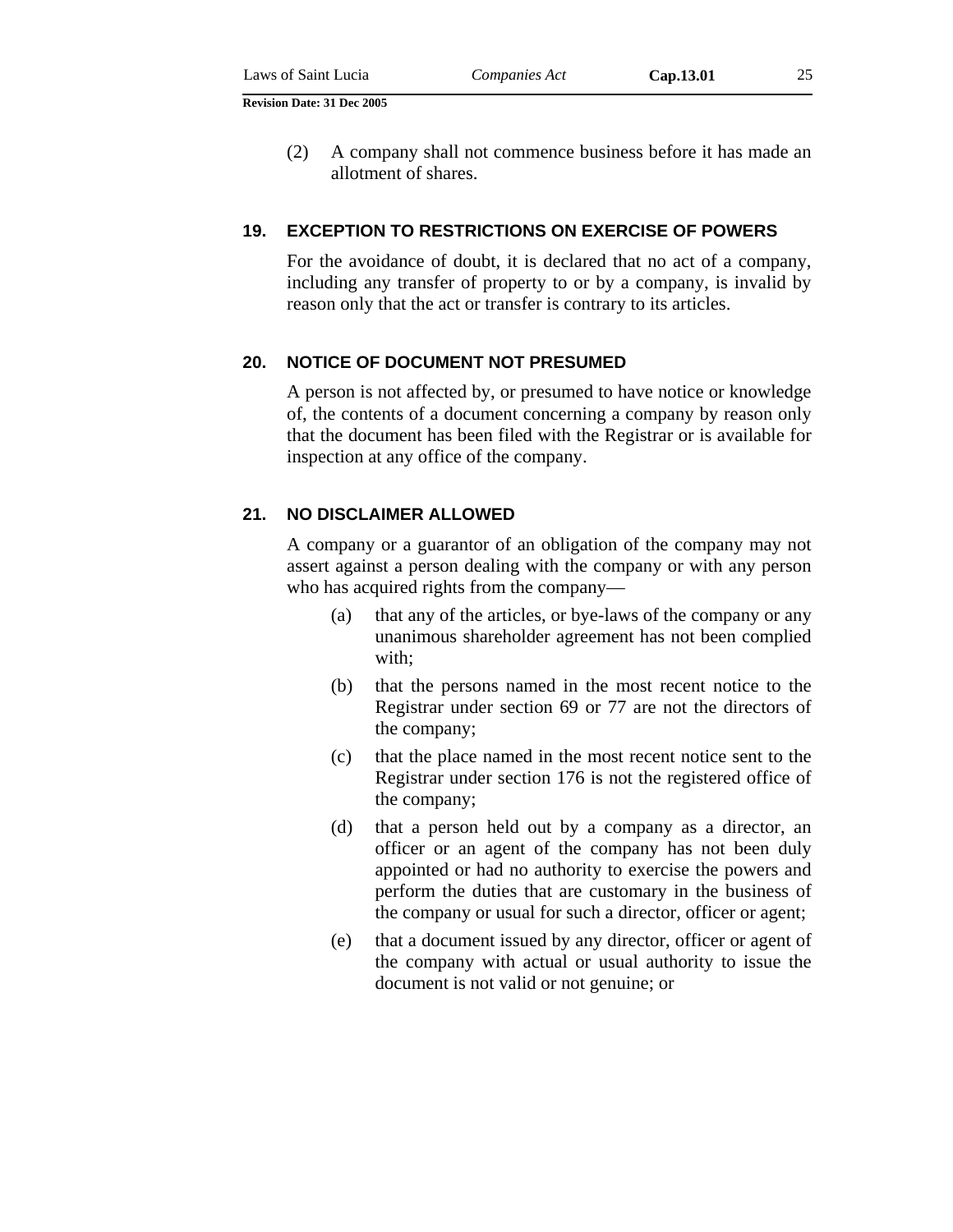(f) that the financial assistance referred to in section 53 or the sale, lease, or exchange of property referred to in section 136 was not authorised;

except where that person has, or ought to have by virtue of his or her position with or relationship to the company, knowledge to the contrary.

#### **22. CONTRACTS OF A COMPANY**

- (1) A contract made according to this section on behalf of a company—
	- (a) is in form effective in law and binds the company and the other party to the contract; and
	- (b) may be varied or discharged in the like manner that it is authorised by this section to be made.
- (2) A contract that, if made between individuals, would, by law, be required to be in writing under seal may be made on behalf of a company in writing under seal.
- (3) A contract that, if made between individuals, would, by law, be required to be in writing or to be evidenced in writing by the parties to be charged thereby may be made or evidenced in writing signed in the name or on behalf of the company.
- (4) A contract that, if made between individuals, would, by law, be valid although made by parol only and not reduced to writing may be made by parol on behalf of the company.

#### **23. ENDORSEMENT OF BILLS OF EXCHANGE AND PROMISSORY NOTES**

A bill of exchange or promissory note is presumed to have been made, accepted or endorsed, on behalf of the company, if made, accepted or endorsed in the name of the company or if expressed to be made, accepted or endorsed on behalf or on account of the company.

### **24. EXECUTION OF DEEDS BY COMPANY ATTORNEY**

(1) A company may, by writing under seal, empower any person, either generally or in respect of any specified matter, as its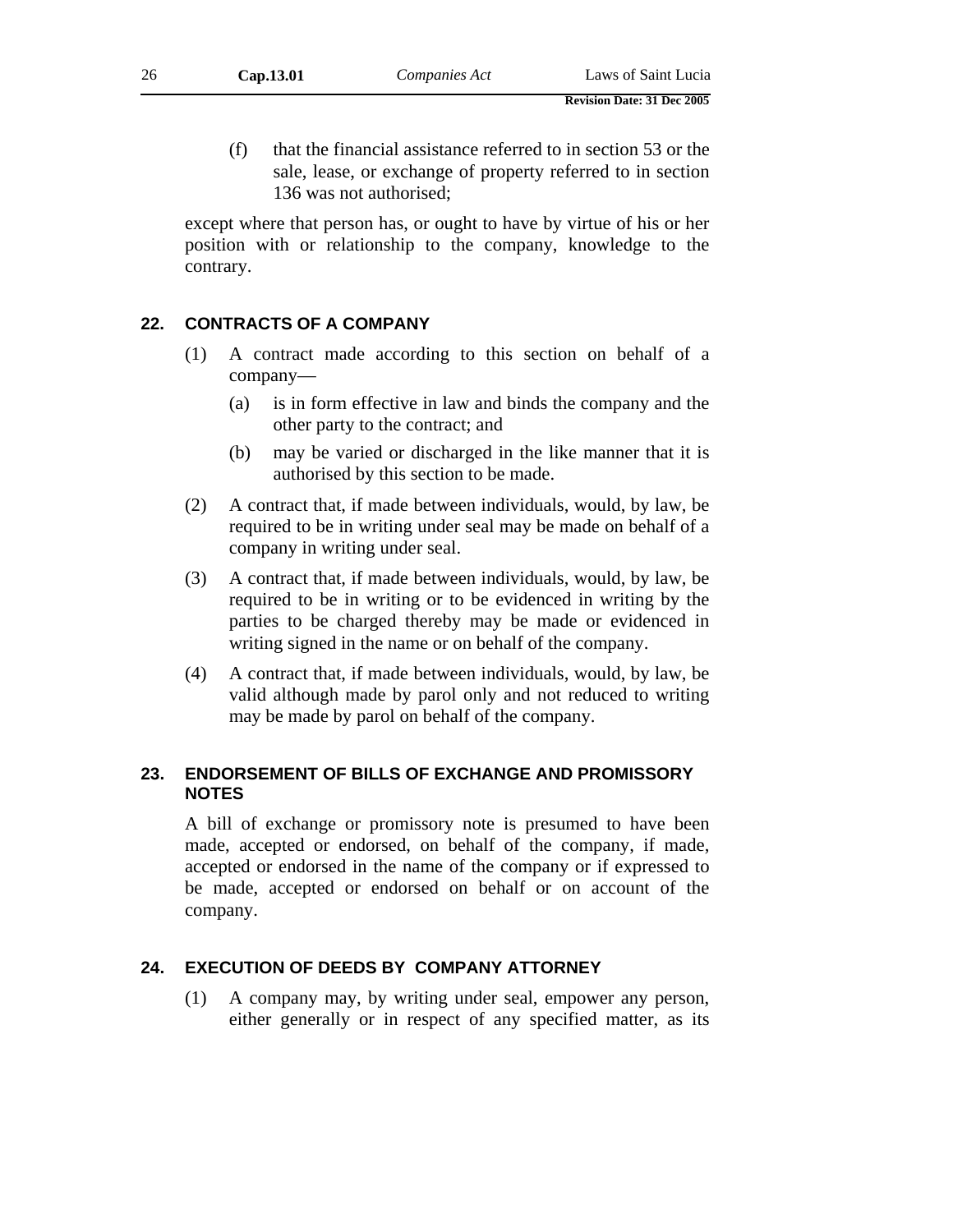attorney to execute deeds on its behalf in any place within or outside Saint Lucia.

(2) A deed signed by a person empowered as provided in subsection (1) binds the company and has the same effect as if it were under the company's seal.

#### **25. COMPANY SEAL**

- (1) A company may have a common seal with its name engraved thereon in legible characters; but, except when required by any enactment to use its common seal, the company may, for the purpose of sealing any document, use its common seal or any other form of seal.
- (2) If authorised by its bye-laws, a company may have for use in any country other than Saint Lucia or for use in any district or place not situated in Saint Lucia an official seal, which shall be a facsimile of the common seal of the company with the addition on its face of the name of every country, district or place where it is to be used.
- (3) Every document to which an official seal of the company is duly affixed binds the company as if it had been sealed with the common seal of the company.
- (4) A company may, by an instrument in writing under its common seal, authorise any person appointed for that purpose to affix the company's official seal to any document to which the company is party in the country, district or place where its official seal can be used.
- (5) Any person dealing with an agent appointed under subsection (4) in reliance on the instrument conferring the authority may assume that the authority of the agent continues during the period, if any, mentioned in the instrument, or, if no period is so mentioned, until that person has actual notice of the revocation or determination of the authority.
- (6) A person who affixes an official seal of a company to a document shall, by writing under his or her hand, certify on the document the date on which, and the place at which, the official seal is affixed.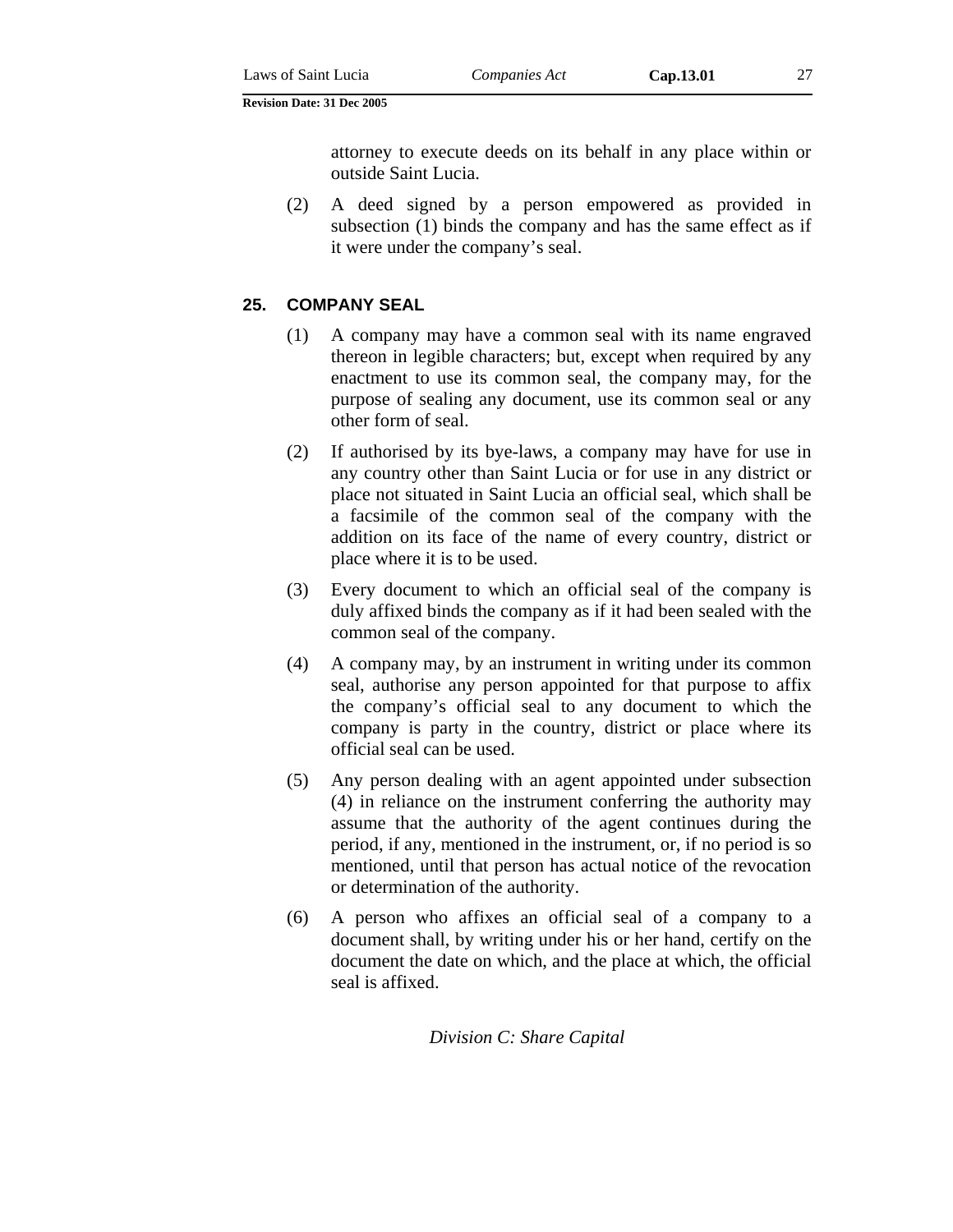*Shares* 

#### **26. NATURE OF SHARES**

- (1) Shares in a company are personal estate and are not of the nature of real estate; and a share is transferable in the manner provided by this Act.
- (2) Shares in a company are to be without nominal or par value.
- (3) When a former-Act company is continued under this Act, a share with nominal or par value issued by the company before it was so continued is, for the purposes of subsection (2), deemed to be a share without nominal or par value.
- (4) Subject to subsection (5), each share in a company shall be distinguished by an appropriate designation.
- (5) If at any time all the issued shares in a company, or all the issued shares of a particular class in a company, rank equally for all purposes, none of those shares need thereafter have a distinguishing designation so long as it ranks equally for all purposes with all shares for the time being issued, or, as the case may be, all the shares for the time being issued of the particular class.

#### **27. IF ONLY ONE CLASS OF SHARES**

When a company has only one class of shares, the rights of the holders are equal in all respects, and include—

- (a) the right to vote at any meeting of shareholders;
- (b) the right to receive any dividend declared by the company;
- (c) the right to receive the remaining property of the company on dissolution.

#### **28. SHARE CLASSES**

The articles of a company may provide for more than one class of shares, and, if they so provide—

(a) the rights, privileges, restrictions and conditions attaching to the shares of each class shall be set out in the articles; and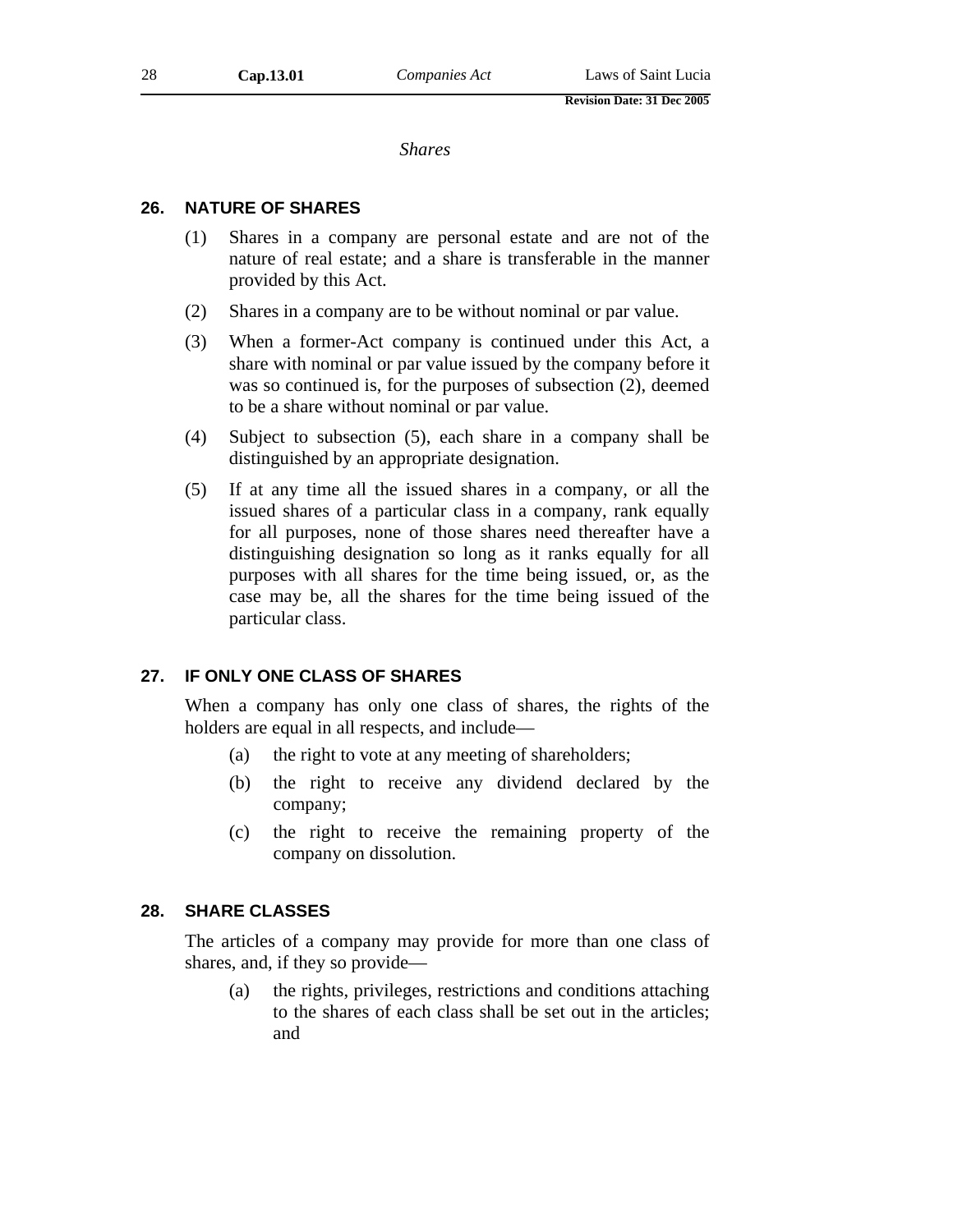(b) the rights set out in section 27 shall be attached to at least one class of shares, but all of those rights need not be attached to the same class of shares.

#### **29. SHARE ISSUE**

- (1) Subject to the articles, the bye-laws, any unanimous shareholder agreement, and section 34 shares may be issued at such times, and to such persons, and for such consideration, as the directors may determine.
- (2) A company shall not issue bearer shares or bearer share certificates.

#### **30. CONSIDERATION**

- (1) A share shall not be issued until it is fully paid—
	- (a) in money; or
	- (b) in property or past service that is the fair equivalent of the money that the company would have received if the share had been issued for money.
- (2) In determining whether property or past service is the fair equivalent of a money consideration, the directors may take into account reasonable charges and expenses of organisation and reorganisation, and payments for property and past services reasonably expected to benefit the company.
- (3) For the purposes of this section, "property" does not include a promissory note or a promise to pay.

#### **31. STATED CAPITAL ACCOUNTS**

- (1) A company shall maintain a separate stated capital account for each class and series of shares that it issues.
- (2) A company shall add to the appropriate stated capital account the full amount of the consideration that it receives for any shares that it issues.
- (3) A company shall not reduce its stated capital or any stated capital account except in the manner provided by this Act.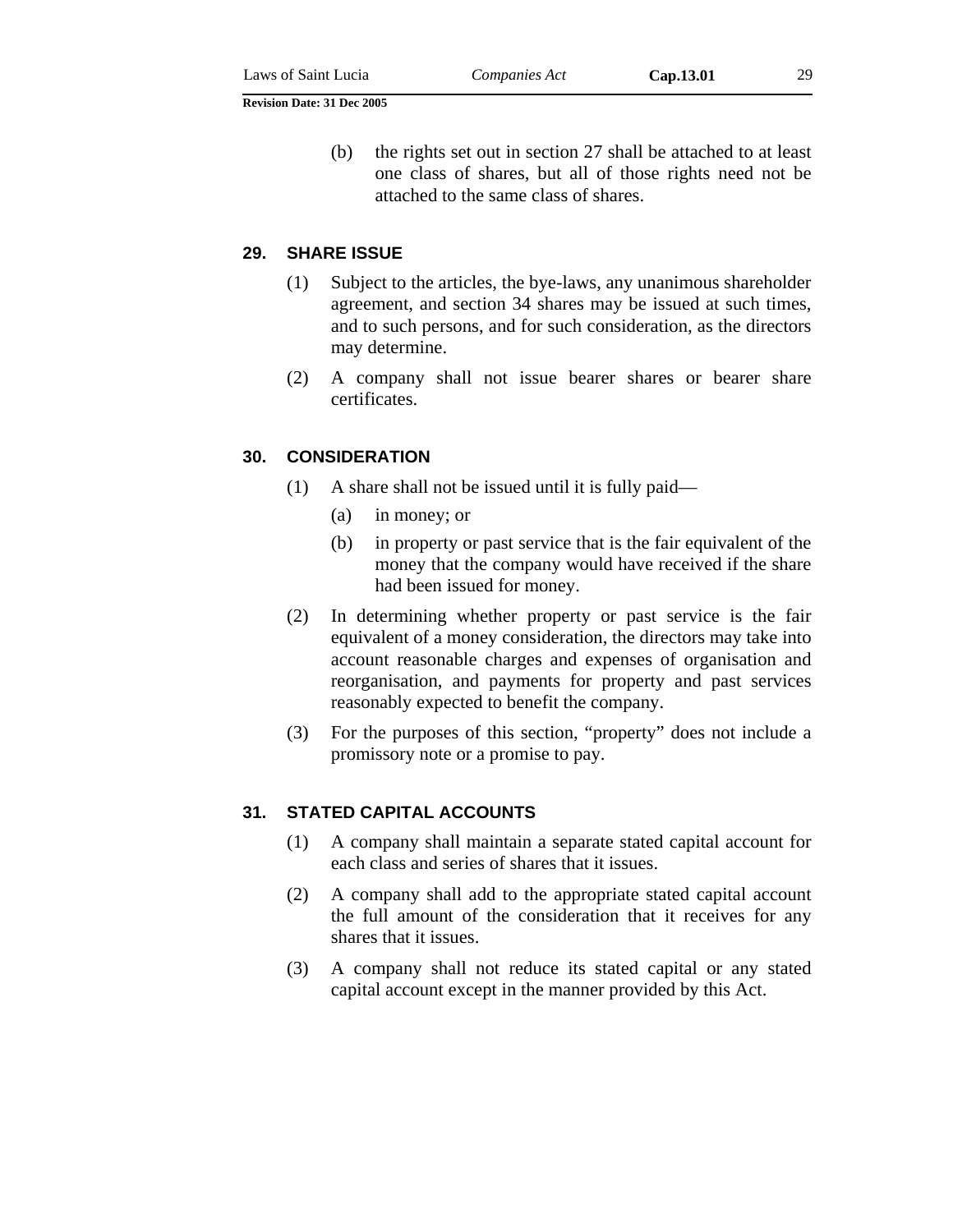- (4) A company shall not, in respect of a share that it issues, add to a stated capital account an amount greater than the amount of the consideration that it receives for the share.
- (5) When a company proposes to add an amount to a stated capital account that it maintains in respect of a class or series of shares, that addition to the stated capital account shall be approved by special resolution if—
	- (a) the amount to be added was not received by the company as consideration for the issue of shares; and
	- (b) the company has issued any outstanding shares of more than one class or series.
- (6) Despite section 30(2)—
	- (a) when, in exchange for property, a company issues shares
		- (i) to a body corporate that was an affiliate of the company immediately before the exchange, or
		- (ii) to a person who controlled the company immediately before the exchange,

the company, subject to subsection (4), may add to the stated capital accounts that are maintained for the shares of the classes or series issued, the amount agreed, by the company and the body corporate or person, to be the consideration for the shares so exchanged;

- (b) when a company issues shares in exchange for shares of a body corporate that was an affiliate of the company immediately before the exchange, the company may, subject to subsection (4), add to the stated capital accounts that are maintained for the shares of the classes or series issued an amount that is not less than the amount set out, in respect of the acquired shares of the body corporate, in the stated capital or equivalent accounts of the body corporate immediately before the exchange; or
- (c) when a company issues shares in exchange for shares of a body corporate that becomes, because of the exchange, an affiliate of the company, the company may, subject to subsection (4), add to the stated capital accounts that are maintained for the classes or series issued an amount that is not less than the amount set out, in respect of the acquired shares of the body corporate, in the stated capital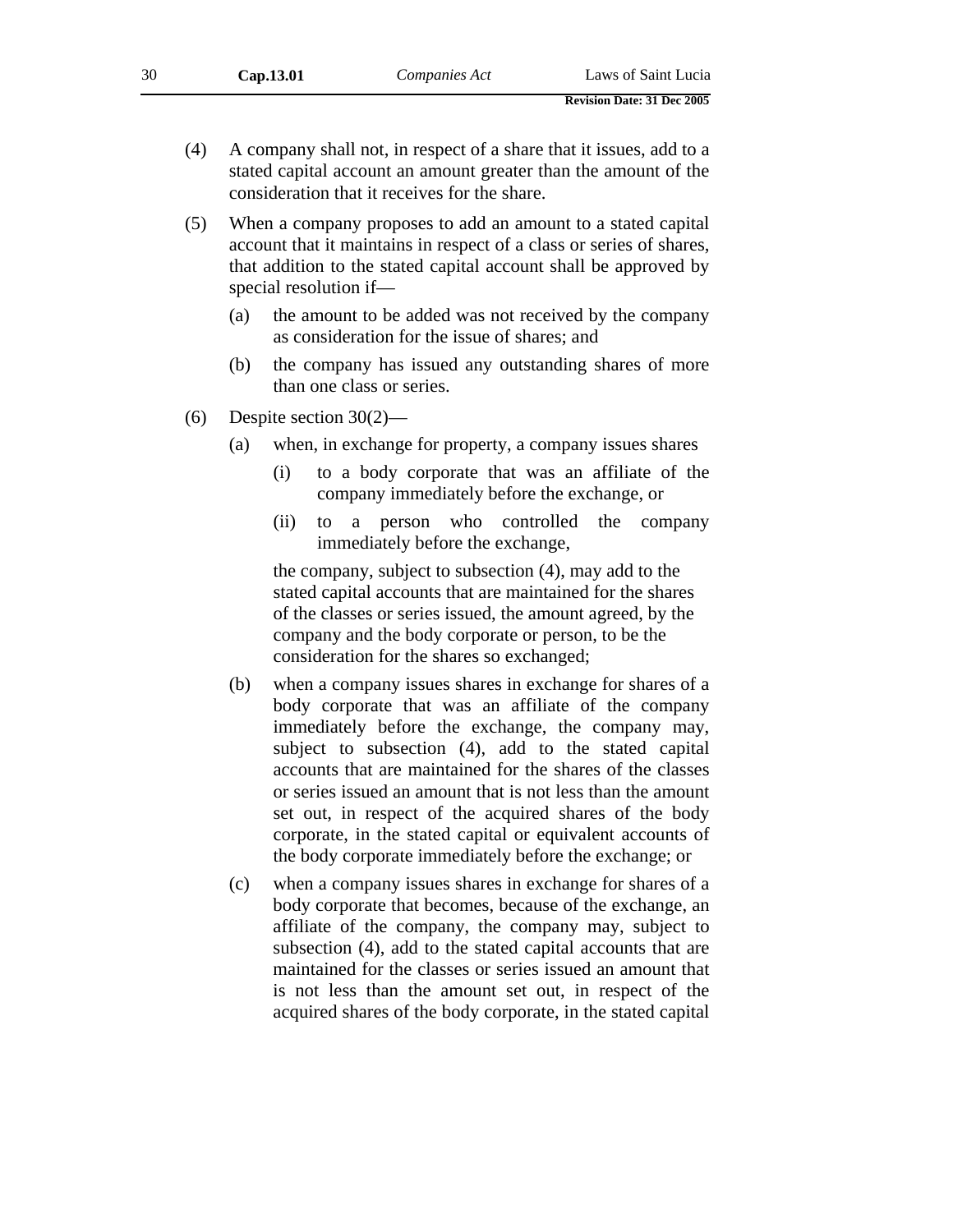or equivalent accounts of the body corporate immediately before the exchange.

- (7) When a former-Act company is continued under this Act—
	- (a) then, despite subsection (2), it is not required to add to a stated capital account any consideration received by it before it was so continued, unless the share in respect of which the consideration is received is issued after the company is continued under this Act;
	- (b) an amount unpaid in respect of a share issued by the former-Act company before it was so continued shall be added to the stated capital account that is maintained for the shares of that class or series; and
	- (c) its stated capital account for the purposes of—
		- (i) section 39(2),
		- (ii) section 44,
		- (iii) section  $53(2)(b)$ , and
		- (iv) section  $224(2)(a)$ ,

includes the amount that would have been included in the stated capital if the company had been incorporated under this Act.

#### **32. OPEN-ENDED MUTUAL COMPANY**

Section 31 and any other provision of this Act relating to stated capital do not apply to a company—

- (a) that is a public company;
- (b) that carries on only the business of investing the consideration it receives for the shares it issues; and
- (c) all or substantially all of whose issued shares are redeemable upon the demand of shareholders.

#### **33. SERIES OF SHARES**

(1) The articles of a company may authorise the issue of any class of shares in one or more series, and may authorise the directors to fix the number of shares in and to determine the designation, rights, privileges, restrictions and conditions attaching to the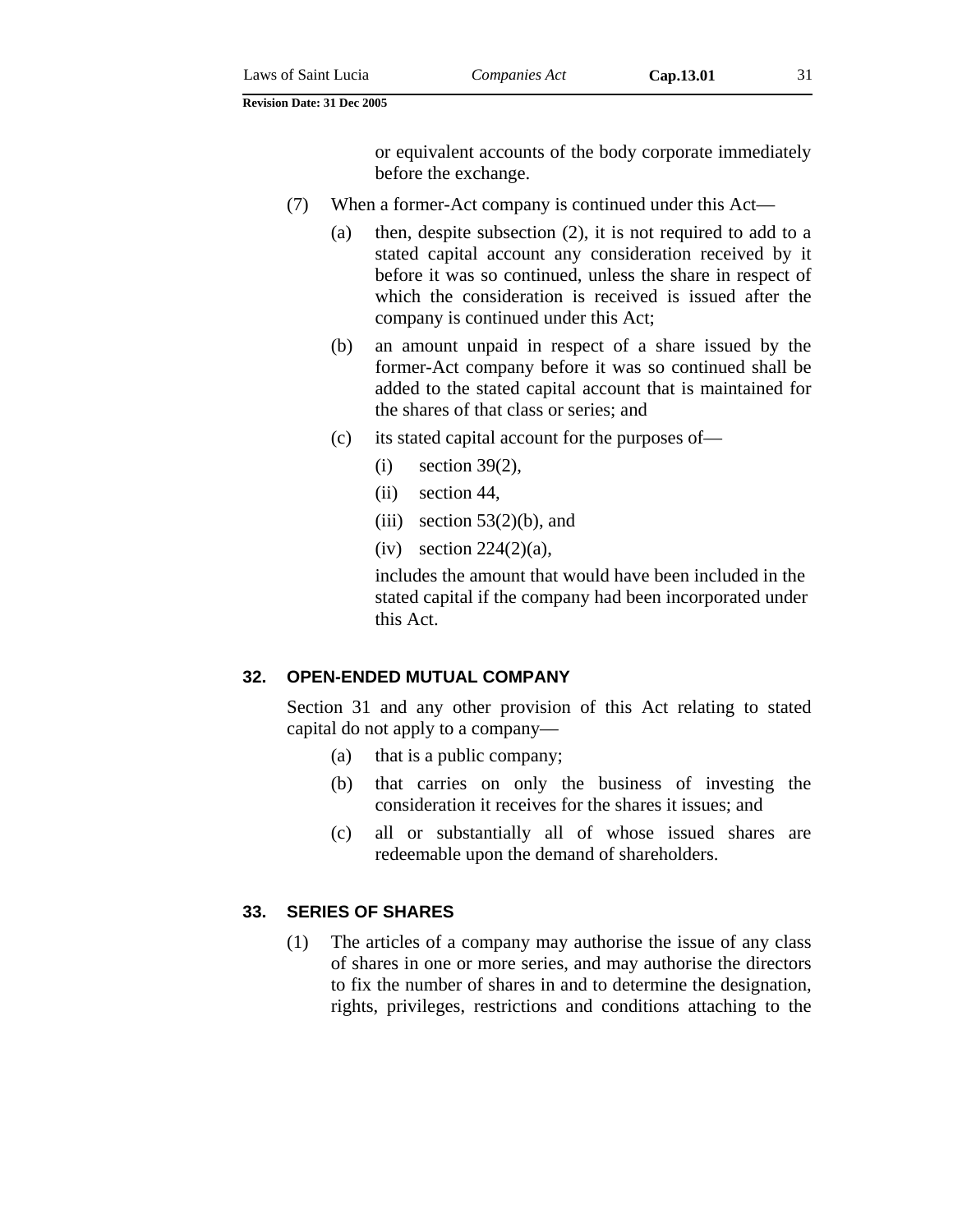shares of each series, subject to the limitations set out in the articles.

- (2) If any cumulative dividends or amounts payable on return of capital in respect of a series of shares are not paid in full, the shares of all series of the same class participate rateably in respect of accumulated dividends and return of capital.
- (3) Rights, privileges, restrictions or conditions attached to a series of shares authorised under this section shall not confer upon the series a priority in respect of dividends or return of capital over any other series of shares of the same class that are then outstanding.
- (4) Before the issue of shares of a series authorised under this section, the directors shall send to the Registrar articles of amendment in the prescribed form to designate a series of shares.
- (5) Upon receipt from a company of articles of amendment designating a series of shares, the Registrar shall issue to the company a certificate of amendment in accordance with section 511.
- (6) The articles of a company are amended accordingly on the date shown in the certificate of amendment issued under subsection (5).

#### **34. PRE-EMPTIVE RIGHTS**

- (1) If the articles so provide, no shares of a class of shares may be issued unless the shares have first been offered to the shareholders of the company holding shares of that class; and those shareholders have a pre-emptive right to acquire the offered shares in proportion to their holdings of the shares of that class, at such price and on such terms as those shares are to be offered to others.
- (2) Although the articles of a company provide the pre-emptive right referred to in subsection (1), the shareholders of the company have no pre-emptive right in respect of shares to be issued by the company—
	- (a) for a consideration other than money;
	- (b) under the exercise of conversion privileges, options or rights previously granted by the company.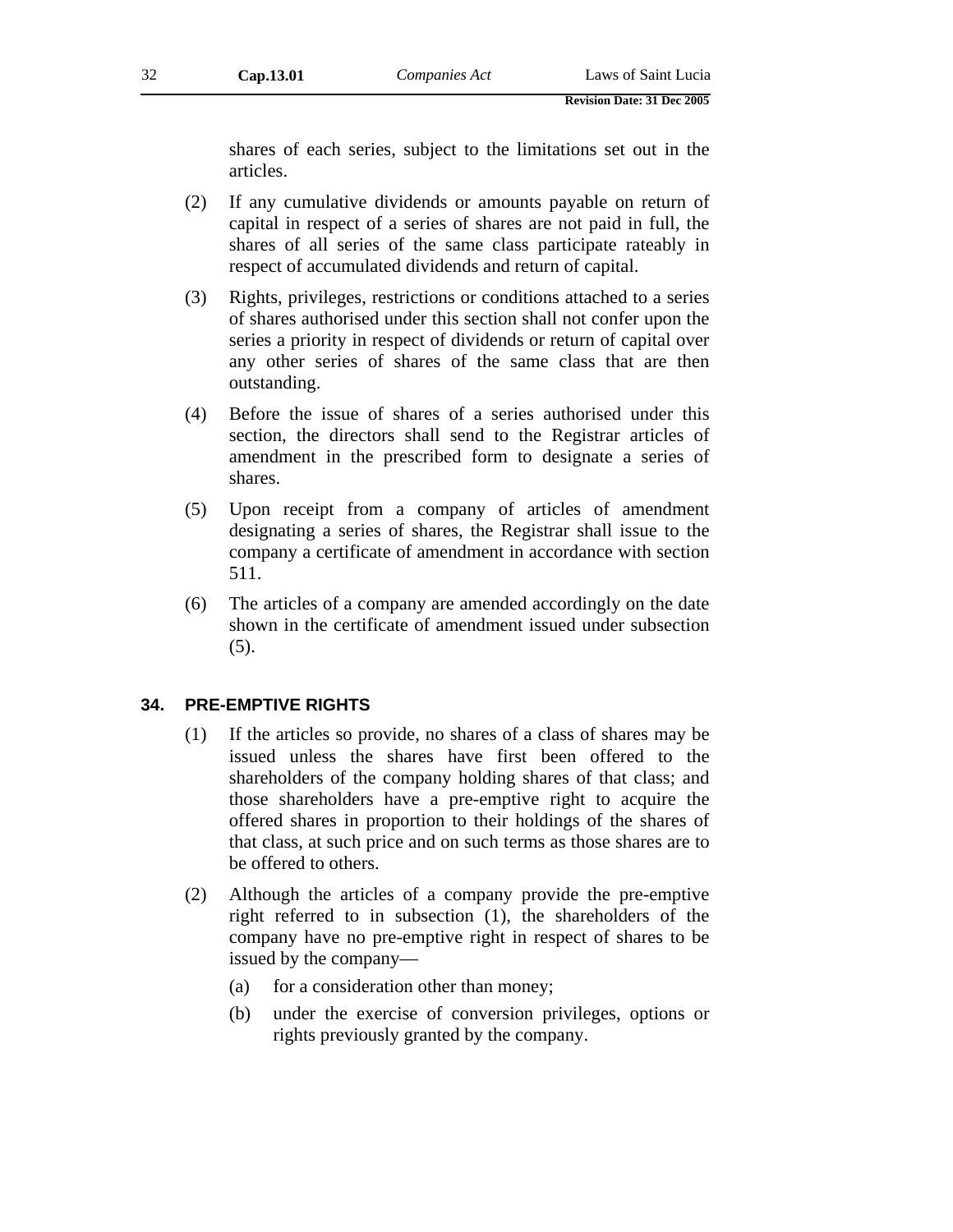#### **35. CONVERSION PRIVILEGES**

- (1) A company may grant conversion privileges, options or rights to acquire shares of the company, but shall set out the conditions thereof in any certificates or other instruments issued in respect thereof.
- (2) Conversion privileges, options and rights to acquire shares of a company may be made transferable or non-transferable; and options and rights to acquire shares may be made separable or inseparable from any debentures or shares to which they are attached.

#### **36. RESERVE SHARES**

Where a company—

- (a) has granted privileges to convert any debentures or shares issued by the company into shares or into shares of another class or series of shares; or
- (b) has issued or granted options or rights to acquire shares, if the articles of the company limit the number of authorised shares, the company shall reserve and continue to reserve sufficient authorised shares to meet the exercise of those conversion privileges, options and rights.

#### **37. HOLDING OWN SHARES**

- (1) Subject to subsection (2), and except as provided in sections 38 to 41, a company shall not hold shares in itself or in its holding body corporate.
- (2) A company shall cause a subsidiary body corporate of the company that holds shares of the company to sell or otherwise dispose of those shares within 5 years from the date, as the case requires—
	- (a) that the body corporate became a subsidiary of the company; or
	- (b) that the company was continued under this Act.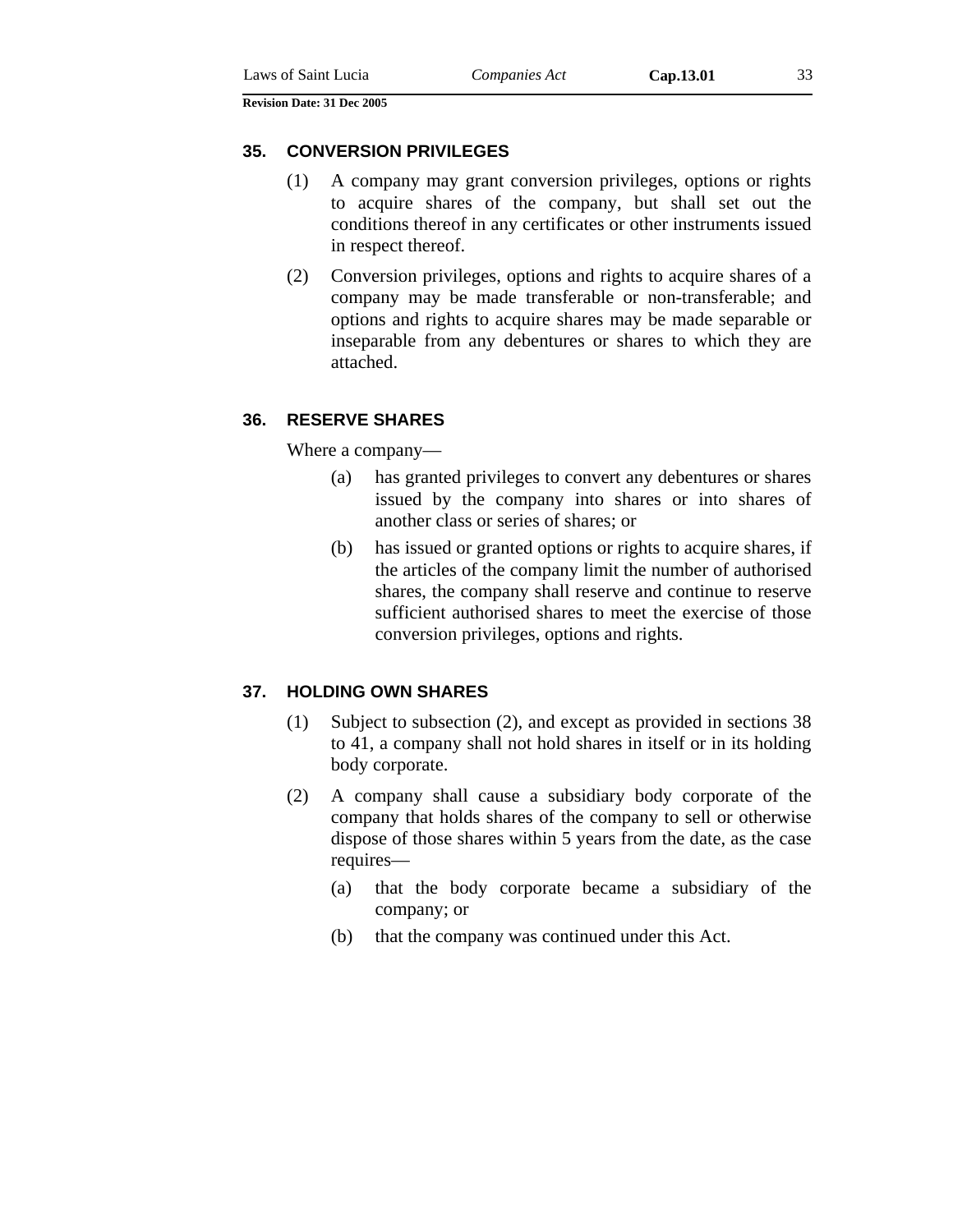#### **38. EXEMPTIONS TO HOLDING OWN SHARES**

- (1) A company may in the capacity of a legal representative hold shares in itself or in its holding body corporate unless it, or the holding body corporate, or a subsidiary of either of them has a beneficial interest in the shares.
- (2) A company may hold shares in itself or in its holding body corporate by way of security for the purposes of a transaction entered into by it in the ordinary course of a business that includes the lending of money.

#### **39. ACQUISITION OF OWN SHARES**

- (1) Subject to subsection (2) and to its articles, a company may purchase or otherwise acquire shares issued by it.
- (2) A company shall not make any payment to purchase or otherwise acquire shares issued by it, if there are reasonable grounds for believing that—
	- (a) the company is unable, or would, after that payment, be unable to pay its liabilities as they become due; or
	- (b) the realisable value of the company's assets would, after that payment, be less than the aggregate of its liabilities and stated capital of all classes of shares.

#### **40. OTHER ACQUISITION**

- (1) Despite section 45(2), but subject to subsection (3) and to its articles, a company may purchase or otherwise acquire its own issued shares—
	- (a) to settle or compromise a debt or claim asserted by or against the company;
	- (b) to eliminate fractional shares; or
	- (c) to fulfill the terms of a non-assignable agreement under which the company has an option or is obligated to purchase shares owned by a director, an officer or an employee of the company.
- (2) Despite section 39(2), a company may purchase or otherwise acquire its own issued shares—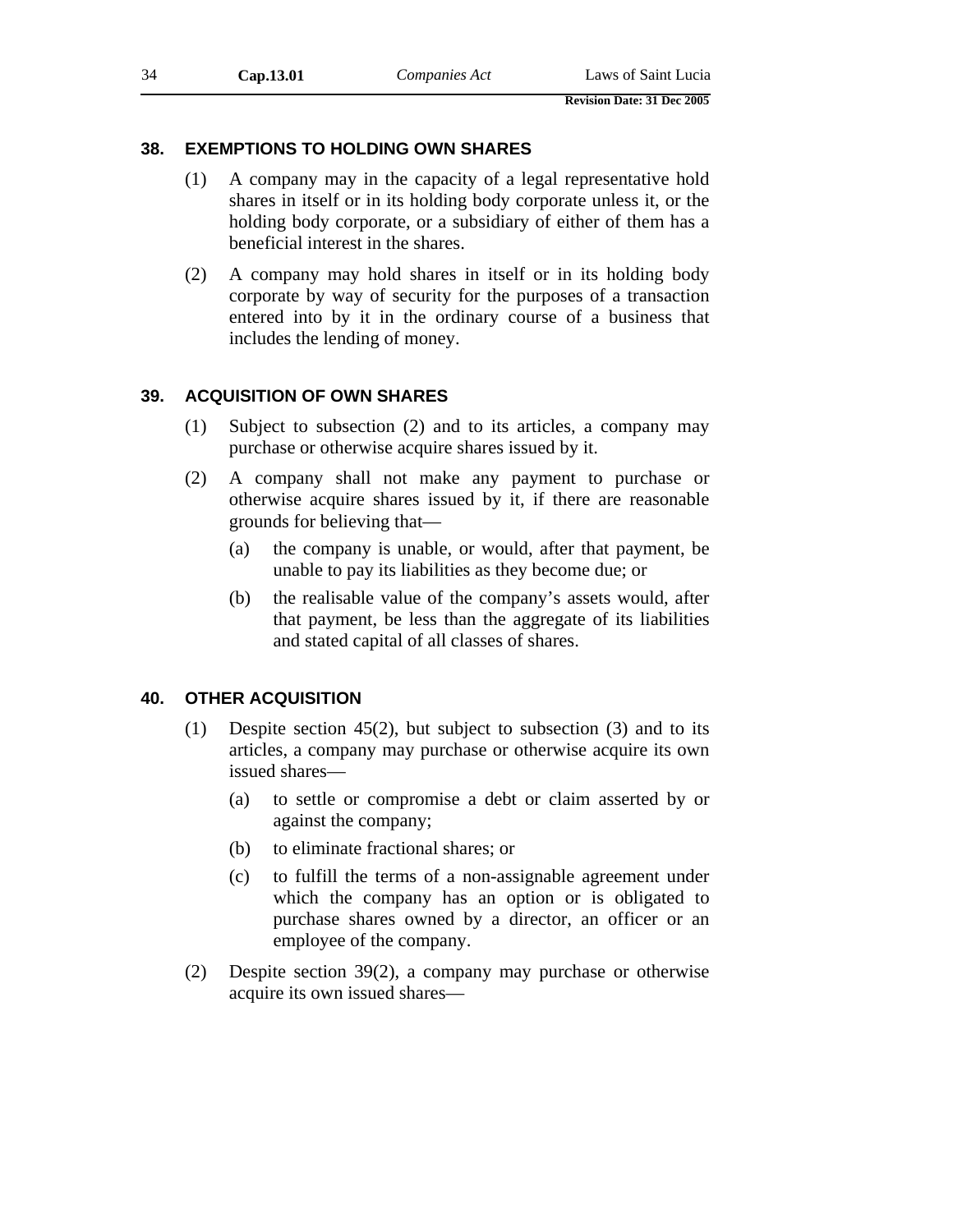- (a) to satisfy the claim of a shareholder who dissents under section 226; or
- (b) to comply with an order under section 241.
- (3) A company shall not make any payment to purchase or acquire under subsection (1) shares issued by it if there are reasonable grounds for believing that—
	- (a) the company is unable, or would, after the payment, be unable to pay its liabilities as they become due; or
	- (b) the realisable value of the company's assets would, after that payment, be less than the aggregate of its liabilities and the amount required for payment on a redemption or in a winding-up of all shares the holders of which have the right to be paid before the holders of the shares to be purchased or acquired.

#### **41. REDEEMABLE SHARES**

- (1) Despite section 39(2) or section 40(3), but subject to subsection (2) of this section and to its articles, a company may, at prices not exceeding the redemption price thereof stated in its articles or calculated according to a formula stated in its articles, purchase or redeem any redeemable shares issued by it.
- (2) A company shall not make any payment to purchase or redeem any redeemable shares issued by it if there are reasonable grounds for believing that—
	- (a) the company is unable or would, after that payment, be unable to pay its liabilities as they become due; or
	- (b) the realisable value of the company's assets would, after that payment, be less than the aggregate of—
		- (i) its liabilities, and
		- (ii) the amount that would be required to pay the holders of shares that have a right to be paid, on a redemption or in a winding-up, rateably with or before the holders of the shares to be purchased or redeemed.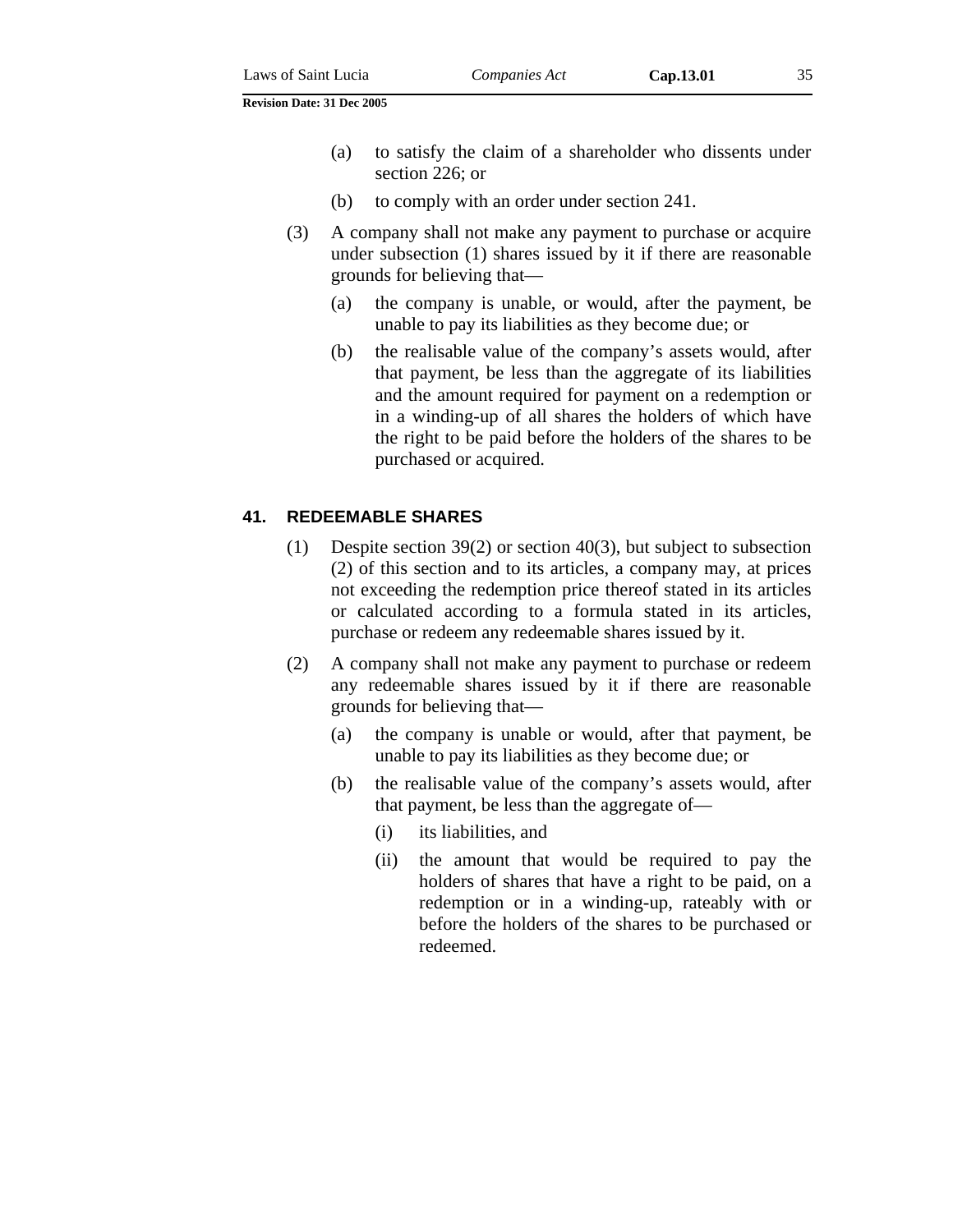#### **42. DONATED SHARES**

Subject to section 46, a company may accept from any shareholder a share of the company surrendered to it as a gift, but may not extinguish or reduce a liability in respect of any amount unpaid on any such share except in accordance with section 44.

#### **43. VOTING THEREON**

A company holding shares in itself or in its holding body corporate shall not vote or permit those shares to be voted thereon unless the company—

- (a) holds the shares in the capacity of a legal representative; and
- (b) has complied with section 146.

## **44. STATED CAPITAL REDUCTION**

- (1) Subject to subsection (3), a company may by special resolution reduce its stated capital by—
	- (a) extinguishing or reducing a liability in respect of an amount unpaid on any share;
	- (b) returning any amount in respect of consideration that the company received for an issued share, whether or not the company purchases, redeems or otherwise acquires any share or fraction thereof that it issued; and
	- (c) declaring its stated capital to be reduced by an amount that is not represented by realisable assets.
- (2) A special resolution under this section shall specify the stated capital account or accounts from which the reduction of stated capital effected by the special resolution will be deducted.
- (3) A company shall not reduce its stated capital under subsection  $(1)(a)$  or  $(1)(b)$  if there are reasonable grounds for believing that—
	- (a) the company is unable, or would, after that reduction, be unable, to pay its liabilities as they become due; or
	- (b) the realisable value of the company's assets would thereby be less than the aggregate of its liabilities.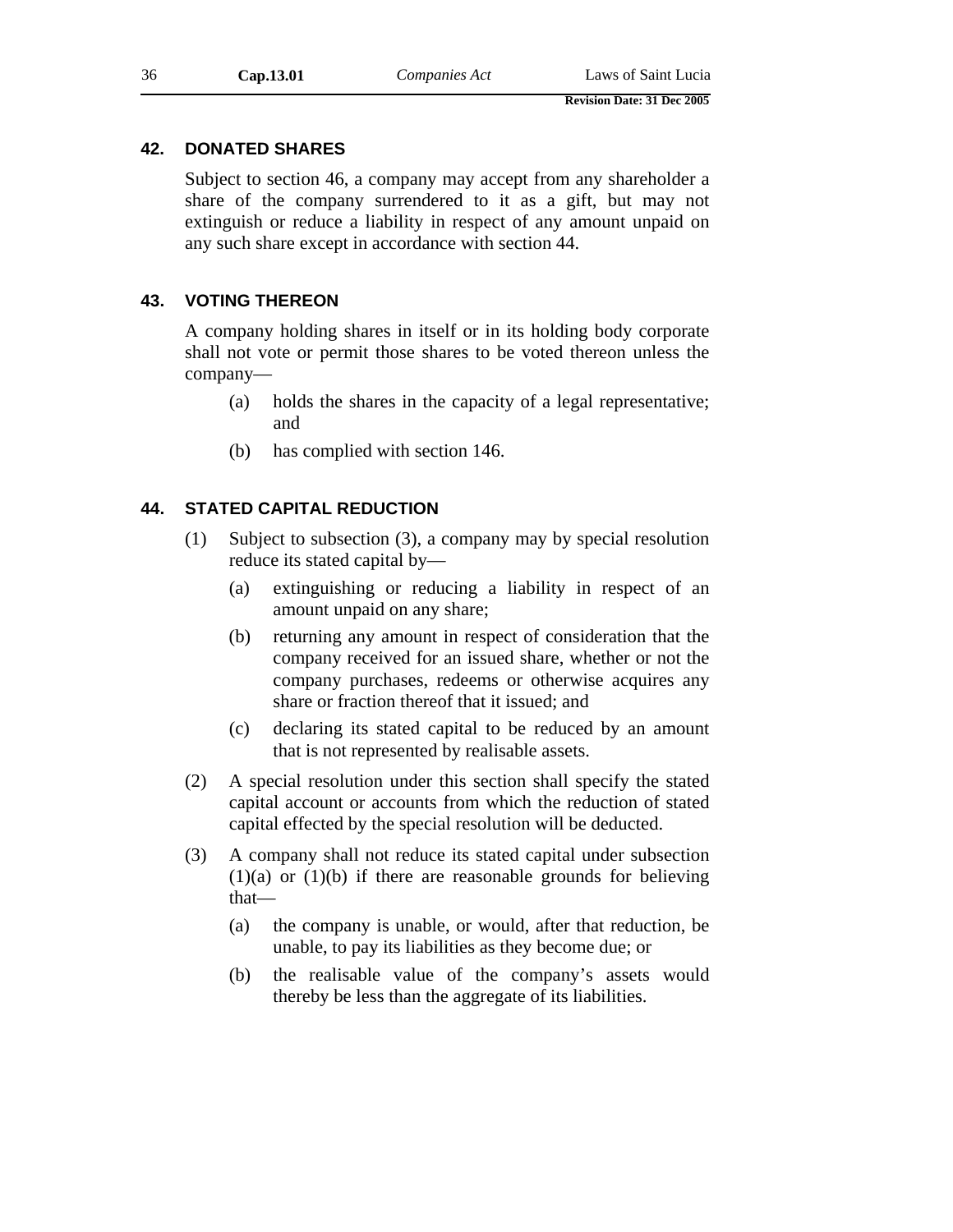- (4) A company that reduces its stated capital under this section shall not later than 30 days after the date of the passing of the resolution, serve notice of the resolution on all persons who on the date of the passing of the resolution were creditors of the company.
- (5) A creditor may apply to the court for an order compelling a shareholder or other recipient—
	- (a) to pay to the company an amount equal to any liability of the shareholder that was extinguished or reduced contrary to this section; or
	- (b) to pay or deliver to the company any money or property that was paid or distributed to the shareholder or other recipient as a consequence of a reduction of capital made contrary to this section.
- (6) An action to enforce a liability imposed by this section may not be commenced after 2 years from the date of the act complained of.
- (7) This section does not affect any liability that arises under section 85 or 86.

# **45. STATED CAPITAL ADJUSTMENT**

- (1) Upon a purchase, redemption or other acquisition by a company under section 39, 40, 41, 57 or 226 or section 241(3)(f), of shares or fractions thereof issued by it, the company shall deduct, from the stated capital account maintained for the class or series of shares purchased, redeemed or otherwise acquired, an amount equal to the result obtained by multiplying the stated capital of the shares of that class or series by the number of shares of that class or series or fractions thereof purchased, redeemed or otherwise acquired, divided by the number of issued shares of that class or series immediately before the purchase, redemption or other acquisition.
- (2) A company shall deduct the amount of a payment made by the company to a shareholder under section  $241(3)(g)$  from the stated capital account maintained for the class or series of shares in respect of which the payment was made.
- (3) A company shall adjust its stated capital accounts in accordance with any special resolution referred to in section 44(2).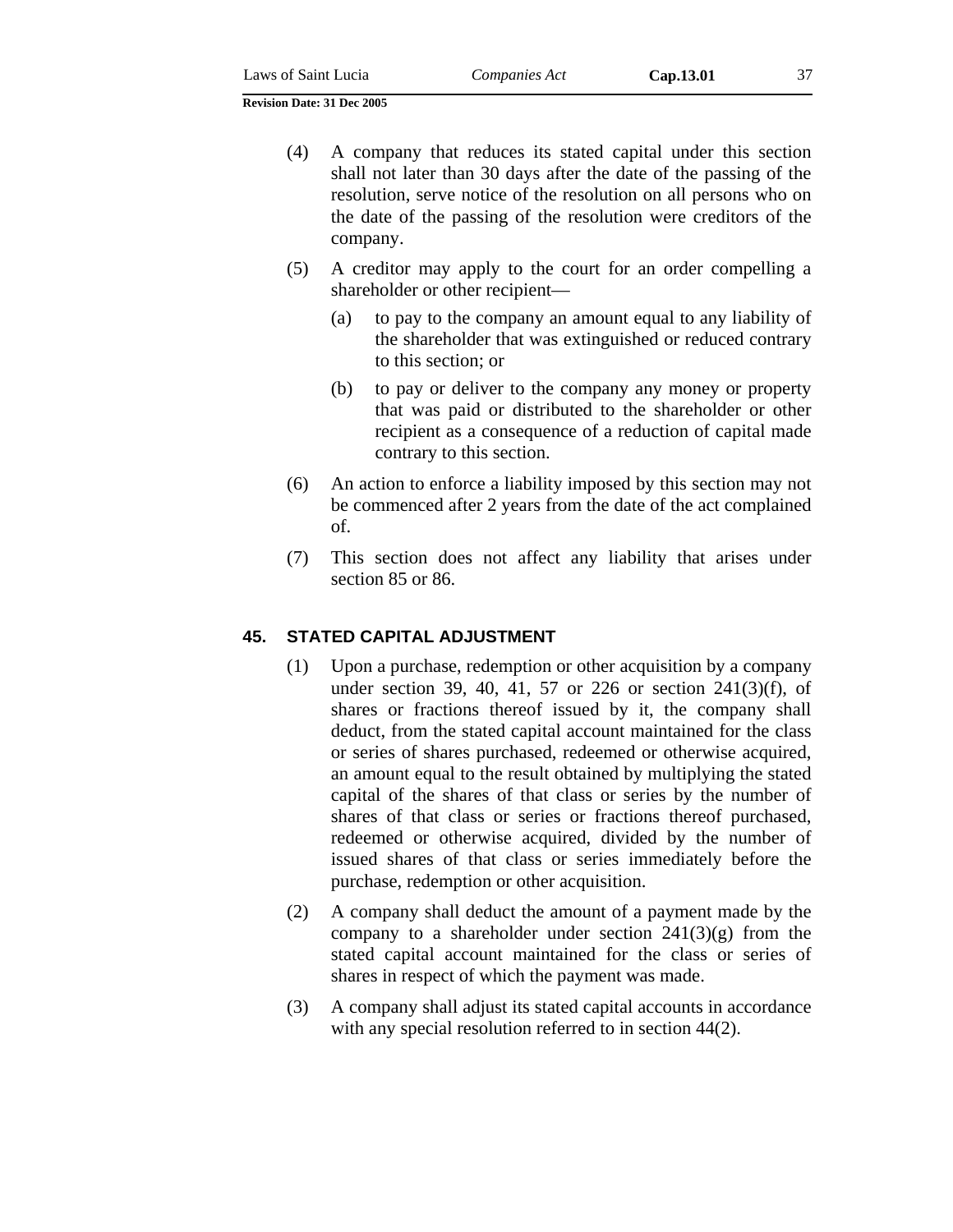- (4) Upon a conversion of issued shares of a class into shares of another class, or upon a change under section 213, 236 or 241 of issued shares of a company into shares of another class or series, the company shall—
	- (a) deduct, from the stated capital account maintained for the class or series of shares changed or converted, an amount equal to the result obtained by multiplying the stated capital of the shares of that class or series by the number of shares of that class or series changed or converted, divided by the number of issued shares of that class or series immediately before the change or conversion; and
	- (b) add the result obtained under paragraph (a), and any additional consideration received by the company under the change, to the stated capital account maintained or to be maintained for the class or series of shares into which the shares have been changed or converted.
- (5) For the purposes of subsection (4), when a company issues 2 classes of shares and there is attached to each of the classes a right to convert a share of the one class into a share of the other class, then, if a share of one class is converted into a share of the other class, the amount of stated capital attributable to a share in either class is the aggregate of the stated capital of both classes divided by the number of issued shares of both classes immediately before the conversion.

# **46. CANCELLATION OF SHARES**

Shares or fractions of shares issued by a company and purchased, redeemed or otherwise acquired by the company shall be cancelled, or, if the articles of the company limit the number of authorised shares, the shares or fractions may be restored to the status of authorised, but unissued, shares.

# **47. PRESUMPTION RE OWN SHARES**

For the purposes of sections 45 and 46, a company holding shares in itself as permitted by section 38 is deemed not to have purchased, redeemed or otherwise acquired those shares.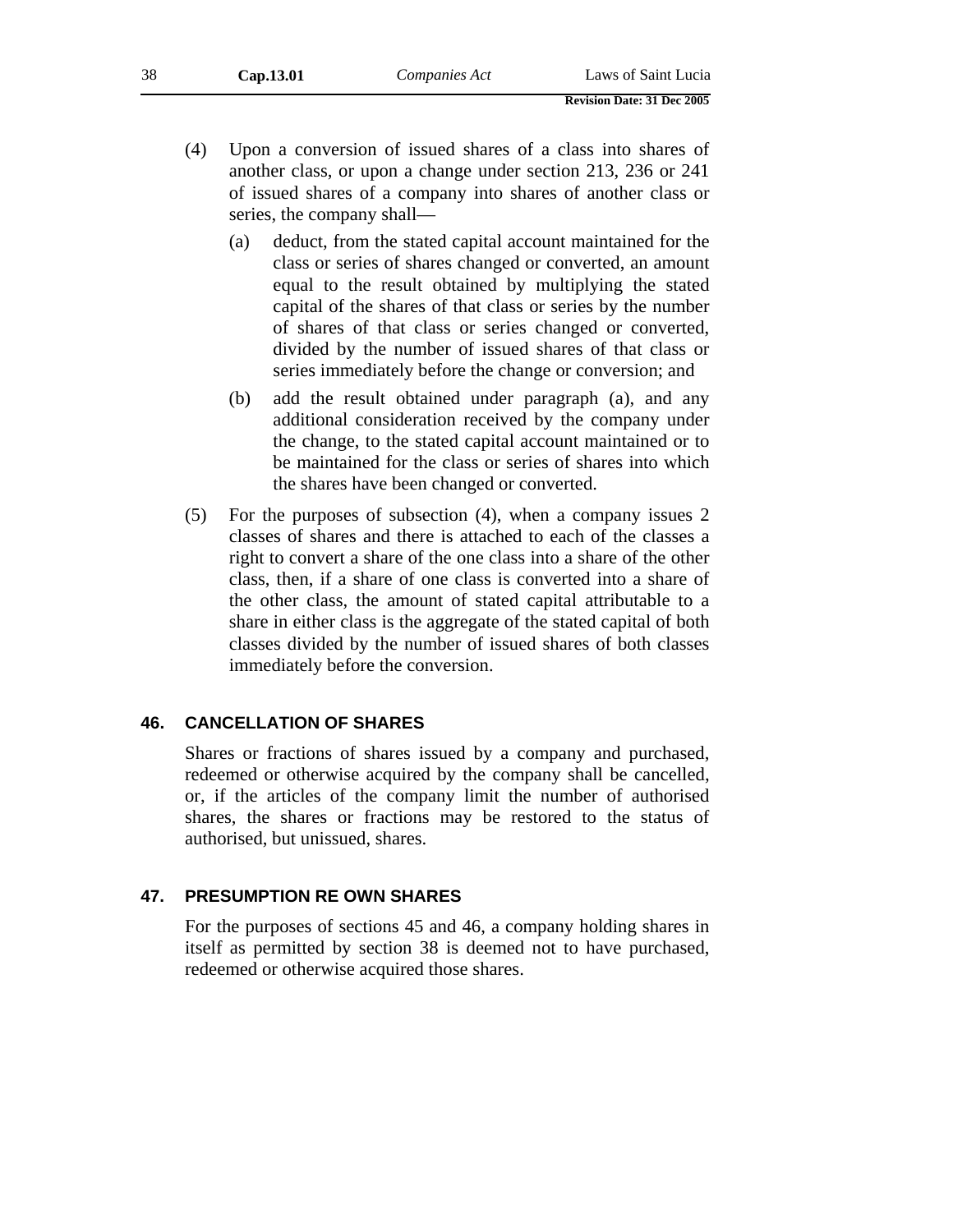#### **48. CHANGING SHARE CLASS**

- (1) Shares issued by a company and converted or changed under section 213, 236 or 241 into shares of another class or series become issued shares of the class or series of shares into which the shares have been converted or changed.
- (2) Where its articles limit the number of authorised shares of a class or series of shares of a company and issued shares of that class or series have become, under subsection (1), issued shares of another class or series, the number of unissued shares of the first-mentioned class or series shall, unless the articles of amendment or reorganisation otherwise provide, be increased by the number of shares that, under subsection (1), became shares of another class or series.

### **49. EFFECT OF PURCHASE CONTRACT**

- (1) A contract with a company providing for the purchase of shares of the company is specifically enforceable against the company except to the extent that the company cannot perform the contract without thereby being in breach of section 39 or 40.
- (2) In any action brought on a contract referred to in subsection (1), the company has the burden of proving that performance of the contract is prevented by section 39 or 40.
- (3) Until the company has fully performed a contract referred to in subsection (1), the other party retains the status of a claimant who is entitled—
	- (a) to be paid as soon as the company is lawfully able to do so; or
	- (b) to be ranked in a winding-up subordinate to the rights of creditors but in priority to the shareholders.

# **50. COMMISSION FOR SHARE PURCHASE**

The directors of a company acting honestly and in good faith with a view to the best interests of the company may authorise the company to pay a commission to any person in consideration of his or her purchasing or agreeing to purchase shares of the company from the company or from any other person, or procuring or agreeing to procure purchasers for any such shares.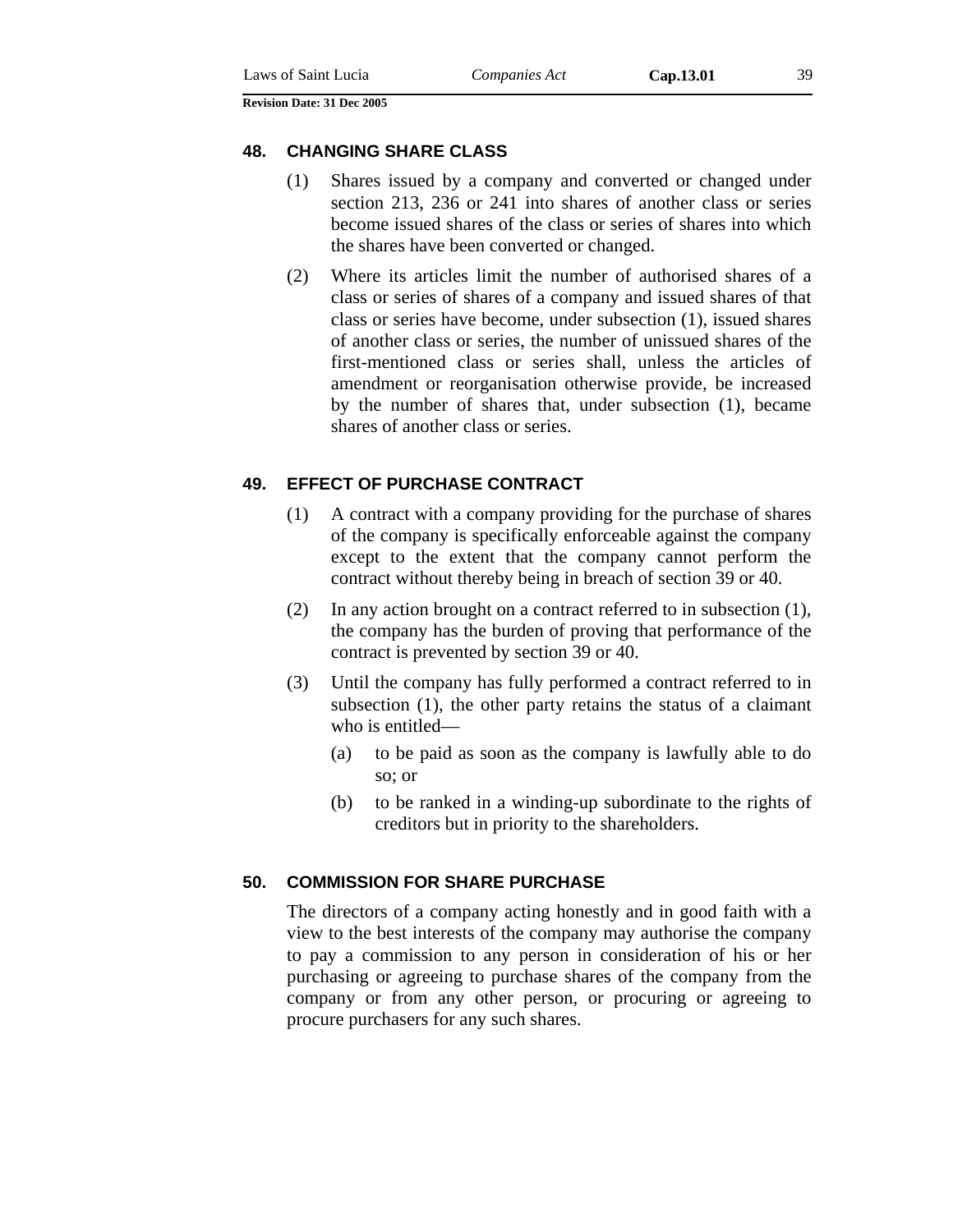# **51. PROHIBITED DIVIDEND**

A company shall not declare or pay a dividend if there are reasonable grounds for believing that—

- (a) the company is unable, or would, after the payment, be unable, to pay its liabilities as they become due; or
- (b) the realisable value of the company's assets would thereby be less than the aggregate of its liabilities and stated capital of all classes.

# **52. PAYMENT OF DIVIDEND**

- (1) Subject to subsection (2) a company may pay a dividend in money, in property, or by issuing fully paid shares of the company.
- (2) A company shall not pay a dividend in money or in property out of unrealised profits.
- (3) If shares of a company are issued in payment of a dividend, the value of the dividend stated as an amount in money shall be added to the stated capital account maintained or to be maintained for the shares of the class or series issued in payment of the dividend.

# **53. ILLICIT LOANS BY COMPANY**

- (1) When circumstances prejudicial to the company exist, the company or any company with which it is affiliated shall not, except as permitted by section 54, directly or indirectly, give financial assistance by means of a loan, guarantee or otherwise—
	- (a) to a shareholder, director, officer or employee of the company or affiliated company, or to an associate of any such person for any purpose; or
	- (b) to any person for the purpose of, or in connection with, a purchase of a share issued or to be issued by the company or a company with which it is affiliated.
- (2) Circumstances prejudicial to the company exist in respect of financial assistance mentioned in subsection (1) when there are reasonable grounds for believing that—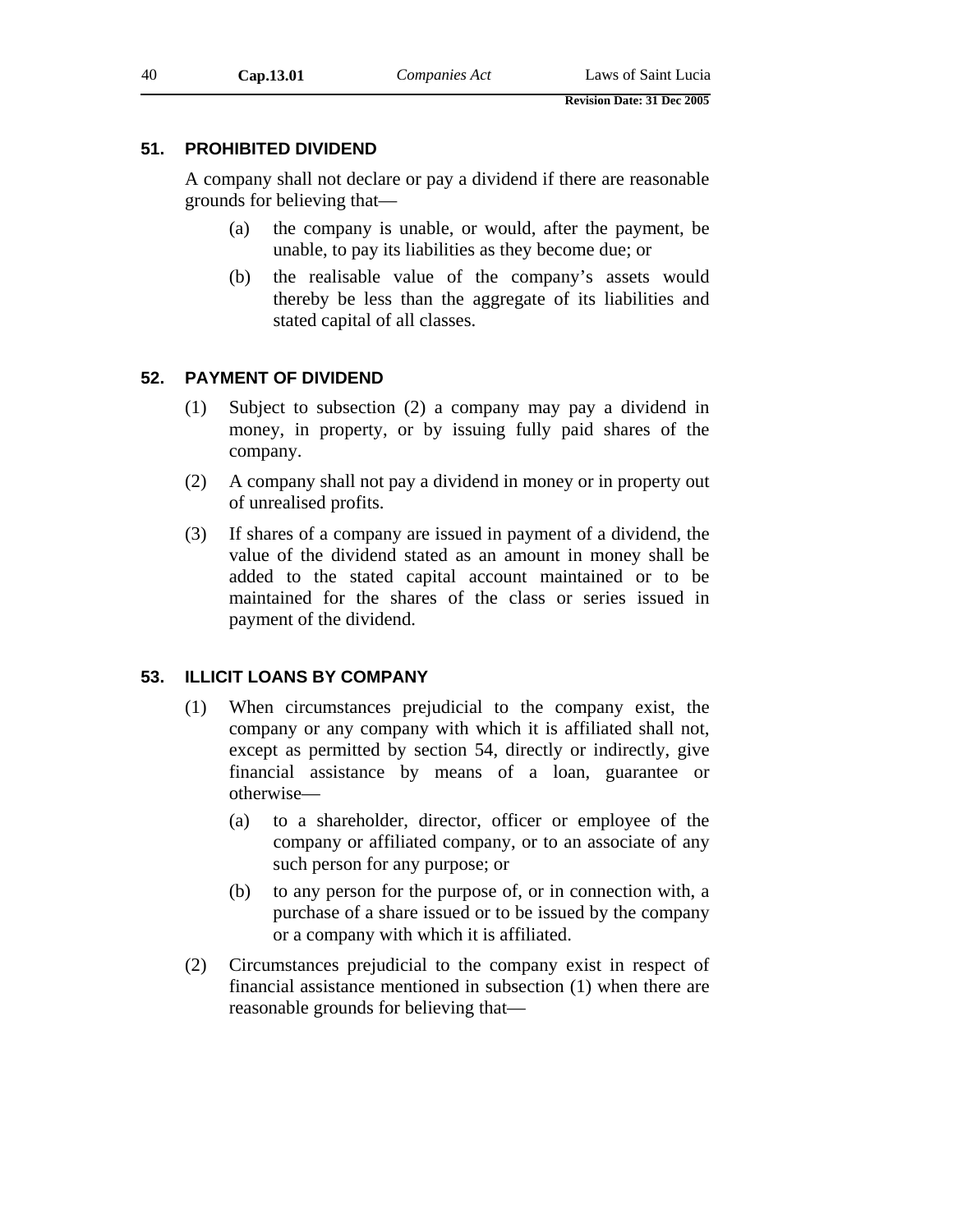- (a) the company is unable or would, after giving the financial assistance, be unable to pay its liabilities as they become due; or
- (b) the realisable value of the company's assets, excluding the amount of any financial assistance in the form of a loan and in the form of assets pledged or encumbered to secure a guarantee, would, after giving the financial assistance, be less than the aggregate of the company's liabilities and stated capital of all classes.

### **54. PERMITTED LOANS**

Despite section 53, a company may give financial assistance to any person by means of a loan, guarantee or otherwise—

- (a) in the ordinary course of business, if the lending of money is part of the ordinary business of the company;
- (b) on account of expenditures incurred or to be incurred on behalf of the company;
- (c) to a holding body corporate if the company is a whollyowned subsidiary of the holding body corporate;
- (d) to a subsidiary body corporate of the company;
- (e) to employees of the company or any of its affiliates; and
- (f) to shareholders of the company—
	- (i) to enable or assist them to purchase or erect living accommodation for their own occupation,
	- (ii) in accordance with a plan for the purchase of shares of the company or any of its affiliates to be held by a trustee, or
	- (iii) to enable or assist them to improve their education or skills, or to meet reasonable medical expenses.

#### **55. ENFORCEMENT OF ILLICIT LOANS**

A contract made by a company contrary to section 53 may be enforced by the company or by a lender for value in good faith without notice of the contravention.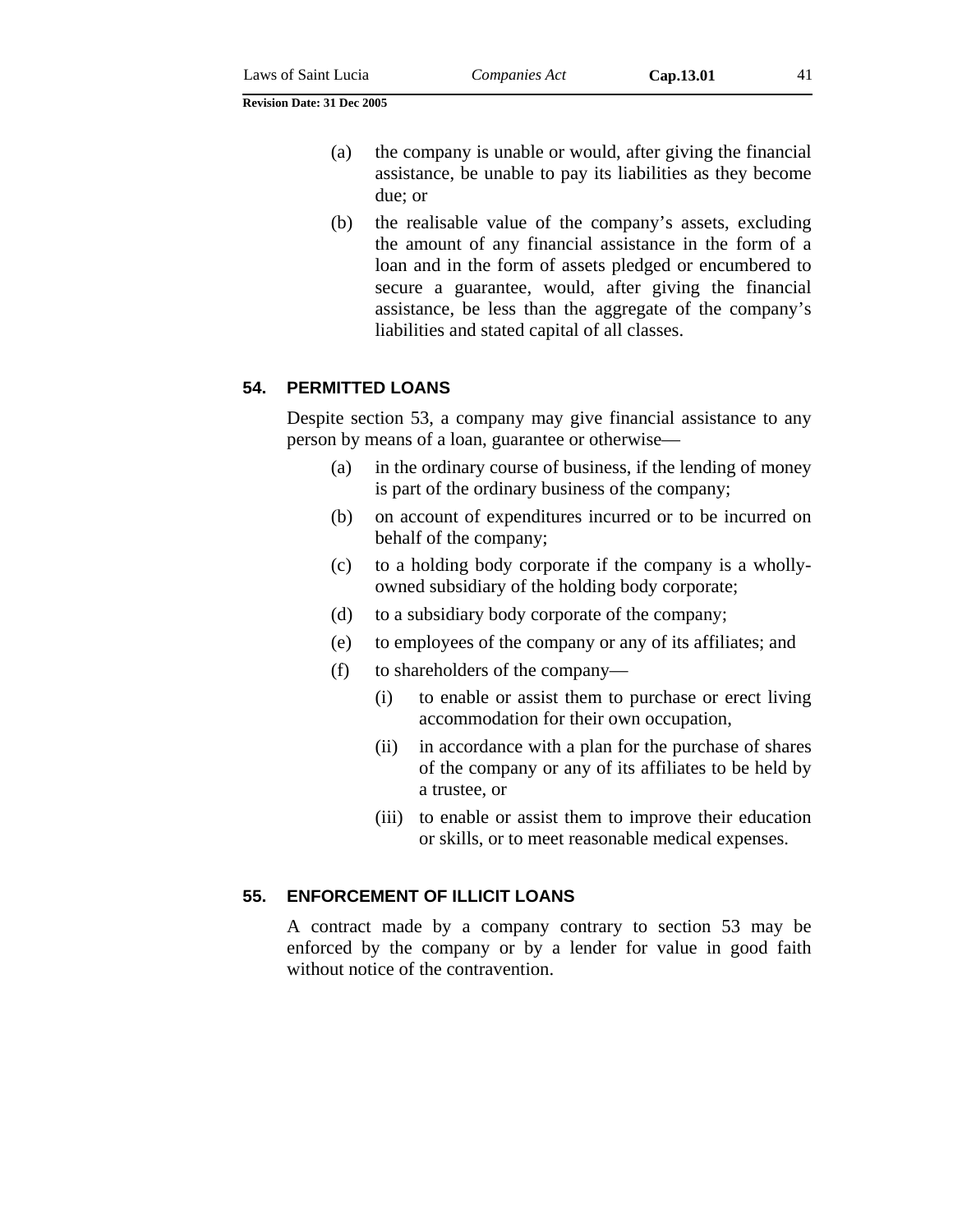# **56. IMMUNITY OF SHAREHOLDERS**

The shareholders of a company are not, as shareholders, liable for any liability, act or default of the company except under section 44(5) or section 135(2).

# **57. LIEN ON SHARES**

- (1) Subject to this Act, the articles of a company may provide that the company has a lien on a share registered in the name of a shareholder or his or her legal representative for a debt of that shareholder to the company including an amount unpaid in respect of a share issued by a company on the date it was continued under this Act.
- (2) A company may enforce a lien referred to in subsection (1) in accordance with its bye-laws.

*Division D: Management of Companies* 

# **58. DUTY OF DIRECTORS TO MANAGE COMPANY**

Subject to any unanimous shareholder agreement, the directors of a company shall—

- (a) exercise the powers of the company directly or indirectly through the employees and agents of the company; and
- (b) direct the management of the business and affairs of the company.

# **59. SECRETARY**

- (1) Every company shall have a secretary and may have one or more assistant secretaries, who, or each of whom—
	- (a) shall be appointed by the director or directors, or if provision is made in the bye-laws of a company for the appointment, in accordance with that provision; and
	- (b) may be an individual, a corporation or a firm.
- (2) If a company carries on business for more than one month without complying with subsection (1) the company and every officer of the company who is in default commits an offence.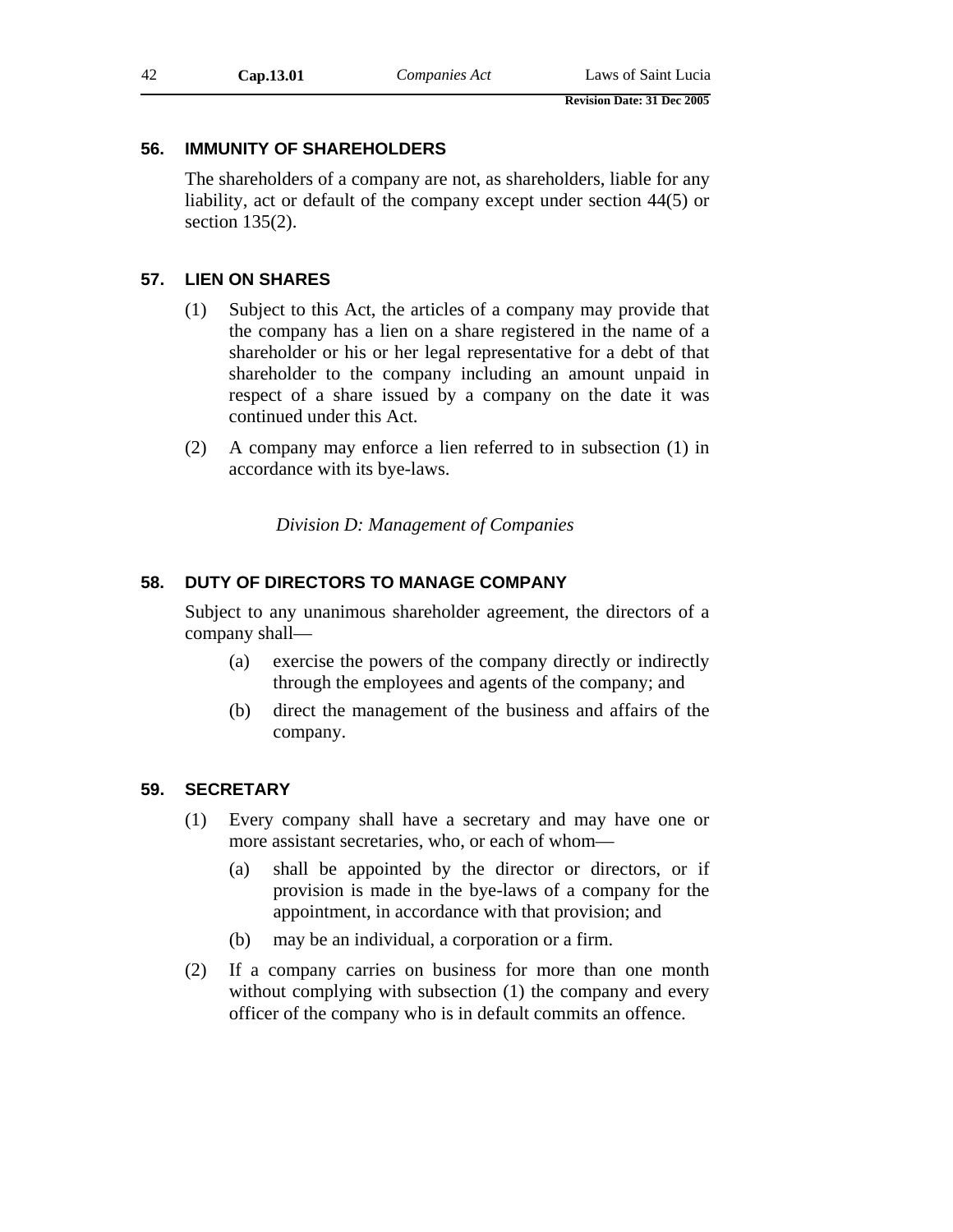#### **60. ALTERNATE SECRETARY**

- (1) Anything required or authorised to be done by or in relation to the secretary, may, if the office is vacant, or if for any other reason the secretary is not capable of acting, be done by or in relation to any assistant secretary or, if there is no assistant or deputy secretary capable of acting, by or in relation to any officer of the company authorised generally or specially in that behalf by the director or directors of the company.
- (2) A provision requiring or authorising a thing to be done by or in relation to a director and the secretary is not satisfied by its being done by or in relation to the same person acting both as director and as, or in the place of, the secretary.

## **61. SECRETARY OF PUBLIC COMPANY**

- (1) The directors of a public company shall take all reasonable steps to ensure that each secretary and assistant secretary of the company is a person who appears to the directors to have the requisite knowledge and experience to discharge the functions of a secretary of a public company.
- (2) For the purpose of this section a person who—
	- (a) on the commencement date, held the office of secretary, assistant secretary or deputy secretary of a public company;
	- (b) for at least 3 years of the 5 years immediately preceding his or her appointment as secretary, held the office of secretary of a public company;
	- (c) is a member in good standing of the Institute of Chartered Accountants of Saint Lucia, the Institute of Chartered Accountants or Certified Accountants in England and Wales, Ireland or Scotland, or the Canadian Institute of Chartered Accountants, or the American Institute of Certified Public Accountants, the Institute of Chartered Secretaries and Administrators or the Chartered Institute of Public Finance and Accountancy;
	- (d) is an attorney-at-law; or
	- (e) by virtue of his or her holding or having held any other position or having been a member of any other body,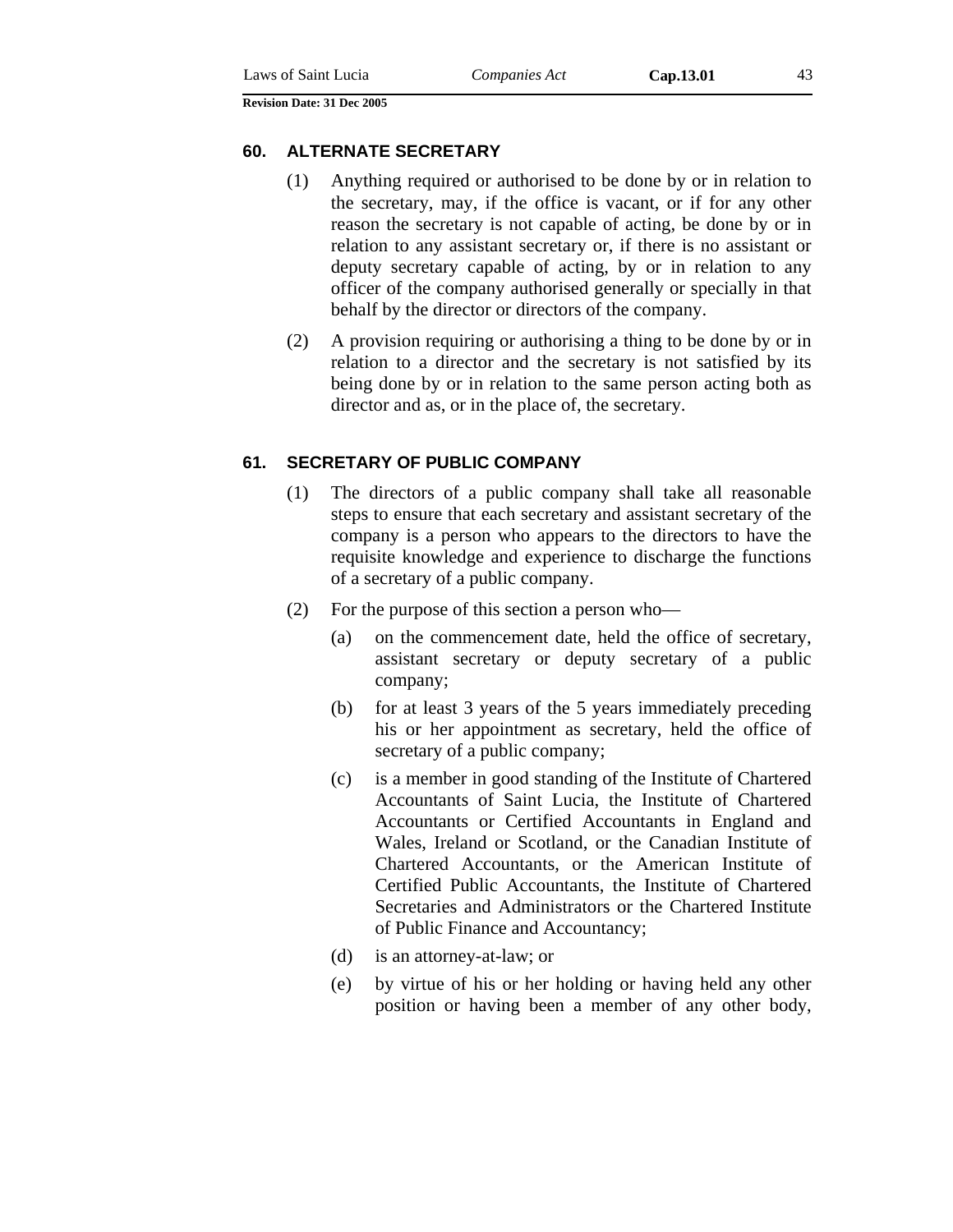appears to be capable of discharging the functions of a secretary of a public company,

may be assumed by a director of a public company to have the requisite knowledge and experience to discharge the functions of a secretary or assistant secretary of a public company, if the director does not know otherwise.

# **62. NUMBER OF DIRECTORS**

- (1) A company must have at least one director but a public company shall have no fewer than 3 directors, at least 2 of whom are not officers or employees of the company or any of its affiliates.
- (2) Only an individual may be a director of a public company.

## **63. RESTRICTED POWERS**

If the powers of the directors of a company to manage the business and affairs of the company are in whole or in part restricted by the articles of the company, the directors have all the rights, powers and duties of the directors to the extent that the articles do not restrict those powers; but the directors are thereby relieved of their duties and liabilities to the extent that the articles restrict their powers.

# **64. BYE-LAW POWERS**

- (1) Unless the articles, bye-laws, or unanimous shareholder agreement otherwise provides, the directors of a company may by resolution make, amend, or repeal any bye-laws for the regulation of the business or affairs of the company.
- (2) The directors of a company shall submit a bye-law, or any amendment or repeal of a bye-law made under subsection (1) to the shareholders of the company at the next meeting of shareholders after the making, amendment or repeal of the byelaw; and the shareholders may, by ordinary resolution, confirm, amend or reject the bye-law, amendment or repeal.
- (3) A bye-law, or any amendment or repeal of a bye-law, is effective from the date of the resolution of the directors making, amending or repealing the bye-law until—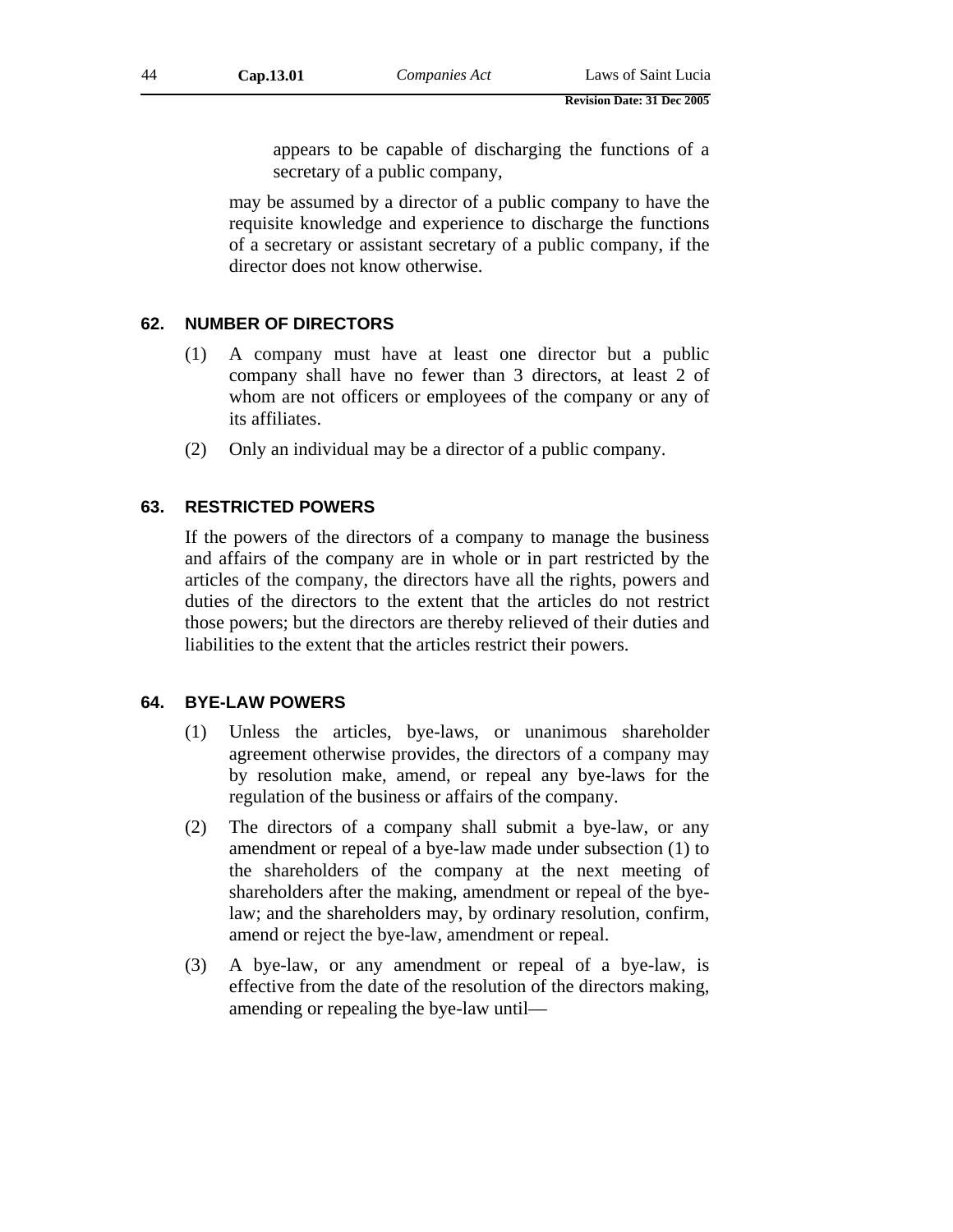- (a) the bye-law, amendment or repeal is confirmed, amended or rejected by the shareholders under subsection (2); or
- (b) the bye-law, amendment or repeal ceases to be effective under subsection (4);

and, if the bye-law, amendment or repeal is confirmed or amended by the shareholders, it continues in effect in the form in which it was confirmed or amended.

- (4) When a bye-law, or an amendment or repeal of a bye-law is not submitted to the shareholders as required by subsection (2), or is rejected by the shareholders, the bye-law, amendment or repeal ceases to be effective; and no subsequent resolution of the directors to make, amend or repeal a bye-law having substantially the same purpose or effect is effective until the resolution is confirmed, with or without amendment, by the shareholders.
- (5) A shareholder who is entitled to vote at an annual meeting of shareholders may, in accordance with sections 114 to 122, make a proposal to make, amend or repeal a bye-law.

#### **65. ORGANISATIONAL MEETING**

- (1) After the issue of a certificate of incorporation of a company, a meeting of the directors of the company shall be held at which the directors may—
	- (a) make bye-laws;
	- (b) adopt forms of share certificates and corporate records;
	- (c) authorise the issue of shares;
	- (d) appoint officers;
	- (e) appoint an auditor to hold office until the first annual meeting of shareholders;
	- (f) make banking arrangements; and
	- (g) transact any other business.
- (2) An incorporator or a director may call a meeting of directors referred to in subsection (1) by giving by post not less than 7 clear days' notice of the meeting to each director and stating in the notice the time and place of the meeting.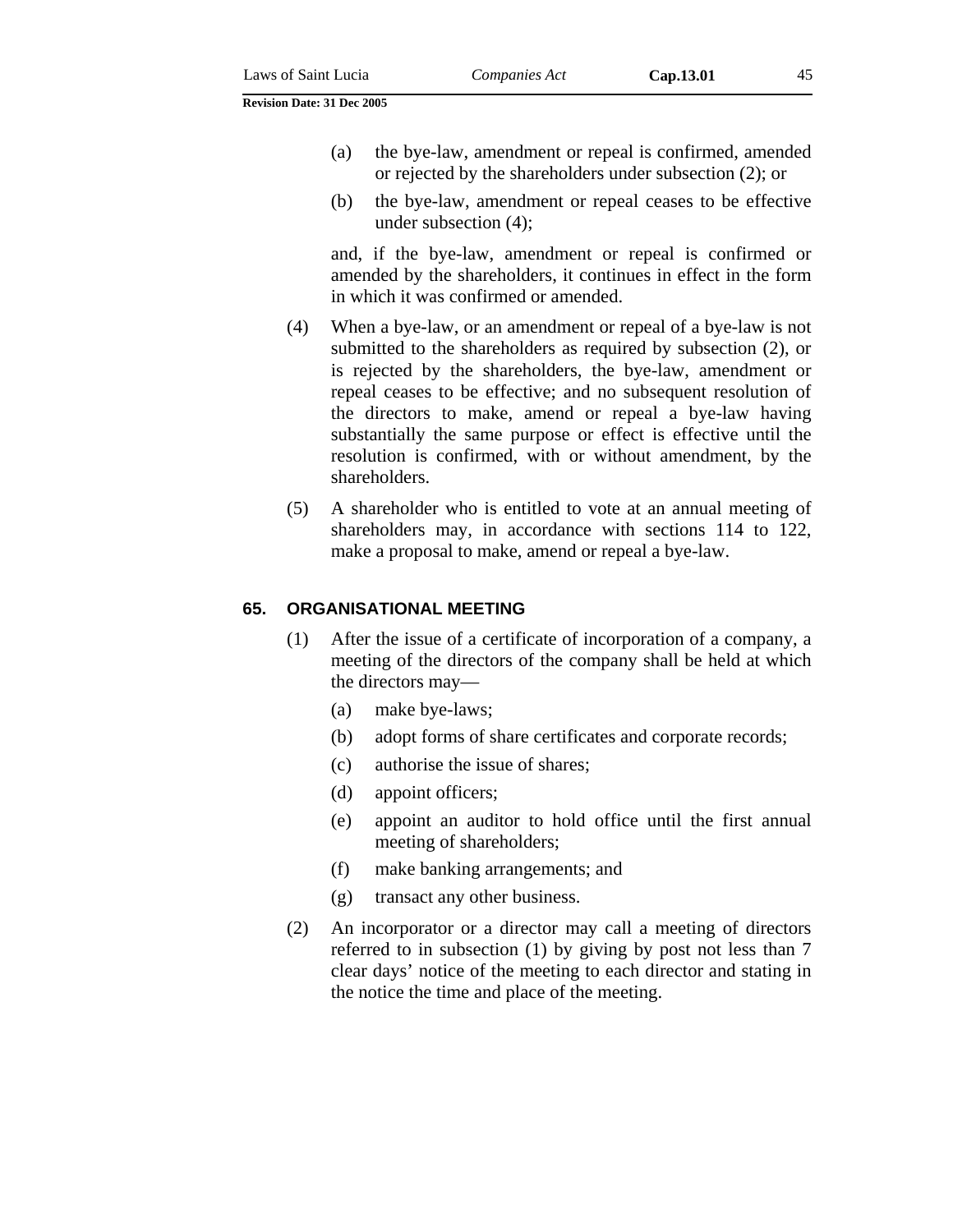(3) Subsection (1) does not apply to a company to which a certificate of amalgamation has been issued under section 225.

### **66. DISQUALIFIED DIRECTORS**

- (1) An individual who is prohibited by section 4(2) from forming or joining in the formation of a company may not be a director of any company.
- (2) When an individual is disqualified under section 67 from being a director of a company, that individual may not, during that period of disqualification, be a director of any company.

### **67. COURT DISQUALIFIED DIRECTORS**

- (1) When, on the application of the Registrar, it is made to appear to the court that an individual is unfit to be concerned in the management of a public company, the court may order that, without the prior leave of the court, he or she may not be a director of the company, or, in any way, directly or indirectly, be concerned with the management of the company for such period—
	- (a) beginning—
		- (i) with the date of the order, or
		- (ii) if the individual is undergoing, or is to undergo a term of imprisonment and the court so directs, with the date on which he or she completes that term of imprisonment or is otherwise released from prison; and
	- (b) not exceeding 5 years,

as may be specified in the order.

- (2) In determining whether or not to make an order under subsection (1), the court shall have regard to all the circumstances that it considers relevant, including any previous convictions of the individual in Saint Lucia or elsewhere for an offence involving fraud or dishonesty or in connection with the promotion, formation or management of any body corporate.
- (3) Before making an application under this section in relation to any individual, the Registrar shall give that individual not less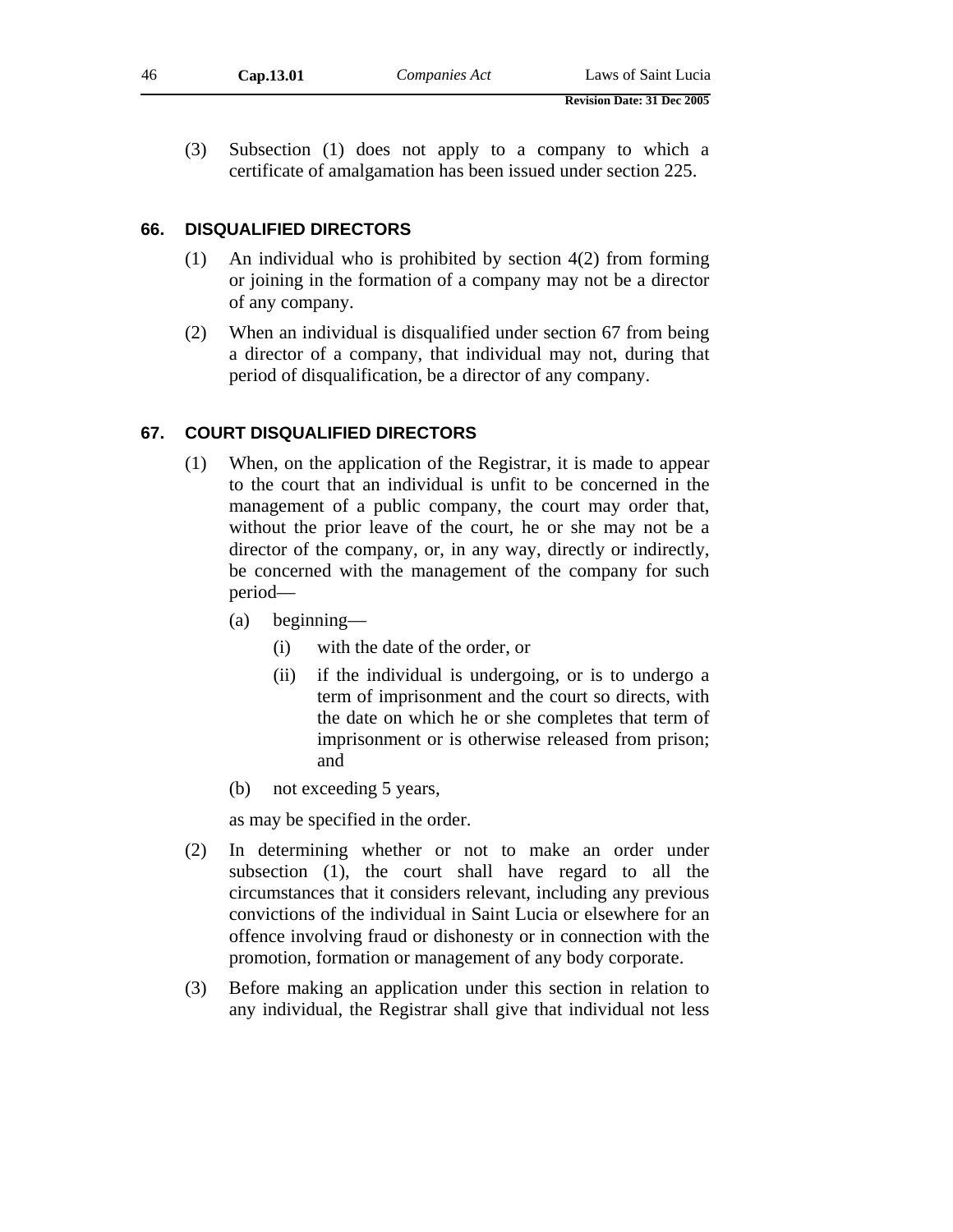than 10 days notice of the Registrar's intention to make the application.

(4) On the hearing of an application made by the Registrar under this section or an application for leave under this section to be concerned with the management of a public company, the Registrar and any individual concerned with the application may appear and call attention to any matters that are relevant, and may give evidence, call witnesses and be represented by an attorney-at-law.

#### **68. NO QUALIFICATION REQUIRED**

Unless the articles of a company otherwise provide, a director of the company need not hold shares issued by the company.

### **69. NOTICE OF DIRECTORS**

- (1) At the time of sending articles of incorporation of a company to the Registrar, the incorporators shall send him or her, in the prescribed form, a notice of the names of the directors of the company; and the Registrar shall file the notice.
- (2) Each director named in the notice referred to in subsection (1) holds office as a director of the company from the issue of the certificate of incorporation of the company until the first meeting of the shareholders of the company.
- (3) Subject to section 71(b), the shareholders of a company, shall by ordinary resolution at the first meeting of the company and at each following annual meeting at which an election of directors is required, elect directors to hold office for a term expiring not later than the close of the third annual meeting of the shareholders of the company following the election.
- (4) It is not necessary that all the directors of a company elected at a meeting of shareholders hold office for the same term.
- (5) A director who is not elected for an expressly stated term ceases to hold office at the close of the first annual meeting of shareholders following his or her election.
- (6) Despite subsections (2), (3) and (5), if directors are not elected at a meeting of shareholders, the incumbent directors continue in office until their successors are elected.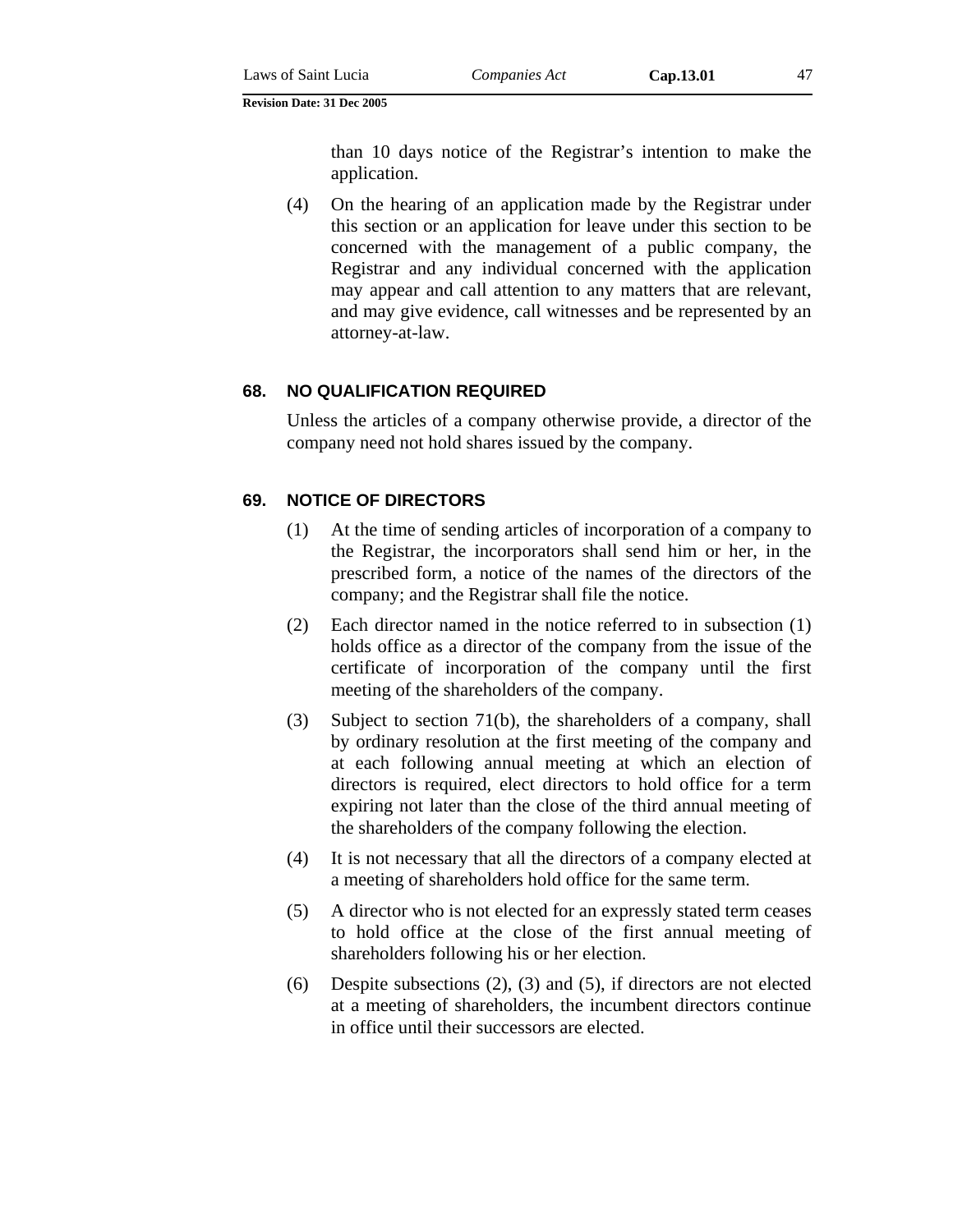- (7) If a meeting of shareholders fails, by reason of the disqualification, incapacity or death of any candidates, to elect the number or the minimum number of directors required by the articles of the company, the directors elected at that meeting may exercise all the powers of the directors as if the number of directors so elected constituted a quorum.
- (8) The articles of a company or a unanimous shareholder agreement may, for terms expiring not later than the close of the third annual meeting of the shareholders following the election, provide for the election or appointment of directors by the creditors or employees of the company or by any classes of these creditors or employees.

# **70. ALTERNATE DIRECTORS**

- (1) A meeting of the shareholders of a company may, by ordinary resolution, elect a person to act as a director in the alternative to a director of the company, or may authorise the directors to appoint such alternative directors as are necessary for the proper discharge of the affairs of the company.
- (2) An alternate director shall have all the rights and powers of the director for whom he or she is elected or appointed in the alternative, except that he or she shall not be entitled to attend and vote at any meeting of the directors otherwise than in the absence of that other director.

# **71. CUMULATIVE VOTING**

Where the articles of a company provide for cumulative voting, the following rules apply—

- (a) the articles shall require a fixed number, and not a minimum and maximum number of directors;
- (b) each shareholder who is entitled to vote at an election of directors has the right to cast a number of votes equal to the number of votes attached to the shares held by him or her, multiplied by the number of directors to be elected, and he or she may cast all his or her votes in favour of one candidate, or distribute them among the candidates in any manner;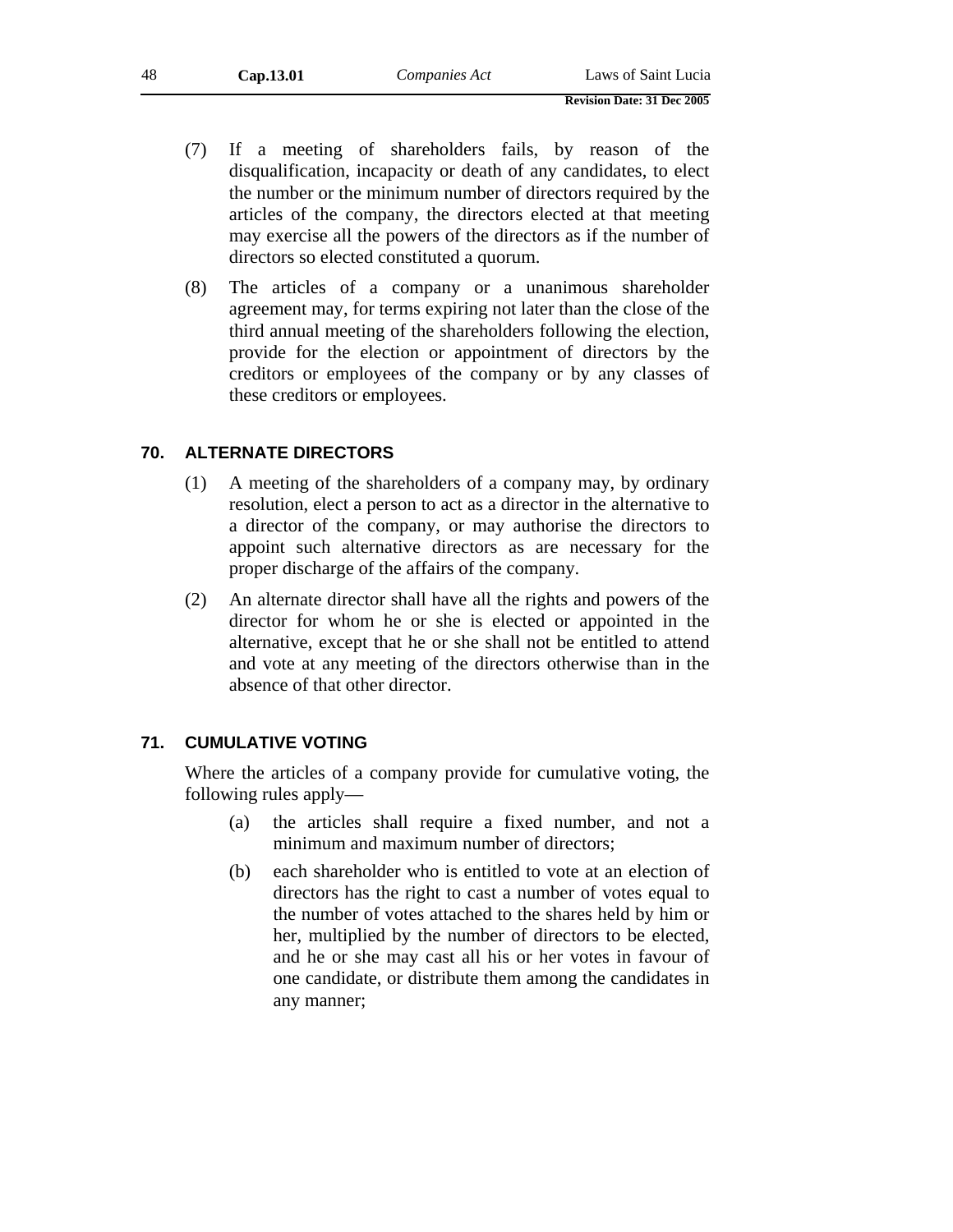- (c) a separate vote of shareholders shall be taken with respect to each candidate nominated for director unless a resolution is passed unanimously permitting 2 or more persons to be elected by a single resolution;
- (d) if a shareholder votes for more than one candidate without specifying the distribution of his or her votes among the candidates, he or she distributes his or her votes equally among the candidates for whom he or she votes;
- *(*e) if the number of candidates nominated for director exceeds the number of positions to be filled, the candidates who receive the least number of votes shall be eliminated until the number of candidates remaining equals the number of positions to be filled;
- (f) each director ceases to hold office at the close of the first annual meeting of shareholders following his or her election;
- (g) a director may not be removed from office if the votes cast against his or her removal would be sufficient to elect him or her and those votes could be voted cumulatively at the election at which the same total number of votes were cast and the number of directors required by the articles were then being elected; and
- (h) the number of directors required by the articles may not be decreased if the votes cast against the motion to decrease would be sufficient to elect a director and those votes could be voted cumulatively at an election at which the same total number of votes were cast and the number of directors required by the articles were then being elected.

### **72. TERMINATION OF OFFICE**

- (1) A director of a company ceases to hold office when he or she—
	- (a) dies or resigns;
	- (b) is removed in accordance with section 73; or
	- (c) becomes disqualified under section 66 or 67.
- (2) The resignation of a director of a company becomes effective at the time his or her written resignation is sent to the company or at the time specified in the resignation, whichever is later.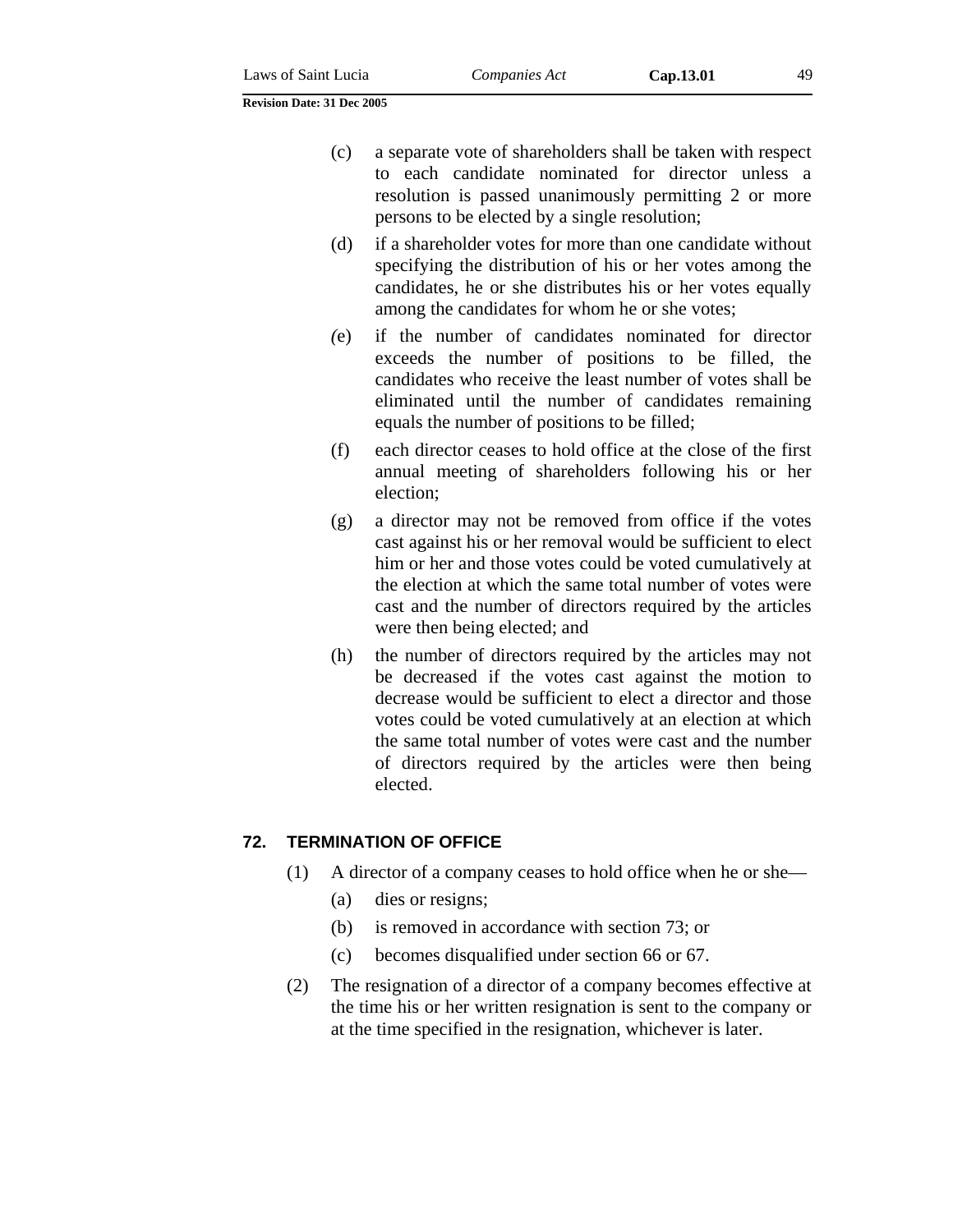# **73. REMOVAL OF DIRECTORS**

- (1) Subject to section 71(g), the shareholders of a company may—
	- (a) by ordinary resolution at a special meeting, remove any director from office;
	- (b) where a director was elected for a term exceeding one year and is not up for re-election at an annual meeting, remove such director by ordinary resolution at that meeting.
- (2) Where the holders of any class or series of shares of a company have an exclusive right to elect one or more directors, a director so elected may only be removed by an ordinary resolution at a meeting of the shareholders of that class or series of shares.
- (3) Subject to section 71(b) to 71(e), a vacancy created by the removal of a director may be filled at the meeting of the shareholders at which the director is removed, or, if the vacancy is not so filled, it may be filled under section 75.

# **74. RIGHT TO NOTICE**

- (1) A director of a company is entitled to receive notice of, and to attend and be heard at, every meeting of shareholders.
- (2) A director—
	- (a) who resigns;
	- (b) who receives a notice or otherwise learns of a meeting of shareholders called for the purpose of removing him or her from office; or
	- (c) who receives a notice or otherwise learns of a meeting of directors or shareholders at which another person is to be appointed or elected to fill the office of director, whether because of his or her resignation or removal, or because his or her term of office has expired or is about to expire,

may submit to the company a written statement giving the reasons for his or her resignation or the reasons why he or she opposes any proposed action or resolution.

(3) The company shall send a copy of the statement referred to in subsection (2) to the Registrar and to every shareholder entitled to receive notice of any meeting referred to in subsection (1).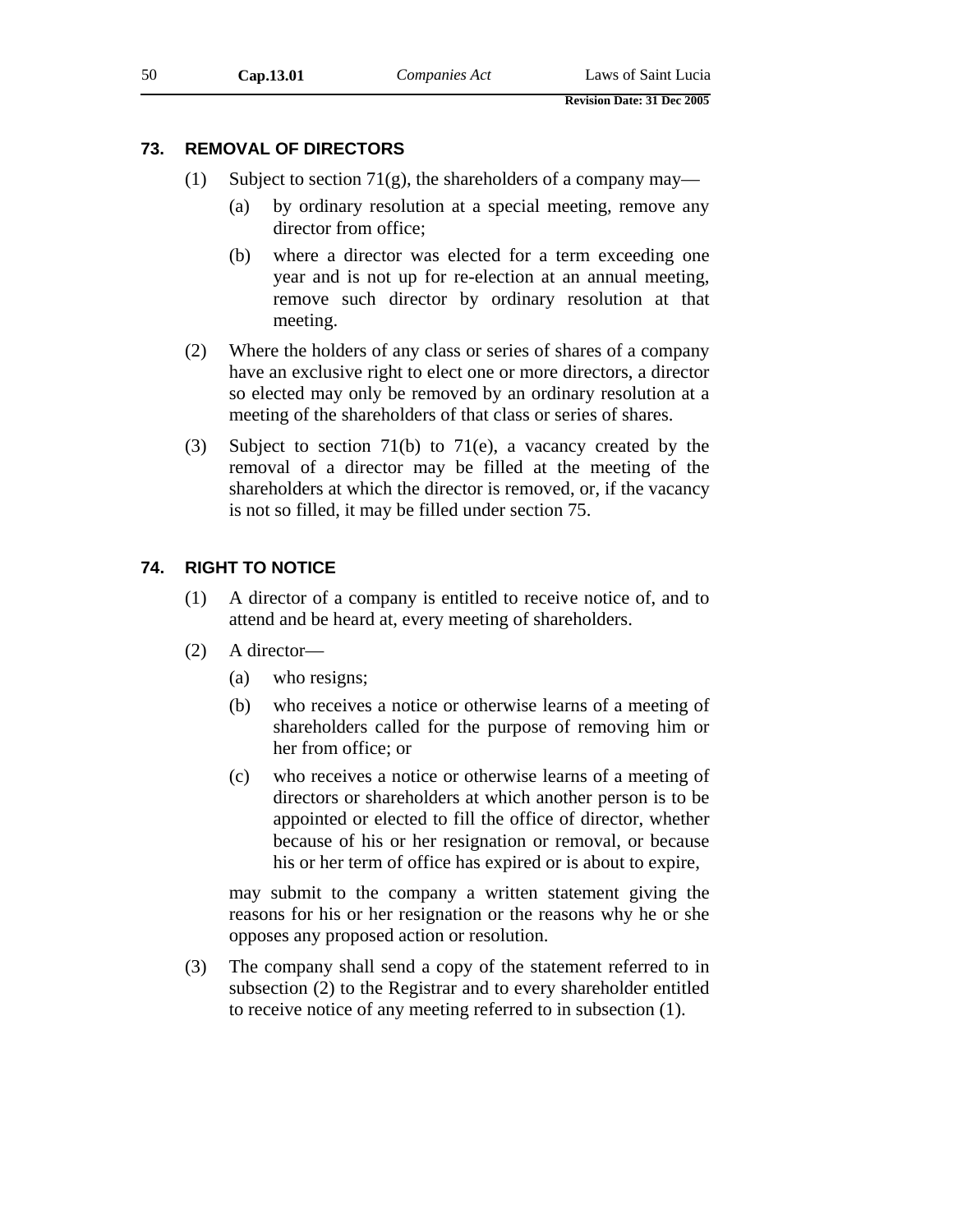(4) A company or person acting on its behalf does not incur any liability by reason only of circulating a director's statement in compliance with subsection (3).

### **75. FILLING VACANCY**

- (1) Subject to subsections (3) and (4), a quorum of directors of a company may fill a vacancy among the directors of the company, except a vacancy resulting from an increase in the number or minimum number of directors, or from a failure to elect the number or minimum number of directors required by the articles of the company.
- (2) If there is no quorum of directors, or if there has been a failure to elect the number or minimum number of directors required by the articles, the directors then in office shall call a special meeting of shareholders to fill the vacancy; and, if they fail to call a meeting, or if there are no directors then in office, the meeting may be called by any shareholder.
- (3) Where the holders of any class or series of shares of a company have an exclusive right to elect one or more directors and a vacancy occurs among those directors—
	- (a) then, subject to subsection (4), the remaining directors elected by that class or series may fill the vacancy except a vacancy resulting from an increase in the number or minimum number of directors for that class or series, or from a failure to elect the number or minimum number of directors for that class or series; or
	- (b) if there are no such remaining directors, any holder of shares of that class or series may call a meeting of the holders thereof for the purpose of filling the vacancy.
- (4) The articles of a company may provide that a vacancy among the directors be filled only—
	- (a) by a vote of the shareholders; or
	- (b) by a vote of the holders of any class or series of shares having an exclusive right to elect one or more directors, if the vacancy occurs among the directors elected by that class or series.
- (5) A director appointed or elected to fill a vacancy holds office for the unexpired term of his or her predecessor.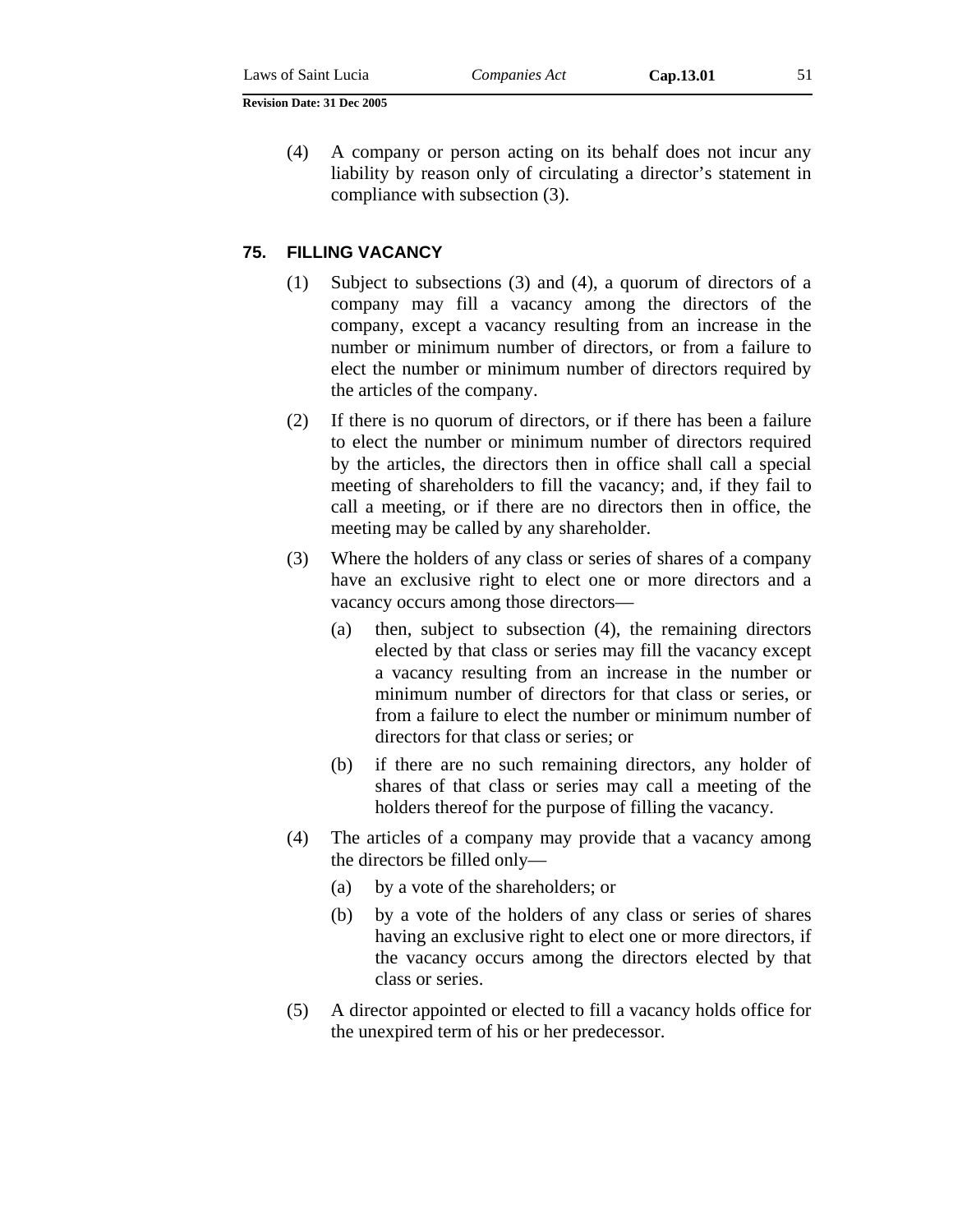# **76. NUMBERS CHANGED**

The shareholders of a company may amend the articles of the company to increase or, subject to section 71(h) to decrease, the number of directors, or the minimum or maximum number of directors; but no decrease shortens the term of the incumbent director.

# **77. NOTICE OF CHANGE**

- (1) Within 15 days after a change is made among its directors, a company shall send to the Registrar a notice in the prescribed form setting out the change; and the Registrar shall file the notice.
- (2) Any interested person, or the Registrar, may apply to the court for an order to require a company to comply with subsection (1); and the court may so order and make any further order it thinks fit.

# **78. DIRECTORS' MEETINGS**

- (1) Unless the articles or bye-laws of a company otherwise provide, the directors of a company may meet at any place, and upon such notice as the bye-laws require.
- (2) Subject to the articles or bye-laws, a majority of the number of directors or minimum number of directors required by the articles constitutes a quorum at any meeting of directors; and despite any vacancy among the directors, a quorum of directors may exercise all the powers of the directors.

# **79. NOTICE AND WAIVER**

- (1) Subject to this Act, unless the bye-laws of the company otherwise provide, the notice of a meeting of the directors of a company need not specify the purpose of or the business to be transacted at the meeting.
- (2) A director may, in any manner, waive a notice of a meeting of directors; and attendance of a director at a meeting of directors is a waiver of notice of the meeting by the director except when he or she attends the meeting for the express purpose of objecting to the transaction of any business on the grounds that the meeting is not lawfully called.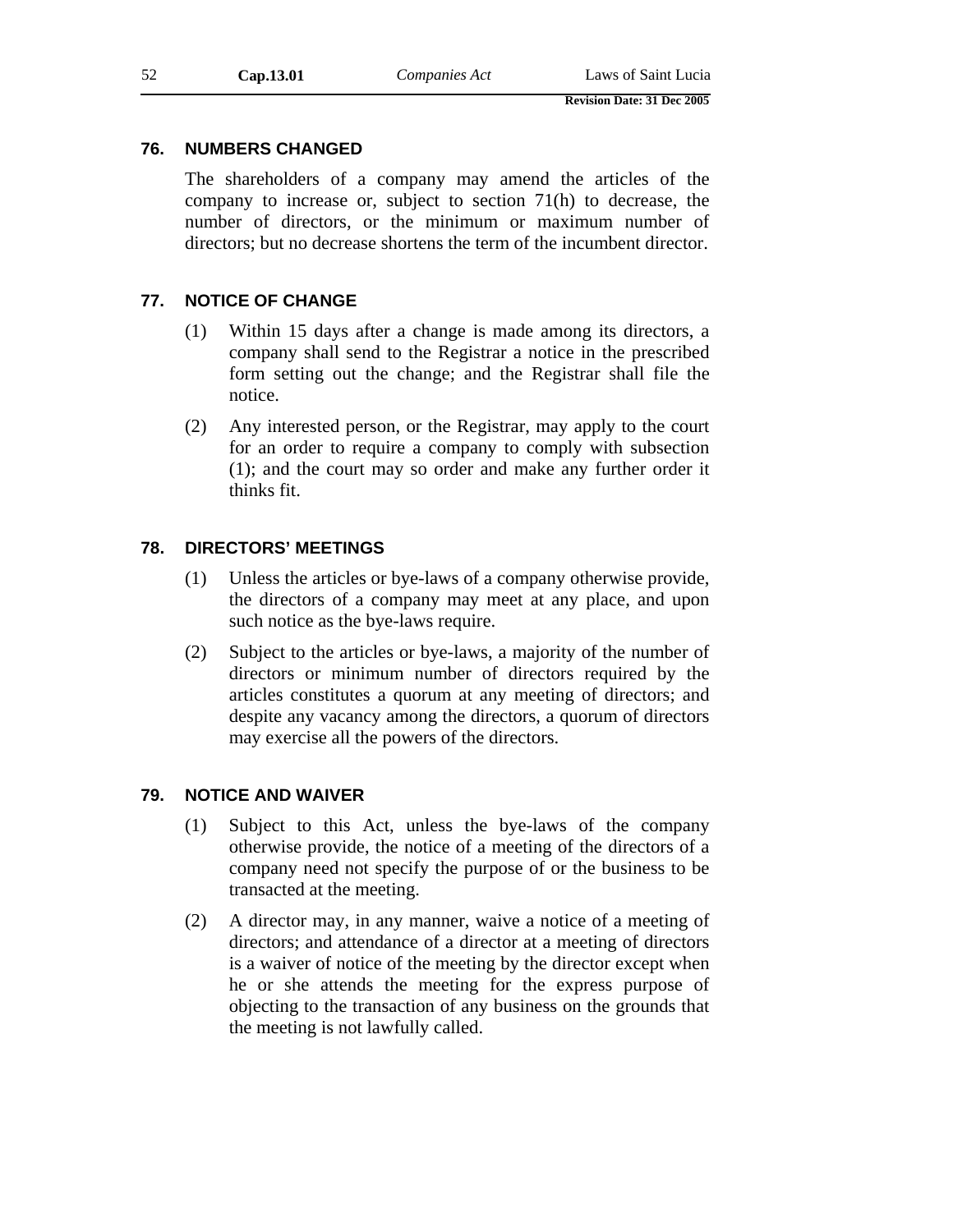#### **80. ADJOURNED MEETING**

Notice of an adjourned meeting of directors need not be given if the time and place of the adjourned meeting is announced at the original meeting.

### **81. TELEPHONE PARTICIPATION**

- (1) Subject to the bye-laws of a company, a director may, if all the directors of the company consent, participate in a meeting of directors of the company or of a committee of the directors by means of such telephone or other communication facilities as permit all persons participating in the meeting to hear each other.
- (2) A director who participates in a meeting of directors by such means as are described in subsection (1), is, for the purposes of this Act, present at the meeting.

### **82. DELEGATION OF POWERS**

- (1) Directors of a company may appoint from their number a managing director or a committee of directors and delegate to the managing director or committee any of the powers of the directors.
- (2) Despite subsection (1), a managing director or a committee of directors of a company shall not—
	- (a) submit to the shareholders any question or matter requiring the approval of the shareholders;
	- (b) fill a vacancy among the directors or in the office of auditor;
	- (c) issue shares except in the manner and on the terms authorised by the directors;
	- (d) declare dividends;
	- (e) purchase, redeem or otherwise acquire shares issued by the company;
	- (f) pay a commission referred to in section 50;
	- (g) approve a management proxy circular referred to in Division F;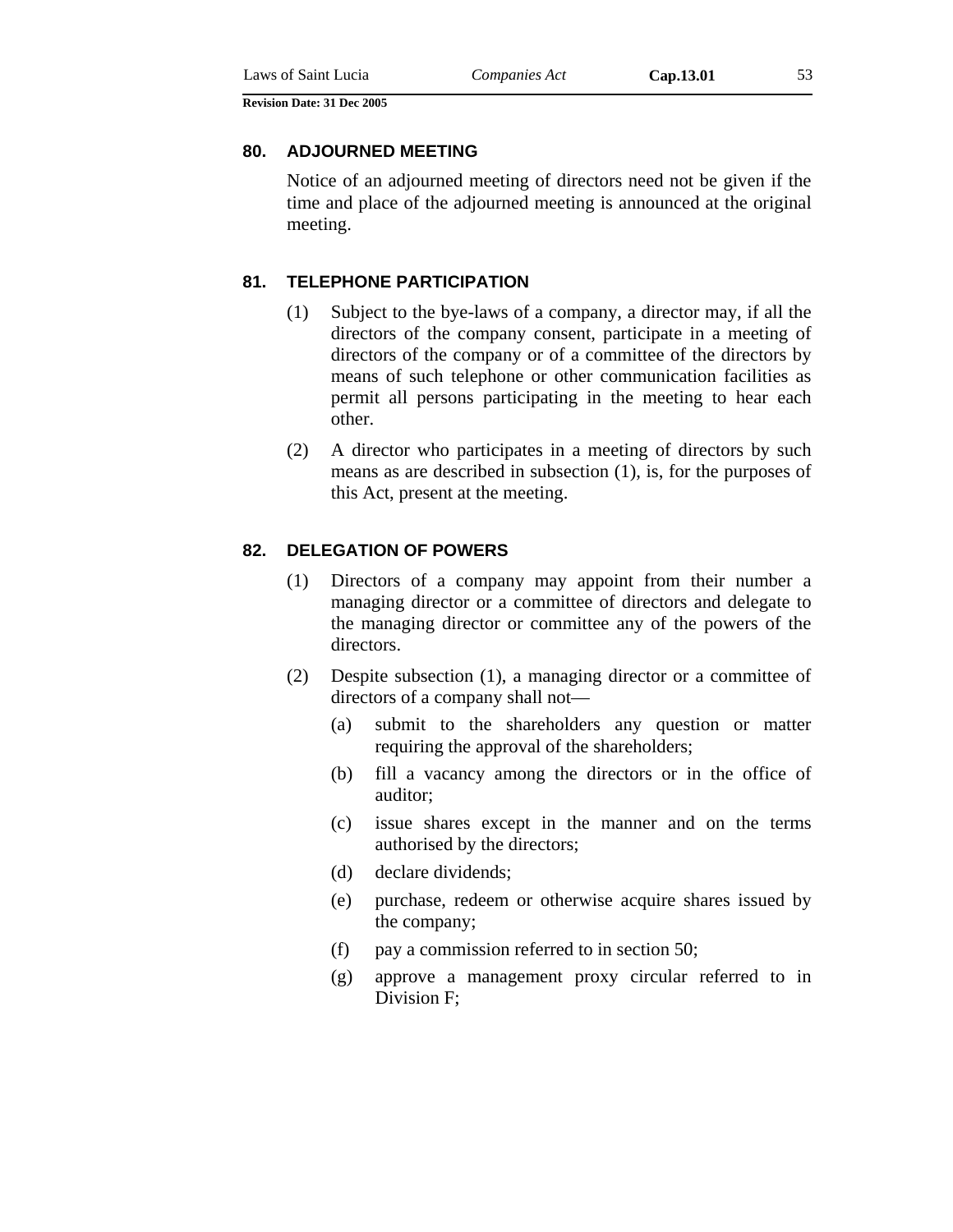- (h) approve any financial statements referred to in section 149; or
- (i) adopt, amend or repeal bye-laws.

## **83. VALIDITY OF ACTS**

An act of a director or officer is valid despite any irregularity in his or her election or appointment, or any defect in his or her qualification.

#### **84. RESOLUTION IN WRITING**

- (1) When a resolution in writing is signed by all the directors entitled to vote on that resolution at a meeting of directors or committee of directors—
	- (a) the resolution is as valid as if it had been passed at a meeting of directors or a committee of directors; and
	- (b) the resolution satisfies all the requirements of this Act relating to meetings of directors or committees of directors.
- (2) A copy of every resolution referred to in subsection (1) shall be kept with the minutes of the proceedings of the directors or committee of directors.

#### *Liabilities of Directors*

## **85. LIABILITY FOR SHARE ISSUE**

Directors of a company who vote for or consent to a resolution authorising the issue of a share under section 29 for a consideration other than money are jointly and severally liable to the company to make good any amount by which the consideration received is less than the fair equivalent of the money that the company would have received if the share had been issued for money on the date of the resolution.

## **86. LIABILITY FOR OTHER ACTS**

Directors of a company who vote for, or consent to, a resolution authorising—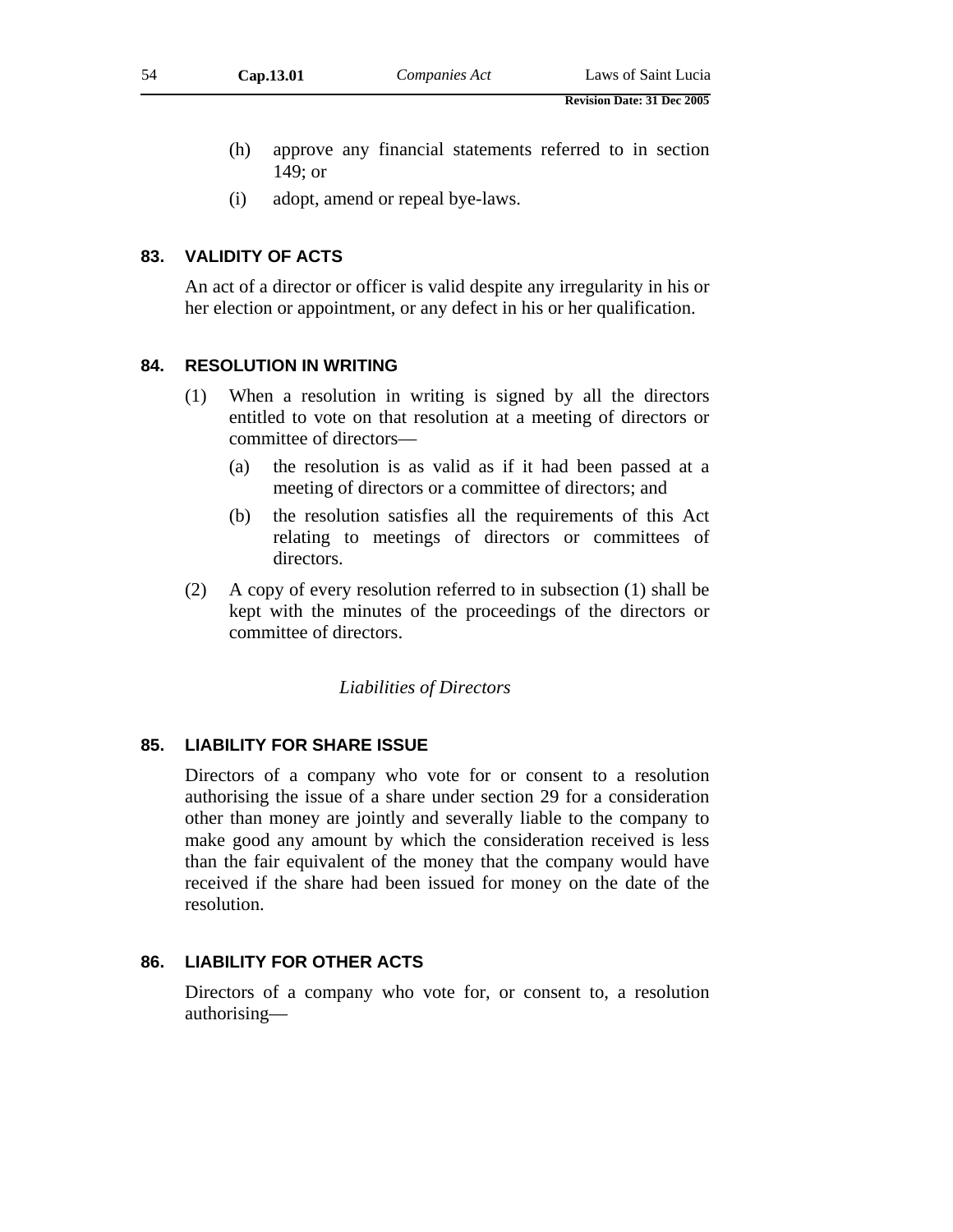- (a) a purchase, redemption or other acquisition of shares contrary to section 39, 40 or 41;
- (b) a commission contrary to section 50;
- (c) a payment of a dividend contrary to section 51 or 52;
- (d) financial assistance contrary to section 53;
- (e) a payment of an indemnity contrary to any of the provisions of sections 226 to 235 or 241,

are jointly and severally liable to restore to the company any amounts so distributed or paid and not otherwise recovered by the company.

### **87. CONTRIBUTION FOR JUDGMENT**

A director who has satisfied a judgment founded on a liability under section 85 or 86 is entitled to contribution from the other directors who voted for or consented to the unlawful act upon which the judgment was founded.

### **88. RECOVERY BY ACTION**

- (1) A director who is liable under section 86 may apply to the court for an order compelling a shareholder or other recipient to pay or deliver to the director any money or property that was paid or distributed to the shareholder or other recipient contrary to section 39, 40, 41, 50, 51, 52, 53 or 54.
- (2) In connection with an application under subsection (1), the court may, if it is satisfied that it is equitable to do so—
	- (a) order a shareholder or other recipient to pay or deliver to a director any money or property that was paid or distributed to the shareholder or other recipient contrary to any of the provisions of section 39, 40, 41, 50, 51, 52, 53, 54, 99 to 103, 226 to 235 or 241;
	- (b) order a company to return or issue shares to a person from whom the company has purchased, redeemed or otherwise acquired shares; or
	- (c) make any further order it thinks fit.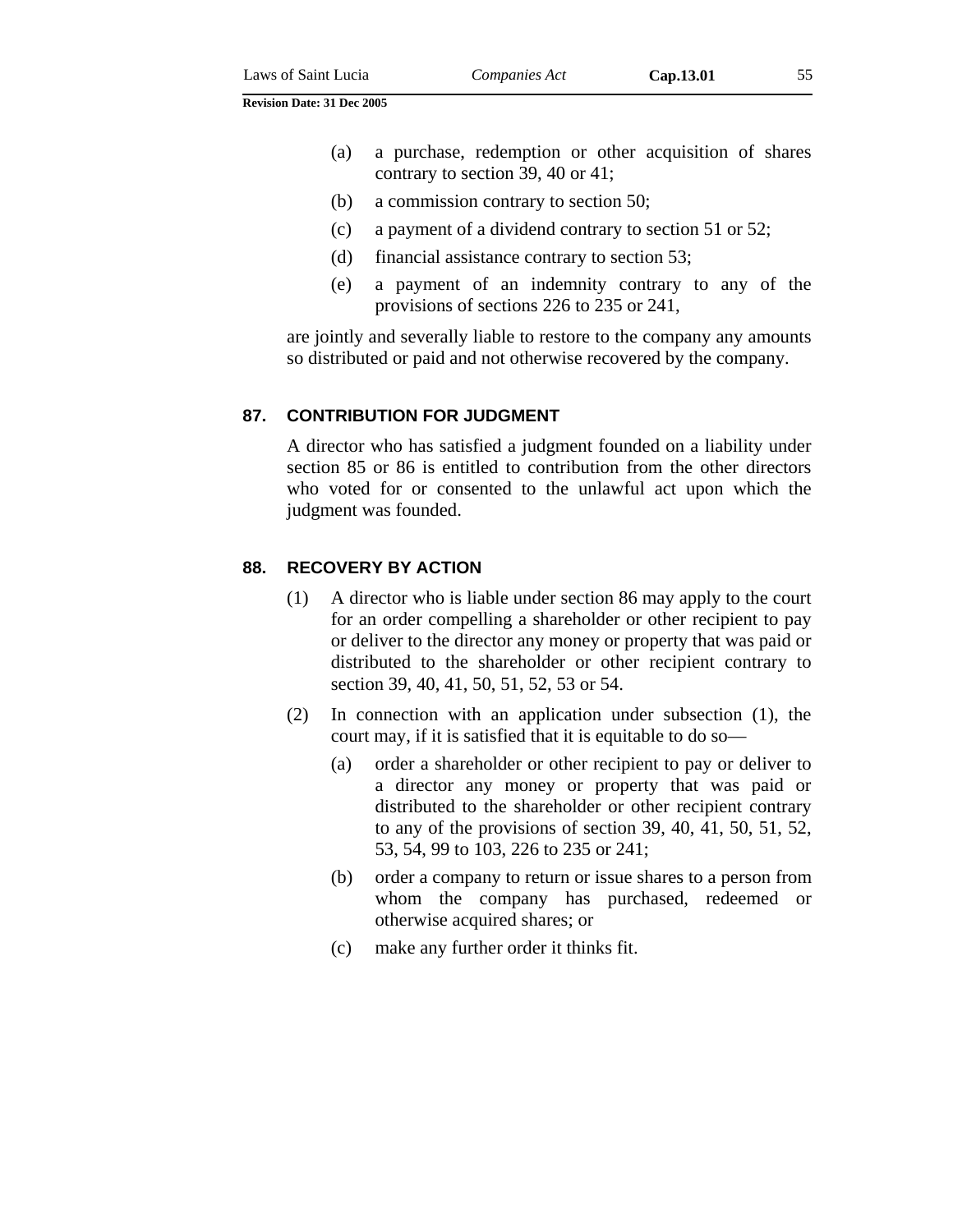# **89. DEFENCE TO LIABILITY**

A Director of a company is not liable under section 85 if he or she did not know and could not reasonably have known that the share was issued for a consideration less than the fair equivalent of the money that the company would have received if the share had been issued for money.

# **90. TIME LIMIT ON LIABILITY**

An action to enforce a liability imposed under section 85 or 86 may not be commenced after 2 years from the date of the resolution authorising the action complained of.

# *Contractual Interest*

# **91. INTERESTS IN CONTRACTS**

- (1) A director or officer of a company—
	- (a) who is a party to a material contract or proposed material contract with the company; or
	- (b) who is a director or an officer of any body, or has a material interest in any body, that is a party to a material contract or proposed material contract with the company,

shall disclose in writing to the company or request to have entered in the minutes of meetings of directors the nature and extent of his or her interest.

- (2) The disclosure required by subsection (1) shall be made, in the case of a director of a company—
	- (a) at the meeting at which a proposed contract is first considered;
	- (b) if the director was not then interested in a proposed contract, at the first meeting after he or she becomes so interested;
	- (c) if the director becomes interested after a contract is made, at the first meeting after he or she becomes so interested; or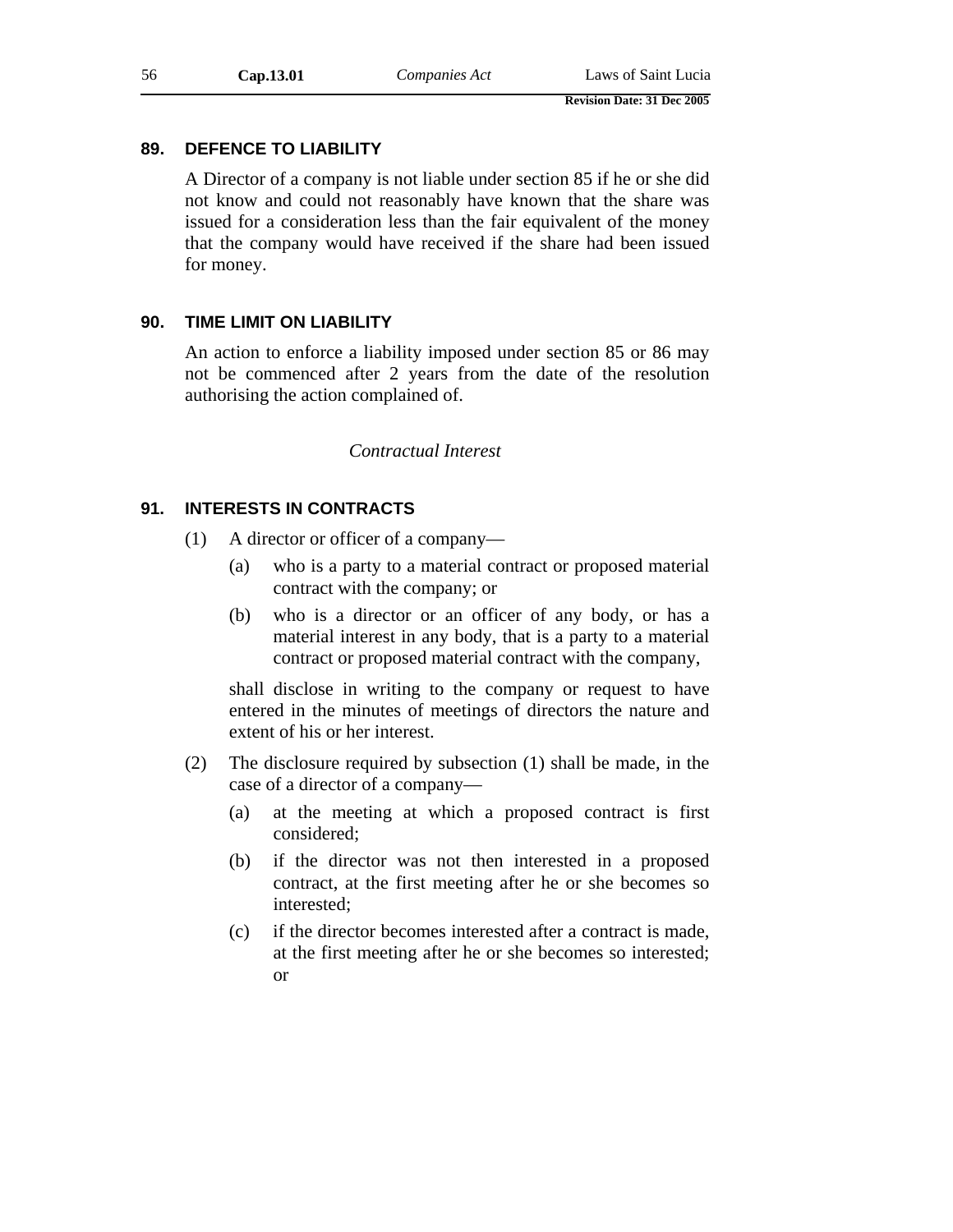- (d) if a person who is interested in a contract later becomes a director of the company, at the first meeting after he or she becomes a director.
- (3) The disclosure required by subsection (1) shall be made, in the case of an officer of a company who is not a director—
	- (a) after he or she becomes aware that the contract or proposed contract is to be considered, or has been considered, at a meeting of directors of the company;
	- (b) if the officer becomes interested after a contract is made, after he or she becomes so interested; or
	- (c) if a person who is interested in a contract later becomes an officer of the company, after he or she becomes an officer.
- (4) If a material contract or a proposed material contract is one that, in the ordinary course of the company's business, would not require approval by the directors or shareholders of the company, a director or officer of the company shall disclose in writing to the company, or request to have entered in the minutes of meetings of directors, the nature and extent of his or her interest after the director or officer becomes aware of the contract or proposed contract.
- (5) A director of a company who is referred to in subsection (1) may vote on any resolution to approve a contract that he or she has an interest in, if the contract—
	- (a) is an arrangement by way of security for money loaned to, or obligations undertaken by him or her, for the benefit of the company or an affiliate of the company;
	- (b) is a contract that relates primarily to his or her remuneration as a director, officer, employee or agent of the company or an affiliate of the company;
	- (c) is a contract for indemnity or insurance under sections 99 to 103;
	- (d) is a contract with an affiliate of the company; or
	- (e) is a contract other than one referred to in paragraphs (a) to (d);

but, in the case of a contract described in paragraph (e), no resolution is valid unless notice of the nature and extent of the director's interest in the contract is declared and disclosed in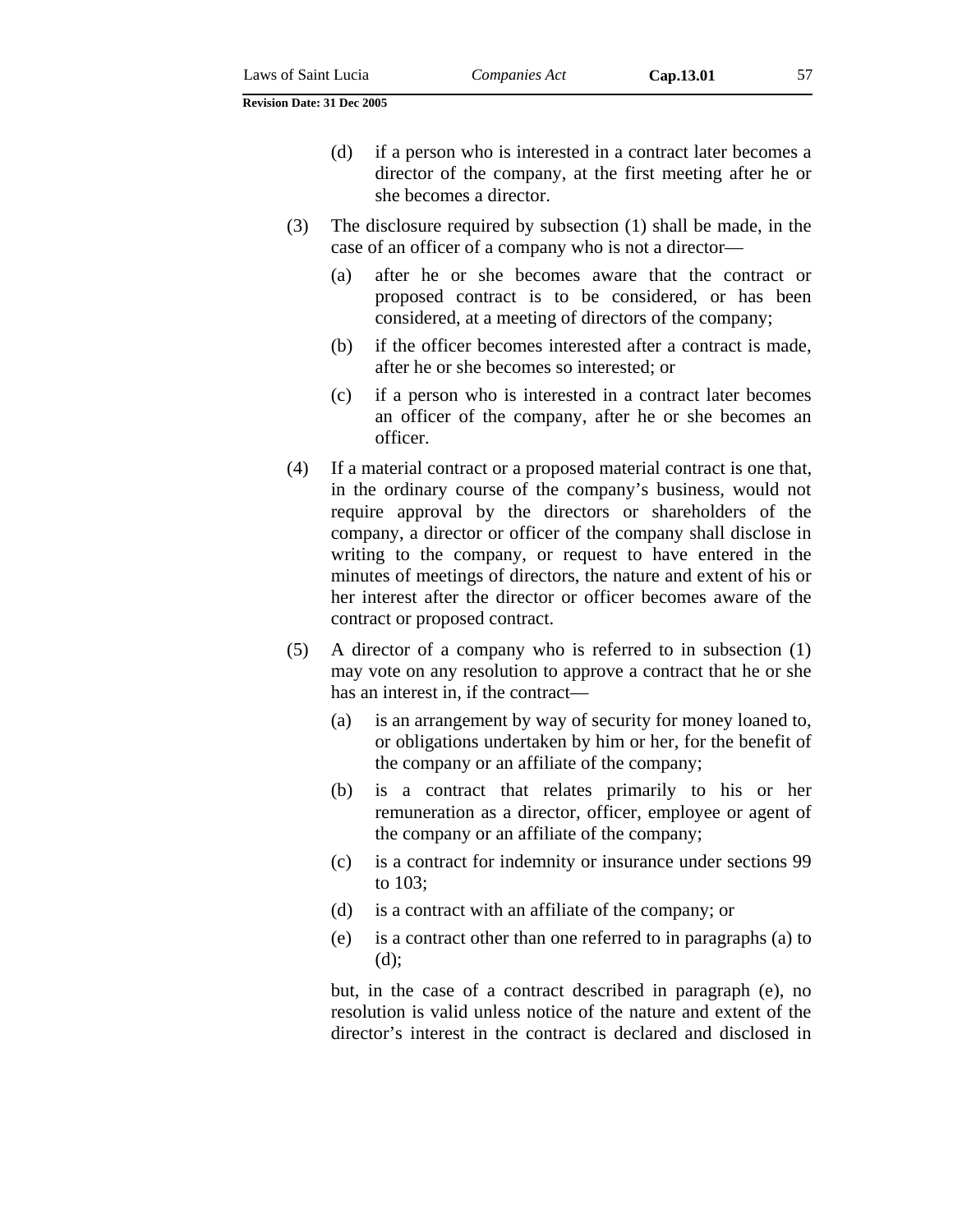reasonable detail to the shareholders of the company and the resolution is approved by not less than  $\frac{2}{3}$  of the votes.

## **92. INTEREST DECLARATION**

For the purposes of section 91, a general notice to the directors of a company by a director or an officer of the company declaring that he or she is a director or officer of, or has a material interest in, another body, and is to be regarded as interested in any contract with that body is a sufficient declaration of interest in relation to any such contract.

## **93. AVOIDANCE OF NULLITY**

A material contract between a company and one or more of its directors or officers, or between a company and another body of which a director or officer of the company is a director or officer, or in which he or she has a material interest, is neither void nor voidable—

- (a) by reason only of that relationship; or
- (b) by reason only that a director with an interest in the contract is present at, or is counted to determine the presence of a quorum at, a meeting of directors or a committee of directors that authorised the contract,

if the director or officer disclosed his or her interest in accordance with section 91(2), 91(3) or 91(4) or section 92, as the case may be, and the contract was approved by the directors or the shareholders and was reasonable and fair to the company at the time it was approved.

### **94. SETTING ASIDE CONTRACT**

When a director or officer of a company fails to disclose, in accordance with section 91 or 92, his or her interest in a material contract made by the company, the court may, upon the application of the company or a shareholder of the company set aside the contract on such terms as the court thinks fit.

*Officers of the Company*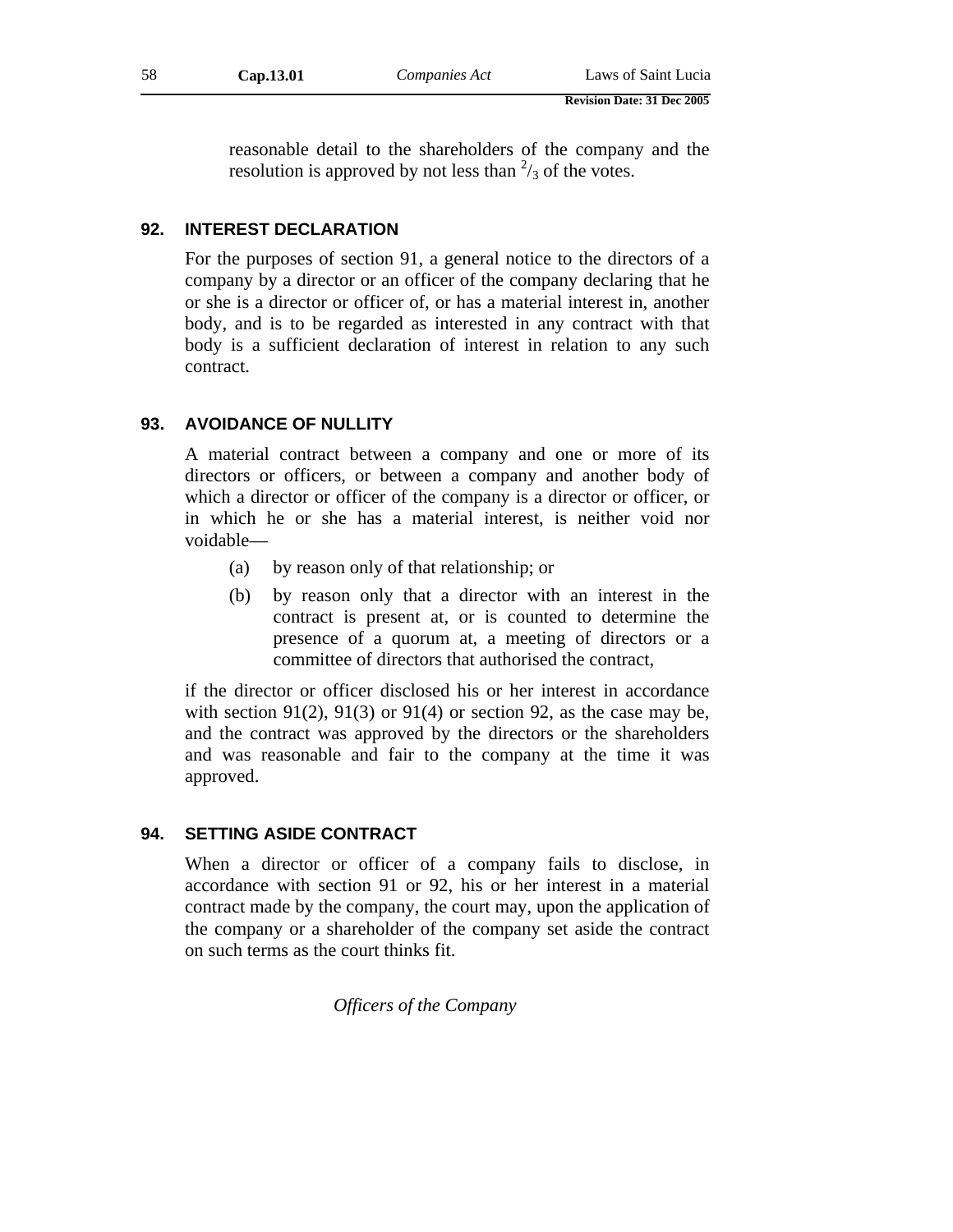#### **95. DESIGNATION OF OFFICES, ETC**

Subject to this Act and to the articles or bye-laws of a company or any unanimous shareholder agreement—

- (a) the directors of the company may designate the offices of the company, appoint as officers persons of full capacity, specify their duties and delegate to them powers to manage the business and affairs of the company, except powers to do anything referred to in section 82(2);
- (b) a director may be appointed to any office of the company; and
- (c) two or more offices of the company may be held by the same person.

#### *Borrowing Powers of Directors*

### **96. BORROWING POWERS**

- (1) Unless the articles or bye-laws of, or any unanimous shareholder agreement relating to, the company otherwise provide, the directors of the company may, without authorisation of the shareholders—
	- (a) borrow money upon the credit of the company;
	- (b) issue, re-issue, sell or pledge debentures of the company;
	- (c) subject to section 53, give a guarantee on behalf of the company to secure performance of an obligation of any person; and
	- (d) mortgage, charge, pledge, or otherwise create to secure any obligation of the company or any other person a security interest in all or any property of the company that is owned or subsequently acquired by the company.
- (2) Despite section 82(2) and section 95(a), unless the articles or bye-laws of, or any unanimous shareholder agreement relating to, a company otherwise provide, the directors of the company may by resolution delegate the powers mentioned in subsection (1) to a director, a committee of directors or any officer of the company.

*Duty of Directors and Officers*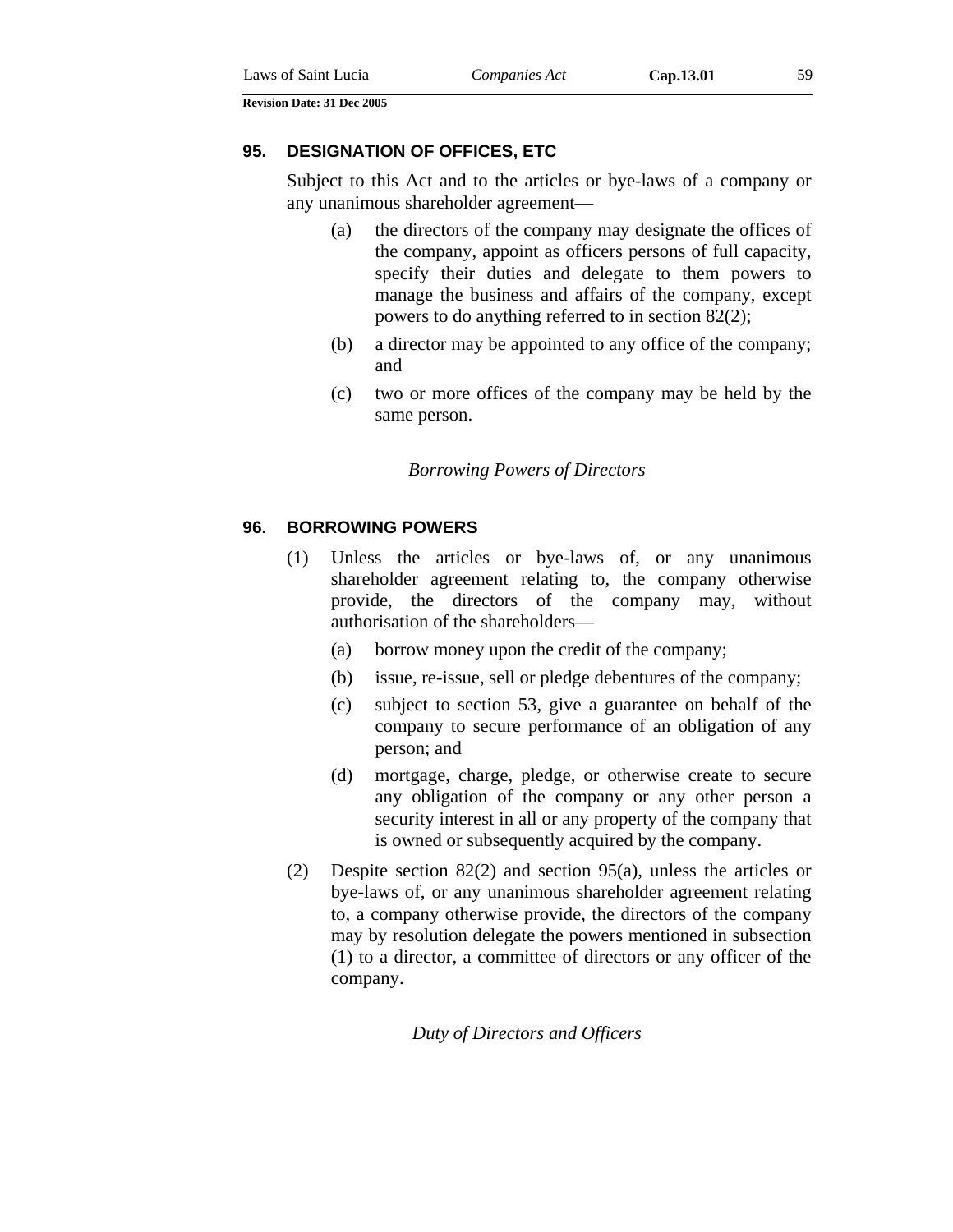### **97. DUTY OF CARE**

- (1) Every director and officer of a company in exercising his or her powers and discharging his or her duties shall—
	- (a) act honestly and in good faith with a view to the best interests of the company; and
	- (b) exercise the care, diligence and skill that a reasonably prudent person would exercise in comparable circumstances.
- (2) In determining what are the best interests of a company, a director shall have regard to the interests of the company's employees in general as well as to the interests of its shareholders. Except that the interests of its shareholders shall in all cases prevail.
- (3) The duty imposed by subsection (2) on the directors of a company is owed by them to the company alone; and the duty is enforceable in the same way as any other fiduciary duty owed to a company by its directors.
- (4) Information about the business or affairs of a company shall not be disclosed by a director or officer of the company except—
	- (a) for the purposes of the exercise or performance of his or her functions as a director or officer;
	- (b) for the purposes of any legal proceedings;
	- (c) under the requirements of any enactment; or
	- (d) when authorised by the company.
- (5) Every director and officer of a company shall comply with this Act and the regulations, and with the articles and bye-laws of the company, and any unanimous shareholder agreement relating to the company.
- (6) Subject to section 135(2), a provision in a contract, the articles of a company, its bye-laws or any resolution, does not relieve a director or officer of the company from the duty to act in accordance with this Act or the regulations, or relieves him or her from liability for a breach of this Act or the regulations.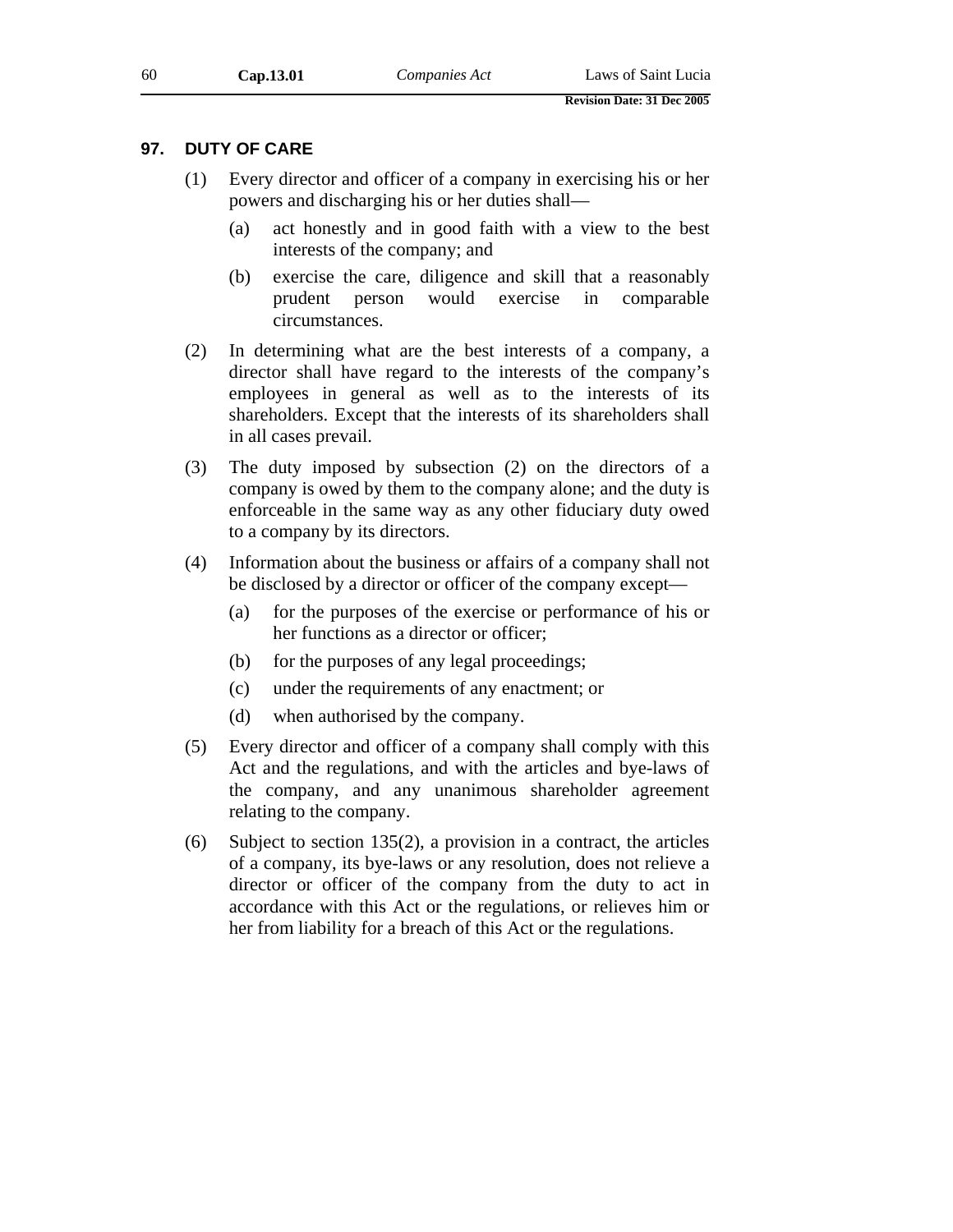#### **98. DISSENTING TO RESOLUTIONS**

- (1) A director who is present at a meeting of the directors or of a committee of directors consents to any resolution passed or action taken at that meeting, unless—
	- (a) he or she requests that his or her dissent be or his or her dissent is entered in the minutes of the meeting;
	- (b) he or she sends his or her written dissent to the secretary of the meeting before the meeting is adjourned; or
	- (c) he or she sends his or her dissent by registered post or delivers it to the registered office of the company immediately after the meeting is adjourned.
- (2) A director who votes for, or consents to, a resolution may not dissent under subsection (1).
- (3) A director who was not present at a meeting at which a resolution was passed or action taken is presumed to have consented thereto unless, within 7 days after he or she becomes aware of the resolution, he or she—
	- (a) causes his or her dissent to be placed with the minutes of the meeting; or
	- (b) sends his or her dissent by registered post or delivers it to the registered office of the company.
- (4) A director is not liable under section 85, 86 or 97 if he or she relies in good faith upon—
	- (a) financial statements of the company represented to him or her by an officer of the company; or
	- (b) a report of an attorney-at-law, accountant, engineer, appraiser or other person whose profession lends credibility to a statement made by him or her.

#### *Indemnities*

### **99. INDEMNIFYING DIRECTORS, ETC**

- (1) Except in respect of an action by or on behalf of a company or body corporate to obtain a judgment in its favour, a company may indemnify—
	- (a) a director or officer of the company;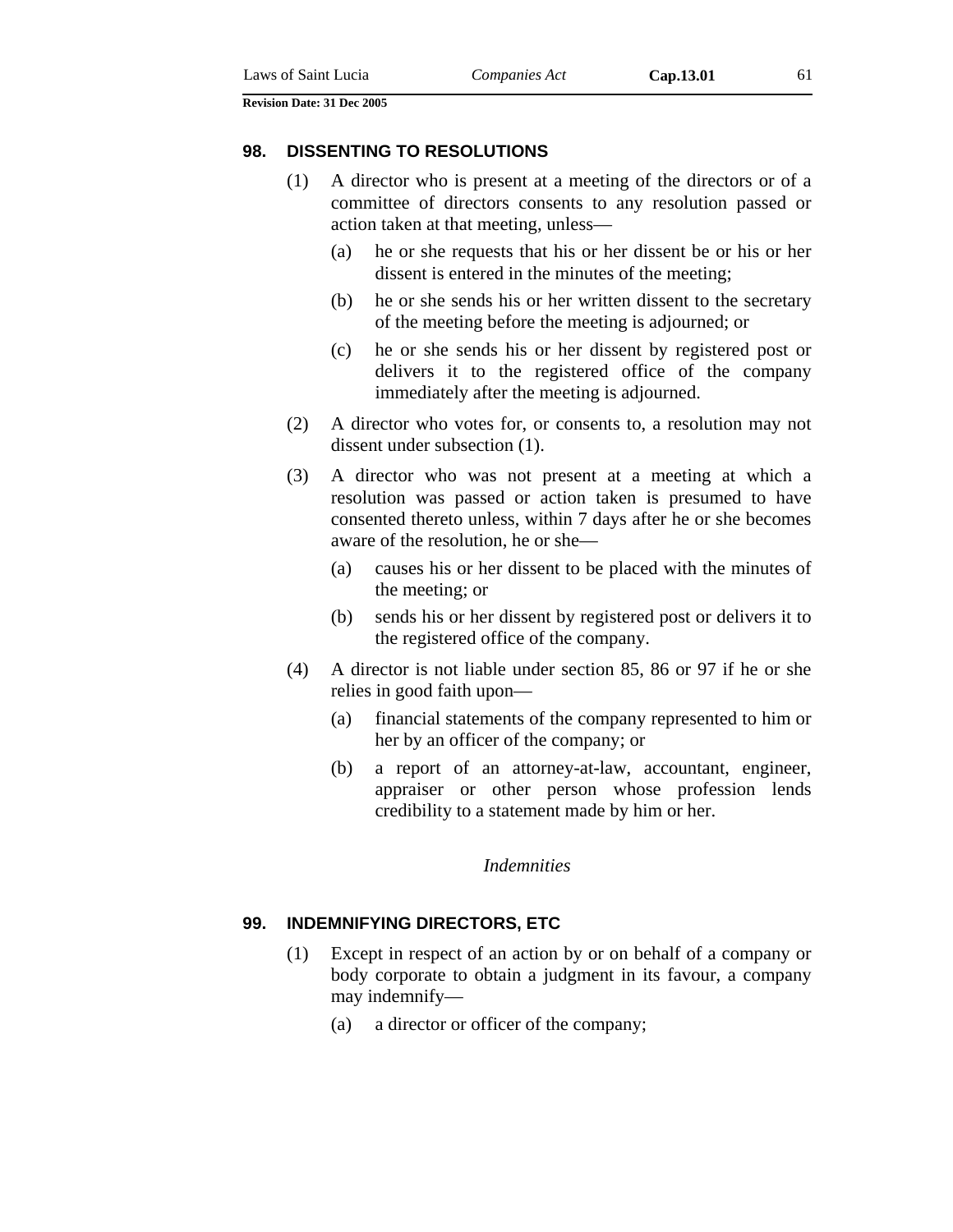- (b) a former director or officer of the company; or
- (c) a person who acts or acted at the company's request as a director or officer of a body corporate of which the company is or was a shareholder or creditor, and his or her legal representatives, against all costs, charges and expenses (including an amount paid to settle an action or satisfy a judgment) reasonably incurred by him or her in respect of any civil, criminal or administrative action or proceeding to which he or she is made a party by reason of being, or having been, a director or officer of that company or body corporate.
- (2) Subsection (1) does not apply unless the director or officer to be so indemnified—
	- (a) acted honestly and in good faith with a view to the best interests of the company; and
	- (b) in the case of a criminal or administrative action or proceeding that is enforced by a monetary penalty, had reasonable grounds for believing that his or her conduct was lawful.

#### **100. FOR DERIVATIVE ACTION**

A company may with the approval of the court indemnify a person referred to in section 99 in respect of an action—

- (a) by or on behalf of the company or body corporate to obtain a judgment in its favour; and
- (b) to which he or she is made a party by reason of being or having been a director or an officer of the company or body corporate;

against all costs, charges and expenses reasonably incurred by him or her in connection with the action, if he or she fulfils the conditions set out in section 99(2).

## **101. RIGHT TO INDEMNITY**

Despite anything in section 99 or 100, a person described in section 99 is entitled to indemnity from the company in respect of all costs, charges and expenses reasonably incurred by him or her in connection with the defence of any civil, criminal or administrative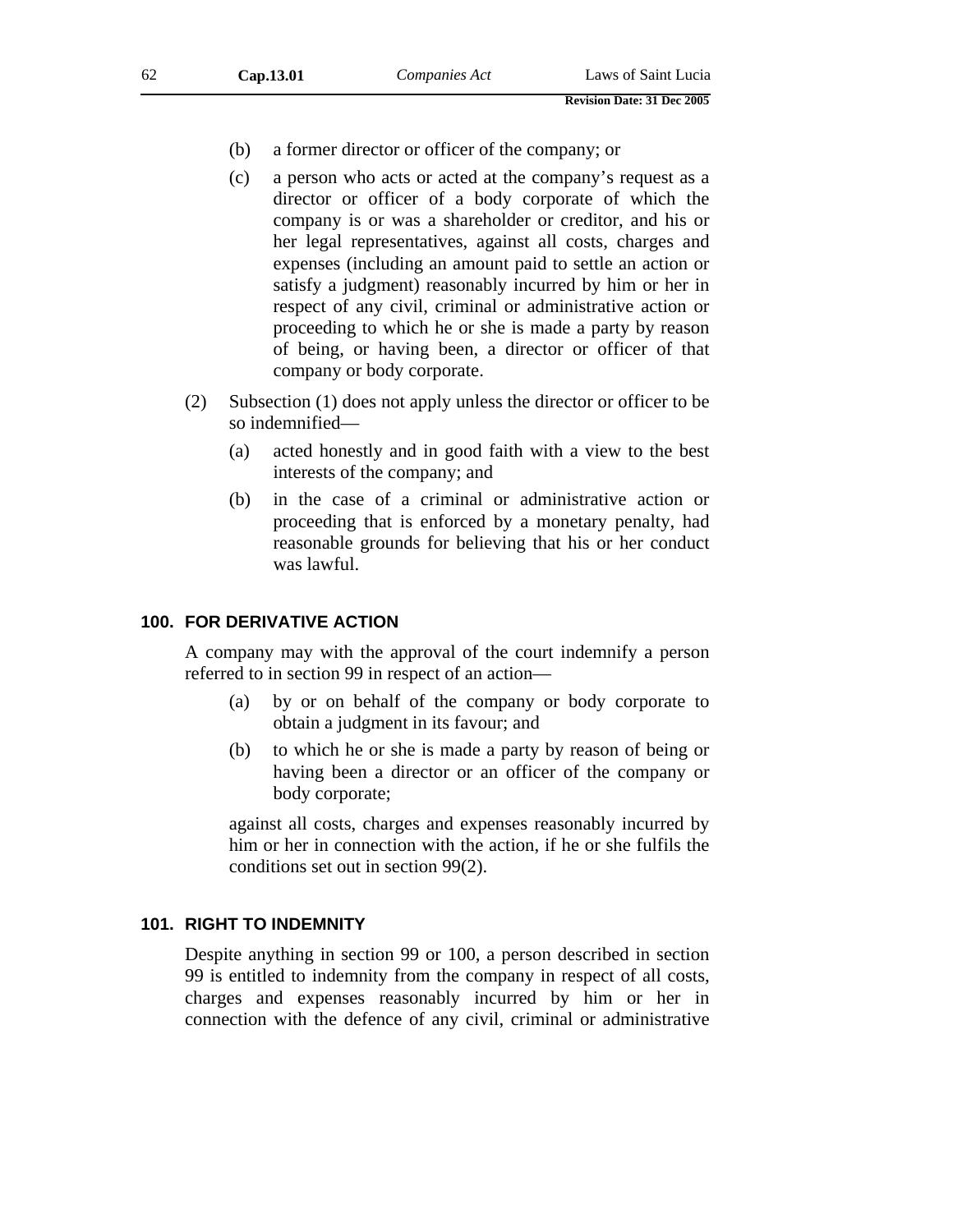| Laws of Saint Lucia | Companies Act |
|---------------------|---------------|
|---------------------|---------------|

action or proceeding to which he or she is made a party by reason of being, or having been, a director or officer of the company or body corporate, if the person seeking indemnity—

- (a) was substantially successful on the merits in his or her defence of the action or proceeding;
- (b) qualified in accordance with the standards set out in section 99 or 100; and
- (c) is fairly and reasonably entitled to indemnity.

# **102. INSURANCE OF DIRECTORS, ETC**

A company may purchase and maintain insurance for the benefit of any person referred to in section 99 against any liability incurred by him or her under section 97(1)(b) in his or her capacity as a director or officer of the company.

# **103. COURT APPROVAL OF INDEMNITY**

- (1) A company or person referred to in section 99 may apply to the court for an order approving an indemnity under section 100 or 101; and the court may so order and make any further order it thinks fit.
- (2) An applicant under subsection (1) shall give the Registrar notice of the application; and the Registrar may appear and be heard in person or by an attorney-at-law.
- (3) Upon an application under subsection (1), the court may order notice to be given to any interested person; and that person may appear and be heard in person or by an attorney-at-law*.*

# **104. REMUNERATION**

Subject to its articles or bye-laws, or any unanimous shareholder agreement, the directors of a company may fix the remuneration of the directors, officers and employees of the company.

*Division E: Shareholders of Companies*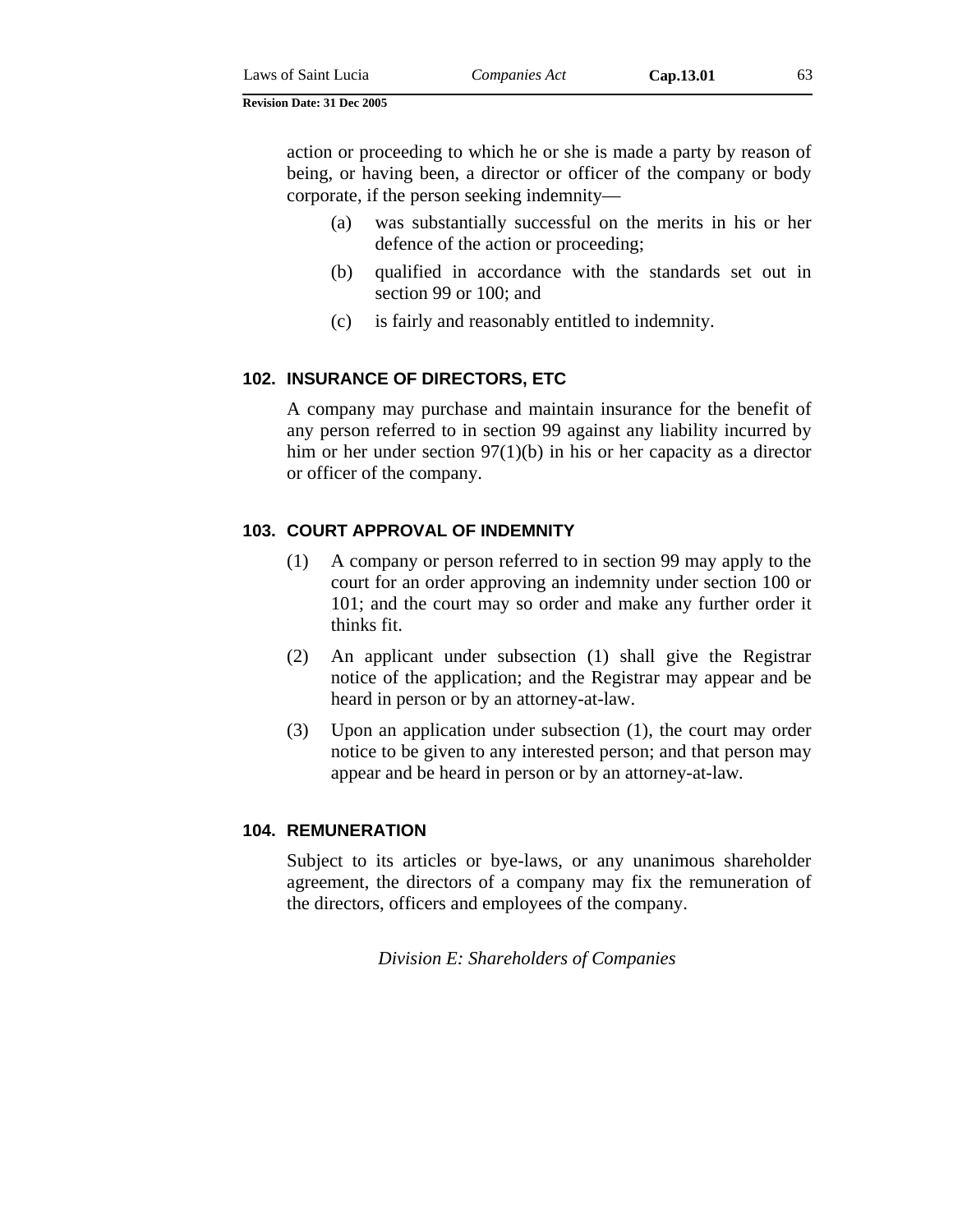## **105. SHAREHOLDERS AND THEIR MEETINGS**

- (1) The following persons are shareholders in a company, namely—
	- (a) a person who is a member of the company under section 379(3);
	- (b) the personal representative of a deceased shareholder and the trustee in bankruptcy of a bankrupt shareholder;
	- (c) a person in whose favour a transfer of shares has been executed but whose name has not been entered in the register of members of the company or, if 2 or more such transfers have been executed, the person in whose favour the most recent transfer has been made.
- (2) In this Act any reference to holders of shares is a reference to persons who are shareholders in respect of the shares and any reference to holding shares shall be construed accordingly.
- (3) For the purposes of this Act shares shall be considered as having been issued if any person is a shareholder in respect of them.
- (4) Meetings of shareholders of a company shall be held at the place within Saint Lucia provided in the bye-laws, or, in the absence of any such provision, at the place within Saint Lucia that the directors determine.
- (5) Despite subsection (4), a meeting of shareholders of a company may be held outside Saint Lucia if all the shareholders entitled to vote at the meeting so agree.
- (6) A shareholder who attends a meeting of shareholders held outside Saint Lucia agrees to its being so held unless he or she attends the meeting for the express purpose of objecting to the transaction of any business on the grounds that the meeting is not lawfully held.

### **106. MEETING OUTSIDE SAINT LUCIA**

Despite section 105, if the articles of a company so provide, meetings of shareholders of the company may be held outside Saint Lucia at one or more places specified in the articles.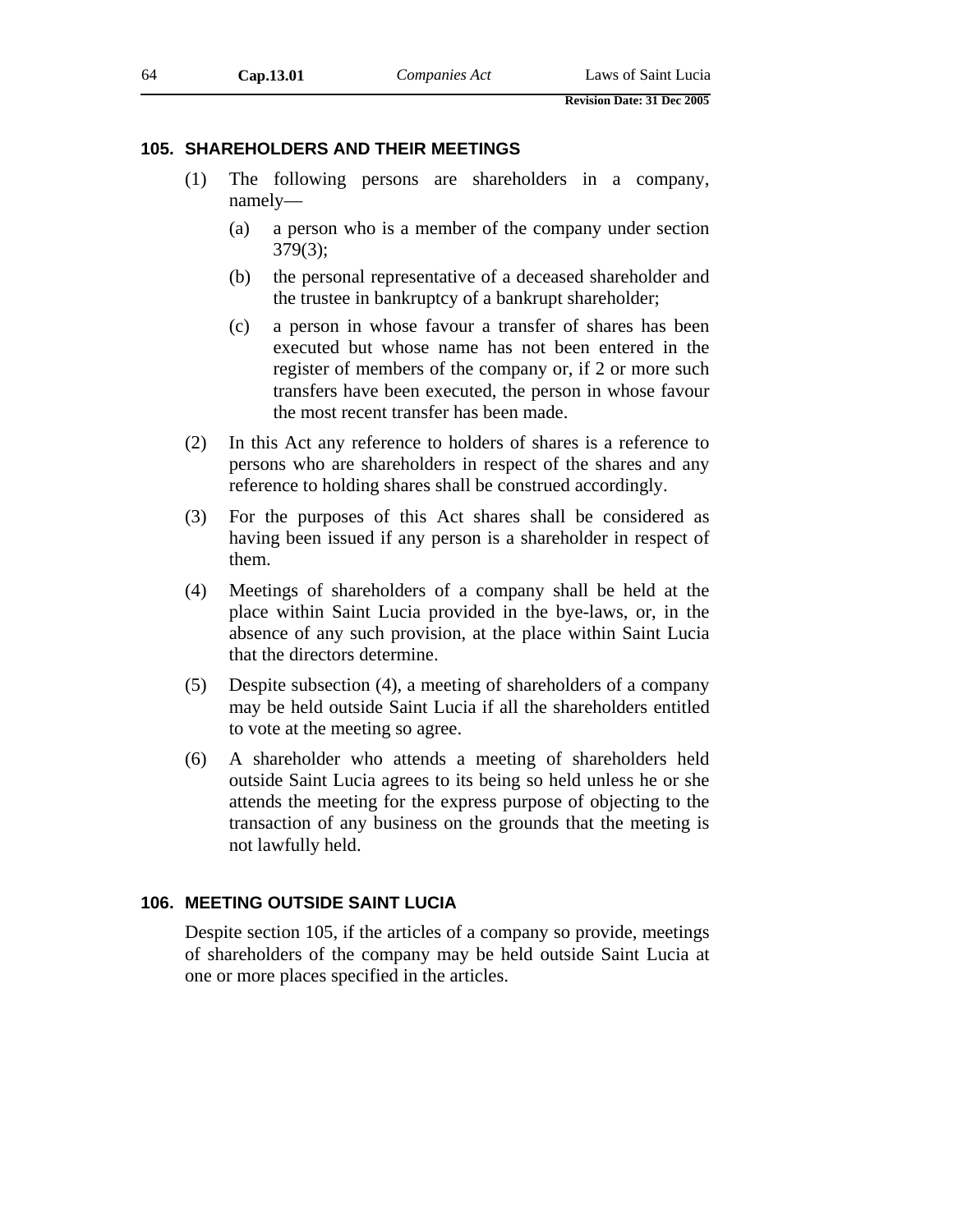#### **107. CALLING MEETINGS**

The directors of a company—

- (a) shall call an annual meeting of shareholders not later than 18 months after the company comes into existence, and subsequently not later than 15 months after holding the last preceding annual meeting; and
- (b) may at any time call a special meeting of shareholders.

## **108. RECORD DATE OF SHAREHOLDERS**

- (1) For the purpose of—
	- (a) determining the shareholders of the company who are—
		- (i) entitled to receive payment of a dividend, or
		- (ii) entitled to participate in a winding-up distribution; or
	- (b) determining the shareholders of the company for any other purpose except the right to receive notice of, or to vote at, a meeting,

the directors may fix in advance a date as the record date for the determination of shareholders; but that record date shall not precede by more than 30 days the particular action to be taken.

(2) For the purpose of determining shareholders who are entitled to receive notice of a meeting of shareholders of the company, the directors of the company may fix in advance a date as the record date for the determination of shareholders; but the record date shall not precede by more than 30 days or by less than 7 days the date on which the meeting is to be held.

### **109. STATUTORY DATE**

If no record date is fixed—

- (a) the record date for determining the shareholders who are entitled to receive a notice of a meeting of the shareholders is—
	- (i) the close of business on the date immediately preceding the day on which the notice is given, or
	- (ii) if no notice is given, the day on which the meeting is held; and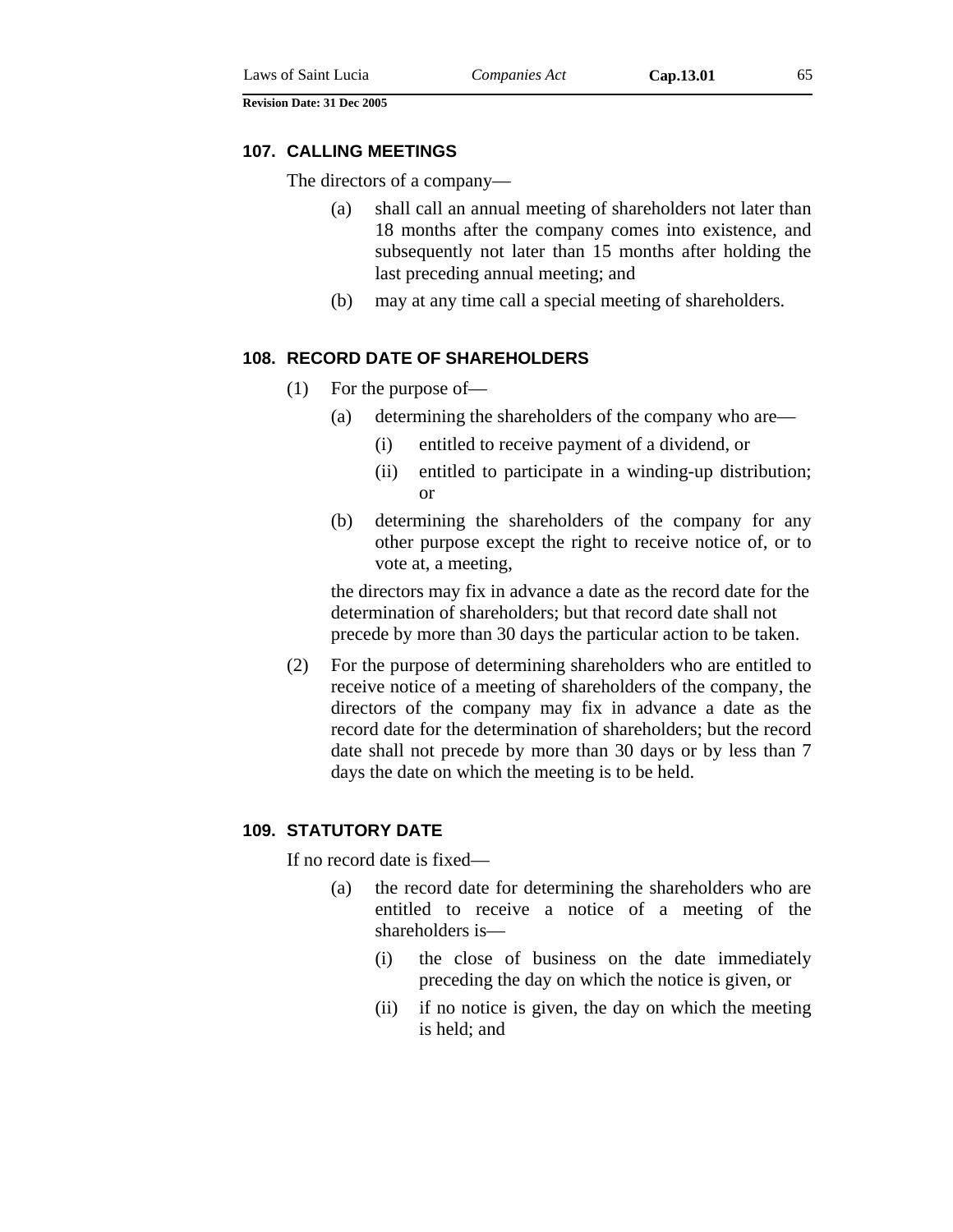(b) the record date for the determination of shareholders for any purpose other than the purpose specified in paragraph (a) is the close of business on the day on which the directors pass the resolution relating to that purpose.

### **110. NOTICE OF RECORD DATE**

If a record date is fixed under section 108 notice thereof shall, in the case of a public company, be given by advertisement in a newspaper published in Saint Lucia not less than 7 days before the date so fixed.

### **111. NOTICE OF MEETING**

- (1) Notice of the time and place of a meeting of shareholders shall be sent not less than 7 days nor more than 30 days before the meeting—
	- (a) to each shareholder entitled to vote at the meeting;
	- (b) to each director; and
	- (c) to the auditor of the company.
- (2) A notice of a meeting of shareholders of a company is not required to be sent to shareholders of the company who were not registered on the records of the company or its transfer agent on the record date determined under section 108 or 109, as the case may be; but failure to receive notice does not deprive a shareholder of the right to vote at the meeting.
- (3) If a meeting of shareholders is adjourned for less than 30 days, it is not necessary, unless the bye-laws otherwise provide, to give notice of the adjourned meeting, other than by announcement at the earliest meeting that is adjourned.
- (4) If a meeting of shareholders is adjourned by one or more adjournments for an aggregate of 30 days or more, notice of the adjourned meeting shall be given as for an original meeting; but, unless the meeting is adjourned by one or more adjournments for an aggregate of more than 90 days, section  $141(1)$  does not apply.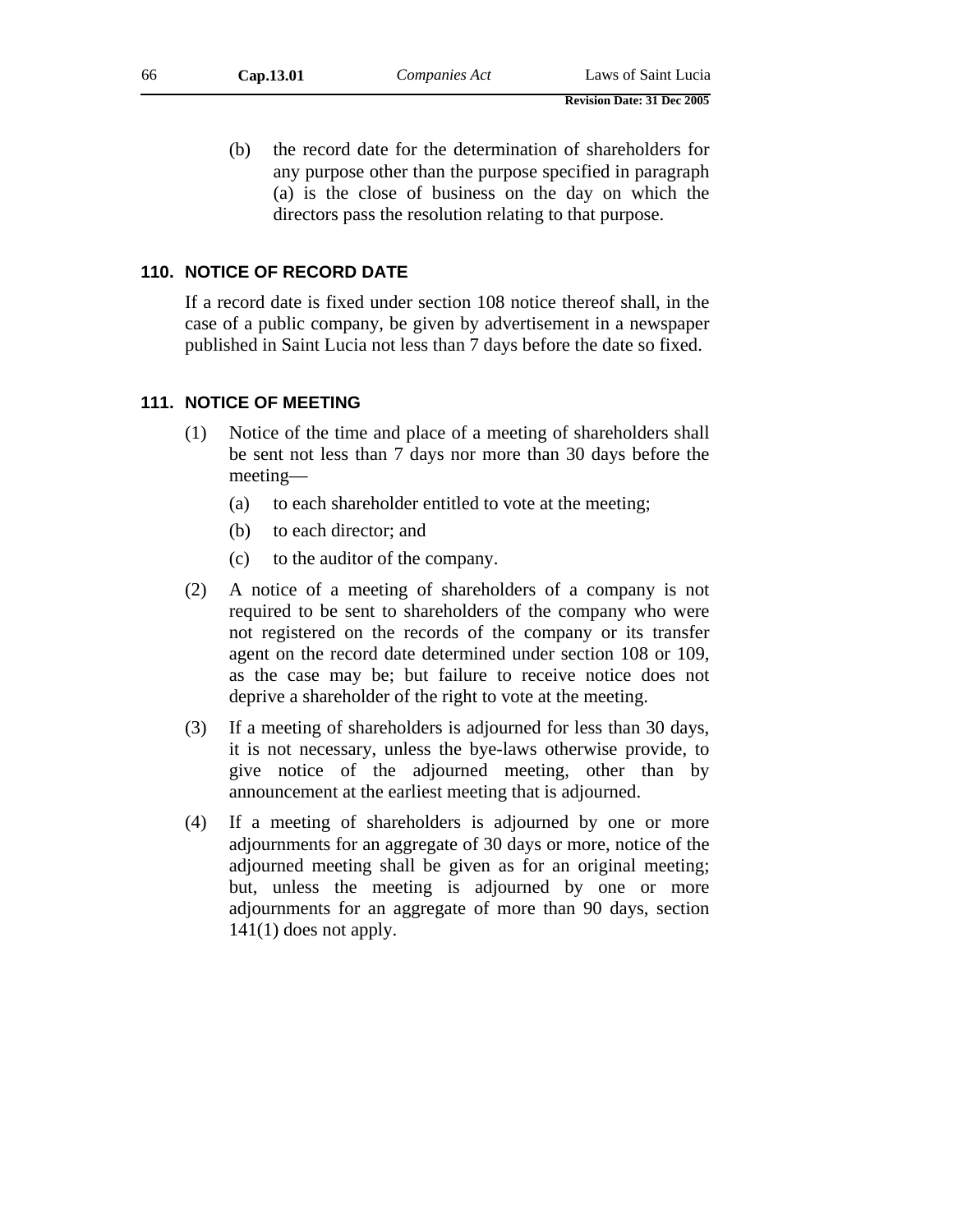### **112. SPECIAL BUSINESS**

- (1) All business transacted at a special meeting of shareholders, and all business transacted at an annual meeting of shareholders, is special business, except—
	- (a) the consideration of the financial statements;
	- (b) the directors' report, if any;
	- (c) the auditor's report, if any;
	- (d) the sanction of dividends;
	- (e) the election of directors; and
	- (f) the re-appointment of the incumbent auditor.
- (2) Notice of a meeting of shareholders at which special business is to be transacted shall state—
	- (a) the nature of that business in sufficient detail to permit the shareholder to form a reasoned judgment thereon; and
	- (b) the text of any special resolution to be submitted to the meeting.

## **113. SHAREHOLDER MEETINGS; WAIVER OF NOTICE AND TELEPHONE PARTICIPATION**

- (1) A shareholder and any other person who is entitled to attend a meeting of shareholders may in any manner waive notice of the meeting; and the attendance of any person at a meeting of shareholders is a waiver of notice of the meeting by that person, unless he or she attends the meeting for the express purpose of objecting to the transaction of any business on the grounds that the meeting is not lawfully called.
- (2) Subject to the bye-laws of a company, a shareholder may, if all the shareholders of the company consent, participate in a meeting of shareholders of the company by means of such telephone or other communication facilities as permit all persons participating in the meeting to hear each other.
- (3) A shareholder who participates in a meeting of shareholders by such means as are described in subsection (2) is, for the purposes of this Act, present at the meeting.

*Proposals and Proxies*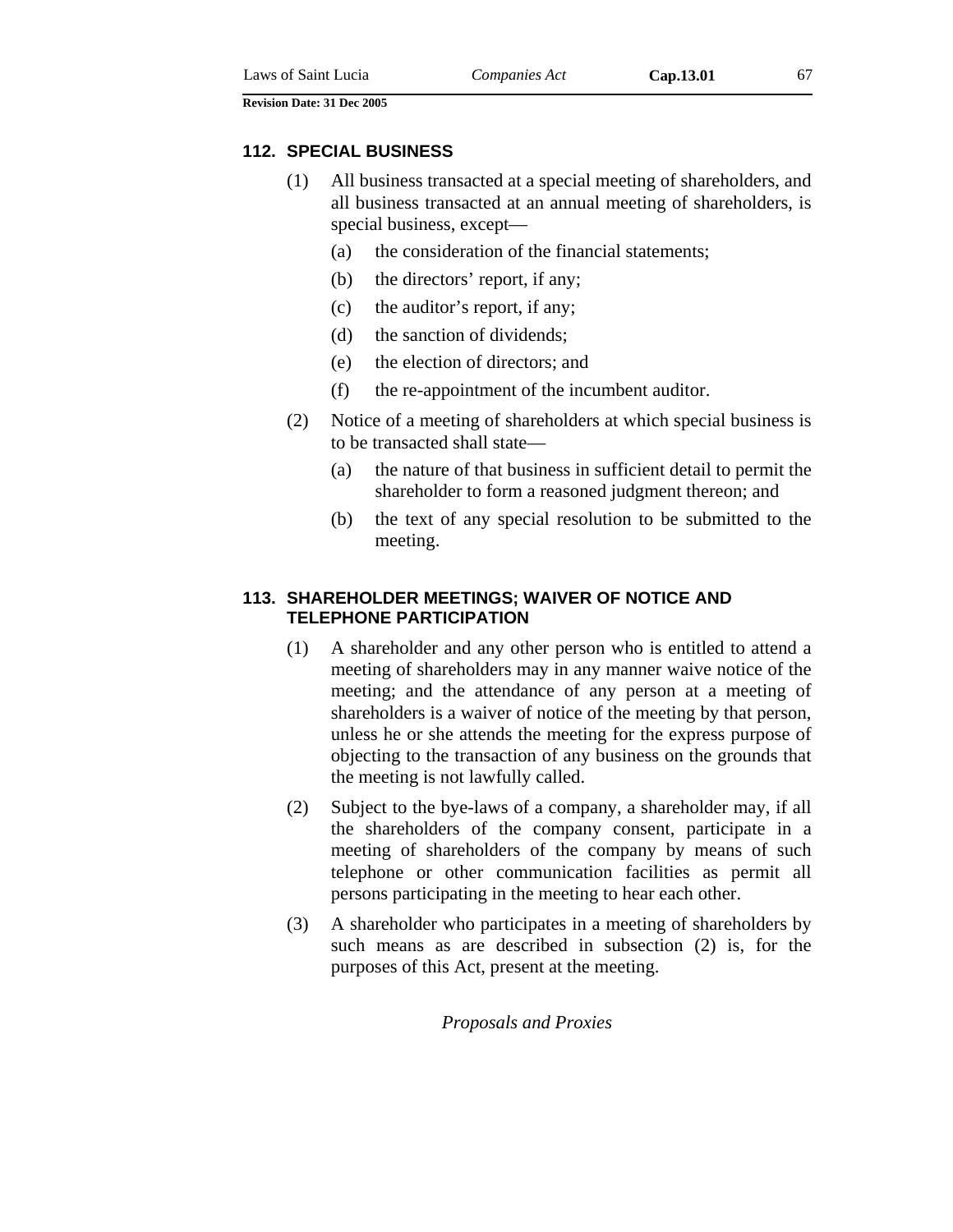# **114. "PROPOSALS" OF SHAREHOLDERS**

A shareholder of a company who is entitled to vote at an annual meeting of the shareholders may—

- (a) submit to the company notice of any matter that he or she proposes to raise at the meeting, in this Division referred to as a "proposal"; and
- (b) discuss at the meeting any matter in respect of which he or she would have been entitled to submit a proposal.

## **115. PROXY CIRCULAR**

- (1) A company that solicits proxies shall set the proposal out in the management proxy circular required by section 141 or attach the proposal to that circular.
- (2) If so requested by a shareholder who submits a proposal to a company, the company shall include in the management proxy circular, or attach to it, a statement by the shareholder of not more than 200 words in support of the proposal, and the name and address of the shareholder.

## **116. NOMINATION IN PROPOSAL**

A proposal may include nominations for the election of directors if the proposal is signed by one or more holders of shares who represent in the aggregate not less than—

- (a) 5% of the shares of the company; or
- (b) 5% of the shares of a class of shares of the company,

entitled to vote at a meeting to which the proposal is to be presented; but this subsection does not preclude nominations made at a meeting of shareholders of a company that is not required to solicit proxies under section 141.

# **117. NON-COMPLIANCE WITH PROXY SOLICITATION**

A company is not required to comply with section 115(2) if—

(a) the proposal is not submitted to the company at least 90 days before the anniversary date of the previous annual meeting of shareholders of the company;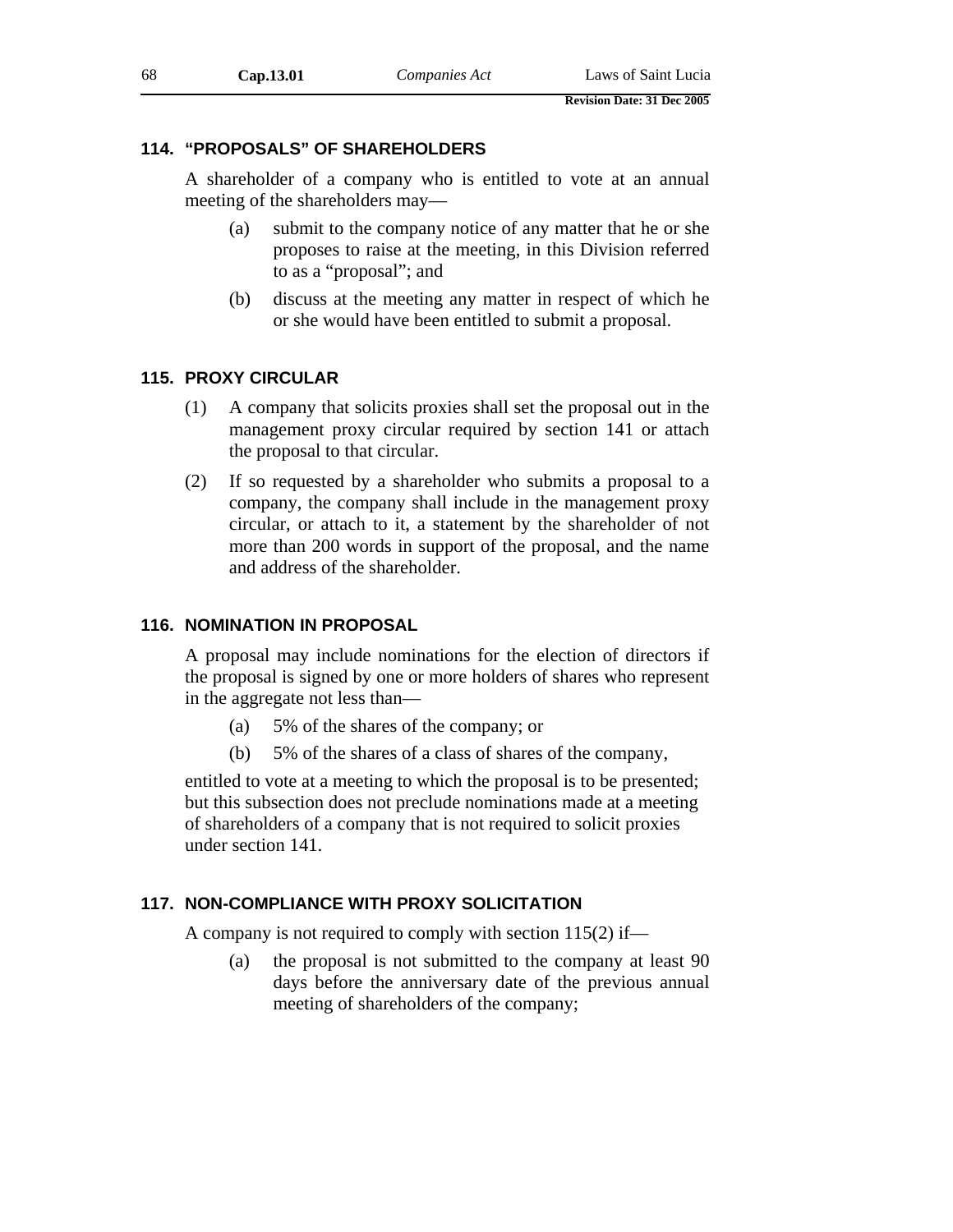- (b) it clearly appears that the proposal is submitted by the shareholder primarily for the purpose of enforcing a personal claim or redressing a personal grievance against the company or its directors, officers, shareholders or debenture holders or primarily for the purpose of promoting general economic, political, racial, religious, social or similar causes;
- (c) the company, at the shareholder's request, included a proposal in a management proxy circular relating to a meeting of shareholders held within 2 years preceding the receipt of that request and the shareholder failed to present the proposal, in person or by proxy, at the meeting;
- (d) substantially the same proposal was submitted to shareholders in a management proxy circular or a dissident's proxy circular relating to a meeting of shareholders held within 2 years preceding the receipt of the shareholder's request and the proposal was defeated; or
- (e) the rights conferred by that subsection are being abused to secure publicity.

#### **118. PUBLISHING IMMUNITY**

A company, or person acting on its behalf, does not incur any liability by reason only of circulating a proposal or statement in compliance with this Act.

#### **119. REFUSAL NOTICE**

When a company refuses to include a proposal in a management proxy circular, the company shall, within 10 days after receiving the proposal, notify the shareholder submitting the proposal of its intention to omit the proposal from the management proxy circular; and the company shall send him or her a statement of the reasons for its refusal.

### **120. RESTRAINING MEETING**

Upon application to the court by a shareholder of a company who is claiming to be aggrieved by the company's refusal under section 119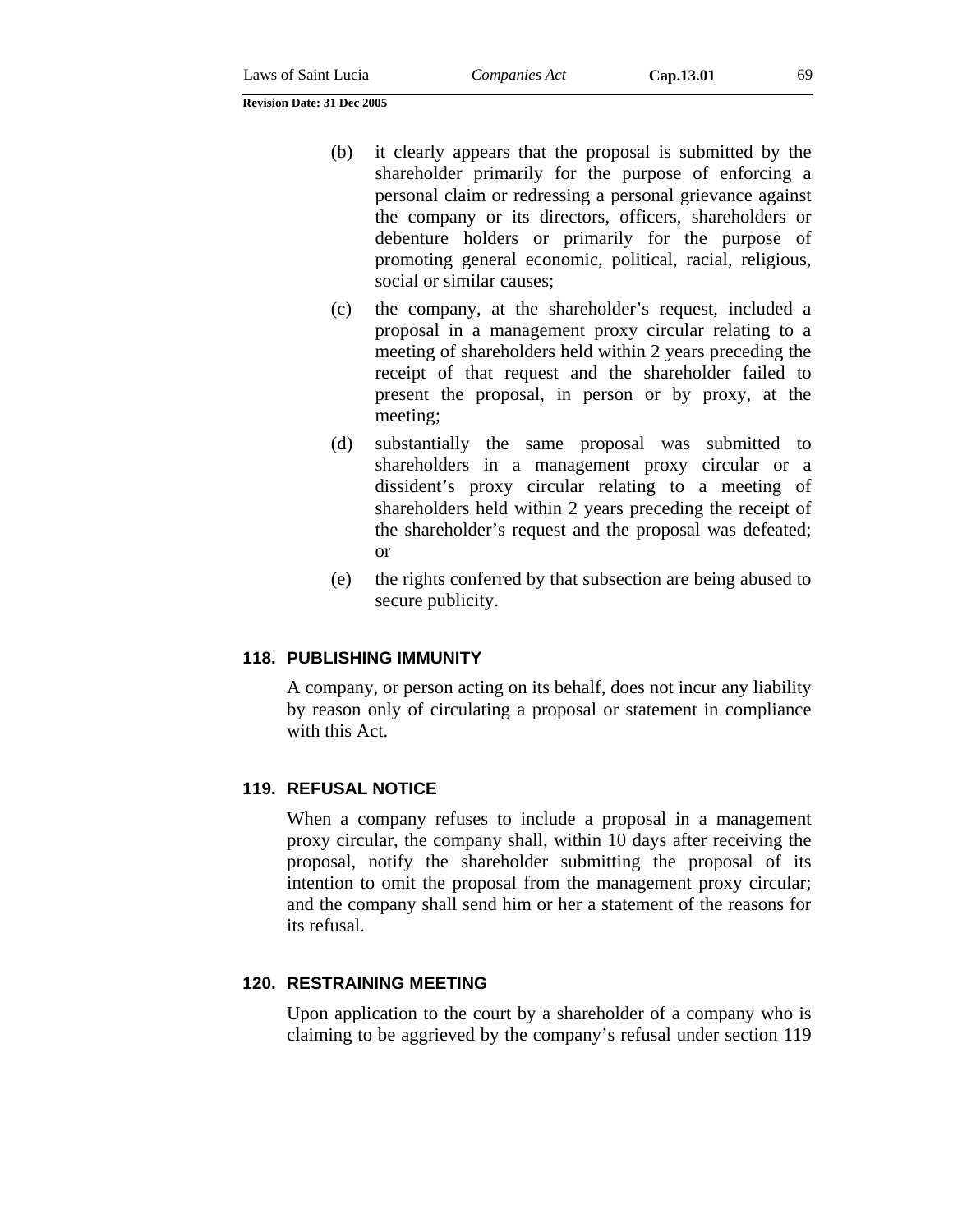to include a proposal in a management proxy circular, the court may restrain the holding of the meeting to which the proposal is sought to be presented and make any further order it thinks fit.

### **121. RIGHT TO OMIT PROPOSAL**

A company or any person claiming to be aggrieved by a proposal submitted to the company may apply to the court for an order permitting the company to omit the proposal from its management proxy circular; and the court may, if it is satisfied that section 117 applies, make such order as it thinks fit.

### **122. REGISTRAR'S NOTICE**

An applicant under section 120 or 121 shall give the Registrar notice of the application, and the Registrar may appear and be heard in person or by an attorney-at-law.

#### *Shareholder Lists*

#### **123. LIST OF SHAREHOLDERS**

- (1) A company shall—
	- (a) not later than 10 days after the record date is fixed under section 108(2), if a record date is so fixed; or
	- (b) if no record date is fixed—
		- (i) at the close of business on the date immediately preceding the day on which the notice is given, or
		- (ii) if no notice is given, as of the day on which the meeting is held,

prepare a list of its shareholders who are entitled to receive notice of a meeting, arranged in alphabetical order and showing the number of shares held by each shareholder.

(2) When a company fixes a record date under section 108(2), a person named in the list prepared under subsection (1)(a) is, subject to subsection (3) entitled, at the meeting to which the list relates to vote the shares shown opposite his or her name.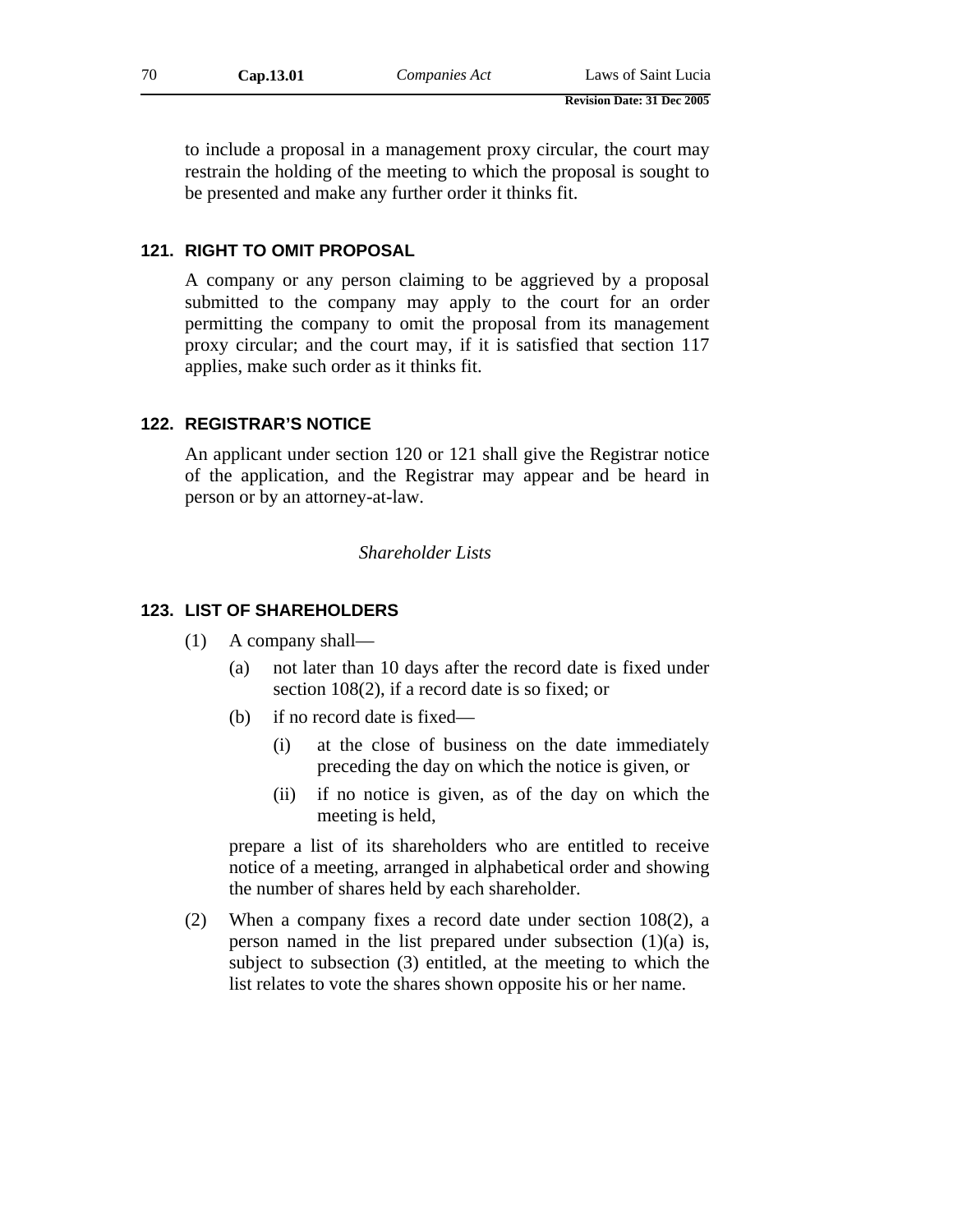- (a) produces properly endorsed share certificates to the company or otherwise establishes to the company that he or she owns the shares; and
- (b) demands, not later than 10 days before the meeting of the shareholders of the company, that his or her name be included in the list of shareholders before the meeting,

the transferee may vote his or her shares at the meeting.

(4) When a company does not fix a record date under section 108(2), a person named in a list of shareholders prepared under subsection  $(1)(b)$  may, at the meeting to which the list relates, vote the shares shown opposite his or her name.

## **124. EXAMINATION OF LIST**

A shareholder of a company may examine the list of its shareholders—

- (a) during usual business hours at the registered office of the company or at the place where its register of shareholders is maintained; and
- (b) at the meeting of shareholders for which the list was prepared.

#### *Quorum*

### **125. QUORUM AT MEETINGS**

- (1) Unless the bye-laws otherwise provide, a quorum of shareholders is present at a meeting of shareholders if the holders of a majority of the shares entitled to vote at the meeting are present in person or represented by proxy.
- (2) If a quorum is present at the opening of a meeting of shareholders, the shareholders present may, unless the bye-laws otherwise provide, proceed with the business of the meeting, although a quorum is not present throughout the meeting.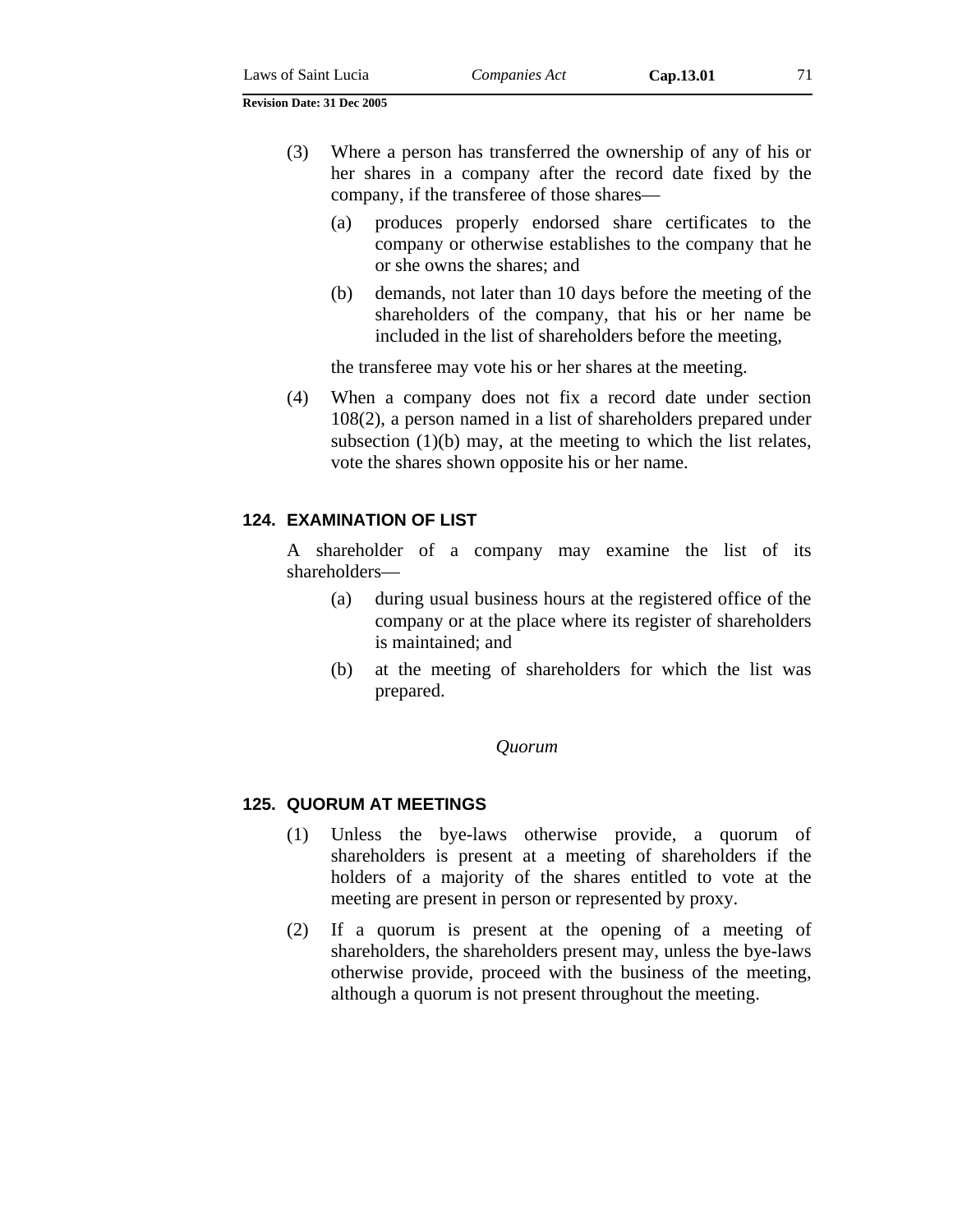- (3) If a quorum is not present within 30 minutes of the time appointed for a meeting of shareholders, the meeting stands adjourned to the same day 2 weeks thereafter, at the same time and place; and, if at the adjourned meeting, a quorum is not present within 30 minutes of the appointed time, the shareholders present constitute a quorum.
- (4) When a company has only one shareholder, or has only one shareholder of any class or series of shares, that shareholder present in person or by proxy constitutes a meeting.

## *Voting the Shares*

## **126. RIGHT TO VOTE SHARE**

Unless the articles of the company otherwise provide, on a show of hands a shareholder or proxy holder has one vote; and upon a poll a shareholder or proxy holder has one vote for every share held.

### **127. REPRESENTATIVE OF OTHER BODY**

- (1) When a body corporate or association is a shareholder of a company, the company shall recognise any individual authorised by a resolution of the directors or governing body of the body corporate or association to represent it at meetings of shareholders of the company.
- (2) An individual who is authorised as described in subsection (1) may exercise, on behalf of the body corporate or association that he or she represents, all the powers it could exercise if it were an individual shareholder.

### **128. JOINT SHAREHOLDERS**

Unless the bye-laws otherwise provide, if 2 or more persons hold shares jointly, one of those holders present at a meeting of shareholders may, in the absence of the other, vote the shares; but if 2 or more of those persons who are present, in person or by proxy, vote, they shall vote as one on the shares jointly held by them.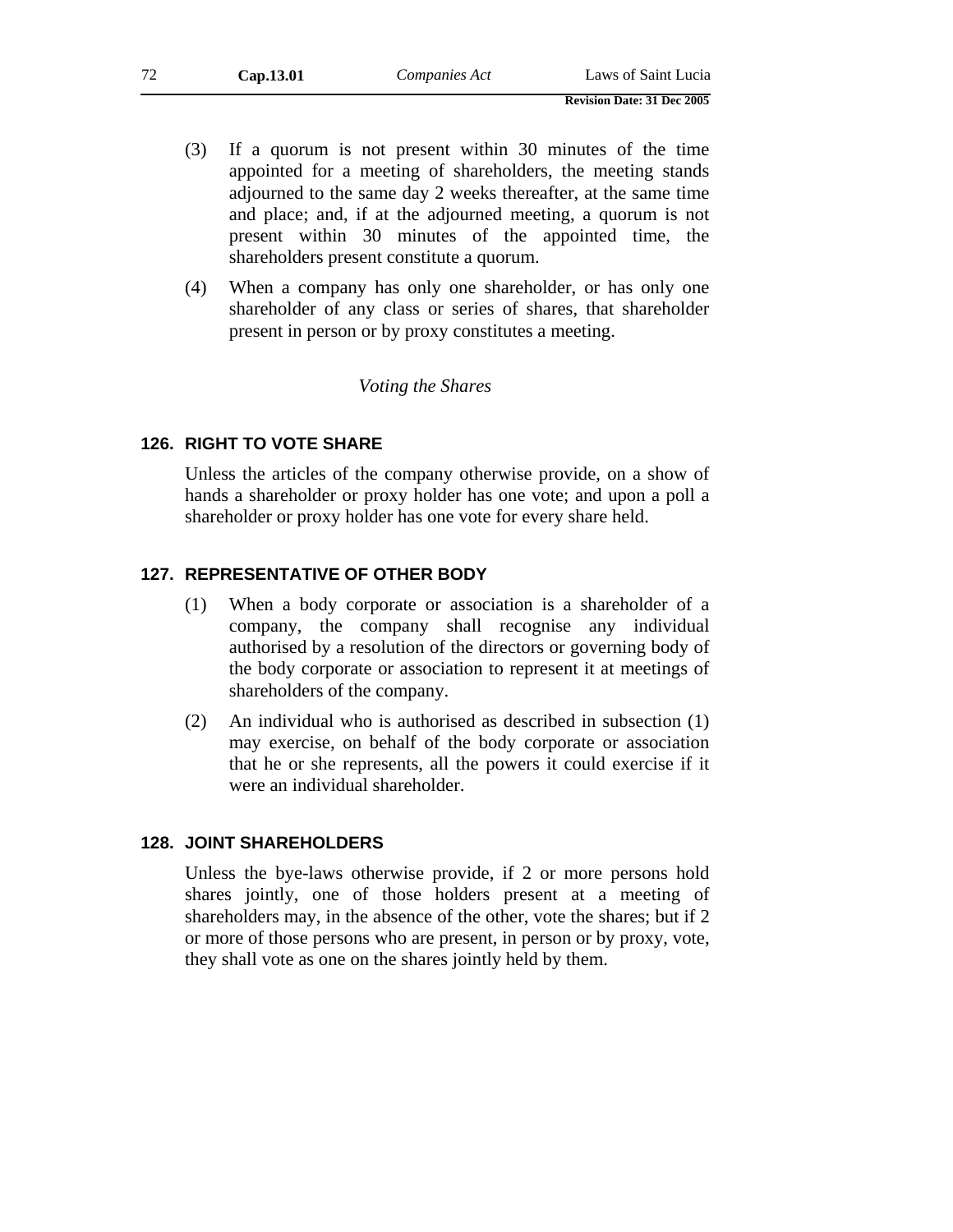#### **129. VOTING METHOD AT MEETINGS**

- (1) Unless the bye-laws otherwise provide, voting at a meeting of shareholders shall be by a show of hands, except when a poll is demanded by a shareholder or proxy holder entitled to vote at the meeting.
- (2) A shareholder or proxy holder may demand a poll either before or after any vote by show of hands.

### **130. RESOLUTION IN WRITING**

- (1) Except where a written statement is submitted by a director under section 74 or an auditor under section 170—
	- (a) a resolution in writing signed by all the shareholders entitled to vote on that resolution at a meeting of shareholders is as valid as if it had been passed at a meeting of the shareholders; and
	- (b) a resolution in writing dealing with all matters required by this Act to be dealt with at a meeting of shareholders, and signed by all the shareholders entitled to vote at that meeting, satisfies all the requirements of this Act relating to meetings of shareholders.
- (2) A copy of every resolution referred to in subsection (1) shall be kept with the minutes of the meetings of shareholders but failure so to keep such copy does not render void any action taken by the company.

#### *Compulsory Meeting*

### **131. REQUISITIONED SHAREHOLDERS MEETING**

- (1) The holders of not less than 5% of the issued shares of a company that carry the right to vote at a meeting sought to be held by them may requisition the directors to call a meeting of shareholders for the purposes stated in the requisition.
- (2) The requisition referred to in subsection (1), which may consist of several documents of like form, each signed by one or more shareholders of the company, shall state the business to be transacted at the meeting and shall be sent to each director and to the registered office of the company.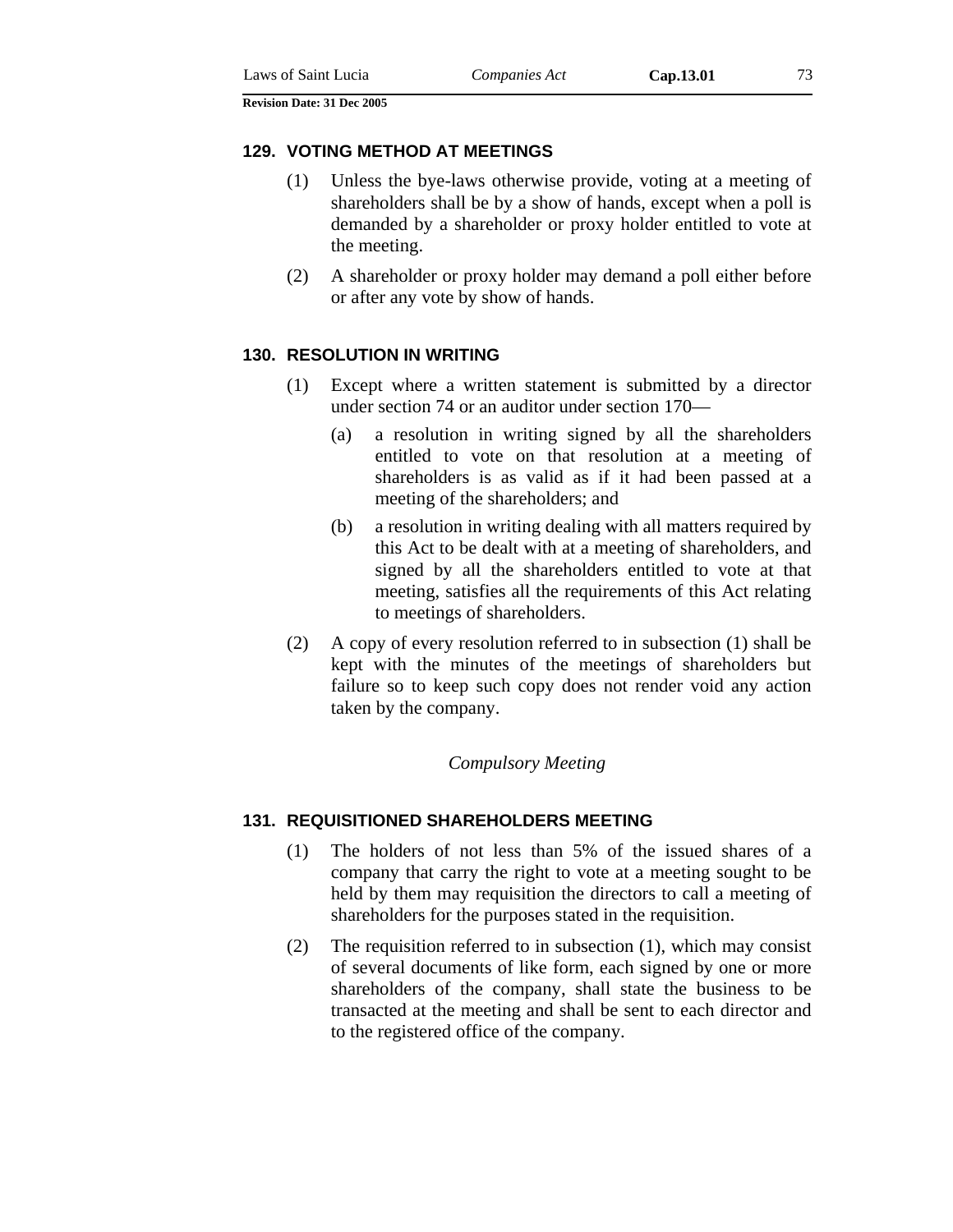- (3) Upon receiving a requisition referred to in subsection (1), the directors shall call a meeting of shareholders to transact the business stated in the requisition, unless
	- (a) a record date has been fixed under section 108(2) and notice thereof has been given under section 110;
	- (b) the directors have called a meeting of shareholders and have given notice thereof under section 111; or
	- (c) the business of the meeting as stated in the requisition includes matters described in section 117(b) to 117(e).
- (4) If, after receiving a requisition referred to in subsection (1), the directors do not call a meeting of shareholders within 21 days after receiving the requisition, any shareholder who signed the requisition may call the meeting.
- (5) A meeting called under this section shall be called as nearly as possible in the manner in which meetings are to be called under the bye-laws, this Division and Division F.
- (6) Unless the shareholders otherwise resolve at a meeting called under subsection (4), the company shall reimburse the shareholders who requisitioned the meeting the expenses reasonably incurred by them in requisitioning, calling and holding the meeting.

### **132. COURT-CALLED MEETING**

- (1) Upon the application to the court by a director of a company or a shareholder of the company who is entitled to vote at a meeting of the shareholders, or by the Registrar, the court may—
	- (a) when for any reason it is impracticable;
		- (i) to call a meeting of shareholders in the manner in which meetings of shareholders can be called, or
		- (ii) to conduct the meeting in the manner prescribed by the bye-laws and this Act; or
	- (b) when the directors fail to call a meeting of the shareholders in contravention of section 131; or
	- (c) for any other reason thought fit by the court,

order a meeting of shareholders to be called, held and conducted in such manner as the court may direct.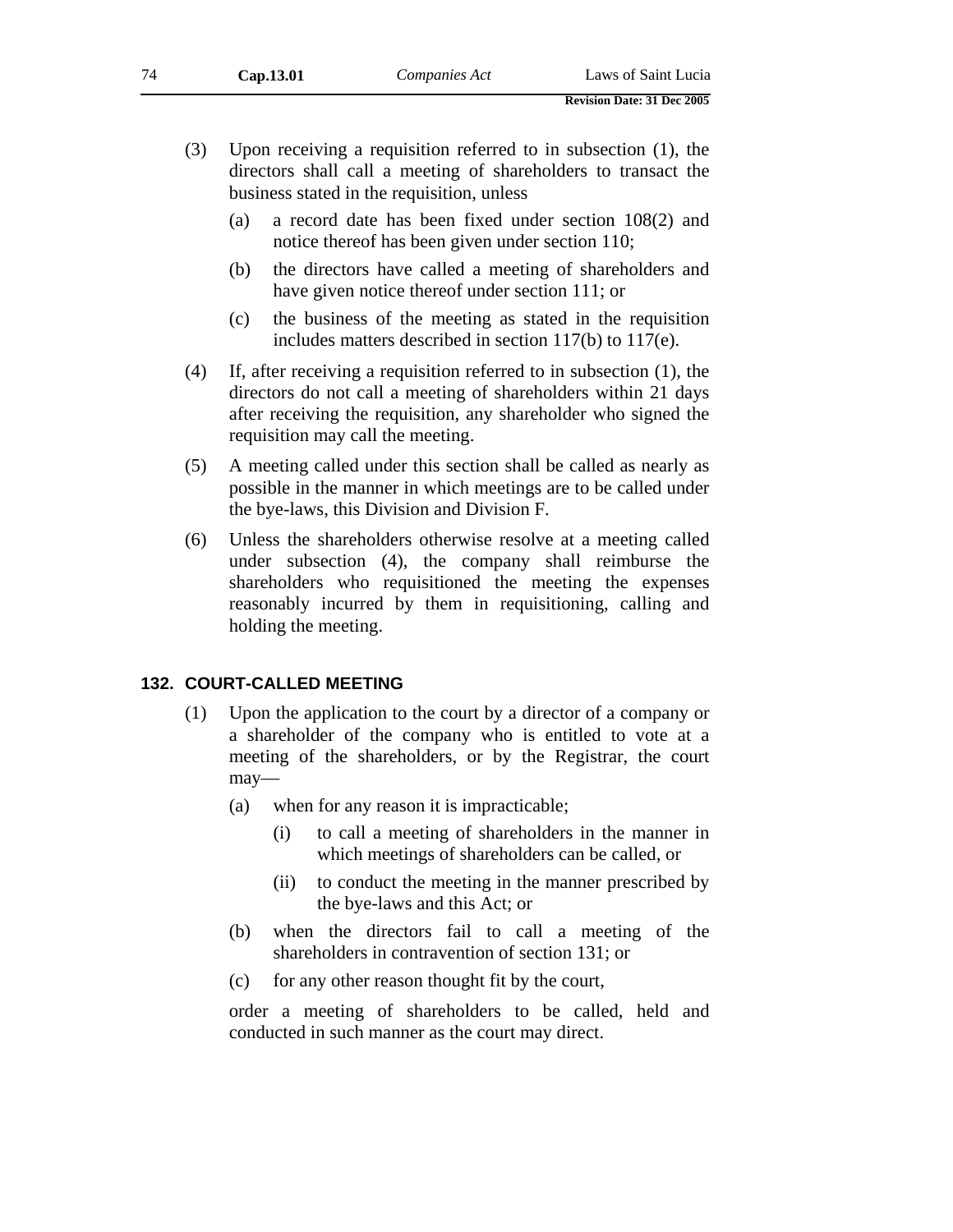(2) Without restricting the generality of subsection (1), the court may order that the quorum required by the bye-laws or this Act be varied or dispensed with at a meeting called, held and conducted under this section.

(3) A meeting of the shareholders of a company called, held and conducted under this section is for all purposes a meeting of shareholders of the company duly called, held and conducted.

### *Controverted Affairs*

### **133. COURT REVIEW CONTROVERSY**

- (1) A company or a shareholder or director thereof may apply to the court to determine any controversy with respect to an election or appointment of a director or auditor of the company.
- (2) Upon an application made under this section, the court may make any order it thinks fit including—
	- (a) an order restraining a director or auditor whose election or appointment is challenged from acting, pending determination of the dispute;
	- (b) an order declaring the result of the disputed election or appointment;
	- (c) an order requiring a new election or appointment, and including in the order directions for the management of the business and affairs of the company until a new election is held, or appointment made; and
	- (d) an order determining the voting rights of shareholders and of persons claiming to own shares.

#### *Shareholder Agreements*

### **134. POOLING AGREEMENT**

A written agreement between 2 or more shareholders of a company may provide that in exercising voting rights the shares held by them will be voted as provided in the agreement.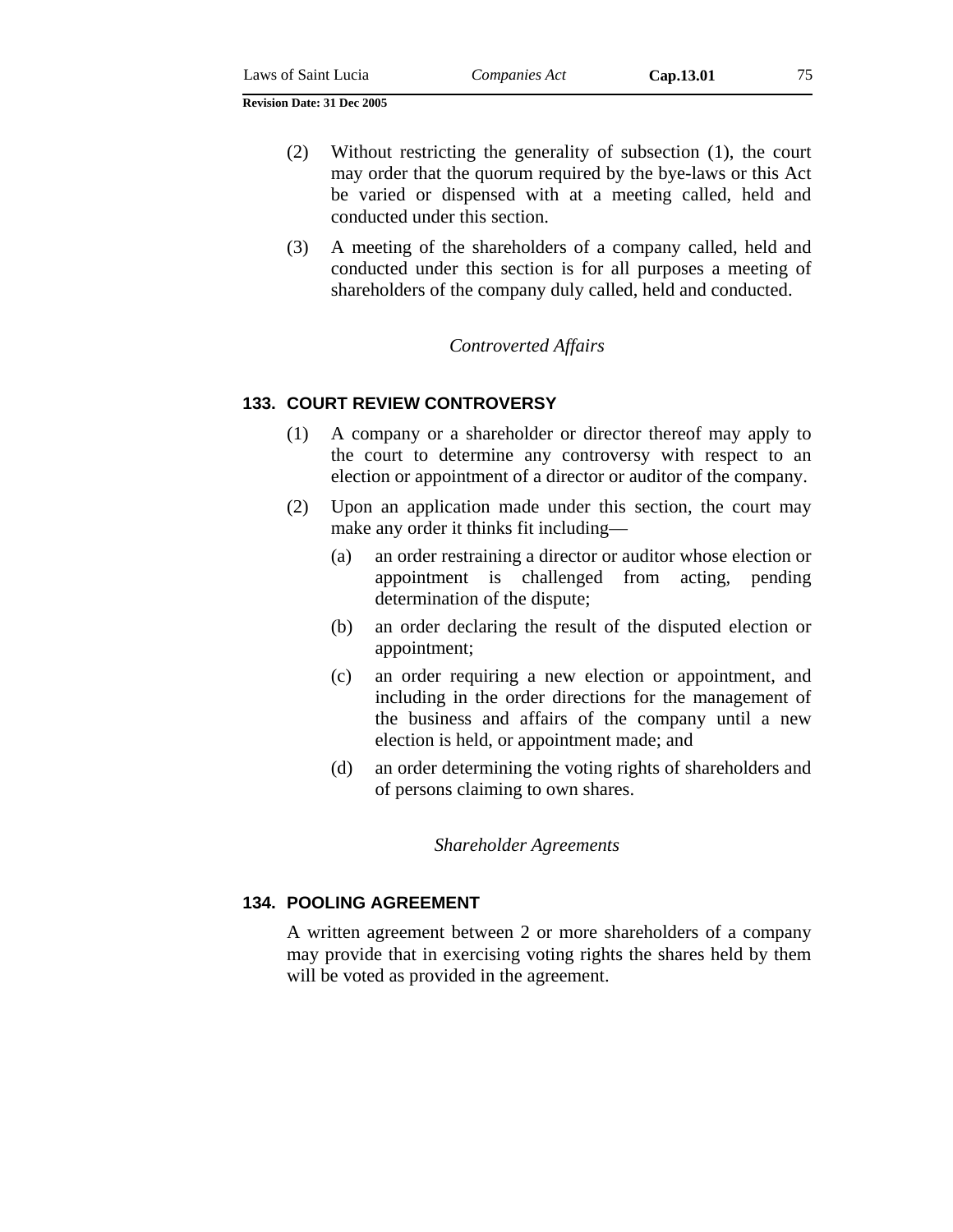| 76 | Cap.13.01 | Companies Act | Laws of Saint Lucia               |  |
|----|-----------|---------------|-----------------------------------|--|
|    |           |               | <b>Revision Date: 31 Dec 2005</b> |  |

### **135. UNANIMOUS SHAREHOLDER AGREEMENT**

- (1) An otherwise lawful written agreement among all the shareholders of a company, or among all the shareholders and a person who is not a shareholder, that restricts, in whole or in part, the powers of the directors of the company to manage the business and affairs of the company is valid.
- (2) A shareholder who is a party to any unanimous shareholder agreement has all the rights, powers and duties, and incurs all the liabilities of a director of the company to which the agreement relates, to the extent that the agreement restricts the discretion or powers of the directors to manage the business and affairs of the company; and the directors are thereby relieved of their duties and liabilities to the same extent.
- (3) If a person who is the beneficial owner of all the issued shares of a company makes a written declaration that restricts in whole or in part the powers of the directors to manage the business and affairs of the company, the declaration constitutes a unanimous shareholder agreement.
- (4) Where any unanimous shareholder agreement is executed or terminated, written notice of that fact, together with the date of the execution or termination thereof, shall be filed with the Registrar within 15 days after the execution or termination.

## *Shareholder Approvals*

## **136. EXTRAORDINARY TRANSACTION**

- (1) A sale, lease or exchange of all, or substantially all, the property of a company other than in the ordinary course of business of the company requires the approval of the shareholders in accordance with this section.
- (2) A notice of a meeting of shareholders complying with section 111 shall be sent in accordance with that section to each shareholder and shall—
	- (a) include or be accompanied by a copy or summary of the agreement of sale, lease or exchange; and
	- (b) state that a dissenting shareholder is entitled to be paid the fair value of his or her shares in accordance with section 226;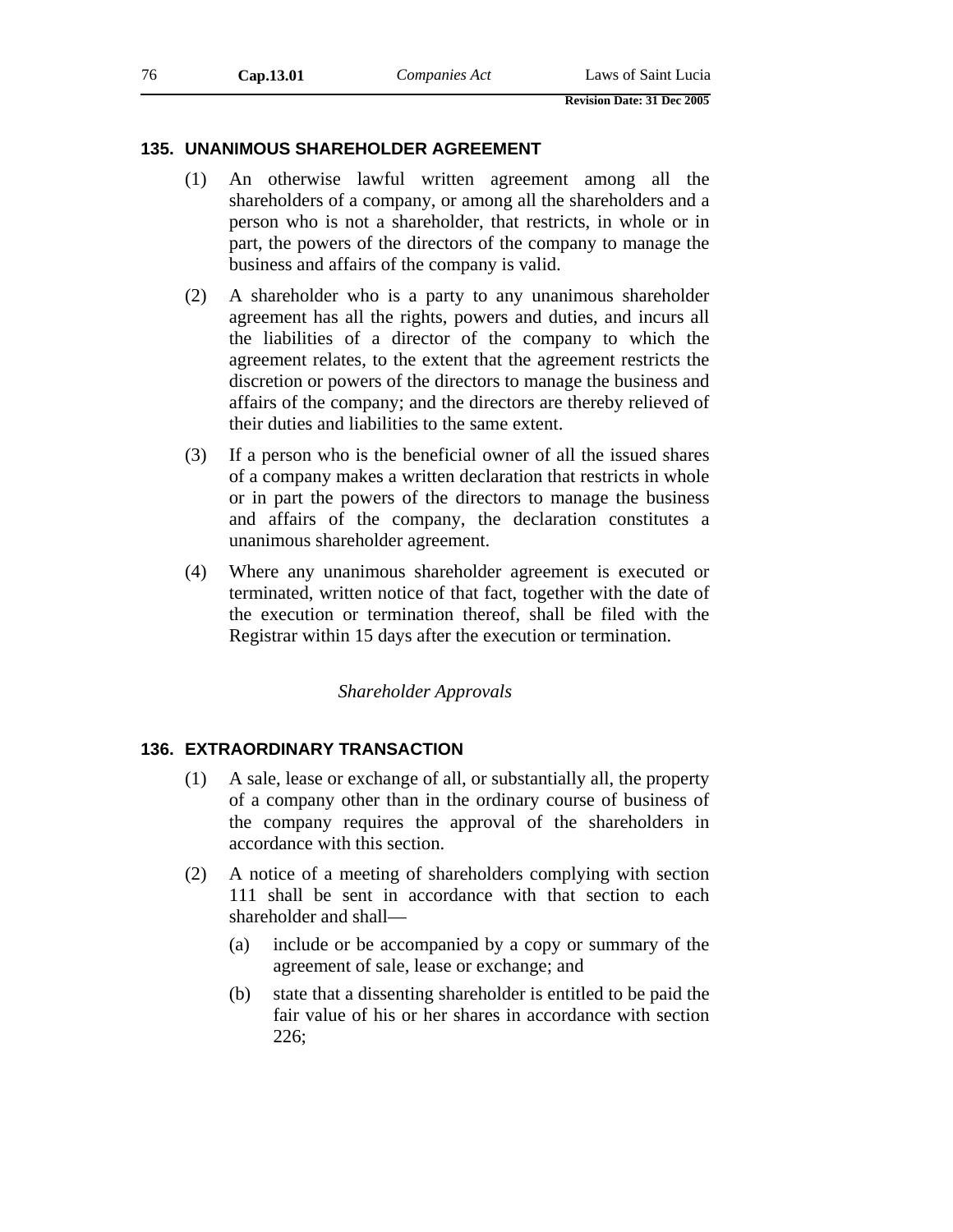but failure to make the statement referred to in paragraph (b) does not invalidate a sale, lease or exchange referred to in subsection  $(1)$ .

- (3) At the meeting referred to in subsection (2) the shareholders may authorise the sale, lease or exchange of the property, and may fix or authorise the directors to fix any of the terms and conditions of the sale, lease or exchange.
- (4) Each share of the company carries the right to vote in respect of a sale, lease or exchange referred to in subsection (1), whether or not it otherwise carries the right to vote.
- (5) The shareholders of a class or series of shares of the company are entitled to vote separately as a class or series in respect of a sale, lease or exchange referred to in subsection (1) only if the class or series is affected by the sale, lease or exchange in a manner different from the shares of another class or series.
- (6) A sale, lease or exchange referred to in subsection (1) is adopted when the shareholders of each class or series of shares who are entitled to vote thereon have, by special resolution, approved of the sale, lease or exchange.
- (7) The directors of a company, if authorised by the shareholders approving a proposed sale, lease or exchange, may, subject to the rights of third parties, abandon the sale, lease or exchange without any further approval of the shareholders.

*Division F: Proxies* 

# **137. DEFINITIONS**

- (1) In this Part—
	- "**form of proxy**" means a written or printed form that, upon completion and signature by or on behalf of a shareholder, becomes a proxy;
	- "**proxy**" means a completed and signed form of proxy by means of which a shareholder appoints a proxy holder to attend and act on his or her behalf at a meeting of shareholders;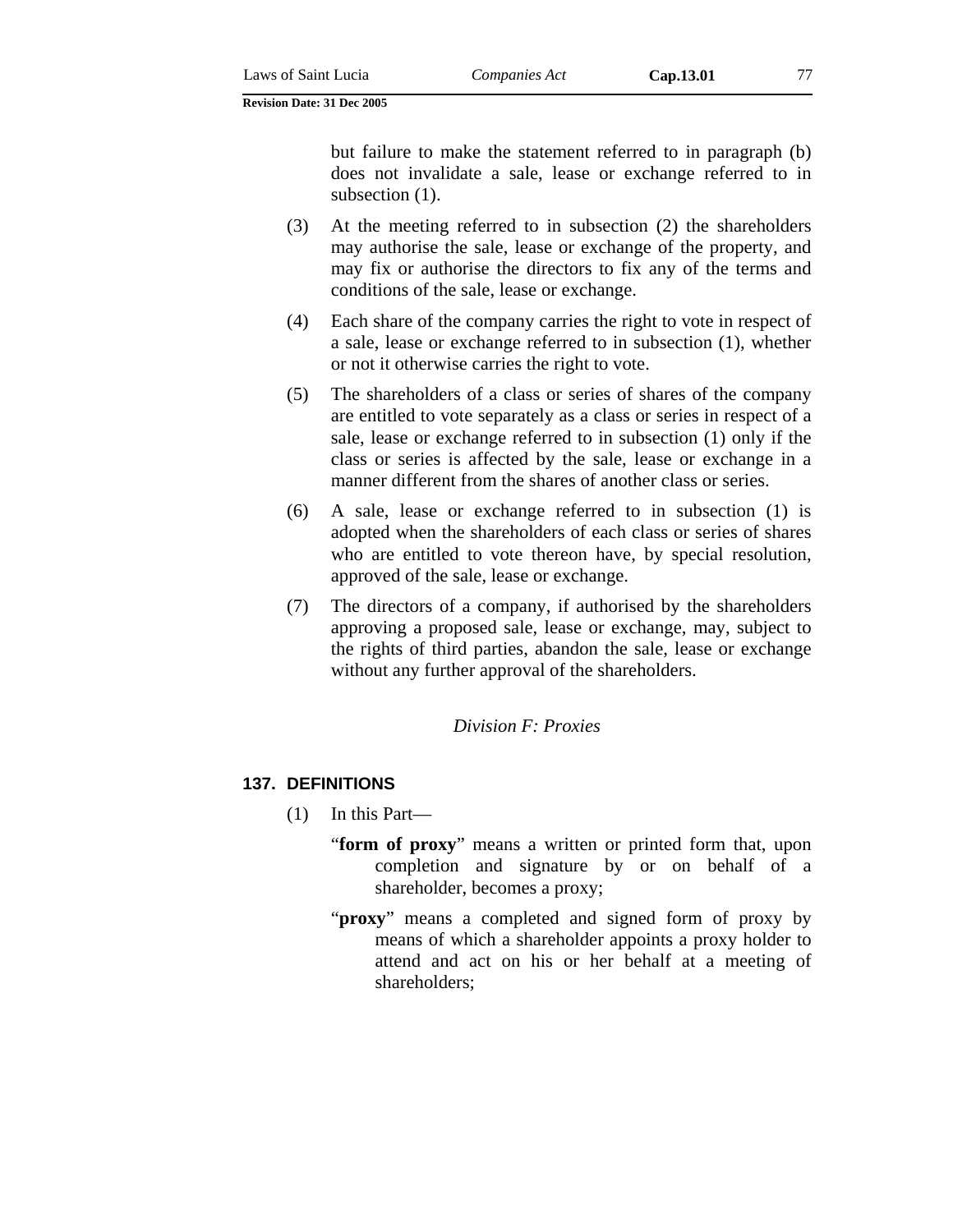- "**registrant**" means a broker or dealer required to be registered to trade or deal in shares or debentures under the law of any jurisdiction;
- "**solicit**" or "**solicitation**" includes, subject to subsection (2)
	- (a) a request for a proxy, whether or not accompanied with or included in a form of proxy;
	- (b) a request to execute or not to execute a form of proxy or to revoke a proxy; and
	- (c) the sending of a form of proxy or other communication to a shareholder under circumstances reasonably calculated to result in the procurement, withholding or revocation of a proxy;
- "**solicitation by or on behalf of the management of a company**" means a solicitation by any person under a resolution or instructions of, or with the acquiescence of, the directors or a committee of directors of the company concerned.
- (2) The term "**solicit**" or "**solicitation**" does not include—
	- (a) the sending of a form of proxy in response to an unsolicited request made by or on behalf of a shareholder;
	- (b) the performance of administrative acts or professional services on behalf of a person soliciting a proxy;
	- (c) the sending by a registrant of the documents referred to in section 146; or
	- (d) a solicitation by a person in respect of shares of which he or she is the beneficial owner*.*

### *Proxy Holders*

### **138. PROXY APPOINTMENT**

(1) A shareholder who is entitled to vote at a meeting of shareholders may by means of a proxy appoint a proxy holder, or one or more alternate proxy holders, none of whom need be shareholders, to attend and act at the meeting in the manner and to the extent authorised by the proxy and with the authority conferred by the proxy.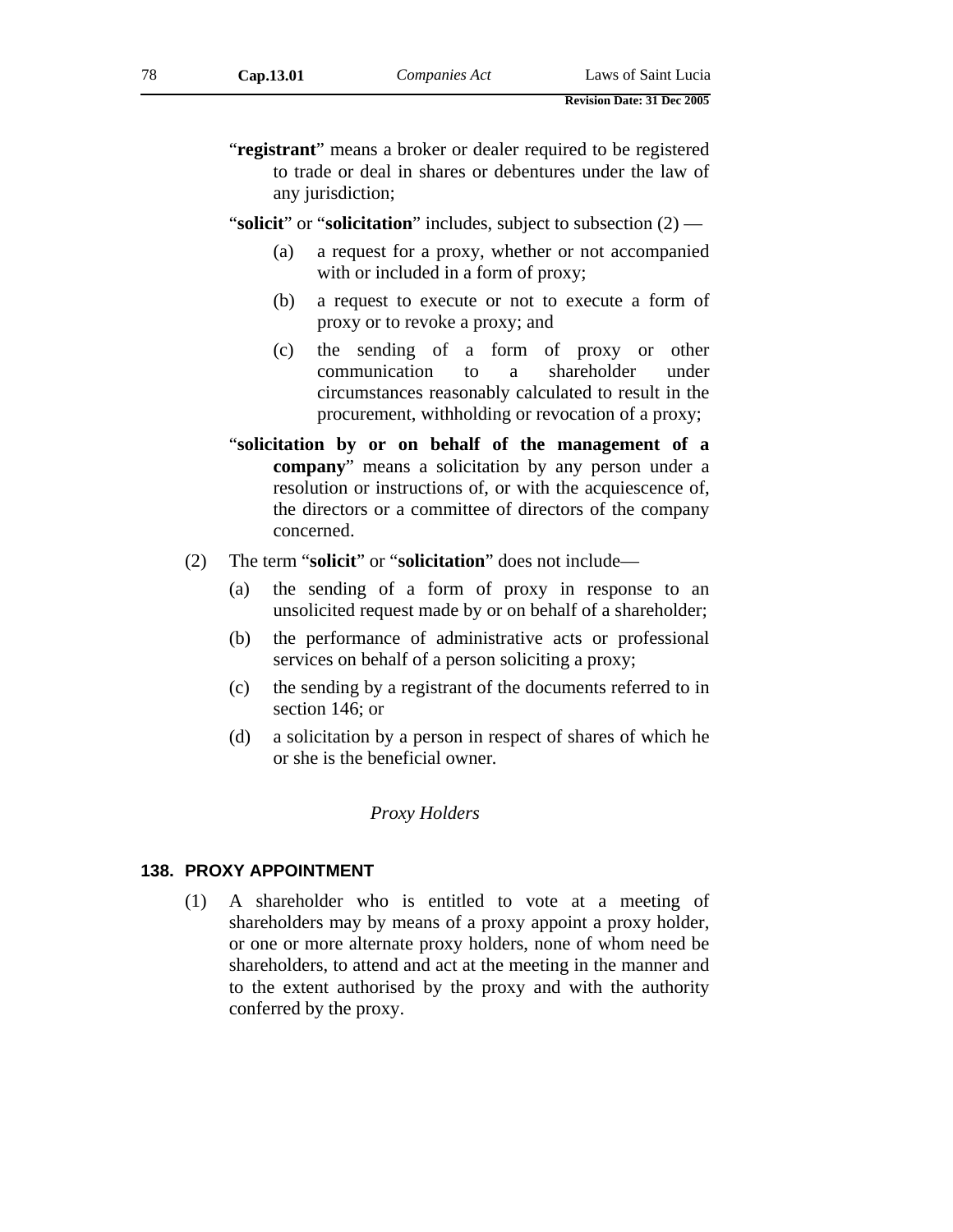- (2) A proxy shall be executed in writing by the shareholder or his or her attorney authorised in writing.
- (3) A proxy is valid only at the meeting in respect of which it is given or any adjournment of that meeting.

### **139. REVOCATION OF PROXY**

A shareholder of a company may revoke a proxy—

- (a) by depositing an instrument in writing executed by him or her or by his or her attorney authorised in writing—
	- (i) at the registered office of the company at any time, up to and including the last business day preceding the day of the meeting, or any adjournment of that meeting, at which the proxy is to be used, or
	- (ii) with the chairperson of the meeting on the day of the meeting or any adjournment of that meeting; or
- (b) in any other manner permitted by law.

### **140. DEPOSIT OF PROXY**

- (1) The directors of a company may specify in a notice calling a meeting of the shareholders of the company a time not exceeding 48 hours preceding the meeting or an adjournment of the meeting before which time proxies to be used at the meeting shall be deposited with the company or its agent.
- (2) In the calculation of time for the purposes of subsection (1), Saturdays and holidays are to be excluded.

### **141. MANDATORY SOLICITATION OF PROXY**

- (1) Subject to subsection (2), the management of a company shall, concurrently with the giving of notice of a meeting of shareholders, send a form of proxy in the prescribed form to each shareholder who is entitled to receive notice of the meeting.
- (2) Where a company has fewer than 15 shareholders, 2 or more joint shareholders being counted as one, the management of the company need not send a form of proxy under subsection (1).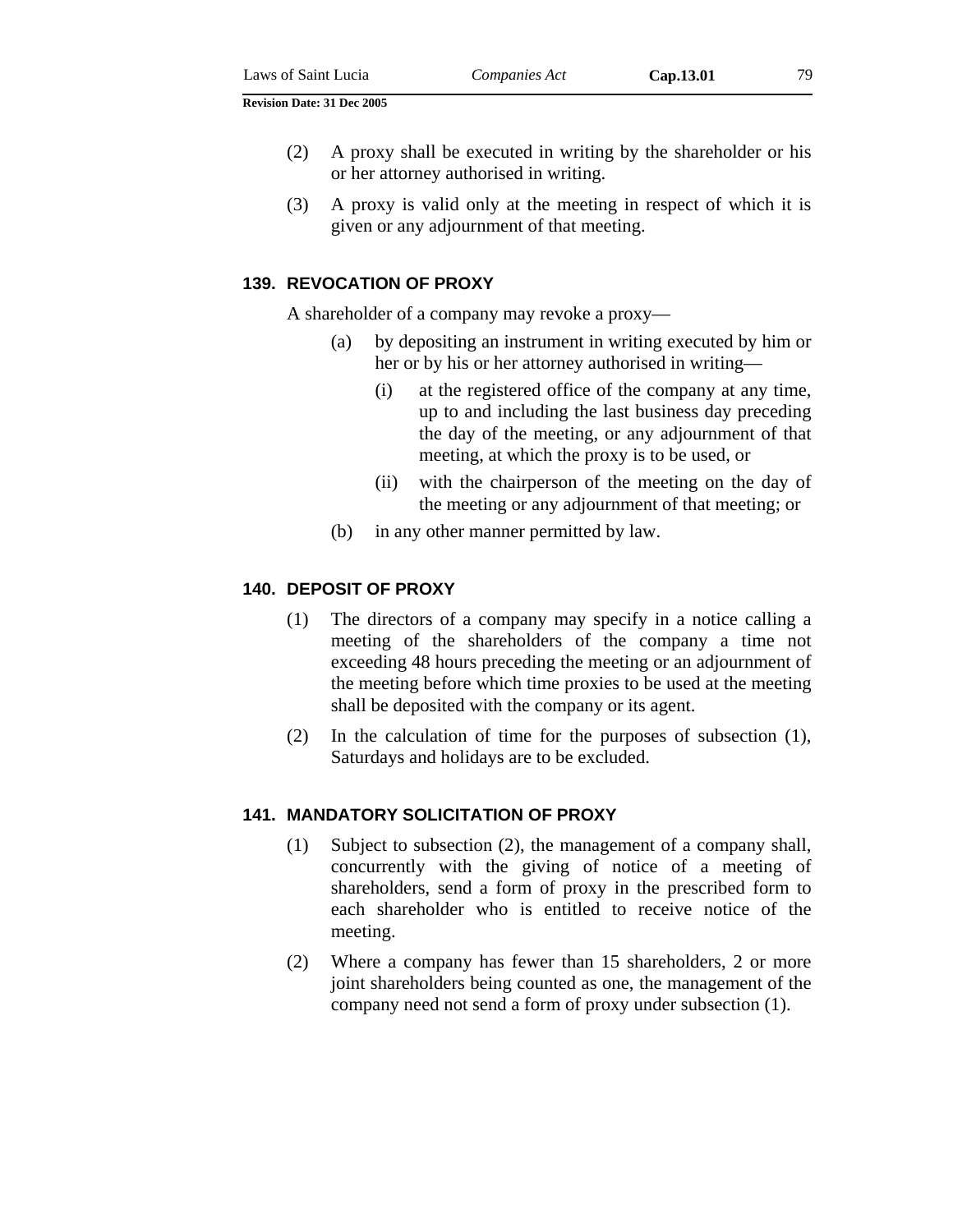# **142. PROHIBITED SOLICITATION**

A person shall not solicit proxies unless there is sent to the auditor of the company, to each shareholder whose proxy is solicited and to the company if the solicitation is not by or on behalf of the management of the company—

- (a) a management proxy circular in the prescribed form, either as an appendix to, or as a separate document accompanying the notice of the meeting, when the solicitation is by or on behalf of the management of the company; or
- (b) a dissident's proxy solicitation, in the prescribed form stating the purpose of the solicitation, when the solicitation is not by or on behalf of the management of the company.

# **143. DOCUMENTS FOR REGISTRAR**

A person required to send a management proxy circular or dissident's proxy circular shall concurrently send a copy thereof to the Registrar, together with a copy of the notice of the meeting, form of proxy and any other documents for use in connection with the meeting.

# **144. EXEMPTION BY REGISTRAR**

Upon the application of an interested person, the Registrar may, on such terms as he or she thinks fit, exempt that person from any of the requirements of section 141 or 142, and the exemption may be given retroactive effect by the Registrar.

### **145. PROXY ATTENDING MEETING**

- (1) A person who solicits a proxy and is appointed proxy holder shall—
	- (a) attend in person, or cause an alternate proxy holder to attend, the meeting in respect of which the proxy is given; and
	- (b) comply with the directions of the shareholder who appointed him or her.
- (2) A proxy holder or an alternate proxy holder has the same rights as the shareholder who appointed him or her—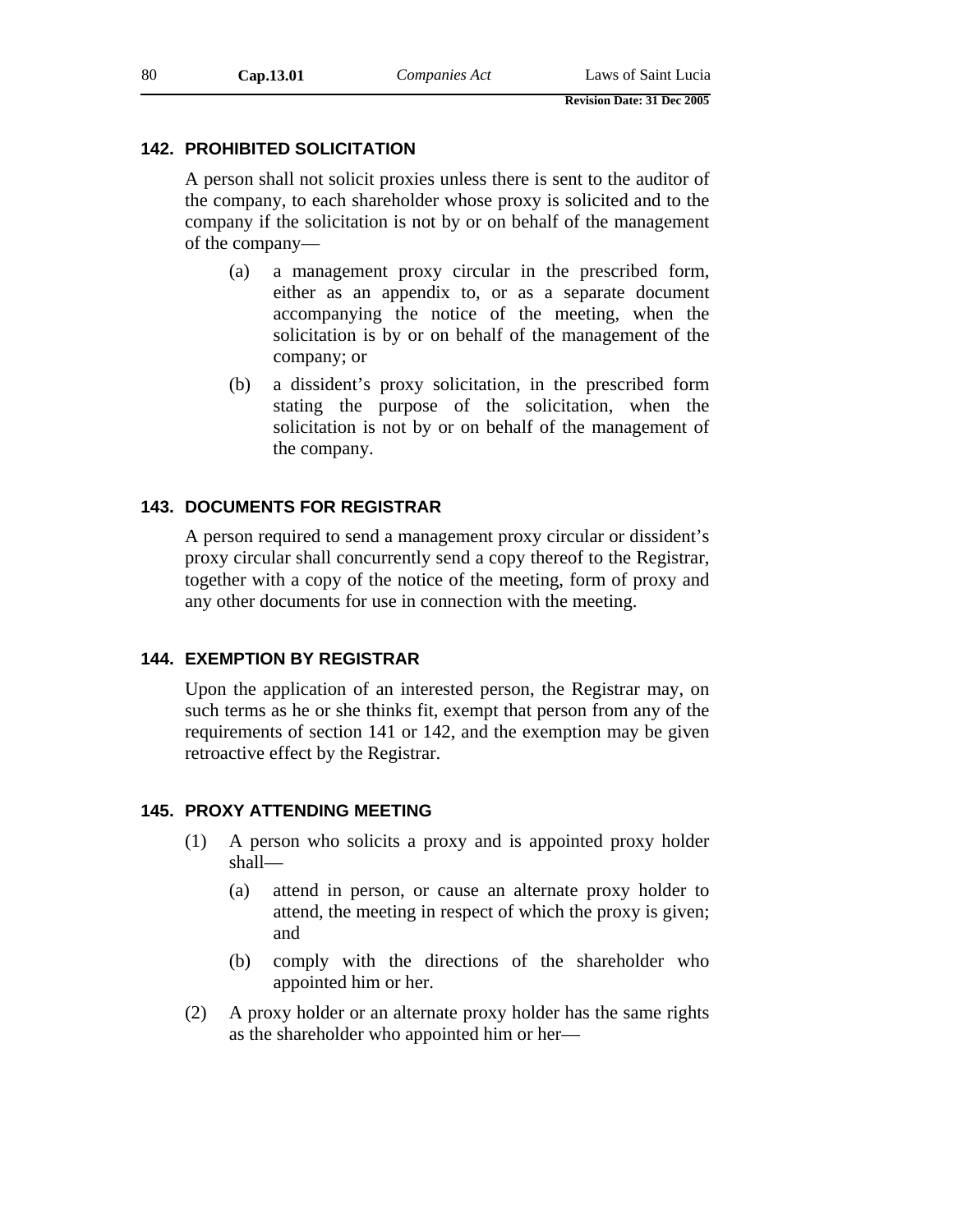- (a) to speak at the meeting of shareholders in respect of any matter;
- (b) to vote by way of ballot at the meeting; and
- (c) except when a proxy holder or an alternate proxy holder has conflicting instructions from more than one shareholder, to vote at the meeting in respect of any matter by way of any show of hands.

#### *Share Registrants*

#### **146. REGISTRANT'S DUTY**

- (1) Shares of a company that are registered in the name of a registrant or his or her nominee and not beneficially owned by the registrant may not be voted unless the registrant after the receipt thereof sends to the beneficial owner—
	- (a) a copy of the notice of the meeting, financial statements, management proxy circular, dissident's proxy circular and any other documents sent to shareholders by or on behalf of any person for use in connection with the meeting, other than the form of proxy; and
	- (b) except where the registrant has received written voting instructions from the beneficial owner, a written request for voting instructions.
- (2) A registrant may not vote or appoint a proxy holder to vote shares registered in his or her name or in the name of his or her nominee that he or she does not beneficially own unless he or she receives voting instructions from the beneficial owner of the shares.
- (3) A person by or on behalf of whom a solicitation is made shall, at the request of a registrant, furnish to the registrant at that person's expense the necessary number of copies of the documents referred to in subsection (1)(a).
- (4) A registrant shall vote or appoint a proxy holder to vote any shares referred to in subsection (1) in accordance with any written voting instructions received from the beneficial owner.
- (5) If requested by a beneficial owner of shares of a company, the registrant of those shares shall appoint the beneficial owner or a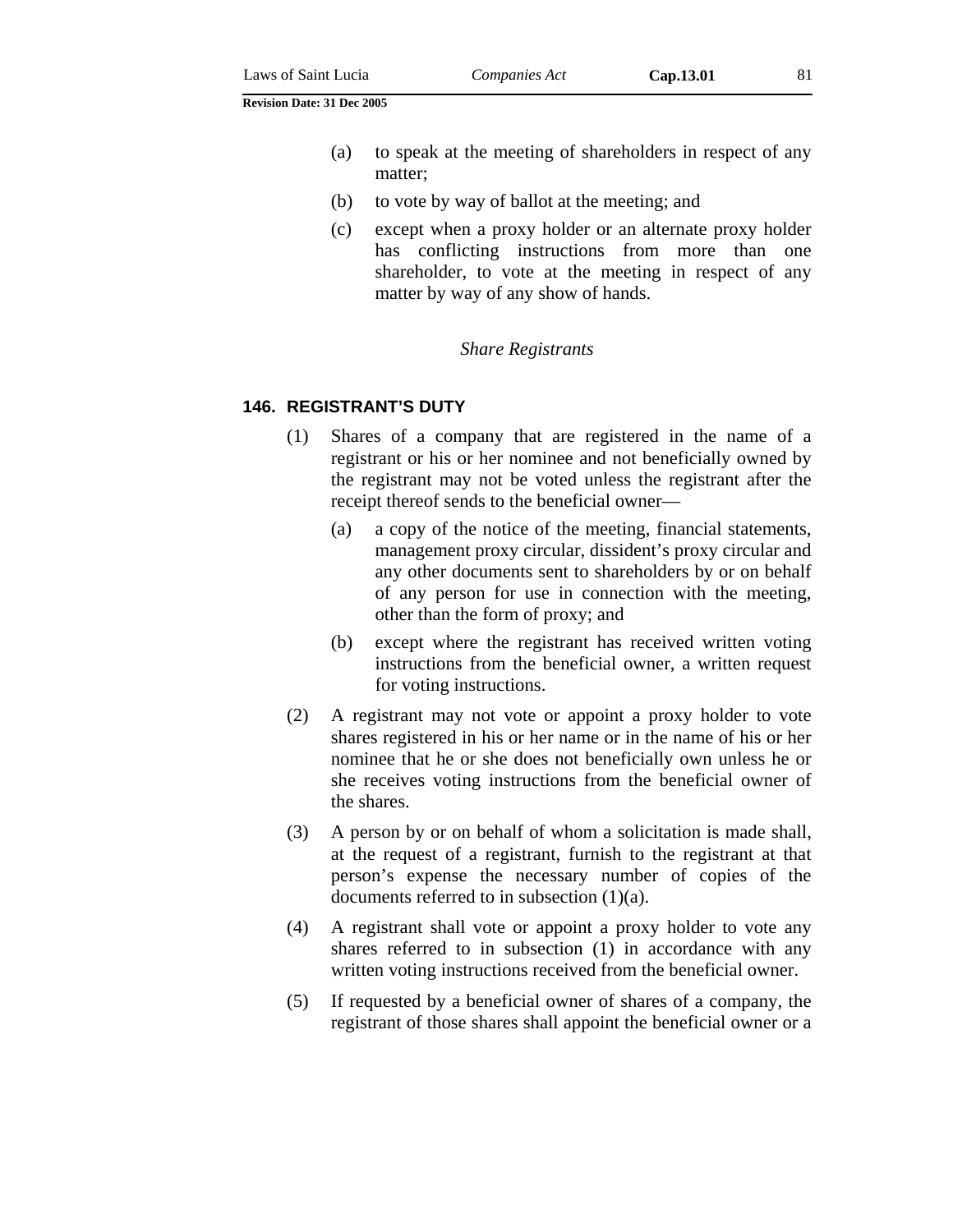nominee of the beneficial owner as proxy holder for those shares.

(6) The failure of a registrant to comply with this section does not render void any meeting of shareholders or any action taken at the meeting.

### **147. GOVERNING PROHIBITION**

Section 146 does not give a registrant the right to vote shares that he or she is otherwise prohibited from voting.

### *Remedial Powers*

#### **148. RESTRAINING ORDER**

- (1) If a form of proxy, management proxy circular or dissident's proxy circular—
	- (a) contains an untrue statement of a material fact; or
	- (b) omits to state a material fact required therein or necessary to make a statement contained therein not misleading in the light of the circumstances in which it was made,

an interested person or the Registrar may apply to the court.

- (2) On an application under this section the court may make any order it thinks fit, including any or all of the following orders:
	- (a) an order restraining the solicitation or the holding of the meeting or restraining any person from implementing or acting upon any resolution passed at the meeting to which the form of proxy, management proxy circular or dissident's proxy circular relates;
	- (b) an order requiring correction of any form of proxy or proxy circular and a further solicitation; or
	- (c) an order adjourning the meeting.
- (3) An applicant under this section other than the Registrar shall give the Registrar notice of the application; and the Registrar may appear and be heard in person or by an attorney-at-law.

*Division G: Financial Disclosure Comparative Financial Statements*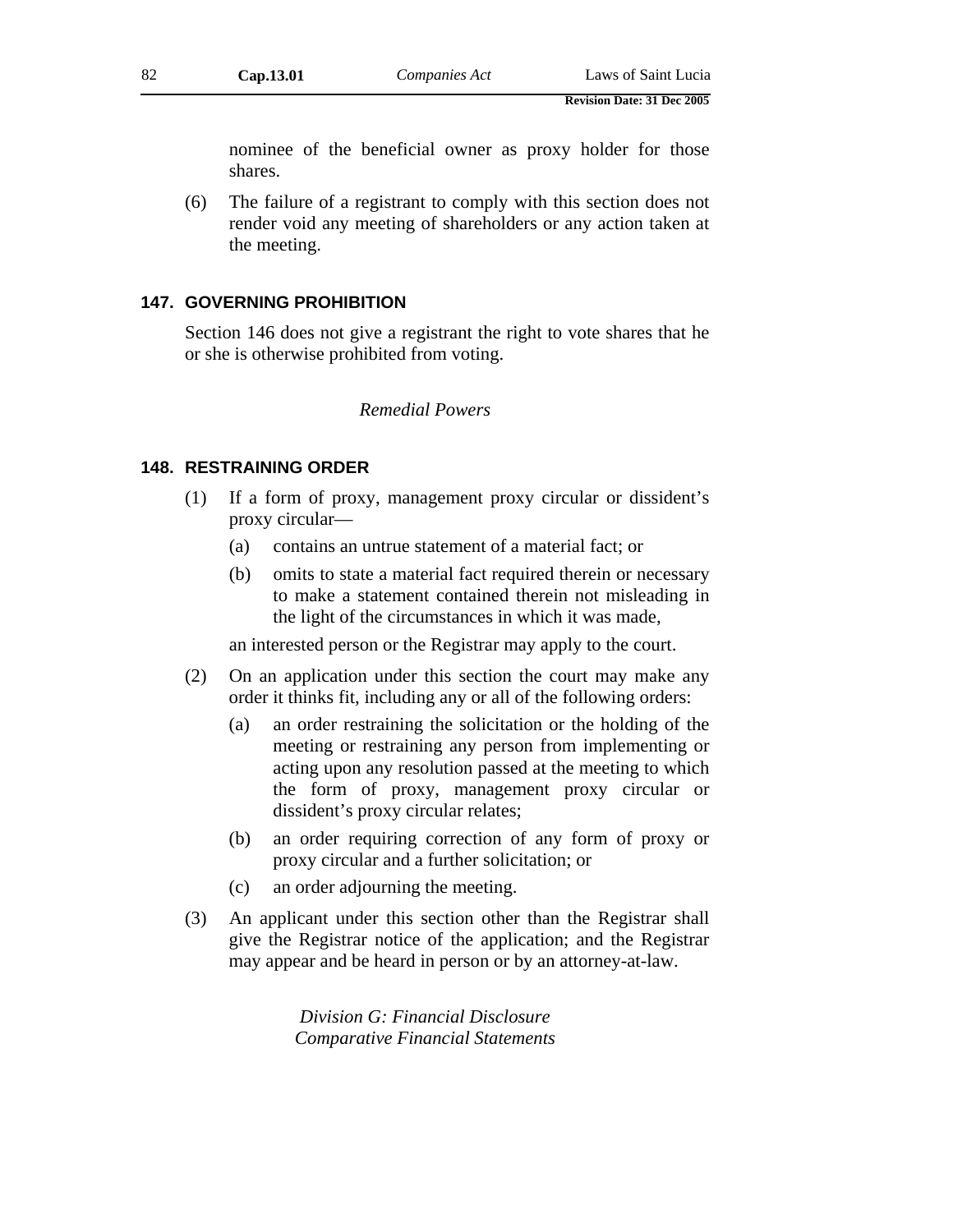#### **149. ANNUAL FINANCIAL RETURNS**

- (1) Subject to this section and to section 150, the directors of a company shall place before the shareholders at every annual meeting of the shareholders of the company—
	- (a) comparative financial statements, as prescribed, relating separately to—
		- (i) the period that began on the date the company came into existence and ended not more than 12 months after that date, or, if the company has completed a financial year, the period that began immediately after the end of the last period for which financial statements were prepared and ended not more than 12 months after the beginning of that period, and
		- (ii) the immediately preceding financial year;
	- (b) the report of the auditor, if any; and
	- (c) any further information respecting the financial position of the company and the results of its operations required by the articles of the company, its bye-laws, or any unanimous shareholder agreement.
- (2) The financial statements required by subsection  $(1)(a)(ii)$  may be omitted if the reason for the omission is set out in the financial statements, or in a note thereto, to be placed before the shareholders at an annual meeting.
- (3) The Registrar may in any particular case adjust the period relating to which comparable financial statements are to be placed before the shareholders at any annual meeting.

### **150. EXEMPTION FROM INFORMATION**

Upon the application of a company for authorisation to omit from its financial statements any prescribed item, or to dispense with the publication of any particular prescribed financial statement, the Registrar may, if he or she reasonably believes that disclosure of the information therein contained would be detrimental to the company, permit its omission on such reasonable conditions as he or she thinks fit.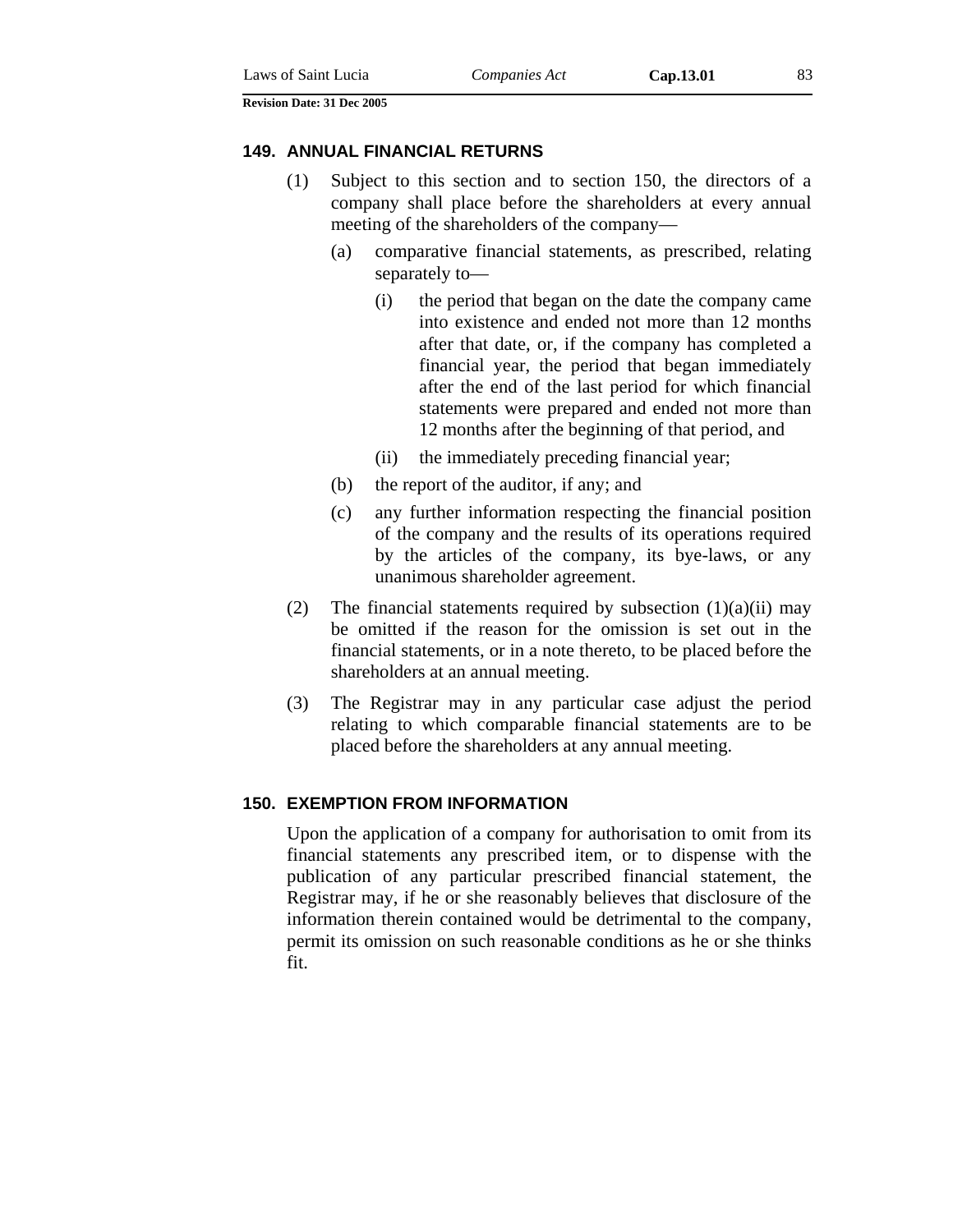## **151. CONSOLIDATED FINANCIAL RETURNS**

- (1) A company shall keep at its registered office a copy of the financial statements of each of its subsidiary bodies corporate the accounts of which are consolidated in the financial statements of the company.
- (2) Shareholders of a company and their agents and legal representatives may, upon request therefor, examine the statements referred to in subsection (1) during the usual business hours of the company, and may make extracts from those statements, free of charge.
- (3) A company may, within 15 days of a request to examine statements under subsection (2), apply to the court for an order barring the right of any person to examine those statements; and the court may, if it is satisfied that the examination would be detrimental to the company or a subsidiary body corporate, bar that right and make any further order the court thinks fit.
- (4) A company shall give the Registrar and the person asking to examine statements under subsection (2) notice of any application under subsection (3); and the Registrar and that person may appear and be heard in person or by an attorney-atlaw.

# **152. APPROVAL OF DIRECTORS**

- (1) The directors of a company shall approve the financial statements referred to in section 149, and the approval shall be evidenced by the signature of one or more directors.
- (2) A company shall not issue, publish or circulate copies of the financial statements referred to in section 149 unless the financial statements are—
	- (a) approved and signed in accordance with subsection (1); and
	- (b) accompanied by a report of the auditor of the company, if any.

# **153. COPIES OF DOCUMENTS TO BE SENT TO SHAREHOLDERS**

(1) Not less than 21 days before each annual meeting of the shareholders of a company or before the signing of a resolution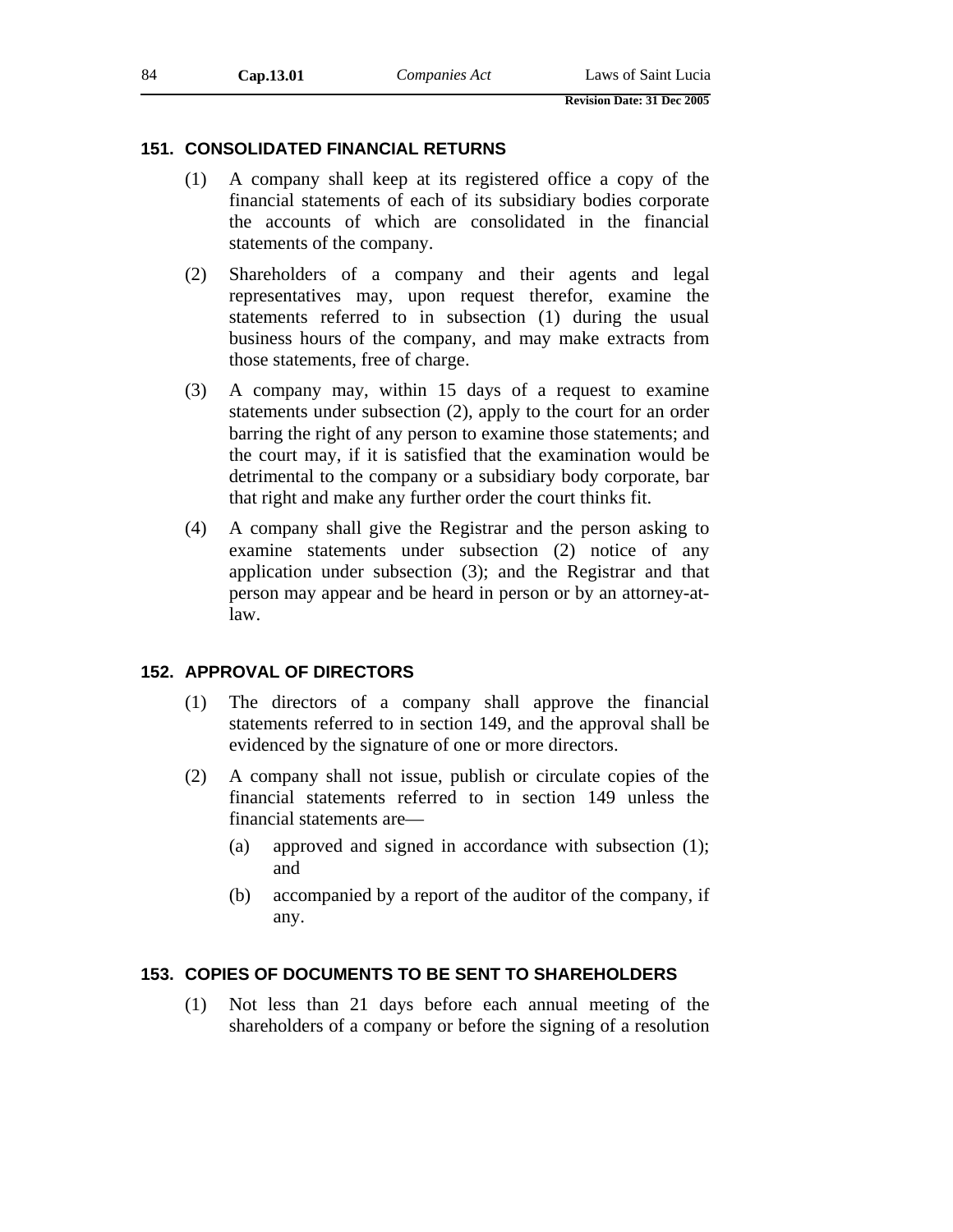under section 130(1)(b) *in lieu* of its annual meeting, the company shall send a copy of the documents referred to in section 149 to each shareholder, except a shareholder who has informed the company in writing that he or she does not want a copy of those documents.

- (2) Despite subsection (1), a public company whose shares, or any class of whose shares, are listed need not, in such cases as may be prescribed and provided any prescribed conditions are complied with, send copies of the documents referred to in section 149 to shareholders of the company, but may instead send them a summary financial statement.
- (3) The summary financial statement shall be derived from the company's annual accounts and the directors' report and shall be in the prescribed form and contain the prescribed information.
- (4) Every summary financial statement shall—
	- (a) state that it is only a summary of information in the company's annual accounts and the directors' report;
	- (b) contain a statement of the company's auditors of their opinion as to whether the summary financial statement is consistent with those accounts and that report and complies with the requirements of this section and the regulations;
	- (c) state whether the auditors' report on the annual accounts was unqualified or qualified, and if it was qualified set out the report in full together with any further material needed to understand the qualification;
	- (d) state whether the auditors' report on the annual accounts contained a statement as to
		- (i) the inadequacy of the accounting records or returns,
		- (ii) the accounts not agreeing with the records or returns, or
		- (iii) the failure to obtain necessary information or explanations.
- (5) In subsection (2) "listed" means admitted to the official list of a recognised Stock Exchange.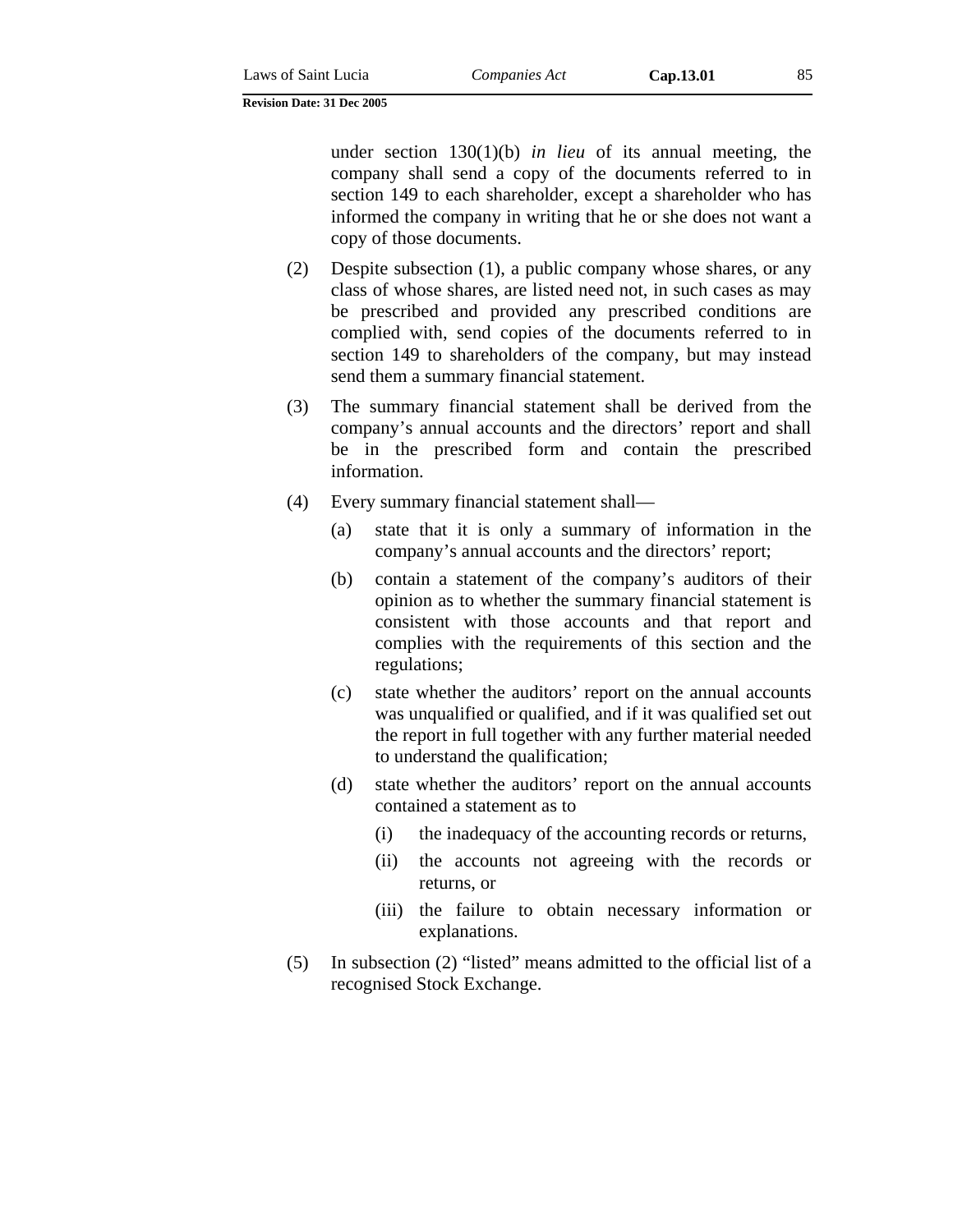# **154. REGISTRAR'S COPIES**

- (1) A public company shall send a copy of the documents referred to in section 149 to the Registrar, not less than 21 days before each annual meeting of the shareholders or after the signing of a resolution under section 130(1)(b) *in lieu* of the annual meeting, and in any event not later than 15 months after the last date when the last preceding annual meeting should have been held or a resolution *in lieu* of the meeting should have been signed.
- (2) Upon the application of a company, the Registrar may exempt the company from the application of subsection (1) in the prescribed circumstances.
- (3) If a company referred to in subsection  $(1)$ 
	- (a) sends interim financial statements or related documents to its shareholders; or
	- (b) is required to file interim financial statements or related documents with, or to send them to, a public authority or a recognised stock exchange,

The company shall send copies thereof to the registrar.

- (4) A subsidiary company is not required to comply with this section if—
	- (a) the financial statements of its holding company are in consolidated or combined form and include the accounts of the subsidiary; and
	- (b) the consolidated or combined financial statements of the holding company are included in the documents sent to the Registrar by the holding company in compliance with this section.

### **155. DECLARATION OF SOLVENCY**

- (1) Subject to this section, a company that is not under section 154(1) required to send to the Registrar a copy of the documents referred to in section 149, shall within the period specified in the said subsection send to the Registrar—
	- (a) a certificate of solvency signed by at least one director on behalf of the board and by the auditor, if any, containing the statements and opinions required by subsection (2) made with reference to the company's assets and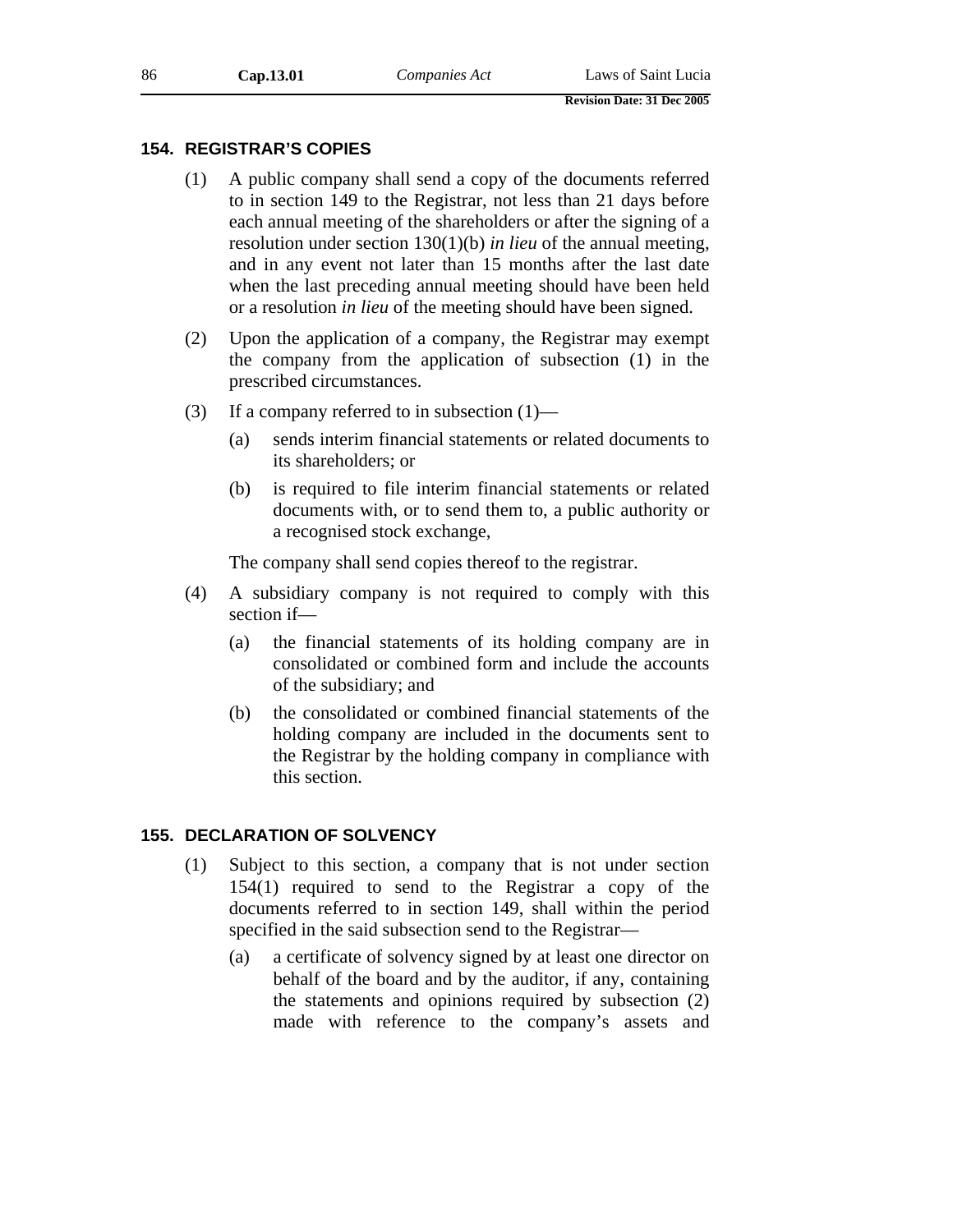liabilities at the date on which the financial statements of the company laid before the annual general meeting or, as the case may be, of the signing of a resolution under section 130(1)(b) *in lieu* of the annual meeting; and

- (b) a certificate signed by at least one director on behalf of the board and by the auditor, if any, that the certificate referred to in paragraph (a) agrees with the balance sheet and profit and loss account which form part of the financial statements.
- (2) A certificate of solvency shall state—
	- (a) the amounts shown in the company's balance sheet as the total values respectively of the company's fixed assets, current assets investments and other assets;
	- (b) the amount shown in the company's balance sheet as the total amount of the company's debt and liabilities, accrued due at, or accruing due within one year after, the date as at which the balance sheet is made out and the amount so shown as the total amount of the company's other debts and liabilities; and
	- (c) whether, in the opinion of the auditor, or if there is no auditor, of each director, the company was at the date at which the balance sheet was made out able or unable to pay its debts and liabilities as they fell due.
- (3) If the auditor of a company refuses to give or sign either of the certificates mentioned in subsection (2), a note of his or her refusal shall be endorsed on the certificate.
- (4) A director or auditor of a company who signs or sends to the Registrar or concurs in the sending to the Registrar of a certificate required by this section which contains a statement that is false, misleading or deceptive or an opinion that he or she has no reasonable ground to believe to be accurate, commits an offence.
- (5) It is a sufficient defence if the person charged with an offence under this section proves that up to the time of the sending to the Registrar of the certificate he or she believed on reasonable grounds that this section had been complied with.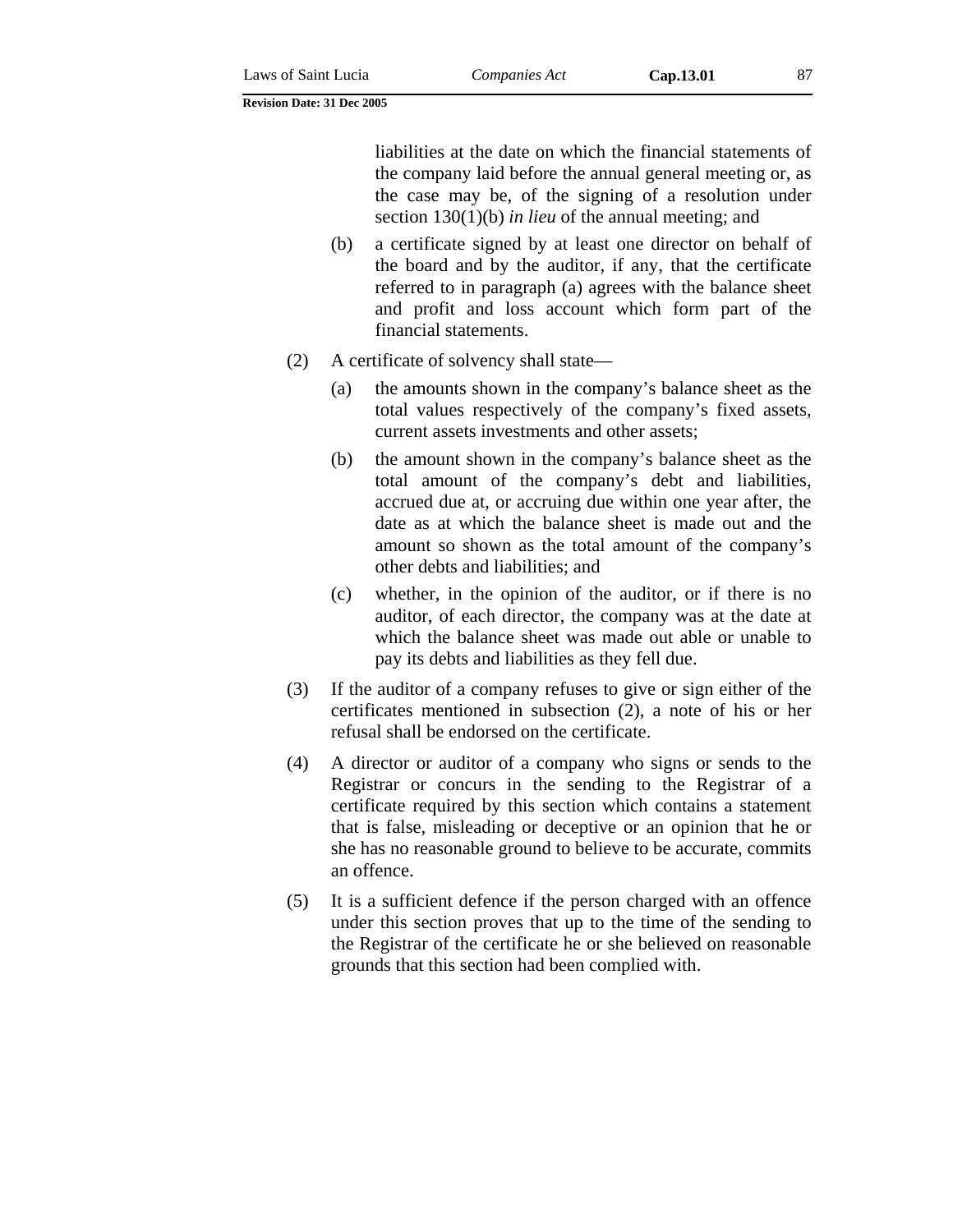(6) A company that is not required to comply with section 154 by virtue of section 154(5), is not required to comply with this section.

## **156. AUDIT COMMITTEE**

- (1) Subject to subsection (2) a public company shall, and any other company may, have an audit committee composed of not less than 3 directors of the company, a majority of whom are not officers or employees of the company or any of its affiliates.
- (2) A company may apply to the Registrar for an order authorising the company to dispense with an audit committee, and the Registrar may, if he or she is satisfied that the shareholders will not be prejudiced by such an order, permit the company to dispense with an audit committee on such reasonable conditions as he or she thinks fit.
- (3) An audit committee shall review the financial statements of the company before such financial statements are approved under section 152.
- (4) The auditor of a company is entitled to receive notice of every meeting of the audit committee and, at the expense of the company, to attend and be heard thereat; and, if so requested by a member of the audit committee, shall attend every meeting of the committee held during the term of office of the auditor.
- (5) The auditor of a company or a member of the audit committee may call a meeting of the committee.

### *Company Auditor*

#### **157. PURPOSES OF SECTIONS 158 TO 161**

The main purposes of sections 158 to 161 are to secure that only persons who are properly supervised and appropriately qualified are appointed auditors of companies, and that audits by persons so appointed are carried out properly and with integrity and with a proper degree of independence.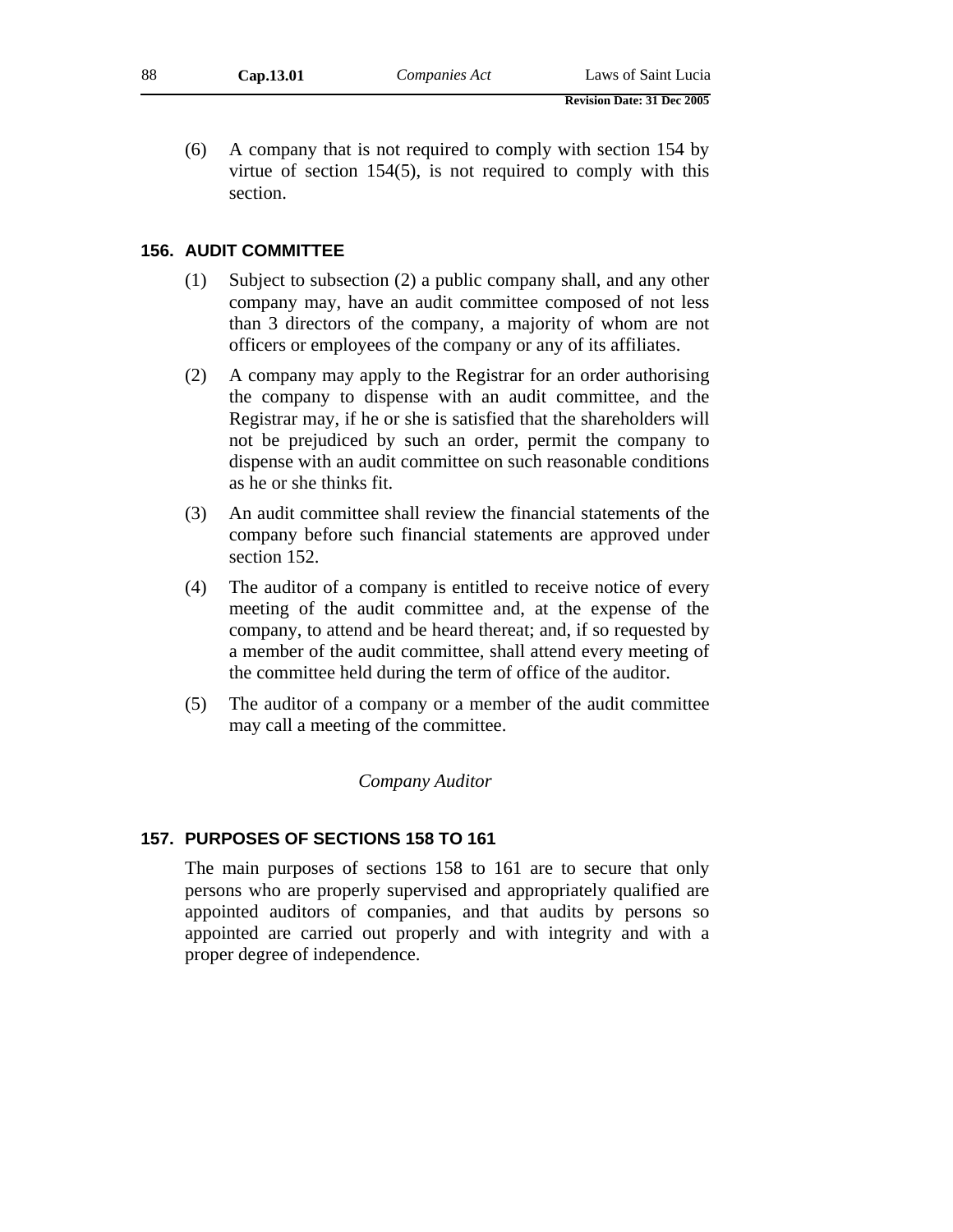#### **158. ELIGIBILITY FOR APPOINTMENT**

- (1) A person is eligible for appointment as auditor of a company only if he or she—
	- (a) is a practising member of a recognised supervisory body and is eligible for the appointment under the rules of that body; or
	- (b) is for the time being authorised to be appointed as an auditor of companies under subsection (2).
- (2) The Minister may, after consultation with the recognised supervisory body, authorise, by instrument in writing, any person to be appointed as an auditor of companies, if that person—
	- (a) is in the opinion of the Minister suitably qualified for such an appointment by reason of his or her knowledge and experience; and
	- (b) was in practice in Saint Lucia as an auditor at the commencement of this Act.
- (3) An application for authorisation to be appointed as an auditor of companies under subsection (2) shall be made to the Minister not later than 12 months after the commencement of this Act or such extended period as the Minister considers necessary.
- (4) An individual or a firm may be appointed as auditor of a company.
- (5) In this section "recognised supervisory body" means the Institute of Chartered Accountants of Saint Lucia or any other body recognised as such by order of the Minister published in the Gazette.

### **159. EFFECT OF APPOINTMENT OF PARTNERSHIP**

- (1) The following provisions apply to the appointment as auditor of a company or a partnership constituted under the law of Saint Lucia or under the law of any other country or territory in which a partnership is not a legal person.
- (2) The appointment is, unless a contrary intention appears, an appointment of the partnership as such and not of the partners.
- (3) Where the partnership ceases, the appointment shall be treated as extending to—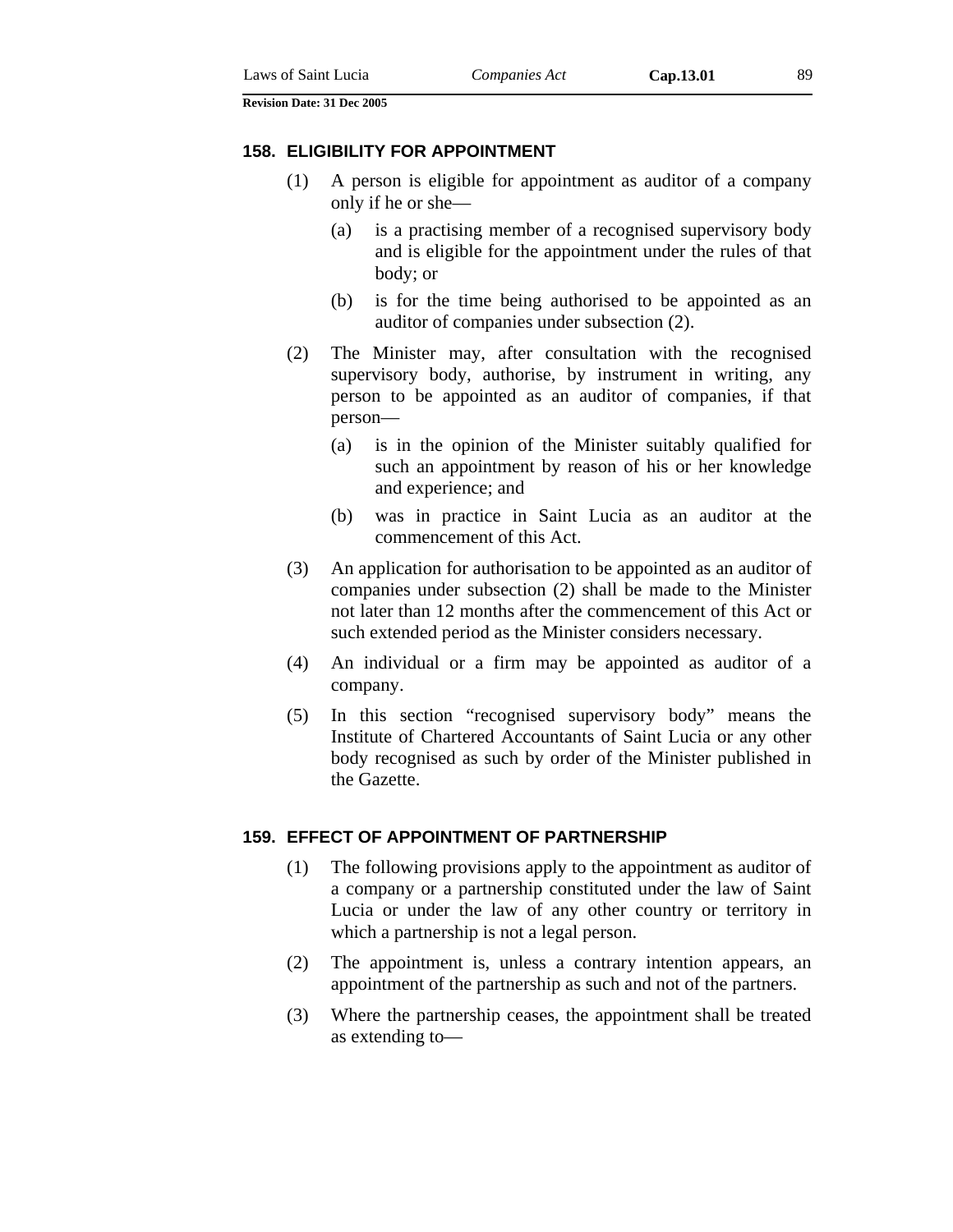- (a) any partnership which succeeds to the practice of that partnership and is eligible for the appointment; and
- (b) any person who succeeds to that practice having previously carried it on in partnership and is eligible for the appointment.
- (4) For this purpose a partnership shall be regarded as succeeding to the practice of another partnership only if the members of the successor partnership are substantially the same as those of the former partnership; and a partnership or other person shall be regarded as succeeding to the practice of a partnership only if it or he or she succeeds to the whole or substantially the whole of the business of the former partnership.
- (5) Where the partnership ceases and no person succeeds to the appointment under subsection (3), the appointment may with the consent of the company be treated as extending to a partnership or other person eligible for the appointment who succeeds to the business of the former partnership or to such part of it as is agreed by the company.

### **160. INELIGIBILITY ON GROUND OF LACK OF INDEPENDENCE**

- (1) A person is ineligible for appointment as auditor of a company if he or she is—
	- (a) an officer or employee of the company; or
	- (b) a partner or employee of such a person, or a partnership of which such a person is a partner,

or if he or she is ineligible by virtue of paragraph (a) or (b) for appointment as auditor of any associated undertaking of the company.

- (2) A person is also ineligible for appointment as auditor of a company if there exists between him or her and any associate of his or her and the company or any associated undertaking a connection of any such description as may be specified by regulations made under section 535.
- (3) In this section "associated undertaking" in relation to a company means—
	- (a) a parent undertaking or subsidiary undertaking of the company; or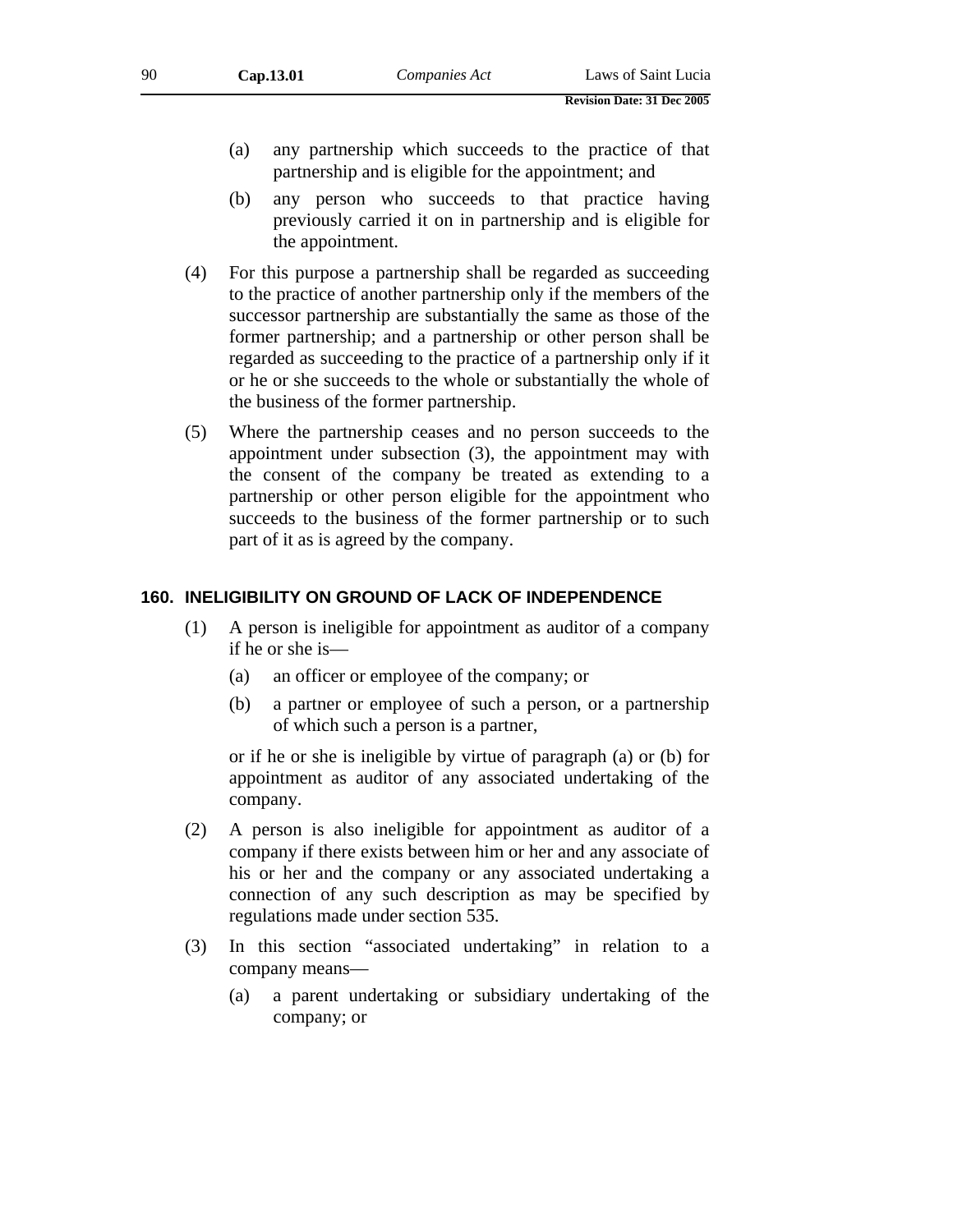(b) a subsidiary undertaking of any parent undertaking of the company.

#### **161. EFFECT OF INELIGIBILITY**

- (1) A person shall not act as auditor of a company if he or she is ineligible for appointment to the office.
- (2) If during his or her term of office an auditor of a company becomes ineligible for appointment to the office, he or she shall thereupon vacate office and shall give notice in writing to the company concerned that he or she has vacated it by reason of ineligibility.
- (3) A person who acts as auditor of a company in contravention of subsection (1) or fails to give notice of vacating his or her office as required by subsection (2) commits an offence.
- (4) In proceedings against a person for an offence under this section it is a defence for him or her to show that he or she did not know and had no reason to believe that he or she was or had become ineligible for appointment.

### **162. APPOINTMENT OF AUDITOR**

- (1) Subject to section 163, the shareholders of a company shall, by ordinary resolution, at the first annual meeting of shareholders and at each succeeding annual meeting, appoint an auditor to hold office until the close of the next annual meeting.
- (2) An auditor appointed under section 65(1)(e) is eligible for appointment under subsection (1).
- (3) Despite subsection (1), if an auditor is not appointed at a meeting of shareholders, the incumbent auditor continues in office until his or her successor is appointed.
- (4) The remuneration of an auditor may be fixed by ordinary resolution of the shareholders, or if not so fixed, it may be fixed by the directors.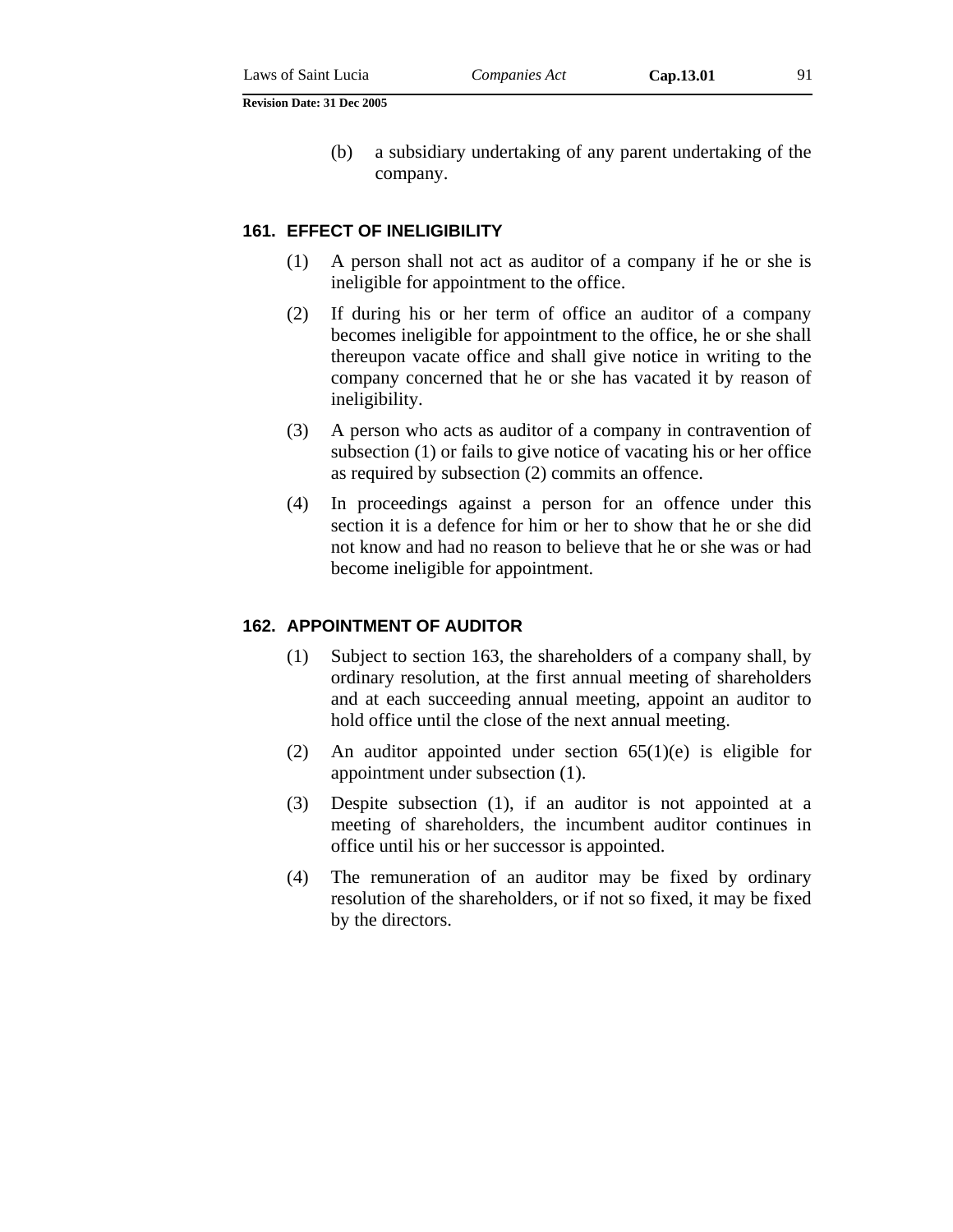# **163. DISPENSING WITH AUDITOR**

- (1) The shareholders of a company other than a company mentioned in section 154(1) may resolve not to appoint an auditor.
- (2) A resolution under subsection (1) is valid only until the next succeeding annual meeting of shareholders.
- (3) A resolution under subsection (1) is not valid unless it is consented to by all the shareholders, including shareholders not otherwise entitled to vote.

# **164. CESSATION OF OFFICE**

- (1) An auditor of a company ceases to hold office when
	- (a) he or she dies or resigns; or
	- (b) he or she is removed under section 165.
- (2) A resignation of an auditor becomes effective at the time a written resignation is sent to the company, or at the time specified in the resignation, whichever is the later date.

# **165. REMOVAL OF AUDITOR**

- (1) The shareholders of a company may by ordinary resolution at a special meeting remove an auditor other than an auditor appointed by a court order under section 167.
- (2) A vacancy created by the removal of an auditor may be filled at any meeting at which the auditor is removed, or, if the vacancy is not so filled, it may be filled under section 166.

# **166. FILLING AUDITOR VACANCY**

- (1) Subject to subsection (3), the directors shall fill a vacancy in the office of auditor.
- (2) If there is not a quorum of directors, the directors then in office shall, within 21 days after a vacancy in the office of auditor occurs, call a special meeting of shareholders to fill the vacancy; and if they fail to call a meeting, or if there are no directors, the meeting may be called by any shareholder.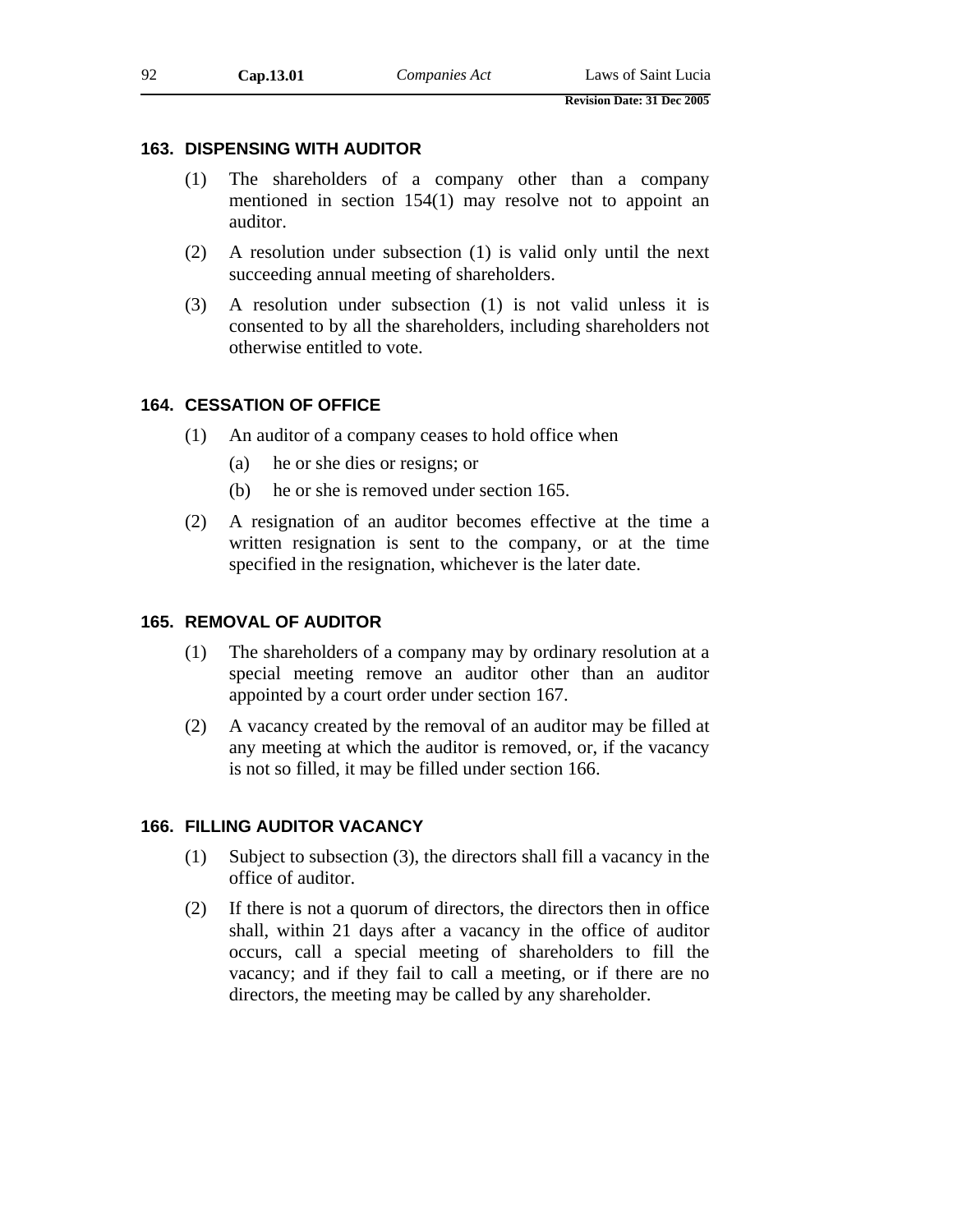- 
- (3) The articles of a company may provide that a vacancy in the office of auditor be filled only by vote of the shareholders.
- (4) An auditor appointed to fill a vacancy holds office for the unexpired term of his or her predecessor.

# **167. COURT APPOINTED AUDITOR**

- (1) If a company does not have an auditor, the court may, upon the application of a shareholder or the Registrar, appoint and fix the remuneration of an auditor, and the auditor holds office until an auditor is appointed by the shareholders.
- (2) Subsection (1) does not apply if the shareholders have resolved under section 163 not to appoint an auditor.

# **168. AUDITOR RIGHTS TO NOTICE**

The auditor of a company is entitled to receive notice of every meeting of the shareholders of the company, and, at the expense of the company, to attend and be heard at the meeting on matters relating to his or her duties as auditor.

#### **169. REQUIRED ATTENDANCE**

- (1) If a shareholder of a company, whether or not he or she is entitled to vote at the meeting, or a director of a company gives written notice to the auditor of the company, not less than 10 days before a meeting of the shareholders of the company, to attend the meeting, the auditor shall attend the meeting at the expense of the company and answer questions relating to his or her duties as auditor or former auditor of the company.
- (2) A shareholder or director who sends a notice referred to in subsection (1) shall, concurrently, send a copy of the notice to the company.
- (3) Subsection (1) applies with the necessary modifications to any former auditor of the company.

#### **170. RIGHT TO COMMENT**

(1) An auditor who—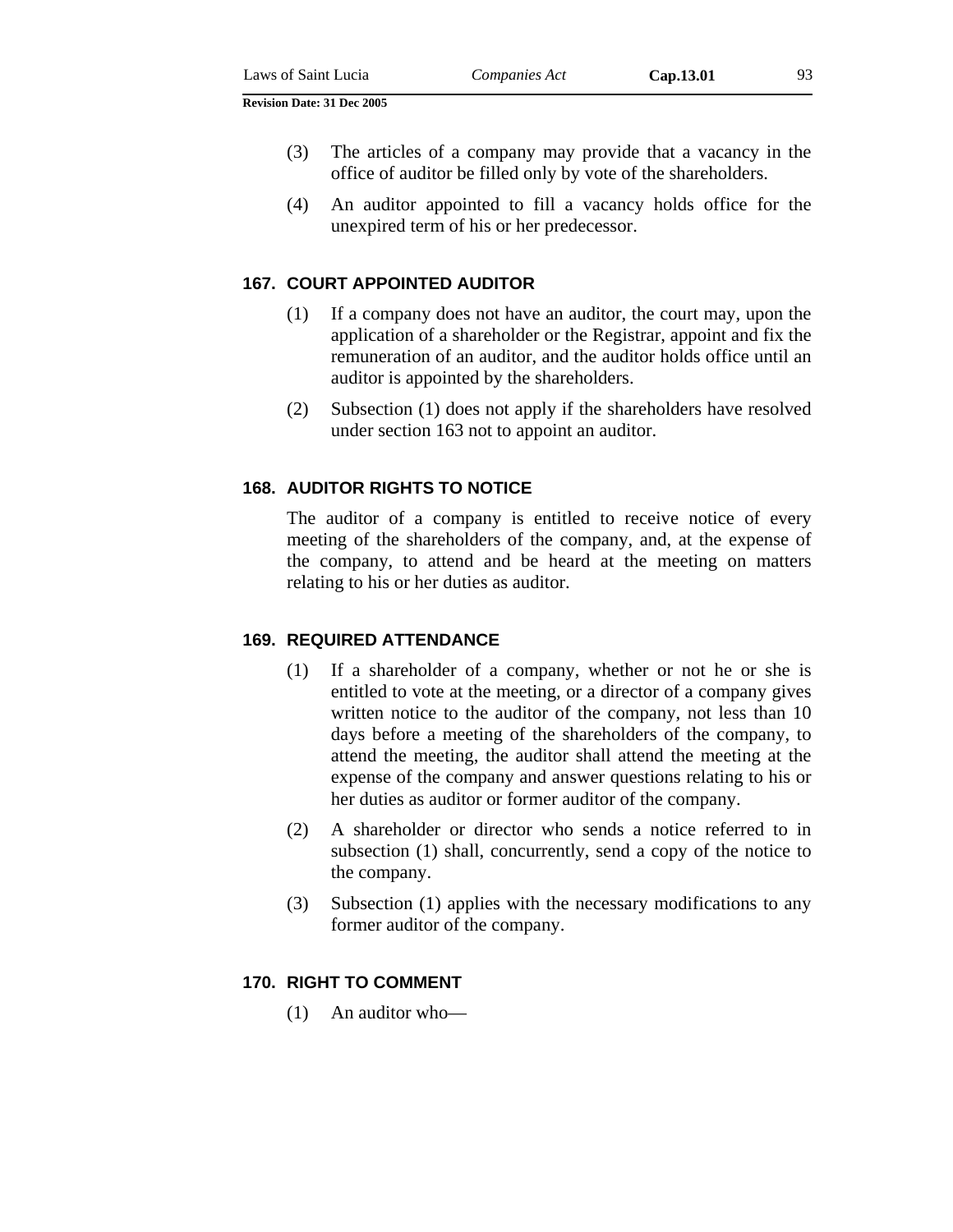- (a) resigns;
- (b) receives a notice or otherwise learns of a meeting of shareholders called for the purpose of removing him or her from office;
- (c) receives a notice or otherwise learns of a meeting of directors or shareholders at which another person is to be appointed to fill the office of auditor, whether because of the resignation or removal of the incumbent auditor or because his or her term of office has expired or is about to expire; or
- (d) receives a notice or otherwise learns of a meeting of shareholders at which a resolution referred to in section 163 is to be proposed,

may submit to the company a written statement giving the reasons for his or her resignation or the reasons why he or she opposes any proposed action or resolution.

(2) When it receives a statement referred to in subsection (1), the company shall send a copy of the statement to every shareholder entitled to receive notice of any meeting referred to in section 168 and to the Registrar, unless the statement is included in, or attached to, a management proxy circular required by section 142.

### **171. EXAMINATION BY AUDITOR**

- (1) An auditor of a company shall make the examination that is in his or her opinion necessary to enable him or her to report in the prescribed manner on the financial statements required by this Act to be placed before the shareholders, except such financial statements or parts thereof that relate to the immediately preceding financial year referred to in section 149(1)(a)(ii).
- (2) Despite section 172, an auditor of a company may reasonably rely upon the report of an auditor of a body corporate or an unincorporated business the accounts of which are included in whole or in part in the financial statements of the company.
- (3) For the purpose of subsection (2) reasonableness is a question of fact.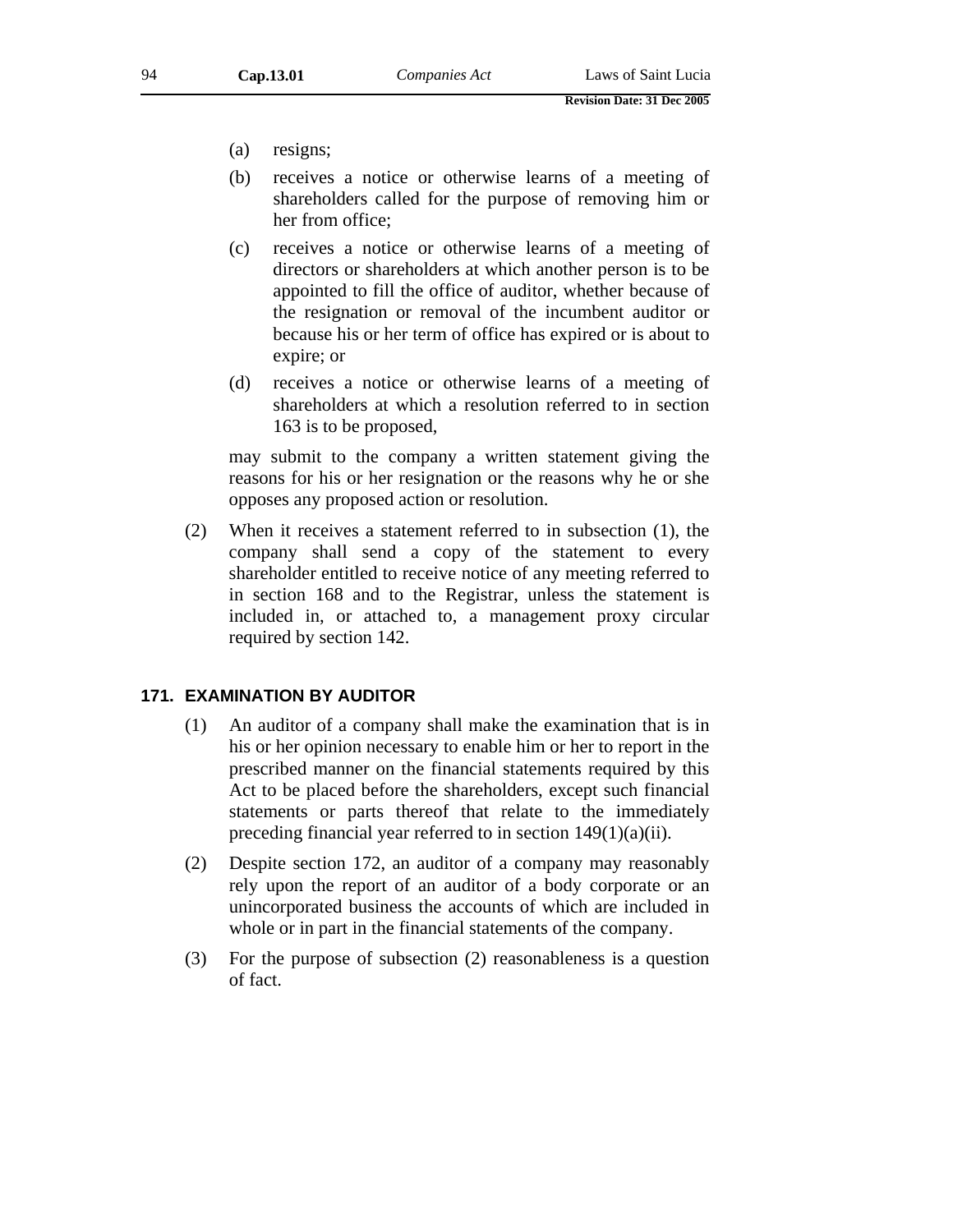(4) Subsection (2) applies whether or not the financial statements of the holding company reported upon by the auditor are in consolidated form.

### **172. RIGHT TO INSPECT**

- (1) Upon the demand of an auditor of a company, the present or former directors, officers, employees or agents of the company shall furnish to the auditor—
	- (a) such information and explanations; and
	- (b) such access to records, documents, books, accounts and vouchers of the company or any of its subsidiaries,

as are, in the opinion of the auditor, necessary to enable him or her to make the examination and report required under section 171 and that the directors, officers, employees or agents are reasonably able to furnish.

- (2) Upon the demand of an auditor of a company, the directors of the company shall—
	- (a) obtain from the present or former directors, officers, employees or agents of any subsidiary of the company the information and explanations that the directors, officers, employees and agents are reasonably able to furnish, and that are, in the opinion of the auditor, necessary to enable him or her to make the examination and report required under section 171; and
	- (b) furnish the information and explanations so obtained to the auditor.

# **173. DETECTED ERROR**

- (1) A director or an officer of a company shall notify the audit committee and the auditor of any error or mis-statement of which he or she becomes aware in a financial statement that the auditor or a former auditor of the company has reported upon.
- (2) When the auditor or a former auditor of a company is notified or becomes aware of an error or mis-statement in a financial statement upon which he or she has reported to the company and in his or her opinion, the error or mis-statement is material, he or she shall inform each director of the company accordingly.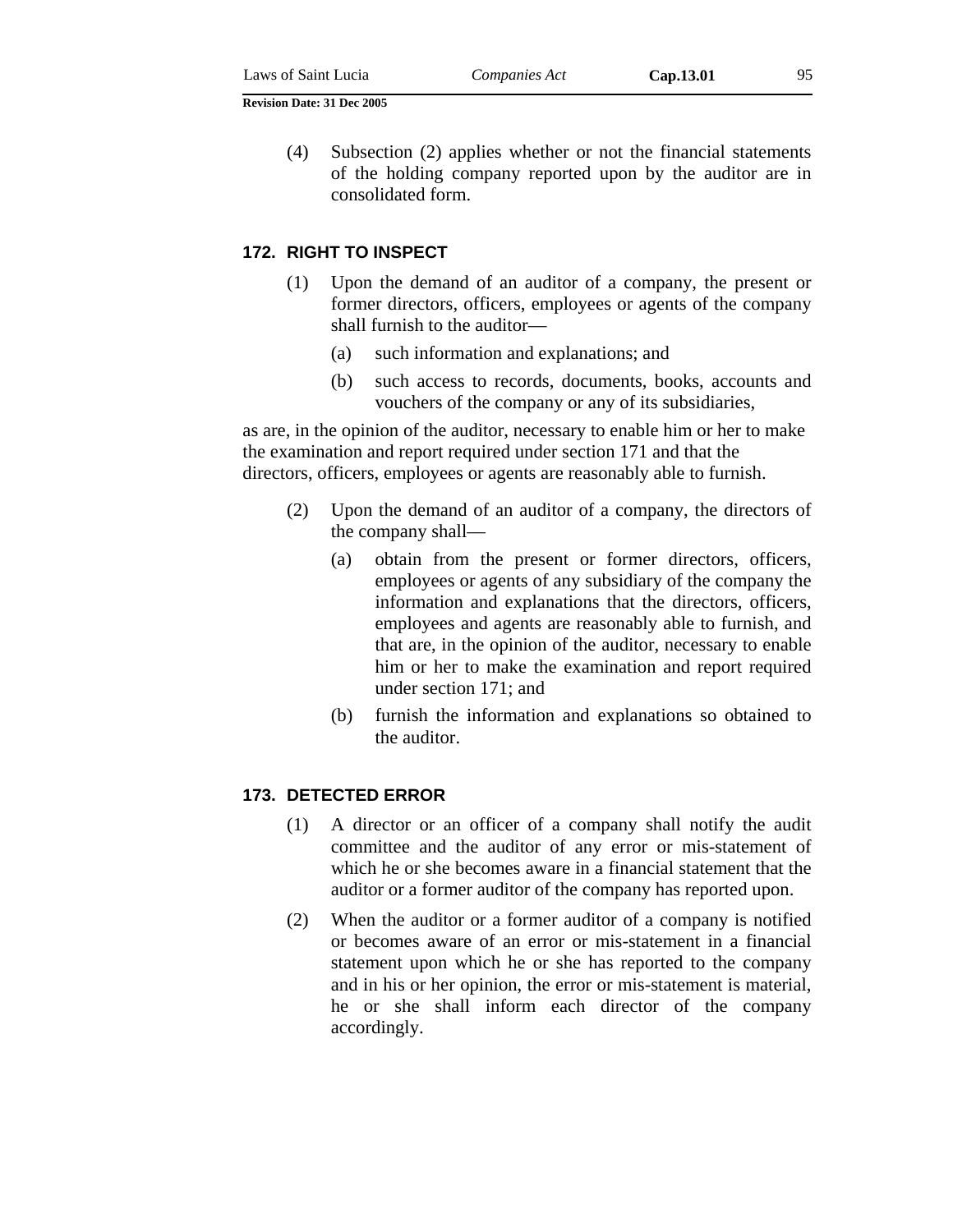- (3) When under subsection (2) the auditor or a former auditor of a company informs the directors of an error or mis-statement in a financial statement of the company, the directors shall—
	- (a) prepare and issue revised financial statements; or
	- (b) otherwise inform the shareholders of the error or misstatement,

and, if the company is one that is required to comply with section 154, inform the Registrar of the error or mis-statement in the same manner as the directors inform the shareholders of the error or mis-statement.

# **174. PRIVILEGE OF AUDITOR**

An auditor is not liable to any person in an action for defamation based on any act done or not done, or any statement made by him or her in good faith in connection with any matter he or she is authorised or required to do under this Act.

> *Division H: Corporate Records Registered Office of Company*

# **175. REGISTERED OFFICE**

- (1) A company shall at all times have a registered office in Saint Lucia.
- (2) The directors of the company may change the address of the registered office.

# **176. NOTICE OF ADDRESS**

- (1) At the time of sending articles of incorporation, the incorporators shall send to the Registrar, in the prescribed form, notice of the address of the registered office of the company and the Registrar shall file the notice.
- (2) A company shall within 15 days of any change of the address of its registered office, send to the Registrar a notice in the prescribed form of the change, which the Registrar shall file.

*Company Registers and Records*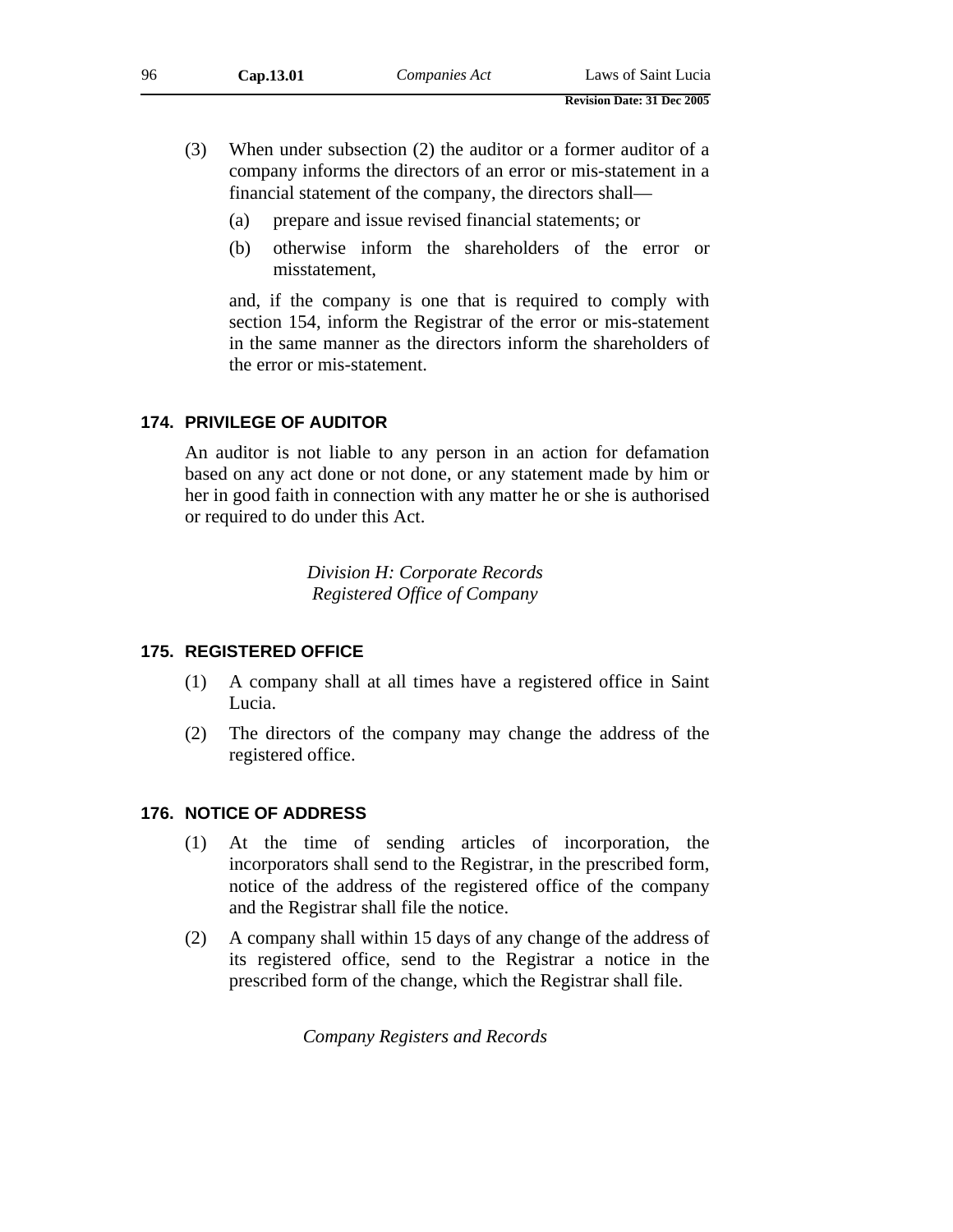#### **177. RECORDS OF COMPANY**

- (1) A company shall prepare and maintain at its registered office records containing—
	- (a) the articles and the bye-laws, and all amendments thereto, and a copy of any unanimous shareholder agreement and amendments thereto;
	- (b) minutes of meetings and resolutions of shareholders; and
	- (c) copies of all notices required by section 69, 77 or 176.
- (2) A company shall prepare and maintain a register of members showing—
	- (a) the name and the latest known address of each person who is a member;
	- (b) a statement of the shares held by each member;
	- (c) the date on which each person was entered on the register as a member, and the date on which any person ceased to be a member.
- (3) A company shall prepare and maintain a register of its directors and secretaries and a register of its directors' holdings in accordance with sections 178 to 180.
- (4) A public company shall prepare and maintain a register of substantial shareholding in the company in accordance with sections 181 to 185.
- (5) A company that issues debentures shall prepare and maintain a register of debenture holders showing—
	- (a) the name and the latest known address of each debenture holder;
	- (b) the principal of the debentures held by each holder;
	- (c) the amount or the highest amount of any premium payable on redemption of the debentures;
	- (d) the issue price of the debentures and the amount paid up on the issue price;
	- (e) the date on which the name of each person was entered on the register as a debenture holder; and
	- (f) the date on which each person ceased to be a debenture holder.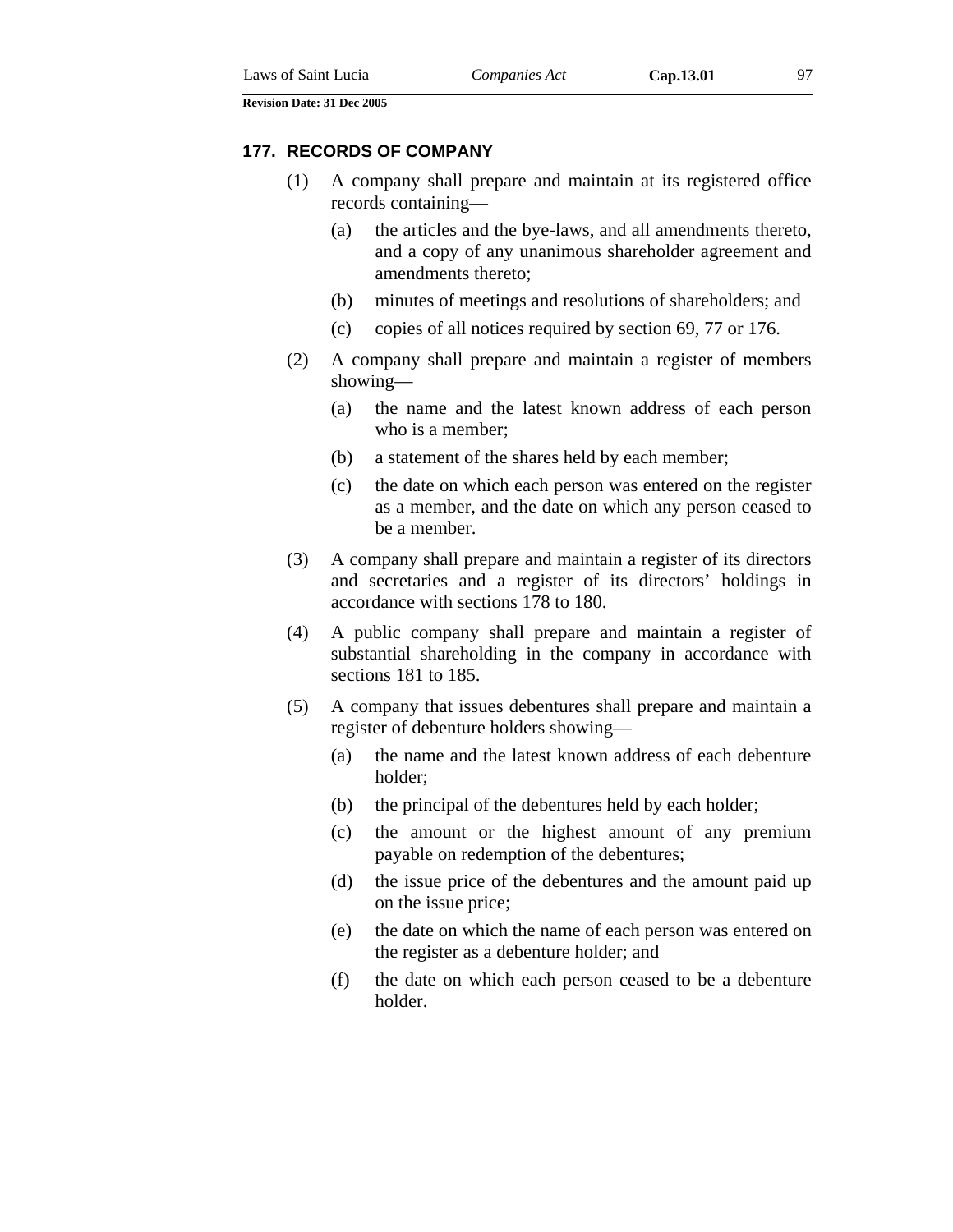- (6) A company that grants conversion privileges, options, or rights to acquire shares of the company shall maintain a register showing the name and latest known address of each person to whom the privileges, options or rights have been granted, and such other particulars in respect thereof as are prescribed.
- (7) A company may appoint an agent to prepare and maintain the registers required by this section to be prepared and maintained by the company; and the registers may be kept at the registered office of the company or at some other place in Saint Lucia designated by the directors of the company.

### *Register of Directors and Secretaries*

### **178. REGISTER OF DIRECTORS AND SECRETARIES**

- (1) The register of directors and secretaries kept by a company under section 177(3) shall contain with respect to each director—
	- (a) a statement of his or her present forename and surname, any former forename or surname, his or her usual residential address and his or her business occupation (if any);
	- (b) particulars of other directorships held by him or her; and
	- (c) who is, or who is to perform the function of, a managing director, a statement to that effect.
- (2) The register kept by a particular company need not contain, under subsection  $(1)(b)$ , particulars of directorships held by a director in any company of which the particular company is a wholly owned subsidiary.
- (3) The register shall contain with respect to the secretary and each assistant secretary—
	- (a) in the case of an individual, a statement of his or her present forename and surname, any former forename or surname, and his or her usual residential address;
	- (b) in the case of a corporation, a statement of its corporate name and registered or principal office; and
	- (c) in the case of a firm, a statement of the name and principal office of the firm.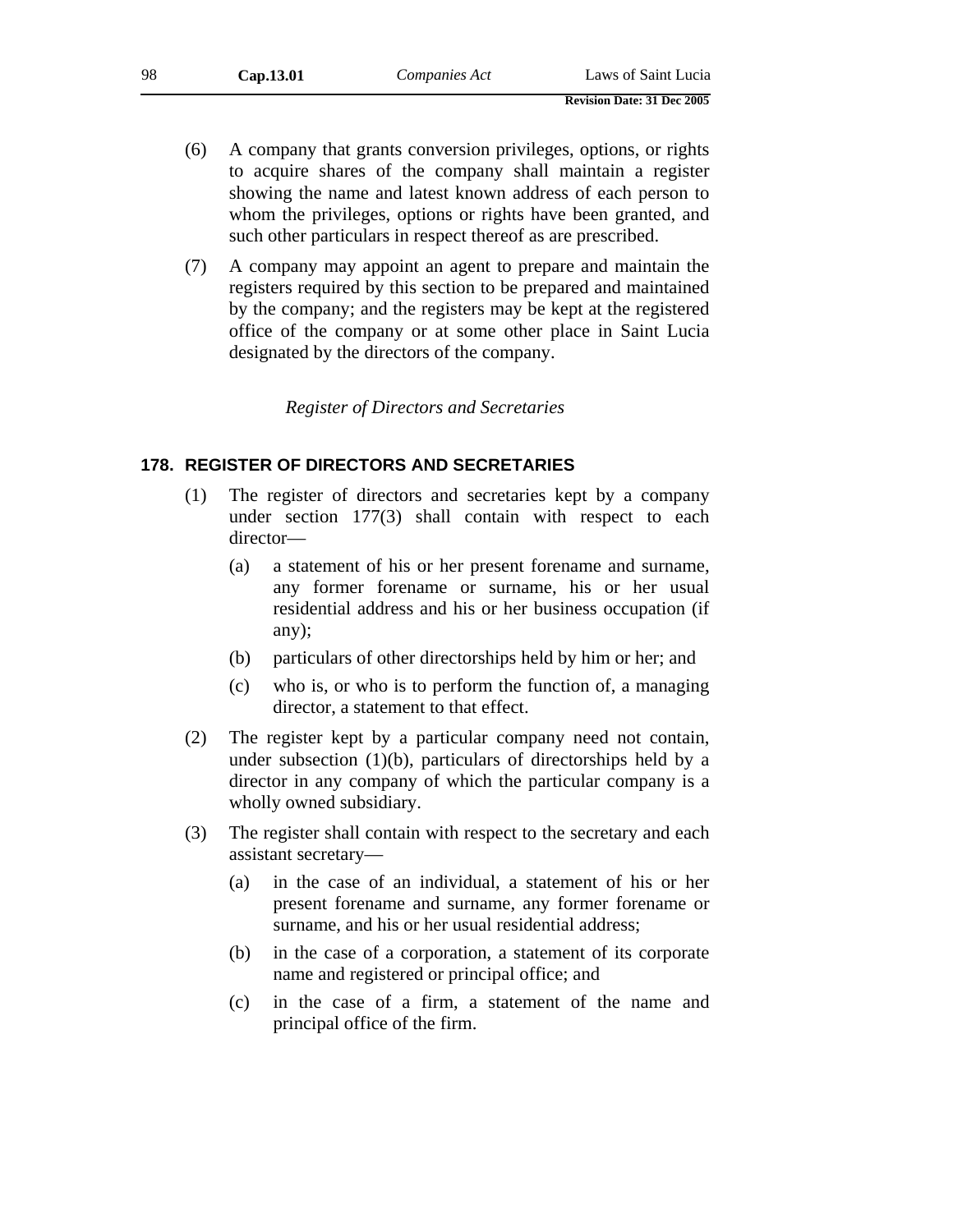- (4) A company shall lodge with the Registrar—
	- (a) within one month after a person ceases to be a director or, except in the case of a person becoming a director under section 69, a return in the prescribed form notifying the Registrar of the change and containing, with respect to each person who is then a director of the company, the particulars required to be specified in the register in relation to him or her;
	- (b) within one month after a person becomes the secretary or an assistant secretary, a return in the prescribed form notifying the Registrar of that fact and containing with respect to the person, the particulars required to be specified in the register in relation to such a person; and
	- (c) within one month after a person ceases to be the secretary or an assistant secretary, a return in the prescribed form notifying the Registrar of that fact.
- (5) A director in respect of whom an entry is required to be made in the register shall notify the company in writing within 7 days after the matter occasioning the requirement of the entry occurs or arises, and shall include in the notification the particulars which the company is required to enter in the register in respect of that matter.
- (6) A director commits an offence—
	- (a) if he or she fails to comply with subsection (5); or
	- (b) if he or she gives false, misleading or incomplete information to any company with a view to it making an entry in its register.

# **179. REGISTER OF DIRECTORS' HOLDINGS**

- (1) A public company shall keep a register showing the required particulars with respect to any interest in shares in, or debentures of, the company or of any affiliate or associate of the company, which is vested in a director.
- (2) For the purposes of this section, an interest in shares or debentures is vested in a director if—
	- (a) the shares or debentures are registered in the director's name, or the names of the director and other persons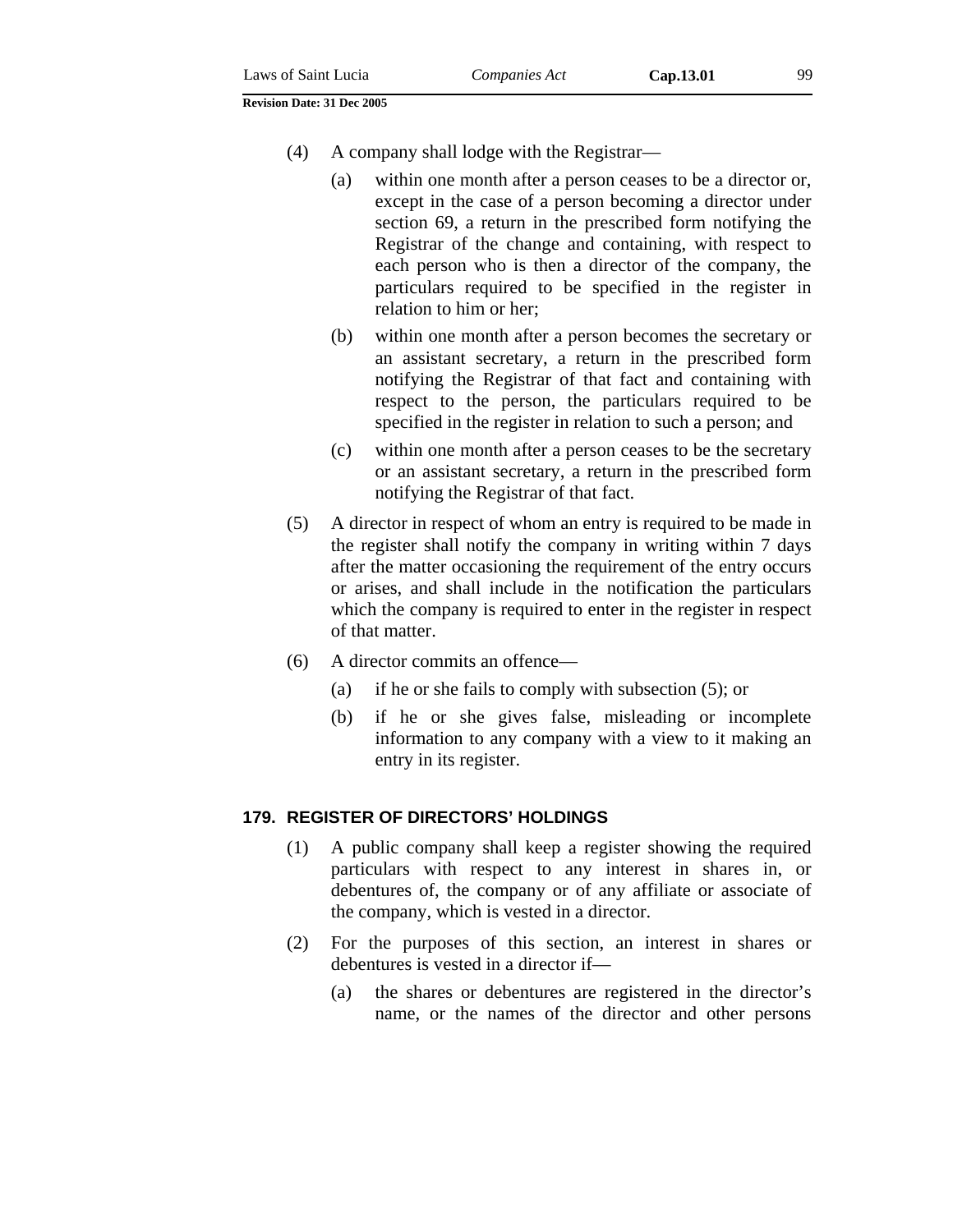jointly, or in the name of a nominee for him or her, or for him or her and them;

- (b) the director has a derivative interest in the shares or debentures, or a right or power to acquire a derivative interest in them;
- (c) the director has a right to subscribe for the shares or debentures, or another person has a right to subscribe for them and the director has a right to acquire them after they have been allotted;
- (d) the shares or debentures are the subject of a voting arrangement in favour of a director, that is to say, an arrangement (whether legally enforceable or not) by which the director may require the holder of the shares or debentures to vote, or not to vote, or to vote in a particular manner, at any general meeting of shareholders or at any meeting of a class of shareholders or debenture holders, or by which the director may require the holder of the shares or debentures to appoint the director or any other person to be his or her proxy with power to vote in respect of the shares or debentures at any such meeting.
- (3) For the purposes of subsection (1), the required particulars with respect to an interest in shares or debentures vested in a director are—
	- (a) the number and classes of the shares and the number, classes and the amount of the principal and premiums payable to the holder of the debentures;
	- (b) the nature of the interest and its duration (if it is limited in duration);
	- (c) the date of the acquisition of the interest and the consideration (if any) given by the director or any other person for the acquisition; and
	- (d) the date of the disposal of the interest by the director or the date of its cessation (whichever first occurs) and the consideration (if any) received by him or her or any other person for such disposal or cessation.
- (4) A director in respect of whom any entry is required to be made in the register shall notify the company in writing within 7 days after the matter occasioning the requirement of the entry occurs or arises, and shall include in the notification the particulars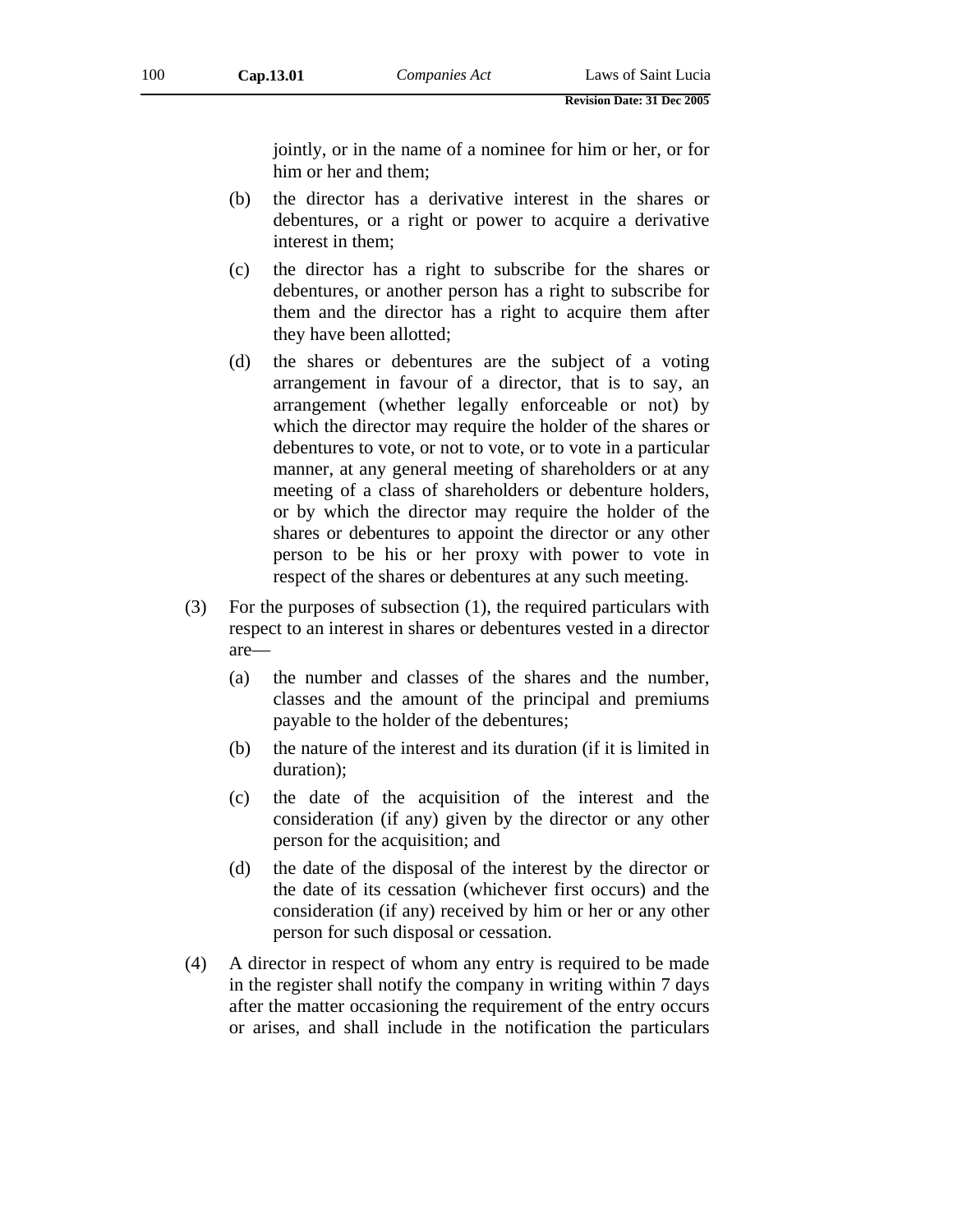which the company is required to enter in the register in respect of that matter.

- (5) This section extends to interest in shares and debentures vested in a director at the time when he or she becomes a director, and subsection (4) applies in that case with the substitution of a period of 7 days after the director becomes a director for the period of 7 days after the matter occasioning the requirement of an entry occurs or arises.
- (6) The register shall be so made up that entries in it against the several names recorded in the register appear in chronological order.
- (7) The entries which are required by this section to be made in the register shall not be removed from the register, despite the fact that the person in respect of whom they are required to be made ceases to be a director, but it shall not be necessary to make an entry in the register in respect of a matter which occurs or arises after he or she ceases to be a director.
- (8) This section does not apply to an interest of a director which is created by the articles of incorporation of a company if the interest is one which is conferred on all the shareholders of the company or on all the shareholders of the class concerned, on the same terms and conditions, as on the director, that is to say, strictly in proportion to the shares, or shares of that class, held by them respectively.
- (9) A company and every director of a company who is in default commits an offence—
	- (a) if the company fails to make an entry required by this section to be made in the register within 3 days after written notification of the matter required to be registered is given to it or any of its directors (other than a person in respect of whom an entry is required to be made) acquires knowledge of the matter in relation to which an entry is required to be made (whichever is the earlier); or
	- (b) if the company makes a false, misleading or incomplete entry in relation to a matter which is required to be entered in the register.
- (10) A director of a company commits an offence if he or she fails to give a written notice of any matter in compliance with subsection (4) or (5), within the time thereby limited, to every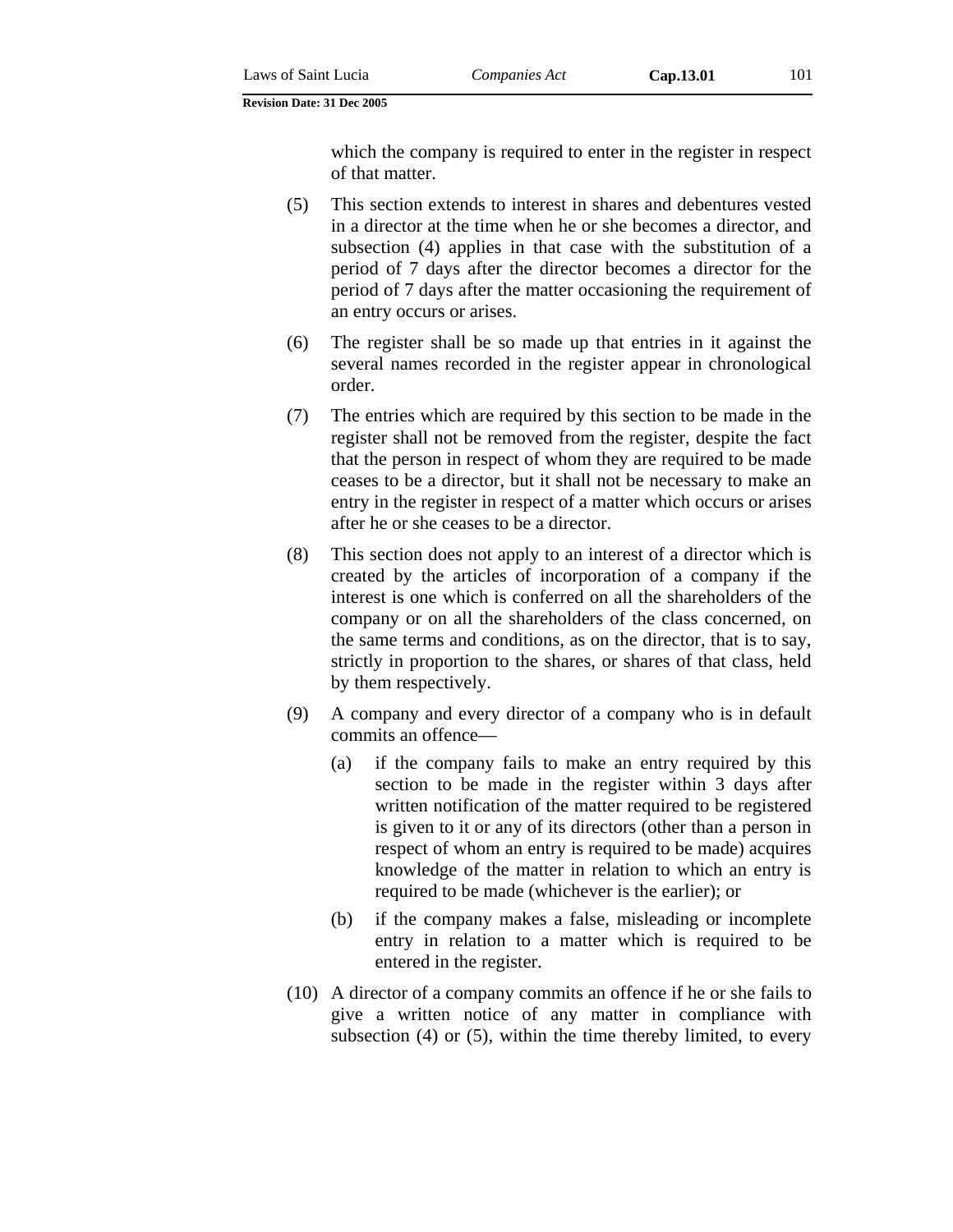| 102 | Cap.13.01 | Companies Act | Laws of Saint Lucia |
|-----|-----------|---------------|---------------------|
|-----|-----------|---------------|---------------------|

company which is required to make an entry in relation to the matter in the register, or if he or she gives false, misleading or incomplete information to any such company with a view to it making an entry in its register.

## **180. EXTENSION OF SECTION TO ASSOCIATES OF DIRECTORS**

- (1) For the purposes of section 179—
	- (a) an interest of an associate of a director of a company (not being himself or herself a director thereof) in shares or debentures shall be treated as being the director's interest; and
	- (b) a contract, assignment or right of subscription entered into, exercised or made by, or grant made to, an associate of a director of a company (not being himself or herself a director thereof) shall be treated as having been entered into, exercised or made by, or as the case may be, as having been made to, the director.
- (2) A director of a company shall be under obligation to notify the company in writing of the occurrence, while he or she is director, of either of the following events, namely—
	- (a) the grant by the company to an associate of his or her of a right to subscribe for shares in, or debentures of, the company; and
	- (b) the exercise by an associate of his or her of such a right as aforesaid granted by the company

stating, in the case of the grant of a right, the like information as is required by section 179 to be stated by the director on the grant to him or her by another company of a right to subscribe for shares in, or debentures of, that other company and, in the case of the exercise of a right, the like information as is required by that section to be stated by the director on the exercise of a right granted to him or her by another company to subscribe for shares in, or debentures of, that other company; and an obligation imposed by this subsection on a director shall be fulfilled by him or her before the expiration of the period of 5 days beginning with the day next following that on which the occurrence of the event that gives rise to it comes to his or her knowledge.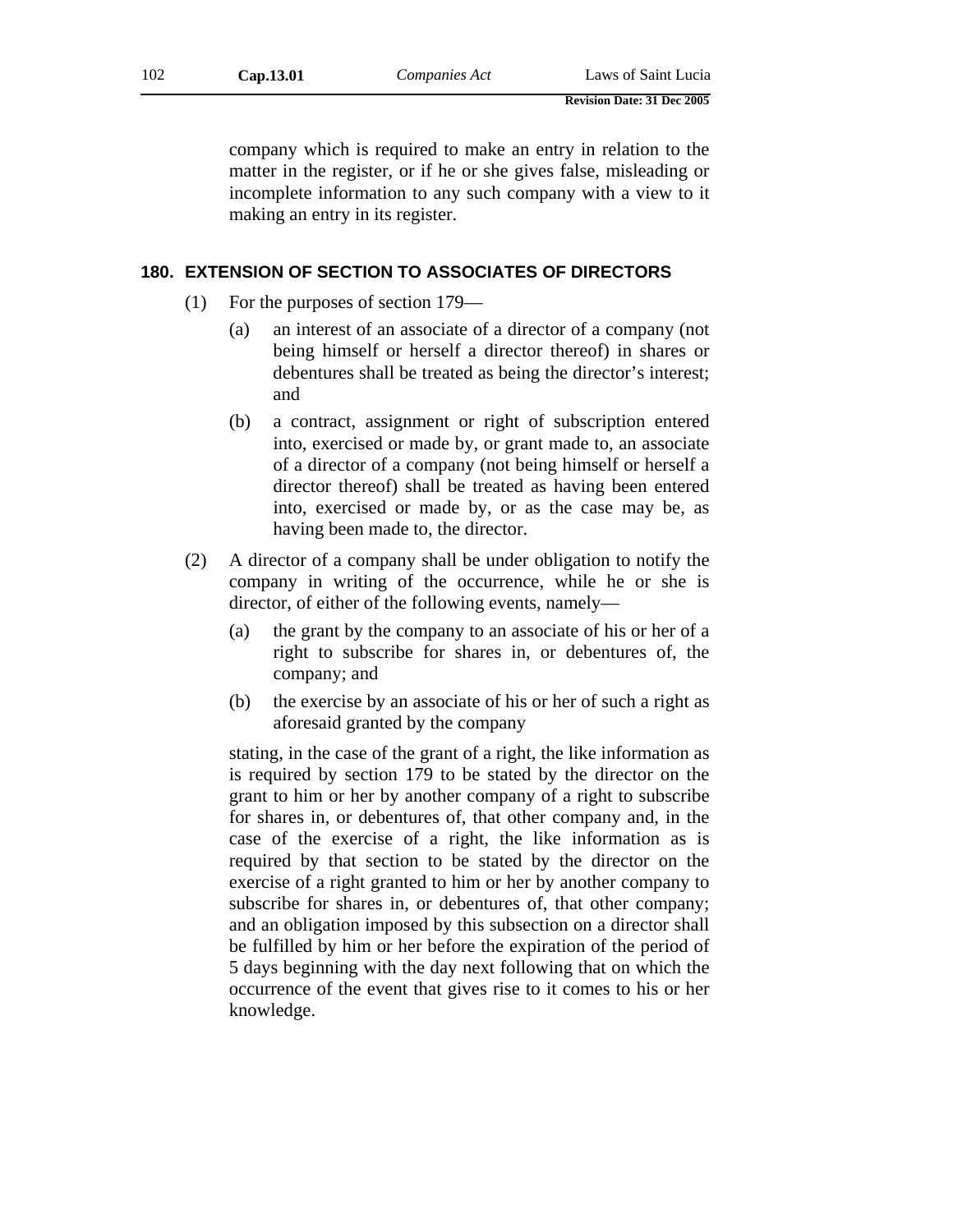| Laws of Saint Lucia | Companies Act |  |
|---------------------|---------------|--|
|                     |               |  |

(3) A person commits an offence if he or she fails to give a written notice of any matter in compliance with subsection (2), within the time thereby limited, to the company concerned, or if he or she gives false, misleading or incomplete information to the company.

## *Substantial Shareholders Register*

# **181. SUBSTANTIAL SHAREHOLDER**

- (1) For the purposes of sections 182 to 185 a person has a substantial shareholding in a company if he or she holds, by himself or herself or by his or her nominee, shares in the company which entitle him or her to exercise at least 10% of the unrestricted voting rights at any general meeting of shareholders.
- (2) For the purposes of the said sections, a person who has a substantial shareholding in a company is a substantial shareholder of the company.

# **182. SUBSTANTIAL SHAREHOLDER TO GIVE NOTICE TO COMPANY**

- (1) A person who is a substantial shareholder in a company shall give notice in writing to the company stating his or her name and address and giving full particulars of the shares held by him or her or his or her nominee (naming the nominee) by virtue of which he or she is a substantial shareholder.
- (2) A person required to give notice under subsection (1) shall do so within 14 days after that person becomes aware that he or she is a substantial shareholder.
- (3) The notice shall be so given although the person has ceased to be a substantial shareholder before the expiration of the period referred to in subsection (2).

# **183. PERSON CEASING TO BE A SUBSTANTIAL SHAREHOLDER TO NOTIFY COMPANY**

(1) A person who ceases to be a substantial shareholder in a company shall give notice in writing to the company stating his or her name and the date on which he or she ceased to be a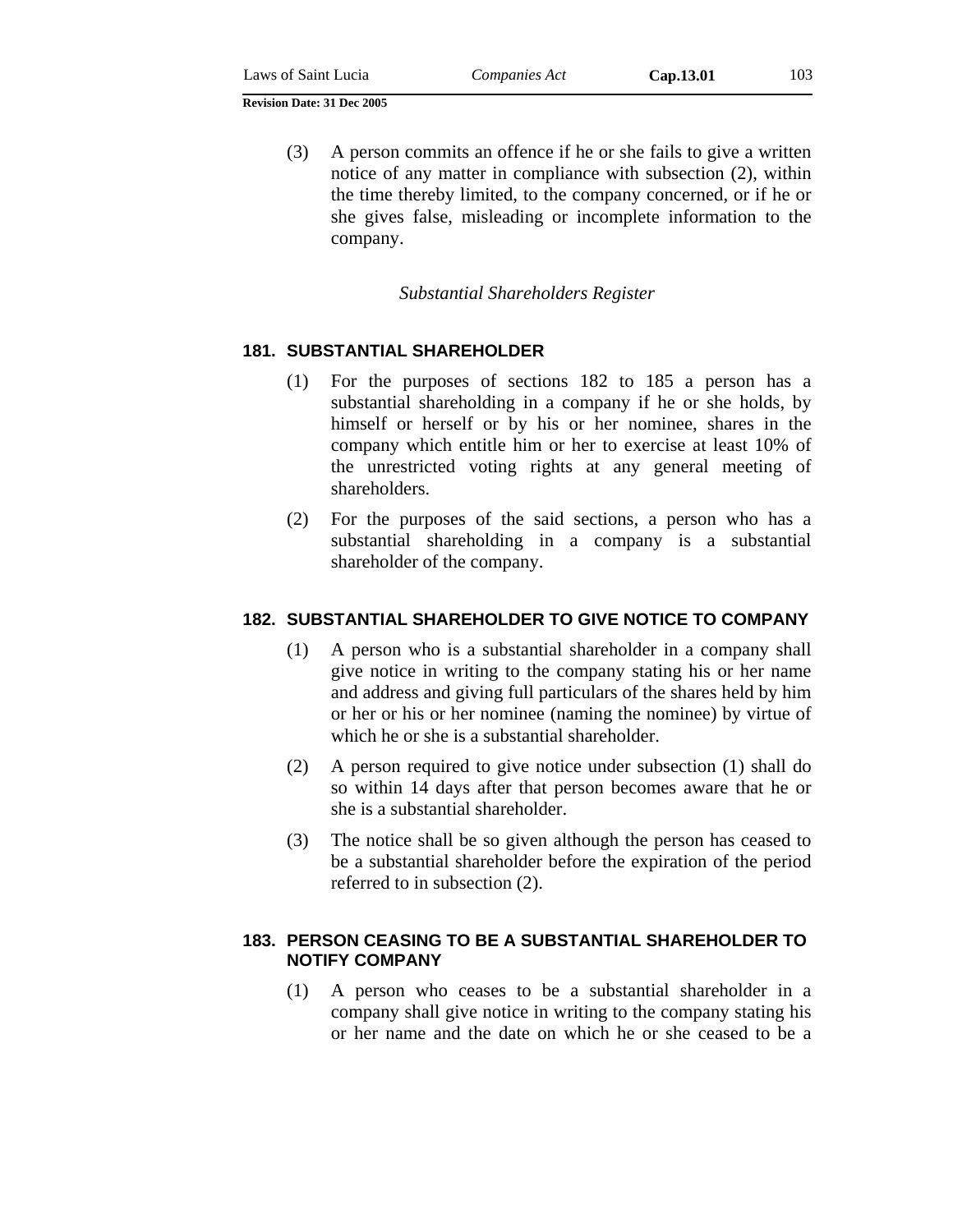substantial shareholder and giving full particulars of the circumstances by reason of which he or she ceased to be a substantial shareholder.

(2) A person required to give notice under subsection (1) shall do so within 14 days after he or she becomes aware that he or she has ceased to be a substantial shareholder.

# **184. COMPANY TO KEEP REGISTER OF SUBSTANTIAL SHAREHOLDERS**

- (1) A company shall keep a register in which it shall enter—
	- (a) in alphabetical order the names of persons from whom it has received a notice under section 182; and
	- (b) against each name so entered, the information given in the notice and, where it receives a notice under section 183, the information given in that notice.
- (2) The Registrar may at any time in writing require the company to furnish him or her with a copy of the register or any part of the register and the company shall furnish the copy within 14 days after the day on which the requirement is received by the company.
- (3) If default is made in complying with this section, the company and every officer of the company who is in default commits an offence.
- (4) A company is not, by reason of anything done under sections 182 to 184—
	- (a) to be taken for any purpose to have notice of; or
	- (b) put upon inquiry as to,

a right of a person to or in relation to a share in the company.

### **185. OFFENCE**

A person who fails to comply with section 182 or 183 commits an offence.

*Records of Trusts*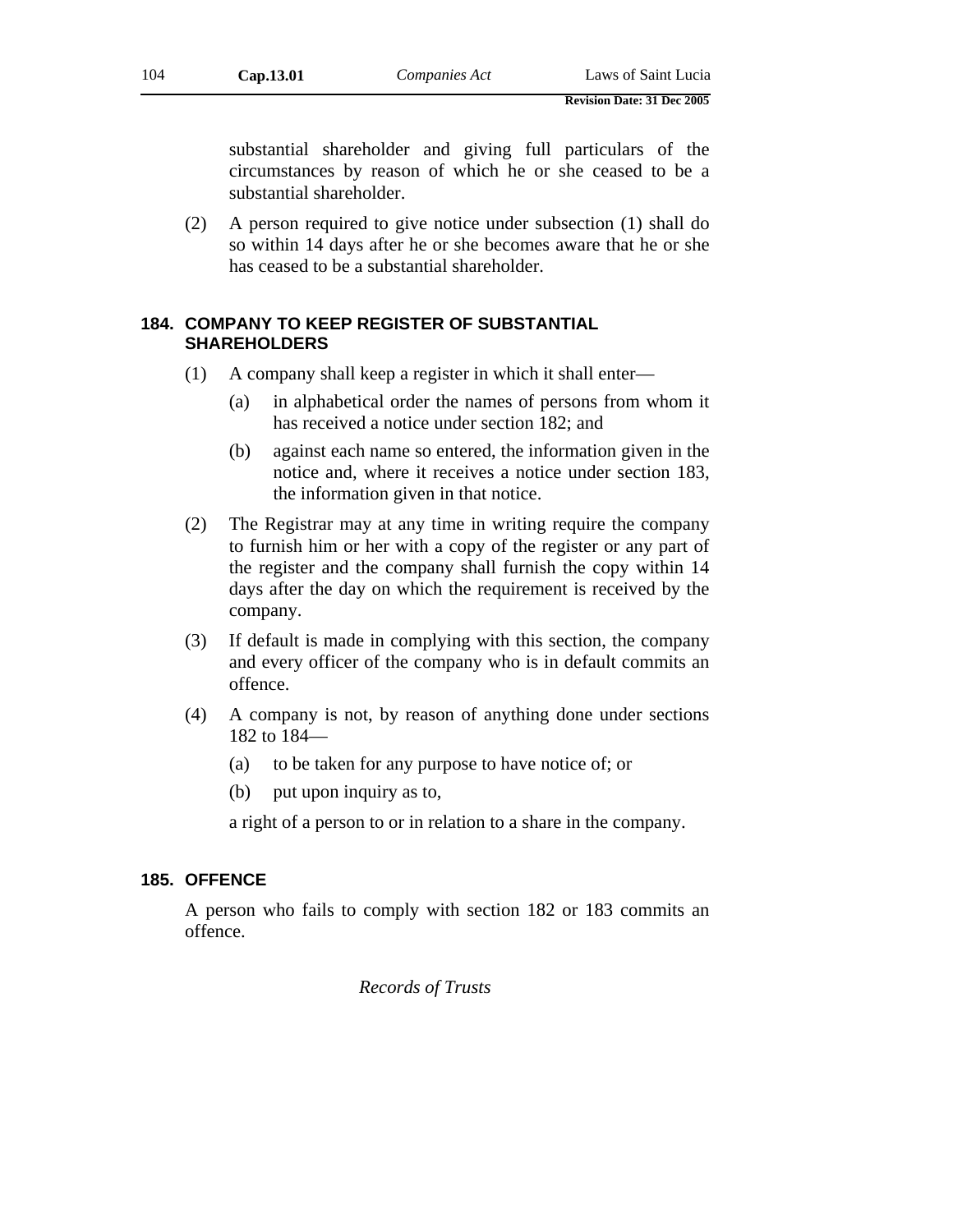# **186. TRUST NOTICES**

- (1) Except as provided in this section, notice of a trust, express, implied or constructive, shall not be—
	- (a) entered by a company in any of the registers maintained by it under section 177; or
	- (b) received by the Registrar.
- (2) Liabilities are not affected by anything done under subsection (3), (4) or (5); and the company concerned is not affected with notice of any trust by reason of anything so done.
- (3) A personal representative of the estate of a deceased individual who was registered in a register of a company as a member or debenture holder may become registered as the holder of that share or debenture as personal representative of that estate.
- (4) A personal representative of the estate of a deceased individual who was beneficially entitled to a share or debenture of the company that is registered in a register of the company may, with the consent of the company and of the registered member or debenture holder, become the registered member or debenture holder as the personal representative of the estate.
- (5) When a personal representative of an estate of a deceased individual is registered under subsection (3) as a holder of a share or debenture of a company, the personal representative is, in respect of that share or debenture, subject to the same liabilities, and no more, that he or she would be subject to had the share or debenture remained registered in the name of the deceased individual.

### *Accounts, Minutes and Other Records*

### **187. OTHER RECORDS**

- (1) In addition to the records described in section 177, a company shall prepare and maintain adequate accounting records and records containing minutes of meetings and resolutions of the directors and any committees of the directors.
- (2) The records required under subsection (1) shall be kept at the registered office of the company or at some other place in Saint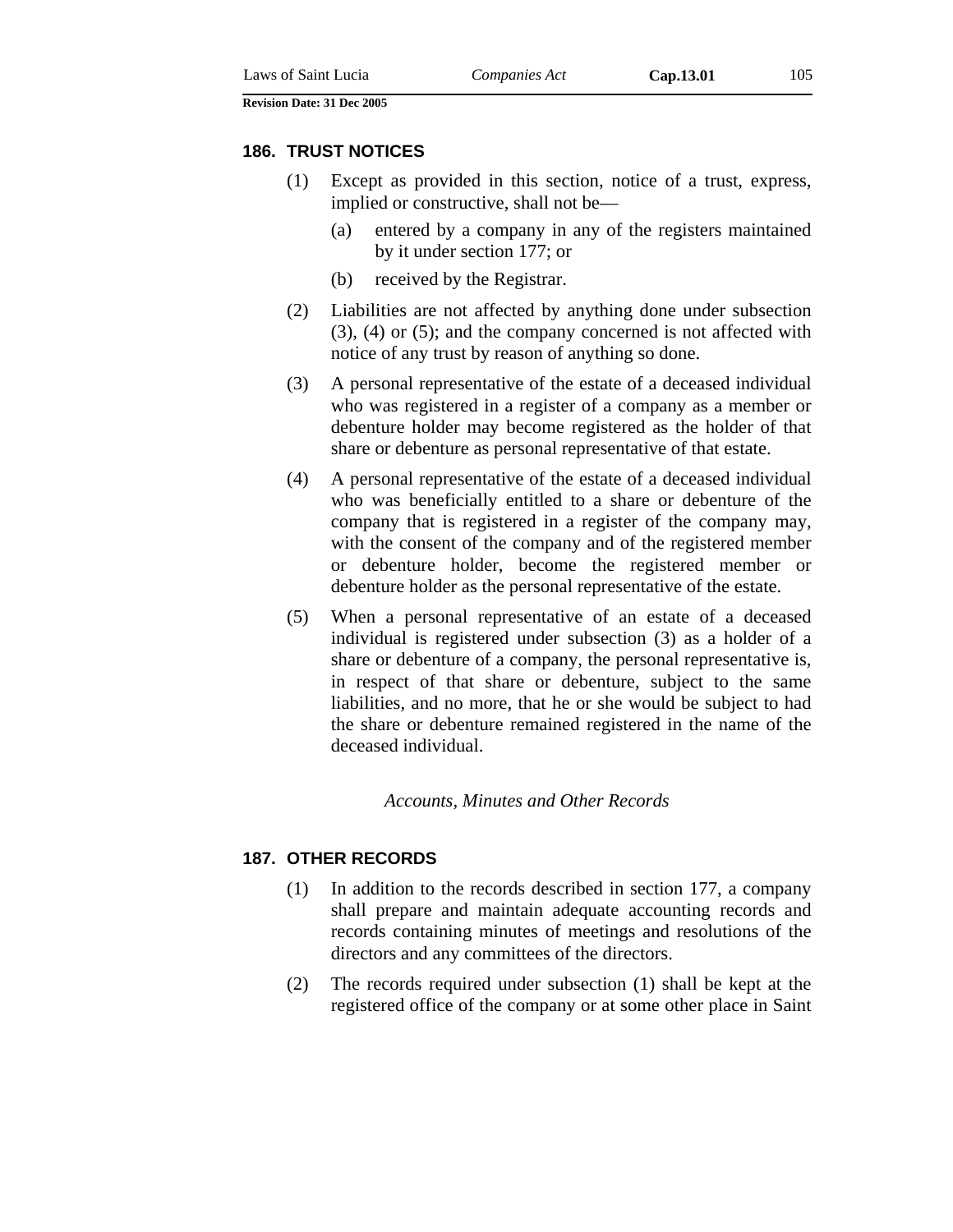Lucia designated by the directors; and those records shall at all reasonable times be available for inspection by the directors.

- (3) When any accounting records of a company are kept at a place outside Saint Lucia accounting records that are adequate to enable the directors to ascertain the financial position of the company with reasonable accuracy on a quarterly basis shall be kept by the company at the registered office of the company or at some other place in Saint Lucia designated by the directors.
- (4) For the purposes of section  $177(1)(b)$  and of this section, when a former-Act company is continued under this Act, "records" includes similar registers and other records required by law to be maintained by the company before it was continued under this Act.

# *Form of Records*

### **188. RECORDS FORM**

All records required by this Act to be prepared and maintained—

- (a) may be in a bound or loose-leaf form or in a photographic film form; or
- (b) may be entered or recorded—
	- (i) by any system of mechanical or electronic data processing, or
	- (ii) by any other information storage device that is capable of reproducing any required information in intelligible written form within a reasonable time.

*Care of Records* 

# **189. DUTY OF CARE FOR RECORDS**

A company and its agents shall take reasonable precautions—

- (a) to prevent loss or destruction of;
- (b) to prevent falsification of entries in; and
- (c) to facilitate detection and correction of inaccuracies in,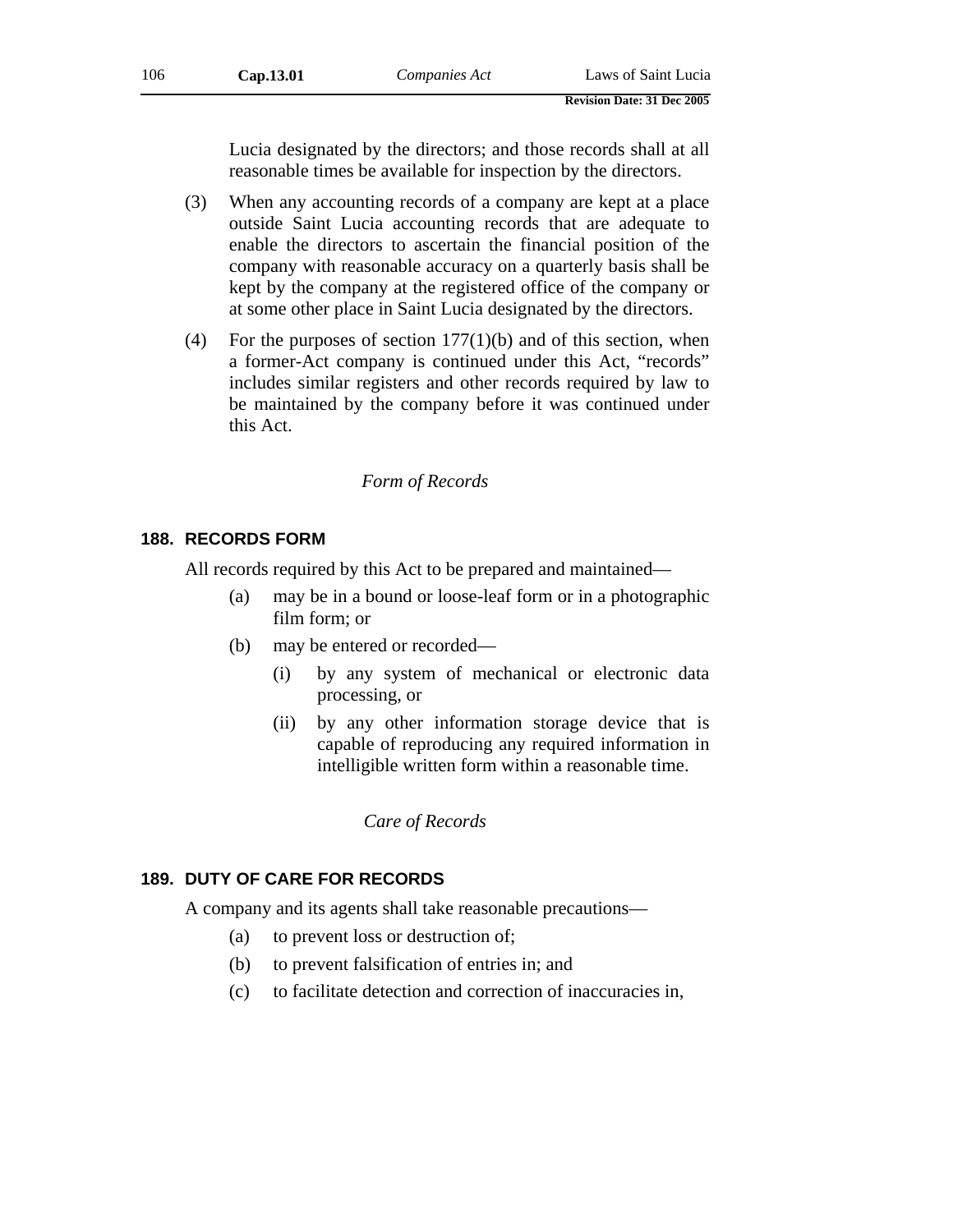the records required by this Act to be prepared and maintained in respect of the company.

*Access to Records* 

# **190. ACCESS TO RECORDS**

- (1) The directors and shareholders of a company, and their agents and legal representatives, may, during the usual business hours of the company, examine the records of the company referred to in section 177 and may take extracts therefrom free of charge.
- (2) A shareholder of a company is, upon request and without charge, entitled to one copy of the articles and bye-laws of the company and any unanimous shareholder agreement, and to one copy of any amendments to any of those documents.

*Shareholders' Lists* 

### **191. BASIC LIST OF SHAREHOLDERS**

- (1) Upon payment of a reasonable fee and sending to a public company or its transfer agent the affidavit referred to in subsection (4), any person may upon application require the company or its transfer agent to furnish him or her, within 15 days from the receipt of the affidavit, a list of members of the company, in this section referred to as the "basic list", made up to a date not more that 30 days before the date of receipt of the affidavit, which shall set out—
	- (a) the names of the members of the company;
	- (b) the number of shares held by each member; and
	- (c) the address of each member as shown on the records of the company.
- (2) When a person requiring a basic list from a public company states in the affidavit referred to in subsection (4) that he or she requires supplemental lists from the company, he or she may, upon payment of a reasonable fee, require the company or its transfer agent to furnish him or her with supplemental lists of the members, which shall set out any changes from the basic list—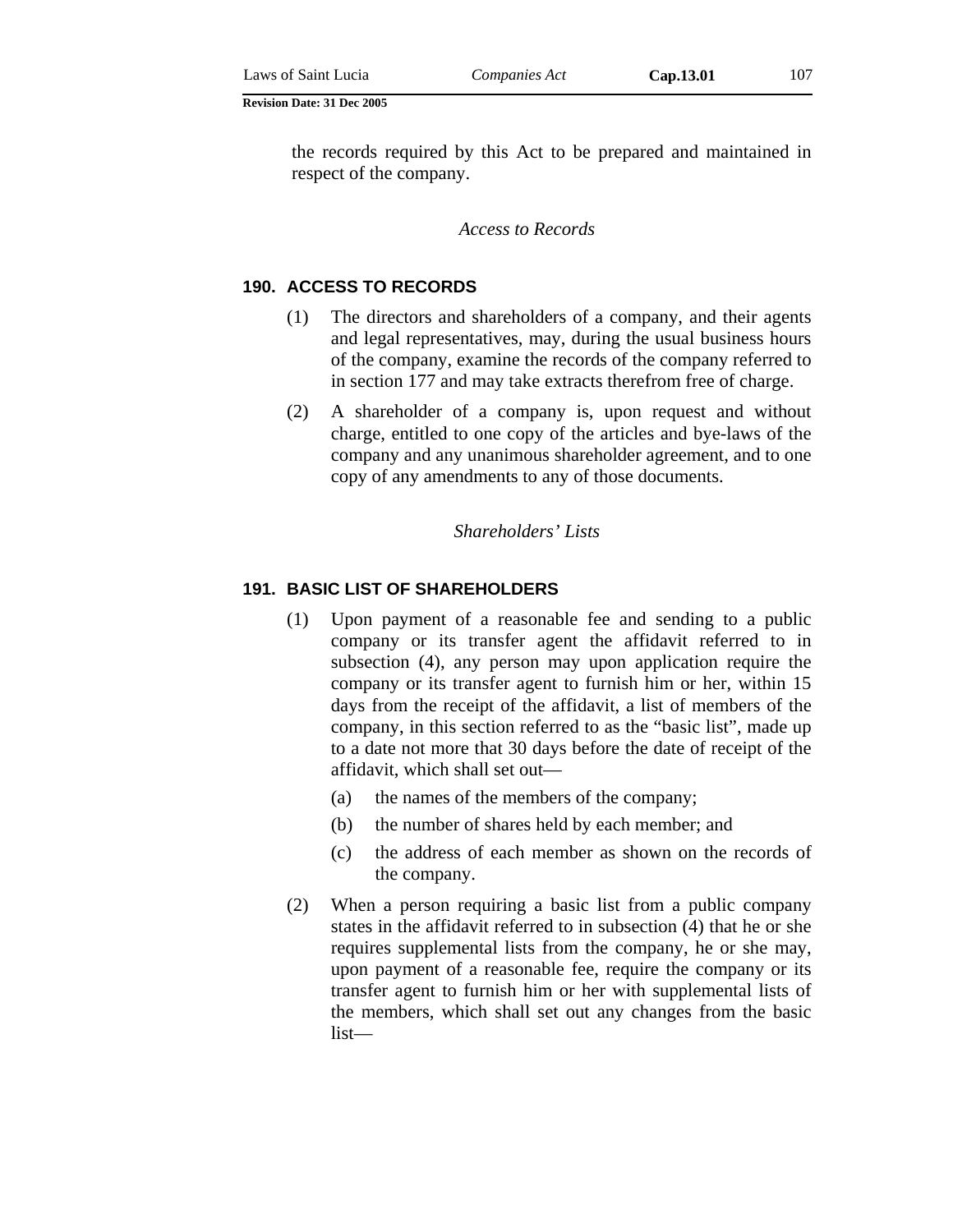- (a) in the names or addresses of the members; and
- (b) in the number of shares held by each member,

for each business day following the date to which the basic list is made up.

- (3) When a supplemental list has been required from a public company under subsection (2) by any person, the company, or its transfer agent, shall furnish that person with a supplemental list—
	- (a) on the date the basic list is furnished, if the information relates to changes that took place before that date; and
	- (b) on the business day following the day to which the supplemental list relates if the information relates to changes that take place on or after the date the basic list is furnished.
- (4) The affidavit required under subsection (1) shall state—
	- (a) the name and address of the applicant;
	- (b) the name and address for service of the body corporate, if the applicant is a body corporate; and
	- (c) that the basic list and any supplemental list obtained under subsection (2) will not be used except as permitted under section 193.
- (5) If the applicant is a body corporate, the affidavit shall be made by a director or officer of the body corporate.

#### **192. OPTIONS LIST**

A person requiring under section 191 that a company supply a basic list or a supplemental list may also require the company to include in any such list the name and address of any known holder of an option or right to acquire shares of the company.

### **193. RESTRICTED USE OF LISTS**

A list of members obtained under section 191 from a company shall not be used by any person except in connection with—

- (a) an effort to influence the voting of shareholders of the company;
- (b) an offer to acquire shares in the company;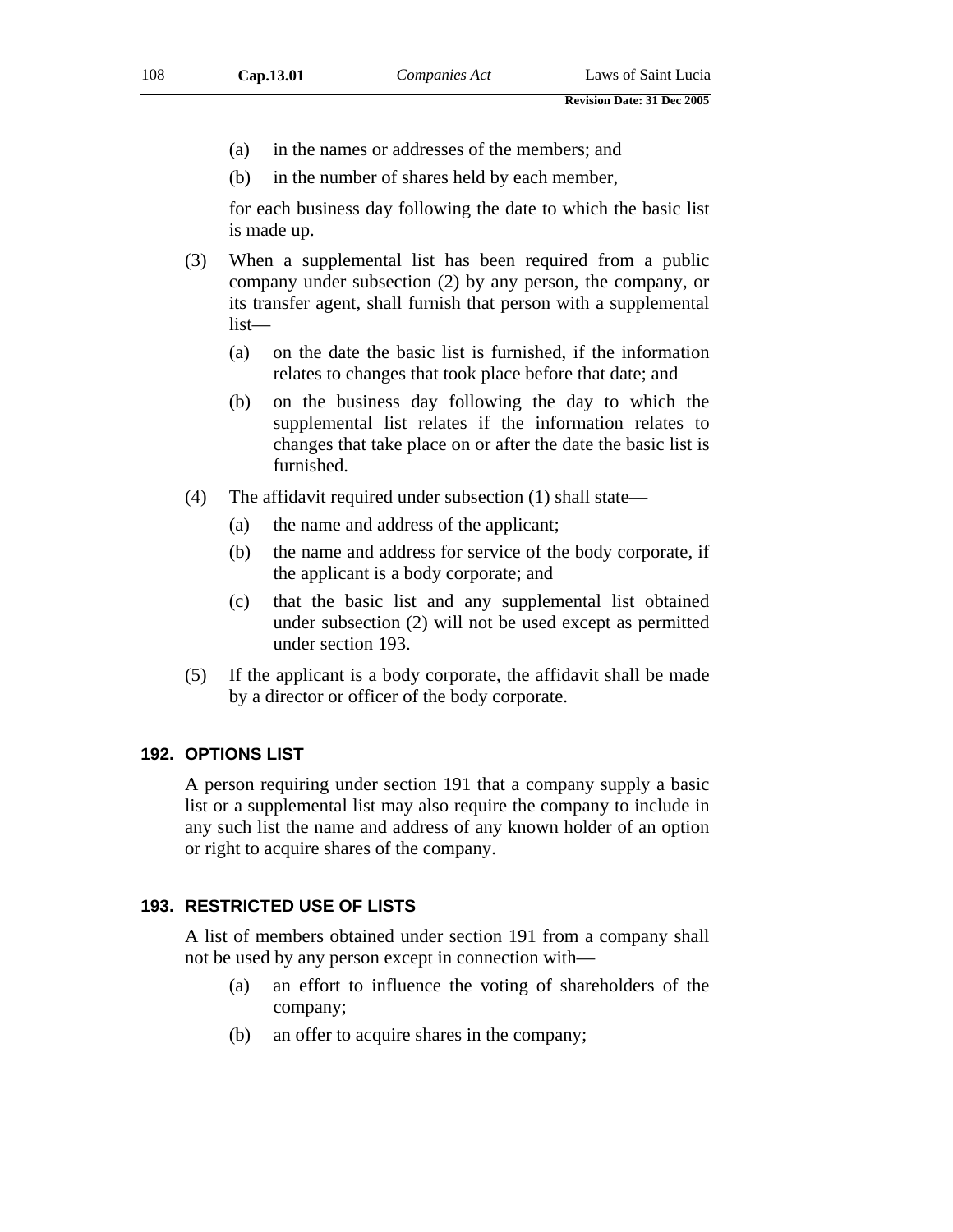(c) any other matter relating to the affairs of the company.

#### **194. ANNUAL RETURNS**

- (1) A company shall, not later than 1 April in each year after its incorporation or continuance under this Act, send to the Registrar a return in the prescribed form containing the prescribed information made up to the preceding 31 December and accompanied with the prescribed fees.
- (2) A director or officer of the company shall certify the contents of every return made under this section.
- (3) If default is made in complying with this section, the company and every director and officer who is in default commits an offence.

#### *Division I: Transfer of Shares and Debentures*

#### **195. TRANSFERRING OF SHARES**

- (1) The shares or debentures of a company may be transferred by a written instrument of transfer signed by the transferor and naming the transferee.
- (2) Where an instrument of transfer is prescribed in the bye-laws of a company, that instrument shall be used to transfer the shares or debentures of the company.
- (3) Subject to subsection (2) and to any enactment, no particular form of words are necessary to transfer shares or debentures, if words are used that show with reasonable certainty that the person signing the transfer intends to vest the title to the shares or debentures in the transferee.
- (4) Subject to subsection (5) and to any enactment, the beneficial ownership of the shares or debentures of a company passes to the transferee—
	- (a) on the delivery to him or her of the instrument of transfer signed by the transferor and of the transferor's share certificate or debenture, as the case may be; or
	- (b) on the delivery to him or her of an instrument of transfer signed by the transferor that has been certified by or on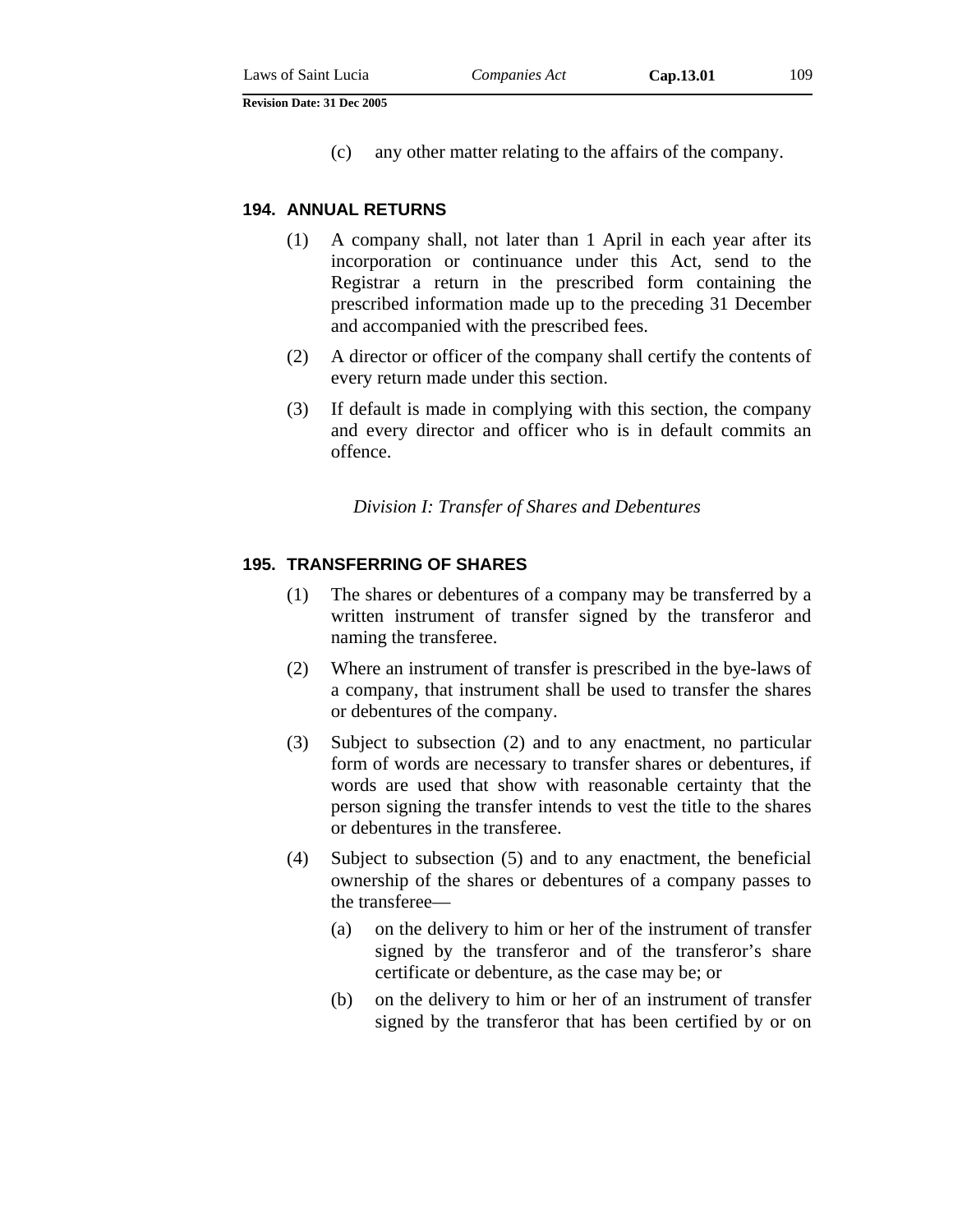behalf of the company, or by or on behalf of a recognised Stock Exchange.

- (5) If the transferor concerned is not registered with the company in respect of the shares, or, as the case may be, the debentures, subsection (4) has effect as if references to the transfer signed by the transferor included a reference to transfers signed by the person so registered and all holders of the shares or debentures intermediate between the person so registered and the transferor.
- (6) Despite subsection (4) or (5), a company, and, in the case of debentures, the trustee of the covering trust deed, is not bound or entitled to treat the transferee of shares or debentures as the owner of them until the transfer to him or her has been registered or until the court orders the registration of the transfer to him or her; and until the transfer is presented to the company for registration, the company is not to be treated as having notice of the transferee's interest thereunder or of the fact that the transfer has been made.
- (7) This section applies despite anything contained in the articles or bye-laws of a company, and despite anything contained in any trust deed or debentures or any contract or instrument.

#### **196. RESTRICTIONS ON TRANSFERS**

- (1) A restriction or condition in a trust deed covering a debenture of a company, or in the debenture, does not limit the right of any person to transfer the debenture held by him or her.
- (2) A transfer of the shares or debentures of a shareholder or debenture holder of a company made by—
	- (a) his or her personal representative;
	- (b) a trustee in bankruptcy;
	- (c) a receiver appointed by or for the benefit of debenture holders;
	- (d) a receiver or other person appointed by the court to administer the estate of a person of unsound mind;
	- (e) the guardian of a minor; or
	- (f) a person appointed by the court to execute the transfer,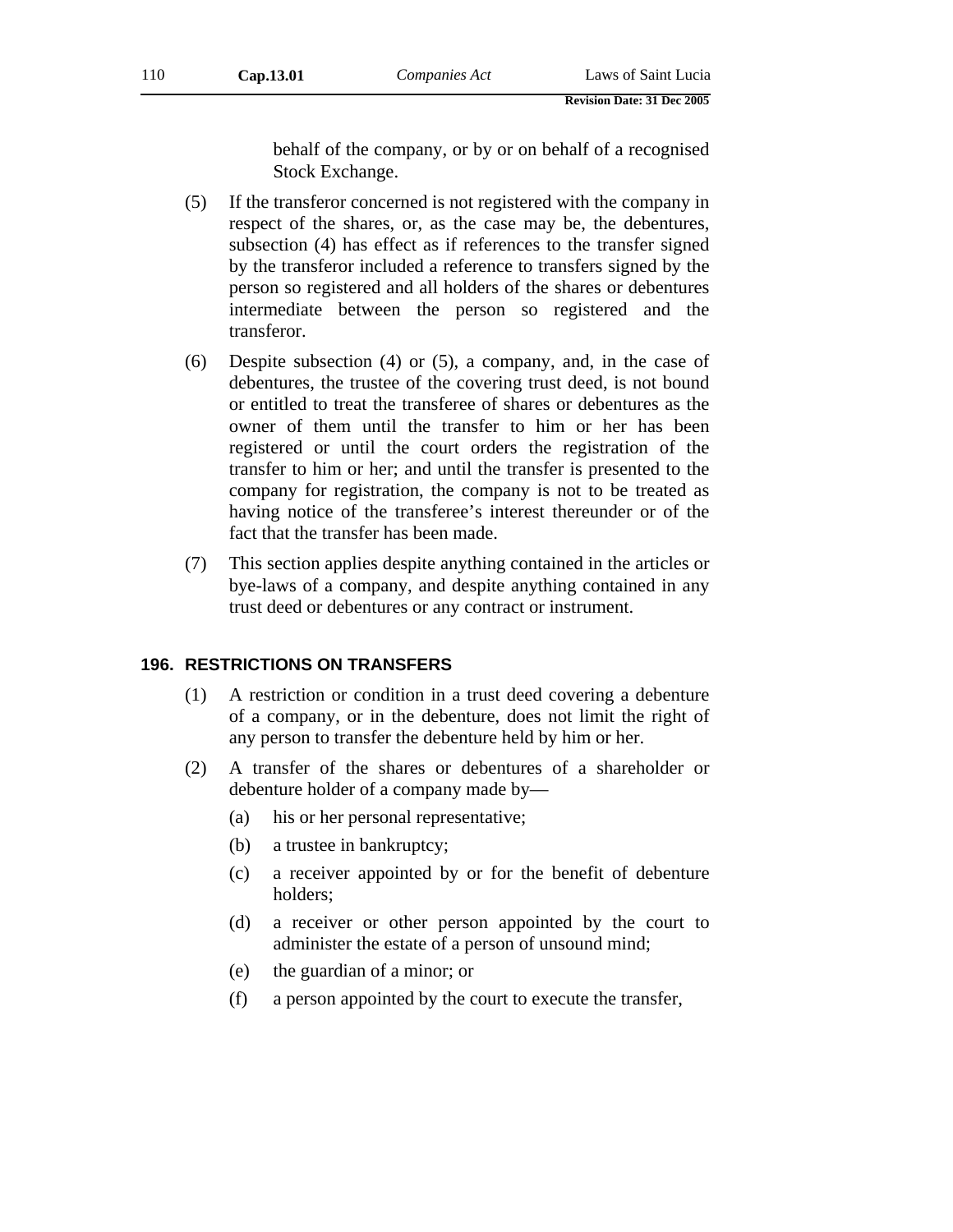is, although the person executing the transfer is not himself or herself registered with the company as the holder of the shares or debentures, as the case may be, as valid as if he or she had been so registered at the time of the execution of the instrument of transfer.

(3) This section applies in respect of a company despite anything contained in the articles or bye-laws of the company, and despite anything contained in any trust deed or debentures, or any contract or instrument relating to the shares or debentures of the company.

## **197. DUTY TO ISSUE**

- (1) A company shall issue a certification of the transfer of a share or debenture on the presentation to the company of a transfer that is signed by the holder of the share or debenture and accompanied by delivery to the company of the share or debenture.
- (2) A certification consists of a statement signed on behalf of the company and written or endorsed on the transfer to the effect that the share certificate or debenture, as the case may be, has been delivered to, or lodged with, the company.
- (3) The certification by a company of any transfer of a share or debenture of the company is a representation by the company to any person acting on the faith of the certification that there have been produced to the company such documents as on the face of them show a *prima facie* title to the share or debenture in the transferor named in the transfer; but is not a representation that the transferor has any title to the share or debenture.
- (4) Where any person acts on the faith of a false certification by a company made fraudulently or negligently, the company is liable to compensate him or her for any loss he or she incurs in consequence of his or her so acting.
- (5) A company that has issued a certification of a transfer of a share or debenture of the company is liable to compensate any person for loss that he or she incurs in consequence of the company subsequently releasing, otherwise than on surrender of the certification of the transfer of the share or debenture, possession of the share certificate or debenture in respect of which the certification was issued.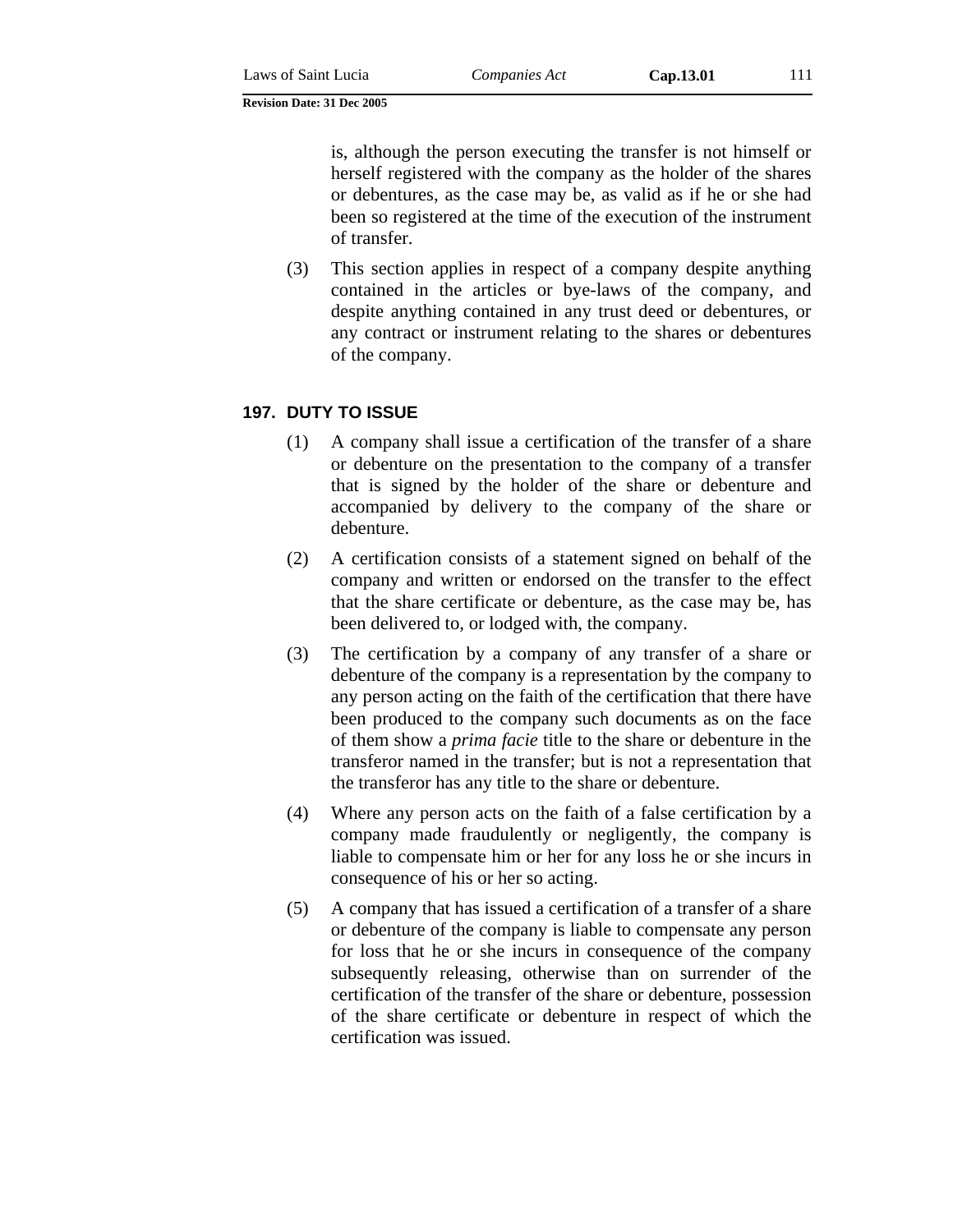- (6) For the purposes of this section—
	- (a) the certification of a transfer is deemed to be made by a company if—
		- (i) the person issuing the certification is a person authorised to issue certifications of transfers on the company's behalf, and
		- (ii) the certification is signed by a person authorised to issue certifications of transfers on the company's behalf, or by any other officer or employee, either of the company or of a body corporate so authorised, and
	- (b) a certification is deemed to be signed by a person if it purports to be authenticated by his or her signature or initials, whether handwritten or not, unless the signature or initials were placed on the certification neither by that person nor any person authorised to use the signature or initials for the purpose of issuing certifications of transfers on the company's behalf.

## **198. TRANSFER CERTIFICATE**

- (1) A company shall, within 5 weeks after the allotment of any of its shares or debentures, and within 2 months after the date on which a transfer of any of its shares or debentures is presented to the company for registration, complete and have ready for delivery to the allottee or transferee a proper certificate or debenture for any share or debenture allotted or transferred to him or her.
- (2) When a company on which a notice is served requiring the company to make good any default in complying with subsection (1) fails to make good the default within 7 days after the service of the notice, the court may, on the application of the person entitled to have a certificate or debenture delivered to him or her, make an order directing the company and any officer of the company to make good the default within such time as may be specified in the order; and the order may provide that all costs incidental to the application be borne by the company and any officer of the company responsible for the default.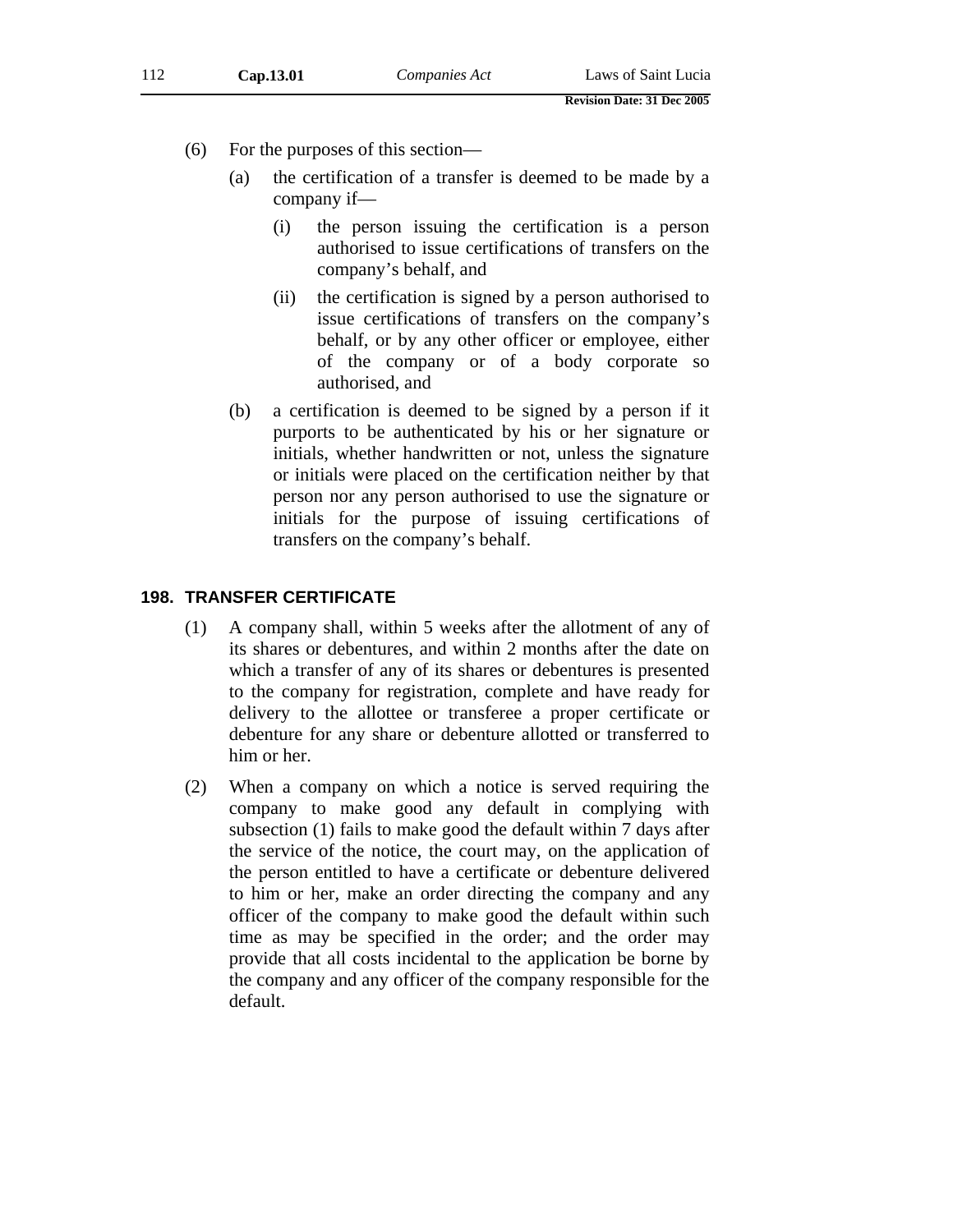(3) For the purposes of this section "transfer" means a transfer in proper form duly signed by the transferor and otherwise valid, and does not include a transfer that the company is for any reason entitled to refuse to register and does not register.

#### **199. REGISTRATION**

- (1) Despite anything in the articles or bye-laws of a company or in any debenture, trust deed or other contract or instrument, the company shall not register a transfer of any share or debenture of the company unless a transfer in proper form and duly signed by the transferor has been delivered to the company; but nothing in this section affects any duty of the company to register as a member or debenture holder of the company any person to whom the ownership of any share or debenture of the company has been transmitted by operation of law.
- (2) On the application of the transferor of any share or debenture of a company, the company shall enter in its register of members or debenture holders, as the case requires, the name of the transferee in the same manner and subject to the same conditions as if the application for the entry had been made by the transferee.
- (3) Despite anything in the articles or bye-laws of a company or in any debenture, trust deed or other contract or instrument, a company shall register the trustee in bankruptcy or the personal representative of a shareholder or debenture holder as a member in respect of the shares, or as holder of the debentures of the bankrupt or as the case may be, the deceased person, in its register of members or debenture holders, as the case may be, within 7 days after he or she produces to the company satisfactory evidence of his or her title and requests it to register him or her as a member or debenture holder.

### **200. EFFECT OF CERTIFICATE**

(1) A certificate issued by a company and signed on its behalf stating that any shares or debentures of the company are held by any person is *prima facie* proof of the title of that person to the shares or debentures.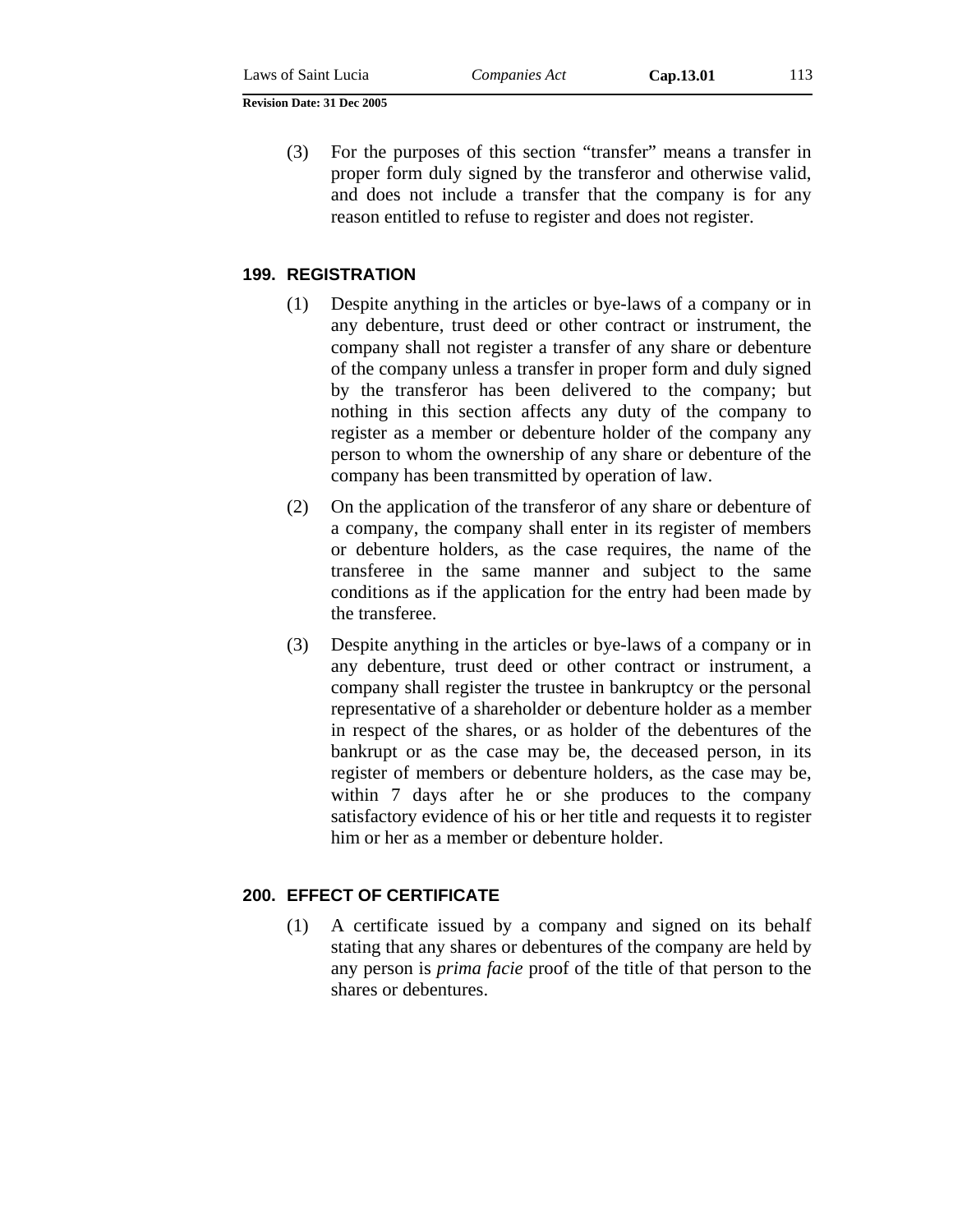| 114 | Cap.13.01 | Companies Act | Laws of Saint Lucia |
|-----|-----------|---------------|---------------------|
|-----|-----------|---------------|---------------------|

- (2) The registration of a person as a member or debenture holder of a company, or the issue of a share certificate or debenture, constitutes a representation by the company that the person so registered, or the person named in the share certificate or debenture as entitled to the shares or debentures mentioned therein, is entitled to the shares or debentures mentioned in the register or in the share certificate or debenture; and the company may not deny the truth of that representation as against a person who believes it to be true and contracts to acquire the shares or debentures or any interest therein in good faith and for money or money's worth.
- (3) It is no defence for a company to show for the purposes of subsection (2) that a registration or the issue of a share certificate or other document was procured by fraud or by the presentation to it of a forged document.
- (4) Subsections (2) and (3) do not apply in respect of certificates issued by a former-Act company before the commencement date.

*Division J: Take-Overbids* 

### **201. DEFINITIONS**

In this Division—

- (a) "**dissenting offeree**", if a take-over bid is made for all the shares of a class of shares—
	- (i) means a shareholder of that class of share who does not accept the take-over bid, and
	- (ii) includes a subsequent holder of that share who acquires it from the person mentioned in subparagraph (i);
- (b) "**offer**" includes an invitation to make an offer;
- (c) "**offeree**" means a person to whom a take-over bid is made;
- (d) "**offeree company**" means a company whose shares are the object of a take-over bid;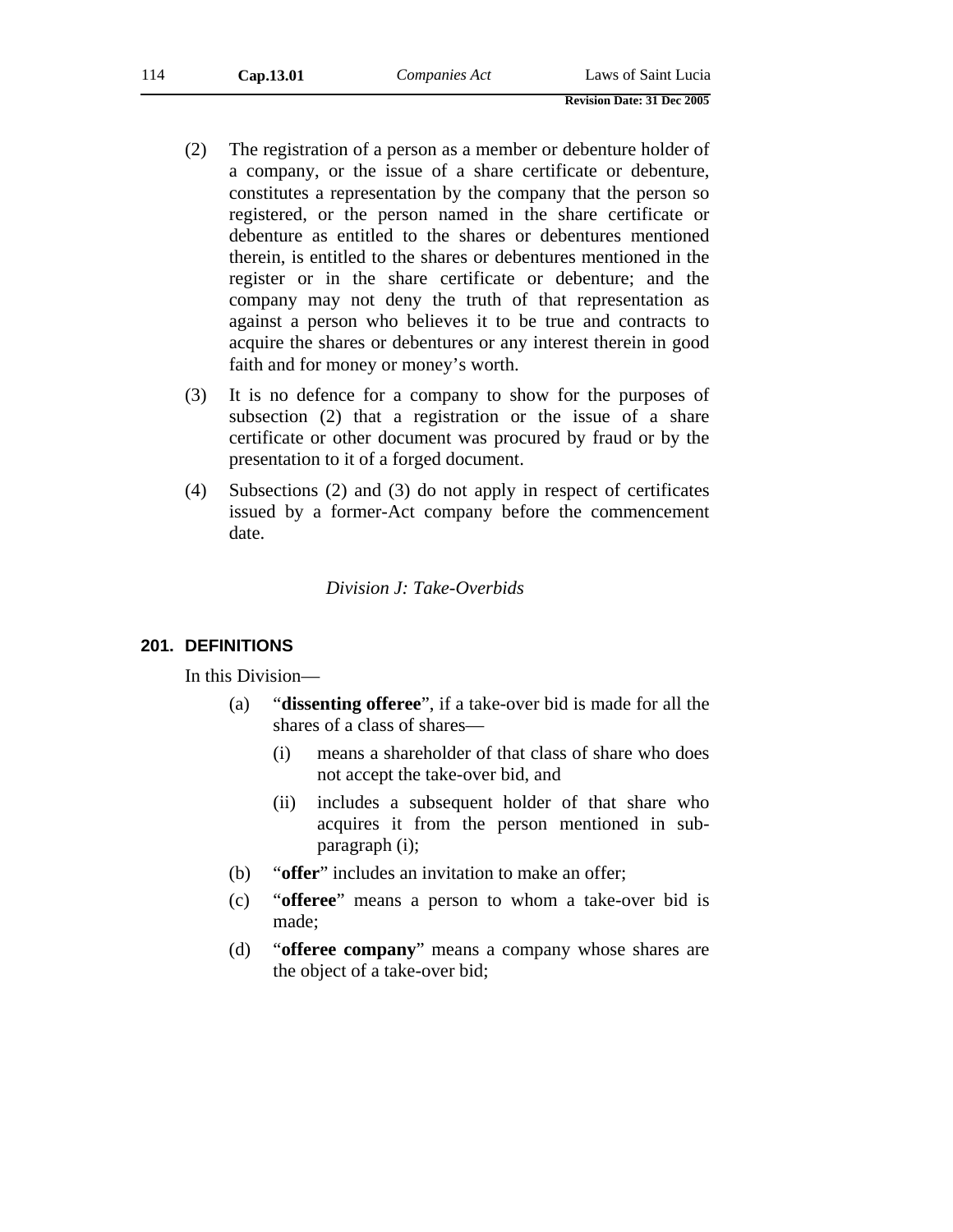- (e) "**offeror**" means a person who makes a take-over bid otherwise than as an agent, and includes 2 or more persons who, directly or indirectly—
	- (i) make take-over bids jointly or in concert, or
	- (ii) intend to exercise, jointly or in concert, voting rights attached to shares for which a take-over bid is made;
- (f) "**share**" means a share with or without voting rights, and includes—
	- (i) a debenture currently convertible into such a share,
	- (ii) currently exercisable options and rights to acquire a share or such a convertible debenture;
- (g) "**take-over bid**" means an offer made by an offeror to shareholders of an offeree company to acquire all the shares of any class of issued shares of the offeree company, and includes every offer by an issuer to repurchase its own shares.

### **202. OFFEROR RIGHTS**

If, within 120 days after the date of a take-over bid, the bid is accepted by the holders of not less than 90% of the shares of any class of shares to which the take-over bid relates, other than shares held at the date of the take-over bid by or on behalf of the offeror or an affiliate or associate of the offeror, the offeror may, upon complying with this Division, acquire the shares held by the dissenting offerees.

#### **203. NOTICE TO DISSENTING SHAREHOLDERS**

An offeror may acquire shares held by a dissenting offeree by sending, by registered post, within 60 days after the date of termination of the take-over bid, and in any event within 180 days after the date of the take-over bid an offeror's notice to each dissenting offeree and to the Registrar stating—

(a) that offerees who are holding 90% or more of the shares to which the bid relates accepted the take-over bid;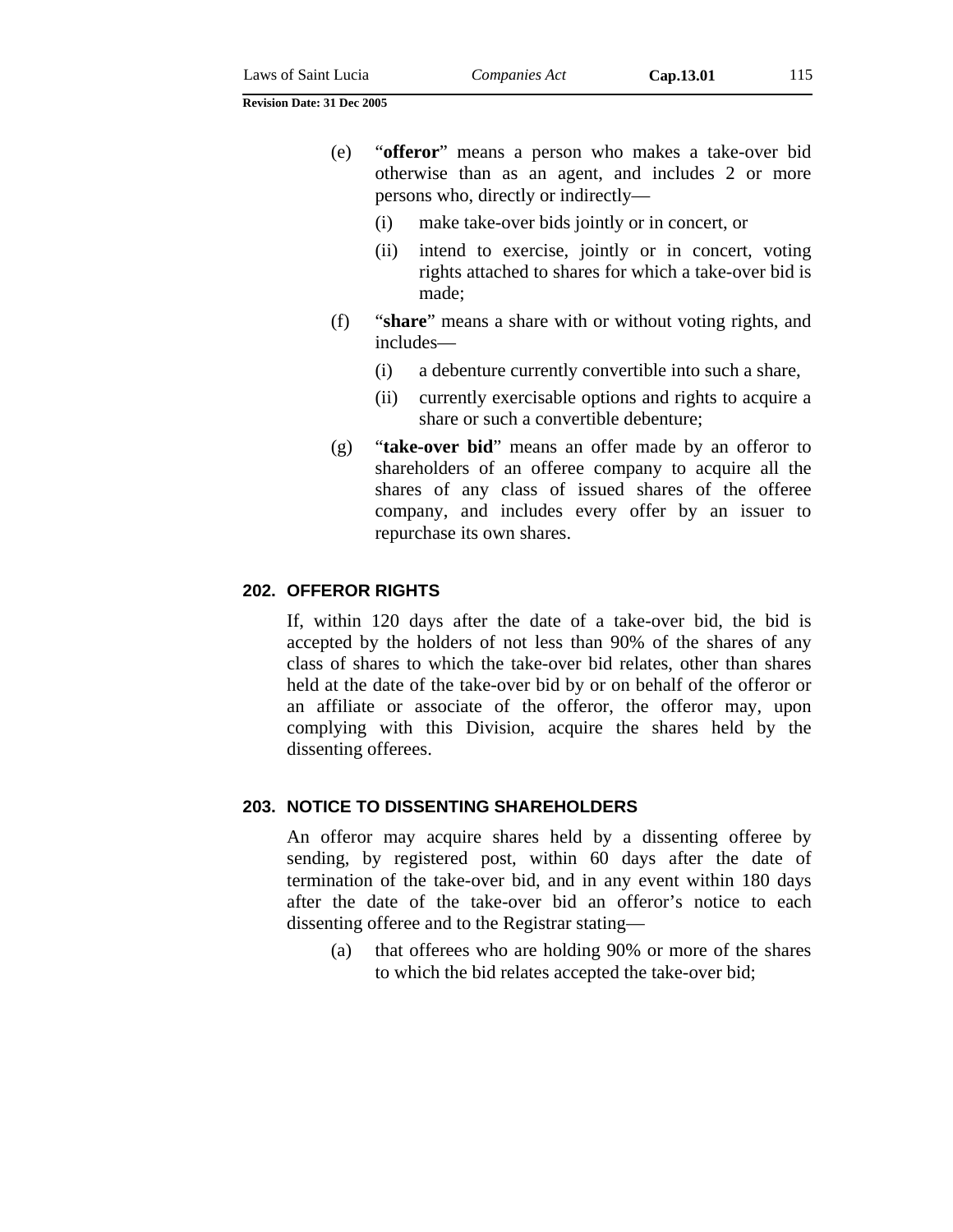- (b) that the offeror is bound to take up and pay for or has taken up and paid for the shares of the offerees who accepted the take-over bid;
- (c) that a dissenting offeree is required to elect—
	- (i) to transfer his or her shares to the offeror on the terms on which the offeror acquired the shares of the offerees who accepted the take-over bid, or
	- (ii) to demand payment of the fair value of his or her shares in accordance with sections 209 to 212 by notifying the offeror within 20 days after the dissenting offeree receives the offeror's notice;
- (d) that a dissenting offeree who does not notify the offeror in accordance with paragraph  $(c)(ii)$  is presumed to have elected to transfer his or her shares to the offeror on the same terms as the offeror acquired the shares from the offerees who accepted the take-over bids; and
- (e) that a dissenting offeree shall send those shares of his or her to which the take-over bid relates to the offereecompany within 20 days after he or she receives the offeror's notice.

#### **204. ADVERSE CLAIMS**

Concurrently with sending the offeror's notice under section 203, the offeror shall send to the offeree-company a notice of adverse claim with respect to each share held by a dissenting offeree.

#### **205. DELIVERY OF CERTIFICATES**

A dissenting offeree to whom an offeror's notice is sent under section 203 shall, within 20 days after he or she receives that notice, send the share certificate of his or her for the class of shares to which the takeover bid relates to the offeree-company.

### **206. PAYMENT FOR SHARES**

Within 20 days after the offeror sends an offeror's notice under section 203, the offeror shall pay or transfer to the offeree-company the amount of money or other consideration that the offeror would have had to pay or transfer to a dissenting offeree if the dissenting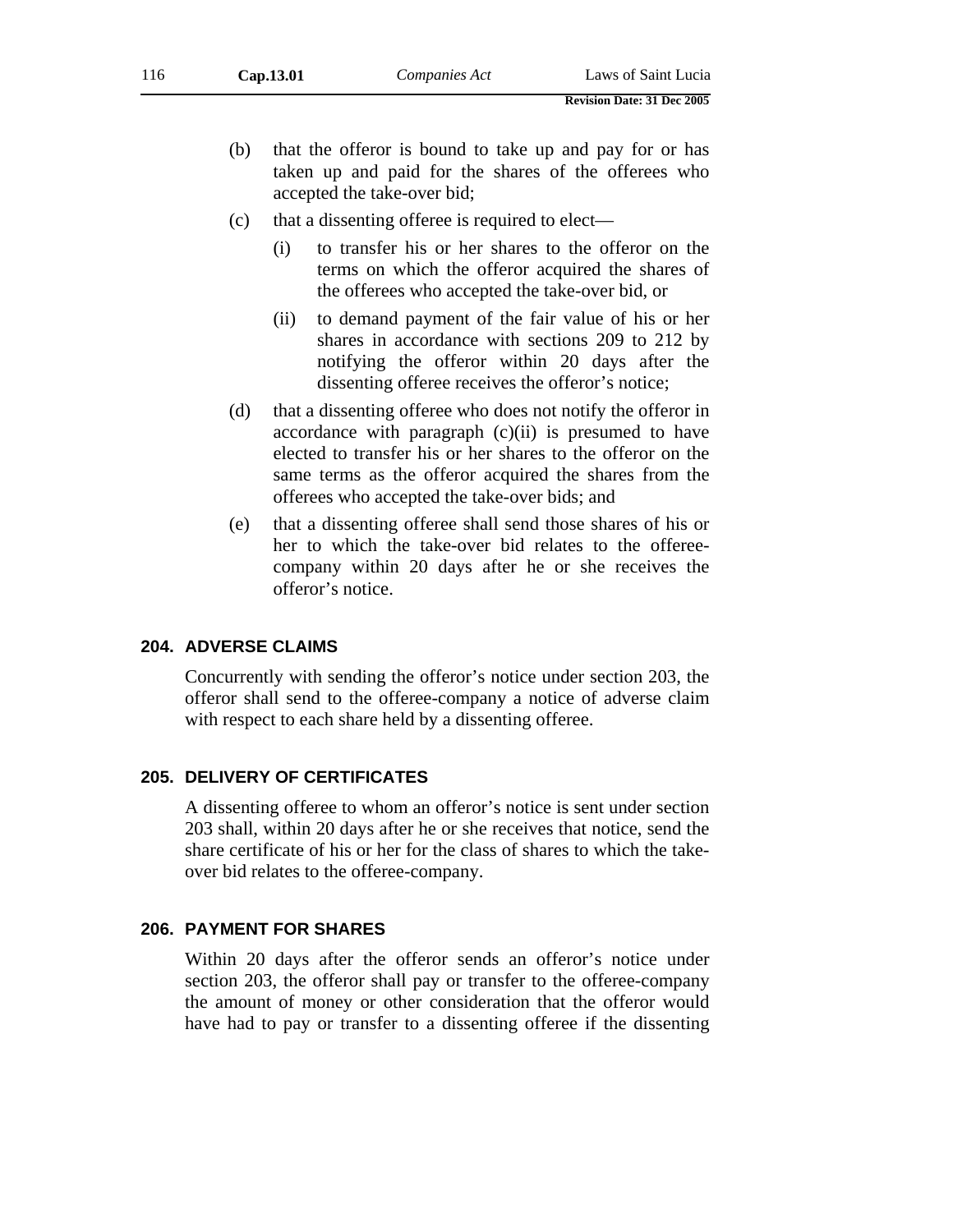offeree had elected, under section  $203(c)(i)$ , to accept the take-over bid.

#### **207. MONEY IN TRUST**

The offeree-company holds in trust for the dissenting shareholders the money or other consideration it receives under section 206; and the offeree-company shall deposit the money in a separate account in a bank and shall place the other consideration in the custody of a bank.

#### **208. DUTY OF OFFEREE-COMPANY**

Within 30 days after the offeror sends an offeror's notice under section 203, the offeree-company shall—

- (a) issue the offeror a share certificate in respect of the shares that were held by dissenting offerees;
- (b) give to each dissenting offeree who—
	- (i) under section  $203(c)(i)$ , elects to accept the takeover bid, and
	- (ii) sends his or her share certificates as required under section 205,

the money or other consideration to which he or she is entitled, disregarding fractional shares, which may be paid for in money; and

- (c) send to each dissenting shareholder who has not sent his or her share certificates as required under section 205 a notice stating that—
	- (i) his or her shares have been cancelled,
	- (ii) the offeree-company or some designated person holds in trust for him or her the money or other consideration to which he or she is entitled as payment for or in exchange for his or her shares, and
	- (iii) the offeree-company will, subject to sections 209 to 211, send that money or other consideration to him or her after receiving his or her shares.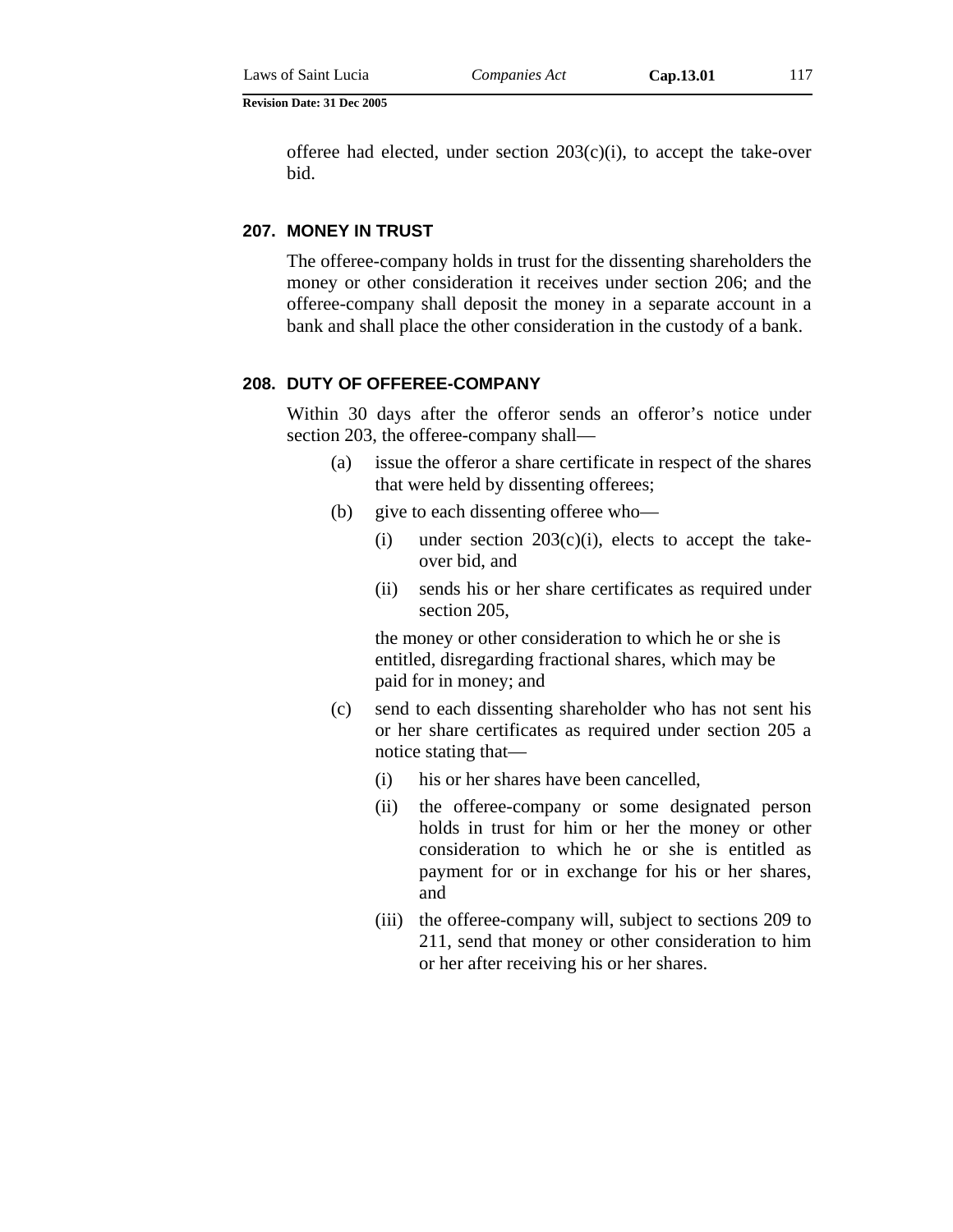### **209. APPLICATION TO COURT**

- (1) If a dissenting offeree has, under section 203(c)(ii), elected to demand payment of the fair value of his or her shares, the offeror may, within 20 days after it has paid the money or transferred the other consideration under section 206, apply to the court to fix the fair value of the shares of that dissenting offeree.
- (2) If an offeror fails to apply to the court under subsection (1), a dissenting offeree may, within a further period of 20 days, apply to the court to fix the fair value of the shares of the dissenting shareholder.
- (3) If no application is made to the court under subsection (2) within the time provided therefor in that subsection, a dissenting offeree thereby elects to transfer his or her shares to the offeror on the same terms as the offeror acquired the shares from the offerees who accepted the take-over bid.

## **210. DISSSENTING OFFEREES TO BE JOINED PARTIES**

Upon an application under section 209—

- (a) all dissenting offerees referred to in section  $203(c)(ii)$ whose shares have not been acquired by the offeror are to be joined as parties and are bound by the decision of the court; and
- (b) the offeror shall notify each affected dissenting offeree of the date, place and consequences of the application and of the offeree's right to appear and be heard in person or by an attorney-at-law.

## **211. POWERS AND ORDER OF COURT**

- (1) Upon an application to the court under section 209, the court may determine whether any other person is a dissenting offeree who should be joined as a party; and the court shall then fix a fair value for the shares of all dissenting offerees.
- (2) The court may appoint one or more appraisers to assist the court to fix a fair value for the shares of a dissenting offeree.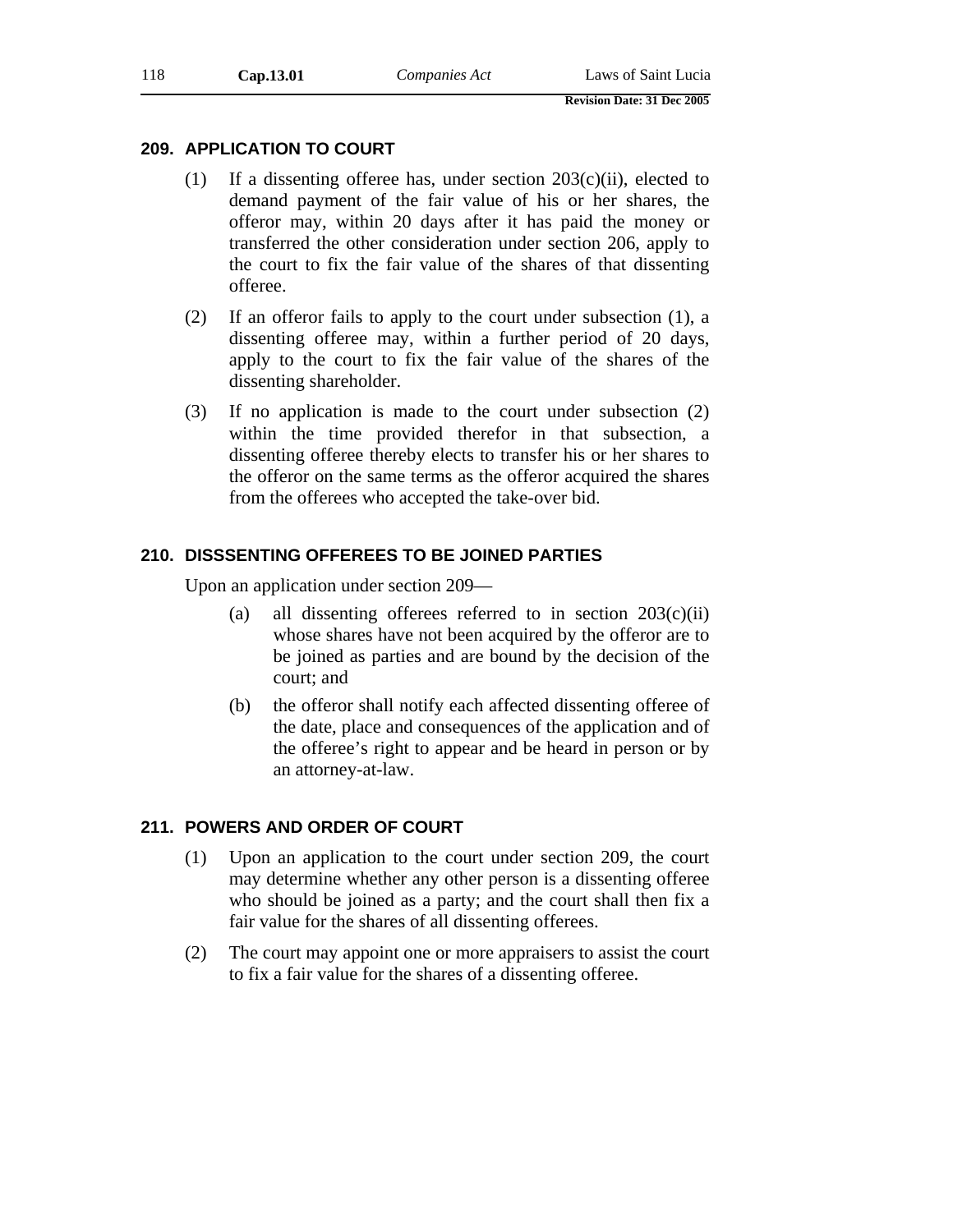(3) The final order of the court shall be made in favour of each dissenting offeree against the offeror and be for the amount of the offeree's shares as fixed by the court.

#### **212. ADDITIONAL ORDERS**

In connection with proceedings under this Division, the court may make any order it thinks fit, and, in particular, it may—

- (a) fix the amount of money or other consideration that is required to be held in trust under section 207;
- (b) order that the money or other consideration be held in trust by a person other than the offeree-company;
- (c) allow to each dissenting offeree, from the date he or she sends or delivers his or her share certificates under section 205 until the date of payment, a reasonable rate of interest on the amount payable to him or her; or
- (d) order that any money payable to a shareholder who cannot be found be paid into court and section 487(2) applies in respect of that payment.

*Division K: Fundamental Company Changes Altering Articles* 

#### **213. FUNDAMENTAL AMENDMENT TO ARTICLES**

- (1) Subject to sections 215 and 216, the articles of a company may, by special resolution, be amended—
	- (a) to change its name;
	- (b) to add, change or remove any restriction upon the business that the company can carry on;
	- (c) to change any maximum number of shares that the company is authorised to issue;
	- (d) to create new classes of shares;
	- (e) to change the designation of all or any of its shares, and add, change or remove any rights, privileges, restrictions and conditions, including rights to accrued dividends, in respect of all or any of its shares, whether issued or unissued;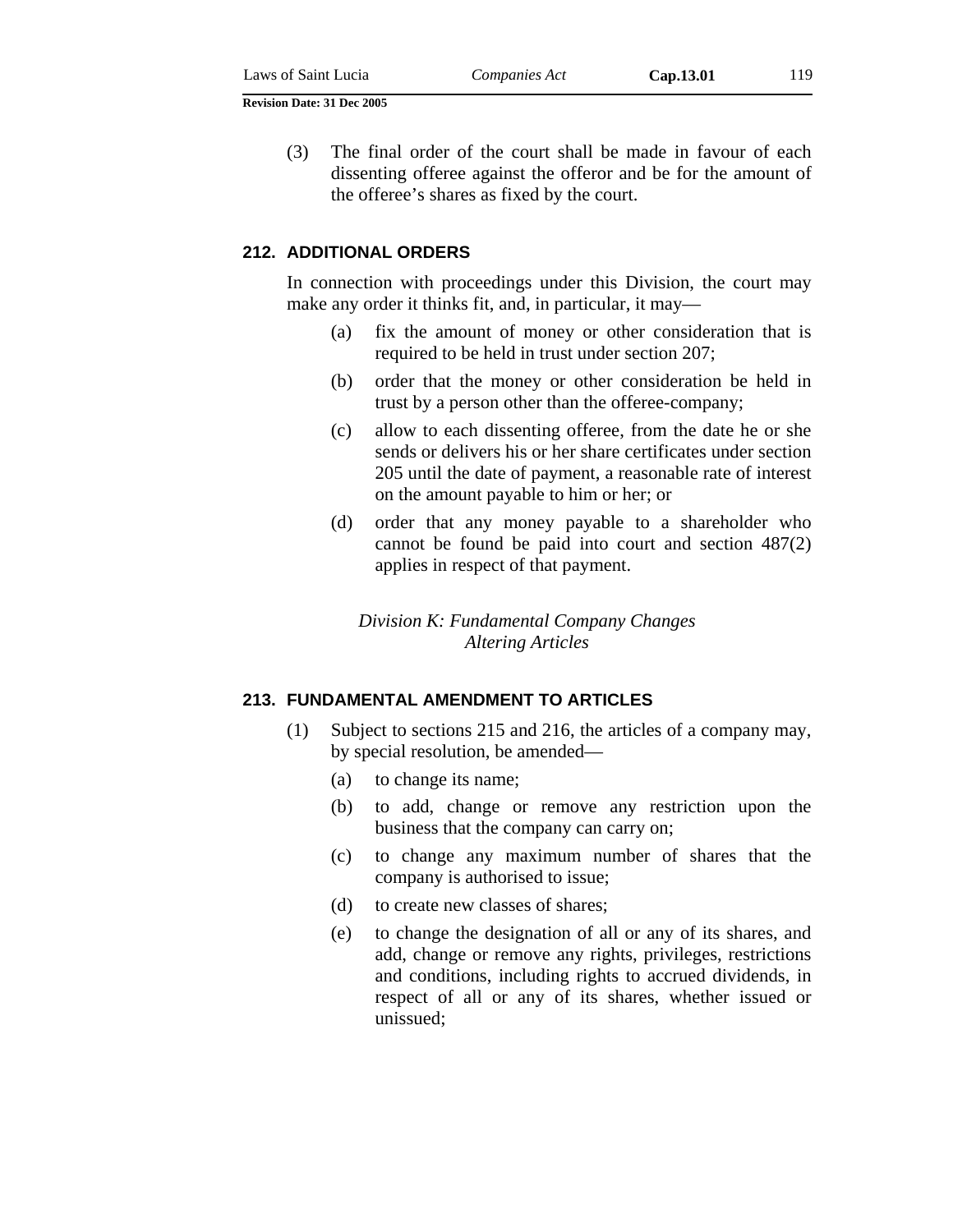- (f) to change the shares of any class or series, whether issued or unissued, into a different number of shares of the same class or series, or into the same or a different number of shares of other classes or series;
- (g) to divide a class of shares, whether issued or unissued, into a series of shares and fix the number of shares in each series, and the rights, privileges, restrictions and conditions attached thereto;
- (h) to authorise the directors to divide any class of unissued shares into series of shares and fix the number of shares in each series, and the rights, privileges, restrictions and conditions attached thereto;
- (i) to authorise the directors to change the rights, privileges, restrictions and conditions attached to unissued shares of any series;
- (j) to revoke, diminish or enlarge any authority conferred under paragraphs (h) to (i);
- (k) to increase or decrease the number of directors or the minimum or maximum number of directors, subject to sections 71 and 76;
- (l) to add, change or remove restrictions on the transfer of shares; or
- (m) to add, change or remove any other provision that is permitted by this Act to be set out in the articles.
- (2) The directors of a company may, if authorised by the shareholders in the special resolution effecting an amendment under this section, revoke the resolution before it is acted upon, without further approval of the shareholders.
- (3) A provision in the articles of a company that restricts in whole or in part the powers of the directors to manage the business and affairs of the company may not be amended except with the consent of all the shareholders.

## **214. PROPOSAL TO AMEND ARTICLES**

(1) Subject to subsection (2), a director or a shareholder of a company who is entitled to vote at an annual meeting of shareholders may, in accordance with section 114, make a proposal to amend the articles of the company.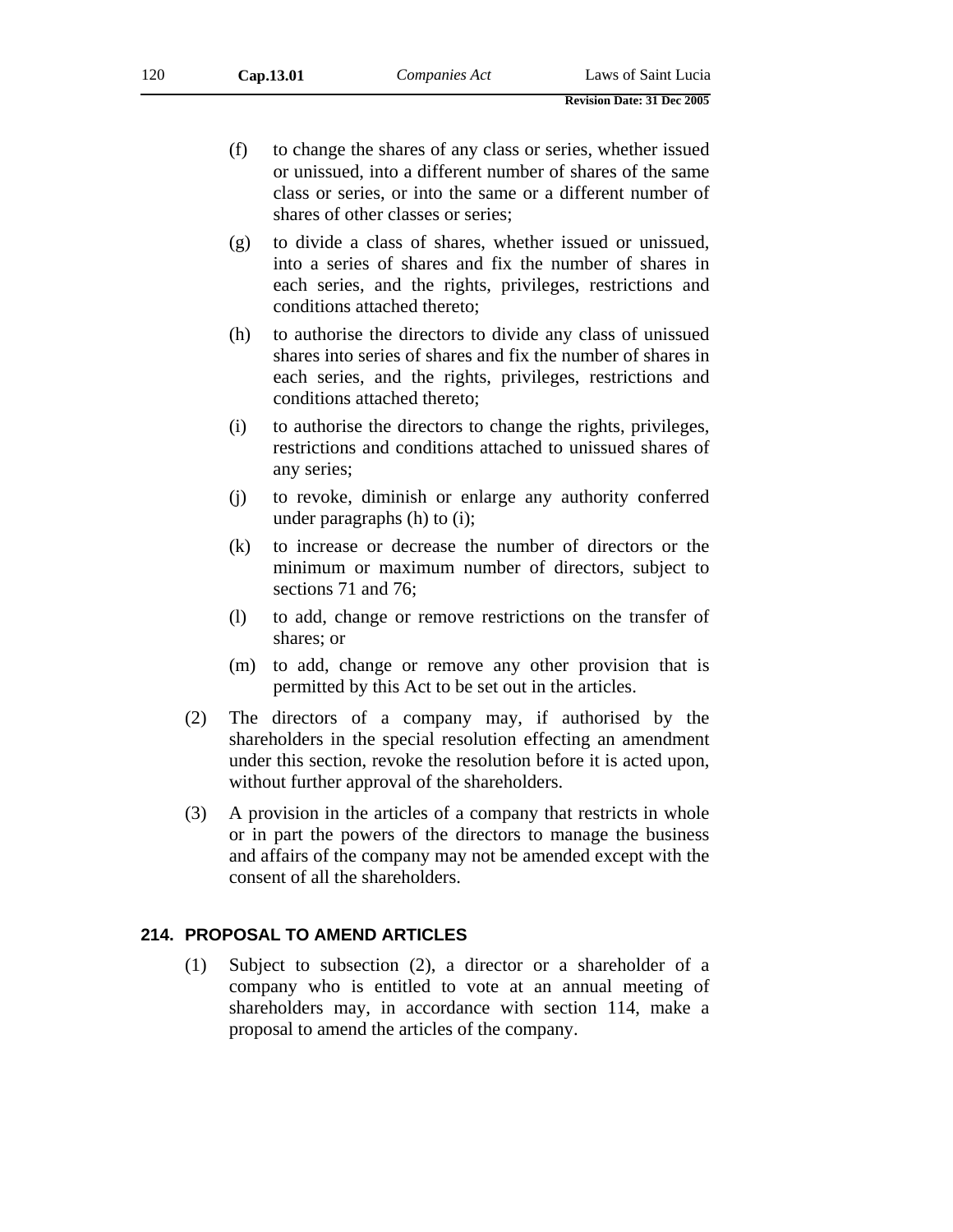(2) Notice of a meeting of shareholders at which a proposal to amend the articles is to be considered shall set out the proposed amendment, and, where applicable, shall state that a dissenting shareholder is entitled to be paid the fair value of his or her shares in accordance with section 226; but failure to make that statement does not invalidate an amendment.

# **215. CLASS VOTE ON PROPOSAL**

- (1) The holders of shares of a class, or, subject to subsection (2), of a series, are, unless the articles otherwise provide in the case of an amendment described in paragraph (a) or (b), entitled to vote separately, as a class or series, upon a proposal to amend the articles—
	- (a) to increase or decrease any maximum number of authorised shares of that class, or increase any maximum number of authorised shares of a class having rights or privileges equal or superior to the shares of that class;
	- (b) to effect an exchange, reclassification or cancellation of all or part of the shares of that class;
	- (c) to add, change or remove the rights, privileges, restrictions or conditions attached to the shares of that class and, in particular—
		- (i) to remove or change prejudicially rights to accrued dividends or to cumulative dividends,
		- (ii) to add, remove or change redemption rights prejudicially,
		- (iii) to reduce or remove a dividend preference or a winding-up preference, or
		- (iv) to add, remove or change prejudicially conversion privileges, options, voting transfer or pre-emptive rights, or rights to acquire shares or debentures of a company, or sinking fund provisions;
	- (d) to increase the rights or privileges of any class of shares having rights or privileges equal or superior to the shares of that class;
	- (e) to create a new class of shares equal or superior to the shares of that class;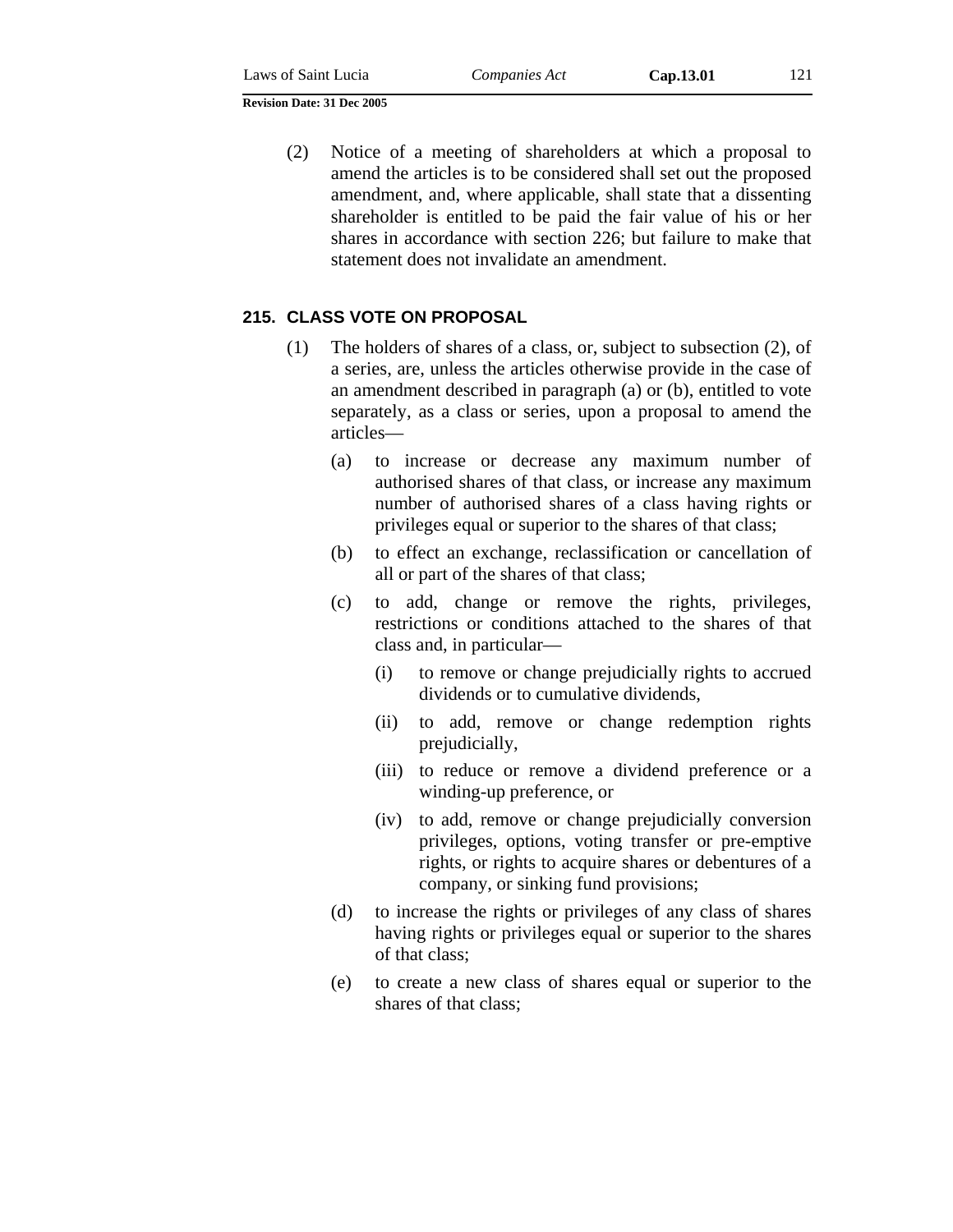- (f) to make any class of shares having rights or privileges inferior to the shares of that class equal or superior to the shares of that class;
- (g) to effect an exchange or to create a right of exchange of all or part of the shares of another class into the shares of that class; or
- (h) to constrain the issue or transfer of the shares of that class, or extend or remove the constraint.
- (2) The holders of a series of shares of a class are entitled to vote separately as a series under subsection (1) only if the series is affected by an amendment in a manner different from other shares of the same class.
- (3) Subsection (1) applies whether or not shares of a class or series otherwise carry the right to vote.
- (4) A proposed amendment to the articles referred to in subsection (1) is adopted when the holders of the shares of each class or series entitled to vote separately thereon as a class or series have approved the amendment by a special resolution.

#### **216. DELIVERY OF ARTICLES**

- (1) Subject to any revocation under section 213(2), after an amendment has been adopted under section 213 or 215, articles of amendment in the prescribed form shall be sent to the Registrar.
- (2) If an amendment effects or requires a reduction of stated capital, section 44(3) and 44(4) apply.

### **217. CERTIFICATE OF AMENDMENT**

- (1) Upon receipt of articles of amendment from a company, the Registrar shall issue to the company a certificate of amendment in accordance with section 511.
- (2) An amendment to the articles of a company becomes effective on the date shown in the certificate issued by the Registrar in respect of that company; and the articles of the company are amended accordingly.
- (3) An amendment to the articles does not affect—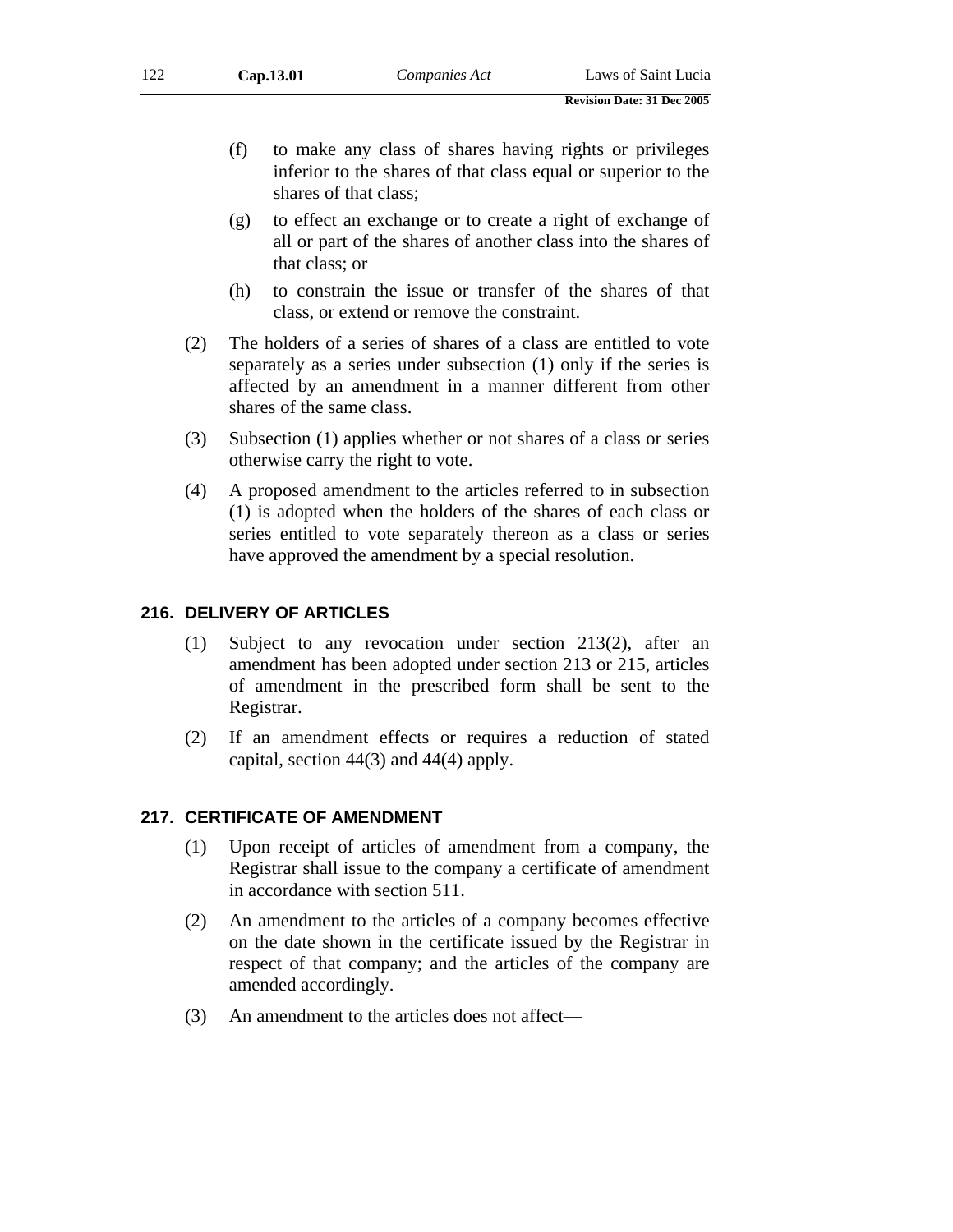- (a) an existing cause of action or claim or liability to prosecution in favour of or against the company or its directors or officers; or
- (b) any civil, criminal or administrative action or proceeding to which a company or any of its directors or officers is a party.

### **218. RE-STATED ARTICLES**

- (1) The directors of a company may at any time, and shall, when reasonably so directed by the Registrar, restate the articles of incorporation of the company as amended.
- (2) Re-stated articles of incorporation in the prescribed form shall be sent to the Registrar.
- (3) Upon receipt of re-stated articles of incorporation, the Registrar shall issue a re-stated certificate of incorporation in accordance with section 511.
- (4) Re-stated articles of incorporation are effective on the date shown in the re-stated certificate of incorporation, and supersede the original articles of incorporation and all amendments thereto.

#### *Amalgamations*

#### **219. AMALGAMATION**

Two or more companies, including holding and subsidiary companies, may amalgamate and continue as one company.

### **220. AGREEMENT FOR AMALGAMATION**

- (1) Each company proposing to amalgamate shall enter into an agreement setting out the terms and means of effecting the amalgamation, and in particular, setting out—
	- (a) the provisions that are required to be included in articles of incorporation under section 5;
	- (b) the name and address of each proposed director of the amalgamated company;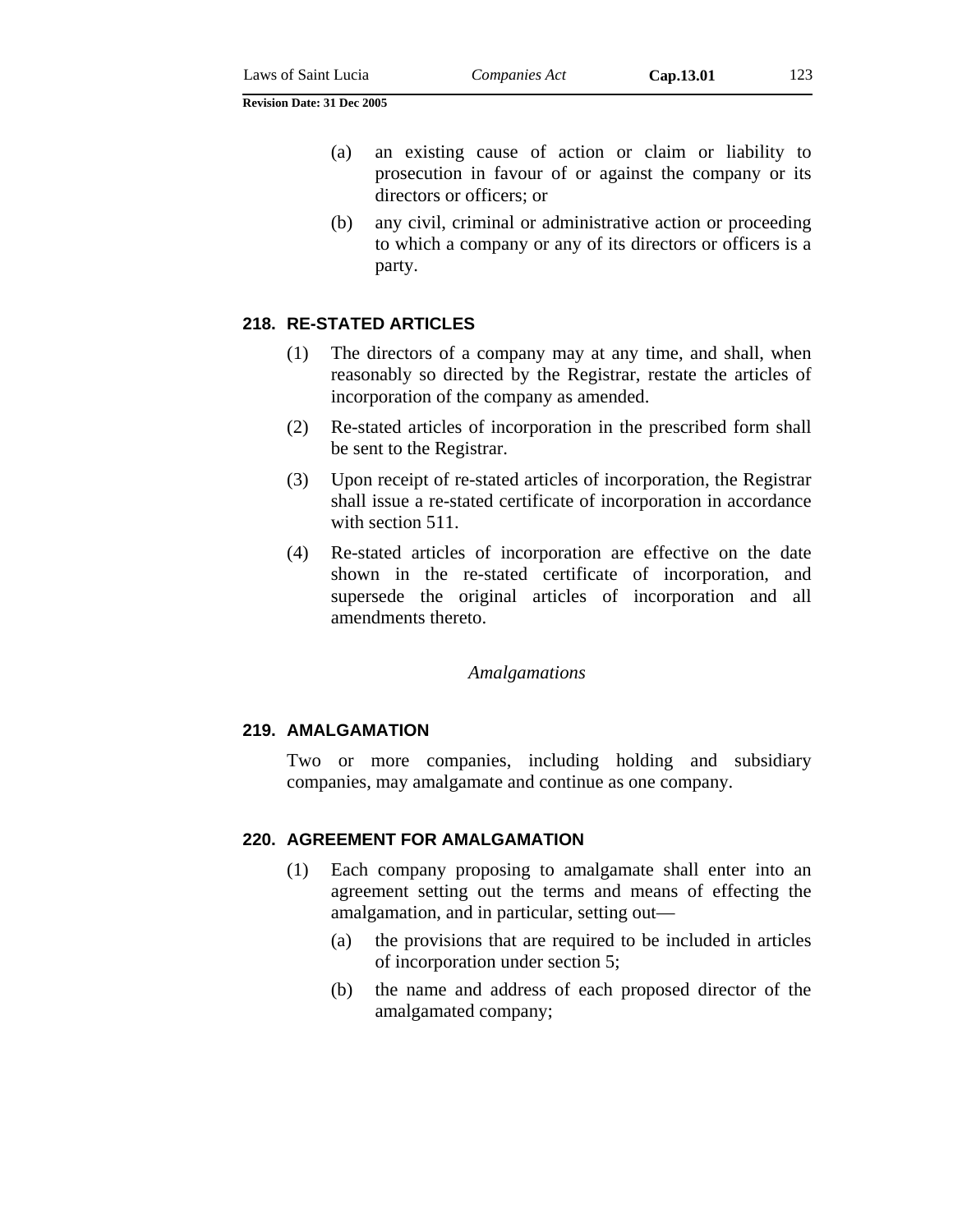- (c) the manner in which the shares of each amalgamating company are to be converted into shares or debentures of the amalgamated company;
- (d) if any shares of an amalgamating company are not to be converted into shares or debentures of the amalgamated company, the amount of money or shares or debentures of any body corporate that the holders of those shares are to receive instead of shares or debentures of the amalgamated company;
- (e) the manner of payment of money instead of the issue of fractional shares of the amalgamated company or of any other body corporate the shares or debentures of which are to be received in the amalgamation;
- (f) whether the bye-laws of the amalgamated company are to be those of one of the amalgamating companies, and, if not, a copy of the proposed bye-laws; and
- (g) details of any arrangements necessary to perfect the amalgamation and to provide for the subsequent management and operation of the amalgamated company.
- (2) If shares of one of the amalgamating companies are held by or on behalf of another of the amalgamating companies, the amalgamation agreement shall provide for the cancellation of those shares when the amalgamation becomes effective, without any repayment of capital in respect thereof; and no provision may be made in the agreement for the conversion of those shares into shares of the amalgamated company.

### **221. APPROVAL BY SHAREHOLDERS**

- (1) The directors of each amalgamating company shall submit the amalgamation agreement for approval to a meeting of the shareholders of the amalgamating company of which they are directors, and, subject to subsection (4), to the holders of each class or series of shares of that amalgamating company.
- (2) A notice of a meeting of shareholders complying with section 111 shall be sent in accordance with that section to each shareholder of each amalgamating company; and the notice—
	- (a) shall include or be accompanied with a copy or summary of the amalgamation agreement; and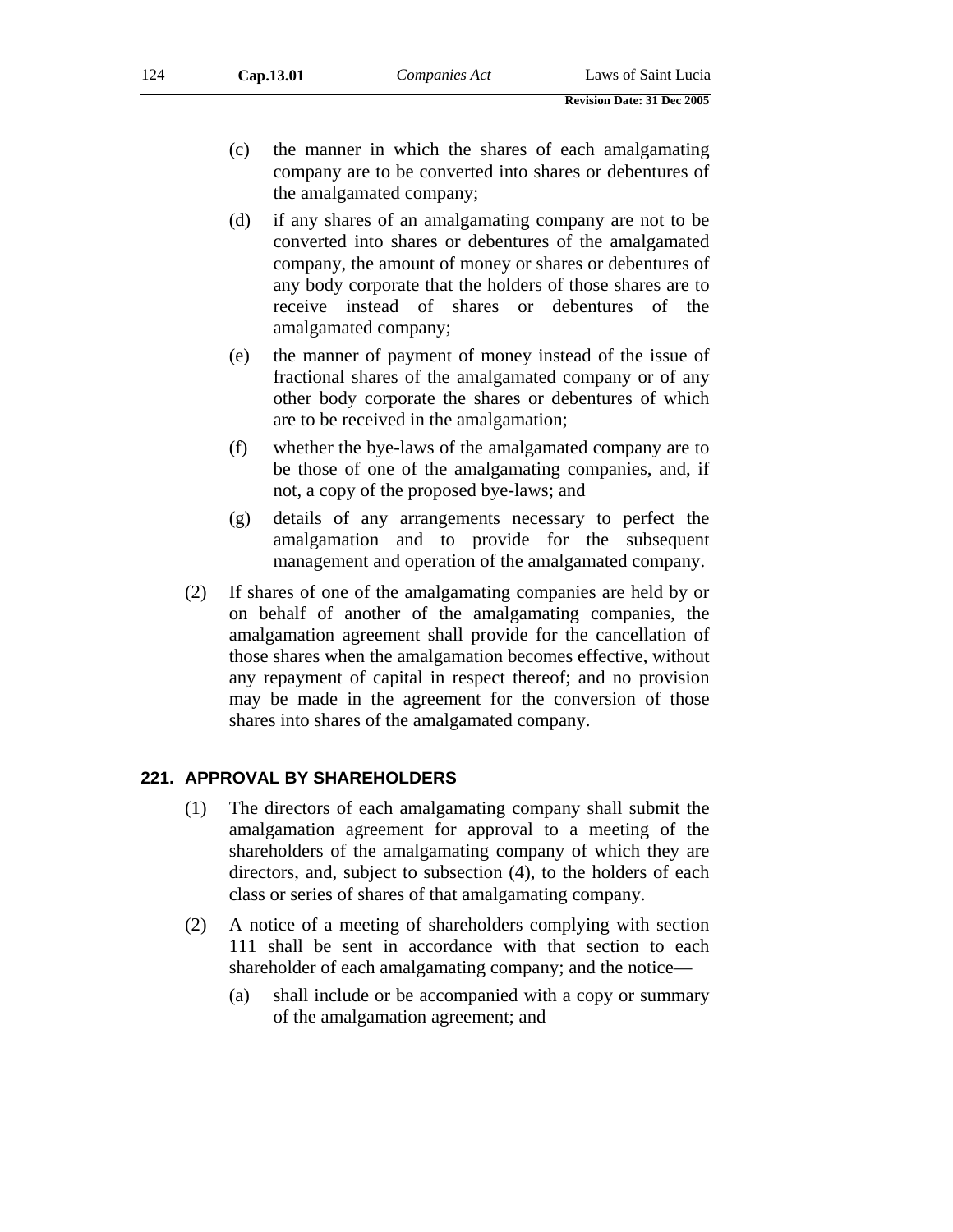- (3) Each share of an amalgamating company carries the right to vote in respect of an amalgamation, whether or not the share otherwise carries the right to vote.
- (4) The holders of shares of a class or series of shares of an amalgamating company are entitled to vote separately as a class or series in respect of an amalgamation when the amalgamation agreement contains a provision that, if contained in a proposed amendment to the articles, would entitle those holders to vote as a class or series under section 215.
- (5) An amalgamation agreement is adopted when the shareholders of each amalgamating company have approved of the amalgamation by special resolution of each class or series of the shareholders entitled to vote on the amalgamation.
- (6) An amalgamation agreement may provide that at any time before the issue of a certificate of amalgamation the agreement can be terminated by the directors of an amalgamating company, despite approval of the agreement by the shareholders of all or any of the amalgamating companies.

### **222. VERTICAL SHORT-FORM AMALGAMATION**

A holding company and one or more of its wholly-owned subsidiary companies may amalgamate and continue as one company without complying with sections 220 and 221, if—

- (a) the amalgamation is approved by a resolution of the directors of each amalgamating company; and
- (b) the resolutions provide that—
	- (i) the shares of each amalgamating subsidiary company will be cancelled without any repayment of capital in respect of the cancellation,
	- (ii) the articles of amalgamation will be the same as the articles of incorporation of the amalgamating holding company, and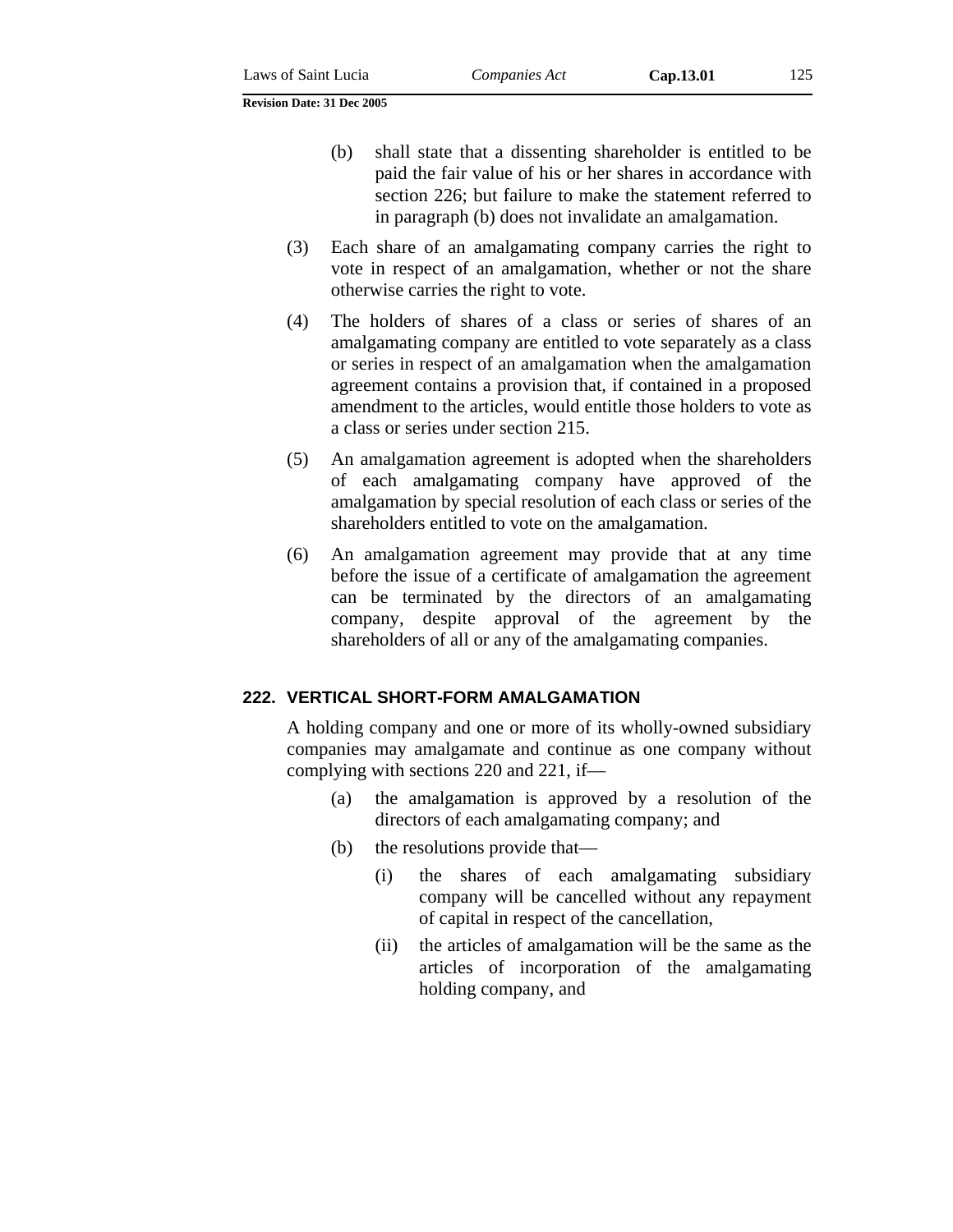(iii) no shares or debentures will be issued by the amalgamated company in connection with the amalgamation.

#### **223. HORIZONTAL SHORT-FORM AMALGAMATION**

Two or more wholly-owned subsidiary companies of the same holding body corporate may amalgamate and continue as one company without complying with sections 220 and 221 if—

- (a) the amalgamation is approved by a resolution of the directors of each amalgamating company; and
- (b) the resolutions provide that—
	- (i) the shares of all but one of the amalgamating subsidiary companies will be cancelled without any repayment of capital in respect of the cancellation,
	- (ii) the articles of amalgamation will be the same as the articles of incorporation of the amalgamating subsidiary company whose shares are not cancelled, and
	- (iii) the stated capital of the amalgamating subsidiary companies whose shares are cancelled will be added to the stated capital of the amalgamating subsidiary company whose shares are not cancelled.

#### **224. ARTICLES OF AMALGAMATION**

- (1) Subject to section 221(6), after an amalgamation has been adopted under section 221 or approved under section 222 or 223, articles of amalgamation in the prescribed form shall be sent to the Registrar together with the documents required by sections 69 and 176.
- (2) There shall be attached to the articles of amalgamation a statutory declaration of a director or an officer of each amalgamating company that establishes to the satisfaction of the Registrar—
	- (a) that there are reasonable grounds for believing that—
		- (i) each amalgamating company is and the amalgamated company will be able to pay its liabilities as they become due, and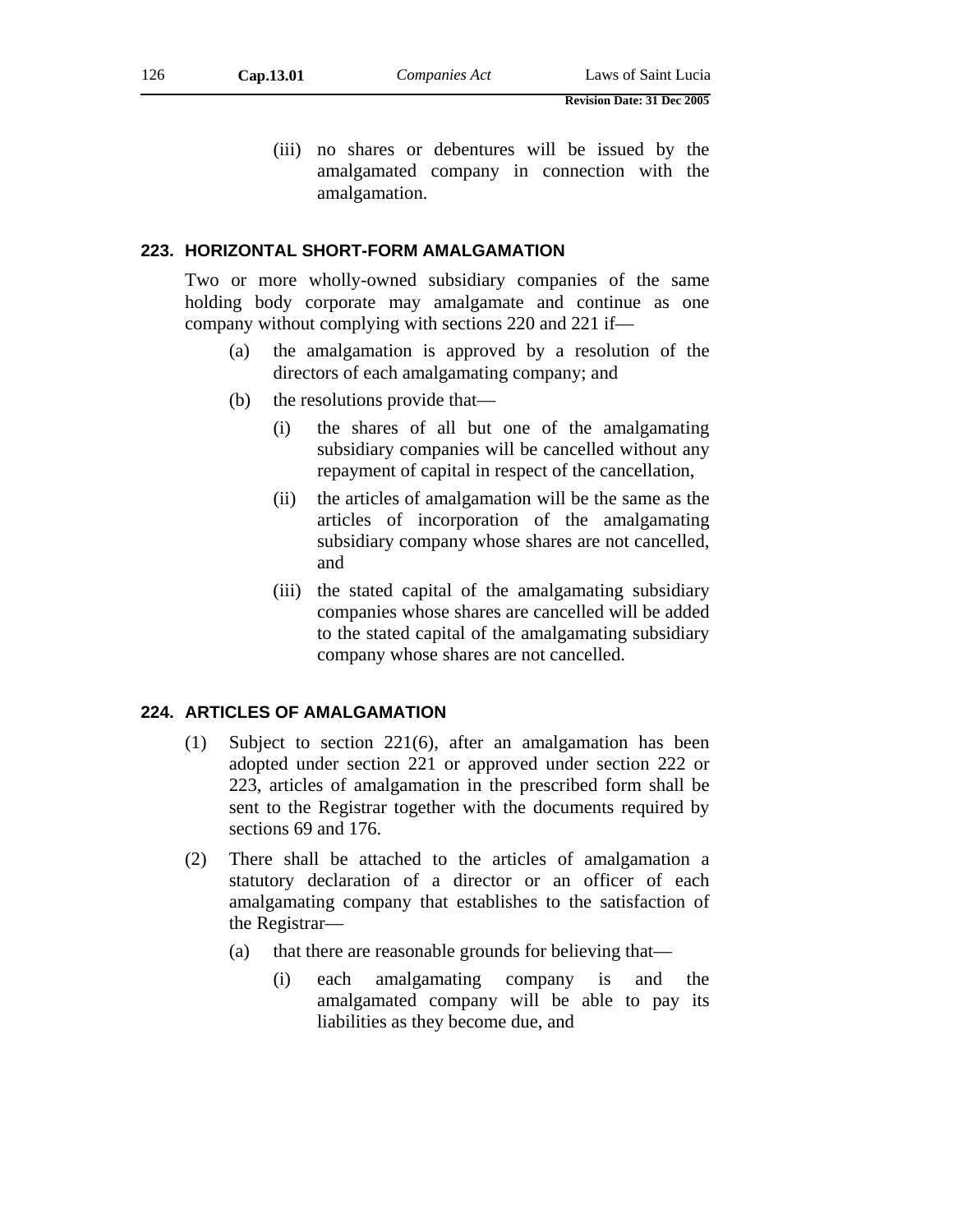- (ii) the realisable value of the amalgamated company's assets will not be less than the aggregate of its liabilities and stated capital of all classes, and
- (b) that there are reasonable grounds for believing that—
	- (i) no creditor will be prejudiced by the amalgamation, or
	- (ii) adequate notice has been given to all known creditors of the amalgamating companies, and no creditor objects to the amalgamation otherwise than on grounds that are frivolous or vexatious.
- (3) For the purposes of subsection (2), adequate notice is given to creditors by a company, if—
	- (a) a notice in writing is sent to each known creditor having a claim against the company that exceeds \$1,000;
	- (b) a notice is published once in a newspaper published or distributed in Saint Lucia; and
	- (c) each notice states that the company intends to amalgamate with one or more specified companies in accordance with this Act, and that a creditor of the company can object to the amalgamation within 30 days from the date of the notice.

### **225. CERTIFICATE OF AMALGAMATION**

- (1) Upon receipt of articles of amalgamation, the Registrar shall issue a certificate of amalgamation in accordance with section 511.
- (2) On the date shown in a certificate of amalgamation, in respect of an amalgamated company,
	- (a) the amalgamation of the amalgamating companies and their continuance as one company becomes effective;
	- (b) the property of each amalgamating company becomes the property of the amalgamated company and is vested in that company without further assurance;
	- (c) the amalgamated company becomes liable for the obligations of each amalgamating company;
	- (d) any existing cause of action, claim or liability to prosecution is unaffected;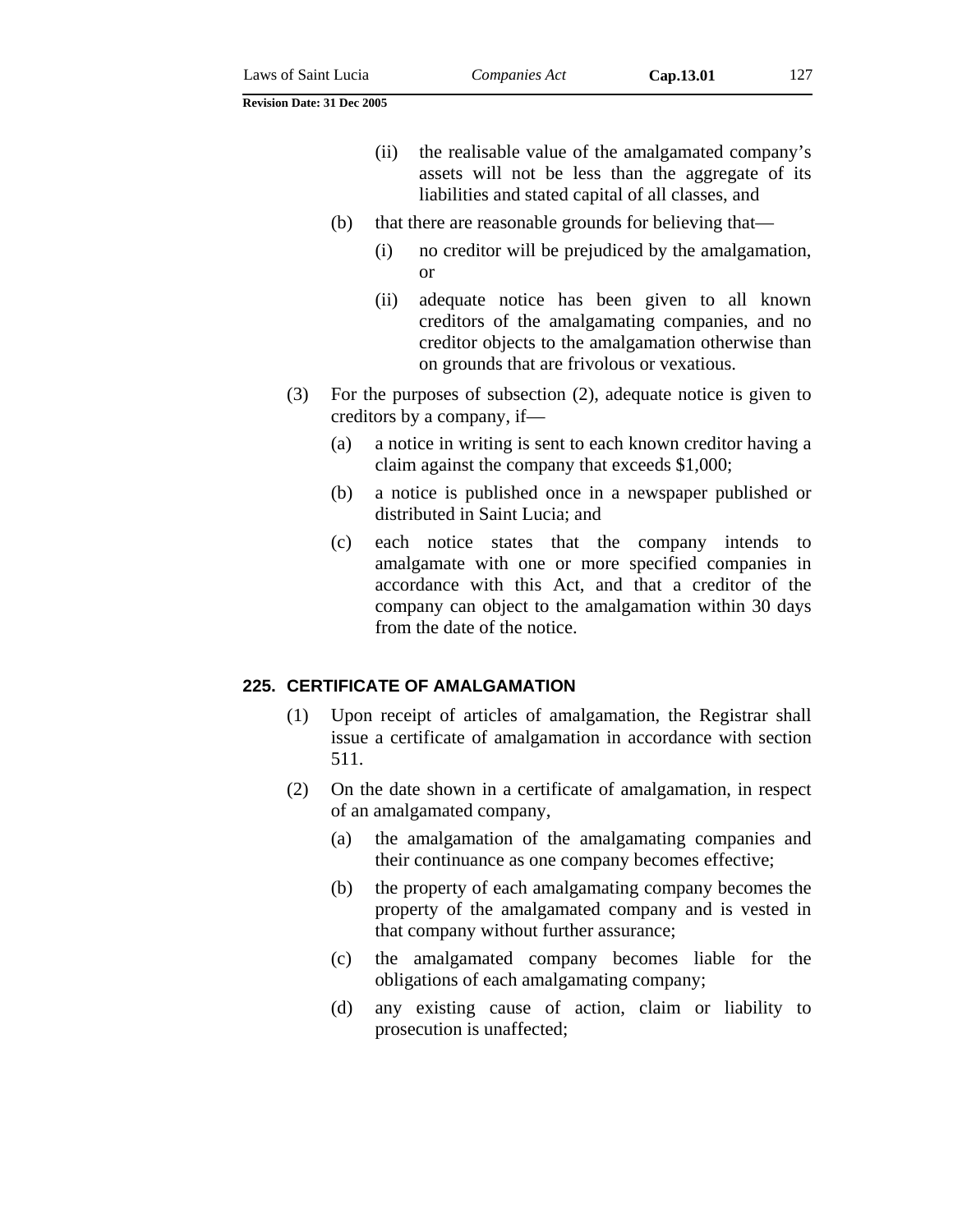- (e) a civil, criminal or administrative action or proceeding pending by or against an amalgamating company may be continued by or against the amalgamated company;
- (f) a conviction against, or ruling, order or judgment in favour of or against, an amalgamating company may be enforced by or against the amalgamated company; and
- (g) the articles of amalgamation are the articles of incorporation of the amalgamated company, and, except for the purposes of section  $65(1)$ , the certificate of amalgamation is the certificate of incorporation of the amalgamated company.

*Dissenters' Rights and Obligations* 

### **226. DISSENT BY SHAREHOLDER**

- (1) Subject to sections 236 and 241, a shareholder of any class of shares of a company may dissent if the company resolves—
	- (a) to amend its articles under section 213 to add, change or remove any provisions restricting the issue or transfer of shares of that class;
	- (c) to amend its articles under section 213 to add, change or remove any restriction upon the businesses that the company can carry on;
	- (c) to amalgamate with another company, otherwise than under section 222 or 223; or
	- (d) to sell, lease or exchange all or substantially all its property under section 136.
- (2) Subject to sections 236 and 241, a shareholder of any class of shares of a company may dissent if the company is subject to an order of the court under section 237 permitting the shareholders to dissent.
- (3) The articles of a company that is not a public company may provide that a shareholder of any class or series of shares who is entitled to vote under section 215 may dissent if the company resolves to amend its articles in a manner described in that section.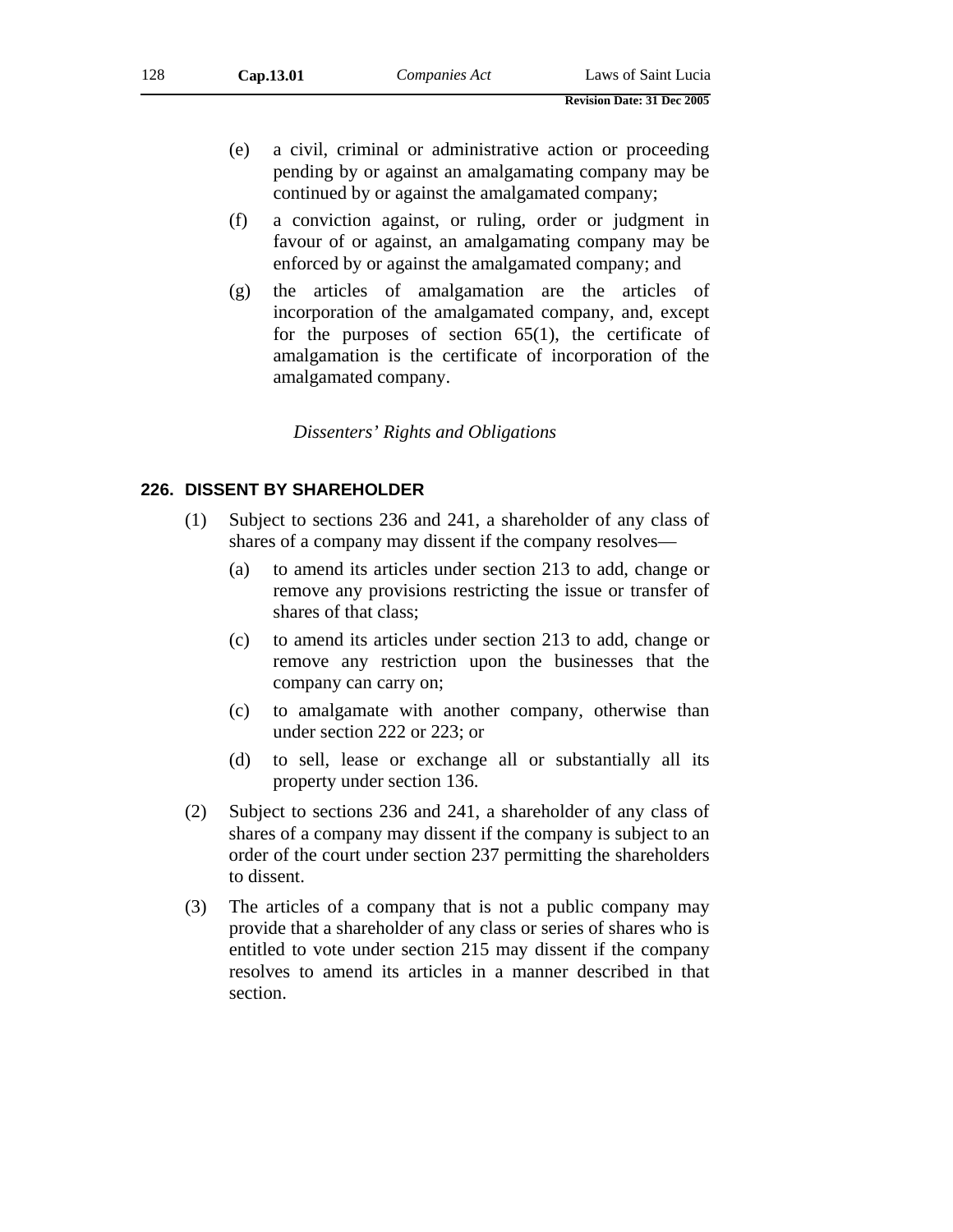- (4) In addition to any other right he or she has, but subject to section 235, a shareholder who complies with this section is entitled, when the action approved by the resolution from which he or she dissents or an order made under section 237 becomes effective, to be paid by the company the fair value of the shares held by him or her in respect of which he or she dissents; and the fair value is to be determined as of the close of business on the day before the resolution was adopted or the order made.
- (5) A dissenting shareholder may not claim under this section except only with respect to all the shares of a class or series—
	- (a) held by him or her on behalf of any one beneficial owner; and
	- (b) registered in the name of the dissenting shareholder.
- (6) A dissenting shareholder shall send to the company, at or before any meeting of shareholders of the company at which a resolution referred to in subsection (1) or (3) is to be voted on, a written dissent from the resolution, unless the company did not give notice to the shareholder of the purpose of the meeting and of his or her right to dissent.
- (7) When a shareholder of a company has dissented under subsection (6) to a resolution referred to in subsection (1) or (3), the company shall, within 10 days after the shareholders of the company adopt the resolution, send to the shareholder notice that the resolution has been adopted; but the notice need not be sent to the shareholder if he or she has voted for the resolution or has withdrawn his or her dissent.

#### **227. DEMAND FOR PAYMENT**

- (1) A dissenting shareholder shall within 20 days after he or she receives a notice under section 226(7), or, if he or she does not receive that notice, within 20 days after he or she learns that a resolution under that subsection has been adopted, send to the company a written notice containing—
	- (a) his or her name and address;
	- (b) the number and class or series of shares in respect of which he or she dissents; and
	- (c) a demand for payment of the fair value of the shares.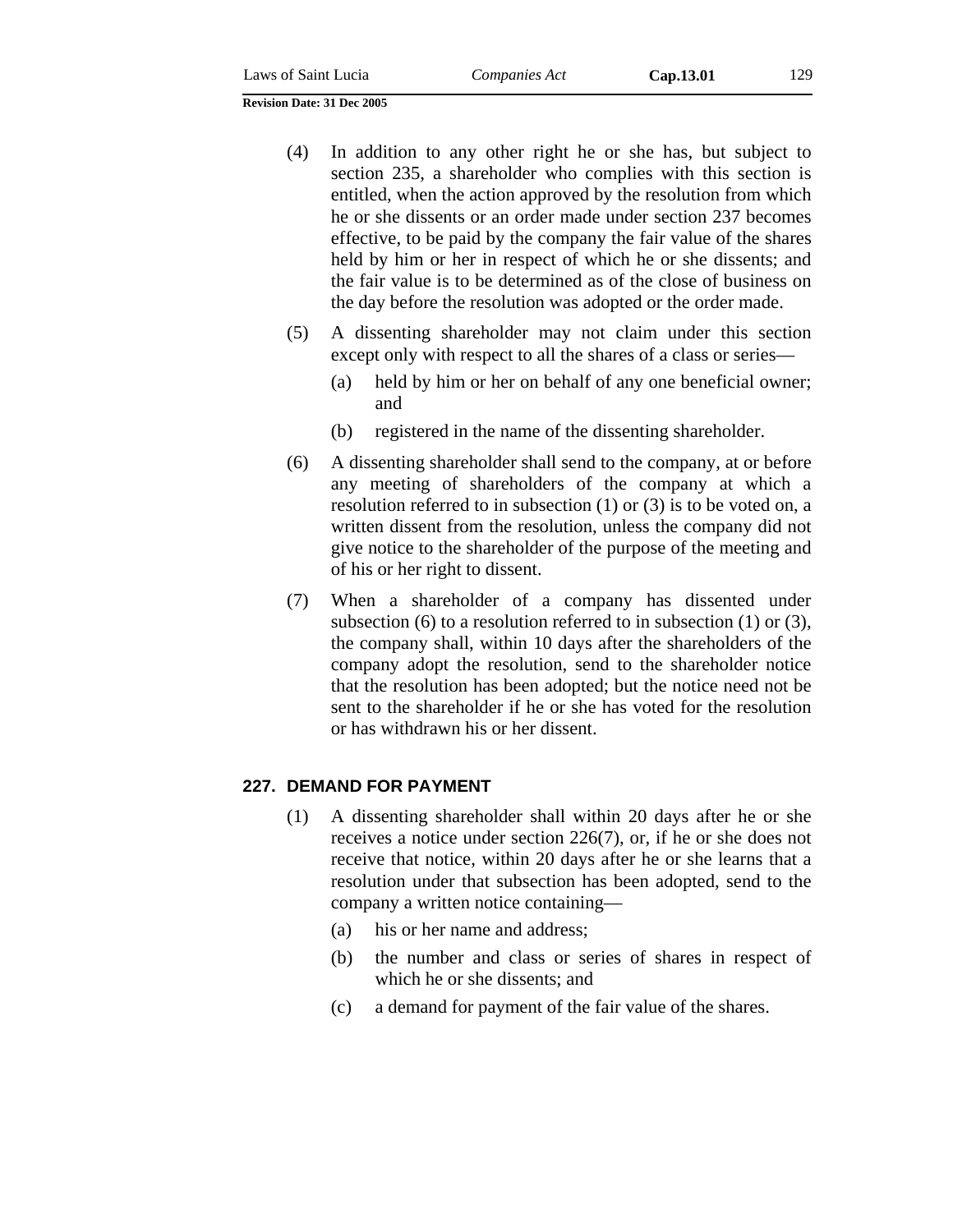- **Revision Date: 31 Dec 2005**
- (2) A dissenting shareholder shall within 30 days after sending a notice under subsection (1), send the certificates representing the shares in respect of which he or she dissents to the company or its transfer agent.
- (3) A dissenting shareholder who fails to comply with subsection (2) has no right to make a claim under this section.
- (4) A company or its transfer agent shall endorse on any share certificate received by it under subsection (2) a notice that the holder of the share is a dissenting shareholder under this section, and return the share certificate to the dissenting shareholder.

#### **228. SUSPENSION OF RIGHTS**

After sending a notice under section 227, a dissenting shareholder ceases to have any rights as a shareholder, other than the right to be paid the fair value of his or her shares as determined under this section, unless—

- (a) the dissenting shareholder withdraws his or her notice before the company makes an offer under section 229;
- (b) the company fails to make an offer in accordance with section 229 and the dissenting shareholder withdraws his or her notice; or
- (c) the directors—
	- (i) under section 213(2) revoke a resolution to amend the articles of the company,
	- (ii) under section 221(6), terminate an amalgamation agreement, or
	- (iii) under section 136(7), abandon a sale, lease or exchange of property, in which case his or her rights as a shareholder are re-instated as of the date the notice mentioned in section 227 was sent.

### **229. OFFER TO PAY FOR SHARE**

(1) A company shall, not later than 7 days after the day on which the action approved by the resolution is effective, or the day the company received the notice referred to in section 227,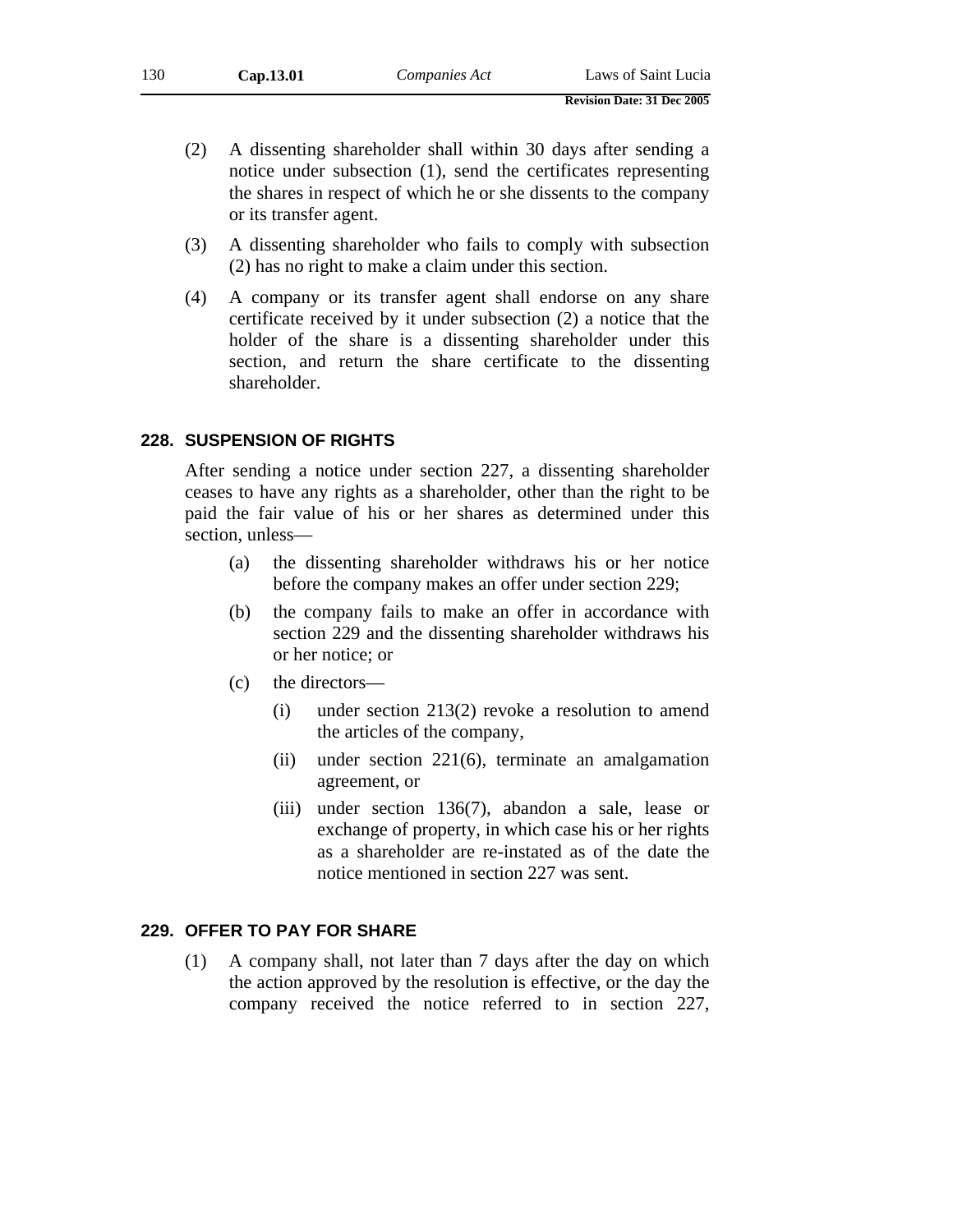whichever is the later date, send to each dissenting shareholder who has sent such a notice—

- (a) a written offer to pay for his or her shares in an amount considered by the directors of the company to be the fair value of those shares, which shall be accompanied with a statement showing how the fair value was determined; or
- (b) if section 235 applies, a notification that it is unable lawfully to pay dissenting shareholders for their shares.
- (2) Every offer made under subsection (1) for shares of the same class or series shall be on the same terms.
- (3) Subject to section 235, a company shall pay for the shares of a dissenting shareholder within 10 days after an offer made under subsection (1) had been accepted; but the offer lapses if the company does not receive an acceptance of the offer within 30 days after it has been made.

### **230. APPLICATION TO COURT**

- (1) If a company fails to make an offer under section 229(1), or if a dissenting shareholder fails to accept the offer made by the company, the company may, within 50 days after the action approved by the resolution is effective, apply to the court to fix a fair value for the shares of any dissenting shareholders.
- (2) If a company fails to apply to the court in the circumstances described in subsection (1), a dissenting shareholder may, within a further period of 20 days, apply to the court to fix a fair value for the shares of any dissenting shareholders.

### **231. JOINED PARTIES**

Upon an application to the court under section 230—

- (a) all dissenting shareholders whose shares have not been purchased by the company are to be joined as parties and are bound by the decision of the court; and
- (b) the company shall notify each affected dissenting shareholder of the date, place and consequences of the application and of his or her right to appear and be heard in person or by an attorney-at-law.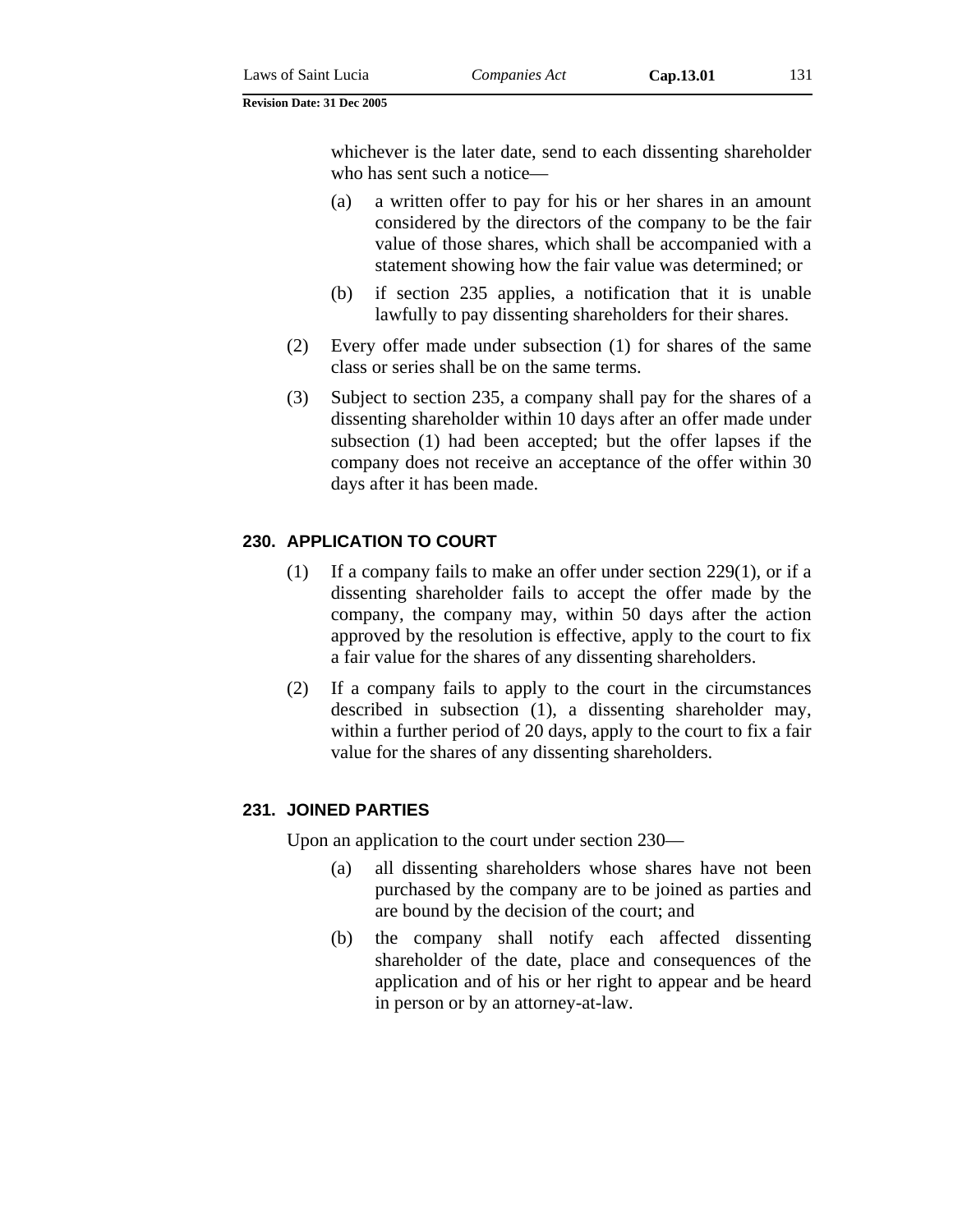### **232. COURT POWERS**

- (1) Upon an application to the court under section 230, the court may determine whether any other person is a dissenting shareholder who should be joined as a party; and the court shall then fix a fair value for the shares of the dissenting shareholders.
- (2) The court may appoint one or more appraisers to assist the court to fix a fair value for the shares of the dissenting shareholders.
- (3) The final order of the court shall be made against the company in favour of each dissenting shareholder of the company and for the amount of the shares of the dissenting shareholder as fixed by the court.

### **233. INTEREST**

The court may allow a reasonable rate of interest on the amount payable to each dissenting shareholder, from the date the action approved by the resolution is effective until the date of payment by the company.

### **234. RECOURSE OF DISSENTING SHAREHOLDER**

- (1) If section 235 applies, the company shall within ten days after the making of an order under section 232(3), notify each dissenting shareholder that it is unable lawfully to pay dissenting shareholders for their shares.
- (2) If section 235 applies, a dissenting shareholder, by written notice delivered to the company within 30 days after receiving a notice under subsection (1) —
	- (a) may withdraw his or her notice of dissent, in which case the company consents to the withdrawal and the shareholder is re-instated to his or her full rights as a shareholder; or
	- (b) may retain a status as a claimant against the company entitled to be paid as soon as the company is lawfully able to do so, or, in a winding-up, to be ranked subordinate to the rights of creditors of the company, but in priority to the company's shareholders.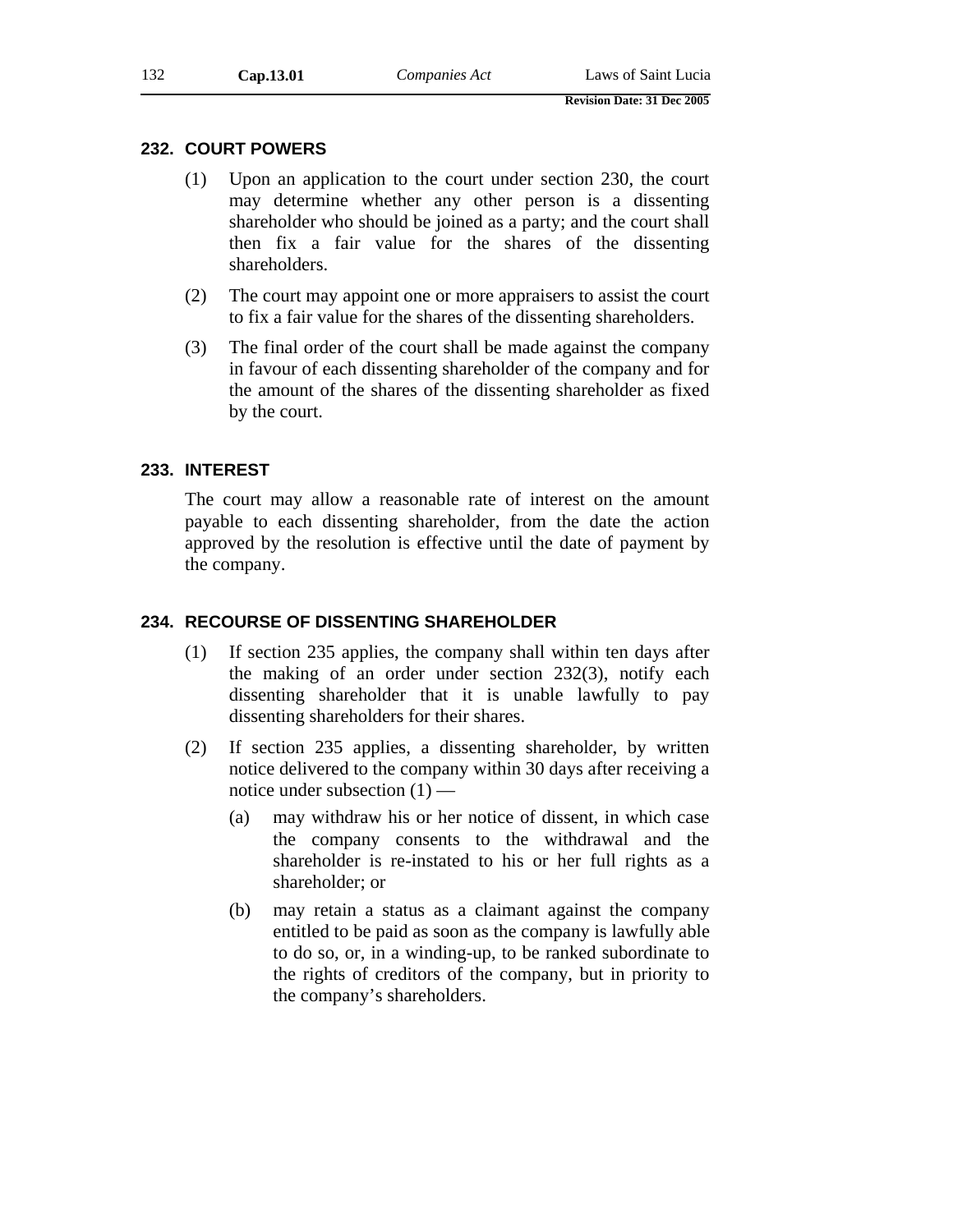#### **235. PROHIBITION OF PAYMENT**

A company shall not make a payment to a dissenting shareholder under section 229 if there are reasonable grounds for believing—

- (a) the company is or would, after the payment, be unable to pay its liabilities as they become due; or
- (b) the realisable value of the company's assets would thereby be less than the aggregate of its liabilities.

### **236. RE-ORGANISATION**

- (1) In this section, "re-organisation" means—
	- (a) a court order made under section 241;
	- (b) a court order approving a proposal under the Bankruptcy Act; or
	- (c) a court order that is made under any other enactment and that affects the rights among the company, its shareholders and creditors.
- (2) If a company is subject to an order referred to in subsection (1), its articles may be amended by the order to effect any change that might lawfully be made by an amendment under section 213.
- (3) If the court makes an order referred to in subsection (1), the court may also—
	- (a) authorise the issue of debentures of the company, whether or not convertible into shares of any class or series, or having attached any rights or options to acquire shares of any class or series, and fix the terms thereof; and
	- (b) appoint directors in place of, or in addition to, all or any of the directors then in office.
- (4) After an order referred to in subsection (1) has been made, articles of re-organisation in the prescribed form shall be sent by the company to the Registrar, together with the documents required by sections 69 and 176, if applicable.
- (5) Upon receipt of articles of re-organisation for a company, the Registrar shall issue a certificate of amendment in accordance with section 511.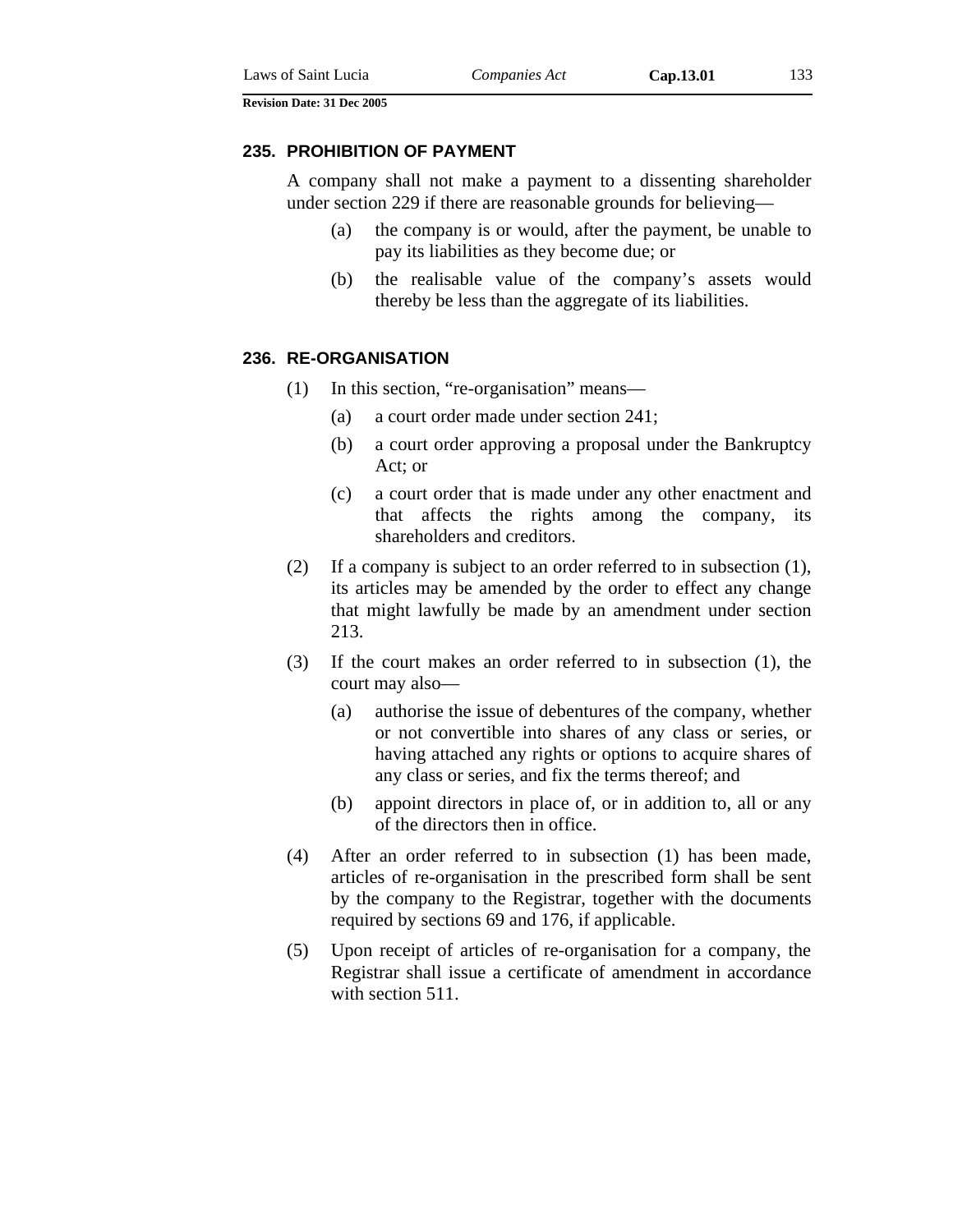- (6) A re-organisation of a company becomes effective on the date shown in the certificate of amendment, and its articles of incorporation are amended accordingly.
- (7) A shareholder of a company is not entitled to dissent under section 226 if an amendment to the articles of incorporation of the company is effected under this section.

### **237. ARRANGEMENTS**

- (1) In this section, "arrangements" include—
	- (a) an amendment of the articles of a company;
	- (b) an amalgamation of 2 or more companies;
	- (c) a division of the businesses carried on by a company;
	- (d) a transfer of all or substantially all the property of a company to another body corporate in exchange for property, money or shares or debentures of the body corporate;
	- (e) an exchange of shares or debentures held by shareholders or debenture holders of a company for property, money or other shares or debentures of the company, or property, money or shares or debentures of another body corporate if it is not a takeover bid within the meaning of Division J;
	- (f) a winding-up and dissolution of a company; and
	- (g) any combination of the activities described in paragraphs (a) to (f).
- (2) For the purposes of this section, a company is insolvent when—
	- (a) it is unable to pay its liabilities as they become due; or
	- (b) the realisable value of the assets of the company are less than the aggregate of its liabilities and stated capital of all classes.
- (3) Where it is not practicable for a company that is (solvent to effect a fundamental change in the nature of an arrangement under any other provision of this Act, the company may apply to the court for an approval of an arrangement proposed by the company.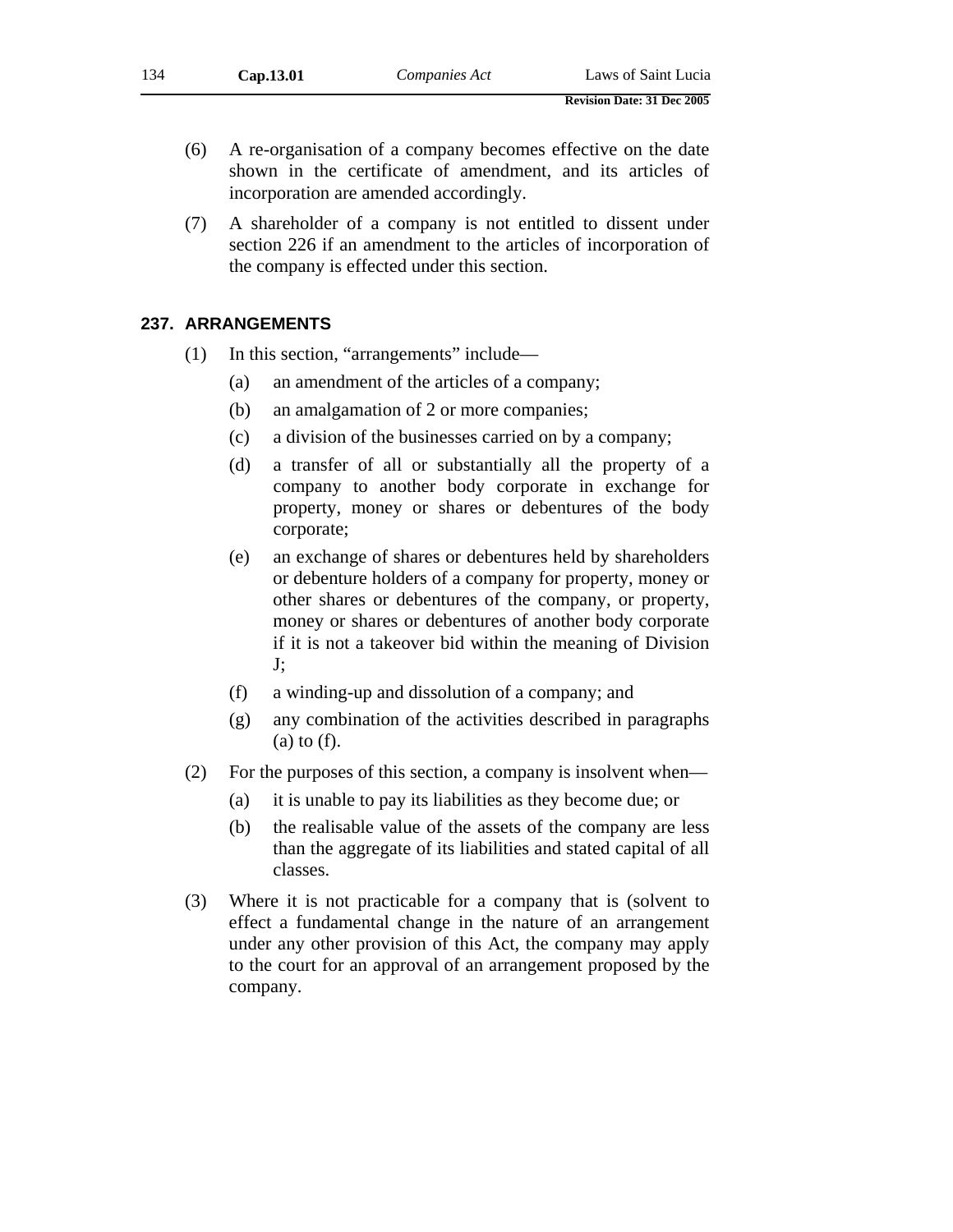- (4) In connection with an application under this section, the court may make any interim or final order it thinks fit including—
	- (a) an order determining the notice to be given to any interested person or dispensing with notice to any person other than the Registrar;
	- (b) an order requiring a company, in such manner as the court directs, to call, hold and conduct a meeting of shareholders or debenture holders, or holders of options or rights to acquire shares in the company;
	- (c) an order permitting a shareholder to disssent under section 226; or
	- (d) an order approving an arrangement as proposed by the company or as amended in such manner as the court may direct.
- (5) An applicant under this section shall give the Registrar notice of the application; and the Registrar may appear and be heard in person or by an attorney-at-law.
- (6) After an order referred to in subsection (4)(d) has been made, articles of arrangement in the prescribed form shall be sent to the Registrar together with the documents required by sections 77 and 176, if applicable.
- (7) Upon receipt of articles of arrangement, the Registrar shall issue a certificate of amendent in accordance with section 511.
- (8) An arrangement becomes effective on the date shown in the certificate of amendment.

*(Substituted by Act 10 of 1997)* 

*Division L: Civil Remedies* 

## **238. DEFINITIONS**

In this Part—

"**action**" means an action under this Act;

"**complainant**" means—

(a) a shareholder or debenture holder, or a former holder of a share or debenture of a company or any of its affiliates;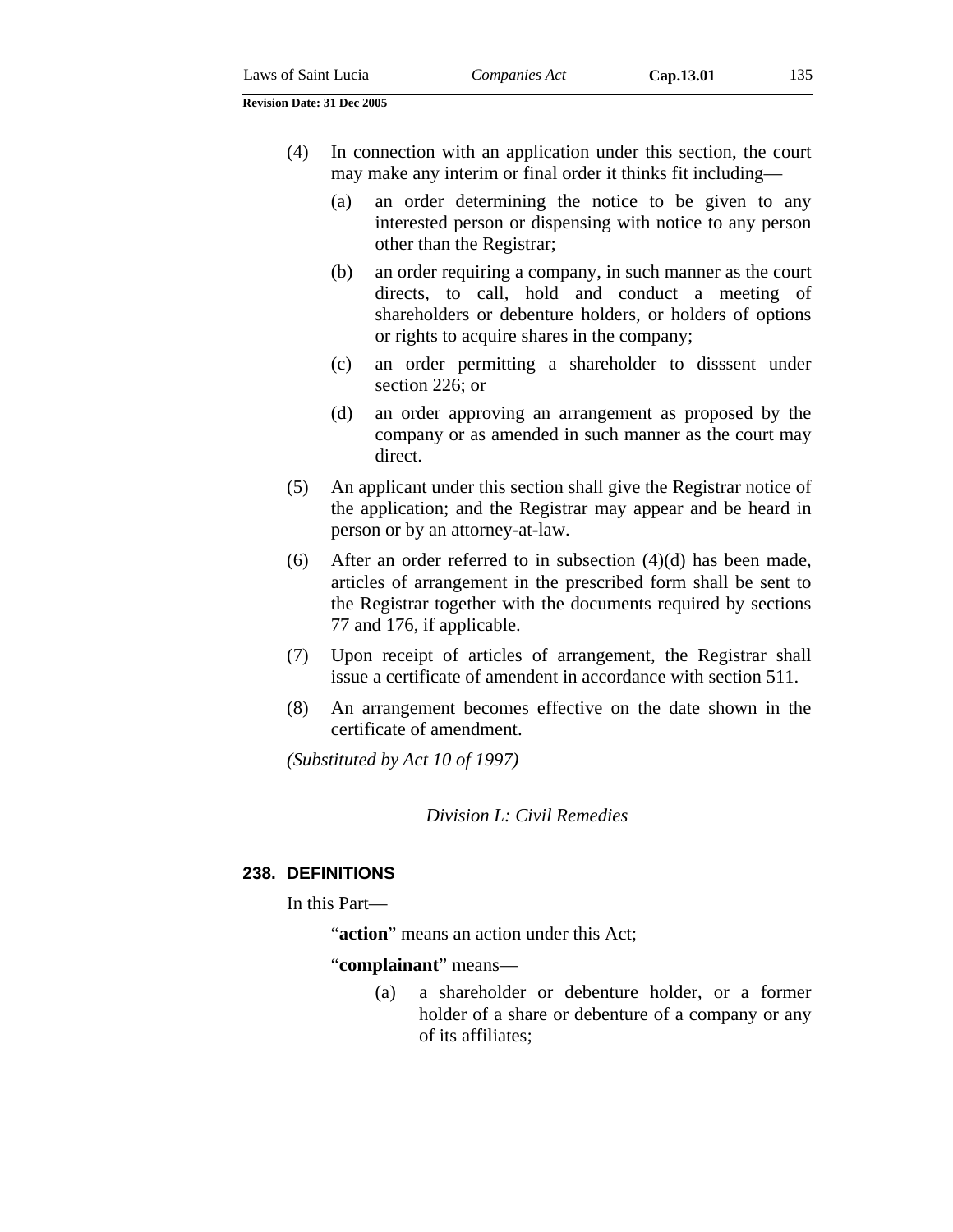- (b) a director or an officer or former director or officer of a company or any of its affiliates;
- (c) the Registrar; or
- (d) any other person who, in the discretion of the court, is a proper person to make an application under this Part.

### *Derivative Actions*

### **239. DERIVATIVE ACTIONS**

- (1) Subject to subsection (2), a complainant may, for the purpose of prosecuting, defending or discontinuing an action on behalf of a company, apply to the court for leave to bring an action in the name and on behalf of the company or any of its subsidiaries, or intervene in an action to which such company or any of its subsidiaries is a party.
- (2) An action shall not be brought, and an intervention in an action shall not be made, under subsection (1) unless the court is satisfied—
	- (a) that the complainant has given reasonable notice to the directors of the company or its subsidiary of his or her or her intention to apply to the court under subsection (1) if the directors of the company or its subsidiary do not bring, diligently prosecute or defend, or discontinue, the action;
	- (b) that the complainant is acting in good faith; and
	- (c) that it appears to be in the interests of the company or its subsidiary that the action be brought, prosecuted, defended or discontinued.

*(Substituted by Act 10 of 1997)* 

### **240. COURT POWERS**

In connection with an action brought or intervened in under section 239, the court may at any time make any order it thinks fit, including—

(a) an order authorising the complainant, the Registrar or any other person to control the conduct of the action;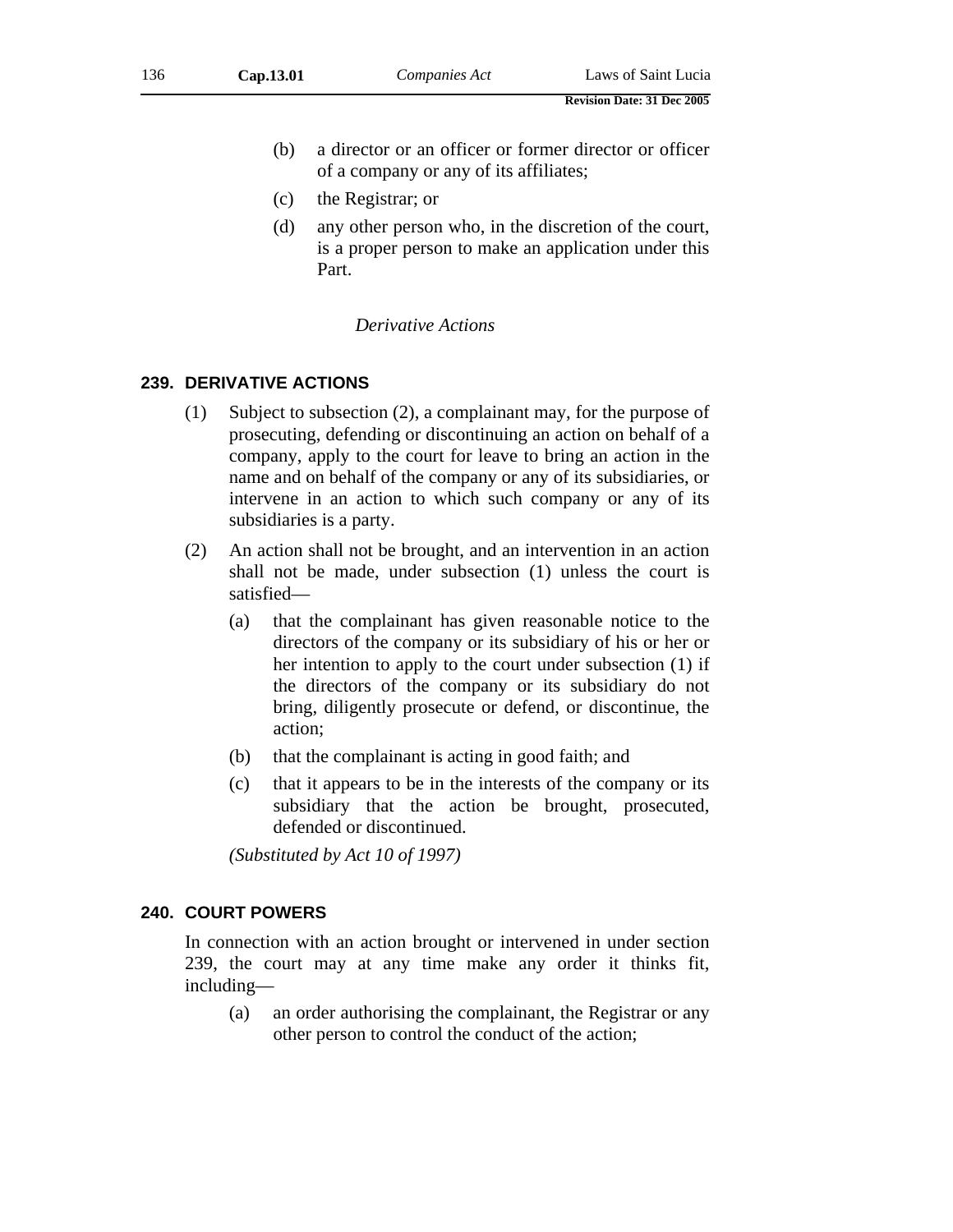- (b) an order giving directions for the conduct of the action;
- (c) an order directing that any amount adjudged payable by a defendant in the action be paid, in whole or in part, directly to former and present shareholders or debenture holders of the company or its subsidiary, instead of to the company or its subsidiary; or
- (d) an order requiring the company or its subsidiary to pay reasonable legal fees incurred by the complainant in connection with the action.

#### *Restraining Oppression*

#### **241. OPPRESSION RESTRAINED**

- (1) A complainant may apply to the court for an order under this section.
- (2) If, upon an application under subsection (1), the court is satisfied that in respect of a company or any of its affiliates—
	- (a) any act or omission of the company or any of its affiliates effects a result;
	- (b) the business or affairs of the company or any of its affiliates are or have been carried on or conducted in a manner; or
	- (c) the powers of the directors of the company or any of its affiliates are or have been exercised in a manner,

that is oppressive or unfairly prejudicial to, or that unfairly disregards the interests of, any shareholder or debenture holder, creditor, director or officer of the company, the court may make an order to rectify the matters complained of.

- (3) In connection with an application under this section, the court may make any interim or final order it thinks fit, including—
	- (a) an order restraining the conduct complained of;
	- (b) an order appointing a receiver or receiver-manager;
	- (c) an order to regulate a company's affairs by amending its articles or bye-laws, or creating or amending a unanimous shareholder agreement;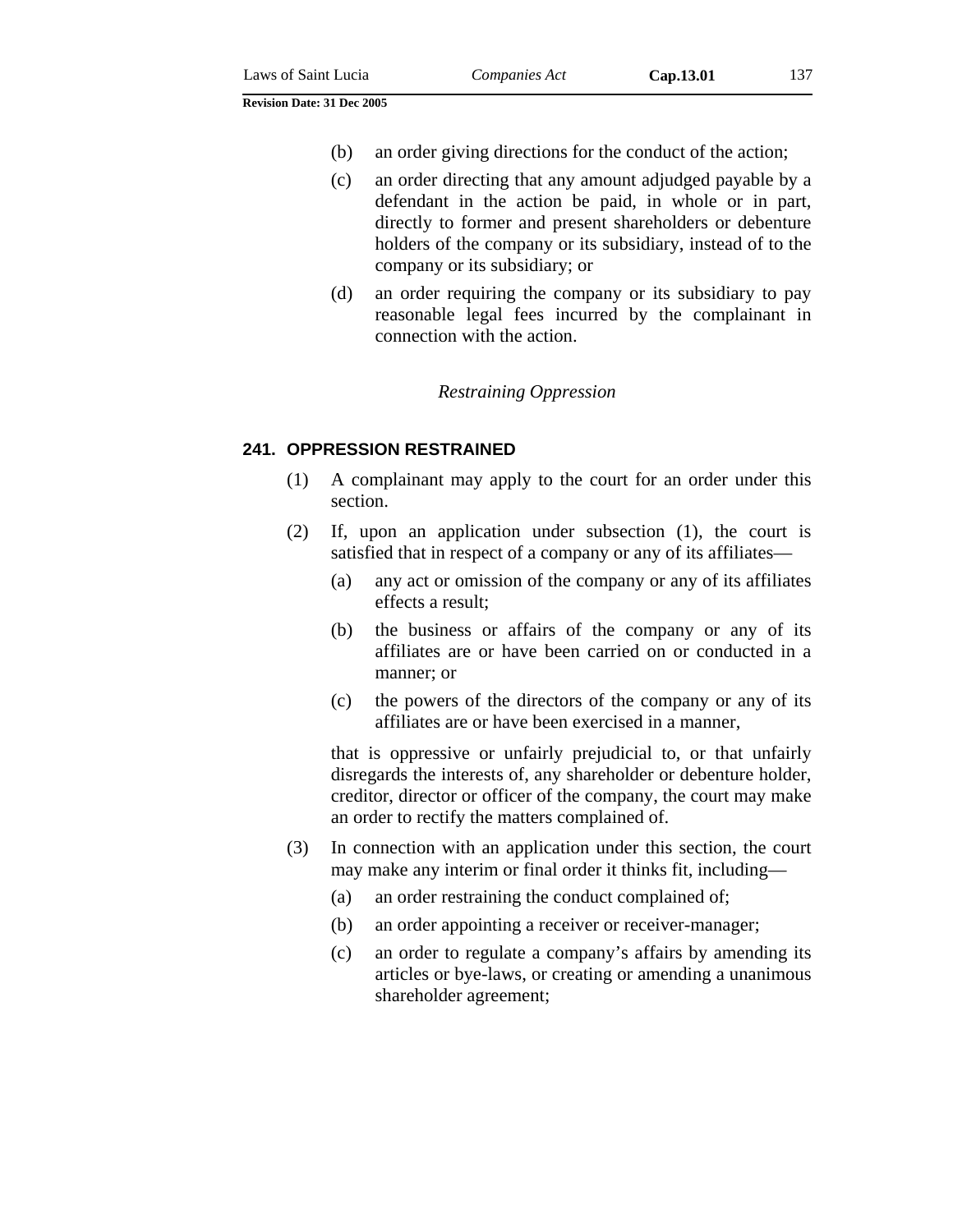- (d) an order directing an issue or exchange of shares or debentures;
- (e) an order appointing directors in place of, or in addition to, all or any of the directors then in office;
- (f) an order directing a company, subject to subsection (6), or any other person, to purchase shares or debentures of a holder thereof;
- (g) an order directing a company, subject to subsection (6), or any other person, to pay to a shareholder or debenture holder any part of the moneys paid by him or her for his or her shares or debentures;
- (h) an order varying or setting aside a transaction or contract to which a company is a party, and compensating the company or any other party to the transaction or contract;
- (i) an order requiring a company, within a time specified by the court, to produce to the court or an interested person financial statements in the form required by section 149 or an accounting in such other form as the court may determine;
- (j) an order compensating an aggrieved person;
- (k) an order directing rectification of the registers or other records of a company under section 244;
- (l) an order winding-up and dissolving the company;
- (m) an order directing an investigation under Division B of Part 5 to be made; or
- (n) an order requiring the trial of any issue.
- (4) If an order made under this section directs the amendment of the articles or bye-laws of a company—
	- (a) the directors shall comply with section  $236(4)$ ; and
	- (b) no other amendment to the articles or bye-laws may be made without the consent of the court, until the court otherwise orders.
- (5) A shareholder is not entitled under section 226 to dissent if an amendment to the articles is effected under this section.
- (6) A company shall not make a payment to a shareholder under subsection  $(3)(f)$  or  $3(g)$  if there are reasonable grounds for believing that—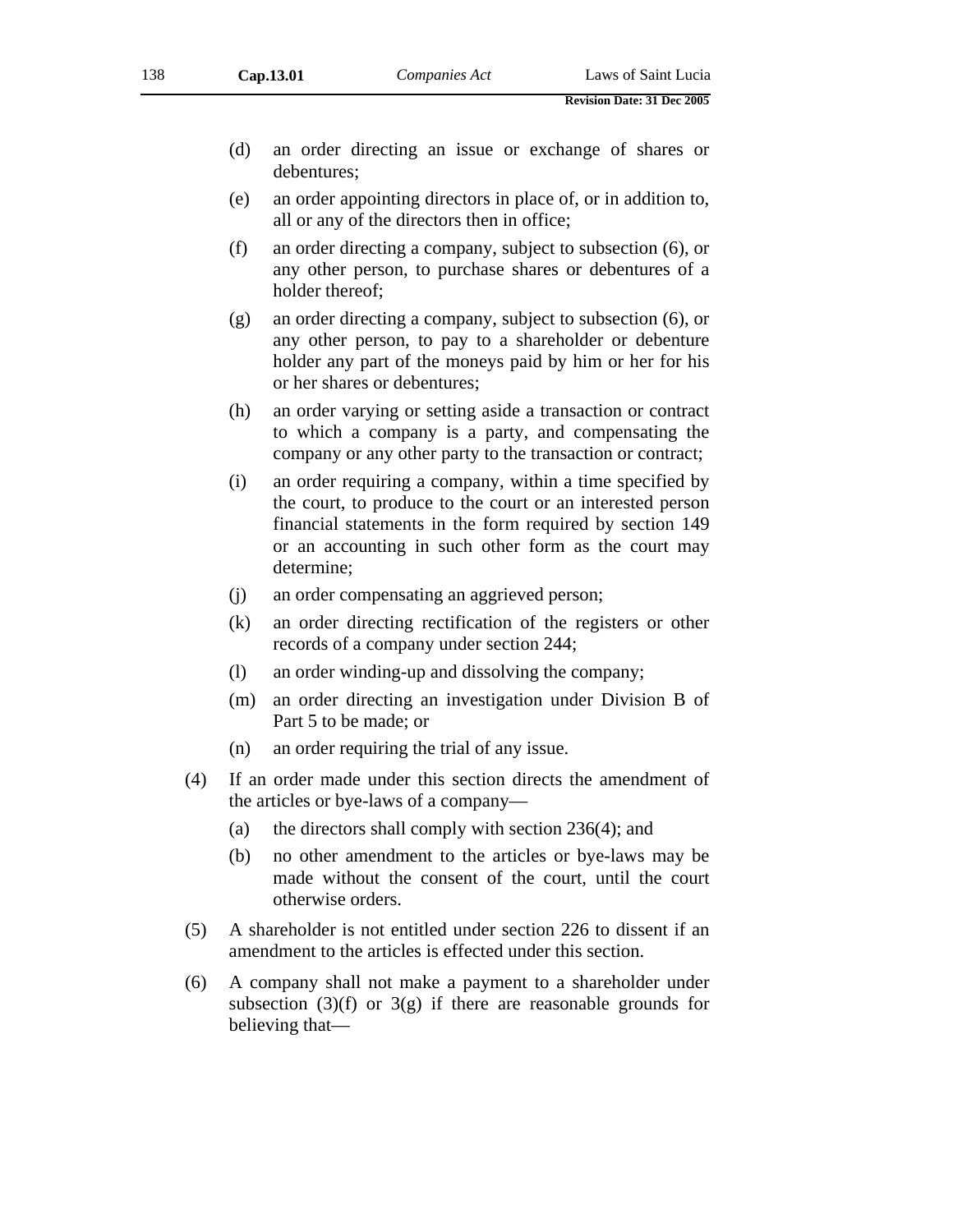- (a) the company is unable or would, after the payment, be unable to pay its liabilities as they become due; or
- (b) the realisable value of the company's assets would thereby be less than the aggregate of its liabilities.
- (7) An applicant under this section may apply in the alternative for an order under section 385.

### **242. STAYING ACTION**

- (1) An application made or an action brought or intervened in under this Part may not be stayed or dismissed by reason only that it is shown that an alleged breach of a right or duty owed to the company or its subsidiary has been or might be approved by the shareholders of the company or its subsidiary; but evidence of approval by the shareholders may be taken into account by the court in making an order under section 240, 241 or 385.
- (2) An application made or an action brought or intervened in under this Part may not be stayed, discontinued, settled or dismissed for want of prosecution without the approval of the court given upon such terms as the court thinks fit; and if the court determines that the interests of any complainant could be substantially affected by the stay, discontinuance, settlement or dismissal, the court may order any party to the application or action to give notice to the complainant.

### **243. INTERIM COSTS**

In an application made or an action brought or intervened in under this Part, the court may at any time order the company or its subsidiary to pay to the complainant interim costs, including legal fees and disbursements; but the complainant may be held accountable for those interim costs upon the final disposition of the application or action.

### **244. RECTIFICATION OF RECORDS**

(1) If the name of a person is alleged to be or to have been wrongly entered or retained in, or wrongly deleted or omitted from, the registers or other records of a company, the company, a shareholder or debenture holder of the company, or any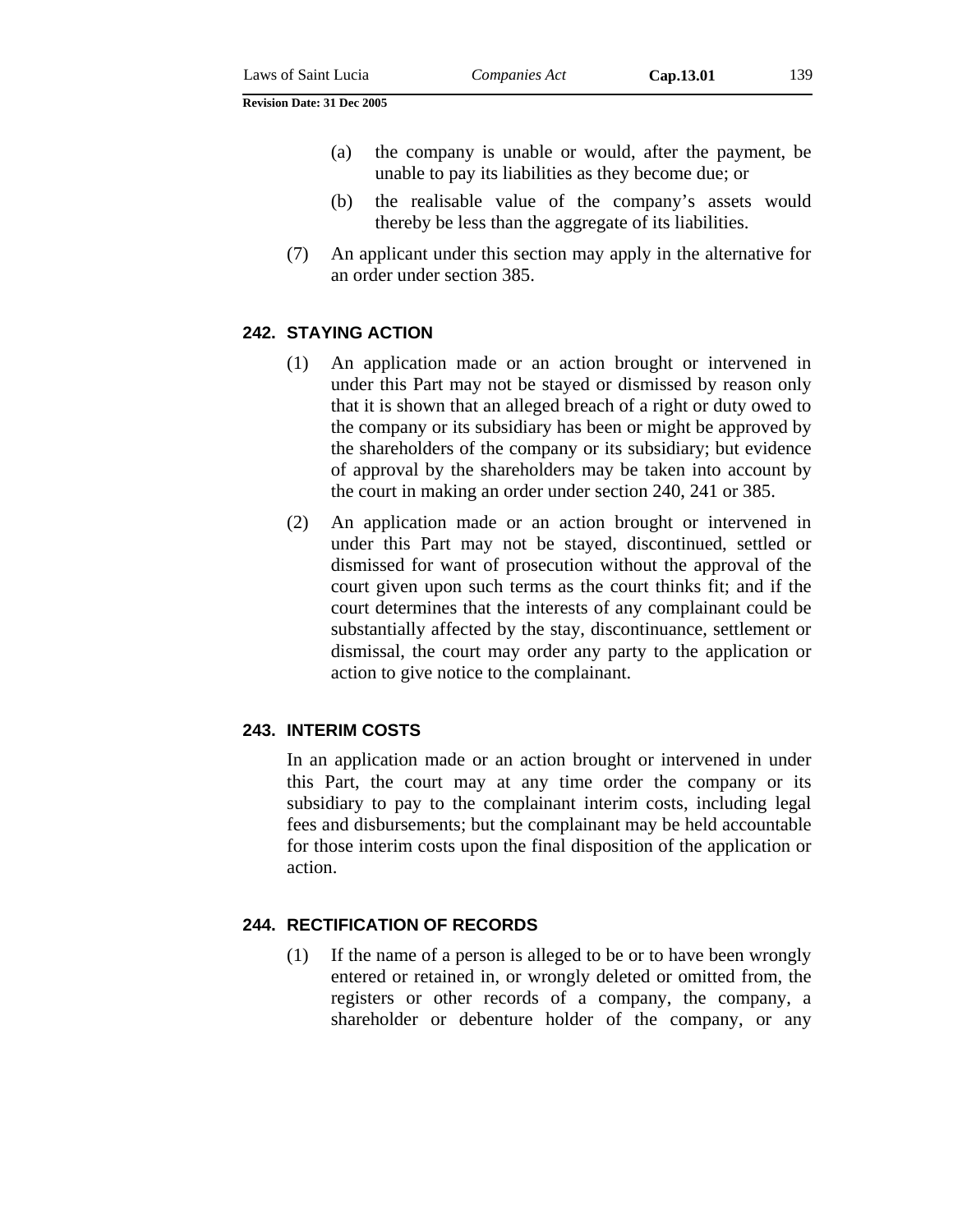aggrieved person, may apply to the court for an order that the registers or records of the company be rectified.

- (2) An applicant under this section shall give the Registrar notice of the application; and the Registrar is entitled to appear and be heard in person or by an attorney-at-law.
- (3) In connection with an application under this section, the court may make any order it thinks fit including—
	- (a) an order requiring the registers or other records of the company to be rectified;
	- (b) an order restraining the company from calling or holding a meeting of shareholders, or paying a dividend before that rectification;
	- (c) an order determining the right of a party to the proceedings to have his or her name entered or retained in, or deleted or omitted from, the registers or records of the company, whether the issue arises between 2 or more shareholders or debenture holders or alleged shareholders or alleged debenture holders, or between the company and any shareholders or debenture holders, or alleged shareholders or alleged debenture holders; and
	- (d) an order compensating a party who has incurred a loss.

*Other Remedial Actions* 

### **245. DIRECTIONS FOR REGISTRAR**

The Registrar may apply to the court for directions in respect of any matter concerning his or her duties under this Act; and on the application the court may give such directions and make such further order as it thinks fit.

#### **246. REFUSAL BY REGISTRAR**

(1) When the Registrar refuses to file any articles or other document required by this Act to be filed by him or her before the articles or other document become effective, the Registrar shall—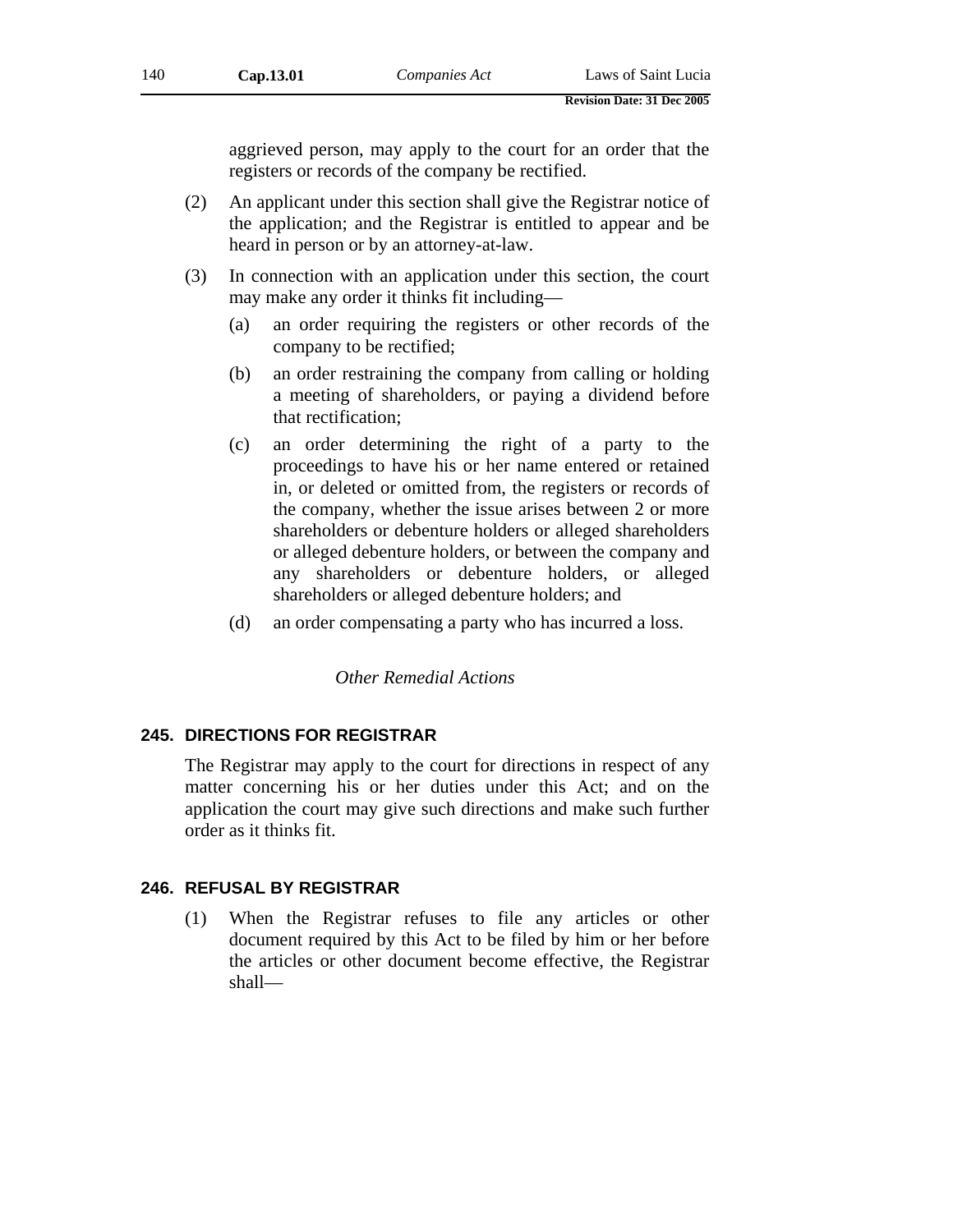(b) after giving the person who sent the articles or document an opportunity to be heard,

give written notice of the refusal to that person, together with the reasons for the refusal.

(2) If the Registrar does not file or give written notice of his or her refusal to file any articles or document within the time limited therefor in subsection (1), then, for the purposes of section 247, the Registrar has refused to file the articles or document.

### **247. APPEAL FROM REGISTRAR**

A person who feels aggrieved by the decision of the Registrar—

- (a) to refuse to file in the form submitted to him or her any articles or other document required by this Act to be filed by him or her;
- (b) to give a name, to change or revoke a name, or to refuse to reserve, accept, change or revoke a name under sections 11 to 14;
- (c) to refuse to grant an exemption under section  $10(2)$ , section 144, section 150 or section 154(3) and any regulations made thereunder; or
- (d) to refuse under section 374(2) to permit a continued reference to shares having a nominal or par value,

may apply to the court for an order requiring the Registrar to change his or her decision; and upon the application the court may so order, and make any further order it thinks fit.

### **248. RESTRAINING ORDER, ETC**

If a company or any director, officer, employee, agent, auditor, trustee, receiver, receiver-manager or liquidator of a company does not comply with this Act, the regulations, articles, bye-laws, or any unanimous shareholder agreement of the company, a complainant or creditor of the company may, in addition to any other right he or she has, apply to the court for an order directing any such person to comply with, or restraining any such person from acting in breach of,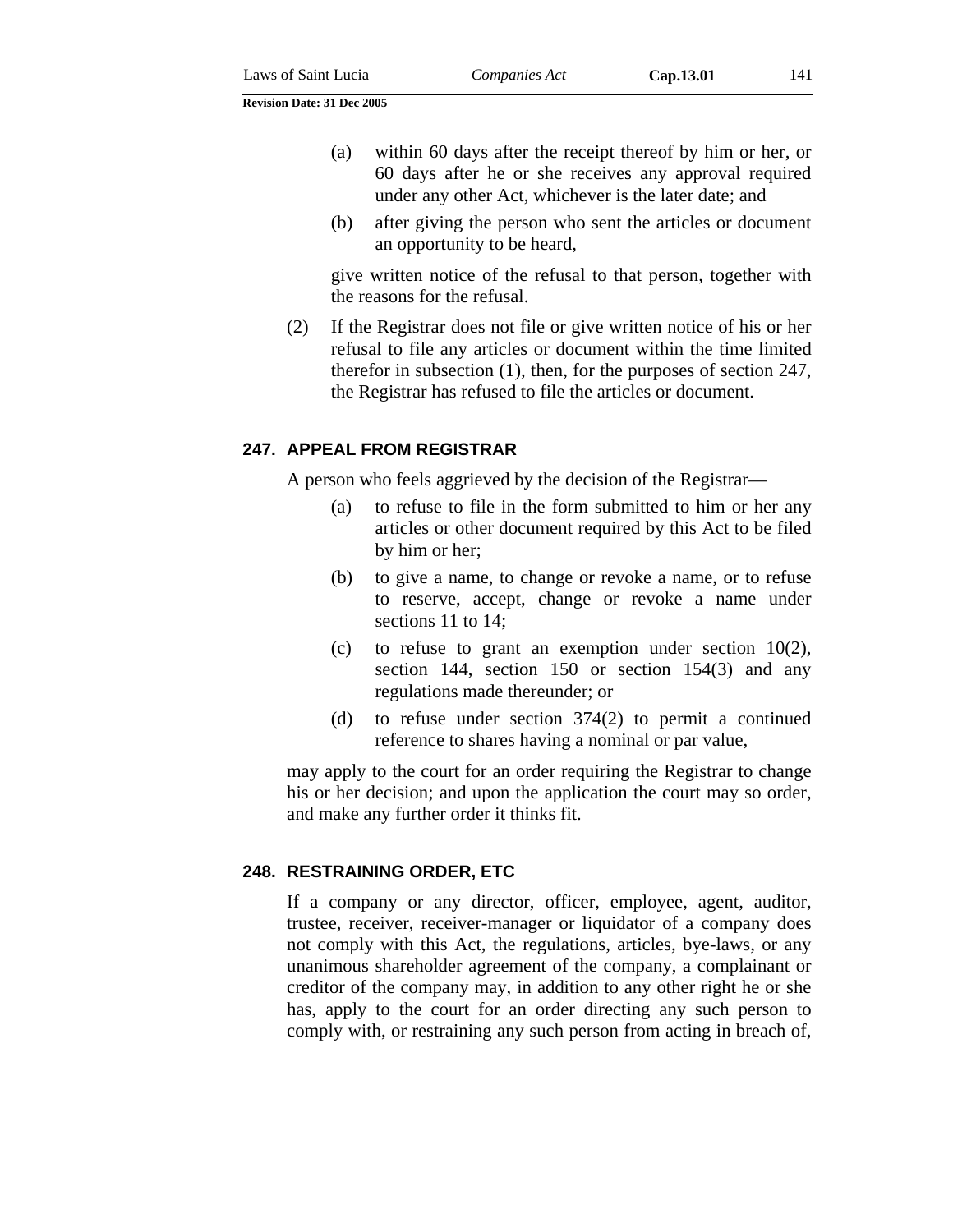any provisions of this Act, the regulations, articles, bye-laws or unanimous shareholder agreement, as the case may be.

#### **249. SUMMARY APPLICATION**

Subject to this Act, where it is provided that a person may apply to the court, the application may be made in a summary manner by originating summons, originating notice of motion, or otherwise as the rules of the court provide, but subject to any order respecting notice to interested parties or costs, or any other order the court thinks fit.

# **PART 2**

## **PROTECTION OF CREDITORS AND INVESTORS**

*Division A: Registration of Charges Charges* 

### **250. REGISTRATION WITH REGISTRAR**

- (1) Subject to this Division, where a charge to which this section applies is created by a company, the company shall within 28 days after the creation of the charge, lodge with the Registrar a statement of the charge and—
	- (a) any instrument by which the charge is created or evidenced; or
	- (b) a copy of the instrument together with a statutory declaration verifying the execution of the charge and also verifying the copy as being a true copy of the instrument.
- (2) Where subsection (1) is not complied with in relation to the charge referred to, the charge shall be void with respect to any security interest it purported to create.
- (3) Subsections (1) and (2) do not affect any contract or obligation for repayment of the money secured by a charge that is void under that subsection; and the money received under the charge becomes immediately payable.
- (4) This section applies to all charges created by a company except—
	- (a) any pledge of, or possessory lien on, goods; and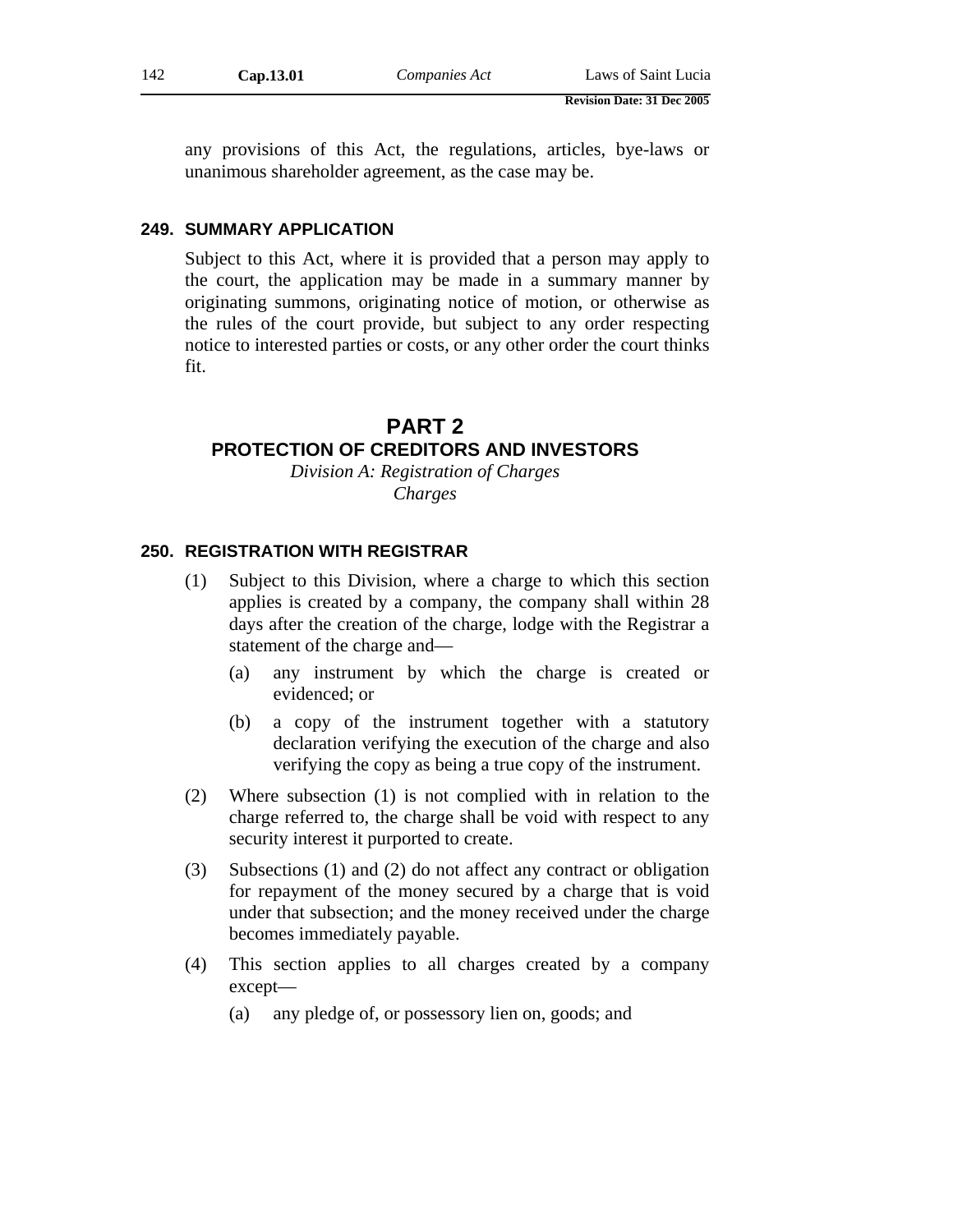(b) any charge by way of pledge, deposit or trust receipt, or bills of lading, dock warrants or other documents of title to goods, or of bills of exchange, promissory notes, or other negotiable securities for money.

## **251. CONTENTS OF CHARGE STATEMENTS**

- (1) Subject to subsections (2) and (3), the statement referred to in section 250 shall contain the following particulars—
	- (a) the date of the creation of the charge;
	- (b) the nature of the charge;
	- (c) the amount secured by the charge, or the maximum sum deemed to be secured by the charge in accordance with section 255;
	- (d) short particulars of the property charged;
	- (e) the persons entitled to the charge; and
	- (f) in the case of a floating charge, the nature of any restriction on the power of the company to grant further charges ranking in priority to, or equally with, the charge thereby created.
- (2) Where a company creates a series of debentures containing or giving by reference to any other instrument any charge to the benefit of which the debenture holders of that series are entitled equally, it is sufficient if there is lodged with the Registrar for registration, within 28 days after the execution of the instrument containing the charges, or, if there is no such instrument, after the execution of the first debenture of the series, a statement containing the following—
	- (a) the total amount secured by the whole series;
	- (b) the dates of the resolutions authorising the issue of the series and the date of any covering instrument by which the security interest is created or defined;
	- (c) the name of any trustee for the debenture holders; and
	- (d) the particulars specified in subsections  $(1)(b)$ ,  $(1)(d)$  and  $(1)(f)$ .
- (3) The statement referred to in subsection (2) shall be accompanied by the instrument containing the charge or a copy of that instrument and a statutory declaration verifying the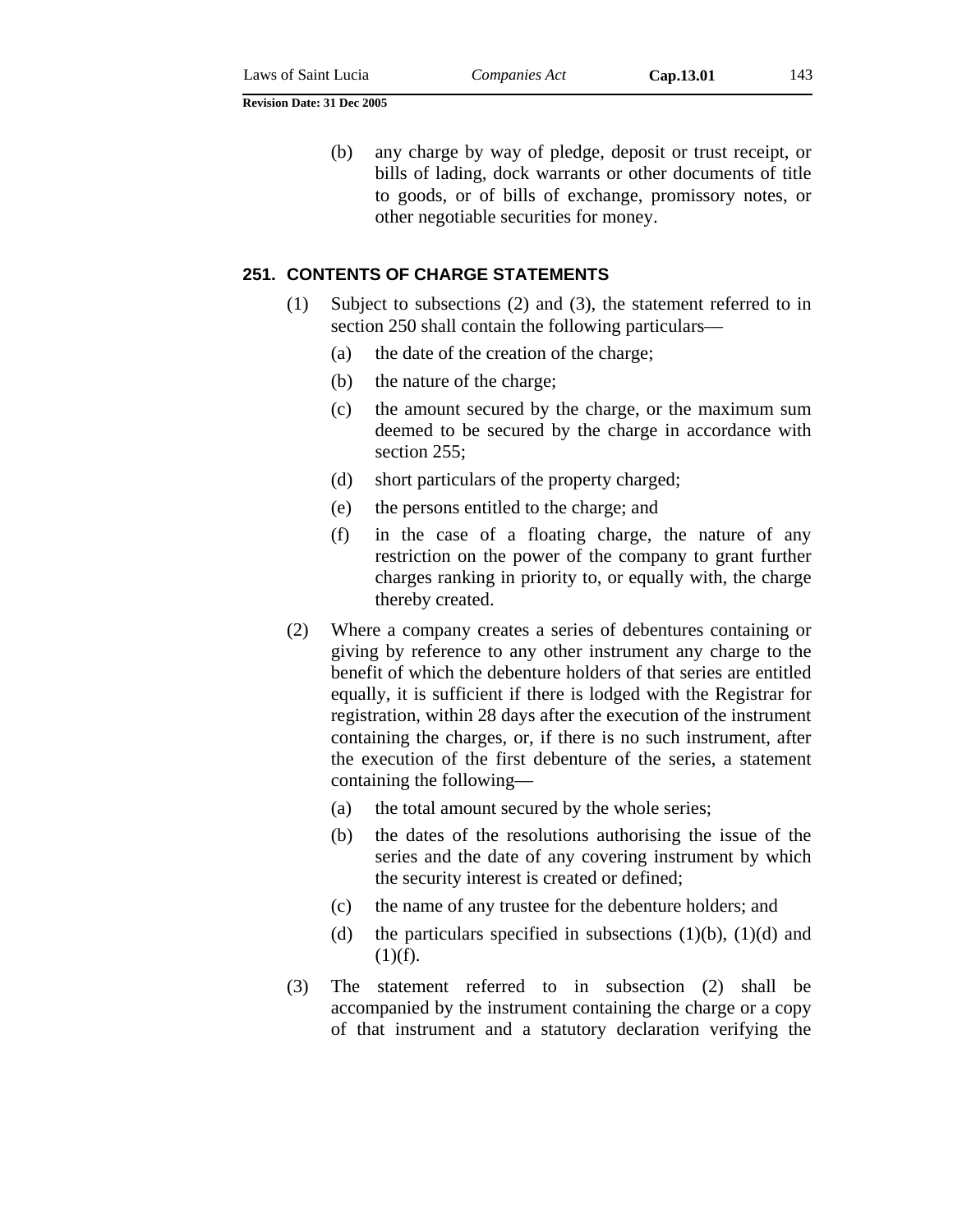execution of the instrument and verifying the copy to be a true copy; but, if there is no such instrument, the statement shall be accompanied by a copy of one of the debentures of the series and a statutory declaration verifying the copy to be a true copy.

## **252. CERTIFIED COPY OF INSTRUMENT**

For the purposes of section 250(1) and section 251(3), a certified copy of an instrument or debenture is a copy of the instrument or debenture that has endorsed on it a certificate—

- (a) that states that the instrument or debenture is a true and complete copy of the original; and
- (b) that is under seal of the company or under the hand of some person interested in the instrument or debenture otherwise than on behalf of the company.

### **253. LATER CHARGES**

When a charge requiring registration under sections 250 to 252 is—

- (a) created before the lapse of 30 days after the creation of a prior unregistered charge that comprises all or any part of the property comprised in the prior charge; and
- (b) given as security for the same debt that is secured by the prior charge or any part of that debt,

then, to the extent to which the subsequent charge is a security for the same debt or part thereof and so far as respects the property comprised in the prior charge, the subsequent charge does not operate nor is it valid unless it was given in good faith for the purpose of correcting some material error in the prior charge or under other proper circumstances and not for the purpose of avoiding or evading the provisions of this Division.

### **254. EFFECT ON ENACTMENTS**

Sections 250 to 253 do not affect any other enactment relating to the registration of charges.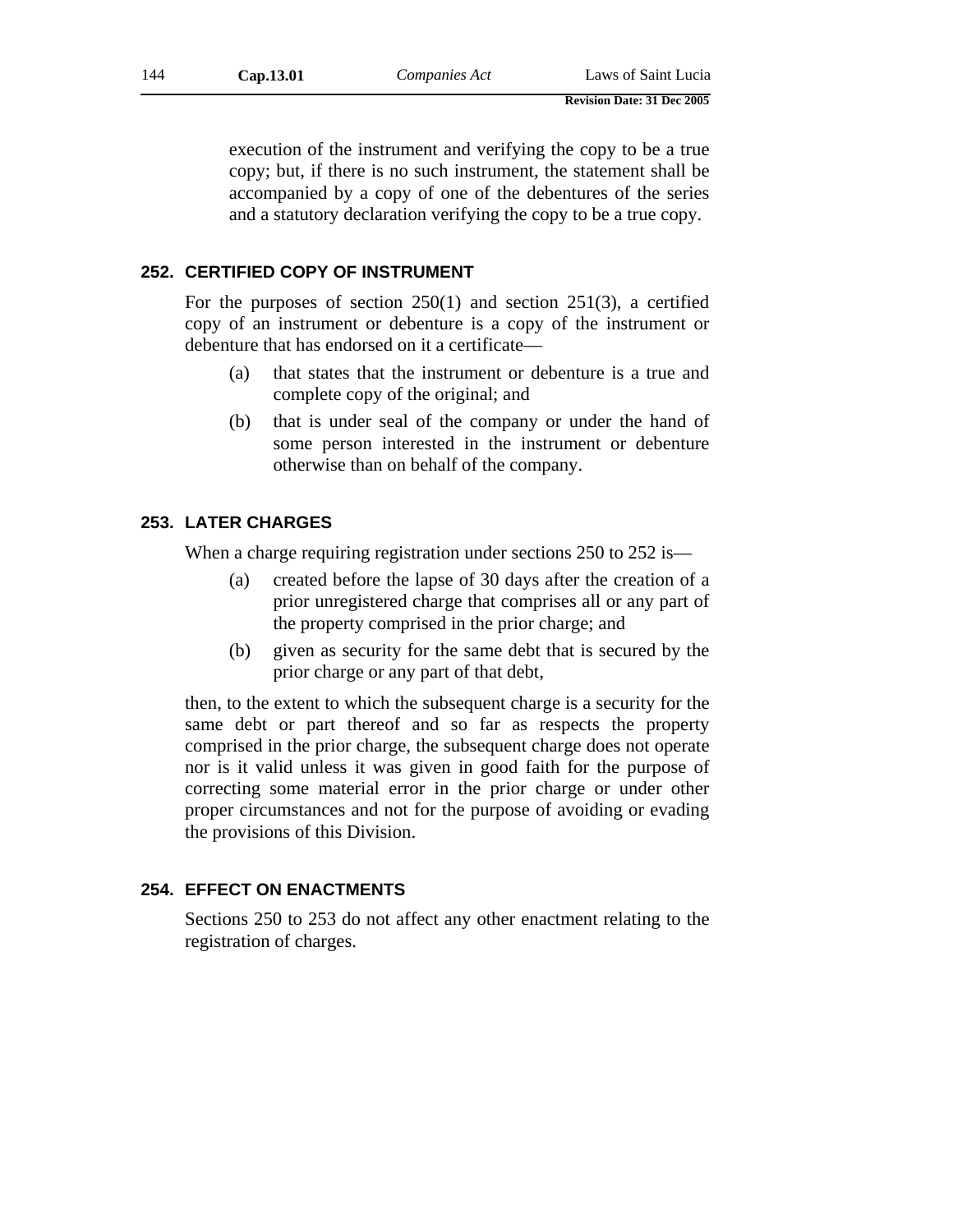#### **255. FLUCTUATING CHARGES**

- (1) When a charge, the particulars of which require registration under section 250, is expressed to secure all sums due or to become due or some other fluctuating amount, the particulars required under section  $251(1)(c)$  shall state the maximum sum that is deemed to be secured by the charge, which shall be the maximum covered by the stamp duty paid thereon; and the charge is, subject to subsection (2), void, so far as any security interest is created by the charge, as respects any excess over the stated maximum.
- (2) Where, in respect of a charge on the property of a company of a kind referred to in subsection  $(1)$  —
	- (a) any additional stamp duty is later paid on the charge; and
	- (b) at any time after the additional stamp duty is paid on the charge, but before the commencement of the winding-up of the company, amended particulars of the charge stating the increased maximum sum deemed to be secured by the charge, together with the original instrument by which the charge was created or evidenced, are lodged with the Registrar for registration,

then, as from the date on which it is lodged, the charge, if otherwise valid, is effective to the extent of the increased maximum sum, except as regards any person who, before the date on which the charge was so lodged, had acquired any proprietary rights in, or a fixed or floating charge on, the property that is subject to the charge.

#### **256. CHARGE ON ACQUISITION OF PROPERTY**

- (1) Where a company acquires any property that is subject to a charge of any kind that would, if it had been created by the company after the acquisition of the property, have been required to be registered under this Division, the company shall within 28 days after the date on which the acquisition is completed, lodge with the Registrar for registration—
	- (a) a statement of the particulars required by section 251 and of the date of the acquisition of the property; and
	- (b) the instrument by which the charge was created or is evidenced or a copy thereof,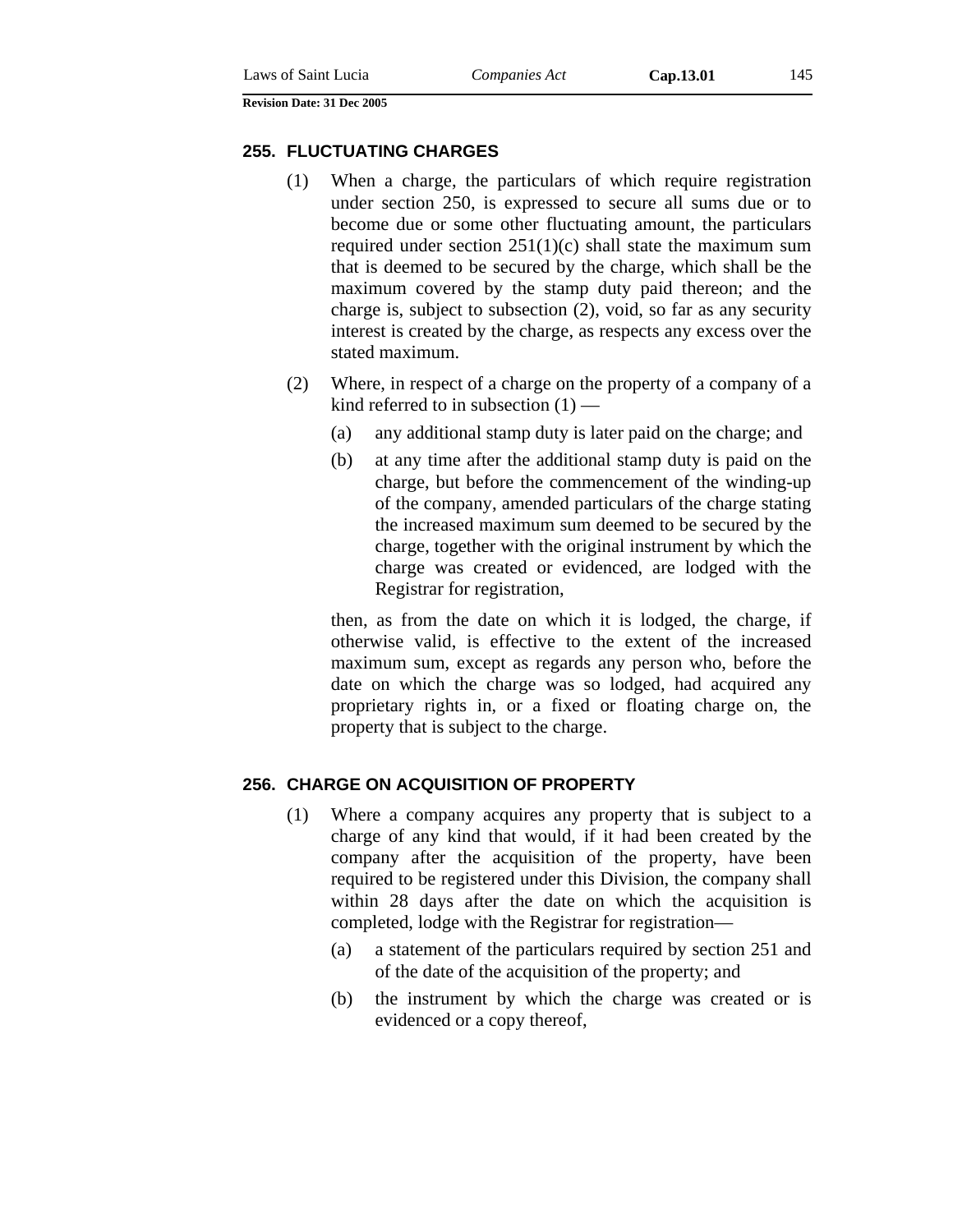accompanied by a statutory declaration as required by section 250 and certified as provided in section 252.

(2) Failure to comply with subsection (1) does not affect the validity of the charge concerned.

### *Registration of Charges*

### **257. DUTY TO REGISTER**

- (1) Documents and particulars required to be lodged for registration may—
	- (a) in the case of a requirement under section 250, be lodged by the company concerned or by any person interested in the documents; and
	- (b) in the case of a requirement under section 256, be lodged by the company concerned.
- (2) A person not being the company concerned who lodges documents or particulars for registration under subsection (1)(a) may recover from the company concerned the amount of any fees properly payable on the registration if he or she meets the requirements of sections 250 to 253.

#### **258. REGISTER OF CHARGES**

- (1) The Registrar shall keep a register of all the charges lodged for registration under this Division and enter in the register with respect to those charges the following particulars—
	- (a) in any case to which section 251(2) applies, such particulars as are required to be contained in a statement lodged under that subsection;
	- (b) in any case to which section 251 applies, such particulars as are required to be contained in a statement lodged under subsection (1)(a) of that section; and
	- (c) in any other case, such particulars as are required by section 251 to be contained in a statement lodged under that section.
- (2) The Registrar shall issue a certificate of every registration, stating, if applicable, the amount secured by the charge, or, in a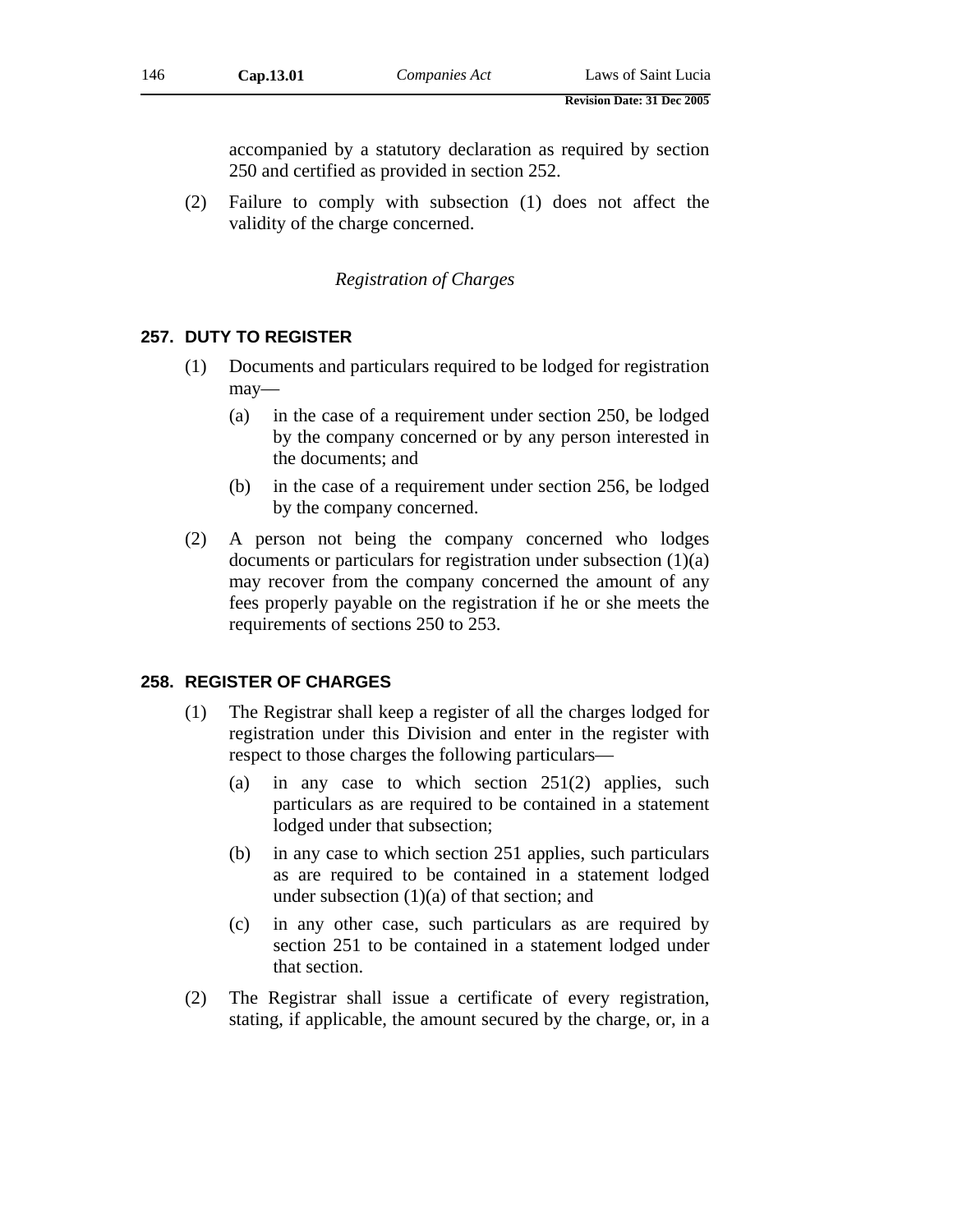case referred to in section 255, the maximum amount secured by the charge, and the certificate is conclusive proof that the requirements as to registration have been complied with.

### **259. ENDORSEMENT ON DEBENTURE**

- (1) A company shall endorse on every debenture issued by it—
	- (a) a copy of the certificate of registration of any charge related to the debenture; or
	- (b) a statement that the registration of a charge related to the debenture has been effected and the date of the registration.
- (2) Subsection (1) does not apply to a debenture issued by a company before the charge was created in relation to the debenture.

## **260. SATISFACTION AND PAYMENT**

- (1) Where, with respect to any registered charge—
	- (a) the debt for which the charge was given has been paid or satisfied in whole or in part; or
	- (b) the property or undertaking charged, or any part thereof, has been released from the charge, or has ceased to form part of the company's property or undertaking,

the company may lodge with the Registrar in the prescribed form a memorandum of satisfaction, in whole or in part, or a memorandum of the fact that the property or undertaking, or any part thereof, has been released from the charge or has ceased to form part of the company's property or undertaking, as the case may be, and the Registrar shall enter particulars of that memorandum in the register.

(2) The memorandum shall be supported by evidence sufficient to satisfy the Registrar of the payment, satisfaction, release or cessation referred to in subsection (1).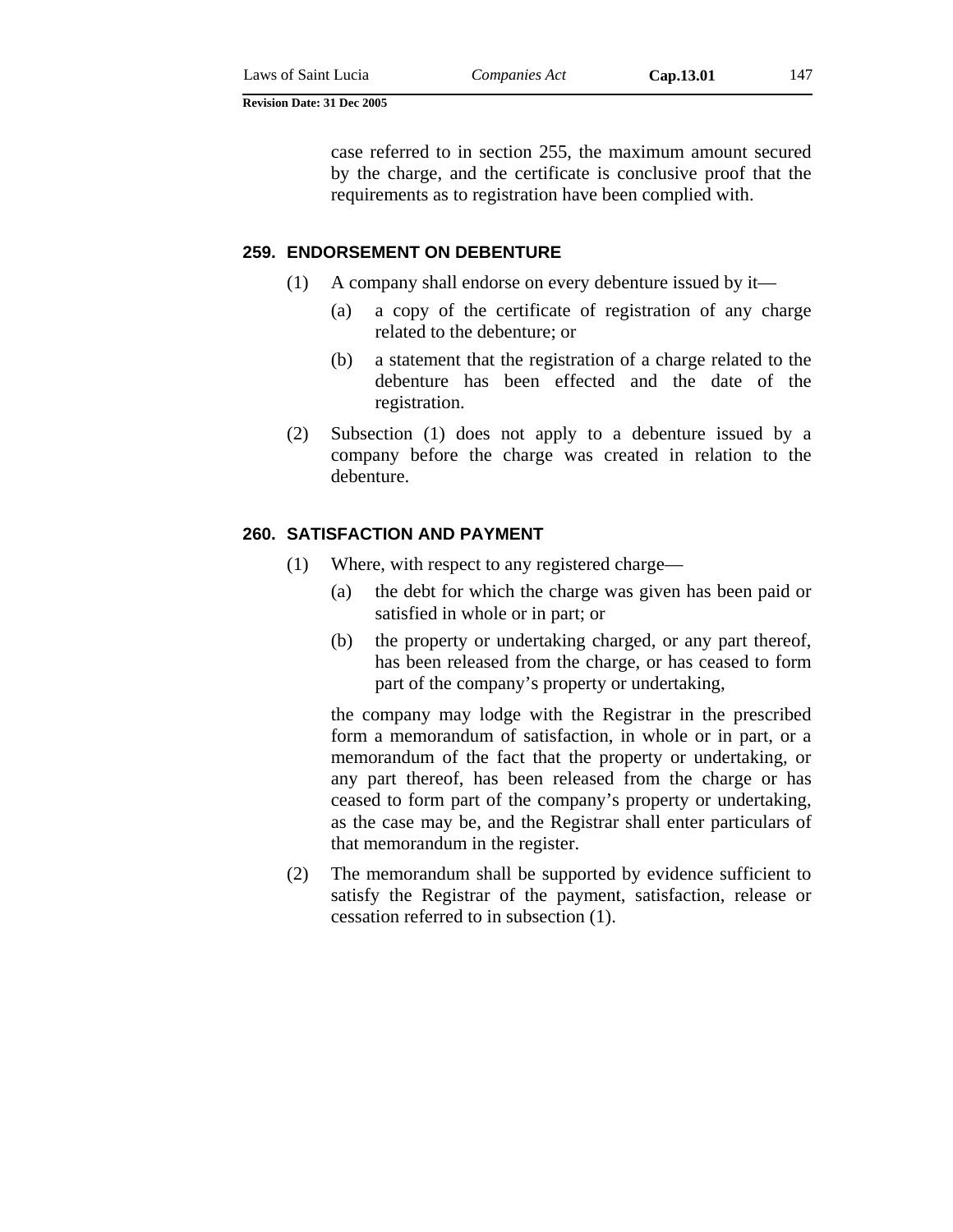## **261. RECTIFICATION OF ERROR**

On being satisfied that the omission to register a charge within the time required, or that the omission or mis-statement of any particular with respect to any such charge or in a memorandum—

- (a) was accidental or due to inadvertence or to some other sufficient cause;
- (b) is not of a nature to affect adversely the position of creditors or shareholders; or
- (c) that, on other grounds, it is just and equitable to grant relief,

the court may, on the application of the company or any person interested, and on such terms and conditions as seem to the court to be just and expedient, order that the time for registration be extended or that the omission or mis-statement be rectified.

## **262. RETENTION OF COPY**

- (1) A company shall retain, at the registered office of the company, a copy of every instrument creating any charge that requires registration under this Division; but, in the case of a series of debentures, the retention of a copy of one debenture of the series is sufficient for the purposes of this subsection.
- (2) A company shall record all charges specifically affecting property of the company, and all floating charges on the undertaking or any property of the company, giving in each case a short description of the property charged, the amount of the charge and the names of the persons entitled thereto.

## **263. INSPECTION OF COPIES**

The copies of instruments retained by the company under section 262 shall be kept open for the inspection of creditors and shareholders of the company, free of charge.

## **264. REGISTRATION OF RECEIVER**

- (1) Where any person—
	- (a) obtains an order for the appointment of a receiver of any of the property of a company; or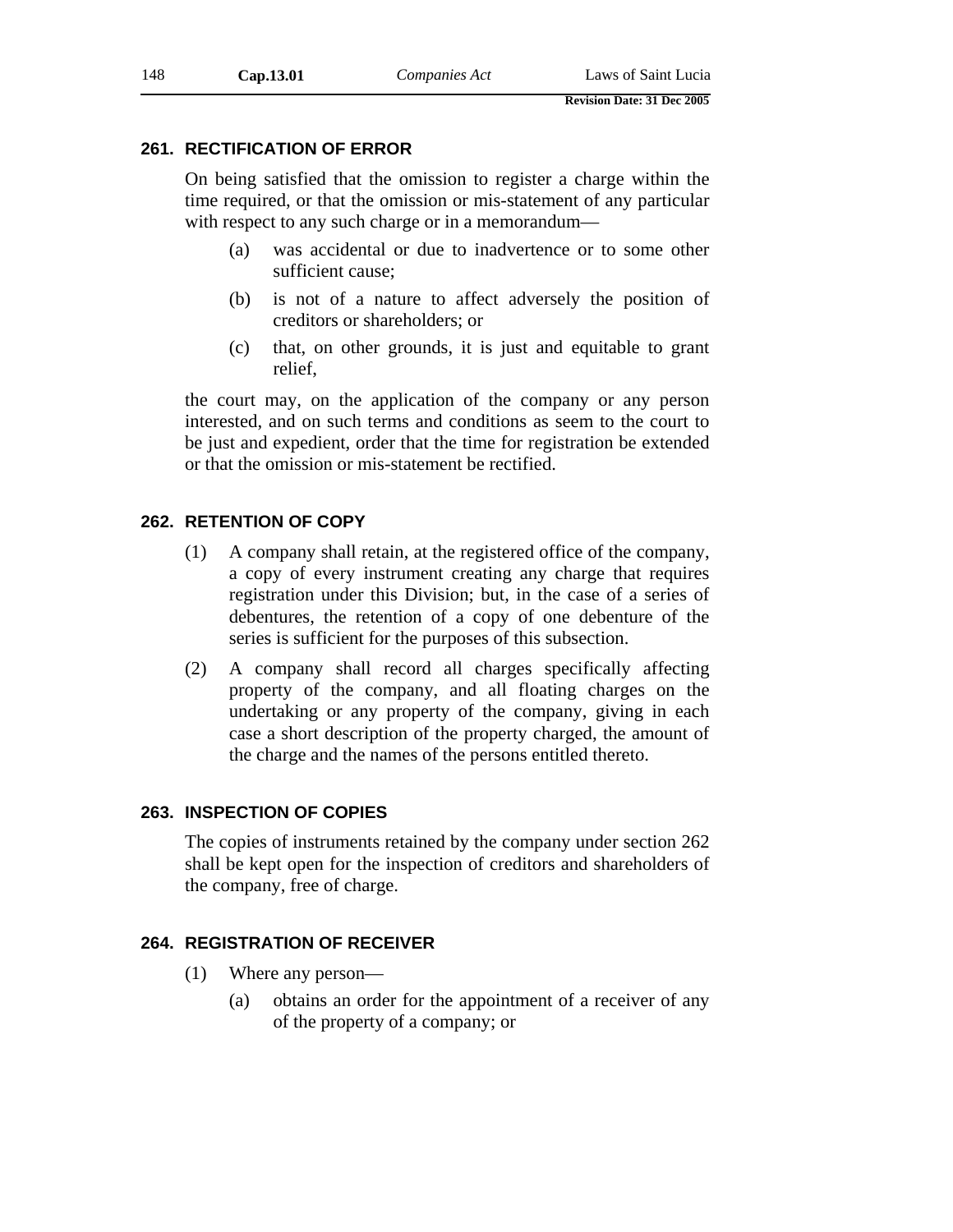(b) appoints a receiver of any of the property of a company or enters into possession of any property of a company under any powers contained in any charge,

he or she shall give, within 10 days from the date of the order, appointment or entry into possession, notice thereof to the Registrar, who shall enter the fact in the register of the particulars of charges relating to the company.

- $(2)$  When—
	- (a) a person who has been appointed a receiver of the property of a company ceases to act as receiver; or
	- (b) a person who had entered into possession of any property of a company goes out of possession of that property,

he or she shall, within 10 days of his or her having done so, give notice of his or her so doing in the prescribed form to the Registrar, who shall enter the notice in the register of the particulars of charges relating to the company.

### *Application of Division*

#### **265. EXTERNAL COMPANY**

This Division applies to charges created or acquired after the commencement of this Division, by an external company, on property in Saint Lucia in like manner and with like consequences as if the external company were a company as defined in section 551 whether or not the external company is registered under this Act under Division B of Part 3.

*Division B: Trust Deeds and Debentures* 

#### **266. DEFINITIONS**

In this Division—

- (a) "**event of default**" means an event specified in a trust deed on the occurrence of which—
	- (i) a security interest constituted by the trust deed becomes enforceable, or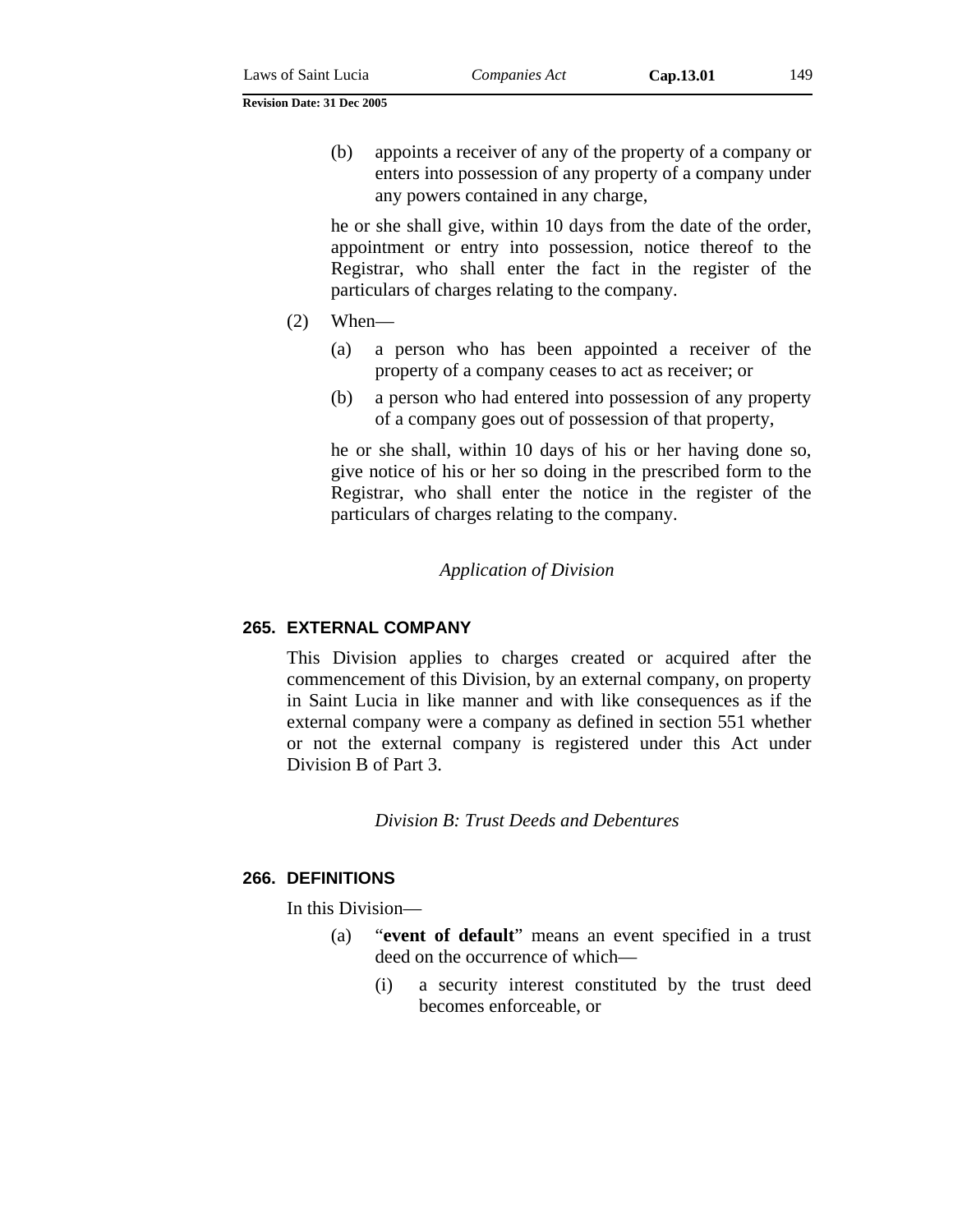(ii) the principal, interest and other moneys payable thereunder become, or can be declared to be, payable before maturity,

but the event is not an event of default until all conditions prescribed in the trust deed in connection with that event for the giving of notice or the lapse of time or otherwise have been satisfied;

- (b) "**trustee**" means any person appointed as trustee under the terms of a trust deed to which a company is a party, and includes any successor trustee;
- (c) "**trust deed**" means any deed, indenture or other instrument, including any supplement or amendment thereto, made by a company after its incorporation or continuance under this Act, under which the company issues debentures and in which a person is appointed as trustee for the holders of the debentures issued thereunder.

## **267. APPLICATION OF DIVISION**

This Division applies to a trust deed if the debentures issued or to be issued under the trust deed are part of a distribution to the public.

*Trustees* 

#### **268. CONFLICT OF INTEREST**

- (1) A person shall not be appointed as trustee if there is a material conflict of interest between his or her role as trustee and his or her role in any other capacity.
- (2) There is a material conflict of interest for the purpose of subsection (1) where a person is an officer or employee, or a shareholder of the company issuing the debentures.
- (3) Within 90 days after a trustee becomes aware that a material conflict of interest exists in his or her case, the trustee shall—
	- (a) eliminate the conflict of interest; or
	- (b) resign from office.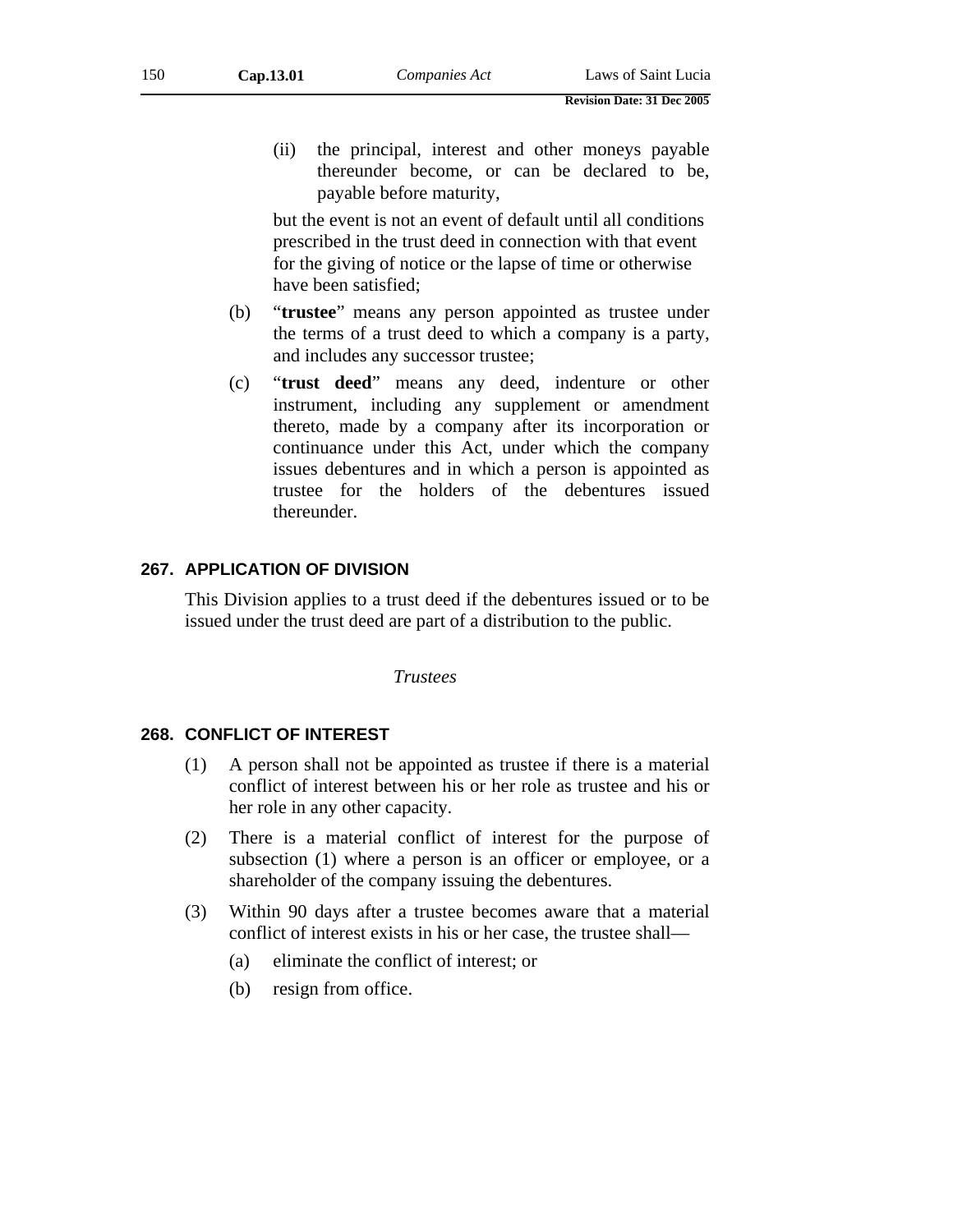- (4) A trust deed, any debentures issued thereunder and a security interest effected thereby are valid despite a material conflict of interest of the trustee.
- (5) If the trustee is appointed contrary to subsection (1) or continues as a trustee contrary to subsection (3), any interested person may apply to the court for an order that the trustee be replaced; and the court may make an order on such terms as it thinks fit.

## **269. LIST OF DEBENTURE HOLDERS**

- (1) A holder of debentures issued under a trust deed may, upon payment to the trustee of a reasonable fee, require the trustee to furnish, within 15 days after delivering to the trustee the statutory declaration referred to in subsection (4), a list setting out the—
	- (a) names and addresses of the registered holders of the outstanding debentures of the issuer;
	- (b) principal amount of outstanding debentures owned by each such holder; and
	- (c) aggregate principal amount of debentures outstanding,

as shown in the records maintained by the trustee on the day that the statutory declaration is delivered to him or her.

- (2) Upon the demand of a trustee, the issuer of debentures shall furnish the trustee with the information required to enable the trustee to comply with subsection (1).
- (3) If the person requiring the trustee to furnish a list under subsection (1) is a body corporate, the statutory declaration required under that subsection shall be made by a director or officer of the body corporate.
- (4) The statutory declaration required under subsection (1) shall state—
	- (a) the name and address of the person requiring the trustee to furnish the list, and, if the person is a body corporate, its address for service; and
	- (b) that the list will not be used except as permitted under subsection (5).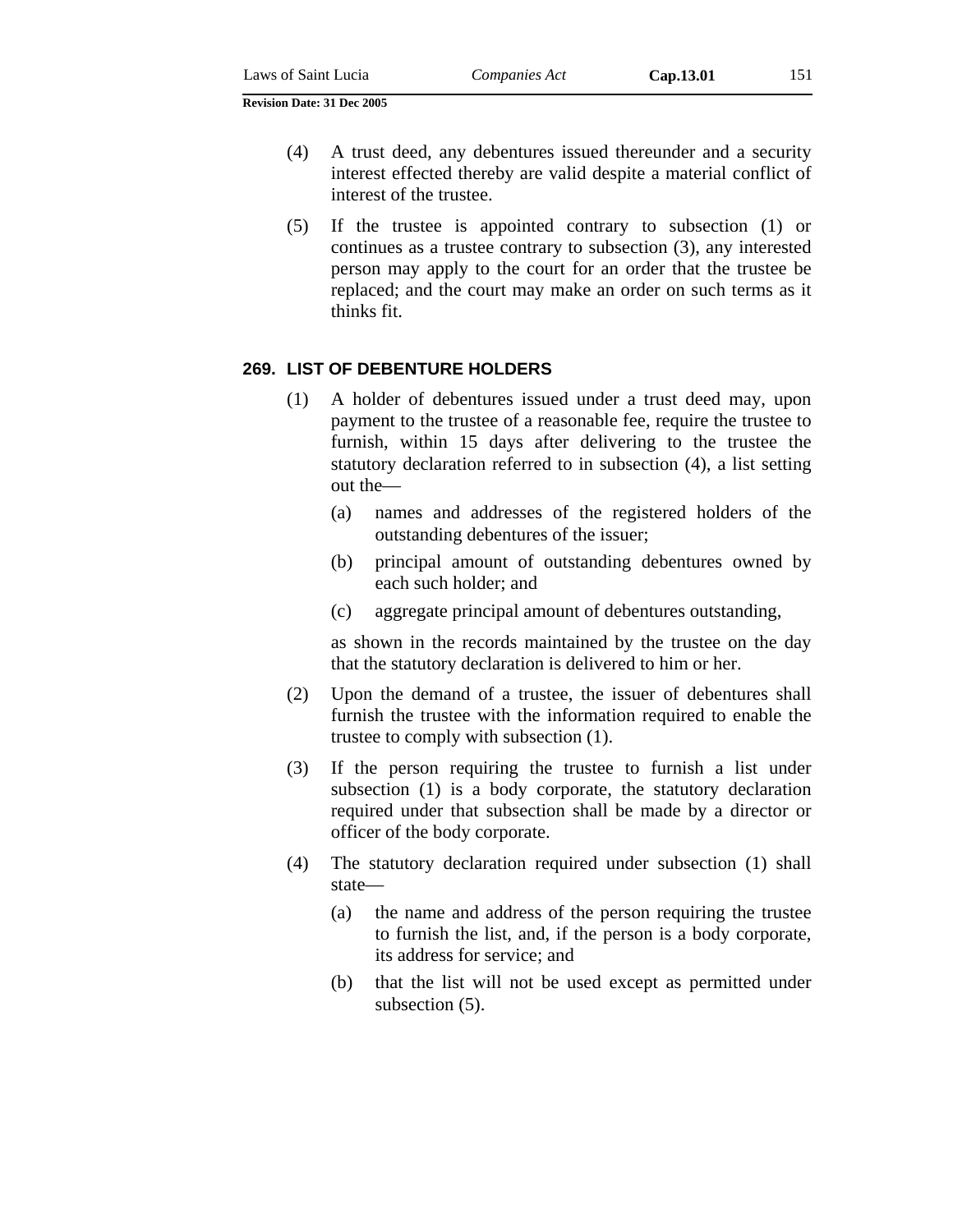- (a) an effort to influence the voting of the debenture holders;
- (b) an offer to acquire debentures; or
- (c) any other matter relating to the debentures or the affairs of the issuer or guarantor thereof.

# **270. EVIDENCE OF COMPLIANCE**

- (1) An issuer or a guarantor of debentures issued or to be issued under a trust deed shall, before doing any act that is described in paragraph (a), (b) or (c), furnish the trustee with evidence of compliance with the conditions in the trust deed relating to the—
	- (a) issue, certification and delivery of debentures under the trust deed;
	- (d) release, or release and substitution, of property that is subject to a security interest constituted by the trust deed; or
	- (c) satisfaction and discharge of the trust deed.
- (2) Upon the demand of a trustee, the issuer or guarantor of debentures issued or to be issued under a trust deed shall furnish the trustee with evidence of compliance with the trust deed by the issuer or guarantor in respect of any act to be done by the trustee at the request of the issuer or guarantor.

# **271. CONTENTS OF EVIDENCE**

Evidence of compliance as required by section 270 shall consist of—

- (a) a statutory declaration or certificate made by a director or an officer of the issuer or guarantor stating that the conditions referred to in that section have been complied with;
- (b) if the trust deed requires compliance with conditions that are subject to review by an attorney-at-law, his or her opinion that those conditions have been complied with; and
- (c) if the trust deed requires compliance with conditions that are subject to review by an auditor or accountant, an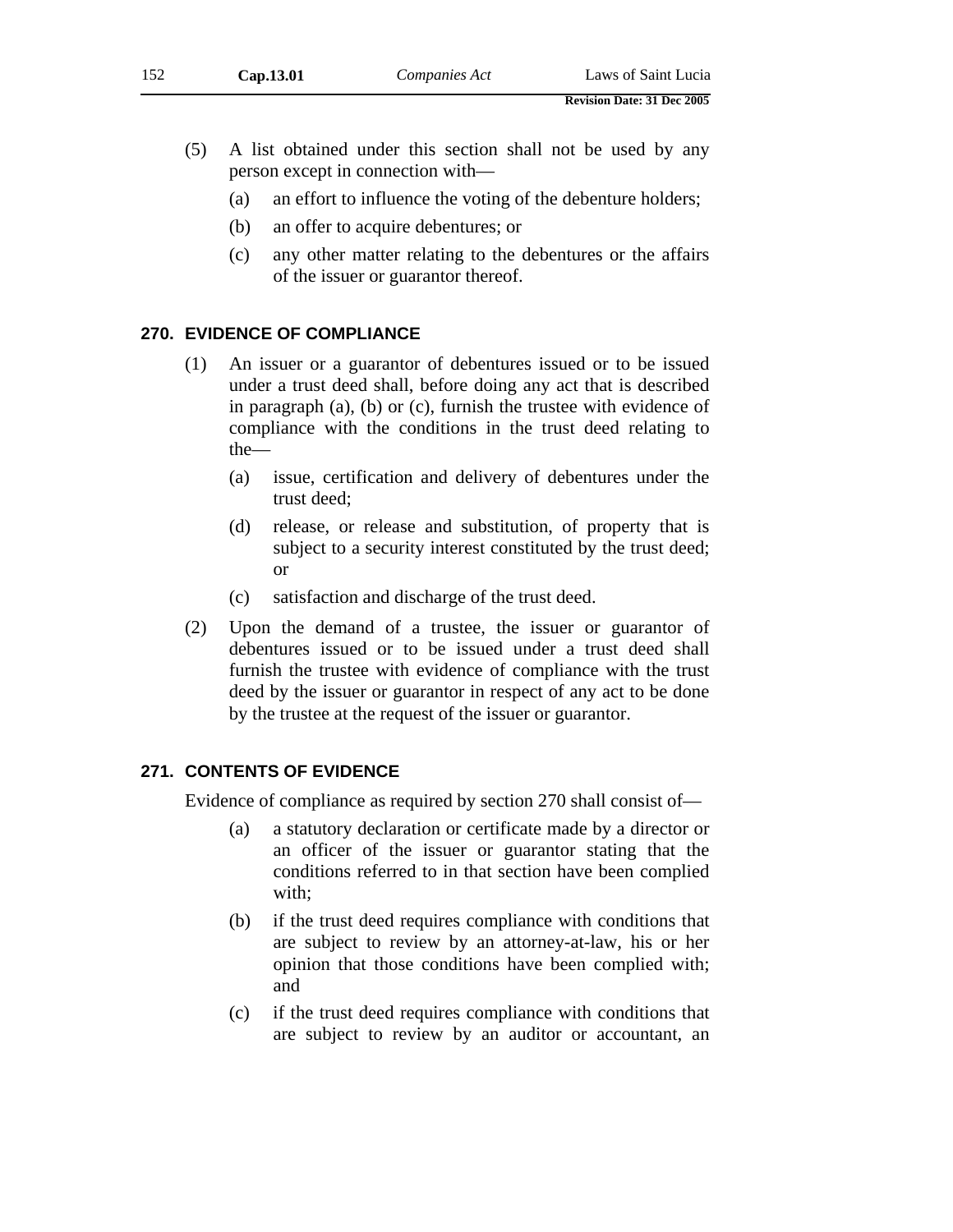opinion or report of the auditor of the issuer or guarantor, or such other accountant as the trustee may select, that those conditions have been complied with.

## **272. FURTHER EVIDENCE**

The evidence of compliance referred to in section 271 shall include a statement by the person giving the evidence—

- (a) declaring that he or she has read and understands the conditions of the trust deed described in section 270;
- (b) describing the nature and scope of the examination or investigation upon which he or she based the certificate, statement or opinion; and
- (c) declaring that he or she has made such examination or investigation as he or she believes necessary to enable him or her to make the statements or give the opinion contained or expressed therein.

## **273. EVIDENCE RELATING TO CONDITIONS**

Upon the demand of a trustee, the issuer or guarantor of debentures issued under a trust deed shall furnish the trustee with evidence in such form as the trustee may require as to compliance with any condition of the trust deed relating to any action required or permitted to be taken by the issuer or guarantor under the trust deed.

### **274. CERTIFICATE OF COMPLIANCE**

At least once in every 12 month period beginning on the date of the trust deed and at any other time upon the demand of a trustee, the issuer or guarantor of debentures issued under the trust deed shall furnish the trustee with a certificate that the issuer or guarantor has complied with all requirements contained in the trust deed that, if not complied with, would, with the giving of notice, lapse of time or otherwise, constitute an event of default, or, if there has been failure to so comply, giving particulars of that failure.

### **275. NOTICE OF DEFAULT**

Within 30 days after a trustee under a trust deed becomes aware of an event of default thereunder, the trustee shall give to the holder of any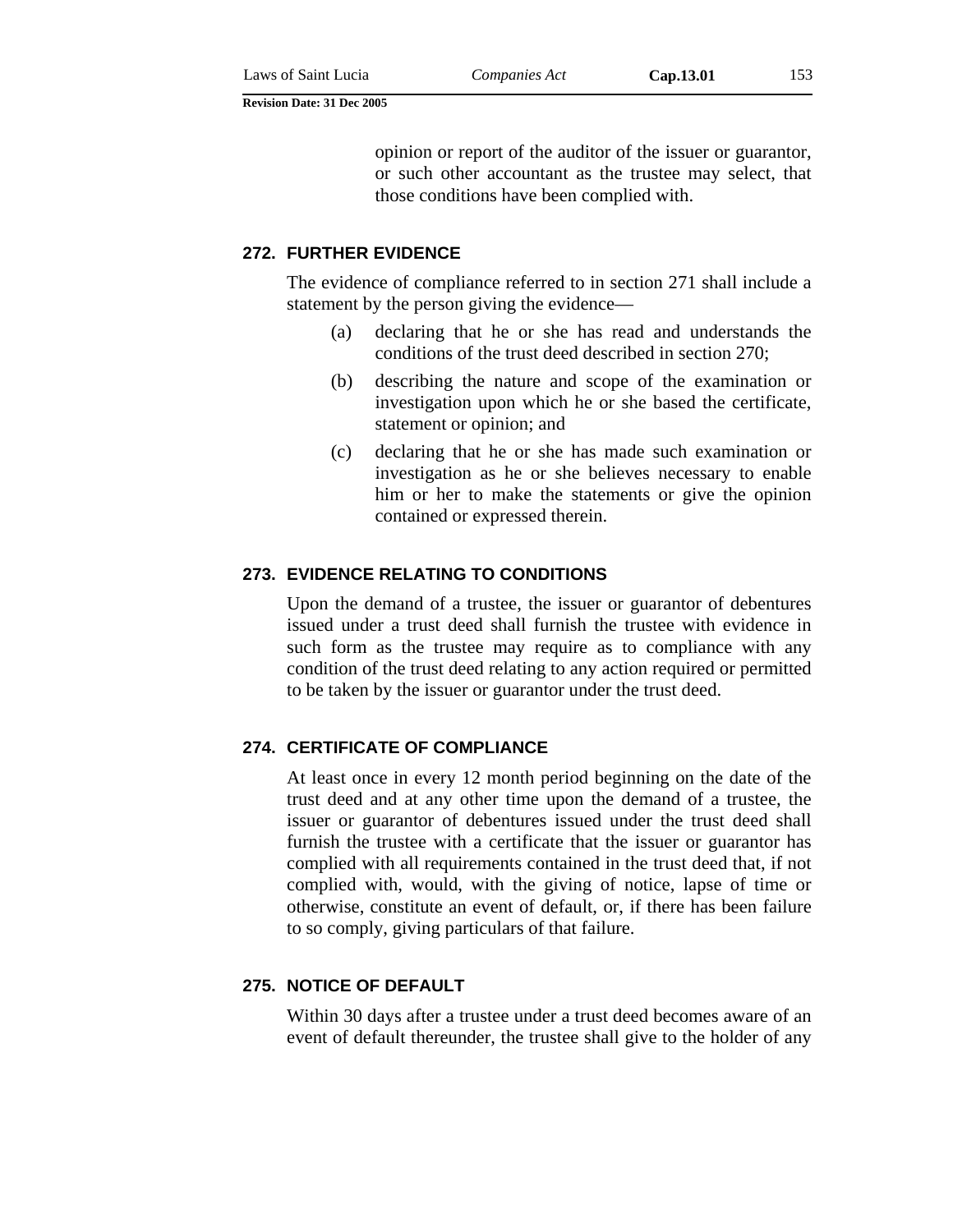debentures issued under the trust deed notice of the event of default arising under the trust deed and continuing at the time the notice is given, unless the trustee reasonably believes that it is in the best interests of the debenture holders to withhold that notice and in writing so informs the issuer and guarantor.

## **276. REDEMTPION OF DEBENTURE**

- (1) Debentures issued, pledged or deposited by a company are not redeemed by reason only that the amount in respect of which the debentures are issued, pledged or deposited is repaid.
- (2) Debentures issued by a company and purchased, redeemed or otherwise acquired by it may be cancelled, or, subject to any applicable trust deed or other agreement, may be re-issued, pledged or deposited to secure any obligation of the company then existing or thereafter incurred; and any such acquisition and re-issue, pledge or deposit is not a cancellation of the debenture.

# **277. DUTY OF CARE**

A trustee under a trust deed in exercising his or her powers and discharging his or her duties shall—

- (a) act honestly and in good faith with a view to the best interests of the holders of the debentures issued under the trust deed; and
- (b) exercise the care, diligence and skill of a reasonably prudent trustee.

## **278. RELIANCE ON STATEMENTS**

Despite section 277, a trustee is not liable if he or she relies in good faith upon statements contained in a statutory declaration, certificate, opinion or report that complies with this Act or the trust deed.

## **279. NO EXCULPATION**

A term of a trust deed or of any agreement between a trustee and the holders of debentures issued thereunder, or between the trustee and the issuer or guarantor, does not operate to relieve a trustee from the duties imposed upon him or her by section 277.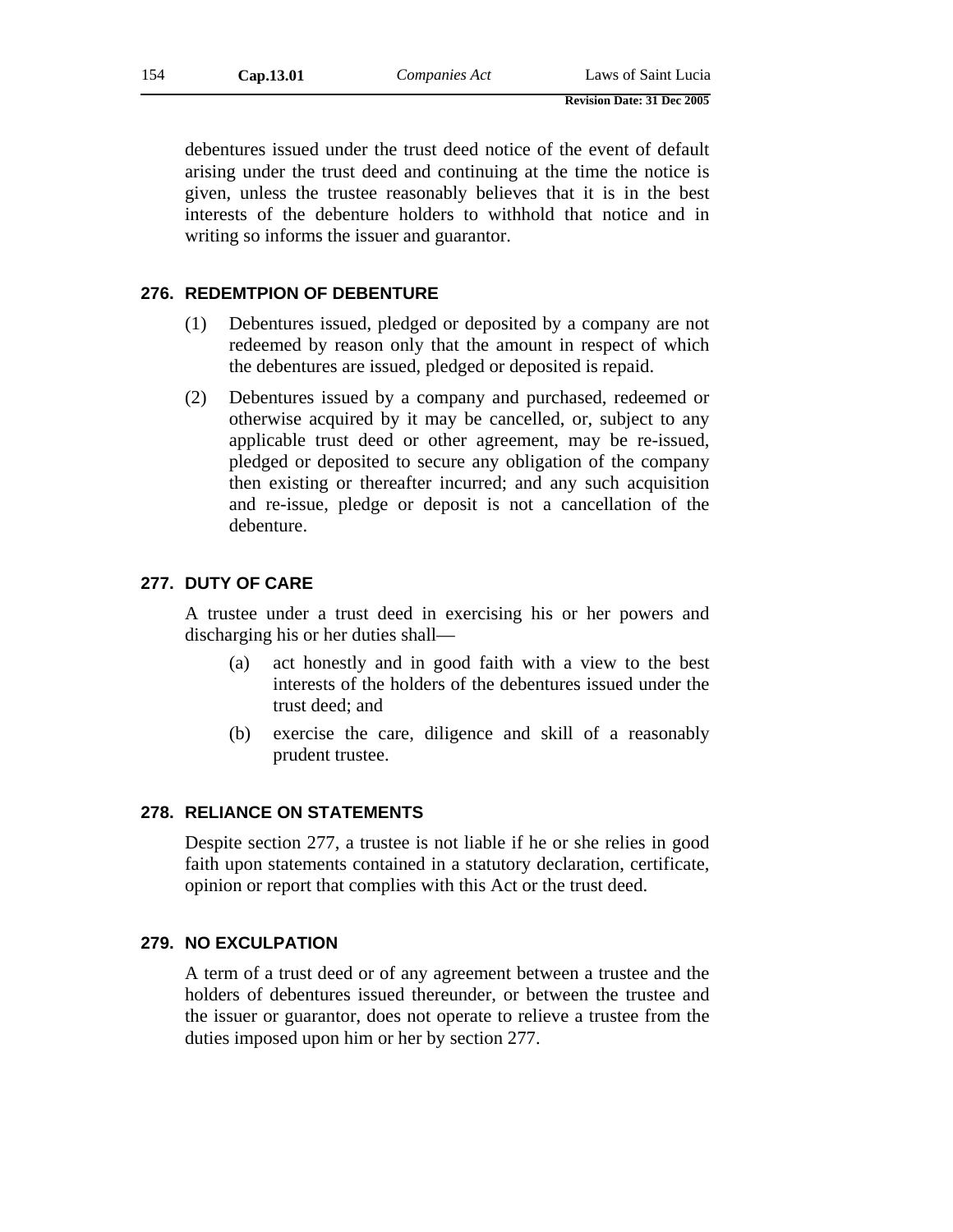#### **280. RIGHTS OF TRUSTEES**

- (1) The trustee under a trust deed holds all contracts, stipulations and undertakings given to him or her and all mortgages, charges and securities vested in him or her, in connection with the debentures covered by the trust deed, or some of those debentures, exclusively for the benefit of the debenture holders concerned, except in so far as the trust deed otherwise provides.
- (2) A debenture holder may—
	- (a) sue the company that issued the debentures he or she holds for payment of any amount payable to him or her in respect of the debentures; or
	- (b) sue the trustee of the trust deed covering the debentures he or she holds for compensation for any breach of the duties that the trustee owes him or her,

and in any such action it is not necessary for any debenture holders of the same class, or, if the action is brought against the company, the trustee under the covering trust deed, to be joined as a party.

- (3) This section applies despite anything contained in a debenture trust deed or other instrument; but a provision in a debenture or trust deed is valid and binding on all the debenture holders of the class concerned to the extent that, by a resolution supported by the votes of the holders of at least  $\frac{3}{4}$  in value of the debentures of that class in respect of which votes are cast on the resolution, the provision enables a meeting of the debenture holders—
	- (a) to release any trustee from liability for any breach of his or her duties to the debenture holders that he or she has already committed or generally from liability for all such breaches, without necessarily specifying them, upon his or her ceasing to be a trustee;
	- (b) to consent to the alteration or abrogation of any of the rights, powers or remedies of the debenture holders and the trustee under the trust deed covering their debentures, except the powers and remedies under section 287; or
	- (c) to consent to the substitution of debentures of a different class issued by the company or any other company or body corporate for the debentures of the debenture holders, or to consent to the cancellation of the debentures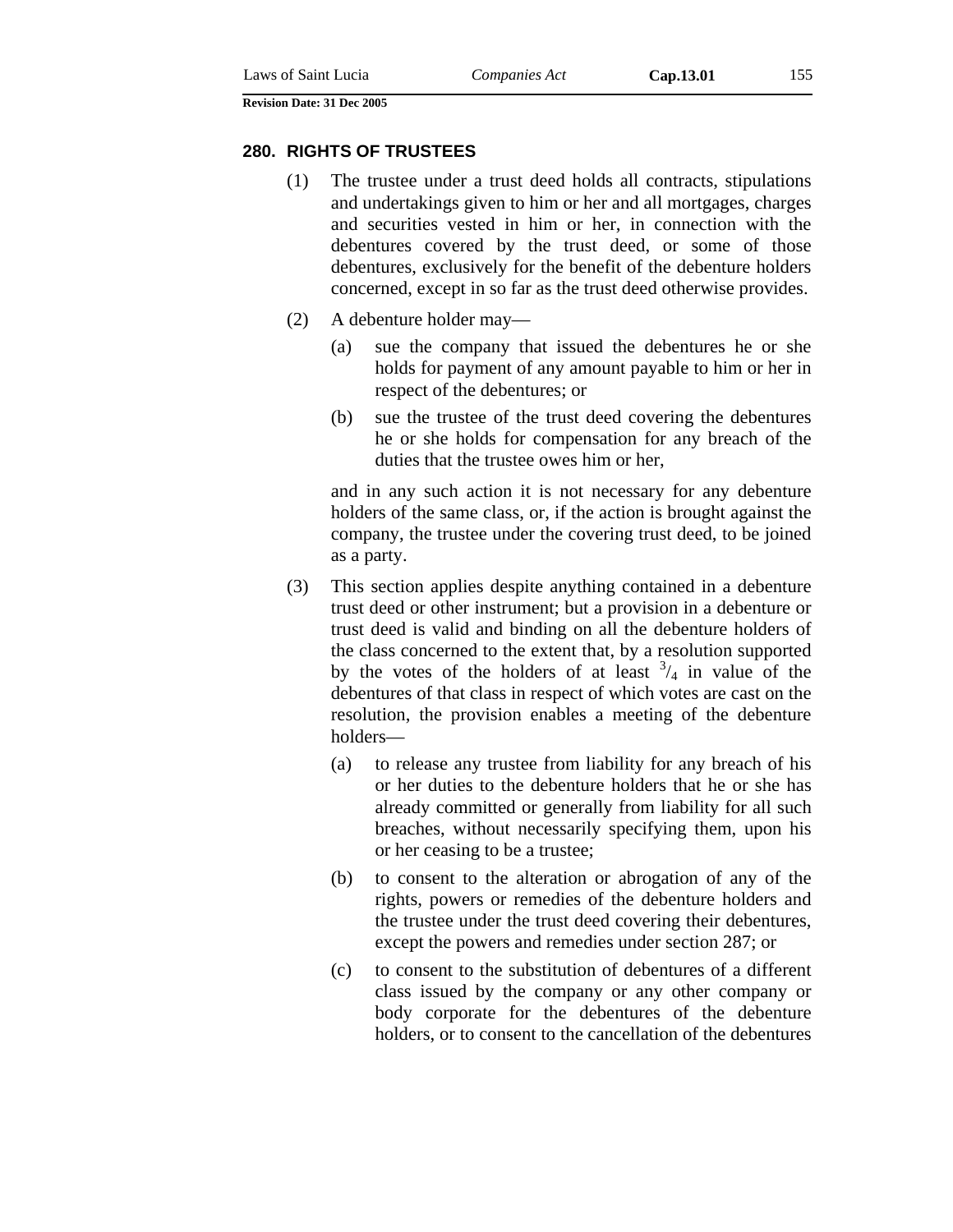in consideration of the issue to the debenture holders of shares credited as fully paid in the company or any other body corporate.

## *Trust Deeds*

### **281. NEED FOR TRUST DEED**

- (1) A public company shall, before issuing any of its debentures, execute a trust deed in respect of the debentures and procure the execution thereof by a trustee.
- (2) A trust deed shall not cover more than one class of debentures, whether or not the trust deed is required by this section to be executed.
- (3) Where a trust deed is required by this section to be executed in respect of any debentures issued by a public company but a trust deed has not been executed, the court may, on the application of a holder of any debenture issued by the company—
	- (a) order the company to execute a trust deed in respect of those debentures;
	- (b) direct that a person nominated by the court be appointed a trustee of the trust deed; and
	- (c) give such consequential directions as the court thinks fit regarding the contents of the trust deed and its execution by the trustee.

# **282. KINDS OF DEBENTURES**

- (1) Debentures belong to different classes if different rights attach to them in respect of—
	- (a) the rate of interest or the dates for payment of interest;
	- (b) the dates when, or the installments by which, the principal of the debentures will be repaid, unless the difference is solely that the class of debentures will be repaid during a stated period of time and particular debentures will be repaid at different dates during that period according to selections made by the company or by drawings, ballot or otherwise;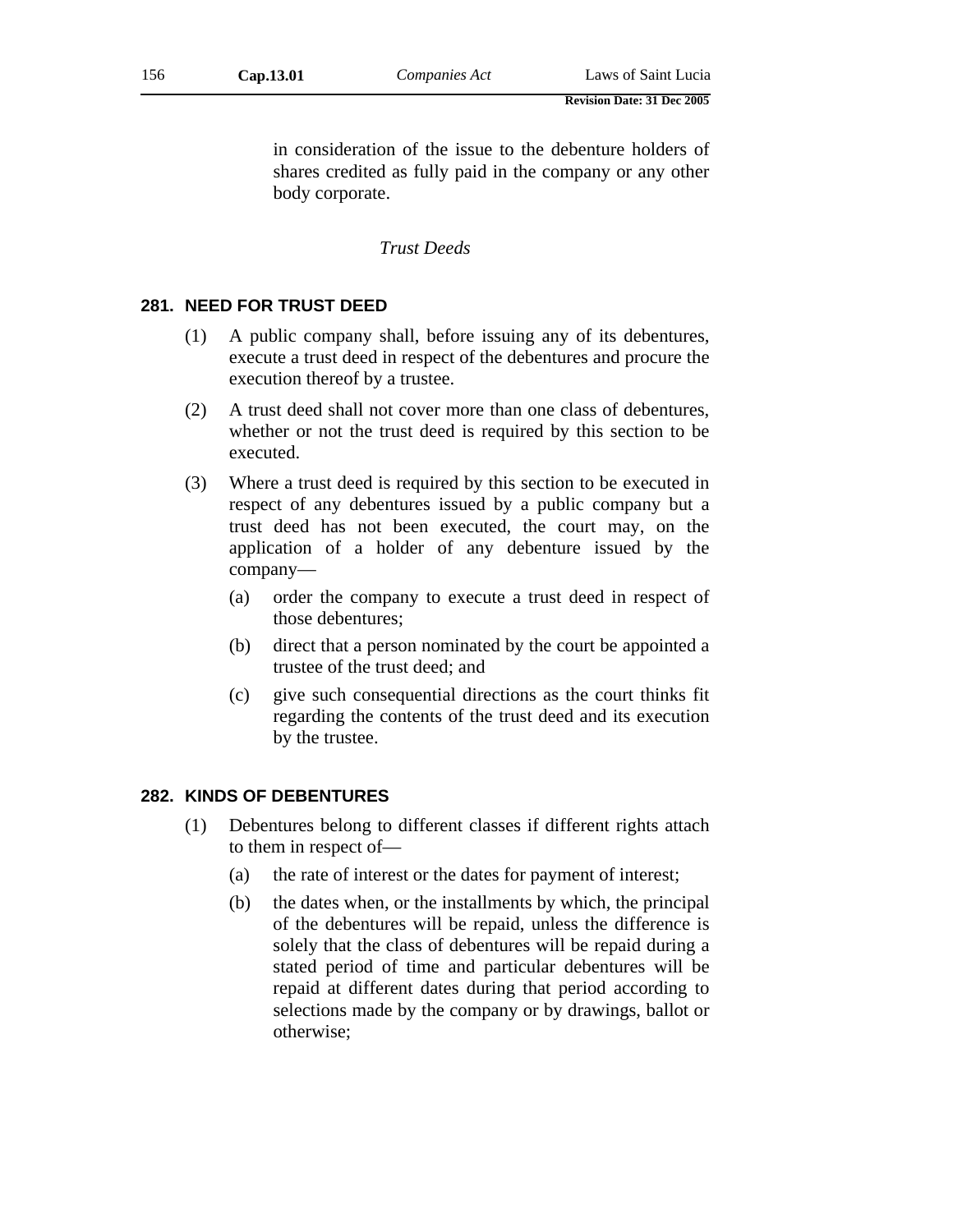- (c) any right to subscribe for or convert the debentures into other shares or other debentures of the company or any other body corporate; or
- (d) the powers of the debenture holders to realise any security interest.
- (2) Debentures belong to different classes if they do not rank equally for payment when—
	- (a) any security interest is realised; or
	- (b) the company is wound-up,

that is to say, if, in those circumstances, the security interest or the proceeds thereof, or any assets available to satisfy the debentures, is or are not to be applied in satisfying the debentures strictly in proportion to the amount of principal, premiums and arrears of interest to which the holders of them are respectively entitled.

## **283. COVER OF TRUST DEED**

A debenture is covered by a trust deed if the debenture holder is entitled to participate in any money payable by the company under the trust deed, or is entitled by the trust deed to the benefit of any security interest, whether alone or together with other persons.

### **284. EXCEPTION**

Sections 281 to 283 do not apply to debentures issued before the commencement date, or to debentures forming part of a class of debentures some of which were issued before that date.

## **285. CONTENTS OF TRUST DEED**

- (1) Every trust deed, whether required by section 281 or not, shall state—
	- (a) the maximum sum that the company can raise by issuing debentures of each specific issue;
	- (b) the maximum discount that can be allowed on the issue or re-issue of the debentures, and the maximum premium at which the debentures can be made redeemable;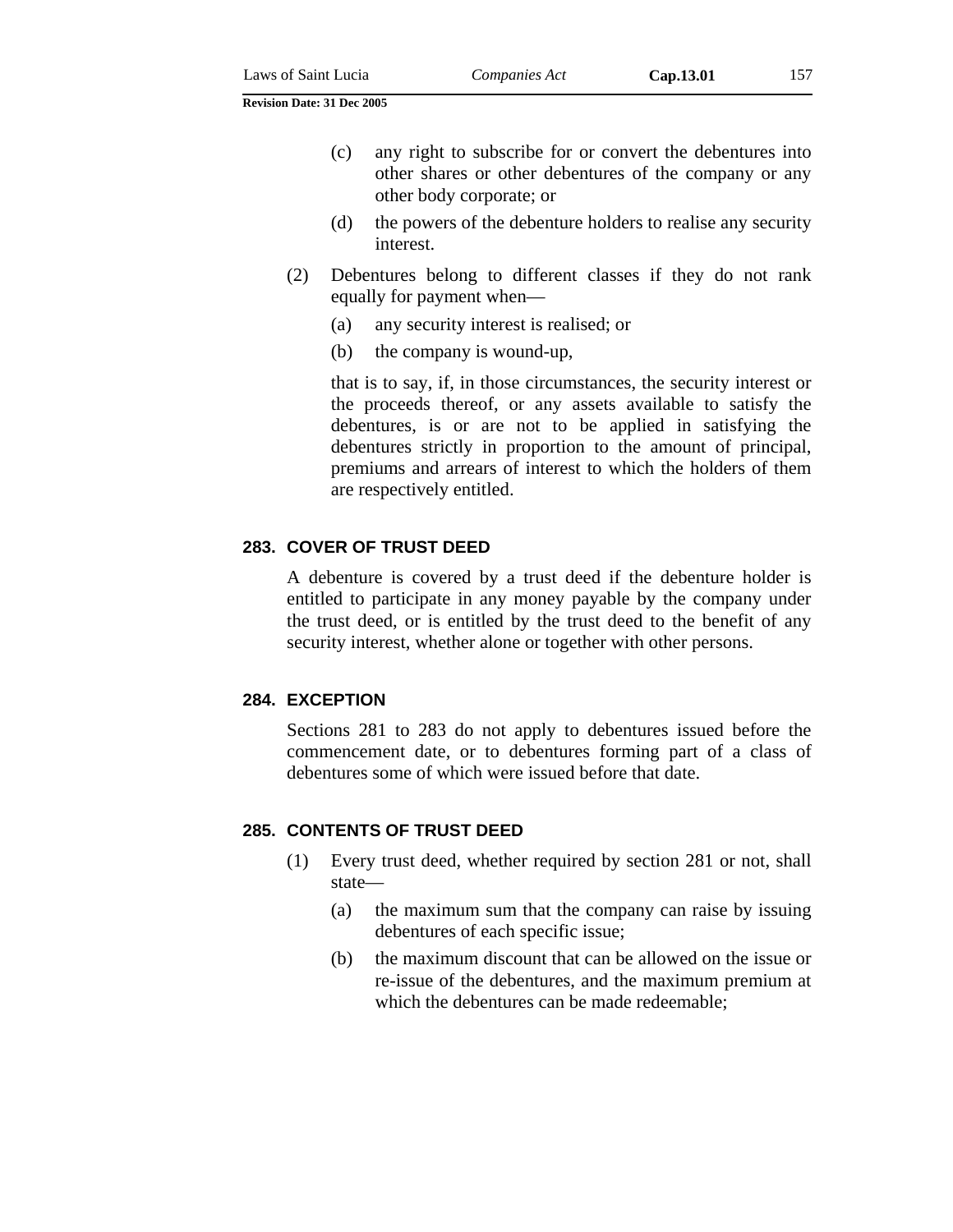- (c) the nature of any assets over which a security interest is created by the trust deed in favour of the trustee for the benefit of the debenture holders equally, and, except where such an interest is a floating charge or a general floating charge, the identity of the assets subject to it;
- (d) the nature of any assets over which a security interest has been, or will be, created in favour of any person other than the trustee for the benefit of the debenture holders equally, and, except where such an interest is a floating charge or a general floating charge, the identity of the assets subject to it;
- (e) whether the company has created or will have to create any security interest for the benefit of some, but not all, of the holders of debentures issued under the trust deed;
- (f) any prohibition or restriction on the power of the company to issue debentures or to create any security interest on any of its assets ranking in priority to, or equally with, the debentures issued under the trust deed;
- (g) whether the company will have power to acquire debentures issued under the trust deed before the date for their redemption and to re-issue the debentures;
- (h) the dates on which interest on the debentures issued under the trust deed will be paid, and the manner in which payment will be made;
- (i) the dates on which the principal of the debentures issued under the trust deed will be repaid, and, unless the whole principal is to be repaid to all the debenture holders at the same time, the manner in which redemption will be effected, whether by the payment of equal instalments of principal in respect of each debenture or by the selection of debentures for redemption by the company, or by drawing, ballot or otherwise;
- (j) in the case of convertible debentures, the dates and terms on which the debentures can be converted into shares and the amounts that will be credited as paid upon those shares, and the dates and terms on which the debenture holders can exercise any right to subscribe for shares in right of the debentures held by them;
- (k) the circumstances in which the debenture holders will be entitled to realise any security interest vested in the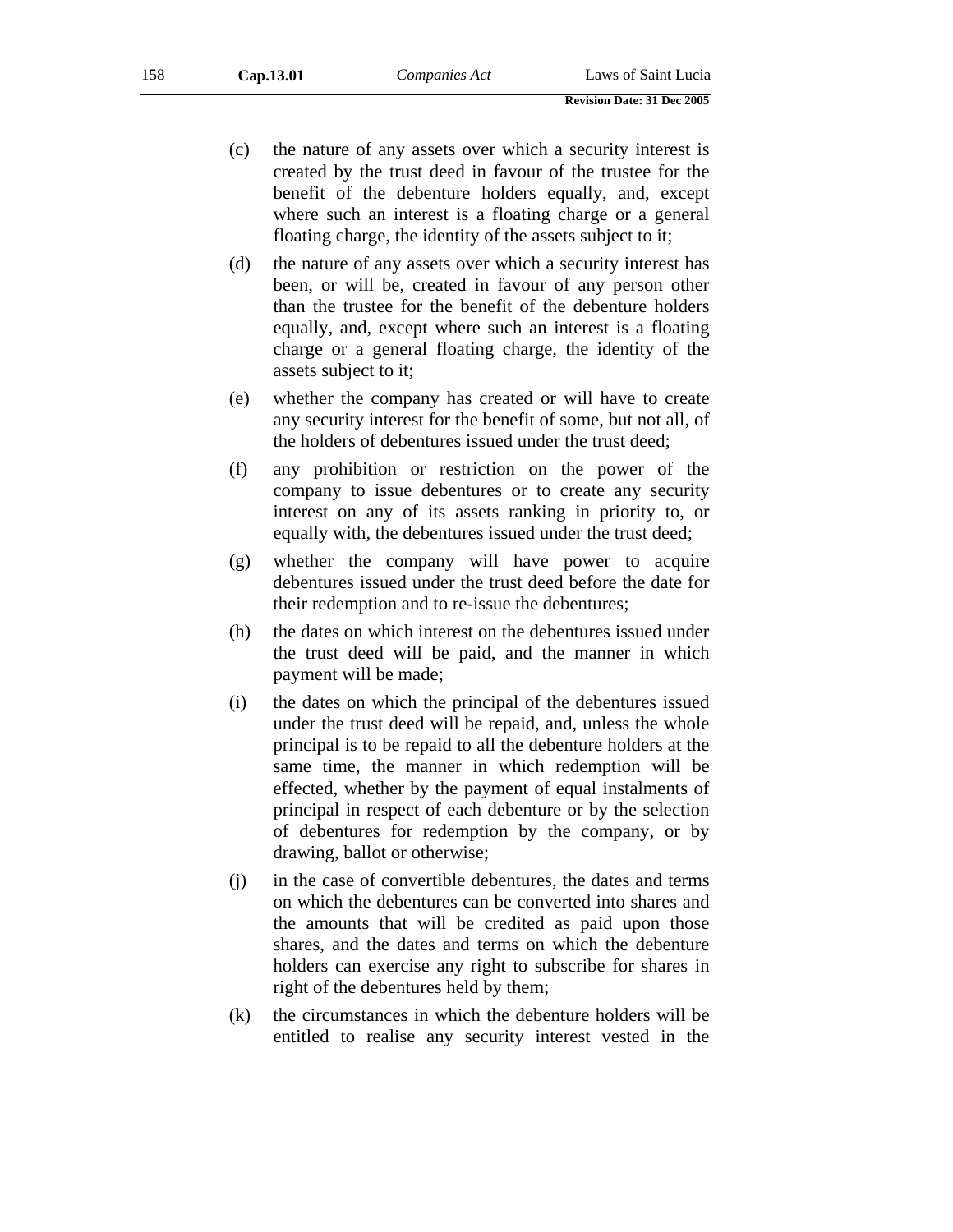trustee or any other person for their benefit, other than the circumstances in which they are entitled to do so by this Act;

- (l) the power of the company and the trustee to call meetings of the debenture holders, and the rights of debenture holders to require the company or the trustee to call meetings of the debenture holders;
- (m) whether the rights of debenture holders can be altered or abrogated, and, if so, the conditions that are to be fulfilled, and the procedures that are to be followed, to effect an alteration or an abrogation; and
- (n) the amount or rate of remuneration to be paid to the trustee and the period for which it will be paid, and whether it will be paid in priority to the principal, interest and costs in respect of debentures issued under the trust deed.
- (2) If debentures are issued without a covering trust deed being executed, the statements required by subsection (1) shall be included in each debenture or in a note forming part of the same document, or endorsed thereon; and in applying that subsection, references therein to the trust deed are to be construed as references to all or any of the debentures of the same class.
- (3) Subsection (2) does not apply if—
	- (a) the debenture is the only debenture of the class to which it belongs that has been or that can be issued; and
	- (b) the rights of the debenture holder cannot be altered or abrogated without his or her consent.
- (4) This section does not apply to a trust deed executed or to debentures issued before the commencement date.

#### **286. CONTENTS OF DEBENTURES**

- (1) Every debenture that is covered by a trust deed shall state either in the body of the debenture or in a note forming part of the same document or endorsed thereon—
	- (a) the matters required to be stated in a trust deed by section 285(1)(a), 285(1)(b), 285(1)(f), 285(1)(h), 285(1)(i),  $285(1)(i)$ ,  $285(1)(l)$  and  $285(1)(m)$ ;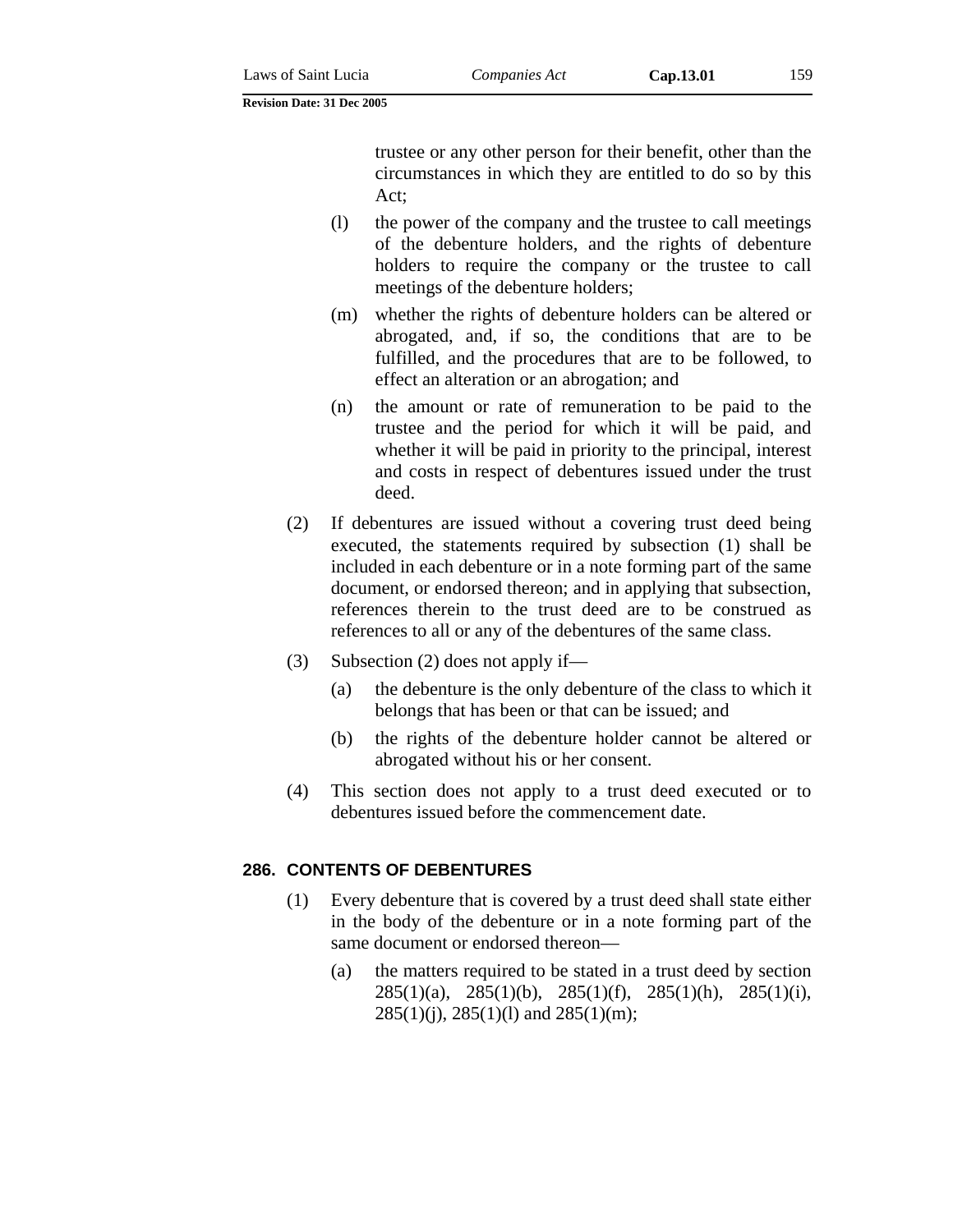(b) whether the trustee of the covering trust deed holds the security interest vested in him or her by the trust deed in trust for the debenture holders equally, or in trust for some only of the debenture holders, and, if so, which debenture holders; and

**Revision Date: 31 Dec 2005** 

- (c) whether the debenture is secured by a general floating charge vested in the trustee of the covering trust deed or in the debenture holders.
- (2) A debenture issued by a company shall state on its face in clearly legible print that it is unsecured if no security interest is vested in the holder of the debenture or in any other person for his or her benefit as security for payment of principal and interest.
- (3) This section does not apply to debentures issued before the commencement date.

# *Realisation of Security*

# **287. EQUITY REALISATION**

- (1) Debenture holders are entitled to realise any security interest vested in them or in any other person for their benefit, if—
	- (a) the company fails, within 1 month after it becomes due, to pay—
		- (i) any installment of interest,
		- (ii) the whole or part of the principal, or
		- (iii) any premium,

owing under the debentures or the trust deed covering the debentures;

- (b) the company fails to fulfil any of the obligations imposed on it by the debentures or the trust deed;
- (c) any circumstances occur that by the terms of the debentures or trust deed entitle the holders of the debentures to realise their security interest; or
- (d) the company goes into liquidation.
- (2) Debenture holders whose debentures are secured by a general floating charge vested in themselves or the trustee of the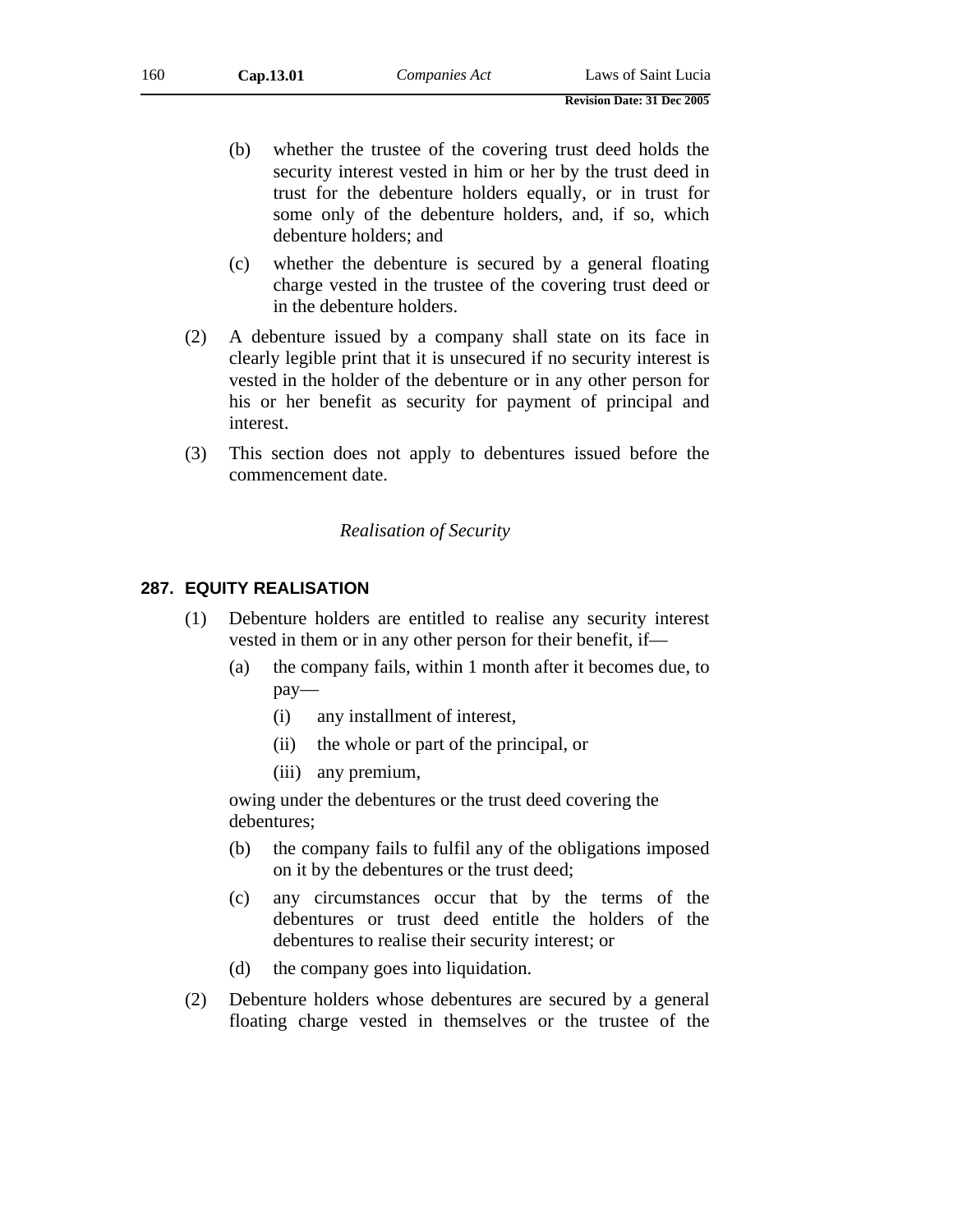covering trust deed or any other person are additionally entitled to realise their security interest, if—

- (a) any creditor of the company issues a process of execution against any of its assets or commences proceedings for winding-up of the company by order of any court of competent jurisdiction;
- (b) the company ceases to pay its debts as they fall due;
- (c) the company ceases to carry on business;
- (d) the company incurs, after the issue of debentures of the class concerned, losses or diminution in the value of its assets that in the aggregate amount to more than  $\frac{1}{2}$  of the total amount owing in respect of—
	- (i) debentures of the class held by the debenture holders who seek to enforce their security interest, and
	- (ii) debentures whose holders rank before them for payment of principal or interest; or
- (e) any circumstances occur that entitle debenture holders who rank for payment of principal or interest in priority to the debentures secured by the general floating charge to realise their security interest.
- (3) At any time after a class of debenture holders become entitled to realise their security interest, a receiver of any assets subject to such security interest or in favour of the class of debenture holders or the trustee of the covering trust deed or any other person may be appointed—
	- (a) by the trustee;
	- (b) by the holders of debentures in respect of which there is owing more than  $\frac{1}{2}$  of the total amount owing in respect of all the debentures of the same class; or
	- (c) by the court on the application of any trustee or debenture holder of the class concerned.
- (4) A receiver appointed under subsection (3) has, subject to any order made by the court, power—
	- (a) to take possession of the assets that are subject to the security interest and to sell those assets; and
	- (b) if the security interest extends to that property—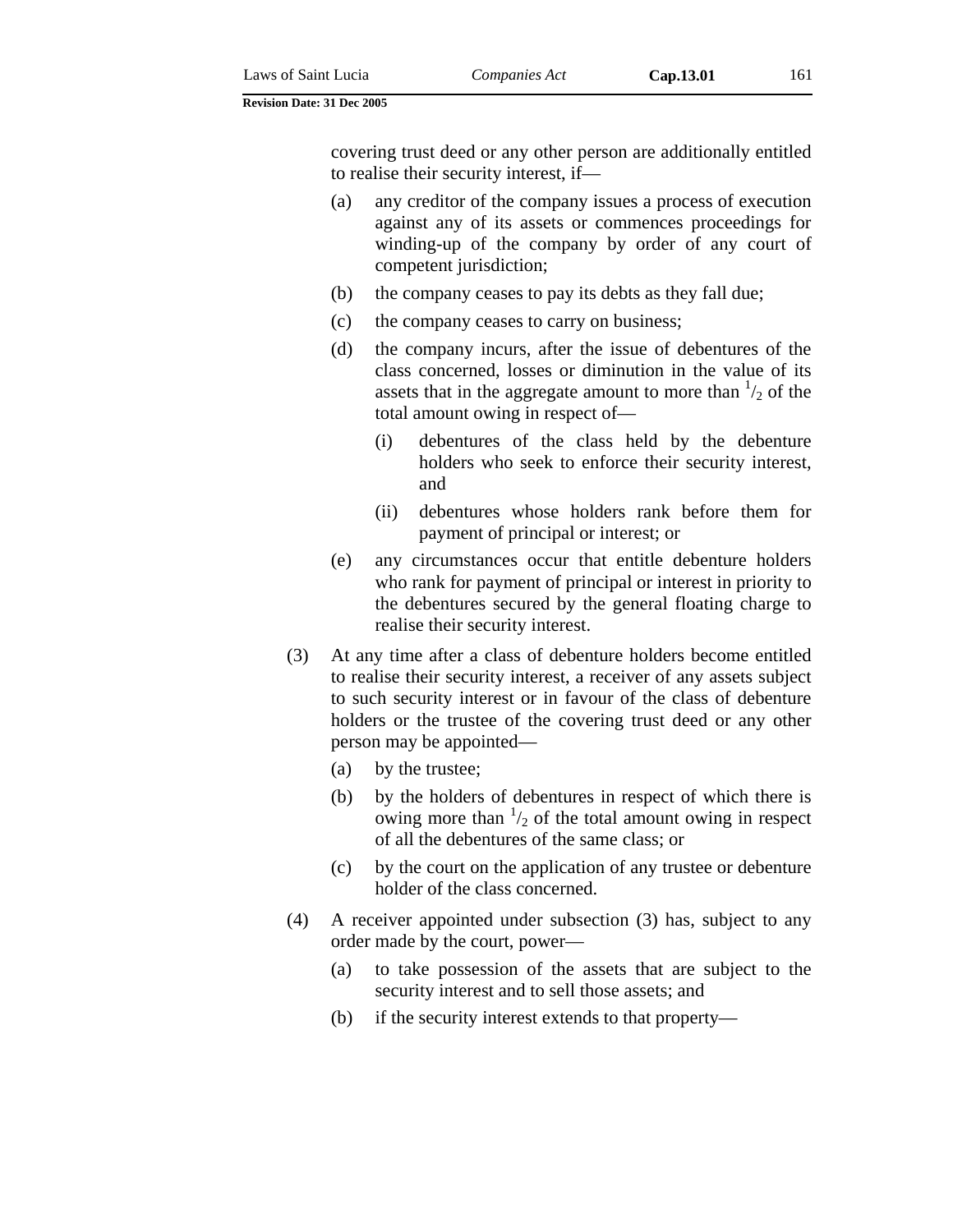- (i) to collect debts owed to the company,
- (ii) to enforce claims vested in the company,
- (iii) to compromise, settle and enter into arrangements in respect of claims by or against the company,
- (iv) to carry on the company's business with a view to selling it on the most favourable terms,
- (v) to grant or accept leases of land and licences in respect of patents, designs, copyright, or trade, service or collective marks, and
- (vi) to recover capital unpaid on the company's issued shares.
- (5) The remedies given by this section are in addition to, and not in substitution for, any other powers and remedies conferred on the trustee under the trust deed or on the debenture holders by the debentures or the trust deed; and any power or remedy that is expressed in any instrument to be exercisable if the debenture holders become entitled to realise their security interest is exercisable on the occurrence of any of the events specified in subsection (1), or, in the case of a general floating charge, in subsections (1) and (2); but a manager of the business or of any of the assets of a company may not be appointed for the benefit of debenture holders unless a receiver has also been appointed and has not ceased to act.
- (6) This section applies to debentures issued before as well as after the commencement date.
- (7) No provision in any instrument is valid that purports to exclude or restrict the remedies given by this section.

*Division C: Receivers and Receiver-Managers* 

#### **288. DISQUALIFIED RECEIVERS**

- (1) A person shall not be appointed a receiver or receiver-manager of any assets of a company, and shall not act as such a receiver or receiver-manager, if the person—
	- (a) is a body corporate;
	- (b) is an undischarged bankrupt; or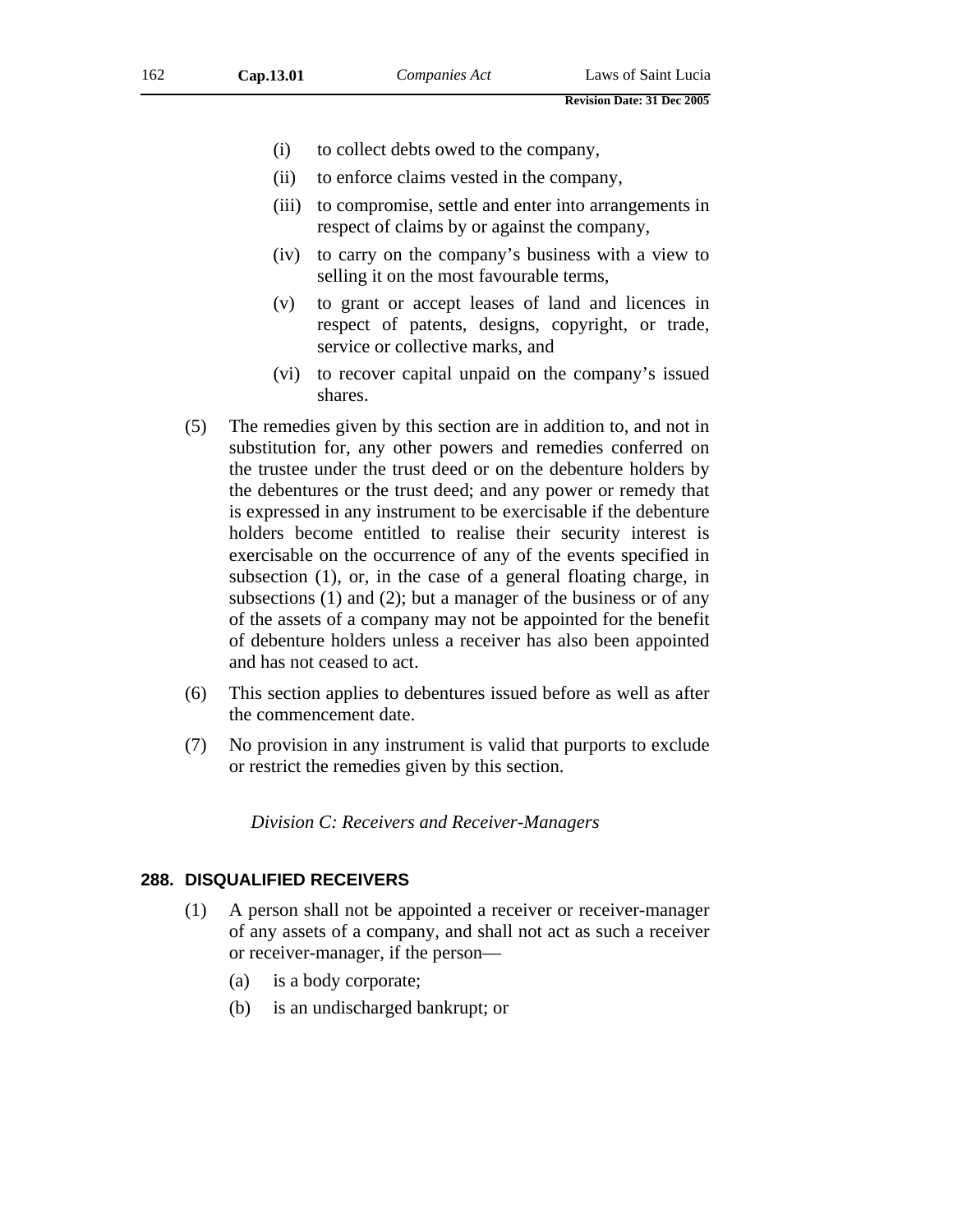- (c) is disqualified from being a trustee under a trust deed executed by the company, or would be so disqualified if a trust deed had been executed by the company.
- (2) If a person who was appointed to be a receiver or receivermanager becomes disqualified under subsection (1) or under any provision contained in a debenture or trust deed, another person may be appointed in his or her place by the persons who are entitled to make the appointment, or by the court; but a receivership is not terminated or interrupted by the occurrence of the disqualification.
- (3) This section applies to a person appointed to be a receiver or receiver-manager whether so appointed before or after the commencement date.

## **289. FUNCTIONS OF RECEIVERS**

A receiver of any property of a company may, subject to the rights of secured creditors, receive the income from the property, pay the liabilities connected with the property, and realise the security interest of those on behalf of whom he or she is appointed; but, except to the extent permitted by the court, he or she may not carry on the business of the company.

### **290. FUNCTIONS OF RECEIVER-MANAGERS**

A receiver of a company may, if he or she is also appointed manager of the company, carry on any business of the company to protect the security interest of those on behalf of whom he or she is appointed.

### **291. DIRECTORS' POWERS STOPPED**

When a receiver-manager of a company is appointed by the court or under an instrument, the powers of the directors of the company that the receiver-manager is authorised to exercise may not be exercised by the directors until the receiver-manager is discharged.

### **292. DUTY UNDER COURT DIRECTION**

A receiver or receiver-manager of a company appointed by the court shall act in accordance with the directions of the court.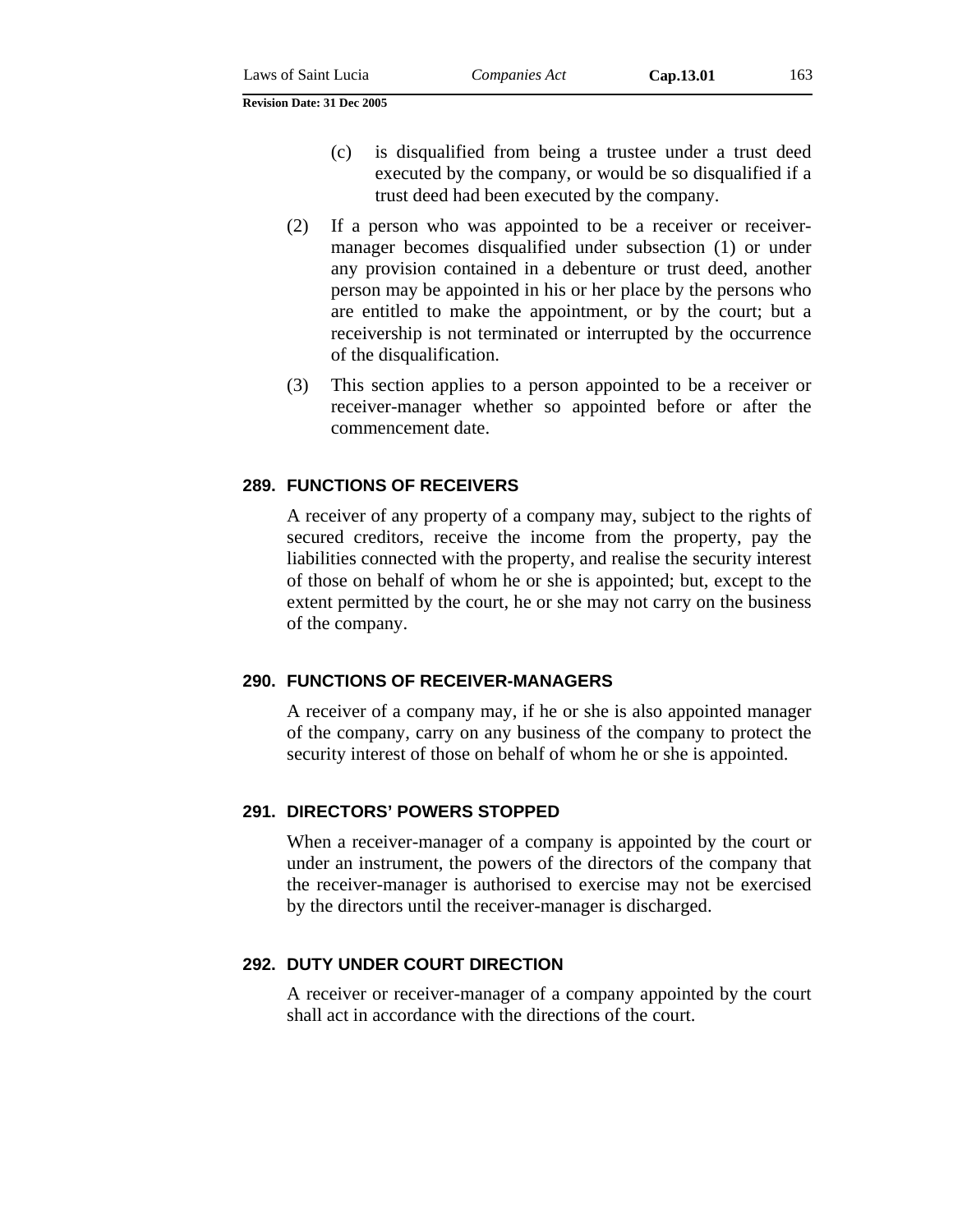## **293. DUTY UNDER INSTRUMENT**

A receiver or receiver-manager of a company appointed under an instrument shall act in accordance with that instrument and any directions of the court given under section 295.

## **294. DUTY OF CARE**

A receiver or receiver-manager of a company appointed under an instrument shall—

- (a) act honestly and in good faith; and
- (b) deal with any property of the company in his or her possession or control in a commercially reasonable manner.

# **295. DIRECTIONS BY COURT**

Upon an application by a receiver or receiver-manager of a company, whether appointed by the court or under an instrument, or upon an application by any interested person, the court may make any order it thinks fit, including—

- (a) an order appointing, replacing or discharging a receiver or receiver-manager and approving his or her accounts;
- (b) an order determining the notice to be given by any person, or dispensing with notice to any person;
- (c) an order declaring the rights of persons before the court or otherwise, or directing any person to do, or abstain from doing, anything;
- (d) an order fixing the remuneration of the receiver or receiver-manager;
- (e) an order requiring the receiver or receiver-manager, or a person by or on behalf of whom he or she is appointed—
	- (i) to make good any default in connection with the receiver's or receiver-manager's custody or management of the property or business of the company,
	- (ii) to relieve any such person from any default on such terms as the court thinks fit, and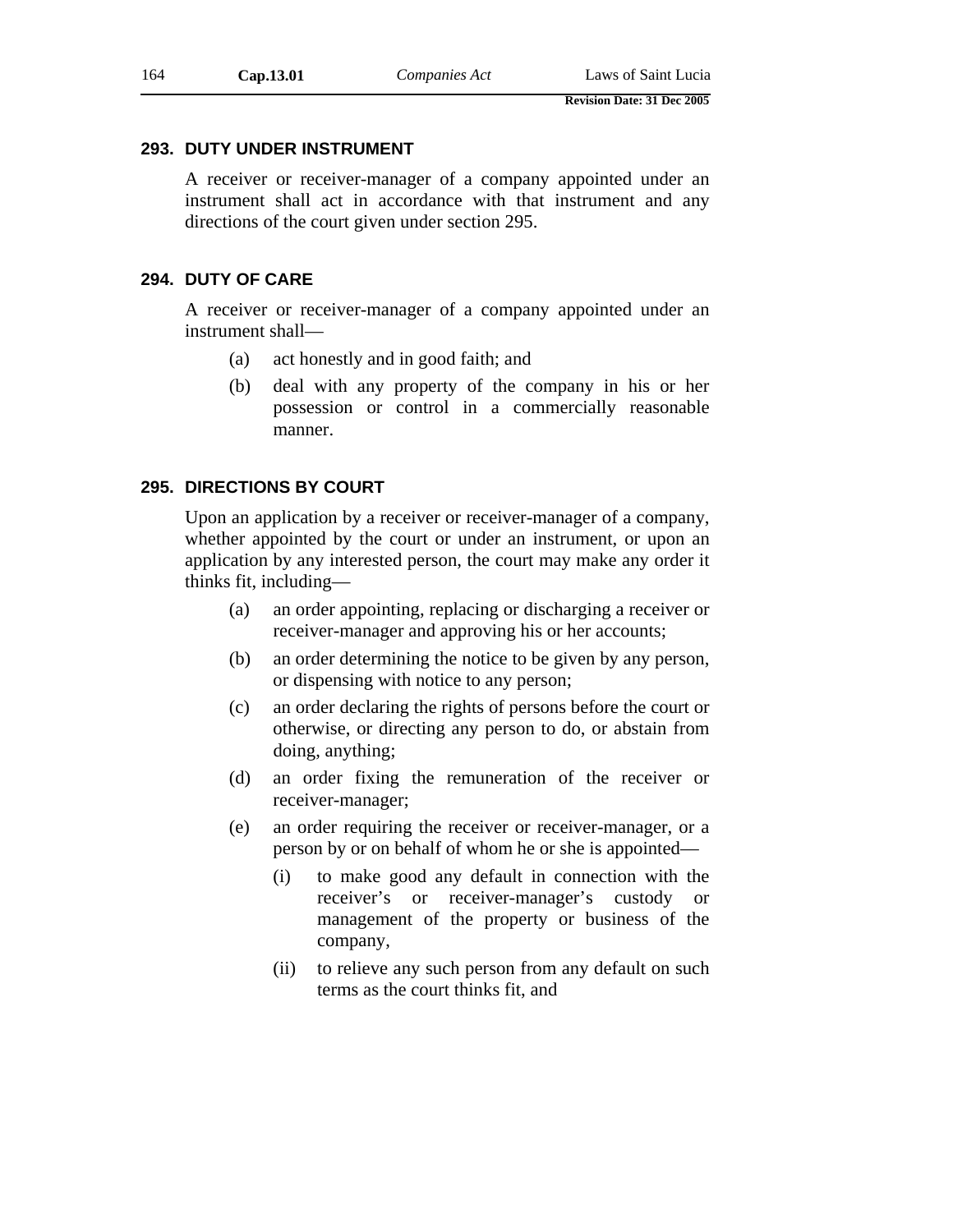- (iii) to confirm any act of the receiver or receivermanager; and
- (f) an order giving directions on any matter relating to the duties of the receiver or receiver-manager.

### **296. DUTIES OF RECEIVERS, ETC**

A receiver or receiver-manager of a company shall—

- (a) immediately give notice of his or her appointment to the Registrar, and of his or her discharge;
- (b) take into his or her custody and control the property of the company in accordance with the court order or instrument under which he or she is appointed;
- (c) open and maintain a bank account in his or her name as receiver or receiver-manager of the company for the moneys of the company coming under his or her control;
- (d) keep detailed accounts of all transactions carried out by him or her as receiver or receiver-manager;
- (e) keep accounts of his or her administration, which shall be available during usual business hours for inspection by the directors of the company;
- (f) prepare financial statements of his or her administration at such intervals and in such form as are prescribed;
- (g) upon completion of his or her duties, render a final account of his or her administration, in the form adopted for interim accounts under paragraph (f); and
- (h) file with the Registrar a copy of any financial statement mentioned in paragraph (f) and any final account mentioned in paragraph (g) within 15 days of the preparation of the financial statement or rendering of the final account, as the circumstances require.

#### **297. LIABILITY OF RECEIVERS, ETC**

- (1) A receiver of assets of a company appointed under section 287(3) or under the powers contained in any instrument—
	- (a) is personally liable on any contract entered into by him or her in the performance of his or her functions, except to the extent that the contract otherwise provides; and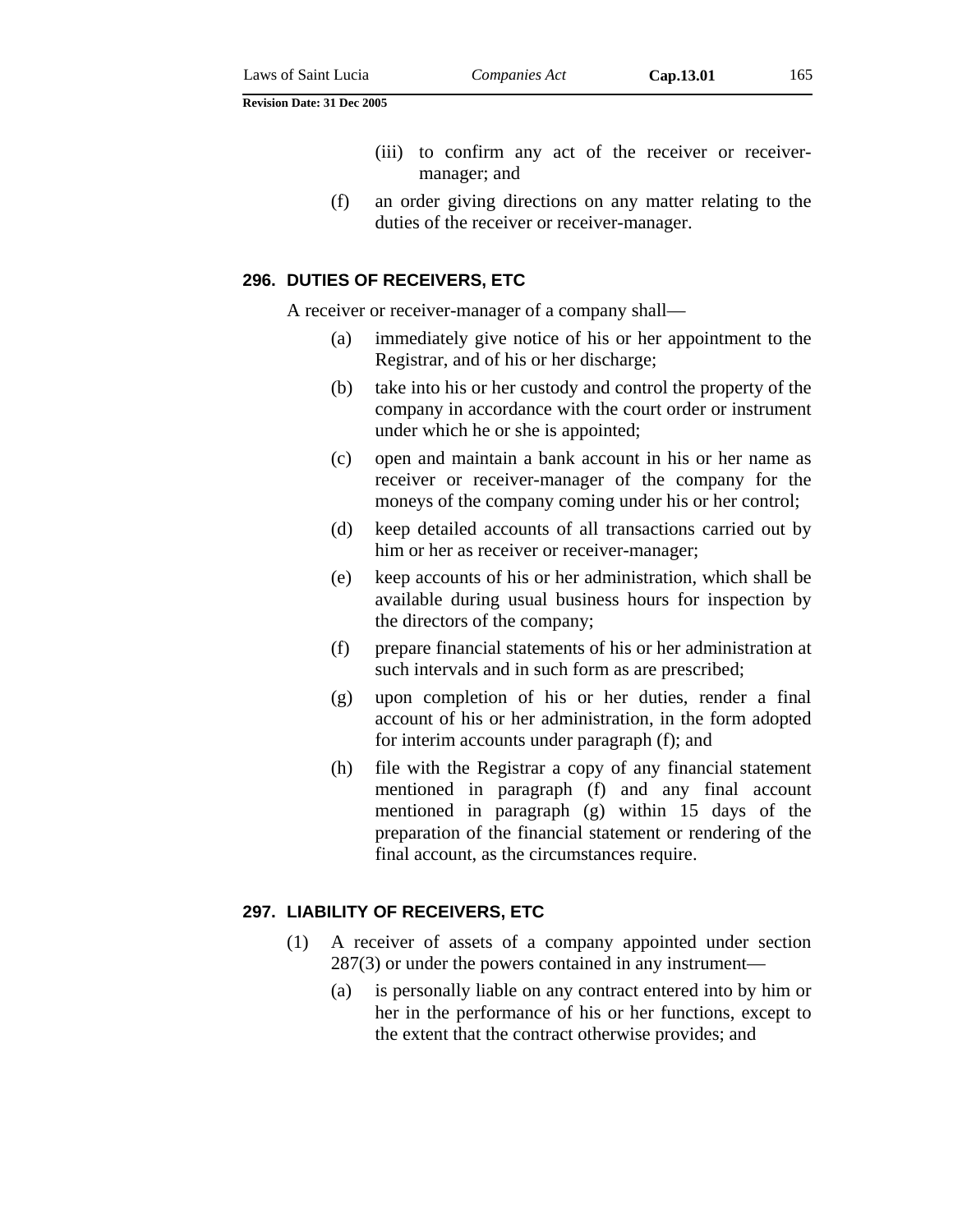(b) is entitled in respect of that liability to an indemnity out of the assets of which he or she was appointed to be receiver,

but this subsection does not limit any right to an indemnity that he or she would have, apart from this subsection, or limits his or her liability on contracts entered into without authority, or confers any right to indemnity in respect of that liability.

- (2) When the purported appointment of a receiver out of court is invalid because the charge under which the appointment purported to be made is invalid, or because, in the circumstances of the case, the power of appointment under the charge was not exercisable or not wholly exercisable, the court may, on application being made to it—
	- (a) wholly or to such extent as it thinks fit, exempt the receiver from personal liability in respect of anything done or omitted to be done by him or her that, if the appointment had been valid, would have been properly done or omitted to be done; and
	- (b) order that the person by whom the purported appointment was made, be personally liable to the extent to which that relief has been granted.
- (3) Subsection (1) applies to a receiver appointed before or after the commencement date, but does not apply to contracts entered into before that date.

## **298. NOTICE OF RECEIVERSHIP**

Where a receiver or a receiver-manager of any assets of a company has been appointed for the benefit of debenture holders, every invoice, order of goods or business letter issued by or on behalf of the company or the receiver, being a document on or in which the name of the company appears, shall contain a notice that a receiver or a receiver-manager has been appointed.

## **299. FLOATING CHARGES PRIORITIES**

(1) Where a receiver is appointed on behalf of the holders of any debentures of a company that are secured by a floating charge or where possession is taken, by or on behalf of any debenture holders of a company, of any property of the company that is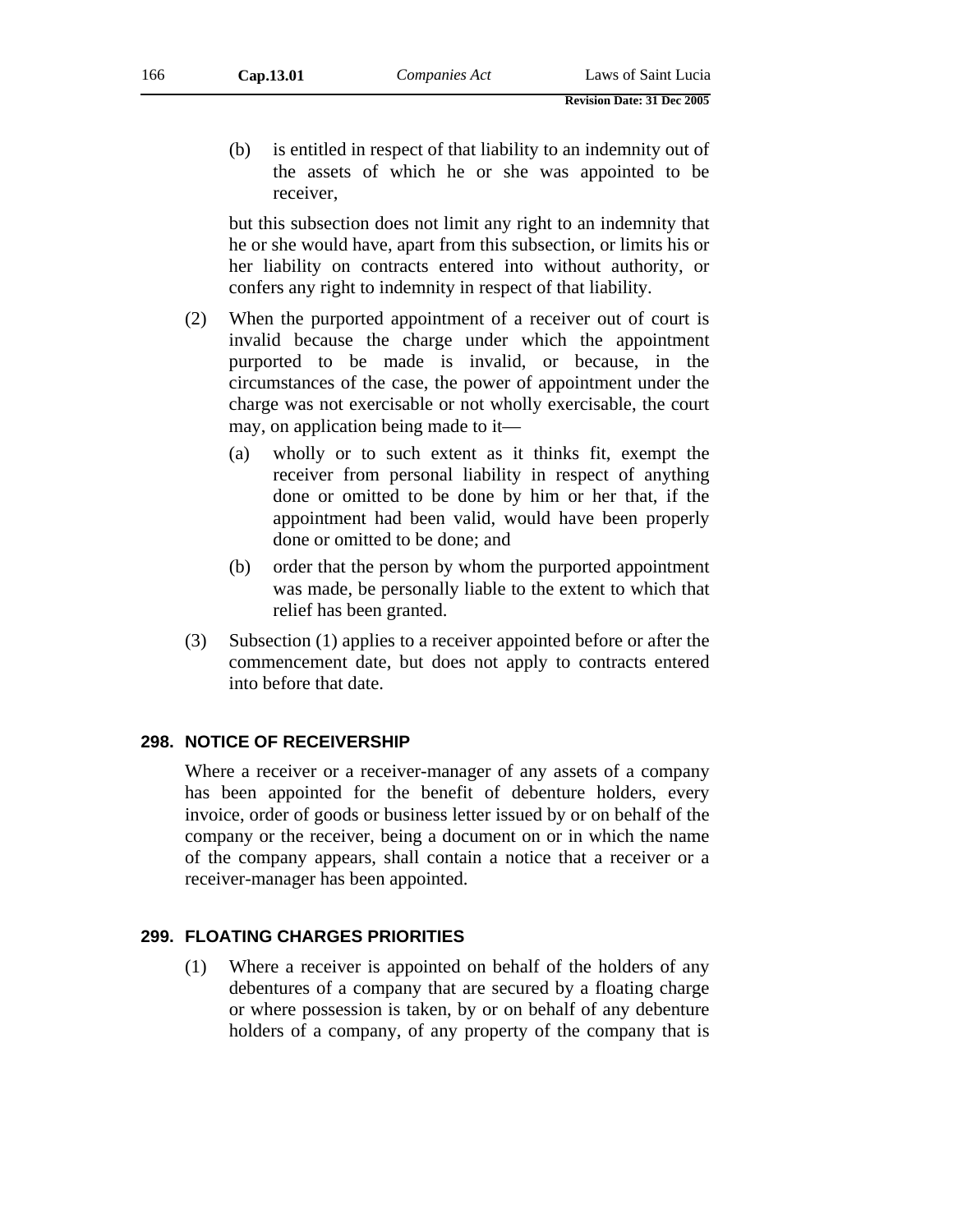subject to a floating charge, then, if the company is not at the time in the course of being wound up, the debts that in every winding-up are under Part 4 and the regulations relating to preferential payments to be paid in order of priority to all other debts shall be paid in order of priority out of any assets coming into the hands of the receiver or person taking possession of that property, as the circumstances require, in priority to any claim for principal or interest in respect of the debentures of the company secured by the floating charge.

- (2) Any period of time mentioned in the provisions referred to in subsection (1) is to be reckoned, as the circumstances require, from the date of the appointment of the receiver in respect of the debenture holders secured by the floating charge or from the date possession is taken of any property that is subject to the floating charge.
- (3) Payments made under this section may be recouped as far as can be out of the assets of the company that are available for the payment of general creditors.

## **300. STATEMENT OF AFFAIRS**

- (1) Where a receiver of the whole, or substantially the whole, of the assets of a company, in this section and section 301 referred to as the "receiver", is appointed under section 287(3), or under the powers contained in any trust deed, for the benefit of the holders of any debentures of the company secured by a general floating charge, then, subject to this section and section 301—
	- (a) the receiver shall send notice to the company of his or her appointment;
	- (b) within 14 days after receipt of the notice by the company, or such longer period as may be allowed by the receiver, there shall be made out by the company and submitted to the receiver a statement in accordance with section 301 as to the affairs of the company;
	- (c) the receiver shall, within 2 months after receipt of the statement, send—
		- (i) to the Registrar, and, if the receiver was appointed by the court, to the court, a copy of the statement and of any comments he or she sees fit to make thereon, and, in the case of the Registrar, also a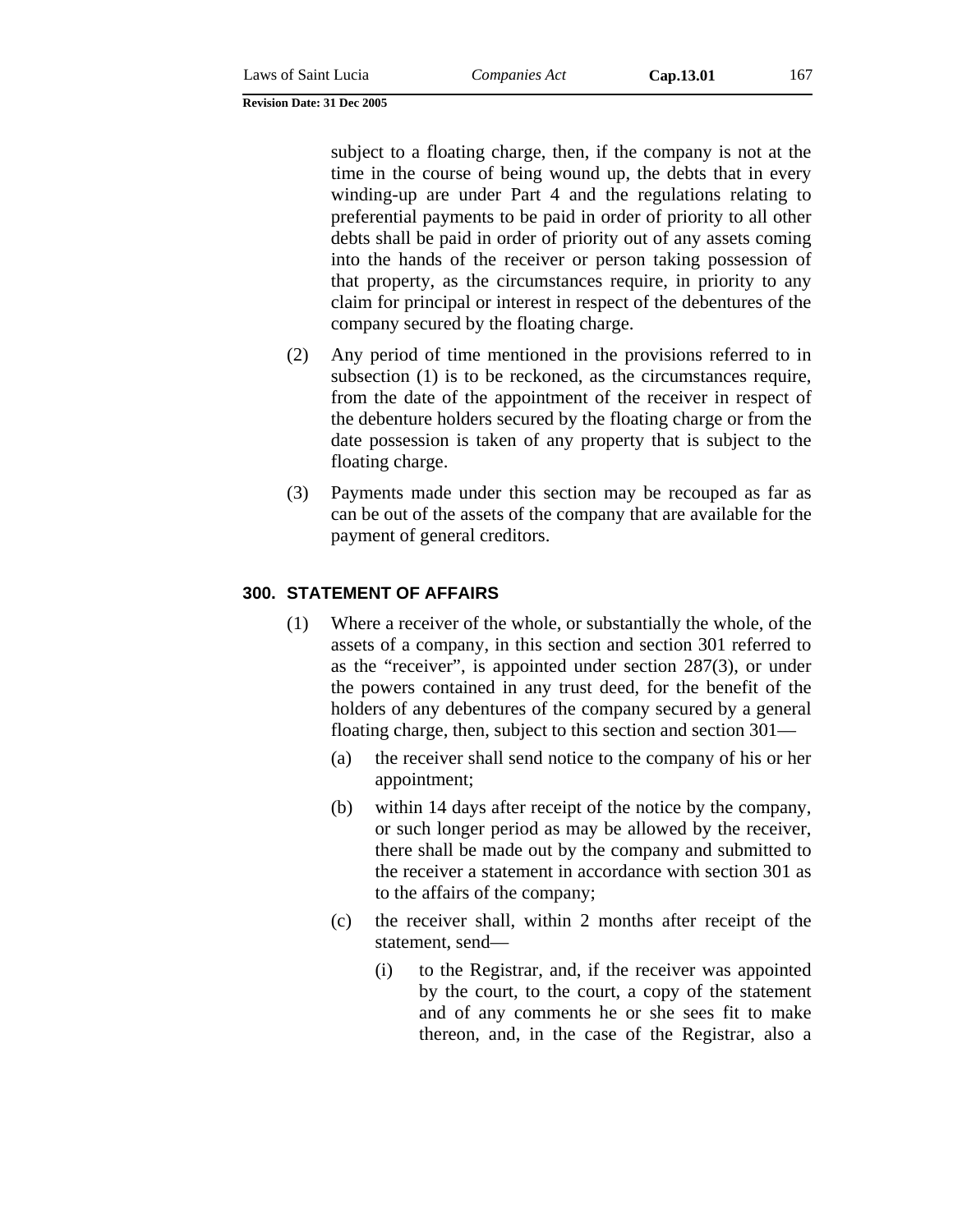summary of the statement and of his or her comments, if any, thereon,

- (ii) to the company, a copy of those comments, or, if the receiver does not see fit to make any comments, a notice to that effect,
- (iii) to the trustee of the trust deed, a copy of the statement and those comments, if any, and
- (iv) to the holders of all debentures belonging to the same class as the debentures in respect of which he or she was appointed, a copy of that summary.
- (2) The receiver shall—
	- (a) within 2 months or such longer period as the court may allow, after the expiration of the period of 12 months from the date of his or her appointment, and after every subsequent period of 12 months; and
	- (b) within 2 months or such longer period as the court may allow after he or she ceases to act as receiver of the assets of the company,

send to the Registrar, to the trustee of the trust deed, and to the holders of all debentures belonging to the same class as the debentures in respect of which the receiver was appointed, an abstract in a form approved by the Registrar.

- (3) The abstract shall show—
	- (a) the receiver's receipts and payments during the period of 12 months, or, if the receiver ceases so to act, during the period from the end of the period to which the last preceding abstract related up to the date of his or her so ceasing to act; and
	- (b) the aggregate amounts of his or her receipts and of his or her payments during all preceding periods since his or her appointment.
- (4) Subsection (1) does not apply in relation to the appointment of a receiver to act with an existing receiver, or in place of a receiver who dies or ceases to act, except that, where that subsection applies to a receiver who dies or ceases to act before the subsection has been fully complied with, the references in paragraphs (b) and (c) of that subsection to the receiver include,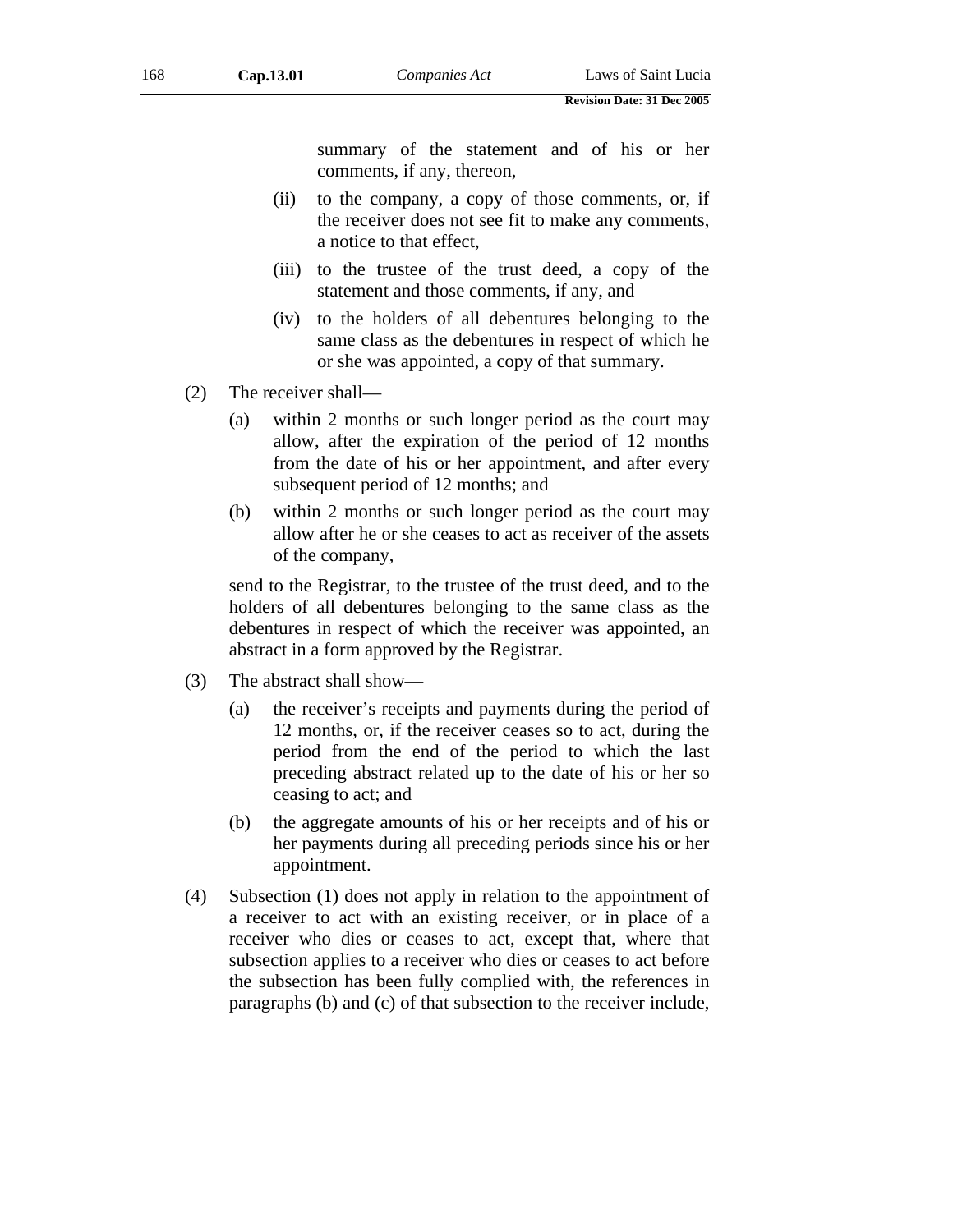subject to subsection (5), references to his or her successor and to any continuing receiver.

- (5) If the company is being wound up, this section and section 301 apply although the receiver and the liquidator are the same person, but with any necessary modifications arising from that fact.
- (6) Subsection (2) does not affect the duty of the receiver to render proper accounts of his or her receipts and payments to the persons to whom, and at the times that, he or she is required to do so apart from that subsection.

## **301. CONTENTS OF STATEMENT**

- (1) The statement as to the affairs of a company required by section 300 to be submitted to the receiver or his or her successor shall show, as at the date of the receiver's appointment—
	- (a) the particulars of the company's assets, debts and liabilities;
	- (b) the names, addresses and occupations of the company's creditors;
	- (c) the security interests held by the company's creditors respectively;
	- (d) the dates when the security interests were respectively created; and
	- (e) such further or other information as is prescribed.
- (2) The statement of affairs of the company shall be submitted by, and be verified by, the signed declaration of at least one person who is, at the date of the receiver's appointment, a director, and by the secretary of the company at that date, or by such of the persons, hereafter in this subsection mentioned, as the receiver or his or her successor, subject to the direction of the Registrar, may require to submit and verify the statement, namely: persons who—
	- (a) are or have been officers of the company;
	- (b) have taken part in the formation of the company at any time within one year before the date of the receiver's appointment;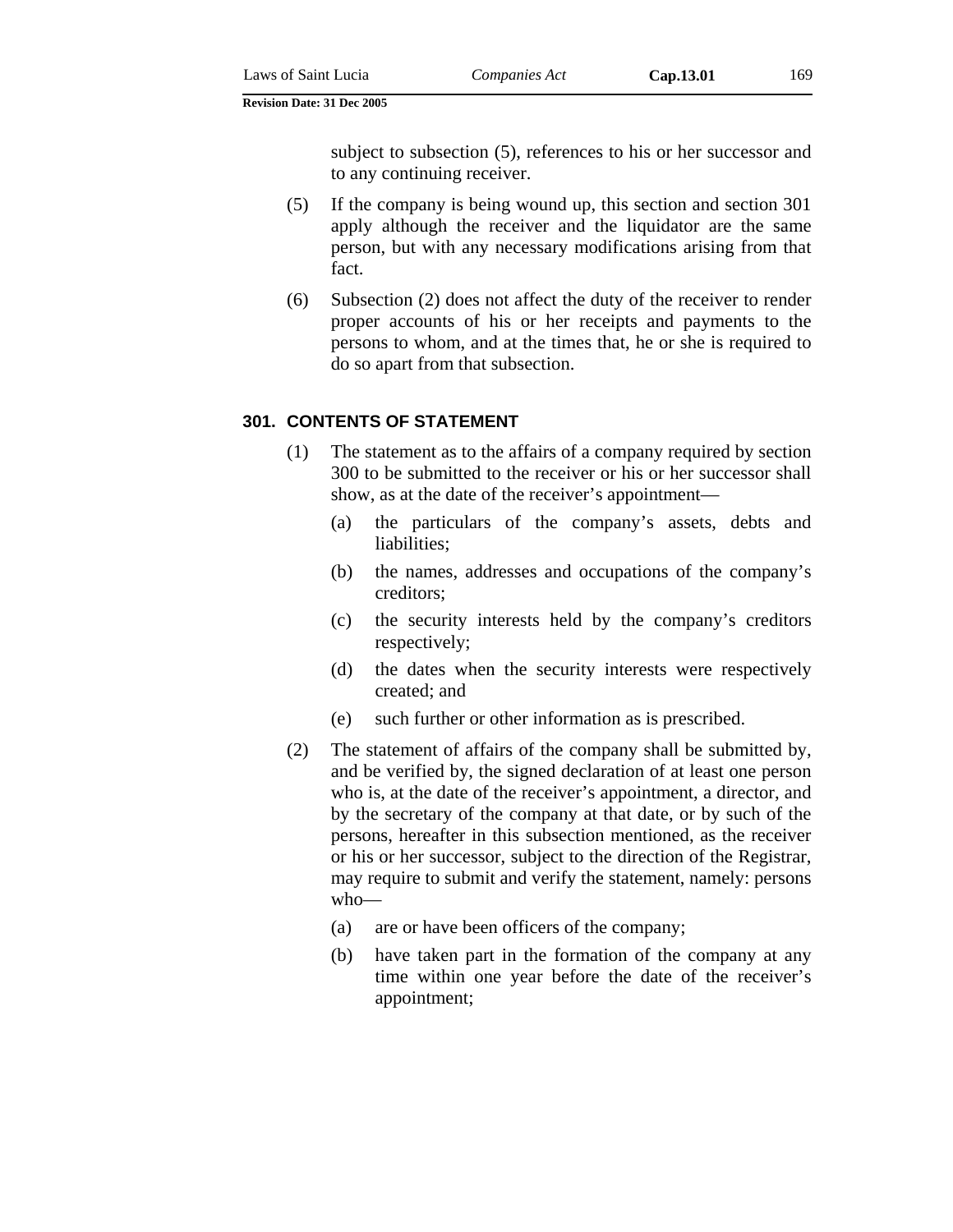- (c) are in the employment of the company, or have been in the employment of the company within that year, and, in the opinion of the receiver, are capable of giving the information required; or
- (d) are, or have been within that year officers of, or in the employment of, an affiliated company.
- (3) Any person making or verifying the statement of affairs of a company, or any part of it, shall be allowed and paid by the receiver or his or her successor out of the receiver's receipts, such costs and expenses incurred in and about the making or verifying of the statement as the receiver or his or her successor considers reasonable, subject to an appeal to the court.

*Division D: Prospectuses Interpretation* 

## **302. DEFINITIONS**

In this Division—

"issue" includes circulate or distribute;

"**notice**" includes circular or advertisement;

- "**prospectus**" includes, in relation to any company, any notice, prospectus, or other document that—
	- (a) invites applications from the public, or invites offers from the public, to subscribe for or purchase; or
	- (b) offers to the public for subscription or purchase, directly or through other persons,

any shares or debentures of the company or any units of any such shares or debentures of the company.

## **303. APPLICATION OF DIVISION**

This Division applies whether any shares or debentures of a company are offered to the public on, or with reference to, the promotion of a company, or at any time after the company has come into existence.

*Prospectus Requirements*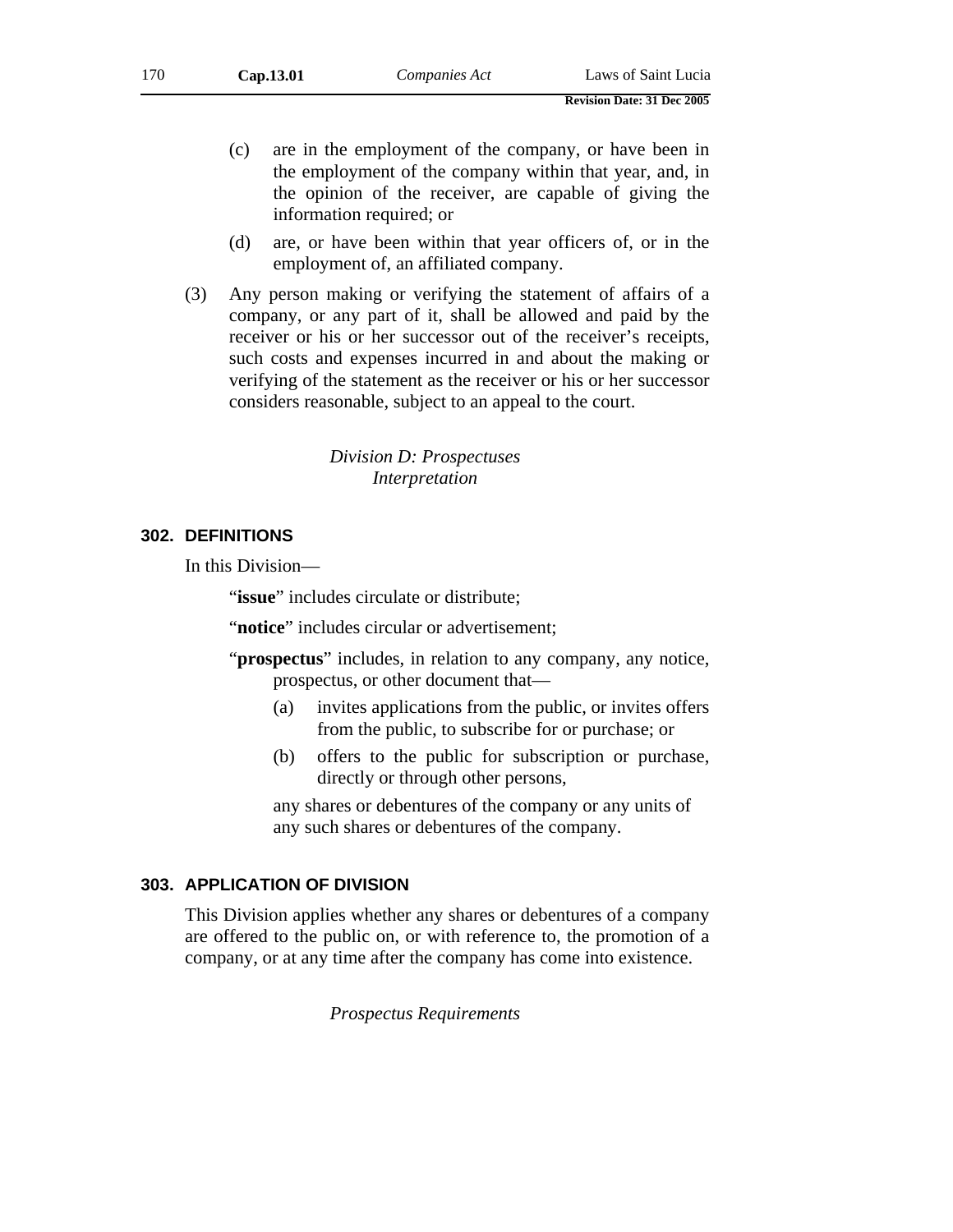#### **304. PROHIBITION RE PUBLIC ISSUE**

- (1) Subject to subsection (2), a person shall not issue any form of application for shares or debentures unless—
	- (a) a prospectus, as required by this Division, has been registered with the Registrar; and
	- (b) a copy of the prospectus is issued with the form of application or the form specifies a place in Saint Lucia where a copy of the prospectus can be obtained.
- (2) Subsection (1) does not apply if the form of application referred to is issued in connection with shares or debentures that are not offered to the public or intended for the public.

## **305. CONTENTS OF PROSPECTUS**

The following requirements apply to a prospectus—

- (a) the prospectus shall be dated; and that date, unless there is proof to the contrary, is to be taken as the date of issue of the prospectus;
- (b) one copy of the prospectus shall be lodged with the Registrar, and the prospectus shall set out that a copy of the prospectus has been so lodged, and immediately state thereafter that the Registrar takes no responsibility as to the validity or veracity of its contents;
- (c) the prospectus shall contain a statement that shares and debentures, or either, are not to be allotted on the basis of the prospectus later than 3 months after the date of issue of the prospectus;
- (d) the prospectus shall, if it contains any statement by an expert made or contained in what purports to be a copy of or extract from a report, memorandum or valuation, of an expert, state the date on which the statement, report, memorandum or valuation was made, and whether or not it was prepared by the expert for incorporation in the prospectus;
- (e) the prospectus shall disclose any commission payable by virtue of section 50; and
- (f) the prospectus shall contain such other matters as are prescribed.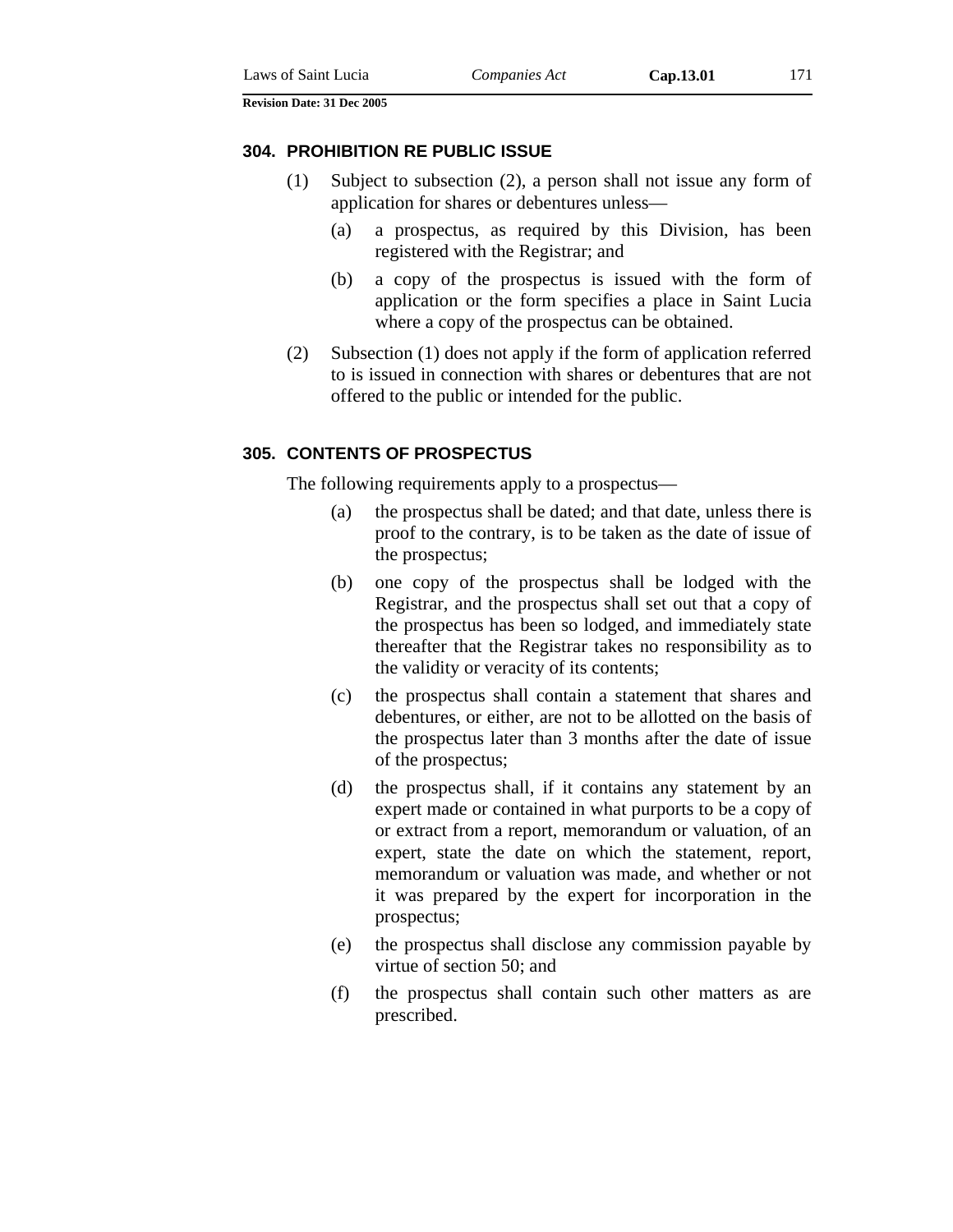### **306. PROFESSIONAL NAMES**

A prospectus shall not contain the name of any person as a trustee for holders of debentures or as an auditor, a banker, an attorney-at-law, or a stockbroker of the company or proposed company, or for or in relation to the issue or proposed issue of shares or debentures, unless that person has consented in writing, before the issue of the prospectus, to act in that capacity in relation to the prospectus and a copy of the consent, verified as prescribed in section 514(2), has been lodged with the Registrar.

#### **307. NO WAIVERS**

A condition is void that—

- (a) purports to require or bind an applicant for shares or debentures of a company to waive compliance with any requirement of this Division; or
- (b) purports to affect the applicant with notice of any contract, document or matter not specifically referred to in the prospectus.

# **308. CERTAIN NOTICE REQUIRED**

- (1) Subject to this section, a person shall not—
	- (a) issue any notice that offers, for subscription or purchase, shares or debentures of a company, or invites subscription for, or purchase of, any such shares or debentures;
	- (b) issue any notice that calls attention to—
		- (i) an offer, or intended offer, for subscription or purchase, of shares or debentures of a company,
		- (ii) an invitation, or intended invitation, to subscribe for, or purchase, any such shares or debentures, or
		- (iii) a prospectus.
- (2) This section does not apply to—
	- (a) a notice that relates to an offer or invitation not made or issued to the public, directly or indirectly;
	- (b) a registered prospectus within the meaning of this Division;
	- (c) a notice—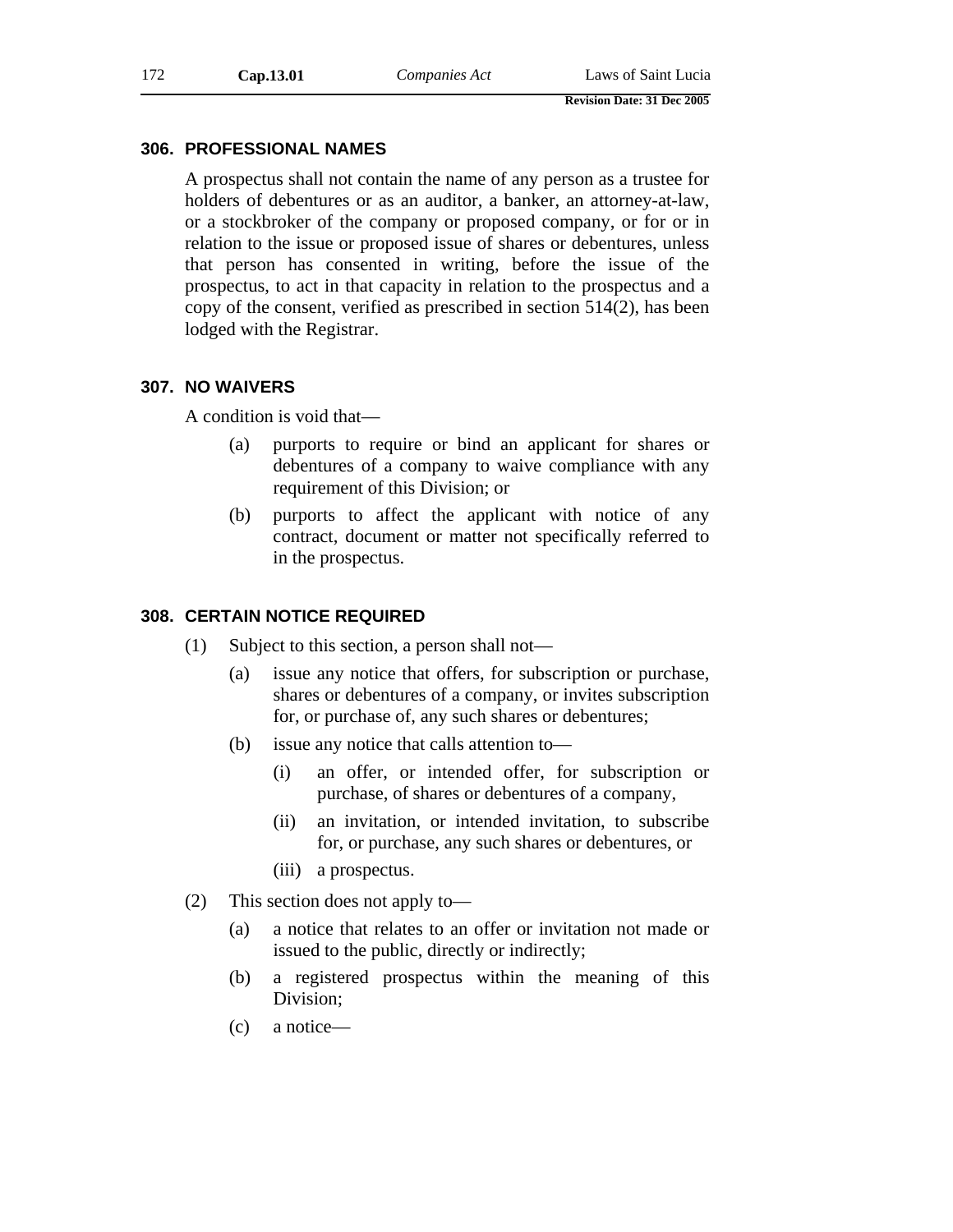- (ii) that states that allotments of, or contracts with respect to, the shares or debentures will be made only on the basis of one of the forms of applications referred to in, and attached to, a copy of the prospectus, and
- (iii) that contains no other information except that permitted under subsection (3); or
- (d) a notice—
	- (i) that accompanies a notice referred to in paragraph (c) or would, but for the inclusion therein of a statement referred to in subparagraph (iii) or (iv) of this paragraph, be a notice so referred to,
	- (ii) that is issued by a person whose ordinary business is or includes advising clients in connection with their investments and is issued only to clients so advised in the course of that business,
	- (iii) that contains a statement that the investment to which it or the accompanying document relates is recommended by that person, and
	- (iv) that, if the person is an underwriter or subunderwriter of an issue of shares or debentures to which the notice or accompanying document relates, contains a statement that the person making the recommendation is interested in the success of the issue as an underwriter or sub-underwriter, as the case may be.
- (3) All or any of the following information is permitted for the purposes of subsection  $(2)(c)(iii)$  —
	- (a) the number and description of the shares or debentures of the company to which the prospectus relates;
	- (b) the name of the company, the date of its incorporation and the number of the company's issued shares and the amount paid on its issued shares;
	- (c) the general nature of the company's main business, or its proposed main business;
	- (d) the names, addresses and occupations of the directors of the company;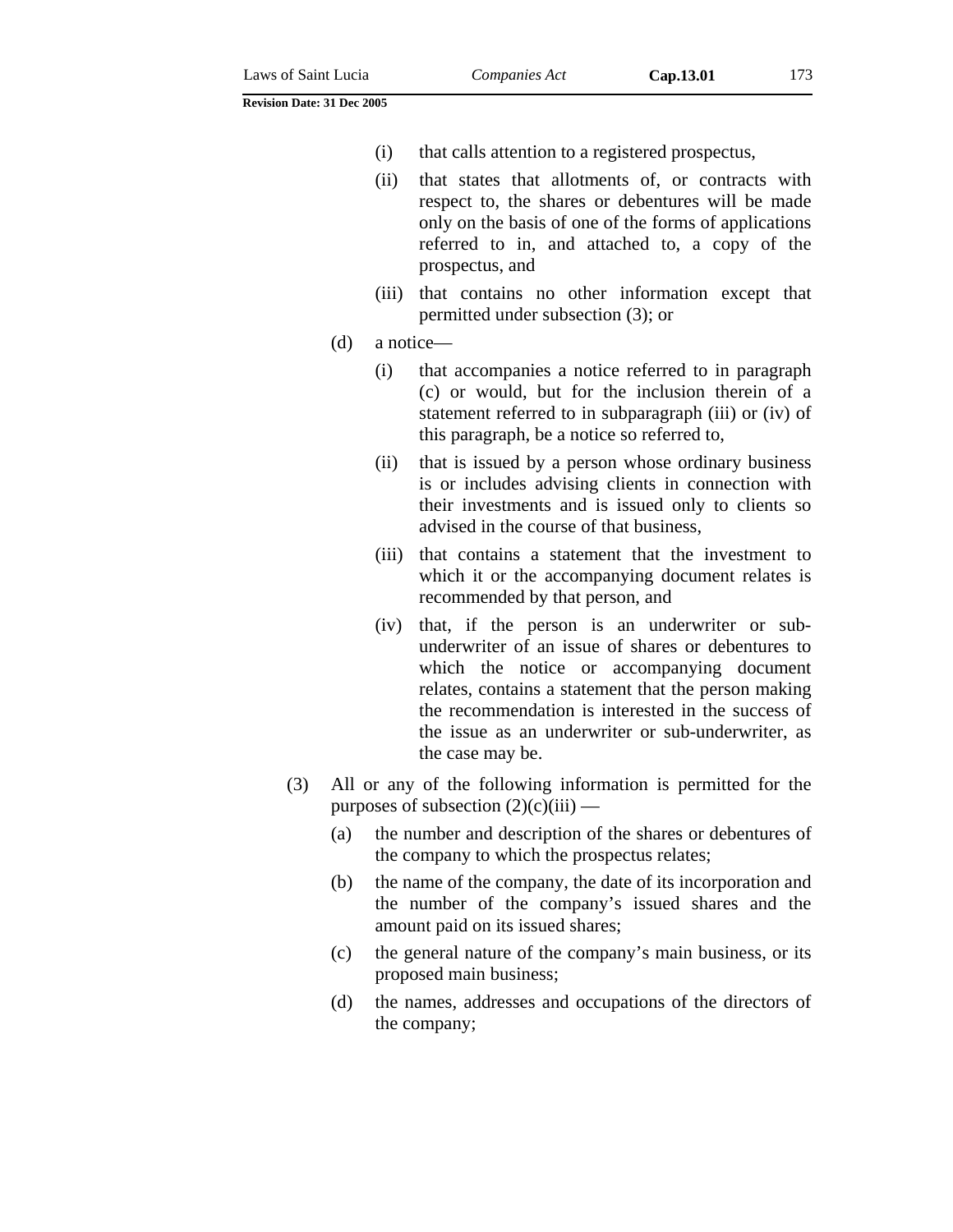- (e) the names and addresses of the brokers or underwriters, if any, to the issue of shares or debentures, or both, and, if the prospectus relates to debentures, the name and address of the trustee for the debenture holders;
- (f) the name of any stock or securities exchange of which the brokers or underwriters to the issue are members;
- (g) the particulars of the period during which the offer is effective;
- (h) the particulars of the time and place at which copies of the registered prospectus and form of application for the shares or debentures to which it relates can be obtained.
- (4) This section applies to any notice issued in Saint Lucia by newspaper, or by radio or television broadcasting, or by cinematograph or any other means.

## **309. RESPONSIBILITY RE CERTIFICATE**

- (1) Where a person issues a notice in contravention of section 308 and before doing so obtains a certificate that—
	- (a) is signed by 2 directors of the company or 2 directors of the proposed company to which, or to the shares or debentures of which, the notice relates;
	- (b) specifies the names of those directors and of that company or of those proposed directors of that proposed company; and
	- (c) is to the effect that, by the operation of section 308(2), this section does not apply to the notice,

each person who signed the certificate is deemed to have issued the notice, and the person who obtained the certificate is deemed not to have done so.

(2) A person who has obtained a certificate referred to in subsection (1) shall deliver the certificate to the Registrar on being required to do so by the Registrar.

### **310. EVIDENCE**

In proceedings for a contravention of section 308 or 309 a certificate that purports to be a certificate under section 309 is *prima facie* proof—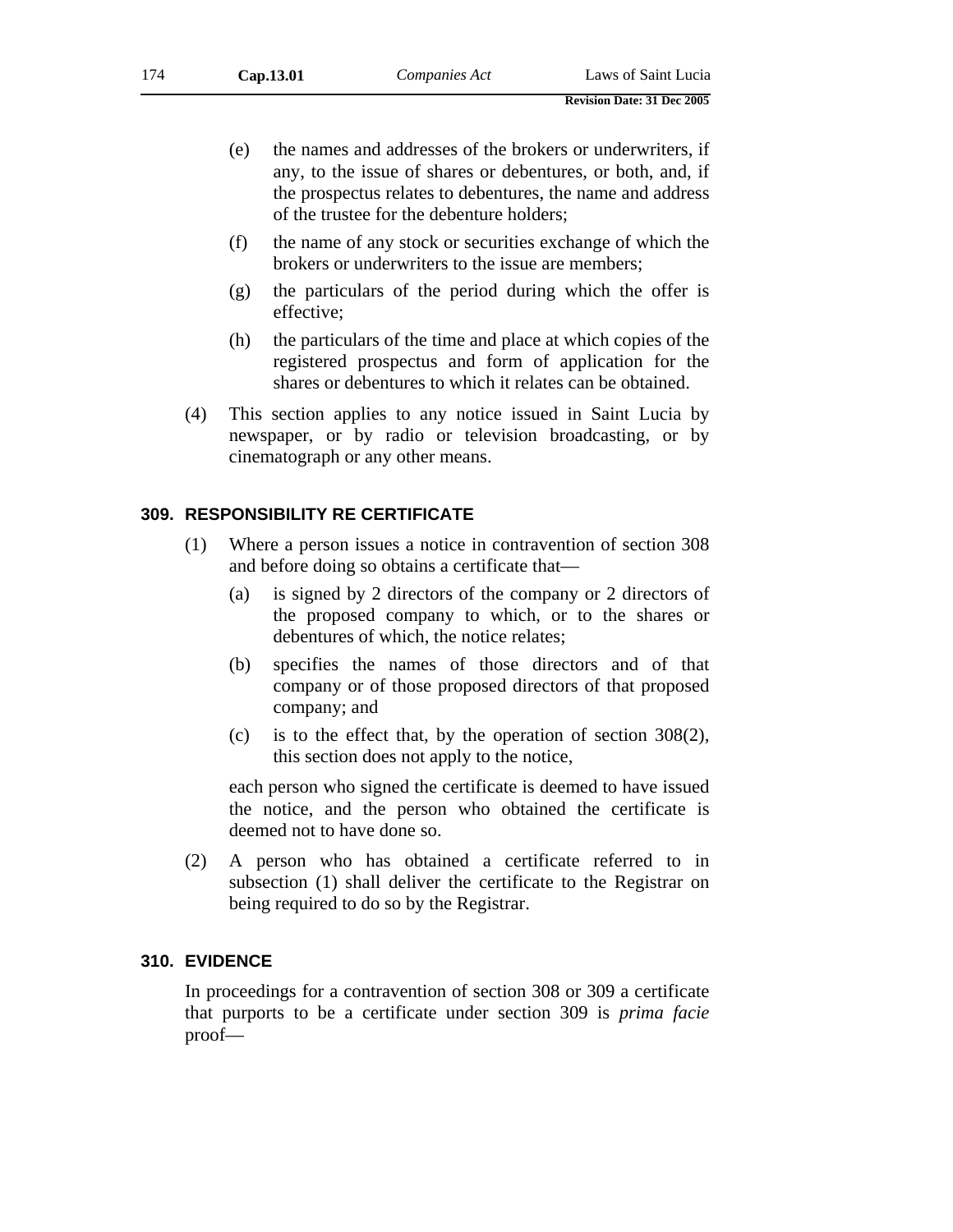- (a) that, at the time the certificate was given, the persons named as such in the certificate were directors of the company so named, or proposed directors of the proposed company so named, as the case may be;
- (b) that the signatures in the certificate purporting to be the signatures of those persons are their signatures; and
- (c) that publication of the notice to which the certificate relates was authorised by those persons.

#### *Registration of Prospectus*

#### **311. REGISTRATION OF PROSPECTUS**

- (1) A person shall not issue a prospectus unless a copy thereof has first been registered by the Registrar and the prospectus states on its face the fact of the registration and the date on which it was effected.
- (2) The Registrar may not register a copy of a prospectus unless—
	- (a) a copy of the prospectus is lodged with the Registrar on or before the date of its issue, and it is signed by every director and by every person who is named in the prospectus as a proposed director of the company, or by his or her agent authorised in writing;
	- (b) the prospectus appears to comply with the requirements of this Act;
	- (c) there are also lodged with the Registrar copies of any consents required by section 313 to the issue of the prospectus and of all material contracts referred to in the prospectus, or, in the case of any such contract that is not reduced to writing, a memorandum giving full particulars of the contract; and
	- (d) the Registrar is of the opinion that the prospectus does not contain any statement or matter that is misleading in the form or context in which it is included.
- (3) If the Registrar refuses to register a prospectus, he or she shall give notice of that fact to the person who lodged the prospectus, and give in the notice the reason for his or her refusal; and if the Registrar registers a prospectus he or she shall give notice of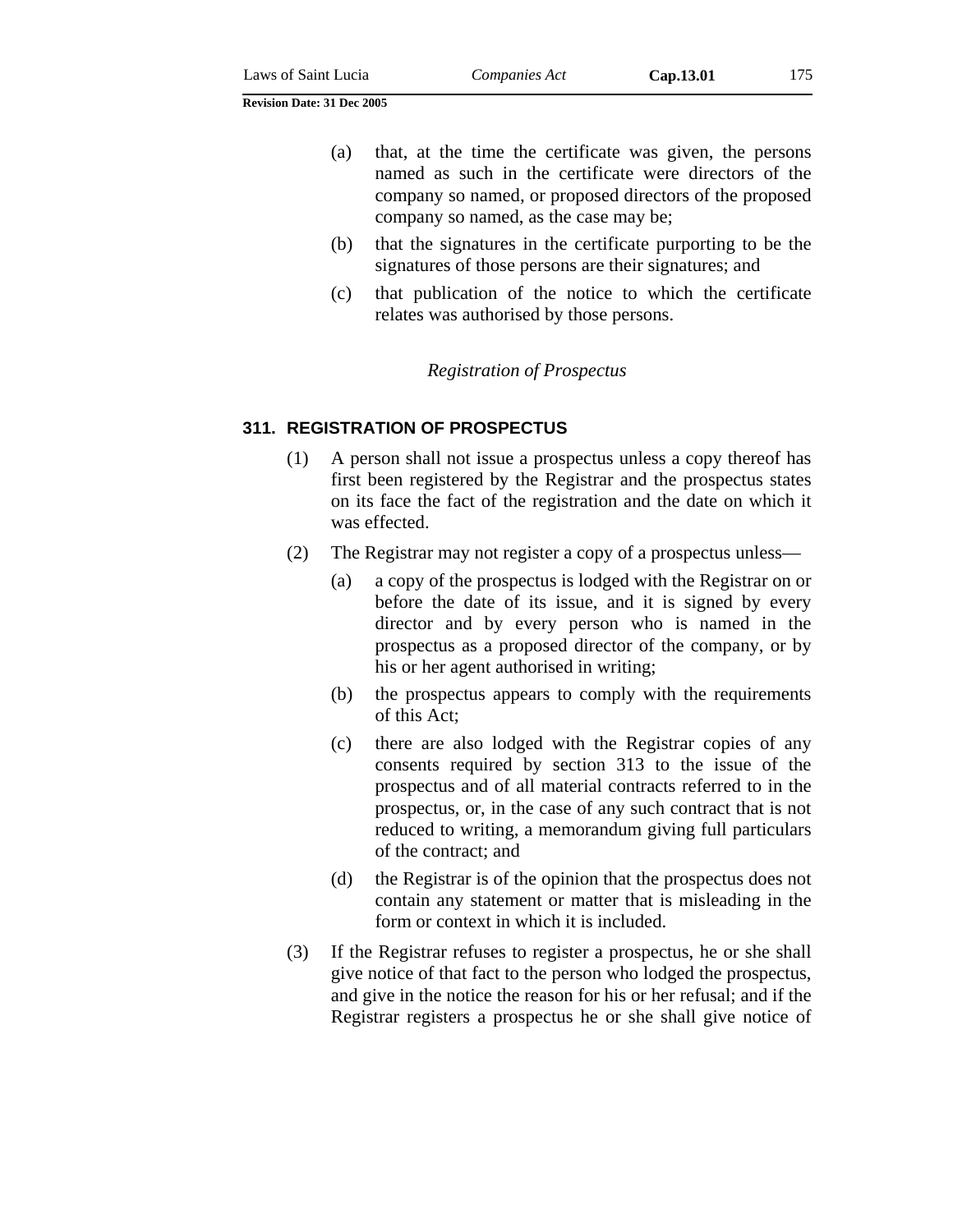that fact to the person who lodged the prospectus, and give in the notice the date on which the registration was effected.

- (4) A person who lodged a prospectus with the Registrar may, within 30 days after he or she is notified of a refusal to register under subsection (3), require in writing that the Registrar refer the matter to the court; and the Registrar shall then refer the matter to the court for its determination.
- (5) Where a refusal to register is referred to the court under subsection (4), the court, after hearing the person who lodged the prospectus, and, if the court so wishes, the Registrar, may order the Registrar to register the prospectus, or it may uphold his or her decision to refuse registration.
- (6) On the hearing under subsection (5), a party may be heard in person or by an attorney-at-law.

### *Other Requirements*

## **312. PROSPECTUS PRESUMED**

- (1) When a company allots or agrees to allot to any person shares or debentures of the company with a view to all or any of those shares or debentures being offered for sale to the public, the document by which the offer of sale to the public is made is for all purposes deemed to be a prospectus issued by the company; and all enactments and rules of law as to the contents of prospectuses or otherwise relating to prospectuses, apply and have effect accordingly as if the shares or debentures had been offered to the public, and as if the persons accepting the offer in respect of the shares or debentures were subscribers for them, but without affecting the liability, if any, of the person by whom the offer is made, in respect of statements or nondisclosures in the document or otherwise.
- (2) For the purposes of this Act, and unless the contrary is shown, it is proof that an allotment of, or an agreement to allot, shares or debentures of a company was made with a view to the shares or debentures being offered for sale to the public, if—
	- (a) the offer for sale of the shares or debentures, or of any of them, to the public was made within 6 months after the allotment or agreement to allot; or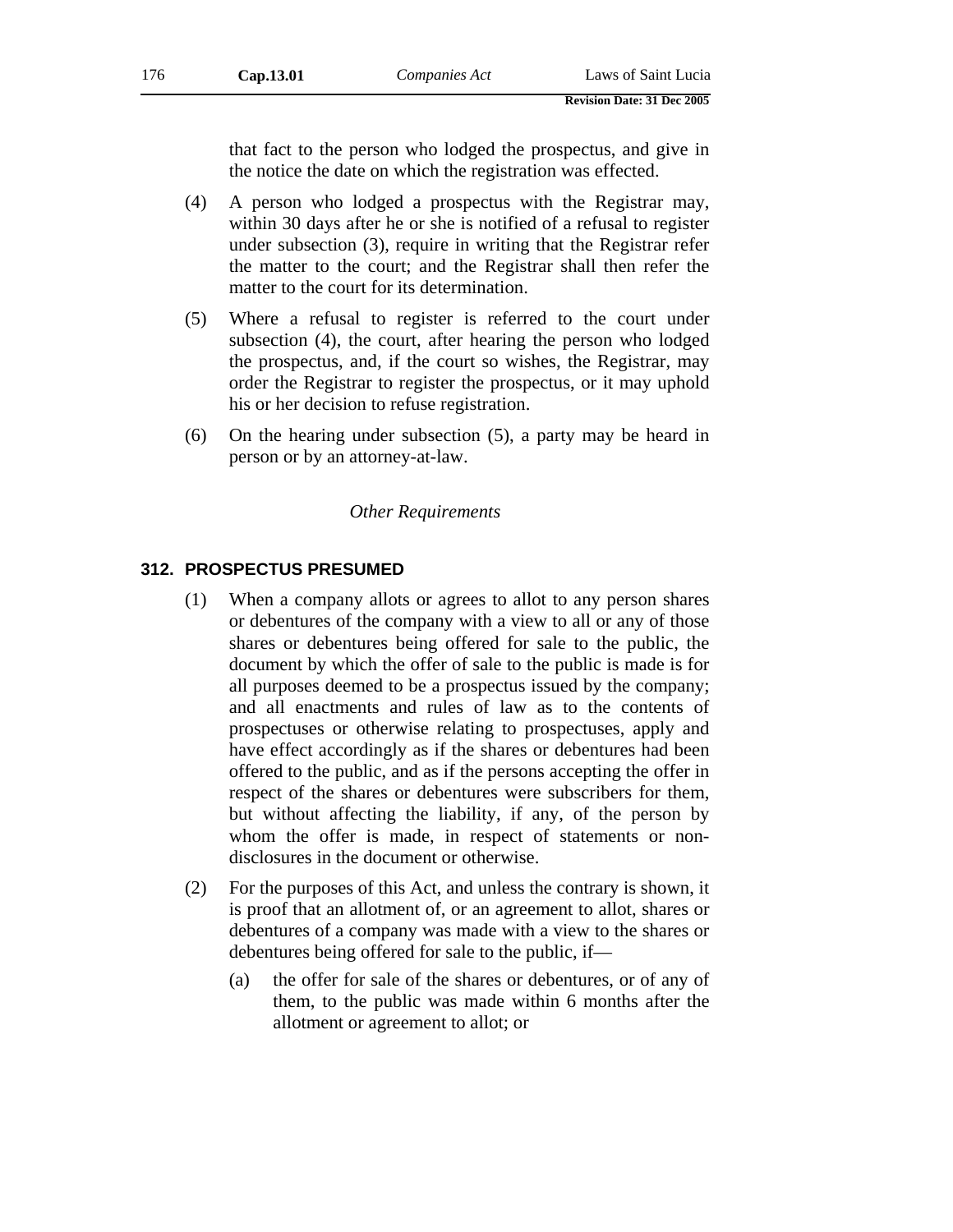- (b) at the date when the offer was made the whole consideration to be received by the company in respect of the shares or debentures had not been so received.
- (3) The requirements of this Division as to the prospectuses are to have effect as though the persons making an offer to which this section relates were persons named in a prospectus as directors of a company.
- (4) In addition to complying with the other requirements of this Division, the document making the offer shall set out—
	- (a) the net amount of the consideration received, or to be received, by the company in respect of the shares or debentures to which the offer relates; and
	- (b) the place and time at which the contract under which the shares or debentures have been or are to be allotted can be inspected.
- (5) Where an offer to which this section relates is made by a company or firm, it is sufficient if the document making the offer is signed on behalf of the company or firm by 2 directors of the company, or not less than half the members of the firm, as the case may be; and a director or member may sign by his or her agent authorised in writing to do so.

## **313. EXPERT'S CONSENT**

- (1) A prospectus that invites subscription for, or the purchase of shares or debentures of a company, and that includes a statement purporting to be made by an expert shall not be issued unless—
	- (a) that expert has given, and has not before delivery of a copy of the prospectus for registration withdrawn, his or her written consent to the inclusion of the statement in the form and context in which it is included in the prospectus; and
	- (b) there appears in the prospectus a statement that the expert has given and has not withdrawn his or her consent.
- (2) A person is not to be deemed to have authorised or caused the issue of a prospectus by reason only of his or her having given the consent required by this Division to the inclusion in the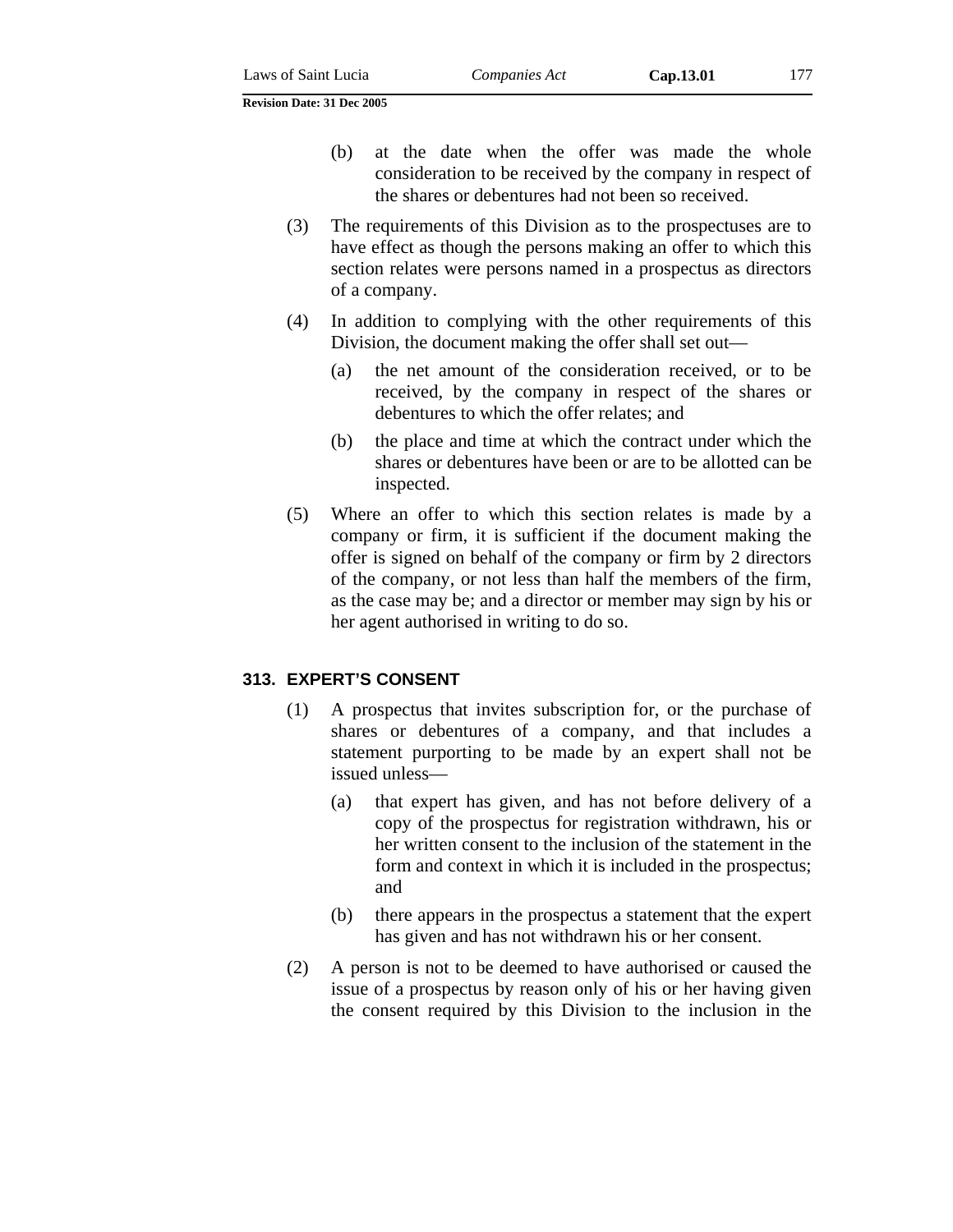prospectus of a statement purporting to be made by him or her as an expert.

*Liability for Prospectus Claims* 

## **314. LIABILITY ON PROSPECTUS**

- (1) Subject to this section, each of the following designated persons is, for any loss or damage sustained by other persons who, on the faith of a prospectus, subscribe for, or purchase any shares or debentures, liable for any loss or damage sustained by those other persons by reason of any untrue statement in the prospectus, or by reason of the wilful non-disclosure in the prospectus of any matter of which the designated person had knowledge and that he or she knew to be material, namely—
	- (a) a person who is a director of the company at the time of the issue of the prospectus;
	- (b) a person who authorised or caused himself or herself to be named, and is named, in the prospectus as a director or as having agreed to become a director, either immediately or after an interval of time;
	- (c) an incorporator of the company; or
	- (d) a person who authorised or caused the issue of the prospectus.
- (2) Despite subsection (1), where the consent of an expert is required to the issue of a prospectus and he or she has given that consent, he or she is not, by reason only of the consent, liable as a person who has authorised or caused the issue of the prospectus, except in respect of an untrue statement purporting to be made by him or her as an expert; and the inclusion in the prospectus of a name of a person as a trustee for debenture holders, auditor, banker, attorney-at-law, transfer agent or stockbroker may not, for that reason alone, be taken as an authorisation by him or her of the issue of the prospectus.
- (3) A person is not liable under subsection (1) who—
	- (a) having consented to become a director of the company, withdrew his or her consent before the issue of the prospectus and the prospectus was issued without his or her authority or consent;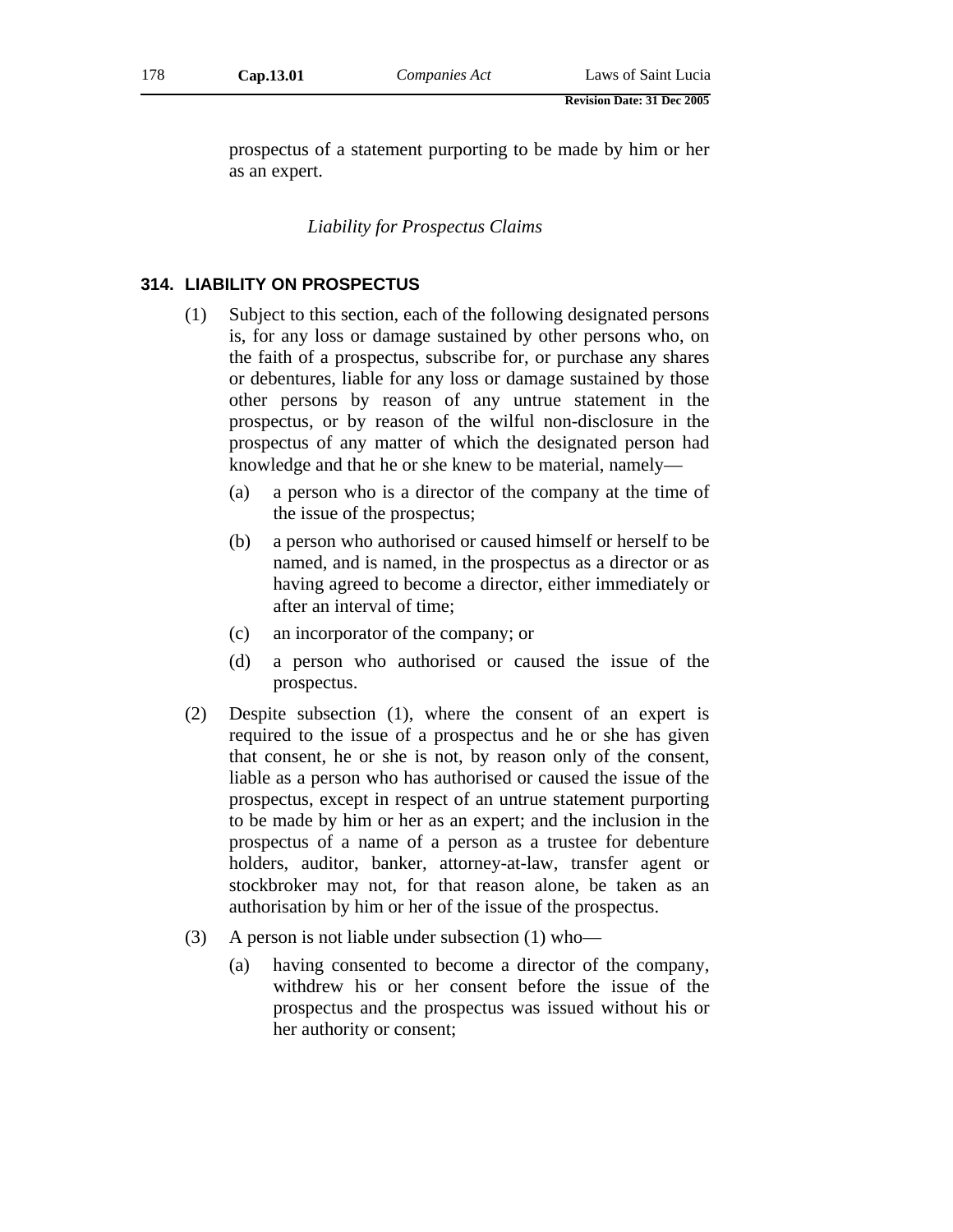(b) when the prospectus was issued without his or her knowledge or consent, gave reasonable public notice of that fact after he or she became aware of its issue;

- (c) after the issue of the prospectus and before allotment or sale under it, became aware of an untrue statement in it and withdrew his or her consent, and gave reasonable public notice of the withdrawal of his or her consent and the reasons for it; or
- (d) as regards every untrue statement not purporting to be made on the authority of an expert or of a public official document or statement, had reasonable ground to believe and did, up to the time of the allotment or sale of the shares or debentures, believe that the statement was true.
- (4) A person is not liable under subsection (1), if—
	- (a) as regards every untrue statement purporting to be a statement made by an expert or to be based on a statement made by an expert, it fairly represented the statement, or was a correct and fair copy of, or extract from, the report or valuation and that person had reasonable ground to believe and did, up to the time of the issue of the prospectus, believe that the expert making the statement was competent to make it, and had given his or her consent as required under section 313 to the issue of the prospectus and had not withdrawn that consent before delivery of a copy of the prospectus for registration, nor had the expert, to that person's knowledge, withdrawn that consent before allotment or sale under the prospectus; or
	- (b) as regards every untrue statement purporting to be a statement made by an official person or contained in what purports to be a copy of, or extract from, a public official document, it was a correct and fair representation of the statement or copy of, or extract from the document.
- (5) Subsections (3) and (4) do not apply in the case of a person liable, by reason of his or her having given a consent required of him or her by section 313, as a person who has authorised or caused the issue of the prospectus in respect of an untrue statement purporting to have been made by him or her as an expert.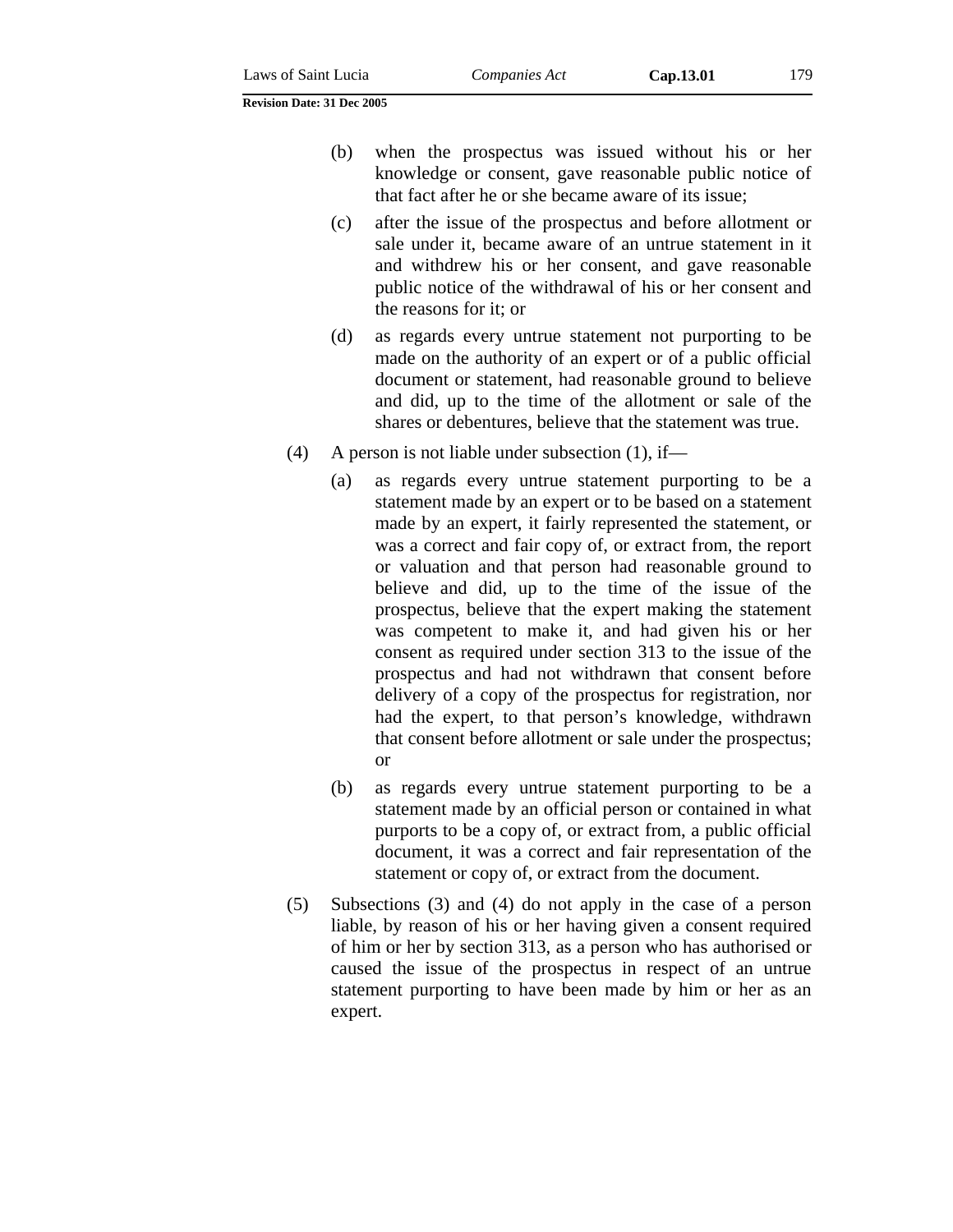- (6) A person who, apart from this subsection, would be liable under subsection (1), by reason of his or her having given a consent required of him or her by section 313 as a person who has authorised or caused the issue of a prospectus in respect of an untrue statement purporting to be made by him or her as an expert, is not liable, if—
	- (a) having given his or her consent under that section to the issue of the prospectus, he or she withdrew his or her consent in writing before a copy of the prospectus was lodged with the Registrar;
	- (b) after a copy of the prospectus was lodged with the Registrar and before allotment or sale under the prospectus, he or she, on becoming aware of the untrue statement, withdrew his or her consent in writing and gave reasonable public notice of the withdrawal and of the reasons for the withdrawal; or
	- (c) he or she was competent to make the statement and had reasonable ground to believe, and did, up to the time of the allotment or sale of the shares or debentures, believe that the statement was true.
- (7) When—
	- (a) a prospectus contains the name of a person as a director of the company, or as having agreed to become a director, and he or she has not consented to become a director, or has withdrawn his or her consent before the issue of the prospectus and has not authorised or consented to its issue; or
	- (b) the consent of a person is required under section 313 to the issue of a prospectus and he or she either has not given the consent or has withdrawn it before the issue of the prospectus,

any person who authorised or caused the issue of the prospectus and the directors of the company, other than those directors without whose knowledge or consent the prospectus was issued, are liable to indemnify the person so named, or whose consent was so required, against all damages, costs and expenses to which he or she might be liable by reason of his or her name having been inserted in the prospectus, or of the inclusion of a statement purporting to be made by him or her as an expert, or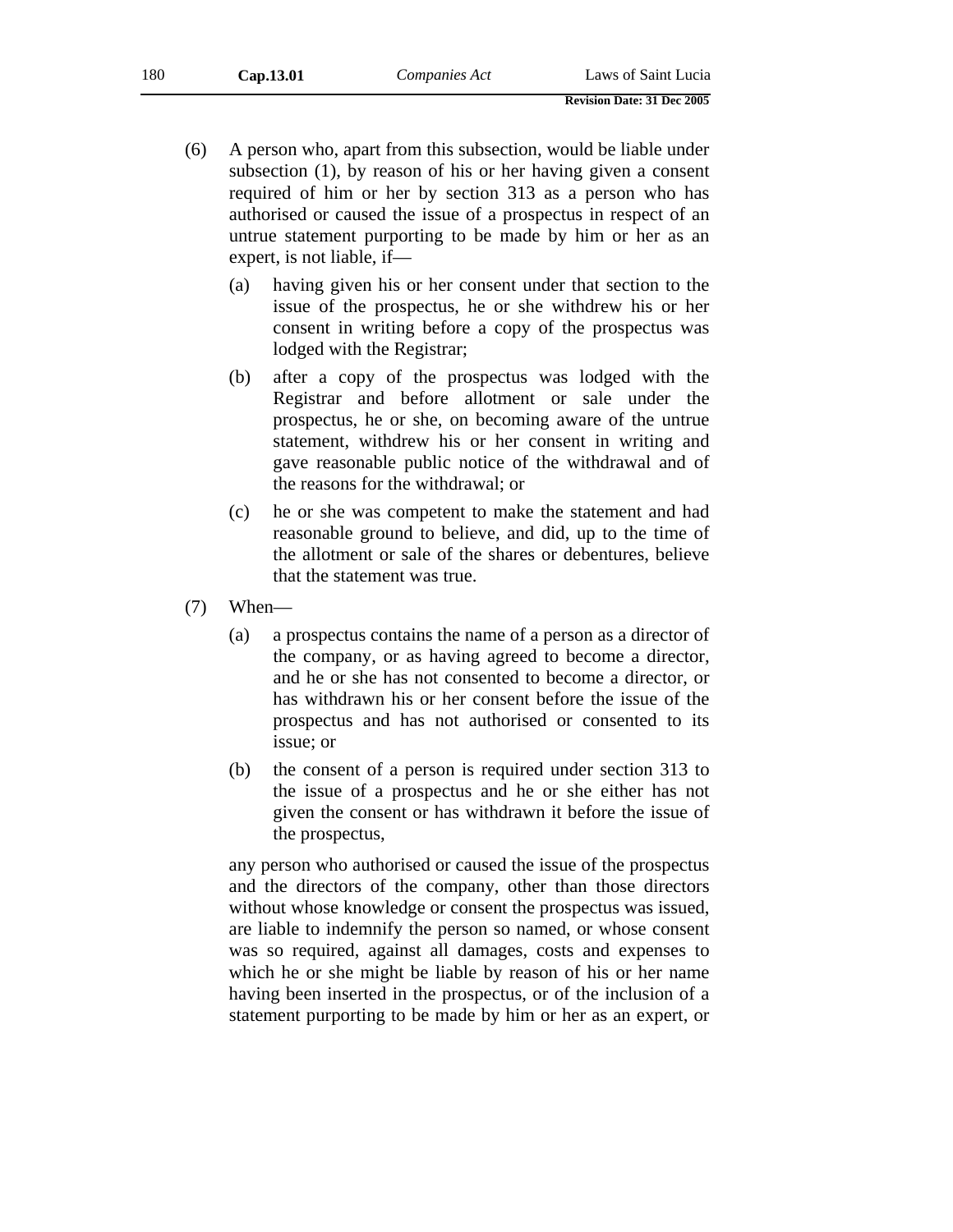in defending himself or herself against any action or legal proceedings brought against him or her in respect thereof.

*Subscription List and Minimum Subscription* 

## **315. SUBSCRIPTION LISTS**

- (1) An allotment shall not be made of any shares or debentures of a company under a prospectus, and proceedings shall not be taken on applications made under a prospectus, until the beginning of the fifth day after that on which the prospectus is first issued, or any such later time as is specified in the prospectus; and the beginning of that fifth day or specified later time is referred to in this section as the "time of the opening of the subscription lists".
- (2) An application for shares or debentures of a company made under a prospectus is not revocable until after the expiration of the fifth day from the time of the opening of the subscription lists, or the giving before the expiration of that fifth day, by some person responsible under this Act for the prospectus, of a public notice having the effect of excluding or limiting the responsibility of the person giving it.
- (3) Although an allotment made in contravention of this section is void, it does not affect any allotment of the same shares or debentures later made to the same applicant.
- (4) In reckoning for the purposes of this section the fifth day from another day, any intervening day that is a public holiday shall be disregarded; and if the fifth day as so reckoned falls on a Saturday, Sunday, or public holiday, the first day thereafter that is not a Saturday, Sunday or public holiday is deemed to be the fifth day for those purposes.

#### **316. MINIMUM SUBSCRIPTION**

(1) Unless all the shares or debentures offered for subscription by a prospectus issued to the public are underwritten, the prospectus shall state the minimum amount of money required to be raised by the company by issuing the shares or debentures, in this Division, referred to as the "minimum subscription".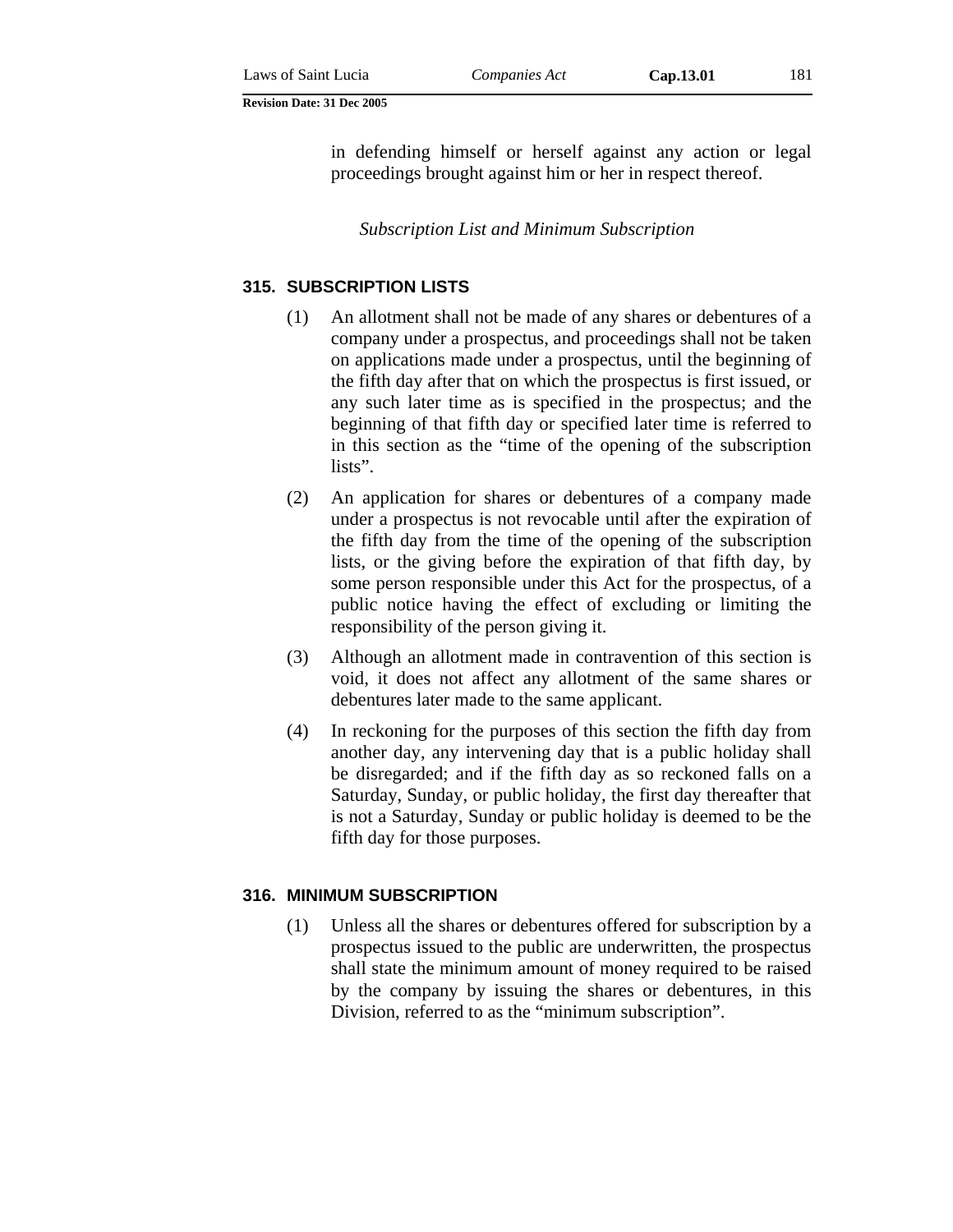- (2) An allotment shall be not made of any shares or debentures of a company that are offered to the public unless the—
	- (a) minimum subscription has been subscribed; and
	- (b) sum payable on application for the shares or debentures has been received by the company;

and, if a cheque for the sum payable has been received by the company, the sum is deemed not to have been received by the company until the cheque is paid by the bank on which it is drawn.

- (3) If the conditions referred to in subsection (2) have not been complied with on the expiration of 40 days after the first issue of the prospectus, all moneys received from the applicants for any shares or debentures shall be repaid to them within 48 days after the issue of the prospectus and the directors of the company are, subject to subsection (4), jointly and severally liable to repay that money with interest at the rate of 6% per annum from the expiration of the forty-eighth day.
- (4) A director is not liable to repay moneys under subsection (3) if the default in any repayment of moneys was not due to any default or negligence on his or her part.
- (5) A condition is void that purports to require or bind any applicant for shares or debentures to waive compliance with a requirement of this section.
- (6) This section does not apply to an allotment of shares subsequent to the first allotment of shares offered to the public for subscription.

# **317. ESCROW OF SUBSCRIPTION MONEY**

All application money and other moneys paid prior to an allotment by an applicant on account of shares or debentures offered to the public shall, until the allotment of the shares or debentures, be held by the company, or, in the case of an intended company, by the persons named in the prospectus as proposed directors and by the incorporators, upon trust for the applicant; but there is no obligation or duty on any bank or third person with whom any such moneys have been deposited to inquire into, or see to the proper application of those moneys so long as the bank or person acts in good faith.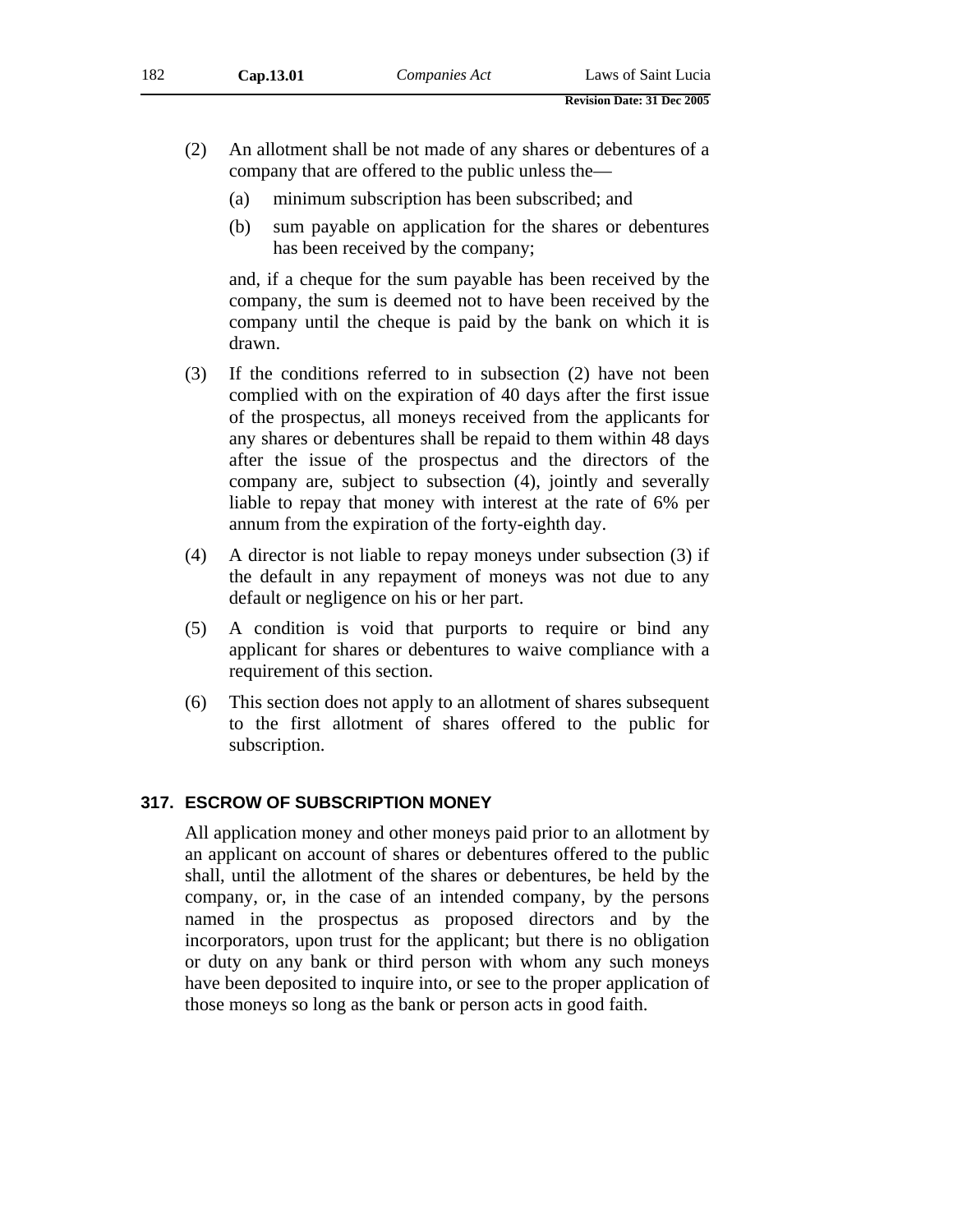#### *Remedial Actions*

#### **318. RESCISSION OF CONTRACT**

- (1) A shareholder or a debenture holder may bring, against a company that has allotted shares or debentures under a prospectus, an action for the rescission of all allotments and the repayment to the shareholders or debenture holders of the whole or part of the issue price that has been paid in respect of the shares or debentures, if the—
	- (a) prospectus contained a material statement, promise or forecast that was false, deceptive or misleading; or
	- (b) prospectus did not contain a statement, report or account required under this Act to be contained in it.
- (2) In this section—
	- (a) "**debenture holder**" means a holder of any of the debentures allotted under the prospectus, whether the original allottee or a person deriving title under him or her;
	- (b) "**shareholder**" means a holder of any of the shares allotted under the prospectus, whether the original allottee or a person deriving title under him or her.
- (3) For the purposes of this section, a prospectus contains a material statement, promise or forecast if the statement, promise or forecast was made in such a manner or context, or in such circumstances, as to be likely to influence a reasonable man in deciding whether to invest in the shares or debentures offered for subscription; and a statement, report or account is omitted from a prospectus if it is omitted entirely, or if it does not contain all the information required by this Act to be given in the statement, report or account.
- (4) In an action brought under this section, the plaintiff need not prove that he or she, or the person to whom the shares or debentures he or she holds were allotted, was in fact influenced by the statement, promise or forecast that he or she alleges to be false, deceptive or misleading, or by the omission of any report, statement, or account required to be contained in the prospectus.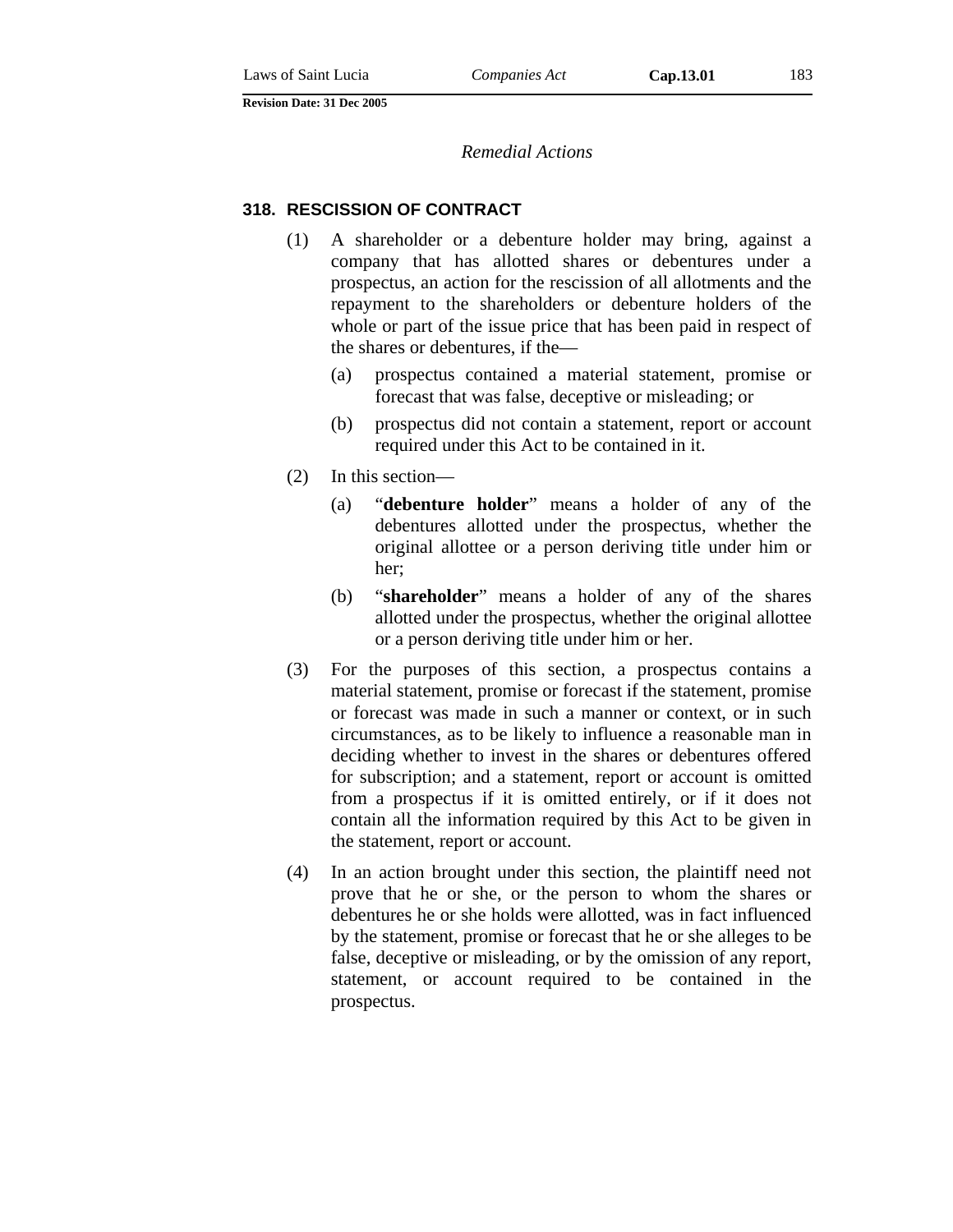- (5) An action shall not be brought under this section more than 2 years after the first issue of the prospectus under which shares or debentures were allotted to the plaintiff or the person under whom the plaintiff derives title.
- (6) If judgment is given in favour of a plaintiff under this section, the allotment of all shares or debentures under the same prospectus, whether allotted to the plaintiff, or the person under whom he or she derives title, or to other persons, is void; and judgment shall be entered in favour of all such persons for the payment by the company to them severally of the amount paid in respect of the shares or debentures that they respectively hold; but if any shareholder or debenture holder at the date judgment is so entered signifies to the company in writing, whether before or after the entry of judgment, that he or she waives his or her right to rescind the allotment of shares or debentures that he or she holds, he or she is deemed not to be included among the persons in whose favour judgment is entered.
- (7) The operation of this section is not affected by the company's being wound up or ceasing to pay its debts as they fall due; and in the winding-up of the company a repayment due under subsection (6) shall be treated as a debt of the company payable immediately before the repayment of the shares or debentures of the class in question, that is to say—
	- (a) in the case of a repayment in respect of shares, before repayment of the capital paid up on shares of the same class, and before any accumulated or unpaid dividends, or any premiums in respect of those shares, but after the payment of all debts of the company and the satisfaction of all claims in respect of prior ranking classes of shares; and
	- (b) in the case of a repayment in respect of debentures, before the repayment of the principal of the debentures of the same class, and before any unpaid interest or any premiums in respect of those debentures, but after the payment of all debts or liabilities of the company that this Act requires to be paid before those debentures, and after the satisfaction of all rights in respect of prior ranking classes of debentures.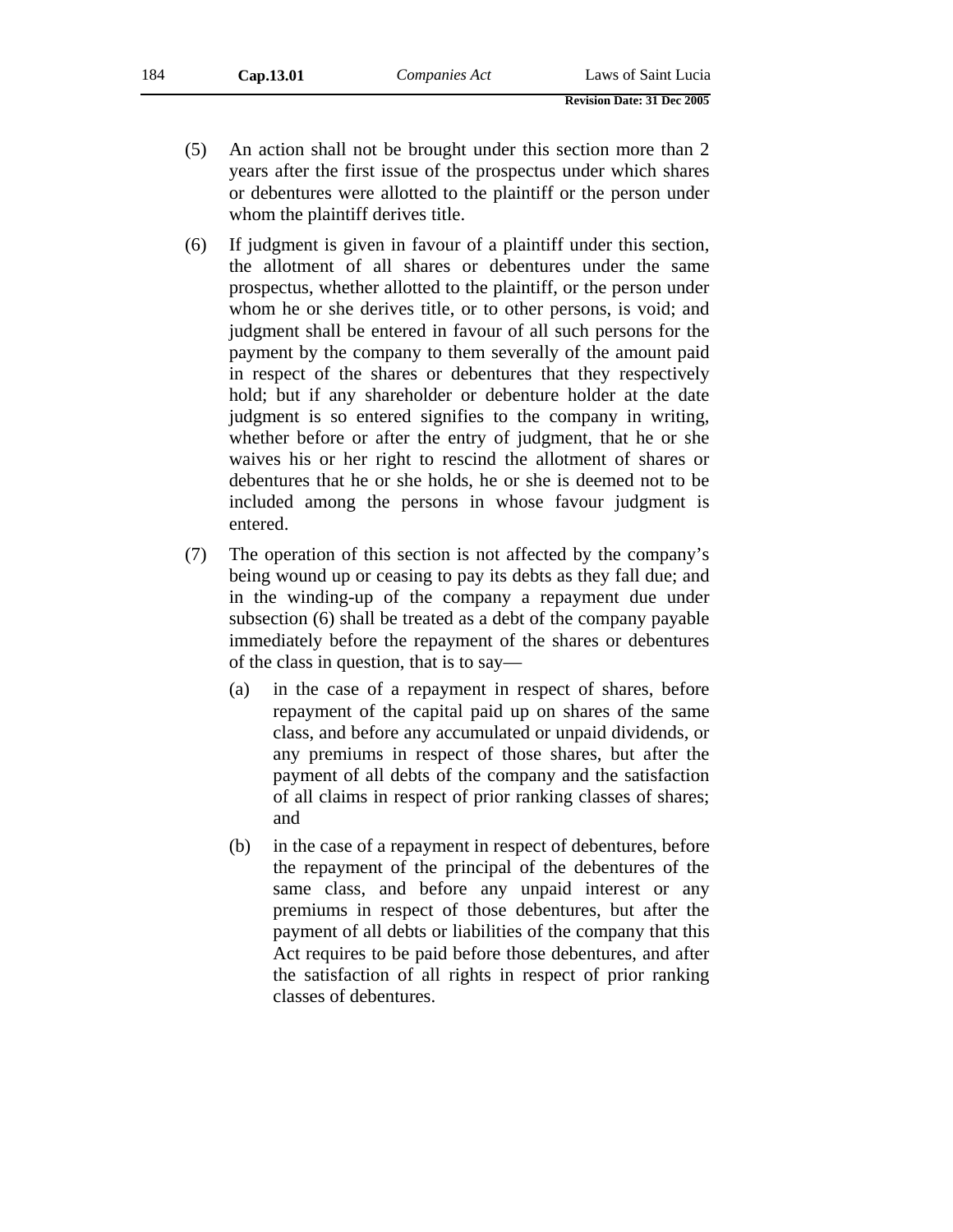- (8) Subject to subsection (9), it is a defence to an action under this section for the company to prove that—
	- (a) the plaintiff was the allottee of the shares or debentures in right of which the action was brought and that at the time they were allotted to him or her he or she knew that the statement, promise or forecast of which he or she complains was false, deceptive or misleading, or that he or she knew of the omission from the prospectus of the matter of which he or she complains; or
	- (b) the plaintiff has received a dividend or payment of interest, or has voted at a meeting of shareholders or debenture holders since he or she discovered that the statement, promise or forecast of which he or she complains was false, deceptive or misleading, or since he or she discovered the omission from the prospectus of the matter of which he or she complains.
- (9) An action may not be dismissed if there are several plaintiffs, when the company proves that it has a defence under subsection (8) against each of them; and in any case in which the company proves that it has a defence against the plaintiff or all the plaintiffs, the court may, instead of dismissing the action, substitute some other shareholder or debenture holder of the same class as plaintiff.
- (10) If a company would have a defence under subsection (8) but for the fact that the allottee of the shares or debentures in right of which the action is brought has transferred or renounced them, the company may bring an action against the allottee for an indemnity against any sum that the court orders it to pay to the plaintiff in the action.
- (11) Subsections (8) and (10) apply also in the case of shares and debentures of the same class as those in right of which a plaintiff obtains and enters judgment against the company under subsection (6)—
	- (a) with the substitution in subsection (8) of references to the shareholder or debenture holder for references to the plaintiff; and
	- (b) with the substitution in subsections (8) and (10) of references to a right for the company to have the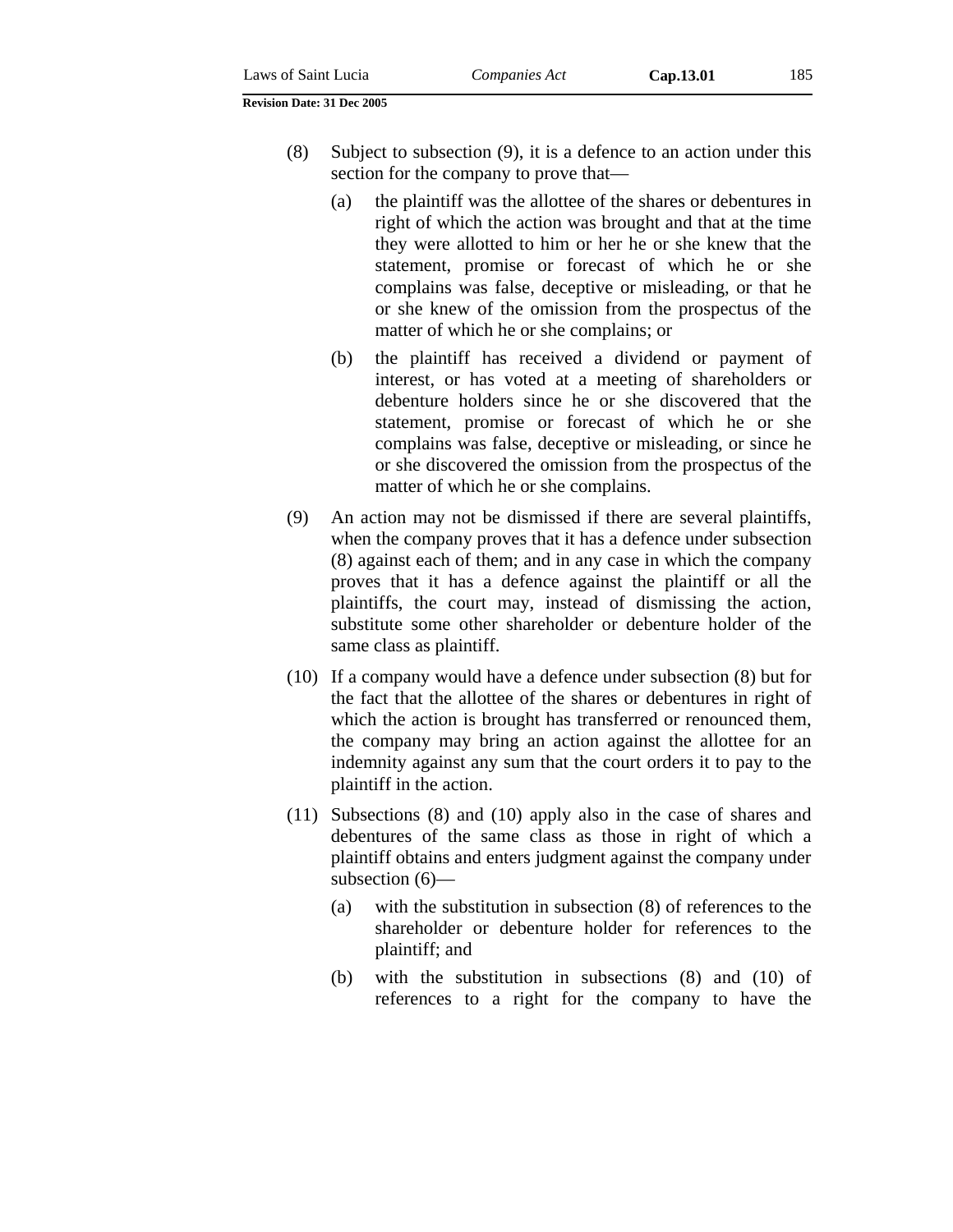judgment set aside in respect of the shares or debentures for references to a defence to the action.

- (12) This section applies to shares and debentures allotted under an underwriting contract as if they had been allotted under the prospectus.
- (13) This section applies to shares or debentures issued under a prospectus that offers them for subscription in consideration of the transfer or surrender of other shares or debentures, whether with or without the payment of cash by or to the company, as though the issue price of the shares or debentures offered for subscription were the fair value, as ascertained by the court, of the shares or debentures to be transferred or surrendered, plus the amount of cash, if any, to be paid by the company.
- (14) The rights conferred on shareholders and debenture holders by this section are in substitution for all rights to rescission and restitution in equity and all rights to sue the company at common law for deceit or for false statements made negligently; and those common law and equitable rights are hereby abolished in connection with prospectuses, but without prejudice to claims for damages or compensation against persons other than the company.

## **319. TIME LIMIT ON ALLOTMENT**

- (1) An allotment shall not be made, on the basis of a prospectus, of any shares or debentures of a company that are offered to the public later than 3 months after the issue of the prospectus.
- (2) Any allotment made in contravention of subsection (1) is void.

## **320. RESTRICTION ON ALLOTMENT**

A public company that does not issue a prospectus on, or with reference to, its formation may not allot any of its shares or debentures unless at least 3 days before the first allotment of either shares or debentures there has been lodged with the Registrar for registration a statement *in lieu* of prospectus that complies with the requirements of this Division.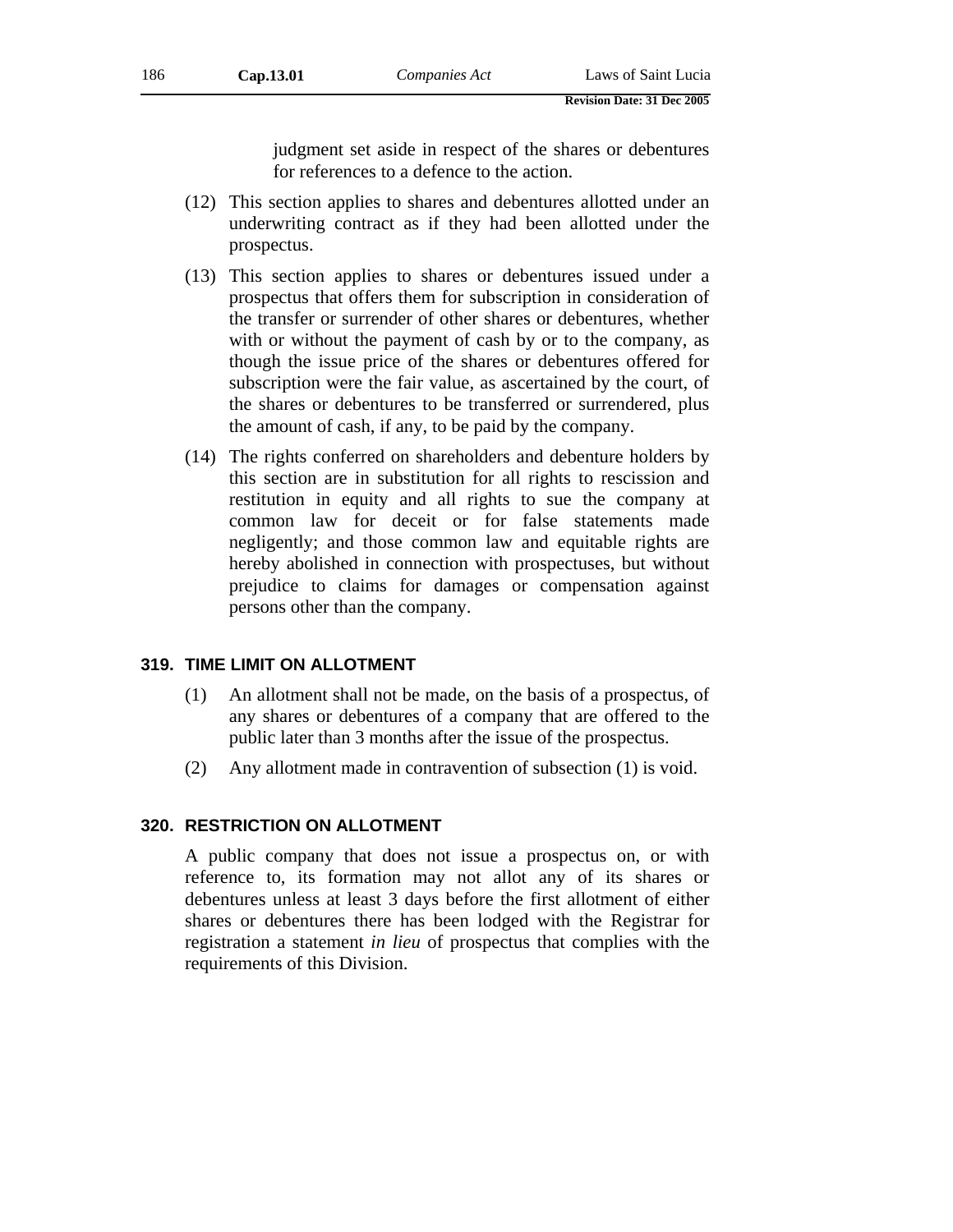#### **321. STATEMENTS** *IN LIEU* **OF PROSPECTUS**

- (1) To comply with the requirements of this Division, a statement *in lieu* of prospectus lodged by or on behalf of a company shall—
	- (a) be signed by every person who is named therein as a director or a proposed director of the company, or by his or her agent authorised in writing;
	- (b) disclose any commission payable by virtue of section 50; and
	- (c) contain such matters as are prescribed.
- (2) The Registrar may not accept for registration any statement *in lieu* of prospectus unless it appears to the Registrar to comply with the requirements of this Act.
- (3) Section 311(3) to 311(6) apply in relation to the registration of, or refusal to register, a statement *in lieu* of prospectus as they apply in relation to the registration of or refusal to register a prospectus.

#### *Division E : Insider Trading*

#### **322. "INSIDER" DEFINED**

In this Division, "insider" means, in respect of a company—

- (a) a director or officer of the company;
- (b) a company that purchases or otherwise acquires shares issued by it or any of its affiliates;
- (c) a person who beneficially owns more than 10% of the shares of the company, or who exercises control or direction over more than 10% of the votes attached to shares of the company;
- (d) an associate or affiliate of a person mentioned in paragraphs (a) to (c); and
- (e) a person, whether or not he or she is employed by the company who—
	- (i) receives specific confidential information from a person described in this section, including a person described in this paragraph, and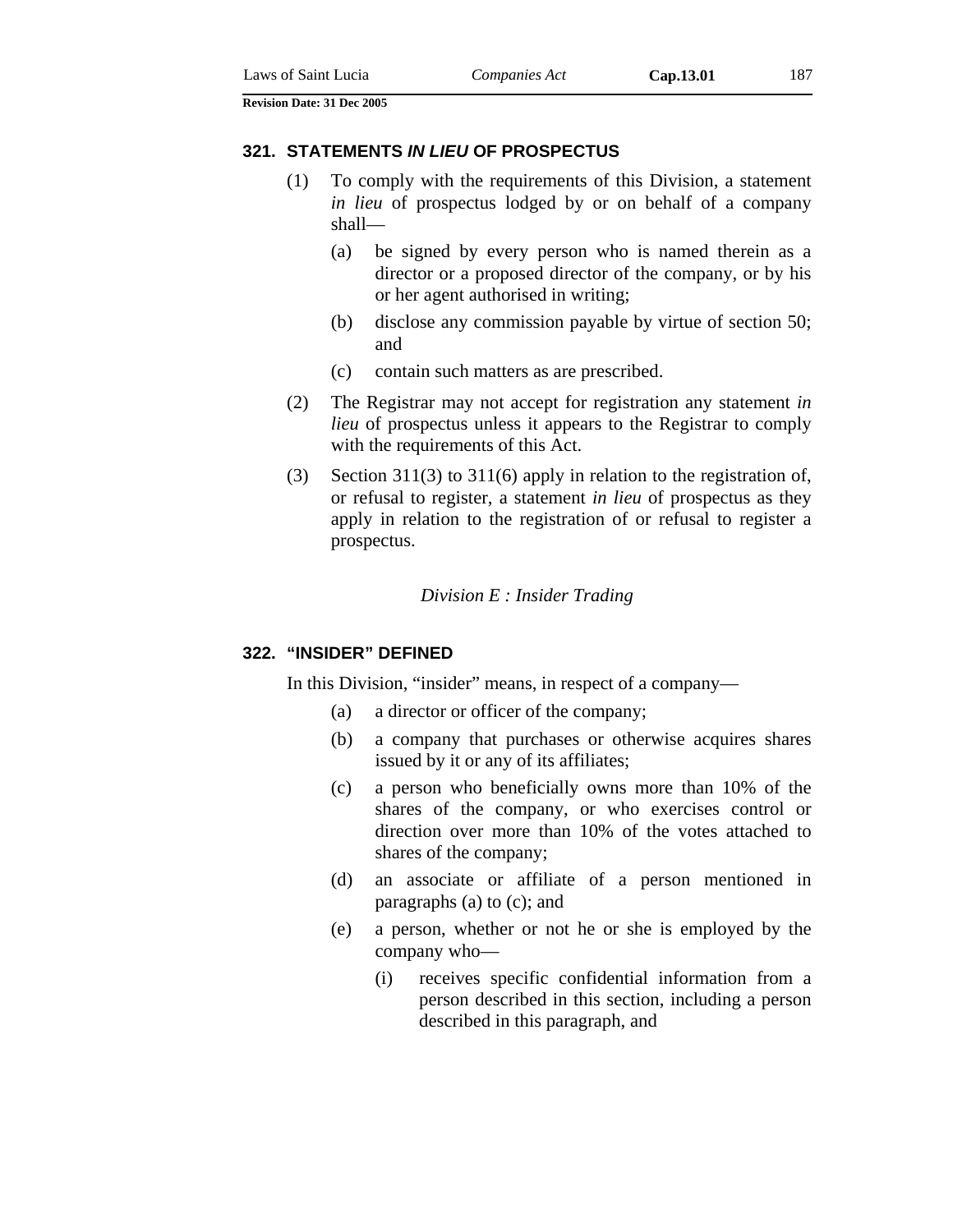(ii) has knowledge that the person giving the information is a person described in this section, including a person described in this paragraph.

#### **323. PRESUMED INSIDER**

- (1) For the purposes of this Division—
	- (a) a director or officer of a body corporate that is an insider of a company is an insider of the company;
	- (b) a director or officer of a body corporate that is a subsidiary is an insider of its holding company.
- (2) For the purposes of this Division—
	- (a) if a body corporate becomes an insider of a company, or enters into a business combination with a company, a director or officer of the body corporate is presumed to have been an insider of the company for the previous 12 months or for such shorter period as he or she was a director or an officer of the body corporate; and
	- (b) if a company becomes an insider of a body corporate, or enters into a business combination with a body corporate, a director or officer of the body corporate is presumed to have been an insider of the company for the previous 12 months, or for such shorter period as he or she was a director or officer of the body corporate.
- (3) In subsection (2), "business combination" means an acquisition of all or substantially all the property of one body corporate by another, or an amalgamation of 2 or more bodies corporate.

#### **324. LIABILITY OF INSIDER**

An insider who, in connection with a transaction in a share or debenture of the company or any of its affiliates, makes use of any specific confidential information for his or her own benefit or advantage that, if generally known, might reasonably be expected to affect materially its value commits an offence and—

(a) is liable to compensate any person for any direct loss incurred by that person as a result of the transaction, unless the information was known or in the exercise of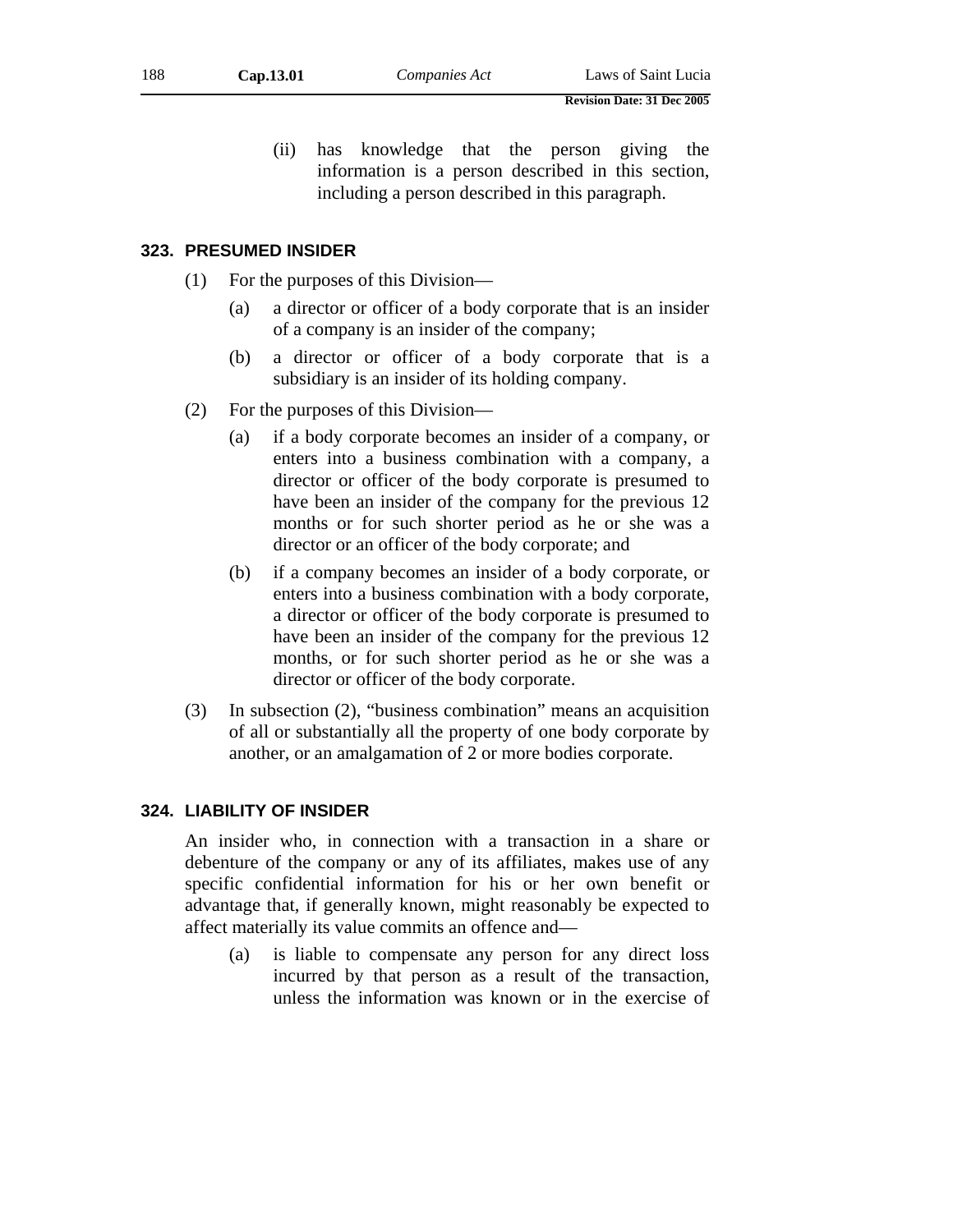reasonable diligence should have been known, to that person at the time of the transaction; and

(b) is accountable to the company for any direct benefit or advantage received or receivable by the insider as a result of the transaction.

## **325. TIME LIMIT ON ACTION**

An action to enforce a right created by section 324(a) or 324(b) may not be commenced except within 2 years after the discovery of the facts that gave rise to the cause of action.

# **PART 3 OTHER REGISTERED COMPANIES**

*Division A : Companies without Share Capital* 

## **326. APPLICATION OF ACT**

- (1) This Division applies to every company without share capital, in this Act called a "non-profit company".
- (2) When a provision of this Division is inconsistent with, or repugnant to, any other provision of this Act, the provision of this Division in so far as it affects a non-profit company to which this Division applies, supersedes and prevails over the other provisions of this Act.
- (3) For the avoidance of uncertainty, but subject to subsection (2), the following provisions of this Act apply, with such modifications as the circumstances of a non-profit company require, to such a company, namely:
	- (a) the provisions of Divisions A, B, D, E, F, G, H, I, K, and L of Part 1, and sections 31, 44, 45, 46 and 56 in that Part;
	- (b) the provisions of Divisions A, B and C of Part 2;
	- (c) the provisions of Divisions B and C of this Part; and
	- (d) the provisions of Part 4 and 5.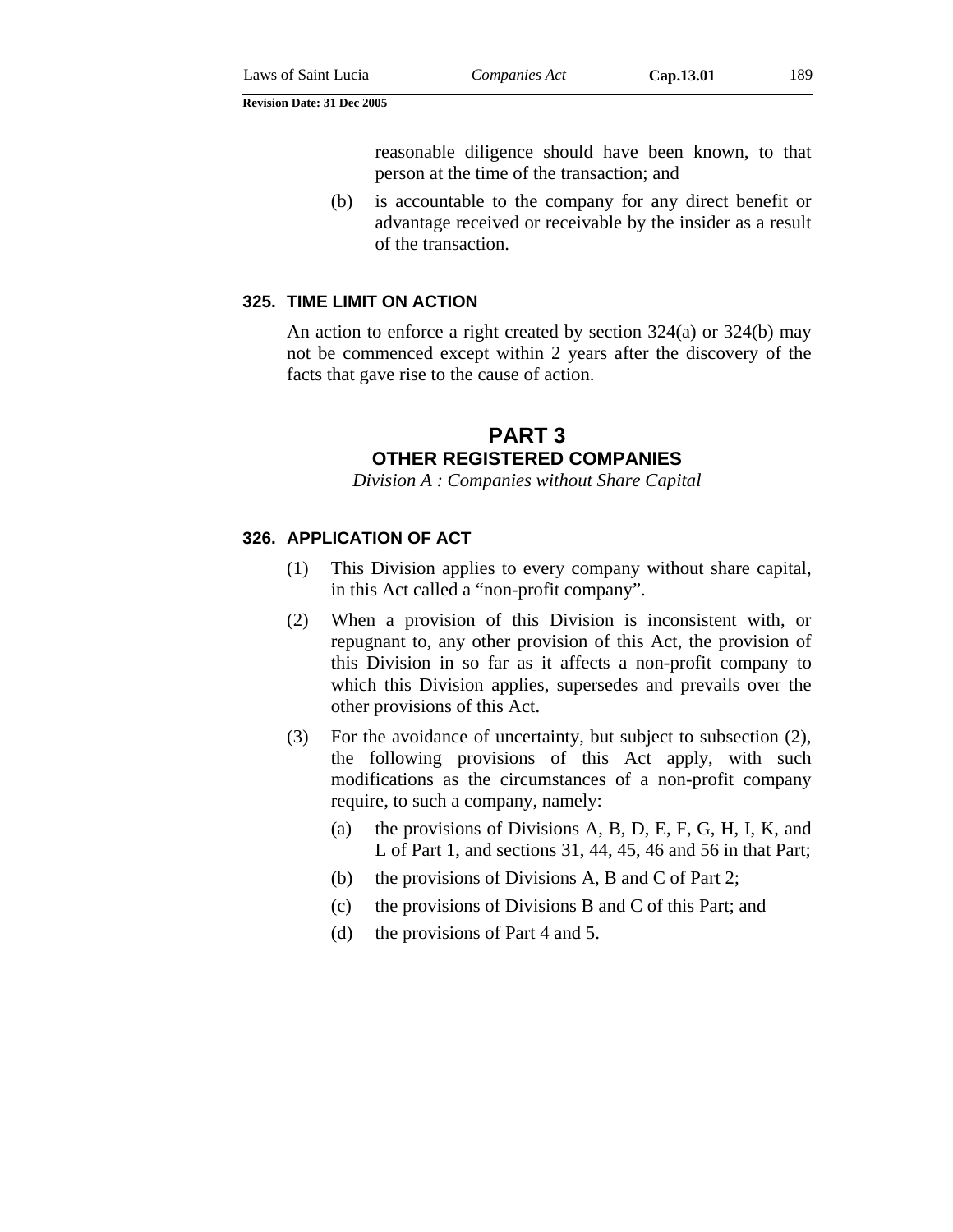## **327. "MEMBER" DEFINED**

When used in relation to a non-profit company, "member" refers to a member of the non-profit company in accordance with the provisions of this Act and the articles and bye-laws of the company.

## **328. INCORPORATION**

- (1) Without the prior approval of the Attorney General, articles shall not be accepted for filing in respect of any non-profit company.
- (2) In order to qualify for approval, a non-profit company shall restrict its business to one that is of a patriotic, religious, philanthropic, charitable, educational, scientific, literary, historical, artistic, social, professional, fraternal, sporting or athletic nature, or the like, or to the promotion of some other useful object.

## **329. FORM OF ARTICLES**

The articles of a non-profit company shall be in the prescribed form, and, in addition, shall state—

- (a) the restrictions on the business that the company is to carry on;
- (b) that the company has no authorised share capital and is to be carried on without pecuniary gain to its members, and that any profits or other accretions to the company are to be used in furthering its business;
- (c) if the business of the company is of a social nature, the address in full of the clubhouse or similar building that the company is maintaining; and
- (d) that each first director becomes a member of the company upon its incorporation.

## **330. DIRECTORS EX OFFICIO**

- (1) A non-profit company shall have no fewer than 3 directors.
- (2) The articles or bye-laws of a non-profit company may provide for individuals becoming directors by virtue of holding some office outside the company.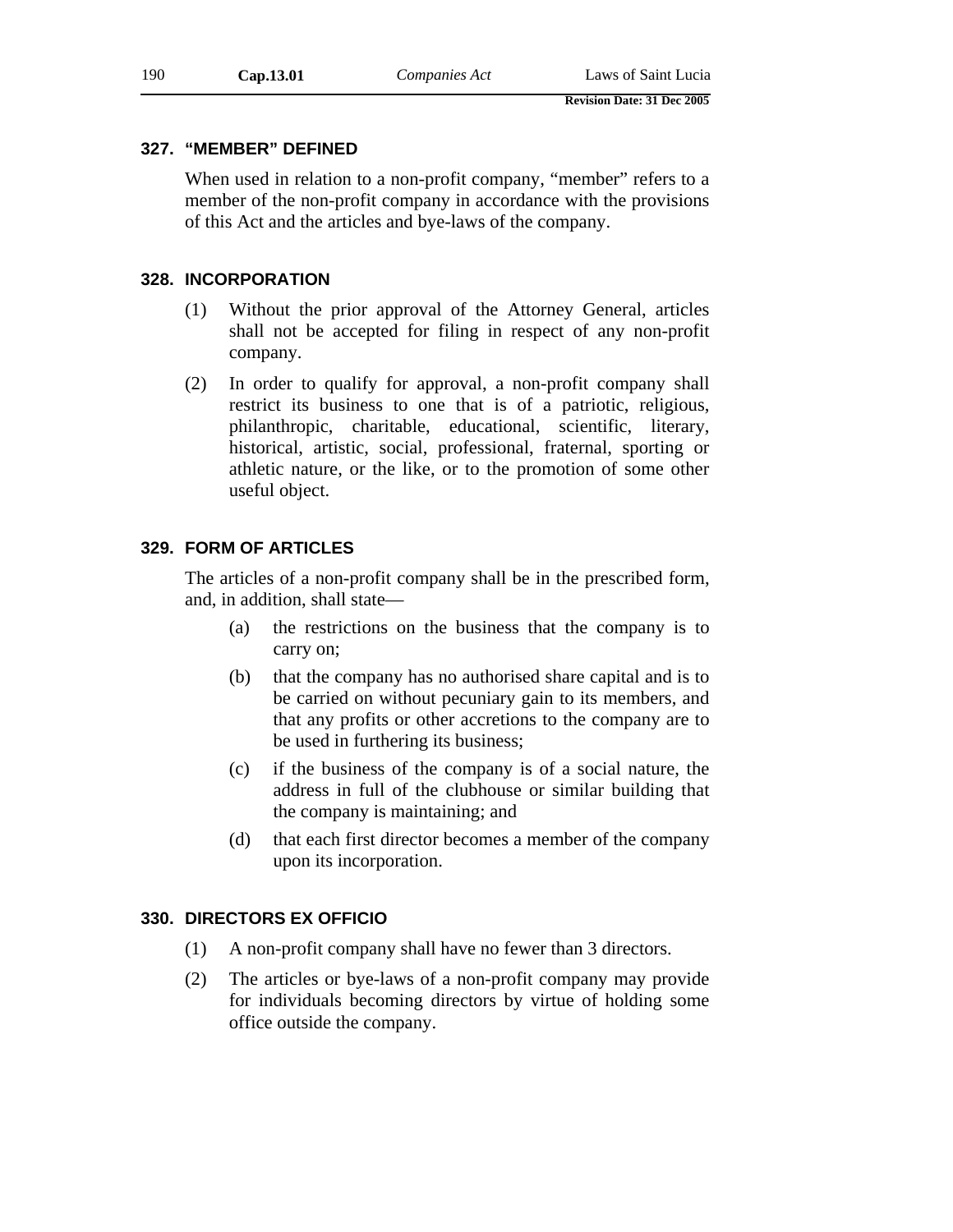#### **331. "INCORPORATED" OR "INC" ETC**

- (1) Despite section 10, the word "incorporated" or "corporation" or the abbreviation "inc" or "corp" shall be the last word of the name of each non-profit company; but a non-profit company may use and be legally designated by either the full or the abbreviated form.
- (2) This section does not apply to a former-Act company without share capital that is continued under this Act; but this section applies to any such company that changes its name by amended articles.

#### **332. MEMBERS UNLIMITED**

- (1) Unless the articles or bye-laws of a non-profit company otherwise provide, there is no limit on the number of members of the company.
- (2) The articles or bye-laws of a non-profit company may provide for more than one class of membership; but, if they do so, they shall set forth the designation of, and the terms and conditions attached to, each class of members.

#### **333. ADMISSION TO MEMBERSHIP**

Subject to the articles or bye-laws of a non-profit company, persons may be admitted to membership in the company by resolution of the directors; but the articles or bye-laws may provide—

- (a) that the resolution is not effective until confirmed by the members in a general meeting; and
- (b) that members can be admitted by virtue of holding some office outside the company.

#### **334. VOTING BY MEMBERS**

- (1) Subject to subsection (2), each member of each class of members of a non-profit company has one vote.
- (2) The articles of a non-profit company may provide that each member of a specified class has more than one vote, or has no vote.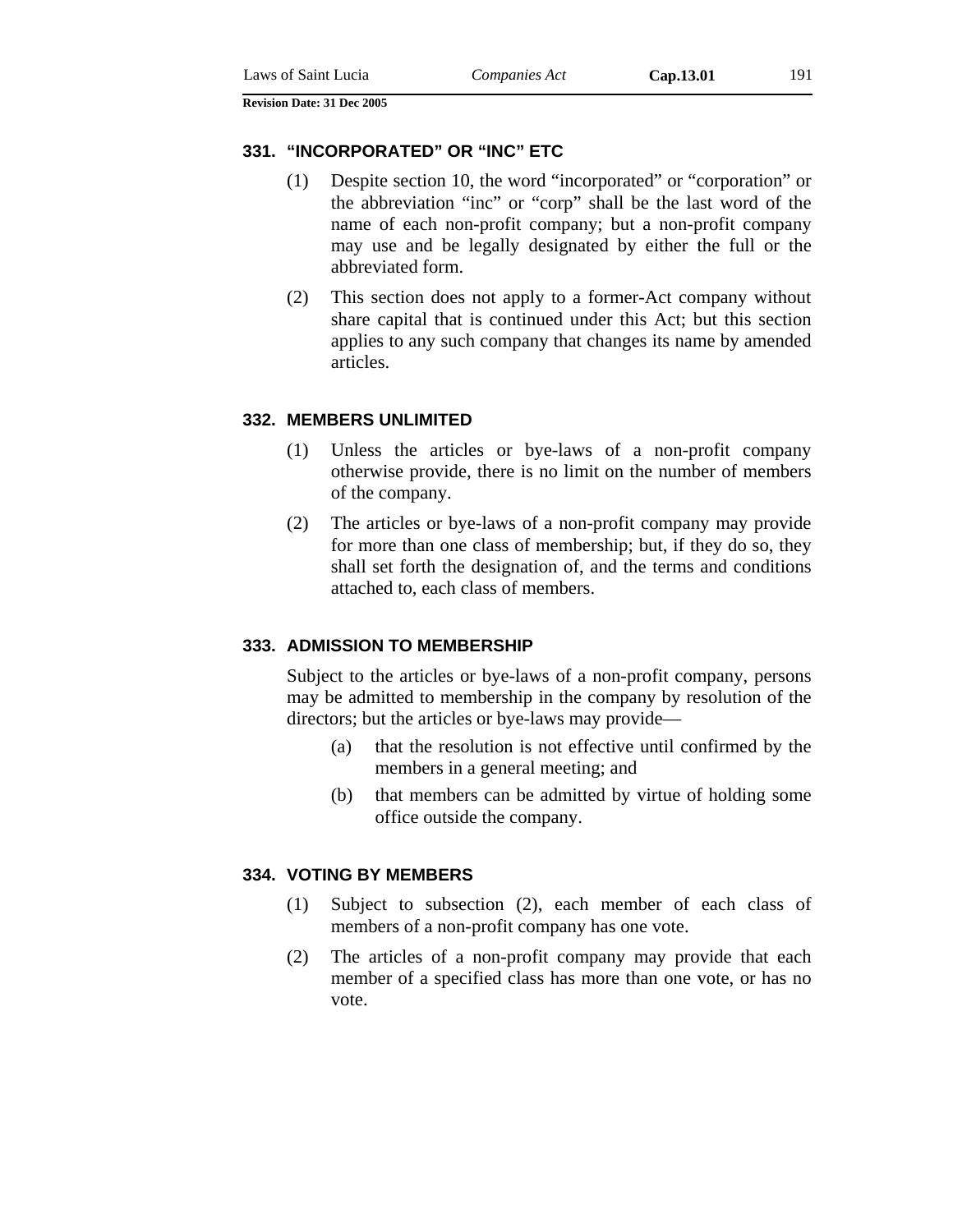## **335. TRANSFER OF MEMBERS**

- (1) Unless the articles of the company otherwise provide, the interest of a member in a non-profit company is not transferable, and lapses and ceases to exist upon his or her death or when he or she ceases to be a member by resignation, or otherwise in accordance with the bye-laws of the company.
- (2) Where the articles of a non-profit company provide that the interest of a member in the company is transferable, the byelaw may not restrict the transfer of that interest.

# **336. BY LAWS**

- (1) The directors of a non-profit company may make bye-laws, not being contrary to this Act or to the articles of the company, respecting—
	- (a) the admission of persons and unincorporated associations as members and as *ex officio* members, and the qualifications of, and the conditions of membership;
	- (b) the fees and dues of members;
	- (c) the issue of membership cards and certificates;
	- (d) the suspension and termination of membership by the company and by a member;
	- (e) where the articles provide that the interest of a member is transferable, the method of transferring membership;
	- (f) the qualifications of, and the remuneration of, the directors and the *ex officio* directors, if any;
	- (g) the time for, and manner of, election of directors;
	- (h) the appointment, remuneration, functions, duties and removal of agents, officers and employees of the company, and the security, if any, to be given by them to the company;
	- (i) the time and place, and the notice to be given, for the holding of meetings of the members and of the board of directors, the quorum at meetings of members, the requirements as to proxies, and the procedure in all things at meetings of the members and at meetings of the board of directors; and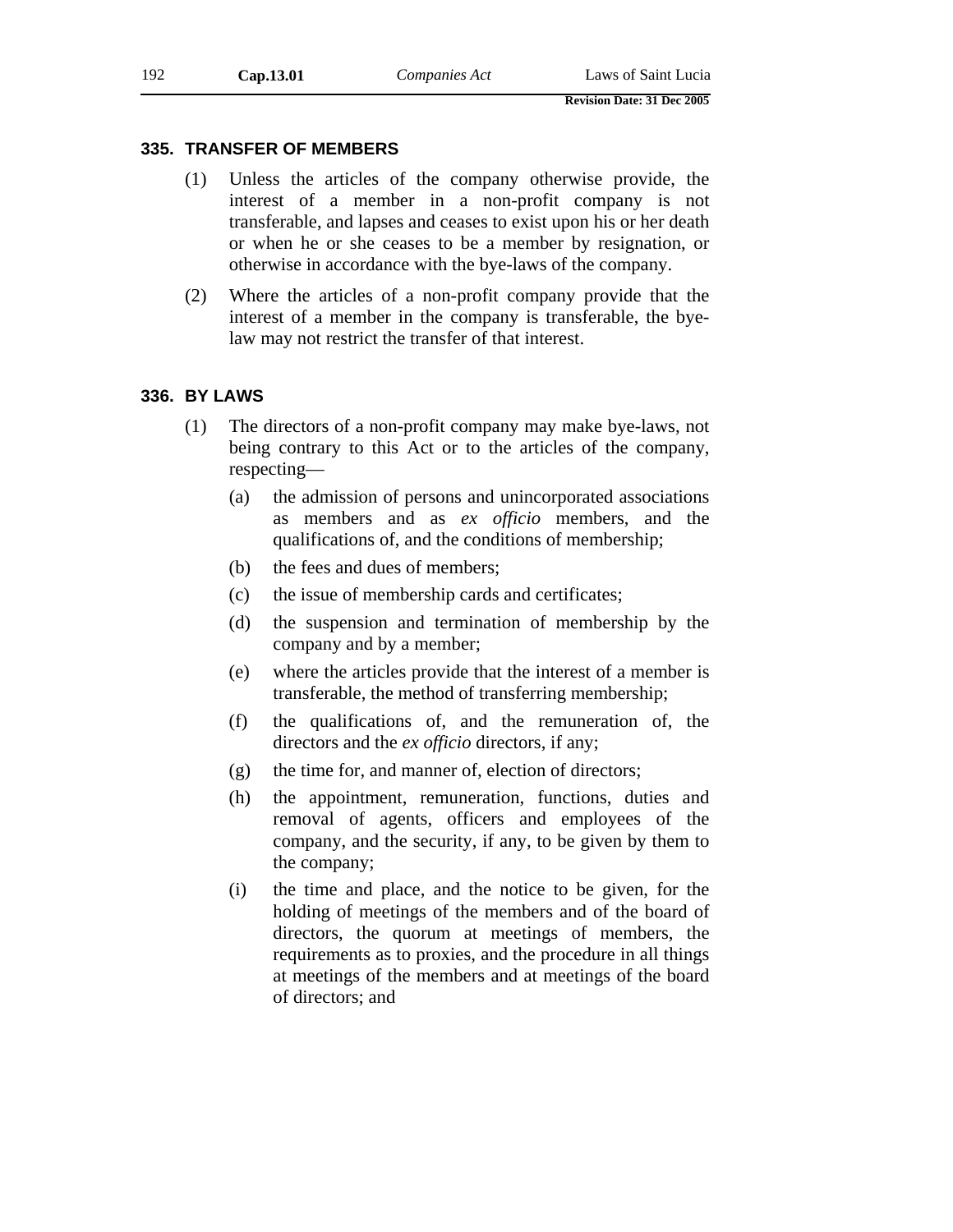- (j) the conduct in all other particulars of the affairs of the company.
- (2) The directors of a non-profit company may make bye-laws respecting—
	- (a) the division of its members into groups, either territorially or on the basis of common interest;
	- (b) the election of some or all of the directors—
		- (i) by the groups on the basis of the number of members in each group,
		- (ii) for the groups in a defined geographical area, by the delegates of the groups meeting together, or
		- (iii) by the groups on the basis of common interest;
	- (c) the election of delegates and alternate delegates to represent each group on the basis of the number of members in each group;
	- (d) the number and qualifications of delegates and the method of their election;
	- (e) the holding of meetings of members or delegates;
	- (f) the powers and authority of delegates at meetings; and
	- (g) the holding of meetings of members or delegates territorially or on the basis of common interest.
- (3) A bye-law passed under subsection (2)(f) may provide that a meeting of delegates for all purposes is a meeting of the members with all the powers of such a meeting.
- (4) A bye-law under subsection (2) is not effective until it is confirmed by at least  $\frac{2}{3}$  of the votes cast at a general meeting of the members duly called for that purpose.
- (5) A delegate has only one vote and may not vote by proxy.
- (6) A bye-law passed under subsection (2) may not prohibit members from attending meetings of delegates and participating in the discussions at the meetings.

#### **337. DISSOLUTION AND DISTRIBUTION**

(1) The articles of incorporation of a non-profit company may provide that, upon dissolution, the remaining property of the company is to be distributed among the members, or among the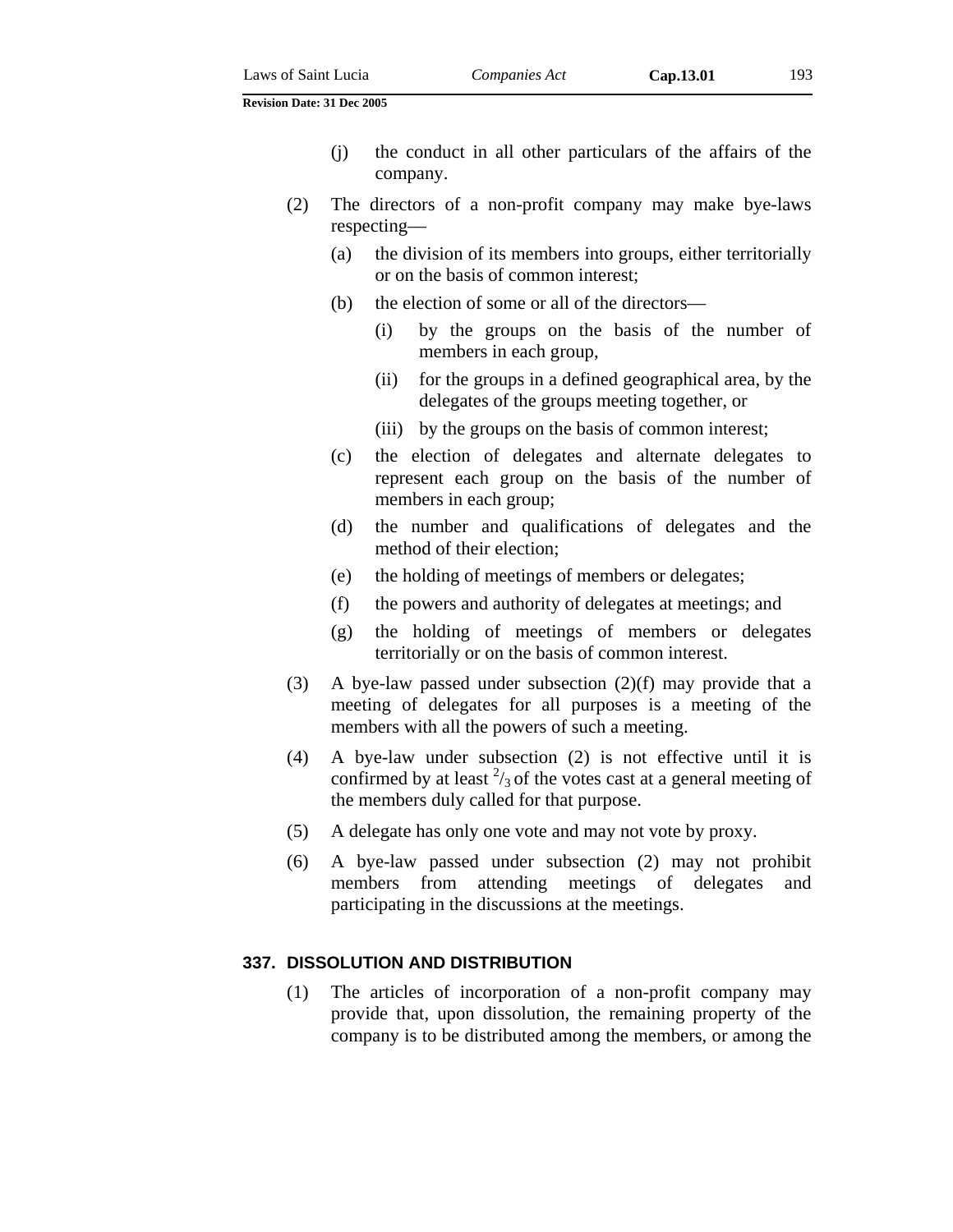members of a class or classes of members, or to one designated organisation or more, or to any combination thereof.

- (2) Where the articles of incorporation of a non-profit company do not provide for a distribution of its remaining property in accordance with subsection (1), the company shall by special resolution, after payment of all debts and liabilities distribute or dispose of the remaining property to any organisation in Saint Lucia the business of which is charitable or beneficial to the community.
- (3) Where the articles of incorporation do not contain a provision for the distribution of remaining property to the members, the articles may not be amended so to provide.

# *Division B: External Companies*

# **338. EXTERNAL COMPANIES CARRYING ON BUSINESS**

An external company carries on business within Saint Lucia—

- (a) if business of the company is regularly transacted from an office in Saint Lucia established or used for the purpose;
- (b) if the company establishes or uses a share transfer or share registration office in Saint Lucia;
- (c) if the company owns, possesses or uses assets situated in Saint Lucia for the purpose of carrying on or pursuing its business, if it obtains or seeks to obtain from those assets, directly or indirectly, profit or gain whether realised in Saint Lucia or not.

# **339. EXCEPTIONS**

This Division does not apply to an external company that is exempted from this Division by an order of the Attorney General published in the Gazette.

# **340. PROHIBITION**

(1) An external company shall not begin or carry on business in Saint Lucia until it is registered under this Act.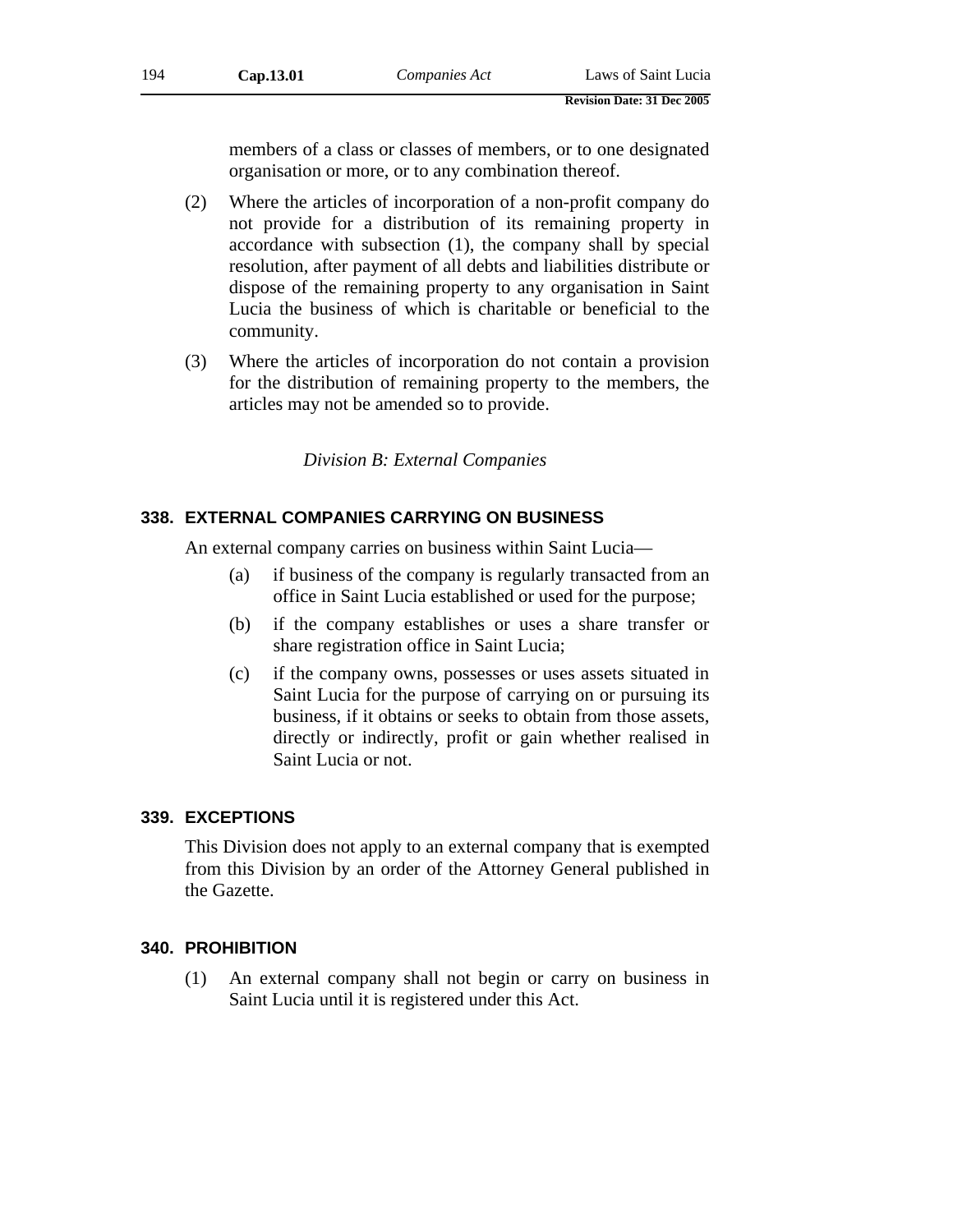- (2) Every external company that was carrying on business in Saint Lucia immediately before the commencement date shall before 1 July 1999 apply to the Registrar for registration under this Act.
- (3) An external company which fails to apply for registration under this Act before the date specified in subsection (2) shall be struck off the Register of Companies unless that company pays a penalty of \$1,000 and applies to the Registrar for registration under this Act before 1 January 2001.
- (4) Subject to section 339 where an external company fails to apply for registration before 1 January 2001 its name shall be struck off the Register of Companies and may only be restored upon application for registration as a new company.
- (5) Until 1 January 2001, subsection (1) shall not apply to an external company which was carrying on business in Saint Lucia prior to 31 December 1999.

*(Substituted by Act 33 of 1999)*

## **341. REGISTRATION REQUIRED**

- (1) Subject to subsection (2) and to sections 523 and 524 an external company, upon payment of the prescribed fee, is entitled to be registered under this Act for any lawful business.
- (2) An application for registration under this Act by an external company may be referred by the Registrar to the Minister, who may order the Registrar to refuse registration.

## **342. RESTRICTIONS ON ACTIVITIES**

- (1) In the prescribed circumstances, the Registrar may restrict the powers or activities that an external company can exercise or carry on in Saint Lucia.
- (2) When any powers or activities of an external company are restricted under subsection (1), the company shall not exercise those powers or carry on those activities in Saint Lucia.
- (3) Where any powers or activities of an external company are to be restricted under subsection (1)—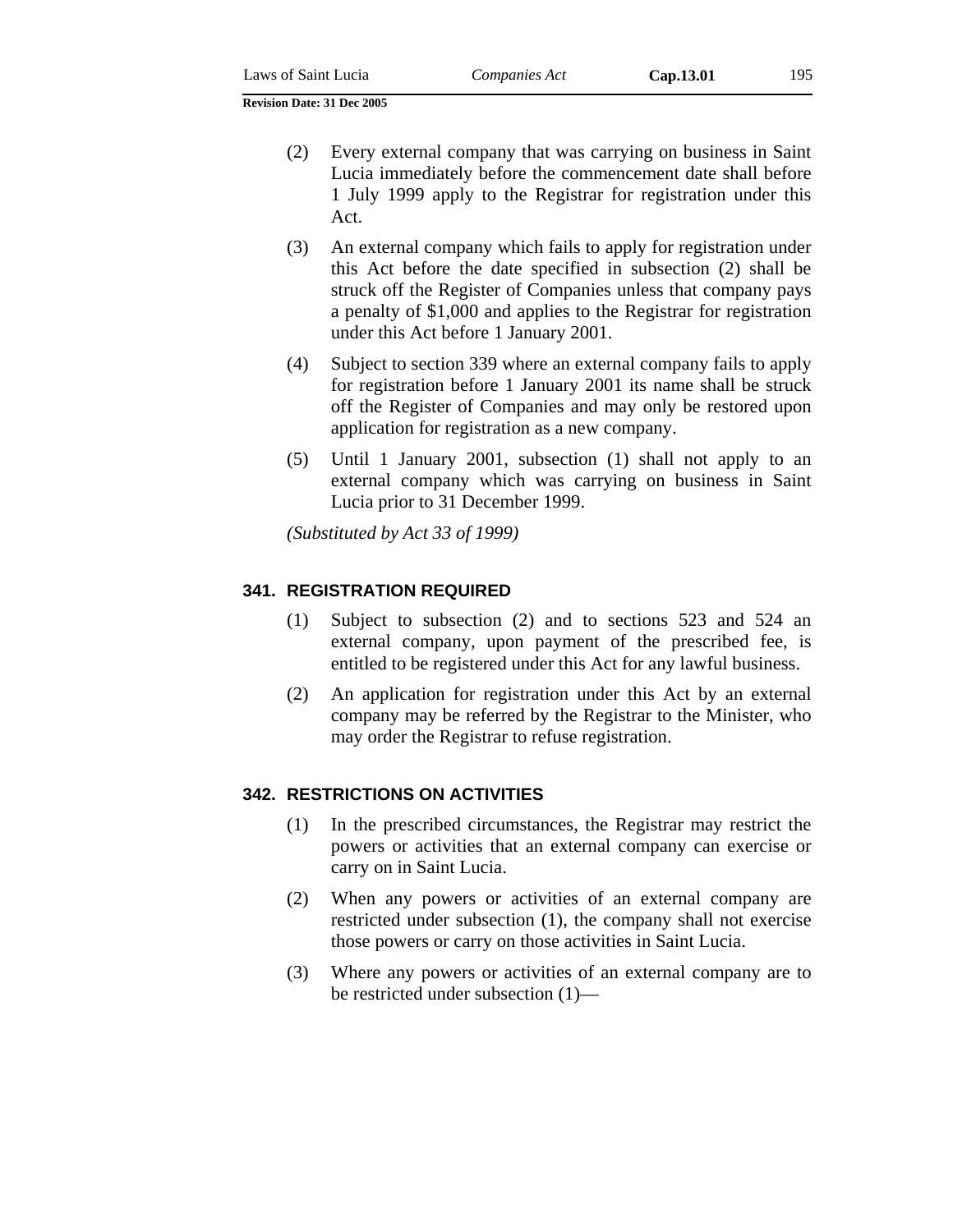- (a) the Registrar shall notify the company of what he or she intends to do;
- (c) the company may appeal to the Minister within 30 days from the date on which the notification from the Registrar was received by the company; and
- (c) the Minister may confirm, vary or overrule the decision of the Registrar.

## **343. EXTERNAL AMALGAMATED COMPANY**

An external company that has been continued from the amalgamation of 2 or more external companies shall comply with section 346 as though it were a new registration of an external company, irrespective of the fact that one or more of the external companies that were continued by the amalgamated company had been registered under this Act at the date of the amalgamation or thereafter.

## **344. REGISTERING EXTERNAL COMPANIES**

- (1) In order to register under this Act, an external company shall file with the Registrar a statement in the prescribed form setting out—
	- (a) the name of the company;
	- (b) the jurisdiction within which the company was incorporated;
	- (c) the date of its incorporation;
	- (d) the manner in which it was incorporated;
	- (e) the particulars of its corporate instruments;
	- (f) the period, if any, fixed by its corporate instruments for the duration of the company;
	- (g) the extent, if any, to which the liability of the shareholders or members of the company is limited;
	- (h) the business that the company will carry on in Saint Lucia;
	- (i) the date on which the company intends to commence any of its business in Saint Lucia;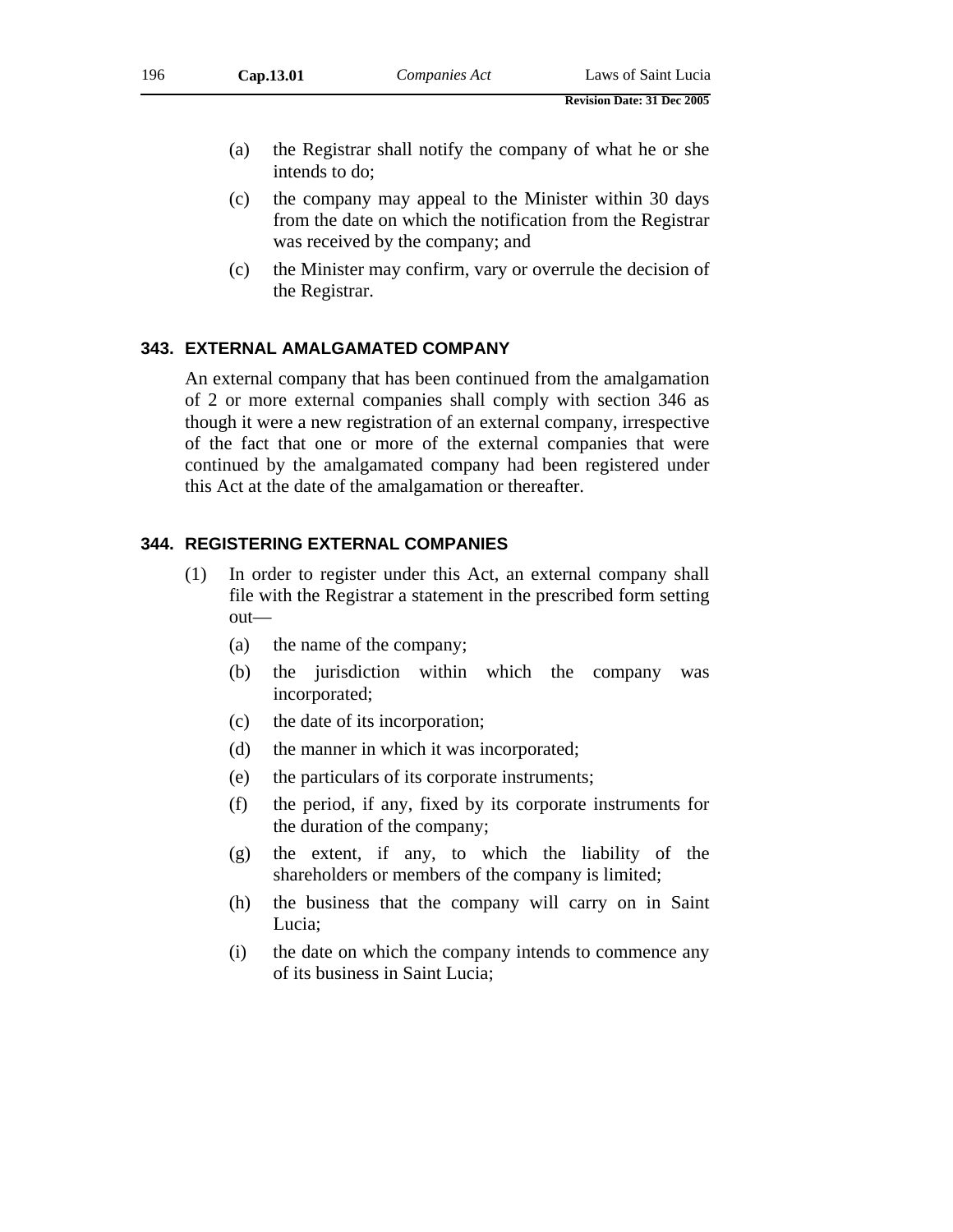- (k) the full address of the registered or head office of the company outside Saint Lucia;
- (l) the full address of the principal office of the company in Saint Lucia; and
- (m) the full names, addresses and occupations of the directors of the company.
- (2) The statement under subsection (1) shall be accompanied by—
	- (a) a statutory declaration by a director of the company that verifies on behalf of the company the particulars set out in the statement;
	- (b) a copy of the corporate instruments of the company;
	- (c) a statutory declaration by an attorney-at-law that this section has been complied with;
	- (d) the prescribed fees; and
	- (e) a power of attorney in accordance with section 346.
- (3) The Registrar may accept the declaration referred to in subsection (2)(c) as sufficient evidence of compliance with the requirements of this section.

# **345. LANGUAGE**

When a document that is required to be filed under section 344 is not in the English language, a notarily certified translation of that document shall be provided unless the Registrar otherwise directs.

# **346. ATTORNEY OF COMPANY**

(1) An external company shall file with the Registrar a fully executed power of attorney in the prescribed form that will empower some person named in the power and resident in Saint Lucia to act as the attorney of the company for the purpose of receiving service of process in all suits and proceedings by or against the company in Saint Lucia and of receiving all lawful notices.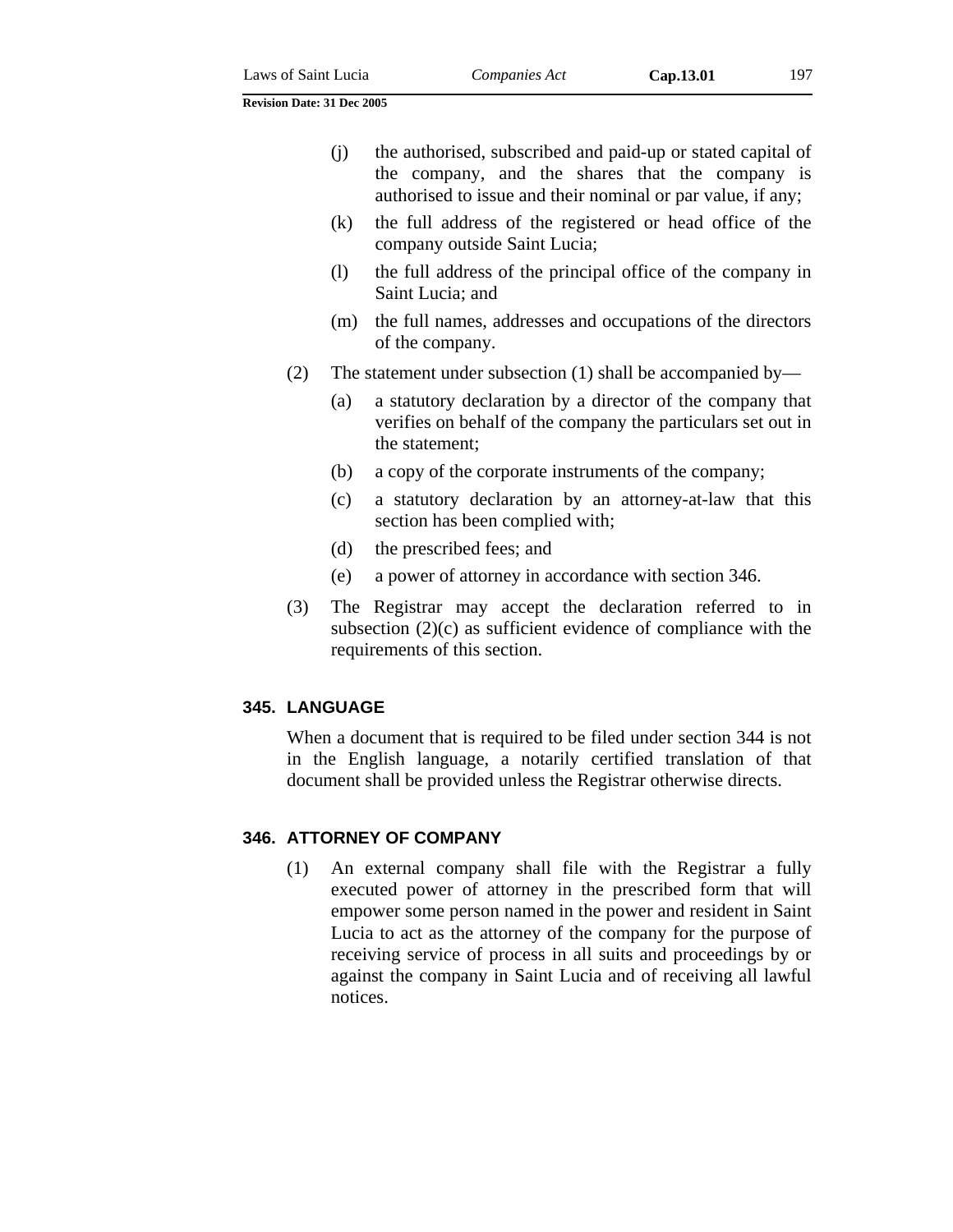- (3) An external company may, by another power of attorney executed and deposited in accordance with this section—
	- (a) appoint another attorney in Saint Lucia for the purposes set forth in the power; and
	- (b) replace the attorney previously appointed under this section.

# **347. FAILURE OF POWER**

If an attorney named in a power of attorney executed by an external company under section 346 ceases to reside in Saint Lucia or if the power of attorney becomes invalid or ineffectual for any other reason, the company shall file another power of attorney under section 346.

# **348. CAPACITY OF ATTORNEY**

- (1) Service of process and notices on an attorney for an external company appointed under a power of attorney registered under section 346 is legal and binding service on the company.
- (2) When an attorney for an external company appointed under a power registered under section 346 signs a deed on behalf of the company, the deed is binding on the company in Saint Lucia if the company has empowered the attorney to execute deeds and he or she executes it with the attorney's own seal.
- (3) A deed that is binding under subsection (2) on an external company has the same effect as if it were under the seal of the external company.

# **349. CERTIFICATE OF REGISTRATION**

(1) When the Registrar has, in respect of an external company, received the statements and other documents required under this Act together with the prescribed fees, the Registrar shall issue a certificate showing that the company has been registered as an external company under this Act but subject to his or her discretionary powers under this Division.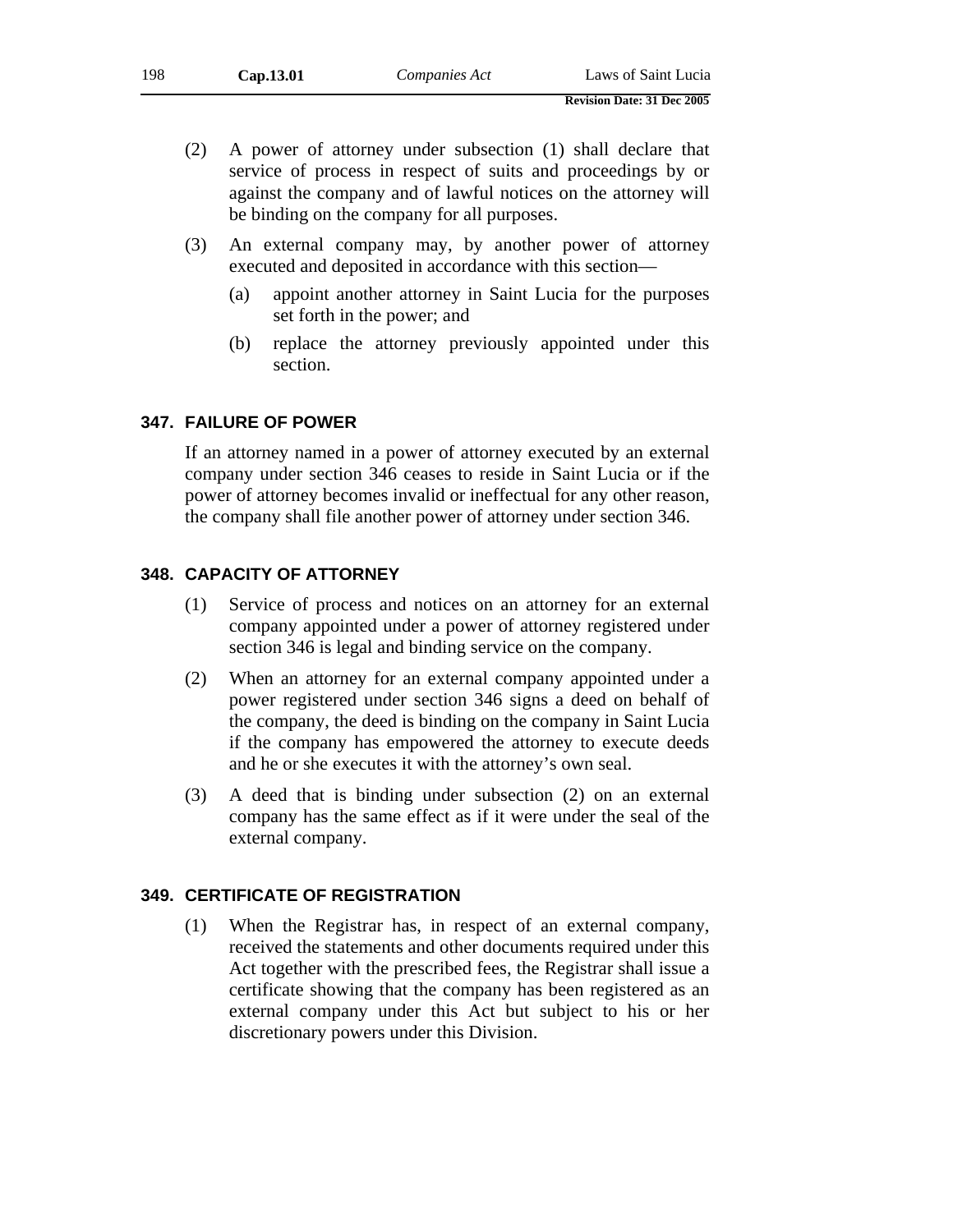(2) A certificate of registration issued under this section to an external company is conclusive proof of the registration of the company on the date shown in the certificate and of any other facts that the certificate purports to certify.

# **350. EFFECT OF REGISTRATION**

Subject to this Division and any other laws of Saint Lucia an external company that is registered under this Act may carry on its business in Saint Lucia in accordance with its certificate of registration and may exercise its corporate powers within Saint Lucia.

#### **351. SUSPENSION OF REGISTRATION**

- (1) Subject to such regulations as the Minister may make in that behalf, the Minister may suspend or revoke the registration of any external company for failing to comply with any requirements of this Division, or for any other prescribed cause; and the Minister may, subject to those regulations, remove a suspension or cancel a revocation.
- (2) The rights of the creditors of an external company are not affected by the suspension or revocation of its registration under this Act.

#### **352. CANCELLING REGISTRATION**

- (1) When an external company ceases to carry on its business in Saint Lucia, the company shall file a notice to that effect with the Registrar, who shall thereupon cancel the registration of the company under this Act.
- (2) If an external company ceases to exist and the Registrar is made aware of that circumstance by evidence satisfactory to him or her, the Registrar may cancel the registration of the company under this Act.

## **353. REVIVAL OF REGISTRATION**

(1) Where the registration of an external company has been cancelled under section 352, the Registrar may revive the registration of the external company under this Act if the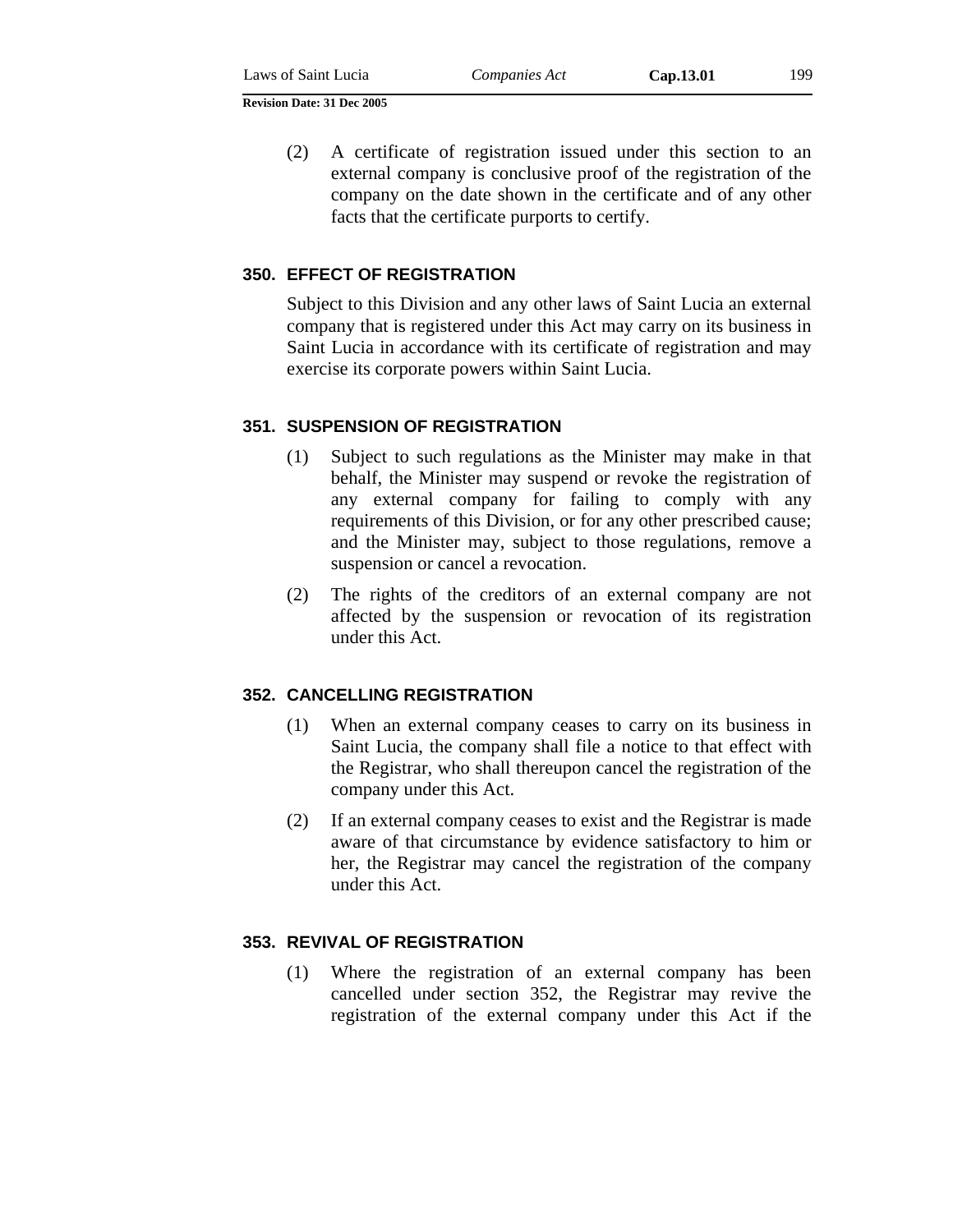company files with him or her such documents as he or she may require and pays the prescribed fee.

(2) A registration of an external company is revived when the Registrar issues a new certificate of registration to the company.

# **354. PREVIOUS ACTIVITIES**

Registration or revival of registration under this Act of an external company retroactively authorises all previous acts of the company as though the company had been registered at the time of those acts, except for the purposes of a prosecution for any offence under this Division.

# **355. FUNDAMENTAL CHANGES**

- (1) Where, in the case of an external company registered under this Act—
	- (a) the name of the company has been changed;
	- (b) the corporate instruments of the company have been altered to reflect a fundamental change within the meaning of Division K of Part 1;
	- (c) the objects of the company have been altered or its business has been restricted; or
	- (d) any change is made among its directors,

the company shall, within 30 days after the change has been made, file with the Registrar duly certified copies of the instruments by which the change has been made or ordered to be made.

- (2) Upon receipt of the duly certified copies referred to in subsection (1) and the prescribed fee, the Registrar shall enter the change of name in the register, and, with the approval of the Minister, enter a record of such other changes in the register as he or she considers to be in the public interest.
- (3) The registration of an external company under this Act ceases to be valid 60 days after a change described in subsection (1) is made or ordered unless within that period the change is filed with the Registrar under subsection  $(1)$ .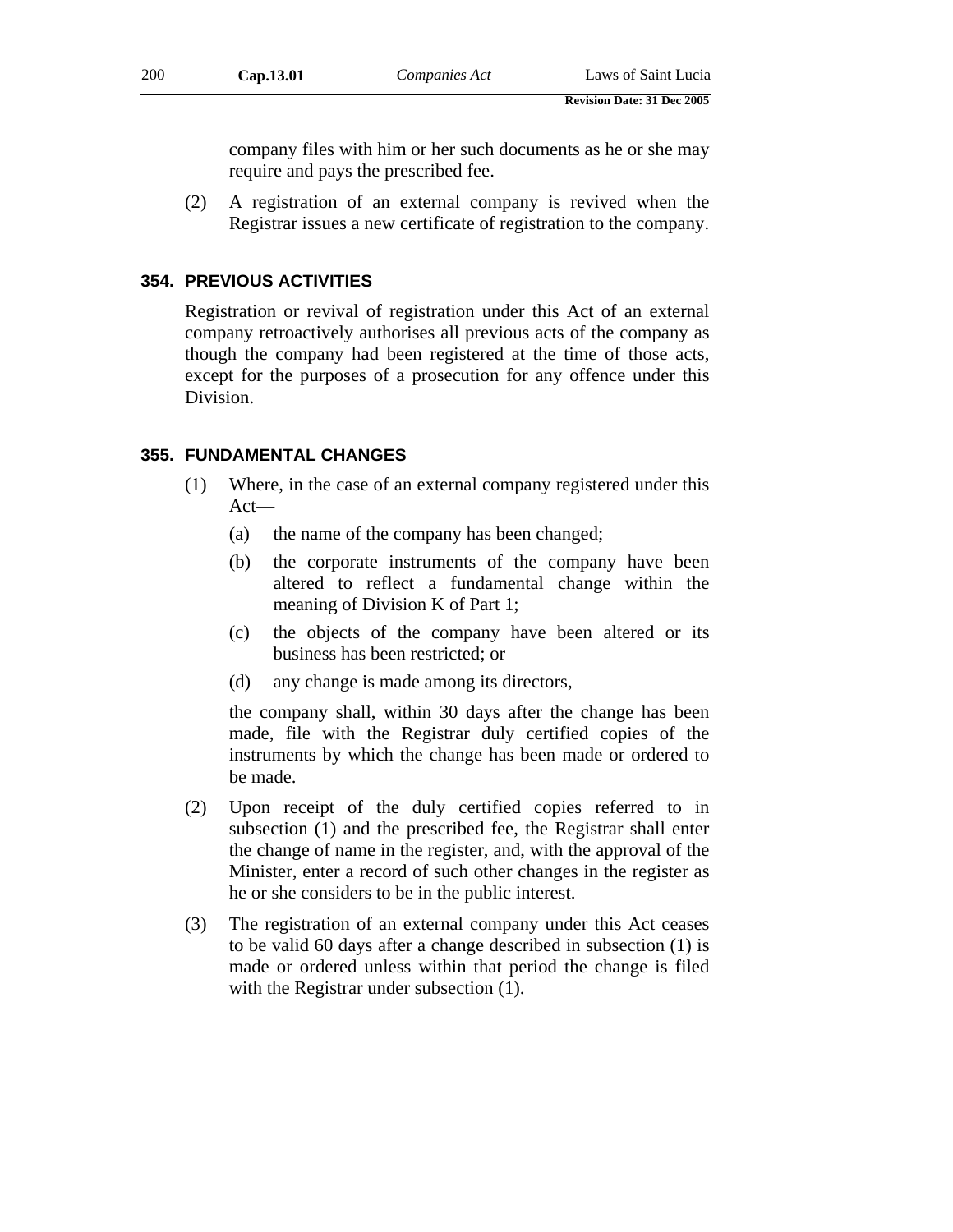- (4) Upon the registration under this section of a change in respect of an external company, the Registrar shall issue to the company a certificate of the change under his or her hand in a form adapted to the circumstances.
- (5) A certificate issued under subsection (4) is admissible in evidence as conclusive proof of the change therein set out.

## **356. RETURNS**

- (1) An external company shall, not later than 1 April in each year after the date of its registration, send to the Registrar an annual return in the prescribed form containing the prescribed information made up to the preceding 31 December and accompanied with such documents as may be prescribed and the prescribed fees.
- (2) A director or officer of the external company shall certify the contents of any return made under this section.
- (3) The Registrar may strike off the register an external company that neglects or refuses to file a return required under this section.

#### **357. INCAPACITY OF COMPANY**

- (1) An external company that is not registered under this Act may not maintain any action, suit or other proceeding in any court in Saint Lucia in respect of any contract made in whole or in part within Saint Lucia in the course of, or in connection with, the carrying on of any business by the company in Saint Lucia.
- (2) Despite subsection (1), when an external company described in that subsection becomes registered under this Act or had its registration restored, as the case may be, the company may then maintain an action, suit or other proceeding in respect of the contract described in subsection (1) as though the company had never been disabled under that subsection, whether or not the contract was made or proceeding instituted by the company before the date the company was registered or had its registration restored.
- (3) In the case of an external company whose registration has been restored, subsection (2) is subject to the terms of any conditions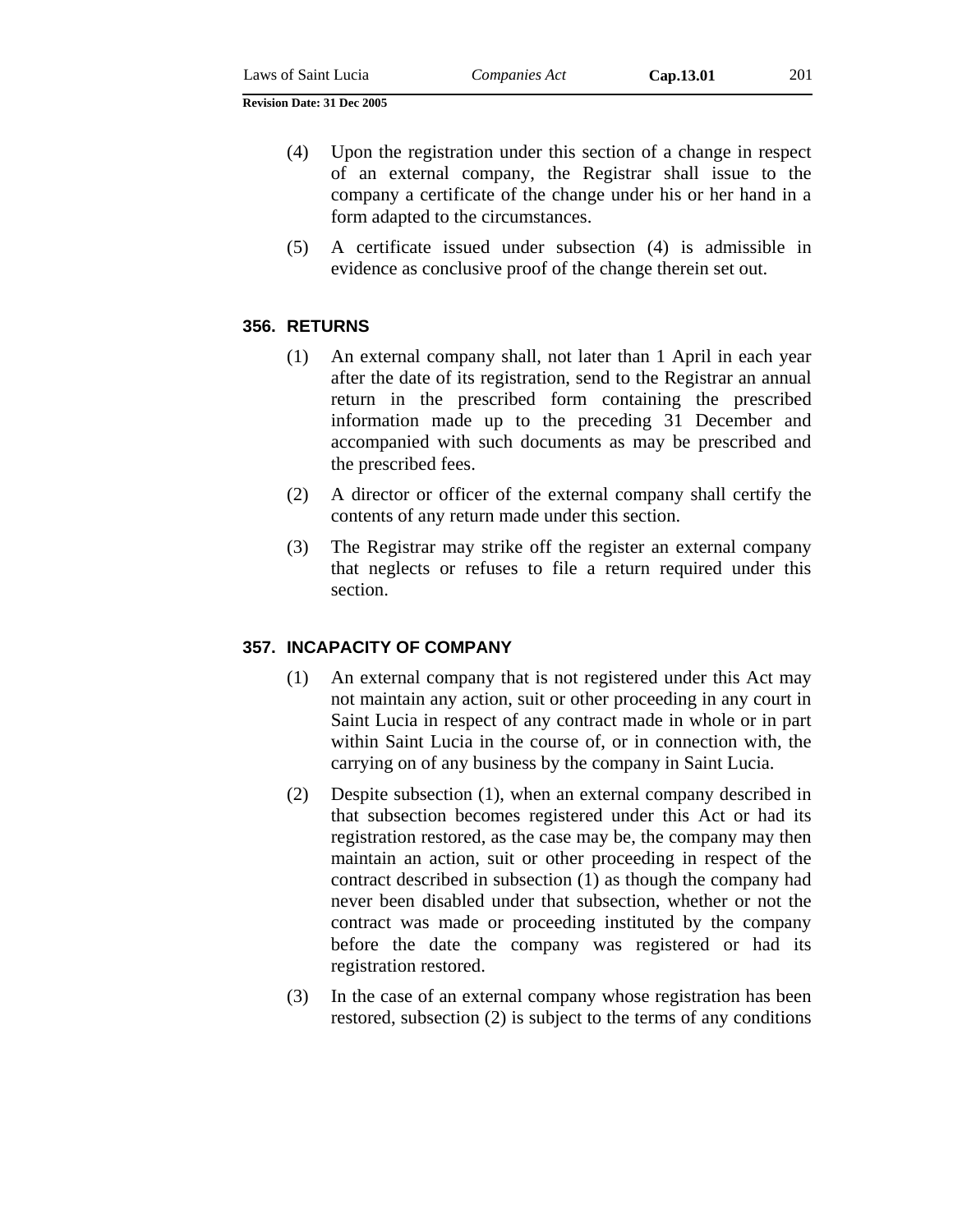imposed upon the company, or to the terms of any order of the court in respect of the restoration of the company's registration.

- (4) Where an assignment of a debt or any chose in action is made by an external company described in subsection (1) to an individual or to a body corporate having the capacity to maintain any action, suit or other proceeding in a court in Saint Lucia—
	- (a) that individual or body corporate; or
	- (b) any person claiming under the individual or body corporate,

shall not maintain, in any court in Saint Lucia any action, suit or other proceeding that is based on the subject of the assignment unless the external company is registered under this Act during the time the action, suit or other proceeding is being proceeded with.

(5) Subsection (4) does not apply in respect of an external company that is a judgment creditor applying to have a judgment registered in the High Court under the Enforcement of Foreign Judgments Act.

# **358. INCAPACITY OF COMPANY**

Where an action, suit or proceeding has been dismissed or otherwise decided against an external company on the ground that an act or transaction of the company was invalid or prohibited by reason of the company's not being registered under this Act, the company may, when it becomes registered under this Act, and upon such terms as to costs as the court may order, maintain a new action, suit or other proceeding as if no judgment had been given or entered therein.

# **359. OTHER PROVISIONS**

The provisions of sections 18 to 23, 523 and 524 and the provisions of Divisions B to E of Part 2 and Division B of Part 5 apply with the necessary modifications to external companies.

*Division C: Reincorporated Companies*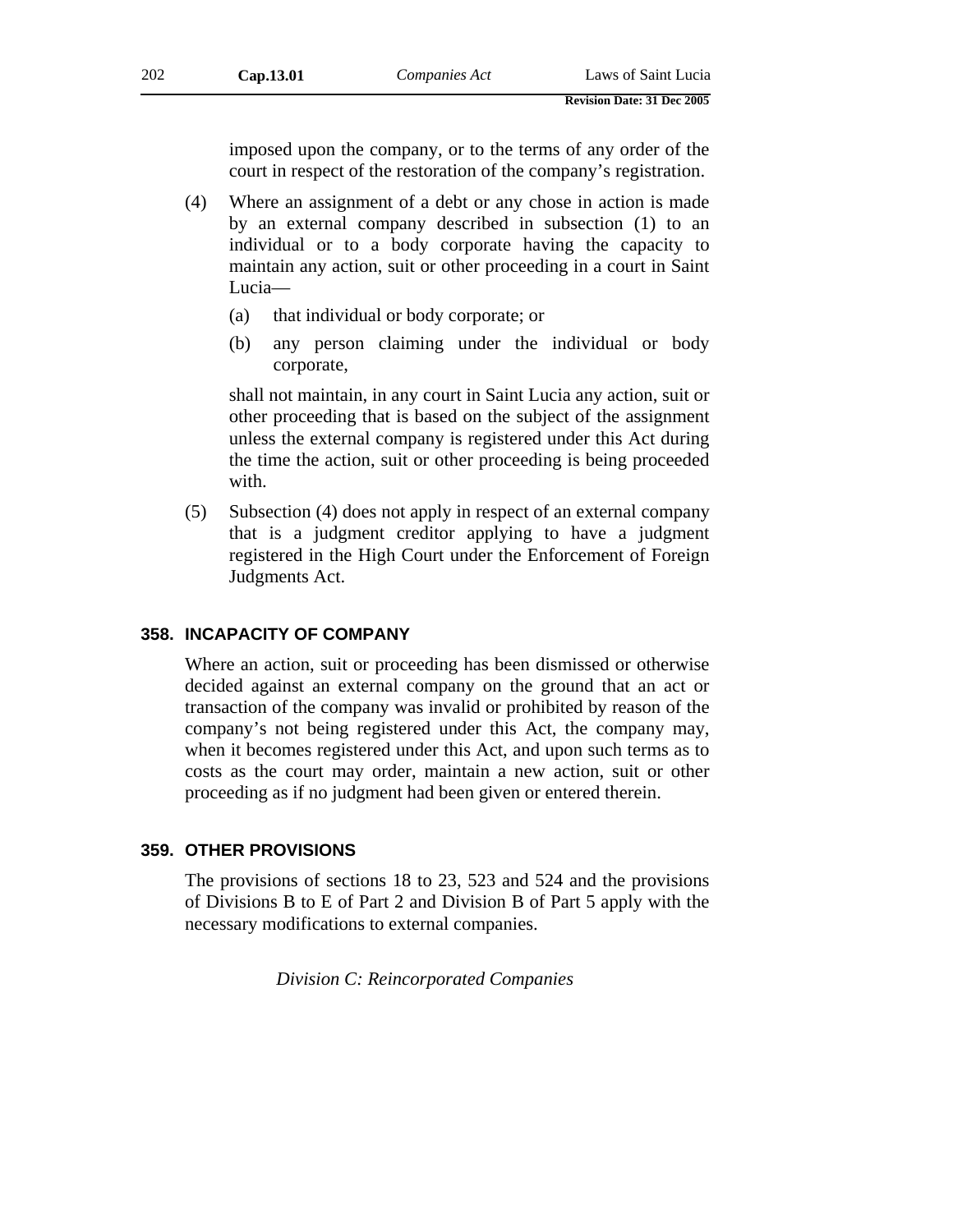#### **360. INTERPRETATION**

In this Division, "incorporating Act" means an Act, other than this Act, under which a body corporate is created.

*(Inserted by Act 10 of 2001)* 

#### **361. REINCORPORATION**

- (1) A body corporate that wishes to reincorporate under this Act may apply to the Registrar for a certificate of reincorporation under this Act.
- (2) A fee of \$700 to defray administration costs is payable in respect of an application and certificate of reincorporation under this Division.
- (3) The Minister may by order revise the fee payable under subsection (2).
- (4) Where a body corporate applies for reincorporation under this section—
	- (a) all corporate instruments of the body corporate; and
	- (b) all cancellations, suspensions, proceedings, acts, registrations and things,

lawfully done under any provision of the incorporating Act are presumed to have been lawfully done under this Act, and shall continue in effect under this Act as though they had been lawfully done under this Act.

(5) For the purposes of this section, "lawfully done" means to have been lawfully granted, issued, imposed, taken, done, commenced, filed, or passed, as the circumstances require.

*(Inserted by Act 10 of 2001)* 

#### **362. EFFECT OF CORPORATE INSTRUMENT**

(1) Despite any other provision of this Act, but subject to subsection (3), if any provision of a corporate instrument of a body corporate lawfully in force immediately before its reincorporation under this Division is inconsistent with, repugnant to, or not in compliance with, this Act, that provision is not illegal or invalid only by reason of the inconsistency, repugnancy or non-compliance.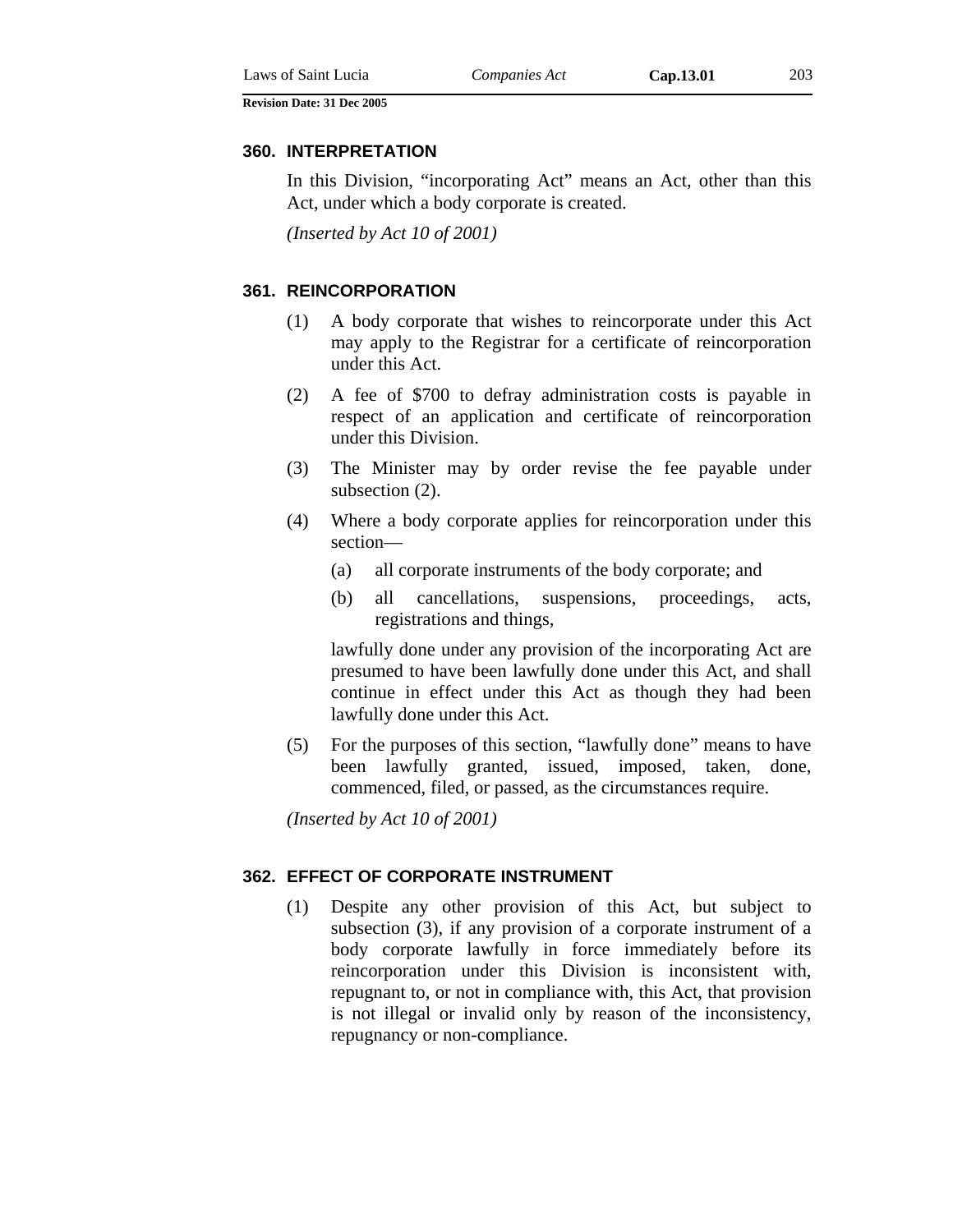| 204 | Cap.13.01 | Companies Act | Laws of Saint Lucia |
|-----|-----------|---------------|---------------------|
|-----|-----------|---------------|---------------------|

- **Revision Date: 31 Dec 2005**
- (2) Any act, matter or proceeding or thing done or taken by the body corporate or any director, shareholder, member or officer of the company under a provision mentioned in subsection (1) is not illegal or invalid by reason only of the inconsistency, repugnancy or non-compliance mentioned in that subsection, or by reason of being prohibited, or not authorised by the law as it applies to the body corporate after reincorporation under this Act.
- (3) Section 97 applies to a body corporate immediately upon its reincorporation under this Act.

*(Inserted by Act 10 of 2001)*

## **363. ARTICLES OF REINCORPORATION**

- (1) Articles of reincorporation may, without so stating in the articles, effect any amendments to the corporate instruments of a body corporate if the amendment is an amendment that a company incorporated under this Act can make in its articles.
- (2) Articles of reincorporation in the prescribed form must be sent to the Registrar together with the documents required by sections 69 and 176.
- (3) A shareholder or member may not dissent under section 226 in respect of an amendment made under subsection (1).

*(Inserted by Act 10 of 2001)*

#### **364. CERTIFICATE OF REINCORPORATION**

- (1) Upon receipt of an application under this Division, and, if the applicant complies with all reasonable requirements of the Registrar to have the body corporate accord with the requirements of this Act, the Registrar shall, in accordance with section 511, issue a certificate of reincorporation to the body corporate.
- (2) On the date shown in the certificate of reincorporation—
	- (a) the body corporate becomes a company to which this Act applies as if it had been incorporated under this Act;
	- (b) the articles of reincorporation are the articles of incorporation of the body corporate; and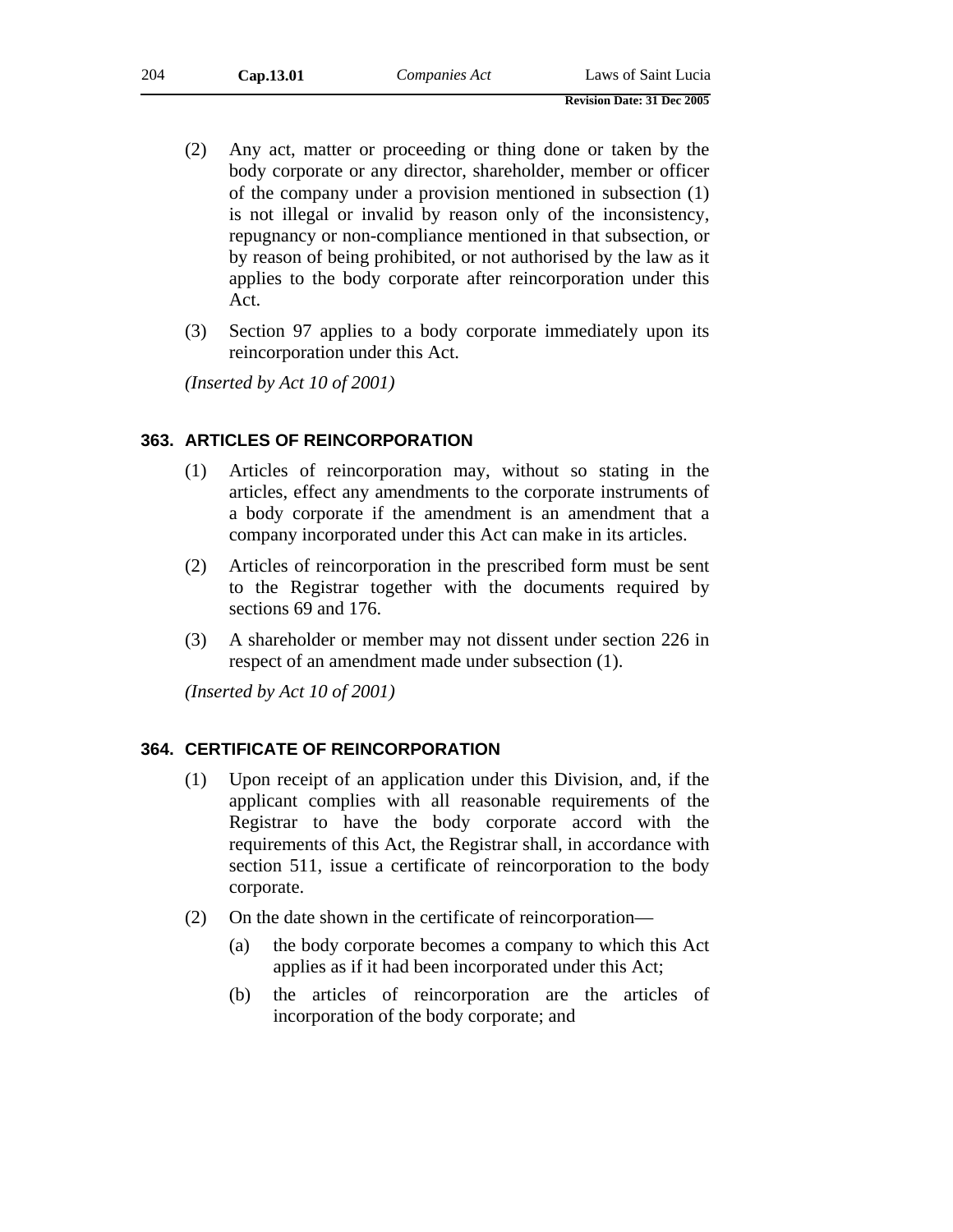(c) except for the purposes of section  $65(1)$ , the certificate of reincorporation is the certificate of incorporation of the body corporate.

*(Inserted by Act 10 of 2001)*

#### **365. PRESERVATION OF COMPANY**

- (1) When a body corporate is reincorporated as a company under this Act—
	- (a) the property of the body corporate continues to be the property of the company;
	- (b) the company continues to be liable for the obligations of the body corporate;
	- (c) an existing cause of action, claim or liability to prosecute is unaffected;
	- (d) a civil, criminal or administrative action or proceeding pending by or against the body corporate may be continued by or against the company; and
	- (e) a conviction against, or ruling order or judgement in favour of or against, the body corporate may be enforced by or against the company.
- (2) When the Registrar determines, on the application of a body corporate, that it is not practicable to change a reference to the nominal or par value of shares of a class or series that the body corporate was authorised to issue before it was reincorporated as a company under this Act, the Registrar may, despite section 28, permit the company to continue to refer in its articles to those shares, whether issued or non-issued as shares having a nominal or par value.
- (3) A company shall set out in its articles the maximum number of shares of a class or series referred to in subsection (2); and it may not amend its articles to increase that maximum number of shares or to change the nominal or par value of the shares.

*(Inserted by Act 10 of 2001)*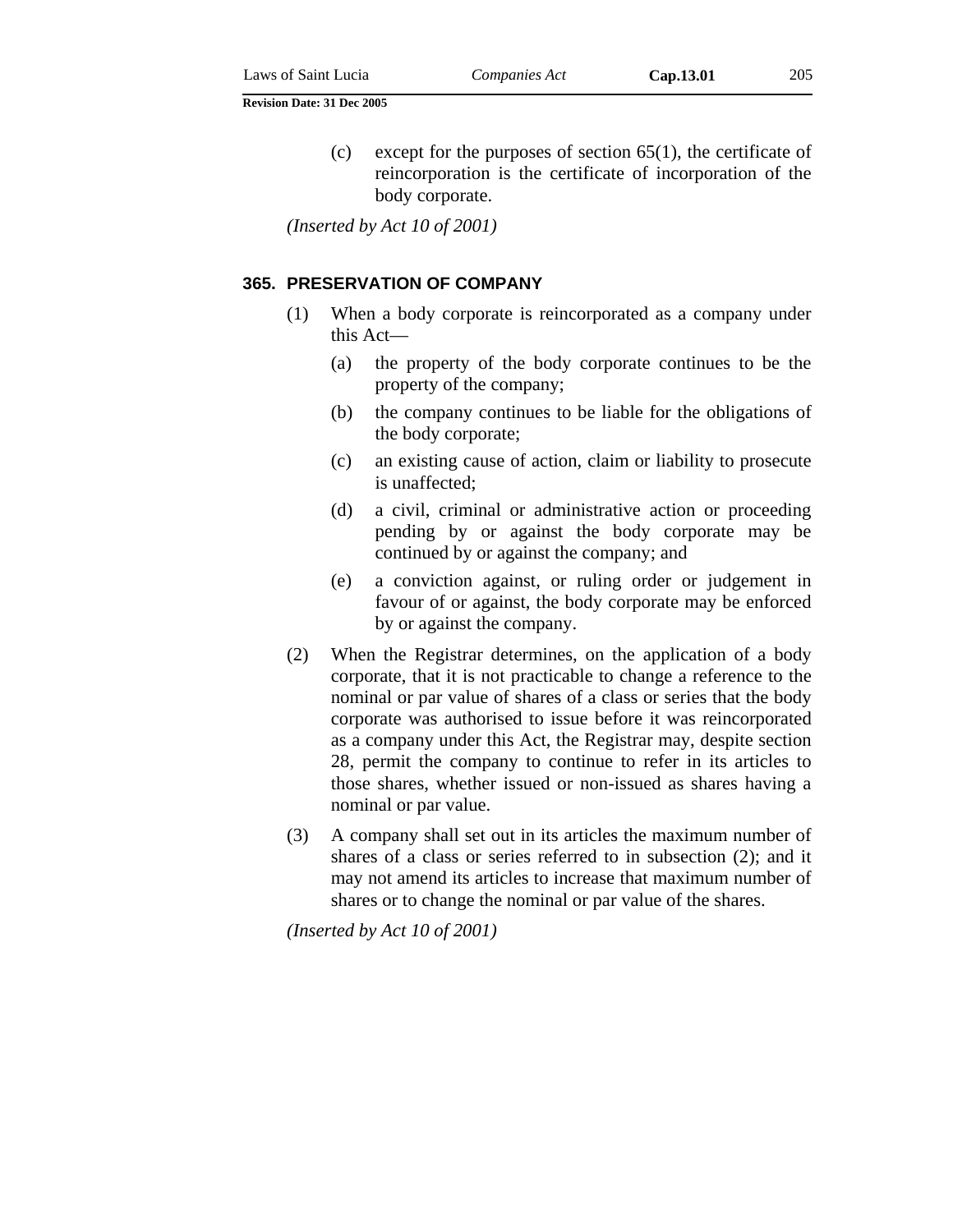#### **366. VARIOUS SHARES**

- (1) A share of a body corporate issued before the company was reincorporated under this Act is presumed to have been issued in compliance with this Act and with the provisions of the articles of reincorporation, irrespective of whether the share is fully paid, and irrespective of any designation, rights, privileges, restrictions or conditions attached to the share, or set out on, or referred to in, the certificate representing the share, and reincorporation under this Act does not deprive a shareholder of any right or privilege that he or she claims under an issued share of the company, nor does it relieve him or her of any liability in respect of an issued share of the company.
- (2) For the purposes of this section, "share" includes an instrument issued under section 35(1).

*(Inserted by Act 10 of 2001)*

## **367. EFFECT OF REINCORPORATION**

Where a body corporate is reincorporated under this Act the incorporating Act and any regulations made thereunder, is repealed.

*(Inserted by Act 10 of 2001)*

*Division D: Former-Act Companies* 

## **368. FORMER-ACT COMPANY**

- (1) Upon the commencement date—
	- (a) all corporate instruments of a former-Act company; and
	- (b) all cancellations, suspensions, proceedings, acts, registrations and things,

lawfully done under any provision of the former Act are presumed to have been lawfully done under this Act, and continue in effect under this Act as though they had been lawfully done under this Act.

(2) For the purposes of this section, "lawfully done" means to have been lawfully granted, issued, imposed, taken, done, commenced, filed, or passed, as the circumstances require.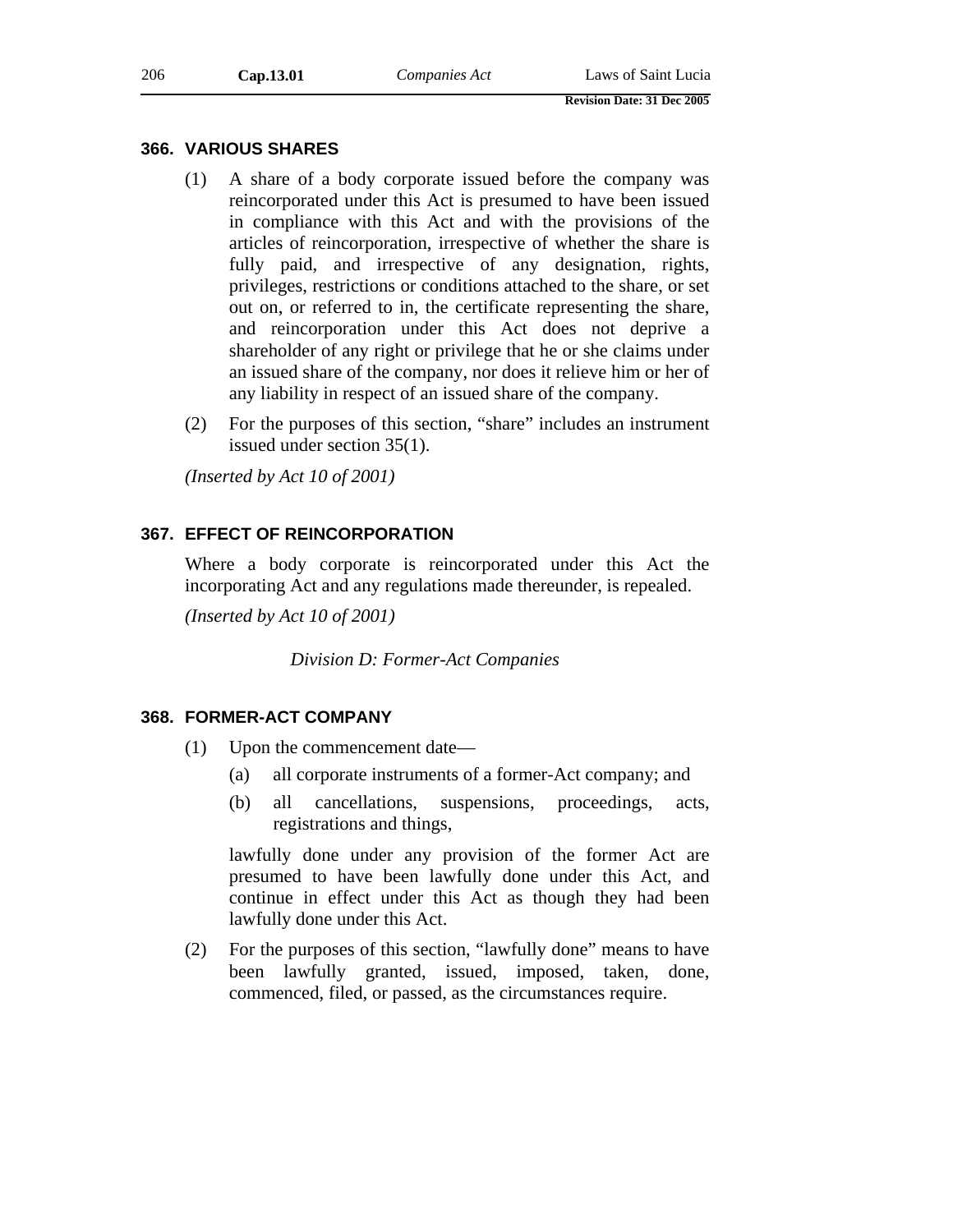#### **369. EFFECT OF CORPORATE INSTRUMENT**

- (1) Despite any other provision of this Act, but subject to subsection (3), if any provision of a corporate instrument of a former-Act company lawfully in force immediately before the commencement date is inconsistent with, repugnant to, or not in compliance with, this Act, that provision is not illegal or invalid only by reason of that inconsistency, repugnancy or noncompliance.
- (2) Any act, matter or proceeding or thing done or taken by the former-Act company or any director, shareholder, member or officer of the company under a provision mentioned in subsection (1) is not illegal or invalid by reason only of the inconsistency, repugnancy or non-compliance mentioned in that subsection, or by reason of being prohibited or not authorised by the law as it is after the commencement date.
- (3) Section 97 applies to a former-Act company immediately upon the commencement date.

#### **370. CONTINUATION AS COMPANY**

- (1) Every former-Act company shall, before 1 July 1999, apply to the Registrar for a certificate of continuance under this Act.
- (2) A former-Act company which fails to apply for a certificate of continuance under this Act before the expiry date specified in subsection (1) shall be struck off the Register of Companies unless that company pays a penalty of \$1,000 and applies to the Registrar for a certificate of continuance under this Act before 1 January 2001.
- (3) A fee in excess of \$50 to defray administration costs shall not be prescribed in respect of an application for a certificate of continuance under this Act.

*(Substituted by Act 33 of 1999)* 

## **371. AMENDING INSTRUMENT**

Within the period referred to in section 370, any amendments to, or replacement of, the corporate instruments of a former-Act company shall be made as nearly as possible in accordance with this Act.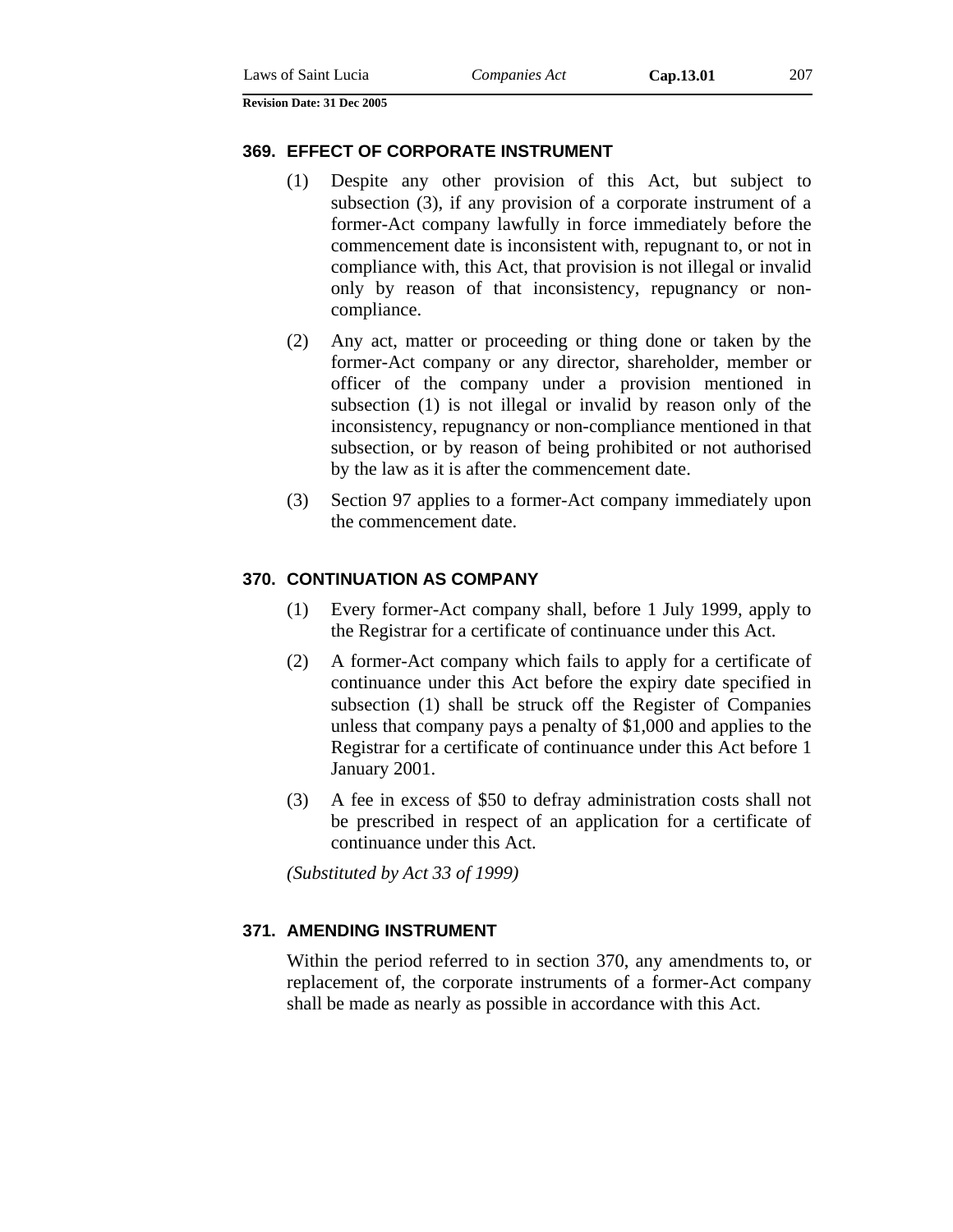## **372. ARTICLES OF CONTINUANCE**

- (1) Articles of continuance may, without so stating in the articles, effect any amendment to the corporate instruments of a former-Act company if the amendment is an amendment that a company incorporated under this Act can make in its articles.
- (2) Articles of continuance in the prescribed form shall be sent to the Registrar together with the documents required by sections 69 and 176.
- (3) A shareholder or member may not dissent under section 226 in respect of an amendment made under subsection (1).

## **373. CERTIFICATE OF CONTINUANCE**

- (1) Upon receipt of an application under this Part, the Registrar may, and, if the applicant complies with all reasonable requirements of the Registrar to have the continued company accord with the requirements of this Act, the Registrar shall issue a certificate of continuance to the former-Act company, in accordance with section 511.
- (2) On the date shown in the certificate of continuance—
	- (a) the former-Act company becomes a company to which this Act applies as if it had been incorporated under this Act;
	- (b) the articles of continuance are the articles of incorporation of the continued company; and
	- (c) except for the purposes of section 65(1), the certificate of continuance is the certificate of incorporation of the continued company.

# **374. PRESERVATION OF COMPANY**

- (1) When a former-Act company is continued as a company under this Act—
	- (a) the property of the former-Act company continues to be the property of the company;
	- (b) the company continues to be liable for the obligations of the former-Act company;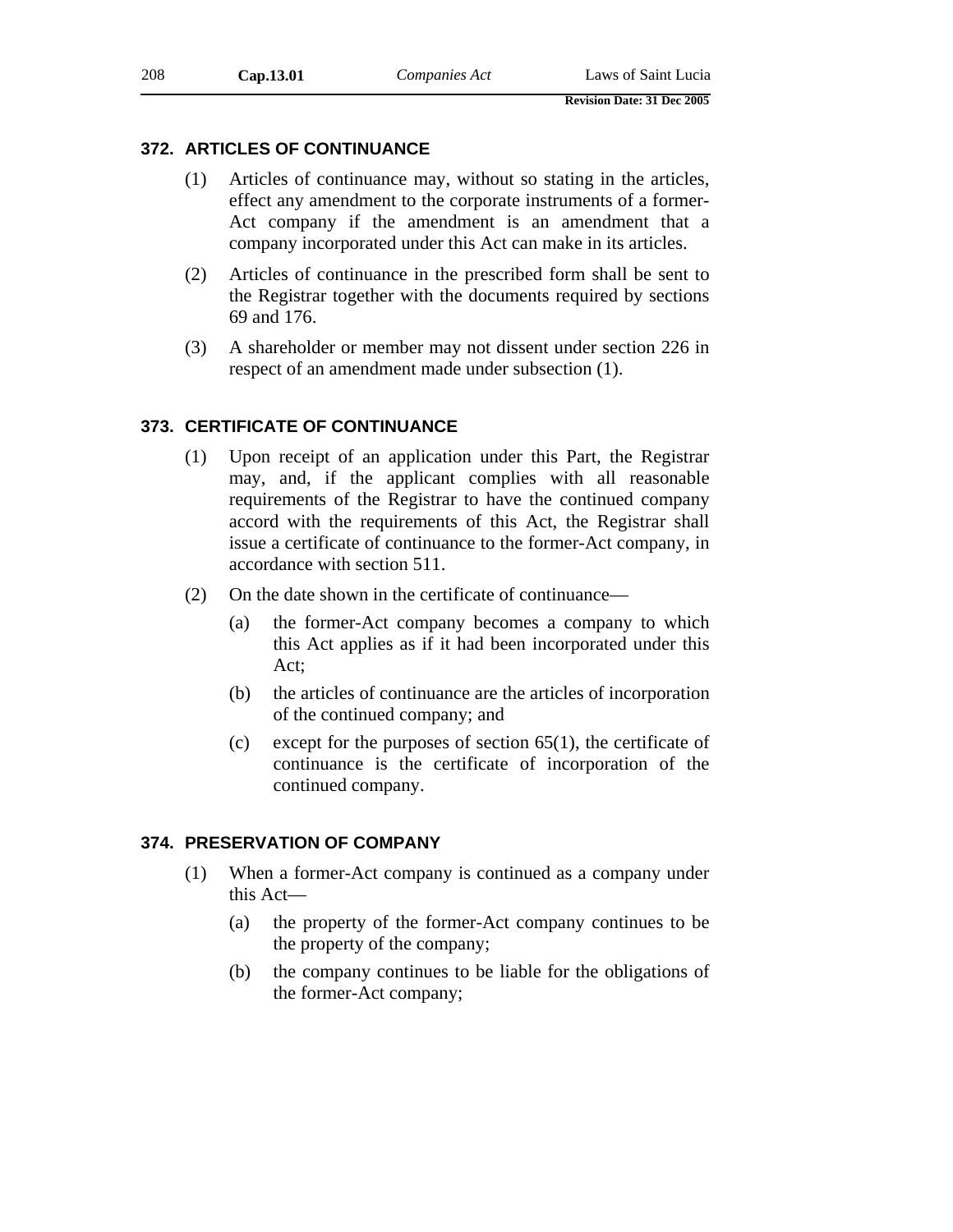- (c) an existing cause of action, claim or liability to prosecute is unaffected;
- (d) a civil, criminal or administrative action or proceeding pending by or against the former-Act company may be continued by or against the company; and
- (e) a conviction against, or ruling, order or judgment in favour of or against, the former-Act company may be enforced by or against the company.
- (2) When the Registrar determines, on the application of a former-Act company, that it is not practicable to change a reference to the nominal or par value of shares of a class or series that the former-Act company was authorised to issue before it was continued as a company under this Act, the Registrar may, despite section 26, permit the company to continue to refer in its articles to those shares, whether issued or non-issued as shares having a nominal or par value.
- (3) A company shall set out in its articles the maximum number of shares of a class or series referred to in subsection (2); and it may not amend its articles to increase that maximum number of shares or to change the nominal or par value of the shares.

## **375. PREVIOUS SHARES**

- (1) A share of a former-Act company issued before the company was continued under this Act is presumed to have been issued in compliance with this Act and with the provisions of the articles of continuance, irrespective of whether the share is fully paid, and irrespective of any designation, rights, privileges, restrictions or conditions attached to the share, or set out on, or referred to in, the certificate representing the share; and continuance under this Act does not deprive a shareholder of any right or privilege that he or she claims under an issued share of the company, nor does it relieve him or her of any liability in respect of an issued share of the company.
- (2) For the purposes of this section, "share" includes an instrument issued under section 35(1).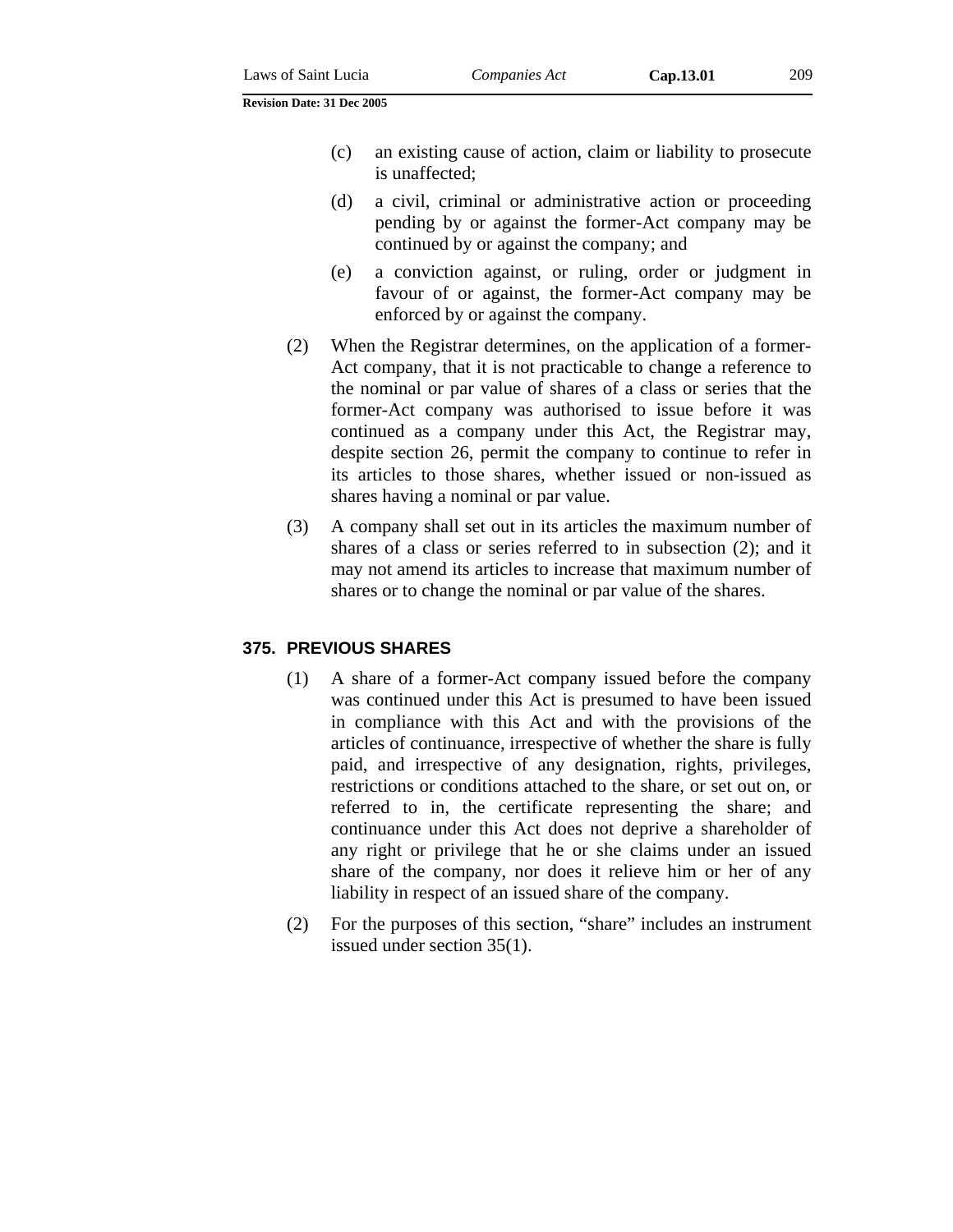## **376. CONTINUANCE NOT APPLIED FOR WITHIN PRESCRIBED TIME**

Where a former-Act company fails to apply to the Registrar for a certificate of continuance before 1 January 2001—

- (a) it shall be struck off the Companies Register and may only be restored upon application for incorporation as a new company; and
- (b) it shall not, without leave of the Court, sue or counterclaim in any court but may be a defendant to a suit.

*(Substituted by Act 7 of 1999 and amended by Act 33 of 1999)* 

## **377. EFFECT OF EARLIER REFERENCES**

- (1) A reference in any corporate instrument of any body corporate to the former Act or any procedure under the former Act is, in relation to any former-Act company continued under this Act, to be construed as a reference to the provisions of this Act or procedure thereunder that is the equivalent provision or procedure under this Act.
- (2) Without affecting the operation of the Interpretation Act when there is no equivalent provision in this Act to the provision or procedure in or under the former Act referred to in the corporate instrument of a body corporate, the provision or proceeding of the former Act is to be applied, and stands unrepealed to the extent necessary to give effect to that reference in the corporate instrument.

# **PART 4 WINDING-UP**

*Division A: Preliminary* 

## **378. MODES OF WINDING-UP**

- (1) The winding-up of a company may be either—
	- (a) by the court; or
	- (b) voluntary.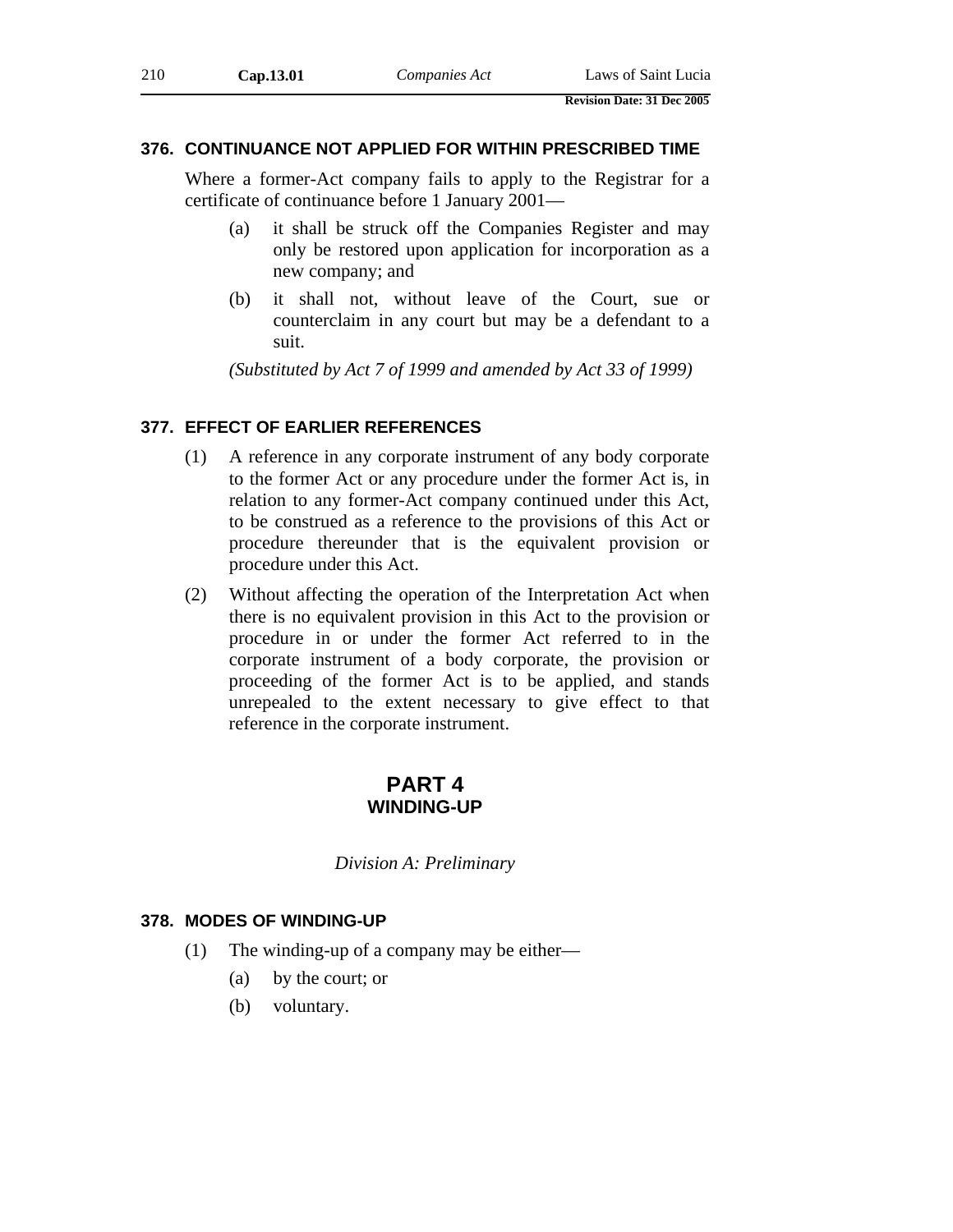(2) The provisions of this Act with respect to winding-up apply, unless the contrary intention appears, to the winding-up of a company in either of those modes.

#### **379. LIABILITY OF MEMBERS**

- (1) Subject to this section, in the event of a company being wound up every present or past member is liable to contribute to the assets of the company to an amount sufficient for payment of its debts and expenses of the winding-up, and the adjustment of the rights of the members and past members among themselves.
- (2) Subsection (1) is subject to the following limitations, namely—
	- (a) a past member is not liable to contribute if he or she has ceased to be a member for a period of one year or upwards before the commencement of the winding-up;
	- (b) a past member is not liable to contribute unless it appears to the court that the existing members are unable to satisfy the contributions required to be made by them under of this section;
	- (c) a contribution is not required from any member or past member exceeding the amount, if any, unpaid on the shares in respect of which he or she is liable as a present or past member, or, as the case may be, the amount undertaken to be contributed by him or her to the assets of the company in the event of its being wound up;
	- (d) any sum due from the company to a member or past member, in his or her character of member, by way of dividend or otherwise, shall not be set-off against the amounts for which he or she is liable to contribute in accordance with this section, but any such sum shall be taken into account for the purposes of final adjustment of the rights of the members and past members amongst themselves.
- (3) "Member" in relation to a company means an incorporator of the company and any other person who agrees to become a member of the company and whose name is entered in the company's register of members; and for the purposes of subsections (1) and (2) "past member" includes the estate of a deceased member and, where any person dies after becoming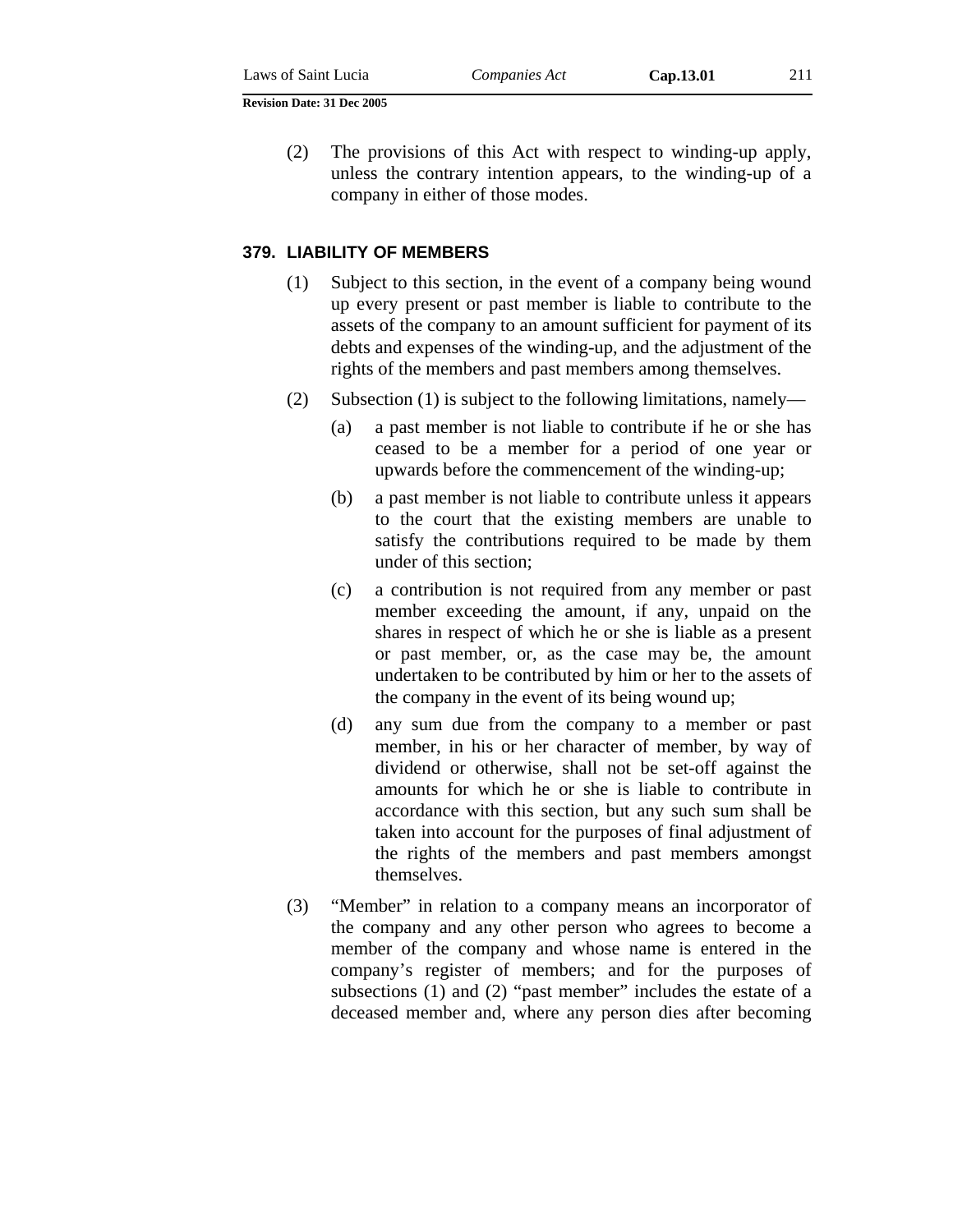liable as a member or past member, the liability is enforceable against his or her estate.

- (4) Except as provided in subsections (1) to (3), a member or past member of a company is not liable as such for any of the debts or liabilities of the company.
- (5) In the event of a company being wound up any part of the issue price of a share remaining to be paid shall, with effect from the commencement of the winding-up, be treated as an amount unpaid on the share whether or not the due date for the payment has occurred.

## **380. SAVING**

This Act shall not invalidate any provision contained in any policy of insurance or other contract whereby the liability of individual members on the policy or contract is restricted, or whereby the funds of the company are alone made liable in respect of the policy or contract.

## **381. DEFINITION OF CONTRIBUTORY**

The term "contributory" means every person liable to contribute to the assets of a company in the event of it being wound up, and for the purposes of all proceedings for determining, and all proceedings prior to the final determination of, the persons who are to be deemed contributories, includes any person alleged to be a contributory.

# **382. NATURE OF LIABILITY OF CONTRIBUTORY**

The liability of a contributory creates a debt in the nature of a specialty accruing due from the contributory at the time when his or her liability commenced, but payable at the times when calls are made for enforcing the liability.

# **383. CONTRIBUTORIES IN CASE OF DEATH OF MEMBER**

(1) If a contributory dies either before or after he or she has been placed on the list of contributories, his or her personal representatives are liable in a due course of administration to contribute to the assets of the company in discharge of his or her liability and shall be contributories accordingly.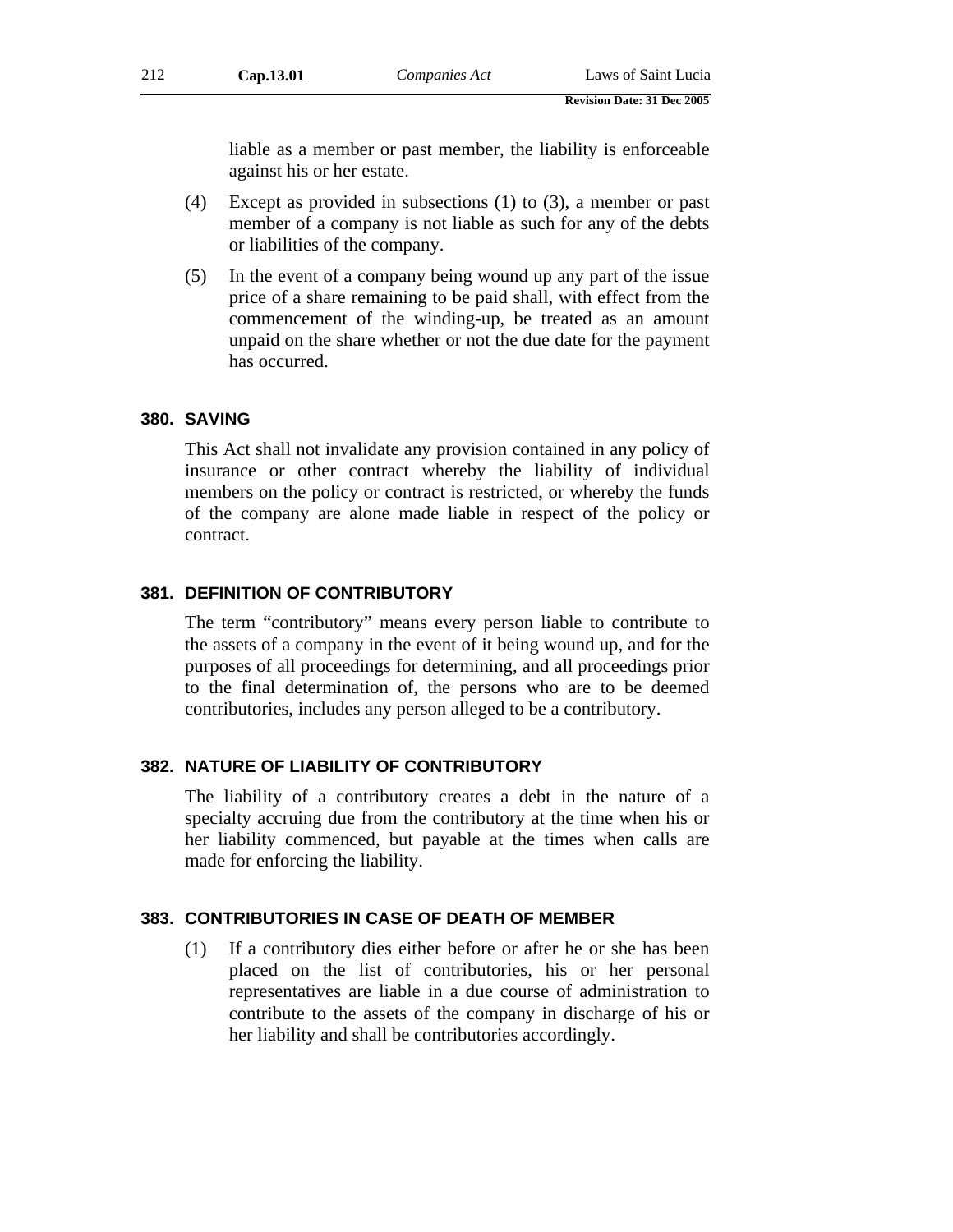(2) If the personal representatives make default in paying any money ordered to be paid by them, proceedings may be taken for administering the estate of the deceased contributory, and for compelling payment thereout of the money due.

## **384. CONTRIBUTORIES IN CASE OF BANKRUPTCY OF MEMBERS**

If a contributory becomes bankrupt, either before or after he or she has been placed on the list of contributories—

- (a) his or her trustee in bankruptcy shall represent him or her for all the purposes of the winding-up, and shall be a contributory accordingly, and may be called on to admit proof against the estate of the bankrupt, or otherwise to allow to be paid out of his or her assets in due course of law, any money due from the bankrupt in respect of his or her liability to contribute to the assets of the company; and
- (b) there may be proved against the estate of the bankrupt the estimated value of his or her liability to future calls as well as calls already made.

*Division B: Winding-up by the Court* 

## **385. CIRCUMSTANCES IN WHICH COMPANY MAY BE WOUND UP BY COURT**

A company may be wound up by the Court if—

- (a) the company has by special resolution resolved that the company be wound up by the Court;
- (b) the company does not commence its business within a year from its incorporation, or suspends its business for a whole year;
- (c) the company is unable to pay its debts;
- (d) an inspector appointed under Division B of Part 5 has reported that he or she is of the opinion—
	- (i) that the company cannot pay its debts and should be wound up, or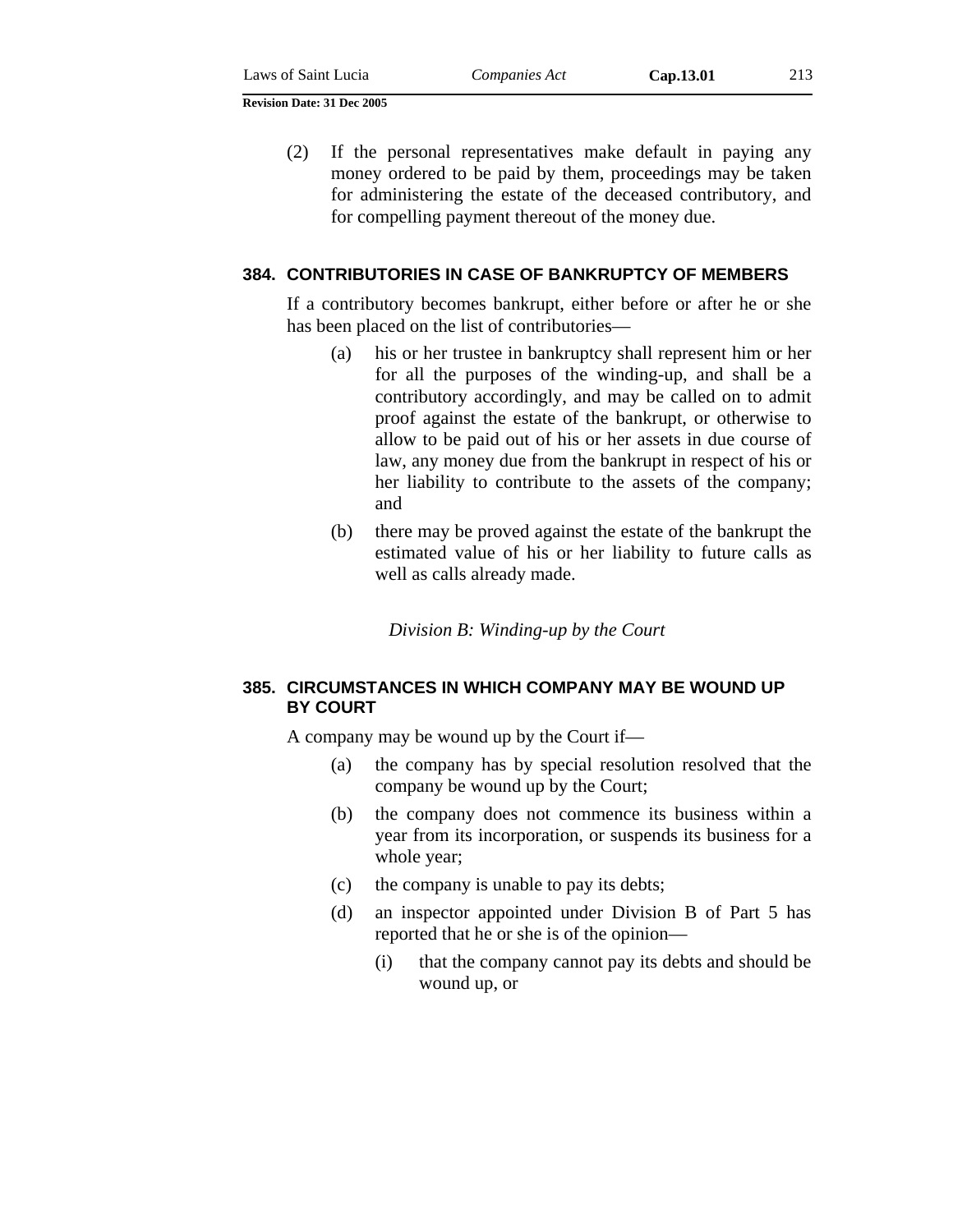- (ii) that it is in the interests of the public or of the shareholders or of the creditors that the company should be wound up, or
- (e) the Court is of the opinion that it is just and equitable that the company should be wound up.

## **386. DEFINITION OF INABILITY TO PAY DEBTS**

- (1) A company is deemed to be unable to pay its debts if—
	- (a) a creditor, by assignment or otherwise, to whom the company is indebted in a sum exceeding \$5,000 then due, has served on the company, by leaving it at the registered office of the company, a demand under his or her hand or under the hand of his or her agent lawfully authorised requiring the company to pay the sum so due, and the company has for 3 weeks thereafter neglected to pay the sum, or to secure or compound for it to the reasonable satisfaction of the creditor;
	- (b) execution or other process issued on a judgment decree or order of any court in favour of a creditor of the company is returned unsatisfied in whole or in part; or
	- (c) it is proved to the satisfaction of the court that the company is unable to pay its debts as they become due.
- (2) A company is also deemed unable to pay its debts if it is proved to the satisfaction of the court that the value of the company's assets is less than the amount of its liabilities, taking into account its contingent and prospective liabilities.
- (3) The money sum for the time being specified in subsection  $(1)(a)$ is subject to increase or reduction by regulation under section 535.

## **387. PETITION FOR WINDING-UP**

- (1) An application to the court for the winding-up of a company shall be by petition presented, subject to the provisions of the section, either by—
	- (a) the company;
	- (b) a creditor, including a contingent or prospective creditor, of the company;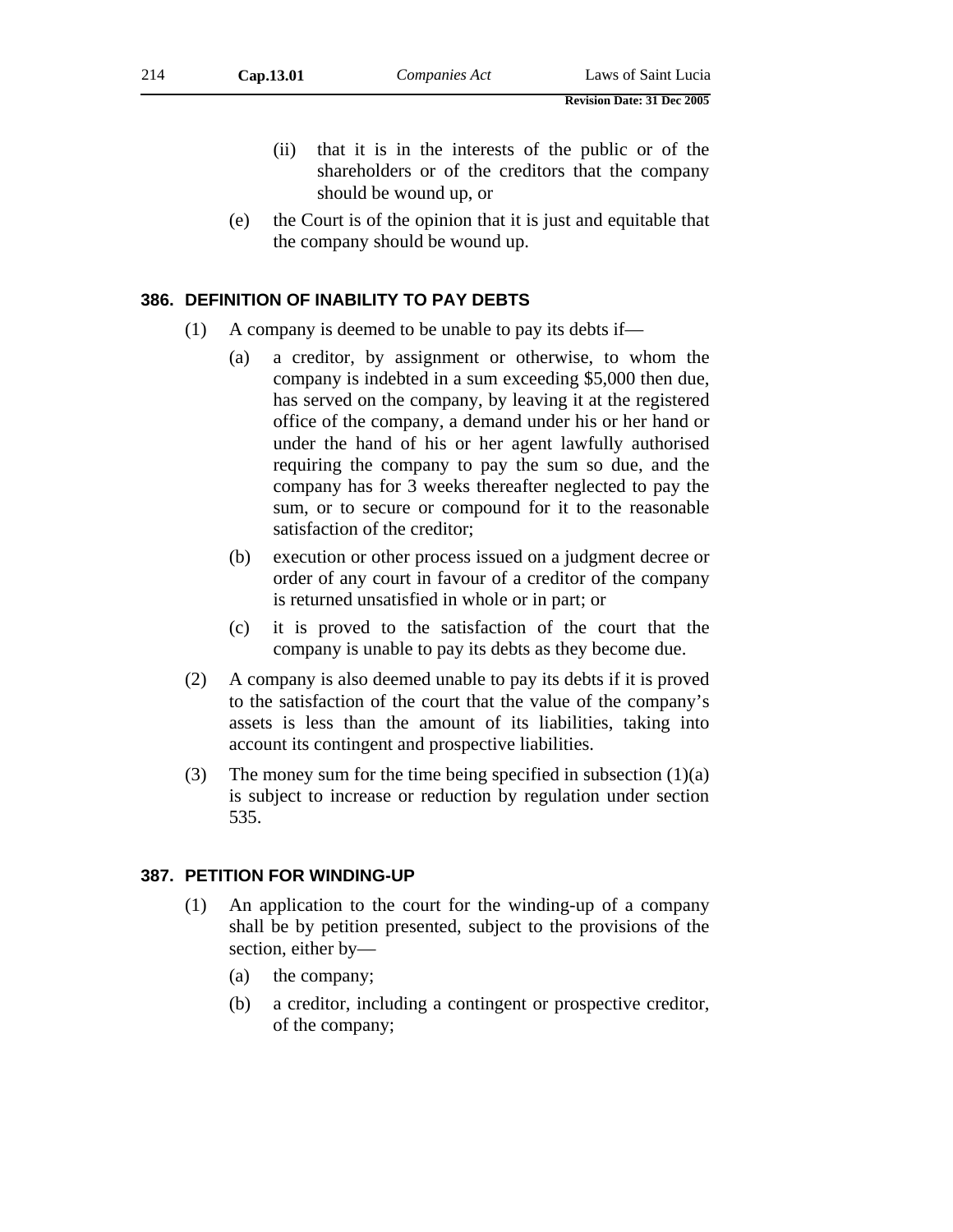- (c) a contributory; or
- (d) the trustee in bankruptcy to, or personal representative of, a creditor or contributory;

or any 2 or more of those parties.

- (2) Despite anything in subsection (1)—
	- (a) a contributory is not entitled to present a winding-up petition unless the shares in respect of which he or she is a contributory, or some of them, either were originally allotted to him or her or have been held by him or her, and registered in his or her name, for at least 6 months during the 18 months before the commencement of the winding-up, or have devolved on him or her through the death of a former holder; and
	- (b) the court shall not hear a winding-up petition presented by a contingent or prospective creditor until such security for costs has been given as the court thinks reasonable and until a *prima facie* case for winding-up has been established to the satisfaction of the court.
- (3) Where a company is being wound up voluntarily, a winding-up petition may be presented by the Official Receiver as well as by any other person authorised in that behalf under the other provisions of this section, but the court shall not make a winding-up order on the petition unless it is satisfied that the voluntary winding-up cannot be continued with due regard to the interests of the creditors or contributories.
- (4) A contributory is entitled to present a winding-up petition although there may not be assets available on the winding-up for distribution to contributories.

#### **388. POWERS OF COURT ON HEARING PETITION**

(1) On hearing a winding-up petition the court may dismiss it, or adjourn the hearing conditionally or unconditionally, or make any interim order, or any other order that it thinks fit, but the court shall not refuse to make a winding-up order on the ground only that the assets of the company have been mortgaged to an amount equal to or in excess of those assets, or that the company has no assets.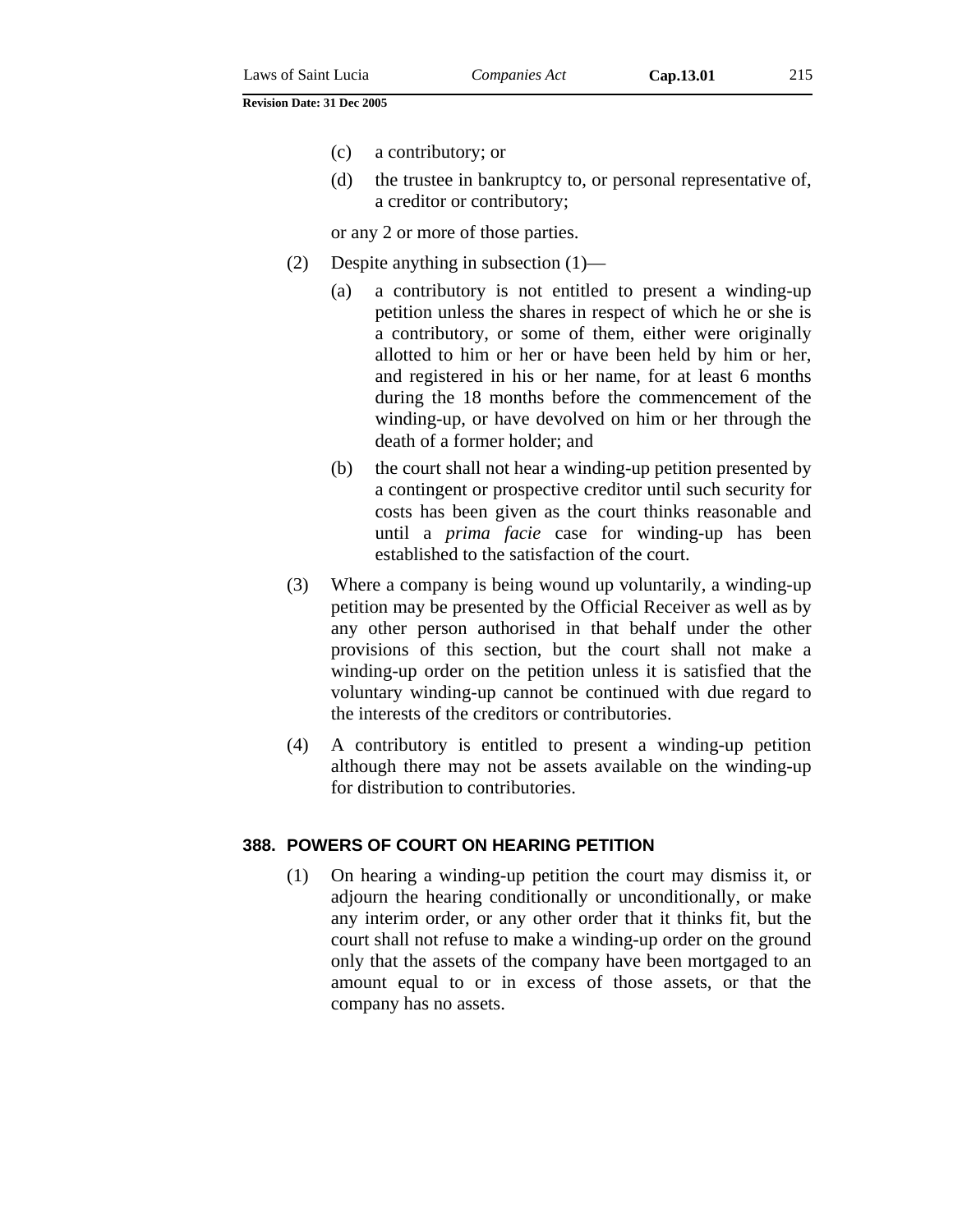- (2) Where the petition is presented by members of the company as contributories on the ground that it is just and equitable that the company should be wound up, the court, if it is of the opinion—
	- (a) that the petitioners are entitled to relief either by windingup the company or by some other means; and
	- (b) that in the absence of any other remedy it would be just and equitable that the company should be wound up,

shall make a winding-up order, unless it is also of the opinion that some other remedy is available to the petitioners and that they are acting unreasonably in seeking to have the company wound up instead of pursuing that other remedy.

## **389. POWER TO STAY OR RESTRAIN PROCEEDINGS AGAINST COMPANY**

At any time after the presentation of a winding-up petition, and before a winding-up order has been made, the company, or any creditor or contributory, may, where any action or proceeding is pending against the company, apply to the court to stay or restrain further proceedings, and the court may stay or restrain the proceedings accordingly on such terms as it thinks fit.

## **390. AVOIDANCE OF DISPOSITIONS OF PROPERTY, ETC. AFTER COMMENCEMENT OF WINDING-UP**

In a winding-up by the court, any disposition of the property of the company, including things in action, and any transfer of shares, or alteration in the status of the members of the company, made after the commencement of the winding-up, is, unless the court otherwise orders, void.

# **391. AVOIDANCE OF ATTACHMENTS, ETC**

Where any company is being wound up by the court, any attachment, sequestration, distress, or execution put in force against the estate or effects of the company after the commencement of the winding-up is void.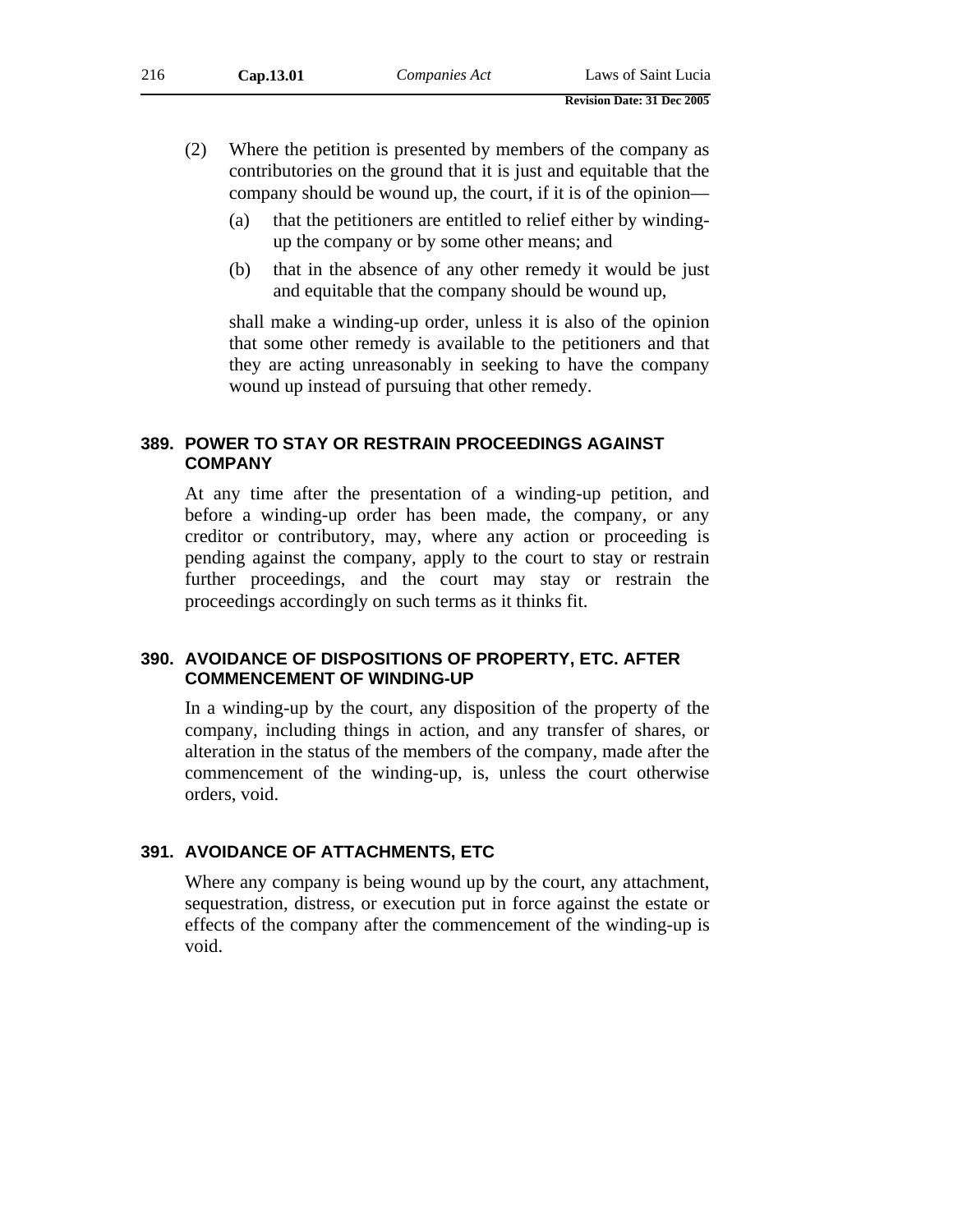#### **392. COMMENCEMENT OF WINDING-UP BY THE COURT**

- (1) Where before the presentation of a petition for the winding-up of a company by the court a resolution has been passed by the company for voluntary winding-up, the winding-up of the company is deemed to have commenced at the time of the passing of the resolution, and unless the court, on proof of fraud or mistake, thinks fit otherwise to direct, all proceedings taken in the voluntary winding-up are deemed to have been validly taken.
- (2) In any other case, the winding-up of a company by the court is deemed to commence at the time of the presentation of the petition for winding-up.

# **393. COPY OF ORDER TO BE FORWARDED TO REGISTRAR**

- (1) On the making of a winding-up order, a copy of the order shall be lodged by the company, or otherwise as may be prescribed, with the Registrar, who shall make an entry thereof in his or her records relating to the company.
- (2) If default is made in lodging a copy of a winding-up order with the Registrar as required by subsection (1), every officer of the company or other person who knowingly authorises or permits the default commits an offence.

### **394. ACTIONS STAYED ON WINDING-UP ORDER**

When a winding-up order has been made, or a provisional liquidator has been appointed, no action or proceeding shall be proceeded with or commenced against the company except by leave of the court, and subject to such terms as the court may impose.

### **395. EFFECT OF WINDING-UP ORDER**

An order for winding-up a company shall operate in favour of all the creditors and of all the contributories of the company, as if made on the joint petition of a creditor and a contributory.

*Official Receiver*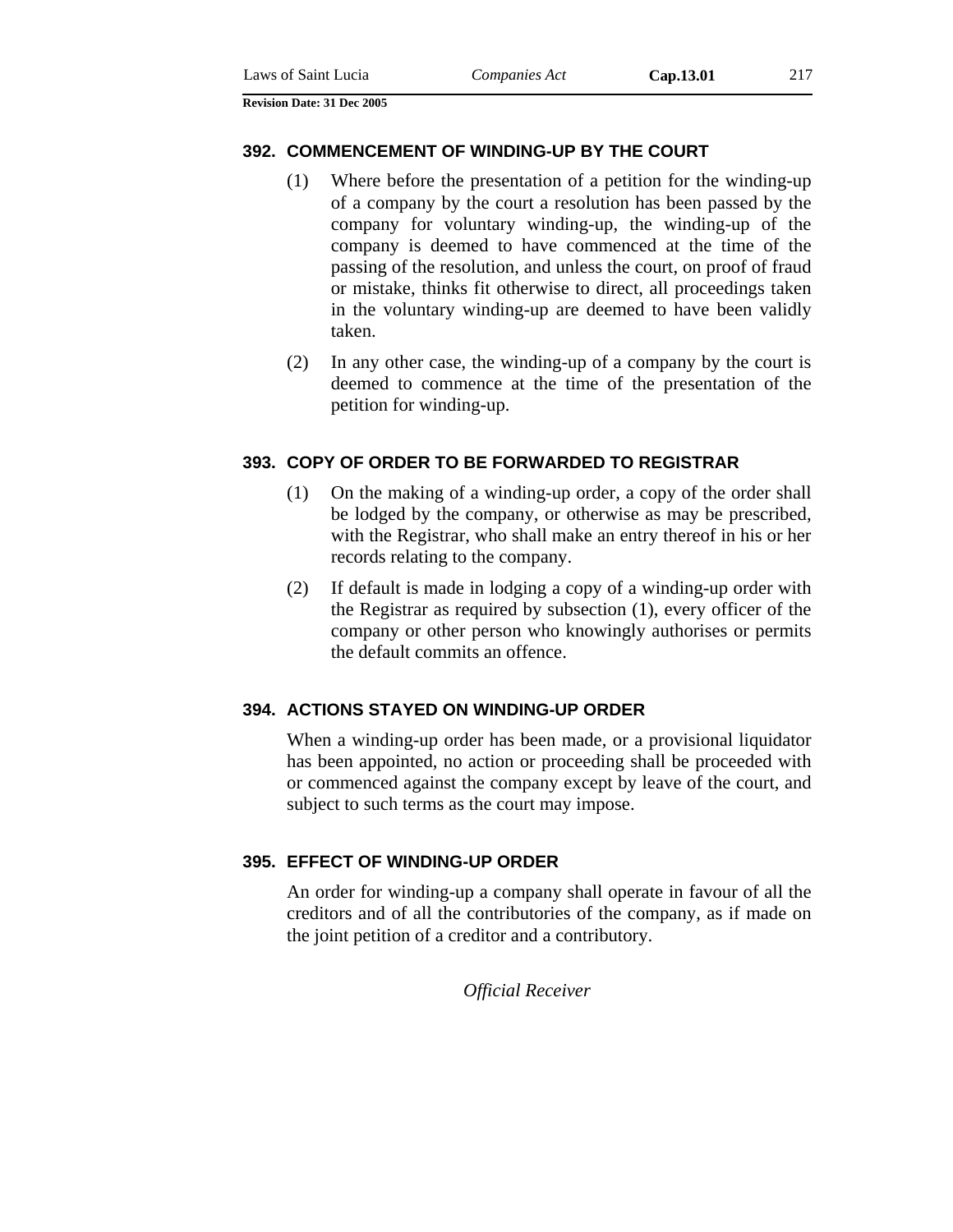# **396. MEANING OF OFFICIAL RECEIVER**

For the purpose of this Act, "Official Receiver" means the Official Receiver attached to the court for bankruptcy purposes, and includes any Assistant Official Receiver.

### **397. STATEMENT OF COMPANY'S AFFAIRS**

- (1) Where the court has made a winding-up order or appointed a provisional liquidator, there shall, unless the court otherwise orders, be made out and submitted to the Official Receiver a statement as to the affairs of the company in the prescribed form, verified by affidavit, and showing the particulars of its assets, debts and liabilities, the names, residences, and occupation of its creditors, the securities held by them respectively, the dates when the securities were respectively given, and such further or other information as may be prescribed or as the Official Receiver may require.
- (2) The statement shall be submitted and verified by one or more of the persons who are at the relevant date the directors and by the person who is at that date the secretary of the company, or by such of the persons hereinafter in this subsection mentioned as the Official Receiver, subject to the direction of the court, may require to submit and verify the statement, that is to say, persons—
	- (a) who are or have been officers, other than employees, of the company;
	- (b) who have taken part in the formation of the company at any time within one year before the relevant date;
	- (c) who are in the employment of the company, or have been in the employment of the company within that year, and are in the opinion of the Official Receiver capable of giving the information required; and
	- (d) who are or have been within that year officers of or in the employment of a company, which is, or within that year was, an officer of the company to which the statement relates.
- (3) The statement shall be submitted within 14 days from the relevant date, or within such extended time as the Official Receiver or the court may for special reasons allow.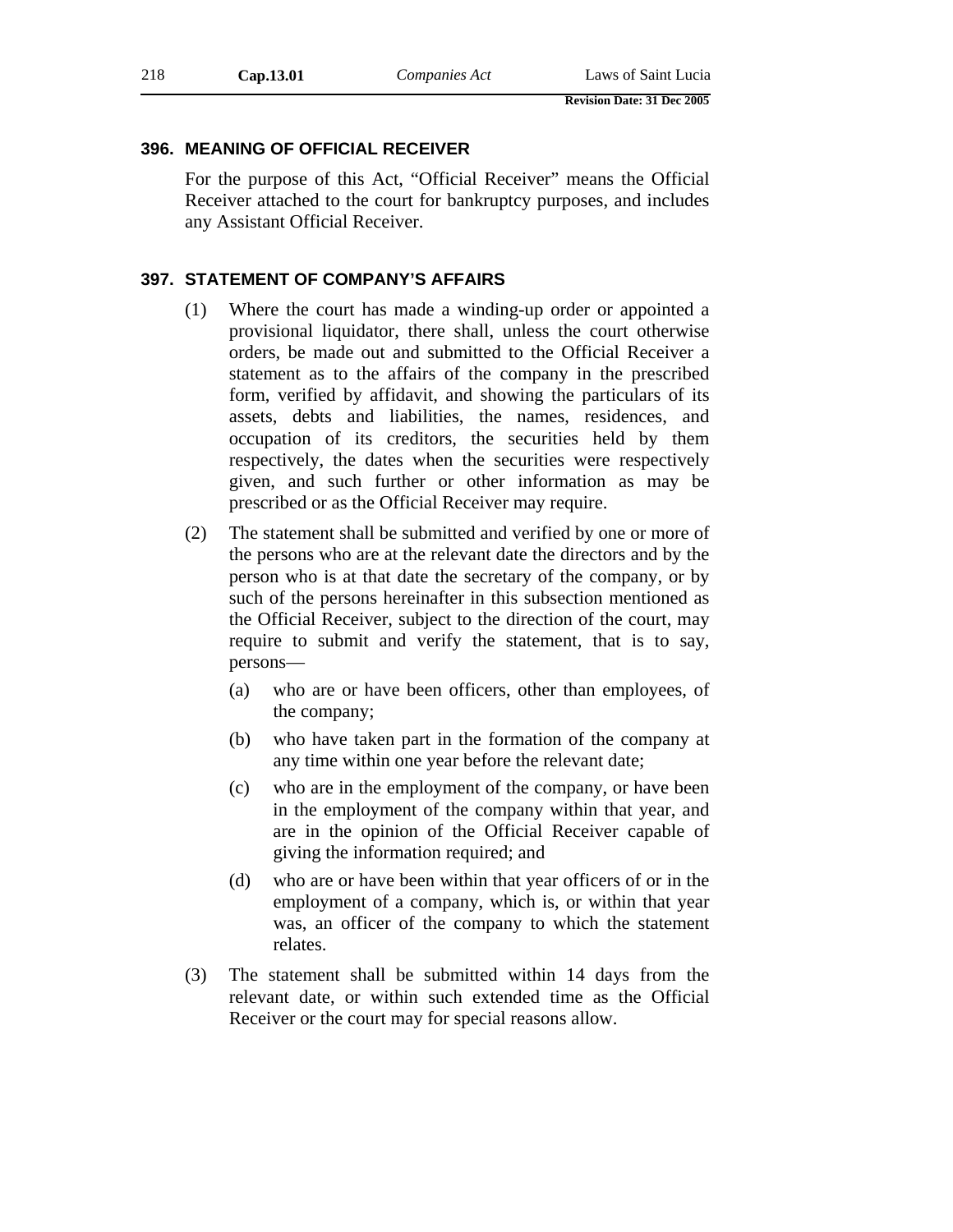- (4) Any person making or concurring in making the statement and affidavit required by this section shall be allowed, and shall be paid by the Official Receiver or provisional liquidator, as the case may be, out of the assets of the company, such costs and expenses incurred in and about the preparation and making of the statement and affidavit as the Official Receiver considers reasonable, subject to an appeal to the court.
- (5) Any person who, without reasonable excuse, makes default in complying with the requirements of this section commits an offence.
- (6) Any person stating himself or herself in writing to be a creditor or contributory of the company is entitled by himself or herself or by his or her agent at all reasonable times, on payment of the prescribed fee, to inspect the statement submitted under this section, and to a copy thereof or extract therefrom.
- (7) Any person untruthfully so stating himself or herself to be a creditor or contributory commits a contempt of court and shall, on the application of the liquidator or of the Official Receiver, be punishable accordingly.
- (8) In this section, "the relevant date" means in a case where a provisional liquidator is appointed, the date of his or her appointment and, in a case where no such appointment is made, the date of the winding-up order.

# **398. REPORT BY OFFICIAL RECEIVER**

- (1) In a case where a winding-up order is made the Official Receiver shall, as soon as practicable after receipt of the statement to be submitted under section 397, or, in a case where the court orders that no statement shall be submitted, as soon as practicable after the date of the order, submit a preliminary report to the court—
	- (a) as to the amount of capital issued, and subscribed, and the estimated amount of assets and liabilities;
	- (b) if the company has failed, as to the causes of the failure; and
	- (c) whether in his or her opinion further inquiry is desirable as to any matter relating to the promotion, formation or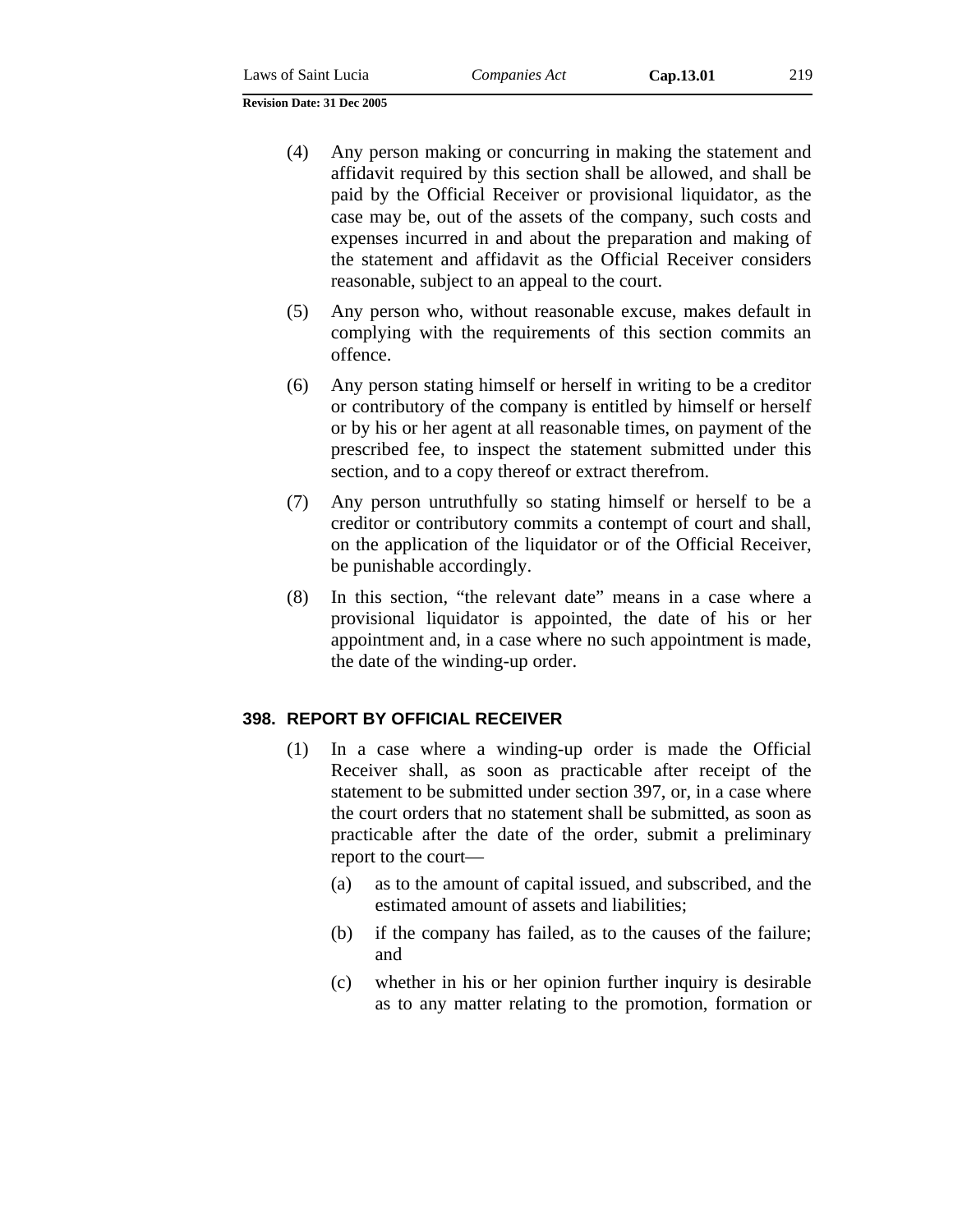failure of the company, or the conduct of the business thereof.

(2) The Official Receiver may also, if he or she thinks fit, make a further report, or further reports, stating the manner in which the company was formed and whether in his or her opinion any fraud has been committed by any person in its promotion or formation, or by any officer of the company in relation to the company since the formation thereof, and any other matters which in his or her opinion it is desirable to bring to the notice of the court.

#### *Liquidators*

#### **399. POWER OF COURT TO APPOINT LIQUIDATORS**

For the purposes of conducting the proceedings in winding-up a company and performing such duties in reference thereto as the court may impose, the court may appoint a liquidator or liquidators.

#### **400. APPOINTMENT AND POWERS OF PROVISIONAL LIQUIDATOR**

- (1) Subject to the provisions of this section, the court may appoint a liquidator provisionally at any time after the presentation of a winding-up petition, and either the Official Receiver or any other fit person may be appointed.
- (2) Where a liquidator is previously appointed by the court, the court may limit and restrict his or her powers by the order appointing him or her.

#### **401. APPOINTMENT, STYLE, ETC. OF LIQUIDATORS**

Subject to section 400(2) the following provisions with respect to liquidators have effect on a winding-up order being made, namely—

- (a) the Official Receiver shall by virtue of his or her office become the provisional liquidator and shall continue to act as such until he or she or another person becomes liquidator and is capable of acting as such;
- (b) the Official Receiver shall summon separate meetings of the creditors and contributories of the company for the purposes of determining whether or not an application is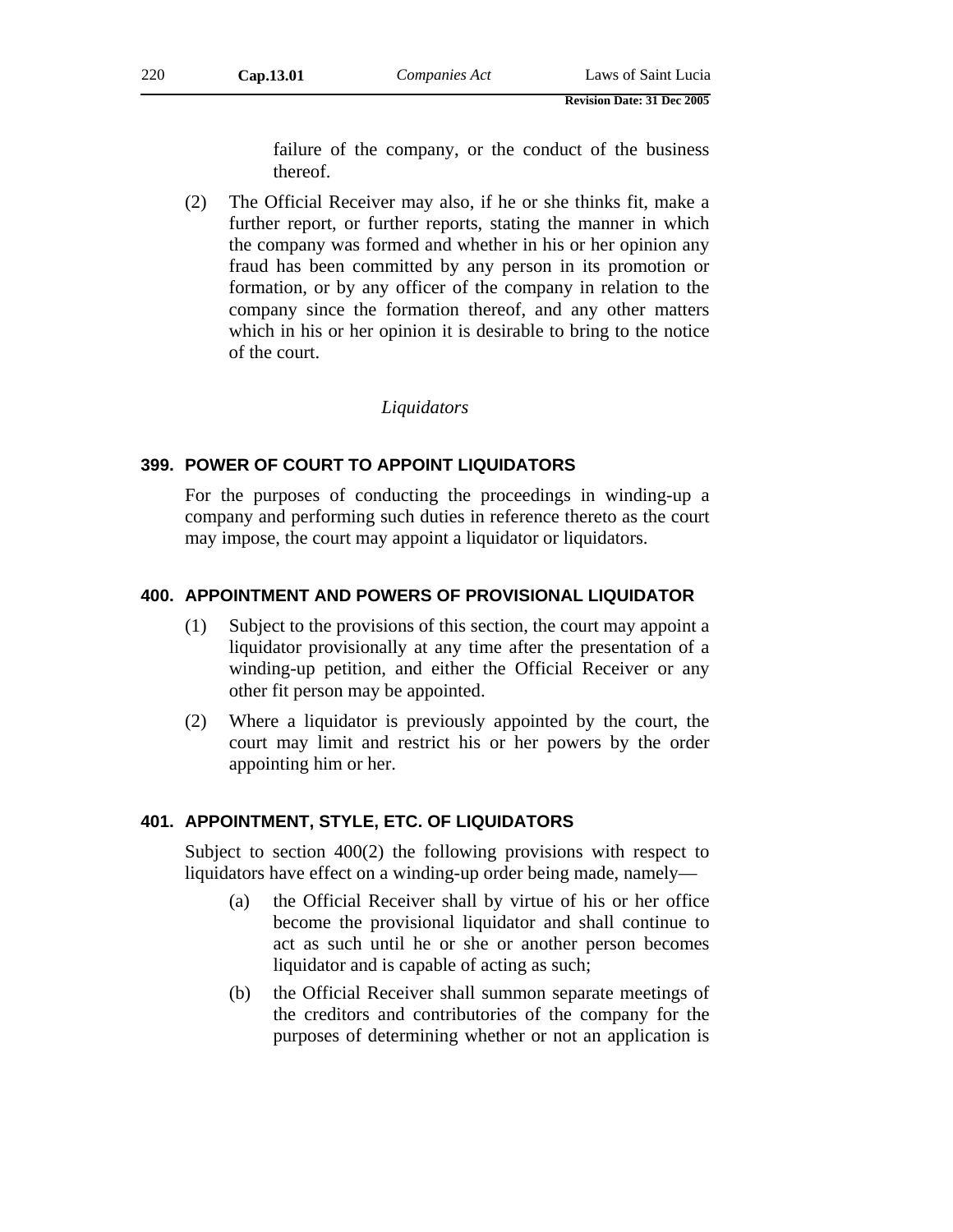to be made to the Court for appointing a liquidator in the place of the Official Receiver;

- (c) the court may make any appointment and order required to give effect to any such determination, and, if there is a difference between the determinations of the meetings of the creditors and contributories in respect of any such matter, the court shall decide the difference and make such order thereon as the court may think fit;
- (d) in a case where a liquidator is not appointed by the court, the Official Receiver shall be the liquidator of the company;
- (e) the Official Receiver shall by virtue of his or her office be the liquidator during any vacancy; and
- (f) a liquidator shall be described, where a person other than the Official Receiver is liquidator, by the style of "the liquidator" and, where the Official Receiver is liquidator, by the style of "the Official Receiver and liquidator", of the particular company in respect of which he or she is appointed, and not by his or her individual name.

### **402. PROVISIONS WHERE PERSON OTHER THAN OFFICIAL RECEIVER IS APPOINTED LIQUIDATOR**

- (1) Where in the winding-up of a company by the court a person other than the Official Receiver is appointed liquidator, that person—
	- (a) shall not be capable of acting as liquidator until he or she has notified his or her appointment to the Registrar and given security in such manner as the court may direct; and
	- (b) shall give the Official Receiver such information and such access to and facilities for inspecting the books and documents of the company and generally such aid as may be requisite for enabling the Official Receiver to perform his or her duties under this Act.
- (2) If a liquidator contravenes subsection  $(1)(b)$  he or she commits an offence.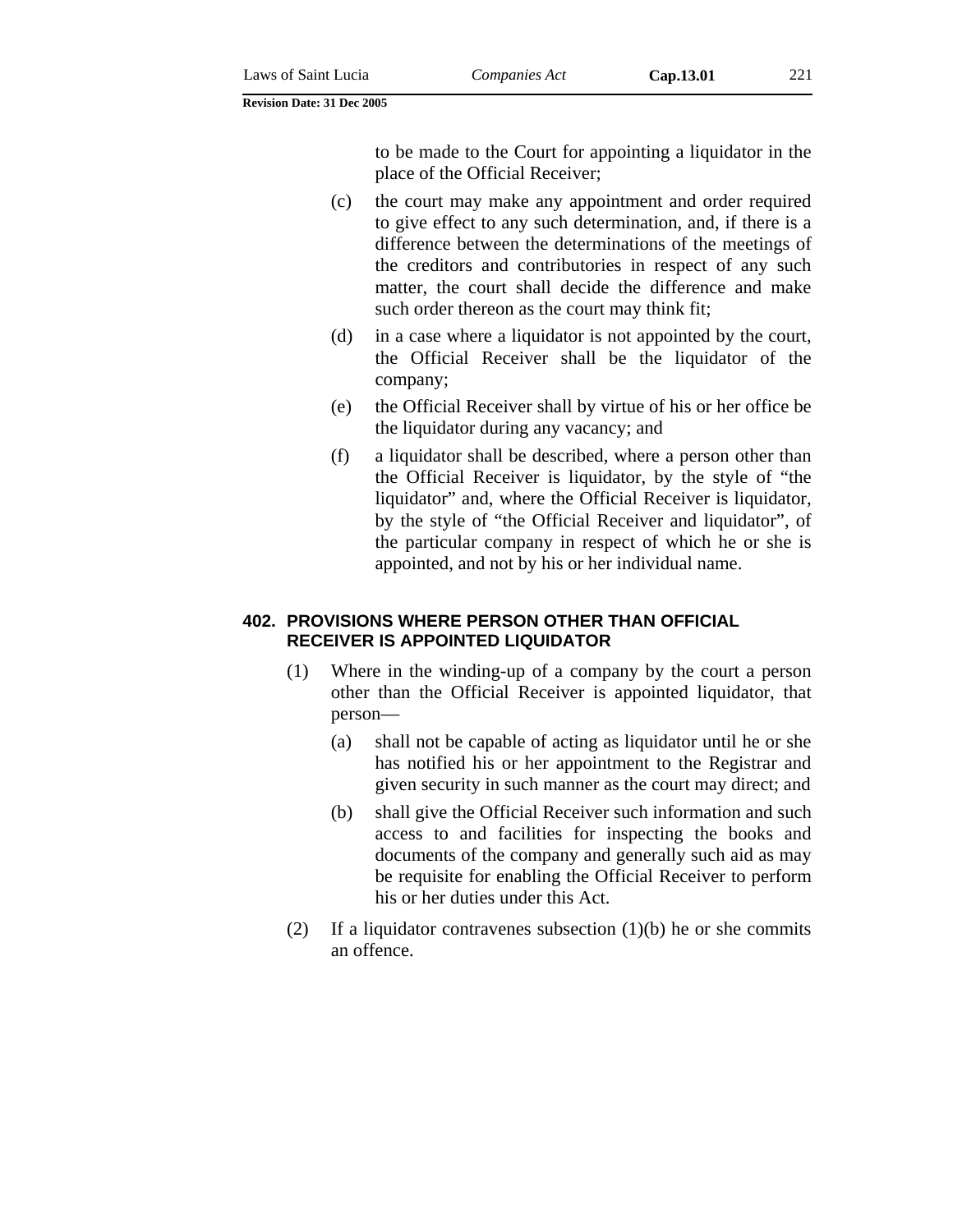#### **403. GENERAL PROVISIONS AS TO LIQUIDATORS**

- (1) A liquidator appointed by the court may resign or, on cause shown be removed by the court.
- (2) Where a person other than the Official Receiver is appointed liquidator, he or she shall receive such salary or remuneration by way of percentage or otherwise as the court may direct and, if more persons than one are appointed liquidators, their remuneration shall be distributed among them in such proportions as the court directs.
- (3) A vacancy in the office of a liquidator appointed by the court shall be filled by the court.
- (4) If more than one liquidator is appointed by the court, the court shall declare whether any act by this Act required or authorised to be done by the liquidator is to be done by all or any one or more of the persons appointed.
- (5) Subject to this Act, the acts of a liquidator are valid despite any defects that may afterwards be discovered in his or her appointment or qualification.

#### **404. CUSTODY OF COMPANY'S PROPERTY**

Where a winding-up order has been made or a provisional liquidator has been appointed, the liquidator, or the provisional liquidator, as the case may be, shall take into his or her custody, or under his or her control, all the property and things in action to which the company is or appears to be entitled.

#### **405. VESTING OF PROPERTY OF COMPANY IN LIQUIDATOR**

Where a company is being wound up by the court, the court may on the application of the liquidator by order direct that all or any part of the property of whatsoever description belonging to the company or held by trustees on its behalf shall vest in the liquidator by his or her official name, and thereupon the property to which the order relates shall vest accordingly, and the liquidator may, after giving such indemnity, if any, as the court may direct, bring or defend in his or her official name any action or other legal proceeding which relates to that property or which it is necessary to bring or defend for the purpose of effectually winding-up the company and recovering its assets.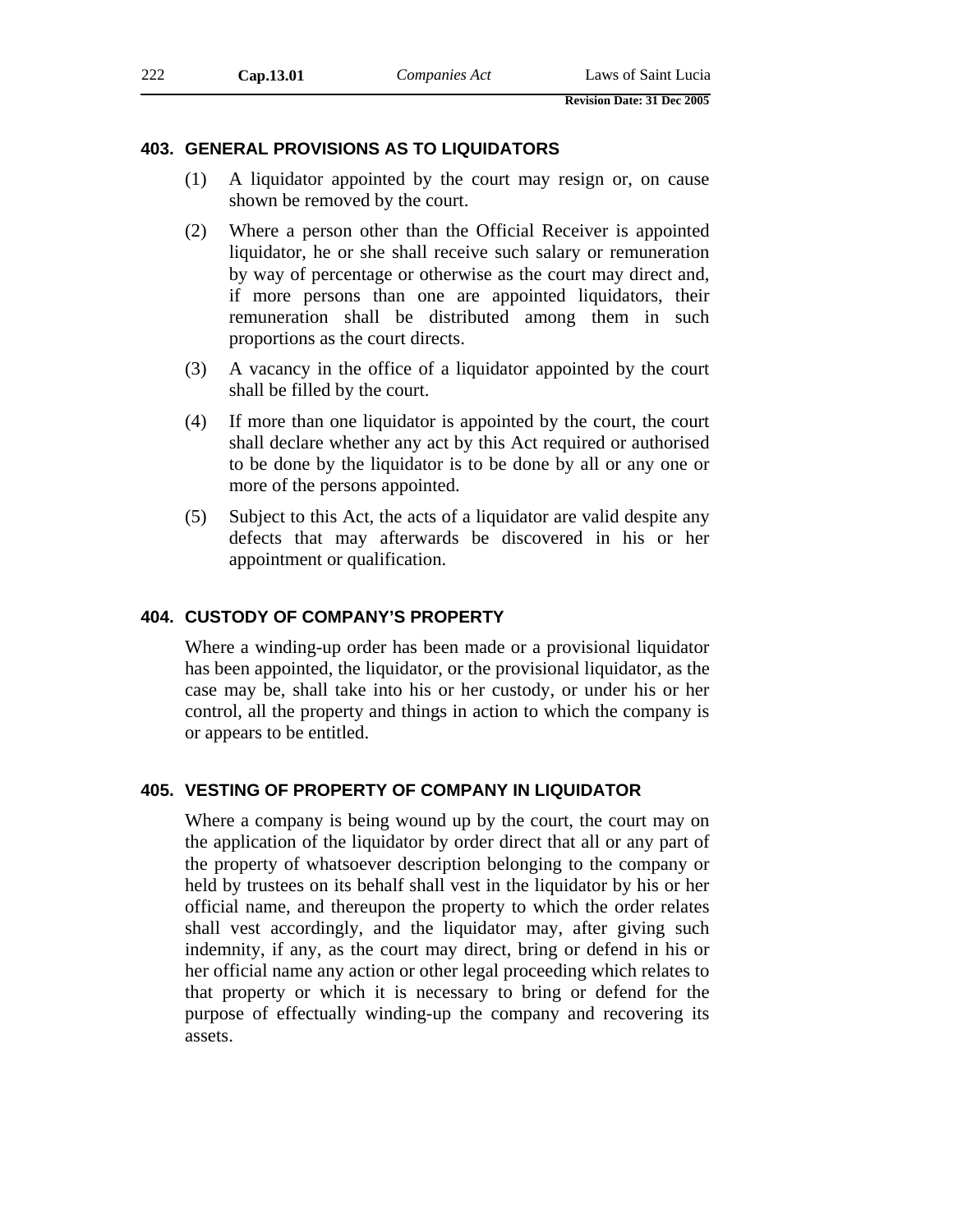#### **406. POWERS OF LIQUIDATOR**

- (1) The liquidator in a winding-up by the court may with the sanction either of the court or of the committee of inspection—
	- (a) bring or defend any action or other legal proceeding in the name and on behalf of the company;
	- (b) carry on the business of the company, so far as may be necessary, for the beneficial winding-up thereof;
	- (c) appoint an attorney-at-law or other agent to assist him or her in the performance of his or her duties;
	- (d) pay any classes of creditors in full if the assets of the company remaining in his or her hands will suffice to pay in full the debts and liabilities of the company which rank for payment before, or equally with, the debts or claims of the first mentioned creditors;
	- (e) make any compromise or arrangement with creditors or persons claiming to be creditors, or having or alleging themselves to have any claim, present or future, certain or contingent, ascertained or sounding only in damages against the company, or whereby the company may be rendered liable;
	- (f) compromise any calls and liabilities to calls, debts and liabilities capable or resulting in debts, and all claims, present or future, certain or contingent, ascertained or sounding only in damages, subsisting or supposed to subsist between the company and a contributory, or alleged contributory, or other debtor or person apprehending liability to the company, and all questions in any way relating to or affecting the assets or the winding-up of the company, on such terms as are agreed, and take any security for the discharge of any such call, debt, liability or claim, and give a complete discharge in respect thereof.
- (2) The liquidator in a winding-up by the court may—
	- (a) sell the real and personal property and things in action of the company by public auction or private contract, with power to transfer the whole thereof to any person or to sell the same in parcels;
	- (b) do all acts and execute, in the name and on behalf of the company, all deeds, receipts, and other documents, and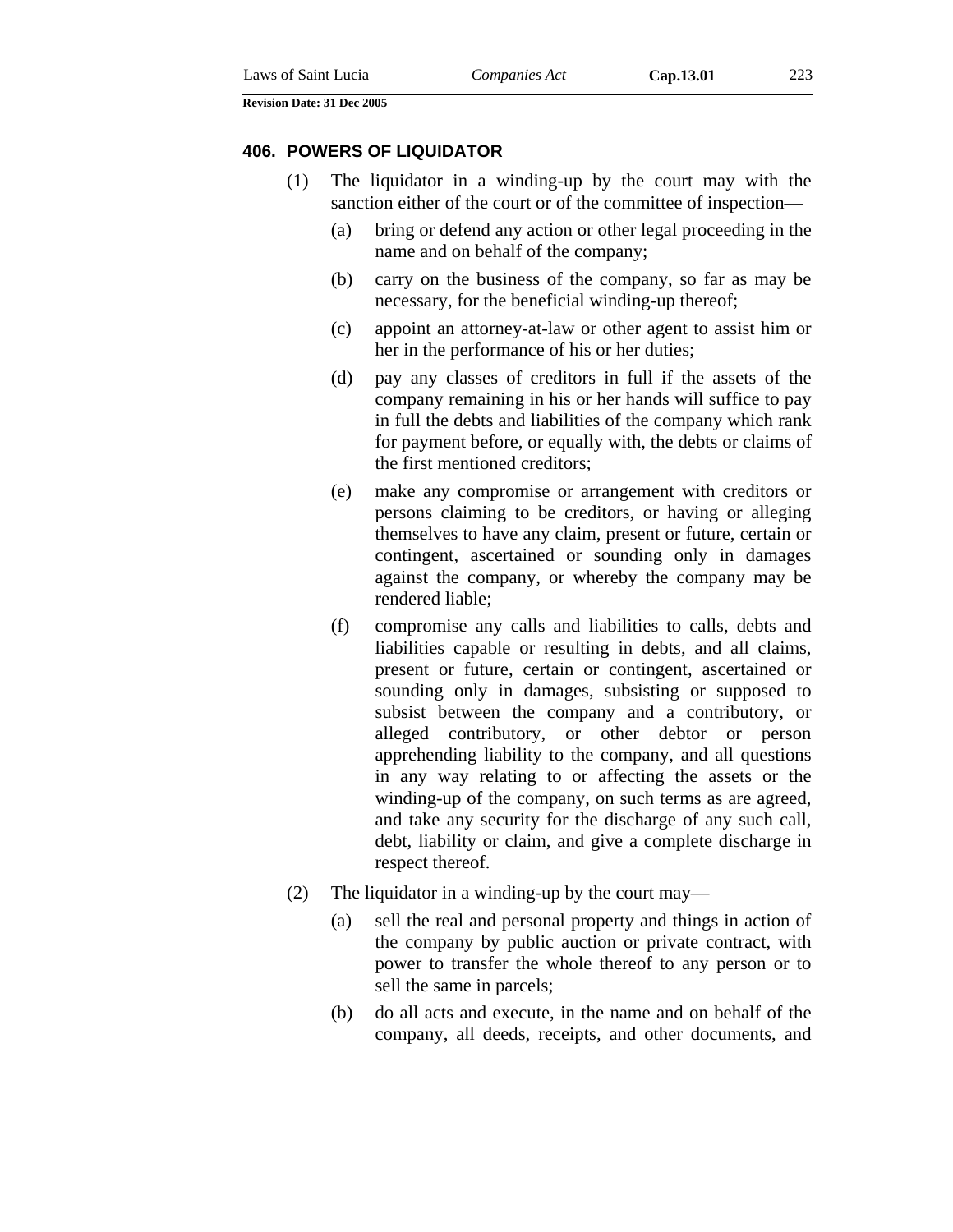for that purpose to use, when necessary, the company's seal;

- (c) prove, rank, and claim in the bankruptcy, insolvency, or sequestration of any contributory, for any balance against his or her estate, and receive dividends in the bankruptcy, insolvency, or sequestration in respect of that balance as a separate debt due from the bankrupt or insolvent, and rateably with the other separate creditors;
- (d) draw, accept, make and endorse any bill of exchange or promissory note in the name and on behalf of the company, with the same effect with respect to the liability of the company as if the bill or note had been drawn, accepted, made or endorsed by or on behalf of the company in the course of its business;
- (e) raise on the security of the assets of the company any money requisite;
- (f) take out in his or her official name letters of administration to any deceased contributory, and do in his or her official name any other act necessary for obtaining payment of any money due from a contributory or his or her estate which cannot be conveniently done in the name of the company, and in all such cases the money due is, for the purpose of enabling the liquidator to take out the letters of administration or recover the money, deemed to be due to the liquidator himself or herself;
- (g) appoint an agent to do any business which the liquidator is unable to do himself or herself; and
- (h) do all such other things as may be necessary for windingup the affairs of the company and distributing its assets.
- (3) The exercise by the liquidator in a winding-up by the court of the powers conferred by this section shall be subject to the control of the court, and any creditor or contributory may apply to the court with respect to any exercise or proposed exercise of any of those powers.

### **407. EXERCISE AND CONTROL OF LIQUIDATOR'S POWERS**

(1) Subject to this Part, the liquidator of a company which is being wound up by the court shall, in the administration of the assets of the company and in the distribution thereof among its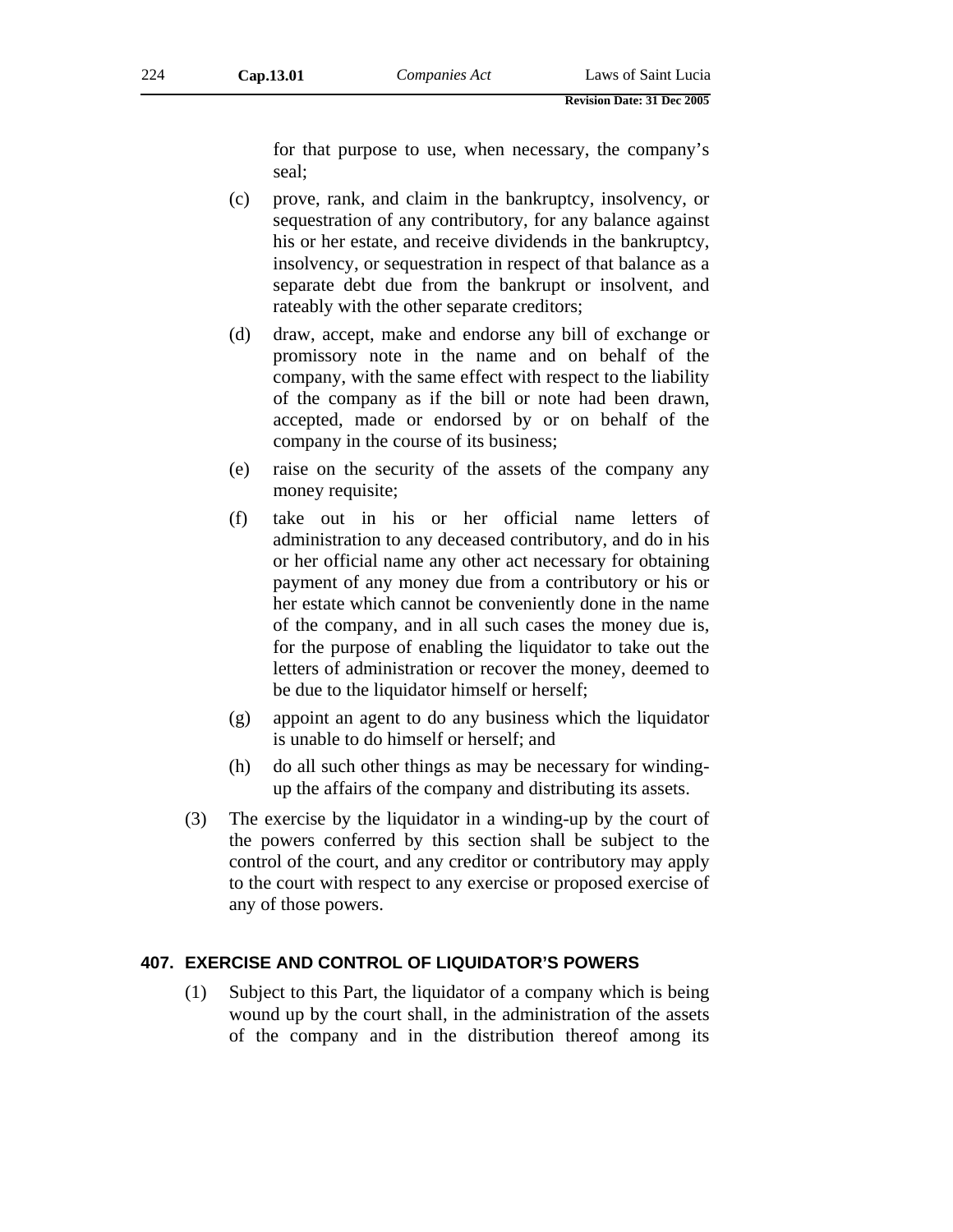creditors, have regard to any directions that may be given by resolution of the creditors or contributories at any general meeting, or by the committee of inspection, and any directions so given by the creditors or contributories shall in case of conflict be deemed to override any directions given by the committee of inspection.

- (2) The liquidator may summon general meetings of the creditors or contributories for the purpose of ascertaining their wishes, and he or she shall summon meetings at such times as the creditors or contributories, by resolution, either at the meeting appointing the liquidator or otherwise, direct, or whenever requested in writing to do so by not less than  $\frac{1}{10}$  in value of the creditors or contributories.
- (3) The liquidator may apply to the court in the prescribed manner for directions in relation to any particular matter arising under the winding-up.
- (4) Subject to this Part, the liquidator shall use his or her own discretion in the management of the estate and its distribution among the creditors.
- (5) If any person is aggrieved by any act or decision of the liquidator, that person may apply to the court, and the court may confirm, reverse, or modify the act or decision complained of, and make such order as it thinks fit.

# **408. BOOKS TO BE KEPT BY LIQUIDATOR**

- (1) Every liquidator of a company which is being wound up by the court shall keep, in the prescribed manner, proper books in which he or she shall cause to be made entries or minutes of proceedings at meetings, and of such other matters as may be prescribed, and any creditor or contributory may, subject to the control of the court, personally or by his or her agent inspect any such books and make copies thereof or extracts therefrom.
- (2) If a liquidator fails to keep proper books as required by subsection (1) or refuses to allow any inspection permitted thereby, he or she commits an offence.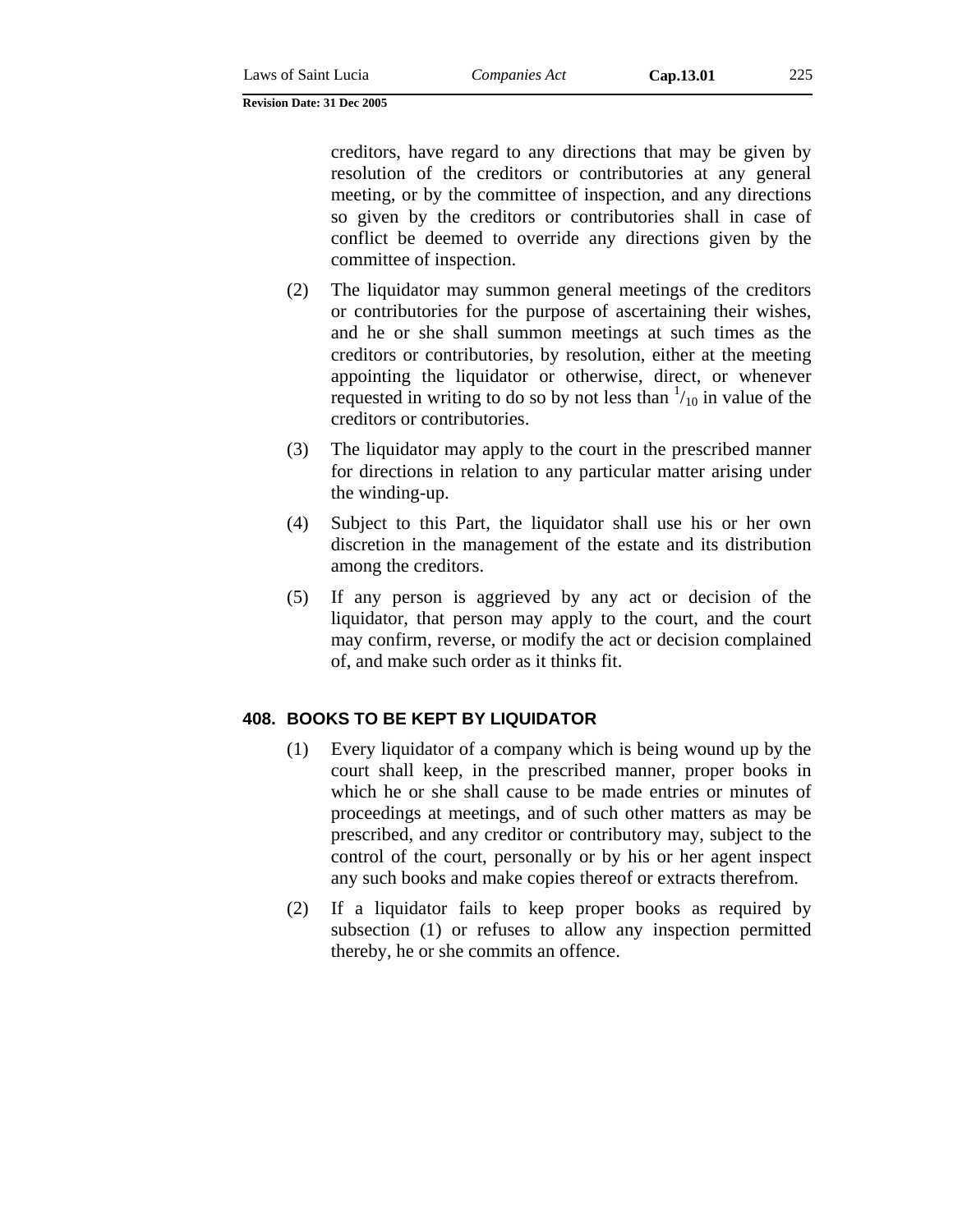### **409. PAYMENTS OF LIQUIDATOR INTO BANK**

- (1) Every liquidator of a company which is being wound up by the court shall pay the money received by him or her into such bank as the court may direct.
- (2) If any such liquidator at any time retains for more than 10 days a sum exceeding \$200, or such other amount as the court in any particular case authorises him or her to retain, then, unless he or she explains the retention to the satisfaction of the court, he or she shall pay interest on the amount so retained in excess at the rate of 20% per annum and is liable to disallowance of all or such part of his or her remuneration as the court may think just, and to be removed from his or her office by the court, and is liable to pay any expenses occasioned by reason of his or her default.
- (3) A liquidator of a company which is being wound up by the court shall not pay any sums received by him or her as liquidator into his or her private banking account.
- (4) A liquidator who contravenes the provisions of subsection (3) commits an offence.

# **410. AUDIT OF LIQUIDATOR'S ACCOUNTS**

- (1) Every liquidator of a company which is being wound up by the court shall, at such times as may be prescribed but not less than twice in each year during his or her tenure of office, send to the Registrar an account of his or her receipts and payments as liquidator.
- (2) The account shall be in a prescribed form, shall be made in duplicate, and shall be verified by an affidavit or a statutory declaration in the prescribed form.
- (3) The Registrar shall cause the account to be audited by an auditor eligible for appointment as auditor of a company under section 158 and for the purpose of the audit the liquidator shall furnish the auditor with such vouchers and information as the auditor may require, and the auditor may at any time require the production of and inspect any books or accounts kept by the liquidator.
- (4) When the account has been audited, one copy thereof shall be filed and kept by the Registrar and the other copy shall be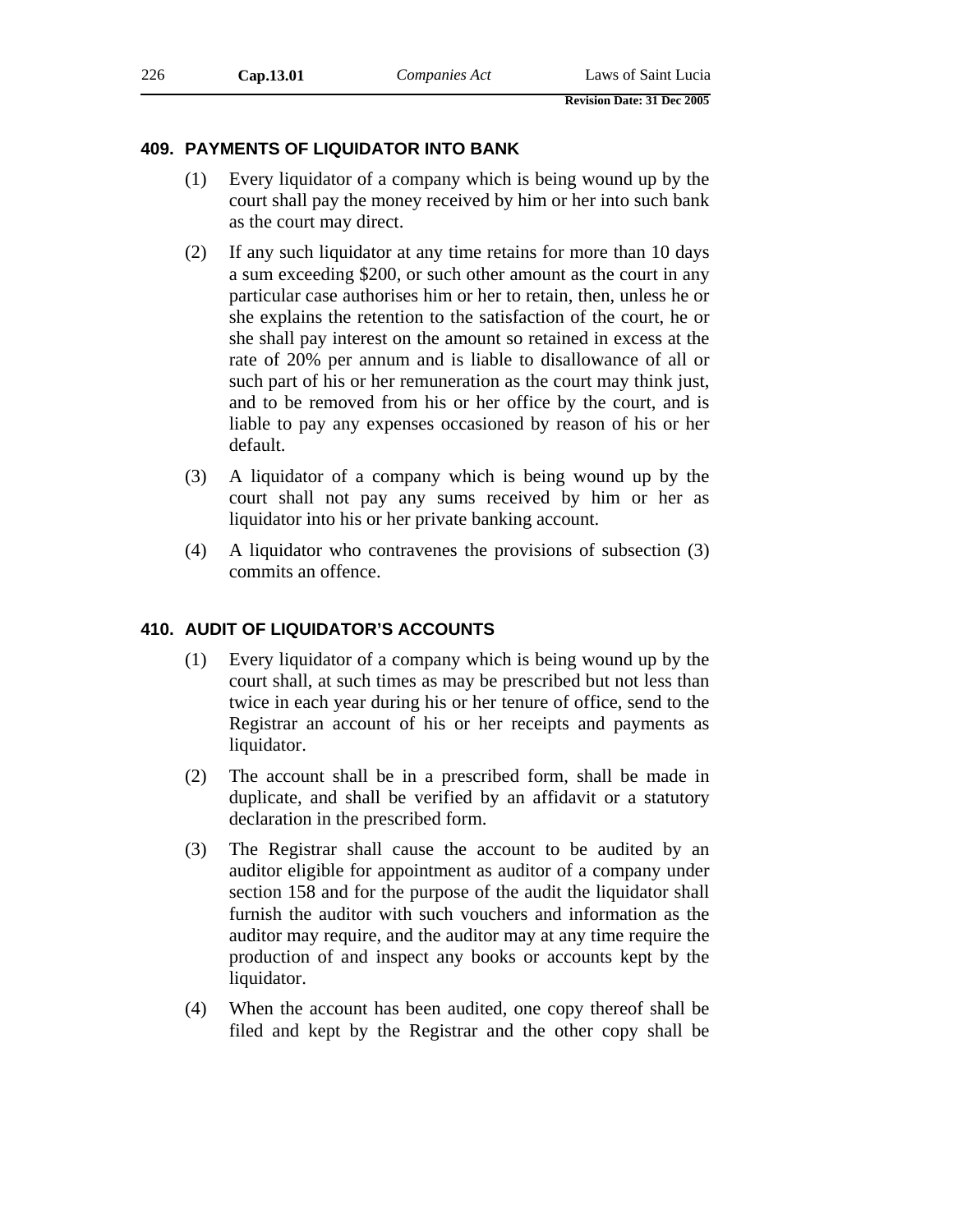delivered to the court for filing, and each copy shall be open to the inspection of any creditor or any person interested.

(5) If a liquidator fails to comply with any of the duties imposed on him or her by this section he or she commits an offence.

#### **411. CONTROL OF REGISTRAR OVER LIQUIDATORS**

- (1) The Registrar shall take cognizance of the conduct of liquidators of companies which are being wound up by the court, and, if a liquidator does not faithfully perform his or her duties and duly observe all the requirements imposed on him or her by statute, rules, or otherwise with respect to the performance of his or her duties, or if any complaint is made to the Registrar by any creditor or contributory in regard thereto, the Registrar shall inquire into the matter, and take such action thereon as he or she may think expedient.
- (2) The Registrar may at any time require any liquidator of a company which is being wound up by the court to answer any inquiry in relation to any winding-up in which he or she is engaged and may, if the Registrar thinks fit, apply to the court to examine him or her or any other person on oath concerning the winding-up.
- (3) The Registrar may also direct an investigation to be made of the books and vouchers of the liquidator.

#### **412. RELEASE OF LIQUIDATOR**

(1) When the liquidator of a company which is being wound up by the court has realised all the assets of the company, or so much thereof as can, in his or her opinion be realised without needlessly protracting the liquidation, and has distributed a final dividend, if any, to the creditors, and adjusted the rights of the contributories among themselves, and made a final return, if any, to the contributories, or has resigned, or has been removed from his or her office, the Registrar shall, on his or her application, cause a report on his or her accounts to be prepared, and, on his or her complying with all the requirements of the Registrar, shall take into consideration the report, and any objection which may be urged by any creditor or contributory or person interested against the release of the liquidator, and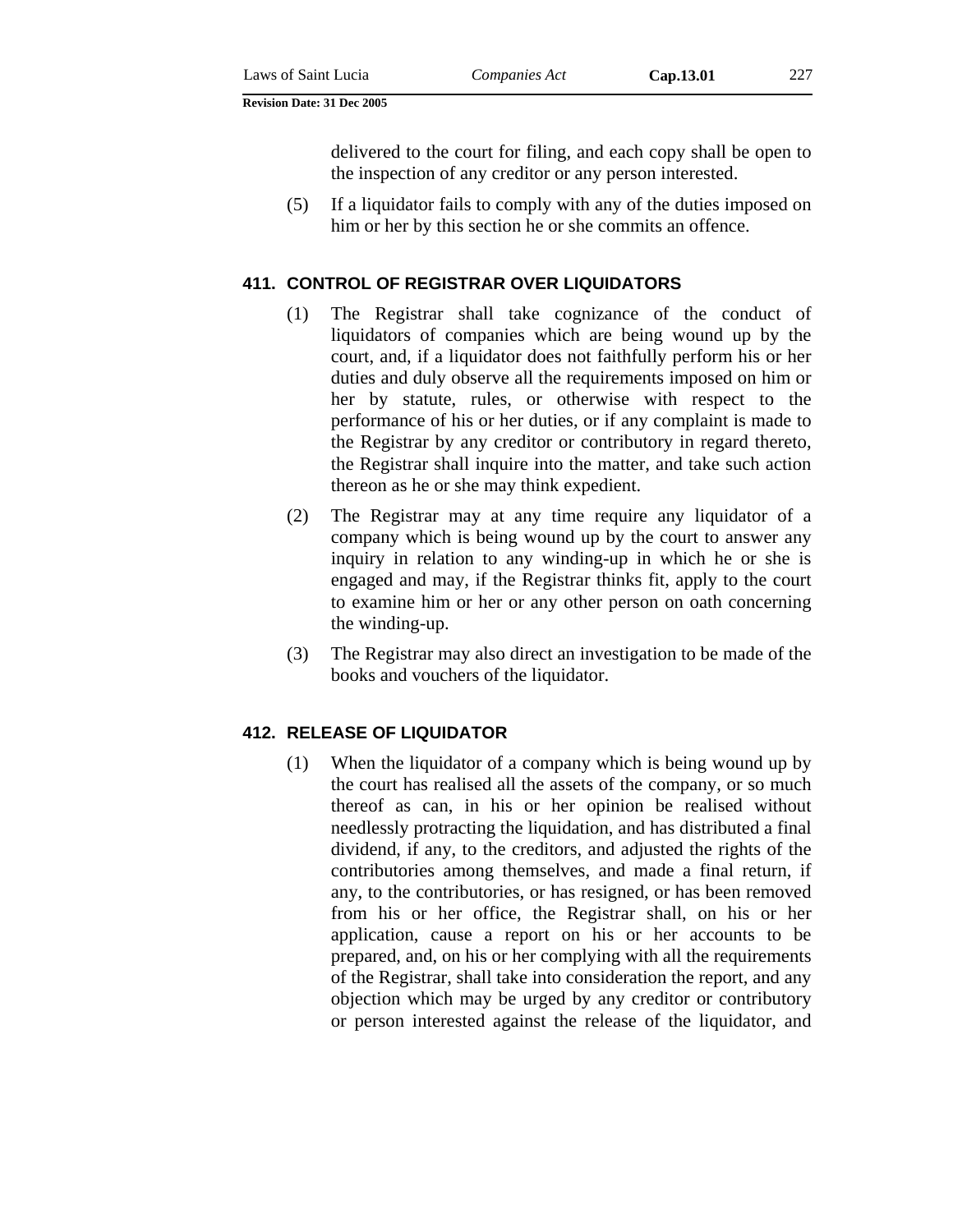shall either grant or withhold the release accordingly, subject nevertheless to an appeal to the court.

- (2) Where the release of a liquidator is withheld, the court may, on application of any creditor or contributory, or person interested, make such order as it thinks just, charging the liquidator with the consequences of any act or default which he or she may have done or made contrary to his or her duty.
- (3) An order of the Registrar releasing the liquidator shall discharge him or her from all liability in respect of any act done or default made by him or her in the administration of the affairs of the company, or otherwise in relation to his or her conduct as liquidator, but any such order may be revoked on proof that it was obtained by fraud or by suppression or concealment of any material fact.

### *Committees of Inspection*

# **413. MEETINGS OF CREDITORS AND CONTRIBUTORIES TO DETERMINE WHETHER COMMITTEE OF INSPECTION SHALL BE APPOINTED**

- (1) When a winding-up order has been made by the court, it shall be the business of the separate meetings of creditors and contributories summoned for the purpose of determining whether or not an application should be made to the court for appointing a liquidator other than the Official Receiver, to determine further whether or not an application is to be made to the court for the appointment of a committee of inspection to act with the liquidator and who are to be members of the committee if appointed.
- (2) The court may make any appointment and order required to give effect to any such determination, and if there is a difference between the determination of the meetings of the creditors and contributories the court shall decide the difference and make such order as the court thinks fit.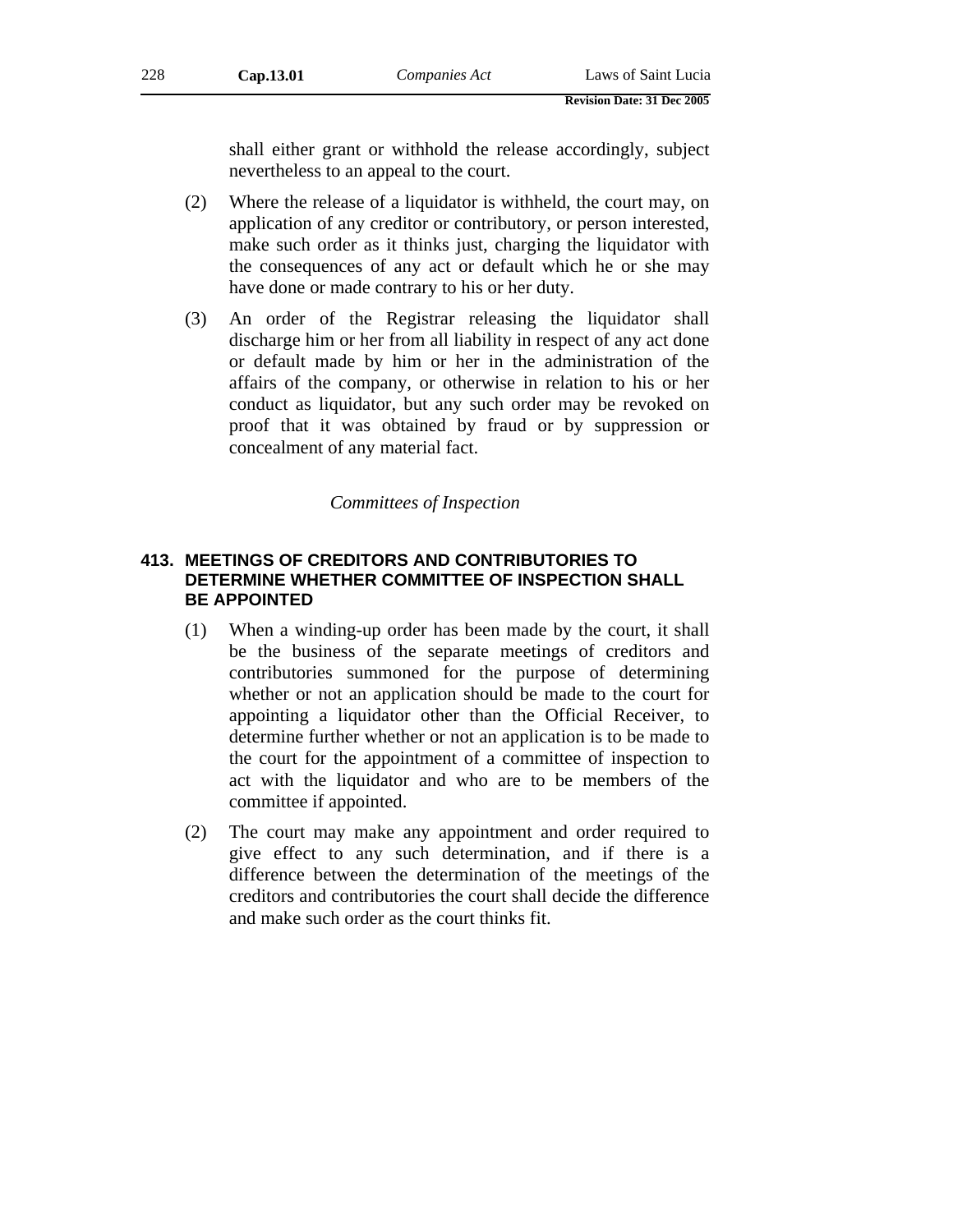### **414. CONSTITUTION AND PROCEEDINGS OF COMMITTEE OF INSPECTION**

- (1) A committee of inspection appointed under this Act shall consist of creditors and contributories of the company or persons holding general powers of attorney from creditors or contributories in such proportions as is agreed on by the meetings of the creditors and contributories, or as, in the case of a difference, may be determined by the court.
- (2) The committee shall meet at such time as they appoint, and, failing such appointment, at least once a month and the liquidator or any member of the committee may also call a meeting of the committee as and when he or she thinks necessary.
- (3) The committee may act by a majority of their members present at a meeting, but shall not act unless a majority of the committee is present.
- (4) A member of the committee may resign by notice in writing signed by him or her and delivered to the liquidator.
- (5) If a member of the committee becomes bankrupt, or compounds or arranges with his or her creditors, or is absent from 5 consecutive meetings of the committee without the leave of those members who together with himself or herself represent the creditors or contributories, as the case may be, his or her office shall thereupon become vacant.
- (6) A member of the committee may be removed by an ordinary resolution at a meeting of creditors, if he or she represents creditors, or of contributories, if he or she represents contributories of which 7 days' notice has been given, stating the object of the meeting.
- (7) On a vacancy occurring in the committee the liquidator shall summon a meeting of creditors or of contributories, as the case may require, to fill the vacancy, and the meeting may, by resolution, re-appoint the same or appoint another creditor or contributory to fill the vacancy; but if the liquidator, having regard to the position in the winding-up, is of the opinion that it is unnecessary for the vacancy to be filled he or she may apply to the court and the court may make an order that the vacancy shall not be filled, or shall not be filled except in such circumstances as may be specified in the order.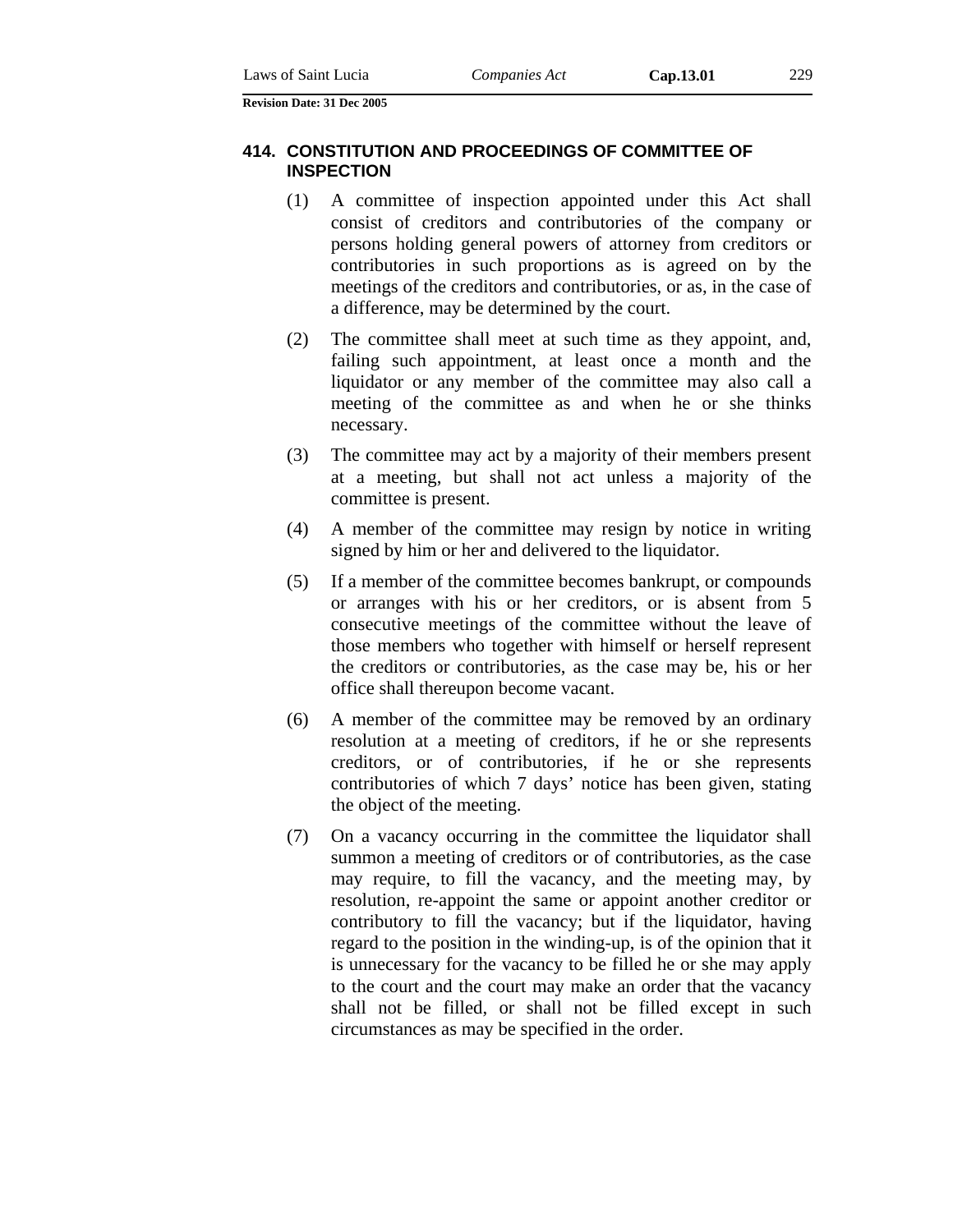- **Revision Date: 31 Dec 2005**
- (8) The continuing members of the committee, if not less than 2, may act despite any vacancy in the committee.

### **415. POWERS OF COURT WHERE NO COMMITTEE OF INSPECTION**

Where in the case of a winding-up there is no committee of inspection, the court may on the application of the liquidator, do any act or thing or give any direction or permission which is by this Act authorised or required to be done or given by the committee

# *General Powers of Court*

# **416. POWER TO STAY WINDING-UP, ETC**

- (1) The court may at any time after an order for winding-up, on the application either of the liquidator, or the Official Receiver, or any creditor or contributory, and on proof to the satisfaction of the court that all proceedings in relation to the winding-up ought to be stayed, make an order staying the proceedings, either altogether or for a limited time, on such terms and conditions as the court thinks fit.
- (2) The court may, at any time after an order for winding-up, on the application either of the liquidator or a creditor, and after having regard to the wishes of the creditors and contributories, make an order directing that the winding-up, ordered by the court, shall be conducted as a creditors' voluntary winding-up; and, if the court does so the winding-up shall be so conducted.
- (3) On any application under subsection (1) the court may, before making an order, require the Official Receiver to furnish to the court a report with respect to any facts or matters which are in his or her opinion relevant to the application.
- (4) A copy of every order made under this section shall be lodged by the company, or otherwise as may be prescribed, with the Registrar, who shall make an entry of the order in his or her records relating to the company.
- (5) If default is made in lodging a copy of an order made under this section with the Registrar as required by subsection (4), every officer of the company or other person who knowingly authorises or permits the default commits an offence.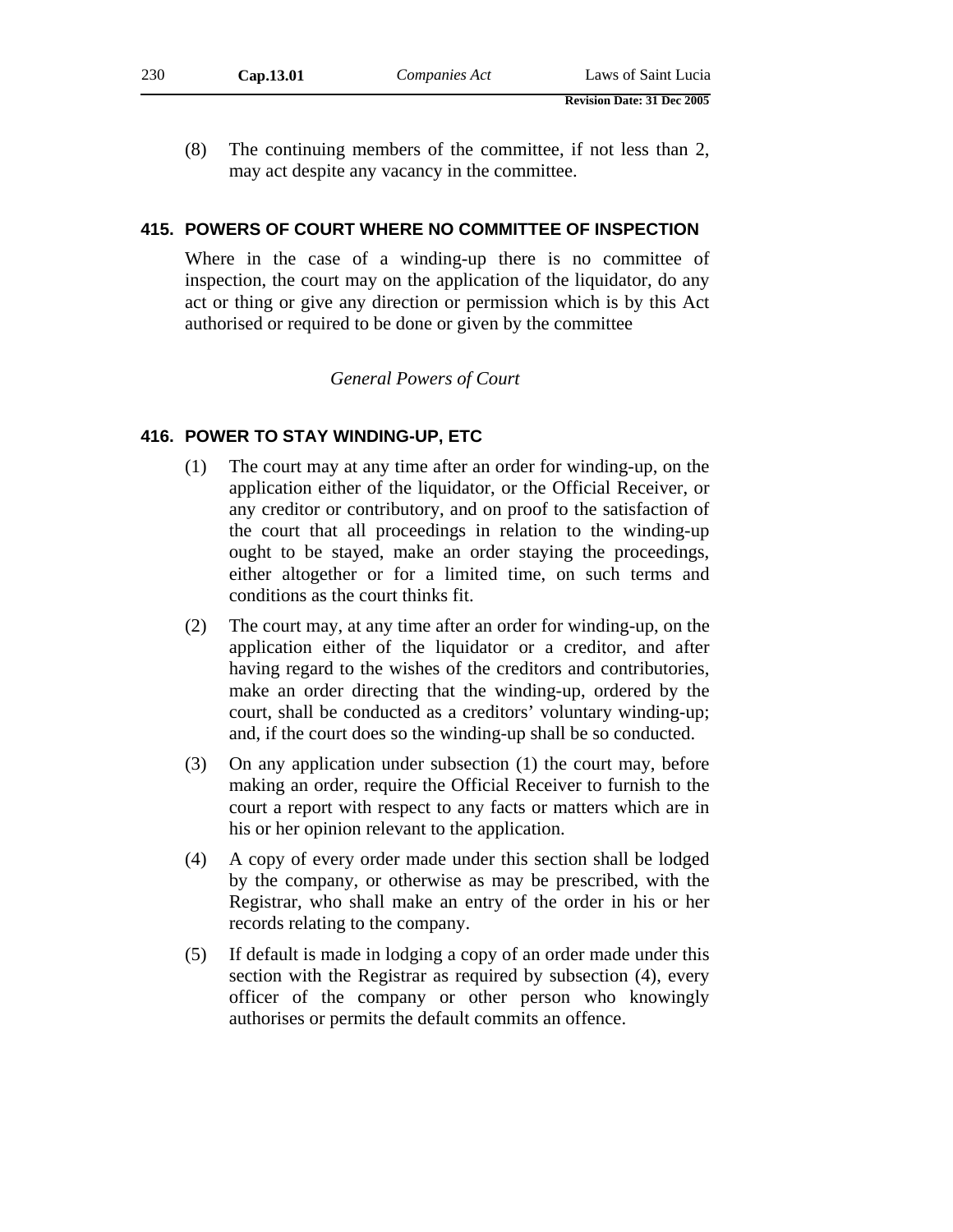### **417. SETTLEMENT OF LIST OF CONTRIBUTORIES AND APPLICATION OF ASSETS**

- (1) As soon as may be after making a winding-up order, the court shall settle a list of contributories, and may rectify the register of members in all cases where rectification is required under this Act, and shall cause the assets of the company to be collected and applied in discharge of its liabilities.
- (2) Despite subsection (1), where it appears to the court that it will not be necessary to make calls on or adjust the rights of contributories, the court may dispense with the settlement of a list of contributories.
- (3) In settling the list of contributories, the court shall distinguish between persons who are contributories in their own right and persons who are contributories as being representatives of or liable for the debts of others.
- (4) The list of contributories when settled shall be *prima facie* evidence of the liabilities of the persons named therein as contributories.

#### **418. DELIVERY OF PROPERTY TO LIQUIDATOR**

The court may, at any time after making a winding-up order, require any contributory on the list of contributories, and any trustee, receiver, banker, agent or officer of the company to pay, deliver, convey, surrender or transfer, or within such time as the court directs, to the liquidator any assets or books and papers in his or her hands to which the company is *prima facie* entitled.

### **419. PAYMENT OF DEBTS DUE BY CONTRIBUTORY TO COMPANY AND EXTENT TO WHICH SET-OFF ALLOWED**

- (1) The court may, at any time after making a winding-up order, make an order directing any contributory on the list of contributories to pay, in the manner directed by the order, any money due from him or her or from the estate of the person whom he or she represents to the company, exclusive of any money payable by him or her or the estate by virtue of any call under this Act.
- (2) In the case of any company, when all the creditors are paid in full, any money due on account whatever to a contributory from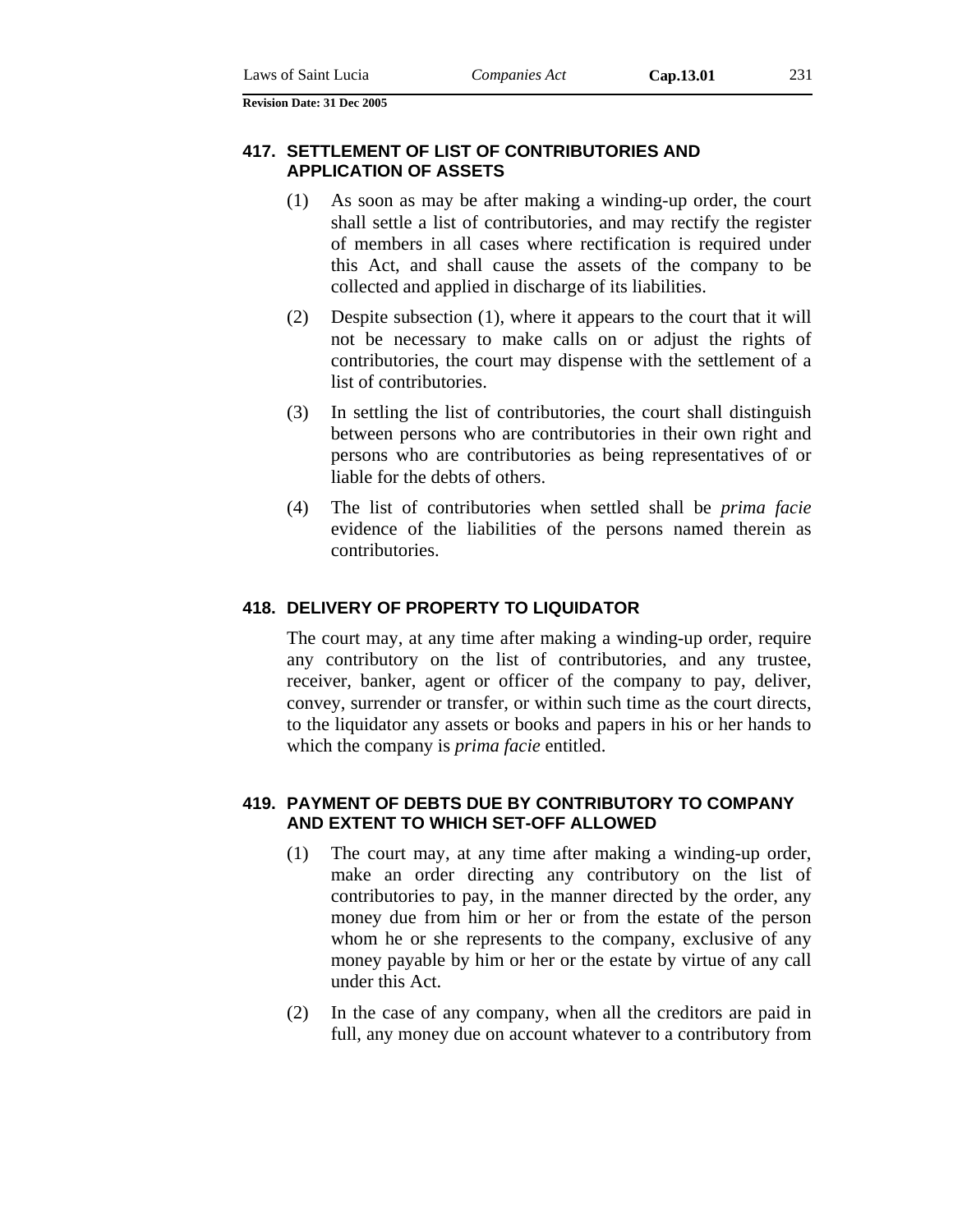the company may be allowed to him or her by way of set-off against any subsequent call.

# **420. POWER OF COURT TO MAKE CALLS**

- (1) The court may, at any time after making a winding-up order, and either before or after it has ascertained the sufficiency of the assets of the company, make calls on all or any of the contributories for the time being settled on the list of the contributories to the extent of their liability, for payment of any money which the court considers necessary to satisfy the debts and liabilities of the company, and the costs, charges, and expenses of winding-up, and for the adjustment of the rights of the contributories, among themselves, and make an order for payment of any calls so made.
- (2) In making a call the court may take into consideration the probability that some of the contributories may partly or wholly fail to pay the call.

### **421. PAYMENT INTO BANK OF MONEYS DUE TO COMPANY**

- (1) The court may order any contributory, purchaser or other person from whom money is due to the company to pay the amount due into a bank to the account of the liquidator instead of to the liquidator, and any such order may be enforced in the same manner as if it had directed payment to the liquidator.
- (2) All moneys and securities paid or delivered into such bank in the event of a winding-up by the court shall be subject in all respects to the orders of the court.

# **422. ORDER ON CONTRIBUTORY IS CONCLUSIVE EVIDENCE**

An order made by the court on a contributory is, subject to any right of appeal, conclusive evidence that the money, if any, thereby appearing to be due or ordered to be paid is due, and all other pertinent matters stated in the order shall be taken to be truly stated as against all persons and in all proceedings.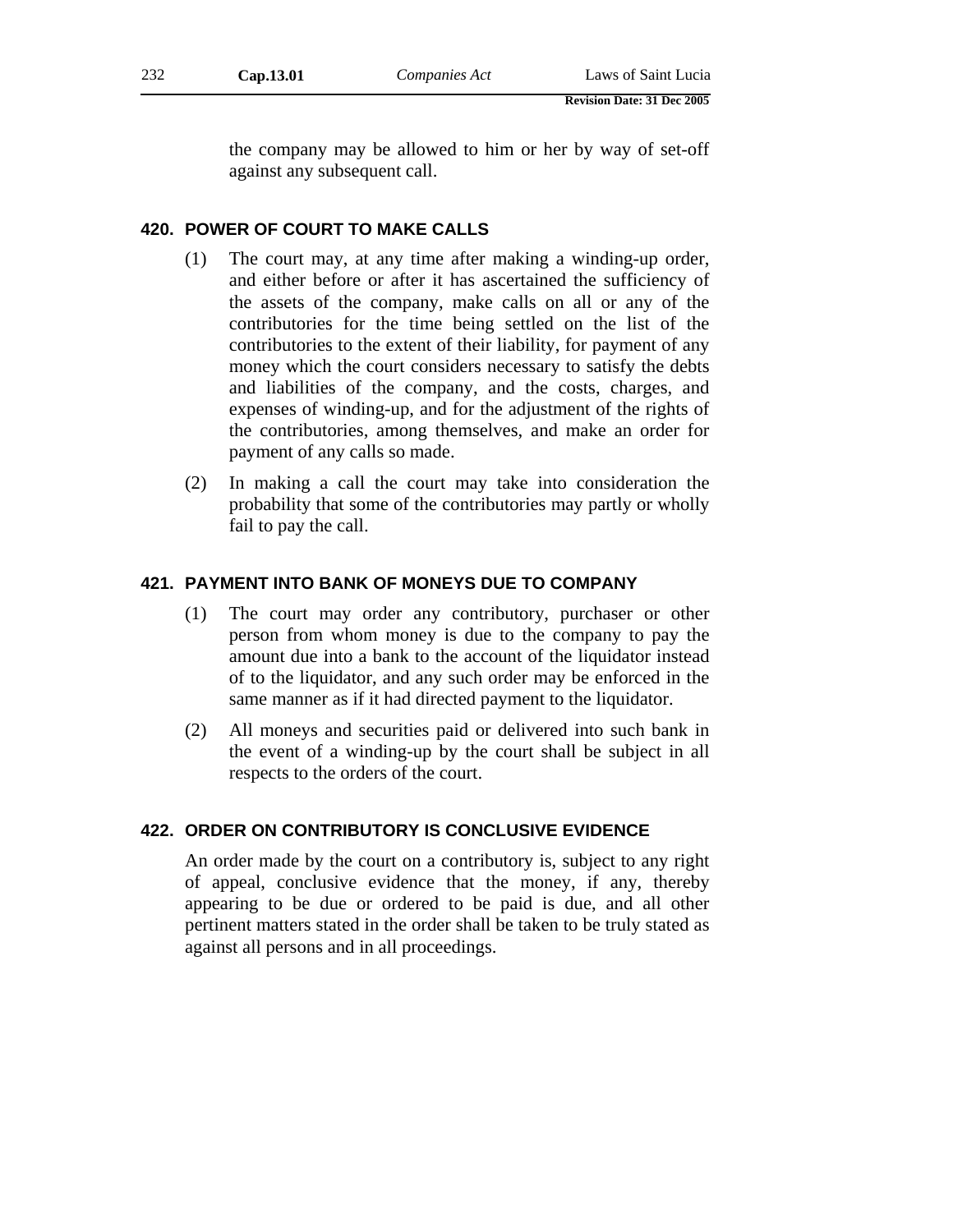#### **423. APPOINTMENT OF SPECIAL MANAGER**

- (1) Where in any proceedings the Official Receiver becomes the liquidator of a company, whether provisionally or otherwise, he or she may, if satisfied that the nature of the estate or business of the company, or the interests of the creditors or contributories generally, require the appointment of a special manager of the estate or business of the company other than himself or herself, apply to the court, and the court may on the application appoint a special manager of the estate or business to act during such time as the court directs, with such powers, including any of the powers of a receiver or manager, as are entrusted to him or her by the court.
- (2) The special manager shall give such security and account in such manner as the court directs.
- (3) The special manager shall receive such remuneration as may be fixed by the court.

#### **424. POWER TO EXCLUDE CREDITORS NOT PROVING IN TIME**

The court may fix a time or times within which creditors are to prove their debts or claims or after which they will be excluded from the benefit of any distribution made before those debts are proved.

#### **425. ADJUSTMENT OF RIGHTS OF CONTRIBUTORIES**

The court shall adjust the rights of the contributories among themselves, and distribute any surplus among the persons entitled thereto.

#### **426. INSPECTION OF BOOKS BY CREDITORS OR CONTRIBUTORIES**

- (1) The court may, at any time after making a winding-up order, make such order for inspection of the books and papers of the company by creditors and contributories as the court thinks just, and any books and papers in the possession of the company may be inspected by creditors and contributories accordingly, but not further or otherwise.
- (2) This section shall not be taken as excluding or restricting any statutory rights of a Government department or a person under the authority of a Government department or the Minister.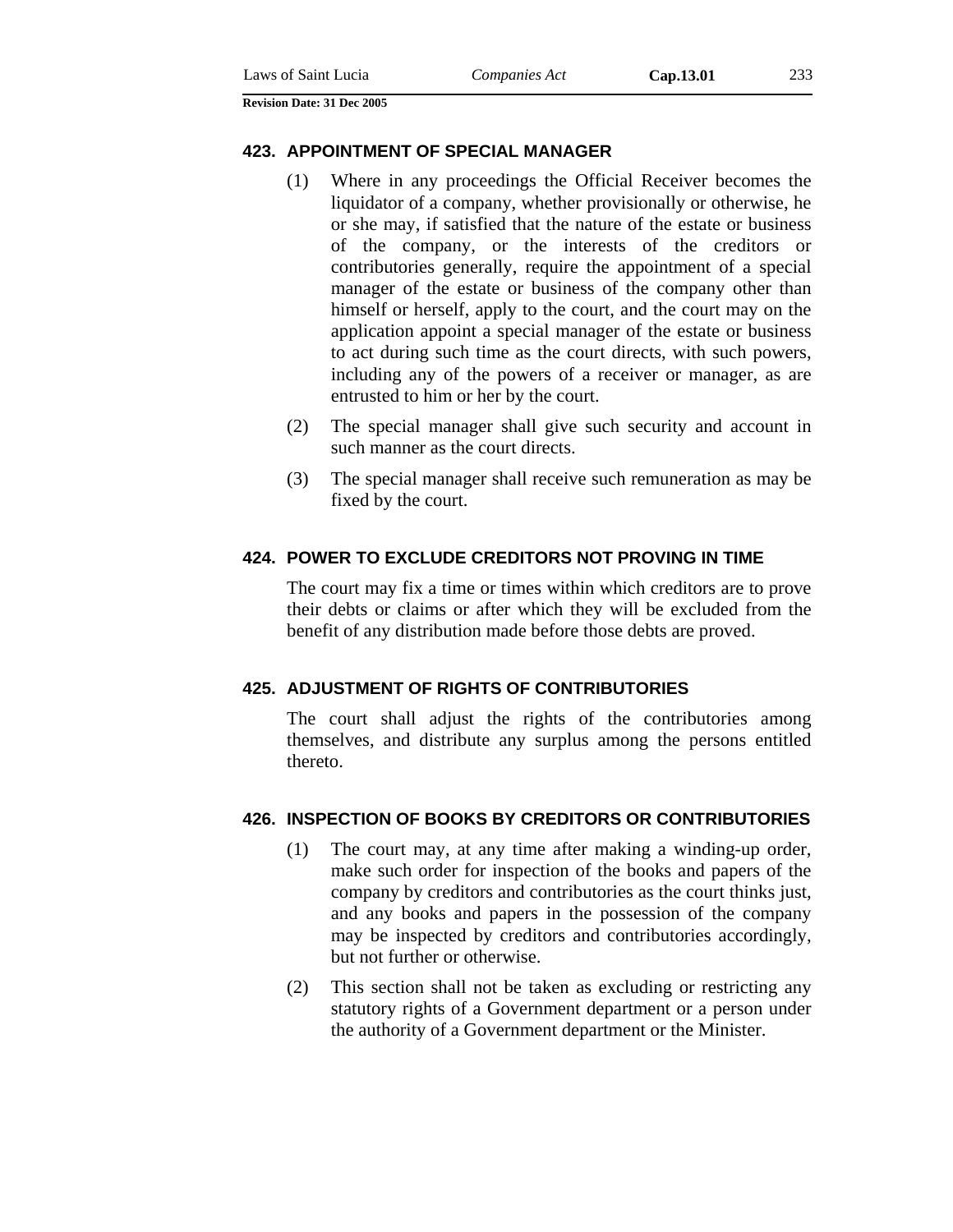# **427. POWER TO ORDER COSTS OF WINDING UP TO BE PAID OUT OF ASSETS**

The court may, in the event of the assets being insufficient to satisfy the liabilities, make an order as to the payment out of the assets of the costs, charges, and expenses incurred in the winding-up in such order of priority as the court thinks fit.

# **428. POWER TO SUMMON PERSONS SUSPECTED OF HAVING PROPERTY OF COMPANY**

- (1) The court may, at any time after the appointment of a provisional liquidator or the making of a winding-up order, summon before it any officer of the company or person known or suspected to have in his or her possession any property of the company, or supposed to be indebted to the company, or any person whom the court deems capable of giving information concerning the promotion, formation, trade, dealings, affairs, or property of the company.
- (2) The court may examine him or her on oath concerning the matters mentioned in subsection (1), either by word of mouth or on written interrogatories, and may reduce his or her answers to writing and require him or her to sign them, and any writing so signed may be used in evidence in any legal proceedings against him or her.
- (3) The court may require him or her to produce any books and papers in his or her custody or power relating to the company, but where he or she claims any lien on books or papers produced by him or her, the production shall be without prejudice to that lien, and the court shall have jurisdiction in the winding-up to determine all questions relating to that lien.
- (4) If any person so summoned, after being tendered a reasonable sum for his or her expenses, refuses to come before the court at the time appointed, not having a lawful impediment (made known to the court at the time of its sitting, and allowed by it), the court may cause him or her to be apprehended and brought before the court for examination.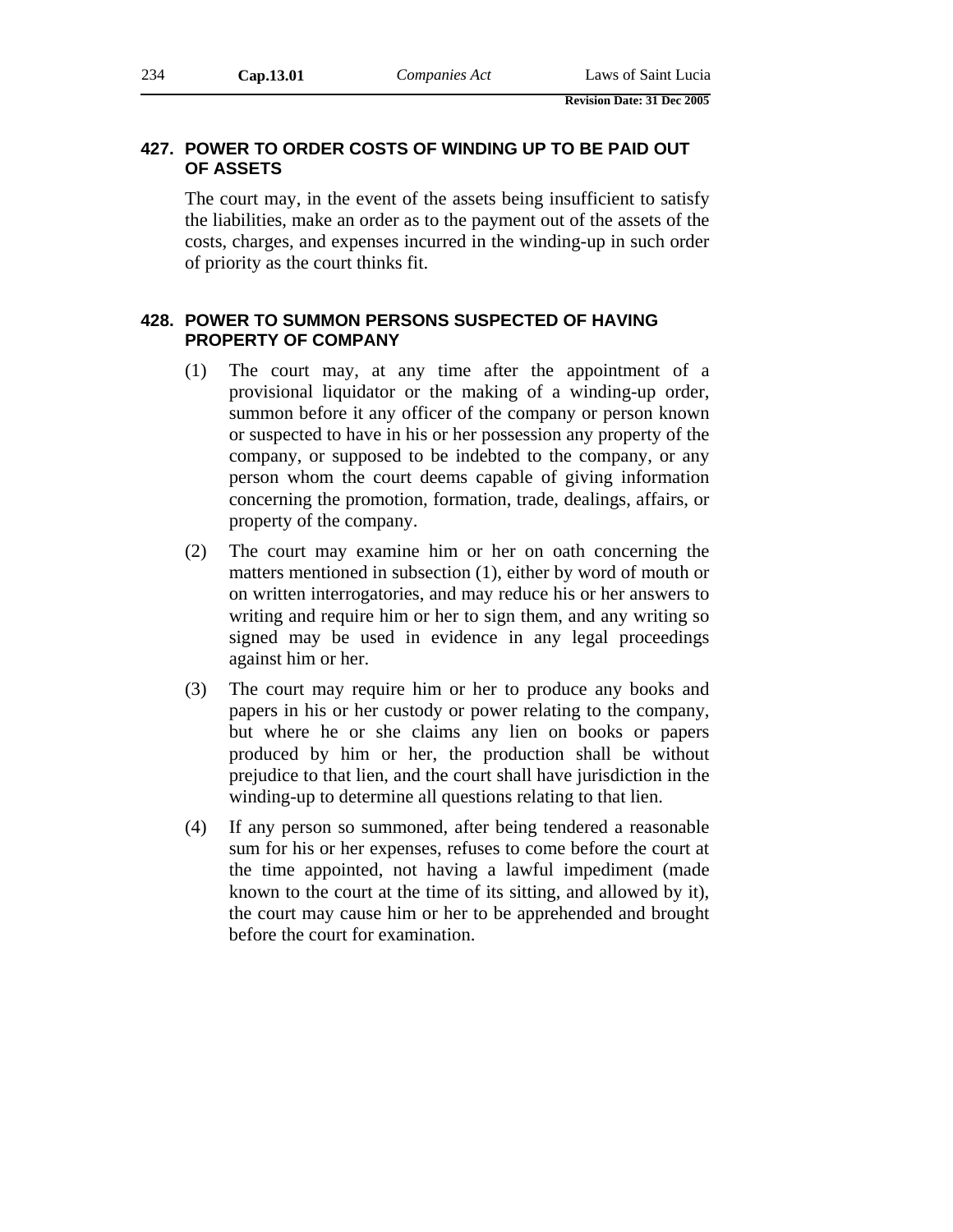### **429. POWER TO ORDER PUBLIC EXAMINATION OF PROMOTERS DIRECTORS, ETC**

- (1) Where an order has been made for winding-up a company by the court, and the Official Receiver has made a further report under this Act stating that in his or her opinion a fraud or improper conduct has been committed, or engaged in, by any person in the promotion or formation of the company, or by any officer of the company in relation to the company since its formation, the court may, after consideration of the report, direct that the person or officer or any other person who was previously an officer of the company, including any banker, attorney-at-law or auditor, or who is known or suspected to have in his or her possession any property of the company or is supposed to be indebted to the company or any person who the court deems capable of giving information concerning the promotion, formation, trade dealings, affairs or property of the company, shall attend before the court on a day appointed by the court for that purpose, and be publicly examined as to the promotion or formation or the conduct of the business of the company, or in the case of an officer or former officer as to his or her conduct and dealings as officer thereof.
- (2) The Official Receiver shall take part in the examination, and for that purpose may, if specially authorised by the court in that behalf, employ an attorney-at-law.
- (3) The liquidator, where the Official Receiver is not the liquidator, and any creditor or contributory, may also take part in the examination either personally or by an attorney-at-law.
- (4) The court may put such questions to the person examined as the court thinks fit.
- (5) The person examined shall be examined on oath and is not excused from answering any questions put to him or her on the ground that the answer might tend to incriminate him or her but, where he or she claims before answering the question, that the answer might tend to incriminate him or her, neither the question nor the answer is admissible in evidence against him or her in criminal proceedings other than proceedings under subsection (10) or in relation to a charge of perjury in respect of the answer.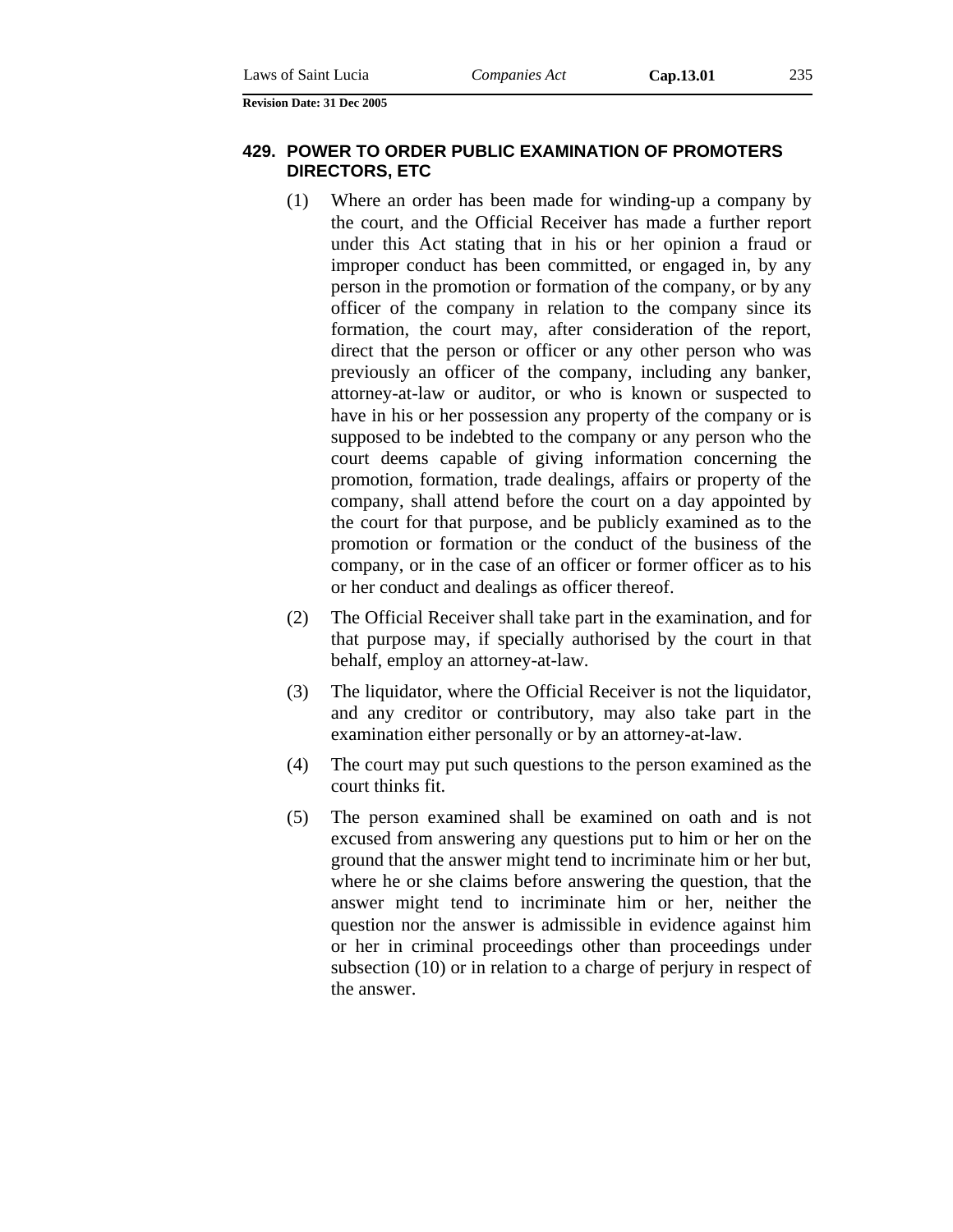| 236 | Cap.13.01 | Companies Act | Laws of Saint Lucia |
|-----|-----------|---------------|---------------------|
|     |           |               |                     |

- (6) A person ordered to be examined shall at his or her own cost, before his or her examination, be furnished with a copy of the Official Receiver's report, and may at his or her own cost employ an attorney-at-law who shall be at liberty to put to him or her such questions as the court may deem just for the purpose of enabling him or her to explain or qualify any answers given by him or her.
- (7) When a person directed to attend before the court under subsection (1) applies to the court to be exculpated from any charges made or suggested against him or her, the Official Receiver shall appear on the hearing of the application and call the attention of the court to any matters which appear to the Official Receiver to be relevant, and if the court, after hearing any evidence given or witnesses called by the Official Receiver, grants the application, the court may allow the applicant such costs as in its discretion it may think fit.
- (8) Notes of the examination shall be taken down in writing and shall be read over to or by, and signed by, the person examined, and may thereafter be used in evidence against him or her, and shall be open to the inspection of any creditor or contributory at all reasonable times.
- (9) The court may, if it thinks fit, adjourn the examination from time to time.
- (10) Any person being examined under this section who makes a statement that is false or misleading in a material particular commits an offence.
- (11) For the purposes of this section, conduct is improper if it is of such a nature as to render a person unfit to be concerned in the management of a company.

### **430. POWER TO ARREST ABSCONDING CONTRIBUTORY**

The court, at any time either before or after making a winding-up order, on proof of probable cause for believing that a contributory is about to quit Saint Lucia or otherwise to abscond or to remove or conceal any of his or her property for the purpose of evading payment of calls, or of avoiding examination respecting the affairs of the company, may cause the contributory to be arrested, and his or her books and papers and movable personal property to be seized, and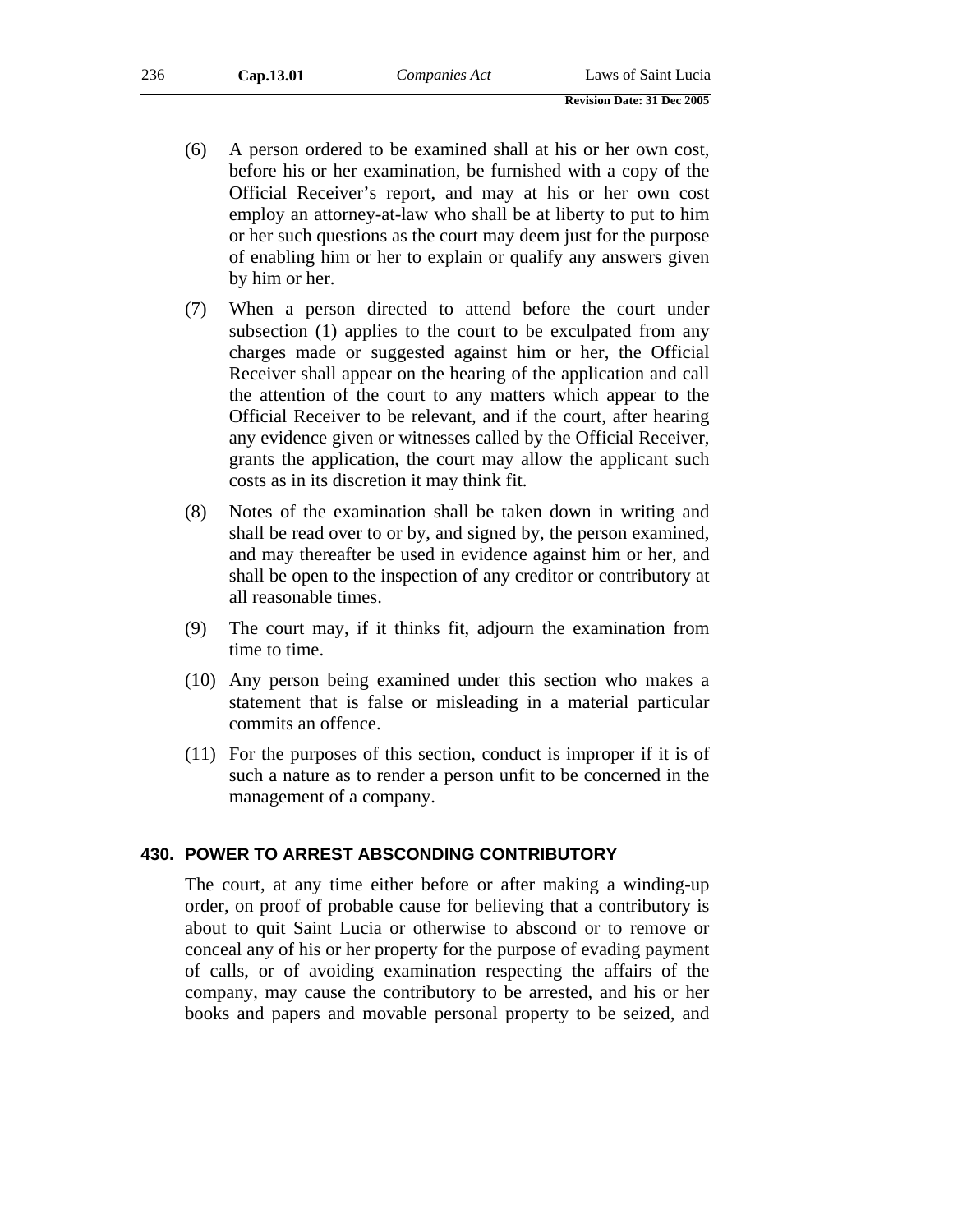him or her and them to be safely kept until such time as the court may order.

#### **431. POWERS OF COURT CUMULATIVE**

Any powers by this Act conferred on the court shall be in addition to and not in restriction of any existing powers of instituting proceedings against any contributory or debtor of the company, or the estate of any contributory or debtor, for the recovery of any call or other sums.

### **432. DELEGATION TO LIQUIDATOR OF CERTAIN POWERS OF COURT**

Provision may be made by rules made under section 494 for enabling or requiring all or any of the powers and duties conferred and imposed on the court by this Act in respect of the following matters—

- (a) the holding and conducting of meetings to ascertain the wishes of creditors and contributories;
- (b) the settling of lists of contributories and the rectifying of the register of members where required, and the collecting and applying of the assets;
- (c) the paying, delivering, conveyance, surrender or transfer of any money, property, books or papers to the liquidator;
- (d) the making of calls and the adjusting of the rights of contributories; and
- (e) the fixing of the time within which debts and claims shall be proved,

to be exercised or performed by the liquidator as an officer of the court, and subject to the control of the court but the liquidator shall not, without the special leave of the court, rectify the register of members, and shall not make any call without either the special leave of the court or the sanction of the committee of inspection.

### **433. DISSOLUTION OF COMPANY**

(1) When the affairs of a company have been completely wound up, the court, if the liquidator makes an application in that behalf, shall make an order that the company be dissolved from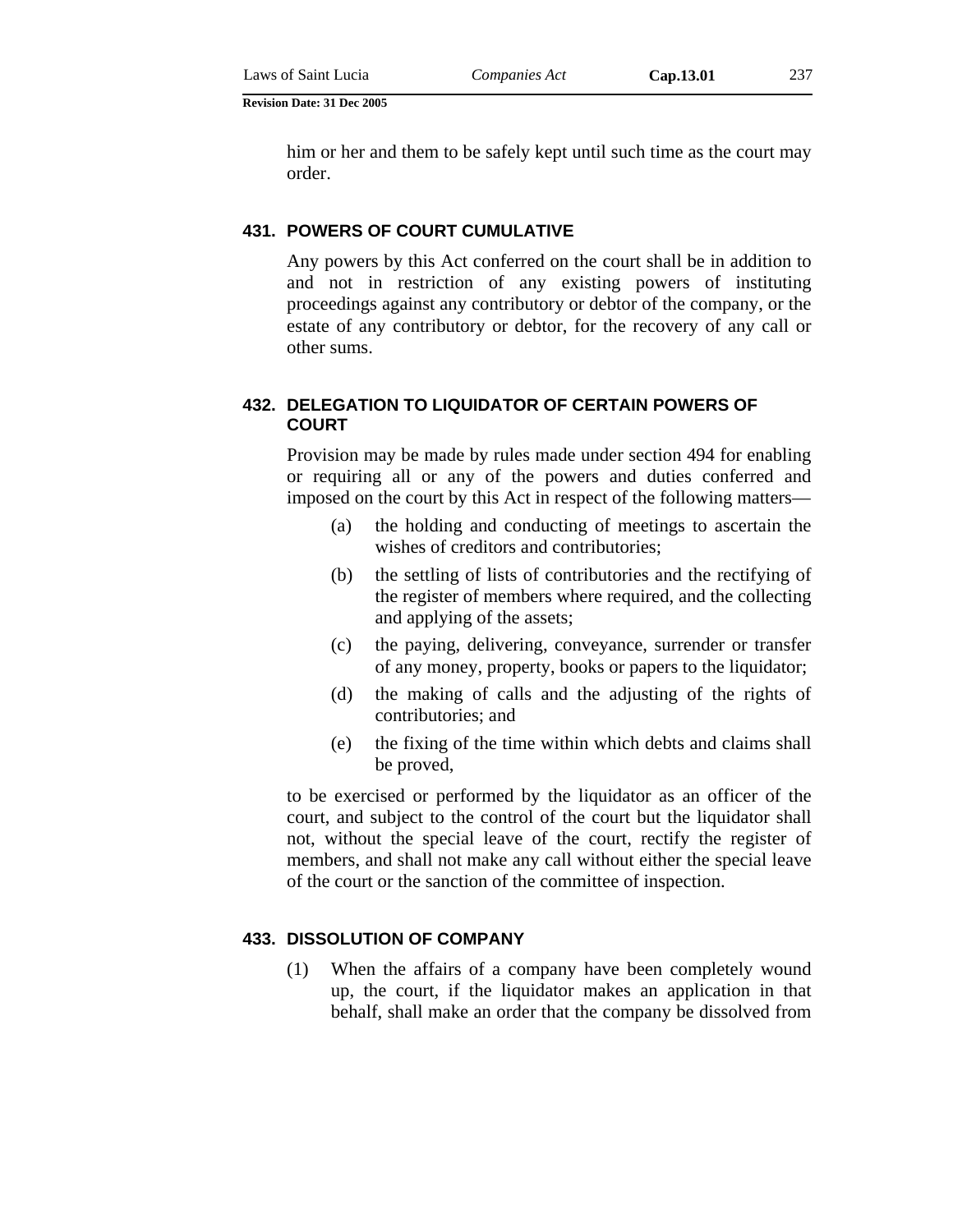the date of the order, and the company shall be dissolved accordingly.

- (2) A copy of the order shall within 14 days from the date thereof be lodged by the liquidator with the Registrar who shall enter in his or her records a minute of the dissolution of the company.
- (3) If the liquidator makes default in complying with the requirements of this section, he or she commits an offence.

### **434. POWER TO ENFORCE ORDERS AND APPEALS FROM ORDERS**

- (1) Orders made by the court under this Act may be enforced in the same manner as orders made in any action pending therein.
- (2) Subject to rules of court, an appeal from any order or decision made or given in the winding-up of a company by the court under this Act shall lie in the same manner and subject to the same conditions as an appeal from any order or decision of the court.

*Division C: Voluntary Winding-Up* 

### **435. WINDING-UP RESOLUTIONS**

- (1) A company shall be wound up voluntarily if—
	- (a) a general meeting so resolves by special resolution; or
	- (b) a general meeting so resolves by an ordinary resolution which states that the company is unable to pay its debts.
- (2) In this Act, "a resolution for voluntary winding-up" means a resolution passed under subsection (1).

#### **436. NOTICE OF RESOLUTION TO WIND UP VOLUNTARILY**

- (1) When a company has passed a resolution for voluntary winding-up, it shall, within 14 days after the passing of the resolution, give notice of the resolution by advertisement in the Gazette and in writing to the Registrar.
- (2) If default is made in complying with this section, the company and every officer of the company in default commits an offence.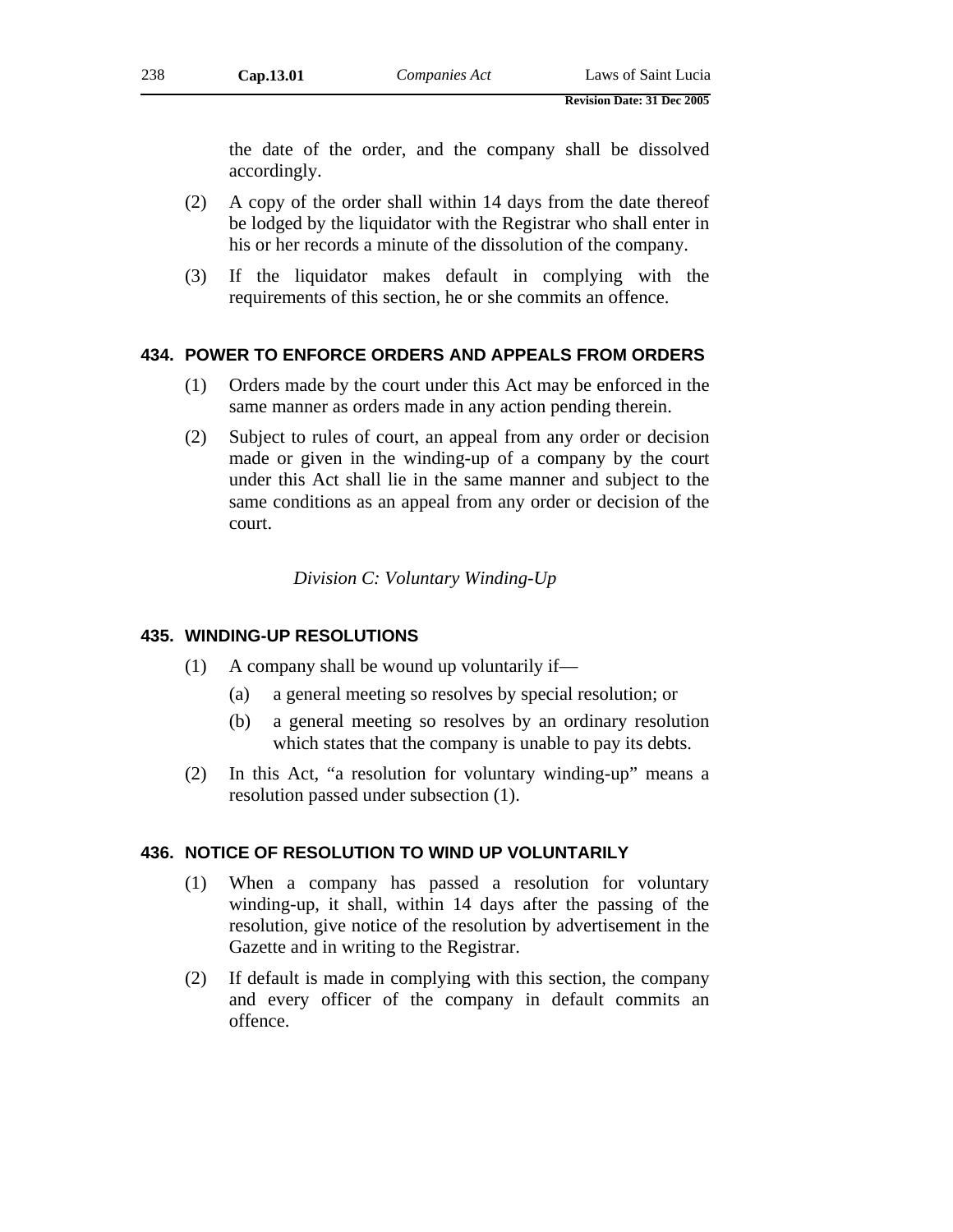#### **437. COMMENCEMENT OF VOLUNTARY WINDING-UP**

A voluntary winding-up is deemed to commence at the time of passing of the resolution for voluntary winding-up.

### **438. EFFECT OF VOLUNTARY WINDING-UP ON BUSINESS AND STATUS OF COMPANY**

In case of a voluntary winding-up, the company shall, from the commencement of the winding-up cease to carry on its business except so far as is in the opinion of the liquidator required for the beneficial winding-up thereof but the corporate state and corporate powers of the company shall, despite anything to the contrary in its articles of incorporation, continue until it is dissolved.

### **439. AVOIDANCE OF TRANSFERS, ETC. AFTER COMMENCEMENT OF VOLUNTARY WINDING-UP**

Any transfer of shares not being a transfer made to or with the sanction of the liquidator, and any alteration in the status of the members of the company, made after the commencement of a voluntary winding-up, is void.

### **440. STATUTORY DECLARATION OF SOLVENCY IN CASE OF PROPOSAL OF WINDING-UP VOLUNTARILY**

- (1) Where it is proposed to wind up a company voluntarily, a director or, in the case of a company having more than 2 directors, the majority of the directors, may, at a meeting of the directors make a statutory declaration to the effect that they have made a full enquiry into the affairs of the company, and that, having so done, they have formed the opinion that the company will be able to pay its debts in full within such period not exceeding 12 months from the commencement of the winding-up as may be specified in the declaration.
- (2) A declaration made under subsection (1) shall have no effect for the purposes of this Act unless—
	- (a) it is made within the 5 weeks immediately preceding the date of the passing of the resolution for winding-up the company and is lodged with the Registrar for registration before that date; and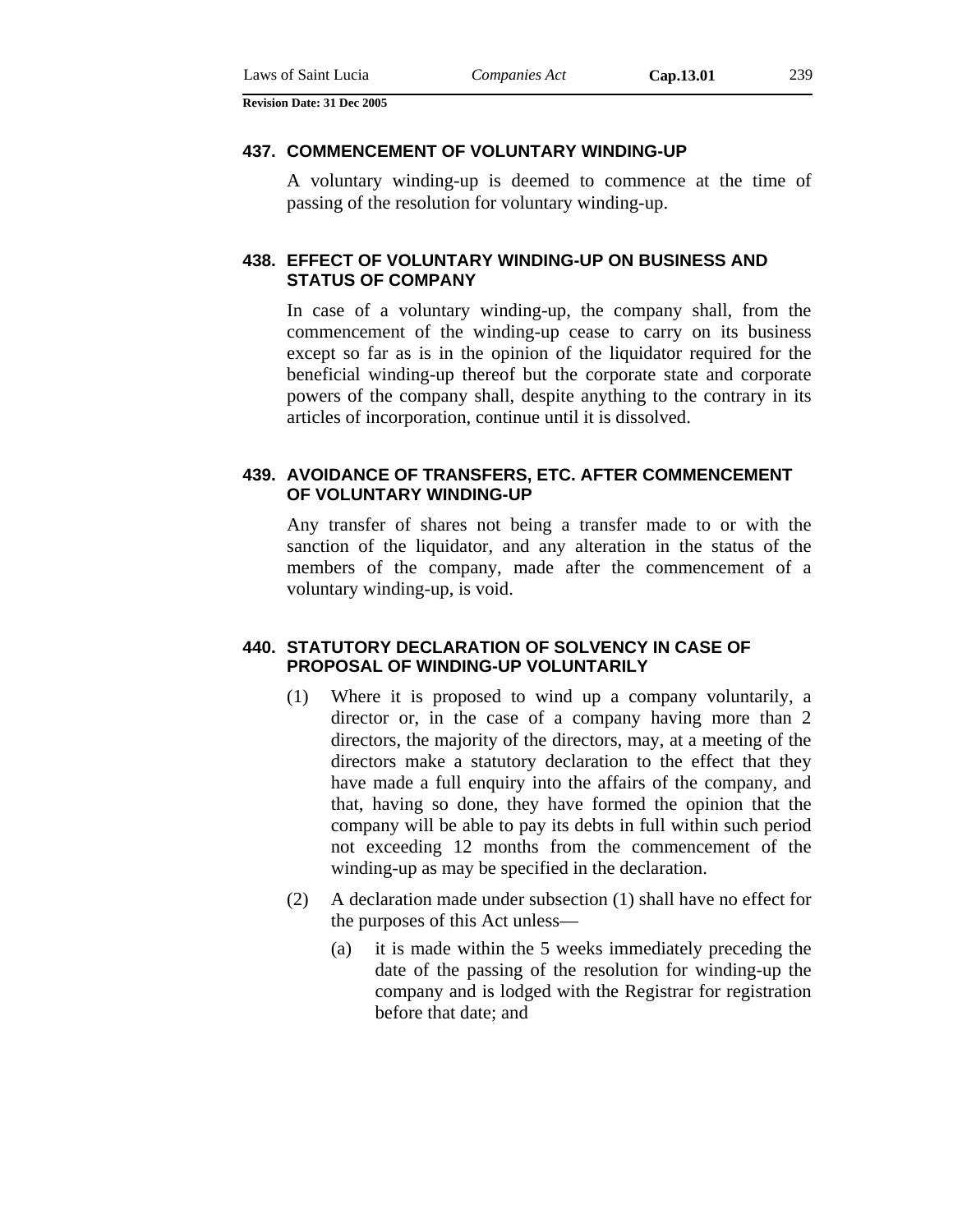- (b) it embodies a statement of the company's assets and liabilities as at the latest practicable date before the making of the declaration.
- (3) Any director of a company who makes a declaration under this section without having reasonable grounds for the opinion that the company will be able to pay its debts in full within the period specified in the declaration commits an offence.
- (4) If the company is wound up under a resolution passed within the period of 5 weeks after the making of the declaration, but its debts are not paid or provided for in full within the period stated in the declaration, it shall be presumed until the contrary is shown that the director did not have reasonable grounds for his or her opinion.
- (5) A winding-up in the case of which a declaration has been made and delivered in accordance with this section is in this Act referred to as "a member's voluntary winding-up", and a winding-up in the case of which a declaration has not been so made and delivered is in this Act referred to as "a creditors' voluntary winding-up".

*Provisions Applicable Only To Members' Voluntary Winding-Up* 

### **441. POWER OF COMPANY TO APPOINT AND FIX REMUNERATION OF LIQUIDATORS**

- (1) The company in general meeting shall appoint one, or more than one, liquidator for the purpose of winding-up the affairs and distributing the assets of the company, and may fix the remuneration to be paid to him or her or them.
- (2) Subject to subsections (3) and (4), the company may by special resolution remove a liquidator and appoint another liquidator, but the removal or appointment does not have effect—
	- (a) until after the expiration of the period of 14 days after the date on which the resolution is passed; or
	- (b) if, within that period an application is made to the court under subsection (4), unless the Court dismisses the application or the application is withdrawn.
- (3) In addition to the other requirements of this Act with respect to the giving of notice of meetings, the company shall give to all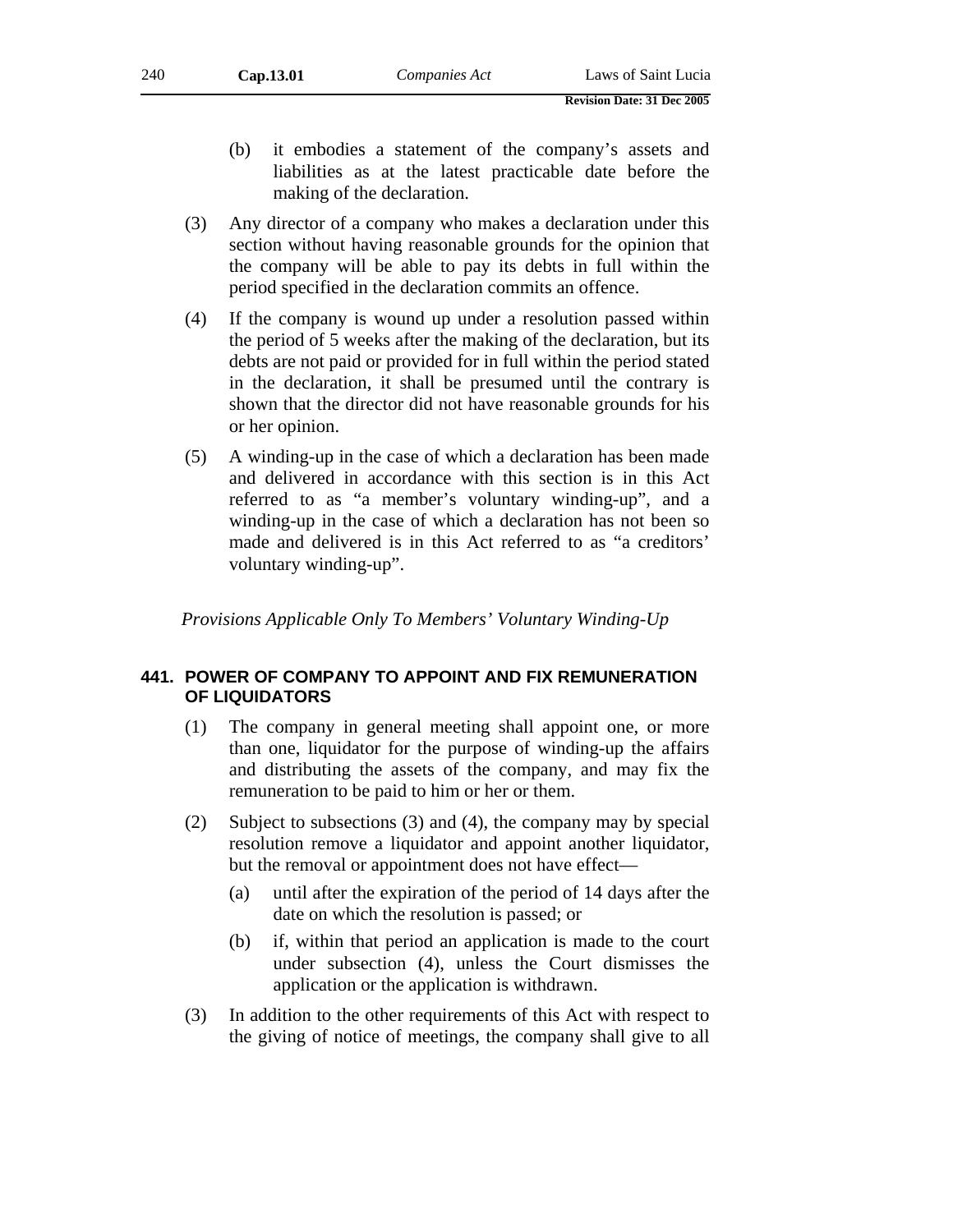creditors and contributories of the company notice of any meeting at which a resolution under subsection (2) will be proposed, giving in the notice particulars of the proposals.

- (4) A creditor or contributory of the company may, within the period of 14 days after the date on which a resolution under subsection (2) is passed, apply to the Court for an order cancelling the resolution and the Court may, if it is satisfied that it is fair and reasonable to do so, allow the application, but if not so satisfied shall dismiss the application.
- (5) On the appointment of a liquidator all the powers of the directors shall cease, except so far as the company in general meeting or the liquidator, sanctions the continuance thereof.

# **442. POWER TO FILL VACANCY IN OFFICE OF LIQUIDATOR**

- (1) If a vacancy occurs by death, resignation or otherwise in the office of liquidator appointed by the company, the company in general meeting may, subject to any arrangement with its creditors, fill the vacancy.
- (2) For that purpose a general meeting may be convened by any contributory or, if there were more liquidators than one, by the continuing liquidators.
- (3) The meeting shall be held in the manner provided by this Act or by the bye-laws or in such manner as may, on application by any contributory or by the continuing liquidators, be determined by the Court.

# **443. POWER OF LIQUIDATOR TO ACCEPT SHARES, ETC., AS CONSIDERATION FOR SALE OF PROPERTY OF COMPANY**

(1) Where a company is proposed to be, or is in the course of being, wound up altogether voluntarily, and the whole or part of its business or property is proposed to be transferred or sold to a corporation, (in this section called "the transferee company") the liquidator of the first-mentioned company (in this section called "the transferor company") may, with the sanction of a special resolution of that company, conferring either a general authority on the liquidator or an authority in respect of any particular arrangement, receive in compensation for the transfer or sale, shares, policies, or other like interests in the transferee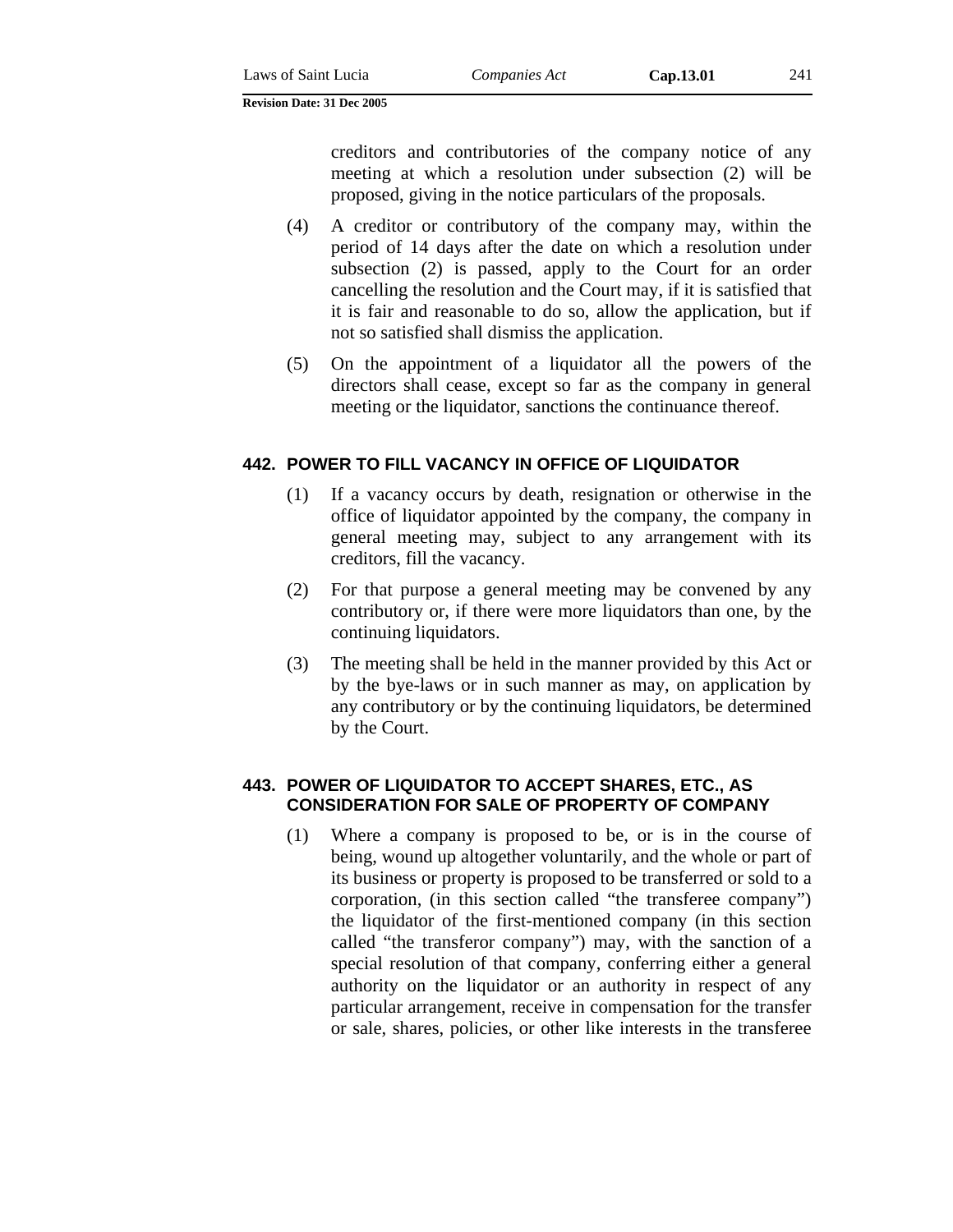company, for distribution among the members of the transferor company, or may enter into any other arrangement whereby the members of the transferor company may, *in lieu* of receiving cash, shares, policies, or other like interests, or in addition thereto, participate in the profits of or receive any other benefit from the transferee company.

- (2) Any sale or arrangement under this section shall be binding on the members of the transferor company, and where the whole or part of the compensation or benefit accruing to the members of the transferor company in respect of any such sale or arrangement consists of fully paid shares in the transferee company each such member is deemed to have agreed with the transferee company for the acceptance of the fully paid shares to which he or she is entitled under the distribution referred to in subsection (1).
- (3) If any member of the transferor company who did not vote in favour of the special resolution expresses his or her dissent therefrom in writing addressed to the liquidator and left at the registered office of the company within 7 days after the passing of the resolution, he or she may require the liquidator either to abstain from carrying the resolution into effect or to purchase his or her interest at a price to be determined by agreement or by arbitration in manner provided by the Arbitration Act.
- (4) If the liquidator elects to purchase the member's interest, the purchase money shall be paid before the company is dissolved, and be raised by the liquidator in such manner as may be determined by special resolution.
- (5) A special resolution shall not be invalid for the purposes of this section by reason that it is passed before or concurrently with a resolution for voluntary winding-up or for appointing liquidators, but, if an order is made within a year for windingup the company by the Court, the special resolution is not valid unless sanctioned by the Court.

### **444. DUTY OF LIQUIDATOR TO CALL CREDITORS' MEETING IN CASE OF INSOLVENCY**

(1) If, in the case of a winding-up commenced after the commencement of this Act, the liquidator is at any time of the opinion that the company will not be able to pay its debts in full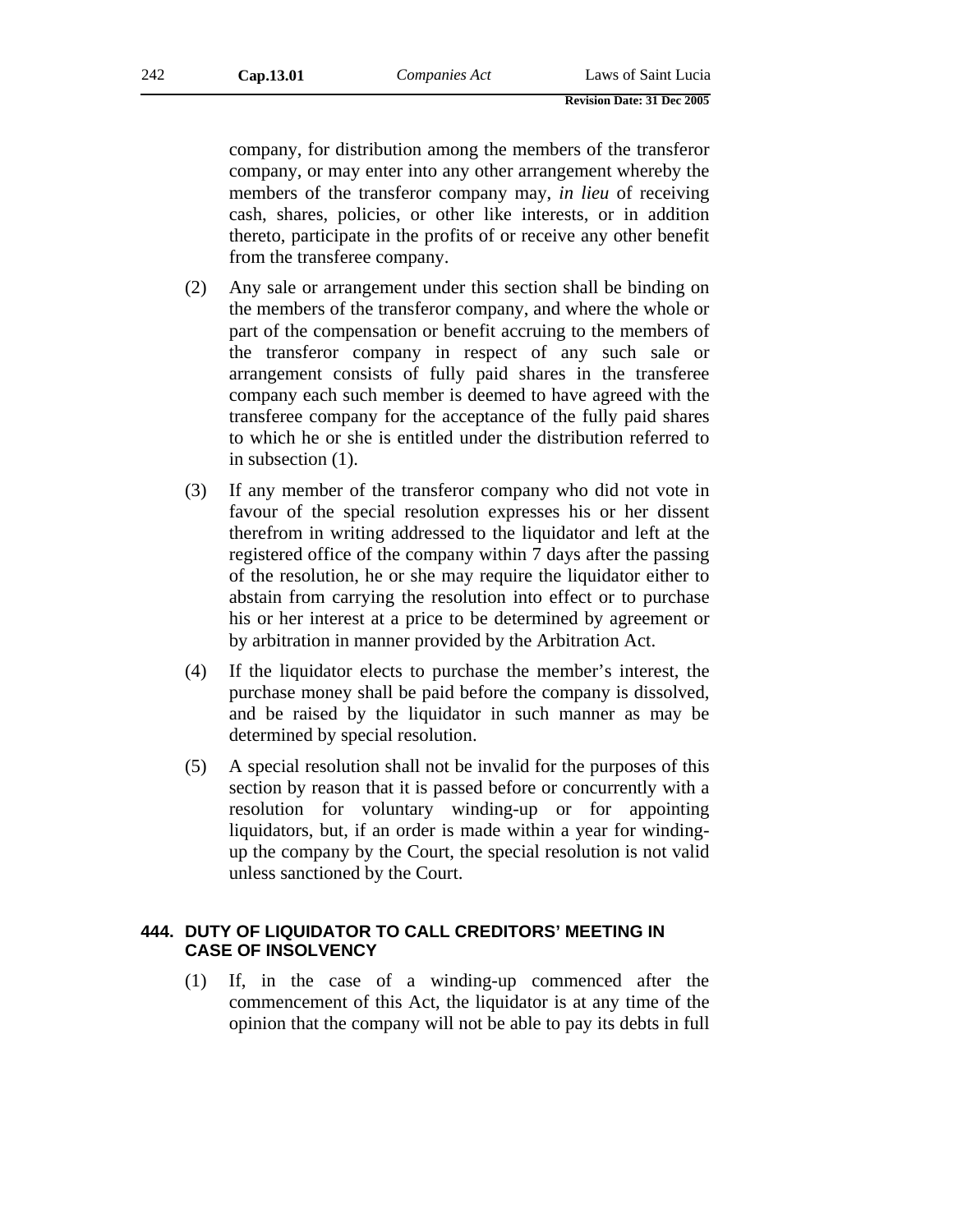within the period stated in the declaration under section 440, he or she shall summon a meeting of the creditors, and shall lay before the meeting a statement of the assets and liabilities of the company.

- (2) Unless the meeting of creditors resolve that the winding-up shall continue as a members' voluntary winding-up, the winding-up shall as from the date when the liquidator calls the meeting of creditors become a creditors' voluntary winding-up, and the meeting of creditors shall have the same powers as a meeting of creditors held under section 450.
- (3) If the liquidator fails to comply with subsection (1) he or she commits an offence.

### **445. DUTY OF LIQUIDATOR TO CALL GENERAL MEETING AT END OF EACH YEAR**

- (1) Subject to section 447, in the event of the winding-up continuing for more than one year, the liquidator shall summon a general meeting of the company at the end of the first year from the commencement of the winding-up and of each succeeding year, or at the first convenient date within 3 months (or such longer period as the court may allow) from the end of the year, and shall lay before the meeting an account of his or her acts and dealings and of the conduct of the winding-up during the preceding year.
- (2) If the liquidator fails to comply with subsection (1) he or she commits an offence.

# **446. FINAL MEETING AND DISSOLUTION**

- (1) Subject to section 447, as soon as the affairs of the company are fully wound up, the liquidator shall make up an account of the winding-up, showing how the winding-up has been conducted and the property of the company has been disposed of, and shall cause the account to be audited and when that has been done shall call a general meeting of the company for the purpose of laying before it the audited account and giving any necessary explanation thereof.
- (2) The meeting shall be called by advertisement in the Gazette or in one newspaper printed and circulating in Saint Lucia,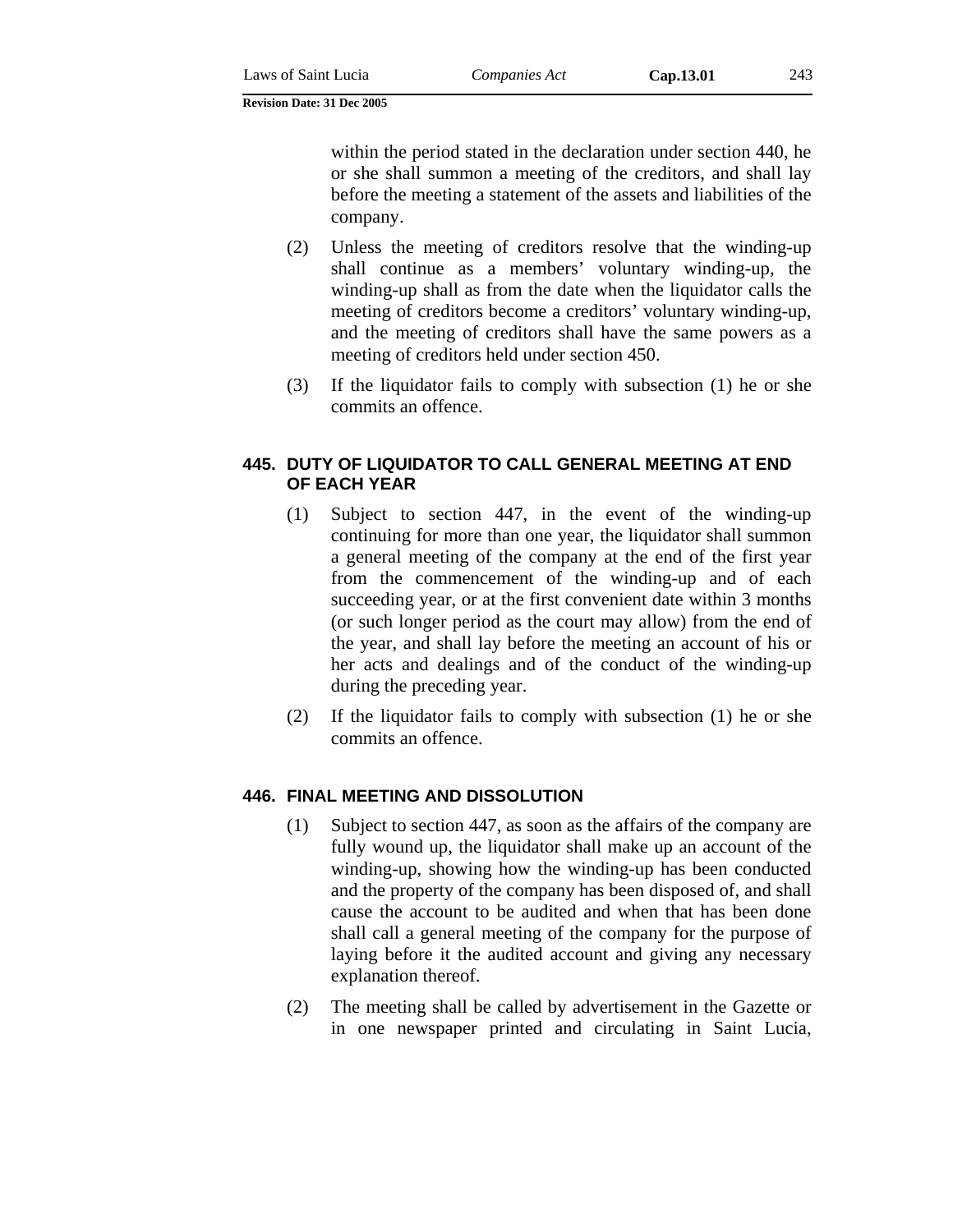specifying the time, place and object thereof, and published one month at least before the meeting.

- (3) Within one week after the meeting, the liquidator shall lodge with the Registrar a copy of the audited account, and shall make a return to him or her of the holding of the meeting and of its date, and if the copy is not sent or the return is not made in accordance with this subsection the liquidator commits an offence.
- (4) Despite anything in subsection (3), if a quorum is not present at the meeting, the liquidator shall, *in lieu* of the return referred to in subsection (3), make a return that the meeting was duly summoned and that no quorum was present at the meeting, and upon such a return being made the provisions of this subsection as to the making of the return are deemed to have been complied with.
- (5) The Registrar on receiving the account and either of the returns mentioned in subsection (3) or (4) shall register them, and on the expiration of 3 months from the registration of the return the company shall be deemed to be dissolved but the Court may, on application of the liquidator or of any other person who appears to the Court to be interested, make an order deferring the date at which the dissolution of the company is to take effect for such time as the Court thinks fit.
- (6) The person on whose application an order of the Court under this section is made shall, within 7 days after the making of the order, lodge with the Registrar a copy of the order for registration, and if that person fails to do so he or she commits an offence.
- (7) If the liquidator fails to call a general meeting of the company as required by this section, he or she commits an offence.

### **447. ALTERNATIVE PROVISIONS AS TO ANNUAL AND FINAL MEETINGS IN CASE OF INSOLVENCY**

Where section 444 has effect, sections 454 and 455 shall apply to the winding-up to the exclusion of sections 445 and 446 as if the winding-up were a creditors' voluntary winding-up and not a members' voluntary winding-up, but the liquidator shall not be required to summon a meeting of creditors under section 454 at the end of the first year from the commencement of the winding-up,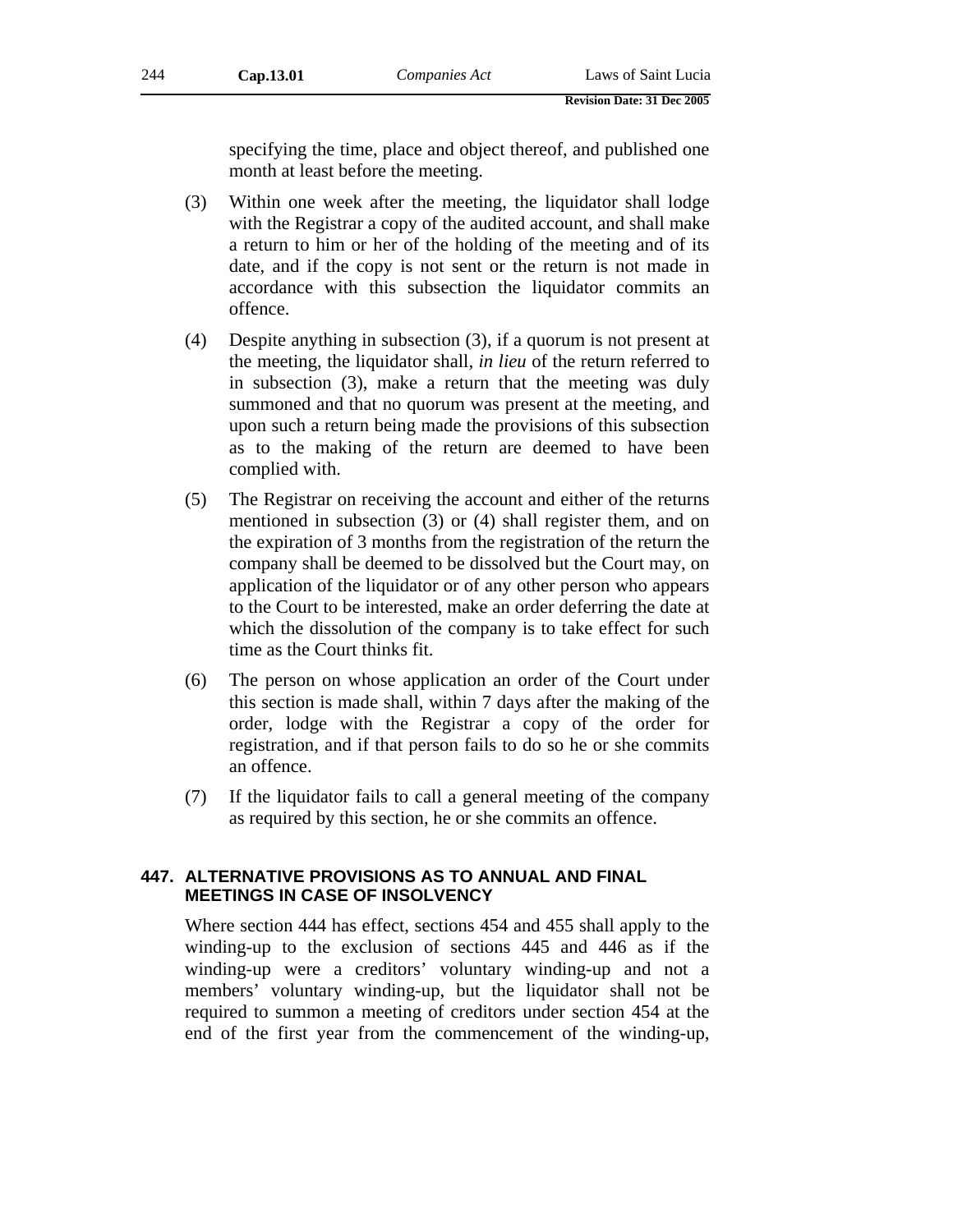unless the meeting held under section 444 is held more than 3 months before the end of that year.

*Provisions Applicable To A Creditors' Voluntary Winding-up* 

### **448. MEETING OF CREDITORS**

- (1) The company shall cause a meeting of the creditors of the company to be summoned for the day, or the day next following the day, on which there is to be held the meeting at which the resolution for voluntary winding-up is to be proposed, and shall cause the notices of the meeting of creditors to be sent by post to the creditors simultaneously with the sending of the notices of the meeting of the company.
- (2) The company shall cause notice of the meeting of the creditors to be advertised once in the Gazette or once at least in a newspaper printed and circulating in Saint Lucia.
- (3) The directors of the company shall—
	- (a) cause a full statement of the position of the company's affairs together with a list of the creditors of the company and the estimated amount of their claims to be laid before the meeting of creditors; and
	- (b) appoint one of their number to preside at the meeting.
- (4) The director appointed to preside at the meeting of creditors shall attend and preside at the meeting.
- (5) If the meeting of the company at which the resolution for voluntary winding-up is to be proposed is adjourned and the resolution is passed at an adjourned meeting, any resolution passed at the meeting of the creditors held under subsection (1) has effect as if it had been passed immediately after the passing of the resolution for winding-up the company.
- (6) If default is made by—
	- (a) the company in complying with subsection  $(1)$  or  $(2)$ ;
	- (b) the directors of the company in complying with subsection (3); or
	- (c) any director of the company in complying with subsection (4)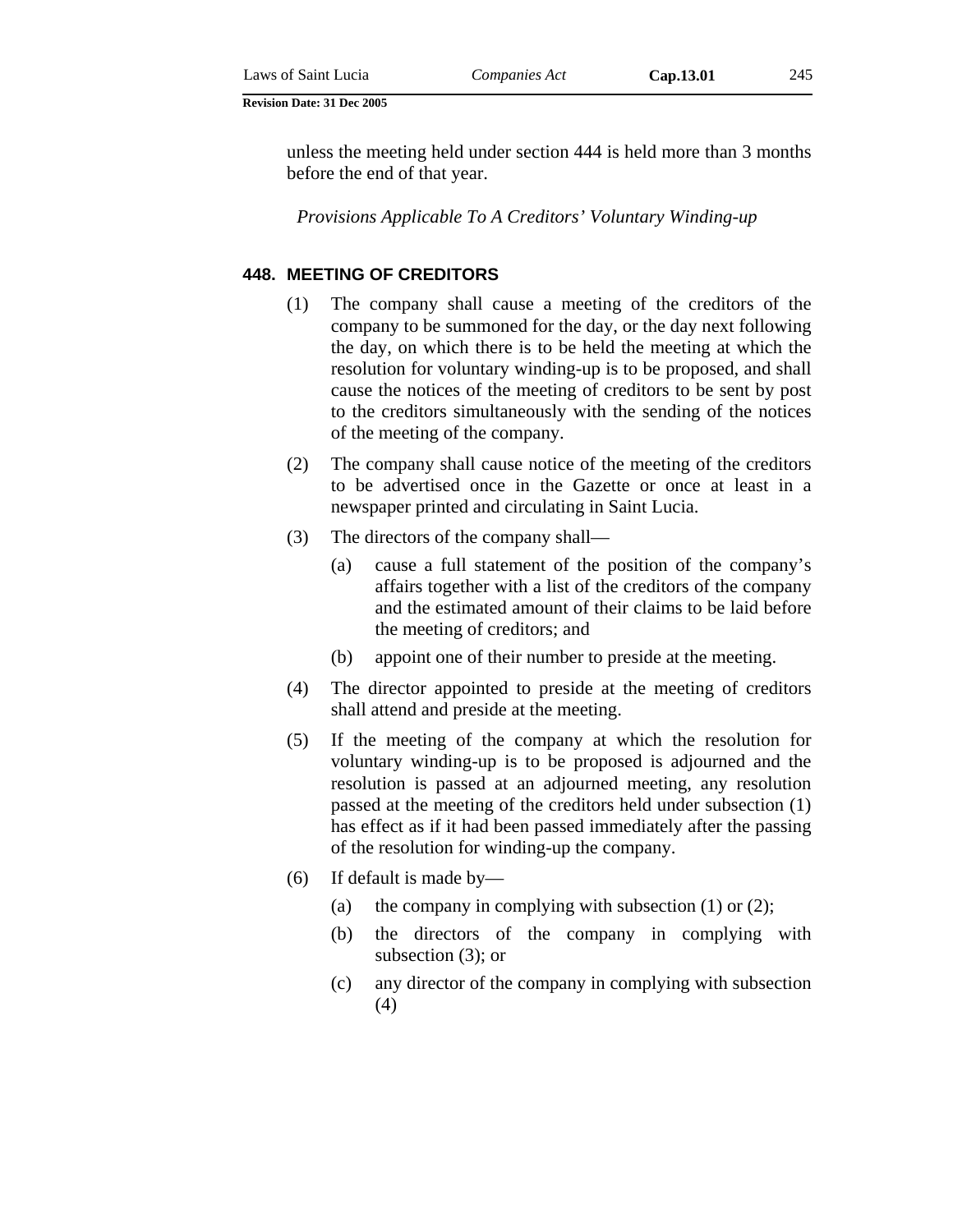the company or, as the case may be, each of the directors commits an offence, and, in the case of default by the company, every officer of the company who is in default commits an offence.

### **449. APPOINTMENT OF LIQUIDATOR**

- (1) The creditors and the company at their respective meetings mentioned in section 448 may nominate a person to be liquidator for the purpose of winding-up the affairs and distributing the assets of the company, and if the creditors and the company nominate different persons, the person nominated by the creditors shall be liquidator, and if no person is nominated by the creditors the person, if any, nominated by the company shall be liquidator.
- (2) Despite the provisions of subsection (1), when different persons are nominated any director, member, or creditor of the company may, within 7 days after the date on which the nomination was made by the creditors, apply to the Court for an order either directing that the person nominated as liquidator by the company shall be liquidator instead of or jointly with the person nominated by the creditors, or appointing some other person to be liquidator instead of the person appointed by the creditors.

# **450. APPOINTMENT OF COMMITTEE OF INSPECTION**

- (1) The creditors at the meeting to be held under section 448 or at any subsequent meeting, may, if they think fit, appoint a committee of inspection consisting of not more than 5 persons, and if such a committee is appointed the company may, either at the meeting at which the resolution for voluntary winding-up is passed or at any time subsequently in general meeting, appoint such number of persons as they think fit to act as members of the committee not exceeding 5 in number.
- (2) Despite the provisions of subsection (1), the creditors may, if they think fit, resolve that all or any of the persons so appointed by the company ought not to be members of the committee of inspection, and, if the creditors so resolve, the persons mentioned in the resolution shall not, unless the Court otherwise directs, be qualified to act as members of the committee, and on any application to the Court under this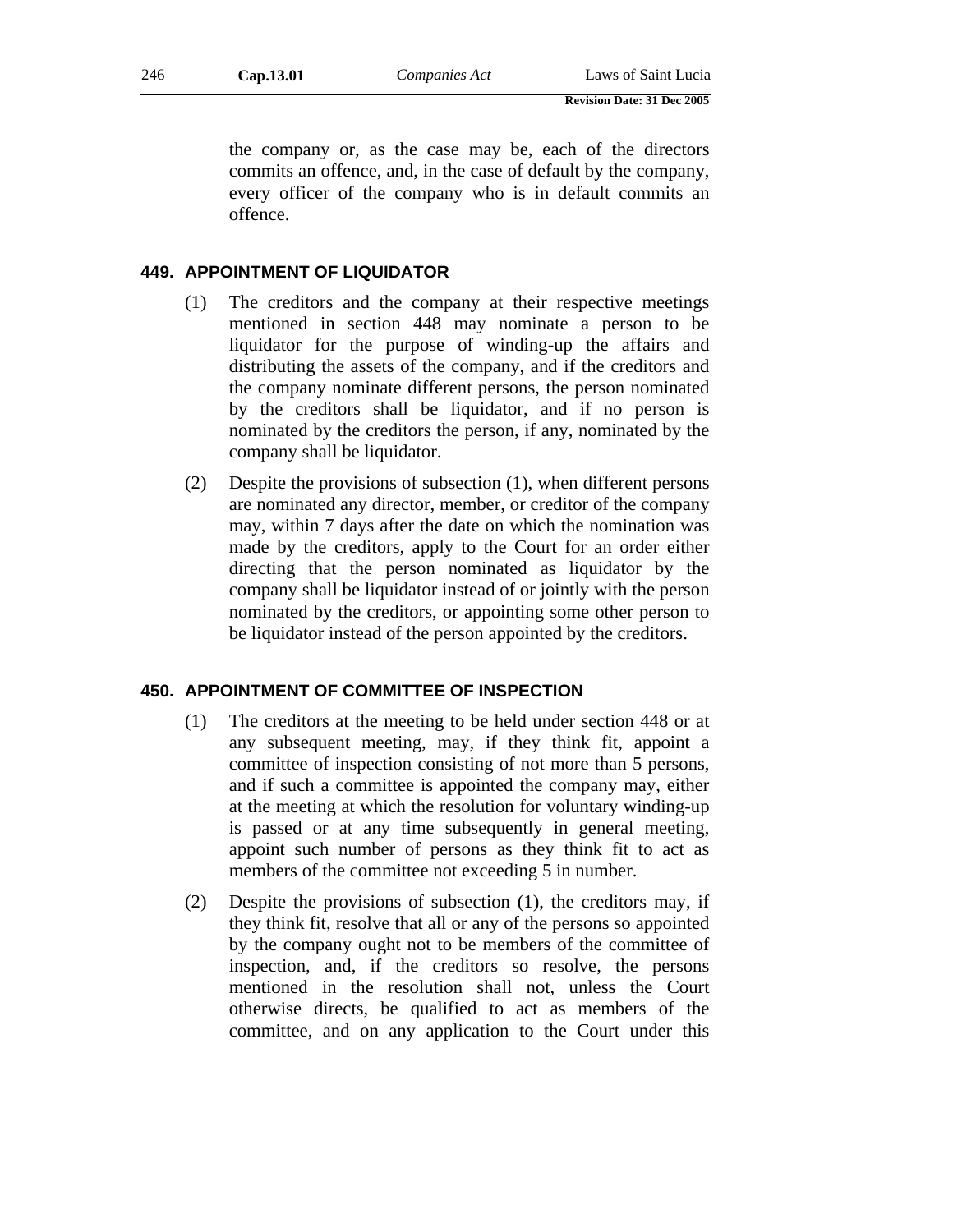provision the Court may, if it thinks fit, appoint other persons to act as such members in place of the persons mentioned in the resolution.

(3) Subject to the provisions of this section and to rules made under section 494, the provisions of section 414 (except subsection (1)) apply with respect to a committee of inspection appointed under this section as they apply with respect to a committee of inspection appointed in a winding-up by the Court.

# **451. FIXING OF LIQUIDATORS' REMUNERATION AND CESSER OF DIRECTORS' POWERS**

- (1) The committee of inspection, or if there is no such committee, the creditors, may fix the remuneration to be paid to the liquidator or liquidators.
- (2) On the appointment of a liquidator, all the powers of the directors shall cease except so far as the committee of inspection, or where there is no such committee, the creditors, sanction the continuance thereof.

# **452. POWER TO FILL VACANCY IN OFFICE OF LIQUIDATOR**

If a vacancy occurs, by death, resignation or otherwise, in the office of a liquidator, other than a liquidator appointed by, or by the direction of, the Court, the creditors may fill the vacancy.

# **453. APPLICATION OF SECTION 443 TO A CREDITORS' WINDING-UP**

The provisions of section 443 apply in the case of a creditors' voluntary winding-up as in the case of the members' voluntary winding-up, with the modification that the powers of the liquidator under that section shall not be exercised except with the sanction either of the Court or of the committee of inspection.

# **454. DUTY OF LIQUIDATOR TO CALL MEETINGS OF COMPANY AND OF CREDITORS AT END OF EACH YEAR**

(1) In the event of the winding-up continuing for more than one year, the liquidator shall summon a general meeting of the company and a meeting of creditors at the end of the first year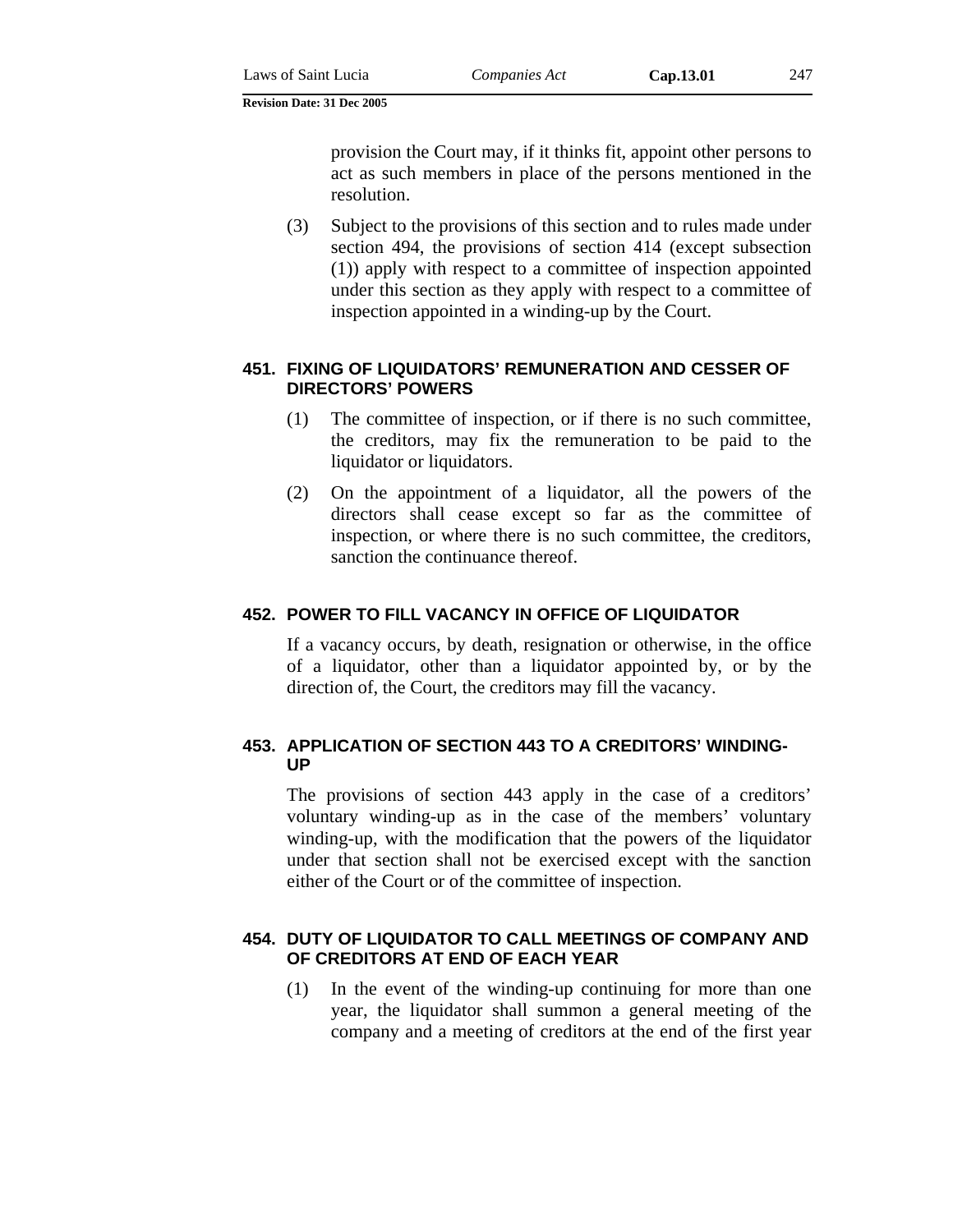from the commencement of the winding-up, and of each succeeding year or at the first convenient date within 3 months (or such longer period as the court may allow) from the end of the year, and shall lay before the meeting an account of his or her acts and dealings and of the conduct of the winding-up during the preceding year.

(2) If the liquidator fails to comply with subsection (1) he or she commits an offence.

### **455. FINAL MEETING OF COMPANY AND OF CREDITORS**

- (1) As soon as the affairs of the company are fully wound up, the liquidator shall make up an account of the winding-up, showing how the winding-up has been conducted and the property of the company has been disposed of, and thereupon shall call a general meeting of the company and a meeting of the creditors, for the purpose of laying the account before the meetings, and giving any explanation thereof.
- (2) Each such meeting shall be called by advertisement in the Gazette or in a newspaper printed and circulating in Saint Lucia specifying the time, place and object thereof, and published one month at least before the meeting.
- (3) Within one week after the date of the meetings, or, if the meetings are not held on the same date, after the date of the later meeting, the liquidator shall send to the Registrar a copy of the account, and shall make a return to him or her of the holding of the meetings and of their dates, and if the copy is not sent or the return is not made in accordance with this subsection the liquidator commits an offence.
- (4) Despite anything in subsection (3), if a quorum is not present at either such meeting, the liquidator shall, *in lieu* of the return referred to in subsection (3), make a return that the meeting was duly summoned and that no quorum was present at the meeting, and upon such a return being made the provisions of this subsection as to the making of the return are, in respect of that meeting, deemed to have been complied with.
- (5) The Registrar on receiving the account and in respect of each such meeting either of the returns mentioned in subsection (3) or (4) shall register them, and on the expiration of 3 months from the registration thereof the company is deemed to be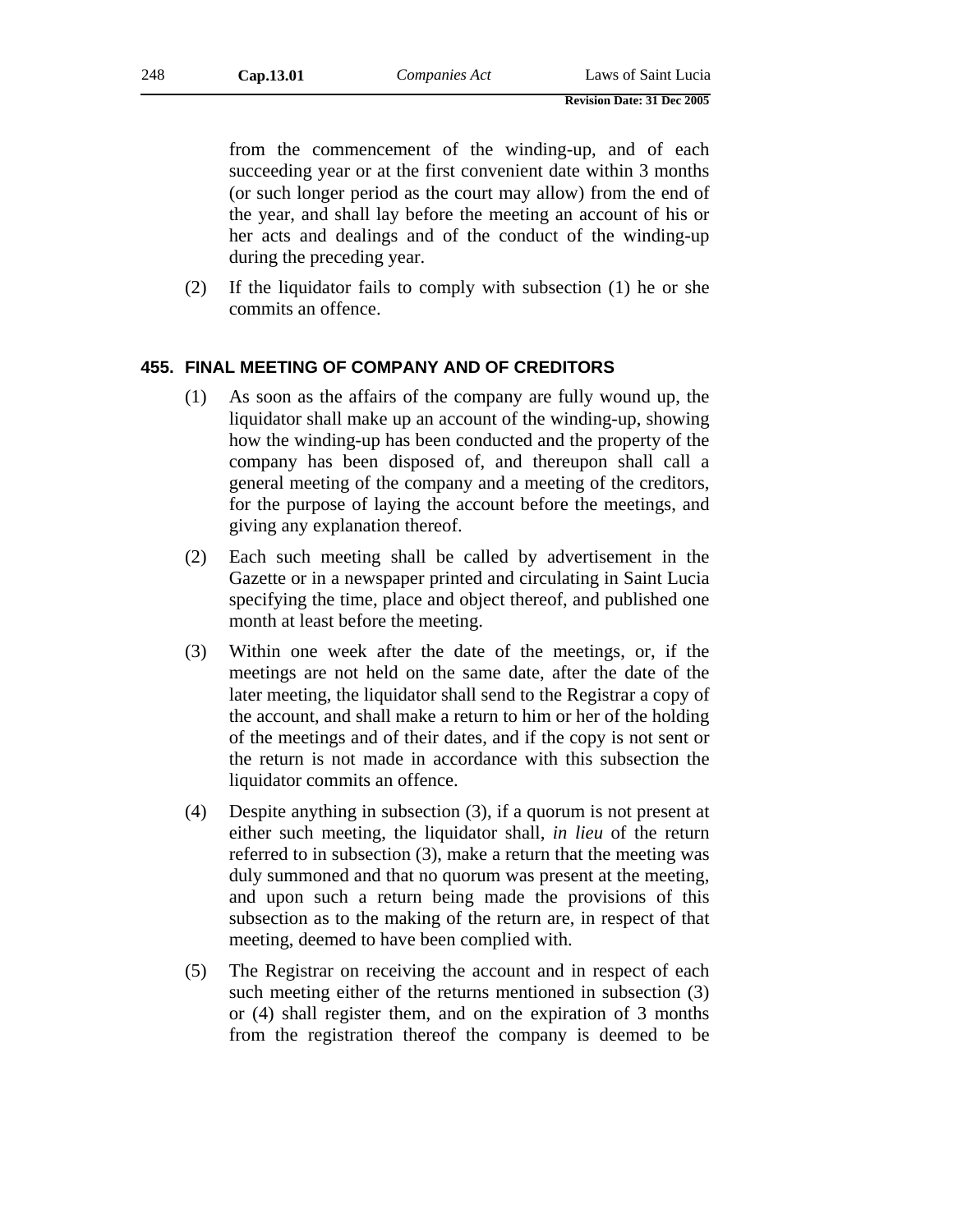dissolved, but the Court may, on the application of the liquidator or of any other person who appears to the Court to be interested, make an order deferring the date at which the dissolution of the company is to take effect for such time as the Court thinks fit.

- (6) The person on whose application an order of the Court under this section is made, shall, within 7 days after the making of the order, lodge with the Registrar a copy of the order for registration, and if that person fails to do so he or she commits an offence.
- (7) If the liquidator fails to call a general meeting of the company or a meeting of the creditors as required by this section, he or she commits an offence.

*Provisions Applicable To Every Voluntary Winding-up* 

# **456. DISTRIBUTION OF PROPERTY OF COMPANY**

Subject to the provisions of this Act as to preferential payments, the property of a company shall, on its winding-up, be applied in satisfaction of its liabilities equally, and subject to that application, shall, unless the articles of the company otherwise provide, be distributed among the members according to their rights and interests in the company.

# **457. POWERS AND DUTIES OF LIQUIDATOR IN VOLUNTARY WINDING-UP**

- (1) The liquidator may—
	- (a) in the case of a members' voluntary winding-up, with the sanction of a special resolution of the company and, in the case of a creditors' voluntary winding-up, with the sanction of either the court or the committee of inspection, exercise any of the powers given by section  $406(1)(d)$  to  $406(1)(f)$  to a liquidator in a winding-up by the Court;
	- (b) exercise any of the other powers by this Act given to the liquidator in a winding-up by the Court;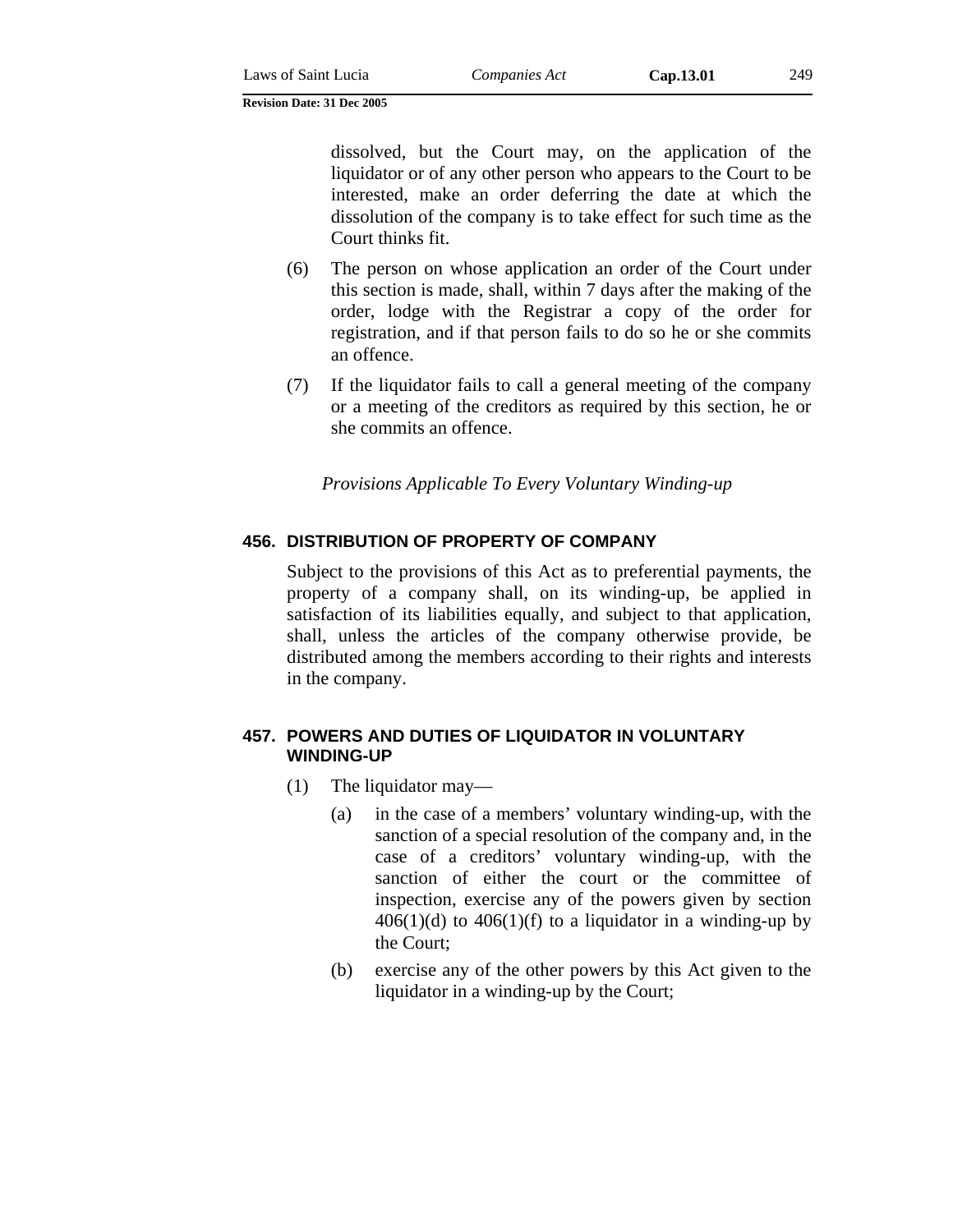- (c) exercise the power of the Court under this Act of settling a list of contributories, and the list of contributories shall be *prima facie* evidence of the liability of the persons named therein to be contributories;
- (d) exercise the power of the Court of making calls; and
- (e) summon general meetings of the company for the purpose of obtaining the sanction of the company by special resolution or for any other purpose he or she may think fit.
- (2) The liquidator shall pay the debts of the company and shall adjust the rights of the contributories among themselves.
- (3) When several liquidators are appointed, any power given by this Act may be exercised by such one or more of them as may be determined at the time of their appointment, or, in default of such determination, by any number not less than 2.
- (4) Unless the committee of inspection determines, or, as the case may be, the members otherwise determine, section 410 applies in the case of a liquidator in a voluntary winding-up as it applies in the case of a liquidator of a company being wound up by the Court.

### **458. POWER OF COURT TO APPOINT AND REMOVE LIQUIDATOR IN VOLUNTARY WINDING-UP**

- (1) If from any cause whatever there is no liquidator acting, the court may appoint a liquidator.
- (2) The court may, on cause shown, remove a liquidator and appoint another liquidator.

### **459. NOTICE BY LIQUIDATOR OF HIS OR HER APPOINT-MENT**

- (1) The liquidator shall, within 21 days after his or her appointment, publish in the Gazette or in a newspaper printed and circulating in Saint Lucia, and deliver to the Registrar for registration a notice of his or her appointment in the prescribed form.
- (2) If the liquidator fails to comply with the requirements of subsection (1) he or she commits an offence.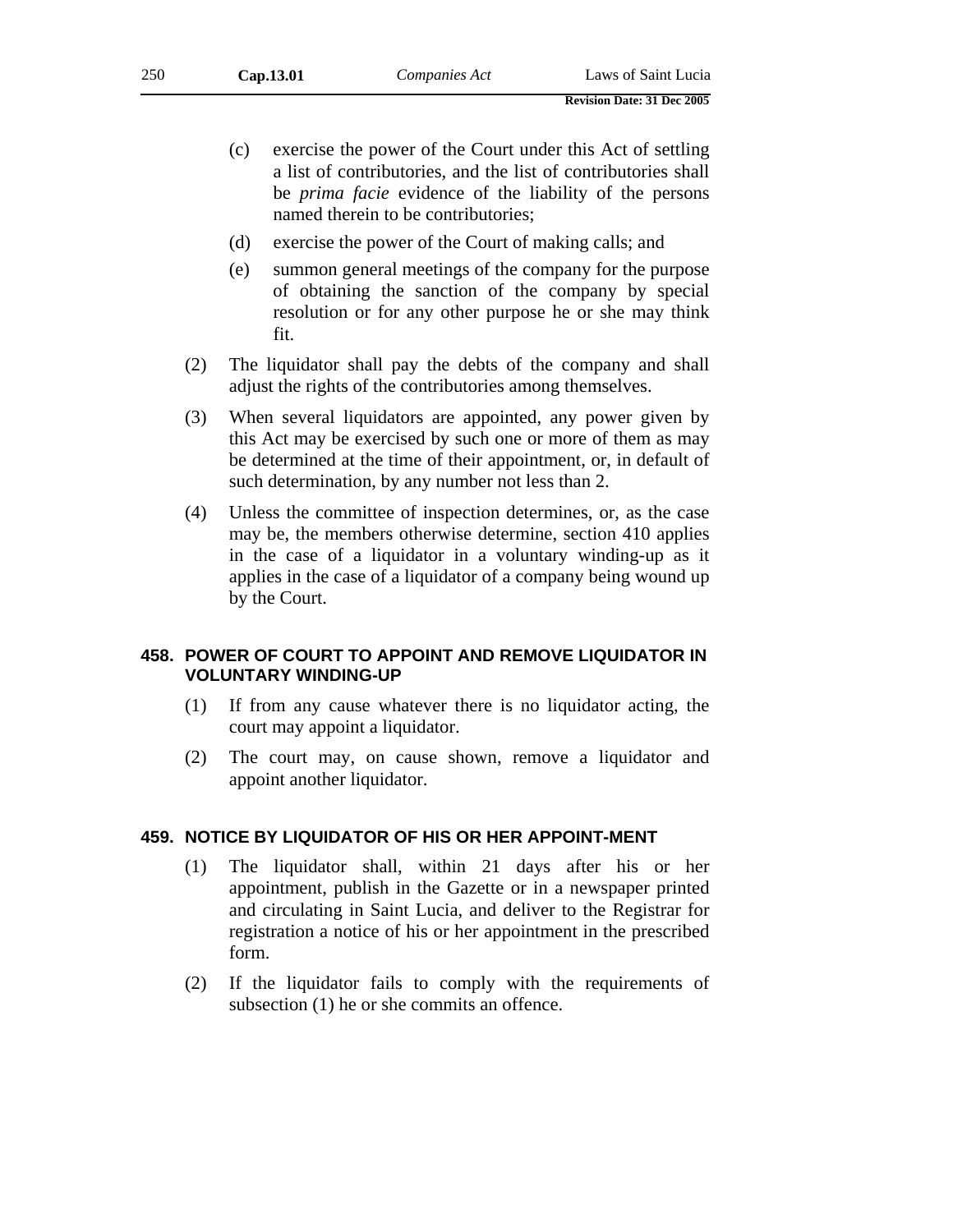#### **460. ARRANGEMENT WHEN BINDING ON CREDITORS**

- (1) Any arrangement entered into between a company about to be, or in the course of being, wound up and its creditors shall, subject to the right of appeal under this section, be binding on the company if sanctioned by a special resolution, and on the creditors if acceded to by  $3/4$  in number and value of the creditors.
- (2) Any creditor or contributory may, within 3 weeks from the completion of the arrangement appeal to the court against it and the court may thereupon, as it thinks just, amend, vary, or confirm the arrangement.

### **461. POWER TO APPLY TO COURT TO HAVE QUESTIONS DETERMINED OR POWERS EXERCISED**

The liquidator or any contributory or creditor may apply to the court to determine any question arising in the winding-up of a company, or to exercise as respects the enforcing of calls, or any other matter, all or any of the powers which the court might exercise if the company were being wound up by the court.

- (2) The court, if satisfied that the determination of the question or the required exercise of the power will be just and beneficial, may accede wholly or partially to the application on such terms and conditions as it thinks fit, or may make such other order on the application as it thinks fit.
- (3) A copy of an order made by virtue of this section staying the proceedings in the winding-up shall be lodged by the company, or otherwise as may be prescribed, with the Registrar, who shall enter a minute of the order in his or her records relating to the company.

### **462. COSTS OF VOLUNTARY WINDING-UP**

All costs, charges and expenses properly incurred in the winding-up, including the remuneration of the liquidator, shall be payable out of the assets of the company in priority to all other claims.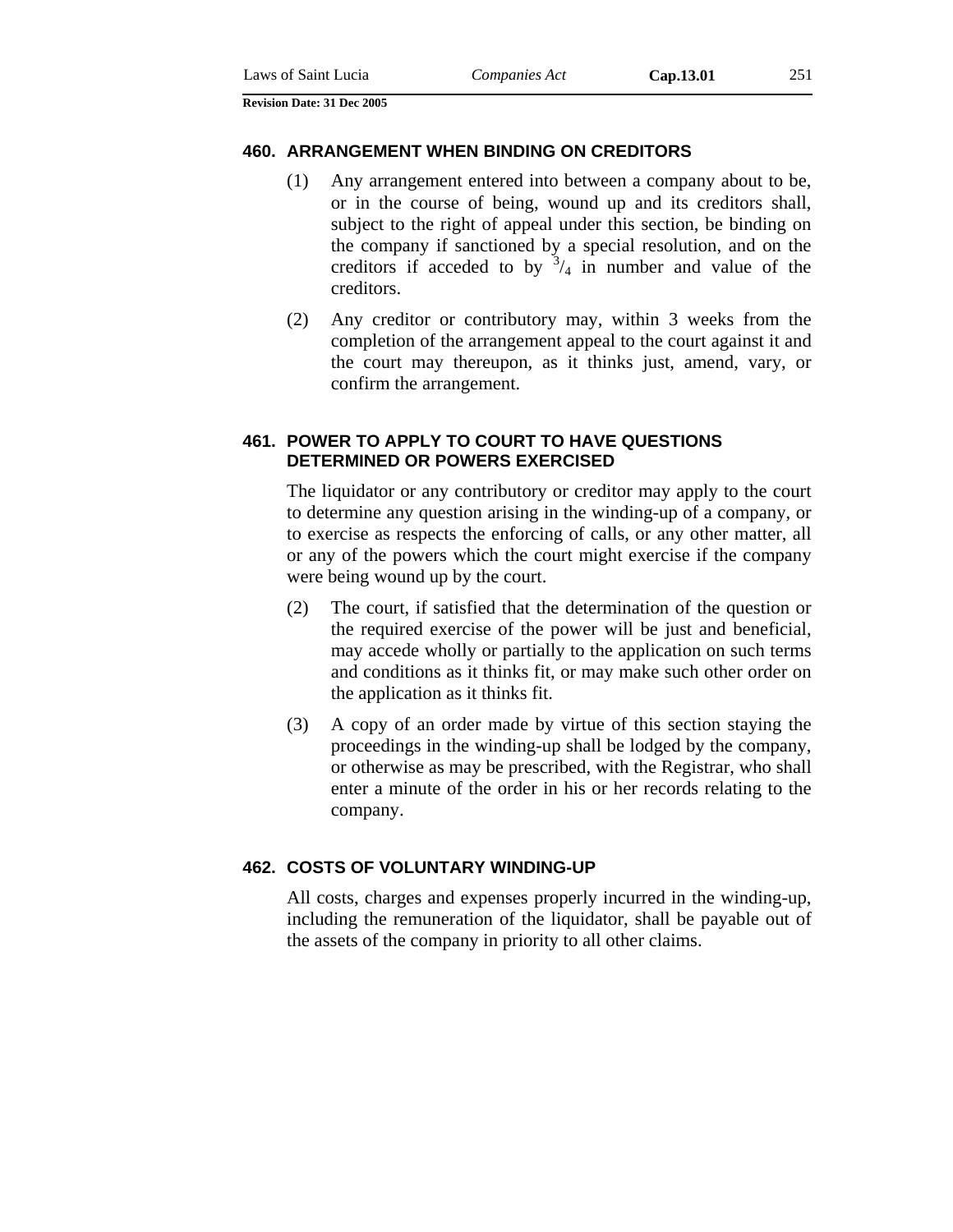### **463. SAVING FOR RIGHTS OF CREDITORS AND CONTRIBUTORIES**

The winding-up of a company shall not bar the right of any creditor or contributory to have it wound up by the court, but in the case of an application by a contributory the court must be satisfied that the rights of the contributories will be prejudiced by a voluntary winding-up.

*Division D : Provisions Applicable to every mode of winding-up* 

*Proof and Ranking of Claims* 

### **464. DEBTS OF ALL DESCRIPTIONS TO BE PROVED**

- (1) In every winding-up, subject in the case of insolvent companies to the application in accordance with the provisions of this Act and the law of bankruptcy, all debts payable on a contingency, and all claims against the company, present or future, certain or contingent, ascertained or sounding only in damages, shall be admissible to proof against the company, a just estimate being made, so far as possible, of the value of such debts or claims as are subject to any contingency or sound only in damages or for some other reason do not bear a certain value.
- (2) Subject to section 465, in the winding-up of an insolvent company the same rules shall prevail and be observed with regard to the respective rights of secured and unsecured creditors and to debts provable and to the valuation of annuities and future and contingent liabilities as are in force for the time being under the law of bankruptcy with respect to the estates of persons adjudged bankrupt, and all persons who in any such case would be entitled to prove for and receive dividends out of the assets of the company may come in under the winding-up, and make such claims against the company as they respectively are entitled to by virtue of this section.

### **465. PREFERENTIAL PAYMENTS**

- (1) In a winding-up of a company there shall be paid in priority to all other debts—
	- (a) all rates, charges, taxes, assessments or impositions, whether imposed or made by the Government or by any public authority under the provisions of any Act, and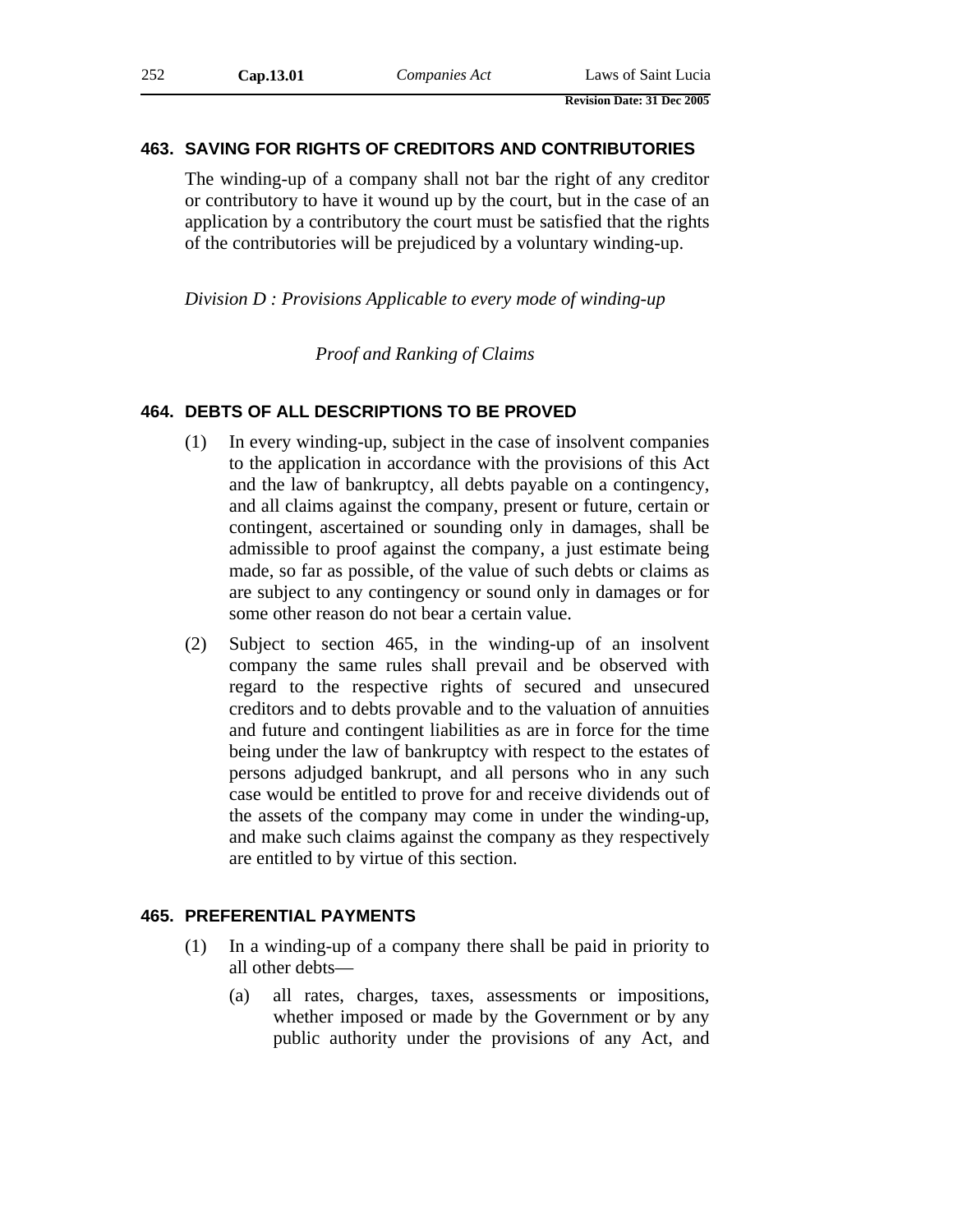having become due and payable within 12 months next before the relevant date;

- (b) all wages or salary (whether or not earned wholly or in part by way of commission or for time or piece work) of any employee, not being a director, in respect of services rendered to the company during 4 months next before the relevant date; or
- (c) all severance benefits, not exceeding the equivalent of 45 days basic wages or salary, due or accruing to an employee, not being a director, whether retrenched by an employer, a receiver, a liquidator or some other person.
- (2) Where any payment on account of wages, salary or severance benefits has been made to any employee of a company out of money advanced by some person for that purpose, that person shall in a winding-up have a right of priority in respect of the money so advanced and paid up to the amount by which the sum in respect of which that employee would have been entitled to priority in the winding-up has been diminished by reason of the payment having been made.
- (3) The debts and claims to which priority is given by subsection  $(1)$  shall—
	- (a) rank equally among themselves and be paid in full, unless the assets are insufficient to meet them, in which case they shall abate in equal proportions; and
	- (b) so far as the assets of the company available for payment of general creditors are insufficient to meet them, have priority over the claims of holders of debentures under any floating charge created by the company, and paid accordingly out of any property comprised in or subject to that charge.
- (4) Subject to the retention of such sums as are necessary for the costs and expenses of the winding-up, the debts and claims to which priority is given by subsection (1) shall be discharged so far as the assets are sufficient to meet them.
- (5) In the event of a landlord or other person distraining or having distrained on any goods or effects of the company within 3 months next before the date of a winding-up order, the debts to which priority is given by subsection (1) shall be a first charge on the goods or effects so distrained on, or the proceeds of the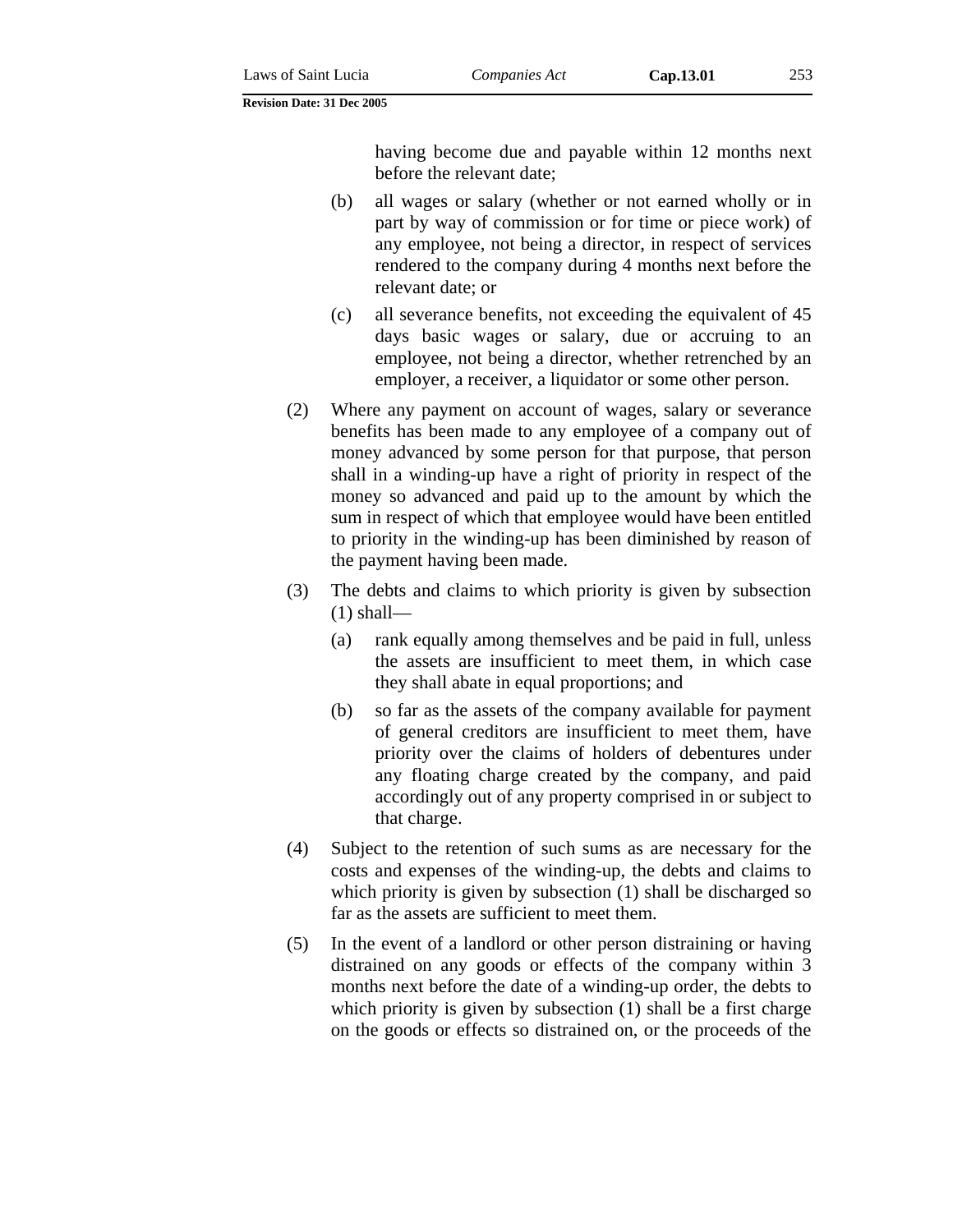sale thereof, but in respect of any money paid under any such charge, the landlord or other person shall have the same rights of priority as the person to whom the payment is made.

- (6) In this section, "the relevant date" means—
	- (a) in the case of a company ordered to be wound up compulsorily which had not previously commenced to be wound up voluntarily, the date of the winding-up order; and
	- (b) in any other case, the date of the commencement of the winding-up.

*Effect of Winding-Up on Antecedent and Other Transactions* 

## **466. FRAUDULENT PREFERENCE**

- (1) Any conveyance, mortgage, delivery of goods, payment, execution, or other act relating to property which would, if made or done by or against an individual, be deemed in his or her bankruptcy a fraudulent preference, or a fraudulent conveyance, assignment, transfer, sale or disposition, shall, if made or done by or against a company, be deemed in the event of its being wound up, a fraudulent preference of its creditors, or a fraudulent conveyance, assignment, transfer, sale or disposition, as the case may be, and be invalid accordingly.
- (2) For the purposes of this section, the commencement of the winding-up is deemed to correspond with the presentation of the bankruptcy petition in the case of an individual.
- (3) Any conveyance or assignment by a company of all its property to trustees for the benefit of all its creditors is void.

## **467. LIABILITIES AND RIGHTS OF CERTAIN FRAUDULENTLY PREFERRED PERSONS**

(1) Where, in the case of a company wound up in Saint Lucia, anything made or done after the commencement of this Act is void under section 466 as a fraudulent preference of a person interested in property mortgaged or charged to secure the company's debt, then (without prejudice to any rights or liabilities arising apart from this provision) the person preferred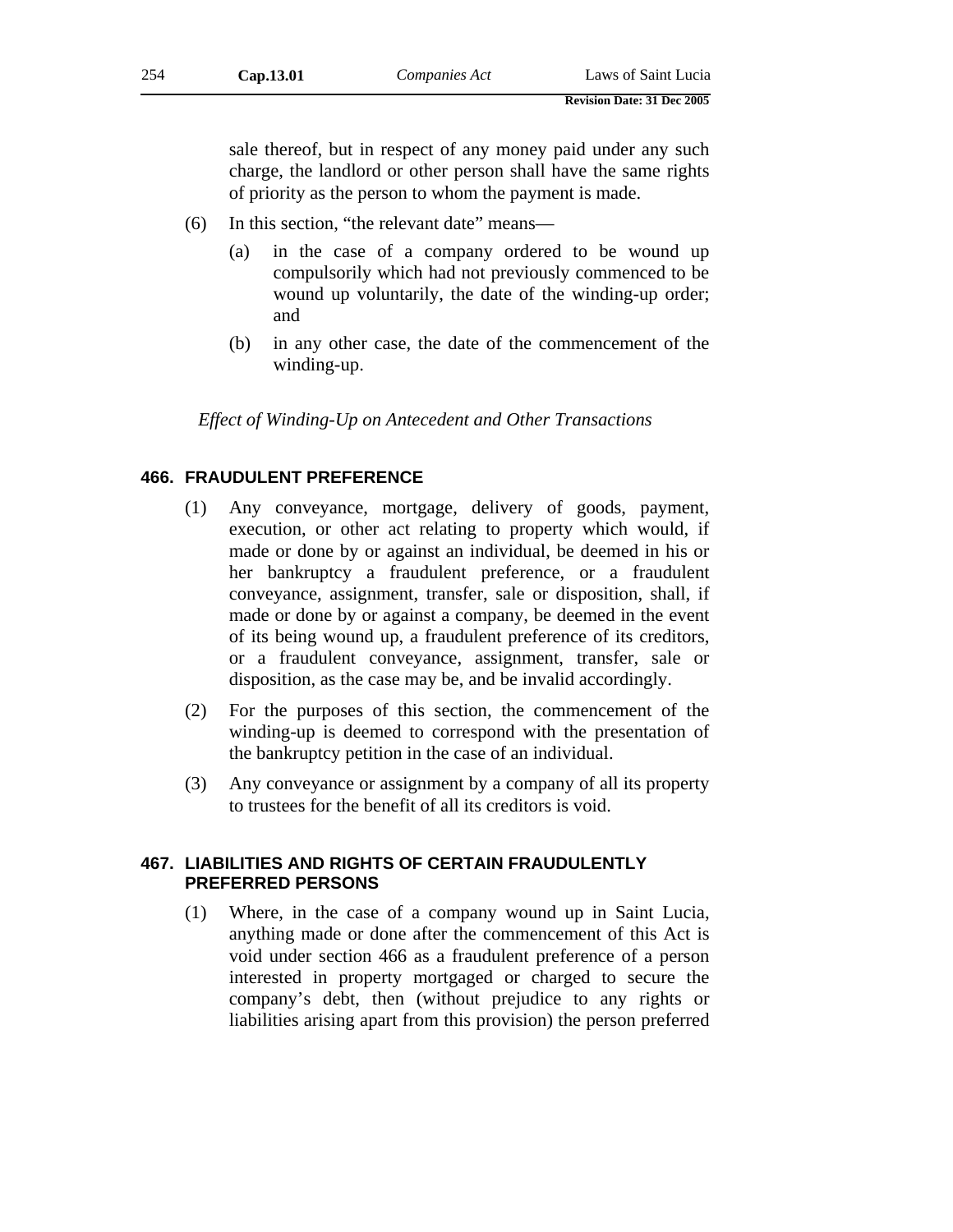is subject to the same liabilities, and has the same rights, as if he or she had undertaken to be personally liable as surety for the debt to the extent of the charge on the property or the value of his or her interest, whichever is the less.

- (2) The value of the interest of a person referred to in subsection (1) shall be determined as at the date of the transaction constituting the fraudulent preference, and shall be determined as if the interest were free of all incumbrances other than those to which the charge for the company's debt was then subject.
- (3) On any application made to the court with respect to any payment on the ground that the payment was a fraudulent preference of a surety or guarantor, the court shall have jurisdiction to determine any questions with respect to whom the payment was made and the surety or guarantor and to grant relief in respect thereof, although it is not necessary so to do for the purposes of the winding-up, and for that purpose may give leave to bring in the surety or guarantor as a third party as in the case of an action for the recovery of the sum paid.
- (4) Subsection (3) applies, with the necessary modifications, in relation to transactions other than the payment of money as it applies in relation to payments.

# **468. EFFECT OF FLOATING CHARGE**

Where a company is being wound up, a floating charge on the undertaking or property of the company created within 12 months of the commencement of the winding-up is, unless it is proved that the company immediately after the creation of the charge was solvent, invalid, except to the amount of any cash paid to the company at the time of or subsequently to the creation of, and in consideration for, the charge, together with interest on that amount at the rate of 6% per year or such other rate as may be prescribed by regulation under section 535.

# **469. DISCLAIMER OF ONEROUS PROPERTY**

(1) Where any part of the property of a company which is being wound up consists of land of any tenure burdened with onerous covenants, of shares or stock in corporations, or unprofitable contracts, or of any other property that is unsaleable, or not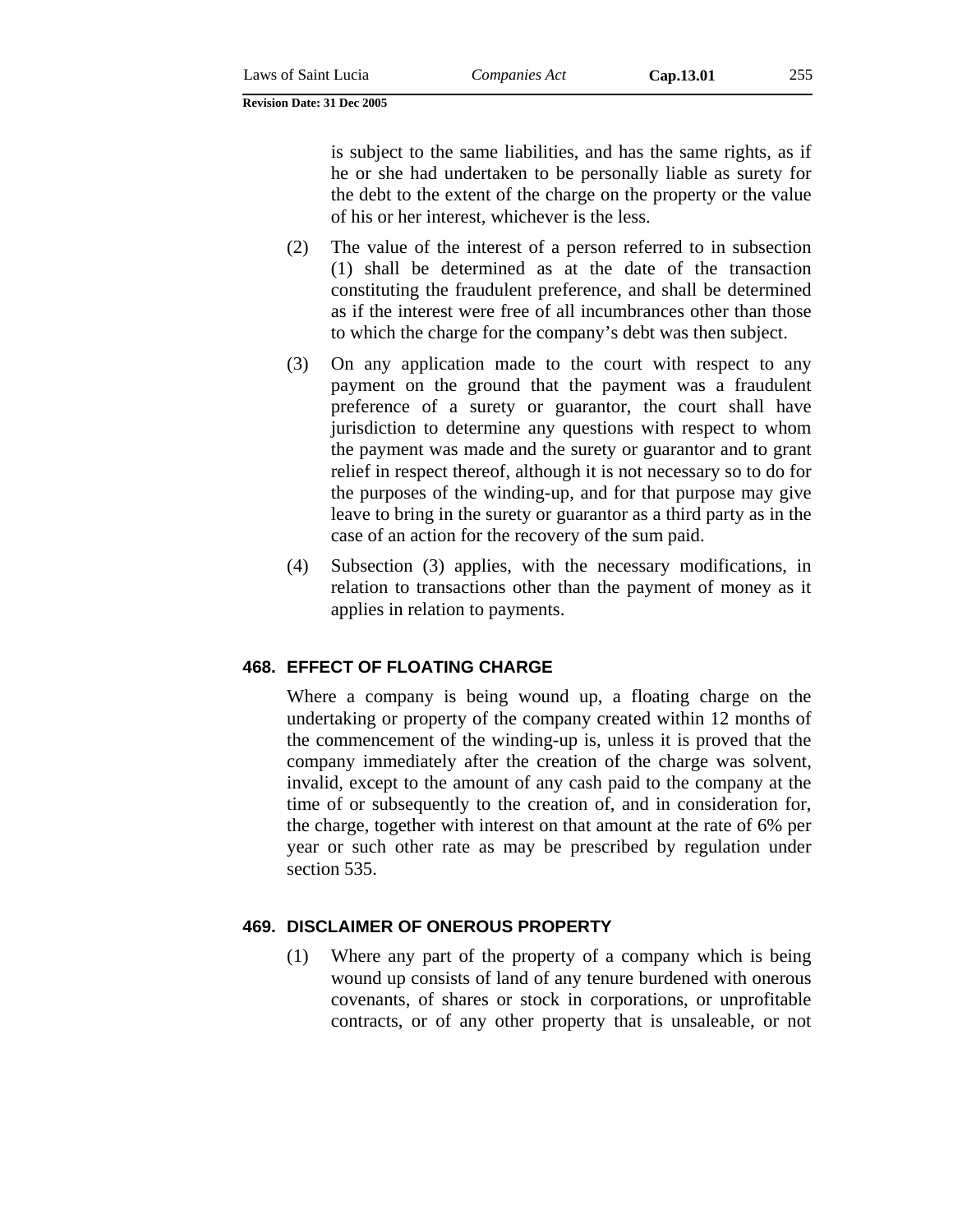readily saleable, by reason of its binding the possessor thereof to the performance of any onerous act, or to the payment of any sum of money, the liquidator of the company, although he or she has endeavoured to sell or has taken possession of the property, or exercised any act of ownership in relation thereto, may, with the leave of the court and subject to the provisions of this section, by writing signed by him or her, at any time within 12 months after the commencement of the winding-up or such extended period as may be allowed by the court, disclaim the property; but where any such property has not come to the knowledge of the liquidator within one month after the commencement of the winding-up, the power under this section of disclaiming the property may be exercised at any time within 12 months after he or she has become aware thereof or such extended period as may be allowed by the court.

- (2) The disclaimer shall operate to determine, as from the date of disclaimer, the rights, interest, and liabilities of the company, and the property of the company, in or in respect of the property disclaimed, but shall not, except so far as is necessary for the purpose of releasing the company and the property of the company from liability, affect the rights or liabilities of any other person.
- (3) The court, before or on granting leave to disclaim, may require such notices to be given to persons interested, and impose such terms as a condition of granting leave, and make such other order in the matter as the court thinks just.
- (4) The liquidator shall not be entitled to disclaim any property under this section in any case where an application in writing has been made to him or her by any person interested in the property requiring him or her to decide whether he or she will or will not disclaim, and the liquidator has not, within a period of 28 days after the receipt of the application or such further period as may be allowed by the court, given notice to the applicant that he or she intends to apply to the court for leave to disclaim, and, in the case of a contract, if the liquidator, after such an application, does not within the said period or further period disclaim the contract, the company shall be deemed to have adopted it.
- (5) The court, may, on the application of any person who is, as against the liquidator, entitled to the benefit or subject to the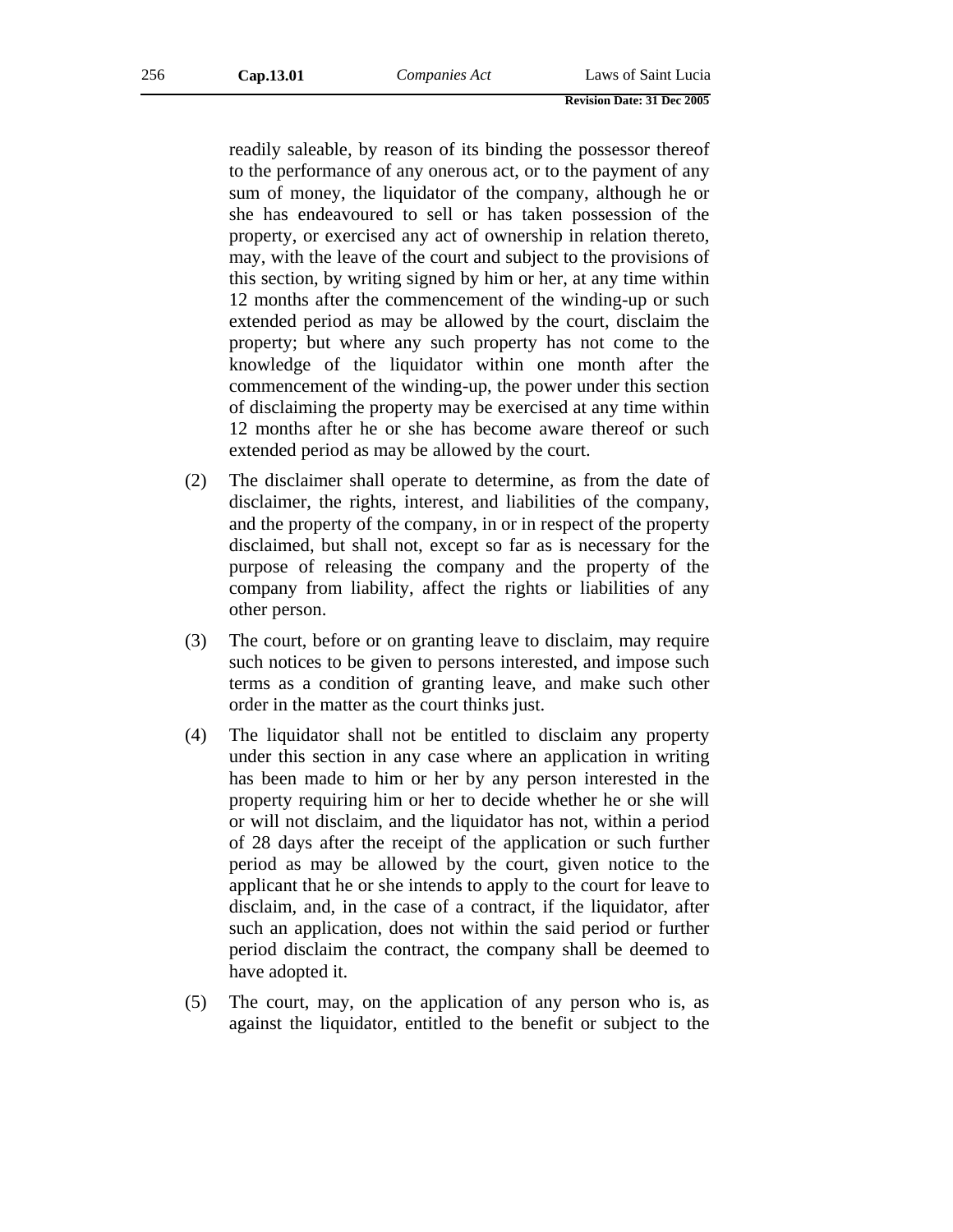burden of a contract made with a company, make an order rescinding the contract on such terms as to payment by or to either party of damages for the non-performance of the contract, or otherwise as the court thinks just, and any damages payable under the order to any such person may be proved by him or her as a debt in the winding-up.

- (6) The court may, on an application by any person who either claims any interest in any disclaimed property or is under any liability not discharged by this Act in respect of any disclaimed property and on hearing any such person as it thinks fit, make an order for the vesting of the property in or the delivery of the property to any persons entitled thereto, or to whom it may seem just that the property should be delivered by way of compensation for such liability, or a trustee for him or her, and on such terms as the court thinks just, and on any such vesting order being made, the property comprised therein shall vest accordingly in the person therein named in that behalf without any conveyance or assignment for the purpose.
- (7) Despite anything in subsection (6), where the property disclaimed is of a leasehold nature, the court shall not make a vesting order in favour of any person claiming under the company, whether as under-lessee or as mortgagee by demise, except upon terms of making that person—
	- (a) subject to the same liabilities and obligations as those to which the company was subject under the lease in respect of the property at the commencement of the winding-up; or
	- (b) if the court thinks fit, subject only to the same liabilities and obligations as if the lease had been assigned to that person at that date,

and in either event, if the case so requires, as if the lease had comprised only the property comprised in the vesting order, and any mortgagee or under-lessee declining to accept a vesting order upon such terms shall be excluded from all interest in and security upon the property, and, if there is no person claiming under the company who is willing to accept an order upon such terms, the court may vest the estate and interest of the company in the property in any person liable personally or in a representative character, and either alone or jointly with the company to perform the lessee's covenants in the lease, freed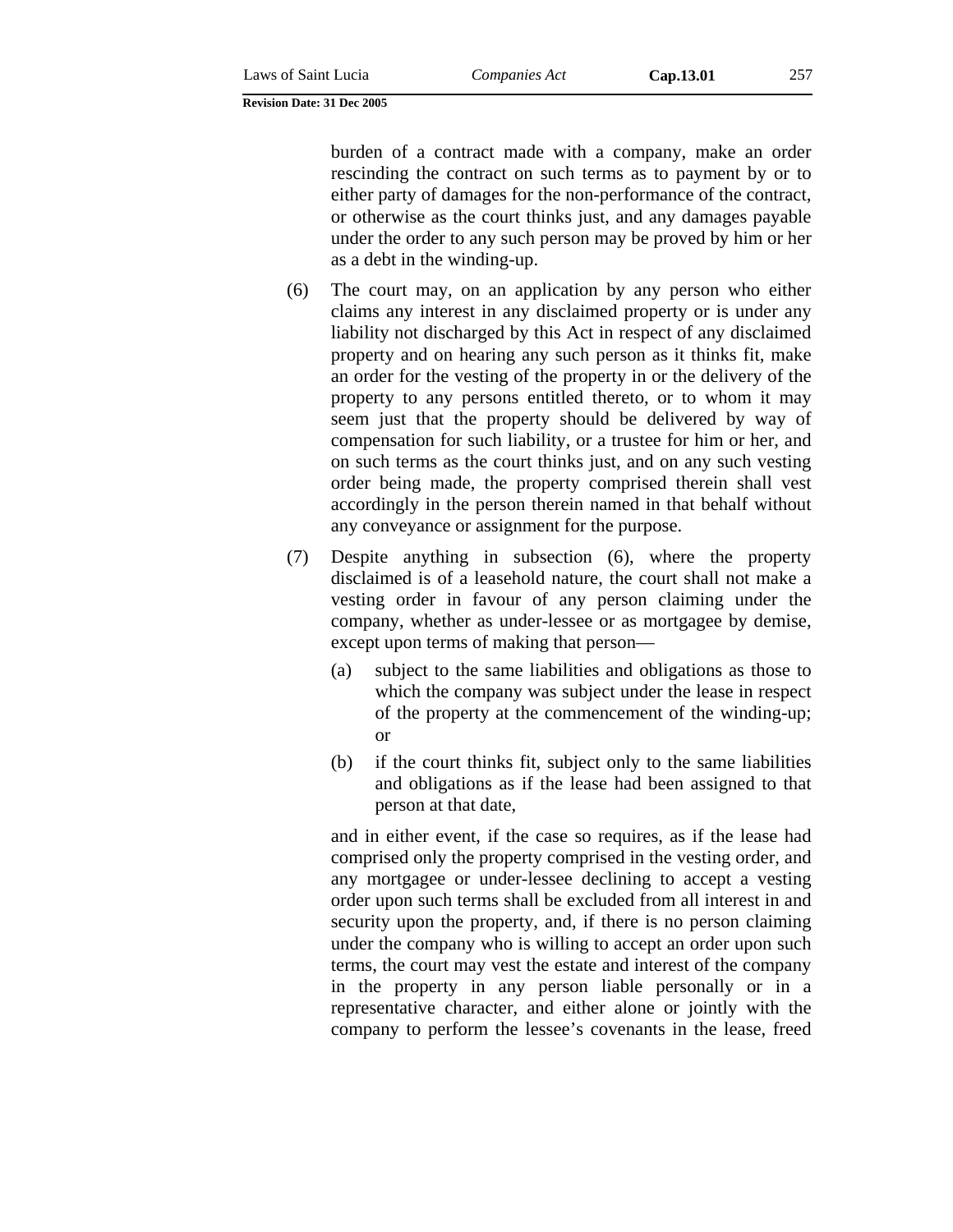and discharged from all estates, incumbrances and interests created therein by the company.

(8) Any person injured by the operation of a disclaimer under this section is deemed to be a creditor of the company to the amount of the injury, and may accordingly prove the amount as a debt in the winding-up.

## **470. INTERPRETATION**

In sections 471 and 472—

"**bailiff**" includes any officer charged with the execution of a writ or other process;

"**goods**" includes all chattels personal.

## **471. RESTRICTION OF RIGHTS OF CREDITOR AS TO EXECUTION OR ATTACHMENT**

- (1) Where a creditor has issued execution against the goods or lands of a company or has attached any debt due to the company, and the company is subsequently wound up, he or she shall not be entitled to retain the benefit of the execution or attachment against the liquidator in the winding-up of the company unless he or she has completed the execution or attachment before the commencement of the winding-up but—
	- (a) where any creditor has had notice of a meeting having been called at which a resolution for voluntary windingup is to be proposed, the date on which the creditor so had notice shall for the purposes of the foregoing provision be substituted for the date of the commencement of the winding-up;
	- (b) a person who purchases in good faith under a sale by a bailiff any goods of a company on which an execution has been levied shall in all cases acquire a good title to them against the liquidator; and
	- (c) the rights conferred by this subsection on the liquidator may be set aside by the court in favour of the creditor to such extent and subject to such terms as the court may think fit.
- (2) For the purposes of this section—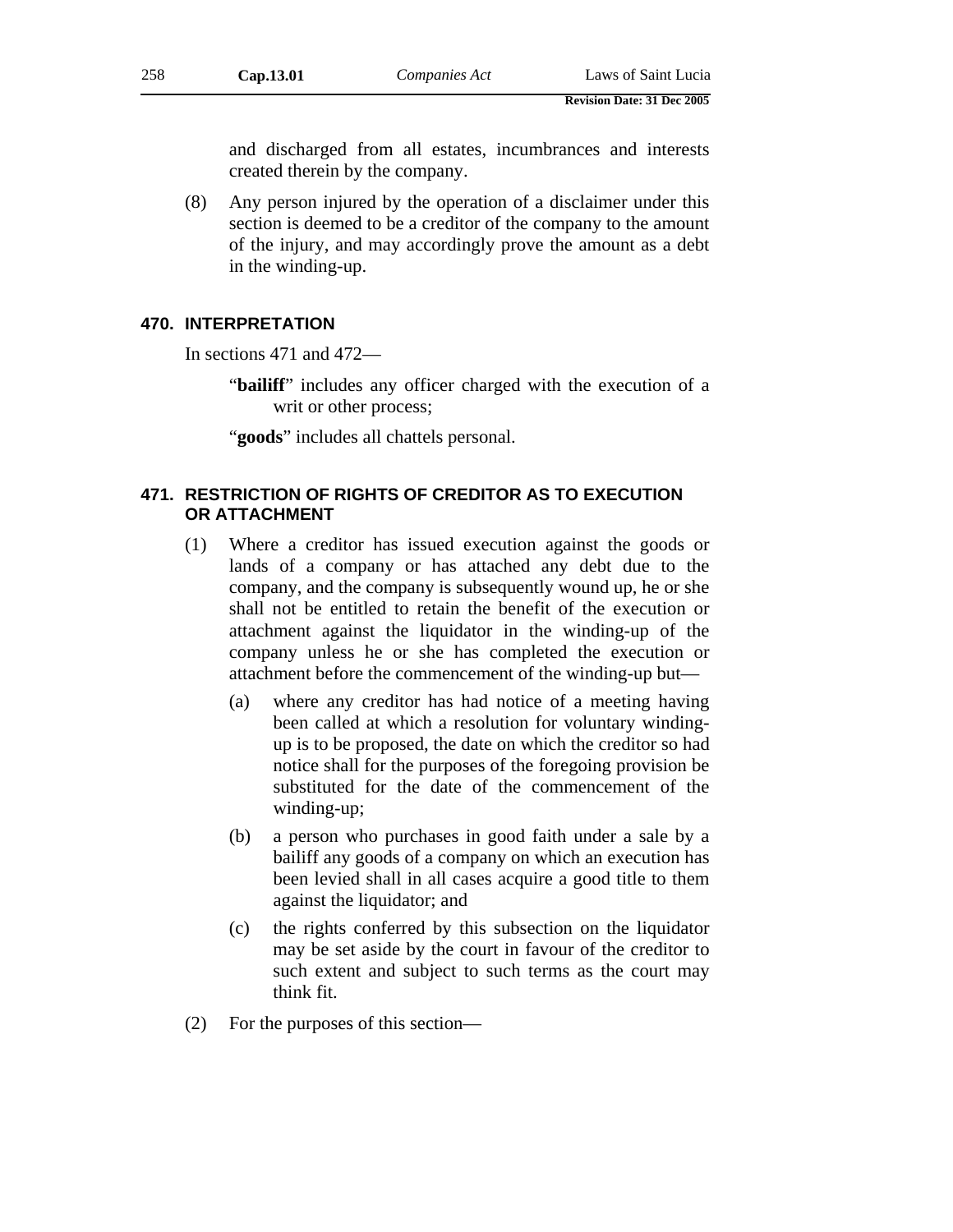(a) an execution against goods shall be taken to be completed by seizure and sale;

- (b) an attachment of a debt is deemed to be completed by receipt of the debt; and
- (c) an execution against land is deemed to be completed from the date of the order for sale or by seizure as the case may be, and, in the case of an equitable interest, by the appointment of a receiver.

### **472. DUTIES OF BAILIFF AS TO GOODS TAKEN IN EXECUTION**

- (1) Subject to subsection (3), where any goods of a company are taken in execution and, before the sale thereof or the completion of the execution by the receipt or recovery of the full amount of the levy, notice is served on the bailiff that a provisional liquidator has been appointed or that a winding-up order has been made or that a resolution for voluntary windingup has been passed, the bailiff shall, on being so required, deliver the goods and any money seized or received in part satisfaction of the execution to the liquidator, but the costs of the execution shall be a first charge on the goods or money so delivered and the liquidator may sell the goods, or a sufficient part thereof, for the purpose of satisfying that charge.
- (2) Subject to subsection (3), where under an execution in respect of a judgment for a sum exceeding \$100 the goods of a company are sold or money is paid in order to avoid sale, the bailiff shall deduct the costs of the execution from the proceeds of the sale or the money paid and retain the balance for 14 days, and if within that time notice is served on him or her of a petition for the winding-up of the company having been presented or of a meeting having been called at which there is to be proposed a resolution for the voluntary winding-up of the company and an order is made or a resolution is passed, as the case may be, for the winding-up of the company, the bailiff shall pay the balance to the liquidator, who shall be entitled to retain it as against the execution creditor.
- (3) The rights conferred by this section on the liquidator may be set aside by the court in favour of the creditor to such extent and subject to such terms as the court thinks fit.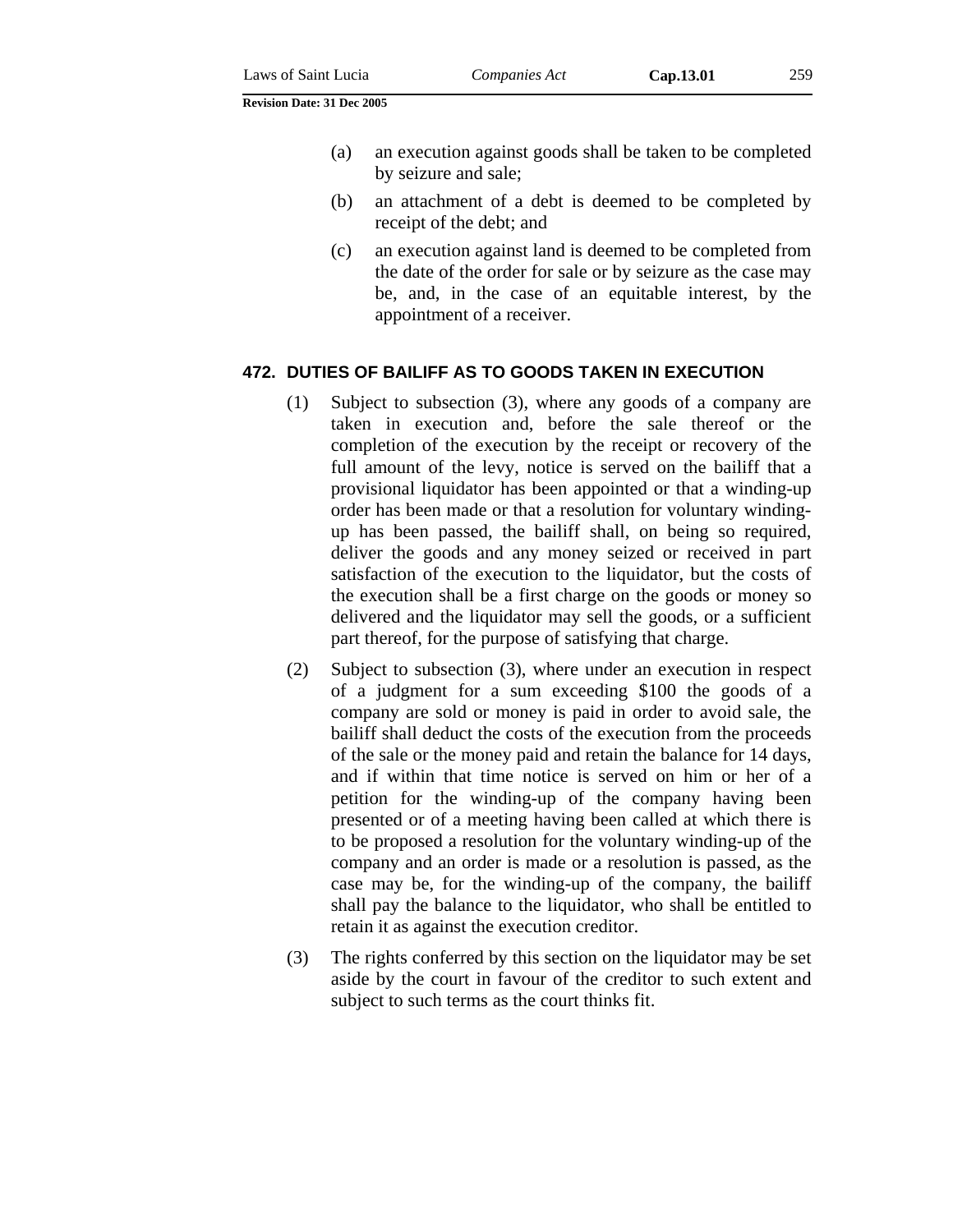*Offences* 

### **473. OFFENCES BY OFFICERS OF COMPANIES IN LIQUIDATION**

- (1) A person commits an offence who, being a past or present officer of a company which at the time of the commission of the alleged offence is being wound up, whether by the court or voluntarily, or is subsequently ordered to be wound up by the court or subsequently passes a resolution for voluntary windingup—
	- (a) does not to the best of his or her knowledge and belief fully and truly discover to the liquidator all the property, real and personal, of the company, and how and to whom and for what consideration and when the company disposed of any part thereof, except such part as has been disposed of in the ordinary way of the business of the company;
	- (b) does not deliver up to the liquidator, or as he or she directs, all such part of the real and personal property of the company as is in his or her custody or under his or her control, and which he or she is required by law to deliver up;
	- (c) does not deliver up to the liquidator, or as he or she directs, all books and papers in his or her custody or under his or her control belonging to the company and which he or she is required by law to deliver up;
	- (d) within 12 months next before the commencement of the winding-up or at any time thereafter conceals any part of the property of the company to the value of \$500 or upwards, or conceals any debt due to or from the company;
	- (e) within 12 months next before the commencement of the winding-up or at any time thereafter fraudulently removes any part of the property of the company to the value of \$500 or upwards;
	- (f) makes any material omission in any statement relating to the affairs of the company;
	- (g) knowing or believing that a false debt has been proved by any person under the winding-up, fails for the period of one month to inform the liquidator thereof;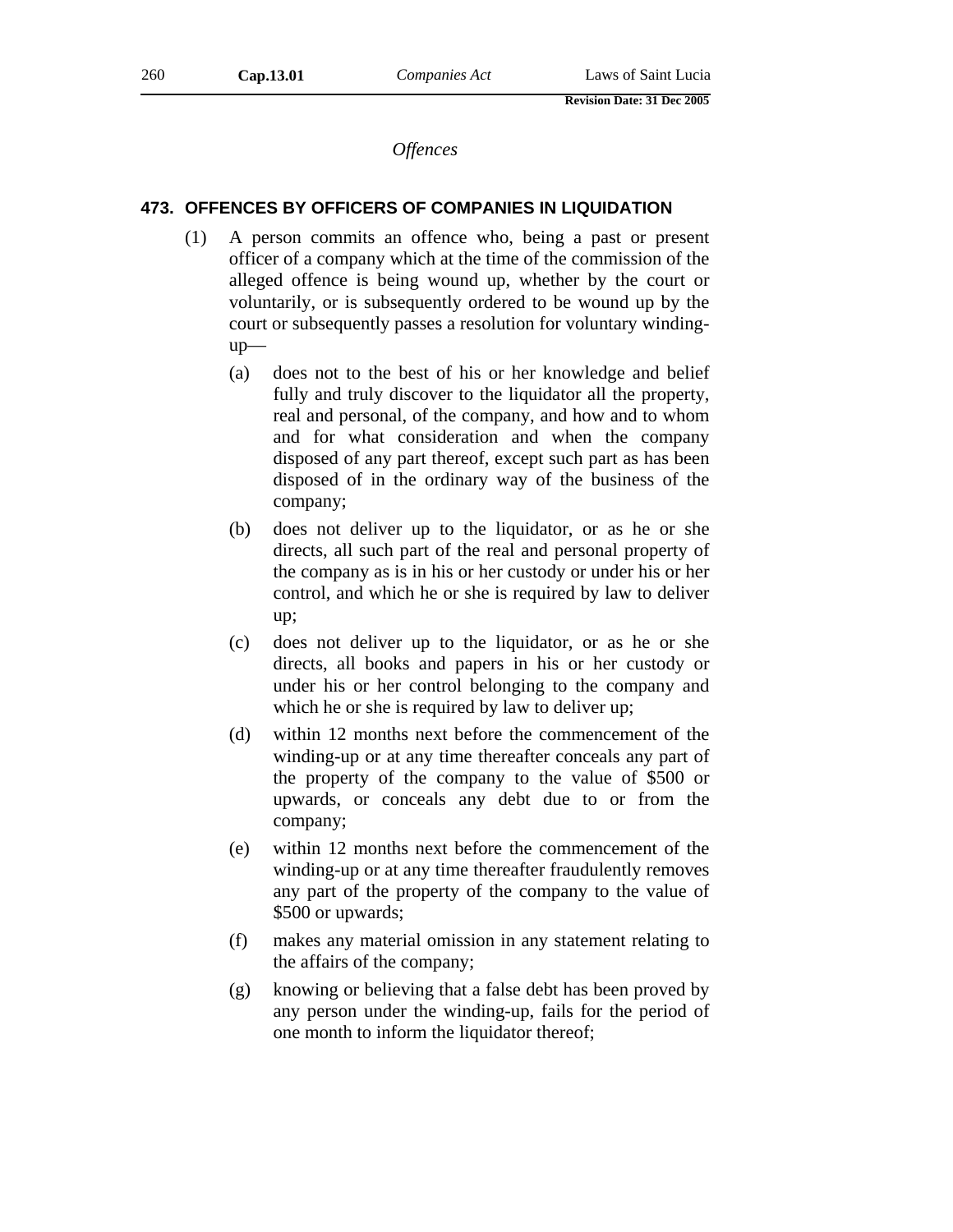- (h) after the commencement of the winding-up prevents the production of any book or paper affecting or relating to the property or affairs of the company;
- (i) within 12 months next before the commencement of the winding-up or at any time thereafter, conceals, destroys, mutilates or falsifies, or is privy to the concealment, destruction, mutilation, or falsification of, any book or paper affecting or relating to the property or affairs of the company;
- (j) within 12 months next before the commencement of the winding-up or at any time thereafter makes or is privy to the making of any false entry in any book or paper affecting or relating to the property or affairs of the company;
- (k) within 12 months next before the commencement of the winding-up or at any time thereafter fraudulently parts with, alters or makes any omission in, or is privy to the fraudulent parting with, altering or making any omission in, any document affecting or relating to the property or affairs of the company;
- (l) after the commencement of the winding-up or at any meeting of the creditors of the company within 12 months next before the commencement of the winding-up attempts to account for any part of the property of the company by fictitious losses or expenses;
- (m) has within 12 months next before the commencement of the winding-up or at any time thereafter, by any false representation or other fraud, obtained any property for or on behalf of the company on credit which the company does not subsequently pay for;
- (n) within 12 months next before the commencement of the winding-up or at any time thereafter, under the false pretence that the company is carrying on its business, obtains on credit, for or on behalf of the company, any property which the company does not subsequently pay for;
- (o) within 12 months next before the commencement of the winding-up or at any time thereafter pawns, pledges or disposes of any property of the company which has been obtained on credit and has not been paid for, unless such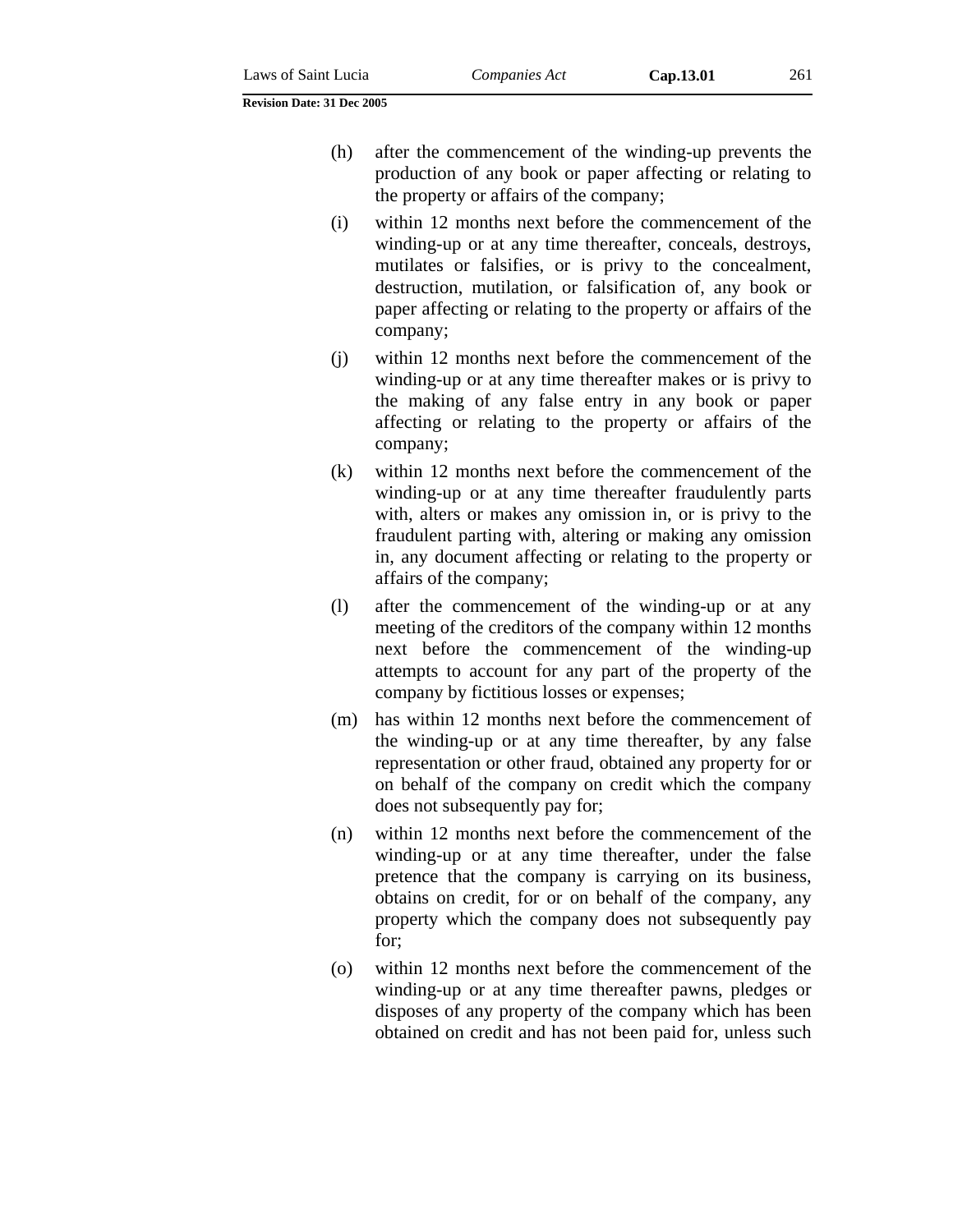pawning, pledging or disposing is in the ordinary way of the business of the company; or

- (p) commits any false representation or other fraud for the purpose of obtaining the consent of the creditors of the company or any of them to an agreement with reference to the affairs of the company or to the winding-up.
- (2) It is a sufficient defence in proceedings for an offence under subsection (1)(a), (1)(b), (1)(c), (1)(d), (1)(f), (1)(n), or (1)(o) if the accused proves that he or she had no intent to defraud, and in proceedings for an offence under subsection  $(1)(h)$ ,  $(1)(i)$  or  $(1)(i)$  if he or she proves that he or she had no intent to conceal the state of affairs of the company or to defeat the law.
- (3) Where any person pawns, pledges or disposes of any property in circumstances which amount to an offence under subsection (1)(o), every person who takes in pawn or pledge or otherwise receives the property knowing it to be pawned, pledged or disposed of in those circumstances commits an offence.
- (4) For the purposes of this section, "officer" includes any person in accordance with whose directions or instructions the directors of a company have been accustomed to act.

### **474. PENALTY FOR FALSIFICATION OF BOOKS**

Any officer or contributory of a company being wound up who destroys, mutilates, alters or falsifies any books, papers, or securities, or makes or is privy to the making of any false or fraudulent entry in any register, book of account or document belonging to the company with intent to defraud or deceive any person, commits an offence.

# **475. FRAUDS BY OFFICERS OF COMPANIES WHICH HAVE GONE INTO LIQUIDATION**

A person commits an offence who, being at the time of the commission of the alleged offence an officer of a company which is subsequently ordered to be wound up by the court or subsequently passes a resolution for voluntary winding-up—

- (a) has by false pretenses or by means of any other fraud induced any person to give credit to the company;
- (b) with intent to defraud creditors of the company, has made or caused to be made any gift or transfer of or charge on,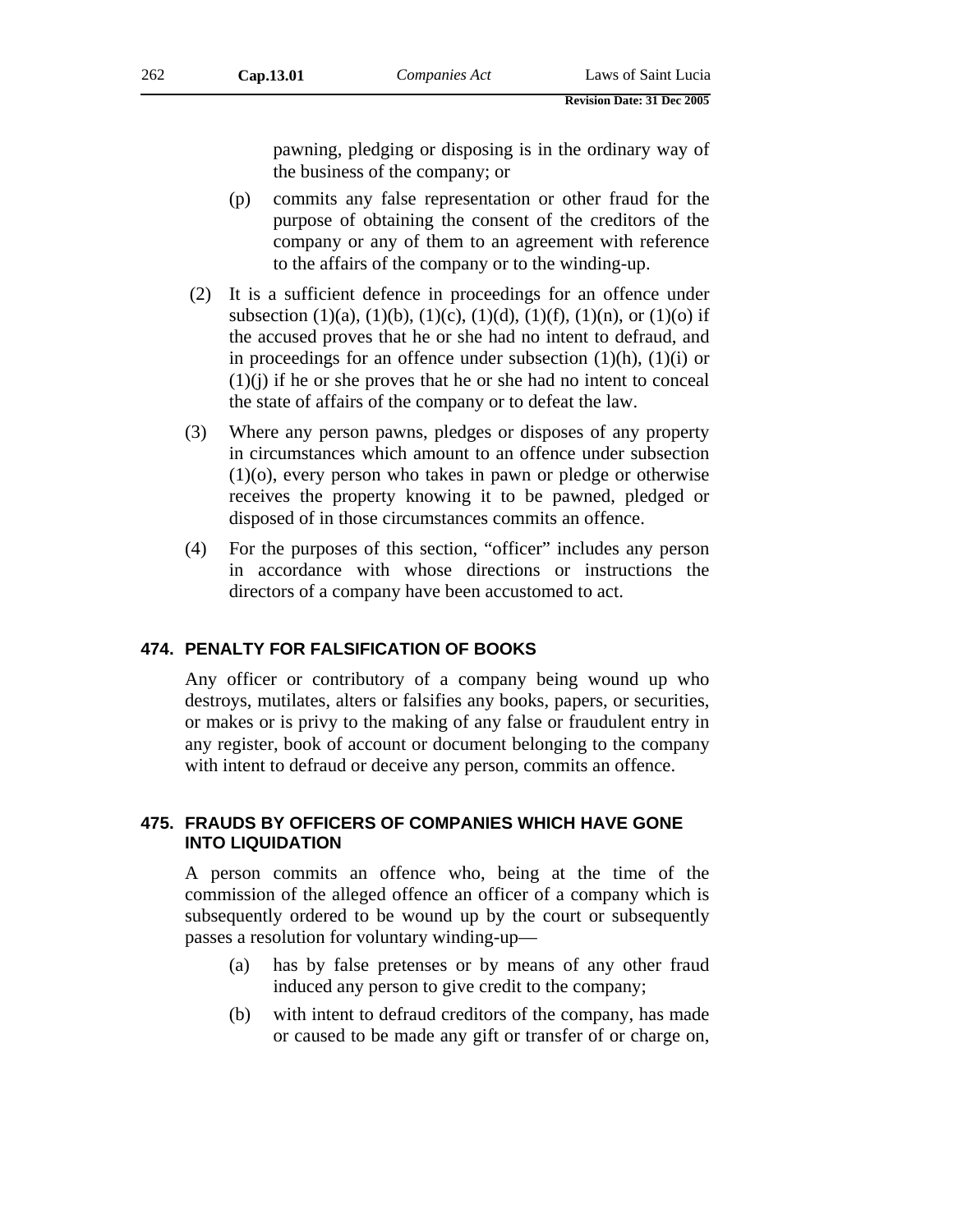or has caused or connived at the levying of any execution against, the property of the company; or

(c) with intent to defraud creditors of the company, has concealed or removed any part of the property of the company since, or within 2 months before, the date of any unsatisfied judgment or order for payment of money obtained against the company.

### **476. LIABILITY WHERE PROPER ACCOUNTS NOT KEPT**

- (1) If where a company is wound up it is shown that proper books of account were not kept by the company throughout the period of 2 years immediately preceding the commencement of the winding-up, or the period between the incorporation of the company and the commencement of the winding-up, whichever is the shorter, every officer of the company who was knowingly a party to the default of the company, unless he or she shows that he or she acted honestly and that in the circumstances in which the business of the company was carried on the fault was excusable, commits an offence.
- (2) For the purposes of this section, proper books of account are deemed not to have been kept in the case of any company if there have not been kept such books or accounts as are necessary to exhibit and explain the transactions and financial position of the trade or business of the company, including books containing entries from day to day in sufficient detail of all cash received and cash paid, and, where the trade or business has involved dealing in goods, statements of the annual stocktakings and (except in the case of goods sold by way of ordinary retail trade) of all goods sold and purchased, showing the goods and the buyers and sellers thereof in sufficient detail to enable those goods and those buyers and sellers to be identified.

### **477. FRAUDLENT TRADING**

- (1) If in the course of the winding-up of a company it appears that any business of the company has been carried on—
	- (a) with intent to defraud creditors of the company or the creditors of any other person or for any fraudulent purpose;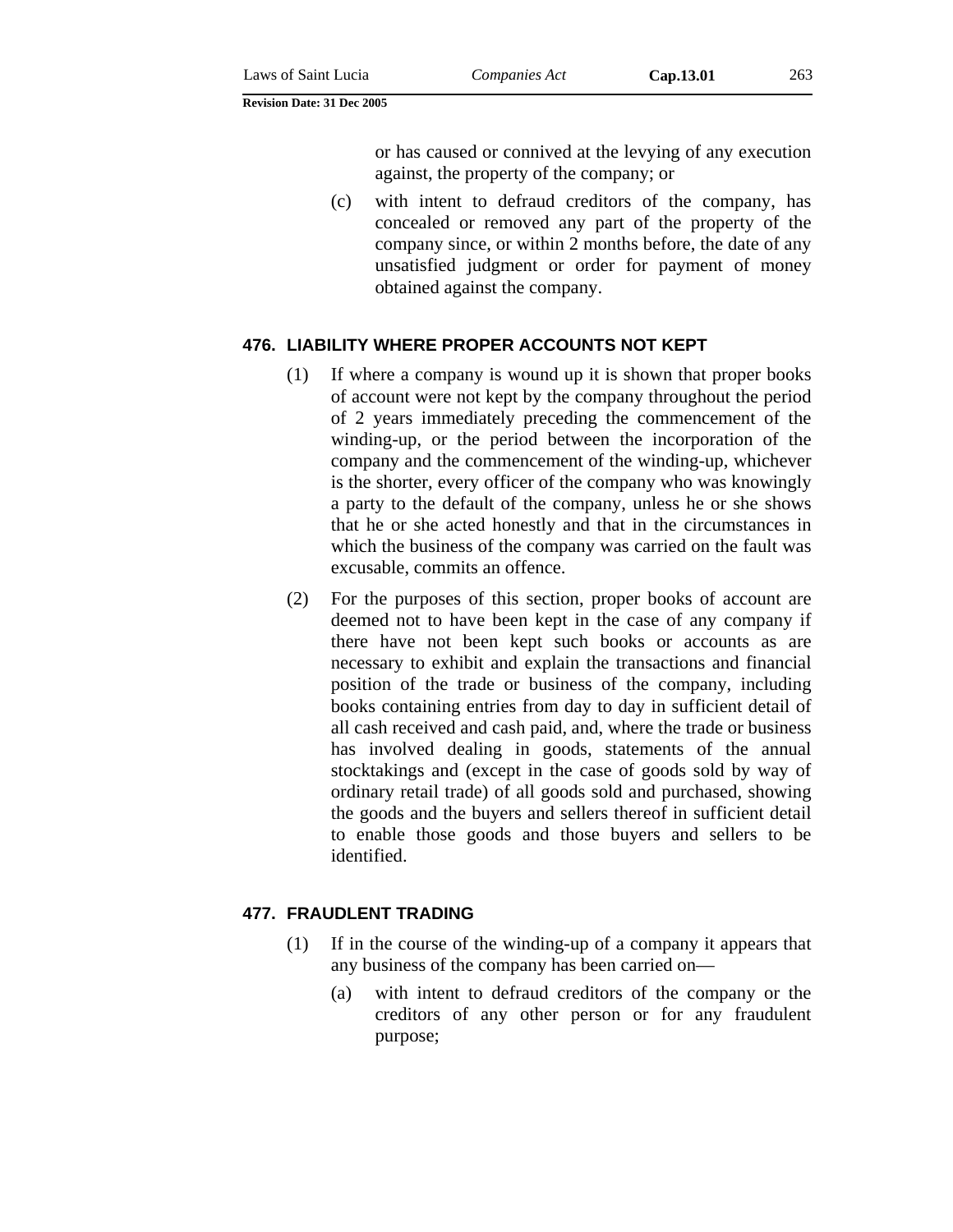- (b) with reckless disregard of the company's obligation to pay its debts and liabilities; or
- (c) with reckless disregard of the insufficiency of the company's assets to satisfy its debts and liabilities,

the court, on the application of the Official Receiver or the liquidator or any creditor or contributory of the company may, if it thinks proper to do so, declare that any of the officers whether past or present, of the company or any other persons who were knowingly parties to the carrying on of the business in that manner are personally responsible, without any limitation of liability, for all or any of the debts or other liabilities of the company, as far as the court may direct.

- (2) Where the court makes any declaration referred to in subsection (1) it may give such further directions as it thinks proper for the purpose of giving effect to that declaration, and in particular may make any provision for making the liability of a person under the declaration a charge on any debt or obligation due from the company to him or her, or on any mortgage or charge or any interest in any mortgage or charge, on any assets of the company held by or vested in him or her, or any company or persons on his or her behalf or any person claiming as assignee from or through the person liable to any person acting on his or her behalf, and may make such further order as may be necessary for the purpose of enforcing any charge imposed under this subsection.
- (3) For the purposes of subsection (2), "assignee" includes any person to whom or in whose favour, by the directions of the person liable, the debt, obligation, mortgage or charge was created, issued or transferred or the interest created, but does not include an assignee for valuable consideration (not including consideration by way of marriage) given in good faith and without notice of any of the matters on the ground of which the declaration is made.
- (4) Where any business of a company is carried on with such intent or for such purpose as is mentioned in subsection (1), every person who was knowingly a party to the carrying on of the business in that manner commits an offence.
- (5) The provisions of this section have effect although the person concerned may be criminally liable in respect of the matters on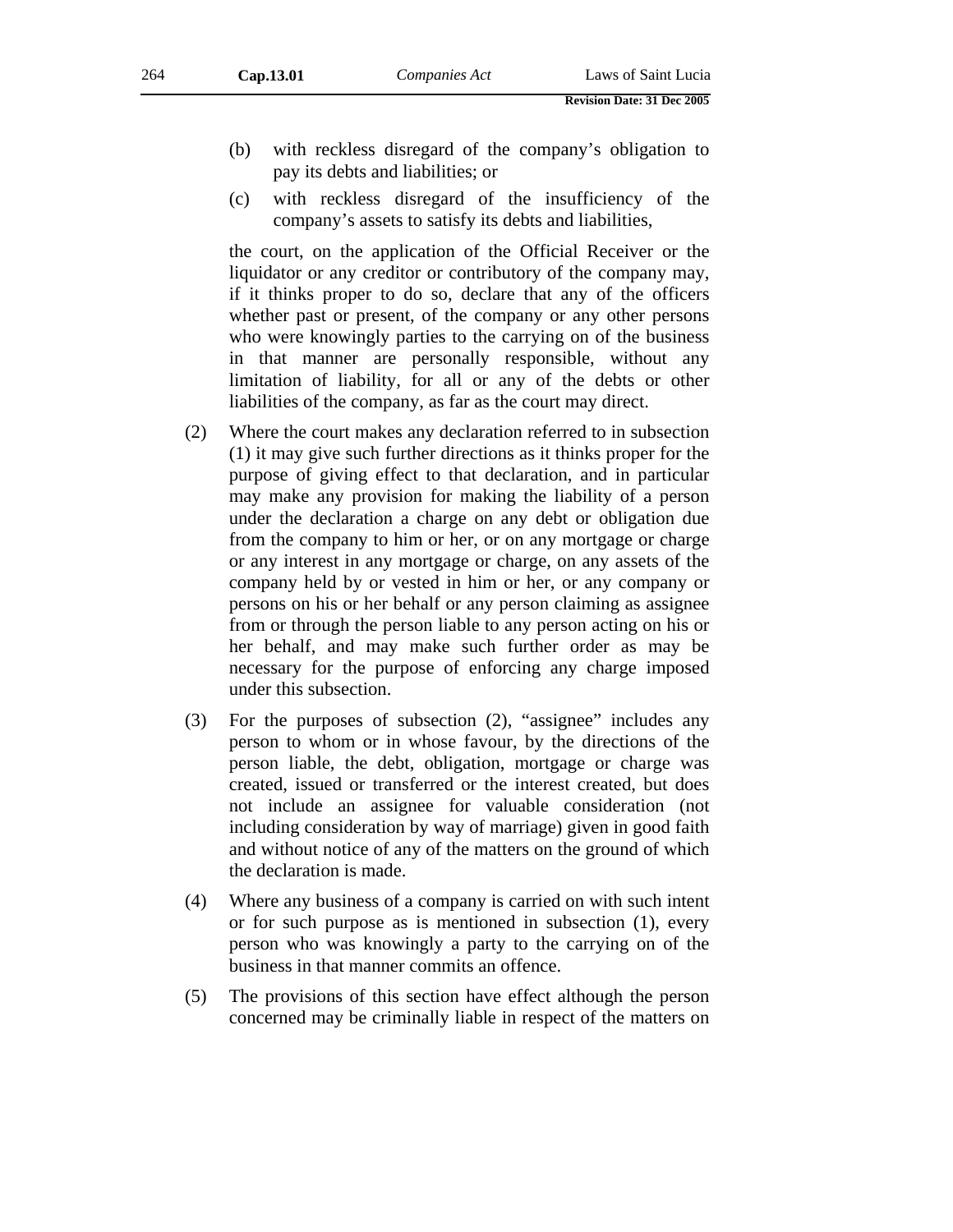the ground of which the declaration is to be made, and where the declaration under subsection (1) is made in the case of a winding-up, the declaration is deemed to be a final judgment within the meaning of Title IX of the Commercial Code.

# **478. POWER OF COURT TO ASSESS DAMAGES AGAINST DELINQUENT DIRECTORS, ETC**

- (1) If in the course of winding-up a company it appears that any person who has taken part in the formation or promotion of the company, or any past or present officer or liquidator of the company, has misapplied or retained or become liable or accountable for any money or property of the company or been guilty of any misfeasance or breach of trust in relation to the company, the court may, on the application of the Official Receiver or of the liquidator, or of any creditor or contributory, examine into the conduct of the promoter, liquidator or officer, and compel him or her to repay or restore the money or property or any part thereof respectively with interest at such rate as the court thinks just, or to contribute such sum to the assets of the company by way of compensation in respect of the misapplication, retainer, misfeasance or breach of trust as the court thinks just.
- (2) The provisions of this section have effect although the offence is one for which the offender may be criminally liable.
- (3) Where in the case of a winding-up an order for payment of money is made under this section, the order is deemed to be a final judgment within the meaning of Title IX of the Commercial Code.

### **479. PROSECUTION OF DELINQUENT OFFICERS AND MEMBERS OF A COMPANY**

(1) If it appears to the court in the course of a winding-up by the court, that any past or present officer, or any member, of the company committed an offence in relation to the company for which he or she is criminally liable the court may, either on the application of any person interested in the winding-up or on its own motion, direct the liquidator to refer the matter to the Director of Public Prosecutions.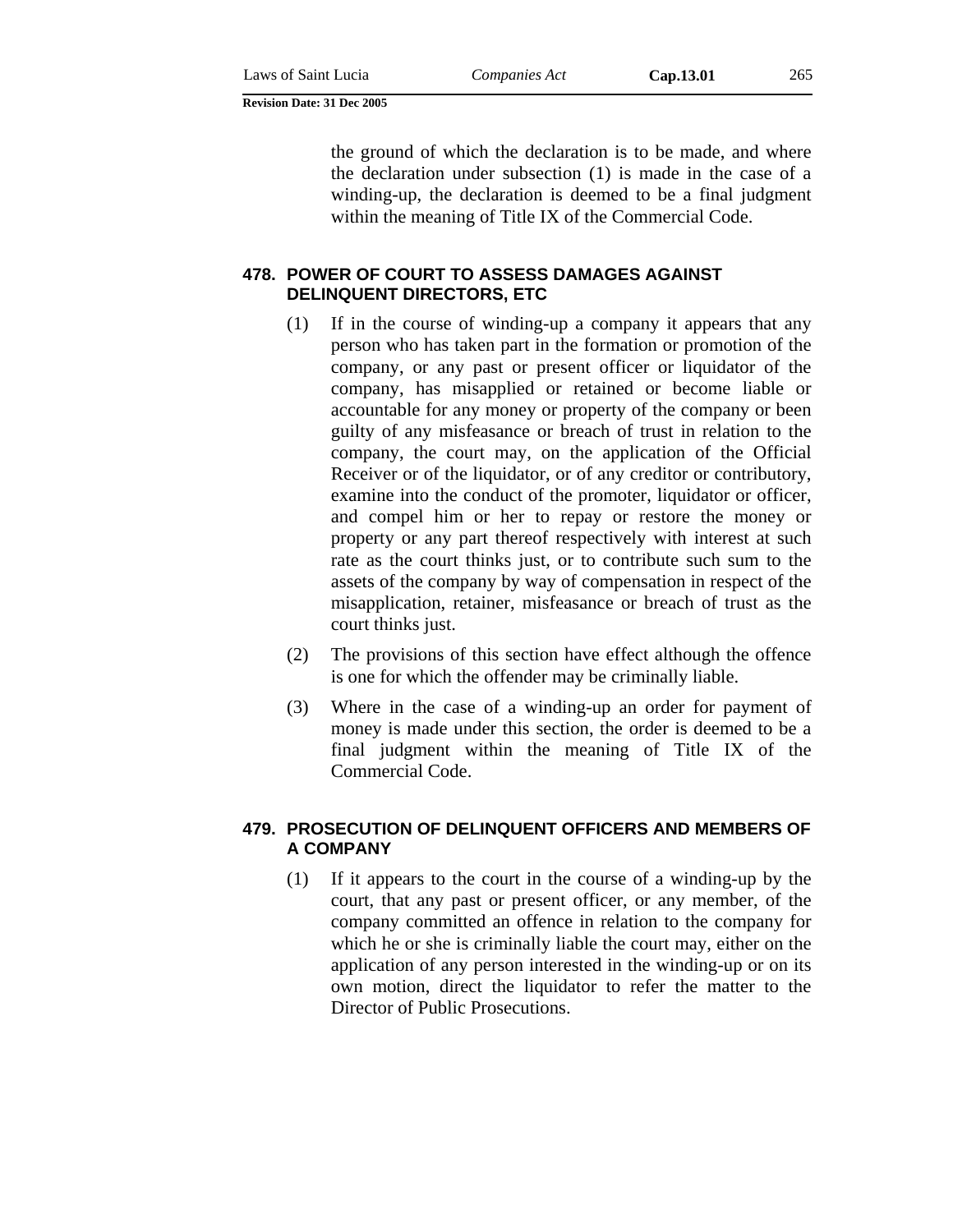| 266 | Cap.13.01 | Companies Act | Laws of Saint Lucia |
|-----|-----------|---------------|---------------------|
|     |           |               |                     |

|  | <b>Revision Date: 31 Dec 2005</b> |
|--|-----------------------------------|

- (2) If it appears to the liquidator in the course of a voluntary winding-up that any past or present officer, or any member, of a company committed any offence in relation to the company for which he or she is criminally liable, he or she shall report the matter to the Director of Public Prosecutions and shall furnish to the Director such information and give to him or her such access to and facilities for inspecting and taking copies of any documents, being information or documents in the possession or under the control of the liquidator and relating to the matter in question, as the Director may require.
- (3) If it appears to the court in the course of a voluntary winding-up that any past or present officer, or any member, of the company committed any offence in relation to the company for which he or she is criminally liable, and that no report with respect to the matter has been made by the liquidator to the Director of Public Prosecutions under subsection (2), the court may, on the application of any person interested in the winding-up or of its own motion direct the liquidator to make such a report, and on a report being made accordingly the provisions of this section have effect as though the report had been made under subsection (2).
- (4) If, where any matter is reported or referred to the Director of Public Prosecutions under this section, he or she considers that the case is one in which a prosecution ought to be instituted, the liquidator and every officer and agent of the company past and present (other than the defendant in the proceedings) shall give him or her all assistance in connection with the prosecution which he or she is reasonably able to give.
- (5) For the purpose of subsection (4), "agent", in relation to a company, is deemed to include any banker or attorney-at-law of the company and any person employed by the company as auditor, whether that person is or is not an officer of the company.
- (6) If any person fails or neglects to give assistance in the manner required by subsection (4), the court may, on the application of the Director of Public Prosecutions, direct that person to comply with the requirements of that subsection, and where any such application is made with respect to a liquidator the court may, unless it appears that the failure or neglect to comply was due to the liquidator not having in his or her hands sufficient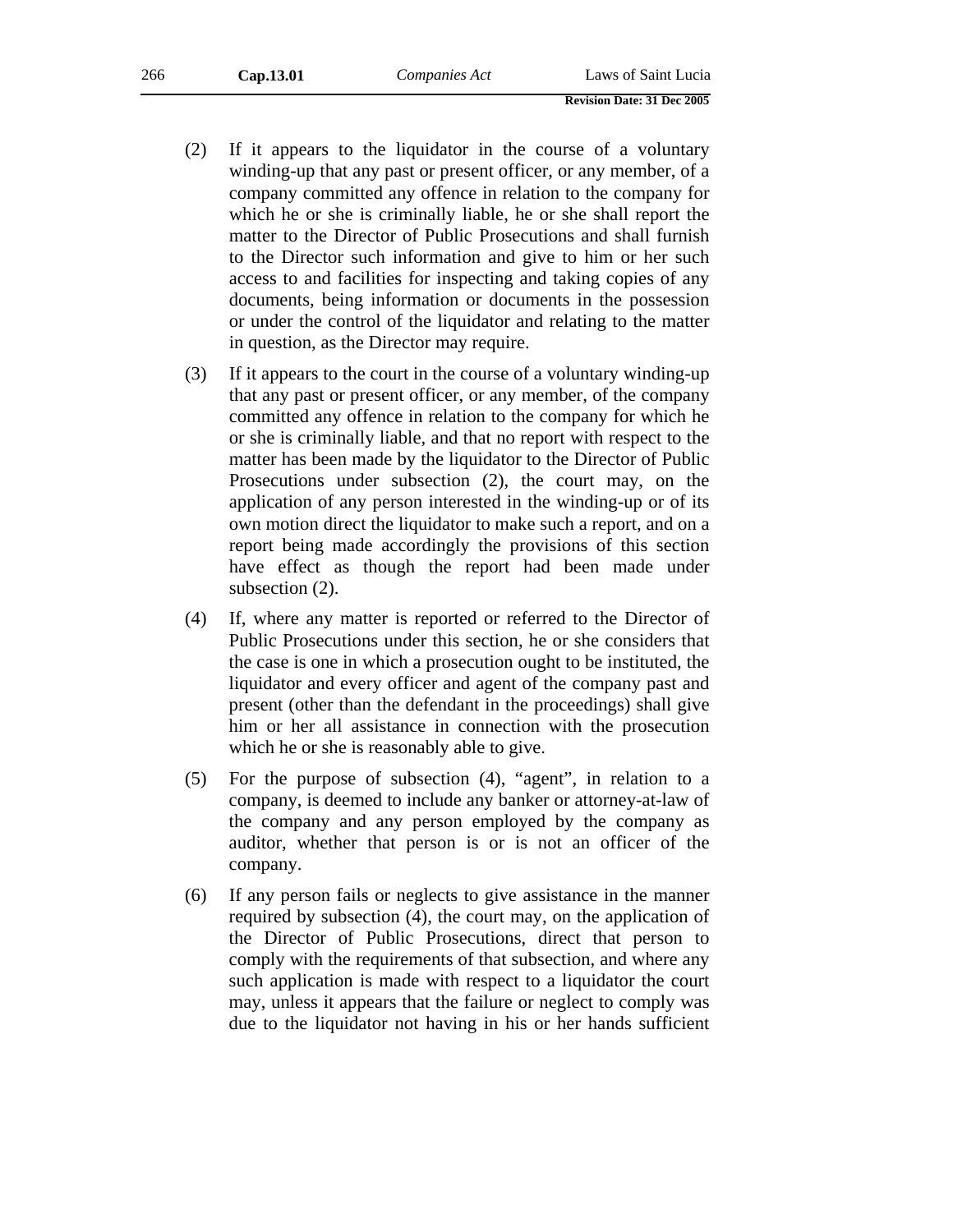assets of the company to enable him or her so to do, direct that the costs of the application shall be borne by the liquidator personally.

*Supplementary Provisions As To Winding-Up* 

# **480. DISQUALIFICATION FOR APPOINTMENT AS LIQUIDATOR**

A corporation or an undischarged bankrupt is not qualified for appointment as liquidator of a company, whether in a winding-up by the court or in a voluntary winding-up, and

- (a) any appointment made in contravention of this provision is void; and
- (b) any corporation which or an undischarged bankrupt who, acts as liquidator of a company commits an offence.

### **481. NOTIFICATION THAT A COMPANY IS IN LIQUIDATION**

Where a company is being wound up, whether by the court or voluntarily, every invoice, order for goods or business letter issued by or on behalf of the company or a liquidator of the company, or a receiver or manager of the property of the company, being a document on or in which the name of the company appears, shall contain a statement that the company is being wound up.

### **482. FAILURE TO COMPLY WITH SECTION 481**

If default is made in complying with section 481, the company and every officer of the company and every liquidator of the company and every receiver or manager, who knowingly authorises or permits the default, commits an offence.

### **483. EXEMPTION OF CERTAIN DOCUMENTS FROM STAMP DUTY ON WINDING-UP OF COMPANIES**

- (1) In the case of a winding-up by the court, or of a creditors' voluntary winding-up, of a company—
	- (a) every assurance relating solely to freehold or leasehold property, or to any mortgage, charge or other incumbrance on, or any estate, right or interest in, any real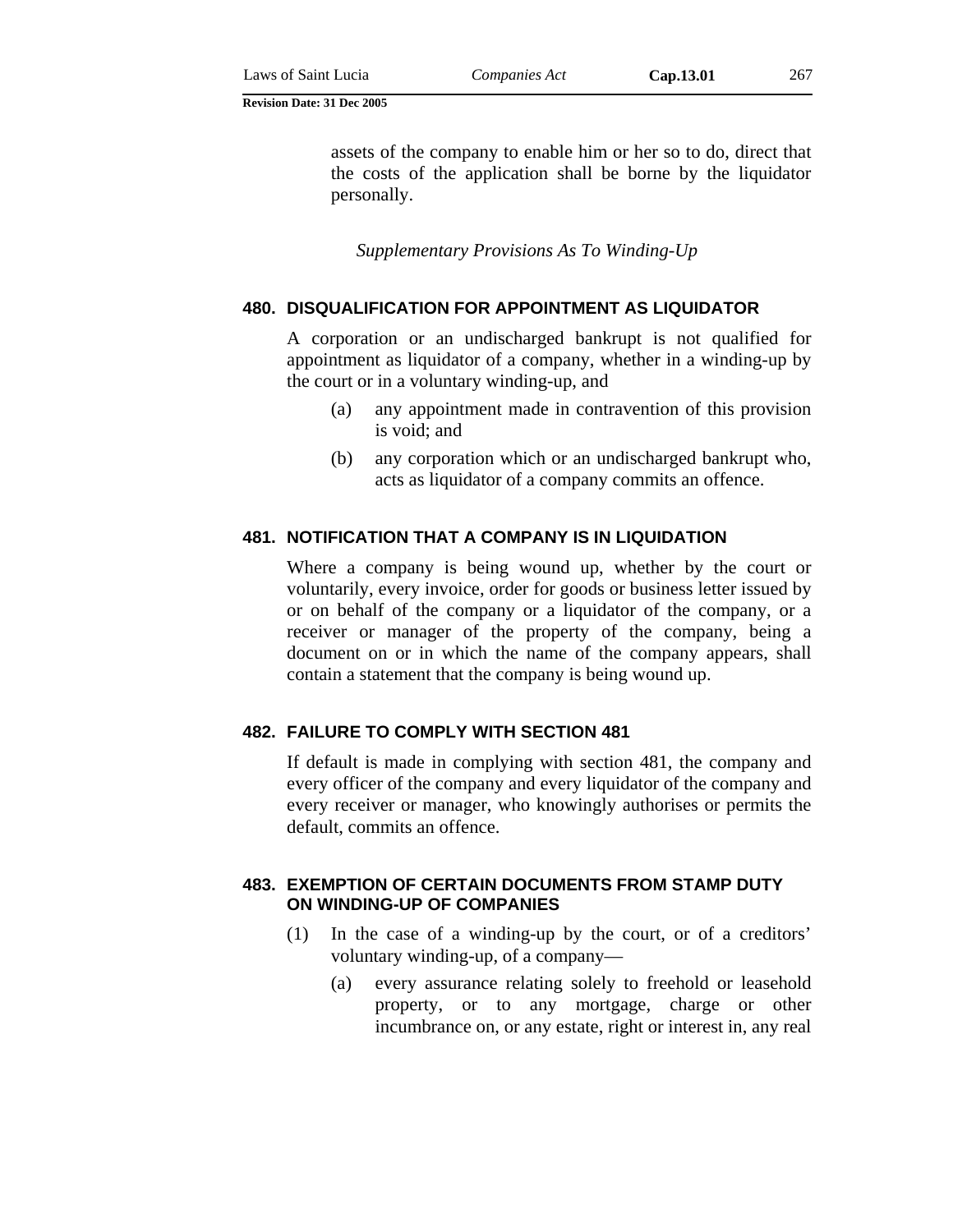or personal property, which forms part of the assets of the company and which, after the execution of the assurance, either at law or in equity, is or remains part of the assets of the company; and

(b) every power of attorney, proxy, writ, order, certificate, affidavit, bond or other instrument or writing relating solely to the property of any company which is being so wound up or to any proceeding under any such windingup,

is exempt from duties chargeable under the enactment relating to stamp duties.

(2) In subsection (1), "assurance" includes deed, conveyance, assignment, transfer and surrender.

### **484. BOOKS OF COMPANY TO BE EVIDENCE**

Where a company is being wound up, all books and papers of the company and of the liquidators shall, as between the contributories of the company, be *prima facie* evidence of the truth of all matters purporting to be recorded therein.

### **485. DISPOSAL OF BOOKS AND PAPERS OF COMPANIES**

- (1) When a company has been wound up and is about to be dissolved, the books and papers of the company and of the liquidators may be disposed of as follows, namely—
	- (a) in the case of a winding-up by the court in such manner as the court directs;
	- (b) in the case of a members' voluntary winding-up, in such way as a general meeting of the company by ordinary resolution directs, and in the case of a creditors' voluntary winding-up, in such manner as the committee of inspection or, if there is no such committee, as a meeting of the creditors of the company, by resolution directs.
- (2) After 5 years from the dissolution of the company no responsibility rests on the company, the liquidators or any person to whom the custody of the books and papers has been committed, by reason of any book or paper not being forthcoming to any person claiming to be interested therein.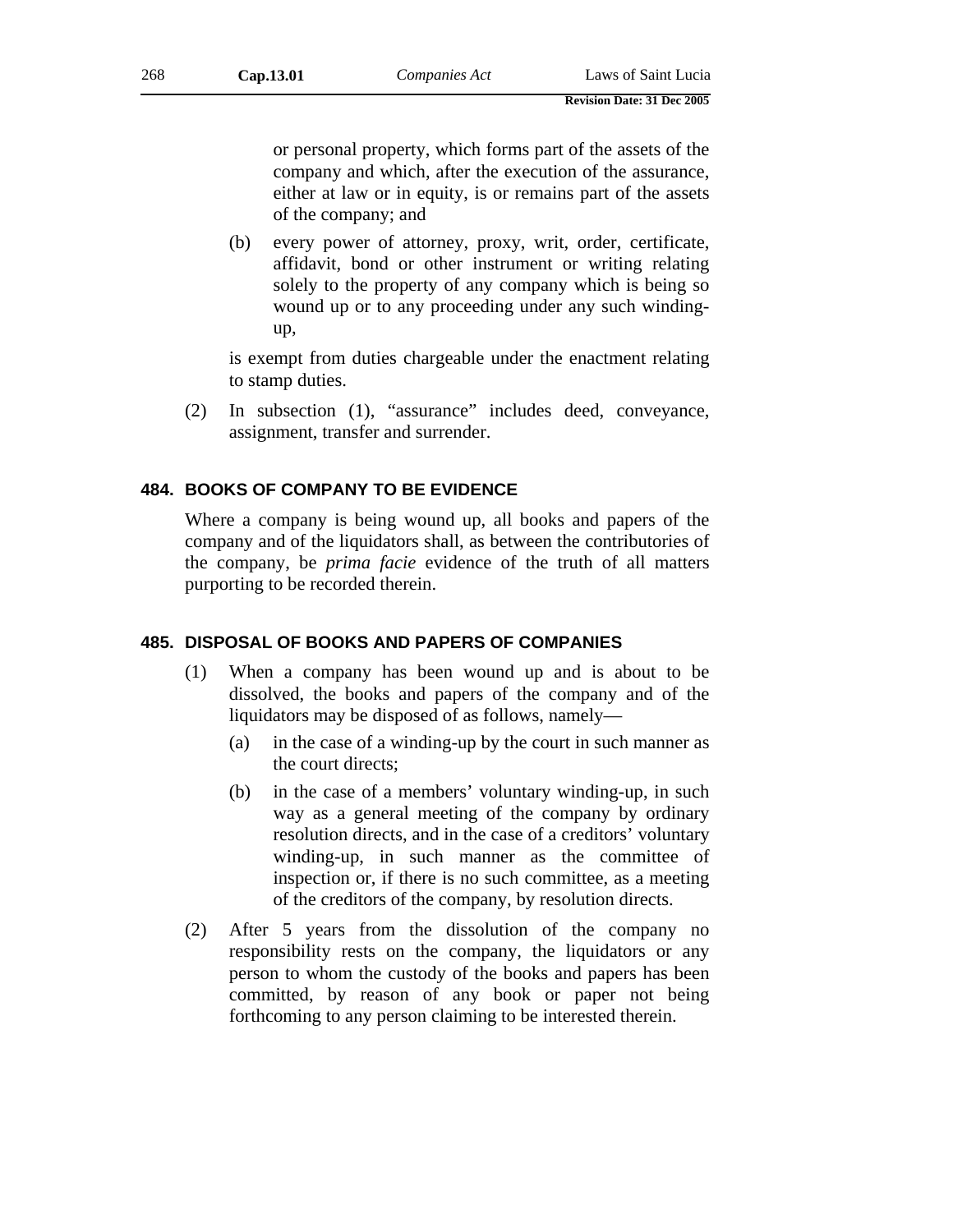- (3) Provision may be made by rules made under section 494 for enabling the court to prevent, for such period (not exceeding 5 years from the dissolution of the company) as the court thinks proper, the destruction of the books and papers of a company which has been wound up, and for enabling any creditor or contributory of the company to make representations to the court.
- (4) If any person acts in contravention of any rules made under section 494 for the purposes of this section or of any direction of the court thereunder, he or she commits an offence.

# **486. INFORMATION AS TO PENDING LIQUIDATIONS**

- (1) If where a company is being wound up the winding-up is not concluded within one year after its commencement, the liquidator shall, at such intervals as may be prescribed, until the winding-up is concluded, send to the Registrar a statement in the prescribed form and containing the prescribed particulars with respect to the proceedings in the winding-up and the position of the liquidator.
- (2) Any person stating himself or herself in writing to be a creditor or contributory of the company shall be entitled, by himself or herself or by his or her agent, at all reasonable times, on payment of the prescribed fee, to inspect the statement, and to receive a copy thereof or extract therefrom.
- (3) If a liquidator fails to comply with this section, he or she commits an offence and any person untruthfully stating himself or herself as provided in subsection (2) to be a creditor or contributory commits a contempt of court, and is, on the application of the liquidator or of the Official Receiver, punishable accordingly.

# **487. UNCLAIMED ASSETS**

(1) If it appears either from any statement sent to the Registrar under section 486 or otherwise that a liquidator has in his or her hands or under his or her control any money representing unclaimed or undistributed assets of the company which have remained unclaimed or undistributed for 6 months after the date of their receipt or any money held by the company in trust in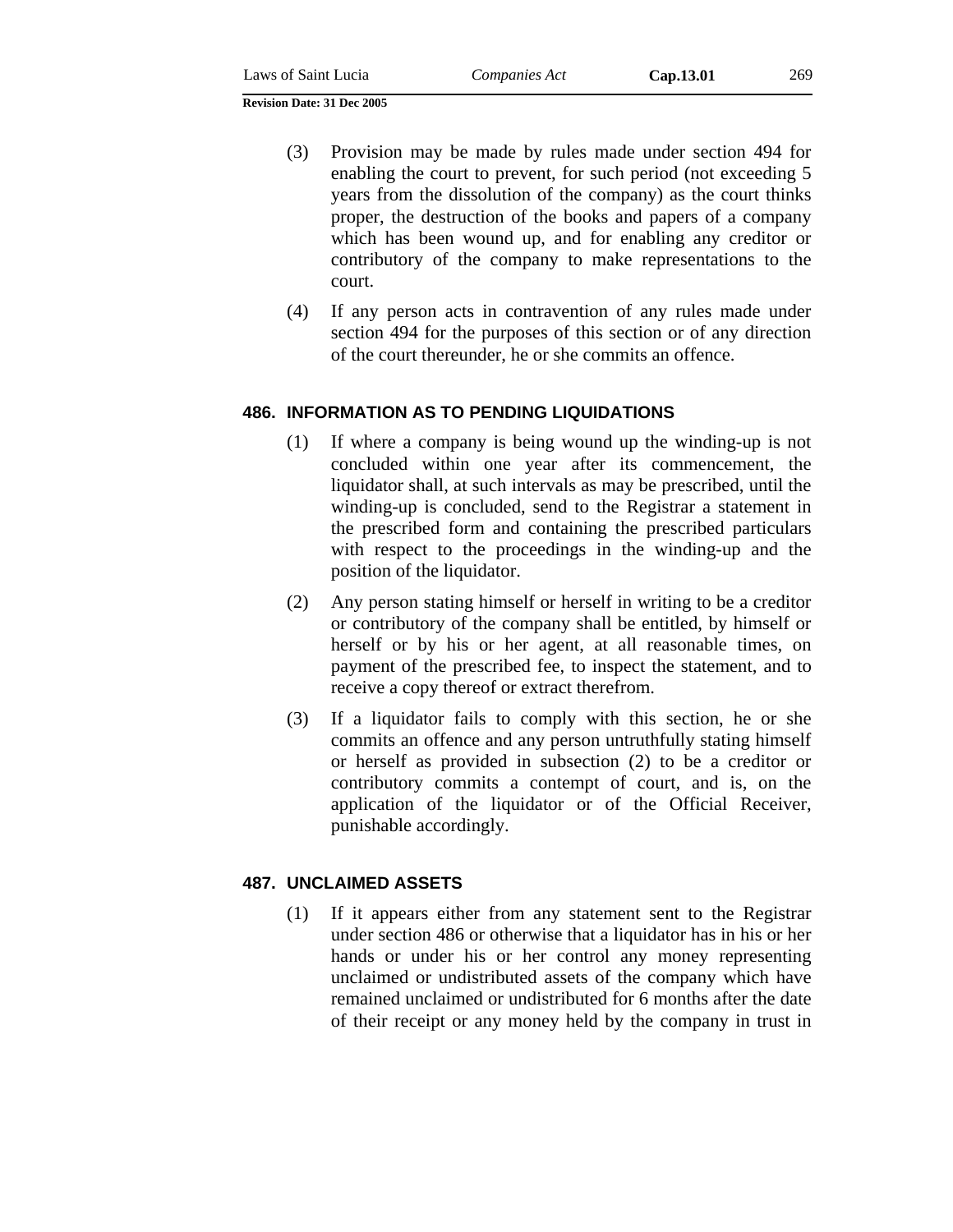respect of dividends or other sums due to any person as a member of the company, the liquidator shall pay that money into court, and shall be entitled to the prescribed certificate of receipt for the money so paid, and that certificate shall be an effectual discharge to him or her in respect thereof.

(2) Any person claiming to be entitled to any money paid into court under this section may apply to the court for payment thereof, and the court may, on a certificate by the liquidator that the person claiming is entitled, make an order for the payment to that person of the sum due.

*Supplementary Powers of Court* 

### **488. MEETINGS TO ASCERTAIN WISHES OF CREDITORS OR CONTRIBUTORIES**

The court may, as to all matters relating to the winding-up of a company, have regard to the wishes of the creditors or contributories of the company, as proved to it by any sufficient evidence, and may, if it thinks fit, for the purpose of ascertaining those wishes, direct meetings of the creditors or contributories to be called, held and conducted in such manner as the court directs, and may appoint a person to act as Chairperson of any such meeting and to report the result thereof to the court.

### **489. AFFIDAVITS**

- (1) Any affidavit required to be sworn under the provisions or for the purposes of this Part may be sworn in Saint Lucia or elsewhere before any court, judge, magistrate, or person lawfully authorised to take and receive affidavits.
- (2) All courts, judges, magistrates, justices, commissioners and persons acting judicially shall take judicial notice of the seal or stamp or signature, as the case may be, of any such court, judge, magistrate or person attached, appended, or subscribed to any such affidavit, or to any other document to be used for the purposes of this Part.

*Provisions As To Dissolution*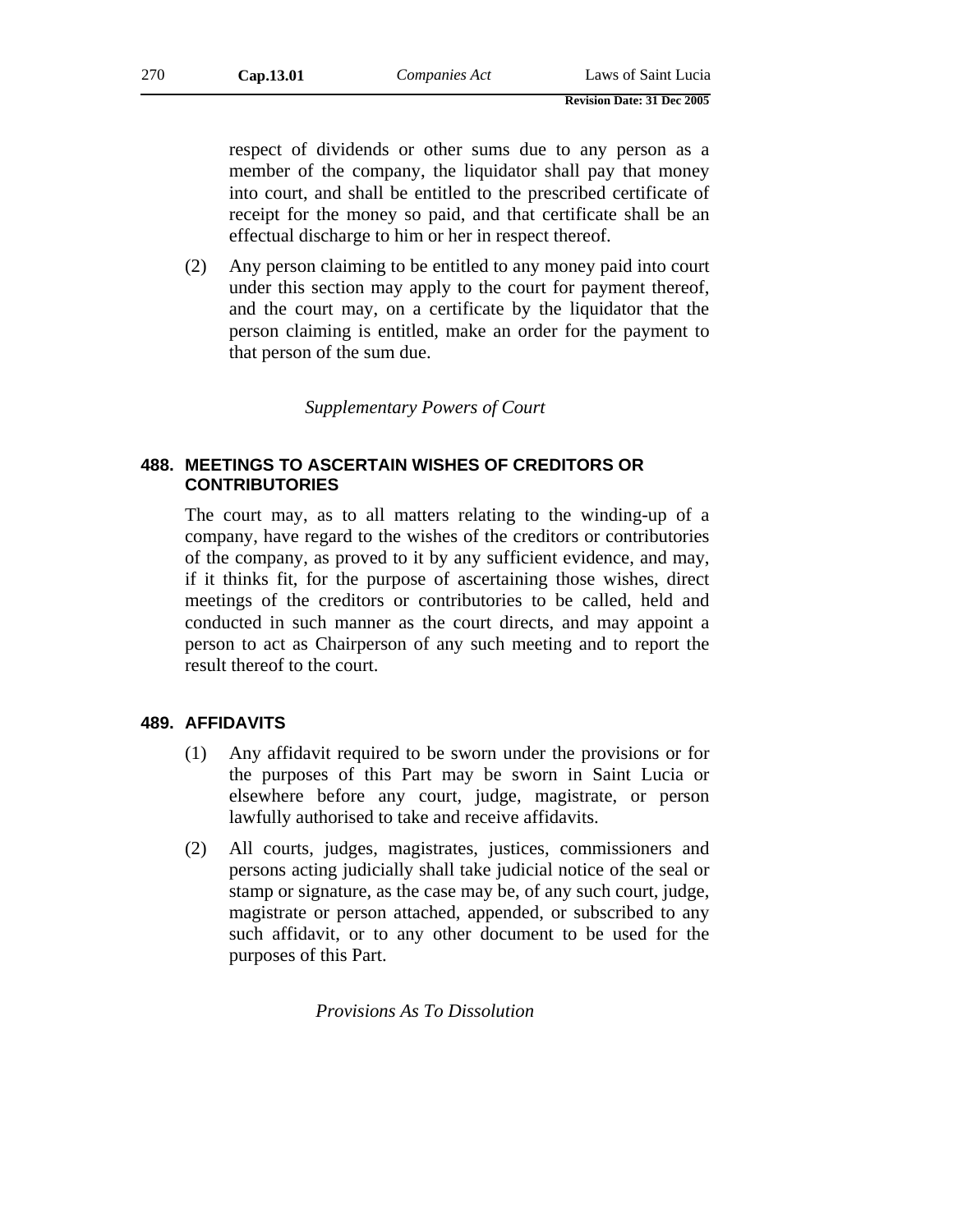### **490. POWER OF COURT TO DECLARE DISSOLUTION OF COMPANY VOID**

- (1) Where a company has been dissolved (otherwise than under section 491) the court may at any time within 2 years of the date of the dissolution, on an application being made for the purpose by the liquidator of the company or by any other person who appears to the court to be interested, make an order, upon such terms as the court thinks fit, declaring the dissolution to have been void, and thereupon such proceedings may be taken as might have been taken if the company had not been dissolved.
- (2) The person on whose application the order was made shall, within 7 days after the making of the order, or such further time as the court allows, lodge with the Registrar a copy of the order, and if that person fails so to do he or she commits an offence.

### **491. REGISTRAR MAY STRIKE DEFUNCT COMPANY OFF REGISTER**

- (1) Where the Registrar has reasonable cause to believe that a company is not carrying on business or is not in operation, he or she may send to the company by post a letter inquiring whether the company is carrying on business or is in operation.
- (2) If the Registrar does not within one month of sending the letter receive any answer thereto, he or she shall within 14 days after the expiration of the month send to the company by post a registered letter referring to the first letter, and stating that no answer thereto has been received, and that if an answer is not received to the second letter within one month from the date thereof, a notice will be published in the Gazette with a view to striking the name of the company off the register.
- (3) If the Registrar either receives an answer to the effect that the company is not carrying on business or is not in operation, or does not within one month after sending the second letter receive any answer, he or she may publish in the Gazette, and send to the company by post, a notice that at the expiration of 3 months from the date of that notice the name of the company mentioned therein will, unless cause is shown to the contrary, be struck off the register and the company will be dissolved.
- (4) If, in any case where a company is being wound up, the Registrar has reasonable cause to believe either that no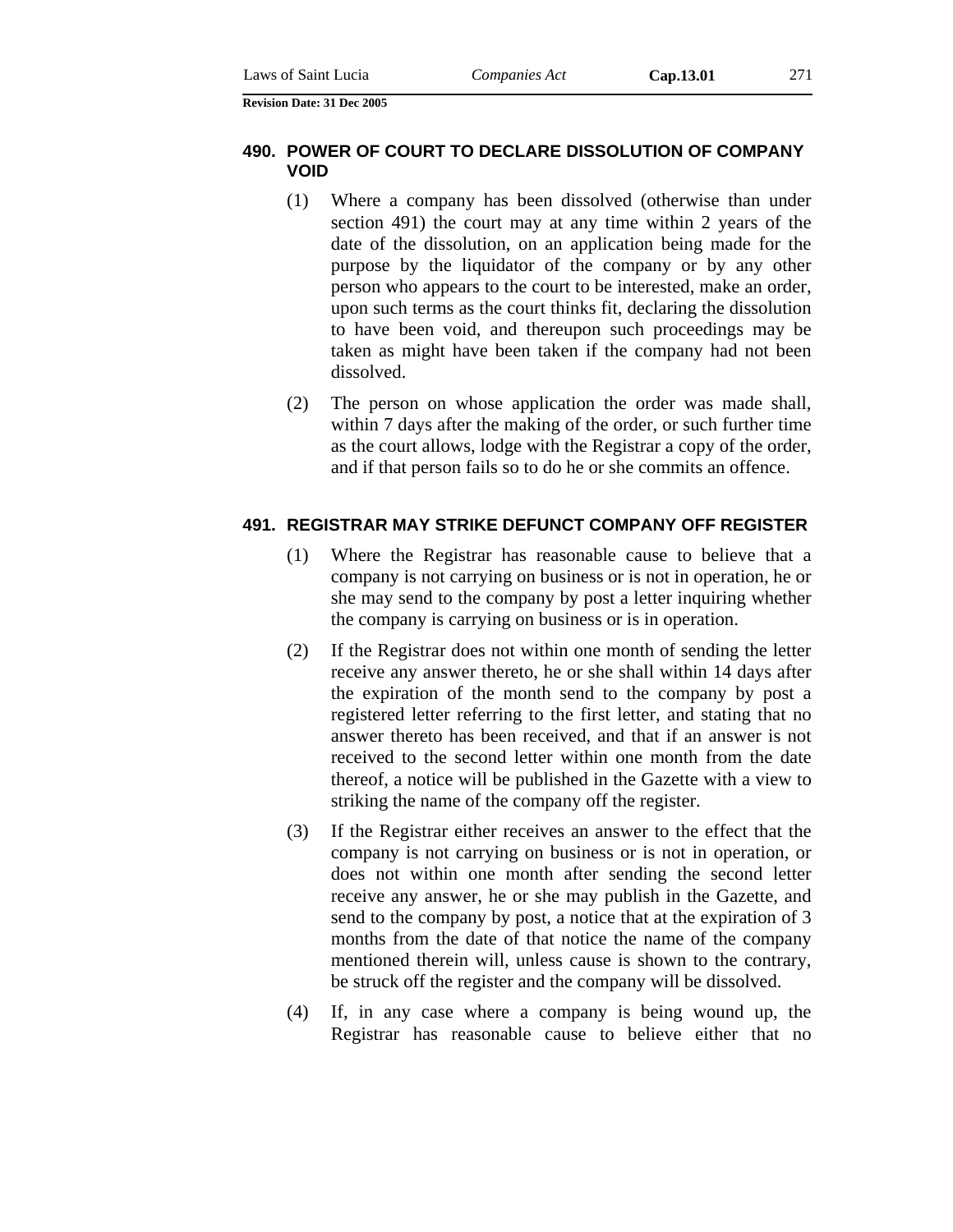liquidator is acting, or that the affairs of the company are fully wound up, and the returns required to be made by the liquidator have not been made for a period of 6 consecutive months, the Registrar shall publish in the Gazette and send to the company or the liquidator, if any, a like notice as is provided in subsection (3).

- (5) At the expiration of the time mentioned in the notice the Registrar may, unless cause to the contrary is previously shown by the company, strike its name off the register, and shall publish notice thereof in the Gazette, and on the publication in the Gazette of this notice the company shall be dissolved, but—
	- (a) the liability, if any, of every director, managing officer, and member of the company continues and may be enforced as if the company had not been dissolved; and
	- (b) nothing in this subsection affects the power of the court to wind up a company the name of which has been struck off the register.
- (6) If the company or any member or creditor thereof feels aggrieved by the company having been struck off the register, the court on an application made by the company or member or creditor before the expiration of 20 years from the publication in the Gazette of the notice may, if satisfied that the company was at the time of the striking off carrying on business or in operation or otherwise that it is just that the company should be restored to the register, order the name of the company to be restored to the register, and upon a copy of the order being delivered to the Registrar for registration the company is deemed to have continued in existence as if its name had not been struck off; and the court may by the order give such directions and make such provisions as seem just for placing the company and all other persons in the same position as nearly as may be as if the name of the company had not been struck off.
- (7) A notice to be sent under this section to a liquidator may be addressed to the liquidator at his or her last known place of business, and a letter or notice to be sent under this section to a company may be addressed to the company at its registered office, or, if no office has been registered, to the care of some director or other officer of the company or if there is no director or other officer of the company whose name and address are known to the Registrar, may be sent to each of the persons who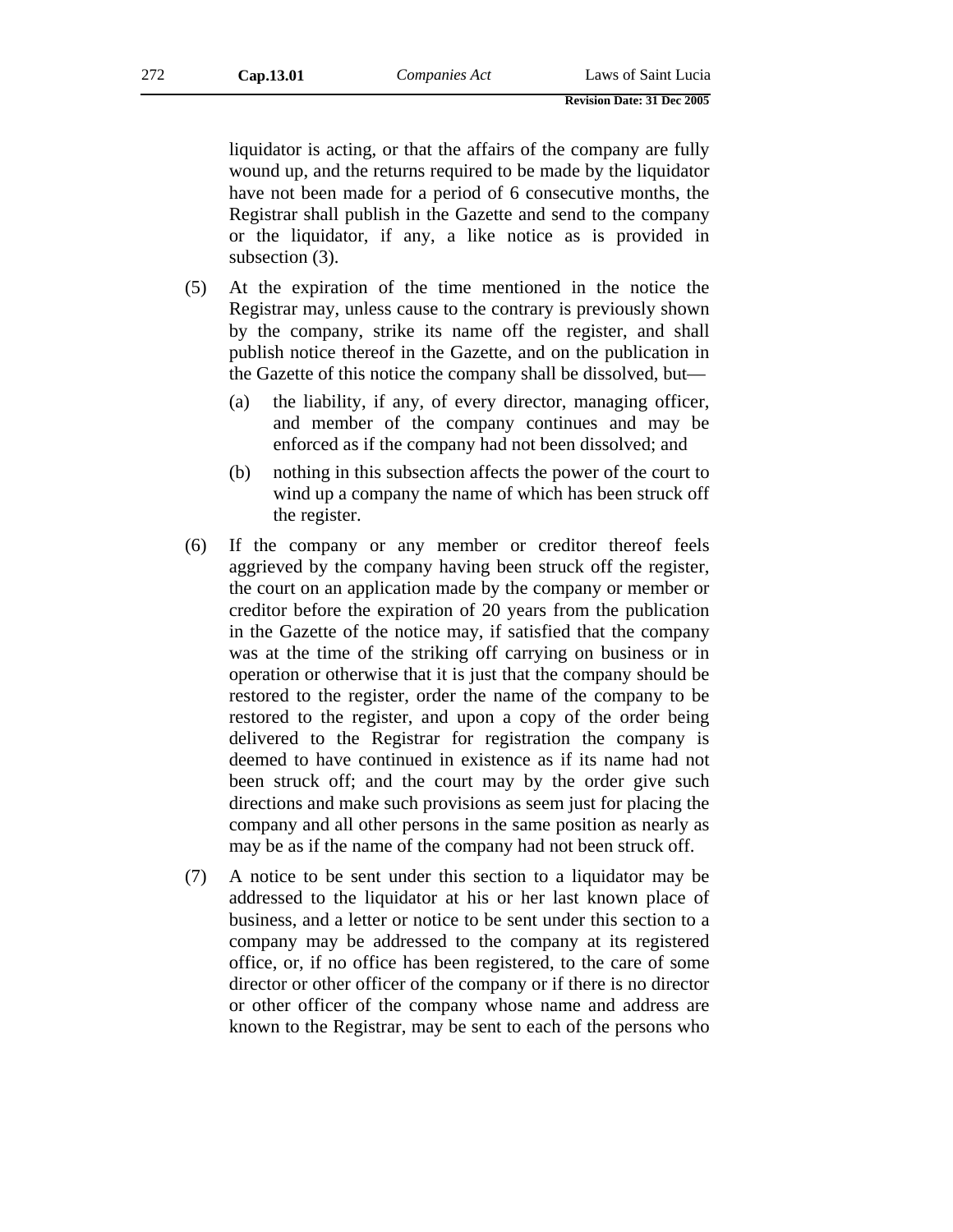subscribed the articles of incorporation, addressed to him or her at the address mentioned in the articles of incorporation.

### **492. OUTSTANDING ASSETS OF DEFUNCT COMPANY TO VEST IN OFFICIAL RECEIVER**

- (1) Where, after a company has been dissolved, there remains any outstanding property, real or personal, including things in action and whether within or outside Saint Lucia which was vested in the company or to which it was entitled, or over which it had a disposing power at the time it was dissolved, but which has not been realised or otherwise disposed of or dealt with by the company or its liquidator, such property shall, for the purposes of this section and section 493 and despite any enactment or rule of law to the contrary, by the operation of this section be and become vested in the Official Receiver for all the estate and interest therein legal or equitable of the company or its liquidator at the date the company was dissolved, together with all claims, rights and remedies which the company or its liquidator then had in respect thereof.
- (2) Where any claim, right or remedy of the liquidator may under this Act be made, exercised or availed of only with the approval or concurrence of the court or some other person, the Official Receiver may for the purposes of this section make, exercise or avail itself of that claim, right or remedy without such approval or concurrence.
- (3) Property vested in the Official Receiver by operation of this section is liable and subject to all charges, claims and liabilities imposed thereon or affecting such property by reason of any statutory provision as to rates, taxes, charges or any other matter or thing to which such property would have been liable or subject had such property continued in the possession, ownership or occupation of the company; but there shall not be imposed on the Official Receiver or the Crown any duty, obligation or liability whatsoever to do or suffer any act or thing required by any such statutory provision to be done or suffered by the owner or occupier other than the satisfaction or payment of any such charges, claims, or liabilities out of the assets of the company so far as they are in the opinion of the Official Receiver properly available for and applicable to such payment.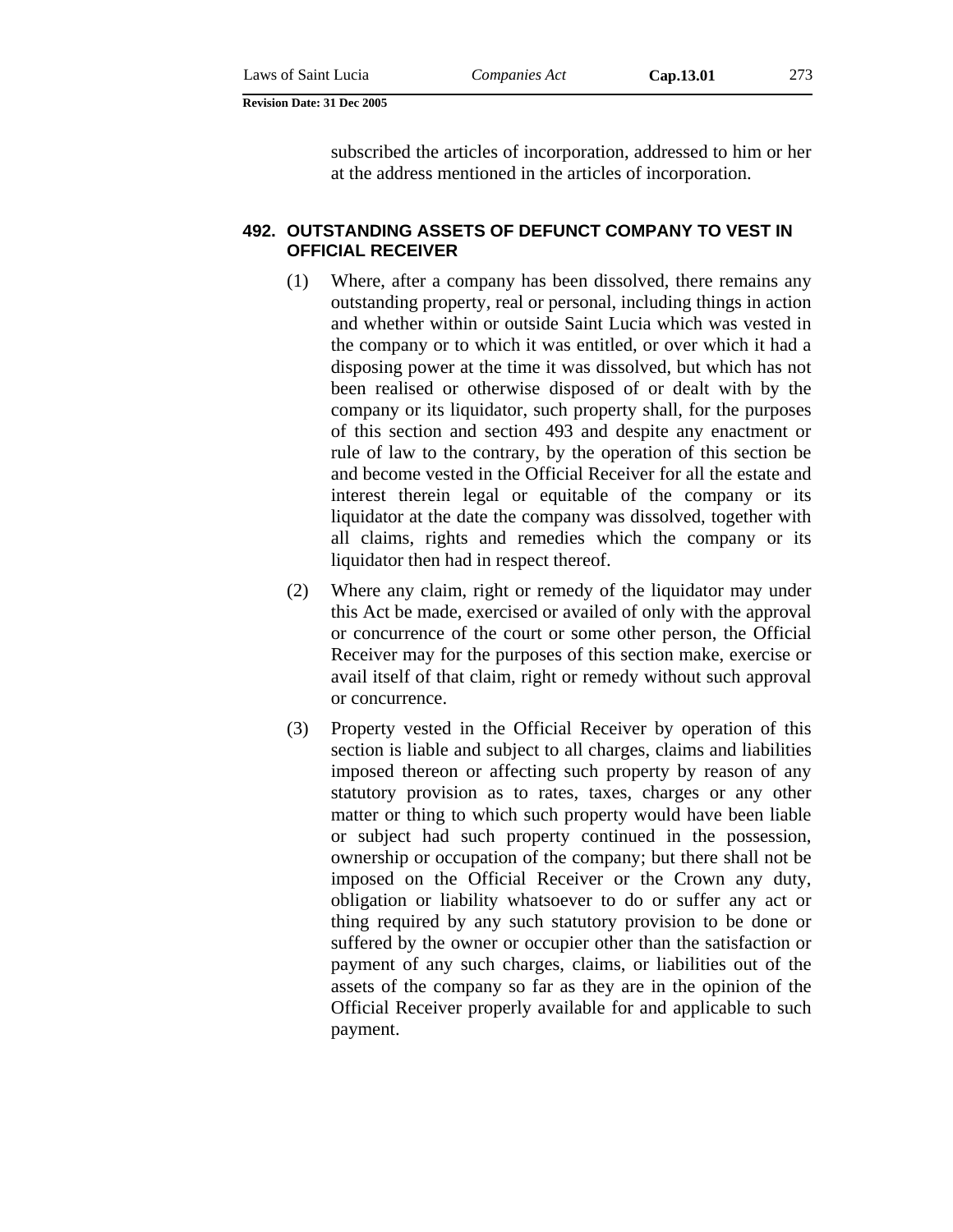### **493. DISPOSAL OF MONEYS**

- (1) Upon proof to the satisfaction of the Official Receiver that there is vested in the Official Receiver by operation of section 492 or of an enactment of a proclaimed State containing provisions similar to the provisions of section 499, any estate or interest in property, whether solely or together with any other person, of a beneficial nature and not merely held in trust, the Official Receiver may get in, sell or otherwise dispose of or deal with the estate or interest or any part thereof as he or she sees fit.
- (2) The Official Receiver may sell or otherwise dispose of or deal with any such property either solely or in concurrence with any other person in such manner for such consideration, by public auction, public tender or private contract upon such terms and conditions as the Official Receiver thinks fit, with power to rescind any contract and resell or otherwise dispose of or deal with any such property as he or she thinks expedient, and may make, execute and give such contracts, instruments and documents as he or she thinks necessary.
- (3) The Official Receiver shall be remunerated by such commission, whether by way of percentage or otherwise as is prescribed in respect of the exercise of powers conferred by subsection  $(1)$ .
- (4) The moneys received by the Official Receiver in the exercise of any of the powers conferred on him or her by this section shall be applied in defraying all costs, expenses, commission and fees incidental thereto and thereafter to any payment authorised by section 492 or this section and the surplus, if any, shall be paid into such account as is prescribed, and the same shall, subject to the rules made under section 494, be dealt with according to orders of the court.
- (5) Any claim, suit, or action for or in respect of any moneys paid into the prescribed account shall be presented, made, or instituted within 20 years next after the dissolution of the company, after the expiration of which period of time all moneys then or at any time thereafter standing to the credit of the prescribed account shall, if there be no such claim, suit, or action pending, or any order of the court to the contrary, be paid into the Consolidated Fund.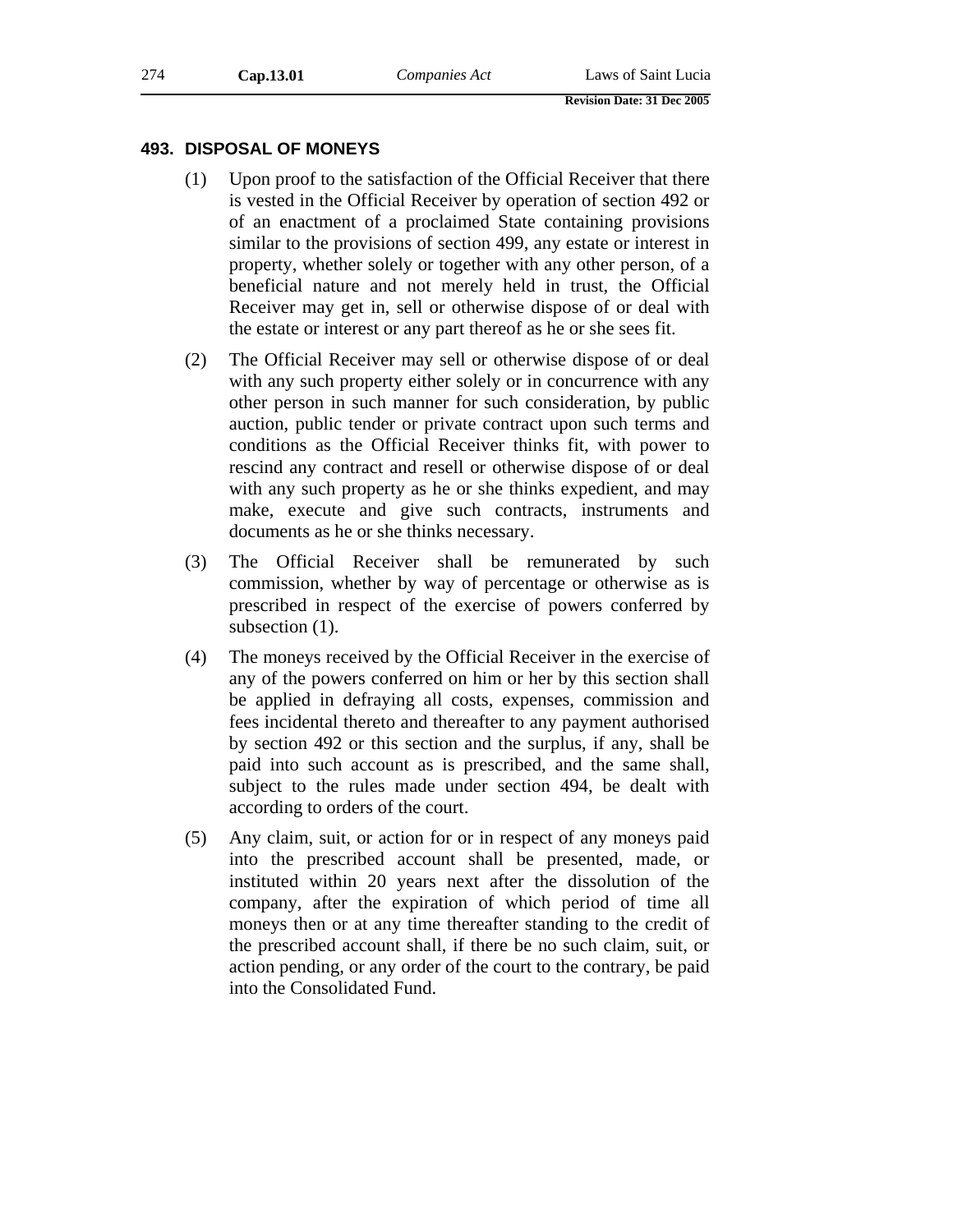*Rules* 

#### **494. RULES**

Rules for carrying this Part into effect as far as relates to procedure, winding-up and fees and costs in connection therewith, may be made in like manner as rules may be made under and for the purposes of the Supreme Court Act.

*Division E: Winding-Up of Unregistered Companies* 

#### **495. "UNREGISTERED COMPANY."**

- (1) For the purposes of this Division, "unregistered company" includes—
	- (a) an external company;
	- (b) any partnership, whether limited or not, or association consisting of more than 7 members; or
	- (c) any body corporate not incorporated or continued under this Act, and any unincorporated body.
- (2) For the purposes of this Division, "unregistered company" does not include—
	- (a) a company incorporated or continued under this Act; or
	- (b) any society or association established under any enactment designated by the Attorney General by order published in the Gazette.
- (3) The provisions of this Division are in addition to and not in restriction of any provisions contained in this Act with respect to the winding-up of companies by the court and the court or liquidator may exercise any powers or do any act in the case of unregistered companies which might be exercised or done by it or him or her in the winding-up of companies.
- (4) The Attorney General may, make an order for the purposes of subsection  $(2)(b)$ .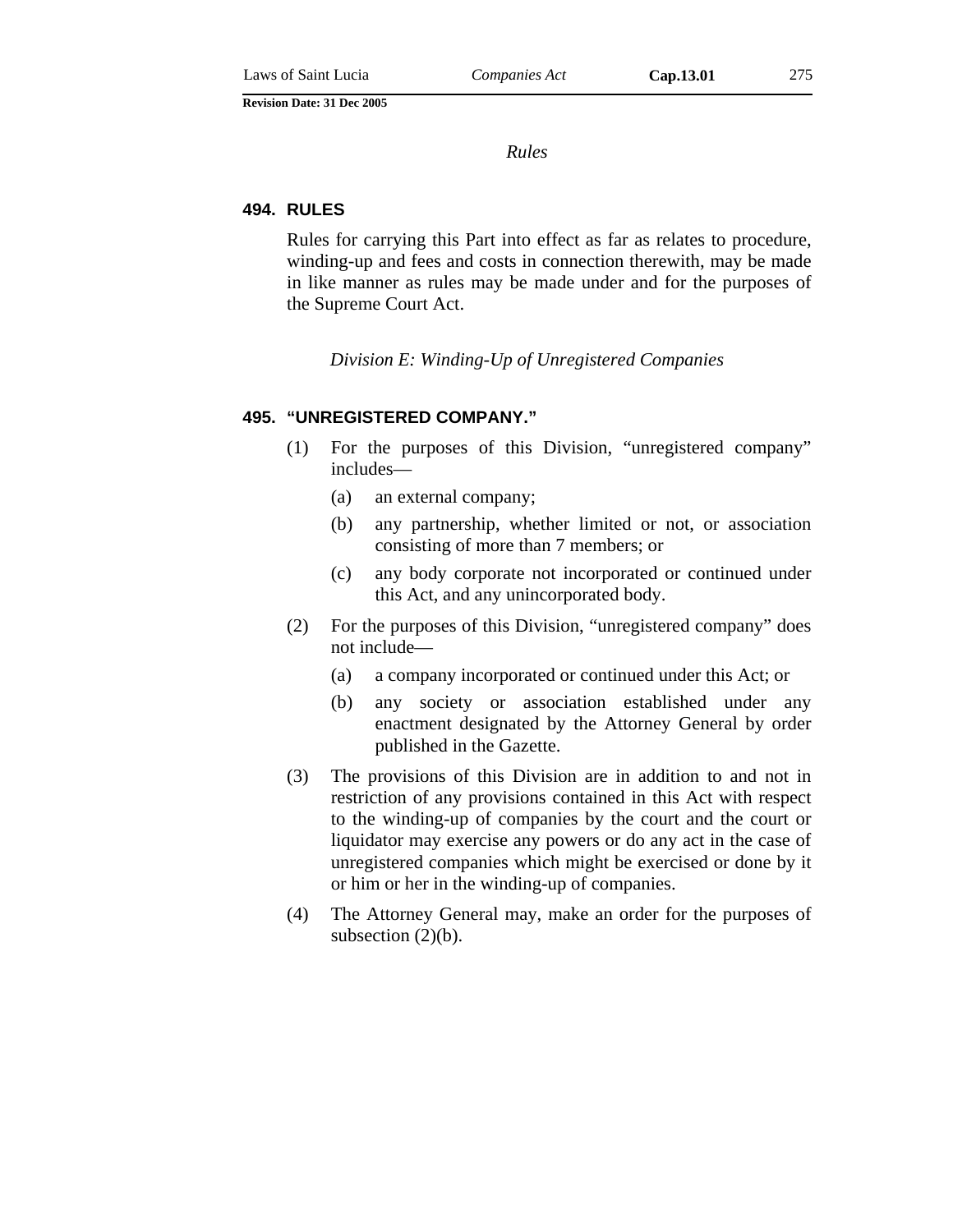### **496. WINDING-UP OF UNREGISTERED COMPANIES**

- (1) Subject to this Division, any unregistered company may be wound up under this Part, which Part shall apply to an unregistered company with the following adaptations—
	- (a) the principal place of business of the company in Saint Lucia is for all the purposes of the winding-up the registered office of the company;
	- (b) such a company shall not be wound up voluntarily;
	- (c) the circumstances in which the company may be wound up are—
		- (i) if the company is dissolved or has ceased to have a place of business in Saint Lucia or has a place of business only for the purpose of winding-up its affairs or has ceased to carry on business,
		- (ii) if the company is unable to pay its debts,
		- (iii) if the court is of the opinion that it is just and equitable that the company should be wound up, or
		- (iv) in the case of an external company, in such a case as is referred to in section 385(d).
- (2) An unregistered company is deemed to be unable to pay its debts if—
	- (a) a creditor to whom the company is indebted in a sum exceeding \$5,000 then due has served on the company, by leaving at its principal place of business or by delivering to the secretary or some director, manager or principal officer of the company, or on a person authorised by an external company to accept service of process, or by otherwise serving in such manner as the court approves or directs, a written demand requiring the company to pay the sum so due and the company has for 3 weeks after the service of the demand neglected to pay the sum or to secure or compound for it to the satisfaction of the creditor;
	- (b) any action or other proceeding has been instituted against any member for debt or demand due or claimed to be due from the company or from him or her in his or her character of member, and, notice in writing of the institution of the action or proceeding having been served on the company by leaving it at its principal place of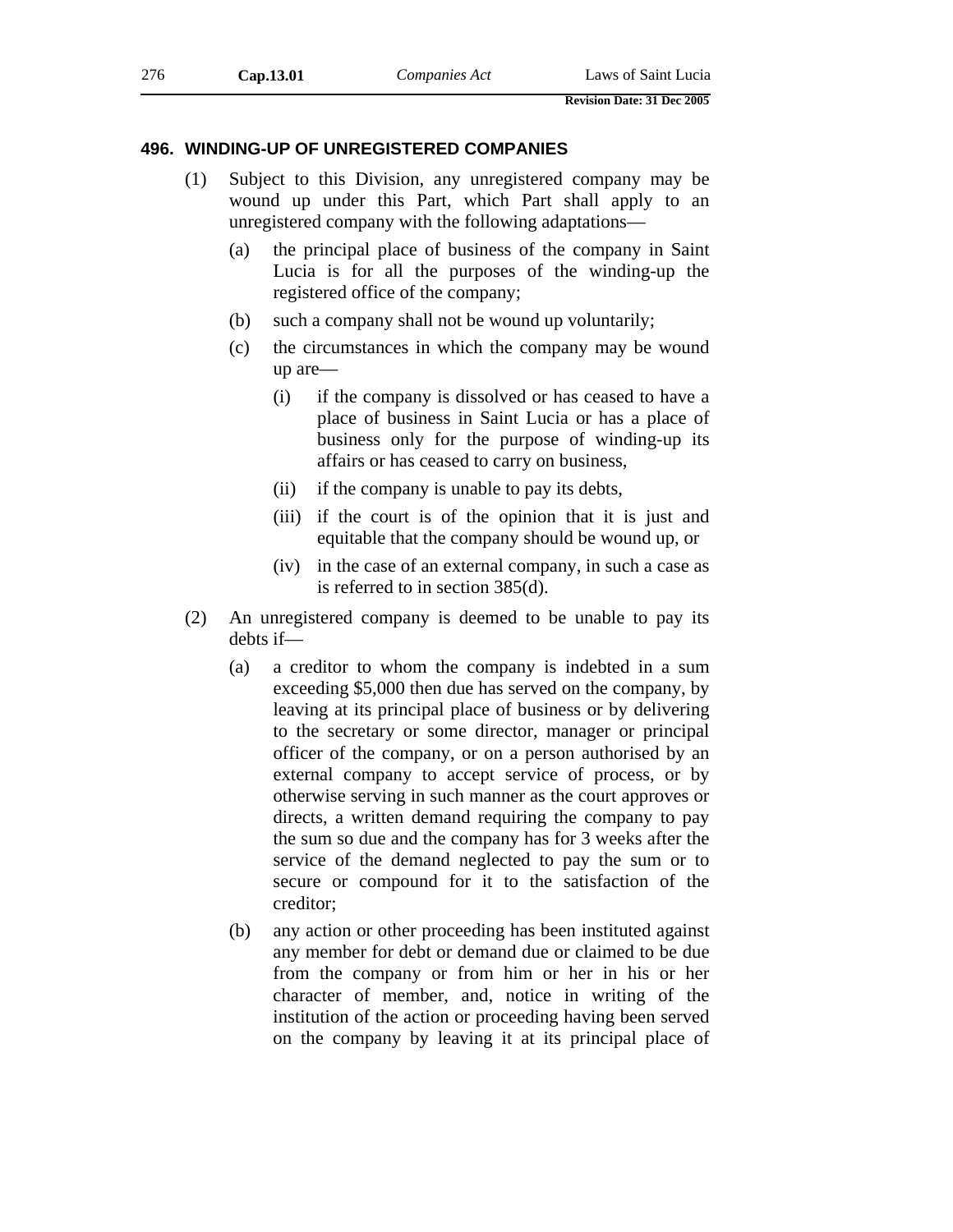business or by delivering it to the secretary or some director, manager or principal officer of the company, or on a person authorised by an external company to accept service of process, or by otherwise serving it in such manner as the court approves or directs, the company has not within 3 weeks after service of the notice paid, secured or compounded for the debt or demand or procured the action or proceeding to be stayed or indemnified the defendant to his or her reasonable satisfaction against the action or proceeding and against all costs, damages and expenses to be incurred by him or her by reason thereof;

- (c) execution or other process issued on a judgment, decree or order obtained in any court in favour of a creditor against a company or any member thereof as such or any person authorised to be sued as nominal defendant on behalf of the company is returned unsatisfied;
- (d) it is otherwise proved to the satisfaction of the court that the company is unable to pay its debts as they fall due.
- (3) An unregistered company is also deemed unable to pay its debts if it is proved to the satisfaction of the court that the value of the company's assets is less than the amount of its liabilities, taking into account its contingent and prospective liabilities.
- (4) A company incorporated outside Saint Lucia may be wound up as an unregistered company under this Division although it is being wound up or has been dissolved or had otherwise ceased to exist as a company under or by virtue of the laws of the place under which it was incorporated.
- (5) The money sum for the time being specified in subsection (2) is subject to increase or reduction by regulation under section 535; but no increase in the sum so specified affects any case in which the winding-up petition was presented before the coming into force of the increase.

### **497. CONTRIBUTORIES IN WINDING-UP OF UNREGISTERED COMPANY**

- (1) On an unregistered company being wound up every person is a contributory—
	- (a) who is liable to pay or contribute to the payment of—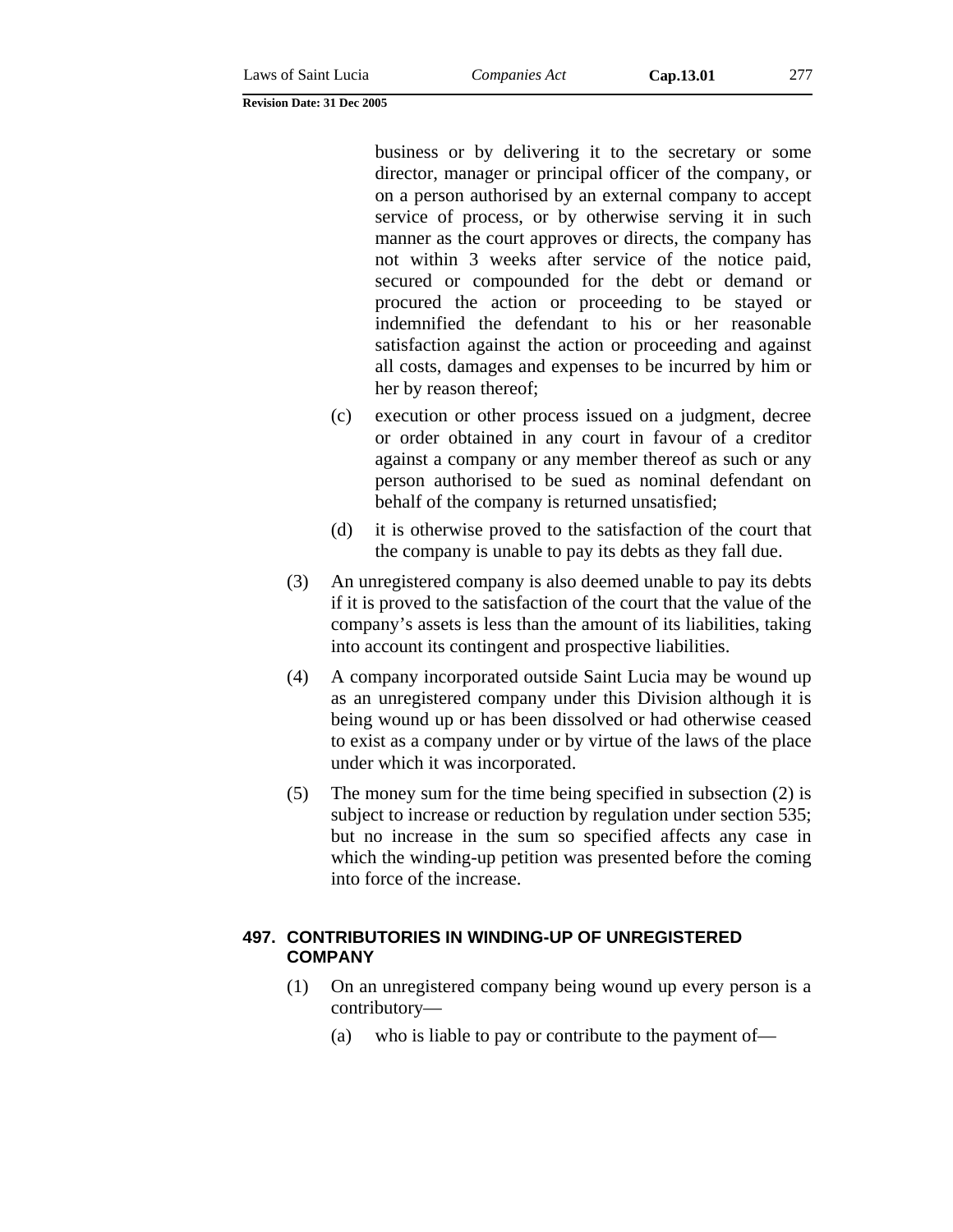- (i) any debt or liability of the company,
- (ii) any sum for the adjustment of the rights of the members among themselves, or
- (iii) the costs and expenses of winding-up; or
- (b) where the company has been dissolved in the place in which it is formed or incorporated, who immediately before the dissolution was so liable, and every contributory is liable to contribute to the assets of the company all sums due from him or her in respect of any such liability.
- (2) On the death or bankruptcy of any contributory the provisions of this Act with respect to the personal representatives of deceased contributories and the trustees of bankrupt contributories respectively apply.

### **498. POWER OF COURT TO STAY OR RESTRAIN PROCEEDINGS**

- (1) The provisions of this Act with respect to staying and restraining actions and proceedings against a company at any time after the presentation of a petition for winding-up and before the making of a winding-up order shall, in the case of an unregistered company where the application to stay or restrain is by a creditor, extend to actions and proceedings against any contributory of the company.
- (2) Where an order has been made for winding-up an unregistered company no action or proceeding shall be proceeded with or commenced against any contributory of the company in respect of any debt of the company except by leave of the court and subject to such terms as the court imposes.

## **499. OUTSTANDING ASSETS OF DEFUNCT UNREGISTERED COMPANY**

(1) Where an unregistered company, the place of incorporation or origin of which is in a proclaimed State, has been dissolved and there remains in Saint Lucia any outstanding property which was vested in the company or to which it was entitled or over which it had a disposing power at the time it was dissolved, but which was not got in, realised, or otherwise disposed of or dealt with, by the company or its liquidator before the dissolution, the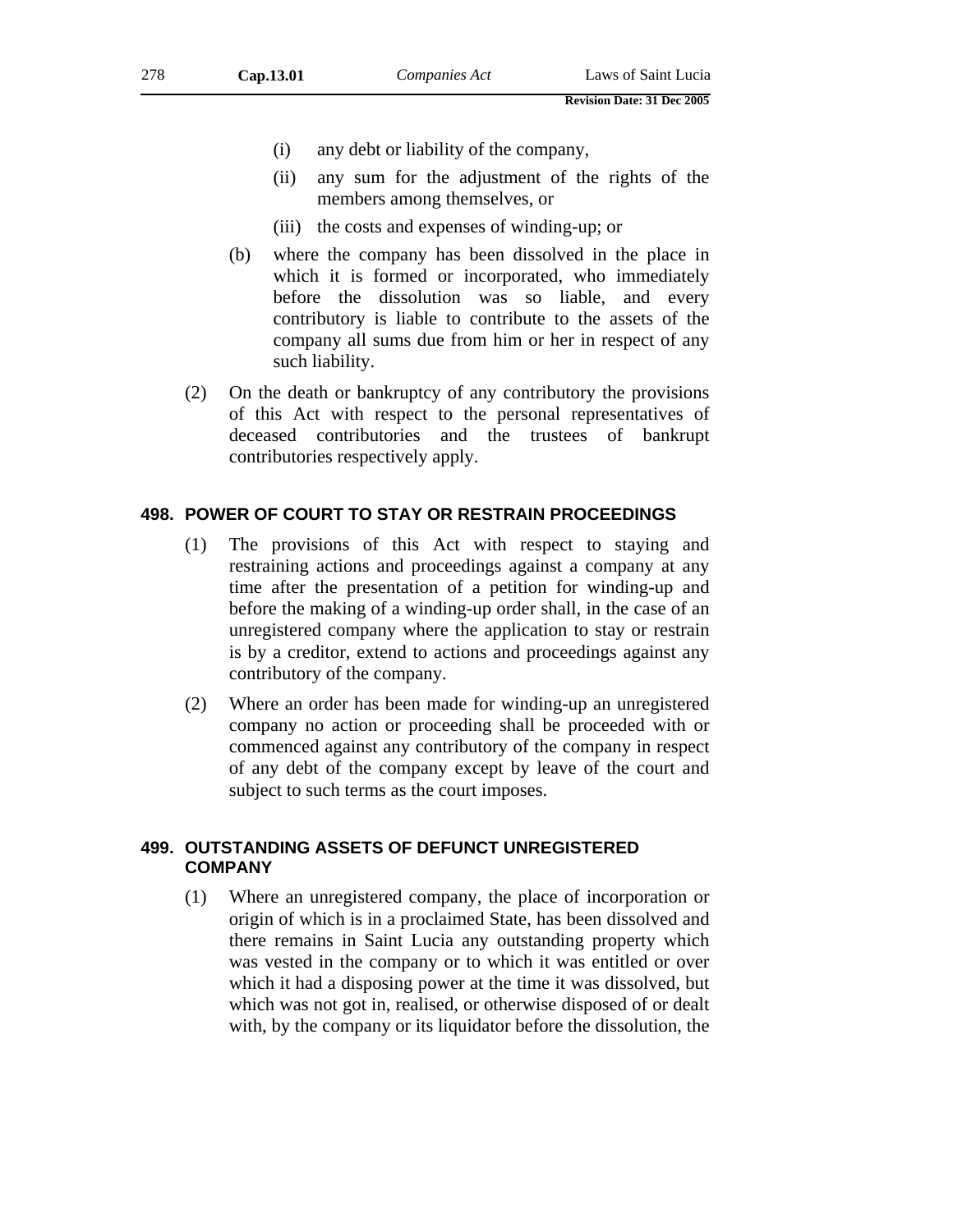property shall, by the operation of this section be and become vested for all the estate and interest therein legal or equitable of the company or its liquidator at the date the company was dissolved, in such person as is entitled thereto according to the law of the place of incorporation or origin of the company.

- (2) Where the place of origin of an unregistered company is Saint Lucia, the provisions of sections 492 and 493 apply with such adaptations as may be necessary in respect of that company.
- (3) Where it appears to the Minister that an enactment in force in any Member State of the Caribbean Community contains provisions similar to the provisions of this section, he or she may, by order published in the Gazette, declare that State to be a proclaimed State for the purposes of this section.

# **PART 5 ADMINISTRATION AND GENERAL**

*Division A : Functions of the Registrar* 

*Registrar of Companies* 

# **500. RESPONSIBILITY**

- (1) The Registrar of Companies is, under the general supervision of the Minister, responsible for the administration of this Act.
- (2) A seal may be prescribed by the Minister for use by the Registrar in the performance of his or her duties.

# **501. SERVICE UPON THE REGISTRAR**

A document may be served upon the Registrar by leaving it at the office of the Registrar or by sending it by telex, or telefax or by prepaid post or cable addressed to the Registrar at his or her office.

*Register of Companies*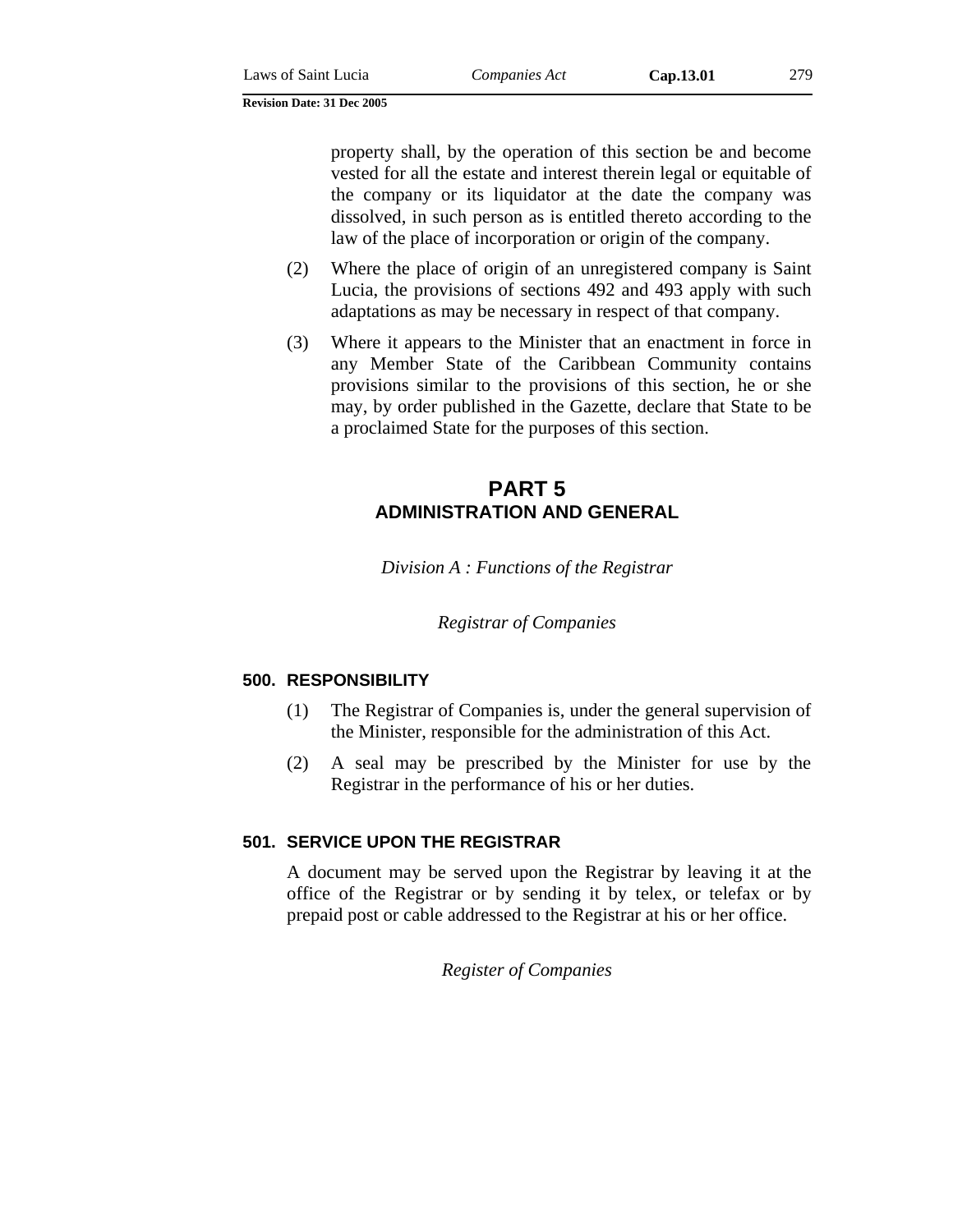# **502. REGISTER OF COMPANIES**

The Registrar shall maintain a Register of Companies in which to keep the name of every body corporate—

- $(a)$  that is
	- (i) incorporated under this Act,
	- (ii) continued as a company under this Act,
	- (iii) registered under this Act, or
	- (iv) restored to the register under this Act; and
- (b) that has not been subsequently struck off that register.

## **503. INSPECTION OF REGISTER**

- (1) A person who has paid the prescribed fee is entitled, during normal business hours, to examine, and to make copies of or extracts from, a document required by this Act or the regulations, to be sent to the Registrar, except a report sent to him or her under section 527(2).
- (2) The Registrar shall upon request and payment of the prescribed fee, furnish any person with a copy or certified copy of any document received by the Registrar under this Act, except a report received by him or her under section 527(2).
- (3) If the records maintained by the Registrar are prepared and maintained in other than a written form—
	- (a) the Registrar shall furnish any copy required to be furnished under this Act in an intelligible written form; and
	- (b) a report reproduced from those records, if it is certified by the Registrar, is admissible in evidence to the same extent as the original written records would be.

### *Notices and Documents*

# **504. NOTICE TO DIRECTORS ETC**

(1) A notice or document required by this Act, the regulations, articles or the bye-laws to be sent to a shareholder or director of a company may be sent by telex or telefax or by prepaid post or cable, addressed to, or may be delivered personally to, the—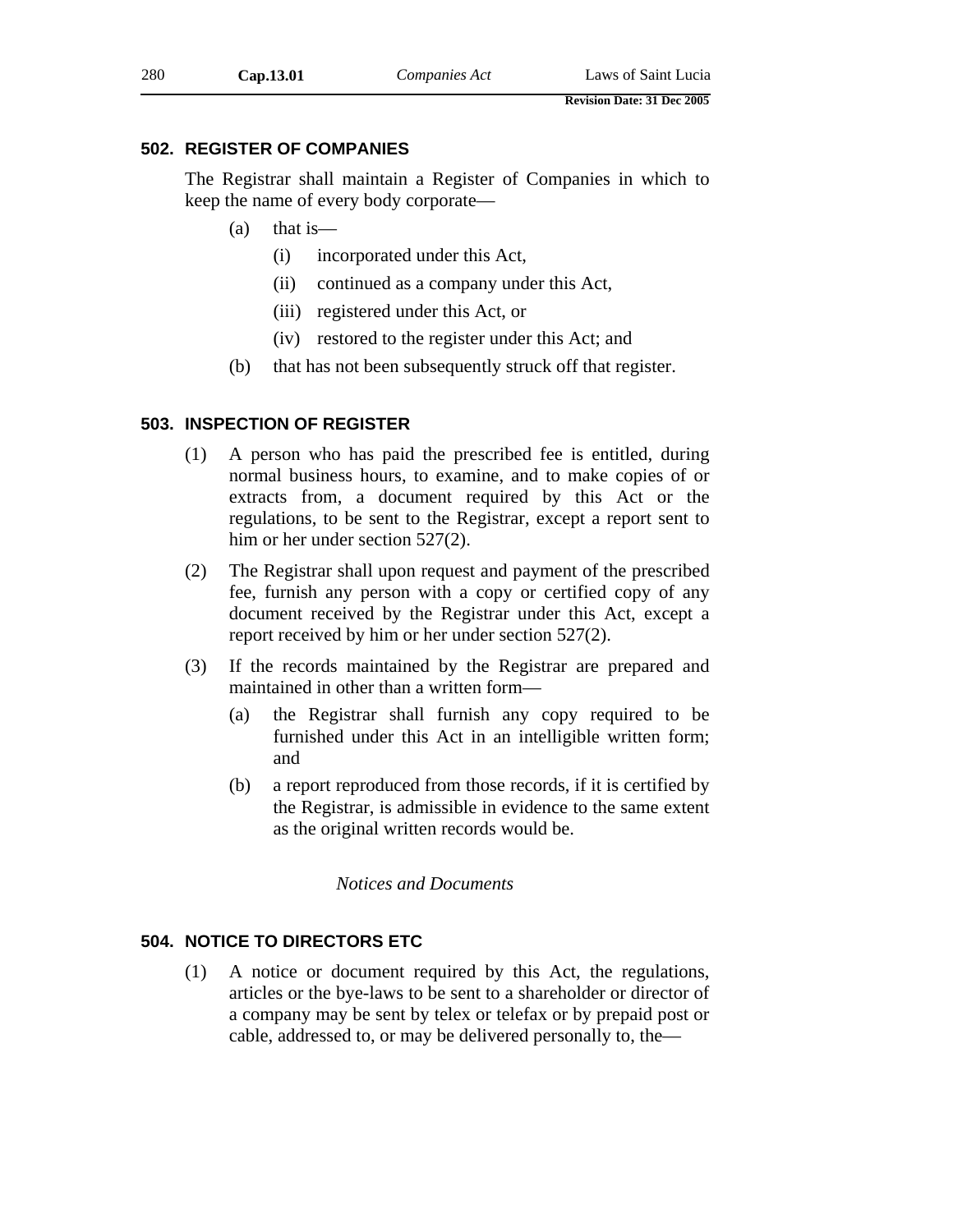- (a) shareholder at his or her latest address as shown in the records of the company or its transfer agent; and
- (b) director at his or her latest address as shown in the records of the company or in the latest notice filed under section 69 or 77.
- (2) A director named in a notice sent by a company to the Registrar under section 69 or 77 and filed by the Registrar is, for the purposes of this Act, a director of the company referred to in the notice.

### **505. PRESUMPTION OF RECEIPT**

A notice or document sent in accordance with section 504 to a shareholder or director of a company is, for the purpose of this Act, presumed to be received by him or her at the time it would be delivered in the ordinary course of mail.

### **506. UNDELIVERED DOCUMENTS**

If a company sends a notice or document to a shareholder in accordance with section 504 and the notice or document is returned on 3 consecutive occasions because the shareholder cannot be found, the company need not send any further notices or documents to the shareholder until he or she informs the company in writing of his or her new address.

### **507. NOTICE WAIVER**

Where a notice or document is required to be sent under this Act, the sending of the notice or document may be waived, or the time for the notice or document may be waived or abridged at any time with the consent in writing of the person entitled to the notice or document.

# **508. CERTIFICATE BY COMPANY**

A certificate issued on behalf of a company stating any fact that is set out in the articles, the bye-laws, any unanimous shareholder agreement, the minutes of the meetings of the directors, a committee of directors or the shareholders, or in a trust deed or other contract to which the company is a party, may be signed by a director, an officer or a transfer agent of the company.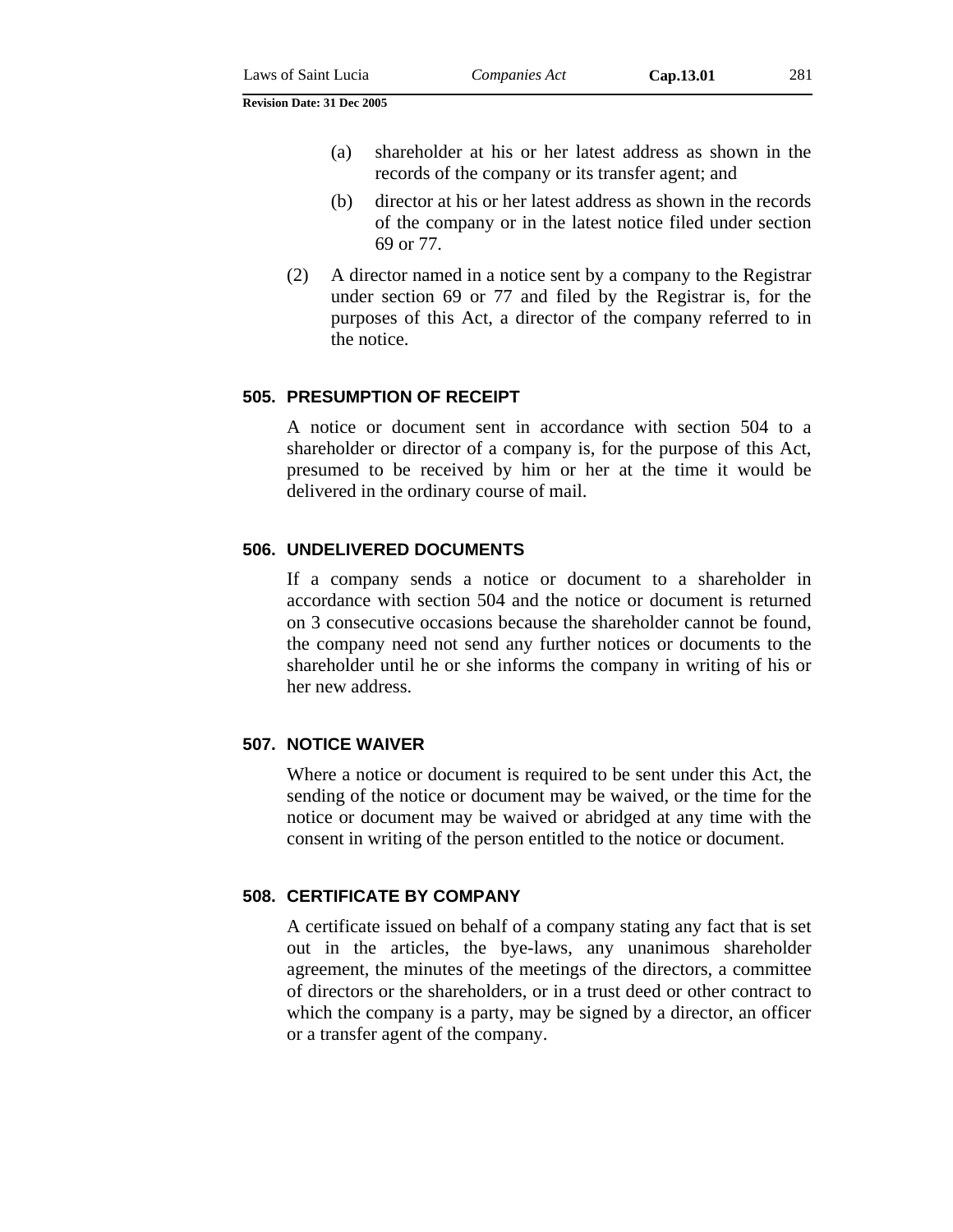## **509. EVIDENTIARY VALUE**

When introduced as evidence in any civil, criminal or administrative action or proceeding, a—

- (a) fact stated in a certificate referred to in section 508;
- (b) certified extract from a register of members or debenture holders of a company; or
- (c) certified copy of minutes or extracts from minutes of a meeting of shareholders, directors or a committee of directors of a company,

is, in the absence of evidence to the contrary, proof of the fact so certified without proof of the signature or official character of the person appearing to have signed the certificate.

## **510. COPIES**

Where a notice or document is required by this Act to be sent to the Registrar, he or she may accept a photostatic or photographic copy of the notice or document or a copy by telefax or other device.

# **511. FILED ARTICLES**

- (1) Where this Act requires that articles relating to a company be sent to the Registrar, unless otherwise specifically provided—
	- (a) two copies, in this section called "duplicate originals", of the articles shall be signed by a director or an officer of the company, or, in the case of articles of incorporation, by the incorporator; and
	- (b) upon receiving duplicate originals of any articles that conform to law, and any other required documents and the prescribed fees, the Registrar shall—
		- (i) endorse on each of the duplicate originals the word "registered" and the date of the registration,
		- (ii) issue in duplicate the appropriate certificate and attach to each certificate one of the duplicate originals of the articles,
		- (iii) file a copy of the certificate and attached articles, and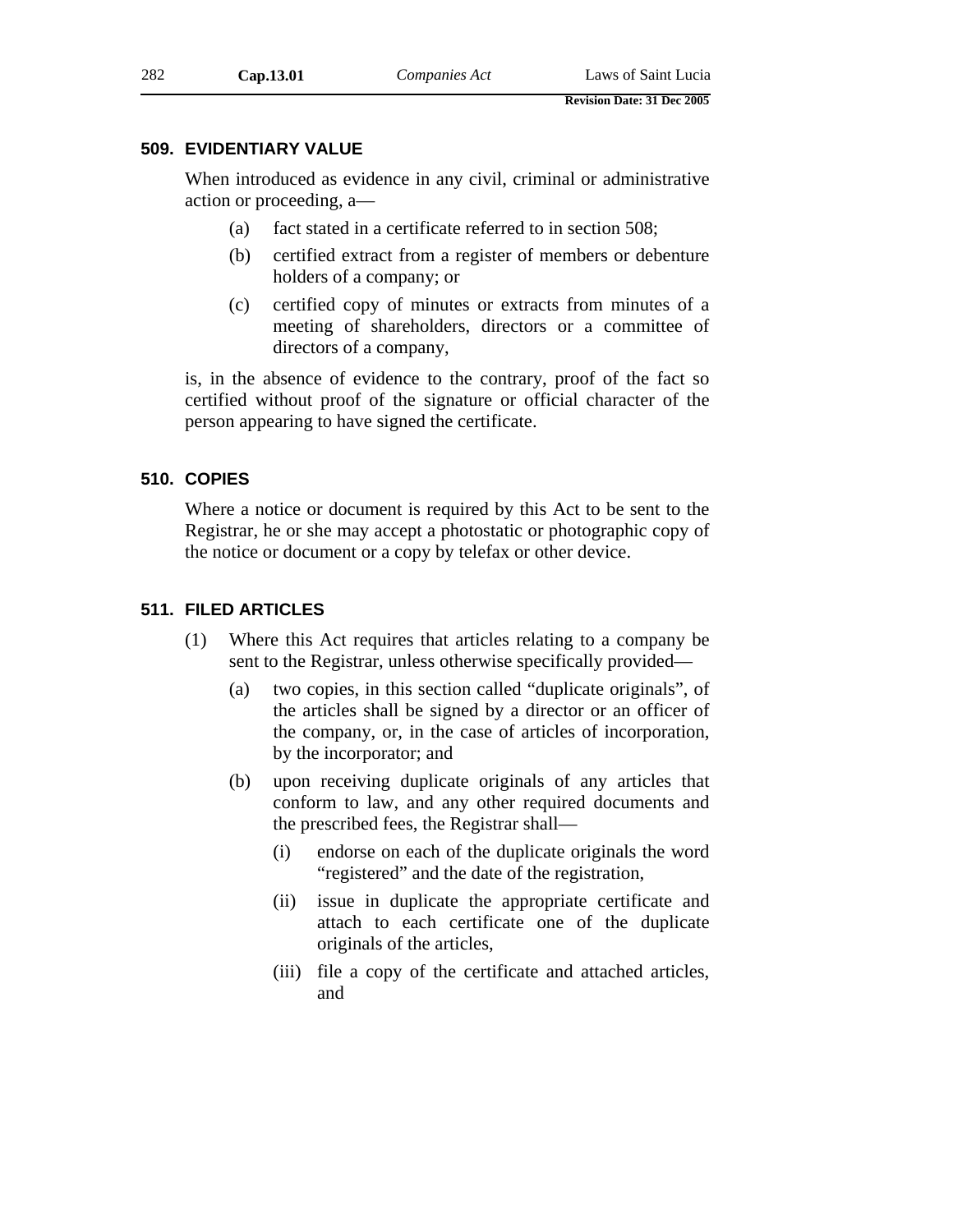- (iv) send to the company or its representative the original certificate and attached articles.
- (2) A certificate referred to in subsection (1) and issued by the Registrar may be dated as of the day he or she receives the articles, or court order under which the certificate is issued, or as of any later day specified by the court or person who signed the articles.
- (3) A signature required on a certificate referred to in subsection (1) may be printed or otherwise mechanically reproduced on the certificate.

## **512. ALTERATION OF DOCUMENTS**

The Registrar may alter a notice or document, other than an affidavit or statutory declaration, if so authorised by the person who sent him or her the notice or document, or by the representative of that person.

## **513. CORRECTION OF DOCUMENTS**

- (1) If a certificate that contains an error is issued to a company by the Registrar, the directors or shareholders of the company shall, upon the request of the Registrar, pass the resolutions and send to the Registrar the documents required to comply with this Act, and take such other steps as the Registrar may reasonably require; and the Registrar may demand the surrender of the certificate and issue a corrected certificate.
- (2) A certificate corrected under subsection (1) shall bear the date of the certificate it replaces.

# **514. PROOF OF DOCUMENTS**

- (1) The Registrar may require that a document or a fact stated in a document required or sent to him or her under this Act be verified in accordance with subsection (2).
- (2) A document or fact required by this Act or by the Registrar to be verified may be verified by affidavit or affirmation.
- (3) The Registrar may require of a body corporate the authentication of a document, and the authentication may be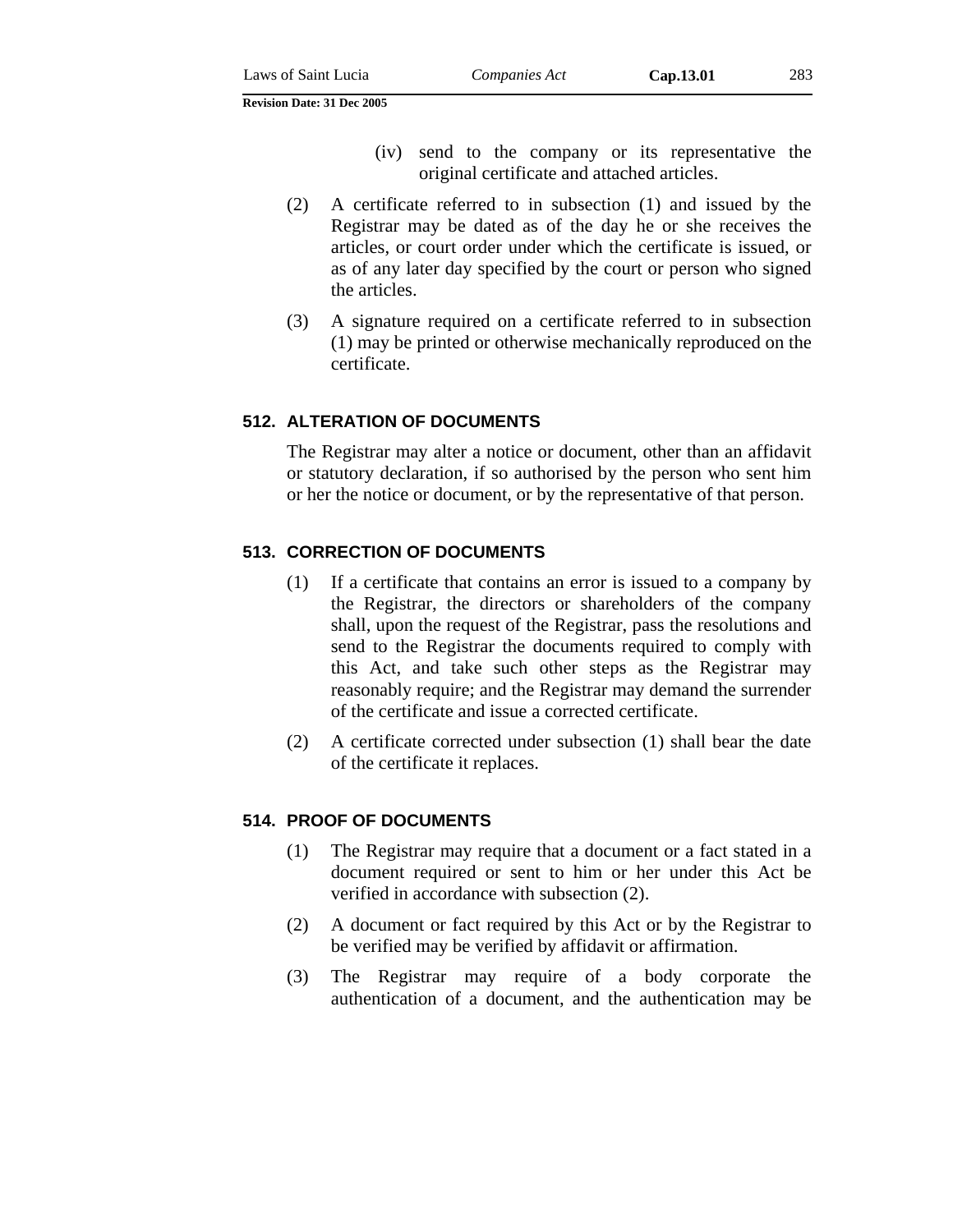signed by the secretary, or any director or authorised person or by the attorney-at-law for the body corporate.

# **515. RETENTION OF DOCUMENTS**

The Registrar need not produce any document of a prescribed class after 6 years from the date he or she received it.

# **516. REGISTRAR'S CERTIFICATE**

- (1) The Registrar may furnish any person with a certificate stating—
	- (a) that a body corporate has or has not sent to the Registrar a document required to be sent to him or her under this Act;
	- (b) that a name, whether that of a company or not, is or is not on the register; or
	- (c) that a name, whether that of a company or not, was or was not on the register on a stated date.
- (2) Where this Act requires or authorises the Registrar to issue a certificate or to certify any fact, the certificate or the certification shall be signed by the Registrar or by his or her deputy.
- (3) A certificate or certification mentioned in subsection (2) that is introduced as evidence in any civil, criminal or administrative action or proceeding, is sufficient proof of the facts so certified, without proof of the signature or official character of the person appearing to have signed it.

# **517. REFUSAL POWER**

- (1) The Registrar may refuse to receive, file or register a document submitted to him or her, if he or she is of the opinion that the document—
	- (a) contains matter contrary to the law;
	- (b) by reason of any omission or error in description, has not been duly completed;
	- (c) does not comply with the requirements of this Act;
	- (d) contains an error, alteration or erasure;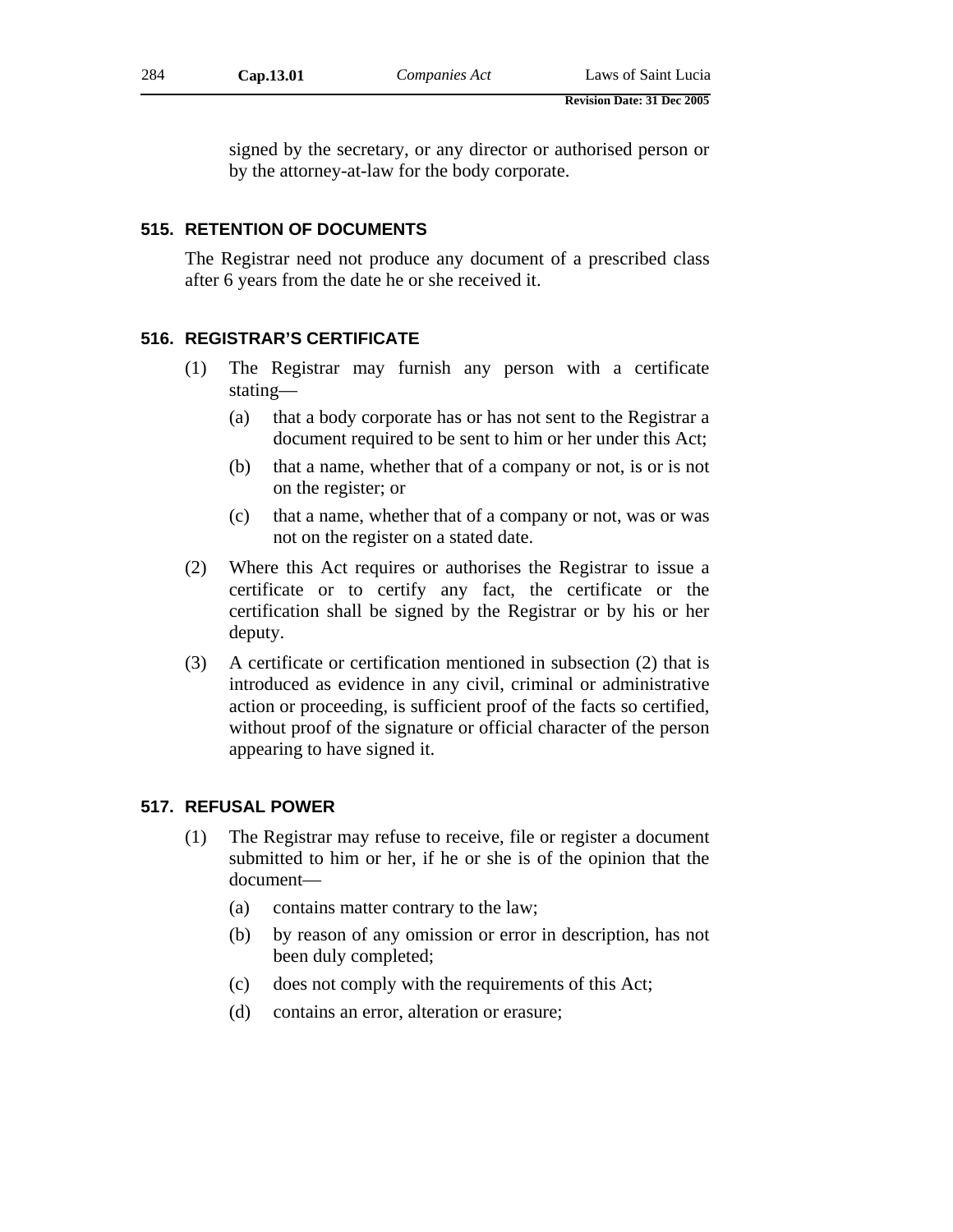- (f) is not sufficiently permanent for his or her records.
- (2) The Registrar may request that a document refused under subsection (1) be amended or completed and re-submitted, or that a new document be submitted in its place.
- (3) If a document that is submitted to the Registrar is accompanied with a statutory declaration by an attorney-at-law that the document contains no matter contrary to law and has been duly completed in accordance with the requirements of this Act, the Registrar may accept the declaration as sufficient proof of the facts therein declared.

# **518. FILING FORM**

Every document sent to the Registrar shall be in typed or printed form.

### *Removal from Register*

### **519. STRIKING OFF REGISTER**

- (1) The Registrar may strike off the Register a company or other body corporate, if—
	- (a) the company or other body corporate fails to send any return, notice, document or prescribed fee to the Registrar as required under this Act;
	- (b) the company is dissolved;
	- (c) the company or other body corporate is amalgamated with one or more other companies or bodies corporate;
	- (d) the company does not carry out an undertaking given under section  $523(a)(i)$ ; or
	- (e) the registration of the body corporate is revoked under this Act.
- (2) Where the Registrar is of the opinion that a company or other body corporate is in default under subsection  $(1)(a)$ , he or she shall send it a notice advising it of the default and stating that, unless the default is remedied within 30 days after the date of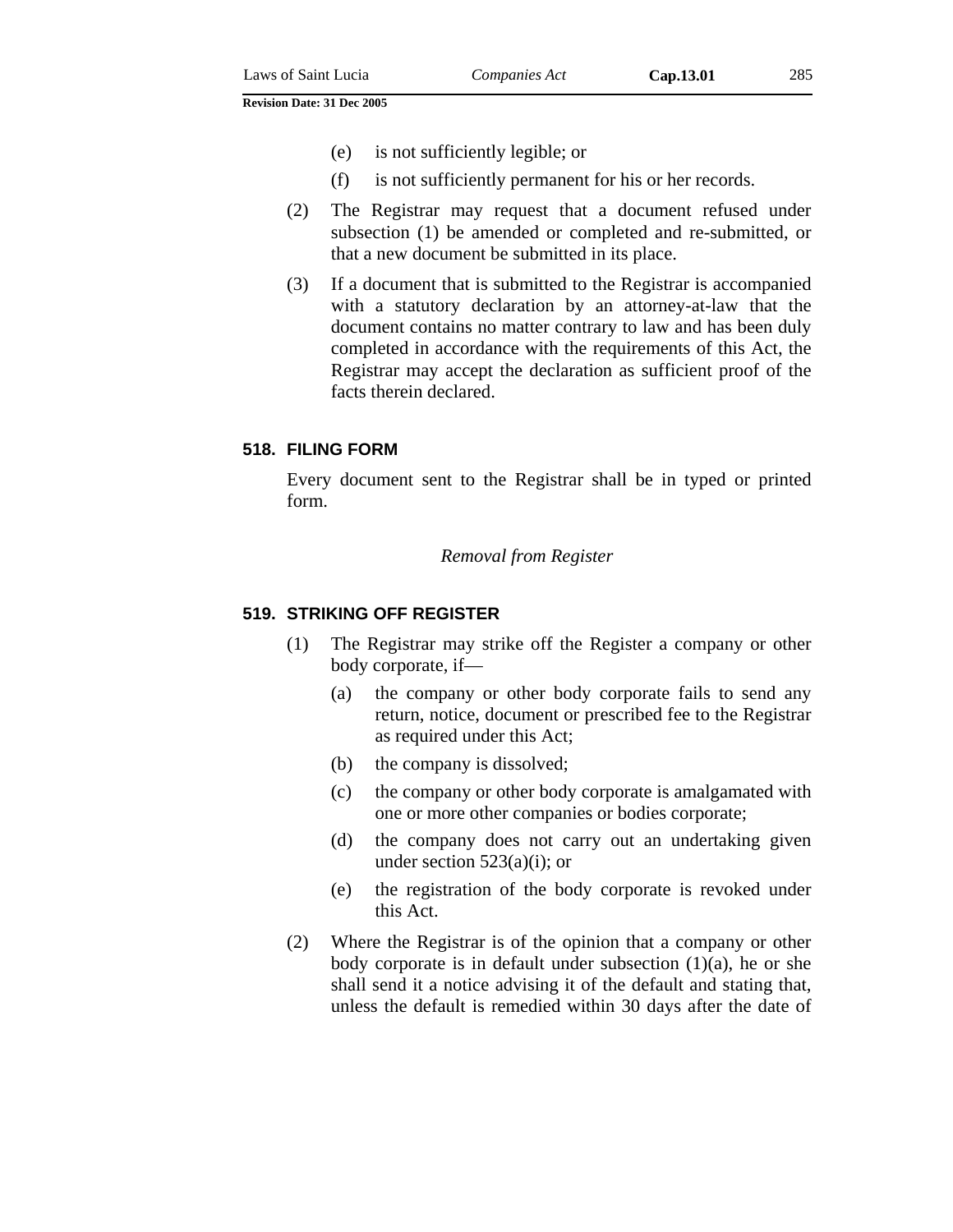the notice, the company or other body corporate will be struck off the register.

- (3) Section 521 applies with the necessary modifications to the notice mentioned in subsection (2).
- (4) After the expiration of the time mentioned in the notice, the Registrar may strike the company or other body corporate off the register and publish a notice thereof in the Gazette.
- (5) Where a company or other body corporate is struck off the register, the Registrar may, upon receipt of an application in the prescribed form and upon payment of the prescribed fee, restore it to the register and issue a certificate in a form adapted to the circumstances.

# **520. LIABILITY CONTINUES**

Where a body corporate is struck off the register, the liability of the body corporate and of every director, officer or shareholder of the body corporate continues and may be enforced as if it had not been struck off the register.

*Service* 

### **521. SERVICE ON COMPANY**

A notice or document may be served on a company—

- (a) by leaving it at, or sending it by telex or telefax or by prepaid post or cable addressed to, the registered office of the company; or
- (b) by personally serving any director, officer, receiver, receiver-manager or liquidator of the company.

### *Company Names*

### **522. RESERVATION OF NAME**

The Registrar may, upon request and upon payment of the prescribed fee, reserve for 90 days a name for an intended company or for a company about to change its name.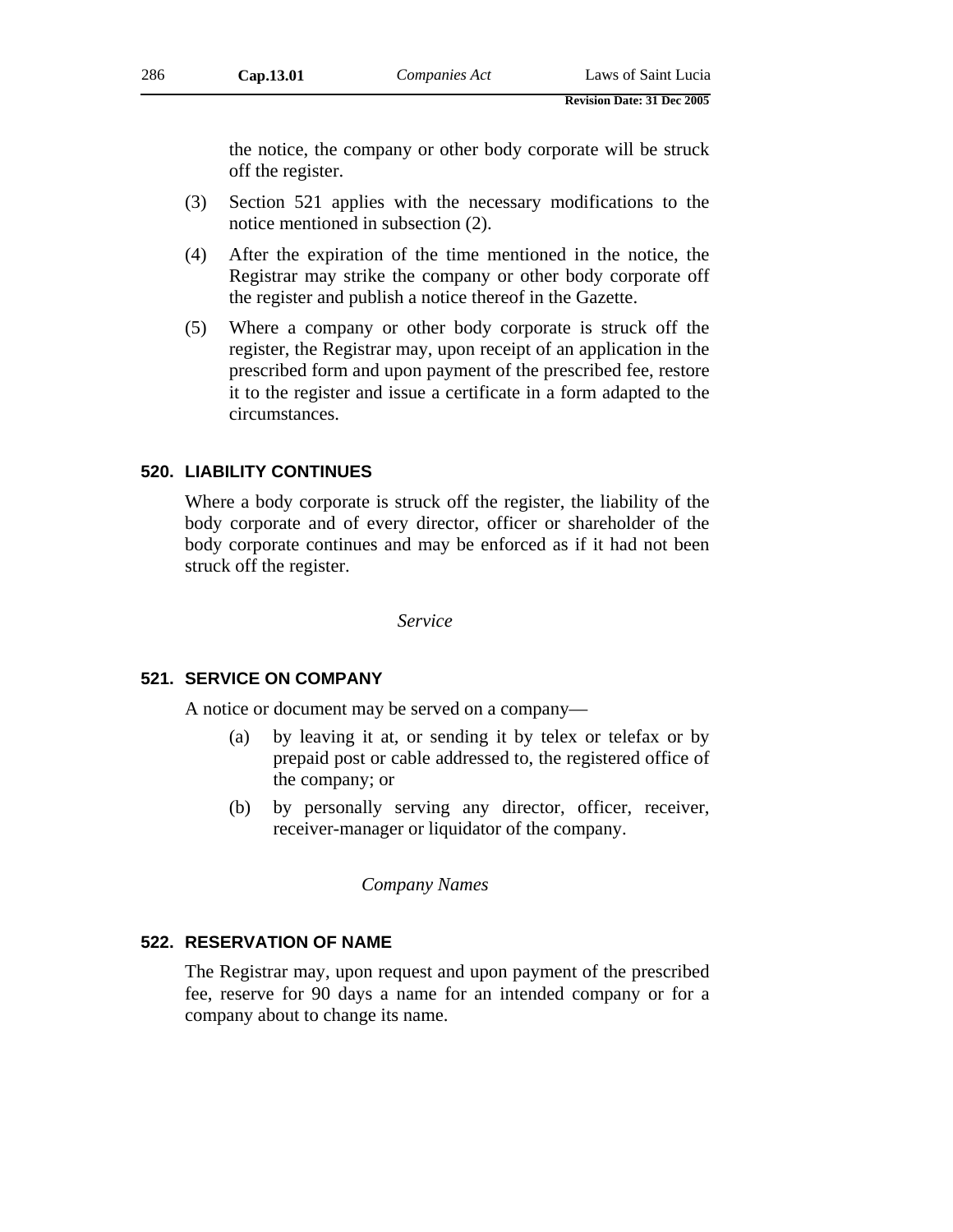### **523. PROHIBITED NAME**

The name of a company—

- (a) shall not be the same as or similar to the name or business name of any other person or of any association, partnership or firm, if the use of that name would be likely to confuse or mislead, unless the person, association, partnership or firm consents in writing to the use of that name in whole or in part, and—
	- (i) if required by the Registrar in the case of any person, undertakes to dissolve or change his or her or its name to a dissimilar name within 6 months after the filing of the articles by which the name is acquired, or
	- (ii) if required by the Registrar in the case of an association, partnership or firm, undertakes to cease to carry on its business or activities, or undertakes to change its name to a dissimilar name, within 6 months after the filing of the articles by which the name is acquired;
- (b) shall not be identical to the name of a body corporate incorporated under the laws of Saint Lucia before the commencement date;
- (c) shall not suggest or imply a connection with the Crown or the Government or of any Ministry, department, branch, bureau, service, agency or activity of the Government, unless consent in writing to the proposed name is duly obtained from the appropriate Minister;
- (d) shall not suggest or imply a connection with a political party or a leader of a political party;
- (e) shall not suggest or imply a connection with a university or a professional association recognised by the laws of Saint Lucia unless the university or professional association concerned consents in writing to the use of the proposed name; and
- (f) shall not be a name that is prohibited by the regulations or any law in force before the commencement of this Act.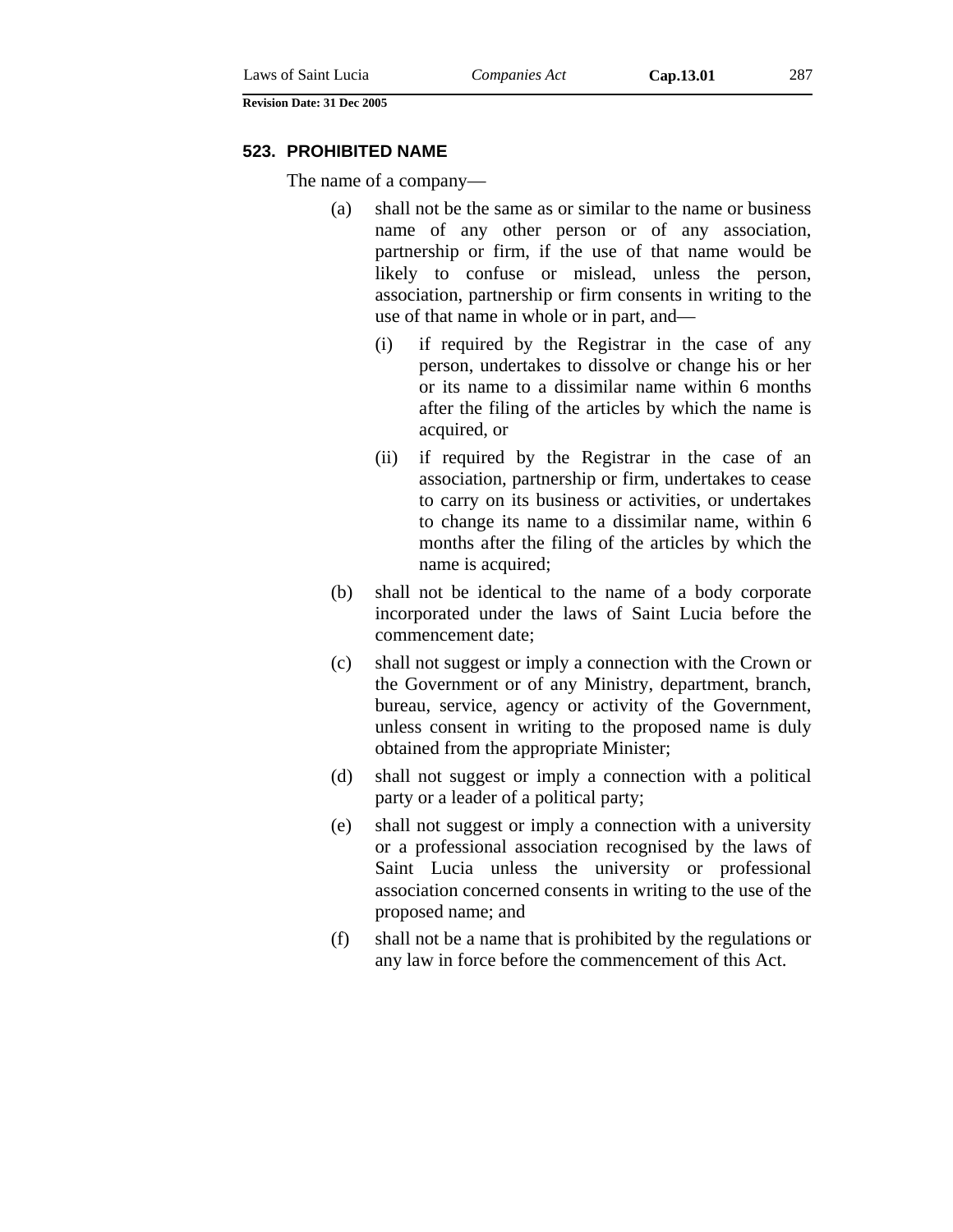# **524. REFUSAL OF ARTICLES**

The Registrar may refuse to accept articles of incorporation or continuation for a company or to register articles amending the name of a company if—

- (a) the name is not distinctive because—
	- (i) it is too general,
	- (ii) it is descriptive only of the quality, function or other characteristic of the goods or services in which the company deals or intends to deal, or
	- (iii) primarily it is only a geographic name used alone

unless the applicant establishes that the name has through use acquired and continues to have a secondary meaning;

- (b) the name is defectively inaccurate in describing—
	- (i) the business, goods or services in association with which it is proposed to be used,
	- (ii) the conditions under which the goods or services will be produced or supplied,
	- (iii) the persons to be employed in the production or supply of those goods or services, or
	- (iv) the place of origin of those goods and services;
- (c) it is likely to be confusing with that of a company that was dissolved;
- (d) it contains the word or words "credit union", "cooperative", or "co-op" when it is not a co-operative venture; or
- (e) it is, in the opinion of the Registrar, for any reason, objectionable.

# **525. AMALGAMATED COMPANY**

If 2 or more companies amalgamate, the amalgamated company may have—

- (a) the name of one of the amalgamating companies;
- (b) a distinctive combination that is not confusing of the amalgamating companies; or
- (c) a distinctive new name that is not confusing.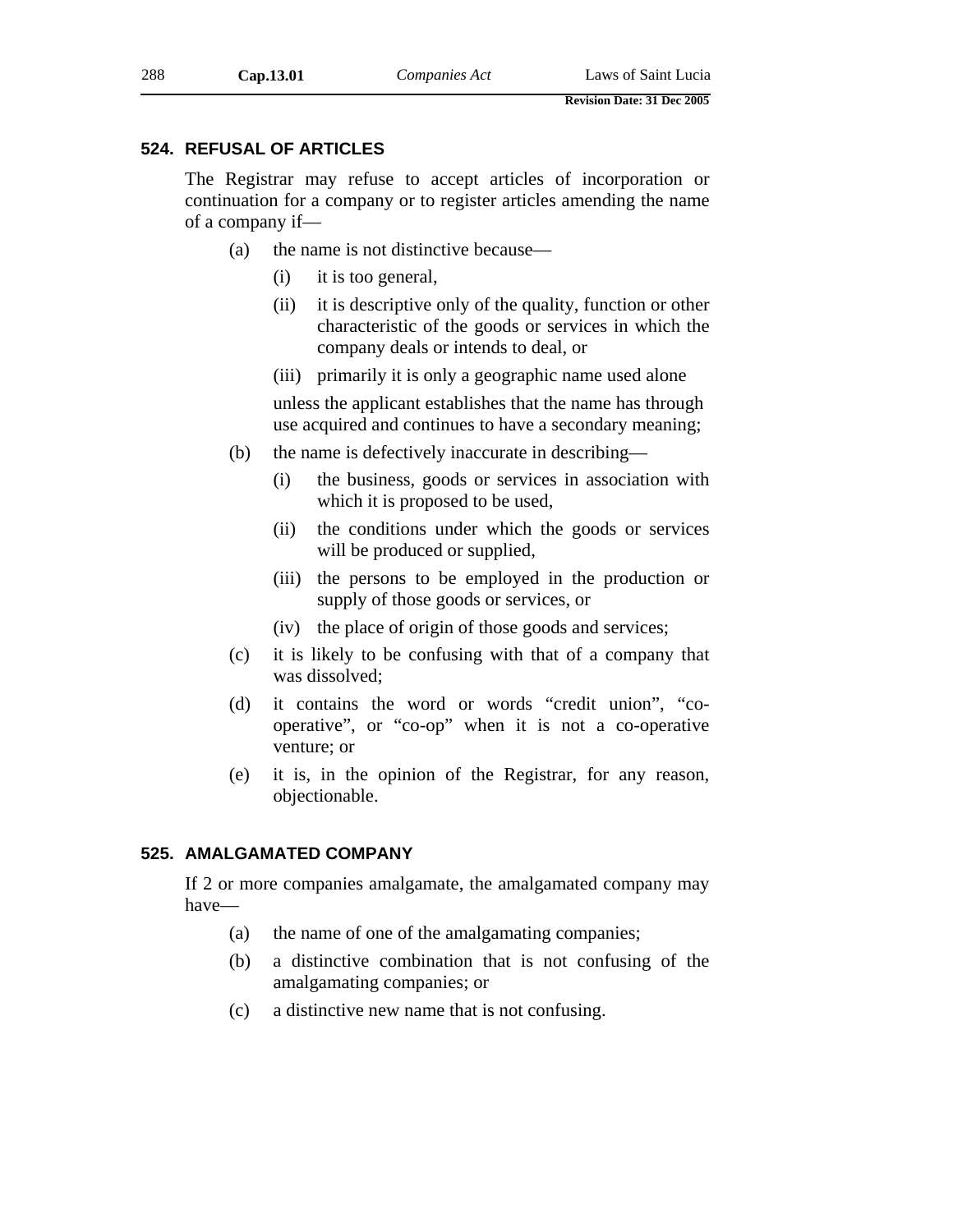*Division B : Investigation of Companies* 

#### *Investigation*

### **526. INVESTIGATION ORDER**

- (1) A shareholder or debenture holder of a company, or the Registrar, may apply, *ex parte* or upon such notice as the court may require, to the court for an order directing that an investigation be made of the company and any of its affiliated companies.
- (2) If, upon an application under subsection (1) in respect of a company, it appears to the court that—
	- (a) the business of the company or any of its affiliates is or has been carried on with intent to defraud any person;
	- (b) the business or affairs of the company or any of its affiliates are or have been carried on in a manner, or the powers of the directors are or have been exercised in a manner, that is oppressive or unfairly prejudicial to, or that unfairly disregards, the interest of a shareholder or debenture holder;
	- (c) the company or any of its affiliates was formed for a fraudulent or unlawful purpose, or is to be dissolved for a fraudulent or unlawful purpose;
	- (d) persons concerned with the formation, business or affairs of the company or any of its affiliates have in connection therewith acted fraudulently or dishonestly; or
	- (e) in any case it is in the public interest that an investigation of the company be made,

the court may order that an investigation be made of the company and any of its affiliated companies.

- (3) If a shareholder or debenture holder makes an application under subsection (1) he or she shall give the Registrar reasonable notice thereof; and the Registrar is entitled to appear and be heard in person or by an attorney-at-law.
- (4) An *ex parte* application under this section shall be heard in camera.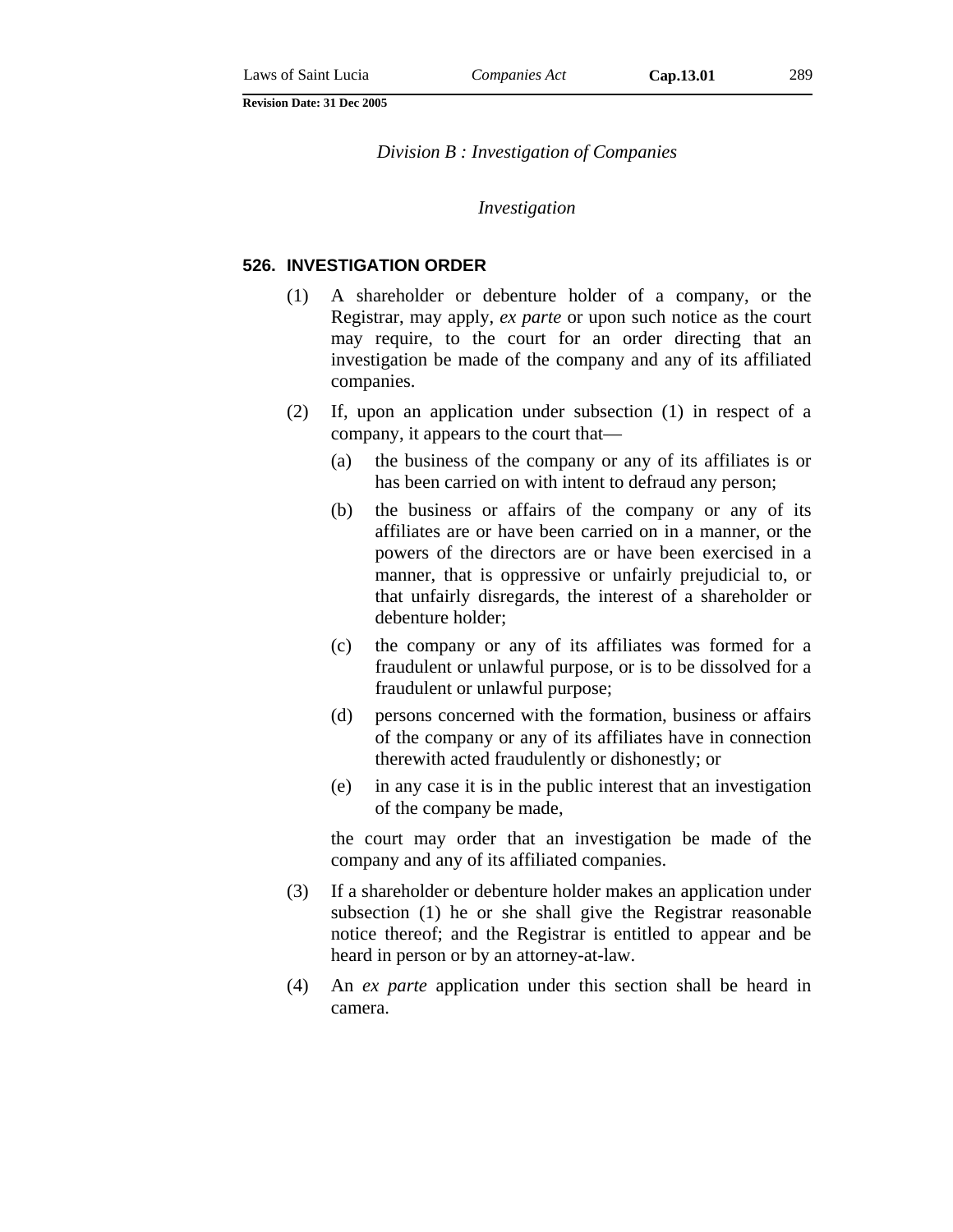(5) A person shall not publish anything relating to an *ex parte* proceeding except with the authorisation of the court or the written consent of the company that is being, or to be, investigated.

### **527. COURT POWERS**

- (1) In connection with an investigation under this Division in respect of a company, the court may make any order it thinks fit, including—
	- (a) an order to investigate;
	- (b) an order appointing an inspector, who may be the Registrar, and fixing the remuneration of the inspector and replacing the inspector;
	- (c) an order determining the notice to be given to any interested person, or dispensing with notice to any person;
	- (d) an order authorising an inspector to enter any premises in which the court is satisfied there might be relevant information, and to examine anything, and to make copies of any documents or records, found on the premises;
	- (e) an order requiring any person to produce documents or records to the inspector;
	- (f) an order authorising an inspector to conduct a hearing, administer oaths and examine any person upon oath, and prescribing rules for the conduct of the hearing;
	- (g) an order requiring any person to attend a hearing conducted by an inspector and to give evidence upon oath;
	- (h) an order giving directions to an inspector or any interested person on any matter arising in the investigation;
	- (i) an order requiring an inspector to make an interim or final report to the court;
	- (j) an order determining whether a report of an inspector should be published, and, if so, ordering the Registrar to publish the report in whole or in part, or to send copies to any person the court designates;
	- (k) an order requiring an inspector to discontinue an investigation; or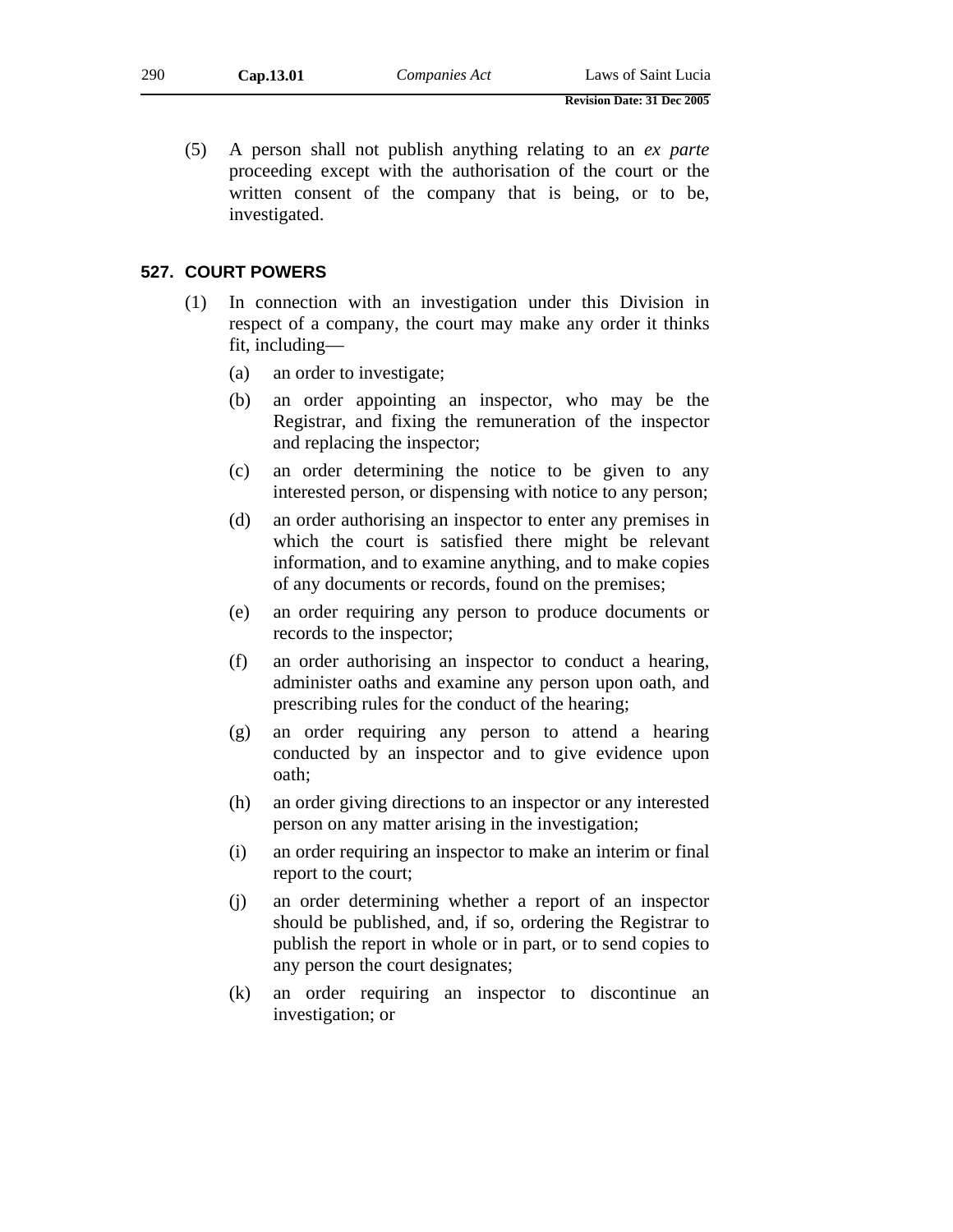- (l) an order requiring the company to pay the costs of the
- (2) An inspector shall send to the Registrar a copy of every report made by the inspector under this Division.

#### **528. INSPECTOR'S POWERS**

investigation.

- (1) An inspector under this Division has the powers set out in the order appointing him or her.
- (2) An inspector shall upon request produce to an interested person a copy of any order made under section 527(1).

#### **529. IN CAMERA HEARING**

- (1) An interested person may apply to the court for an order that a hearing conducted by an inspector under this Division be heard in camera and for directions on any matter arising in the investigation.
- (2) A person whose conduct is being investigated or who is being examined at a hearing conducted by an inspector under this Division may appear and be heard in person or by an attorneyat-law.

### **530. INCRIMINATING EVIDENCE**

A person is not excused from attending and giving evidence and producing documents and records to an inspector under this Division by reason only that the evidence tends to incriminate that person or subject him or her to any proceeding or penalty; but the evidence may not be used or received against him or her in any proceeding thereafter instituted against him or her, other than a prosecution for perjury in giving the evidence, or a prosecution under the Criminal Code in respect of the evidence.

### **531. PRIVILEGE ABSOLUTE**

An oral or written statement or report made by an inspector or any other person in an investigation under this Division has absolute privilege.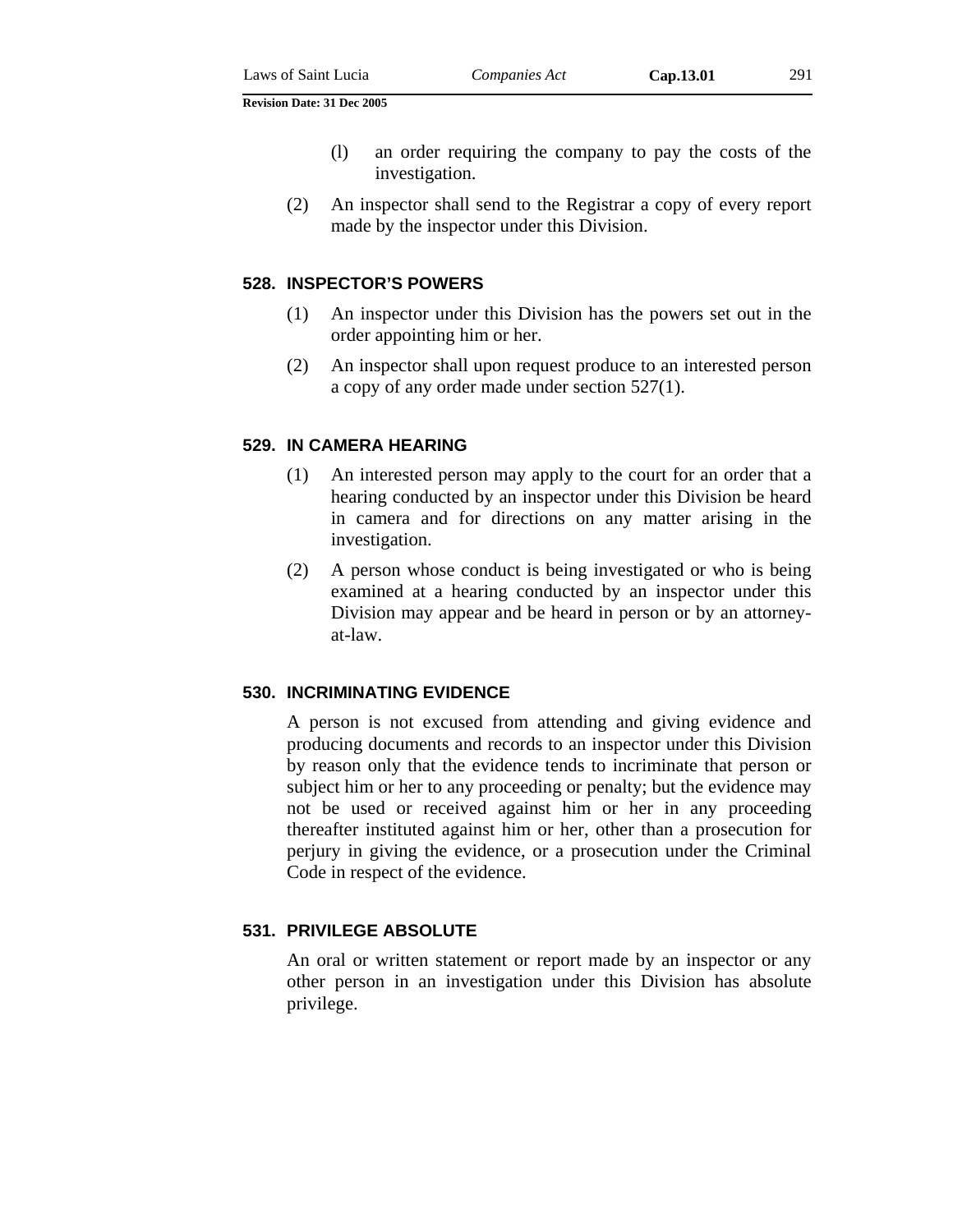## **532. INQUIRIES**

- (1) If the Registrar is satisfied that, for the purposes of Division F of Part 1 or Division E of Part 2, there is reason to enquire into the ownership or control of a share or debenture of a company or any of its affiliates, the Registrar may require any person that he or she reasonably believes has or has had interest in the share or debenture, or acts or has acted on behalf of a person with such an interest, to furnish to the Registrar, or to any person the Registrar appoints—
	- (a) information that the person has or can reasonably be expected to obtain as to present and past interests in the share or debenture; and
	- (b) the names and addresses of the persons so interested and of any person who acts or has acted in relation to the share or debenture on behalf of the persons so interested.
- (2) For the purposes of subsection (1), a person has an interest in a share or debenture, if—
	- (a) he or she has a right to vote or to acquire or dispose of the share or debenture or any interest therein;
	- (b) his or her consent is necessary for the exercise of the rights or privileges of any other person interested in the share or debenture; or
	- (c) any other person interested in the share or debenture can be required, or is accustomed, to exercise rights or privileges attached to the share or debenture in accordance with his or her instructions.

## **533. CLIENT PRIVILEGES**

This Division does not affect the privileges that exist in respect of an attorney-at-law and his or her client.

## **534. INQUIRIES**

The Registrar may make of any person any inquiries that relate to compliance with this Act by any person.

*Division C : Regulations*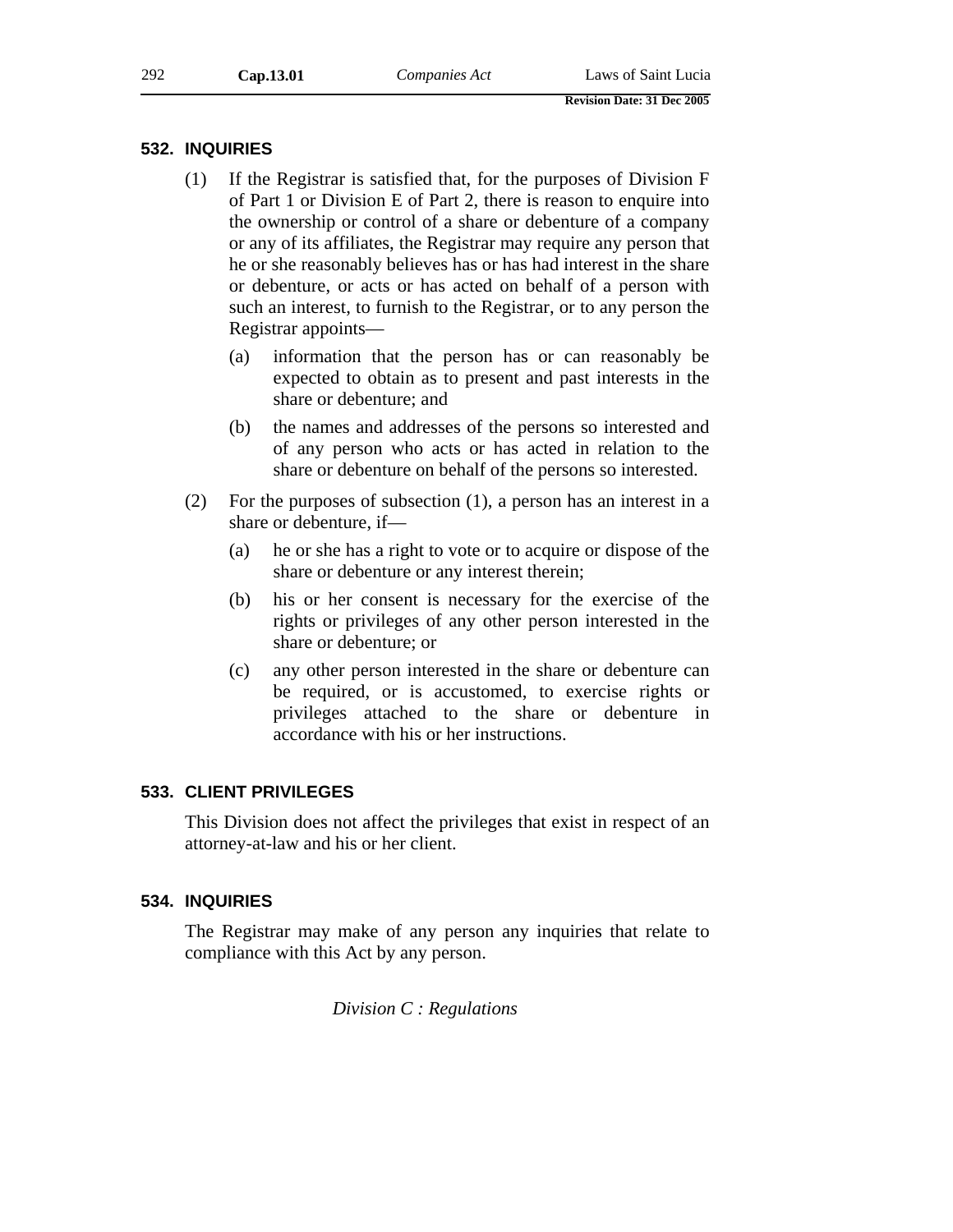### **535. REGULATIONS**

- (1) The Minister may make such regulations as are required for the better administration of this Act, and, in particular, the Minister may make regulations—
	- (a) prescribing any matter required or authorised by this Act to be prescribed;
	- (b) requiring the payment of a fee in respect of the filing, examination or copying of any documents or in respect of any action that the Registrar is required or authorised to take under this Act, and prescribing the amount thereof;
	- (c) prescribing the format and contents of returns, notices or other documents required to be sent to the Registrar or to be issued by him or her;
	- (d) prescribing the rules with respect to exemptions permitted by this Act;
	- (e) respecting the names of companies or classes thereof;
	- (f) respecting the authorised capital of companies;
	- (g) respecting the preferences, rights, conditions, restrictions, limitations or prohibitions attaching to shares or classes or series of shares of companies;
	- (h) respecting the designation of classes of shares; and
	- (i) respecting any other matter required for the efficient administration of this Act.
- (2) Regulations made under this section are subject to negative resolution.

*Division D : Offences and Penalties* 

### **536. NAME OFFENCE**

Subject to section 10(2), a company that contravenes section 10 commits an offence and is liable on summary conviction to a fine of \$3,000.

## **537. ABUSE OF CORPORATE STATUS**

Each of the individuals who being unincorporated carries on business under a name part of which is "limited", "incorporated" or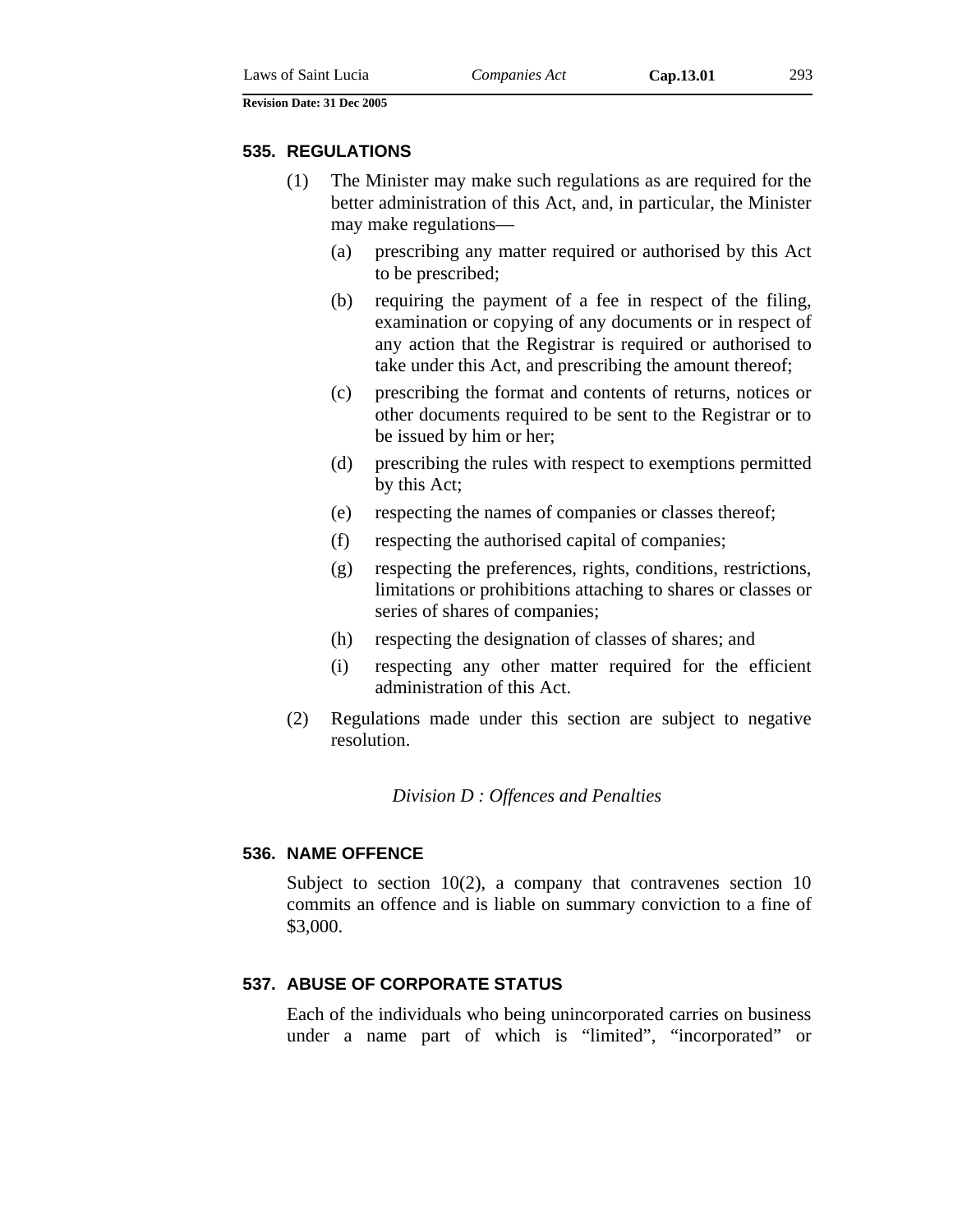"corporation" or the abbreviations "ltd", "inc" or "corp" commits an offence and is liable on summary conviction to a fine of \$3,000.

## **538. REPORTS**

- (1) A person who makes or assists in making a report, return, notice or other document—
	- (a) that is required by this Act or the regulations to be sent to the Registrar or to any other person; and
	- $(b)$  that—
		- (i) contains an untrue statement of a material fact, or
		- (ii) omits to state a material fact required in the report, return, notice or other document, or necessary to make a statement contained therein not misleading in the light of the circumstances in which it was made,

commits an offence and is liable on summary conviction to a fine of \$5,000 or to imprisonment for a term of 6 months, or to both.

- (2) A person does not commit an offence under subsection (1) if the making of the untrue statement or the omission of the material fact was unknown to him or her and with the exercise of reasonable diligence could not have been known to him or her.
- (3) When an offence under subsection (1) is committed by a body corporate and a director or officer of that body corporate knowingly authorised, permitted or acquiesced in the commission of the offence, the director or officer also commits the offence and is liable on summary conviction to a fine of \$5,000 or to imprisonment for a term of 6 months, or to both.

### **539. SPECIFIC OFFENCES**

- (1) A person commits an offence and is liable on summary conviction to a fine of \$5,000 or to imprisonment for a term of 6 months, or to both—
	- (a) who without reasonable cause contravenes section 189;
	- (b) who without reasonable cause contravenes section 193;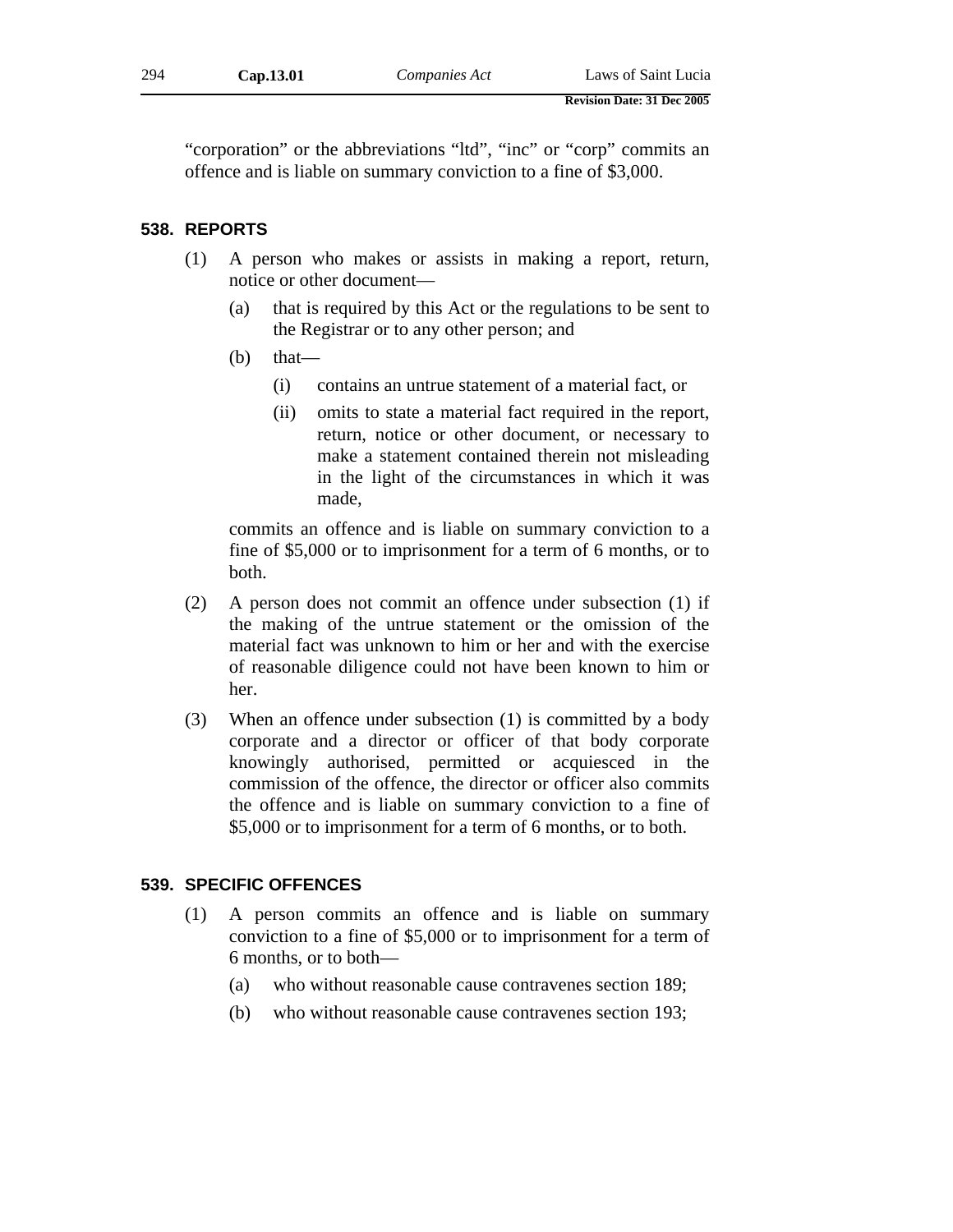- (c) who wilfully contravenes section 304, 311, or 313;
- (d) who without reasonable cause contravenes of section  $269(5);$
- (e) who wilfully contravenes section 142 or 143;
- (f) who without reasonable cause fails to comply with a requirement of the Registrar under section 532 to report to the Registrar any information or any names or addresses of persons sought by the Registrar under that section;
- (g) who, being a proxy holder or alternate proxy holder, fails without reasonable cause to comply with the directions of a shareholder under section 145(1);
- (h) who, being a registrant within the meaning of this Act, knowingly contravenes section 146;
- (i) who, being an auditor or former auditor of a company, contravenes section 169(1) without reasonable cause; or
- (j) who, being a director or officer of a company knowingly contravenes section 173.
- (2) Where the person who commits an offence under subsection (1) is a body corporate, then, whether the body corporate has been prosecuted or convicted, any director or officer of the body corporate who knowingly authorised, permitted or acquiesced in the act or omission that constituted the offence also commits an offence and is liable on summary conviction to a fine of \$5,000 or to imprisonment for a term of 6 months, or to both.

### **540. COMPANY OFFENCES**

A company commits an offence and is liable on summary conviction to a fine of \$5,000, if—

- (a) the company contravenes section  $18(1)$ , 315, 316, 317 or 319;
- (b) the management of the company without reasonable cause fails to comply with section 141(1); or
- (c) the company without reasonable cause contravenes section 153 or 155;
- (2) When a company commits an offence under this section, any director or officer of the company who knowingly authorised, acquiesced in or permitted the contravention also commits an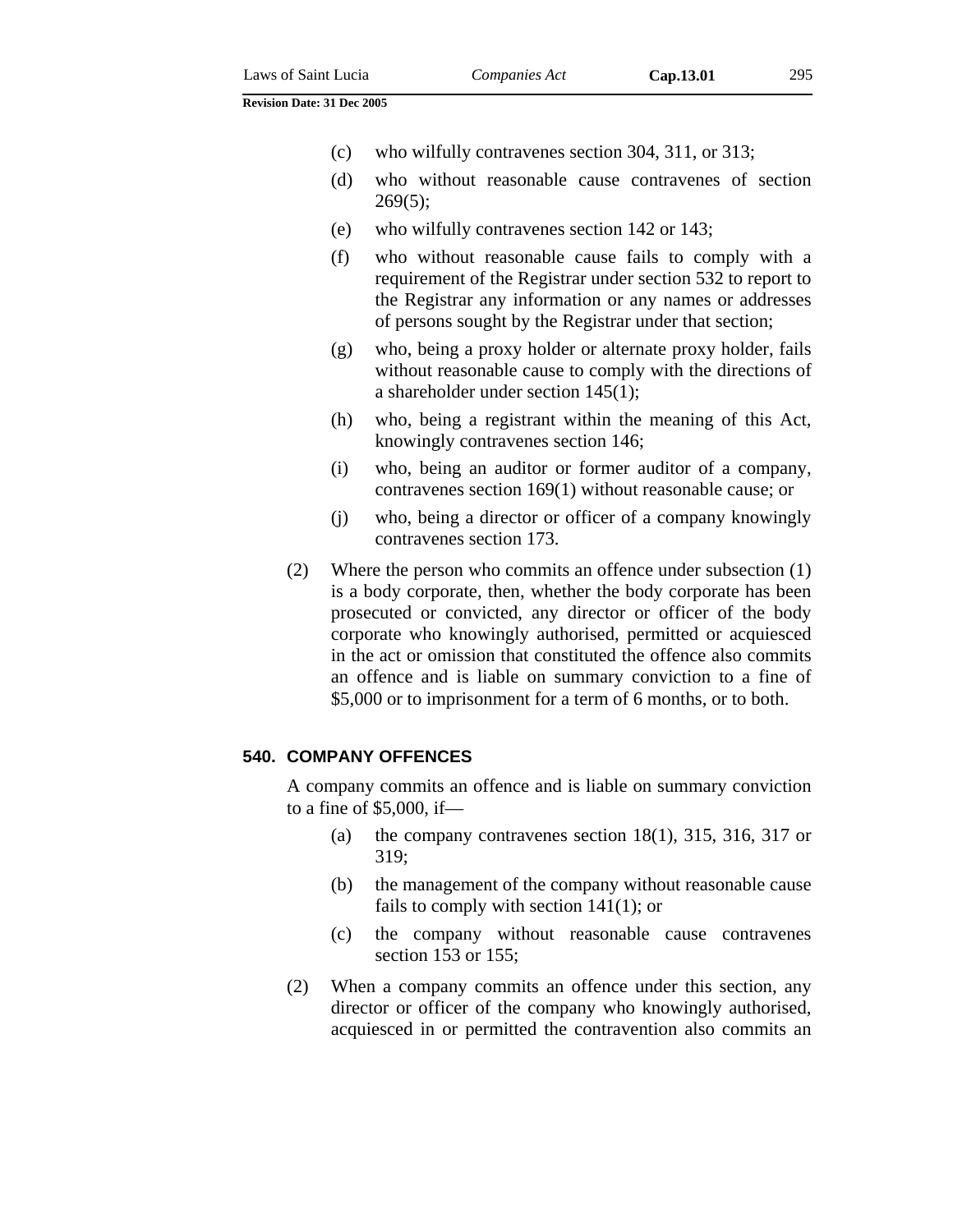offence and is liable on summary conviction to a fine of \$5,000 or to imprisonment for a term of 6 months, or to both.

### **541. GENERAL OFFENCE**

Every person who commits an offence under this Act or the regulations is, if no punishment is elsewhere in this Act provided for that offence, liable on summary conviction to a fine of \$5,000.

## **542. DEFENCE RE PROSPECTUSES**

In a prosecution for an offence under this Act arising out of an untrue statement or wilful non-disclosure in a prospectus, it is a defence for the person charged to prove that the statement or non-disclosure was immaterial, or that he or she had reasonable grounds to believe, and did, up to the time of the issue of the prospectus, believe that the statement was true or non-disclosure was immaterial.

### **543. ORDER TO COMPLY**

When a person is convicted of an offence under this Act or the regulations, the court, or a court of summary jurisdiction in which proceedings in respect of the offence are taken, may, in addition to any punishment it may impose, order that person to comply with the provision of this Act or the regulations for the contravention of which he or she has been convicted.

### **544. LIMITATION**

A prosecution for an offence under this Act or the regulations may be instituted at any time within 2 years from the time when the subject matter of the prosecution arose.

### **545. CIVIL REMEDIES UN AFFECTED**

No civil remedy for any act or omission is affected by reason that the act or omission is an offence under this Act.

*Division E: Construction and Interpretation of Act*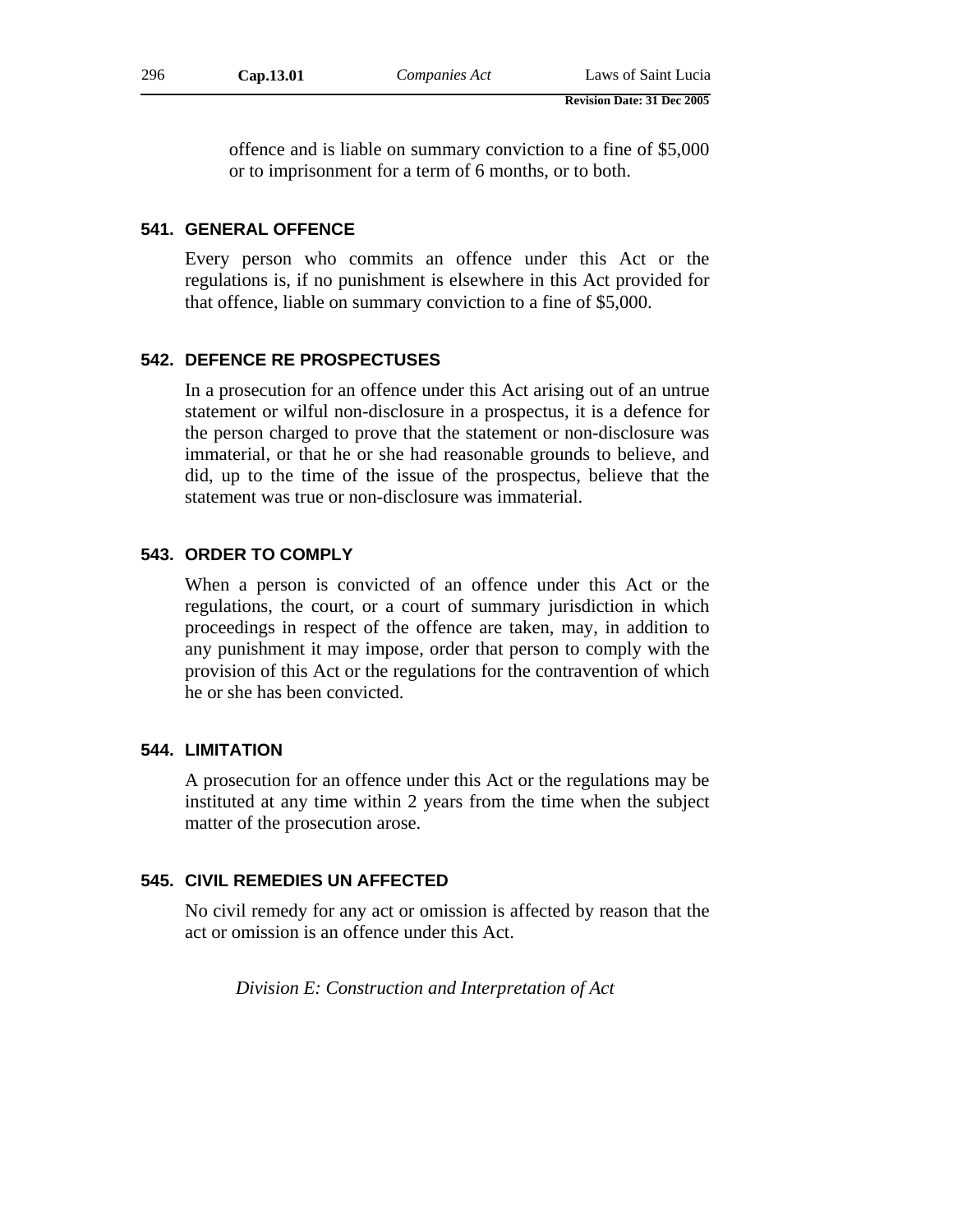*Corporate Relationships* 

#### **546. AFFILIATED CORPORATIONS**

For the purposes of this Act—

- (a) one body corporate is affiliated with another corporate if one of them is the subsidiary of the other, or both are subsidiaries of the same body corporate, or each of them is controlled by the same person; and
- (b) if 2 bodies corporate are affiliated with the same body corporate at the same time, they are affiliated with each other.

### **547. "CONTROL"**

For the purposes of this Act, a body corporate is controlled by a person if any shares of the body corporate carrying voting rights sufficient to elect a majority of the directors of the body corporate are, except by way of security only, held, directly or indirectly, by or on behalf of that person.

## **548. "HOLDING" AND "SUBSIDIARY"**

For the purposes of this Act—

- (a) a body corporate is the holding body corporate of another if that other body corporate is its subsidiary; and
- (b) a body corporate is a subsidiary of another body corporate if it is controlled by that other body corporate.

*Public Distribution of Corporate Securities* 

### **549. "DISTRIBUTION TO THE PUBLIC" ETC.**

- (1) For the purposes of this Act—
	- (a) a share or debenture of a body corporate is part of a distribution to the public, when, in respect of the share or debenture—
		- (i) there has been, under the laws of Saint Lucia or any other jurisdiction, a filing of a prospectus, statement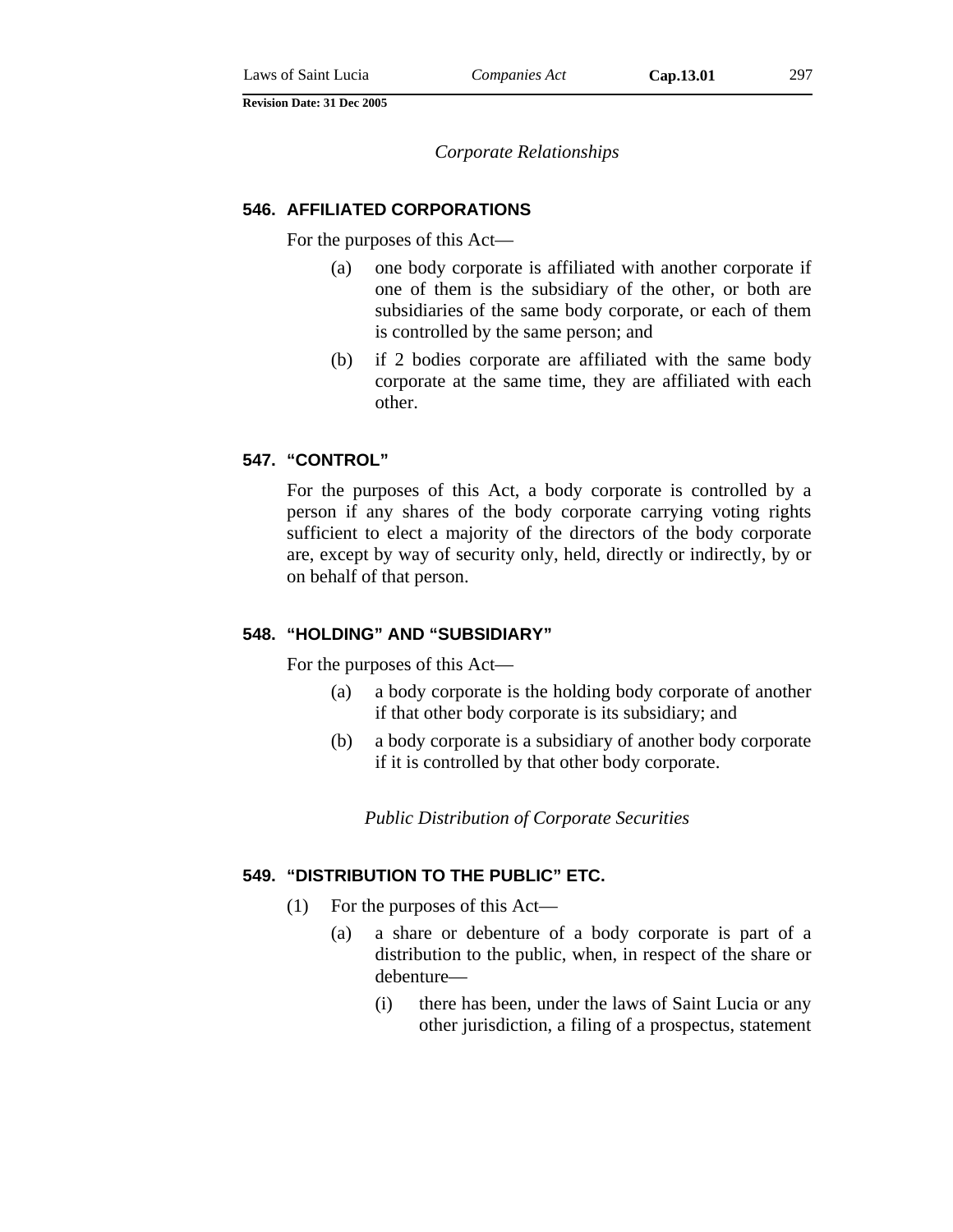*in lieu* of prospectus, registration statement, stock exchange take-over bid circular or similar instrument, or

- (ii) the share or debenture is listed for trading on any stock exchange wherever situated; and
- (b) a share or debenture of a body corporate is deemed to be part of a distribution to the public where the share or debenture has been issued and a filing referred to in paragraph (a)(i) would be required if the share or debenture were being issued currently.
- (2) For the purposes of this Act, the shares or debentures of a company that are issued upon a conversion of other shares or debentures of a company, or in exchange for other shares or debentures, are part of a distribution to the public if any of those others were part of a distribution to the public.
- (3) For the purposes of this Act—
	- (a) a statement is included in a prospectus or in a statement *in lieu* of a prospectus if it is included in any report or memorandum appearing on the face thereof or by reference incorporated therein or issued therewith;
	- (b) a statement included in a prospectus or statement *in lieu* of prospectus is deemed to be untrue if it is misleading in the form and context in which it is included; and
	- (c) a reference to an offer or offering of shares or debentures for subscription or purchase is deemed to include an offer of shares or debentures by way of barter or otherwise.

#### **550. OFFERING SHARES TO PUBLIC**

- (1) Any reference in this Act to offering shares or debentures to the public includes, unless the contrary intention appears, a reference to offering them to any section of the public, whether selected as clients of the person issuing the prospectus or in any other manner; and references in this Act or in the articles of a company to invitations to the public to subscribe for shares or debentures shall, unless the contrary intention appears, be similarly construed.
- (2) Subsection (1) does not require that any offer or invitation be treated as being made to the public if the offer or invitation can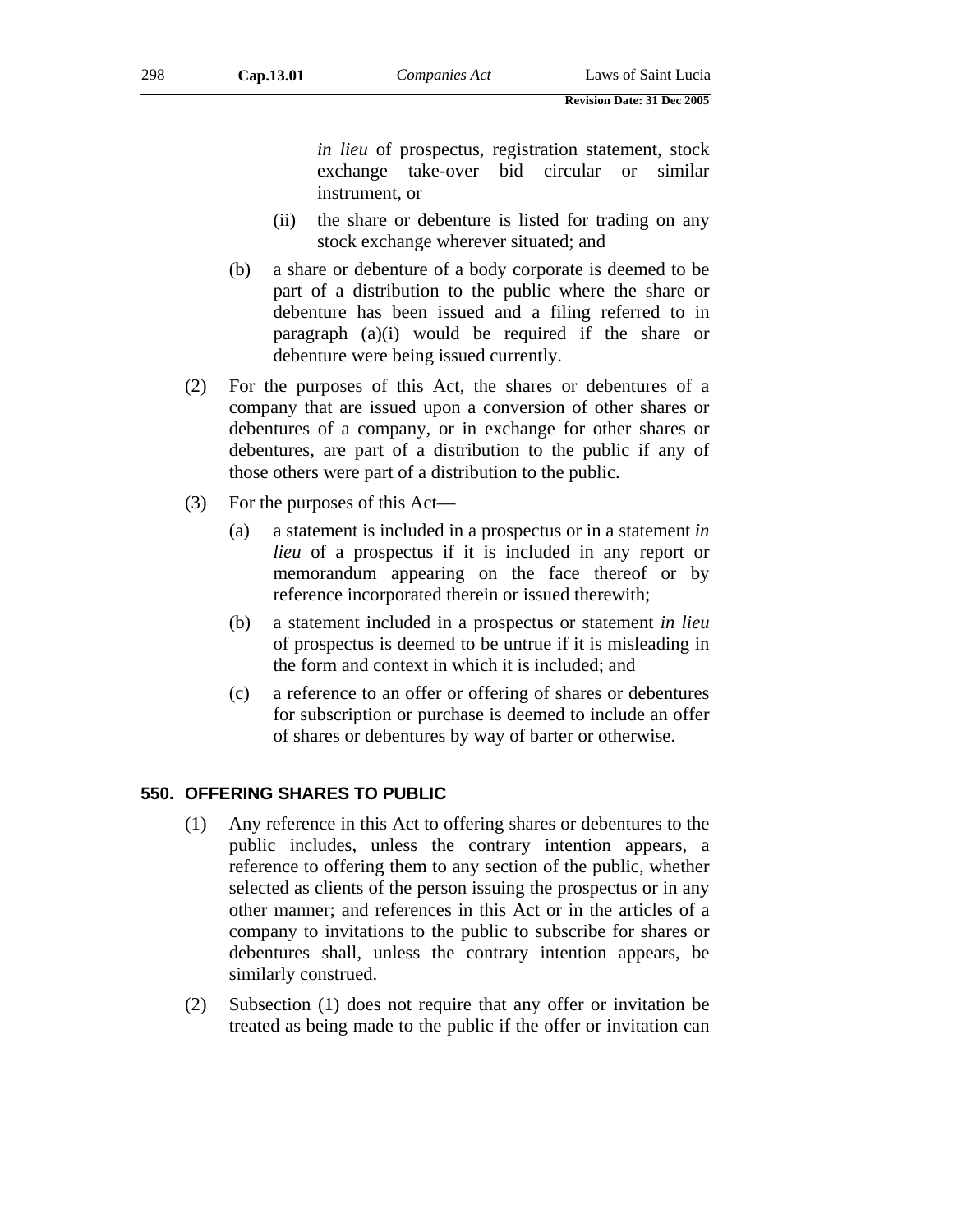properly be regarded, in all the circumstances, as not being calculated to result, directly or indirectly, in the shares or debentures becoming available for subscription or purchase by persons other than those receiving the offer or invitation, or otherwise as being a domestic concern of the persons making and receiving the offer or invitation.

(3) A provision in the articles or bye-laws of a company that prohibits invitations to the public to subscribe for shares or debentures does not prohibit the making of an invitation to the shareholders, debenture holders or employees of the company.

*Corporate and Other Expressions* 

#### **551. DEFINITION OF TECHNICAL WORDS**

- (1) In this Act, unless the context otherwise requires—
	- "**affairs**" means, in relation to any company or other body corporate, the relationship among the company or body corporate, its affiliates and the shareholders, directors and officers thereof, but does not include any businesses carried on by the companies or other bodies corporate;
	- "**affiliate**" means an affiliated company or affiliated body corporate within the meaning of section 546;

"**articles**" means, unless qualified—

- (a) the original or restated articles of incorporation, articles of amendment, articles of amalgamation, articles of continuation, articles of re-organisation, articles of dissolution, and articles of revival; and
- (b) any statute, letters patent, memorandum of association, certificate of incorporation, or other corporate instrument evidencing the existence of a body corporate continued as a company under this Act;
- "associate" when used to indicate a relationship with any person means—
	- (a) a company or body corporate of which that person beneficially owns or controls, directly or indirectly,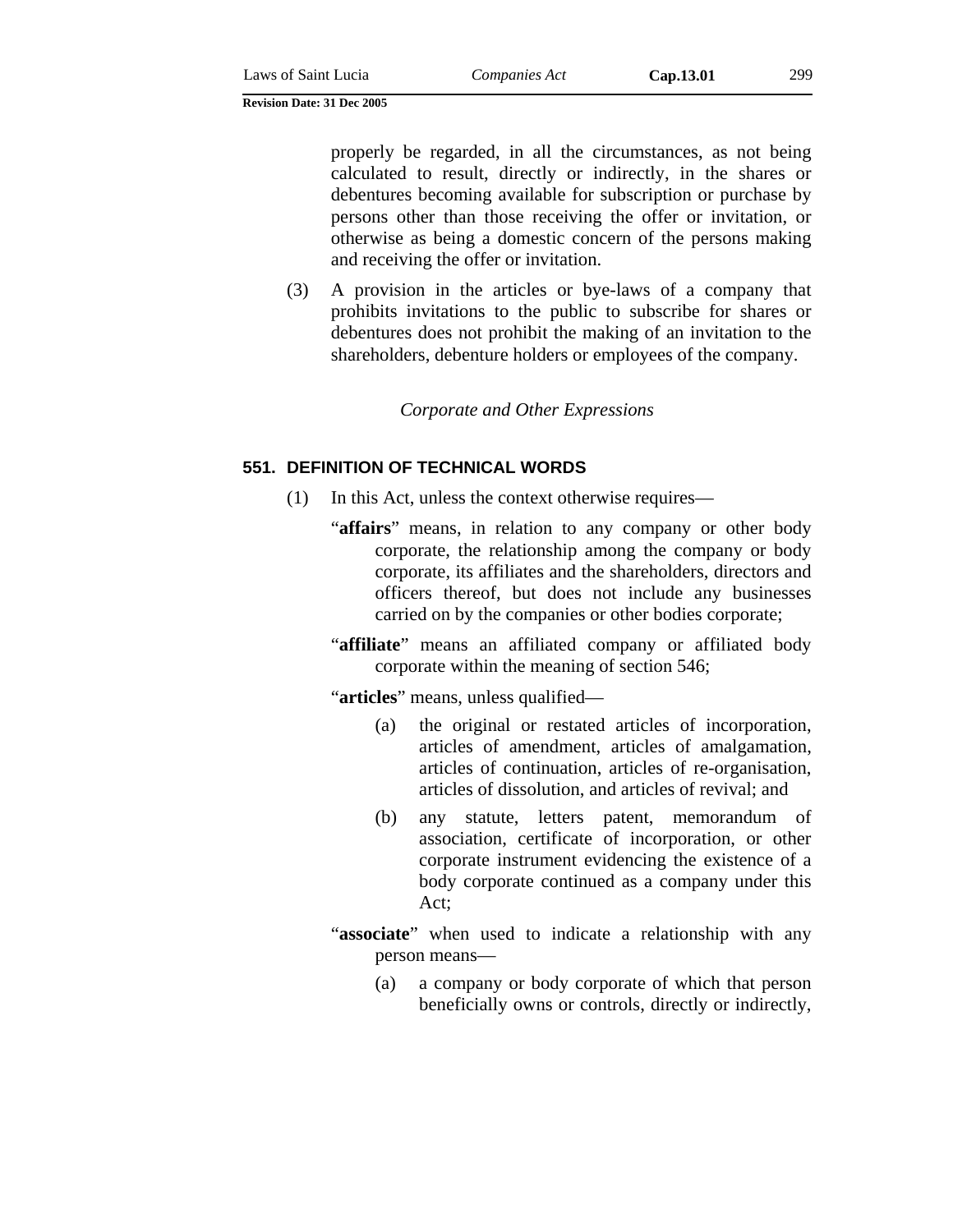shares or debentures convertible into shares, that carry more than 20% of the voting rights—

- (i) under all circumstances,
- (ii) by reason of the occurrence of an event that has occurred and is continuing, or
- (iii) by reason of a currently exercisable option or right to purchase those shares or those convertible debentures;
- (b) a partner of that person acting on behalf of the partnership of which they are partners;
- (c) a trust or estate in which that person has a substantial beneficial interest or in respect of which he or she serves as a trustee or in a similar capacity;
- (d) a spouse of that person within the meaning of subsections  $(2)$  and  $(3)$ ;
- (e) a legitimate or an illegitimate child, a step-child or an adopted child of that person; and
- (f) a relative of that person or of his or her spouse if that relative has the same residence as that person;

"**auditor**" includes a partnership of auditors;

- "**beneficial interest**" or "beneficial ownership" includes ownership through a trustee, legal representative, agent or other intermediary;
- "**body corporate**" includes a company within the meaning of this section or other body corporate wherever or however incorporated, other than a corporation sole;
- "**commencement date**" means the date on which this Act comes into operation;
- "**company**" means a body corporate that is incorporated or continued under this Act;

"**court**" means the High Court;

"**corporate instruments**" includes any statute, letters patent, memorandum of association, articles of association, certificate of incorporation, certificate of continuance, bye-laws, regulations or other instrument by which a body corporate is incorporated or continued or that governs or regulates the affairs of a body corporate;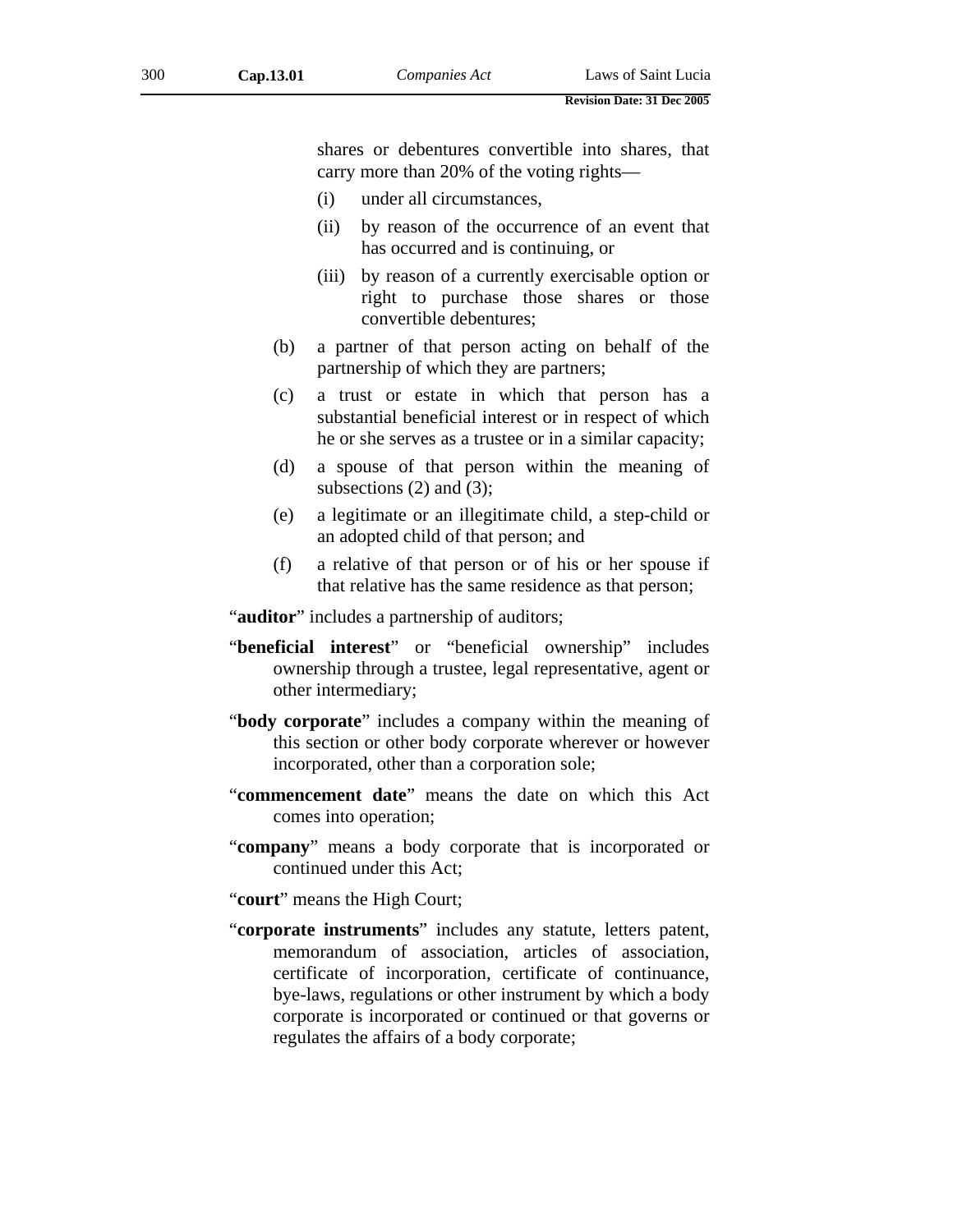- "**debenture**" includes debenture stock and any bond or other instrument evidencing an obligation or guarantee, whether secured or not;
- "**director**" in relation to a body corporate, means a person occupying therein the position of a director by whatever title he or she is called;
- "**external company**" means any firm or other body of persons, whether incorporated or unincorporated, that is formed under the laws of a country other than Saint Lucia;
- "**former Act**" means the Commercial Code;
- "**former Act company**" means a company incorporated or registered under the former Act or any Act replaced by that Act;
- "**incorporator**" means, in relation to a company, a person who signs the articles of incorporation of the company;
- "**legal representative**" in relation to a company, shareholder, debenture holder or other person, means a person who stands in place of and represents the company, shareholder, debenture holder or person, and without limiting the generality of the foregoing, includes, as the circumstances require, a trustee, executor, administrator, assignee, or receiver of the company, shareholder, debenture holder or person;
- "**liability**" includes, in relation to a company, any debt of the company that arises under—
	- (a) section 49;
	- (b) section 234(2); or
	- (c) section 241(3)(f) or 241(3)(g);

"**Minister**" means the Minister responsible for Legal Affairs;

"**officer**" in relation to a body corporate means—

- (a) the Chairperson, deputy Chairperson, president or vice-president of the board of directors;
- (b) the managing director, general manager, comptroller, secretary or treasurer; or
- (c) any other person who performs for the body corporate functions similar to those normally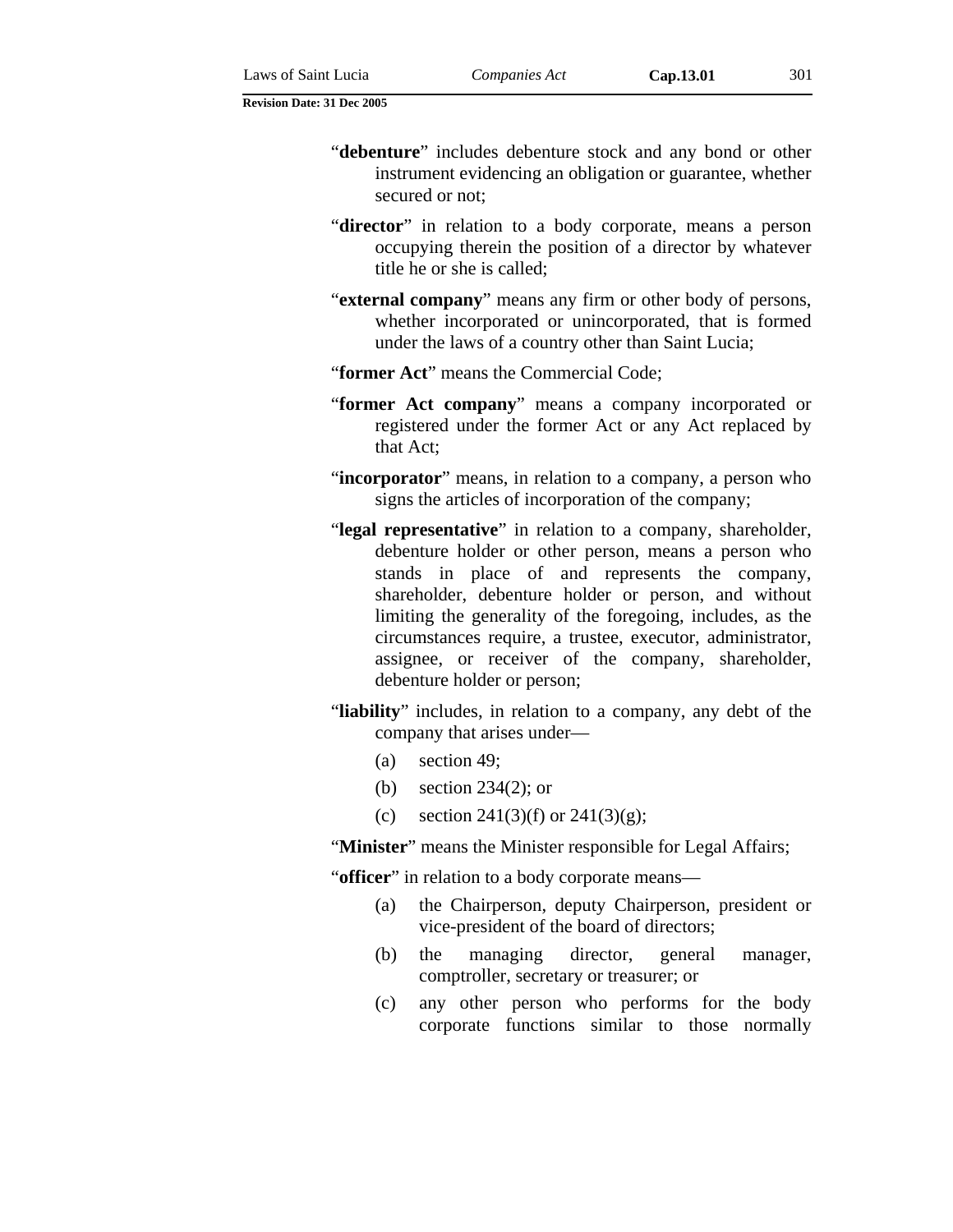performed by the holder of any office specified in paragraph (a) or (b) and who is appointed by the board of directors to perform such functions;

- "**ordinary resolution**" means a resolution passed by a majority of the votes cast by the shareholders who voted in respect of that resolution;
- "**public company**" means a company any of whose issued shares or debentures are or were part of a distribution to the public within the meaning of section 549;
- "**recognised stock exchange**" means any stock exchange specified by the Attorney General as recognised for the purposes of this Act by publication in the Gazette;
- "**record**" includes any register, book or other record that is required to be kept by a company or other body corporate;

"**redeemable share**" means a share issued by a company—

- (a) that the company can purchase or redeem upon demand of the company, or
- (b) that the company is required by its articles to purchase or redeem at a specified time or upon the demand of a shareholder;
- "**Registrar**" refers to the Registrar of Companies under this Act;
- "**security interest**" means any interest in or charge upon any property of a company, by way of mortgage, bond, lien, pledge or other means, that is created or taken to secure the payment of an obligation of the company;

"**send**" includes deliver;

"**series**" in relation to shares, means a division of a class of shares;

"share" includes stock;

"**shareholder**" in relation to a company, includes—

- (a) a member of a company described in Division A of Part 3, except where inconsistent with a provision of that Division;
- (b) the personal representative of a deceased shareholder;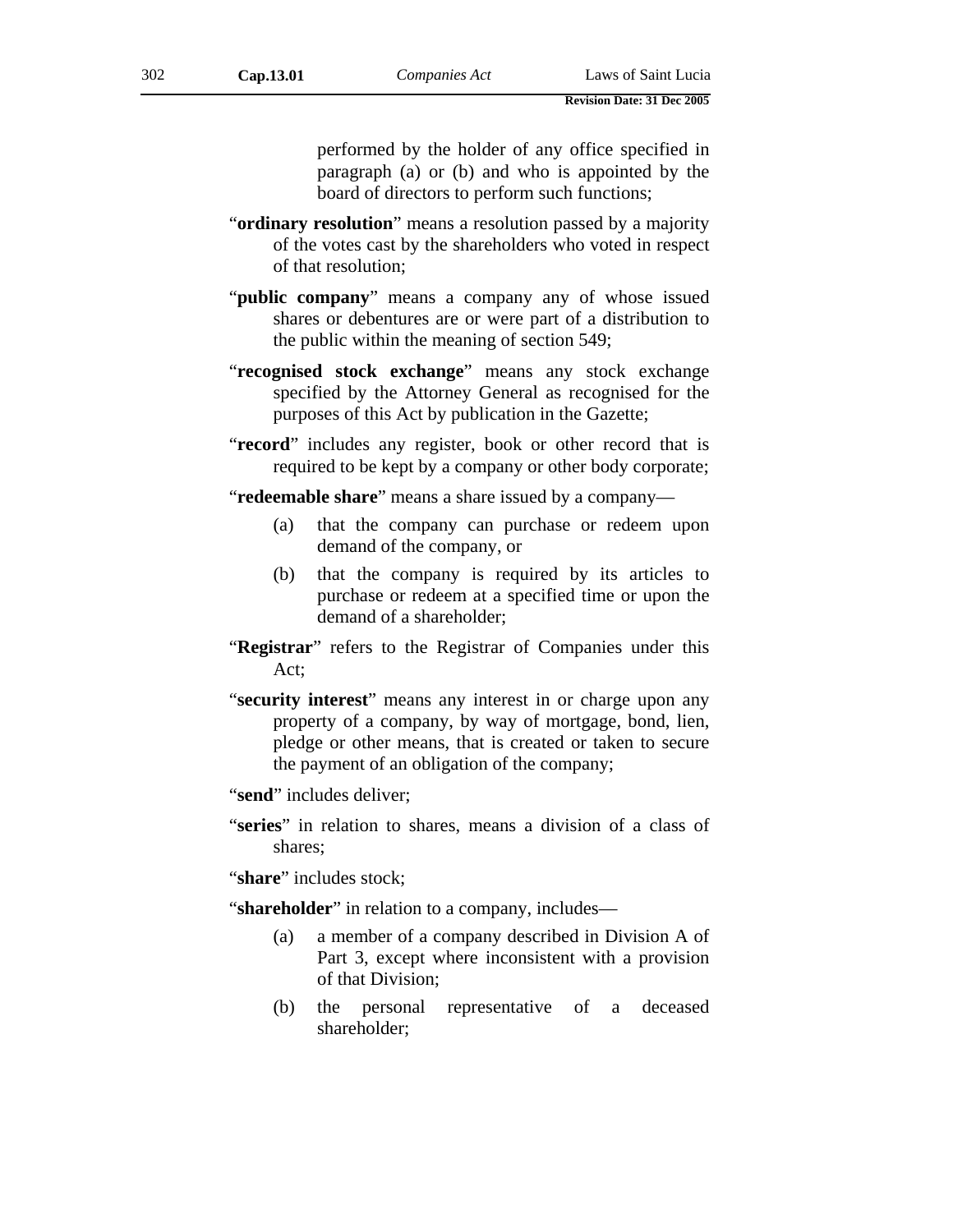- (c) the trustee in bankruptcy of a bankrupt shareholder; and
- (d) a person in whose favour a transfer of shares has been executed but whose name has not been entered in the register of members, or, if 2 or more transfers of those shares have been executed, the person in whose favour the most recent transfer has been made;
- "**special resolution**" means a resolution of which at least 21 days' notice is given which is—
	- (a) passed by a majority of not less than 75% of the votes cast by the shareholders who voted in respect of the resolution; or
	- (b) signed by all the shareholders entitled to vote on the resolution;
- "**stock exchange**" means any market where shares or bonds are traded;
- "**unanimous shareholder agreement**" means an agreement described in section 135.
- (2) For the purposes of this Act reference to a spouse includes a single woman who was living together with a single man as his or her wife for a period of not less than 5 years and a single man who was living together with a single woman for a like period.
- (3) For the purposes of subsection (2) a reference to a single woman or a single man includes a reference to a widow or widower or to a woman or man who is divorced.

*Division F: Incidental and Consequential Matters\**

## **552. REFERENCES TO THE COMMERCIAL CODE**

- (1) In this section and section 553—
	- (a) "enactment" means an Act or regulation or any provision of an Act or regulation; and

 $\overline{a}$ 

Section 731 Commercial Code.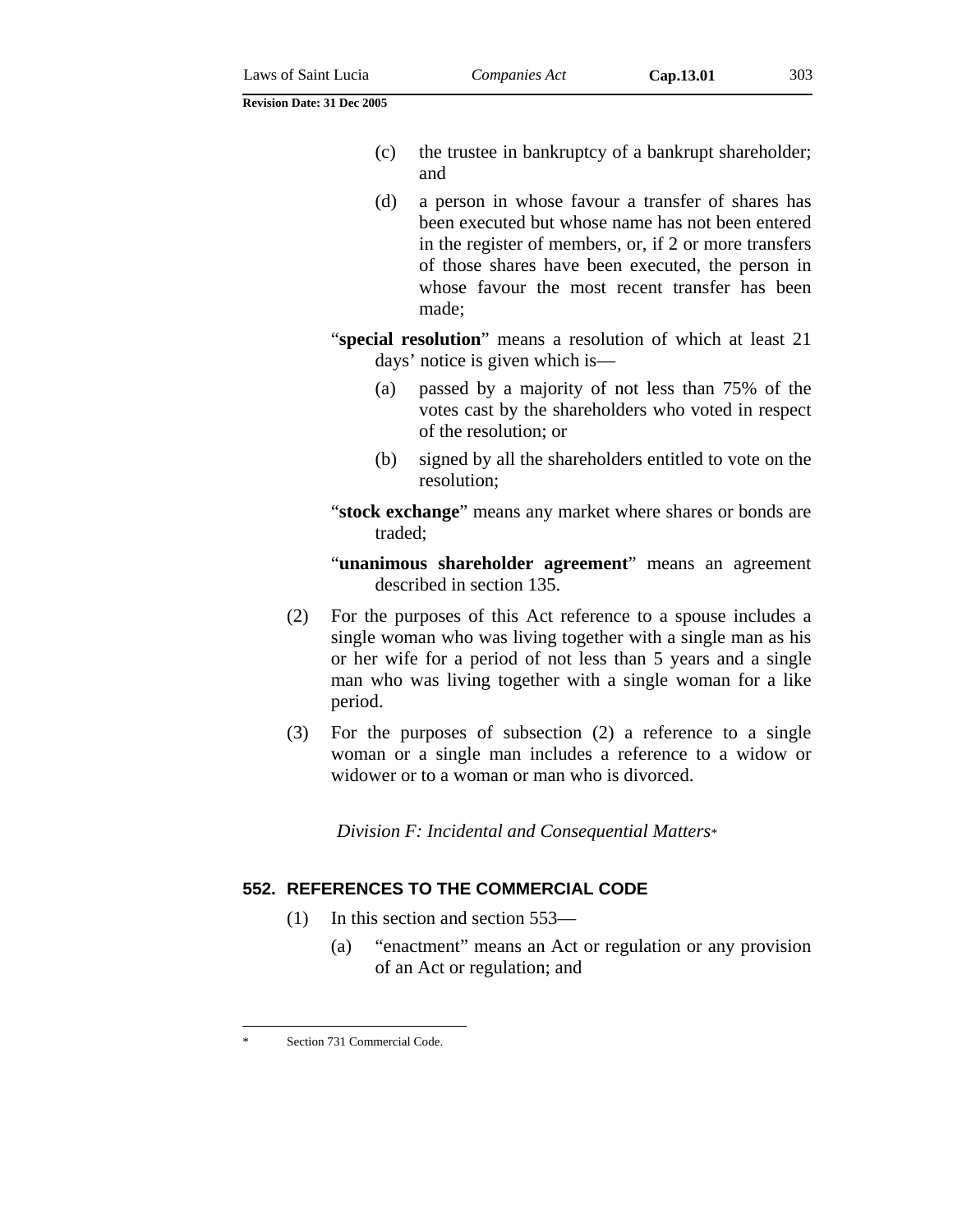- (b) "regulation" includes an order, regulation, order in council, order prescribing regulations, rule, rule of court, form, tariff of costs or fees, letters patent, commission, warrant, and any instrument issued, made or established—
	- (i) in the execution of a power conferred by or under an Act other than the former Act, or
	- (ii) by or under the authority of the Attorney General.
- (2) A reference in an unrepealed enactment to the former Act is, as regards a transaction, matter or things subsequent to the commencement date to be construed and applied, unless the context otherwise requires, as a reference to the provisions of this Act that relate to the same subject-matter as the provisions of the former Act; but if there are no provisions in this Act that relate to the same subject-matter, the former Act is to be construed and applied as unrepealed so far as is necessary to do so to maintain or give effect to the unrepealed provision.

## **552. TRANSITIONAL**

- (1) Where in any enactment the expression "registered under the Commercial Code" occurs, the expression, unless the context otherwise requires, refers to incorporation, continuation or registration under this Act in respect of all transactions, matters or things subsequent to the commencement date.
- (2) Where in any enactment the expression "memorandum of association" or "articles of association" occur, those expressions, unless the context otherwise requires, refer respectively to articles of incorporation and bye-laws within the meaning of this Act.
- (3) Where in any enactment a reference is made to winding-up under, or to the winding-up provisions of, the former Act, then, unless the context otherwise requires, it refers, in respect of all transactions, matters or things subsequent to the commencement date, to winding-up or dissolution under this Act.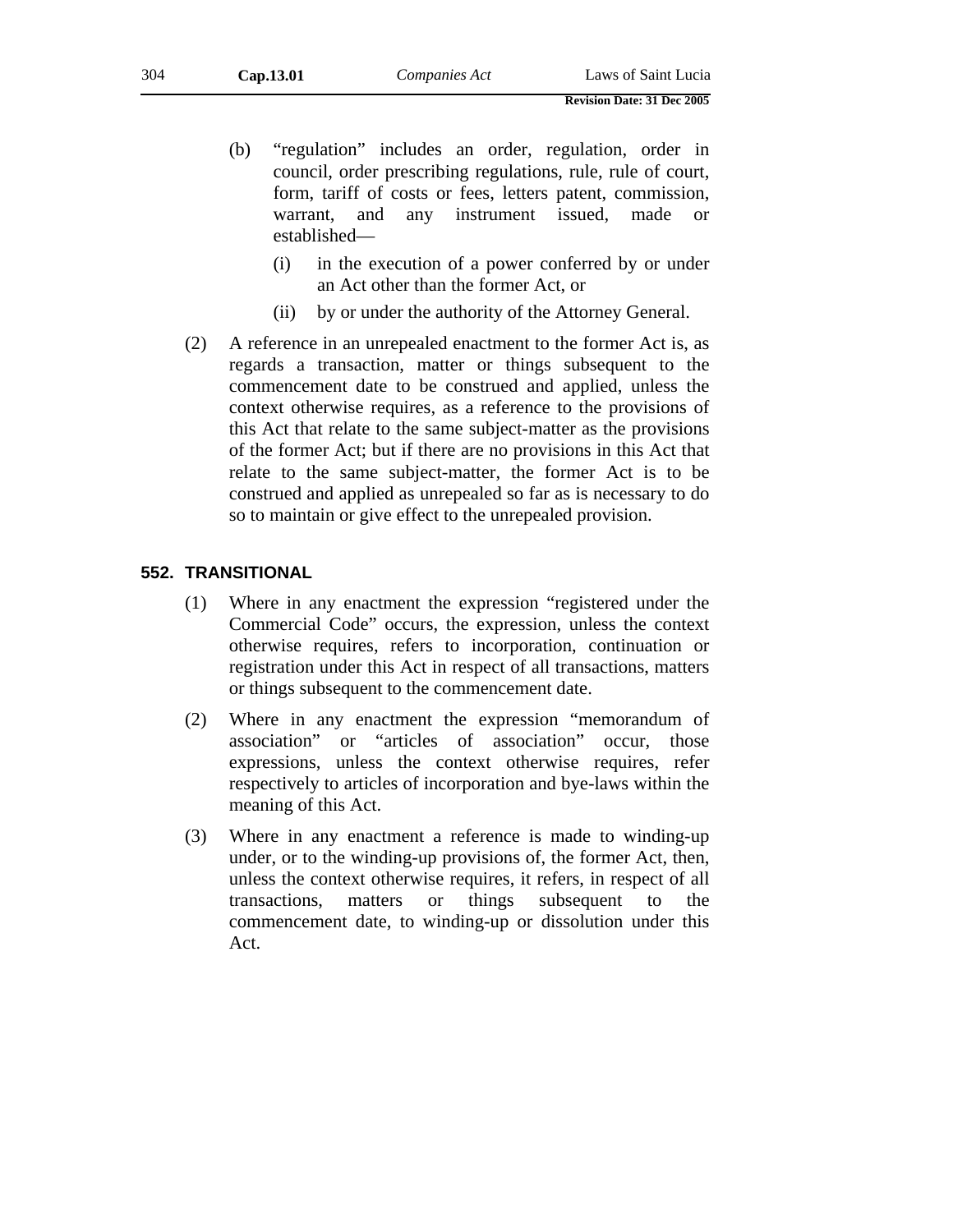### **553. SECURITY FOR COSTS**

Where a company is plaintiff in any action or other legal proceeding any judge having jurisdiction in the matter may, if it appears by credible testimony that there is reason to believe that the company will be unable to pay the costs of the defendant if successful in his or her defence, require sufficient security to be given for those costs and may stay all proceedings until the security is given.

### **554. POWER OF COURT TO GRANT RELIEF IN CERTAIN CASES**

- (1) If in any proceeding for negligence, default, breach of duty or breach of trust against a person to whom this section applies it appears to the court hearing the case that that person is or may be liable in respect of the negligence, default, breach of duty or breach of trust, but that he or she has acted honestly and reasonably, and that, having regard to all the circumstances of the case, including those connected with his or her appointment, he or she ought fairly to be excused for the negligence, default, breach of duty or breach of trust, that court may relieve him or her, either wholly or partly, from his or her liability on such terms as the court may think fit.
- (2) Where any person to whom this section applies has reason to apprehend that any claim will or might be made against him or her in respect of any negligence, default, breach of duty or breach of trust, he or she may apply to the court for relief, and the court on any such application shall have the same power to relieve him or her as under this section it would have had if it had been a court before which proceedings against that person for negligence, default, breach of duty or breach of trust had been brought.
- (3) Where any case to which subsection (1) applies is being tried by a judge with a jury, the judge, after hearing the evidence, may, if he or she is satisfied that the defendant ought under that subsection to be relieved either in whole or in part from the liability sought to be enforced against him or her, withdraw the case in whole or in part from the jury and direct judgment to be entered for the defendant on such terms as to costs or otherwise as the judge may think proper.
- (4) The persons to whom this section applies are the following—
	- (a) directors, managers or officers of a company;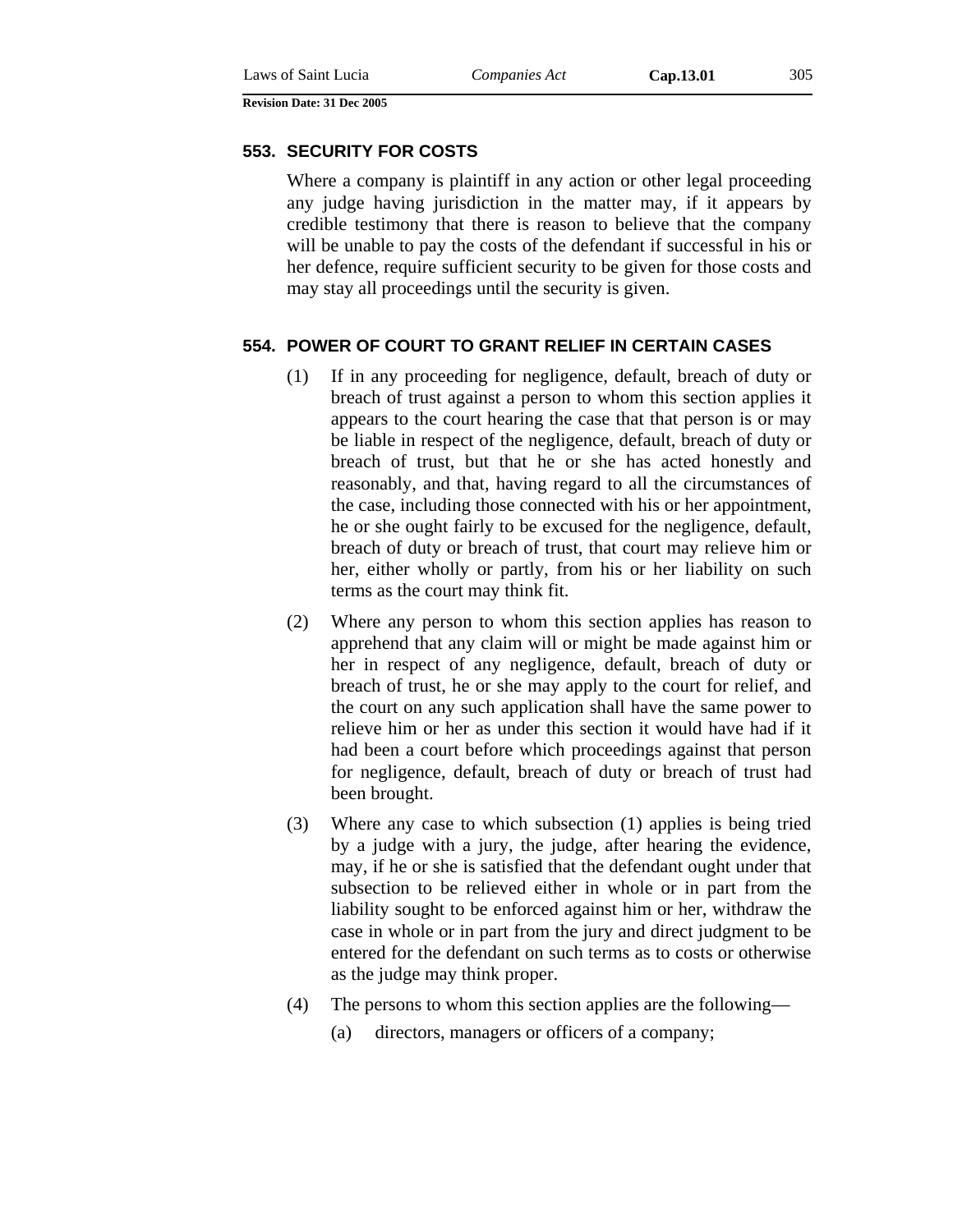- **Revision Date: 31 Dec 2005**
- (b) persons employed by a company as auditors.

## **555. SAVING FOR PRIVILEGED COMMUNICATIONS**

Where proceedings are instituted under this Act against any person, nothing in this Act shall be taken to require any person who has acted as an attorney-at-law for the defendant to disclose any privileged communication made to him or her in that capacity.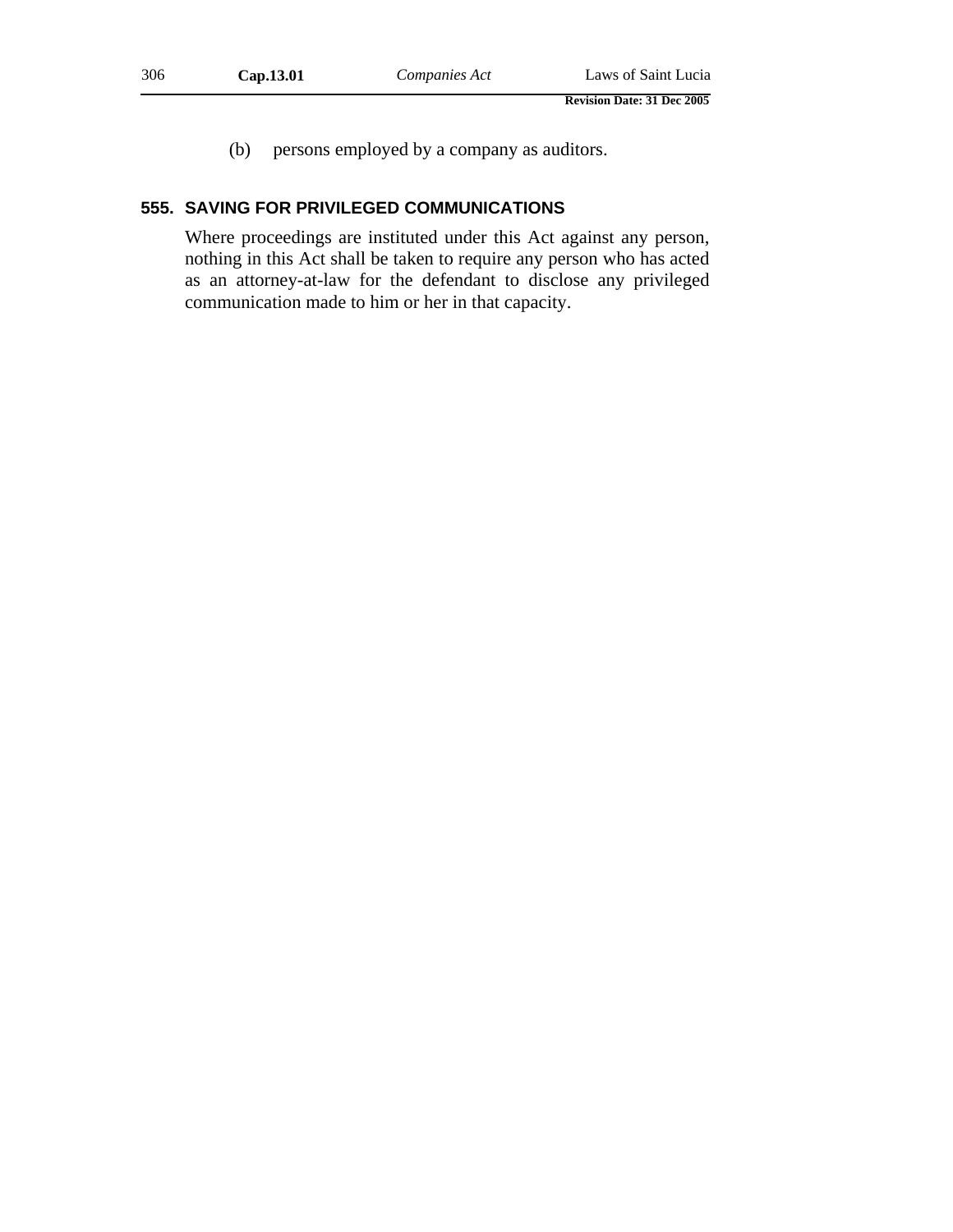# **COMPANIES REGULATIONS – SECTION 535**

#### **(Statutory Instruments 81/1996, 59/1997, 89/1999 and 74/2001)**

Commencement [1 January 1997]

1. These Regulations may be cited as the Companies Regulations.

# **PART 1 PROSPECTUS**

- 2. To comply with the requirements of the Act a prospectus must, in addition to the matters specified in section 305 of the Act, subject to the provisions contained in Part III of Schedule 1, state the matters specified in Part I of that Schedule and set out the reports specified in Part II of that Schedule.
- 3. To comply with the requirements of the Act a statement *in lieu* of prospectus lodged by or on behalf of a company must, in addition to the matters specified in section 321 of the Act subject to the provisions contained in Part III of Schedule 2, be in the form and state the matters specified in Part I of that Schedule and set out the reports specified in Part II of that Schedule.

# **PART 2 NAMES**

- 4.
- (1) The name of a company must not be comprised entirely of general words but such general words must be prefixed by a distinctive word or initials unless the name has become established by a long and continuous prior use, but the Registrar may consider the name as a whole and not only its separate elements before disapproving a name.
- (2) The Registrar may refuse incorporation or registration of a company the name of which contains—
	- (a) the words "Saint Lucia"; or
	- (b) a word or phrase that is obscene or connotes an undertaking that is scandalous, obscene or immoral.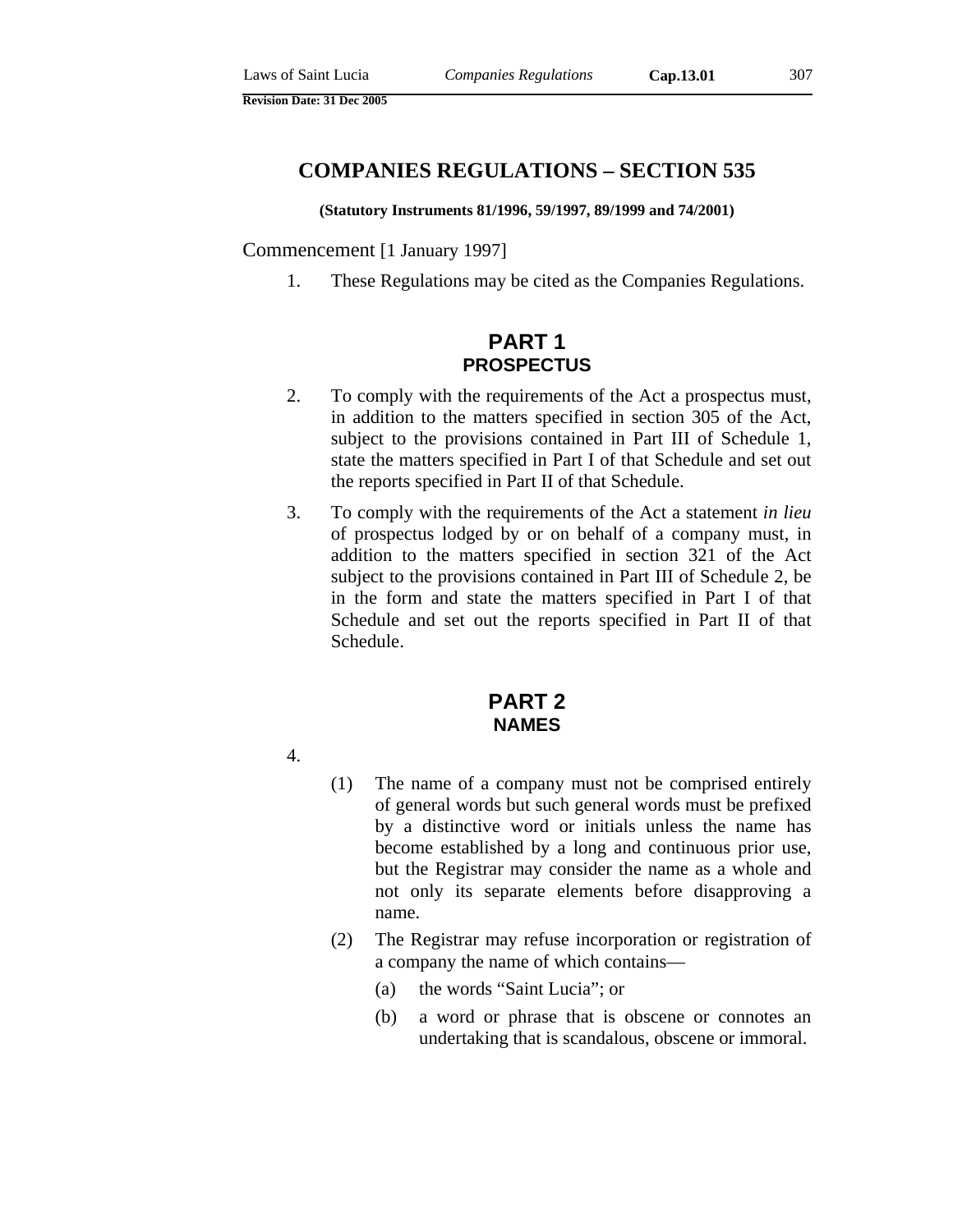- 5. A corporate name that is confusing with the name of a body corporate must not for that reason alone be prohibited if—
	- (a) the request for that corporate name relates to a proposed company that is the successor to the business of the body corporate and the body corporate has ceased or will cease to carry on business;
	- (b) the body corporate undertakes in writing to dissolve or to change its name within 3 months;
	- (c) the corporate name sets out in numerals the year of incorporation in parenthesis immediately before the word "limited", "incorporated", or "corporation" or the abbreviation thereof, or before such other word as the Registrar may approve.

## **PART 3 SHARE DESIGNATIONS**

6.

- (1) A share must not be designated as a common share if—
	- (a) it is a redeemable share;
	- (b) it does not participate in the remaining property of the company upon a dissolution.
- (2) A share must not be designated as a preference share unless it has at least one preference over shares of another class.

# **PART 4 PROXIES AND CIRCULARS**

- 7. A form of proxy must not confer authority to vote in respect of the appointment of an auditor or the election of a director unless a *bona fide* proposed nominee for the appointment or election is named in the form of proxy, a management proxy circular, a dissident's proxy circular or a proposal under section 214 of the Act.
- 8. A management proxy circular that is sent to the Registrar must be accompanied by a statement signed by a director or officer that a copy of the circular has been sent to each director, each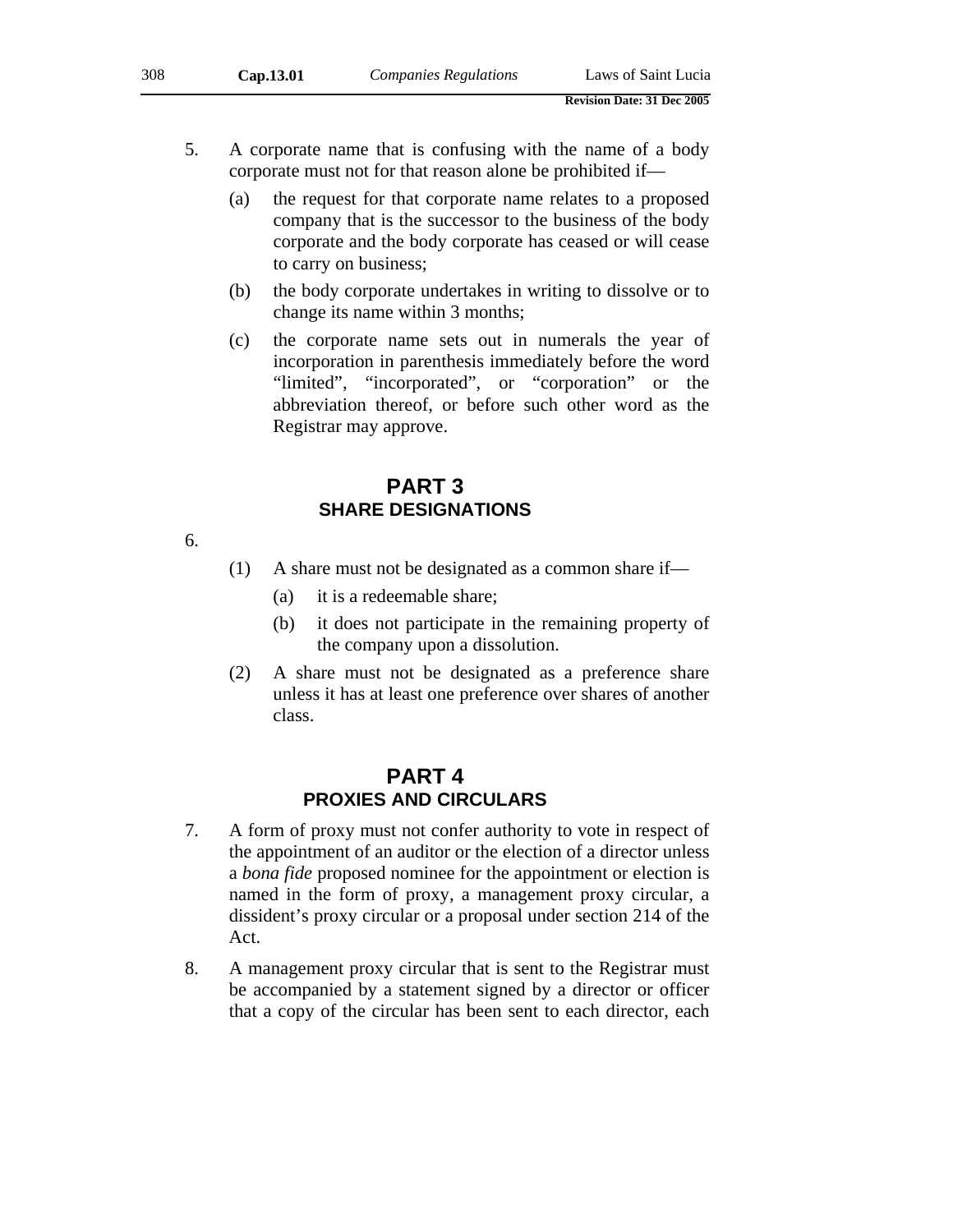shareholder entitled to notice of the meeting to which the circular relates and to the auditor of the company.

# **PART 5 FINANCIAL DISCLOSURE**

- 9. The financial statements referred to in section 149 of the Act and the auditor's report referred to in section 171 of the Act must, except as otherwise provided by this Part, be prepared in accordance with standards approved by the Institute of Chartered Accountants of Saint Lucia or any other recognised supervisory body recognised as such by order made by the Minister under section 158 of the Act.
- 10.
- (1) The financial statements referred to in section 149 of the Act must contain at least—
	- (a) a balance sheet;
	- (b) a statement of retained earnings;
	- (c) a statement of income; and
	- (d) a statement of changes in financial position.
- (2) Financial statements need not be designated by the names set out in paragraphs  $(1)(a)$  to  $(1)(d)$ .

## **PART 6 EXEMPTION FROM PUBLIC DISCLOSURE OF FINANCIAL STATEMENT**

- 11. In this Part "disclosing company" means a company referred to in section 150 of the Act.
- 12. Disclosure of information may be detrimental to a disclosing company within the meaning of section 150 of the Act, in addition to any other reason, where the disclosing company would be at a disadvantage—
	- (a) in its dealings with suppliers, customers or others; or
	- (b) because it deals in only one line of products or services; and—
		- (i) its competitors are not required to make similar disclosure, or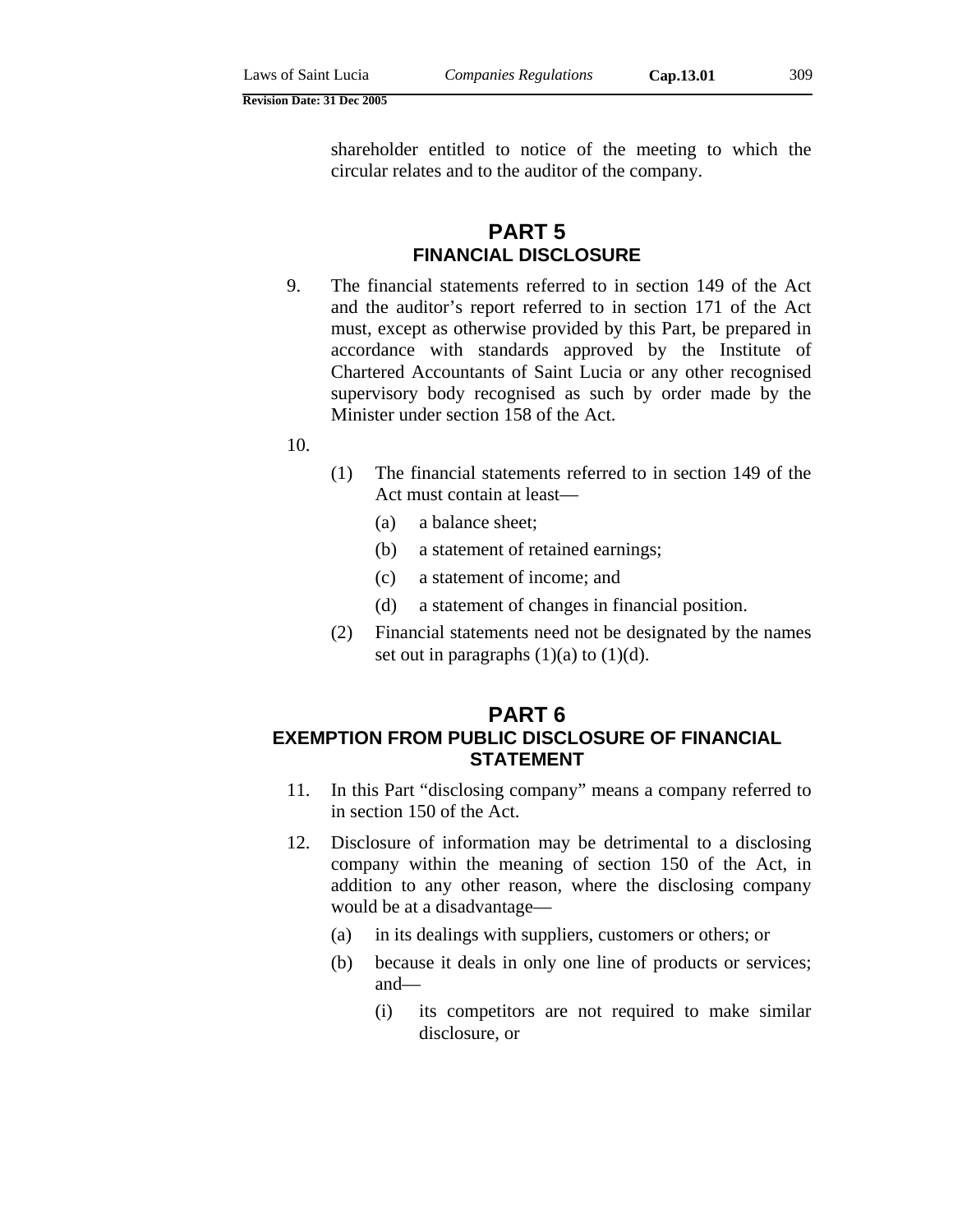- (ii) its competitors deal in several lines of products or services and disclose information in a form that prevents identification of financial information in respect of any particular product or service.
- 13.
- (1) The Registrar may, on such reasonable conditions as he or she thinks fit, exempt a disclosing company from the application of section 154(1) of the Act if—
	- (a) the disclosing company is a subsidiary of a holding body corporate incorporated—
		- (i) under the laws of Saint Lucia,
		- (ii) outside of Saint Lucia and the business of the disclosing company is not economically significant in Saint Lucia having regard to its products or services or its share of any market;
	- (b) it sends to the Registrar for public disclosure a summary of its financial statements that are the subject of the application showing the amounts set out therein with respect to—
		- (i) current assets,
		- (ii) fixed assets,
		- (iii) other assets,
		- (iv) total assets,
		- (v) current liabilities,
		- (vi) long term liabilities,
		- (vii) total liabilities,
		- (viii) shareholders' equity,
		- (ix) investments in affiliated bodies corporate,
		- (x) loans and advances from affiliated bodies corporate, and
		- (xi) percentage of change of gross revenue from the immediately preceding financial period; and
	- (c) it sends to the Registrar for public disclosure consolidated financial statements for all of its affiliates that carry on business in Saint Lucia.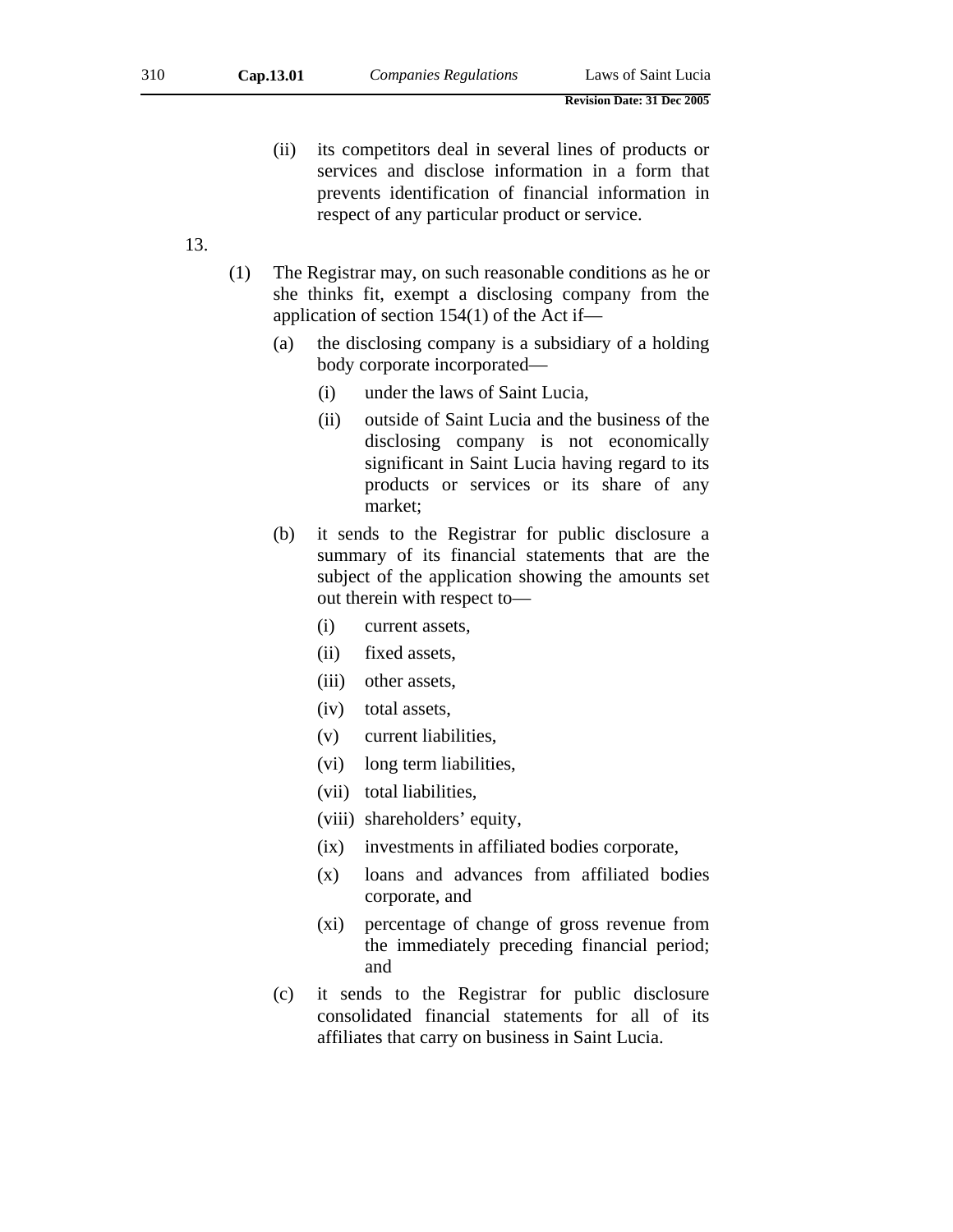- (2) The Registrar may, on such reasonable conditions as he or she thinks fit, exempt a disclosing company from the application of section 154(1) of the Act when the company is affiliated with another body corporate by reason only that some or all of its shares are held by another person—
	- (a) in trust; or
	- (b) subject to an agreement or arrangement under which, upon the fulfilment of a condition or the happening of an event that it is reasonable to expect will be fulfilled or will happen, the affiliation with the other body corporate will terminate.
- (3) The Registrar, may on such conditions as he or she thinks fit, exempt a disclosing company from the application of section 154(1) of the Act where the company (hereinafter referred to as the "controlled company") would be affiliated with another body corporate by reason of being controlled by the other body corporate or by reason of both bodies corporate being controlled by the same person (which body corporate or person so controlling the controlled company is hereinafter referred to as the "controller"); and
	- (a) the controlled company is a party to an agreement or arrangement under which, upon the fulfilment of a condition or the happening of an event that it is reasonable to expect will be fulfilled or will happen, the controlled company will—
		- (i) cease to be controlled by the controller, and
		- (ii) become controlled by a person with whom the controller deals at arms length; and
	- (b) the principal reason for the control of the controlled company by the controller is to secure the interest of the controller in respect of—
		- (i) any loan made by the controller, the whole or part of which is outstanding, or
		- (ii) any shares issued by the controlled company that are held by the controller and that are, under the agreement or arrangement, to be redeemed by the controlled company or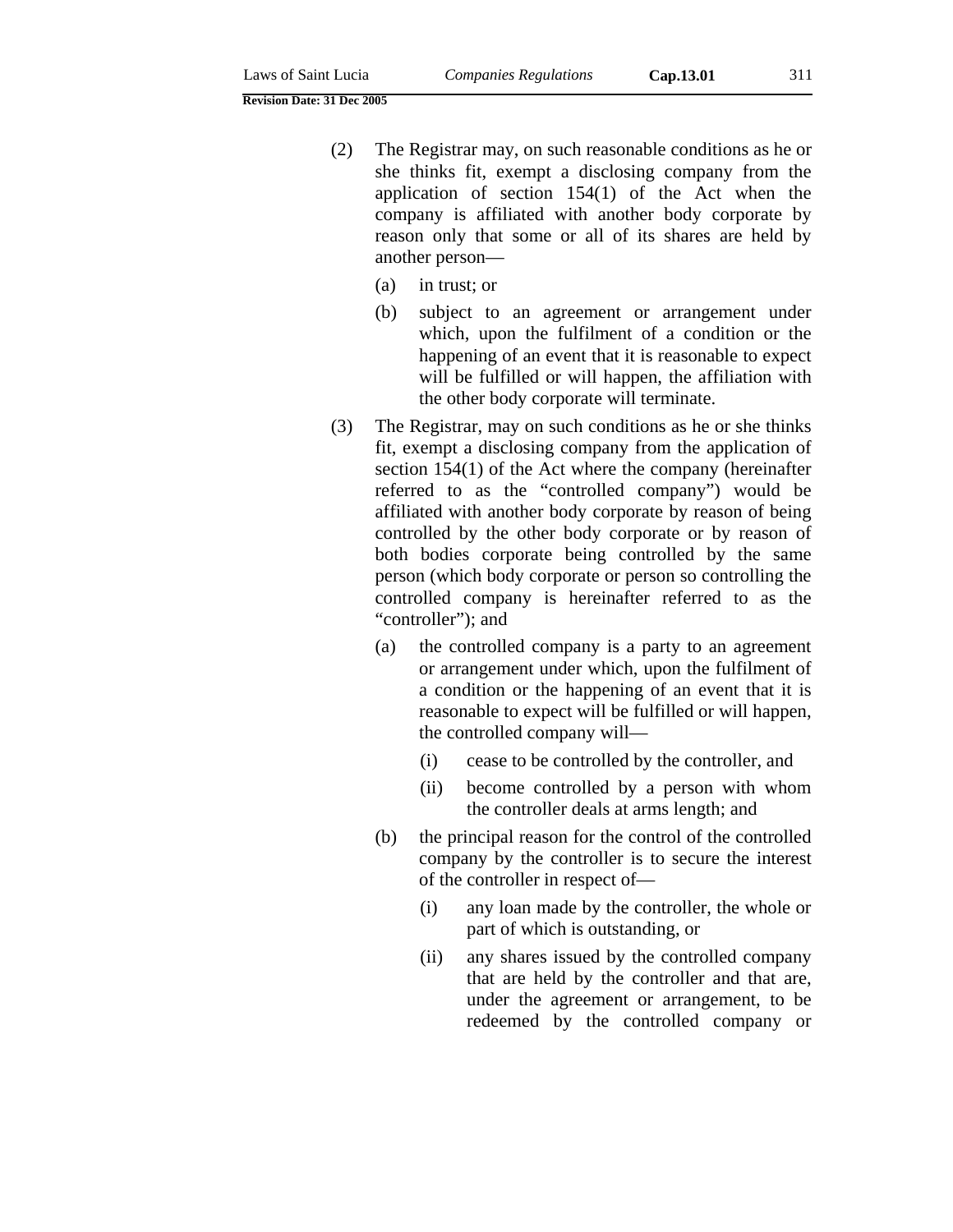purchased by a person referred to in paragraph (a)(ii).

# **PART 7 APPLICATIONS FOR EXEMPTION**

- 14. This Part applies to every application for exemption under section 144, 150 or 154(3) of the Act.
- 15. An application for an exemption must be made to the Registrar in Form 27 in Schedule 3.
- 16.
- (1) An application for an exemption under section 144 of the Act must be made before the date of the notice referred to in section 141(1) of the Act.
- (2) An application for exemption under section 150 or 154(3) of the Act must be made at least 60 days before the documents in respect of which the exemption requested are to be sent to the Registrar.
- (3) Despite paragraph (1) or (2) the Registrar may, on such reasonable conditions as he or she thinks fit, extend the time for making an application for an exemption.
- 17. The Registrar must, within 30 days after receipt of an application for an exemption, grant the exemption requested or send to the applicant written notice of his or her refusal together with reasons therefor.
- 18. The Registrar may request that an applicant for an exemption furnishes him or her with further information or that any other person furnishes him or her with information in writing that is relevant to the application.
- 19. The Registrar must furnish the applicant for an exemption with a copy of any information received from any other person under regulation 18 and must allow the applicant a reasonable opportunity to respond in writing.
- 20. Where an applicant for an exemption or a person from whom the Registrar has requested information under regulation 18 does not provide the information within a time specified by the Registrar, the Registrar may deal with the application without regard to the information.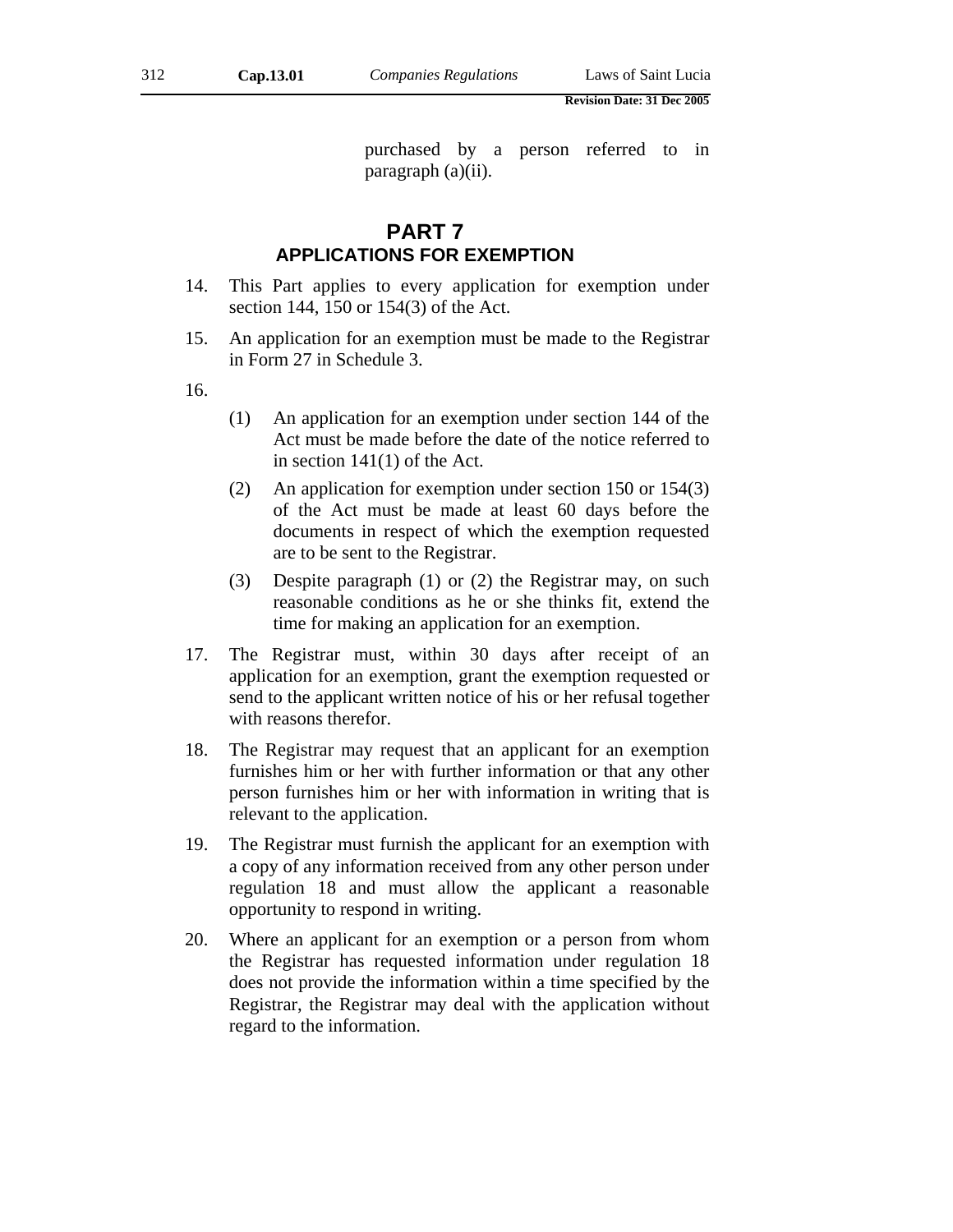21. If the Registrar does not grant an exemption or send written notice of his or her refusal within the time specified in regulation 17, the applicant may exercise his or her rights under section 247 of the Act as if the Registrar has refused the exemption.

# **PART 8 FORMS**

### 22.

- (1) Except as may be otherwise authorised herein, the forms in Schedule 3 are prescribed as the forms of documents to be sent to the Registrar or to be issued by him or her under the Act.
- (2) A prescribed form other than the annual return, need not be in the prescribed form obtained from the Registrar but where the form is not obtained from the Registrar the form used must conform as closely as possible to the format of the prescribed form.
- (3) The forms which are to be used in relation to the continuance of a company under Division D, Part 3 of the Act are to follow the forms prescribed in Schedule 3 for continuation of former-Act companies with suitable modifications and adaptations.
- (4) The documents prescribed by this regulation must be—
	- (a) on good quality paper;
	- (b) printed or typewritten; and
	- (c) legible and suitable for microfilming and photocopying.
- 23. Where possible, each individual item in a document must be set out in one or more sections, numbered in sequence, and each item must be preceded by an appropriate heading.
- 24.
- (1) Numbers in a document must be numerical and not in words.
- (2) Information in a document must, where practical, be set out in tabular form.

25.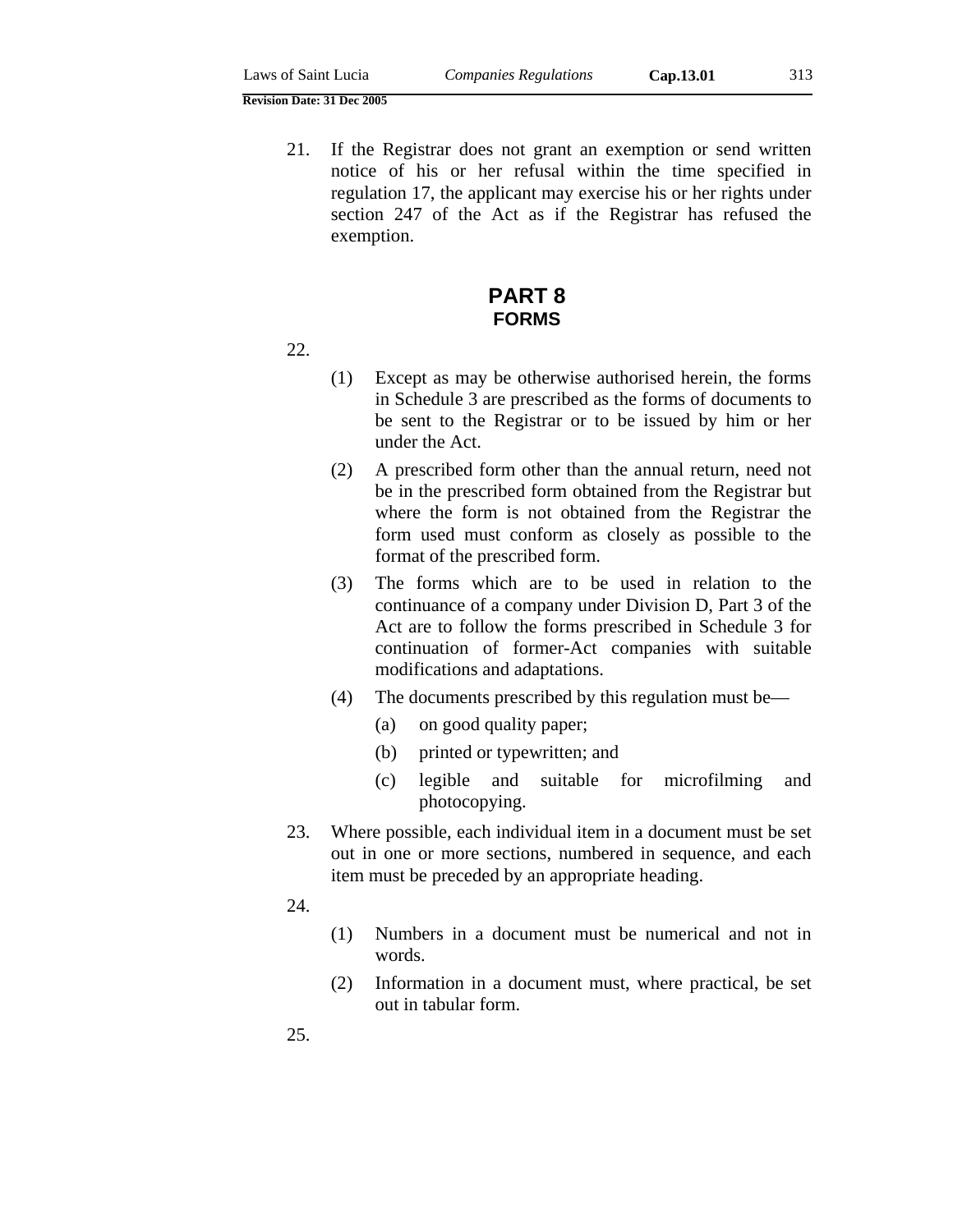- (1) If an item of information required to be disclosed in a form does not apply, it must be so indicated by the phrase "not applicable" or by the abbreviation "N/A".
- (2) If information is set out in response to one item in a document, it may be referred to in response to any other item in that document by a cross reference.

26.

- (1) Where—
	- (a) any provision required to be set out in a form furnished by the Registrar is too long to be set out in the space provided in the form; or
	- (b) an agreement or other document is to be incorporated by reference in and to be part of the form,

the person completing the form may, subject to subregulation (2), incorporate the provision, agreement or other document in the form by setting out in the space provided in the form the following sentence: "The annexed Schedule, (or as the case may be) is incorporated in this form" and by annexing the provision, agreement or other document to the form as that Schedule.

(2) A separate Schedule is required in respect of each item that is incorporated in a form by reference under subregulation (1).

# **PART 9 FEES**

27.

(1) Subject to this regulation, the fees payable under the Act are as follows—

|  | (a) for certificate of incorporation | \$750.00 |
|--|--------------------------------------|----------|
|--|--------------------------------------|----------|

- (b) for restoring name of company to register \$300.00
- (c) for certificate of amendment of articles \$300.00
- (d) for certificate of restated articles of incorporation \$25.00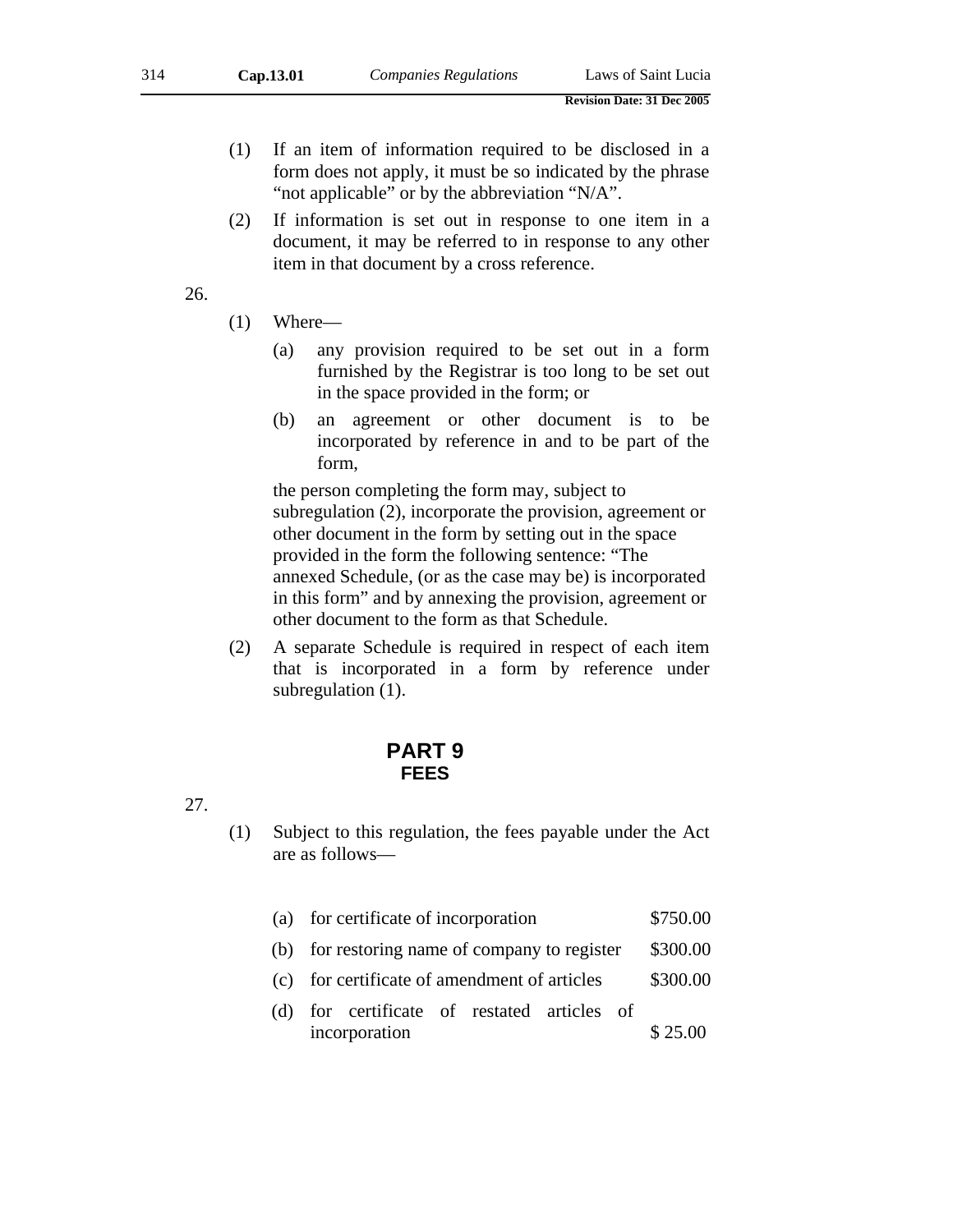|  | Laws of Saint Lucia |
|--|---------------------|
|  |                     |

| (e) | for certificate of amalgamation of 2<br>companies; each additional company                                                       | \$750.00<br>\$100.00 |
|-----|----------------------------------------------------------------------------------------------------------------------------------|----------------------|
| (f) | for certificate of continuance                                                                                                   | \$100.00             |
| (g) | to accompany a prospectus or statement in<br><i>lieu</i> of prospectus sent to the Registrar                                     | \$100.00             |
| (h) | for an exemption under section 144                                                                                               | \$25.00              |
| (i) | for an exemption under section 150 or 154                                                                                        | \$25.00              |
| (i) | for an uncertified copy of any document or<br>part thereof, in addition to the fee for<br>search under subparagraph (m) per page | \$1.00               |
| (k) | for certification of any document                                                                                                | \$10.00              |
| (1) | for any certificate or certification for<br>which a fee is not provided                                                          | \$25.00              |
| (m) | for search                                                                                                                       | \$5.00               |
| (n) | for reservation of a name under section<br>522                                                                                   | \$25.00              |
| (0) | for filing any document not specified<br>under paragraphs $(a)$ to $(n)$                                                         | \$25.00              |

*(Amended by S.I. 59/1997)* 

- (2) The fees payable in respect of a non-profit company shall, *in lieu* of those mentioned in subregulation (1)(a) to  $(1)(f)$ , be 20% thereof.
- (3) The fees payable in respect of an external company are as follows—

|     | (a) | for certificate of registration of a<br>company which had paid the prescribed<br>fee for filing under section 244 of the<br>former Act | \$100.00  |
|-----|-----|----------------------------------------------------------------------------------------------------------------------------------------|-----------|
|     | (b) | for certificate of registration in any other                                                                                           |           |
|     |     | case                                                                                                                                   | \$3000.00 |
|     | (c) | to accompany annual return                                                                                                             | \$100.00  |
| (4) |     | The Registrar may waive any fee payable under                                                                                          |           |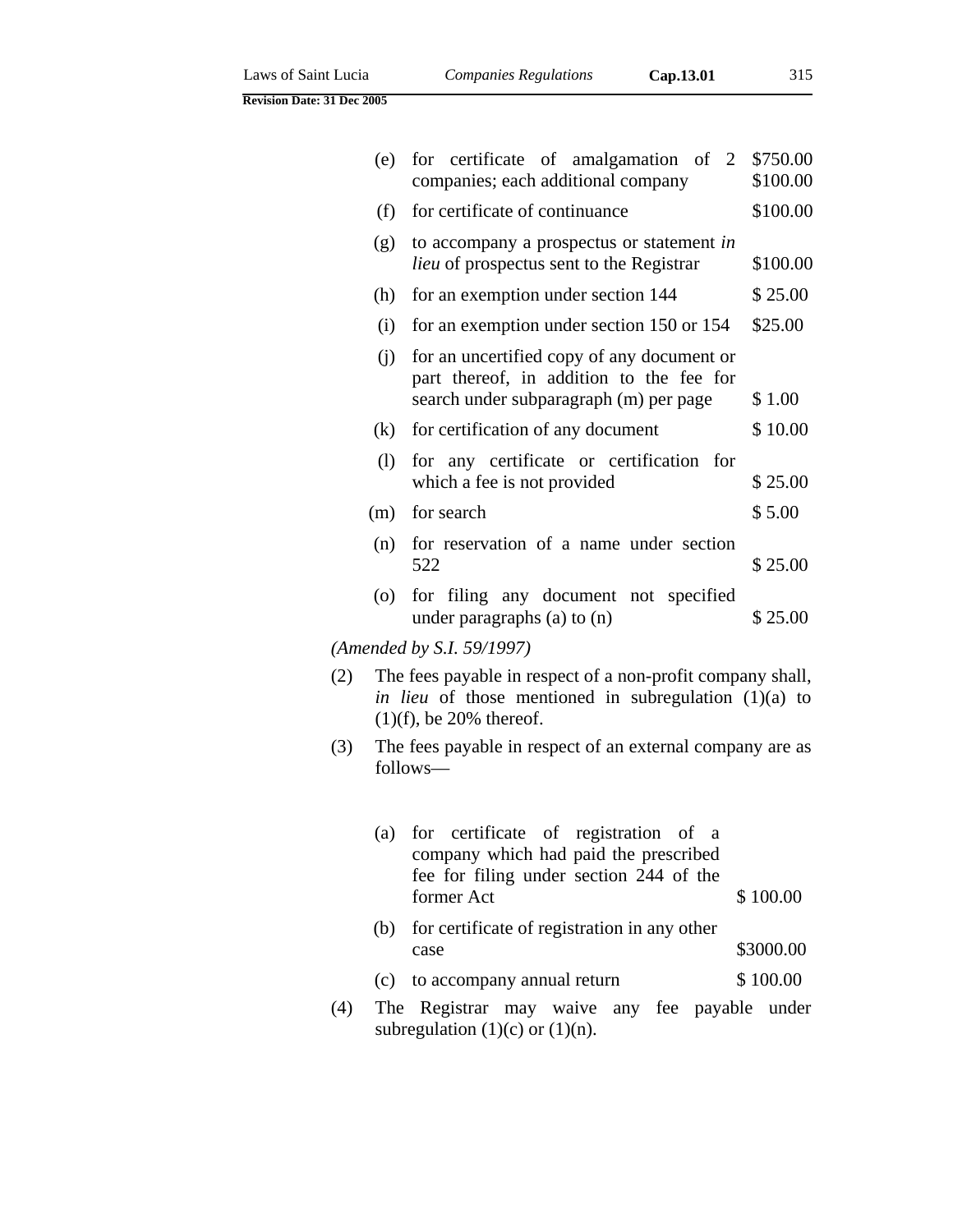(5) If a fee is paid in respect of an application for exemption and the application is registered, withdrawn or abandoned, no part of the fee is returnable.

# **PART 10 NON-PROFIT COMPANIES**

28.

- (1) A non-profit company is exempted from sections 149 to 156 of the Act but the company must within 15 days after its annual meeting, send to the Registrar a copy of its annual financial statement showing—
	- (a) the assets and liabilities of the company in the form of a balance sheet; and
	- (b) the revenue and expenditure of the company since the date of incorporation or the date of the previous financial statement.
- (2) The annual financial statement mentioned in subregulation (1) must be accompanied by the report of the auditor of the company and must be approved by the directors of the company and the approval must be evidenced by the signature of one or more directors.

# **PART 11 BYE-LAWS**

29. The bye-laws set out in Schedules 4 and 5 may, with suitable modification and adaptation, be used as the general bye-laws of a company and a non-profit company respectively.

# **SCHEDULE 1**

(Regulation 2)

MATTERS TO BE SPECIFIED IN PROSPECTUS AND REPORTS TO BE SET OUT THEREIN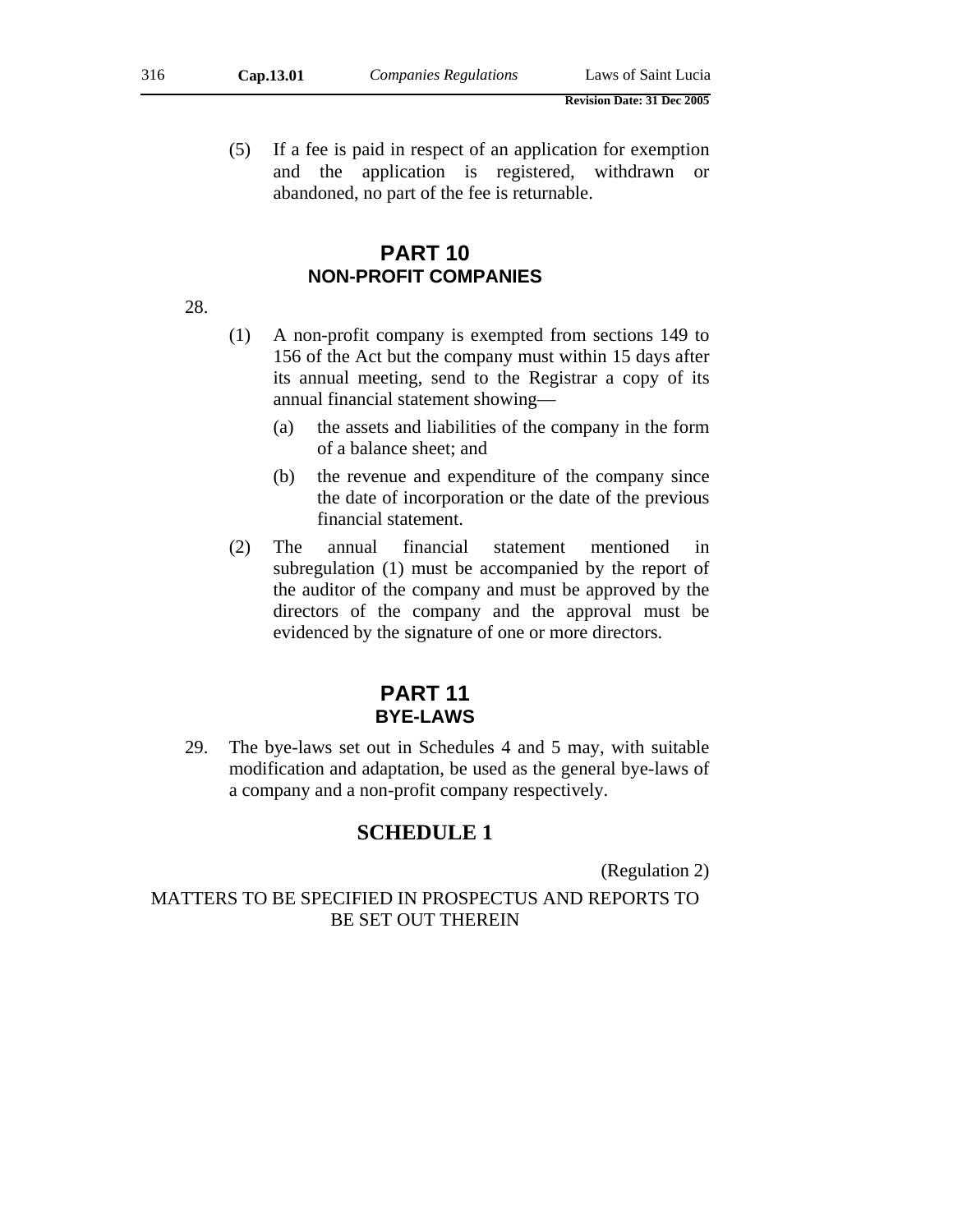# **PART 1 MATTERS TO BE SPECIFIED**

- 1. The number of founders or management or deferred shares, if any, and the nature and extent of the interest of the holders in the property and profits of the company
- 2. The number of shares, if any, fixed by the articles as the qualification of a director, and any provision in the articles as to the remuneration of the directors.
- 3. The names, descriptions and addresses of the directors or proposed directors.
- 4. Where shares are offered to the public for subscription, particulars as to—
	- (a) the minimum amount which, in the opinion of the directors, must be raised by the issue of those shares in order to provide the sums, or, if any part thereof is to be defrayed in any other manner, the balance of the sums, required to be provided in respect of each of the following matters—
		- (i) the cost of any property acquired or to be acquired which is to be defrayed in whole or in part out of the proceeds of the issue,
		- (ii) any preliminary expenses payable by the company, and any commission so payable to any person in consideration of his or her agreeing to subscribe for, or of his or her procuring or agreeing to procure subscriptions for, any shares in the company,
		- (iii) the repayment of any moneys borrowed by the company in respect of any of the foregoing matters,
		- (iv) working capital; and
	- (b) the amounts to be provided in respect of the matters aforesaid otherwise than out of the proceeds of the issue and the sources out of which those amounts are to be provided.
- 5. The time of the opening of the subscription lists.
- 6. The amount payable on application and allotment of each share, and, in the case of a second or subsequent offer of shares, the amount offered for subscription on each previous allotment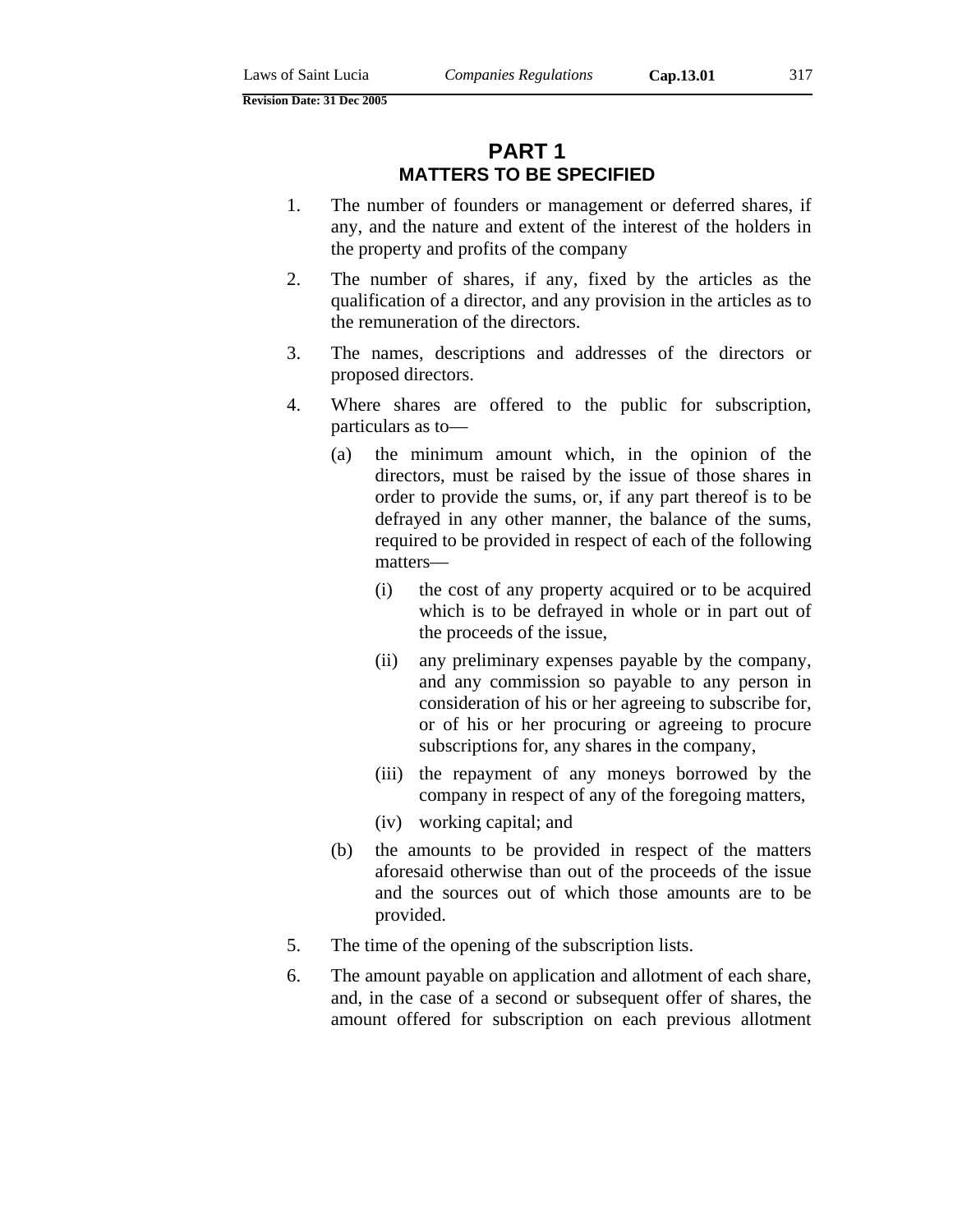made within 2 preceding years, the amount actually allotted, and the amount paid on the shares so allotted.

- 7. The number, description and amount of any shares in or debentures of the company which any person has, or is entitled to be given, an option to subscribe for, together with the following particulars of the options, that is to say—
	- (a) the period during which it is exercisable;
	- (b) the price to be paid for shares or debentures subscribed for under it;
	- (c) the consideration (if any) given or to be given for it or for the right to it;
	- (d) the names and addresses of the persons to whom it or the right to it was given or, if given to existing shareholders or debenture holders as such, the relevant shares or debentures.
- 8. The number and amount of shares and debentures which within the 2 preceding years have been issued, or agreed to be issued, as fully or partly paid or otherwise than in cash, and in the latter case the extent to which they are so paid and in either case the consideration for which those shares or debentures have been issued or are proposed or intended to be issued.
- 9.
- (1) As respects any property to which this paragraph applies—
	- (a) the names and addresses of the vendors;
	- (b) the amount payable in cash, shares or debentures to the vendor and, where there is more than one separate vendor, or the company is a sub-purchaser, the amount so payable to each vendor;
	- (c) short particulars of any transaction relating to the property completed within the 2 preceding years in which any vendor of the property to the company or any person who is, or was at the time of the transaction, a promoter or a director or proposed director of the company had any interest direct or indirect.
- (2) The property to which this paragraph applies is property purchased or acquired by the company or proposed to be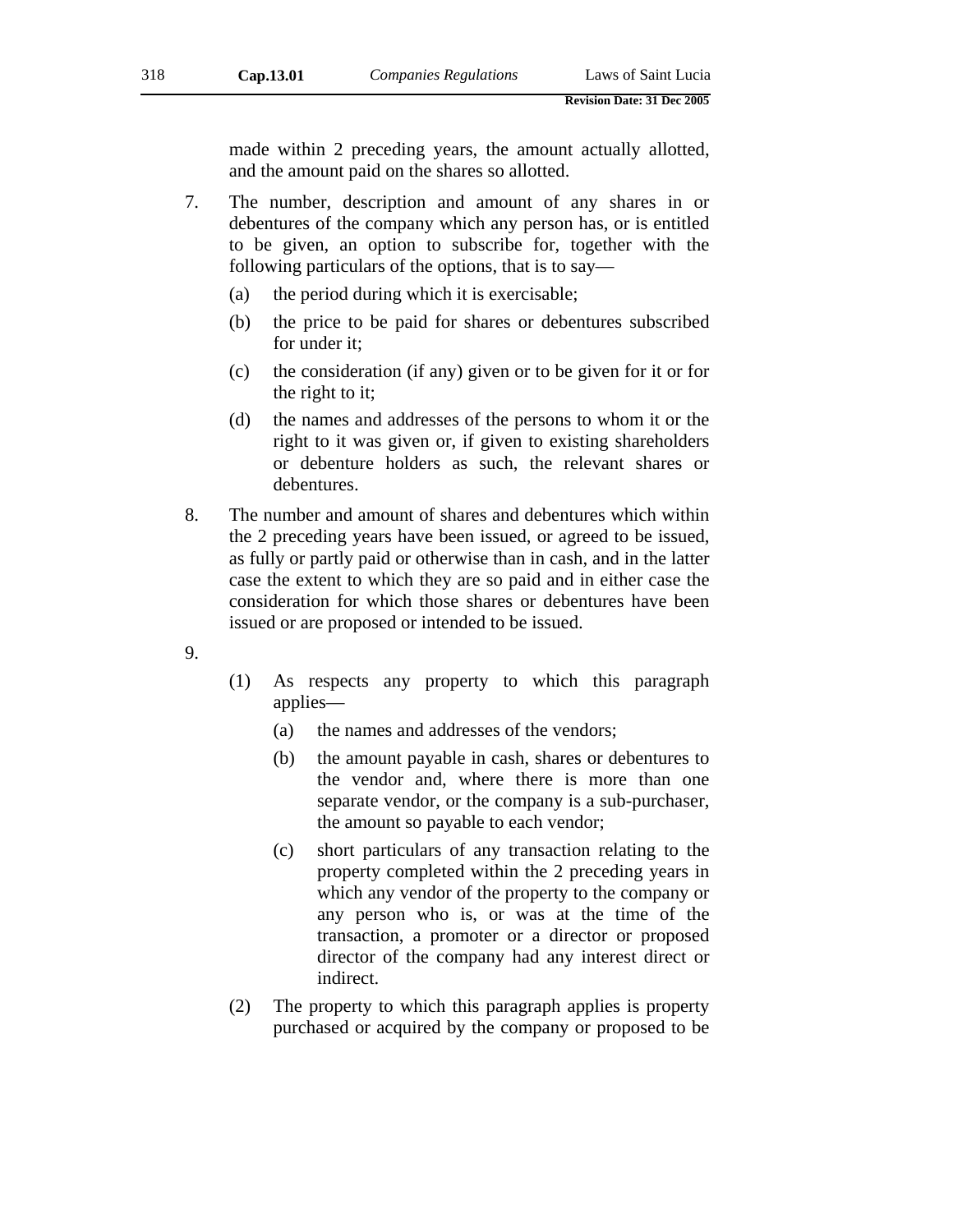purchased or acquired, which is to be paid for wholly or partly out of the proceeds of the issue offered for subscription other than property—

- (a) the contract for the purchase or acquisition whereof was entered into in the ordinary course of the company's business the contract not being made in contemplation of the issue nor the issue in consequence of the contract; or
- (b) with respect to which the amount of the purchase money is not material.
- 10. The amount, if any, paid or payable as purchase money in cash, shares or debentures for any property to which paragraph 9 applies, specifying the amount, if any, payable for goodwill.
- 11. The amount, if any, paid within the 2 preceding years, or payable, as commission (but not including commission to subunderwriters) for subscribing or agreeing to subscribe, or procuring or agreeing to procure subscriptions, for any shares in or debentures of the company, or the rate of any such commission.
- 12. The amount or estimated amount of preliminary expenses.
- 13. Any amount or benefit paid or given within 2 preceding years or intended to be paid or given to any promoter, and the consideration for the payment or the giving of the benefit.
- 14. The dates of, parties to, and general nature of every material contract, not being a contract entered into in the ordinary course of the business carried on or intended to be carried on by the company or a contract entered into more than 2 years before the date of issue of the prospectus, and a reasonable time and place at which any such material contract or a copy thereof may be inspected.
- 15. The names and addresses of the auditors, if any, of the company.
- 16. Full particulars of the nature and extent of the interest, if any, of every director in the promotion of, or in the property proposed to be acquired by, the company, or, where the interest of such a director consists in being a partner in a firm, the nature and extent of the interests of the firm, with a statement of all sums paid or agreed to be paid to him or her or to the firm in cash or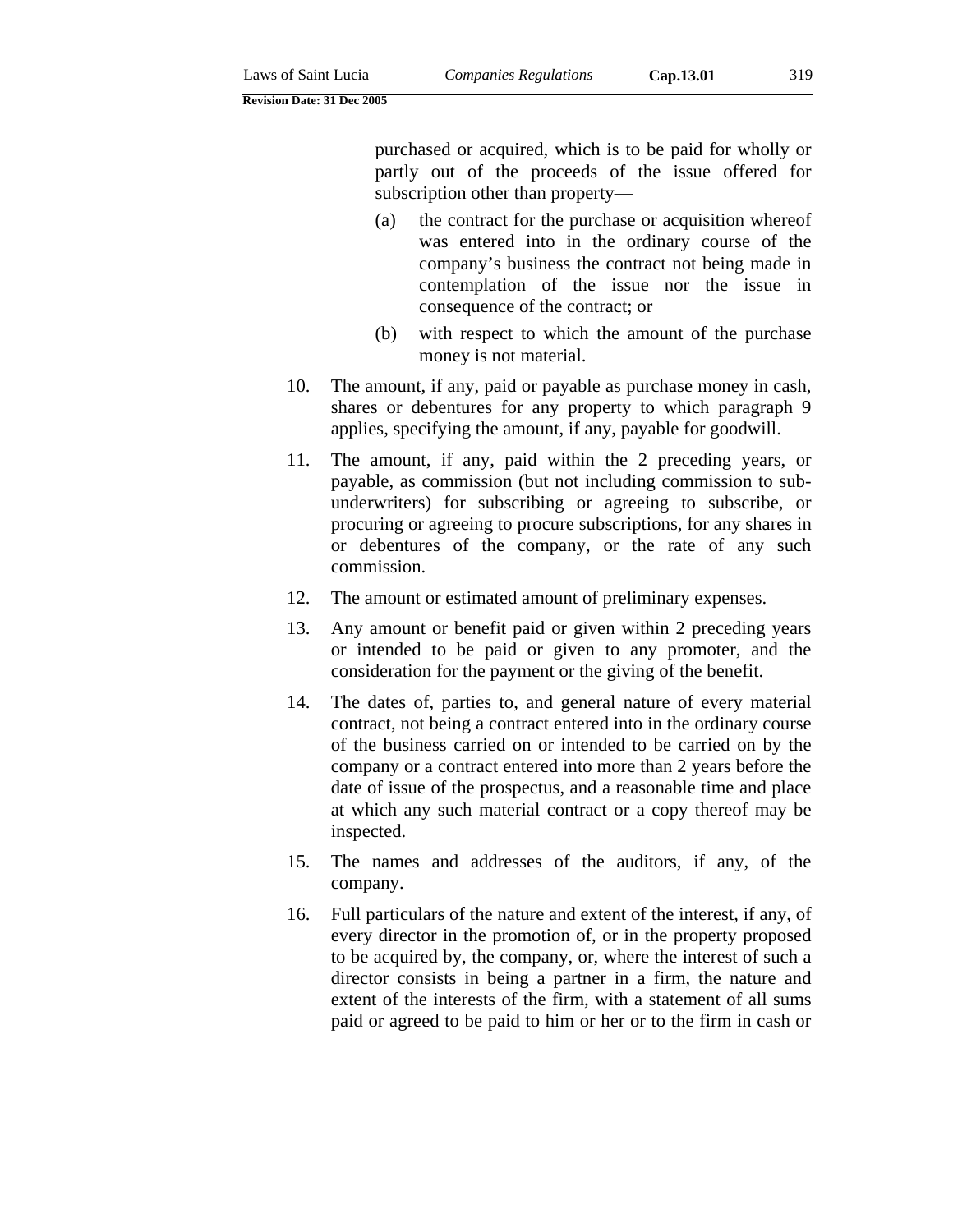shares or otherwise by any person either to induce him or her to become, or to qualify him or her as, a director, or otherwise for services rendered by him or her or by the firm in connection with the promotion or formation of the company.

- 17. If the prospectus invites the public to subscribe for shares in the company and the share capital of the company is divided into different classes of shares, the right of voting at meetings of the company conferred by, and the rights in respect of capital and dividends attached to the several classes of shares respectively.
- 18. In the case of a company which has been carrying on business, or of a business which has been carried on for less than 3 years, the length of time during which the business of the company or the business to be acquired, as the case may be, has been carried on.

# **PART 2 REPORTS TO BE SET OUT**

19.

- (1) A report by the auditors of the company with respect to—
	- (a) profits and losses and assets and liabilities, in accordance with subregulation(2) or (3) as the case requires;
	- (b) the rates of the dividends, if any, paid by the company in respect of each class of shares in the company in respect of each of the 3 financial years immediately preceding the issue of the prospectus, giving particulars of each such class of shares on which such dividends have been paid in respect of any class of shares in respect of any of those,

and if no accounts have been made up in respect of any part of the period of 3 years ending on the date 3 months before the issue of the prospectus, containing a statement of the fact.

- (2) If the company has no subsidiaries, the report must—
	- (a) so far as regards the statement of income, deal with the profits and losses of the company in respect of each of the 3 financial years immediately preceding the issue of the prospectus; and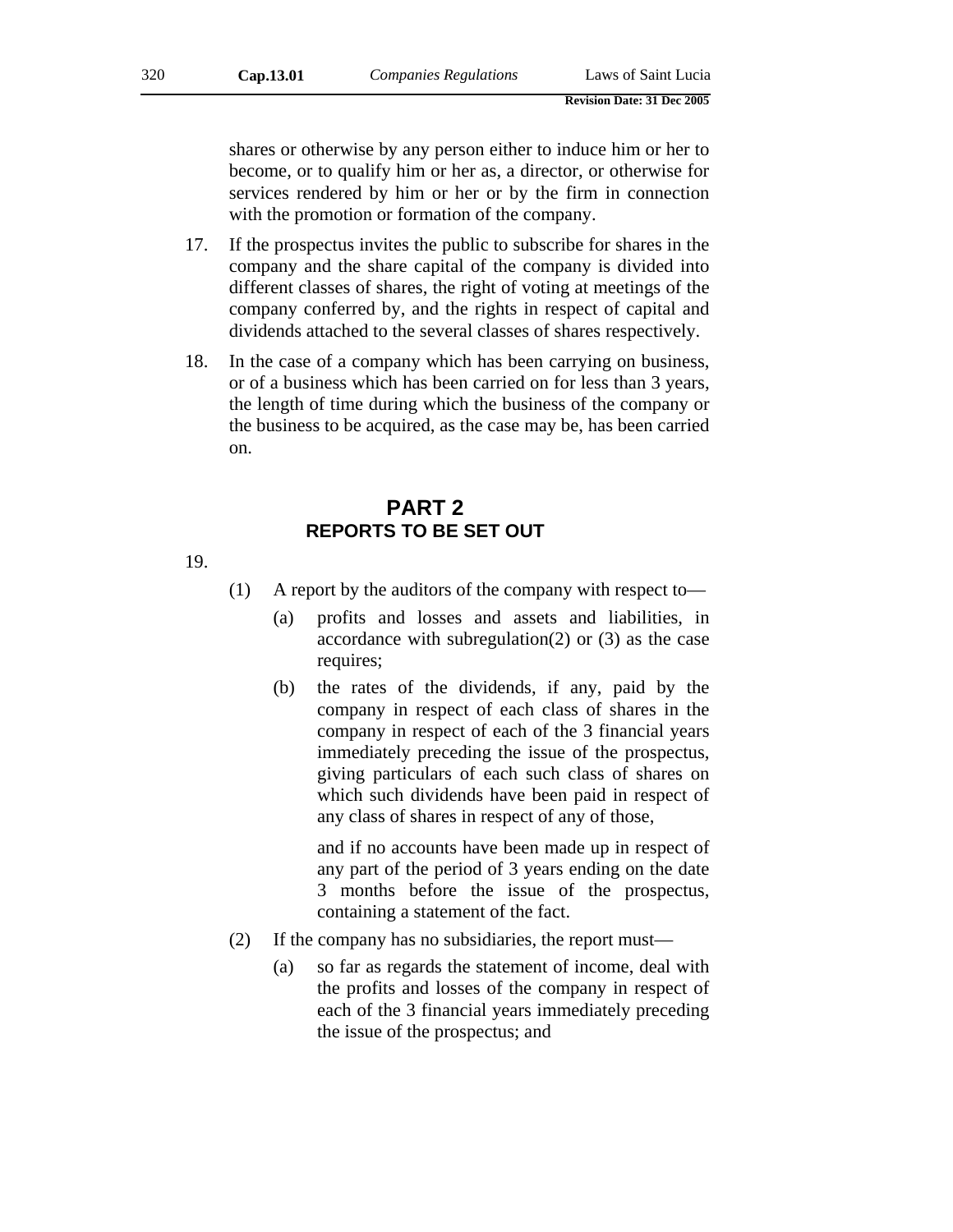- (b) so far as regards the balance sheet, deal with the assets and liabilities of the company at the closing date of the immediately preceding financial year.
- (3) If the company has subsidiaries, the report must—
	- (a) so far as regards the statement of income, deal separately with the company's profits and losses as provided by subparagraph (2) and in addition, include—
		- (i) a consolidated statement of income of the company and its subsidiaries,
		- (ii) individual statements of income of each subsidiary; or

instead of dealing separately with the company's profits and losses, deal as a whole with the profits and losses of the company and, so far as they concern shareholders, with the combined profits and losses of its subsidiaries; and

- (b) so far as regards the balance sheet deal separately with the company's assets and liabilities as provided by subparagraph (2) and, in addition, include—
	- (i) a consolidated balance sheet of the company and its subsidiaries, or
	- (ii) individual balance sheets of each subsidiary,

and must indicate as respects the assets and liabilities of the subsidiaries the allowance to be made for persons other than shareholders.

- 20. If the proceeds, or any part of the proceeds, of the issue of the shares or debentures are or is to be applied directly or indirectly in the purchase of any business, a report made by accountants (who must be named in the prospectus) upon—
	- (a) the statements of income of the business in respect of each of the 3 financial years immediately preceding the issue of the prospectus; and
	- (b) the balance sheet of the business at the closing date of the immediately preceding financial year.

21.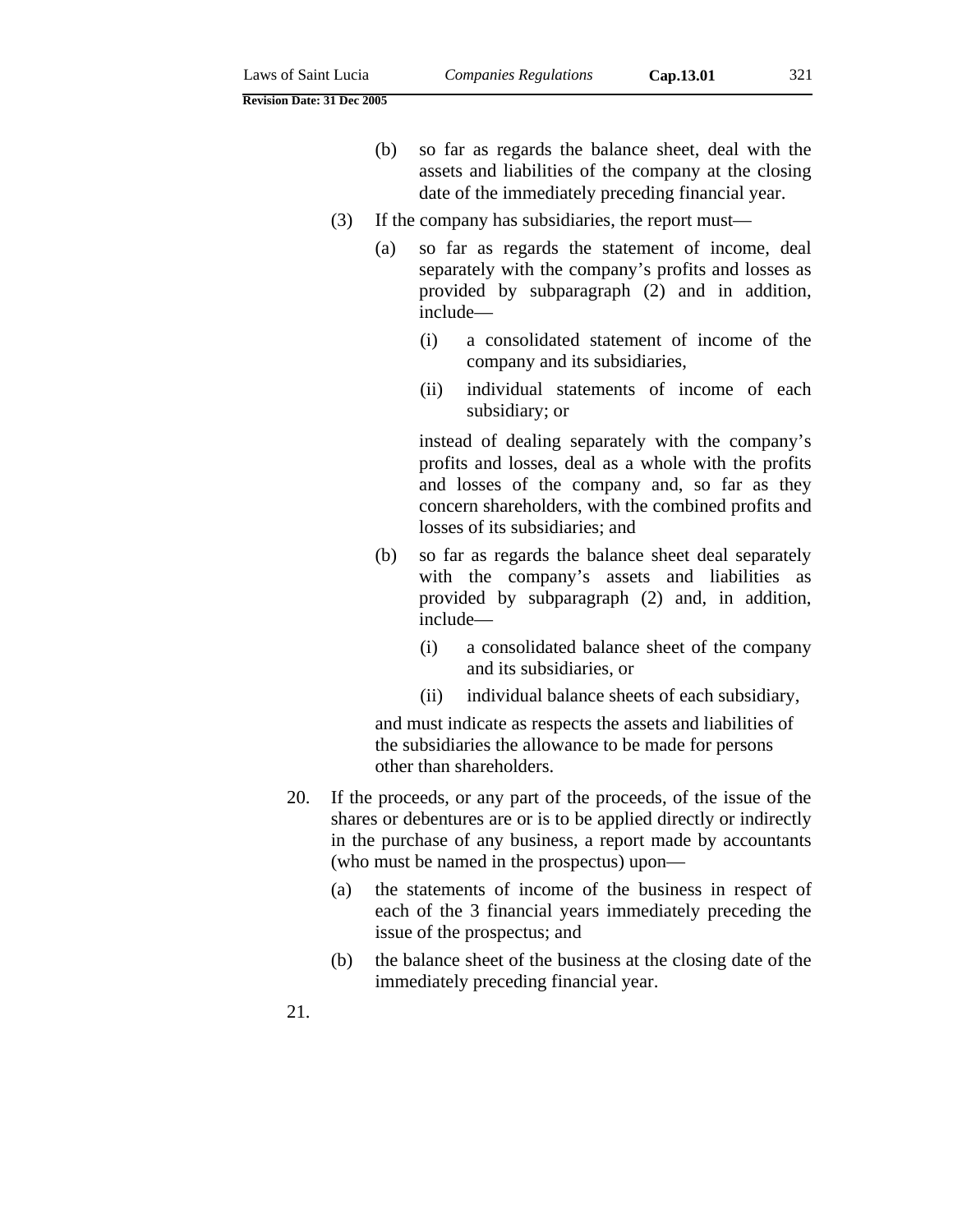- $(1)$  If—
	- (a) the proceeds, or any part of the proceeds, of the issue of the shares or debentures are or is to be applied directly or indirectly in any manner resulting in the acquisition by the company of shares in any other body corporate; and
	- (b) by reason of that acquisition or anything to be done in consequence thereof or in connection therewith that body corporate will become a subsidiary of the company,

a report made by accountants (who must be named in the prospectus) upon—

- (c) the statement of income of the other body corporate in respect of each of the 3 financial years immediately preceding the issue of the prospectus; and
- (d) the balance sheet of the other body corporate at the last date to which the accounts of the body corporate were made up.
- (2) The said report must—
	- (a) indicate how the profits or losses of the other body corporate dealt with by the report would, in respect of the shares to be acquired, have concerned shareholders and what allowance would have fallen to be made in relation to assets and liabilities so dealt with, for holders of other shares, if the company had at all material times held the shares to be acquired; and
	- (b) where the other body corporate has subsidiaries deal with the profits or losses and the assets and liabilities of the body corporate and its subsidiaries in the manner provided by paragraph 19(3) in relation to the company and its subsidiaries.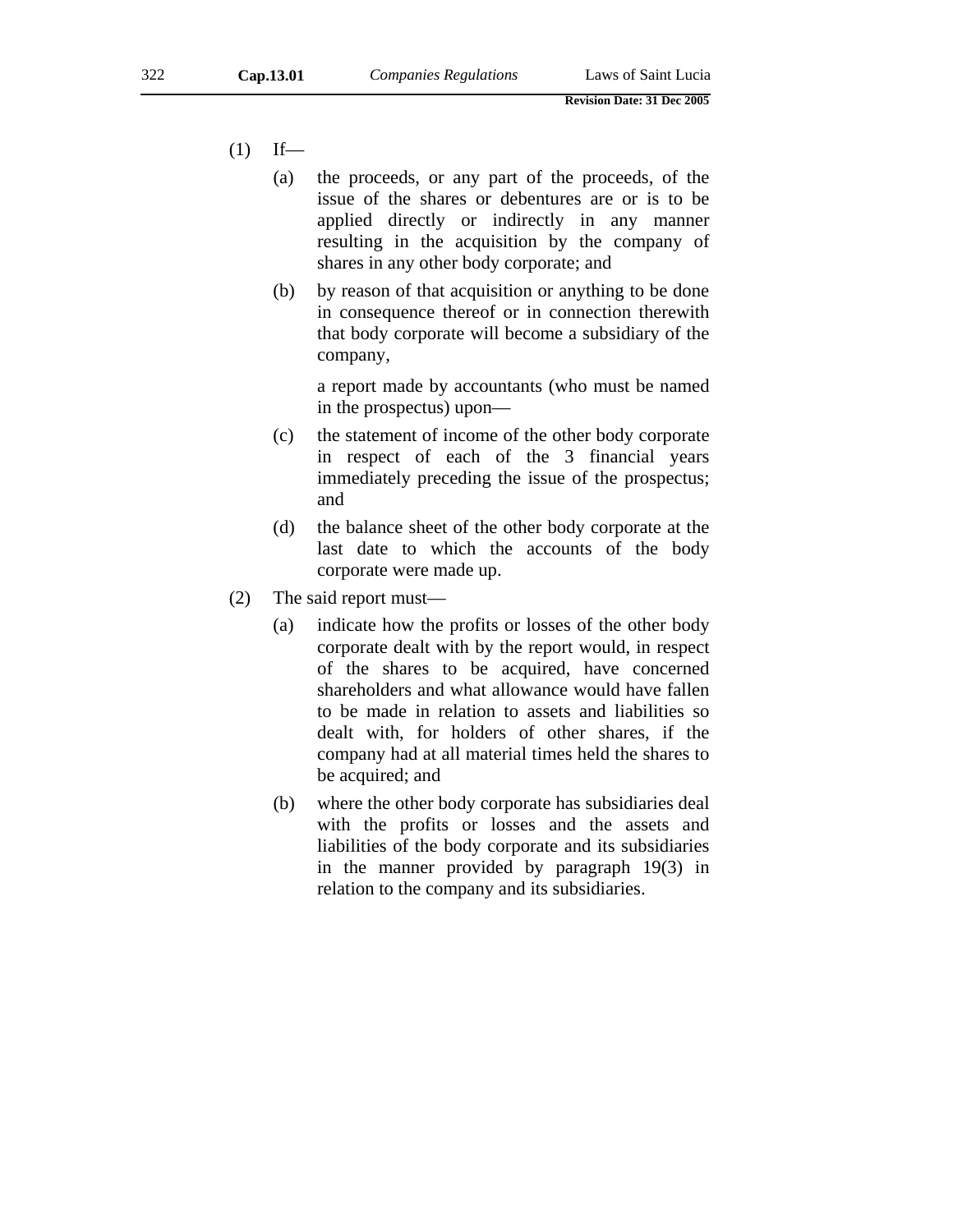# **PART 3**

# **PROVISIONS APPLYING TO PARTS I AND II OF THIS SCHEDULE**

- 22. Every person shall for the purpose of this Schedule, be deemed to be a vendor who has entered into contract, absolute or conditional, for the sale or purchase, or for any option of purchase, of any property to be acquired by the company, in any case where—
	- (a) the purchase money is not fully paid at the date of the issue of the prospectus;
	- (b) the purchase money is to be paid or satisfied wholly or in part out of the proceeds of the issue offered for subscription by the prospectus;
	- (c) the contract depends for its validity or fulfillment on the result of that issue.
- 23. Where any property to be acquired by the company is to be taken on lease, this Schedule shall have effect as if the expression "vendor" included the lessor, and the expression "purchase money" included the consideration for the lease, and the expression "sub-purchaser" included a sub-lessee.
- 24 References in paragraph 7 to subscribing for shares or debentures include acquiring them from a person to whom they have been allotted or agreed to be allotted with a view to his or her offering them for sale.
- 25. For the purposes of paragraph 9 where the vendors or any of them are a firm, the members of the firm shall be treated as separate vendors.
- 26. If in the case of a company which has been carrying on business, or of a business which has been carried on, for less than 3 years, the accounts of the company or business have only been made up in respect of 2 years or one year, Part 2 shall have effect as if references to 2 years or one year, as the case may be, were substituted for references to 3 years.
- 27. The expression "financial year" in Part 2 means the year in respect of which the accounts of the company or business, as the case may be, are made up, and where by reason of any alteration of the date at which the financial year of the company or business terminates the accounts of the company or business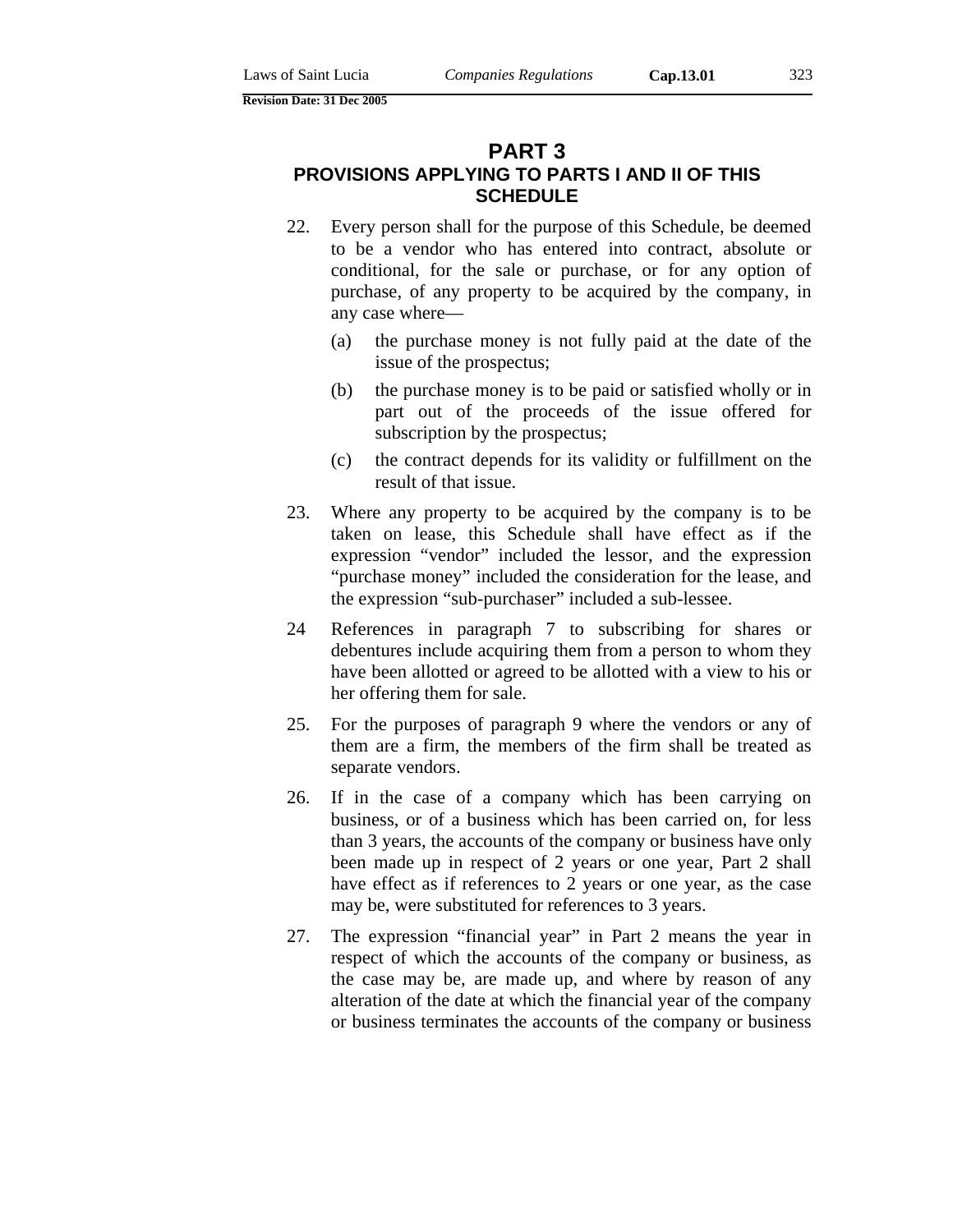have been made up for a period greater or less than a year, that greater or less period shall for the purpose of the said Part be deemed to be a financial year.

28. Any report by accountants required by Part 3 must be made by accountants qualified under the Act for appointment as auditors of a company.

--------------

# **SCHEDULE 2**

(Regulation 3)

FORM OF STATEMENT *IN LIEU* OF PROSPECTUS TO BE DELIVERED TO REGISTRAR BY A COMPANY WHICH DOES NOT ISSUE A PROSPECTUS OR WHICH DOES NOT GO TO ALLOTMENT ON A PROSPECTUS ISSUED, AND REPORTS TO BE SET OUT THEREIN

# **PART 1 FORM OF STATEMENT AND PARTICULARS TO BE CONTAINED THEREIN**

*Companies Act* 

# STATEMENT *IN LIEU* OF PROSPECTUS DELIVERED FOR REGISTRATION BY

.........................................................................................................................

(*Name of Company*)

Under section 321 of the Companies Act.

Delivered for registration by the classes and any maximum number of shares that the company is authorised to issue.

Amount (if any) of above capital which consists of redeemable preference shares.

The earliest date on which the company has power to redeem these shares.

Names, descriptions and addresses of directors or proposed directors.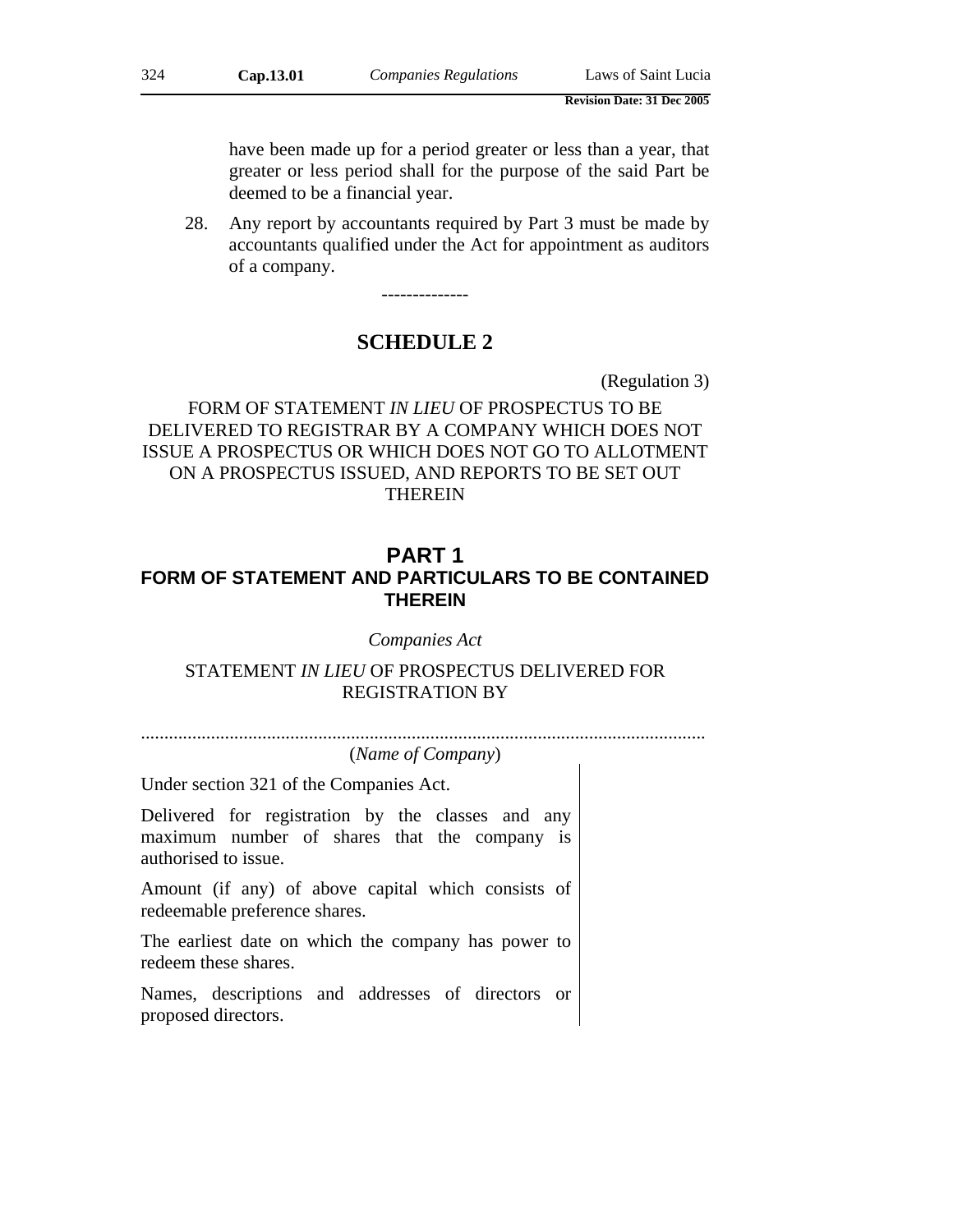If the share capital of the company is divided into different classes of shares, the right of voting at meetings of the company conferred by, and the rights in respect of capital and dividends attached to, the several classes of shares respectively.

Number and amount of shares and debentures agreed to be issued as fully or partly paid otherwise than in cash.

The consideration for the intended issue of those shares and debentures.

Number, description and amount of any shares or debentures which any person has or is entitled to be given an option to subscribe for, or to acquire from a person to whom they have been allotted or agreed to be allotted with a view to his or her offering them for sale.

Period during which option is exercisable.

Price to be paid for shares or debentures subscribed for or acquired under option.

Consideration for option or right to option.

Persons to whom option or right to option was given or, if given to existing shareholders or debenture holders as such, the relevant shares or debentures.

Names and addresses of vendors of property purchased or acquired, or proposed to be purchased or acquired by the company except where the contract for its purchase or acquisition was entered into in the ordinary course of the business intended to be carried on by the company or the amount of the purchase money is not material.

Amount (in cash, shares or debentures) payable to each separate vendor.

Amount (if any) paid or payable (in cash or shares or debentures) for any such property, specifying amount (if any) paid or payable for goodwill.

Short particulars of any transaction relating to such property which was completed within the 2 preceding years and in which any vendor to the company or any person who is, or was at the time thereon, a promoter, director or proposed director of the company had any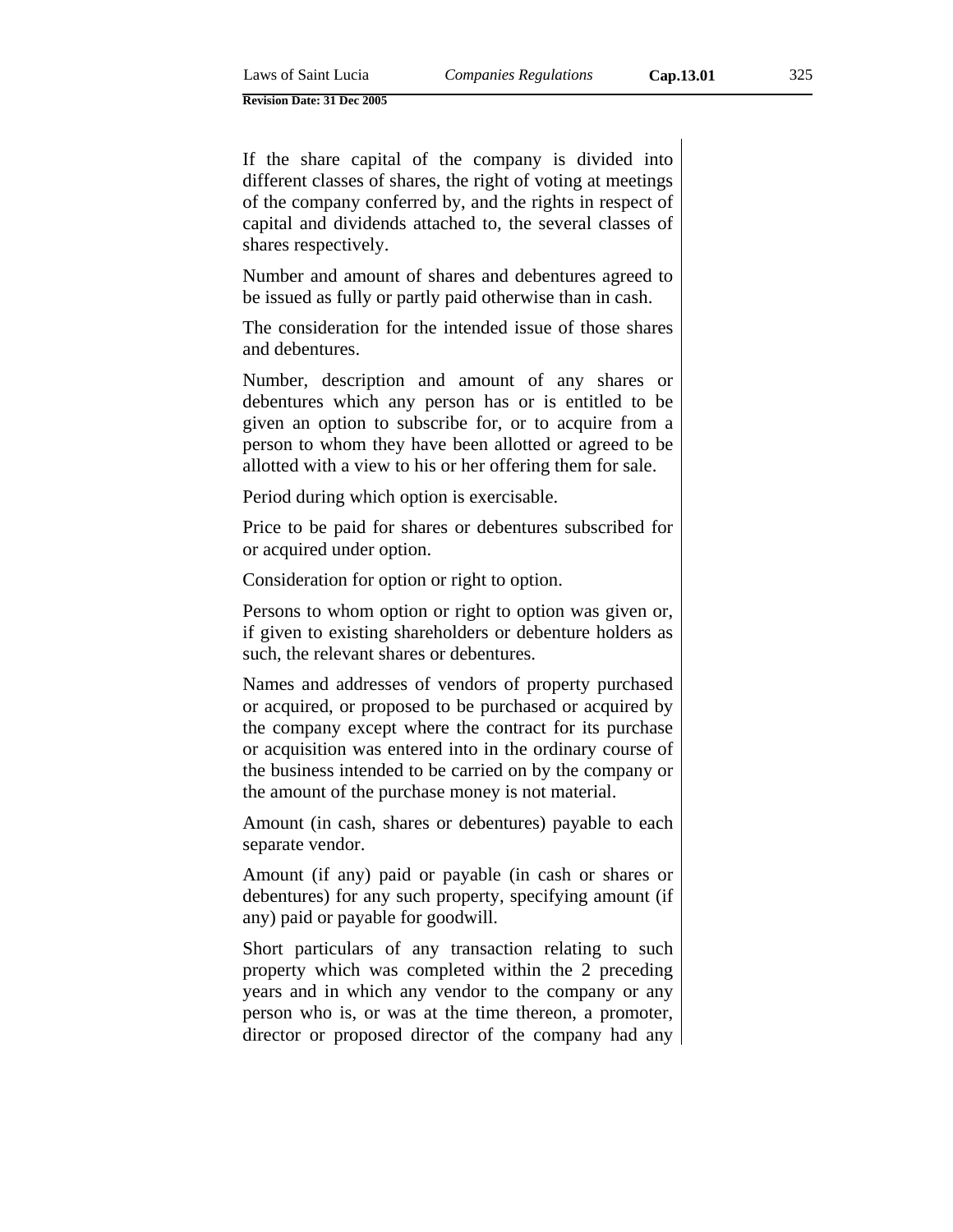interest direct or indirect.

Amount (if any) paid or payable as commission for subscribing or agreeing to subscribe or procuring or agreeing to procure subscriptions for any shares or debentures in the company; or

Rate of the Commission..................................................

The number of shares, if any, which persons have agreed for a commission to subscribe absolutely. Estimated amount of preliminary expenses.

By whom those expenses have been paid or are payable.

Amount paid or intended to be paid to any promoter.

Consideration for the payment...........................................

Any other benefit given or intended to be given to any promoter.

Consideration for giving of benefit.

Dates of, parties to, and general nature of every material contract (other than contracts entered into in the ordinary course of the business intended to be carried on by the company or entered into more than 2 years before the delivery of this statement).

Time and place at which the contracts or copies thereof may be inspected.

Names and addresses of the auditors of the company (if any).

Full particulars of the nature and extent of the interest of every director in the promotion of or in the property proposed to be acquired by the company, or where the interest of such a director consists in being a partner in a firm, the nature and extent of the interest of the firm, with a statement of all sums paid or agreed to be paid to him or her or to the firm in cash or shares, or otherwise, by any person either to induce him or her to become, or to qualify him or her as, a director, or otherwise for services rendered by him or her or by the firm in connection with the promotion or formation of the company.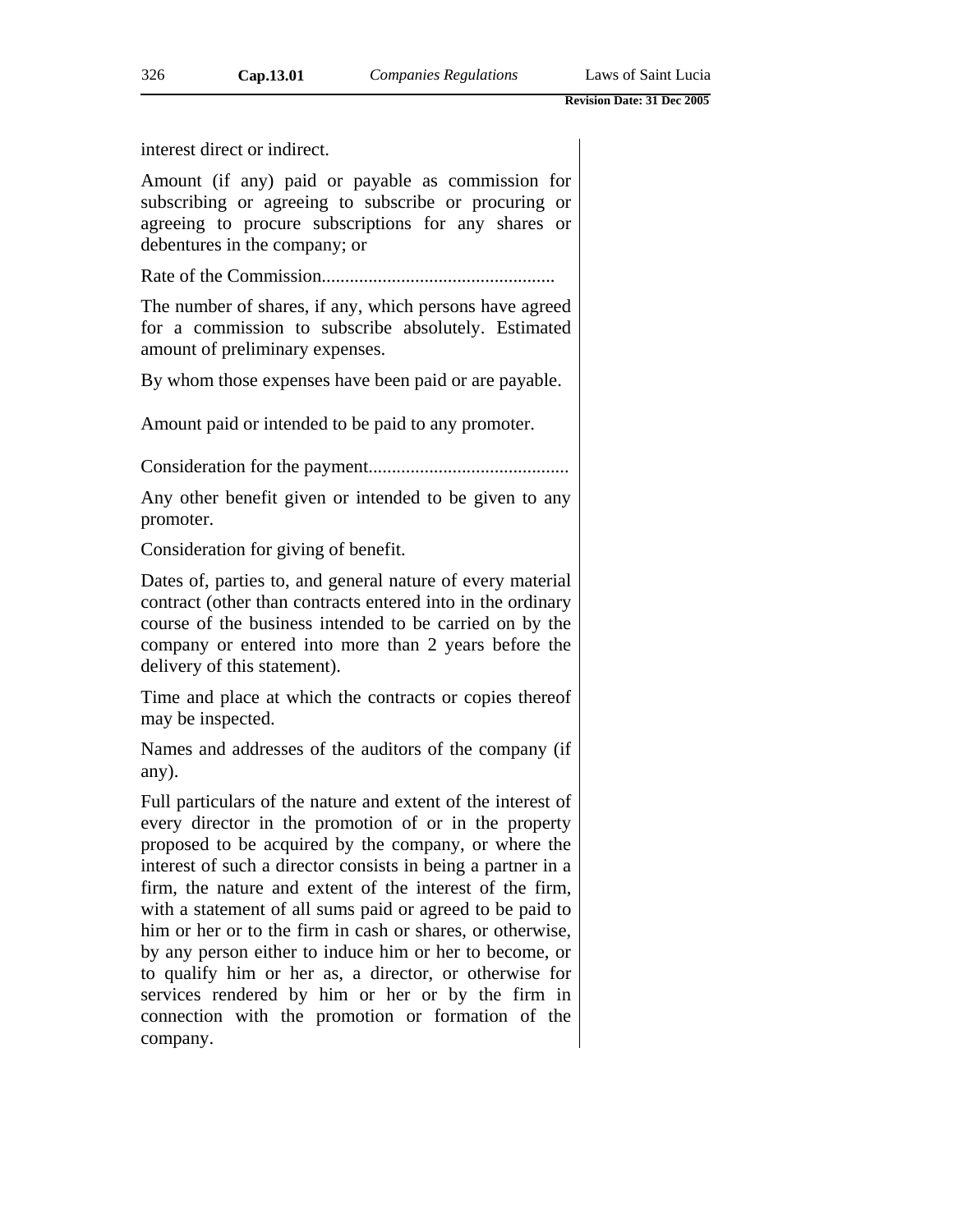(Signatures of the persons above-named as directors or proposed directors, or of their agents authorised in writing).

.............................................................. .............................................................. .............................................................. Date.......................................................

# **PART 2 REPORTS TO BE SET OUT**

- 1. Where it is proposed to acquire a business, a report made by accountants (who must be named in the statement) upon—
	- (a) the profits or losses of the business in respect of each of the 3 financial years immediately preceding the delivery of the statement to the Registrar; and
	- (b) the assets and liabilities of the business at the last date to which the accounts of the business were made up.
- 2.
- (1) Where it is proposed to acquire shares in a body corporate which by reason of the acquisition or anything to be done in consequence thereof or in connection therewith will become a subsidiary of the company, a report made by accountants (who must be named in the statement) with respect to the profits and losses and assets and liabilities of the other body corporate in accordance with subparagraph (2) or (3) as the case requires, indicating how the profits or losses of the body corporate dealt with by the report would, in respect of the shares to be acquired, have concerned shareholders, and what allowance would have fallen to be made, in relation to assets and liabilities so dealt with, for holders of other shares, if the company had at all times held the shares to be acquired.
- (2) If the other body corporate has no subsidiaries, the report referred to in subparagraph (1) must—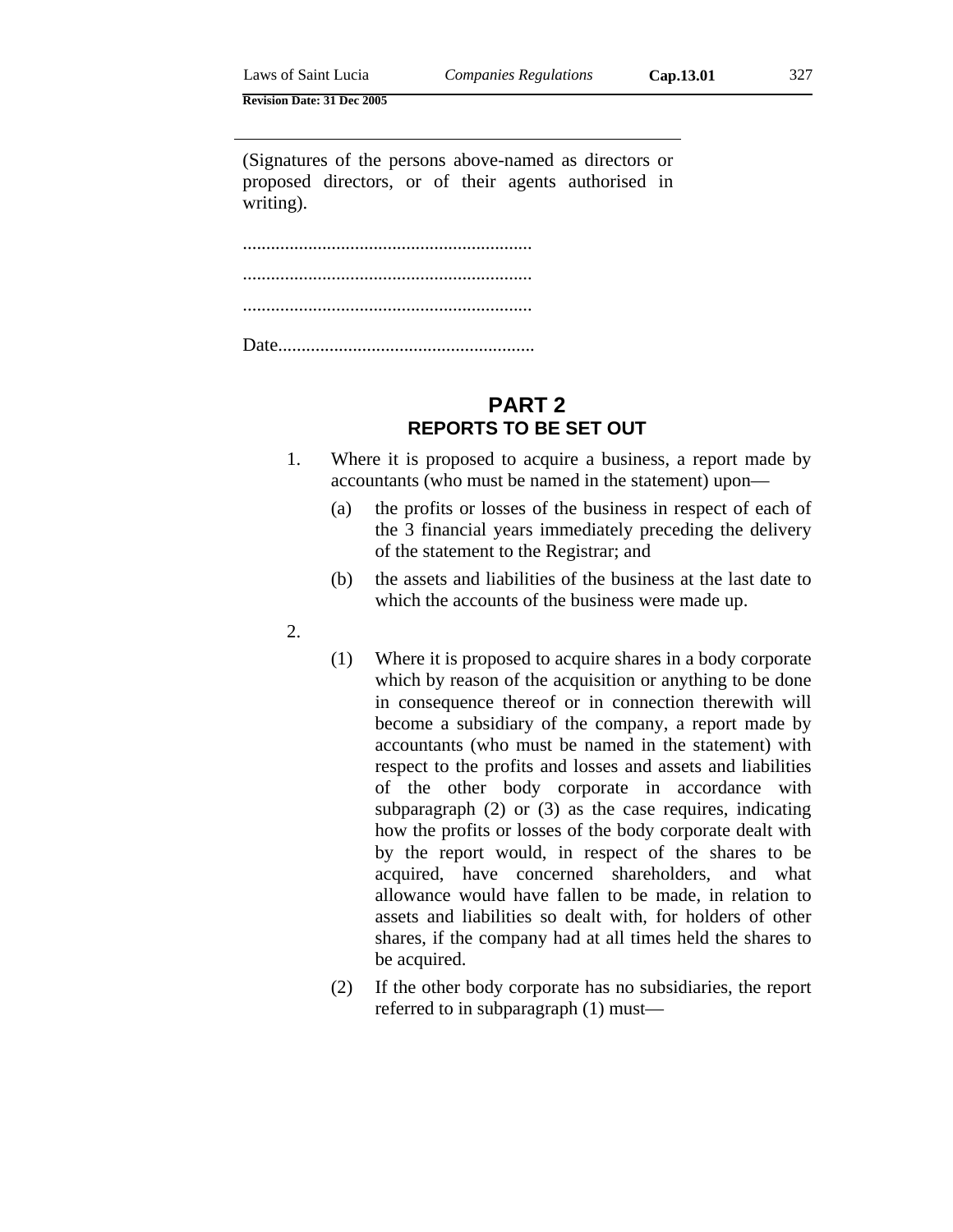- (a) so far as regards the statement of income, deal with the profits or losses of the body corporate in respect of each of the 3 financial years immediately preceding the delivery of the statement to the Registrar; and
- (b) so far as regards the balance sheet, deal with the assets and liabilities of the body corporate at the closing date of the immediately preceding financial year.
- (3) If the other body corporate has subsidiaries, the report referred to in subparagraph (1) must—
	- (a) so far as regards the statement of income deal separately with the other body corporate's profits and losses as provided by subparagraph (2), and in addition include—
		- (i) a consolidated statement of income of the body corporate and its subsidiaries, or
		- (ii) individual statements of income of each subsidiary,

or, instead of dealing separately with the other body corporate's profits and losses, deal as a whole with the profits and losses of the other body corporate and, so far as they concern shareholders of the other body corporate, with the combined profits and losses of its subsidiaries; and

- (b) so far as regards the balance sheet, deal separately with the other body corporate's assets and liabilities as provided by subparagraph (2) and, in addition, include—
	- (i) a consolidated balance sheet of the company and its subsidiaries, or
	- (ii) individual balance sheets of each subsidiary,

and must indicate as respects the assets and liabilities of the subsidiary the allowance to be made for persons other than shareholders of the body corporate.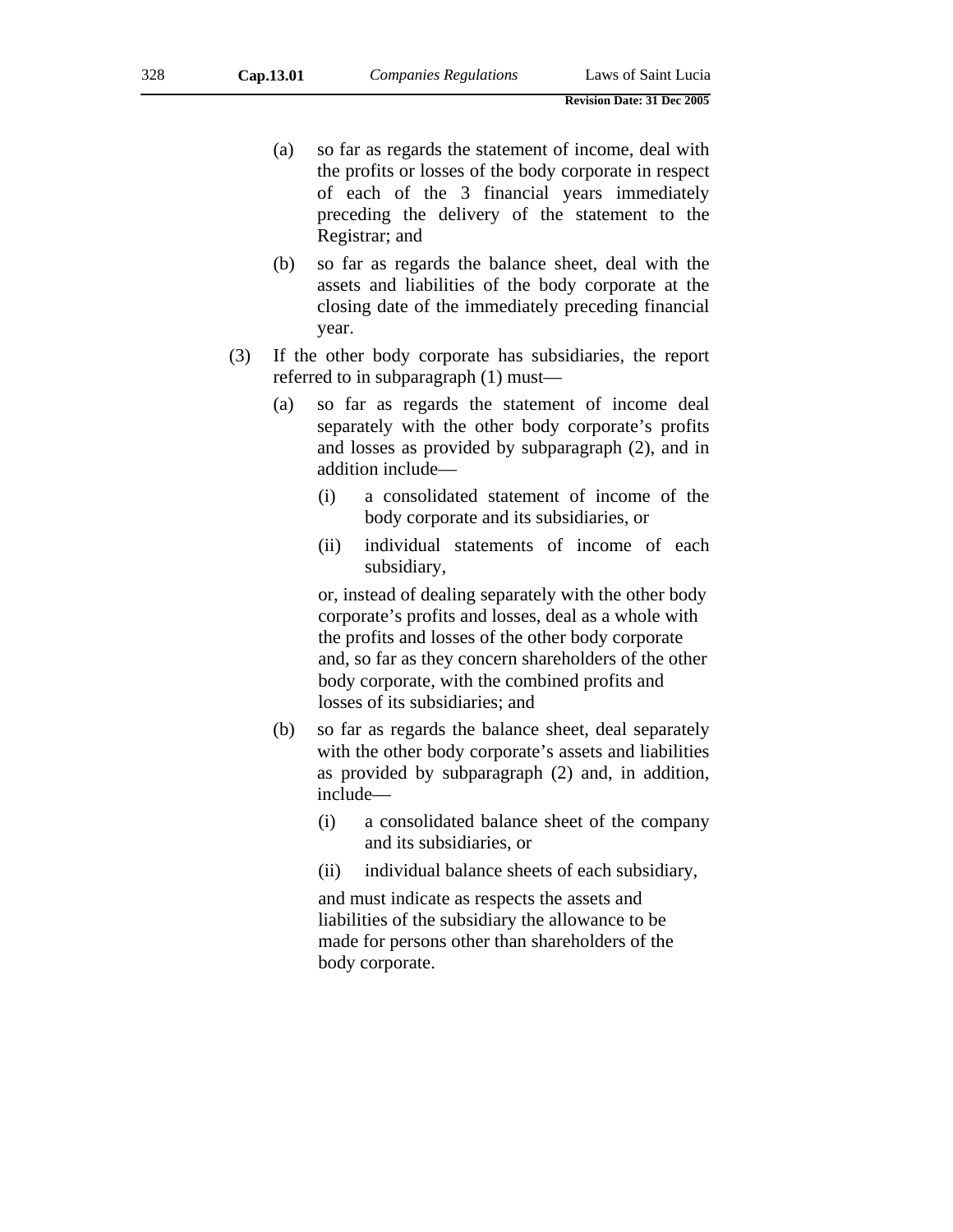# **PART 3**

# **PROVISIONS APPLYING TO PARTS 1 AND 2 OF THIS SCHEDULE**

- 3. In this Schedule the expression "vendor" includes a vendor as defined in Part 3 of Schedule 1, and the expression "financial year" has the meaning assigned to it in that Part of that Schedule.
- 4. If in the case of a business which has been carried on, or of a body corporate which has been carrying on business, for less than 3 years, the accounts of the business, or body corporate have only been made up in respect of 2 years or one year, Part 2 shall have effect as if references to 2 years or one year, as the case may be, were substituted for references to 3 years.
- 5. Any report by accountants required by Part 2 must be made by accountants qualified under the Act for appointment as auditors of a company.

# **SCHEDULE 3**

(Regulation 22)

### List of Forms

- 1. Articles of Incorporation.
- 2. Articles of Incorporation Non-Profit Company.
- 3. Certificate of Incorporation.
- 4. Notice of Address or Notice of Change of Address of Registered Office.
- 5. Articles of Amendment.
- 6. Certificate of Amendment.
- 7. Memorandum of Satisfaction.
- 8. Registration of Enforcement of Security.
- 9. Notice of Directors or Notice of Change of Directors.
- 10. Form of Proxy.
- 11. Management Proxy Circular.
- 12. Dissident Proxy Circular.
- 13. Restated Articles of Incorporation.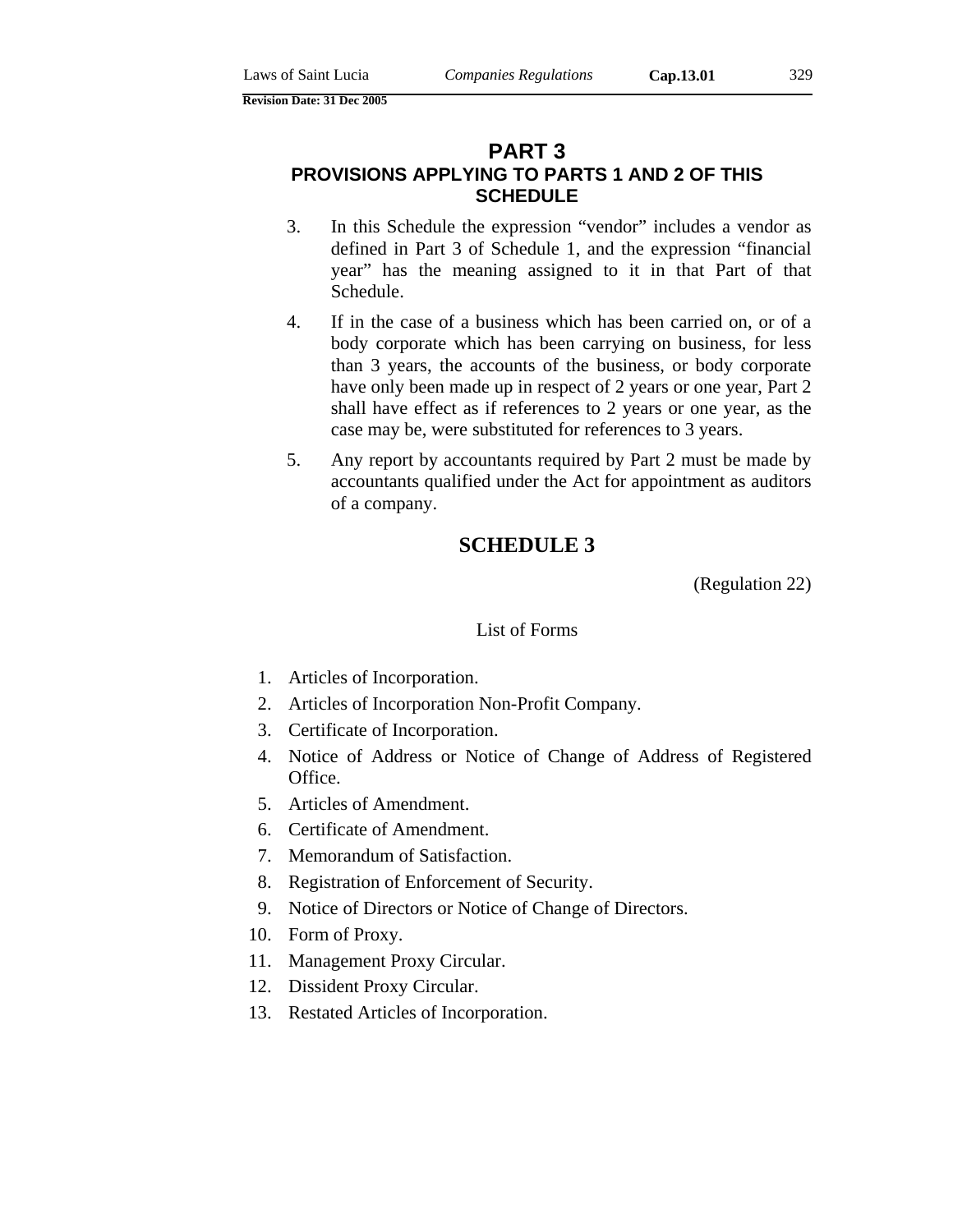- 14. Certificate of Incorporation with Restated Articles.
- 15. Articles of Amalgamation.
- 16. Certificate of Amalgamation.
- 17. Articles of Continuance.
- 18. Articles of Continuance Non-Profit Company.
- 19. Certificate of Continuance.
- 20. Articles of Re-organisation/Arrangement.
- 21. External Company Application for Registration.
- 22. Certificate of Registration of External Company.
- 23. Power of Attorney.
- 24. External Company Annual Return.
- 25. Application to Restore Name to the Register.
- 26. Request for Name Search and Name Reservation.
- 27. Application for Exemption.
- 28. Annual Return of a Company for Profit Incorporated or Continued Under the Act.
- 29. Articles of Reincorporation.

## **FORM 1**

(Section 5)

# COMPANIES ACT OF SAINT LUCIA **ARTICLES OF INCORPORATION**

......................................................................................................................... 1. Name of Company  $\blacksquare$ 

......................................................................................................................... 2. The Classes and any maximum number of shares that the Company is authorised to issue

.........................................................................................................................

3. Restriction if any on share transfers

......................................................................................................................... 4. Number (or minimum and maximum number) of Directors

.........................................................................................................................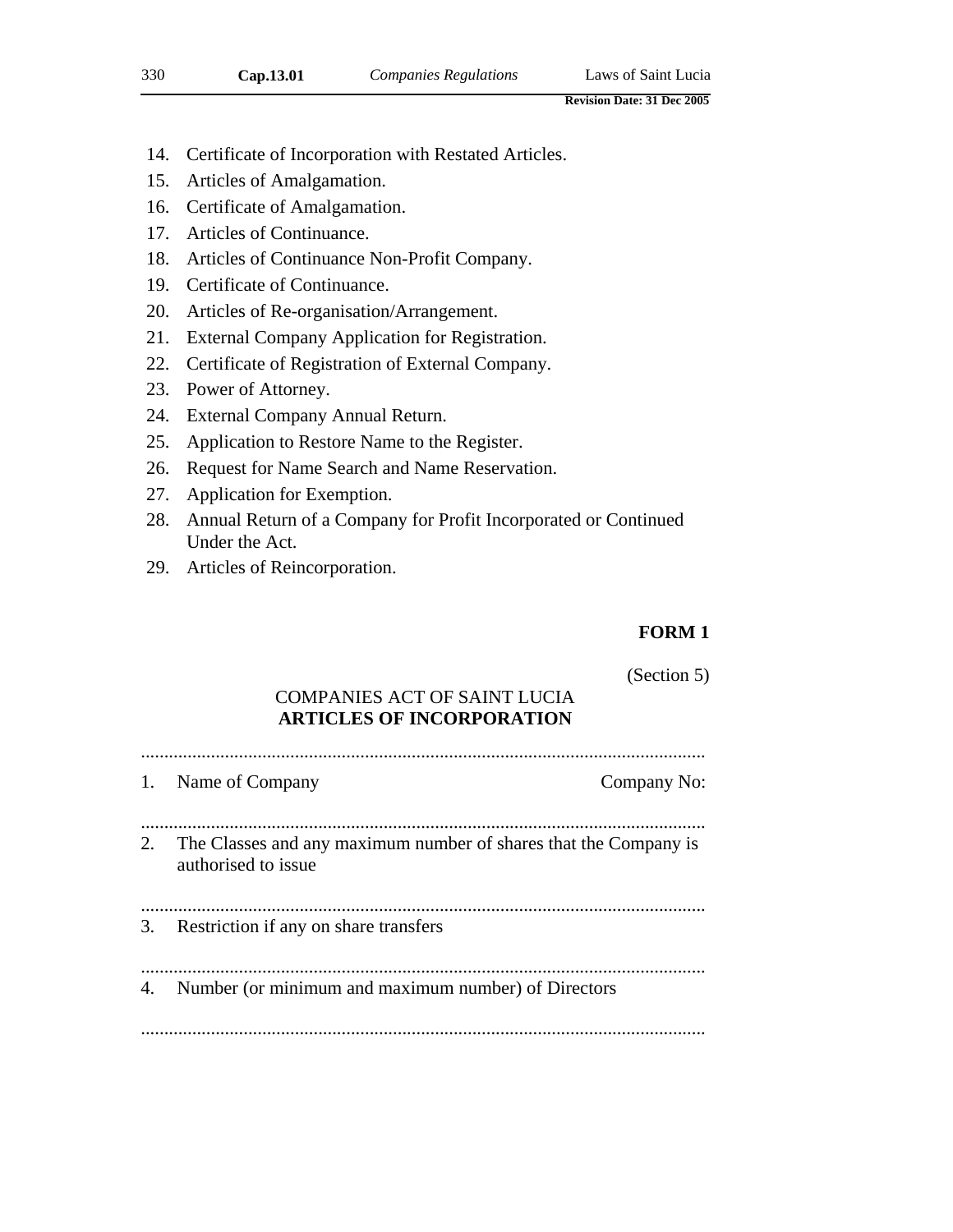|    | Laws of Saint Lucia               | <b>Companies Regulations</b>                             | Cap.13.01 | 331 |
|----|-----------------------------------|----------------------------------------------------------|-----------|-----|
|    | <b>Revision Date: 31 Dec 2005</b> |                                                          |           |     |
| 5. |                                   | Restrictions if any on business the Company may carry on |           |     |
| 6. | Other provisions if any           |                                                          |           |     |
| 7. | Incorporators                     |                                                          | Date      |     |

| <b>Name</b> | <b>Address</b> | <b>Signature</b> |
|-------------|----------------|------------------|
|             |                |                  |
|             |                |                  |
|             |                |                  |

### COMPANIES ACT OF SAINT LUCIA

## **ARTICLES OF INCORPORATION**

#### **FORM 1**

### *INSTRUCTIONS*

### *Format:*

Documents required to be sent to the Registrar under the Act must conform with regulations 22 to 26 of the Regulations under the Act. Where any provision required to be set out is too long to be set out in the space provided in the form, the form may incorporate the provisions by annexing a schedule in the manner described in regulation 26 of the Regulations.

### *Item 1:*

Set out a proposed corporate name that complies with sections 523 to 524 of the Act and with regulation 4 of the Regulations.

### *Item 2:*

Set out the details required by section  $5(1)(b)$  of the Act. All shares must be without nominal or par value and must comply with Division C of Part 1 of the Act.

## *Item 3:*

If restrictions are to be placed on the right to transfer shares of the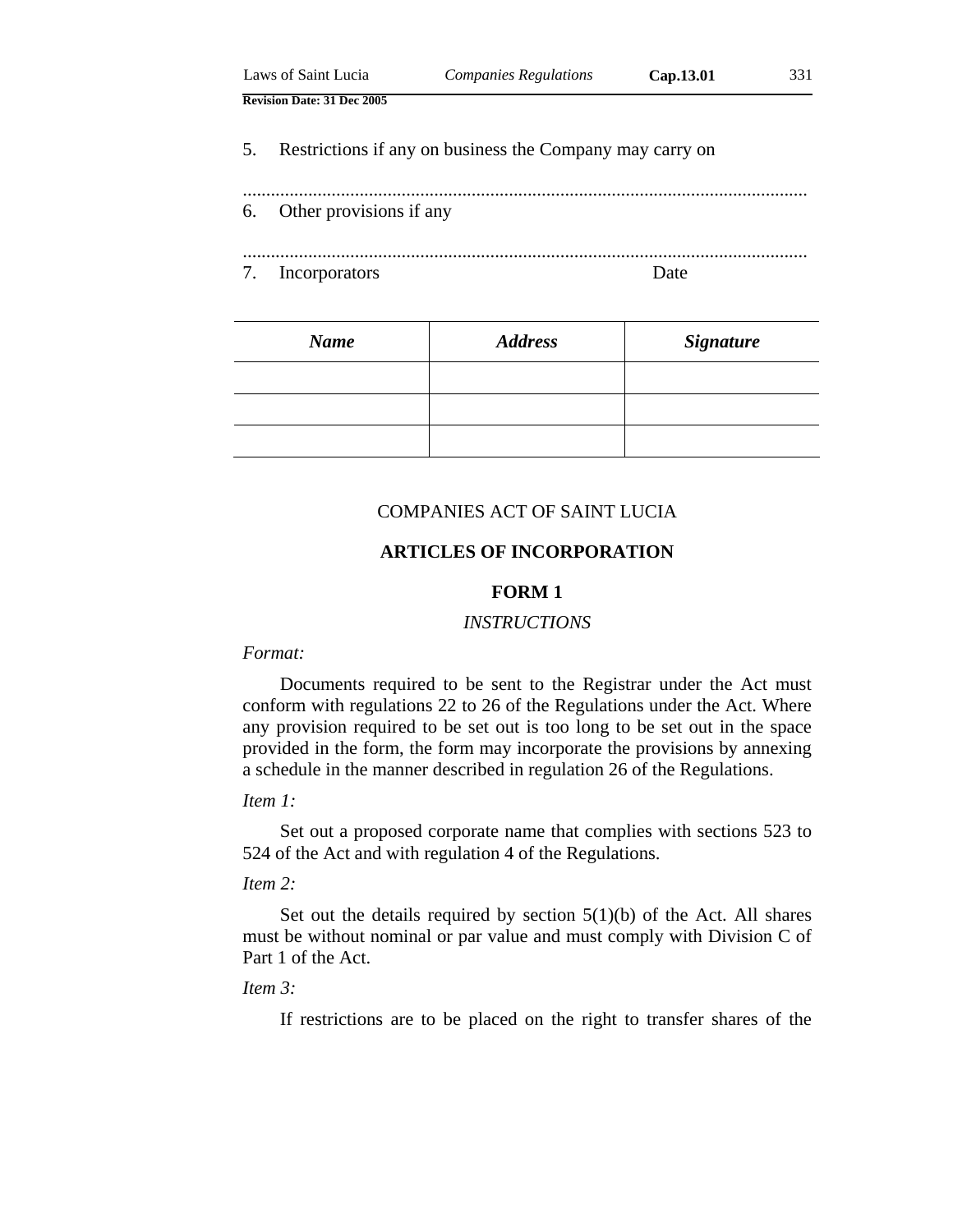Company, set out a statement to this effect and the nature of such restrictions.

#### *Item 4:*

State the number of directors. If cumulative voting is permitted, the number of directors must be invariable, otherwise it is permissible to specify a minimum and maximum number of directors.

#### *Item 5:*

If restrictions are to be placed on the business the Company may carry on, set out the restrictions.

#### *Item 6:*

Any provision that is to form part of the Articles may be set out if the provision is permitted by the Act or Regulations to be set out in the byelaws of the Company or in a unanimous shareholder agreement, including any pre-emptive rights or cumulative voting provisions.

#### *Item 7:*

Each incorporator must state his or her name, residential address and affix his or her signature. If an incorporator is a company, the address shall be that of the company, and the articles shall be signed by a person authorised by the company.

### *Other Documents:*

The Articles must be accompanied by—

- (a) Notice of Registered Office (Form 4);
- (b) Notice of Directors (Form 9); and
- (c) Request for Name Search and Name Reservation (Form 26) as completed by the Registrar unless the name is reserved.

Completed documents in duplicate and the prescribed fee are to be deposited at the office of the Registrar.

#### **FORM 2**

(Section 5 and 329)

# COMPANIES ACT OF SAINT LUCIA **ARTICLES OF INCORPORATION NON-PROFIT COMPANY**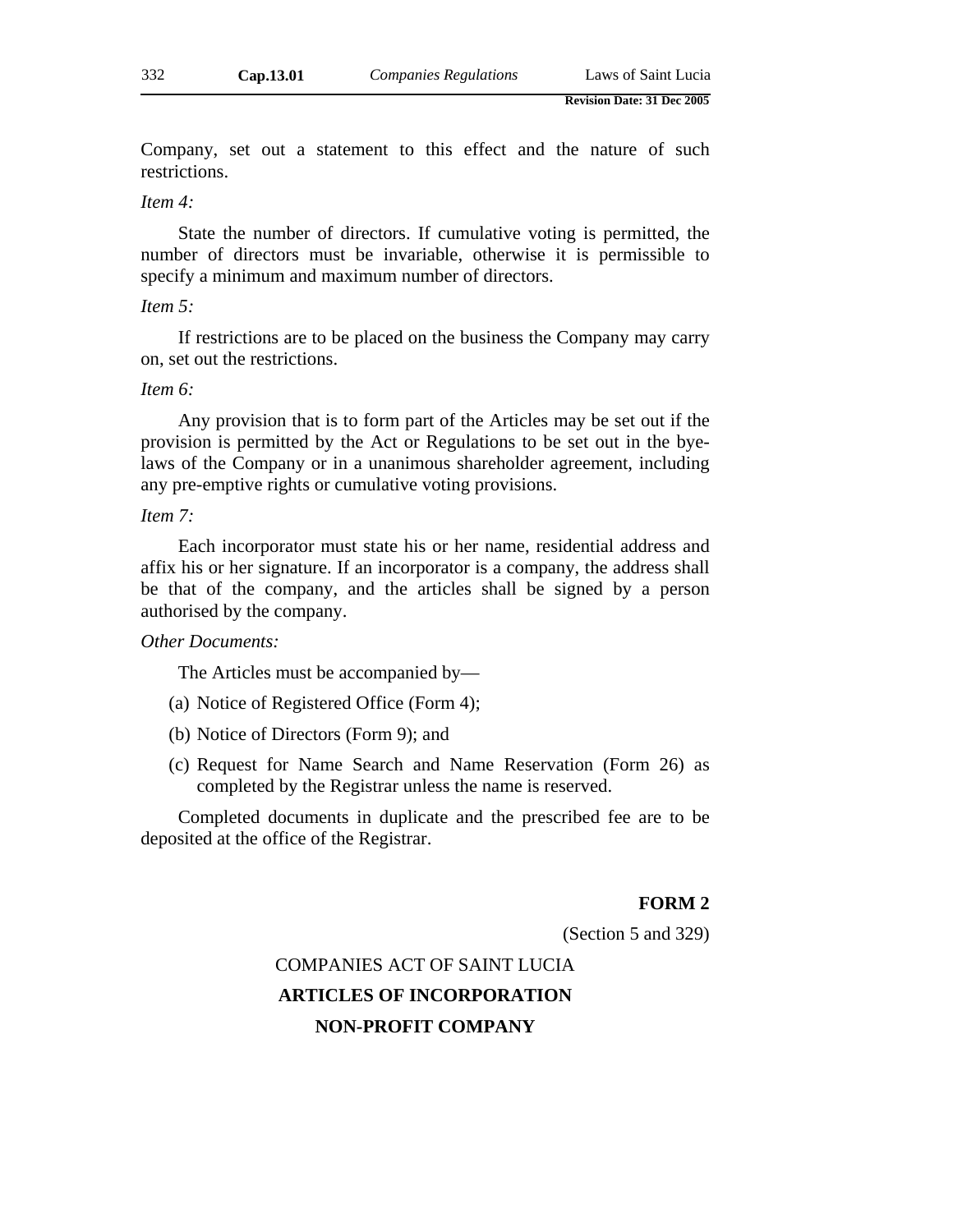|    |                                                                                                                                                                                                                                                                                                                              | Laws of Saint Lucia               | <b>Companies Regulations</b>                                                                                                                                                                                | Cap.13.01<br>333 |
|----|------------------------------------------------------------------------------------------------------------------------------------------------------------------------------------------------------------------------------------------------------------------------------------------------------------------------------|-----------------------------------|-------------------------------------------------------------------------------------------------------------------------------------------------------------------------------------------------------------|------------------|
|    |                                                                                                                                                                                                                                                                                                                              | <b>Revision Date: 31 Dec 2005</b> |                                                                                                                                                                                                             |                  |
|    |                                                                                                                                                                                                                                                                                                                              |                                   |                                                                                                                                                                                                             |                  |
| 1. |                                                                                                                                                                                                                                                                                                                              | Name of Company                   |                                                                                                                                                                                                             | Company No:      |
| 2. |                                                                                                                                                                                                                                                                                                                              | its undertaking.                  | The Company has no authorised share capital, is to be carried on<br>without pecuniary gain to its members, and any profits or other<br>accretions to the assets of the Company are to be used in furthering |                  |
| 3. |                                                                                                                                                                                                                                                                                                                              |                                   | Restrictions on the undertaking that the Company may carry on:                                                                                                                                              |                  |
| 4. |                                                                                                                                                                                                                                                                                                                              |                                   | Number (or minimum and maximum number) of Directors:                                                                                                                                                        |                  |
| 5. |                                                                                                                                                                                                                                                                                                                              |                                   | The address of the principal office or premises of the Company is:                                                                                                                                          |                  |
| 6. |                                                                                                                                                                                                                                                                                                                              | Other provisions, if any, e.g.    |                                                                                                                                                                                                             |                  |
|    | (a)                                                                                                                                                                                                                                                                                                                          |                                   | The interest of each member in the Company shall be<br>transferable and shall not cease on death.                                                                                                           |                  |
|    | The members of the Company may at any time resolve to wind<br>(b)<br>up the Company whereupon the assets of the company, after<br>payment of all debts and liabilities of the company, shall be<br>distributed in accordance with such provisions as are contained<br>in Part 4 of the Companies Act as shall be applicable. |                                   |                                                                                                                                                                                                             |                  |
| 7. |                                                                                                                                                                                                                                                                                                                              | Company, are:                     | The first Directors, each of whom shall become a member of the                                                                                                                                              |                  |
|    |                                                                                                                                                                                                                                                                                                                              |                                   |                                                                                                                                                                                                             | Date:            |
|    |                                                                                                                                                                                                                                                                                                                              | <b>Name</b>                       | <b>Address</b>                                                                                                                                                                                              | <b>Signature</b> |
|    |                                                                                                                                                                                                                                                                                                                              |                                   |                                                                                                                                                                                                             |                  |

| <b>Name</b> | <i><b>Address</b></i> | <b>Signature</b> |
|-------------|-----------------------|------------------|
|             |                       |                  |
|             |                       |                  |
|             |                       |                  |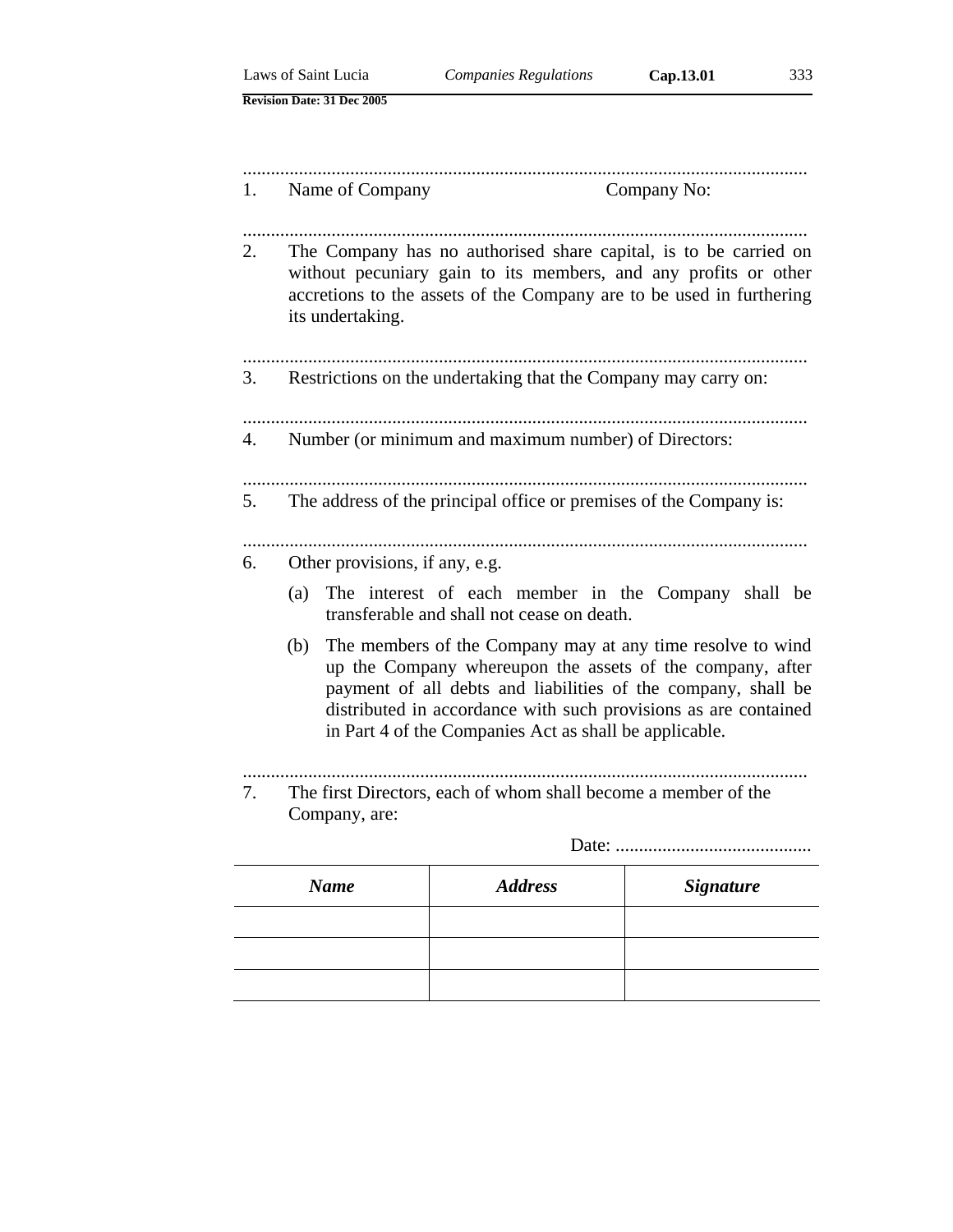### COMPANIES ACT OF SAINT LUCIA

## **NON-PROFIT COMPANY**

## **ARTICLES OF INCORPORATION**

#### **FORM 2**

# *INSTRUCTIONS*

## *Format:*

Documents required to be sent to the Registrar under the Act must conform with regulations 22 to 26 of the Regulations under the Act. Where any provision required to be set out is too long to be set out in the space provided in the form, the form may incorporate the provisions by annexing a schedule in the manner described in regulation 26 of the Regulations.

*Item 1:*

Set out a proposed corporate name that complies with sections 523 to 524 of the Act and with regulation 4 of the Regulations.

#### *Item 2:*

These details are required by section 329(b) of the Act.

## *Item 3:*

If restrictions are to be placed on the undertaking the company may carry on, set out the restrictions.

#### *Item 4:*

Where the undertaking of the company is of a social nature there must be stated the full address of the principal office or building that the company is maintaining.

### *Item 5:*

Any provision that is to form part of the Articles may be set out if the provision is permitted by the Act or Regulations to be set out in the byelaws of the company.

#### *Item 6:*

State names and addresses of first directors

### *Other Documents:*

The Articles must be accompanied by—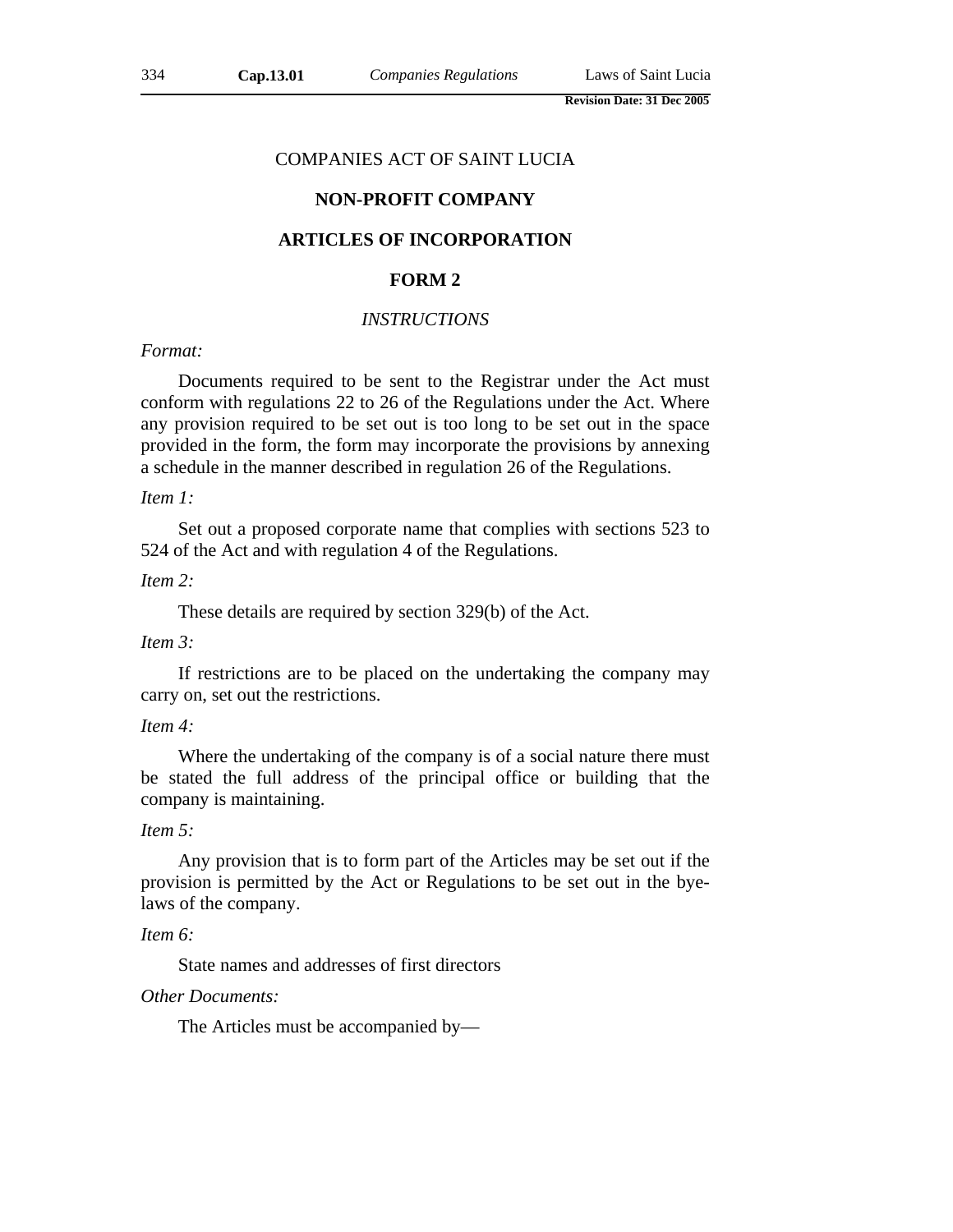- (a) Notice of Registered Office (Form 4);
- (b) Notice of Directors (Form 9); and
- (c) Request for Name Search and Name Reservation (Form 26) unless name is reserved.

Section 328(1) provides that no articles may be accepted for filing without the prior approval of the Minister. Accordingly the Articles must also be accompanied by written evidence of such approval.

Completed documents in duplicate and the prescribed fee are to be deposited at the office of the Registrar.

*Note:*

Form 2 should also be used for Restated Articles of Incorporation of a non-profit company. When so used it should be headed accordingly and conclude with the following paragraph:

"The foregoing restated Articles of Incorporation correctly set out without substantive change the corresponding provisions of the Articles of Incorporation as amended and supersede the original Articles of Incorporation."

**FORM 3**

.......................................... Company No.

### COMPANIES ACT OF SAINT LUCIA

**––––––––––––** 

### **CERTIFICATE OF INCORPORATION**

.........................................................................................................................

Name of Company

I hereby certify that the above-mentioned Company, the Articles of Incorporation of which are attached, was incorporated under the Companies Act of Saint Lucia.

......................................................

*Registrar of Companies*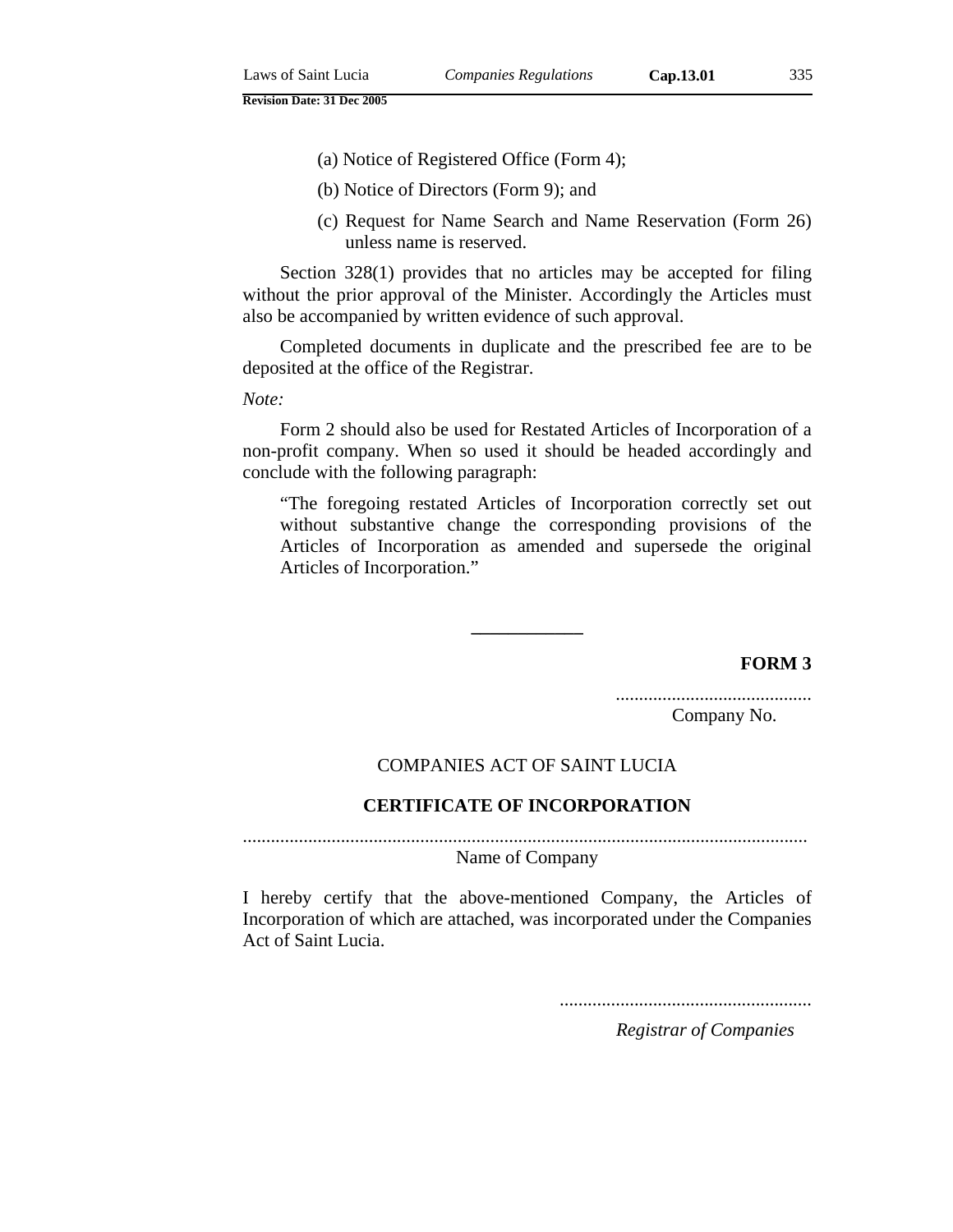.......................................................

*Date of Incorporation*

# **FORM 4**

(Section 176(1) and (2))

# COMPANIES ACT OF SAINT LUCIA

# **NOTICE OF ADDRESS OR NOTICE OF CHANGE OF ADDRESS OF REGISTERED OFFICE**

| 6  | Date                          | Sionature |    | Title                                                             |  |
|----|-------------------------------|-----------|----|-------------------------------------------------------------------|--|
| 5. |                               |           |    | If change of address, give previous address of Registered Office: |  |
| 4. | Mailing Address:              |           |    |                                                                   |  |
| 3. | Address of Registered Office: |           |    |                                                                   |  |
| 1. | Name of Company:              |           | 2. | Company No.:                                                      |  |
|    |                               |           |    |                                                                   |  |

| O. | <b>Date</b> | <b>Signature</b> | <b>Title</b> |
|----|-------------|------------------|--------------|
|    |             |                  |              |
|    |             |                  |              |
|    |             |                  |              |

# COMPANIES ACT OF SAINT LUCIA

# **NOTICE OF REGISTERED OFFICE**

# **FORM 4**

# *INSTRUCTIONS*

*Format:*

Documents required to be sent to the Registrar under the Act must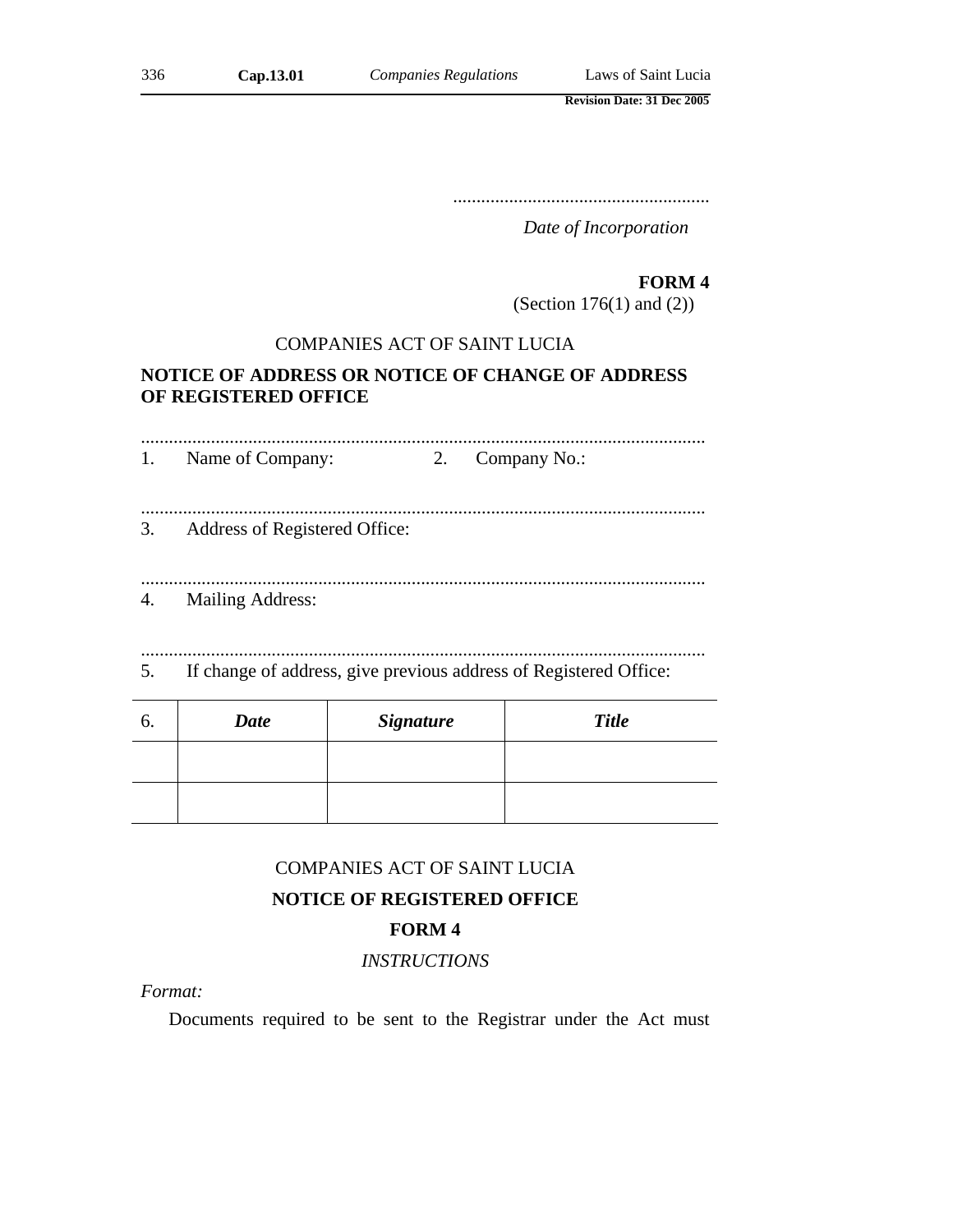conform to regulations 22 to 26 of the Regulations under the Act.

*Item 1:*

Set out the full legal name of the Company and except where a number has not yet been assigned, state company number.

#### *Item 3:*

Set out in full the location of the registered office including street, address and, if multi-office building, room number.

#### *Item 4:*

Mailing address may include post office box number, if mailing address is the same as in item 3, state "same as above"

#### *Item 5:*

This item needs to be completed only if there is a change in the location or address of the registered office.

#### *Signature:*

A director or an authorised officer of the Company shall sign the notice. Upon incorporation, an incorporator shall sign the notice.

## *Service of Documents:*

Note that documents may, under section 521 of the Act, be sent to or served upon the Company at its registered office.

Completed documents, in duplicate, is to be deposited at the office of the Registrar.

#### **FORM 5**

(Sections 33 and 216)

### COMPANIES ACT OF SAINT LUCIA

### **ARTICLES OF AMENDMENT**

......................................................................................................................... 1. Name of Company: 2. Company No.:

.........................................................................................................................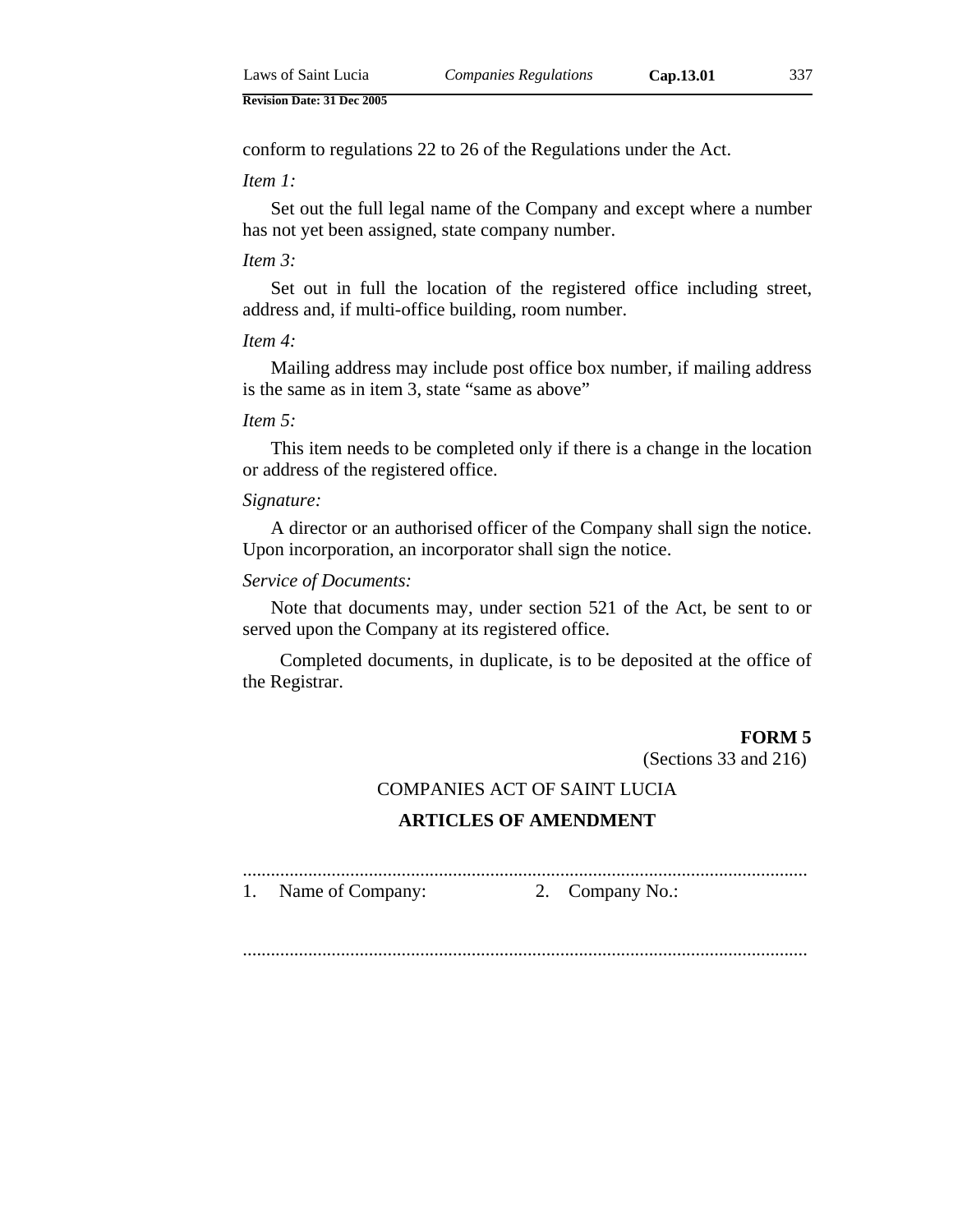3. The articles of the above named Company are amended as follows:

| <b>Date</b> | <b>Signature</b> | <b>Title</b> |
|-------------|------------------|--------------|
|             |                  |              |
|             |                  |              |

#### COMPANIES ACT OF SAINT LUCIA

# **ARTICLES OF AMENDMENT**

## **FORM 5**

## *INSTRUCTIONS*

#### *Format:*

Documents required to be sent to the Registrar under the Act must conform to regulations 22 to 26 of the Regulations under the Act.

#### *General:*

- (a) Any change in the Articles of the Company must be made in accordance with section 33 or 216 of the Act. If an amendment is to change a corporate name, the new name must comply with sections 523 to 524 of the Act and with regulation 5 of the Regulations. Where a new name has not been reserved a copy of Request of Name Search and Name Reservation (Form 26) should be attached.
- (b) Each amendment must correspond to the appropriate provisions of the Articles being amended, e.g. sections, subsections, clauses, etc.
- (c) A director or authorised officer shall sign the Articles.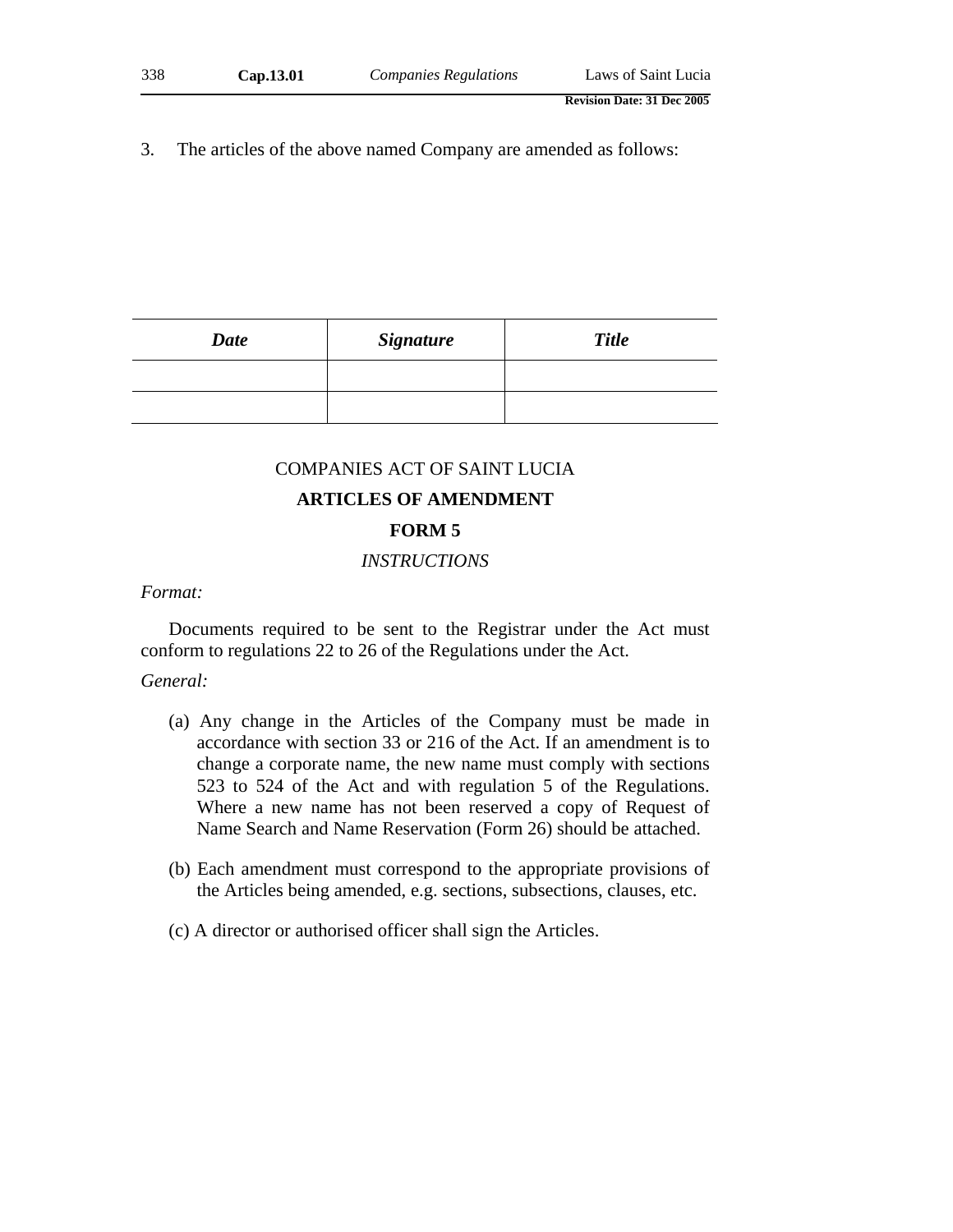- (d) Articles of Amendment designating a series of shares shall be accompanied by a copy of the director's resolution authorising the issue of a series of shares under section 33 of the Act. The resolution may be attached as a schedule in accordance with regulation 26 of the Regulations.
- (e) Articles of Amendment except Articles referred to in (d) above, shall be accompanied by a copy of the authorising special resolution required under sections 213 to 216 of the Act. The resolution may be attached as a schedule in accordance with regulation 26 of the Regulations.

### *Other Notices:*

The Articles must be accompanied by Notice of Registered Office (Form 4) or Notice of Change of Directors (Form 9) if there has been a change in registered office or a change of directors.

Completed documents, in duplicate, and the prescribed fee are to be deposited at the office of the Registrar.

### **FORM 6**

.................................... Company No.

# COMPANIES ACT OF SAINT LUCIA

### **CERTIFICATE OF AMENDMENT**

........................................................................................................................ Name of Company

I hereby certify that the Articles of the above-mentioned company were amended

> under section 15 of the Companies Act in accordance with the attached notice.

under section 33 of the Companies Act as set out in the attached Articles of Amendment designating a series of shares.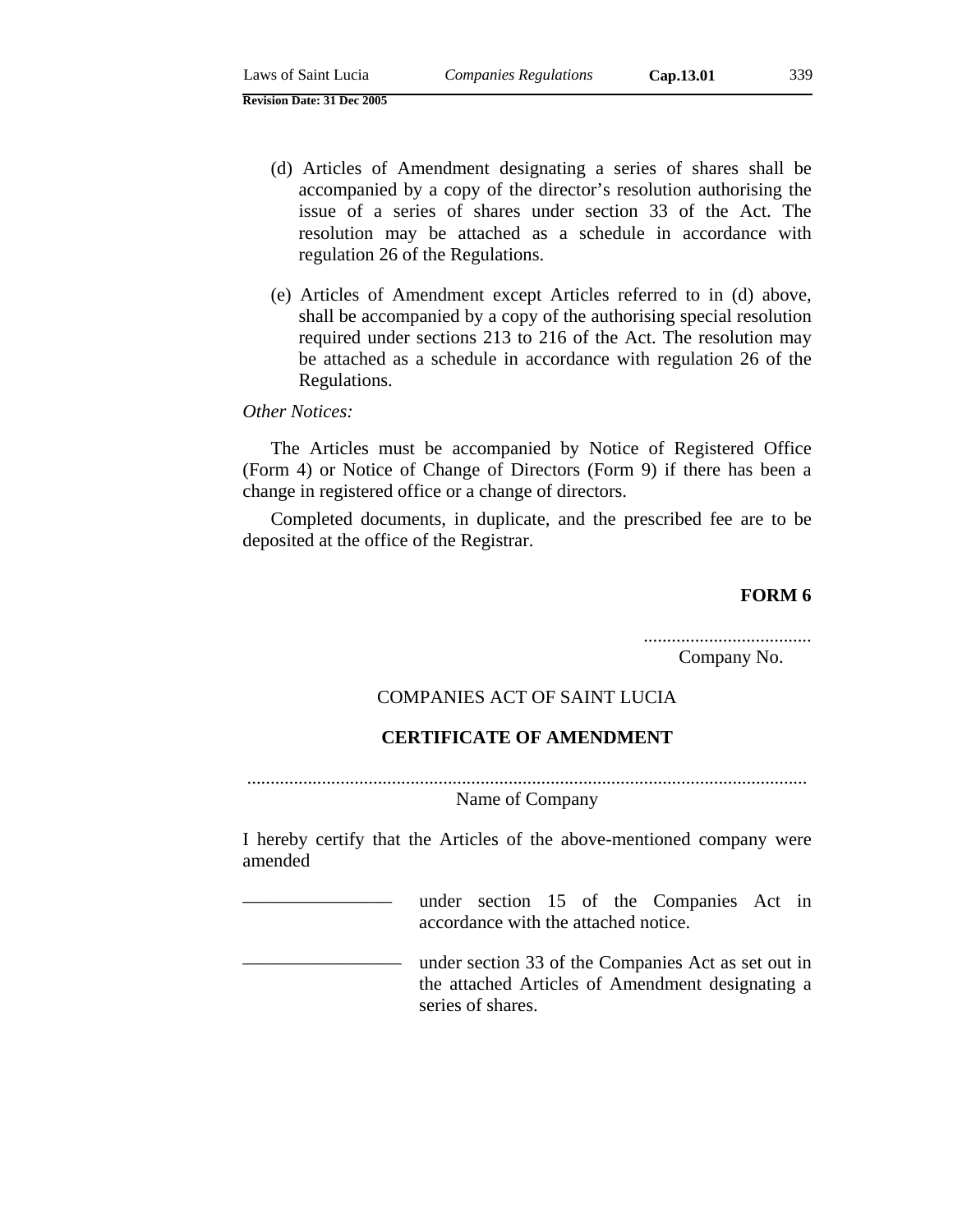| 340 | Cap.13.01                           | <b>Companies Regulations</b>                                                                                                      | Laws of Saint Lucia                 |
|-----|-------------------------------------|-----------------------------------------------------------------------------------------------------------------------------------|-------------------------------------|
|     |                                     |                                                                                                                                   | <b>Revision Date: 31 Dec 2005</b>   |
|     | in                                  | under section 216 of the Companies Act as set out<br>attached Articles of Amendment/Re-<br>the<br>organisation/Arrangement/Order. |                                     |
|     |                                     |                                                                                                                                   | <b>Registrar of Companies</b>       |
|     |                                     |                                                                                                                                   | Date of Amendment                   |
|     |                                     |                                                                                                                                   | <b>FORM7</b><br>(Section $260(1)$ ) |
|     |                                     | <b>COMPANIES ACT OF SAINT LUCIA</b>                                                                                               |                                     |
|     |                                     | <b>MEMORANDUM OF SATISFACTION</b>                                                                                                 |                                     |
|     | 1. Name of Company:                 | 2. Company No.:                                                                                                                   |                                     |
|     | 3. Property or undertaking charged: |                                                                                                                                   |                                     |
|     | 4. Particulars of satisfaction:     |                                                                                                                                   |                                     |
|     | <b>Date</b>                         | <b>Signature</b>                                                                                                                  | <b>Title</b>                        |
|     |                                     |                                                                                                                                   |                                     |
|     |                                     |                                                                                                                                   |                                     |

# **MEMORANDUM OF SATISFACTION**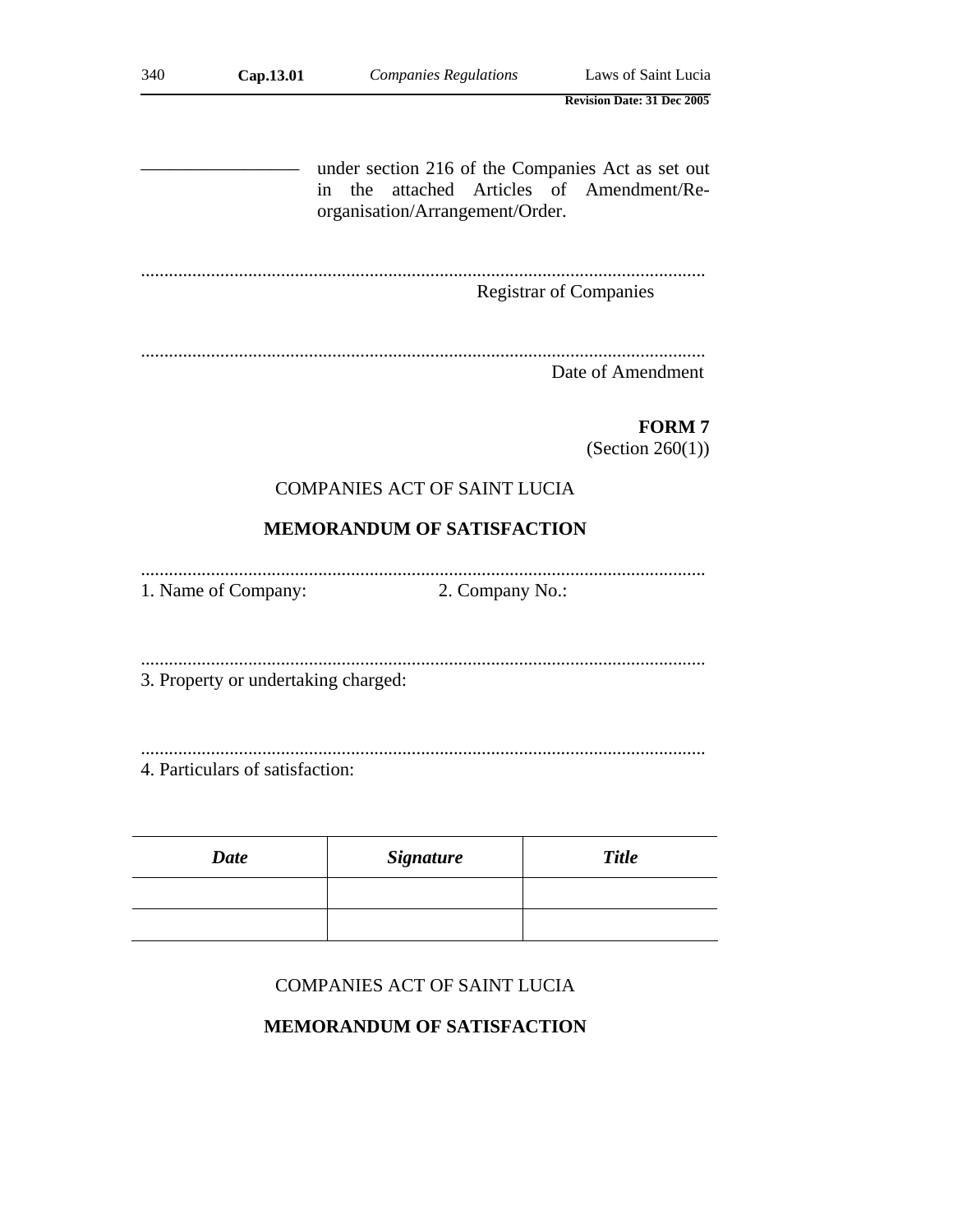#### *INSTRUCTIONS*

# *Format:*

Documents required to be sent to the Registrar under the Act must conform to regulations 22 to 26 of the Regulations under the Act.

#### *Item 1:*

Set the full legal name of the Company and, except where a number has not been assigned, state the Company number.

*Item 2:*

Set out the property or undertaking charged.

*Item 3:*

Set out the appropriate particulars; see section 260(1).

*Signature:*

A director or authorised officer of the company shall sign the memorandum. Completed document, in duplicate, is to be deposited at the office of the Registrar.

**FORM 8**

(Section 264)

# COMPANIES ACT OF SAINT LUCIA

#### **REGISTRATION OF ENFORCEMENT OF SECURITY**

......................................................................................................................... 1. Name of Company: Company No.: ......................................................................................................................... 2. Name of Person: 3. (a) The above-mentioned person has obtained an order for the appointment of a receiver of ...................................................... (b) The above-mentioned person has appointed a receiver of ................................................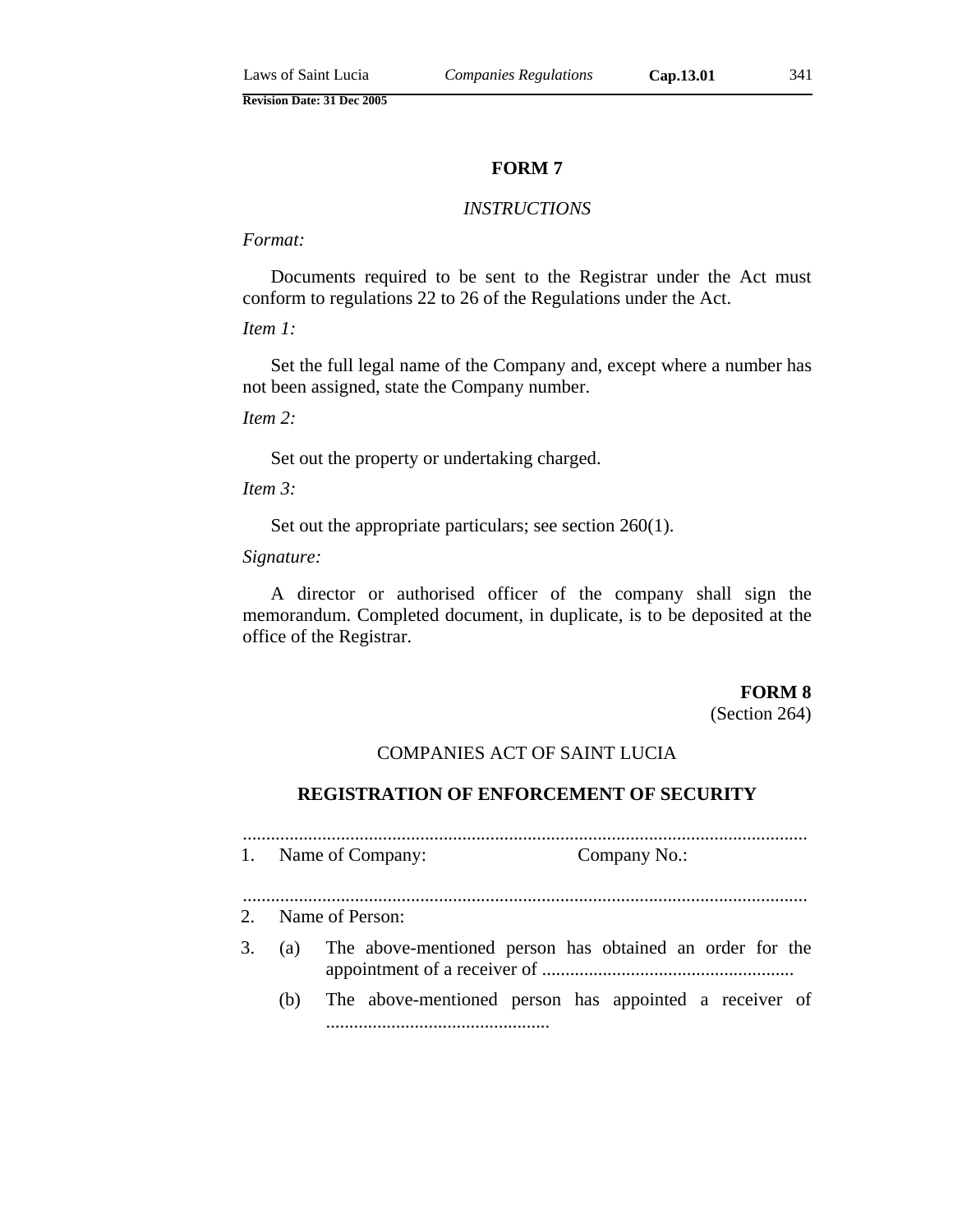- (c) The above-mentioned person has entered into possession of ................................................
- (d) The above-mentioned person who was appointed receiver of .............................................. has ceased to act as such receiver.
- (e) The above-mentioned person having entered into possession of ............................................. has gone out of possession.

| <b>Date</b> | <b>Signature</b> | <b>Title</b> |
|-------------|------------------|--------------|
|             |                  |              |
|             |                  |              |

## COMPANIES ACT OF SAINT LUCIA

# **REGISTRATION OF ENFORCEMENT OF SECURITY**

# **FORM 8**

#### *Instructions*

### *Format:*

Documents required to be sent to the Registrar under the Act must be conform to regulations 22 to 26 of the Regulations under the Act.

## *Item 1:*

Set out the full legal name of the Company and, except where a number has not been assigned, state the Company number.

# *Item 2:*

State the name of the person seeking the registration.

# *Item 3:*

State out the appropriate particulars, see section 264(1) and (2).

### *Signature:*

The person registering the document shall add his or her signature.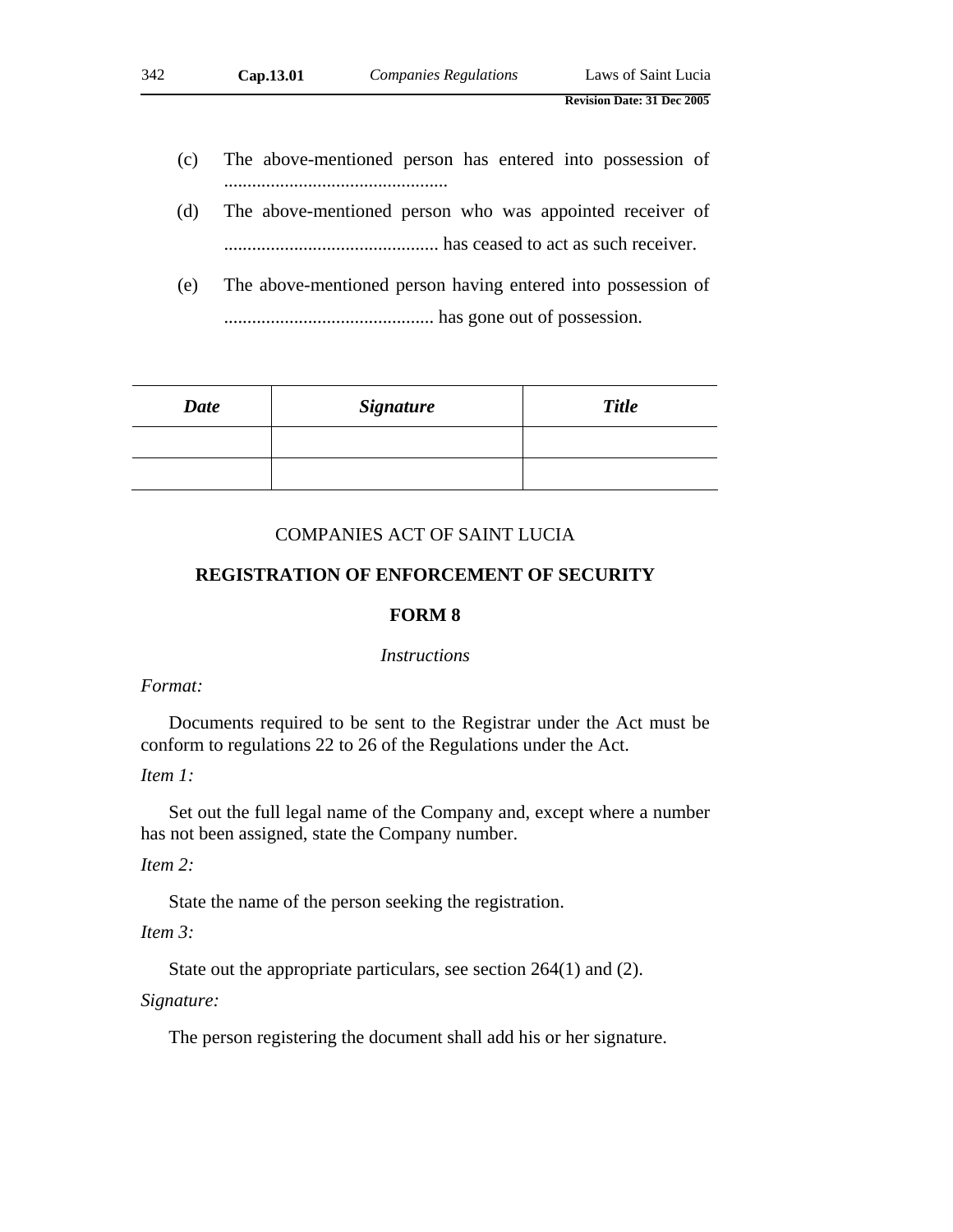Completed document, in duplicate, is to be deposited at the office of the Registrar.

# **FORM 9**

(Sections 69 and 77)

# COMPANIES ACT OF SAINT LUCIA **NOTICE OF DIRECTORS OR NOTICE OF CHANGE OF DIRECTORS**

......................................................................................................................... 1. Name of Company: 2. Company No.:

......................................................................................................................... 3. Notice is given that on the .......... day of .................. 20................. the following person(s) was/were appointed director(s):

| <b>Name</b> | <b>Mailing Address</b> | <i><b>Occupation</b></i> |
|-------------|------------------------|--------------------------|
|             |                        |                          |
|             |                        |                          |

......................................................................................................................... 4. Notice is given that on the ............. day of ...................... 20 ............... the following person(s) ceased to hold office as director(s):

| <b>Name</b> | <b>Mailing Address</b> |
|-------------|------------------------|
|             |                        |
|             |                        |

### 5. The directors of the Company as of this date are:

| <b>Name</b> | <b>Mailing Address</b> | <i><b>Occupation</b></i> |
|-------------|------------------------|--------------------------|
|             |                        |                          |
|             |                        |                          |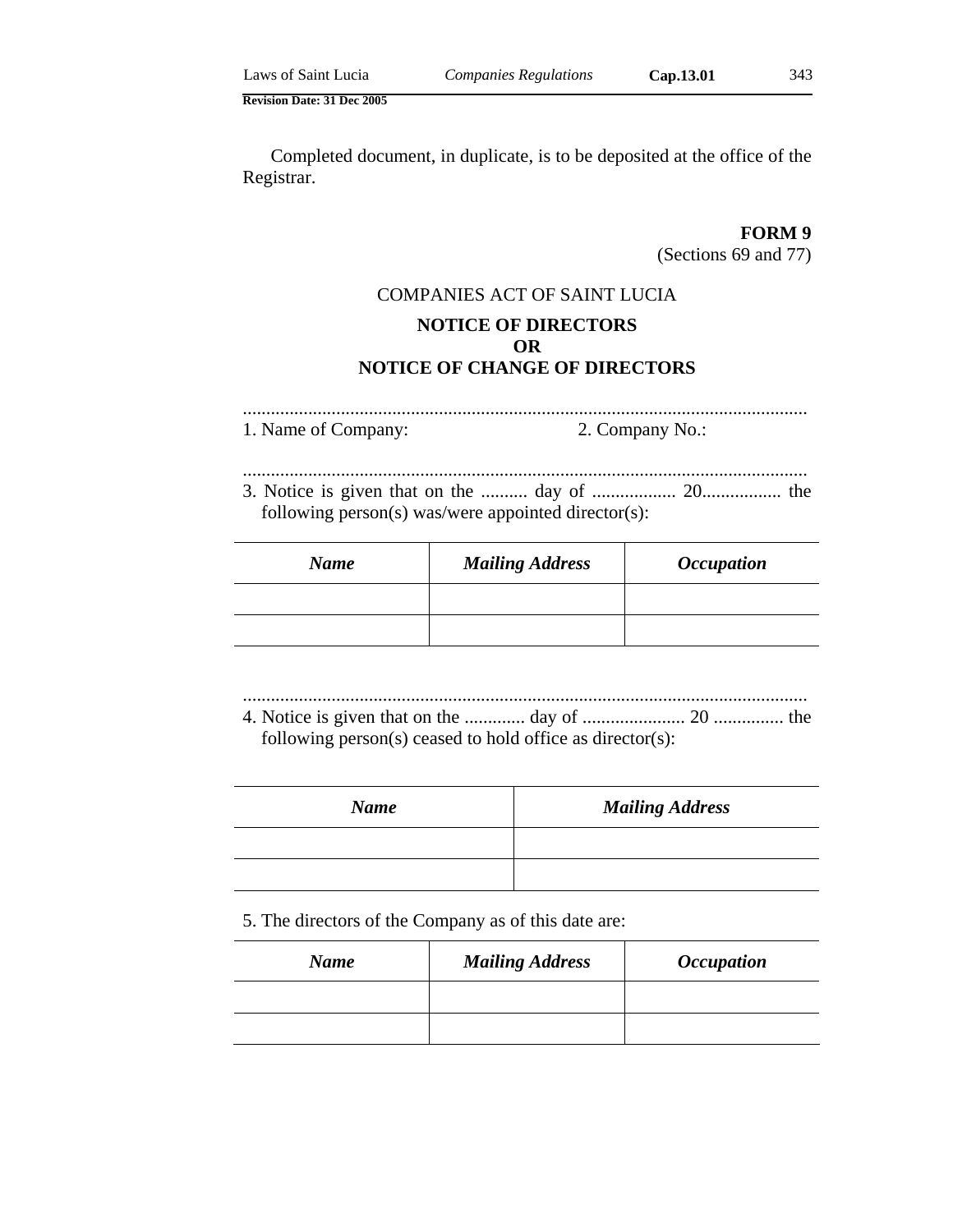| 344<br>Cap.13.01 | <b>Companies Regulations</b> | Laws of Saint Lucia |
|------------------|------------------------------|---------------------|
|------------------|------------------------------|---------------------|

| <b>Date</b> | <b>Signature</b> | <b>Title</b> |
|-------------|------------------|--------------|
|             |                  |              |
|             |                  |              |

# **FORM 9**

# COMPANIES ACT OF SAINT LUCIA

## **NOTICE OF DIRECTORS**

# *INSTRUCTIONS*

### *Format:*

Documents required to be sent to the Registrar under the Act must conform to regulations 22 to 26 of the Regulations under the Act.

# *Item 1:*

Set out the full legal name of the Company and, except where a number has not been assigned, state the Company number.

*Items 3, 4, 5:*

With respect to each director:

(a) set out first given name, initial and family name;

(b) state full residential address; and

(c) specify occupation clearly, e.g. manager, farmer, geologist.

## *Signature:*

A director or authorised officer of the Company shall sign a notice. Upon incorporation, an incorporator shall sign the notice.

Completed document, in duplicate, is to be deposited at the office of the Registrar.

#### **FORM 10**

(Section 141(1))

# COMPANIES' ACT OF SAINT LUCIA

# **FORM OF PROXY**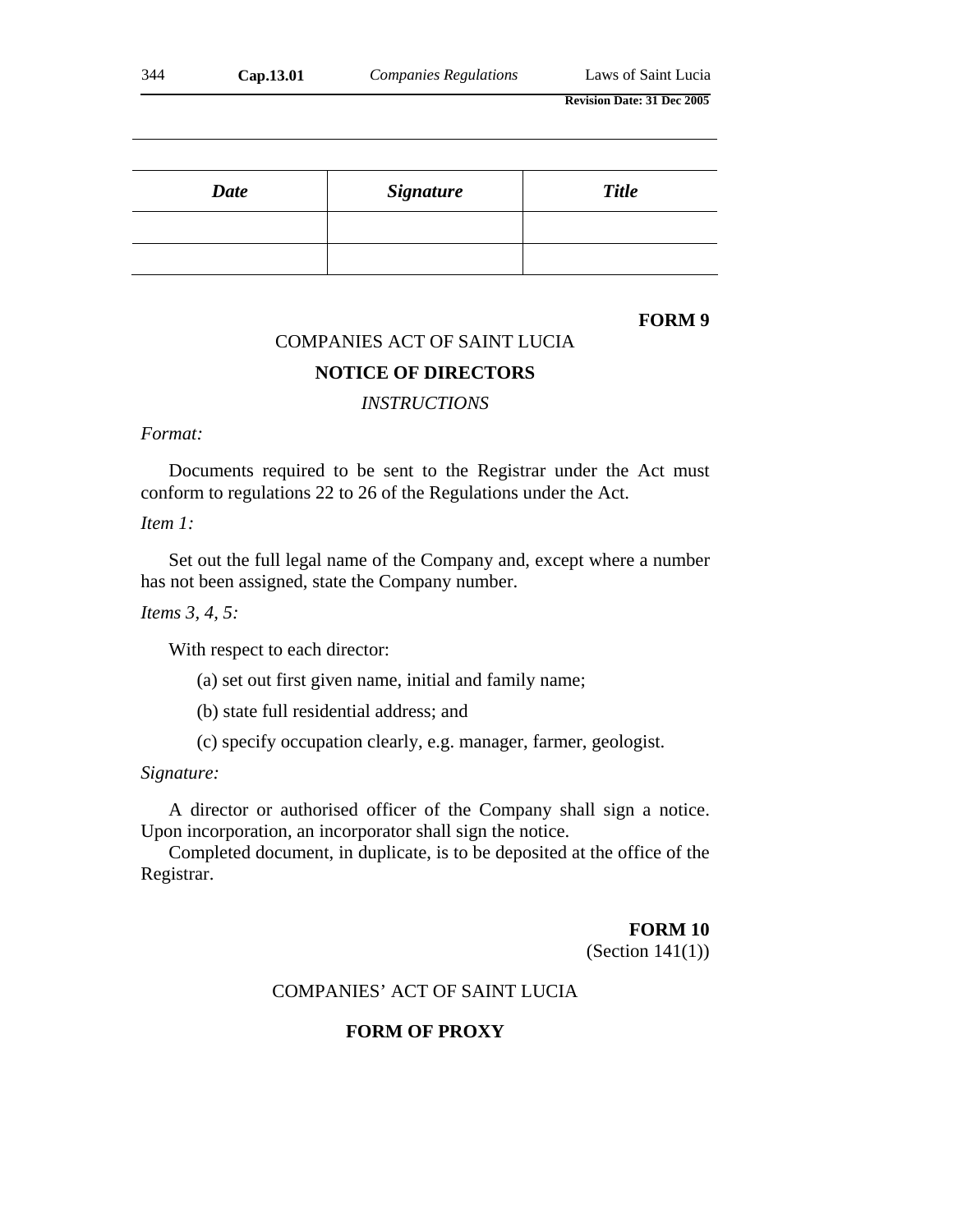| Laws of Saint Lucia               | <b>Companies Regulations</b>                                        | Cap.13.01    | 345 |
|-----------------------------------|---------------------------------------------------------------------|--------------|-----|
| <b>Revision Date: 31 Dec 2005</b> |                                                                     |              |     |
|                                   |                                                                     |              |     |
| 1. Name of Company:               |                                                                     | Company No.: |     |
|                                   |                                                                     |              |     |
| 2. Particulars of Meeting         |                                                                     |              |     |
|                                   |                                                                     |              |     |
|                                   |                                                                     |              |     |
|                                   |                                                                     |              |     |
|                                   |                                                                     |              |     |
|                                   |                                                                     |              |     |
|                                   |                                                                     |              |     |
|                                   |                                                                     |              |     |
|                                   | to be my/our proxy at the above meeting and any adjournment thereof |              |     |

 $Signature(s)$ .

Date

**FORM 11** (Section 142)

# **COMPANIES ACT OF SAINT LUCIA**

# **MANAGEMENT PROXY CIRCULAR**

1. Name of Company: Company No.:

2. Particulars of Meeting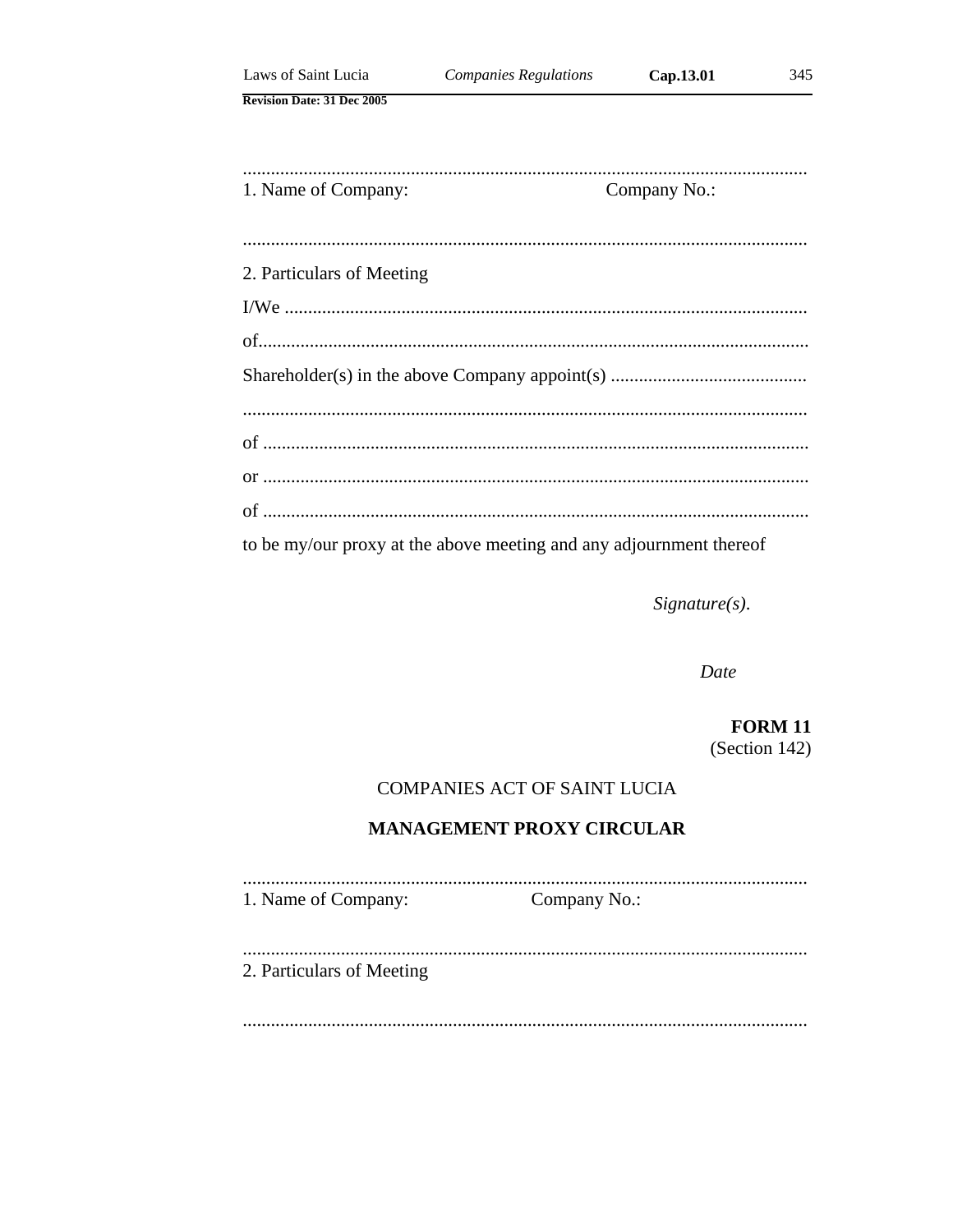### 3. Solicitation.

4. Any director's statement submitted under section 74(2).

......................................................................................................................... 5. Any auditor's statement submitted under section 170(1).

.........................................................................................................................

......................................................................................................................... 6. Any shareholder's proposal and/or statement submitted under section 114(a) and 115(2).

| <b>Date</b> | <b>Signature</b> | <b>Title</b> |
|-------------|------------------|--------------|
|             |                  |              |
|             |                  |              |

### **FORM 11**

# COMPANIES ACT OF SAINT LUCIA

## **MANAGEMENT PROXY CIRCULAR**

#### *INSTRUCTIONS*

#### *Format:*

Documents required to be sent to the Registrar under the Act must conform to regulations 22 to 26 of the Regulations under the Act.

## *Item 1:*

Set out the full legal name of the Company and, except where a number has not been assigned, state the Company number.

#### *Item 2:*

State full particulars of the meeting including the date, place and time.

*Item 3:*

Set out the solicitation being made by the management of the Company.

*Item 4:*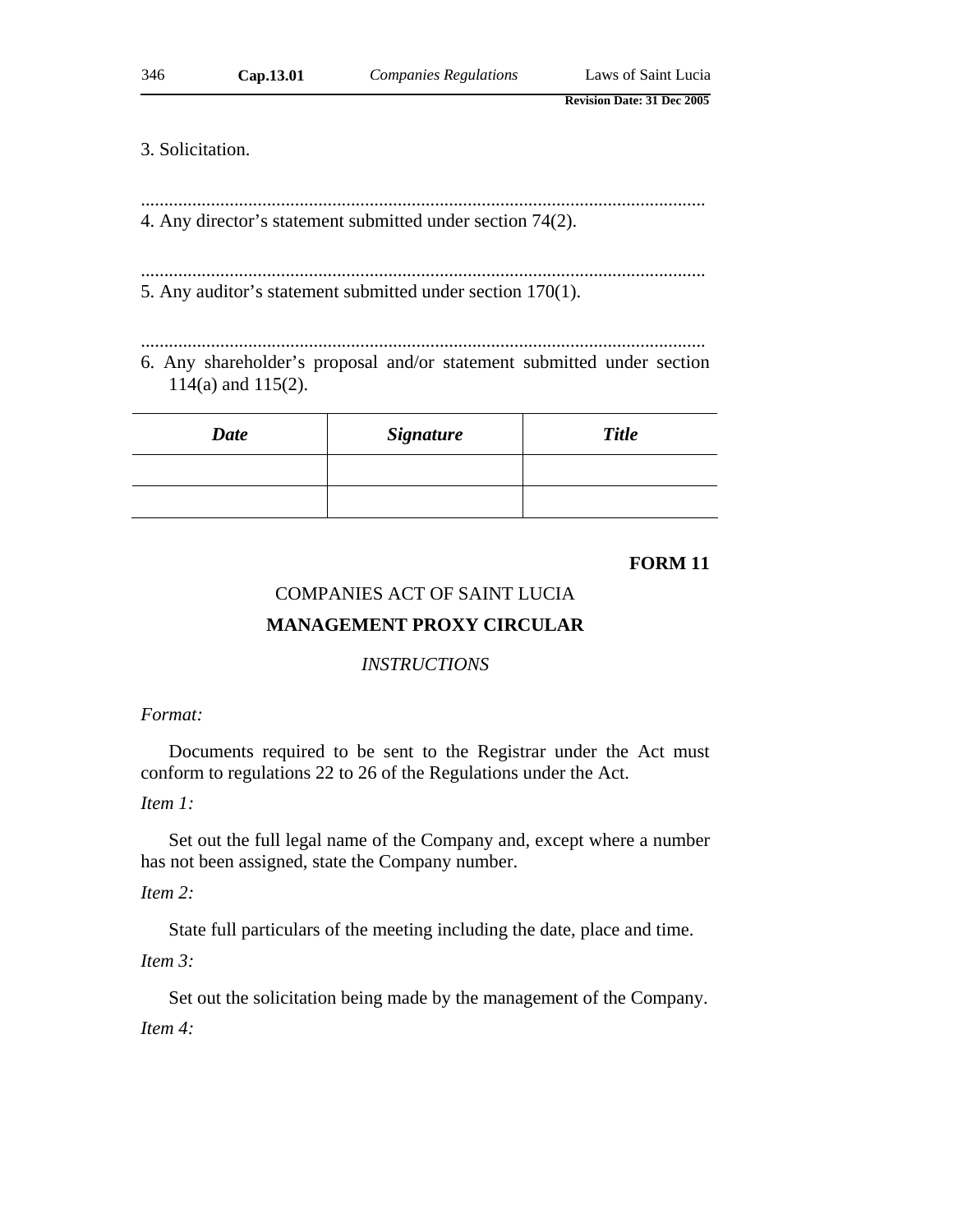Any director's statement submitted under section 74(2) shall, unless it is included in or attached to a management proxy circular, be sent to every shareholder entitled to receive notice of the meeting and to the Registrar, see section 74(3).

# *Item 5:*

Any auditor's statement submitted under section 170(1) shall, unless it is included in or attached to management proxy circular, be sent to every shareholder entitled to receive notice of the meeting and to the Registrar, see section 170(2).

*Item 6:*

Any proposal submitted by a shareholder under section 114 and any statement under section 115(2), must be set out in the management proxy circular or attached thereto.

### *Signature:*

A director or authorised officer of the Company shall sign the circular.

**FORM 12** (Section 142)

# COMPANIES ACT OF SAINT LUCIA

#### **DISSIDENT PROXY CIRCULAR**

| 1. Name of Company: | Company No.: |
|---------------------|--------------|

......................................................................................................................... 2. Particulars of Meeting

......................................................................................................................... 3. Name of Person Soliciting

.........................................................................................................................

4. Solicitation

.................................................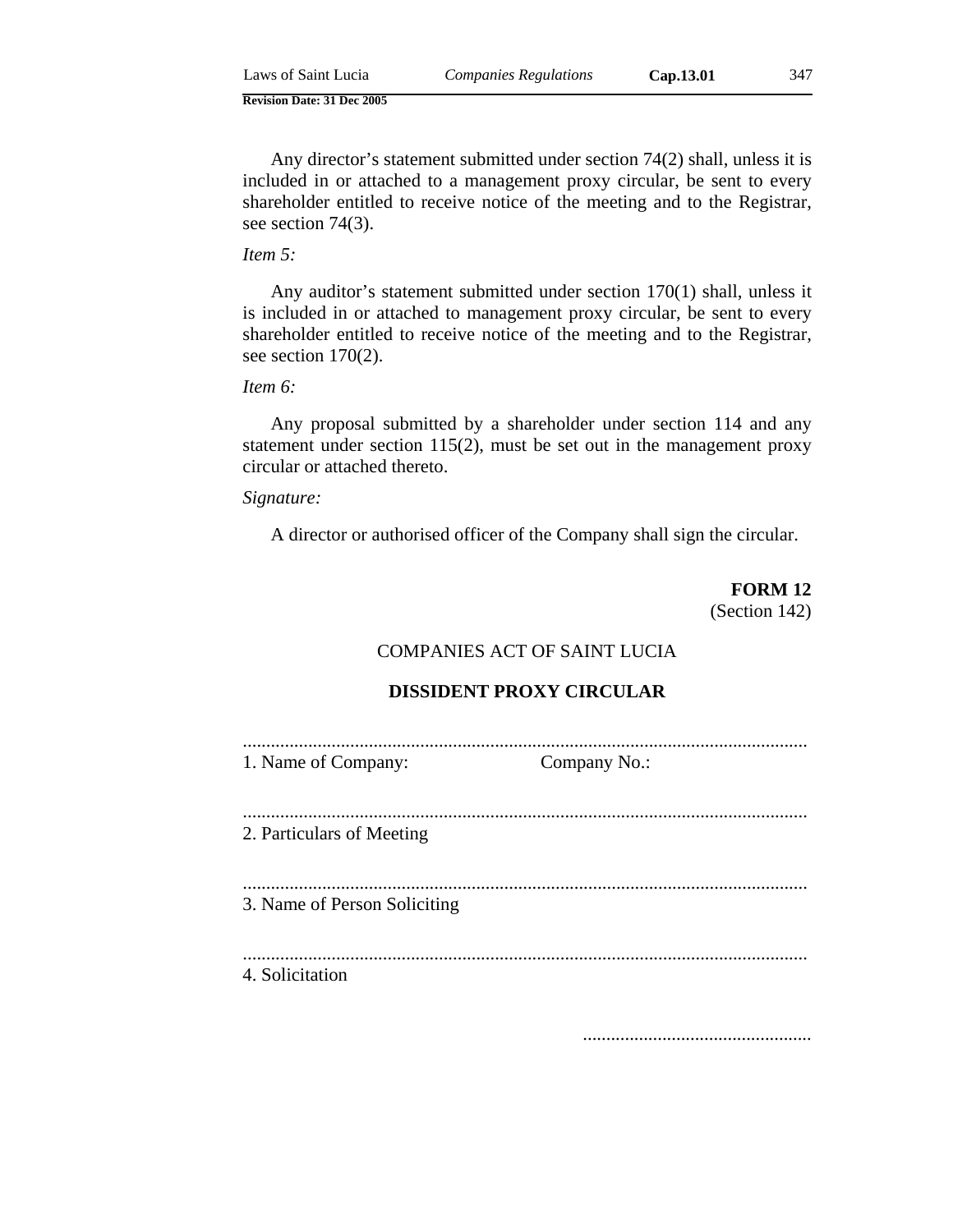*Signature*

.................................................

*Date*

# **FORM 12**

## COMPANIES ACT OF SAINT LUCIA

### **DISSIDENT PROXY CIRCULAR**

### *INSTRUCTIONS*

### *Format:*

Documents required to be sent to the Registrar under the Act must conform to regulations 22 to 26 of the Regulations under the Act.

*Item 1:*

Set out the full legal name of the Company and, except where a number has not been assigned, state the Company number.

*Item 2:*

State full particulars of the meeting including the date, place and time.

*Item 3:*

State the full name and address of the person soliciting.

*Item 4:*

Set out the solicitation being made.

*Signature:*

The person soliciting shall sign the circular.

#### **FORM 13**

(Section 218)

## COMPANIES ACT OF SAINT LUCIA

#### **RESTATED ARTICLES OF INCORPORATION**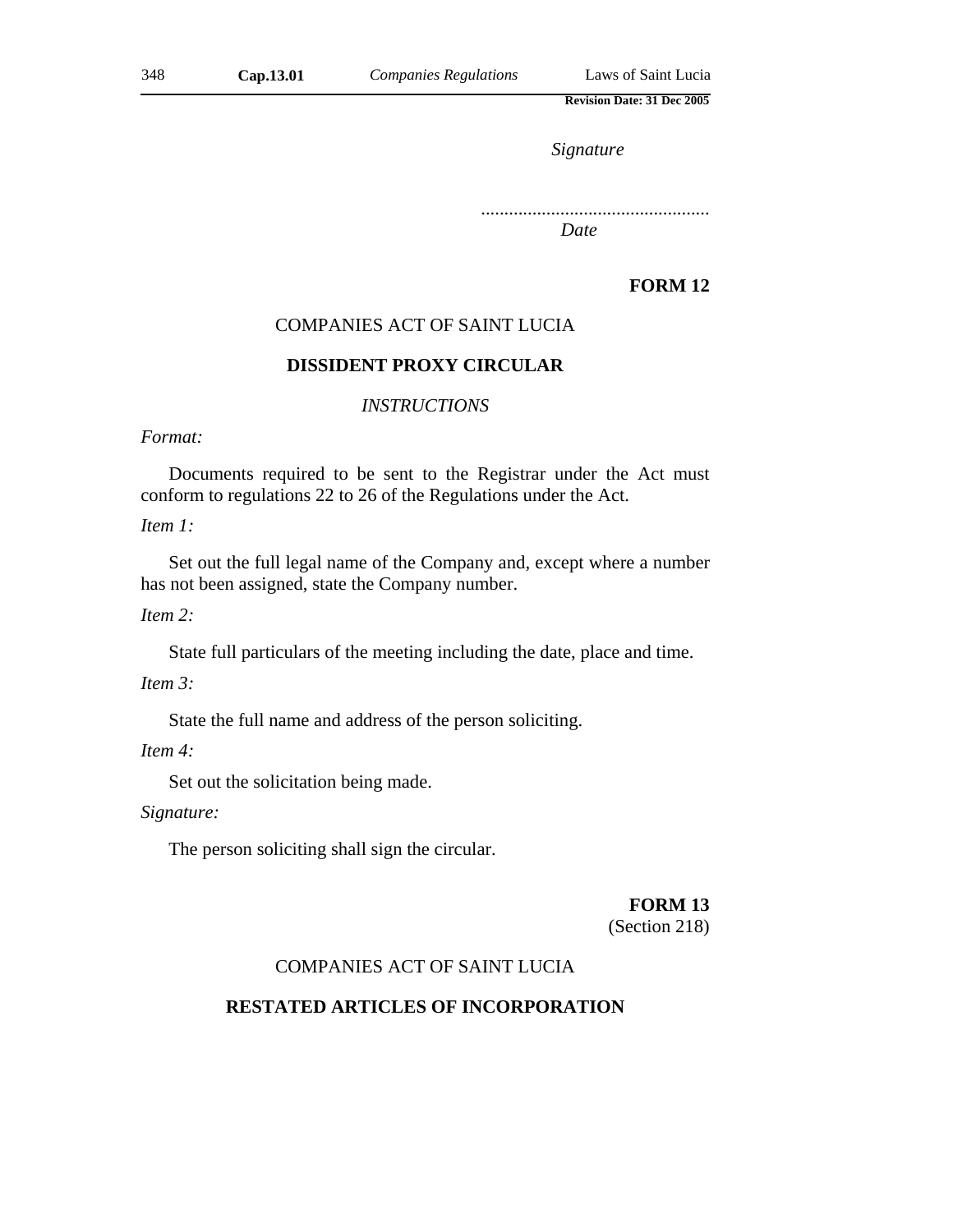| Laws of Saint Lucia                        | <b>Companies Regulations</b>                                               | Cap.13.01<br>349 |
|--------------------------------------------|----------------------------------------------------------------------------|------------------|
| <b>Revision Date: 31 Dec 2005</b>          |                                                                            |                  |
|                                            |                                                                            |                  |
|                                            |                                                                            |                  |
| 1. Name of Company:                        | 2. Company No.:                                                            |                  |
|                                            |                                                                            |                  |
|                                            |                                                                            |                  |
| authorised to issue.                       | 3. The classes and any maximum number of shares that the Company is        |                  |
|                                            |                                                                            |                  |
|                                            |                                                                            |                  |
| 4. Restrictions if any on share transfers. |                                                                            |                  |
|                                            |                                                                            |                  |
|                                            | 5. Number (or minimum and maximum number) of directors.                    |                  |
|                                            |                                                                            |                  |
|                                            |                                                                            |                  |
|                                            | 6. Restrictions (if any) on business the Company may carry on.             |                  |
|                                            |                                                                            |                  |
| 7. Other provisions if any.                |                                                                            |                  |
|                                            |                                                                            |                  |
|                                            | The foregoing Restated Articles of Incorporation correctly set out without |                  |
|                                            | substantive change the corresponding provisions of the Articles of         |                  |
|                                            | Incorporation as amended and supersede the original Articles of            |                  |
| Incorporation.                             |                                                                            |                  |
| 8.<br><b>Date</b>                          | <b>Signature</b>                                                           | <b>Title</b>     |

### **FORM 13**

# COMPANIES ACT OF SAINT LUCIA

# **RESTATED ARTICLES OF INCORPORATION**

# *INSTRUCTIONS*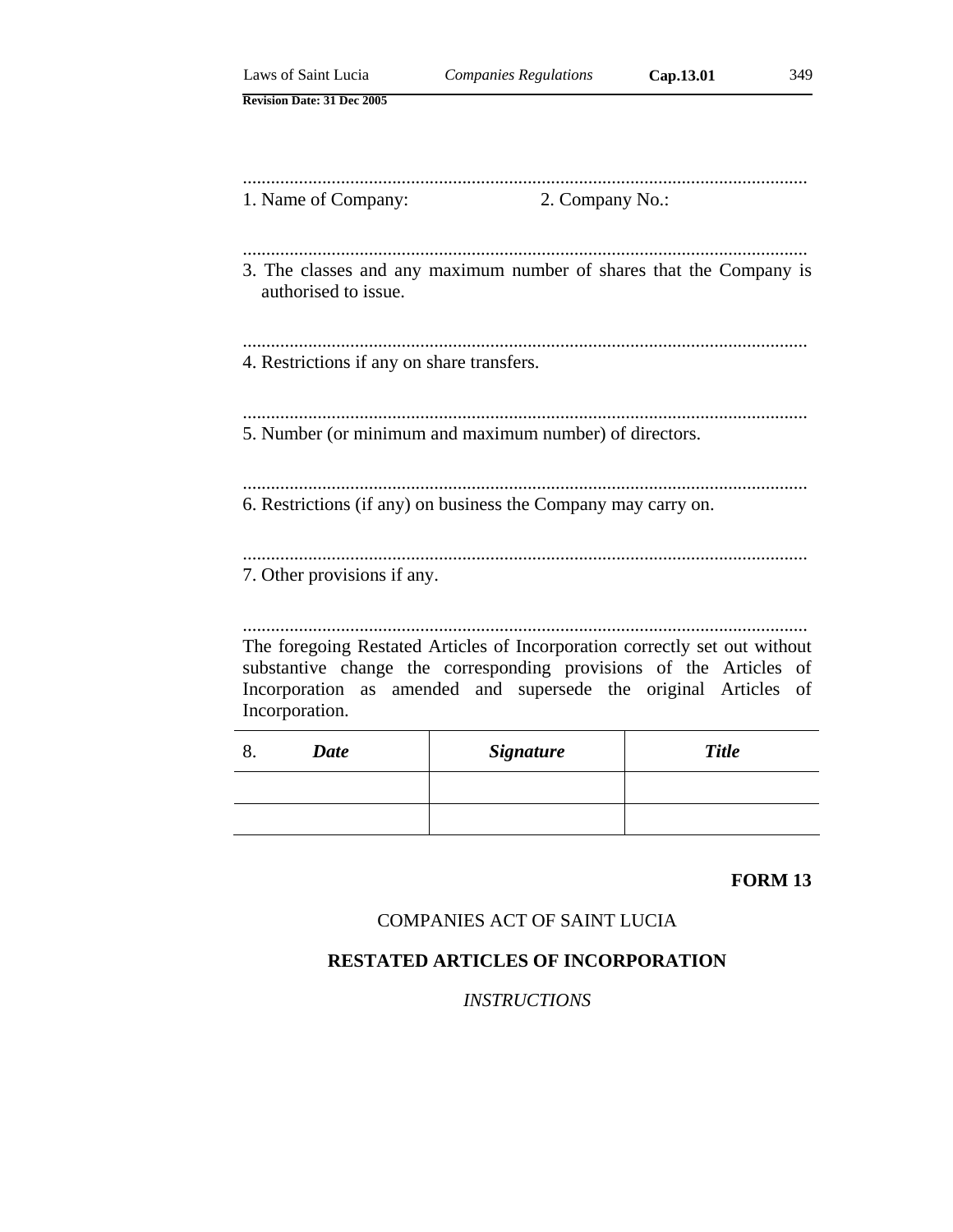#### *Format:*

Documents required to be sent to the Registrar under the Act must conform with regulations 22 to 26 of the Regulations under the Act. Where any provision required to be set out is too long to be set out in the space provided in the form, the form may incorporate the provisions by annexing a schedule in the manner described in regulation 26 of the Regulations.

## *General:*

Restated Articles of Incorporation shall set out without substantive change the Articles of Incorporation as previously amended.

#### *Items 1 and 2:*

Set out the full legal name of the Company and Company number.

#### *Item 3:*

Set out the details required by section  $5(1)(b)$  of the Act, including details of rights, privileges, restrictions and conditions attached to each class of shares. All shares must be without nominal or par value and must comply with the provisions of Division C of Part 1 of the Act.

#### *Item 4:*

If restrictions are to be placed on the right to transfer shares of the Company set out a statement to this effect, and the nature of such restrictions.

#### *Item 5:*

State the number of directors. If cumulative voting is permitted, the number of directors must be invariable, otherwise it is permissible to specify a minimum and maximum number of directors.

### *Item 6:*

If restrictions are to be placed on the business the Company may carry on, set out the restrictions.

#### *Item 7:*

Any provision that is to form part of the Articles may be set out if the provision is permitted by the Act or Regulations to be set out in the byelaws of the Company or in a unanimous shareholder agreement including any preemptive rights or cumulative voting provisions.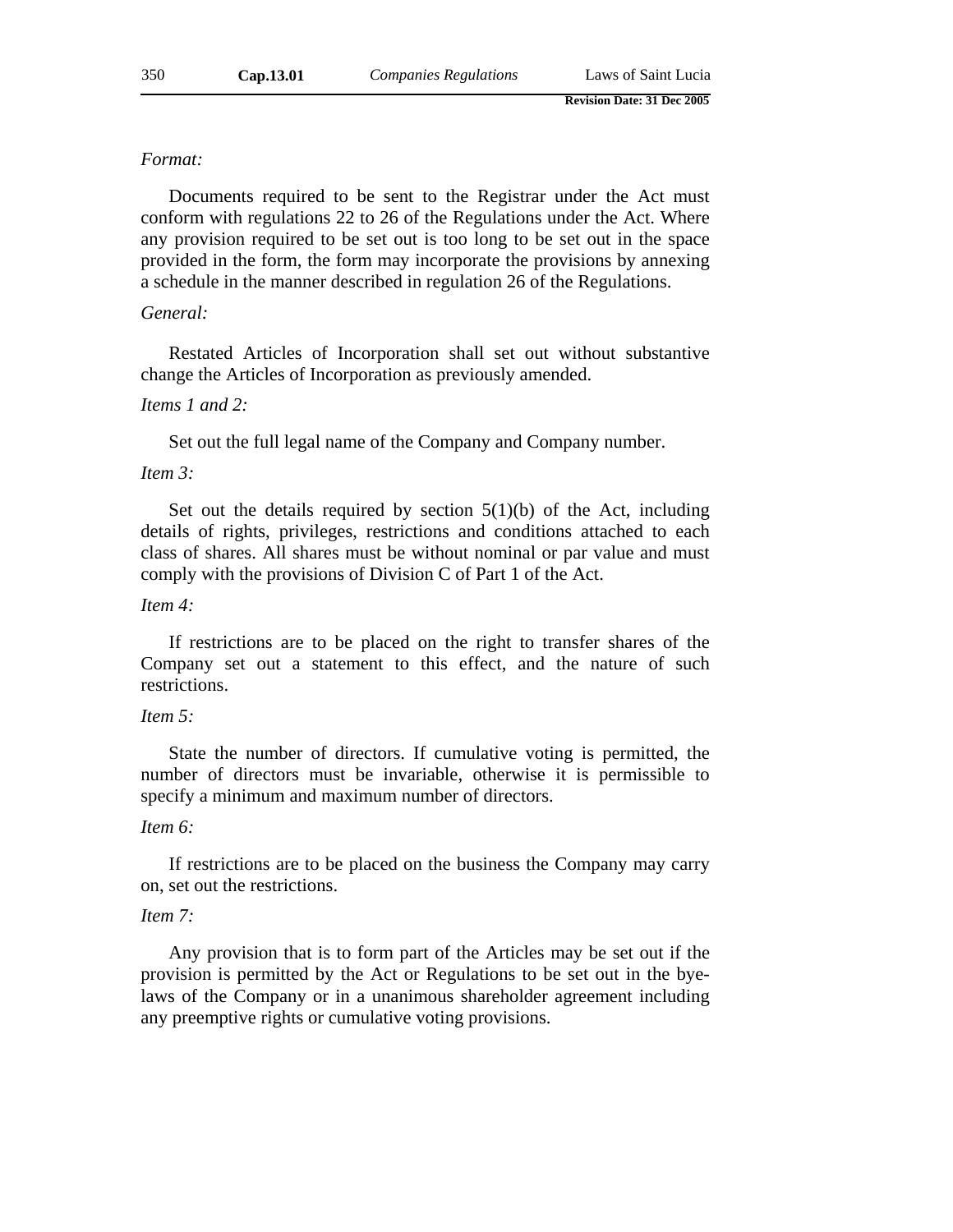*Signature:*

A director or authorised officer of the Company shall sign the Articles.

Completed documents, in duplicate, and the prescribed fee are to be deposited at the office of the Registrar.

### **FORM 14**

.................................... Company No.

### COMPANIES ACT OF SAINT LUCIA

# **CERTIFICATE OF INCORPORATION WITH RESTATED ARTICLES**

.........................................................................................................................

Name of Company

I hereby certify that the Articles of Incorporation of the above-mentioned Company were restated under section 218 of the Companies Act as set out in the attached Restated Articles of Incorporation.

> .......................................................... *Registrar of Companies*

> ..........................................................

*Date of Restatement.*

**FORM 15** (Section 224)

# COMPANIES ACT OF SAINT LUCIA

# **ARTICLES OF AMALGAMATION**

......................................................................................................................... 1. Name of Company: 2. Company No.: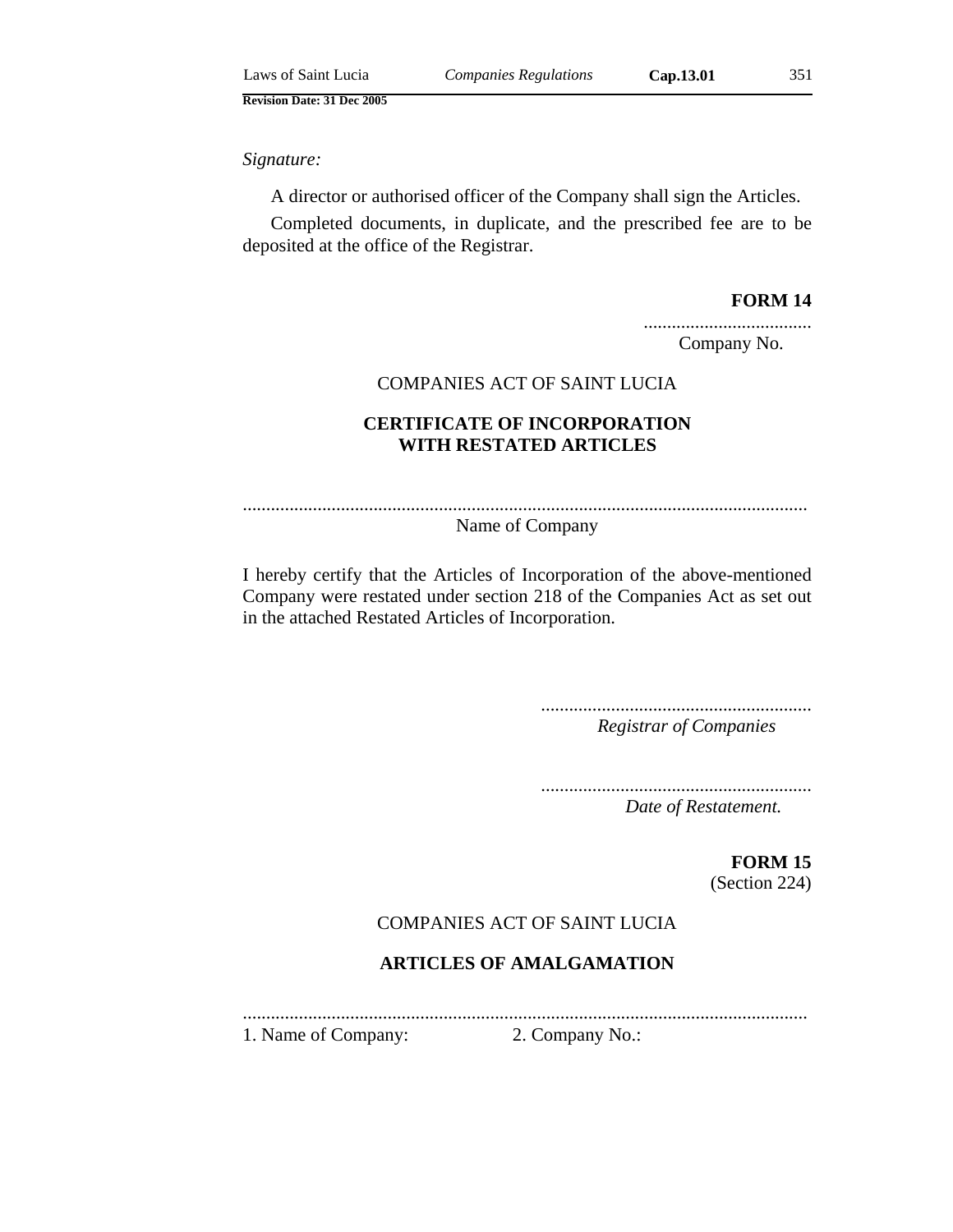| 352 | Cap.13.01                                    | <b>Companies Regulations</b>                                        | Laws of Saint Lucia               |
|-----|----------------------------------------------|---------------------------------------------------------------------|-----------------------------------|
|     |                                              |                                                                     | <b>Revision Date: 31 Dec 2005</b> |
|     |                                              |                                                                     |                                   |
|     | authorised to issue.                         | 3. The classes and any maximum number of shares that the Company is |                                   |
|     | 4. Restrictions (if any) on share transfers. |                                                                     |                                   |
|     |                                              | 5. Number (or minimum and maximum number) of directors.             |                                   |
|     |                                              | 6. Restrictions (if any) on business the Company may carry on.      |                                   |
|     | 7. Other provisions (if any).                |                                                                     |                                   |
|     | 8. Names of amalgamating Companies:          |                                                                     | Company No.:                      |

| <b>Date</b> | <b>Signature</b> | <b>Title</b> |
|-------------|------------------|--------------|
|             |                  |              |
|             |                  |              |

# **FORM 15**

### COMPANIES ACT OF SAINT LUCIA

### **ARTICLES OF AMALGAMATION**

# *INSTRUCTIONS*

#### *Format:*

Documents required to be sent to the Registrar under the Act must conform with regulations 22 to 26 of the Regulations under the Act. Where any provision required to be set out is too long to be set out in the space provided in the form, the form may incorporate the provisions by annexing a schedule in the manner described in regulation 26 of the Regulations.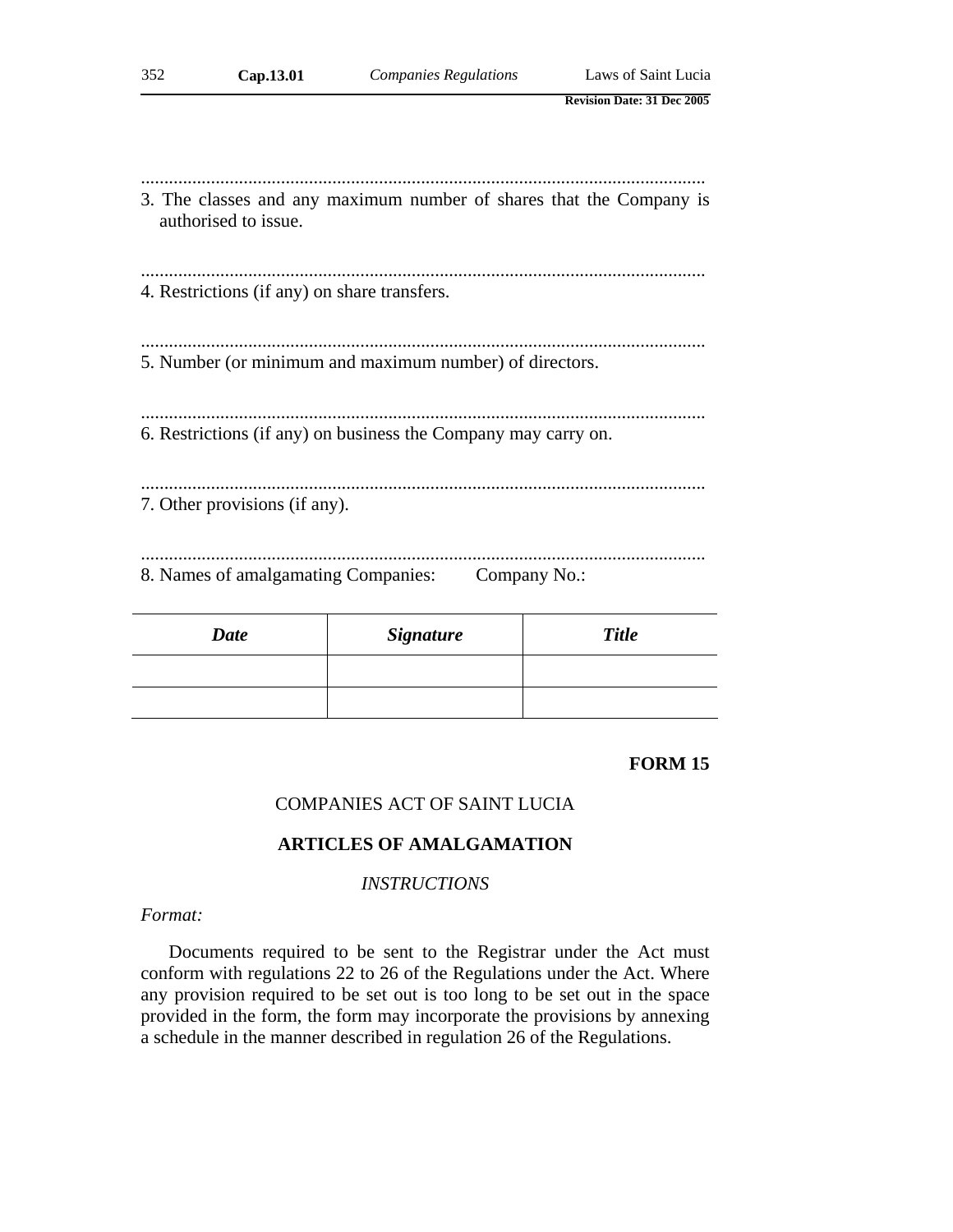## *Items 1 and 2:*

Set out proposed corporate name that complies with sections 523 to 524 of the Act and with regulation 5 of the Regulations, and the Company number. If a proposed name has not been reserved under section 522 of the Act, the Articles of Amalgamation must be accompanied by a statement setting out the main types of business to be carried on by the amalgamated Company.

#### *Item 3:*

Set out the details required by section  $5(1)(b)$  of the Act. All shares must be without nominal or par value and must comply with Division C of Part 1 of the Act.

#### *Item 4:*

If restrictions are to be placed on the right to transfer shares of the Company, set out a statement to this effect and the nature of such restrictions.

### *Item 5:*

State the number of directors. If cumulative voting is permitted, the number of directors must be invariable, otherwise it is permissible to specify a minimum and maximum number of directors.

#### *Item 6:*

If restrictions are to be placed on the business the Company may carry on, set out the restrictions.

### *Item 7:*

Any provision that is to form part of the Articles may be set out if the provision is permitted by the Act or Regulations to be set out in the byelaws of the Company or in a unanimous shareholder agreement, including any preemptive rights or cumulative voting provisions.

#### *Other Notices and Documents:*

(1) The Articles must be accompanied by a Notice of Registered Office (Form 4), a Notice of Directors (Form 9), and a statutory declaration of a director or authorised officer of each amalgamating Company in accordance with section 224(2) of the Act.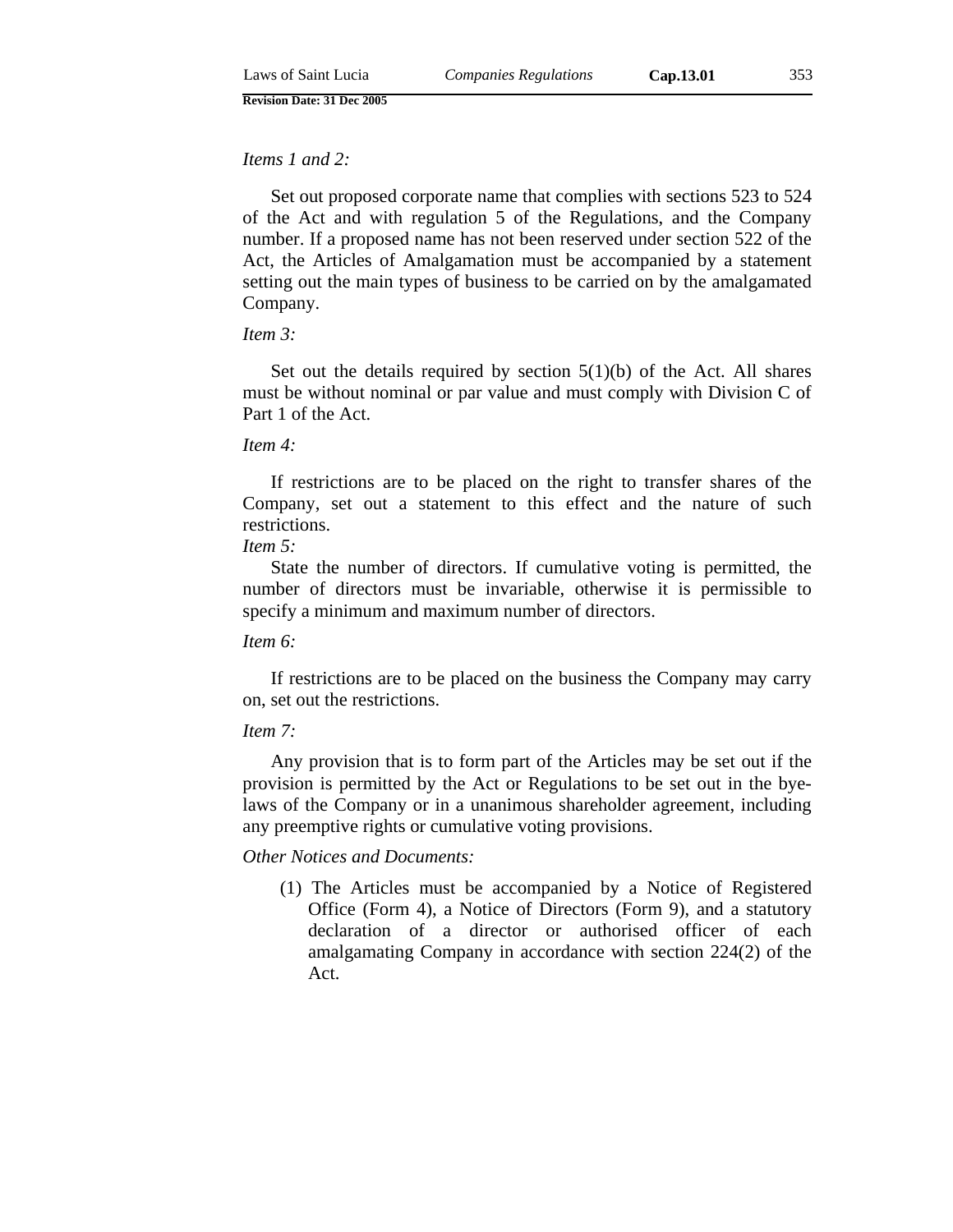- (2) If the amalgamation is effected under section 221 of the Act, the Articles must be accompanied by a copy of the amalgamation agreement and a copy of the required special resolution of shareholders of each amalgamating Company.
- (3) If the amalgamation is effected under section 222 or 223 of the Act, the Articles must be accompanied by a copy of the required directors resolution of each amalgamating Company.

Completed documents, in duplicate, and the prescribed fee are to be deposited at the office of the Registrar.

## **FORM 16**

.................................................... Company No.

### COMPANIES ACT OF SAINT LUCIA

# **CERTIFICATE OF AMALGAMATION**

........................................................................................................................

# Name of Company

I hereby certify that the above-mentioned Company resulted from the amalgamation of the Companies as set out in the attached Articles of Amalgamation.

> ................................................... *Registrar of Companies*

....................................................

*Date of Amalgamation*

# **FORM 17**

(Section 372)

### COMPANIES ACT OF SAINT LUCIA

# ARTICLES OF CONTINUANCE

.........................................................................................................................

1. Name of Company: 2. Company No.: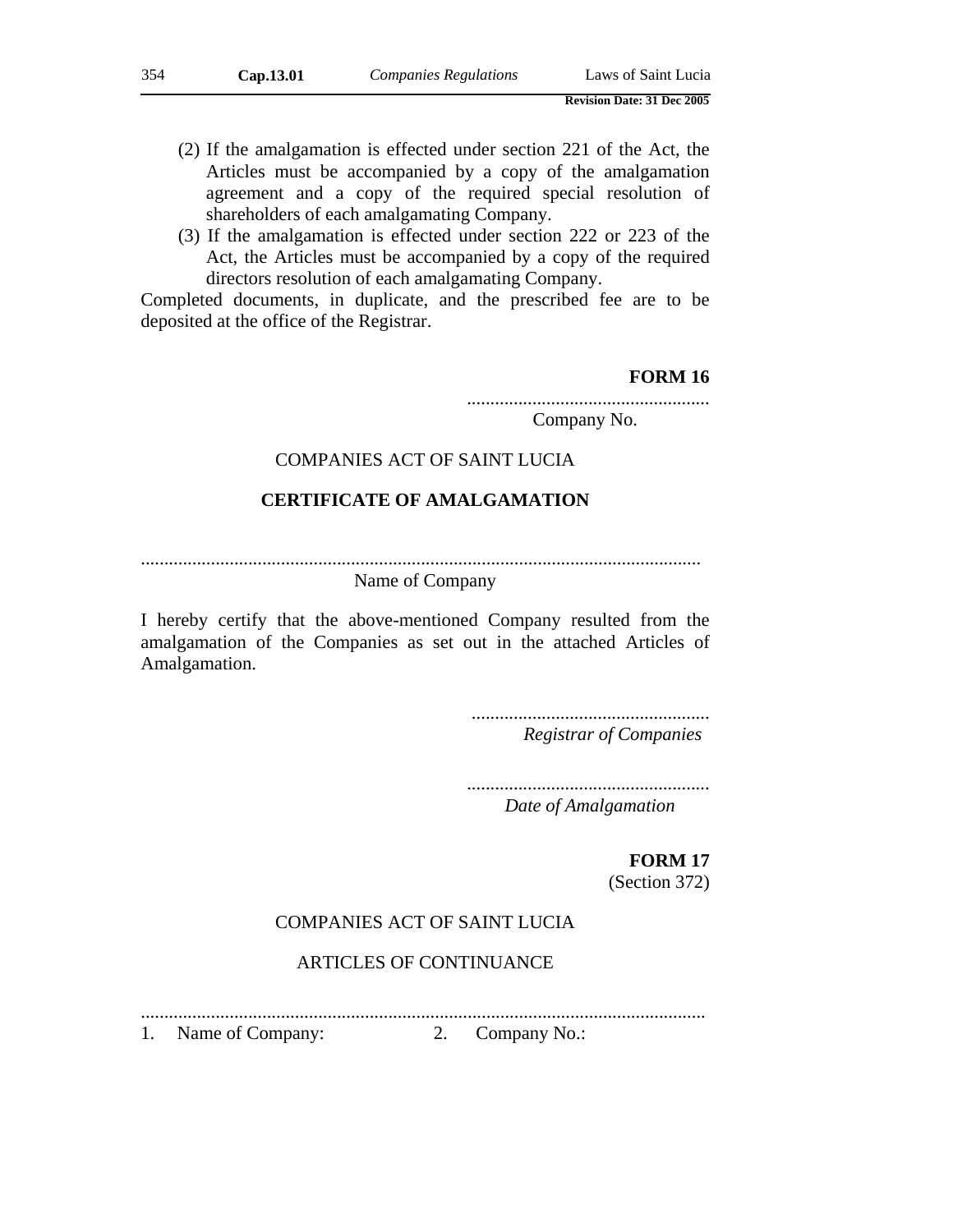|    | Laws of Saint Lucia                       | <b>Companies Regulations</b>                                     | Cap.13.01    | 355 |
|----|-------------------------------------------|------------------------------------------------------------------|--------------|-----|
|    | <b>Revision Date: 31 Dec 2005</b>         |                                                                  |              |     |
|    |                                           |                                                                  |              |     |
|    |                                           |                                                                  |              |     |
| 3. | authorised to issue.                      | The classes and any maximum number of shares that the Company is |              |     |
|    |                                           |                                                                  |              |     |
| 4. | Restrictions (if any) on share transfers. |                                                                  |              |     |
|    |                                           |                                                                  |              |     |
| 5. |                                           | Number (or minimum or maximum number) of directors.              |              |     |
|    |                                           |                                                                  |              |     |
|    |                                           | 6. Restrictions if any on business the Company may carry on.     |              |     |
|    |                                           |                                                                  |              |     |
| 7. |                                           | If change of name effected, previous name.                       |              |     |
|    |                                           |                                                                  |              |     |
| 8. | Details of incorporation.                 |                                                                  |              |     |
|    |                                           |                                                                  |              |     |
| 9. | Other provisions if any.                  |                                                                  |              |     |
|    |                                           |                                                                  |              |     |
| 10 | <b>Date</b>                               | <b>Signature</b>                                                 | <b>Title</b> |     |
|    |                                           |                                                                  |              |     |
|    |                                           |                                                                  |              |     |

### **FORM 17**

# COMPANIES ACT OF SAINT LUCIA

# **COMPANIES LIMITED BY SHARES ARTICLES OF CONTINUANCE**

*INSTRUCTIONS* 

## *Format*:

Documents required to be sent to the Registrar under the Act must conform with regulations 22 to 26 of the Regulations under the Act. Where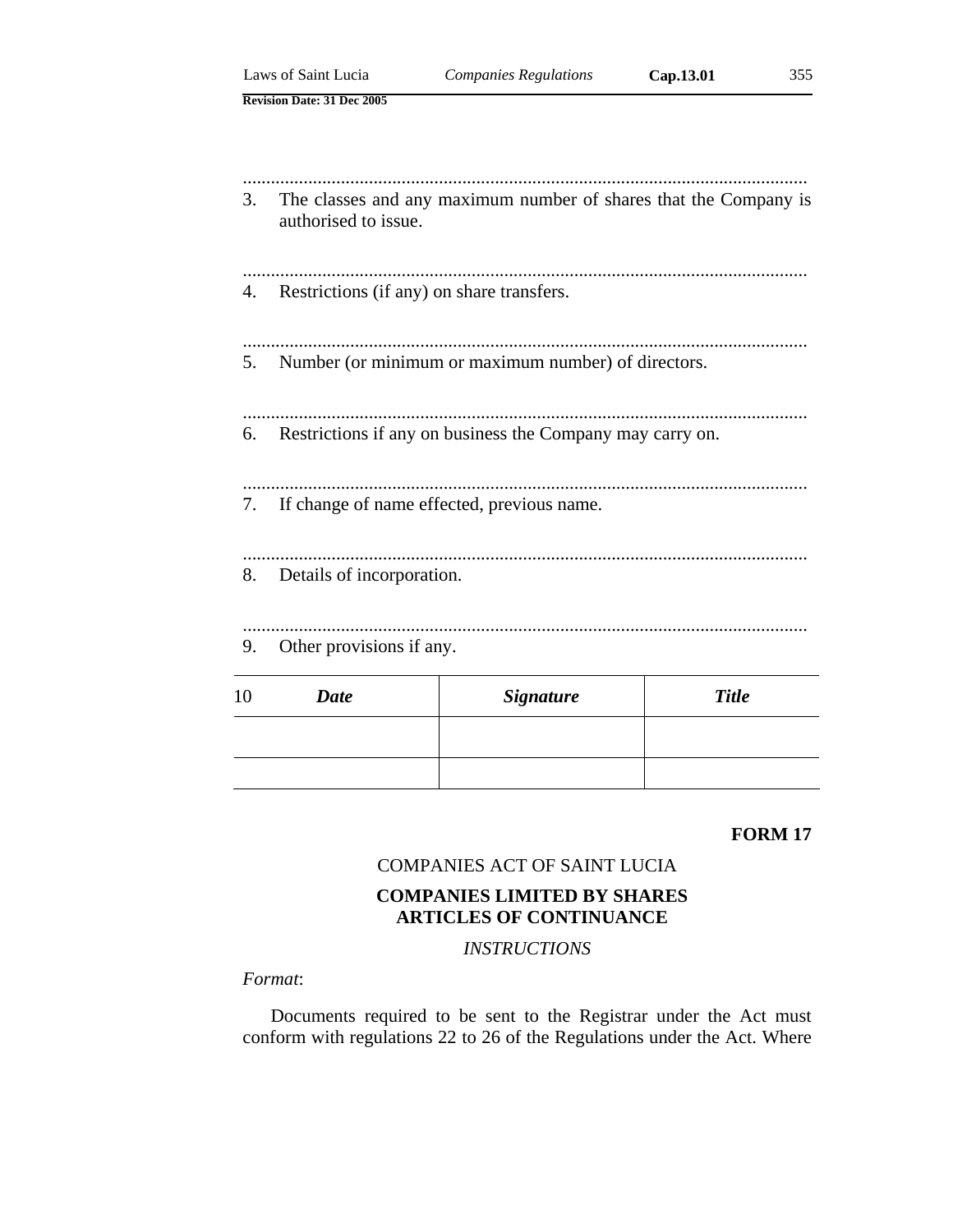any provision required to be set out is too long to be set out in the space provided in the form, the form may incorporate the provisions by annexing a schedule in the manner described in regulation 26 of the Regulations.

#### *Item 1*:

Set out the full legal name of the Company.

### *Item 3*:

Set out the details required by section  $5(1)(b)$  of the Act. All shares must be without nominal or par value and must comply with Division C of Part 1 of the Act. Par value shares issued by a Company before continuance are deemed to be shares without nominal or par value (section 26(3)).

#### *Item 4*:

If restrictions are to be placed on the right to transfer shares of the Company, set out a statement to this effect and the nature of such restrictions.

### *Item 5*:

State the number of directors. If cumulative voting is permitted, the number of directors must be invariable, otherwise it is permissible to specify a minimum and maximum number of directors.

#### *Item 6*:

If restrictions are to be placed on the business the company may carry on, set out the restrictions.

#### *Item 9*:

Any provision that is to form part of the Articles may be set out if the provision is permitted by the Act or Regulations to be set out in the byelaws of the Company or in a unanimous shareholder agreement, including any preemptive rights or cumulative voting provisions.

#### *Signature*:

A director or authorised officer of the Company shall sign the Articles.

#### *Other Documents*:

The Articles must be accompanied by Notice of Registered Office (Form 4) and Notice of Directors (Form 9).

Completed documents, in duplicate, and the prescribed fee are to be deposited at the office of the Registrar.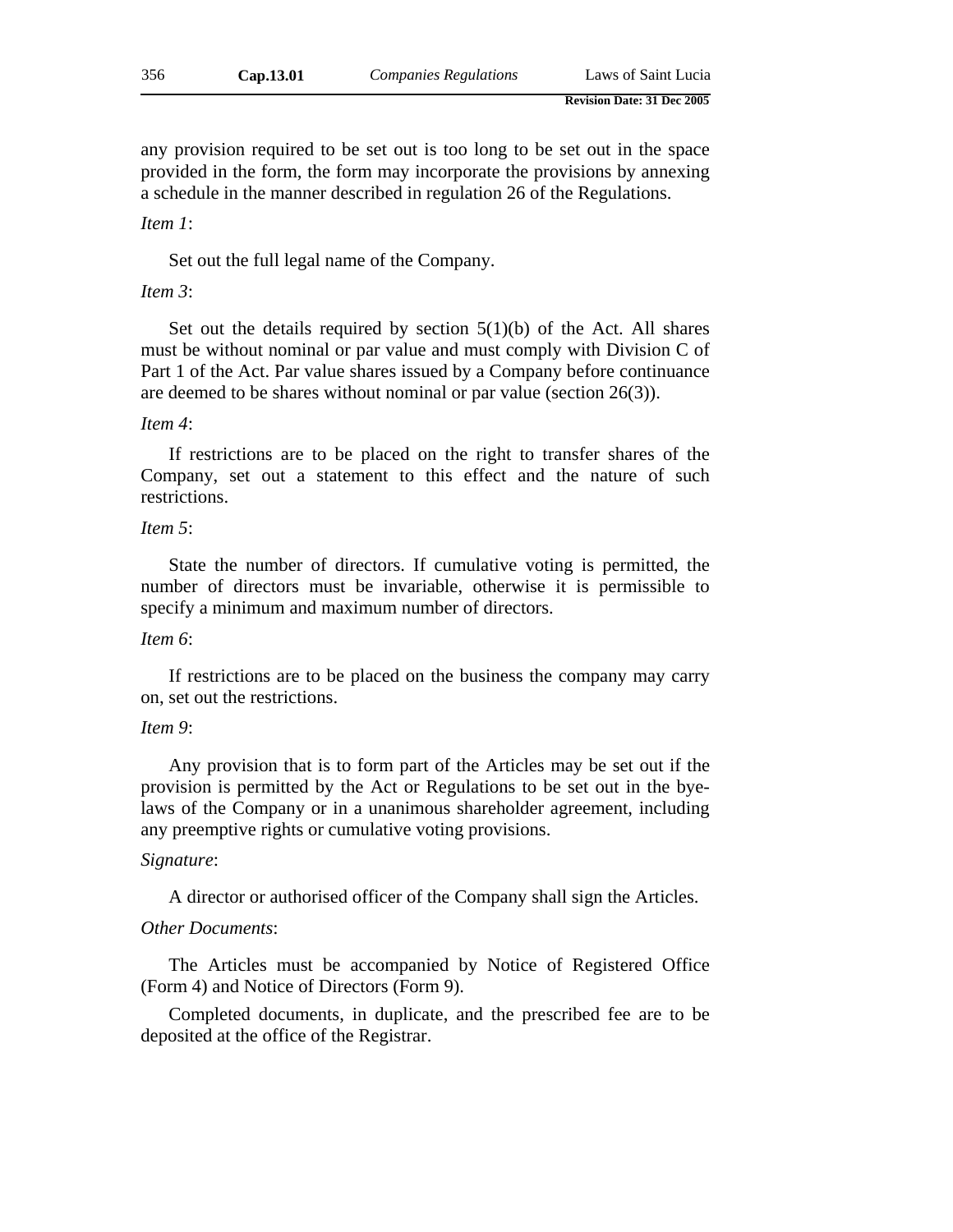**FORM 18**

# COMPANIES ACT OF SAINT LUCIA

# **ARTICLES OF CONTINUANCE NON-PROFIT COMPANY**

| 1. Name of Company:                           | Company No.:                                                                                                                                                                                                                                                                                                             |              |
|-----------------------------------------------|--------------------------------------------------------------------------------------------------------------------------------------------------------------------------------------------------------------------------------------------------------------------------------------------------------------------------|--------------|
|                                               | 2. The Company has no authorised share capital, is to be carried on without<br>pecuniary gain to its members, and any profits or other accretions to the<br>assets of the Company are to be used in furthering its undertaking.                                                                                          |              |
|                                               | 3. Restrictions on the undertaking that the Company may carry on:                                                                                                                                                                                                                                                        |              |
|                                               | 4. Number (or minimum and maximum number) of directors:                                                                                                                                                                                                                                                                  |              |
|                                               | 5. The address of the principal office or premises of the Company is:                                                                                                                                                                                                                                                    |              |
| 6. If change of name effected, previous name: |                                                                                                                                                                                                                                                                                                                          |              |
| 7. Details of Incorporation:                  |                                                                                                                                                                                                                                                                                                                          |              |
| 8. Other provisions if any, e.g.              |                                                                                                                                                                                                                                                                                                                          |              |
| and shall not cease on death.                 | (a) The interest of each member in the Company shall be transferable                                                                                                                                                                                                                                                     |              |
|                                               | (b) The members of the Company may at any time resolve to wind up<br>the Company whereupon the assets of the Company, after payment<br>of all debts and liabilities of the Company shall be distributed in<br>accordance with such provisions as are contained in Part 4 of the<br>Companies Act as shall be applicable. |              |
| <b>Date</b>                                   | <b>Signature</b>                                                                                                                                                                                                                                                                                                         | <b>Title</b> |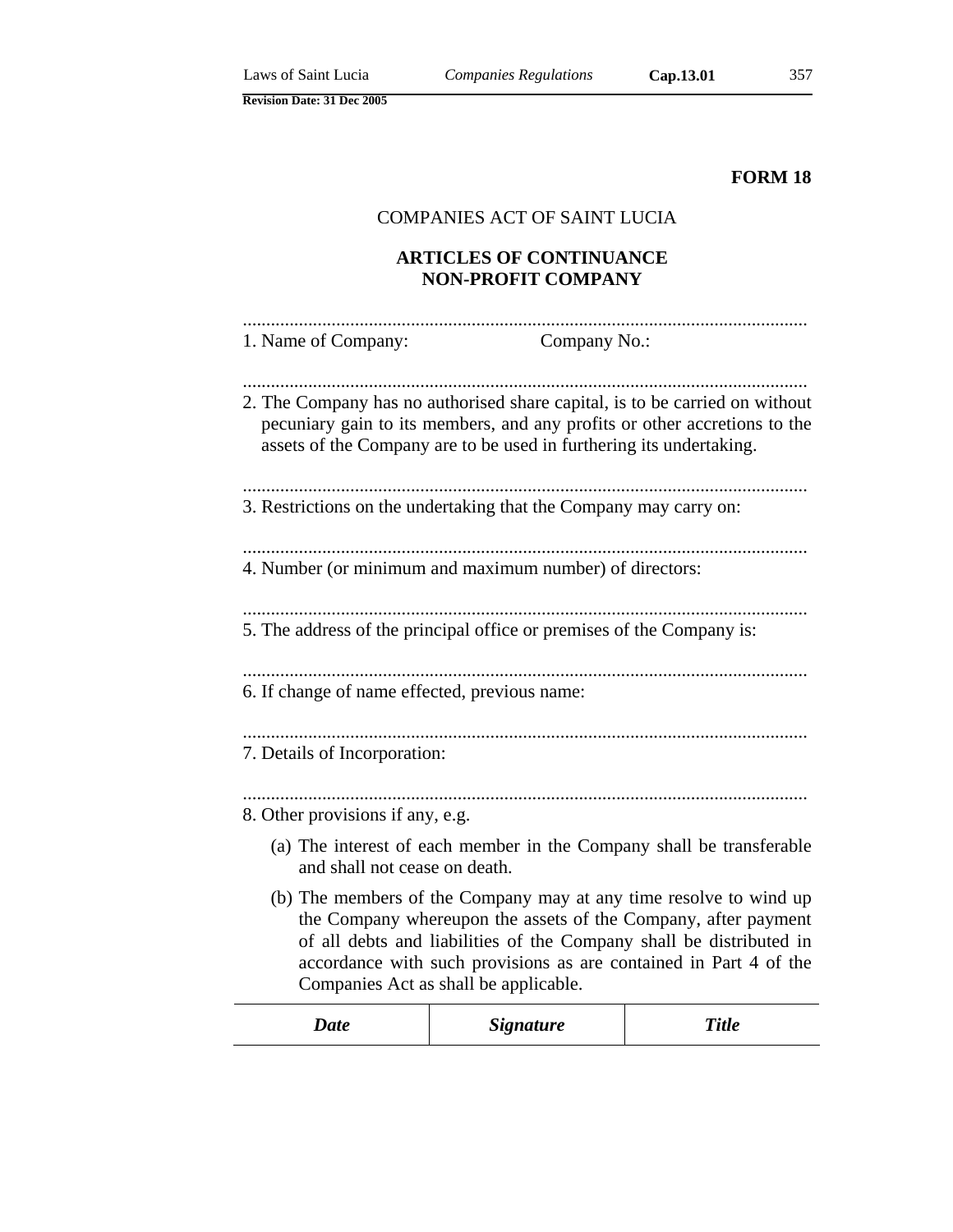## **FORM 18**

#### COMPANIES ACT OF SAINT LUCIA

# **ARTICLES OF CONTINUANCE NON-PROFIT COMPANY**

### *INSTRUCTIONS*

#### *Format*:

Documents required to be sent to the Registrar under the Act must conform with regulations 22 to 26 of the Regulations under the Act. Where any provision required to be set out is too long to be set out in the space provided in the form, the form may incorporate the provisions by annexing a schedule in the manner described in regulation 26 of the Regulations.

### *Item 1*:

Set out the full legal name of the Company.

#### *Item 2*:

These details are required by section 329(b) of the Act.

### *Item 3*:

If restrictions are to be placed on the undertaking the Company may carry on, set out the restrictions.

### *Item 5*:

Where the undertaking of the Company is of a social nature there must be stated the full address of the clubhouse or similar building that the Company is maintaining.

#### *Item 8*:

Any provision that forms part of the Articles may be set out if the provision is permitted by the Act or Regulations to be set out in the byelaws of the Company.

#### *Signature*: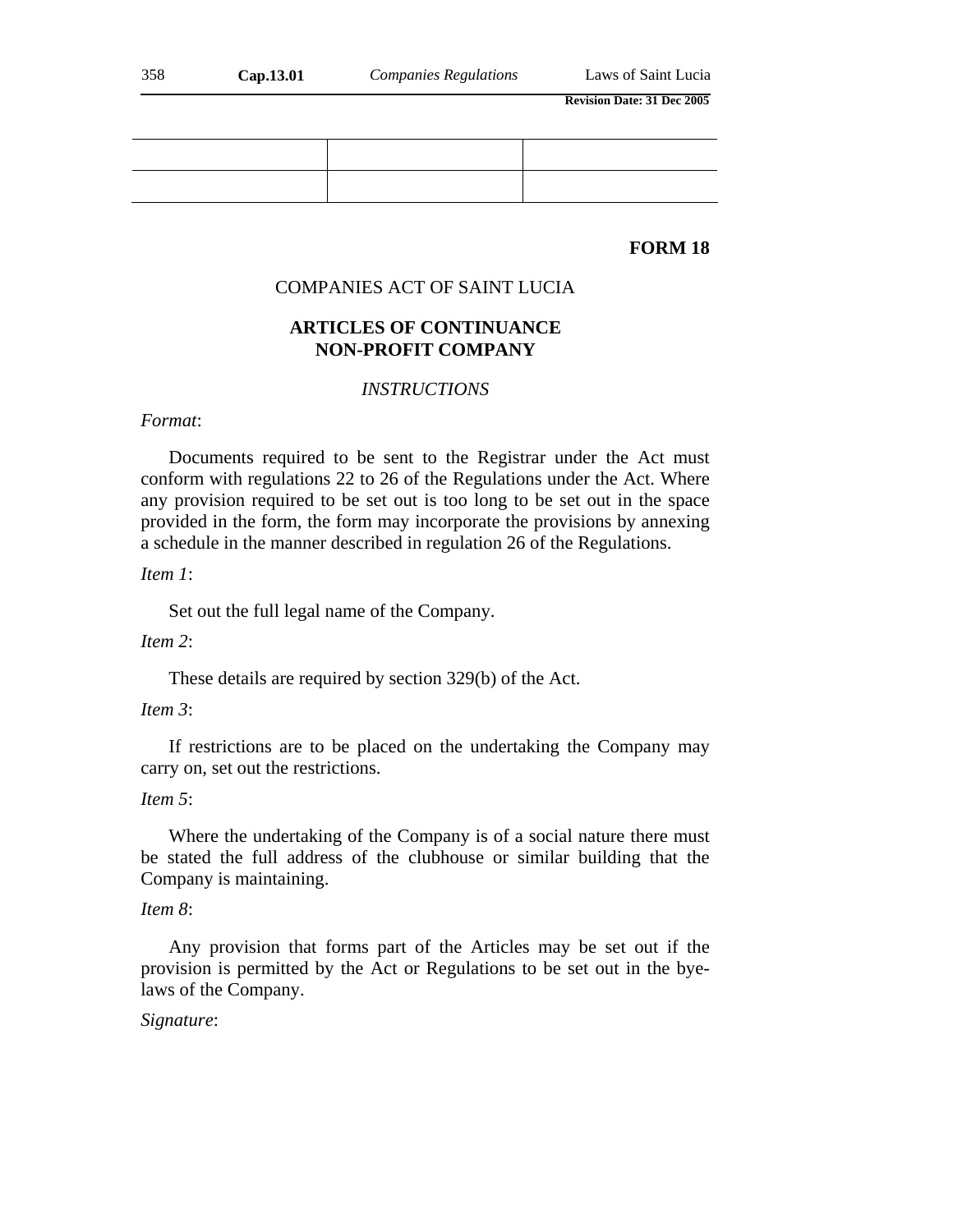| Laws of Saint Lucia | <b>Companies Regulations</b> | Cap.13.01 | 359 |
|---------------------|------------------------------|-----------|-----|
|                     |                              |           |     |

A director or authorised officer of the Company shall sign the Articles.

*Other Documents*:

The Articles must be accompanied by a Notice of Registered Office (Form 4) and a Notice of Directors (Form 9).

Completed documents, in duplicate, and the prescribed fee are to be deposited at the office of the Registrar.

**FORM 19**

...........................................................

Company No.

## COMPANIES ACT OF SAINT LUCIA

# **CERTIFICATE OF CONTINUANCE**

.........................................................................................................................

Name of Company

I hereby certify that the above-mentioned Company was continued, as set out in the attached Articles of Continuance, under section 373 of the Companies Act.

> ........................................................ *Registrar of Companies*

> ........................................................ *Date of Continuance*

> > **FORM 20**

## COMPANIES ACT OF SAINT LUCIA

# **ARTICLES OF RE-ORGANISATION/ARRANGEMENT**

.........................................................................................................................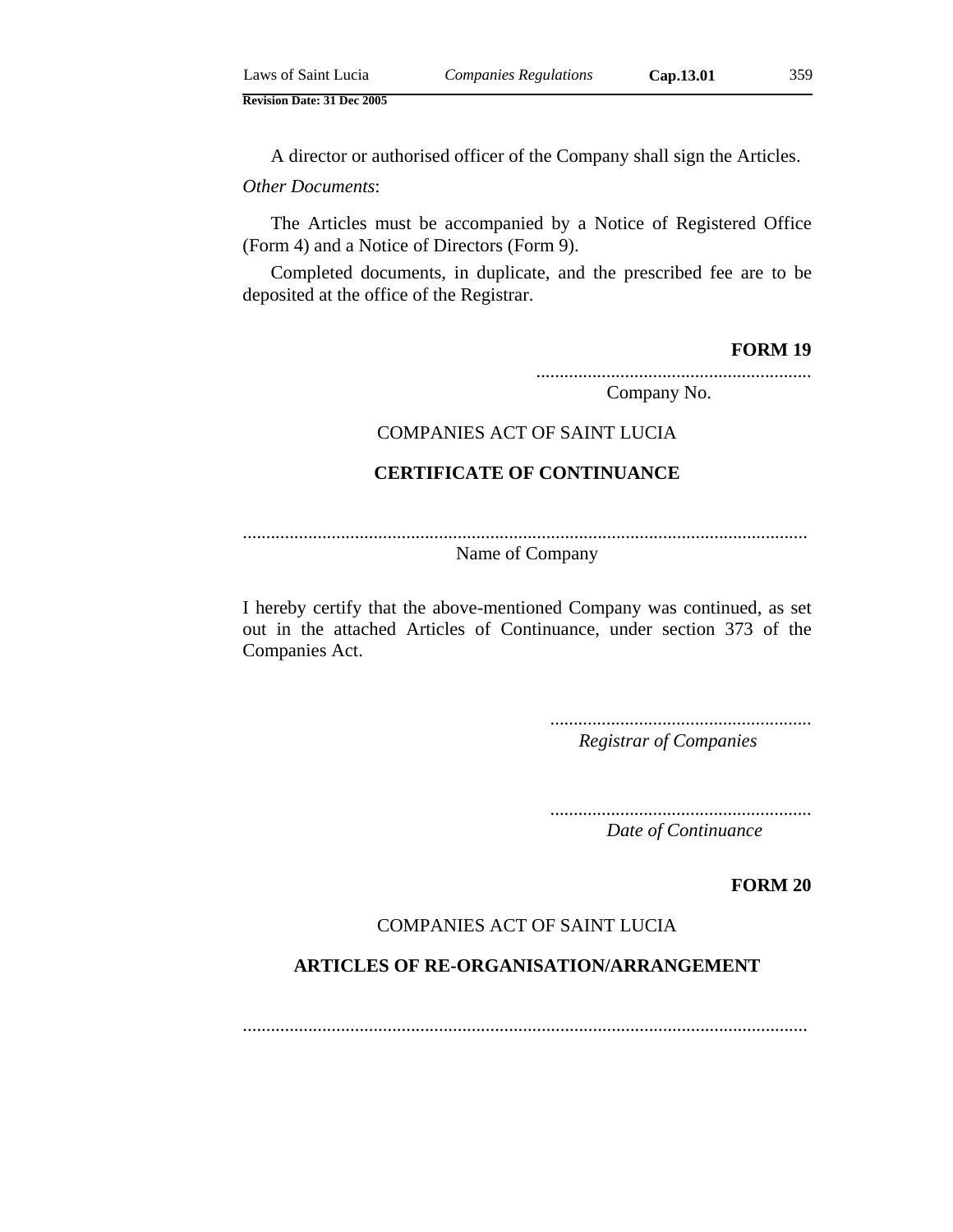| 360 | Cap.13.01           | <b>Companies Regulations</b>                                                                                              | Laws of Saint Lucia               |
|-----|---------------------|---------------------------------------------------------------------------------------------------------------------------|-----------------------------------|
|     |                     |                                                                                                                           | <b>Revision Date: 31 Dec 2005</b> |
|     | 1. Name of Company: | Company No.:                                                                                                              |                                   |
|     |                     | 2. In accordance with the order for re-organisation/arrangement, the<br>Articles of Incorporation are amended as follows: |                                   |

| Date | <b>Signature</b> | <b>Title</b> |
|------|------------------|--------------|
|      |                  |              |
|      |                  |              |

#### **FORM 20**

## COMPANIES ACT OF SAINT LUCIA

# **ARTICLES OF RE-ORGANISATION/ARRANGEMENT**

#### *INSTRUCTIONS*

## *Format:*

Documents required to be sent to the Registrar under the Act must conform to regulations 22 to 26 of the Regulations under the Act.

#### *General:*

- (a) This document shall set out the amendments to the Articles in accordance with the court order under section 236 or 237 as the case may be;
- (b) The amendments must relate to the corresponding provisions of the Articles being amended, e.g. sections, subsections, clauses, etc.

### *Signature:*

A director or officer authorised by the Company or the court shall sign the Articles.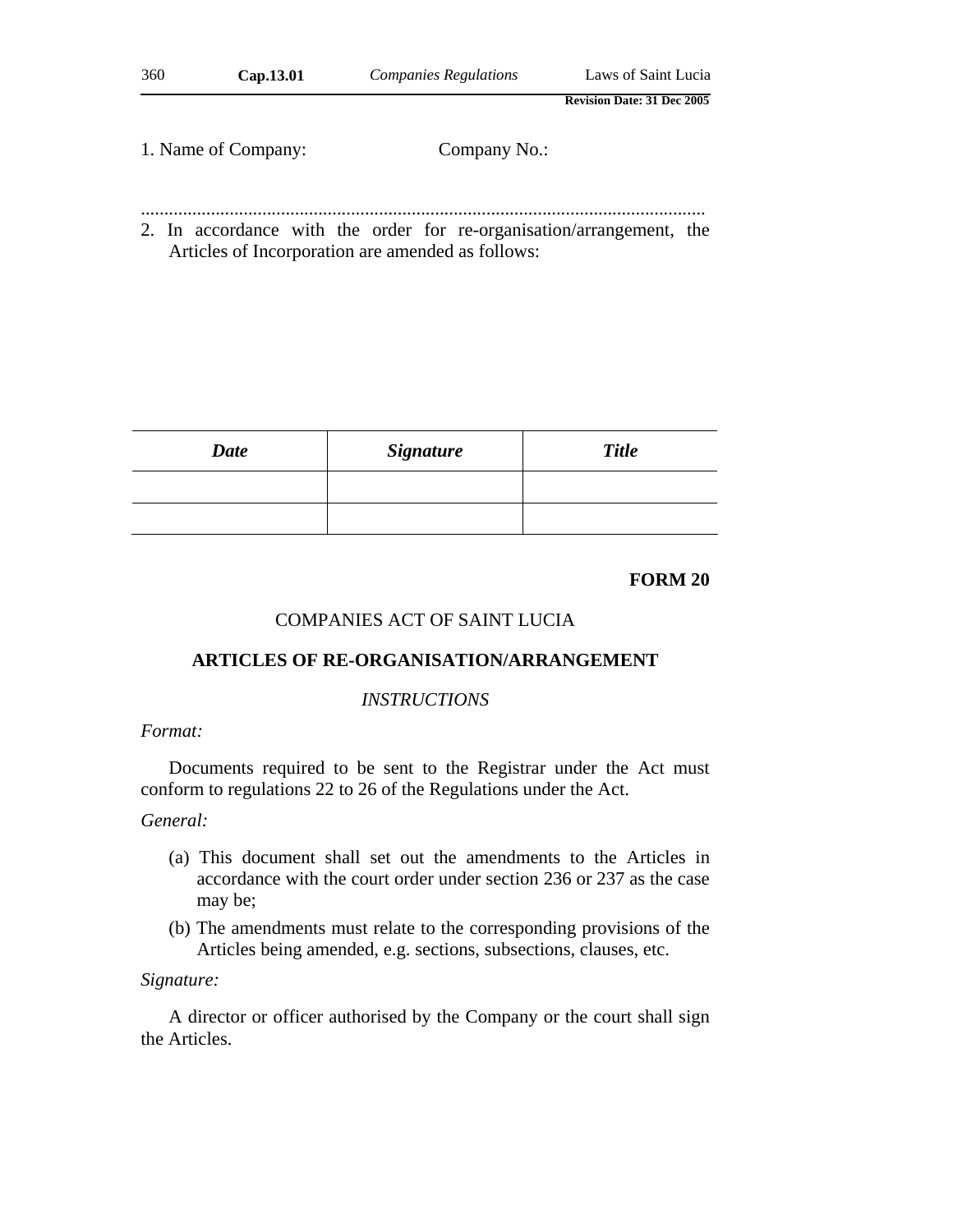### *Other Documents:*

The Articles must be accompanied by:

- (a) A copy of the court order; and
- (b) Notice of Change of Address of Registered Office (Form 4) or Notice of Change of Directors (Form 9) if there is a change in registered office or a change of directors.

Completed documents, in duplicate, and the prescribed fee are to be deposited at the office of the Registrar.

**FORM 21**

(Section 344)

# COMPANIES ACT OF SAINT LUCIA

# **EXTERNAL COMPANY APPLICATION FOR REGISTRATION**

| 1.                                                        |                                       | Name of Company:                                       | Company No.: |             |  |
|-----------------------------------------------------------|---------------------------------------|--------------------------------------------------------|--------------|-------------|--|
|                                                           |                                       |                                                        |              |             |  |
| 2.                                                        | Address of Registered or Head Office: |                                                        |              |             |  |
|                                                           |                                       |                                                        |              |             |  |
|                                                           |                                       |                                                        |              |             |  |
| 3.                                                        |                                       | Address of Principal Office, (if any), in Saint Lucia: |              |             |  |
|                                                           |                                       |                                                        |              |             |  |
|                                                           |                                       |                                                        |              |             |  |
|                                                           | Corporate Structure:<br>4.            |                                                        |              |             |  |
|                                                           | (a)                                   | Jurisdiction in which incorporated:                    |              |             |  |
|                                                           | (b)                                   | Date and manner of incorporation:                      |              |             |  |
| (c)<br>Period fixed for duration of Company:              |                                       |                                                        |              |             |  |
| (d)<br>Extent to which liability of shareholders limited: |                                       |                                                        |              |             |  |
|                                                           |                                       |                                                        |              |             |  |
| 5.                                                        |                                       | <b>Share Capital</b>                                   | Purchased by | Redeemed by |  |
|                                                           |                                       |                                                        | Company      | Company     |  |
|                                                           |                                       |                                                        |              |             |  |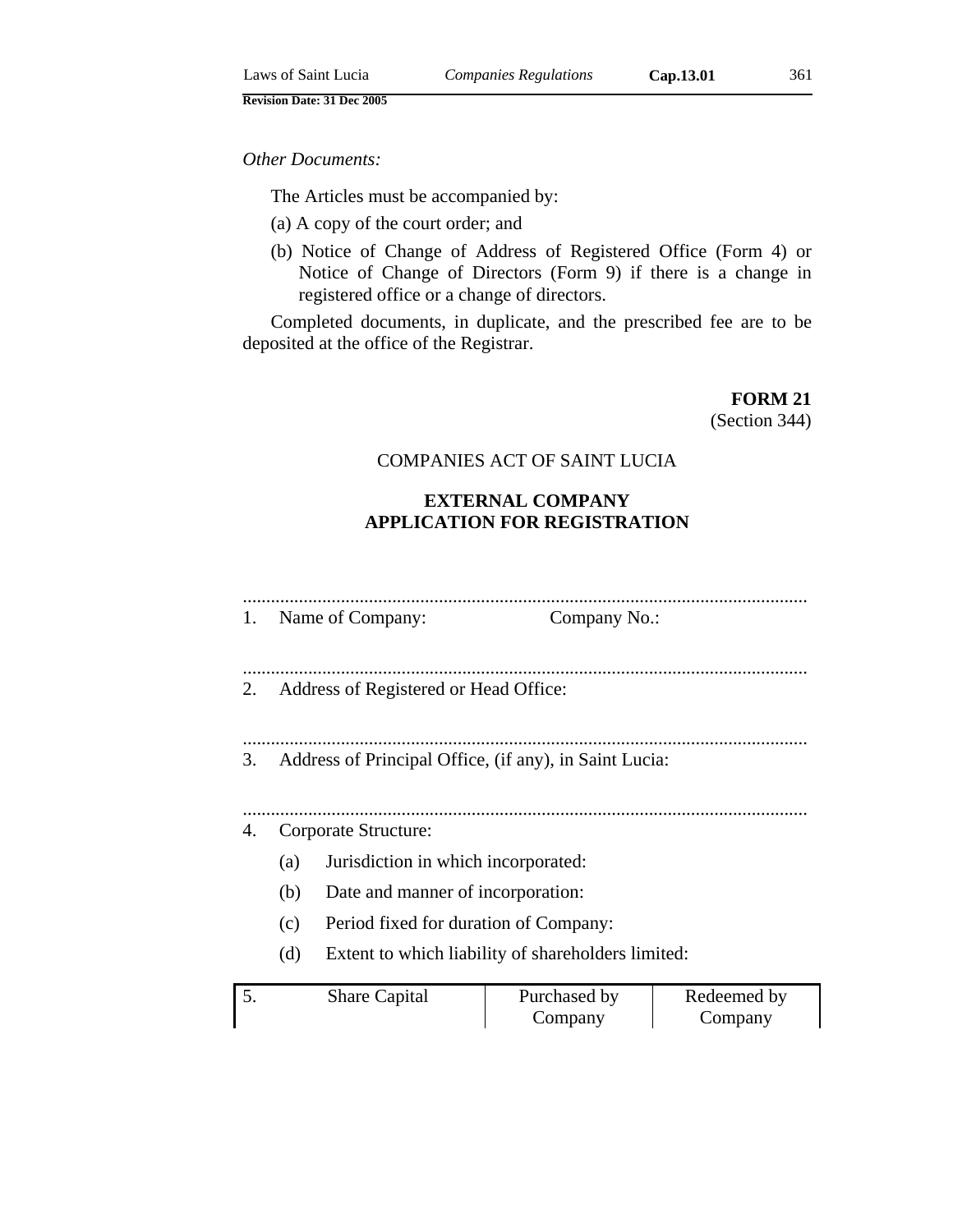| Class of<br><b>Shares</b> | Number<br><b>Issued</b><br>and<br>Outstan-<br>ding | Amount<br>of<br><b>Stated</b><br>Capital | In Last<br>Finan-<br>cial<br>Period | Cumula-<br>tive<br>Total | In Last<br>Finan-<br>cial<br>Period | Cumula-<br>tive<br>Total |
|---------------------------|----------------------------------------------------|------------------------------------------|-------------------------------------|--------------------------|-------------------------------------|--------------------------|
|                           |                                                    |                                          |                                     |                          |                                     |                          |
|                           |                                                    |                                          |                                     |                          |                                     |                          |
|                           |                                                    |                                          |                                     |                          |                                     |                          |
|                           |                                                    |                                          |                                     |                          |                                     |                          |
|                           |                                                    |                                          |                                     |                          |                                     |                          |
|                           |                                                    |                                          |                                     |                          |                                     |                          |
|                           |                                                    |                                          |                                     |                          |                                     |                          |
|                           |                                                    |                                          |                                     |                          |                                     |                          |

6. Main types of business carried on and the date on which Company intends to commence any of its operations in Saint Lucia.

.........................................................................................................................

7. The directors of the Company are:

| <b>Full Name</b> | <b>Address</b> | <i><b>Occupation</b></i> |
|------------------|----------------|--------------------------|
|                  |                |                          |
|                  |                |                          |
|                  |                |                          |

# 8. Documents attached are:

- (a) Verified copy of corporate instruments defining constitution of Company;
- (b) Power of Attorney in accordance with section 346;
- (c) Statutory Declaration by directors;
- (d) Statutory Declaration by attorney-at-law.

| <b>Title</b><br><i><b>Signature</b></i><br>$\boldsymbol{\mathcal{Q}}$ ate |  |
|---------------------------------------------------------------------------|--|
|---------------------------------------------------------------------------|--|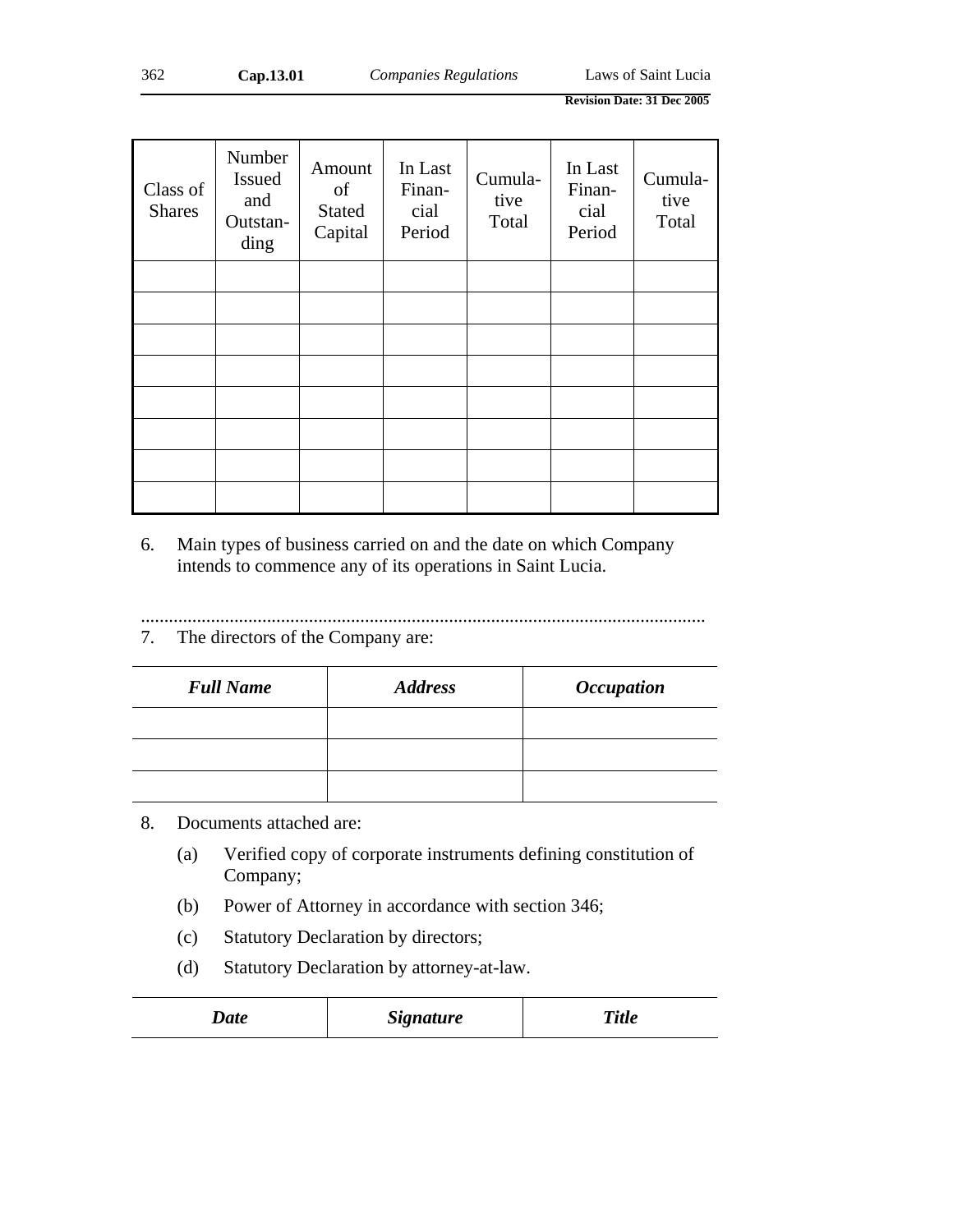| Laws of Saint Lucia |  |
|---------------------|--|
|---------------------|--|

# **FORM 21**

## COMPANIES ACT OF SAINT LUCIA

### **EXTERNAL COMPANY APPLICATION FOR REGISTRATION**

#### *INSTRUCTIONS*

*Item 1:*

Set out full legal name of Company.

*Items 2 and 3:*

Set out address in full, such as street, number and if multi-office building, room number and postal code.

*Item 4:*

Give date, jurisdiction and manner of incorporation and particulars of its corporate instruments, including the period, if any, fixed by its corporate instruments for its duration.

*Item 5:*

State the particulars required by section 344(1)(j) of the Act.

*Item 6:*

State the main actual business or businesses of the Company, and the date on which the company intends to commence any of its operations in Saint Lucia.

*Item 7:*

With respect to each director, set out first given name, initial and family name and full residential address. Also specify occupation.

*Item 8:*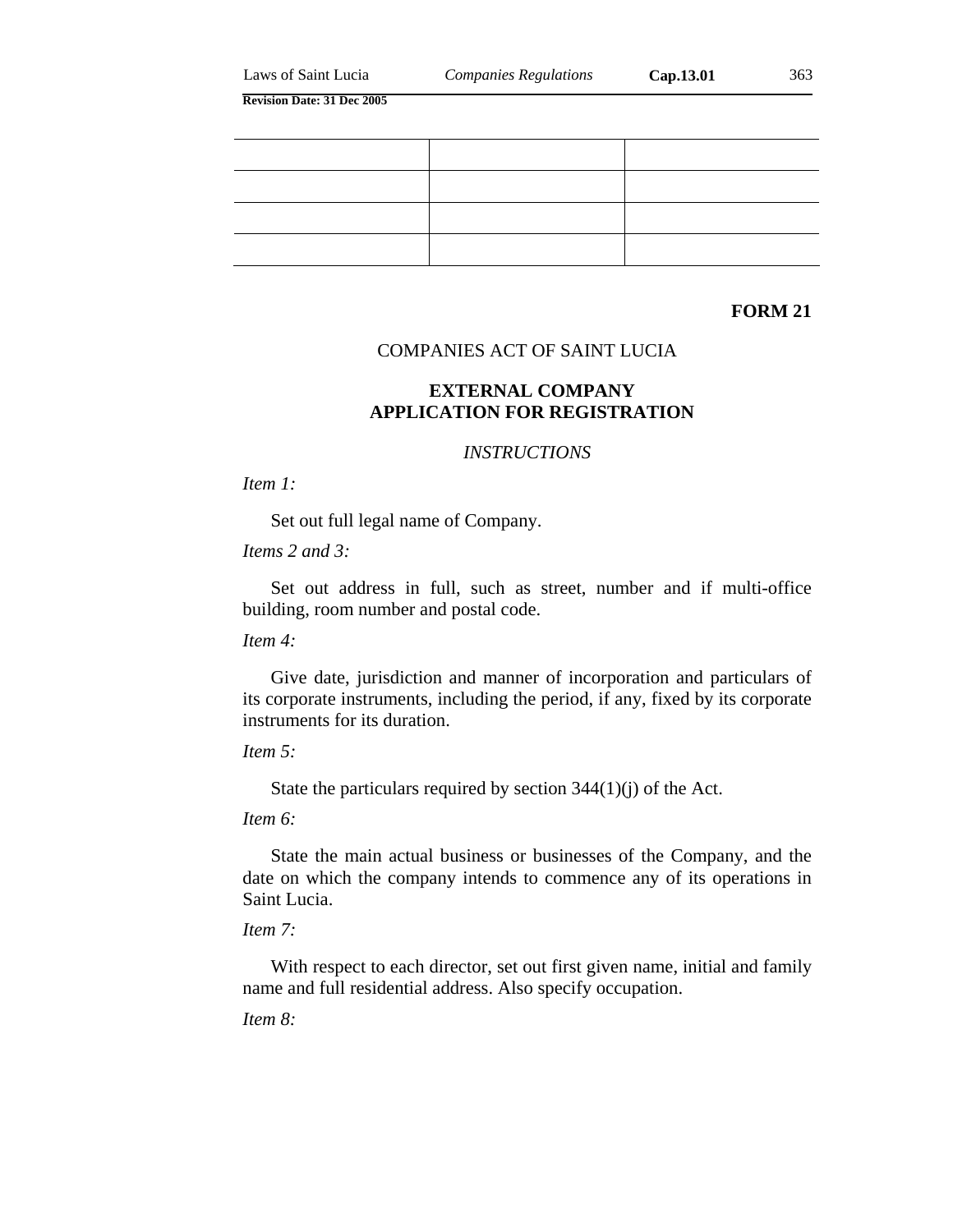Verified copy of each of its corporate instruments with up-to-date amendments must be obtained from an appropriate official of jurisdiction where the Company is incorporated or deemed to be incorporated. A notarially certified copy will be accepted.

There must also accompany the statement the statutory declarations required by section 344(2)(a) of the Act one of which must include a declaration that the Company is a validly existing Company.

#### *Signature:*

A director or authorised officer of the Company or an attorney-at-law shall sign the application.

Completed documents, in duplicate and the prescribed fee are to be deposited at the office of the Registrar.

#### **FORM 22**

.....................................

Company No.

### COMPANIES ACT OF SAINT LUCIA

# CERTIFICATE OF REGISTRATION OF EXTERNAL COMPANY

.........................................................................................................................

Name of Company

I hereby certify that the above-mentioned Company, was registered as an external Company under the Companies Act.

> ............................................................ *Registrar of Companies*

............................................................. *Date of Registration*

**FORM 23** 

COMPANIES ACT OF SAINT LUCIA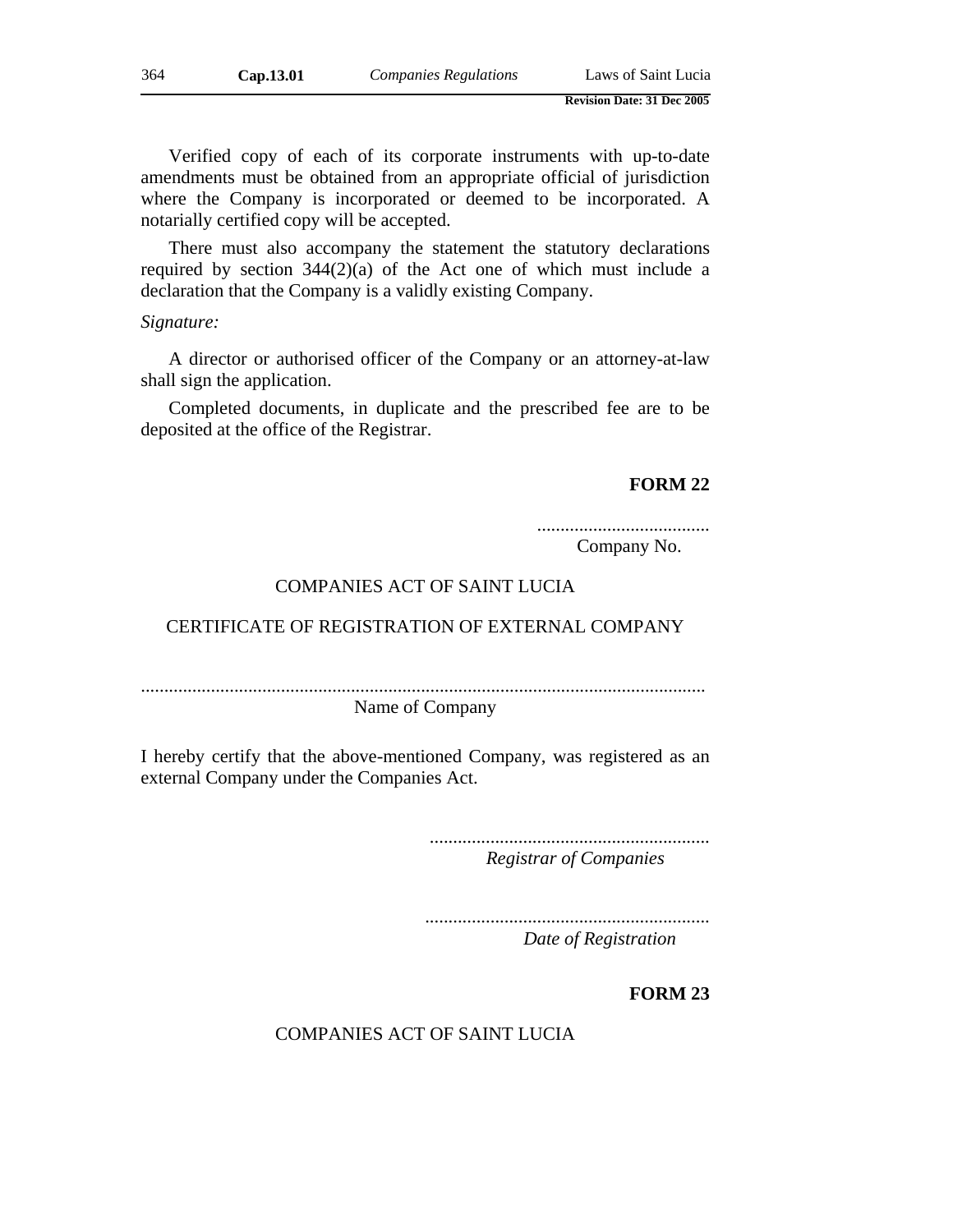### **POWER OF ATTORNEY**

Know all men by these presents that

.........................................................................................................................

Name and address of external Company

(hereinafter called the "Company")

hereby appoints:

......................................................................................................................... Name and address of attorney:

......................................................................................................................... its true and lawful attorney, to act as such, and as such to sue and be sued, plead and be impleaded in any court in Saint Lucia, and generally on behalf of the Company within Saint Lucia to accept service of process and to receive all lawful notices and, for the purposes of the Company to do all the acts and to execute all deeds and other instruments relating to the matters within the scope of this power of attorney. It is hereby declared that service of process in respect of suits and proceedings by or against the Company and of lawful notices on the attorney will be binding on the Company for all purposes. Where more than one person is hereby appointed attorney, any one of them, without the others, may act as true and lawful attorney of the Company.

This appointment revokes all previous appointments in so far as such appointment relates to the scope of the powers prescribed by this power.

| <b>Date</b> | <b>Signature</b> | <b>Title</b> |
|-------------|------------------|--------------|
|             |                  |              |
|             |                  |              |

#### COMPANIES ACT OF SAINT LUCIA

### **CONSENT TO ACT AS ATTORNEY**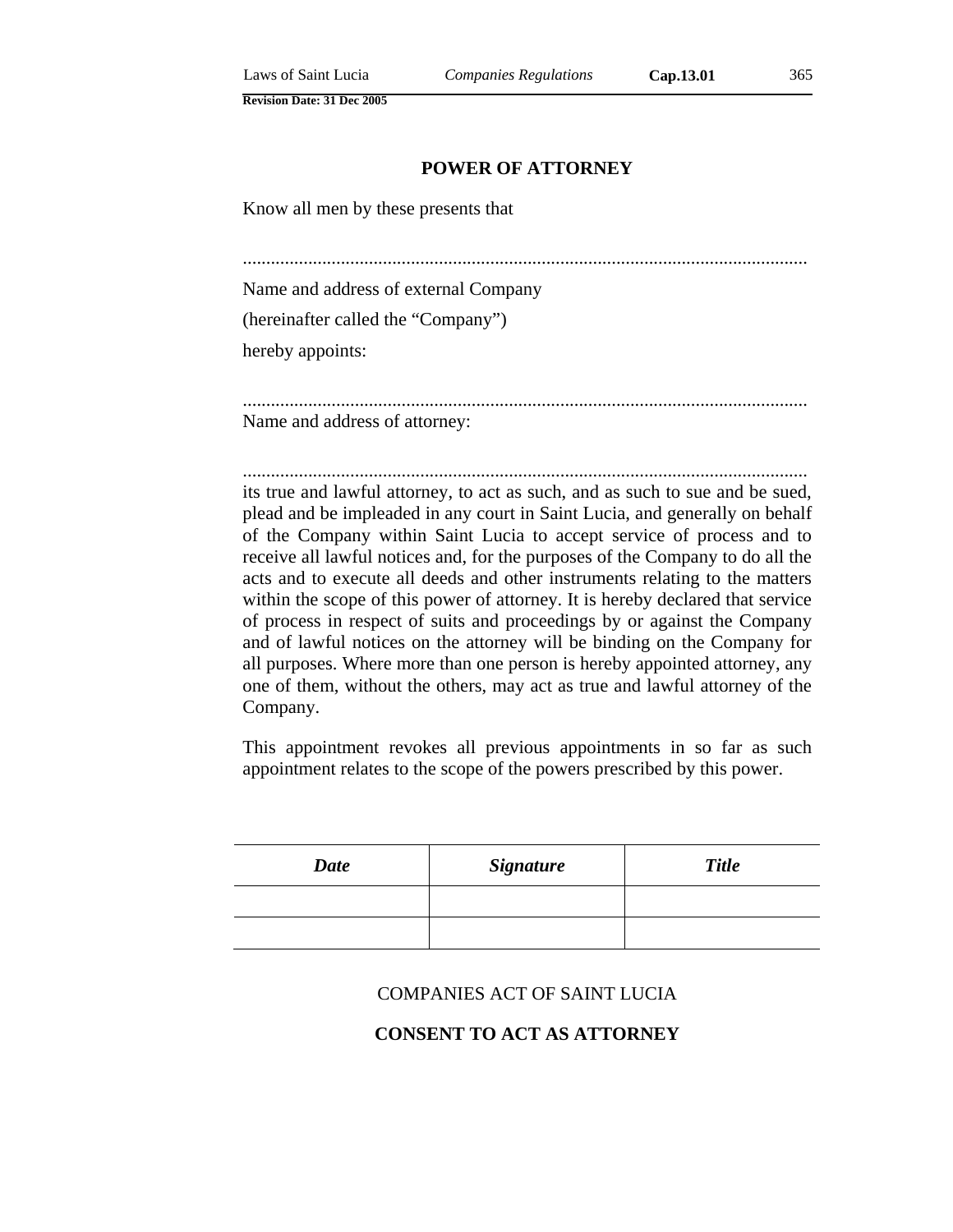| 366             | Cap.13.01 | <b>Companies Regulations</b> | Laws of Saint Lucia               |
|-----------------|-----------|------------------------------|-----------------------------------|
|                 |           |                              | <b>Revision Date: 31 Dec 2005</b> |
|                 |           |                              |                                   |
|                 |           |                              |                                   |
|                 |           | Name of Attorney             |                                   |
|                 |           |                              |                                   |
|                 |           | <b>Business Address</b>      |                                   |
|                 |           |                              |                                   |
| herewith.       |           |                              |                                   |
| Dated this      |           | day of                       | , 20                              |
| <b>WITNESS:</b> |           |                              | Signature of Attorney             |
|                 |           |                              |                                   |
|                 |           |                              |                                   |
|                 |           |                              |                                   |
|                 |           |                              |                                   |

# COMPANIES ACT OF SAINT LUCIA

# **POWER OF ATTORNEY**

# *INSTRUCTIONS*

- (a) Set out full legal name and foreign address of Company.
- (b) Set out first given name, initial and family name of attorney.
- (c) Set out the business address of the attorney in full.
- (d) A Company may appoint several persons as its attorney. The appointment of a law firm or any other firm as an attorney will not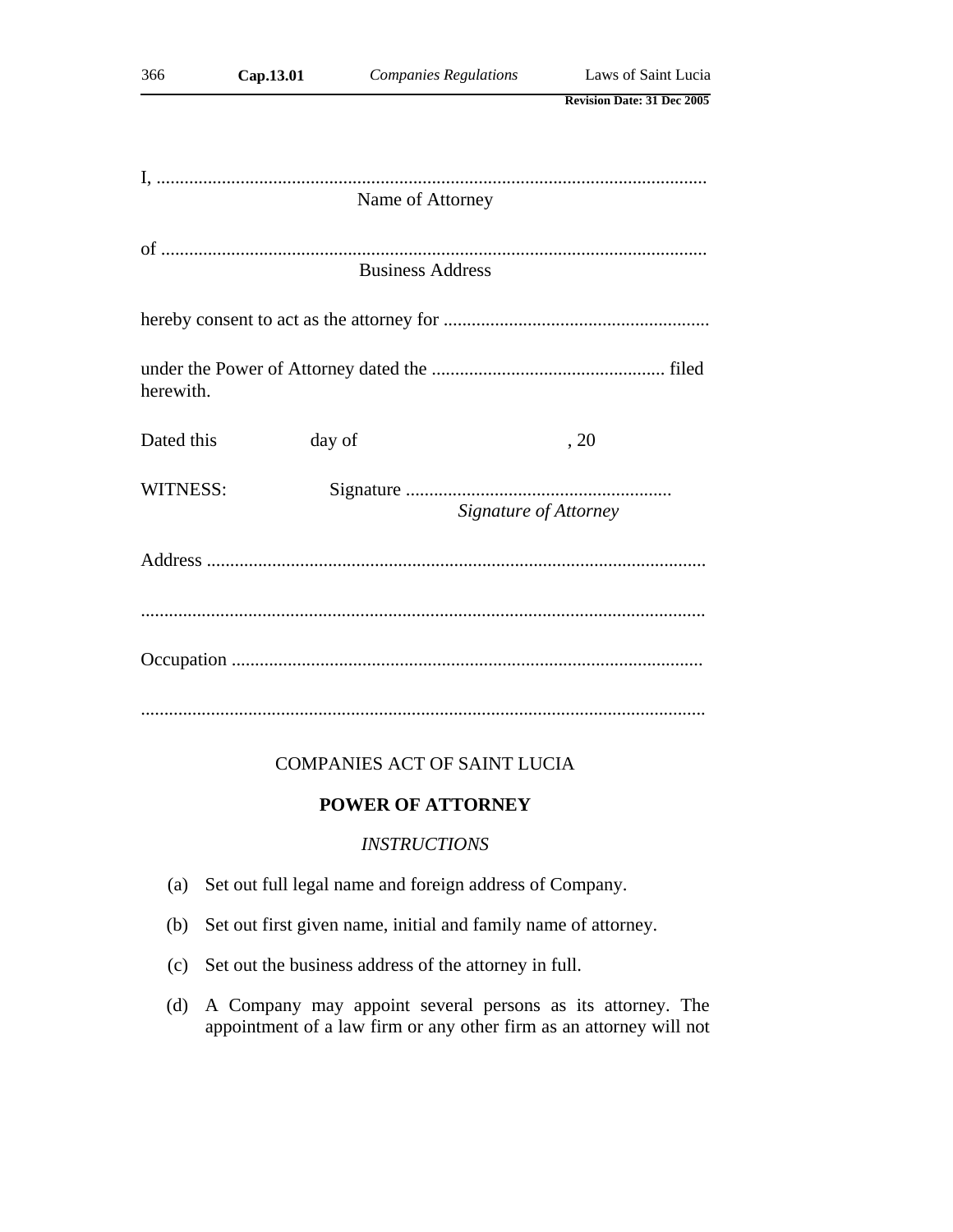- (e) The filing of a power of attorney revokes all previous appointments.
- (f) Where more than one attorney is appointed, consent of each attorney is required. In this event, write in the space provided for consent to act as Attorney.

"The annexed Schedule 1 is incorporated in this form," and annex as Schedule 1 Consent to act as Attorney amended to provide for the number of attorneys appointed. Completed form, in duplicate, is to be deposited at the office of the Registrar.

# **FORM 24**

# COMPANIES ACT OF SAINT LUCIA

# EXTERNAL COMPANY ANNUAL RETURN

- ......................................................................................................................... 1. Name of Company: Return for year ending:
- .........................................................................................................................

Address of Registered or Head Office: Company No.:

......................................................................................................................... Address of principal office, if any, in Date of Registration: Saint Lucia:

......................................................................................................................... 2. List any changes in corporate structure:

| 3.<br><b>Share Capital</b>   |                                                    | Purchased by<br>Company             |                                | Redeemed by<br>Company   |                                |                            |
|------------------------------|----------------------------------------------------|-------------------------------------|--------------------------------|--------------------------|--------------------------------|----------------------------|
| Class<br>of<br><b>Shares</b> | Number<br><b>Issued</b><br>and<br>Outstan-<br>ding | Amount<br>of Sta-<br>ted<br>Capital | In Last<br>Financial<br>Period | Cumu-<br>lative<br>Total | In Last<br>Financial<br>Period | $Cumu-$<br>lative<br>Total |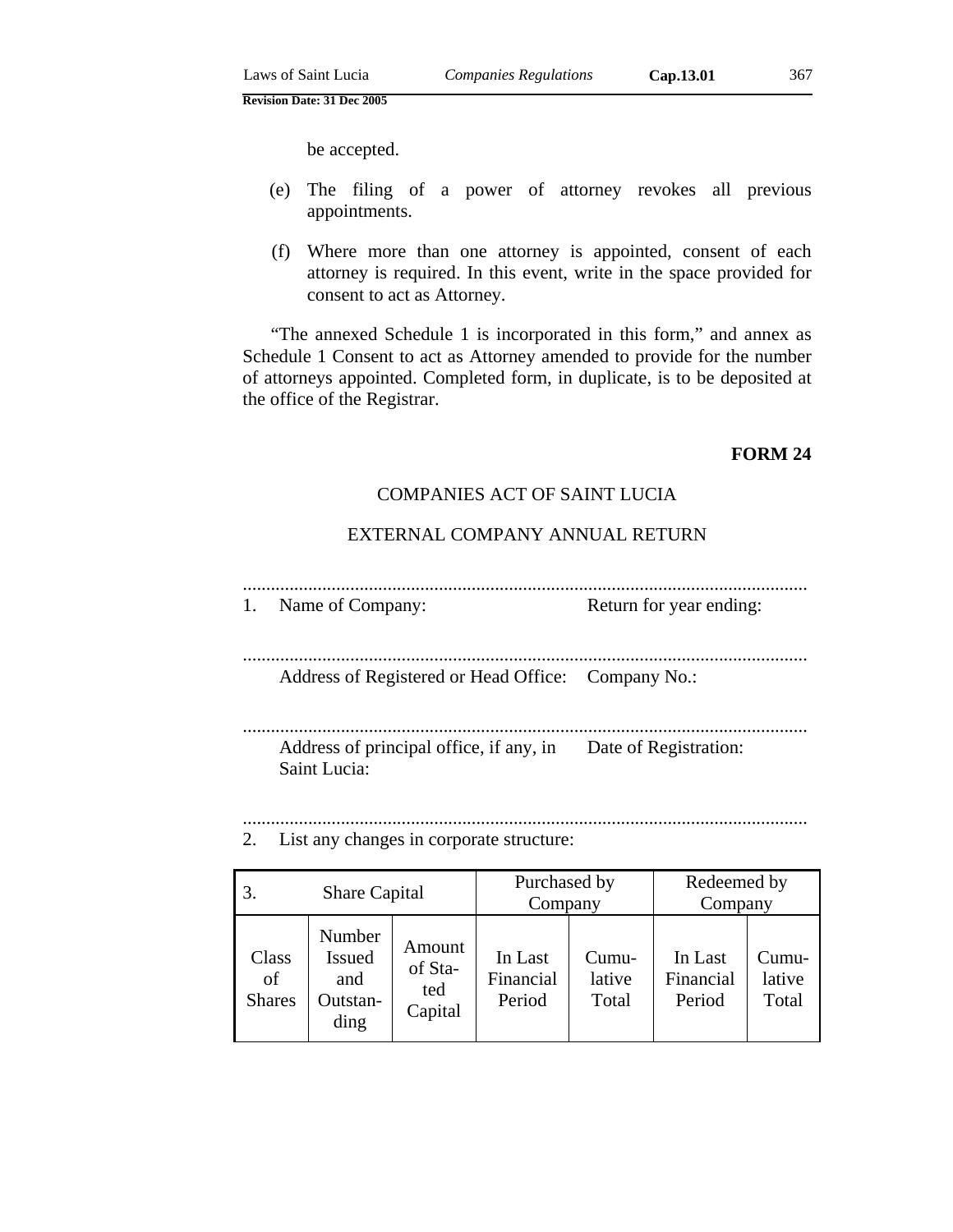# 4. Main type of business carried on:

.........................................................................................................................

5. Name and address of Attorney or Attorneys appointed under section 346:

.........................................................................................................................

# 6. Director(s) of Company:

| <b>Full Name</b> | <b>Address</b> | <i><b>Occupation</b></i> |
|------------------|----------------|--------------------------|
|                  |                |                          |
|                  |                |                          |
|                  |                |                          |

| <b>Date</b> | <b>Signature</b> | <b>Title</b> |
|-------------|------------------|--------------|
|             |                  |              |
|             |                  |              |
|             |                  |              |

**FORM 25**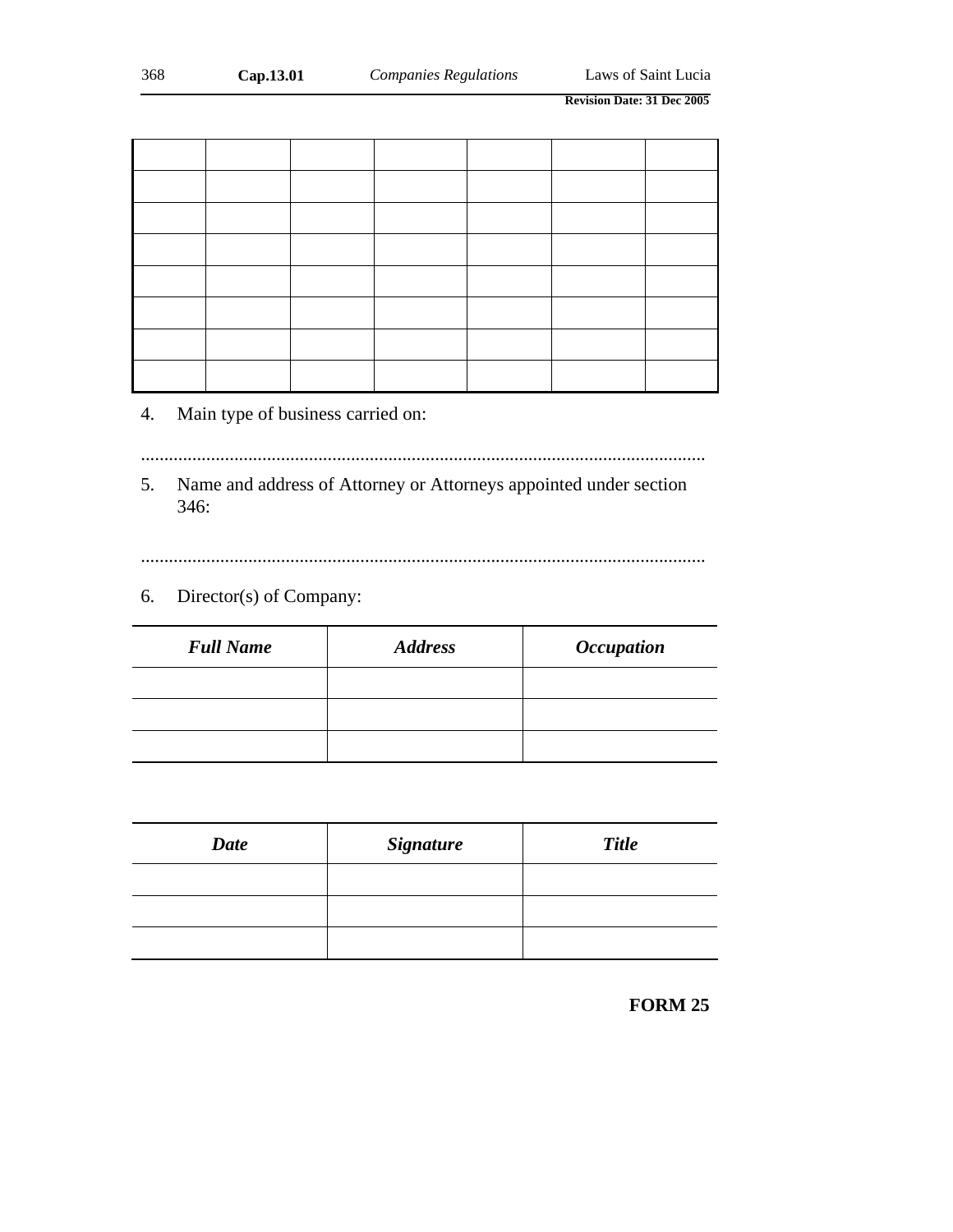# COMPANIES ACT OF SAINT LUCIA

# **APPLICATION TO RESTORE NAME TO THE REGISTER**

| 1. Name of Company: | Company No.: |
|---------------------|--------------|

- ......................................................................................................................... 2. Date Company struck off register:
- ......................................................................................................................... .........................................................................................................................
- 3. Full address of registered office if incorporated under the laws of Saint Lucia.

# ......................................................................................................................... .........................................................................................................................

- 4. Full address of registered or principal office if incorporated other than under the laws of Saint Lucia.
- 5. The Directors of the Company are:

| <b>Full Name</b> | <b>Address</b> | <i><b>Occupation</b></i> |
|------------------|----------------|--------------------------|
|                  |                |                          |
|                  |                |                          |
|                  |                |                          |

| <b>Date</b> | <b>Signature</b> | <b>Title</b> |
|-------------|------------------|--------------|
|             |                  |              |
|             |                  |              |
|             |                  |              |

**FORM 26**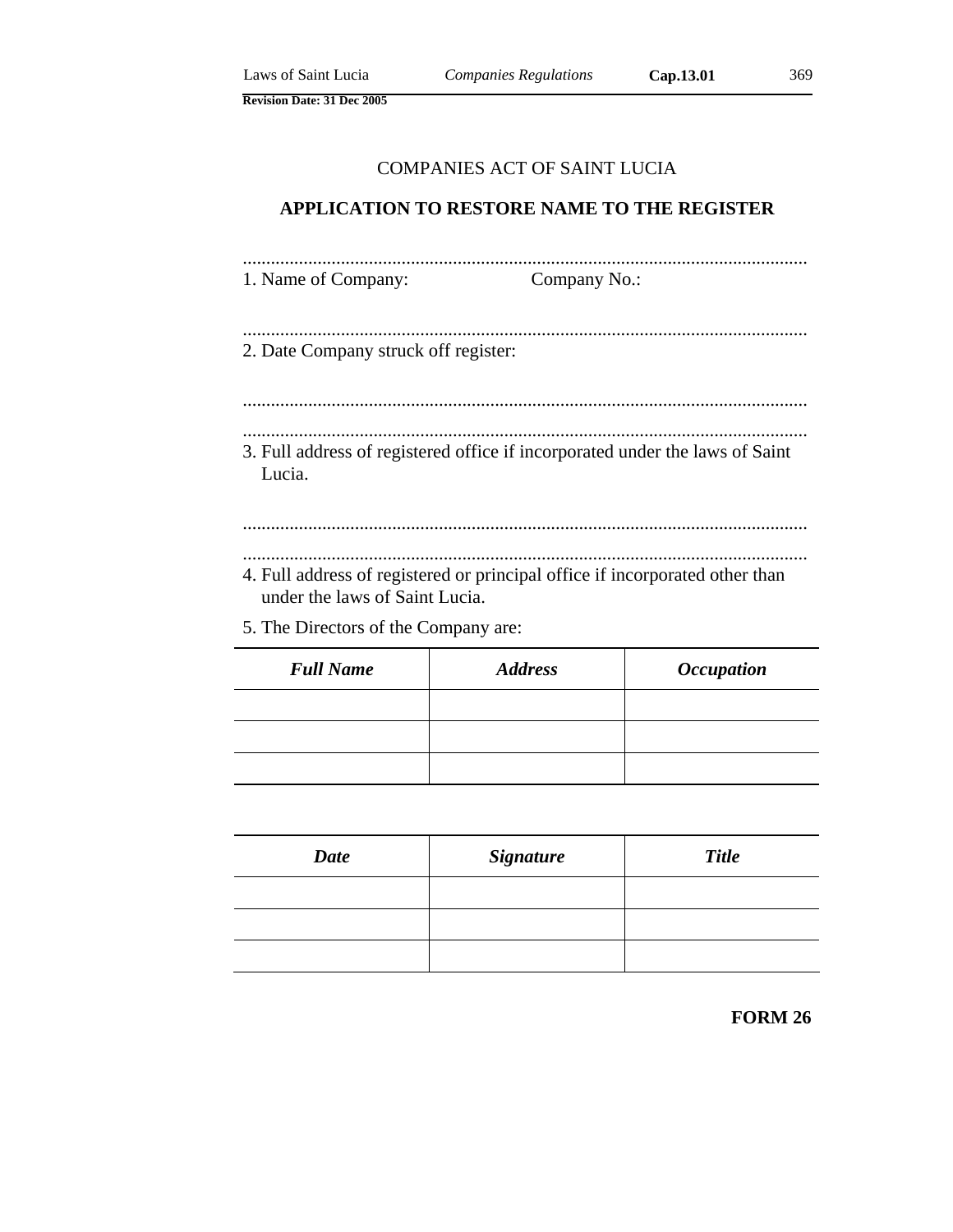370

**Revision Date: 31 Dec 2005** 

### **COMPANIES ACT OF SAINT LUCIA**

### REQUEST FOR NAME SEARCH AND NAME RESERVATION

1. Name, address and telephone number of person making request: Proposed name or names in order of preference:  $2.$  $(a)$ (b)  $(c)$ Main types of business the Company carries on or proposes to carry 3. on: (a)  $(b)$  $(c)$ 4. Derivation of Name: First available name to be reserved: 5.  $Yes$  ............. No ............. 6. Name is for: 7. If for a change of name, state present name of Company: If for amalgamation, state names of amalgamating Companies: 8.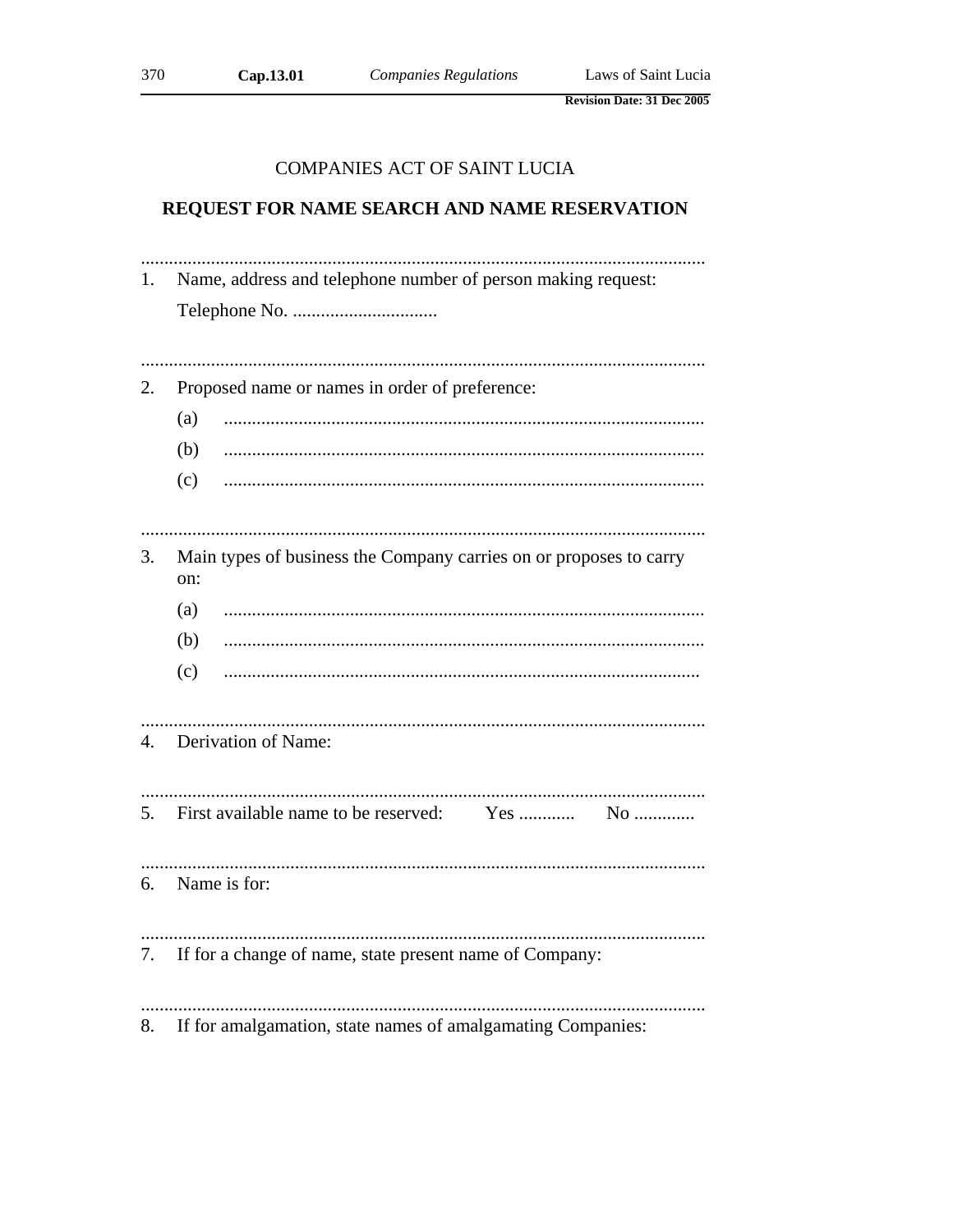**FORM 26**

### COMPANIES ACT OF SAINT LUCIA

### **REQUEST FOR NAME SEARCH AND NAME RESERVATION**

### *INSTRUCTIONS*

### *General:*

This form is for use in reserving a name or in checking availability of name. One copy of the form will be returned to sender indicating result of search and should, if name is available, be attached to Articles when submitted. The form need not be attached to Articles if the name has been reserved.

An indication that a name is available at this time is not to be construed as an undertaking that the name will be available if and when the Articles are submitted.

*Item 1:*

Set out name, address and telephone number of person making request.

*Item 2:*

Set out proposed name or names in order of preference. If more than 3 names are required to be searched (of which only one will be reserved), one or more additional request must be sent to the Registrar and fee must be paid in respect of each name to be reserved.

*Item 3:*

State the main types of business to be carried on.

*Item 4:*

If a name does not contain a distinctive word or does not describe the business to be carried on, the onus is on the person requesting the name to provide any information that may assist in deciding the suitability of the name. If a name consists of a coined word or initials, set out derivation.

### *Item 5:*

No fee is payable for name search. A fee is payable for each name reserved.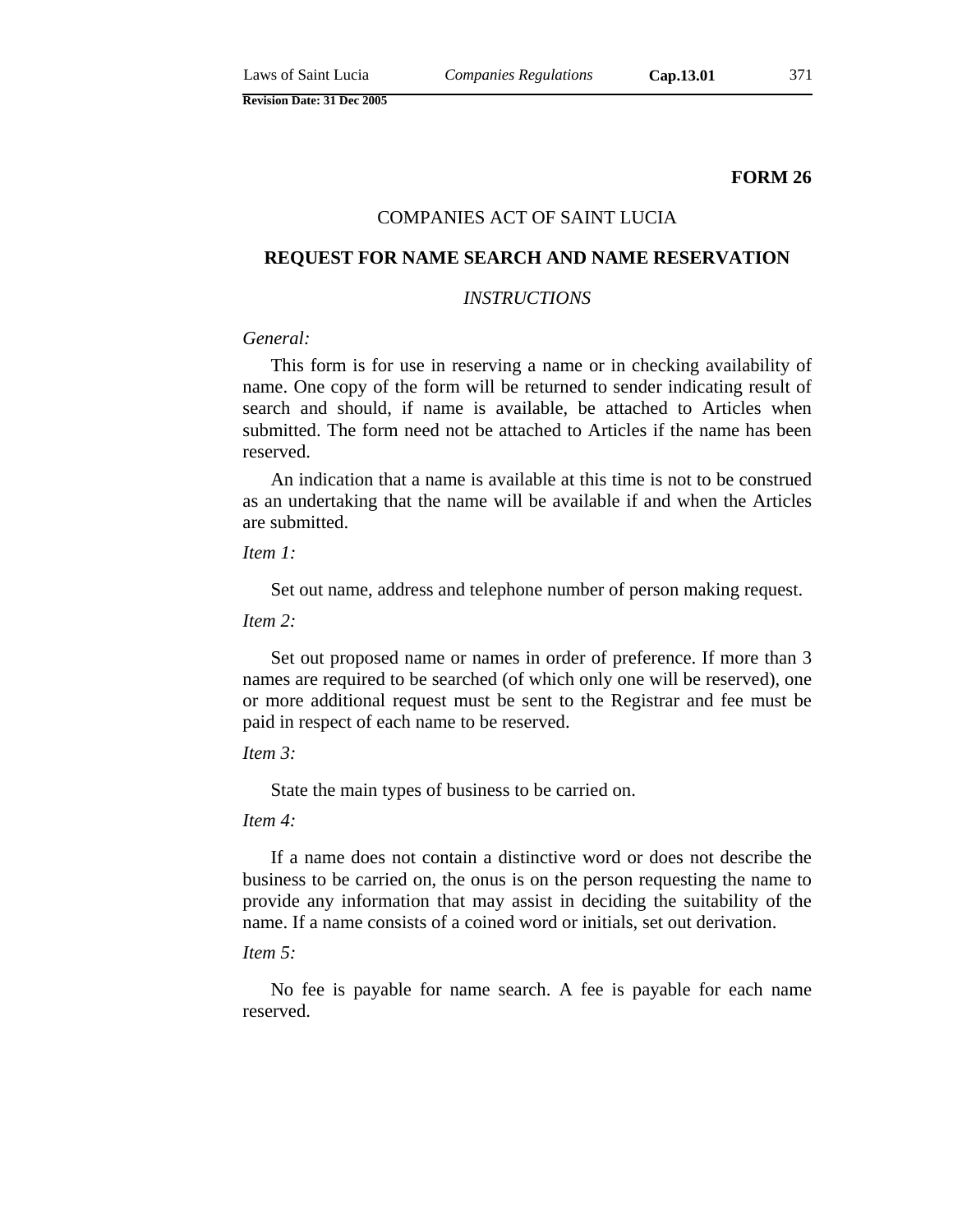# *Item 6:*

Set out whether the name is for incorporation; registration of an external Company stating jurisdiction of incorporation; change of name; amalgamation, etc.

Completed documents, in duplicate, and the prescribed fee (for reservation) are to be deposited at the office of the Registrar.

# **FORM 27**

### COMPANIES ACT OF SAINT LUCIA

### **APPLICATION FOR EXEMPTION**

......................................................................................................................... 1. Name of Company: Company No.: ......................................................................................................................... 2. Type of application for exemption: .......................................... Proxy solicitation – section 144 .......................................... Financial disclosure – section 150 .......................................... Affiliation exemption – section 154(3) ......................................................................................................................... 3. Name and address of applicant: .........................................................................................................................

4. Capacity of applicant:

......................................................................................................................... 5. Application for exemption is made for the following reasons:

| <b>Date</b> | <b>Signature</b> | <b>Title</b> |  |
|-------------|------------------|--------------|--|
|             |                  |              |  |
|             |                  |              |  |
|             |                  |              |  |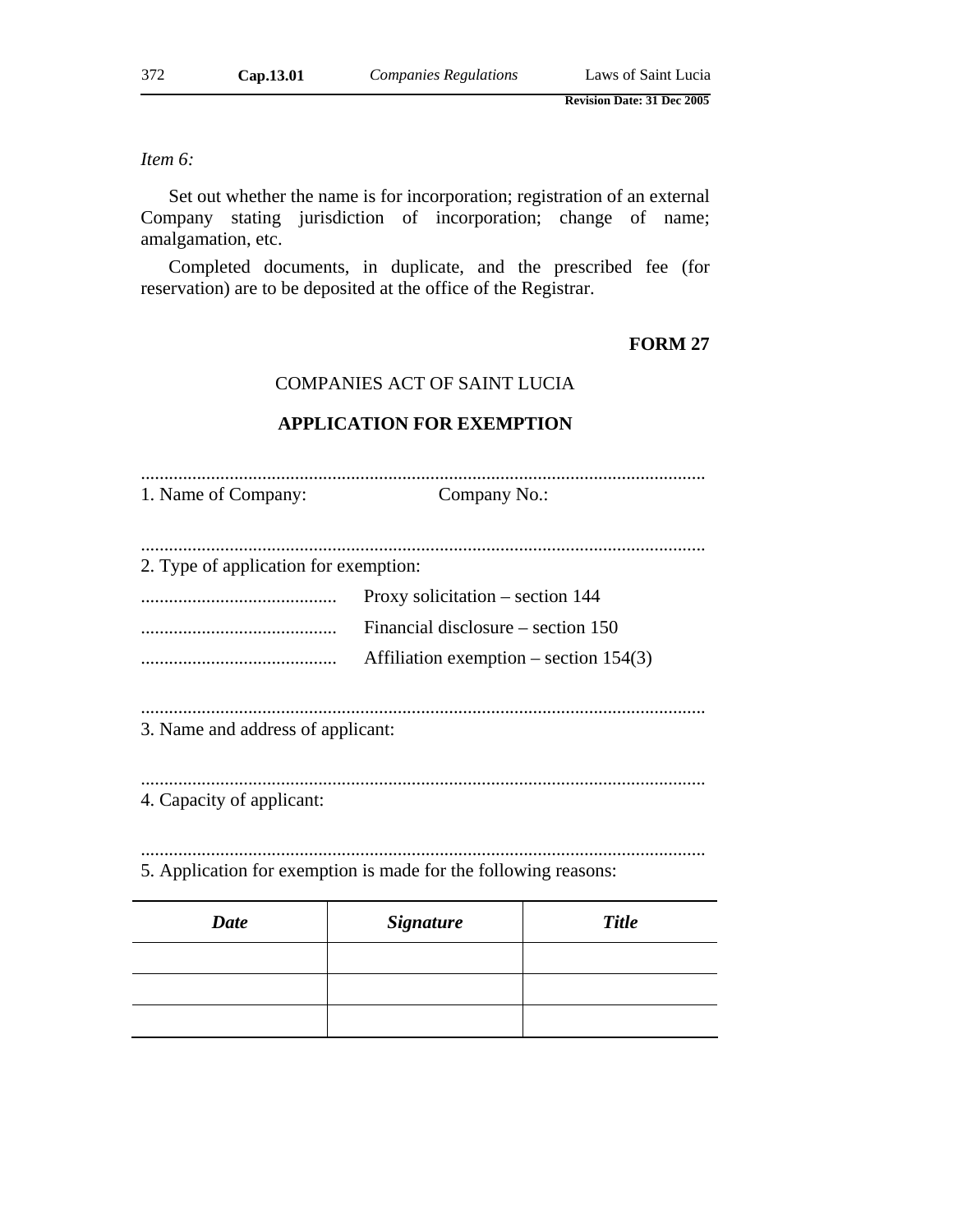### **FORM 27**

# COMPANIES ACT OF SAINT LUCIA

### **APPLICATION FOR EXEMPTION**

### *INSTRUCTIONS*

### *Item 1:*

Set out full legal name of Company and Company number.

*Item 2:*

Check the appropriate box to indicate the provision of the Act to which the requested exemption relates.

## *Item 3:*

Set out the full name (first name, initial and family name if an individual) and address.

### *Item 4:*

State the capacity in which the applicant acts, a director, authorised officer or attorney-at-law of a Company, or an attorney-at-law or agent of an applicant.

### *Item 5:*

State clearly the legal, economic or other reasons why the exemption should be granted.

#### *Signature:*

The applicant or his or her authorised agent shall sign the application. If the applicant is a Company, a director or authorised agent of the Company shall sign the application.

Completed documents, in duplicate, and the prescribed fee are to be deposited at the office of the Registrar.

### **FORM 28**

### COMPANIES ACT OF SAINT LUCIA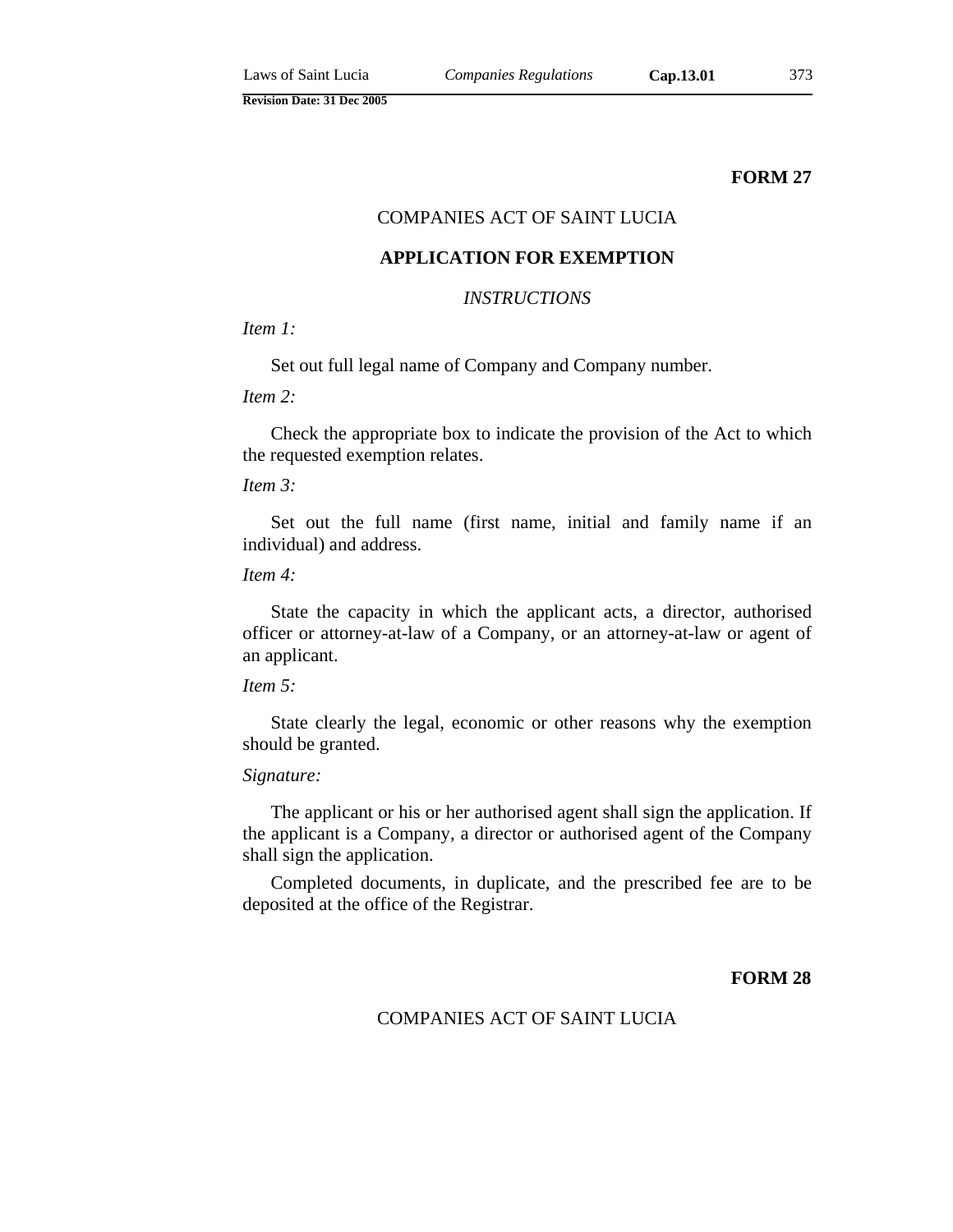(Section 194(1) and (2))

# **ANNUAL RETURN OF A COMPANY FOR PROFIT INCORPORATED OR CONTINUED UNDER THE ACT**

- 1. Name of Company 2. Company No.
- 3. Address of Registered Office
- 4. (a) Return made from  $\frac{1}{\sqrt{1-\frac{1}{2}}}\$  to  $\frac{1}{\sqrt{1-\frac{1}{2}}}\$

| <b>Share Capital</b><br>4<br>(b) |                                             | <b>Issued by Company</b><br>in the last financial<br>period |                     | Purchased/redeemed<br>by Company in the<br>last financial period |                     |                                        |
|----------------------------------|---------------------------------------------|-------------------------------------------------------------|---------------------|------------------------------------------------------------------|---------------------|----------------------------------------|
| Class<br>of<br><b>Shares</b>     | Number<br>issued<br>and<br>outstan-<br>ding | Amount<br>of stated<br>capital                              | Number<br>of shares | Amount<br>of stated<br>capital                                   | Number<br>of shares | Reduc-<br>tion of<br>stated<br>capital |
|                                  |                                             |                                                             |                     |                                                                  |                     |                                        |
|                                  |                                             |                                                             |                     |                                                                  |                     |                                        |

# 5. AUTHORISED SHARE CAPITAL, IF ANY

| <b>Class of Shares</b> | <b>Number of Shares in each Class</b> |  |  |
|------------------------|---------------------------------------|--|--|
|                        |                                       |  |  |
|                        |                                       |  |  |
|                        |                                       |  |  |
|                        |                                       |  |  |
|                        |                                       |  |  |

Delivered for filing by: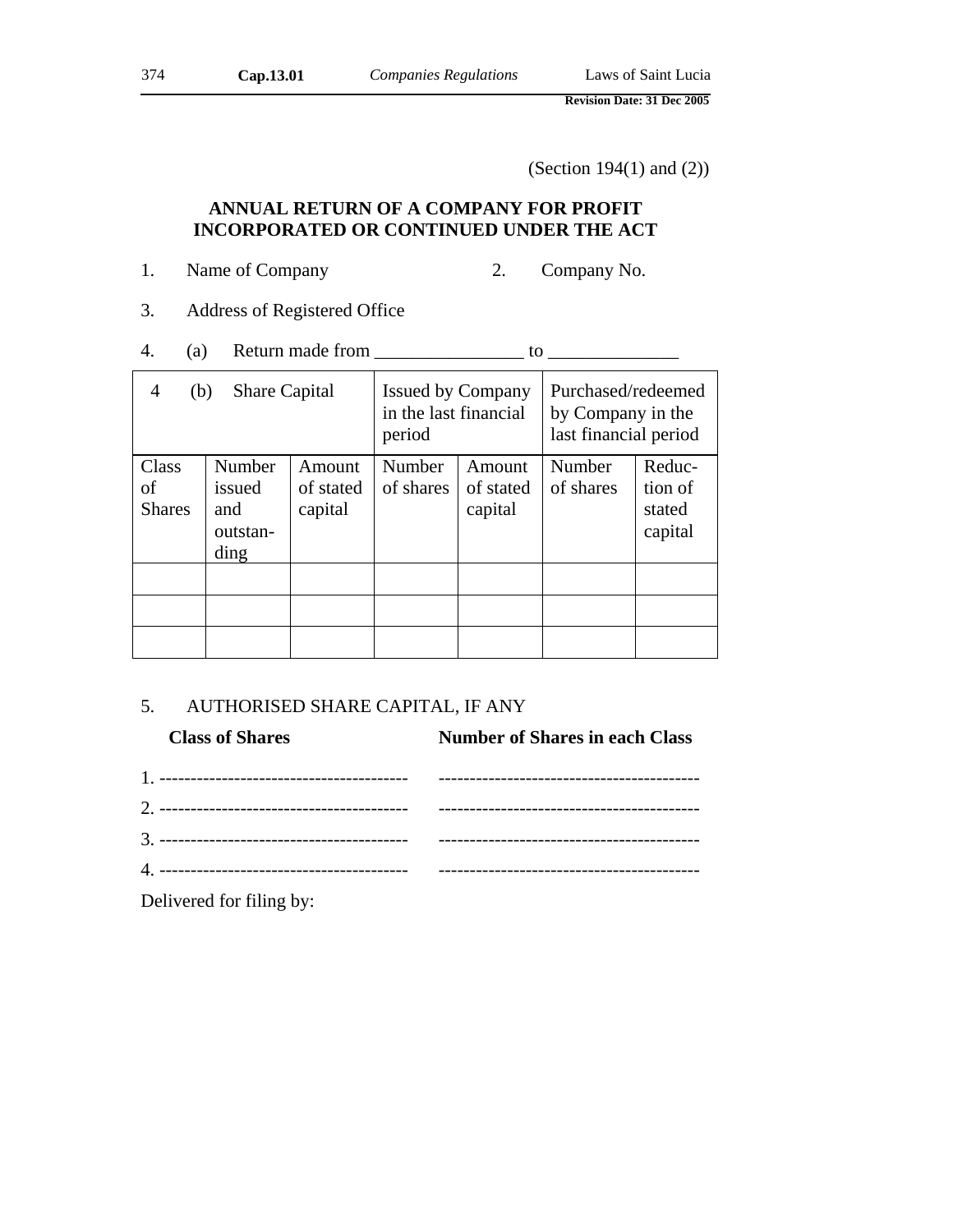| Laws of Saint Lucia               | <b>Companies Regulations</b> | Cap.13.01 | 375 |
|-----------------------------------|------------------------------|-----------|-----|
| <b>Revision Date: 31 Dec 2005</b> |                              |           |     |

6. List of persons holding shares in the company on 31 December 20 and of persons who have held shares therein at any time since the date of the last return or (in case of the first return) of the incorporation or continuance of the company, showing their names and addresses and an account of the shares so held.

|              |             |                                       | <b>Account Shares</b>                                               |                                                                                                                                                                                                                                                                                        |                                 |     |         |
|--------------|-------------|---------------------------------------|---------------------------------------------------------------------|----------------------------------------------------------------------------------------------------------------------------------------------------------------------------------------------------------------------------------------------------------------------------------------|---------------------------------|-----|---------|
| <b>Names</b> | Nationality | Address/<br>Registe-<br>red<br>Office | Class of<br>shares<br>and<br>number<br>held at<br>date of<br>Return | Particulars of<br>shares transferred<br>since the date of<br>the last return or<br>in case of the<br>first return, of the<br>company of or its<br>continuance, by<br>(a) persons who<br>are still members<br>and (b) persons<br>who have ceased<br>to be members<br><b>Num</b><br>-ber | Date of<br>registra-<br>tion of |     | Remarks |
|              |             |                                       |                                                                     |                                                                                                                                                                                                                                                                                        | transfer                        |     |         |
|              |             |                                       |                                                                     |                                                                                                                                                                                                                                                                                        | (a)                             | (b) |         |

- 7. Total amount of the indebtedness of the Company in respect of all mortgages and charges of the kind which are required to be registered with the Registrar under section 250 of the Companies Act, \$
- 8. The directors of the Company as of the date of the Annual Return are: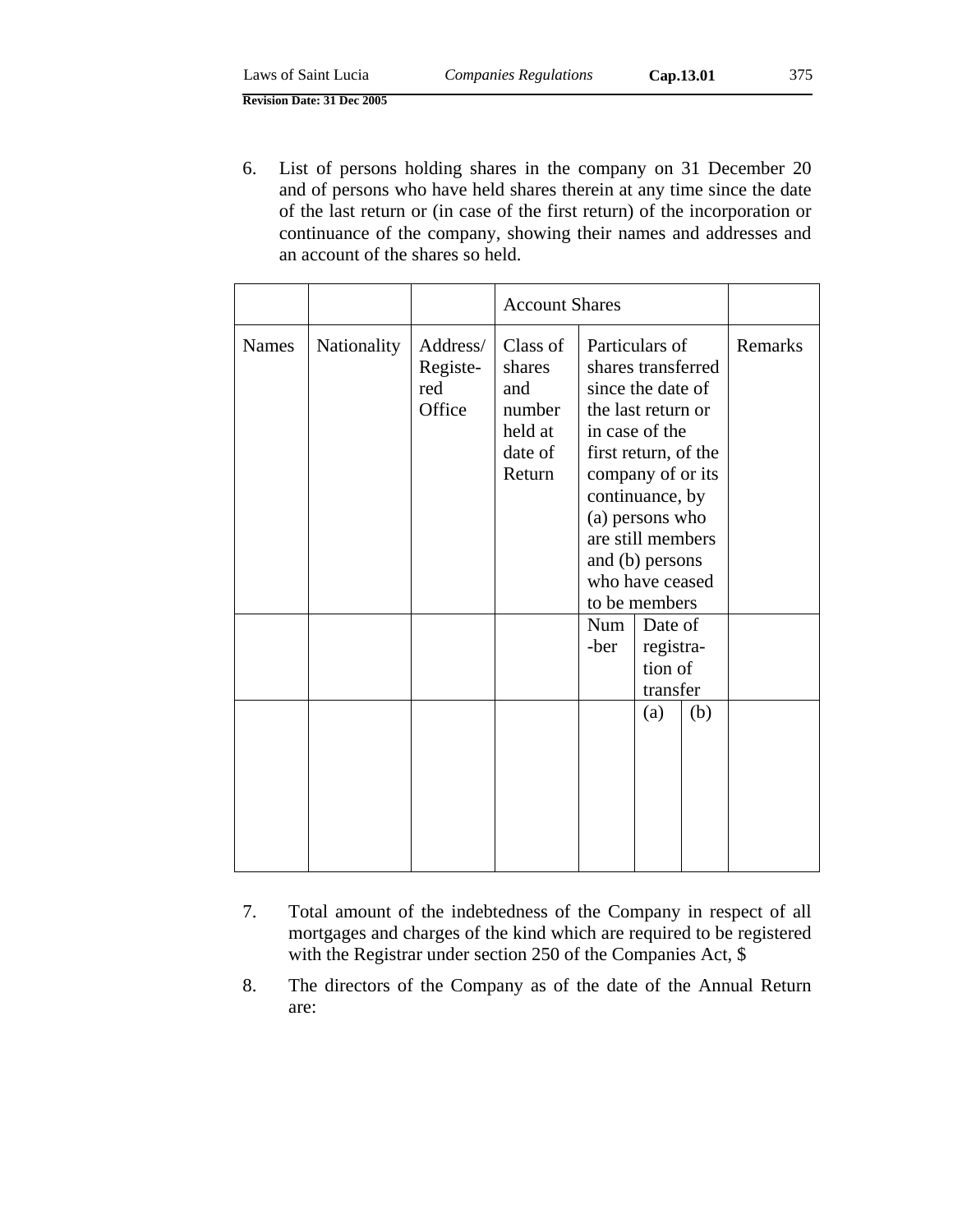| 376 | Cap.13.01 | <i>Companies Regulations</i> | Laws of Saint Lucia |
|-----|-----------|------------------------------|---------------------|
|     |           |                              |                     |

| Name | Address | Occupation | Nationality | Date of<br>appointment |
|------|---------|------------|-------------|------------------------|
|      |         |            |             |                        |
|      |         |            |             |                        |
|      |         |            |             |                        |
|      |         |            |             |                        |

9. The secretary/assistant secretary(ies) of the company as of the date of the Annual Return is/are:

| Name | Address/Registered/<br>Principal Place of<br><b>Business</b> | Status/Occupation | Date of<br>appointment |
|------|--------------------------------------------------------------|-------------------|------------------------|
|      |                                                              |                   |                        |
|      |                                                              |                   |                        |

10.

# **CERTIFICATE**

I hereby certify that the contents of this Return are correct.

| Date | Name and Title | Signature |
|------|----------------|-----------|
|      |                |           |

# **FORM 28**

# COMPANIES ACT OF SAINT LUCIA

# ANNUAL RETURN OF A COMPANY FOR PROFIT INCORPORATED OR CONTINUED UNDER THE ACT

# **INSTRUCTIONS**

*Items 1,2*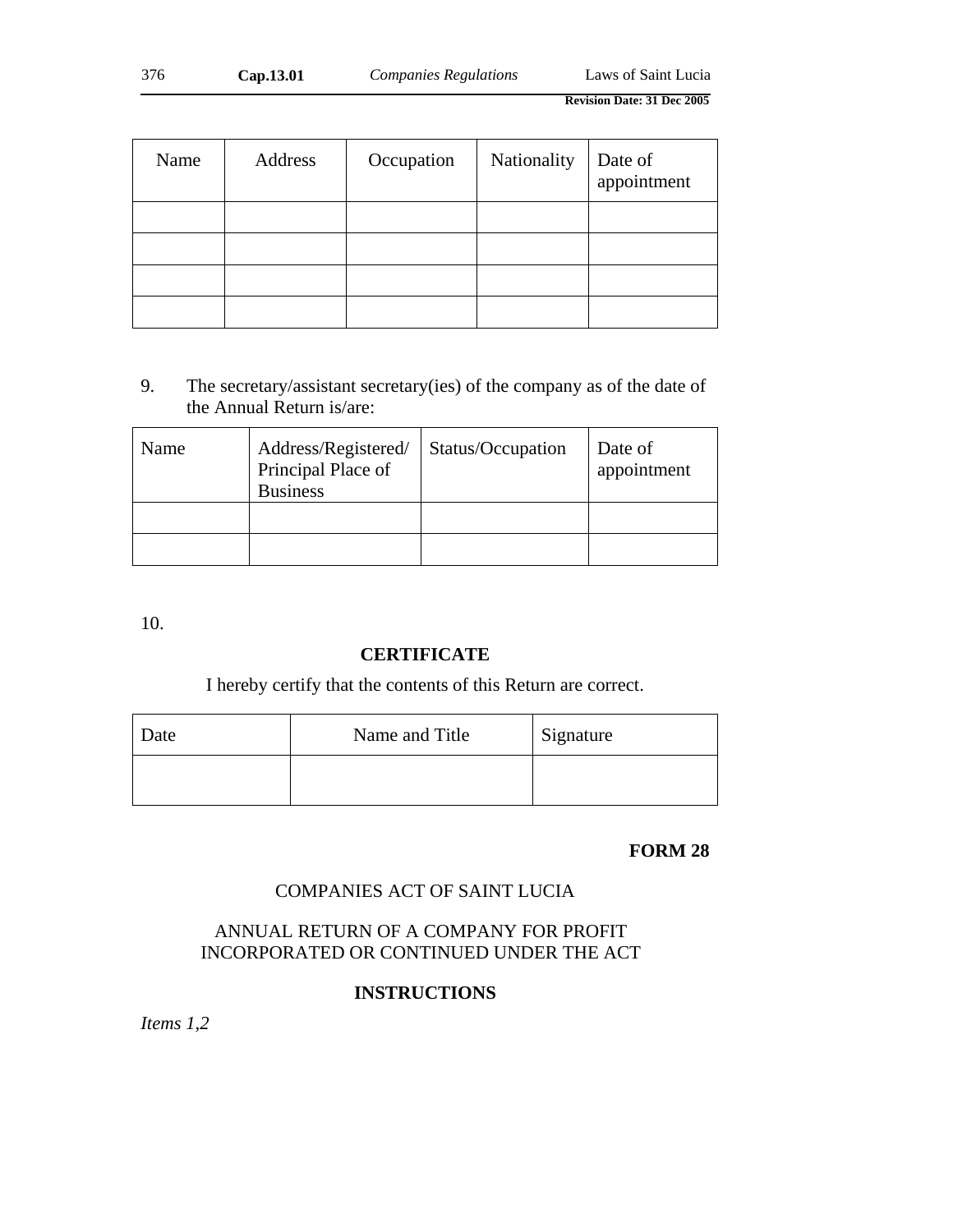Set out the full legal name of the company, and except where a number has not been assigned, state the company number.

*Item 3* 

State the full address of the registered office of the company.

### *Item 4*

State the anniversary of incorporation or continuance under the Act. Tick the appropriate box. N.B. – this Return is due "not later than 30 days after each anniversary date of its continuance or incorporation" under the Act [section 194(1)].

In the case of a company being continued, state "Not Applicable" or " $N/A$ " in Item 4(b).

*Item 5* 

State class(es) of shares by distinctive name or other form of designation and total number of shares in each class.

#### *Item 6*

- (i) State same date as in Item 4 above,
- (ii) State full name of each shareholder, whether a natural person or a corporation,
- (iii) State address (if a natural person) or registered office (if a corporation),
- (iv) State address occupation/calling (if a natural person) or status (i.e., "corporation"/ "limited" or "unlimited liability company") (if a corporation),
- (v) State class of shares as per item 5 above and number held by each existing shareholder at date of Return.
- (vi) State particulars of shares as transferred since the date of the last return or since the date of incorporation or continuance of the company by persons who are still shareholders or who have ceased to be shareholders, as the case may be.

In either case, state the following—

- the number of shares transferred.
- the relevant class(es) of the shares transferred.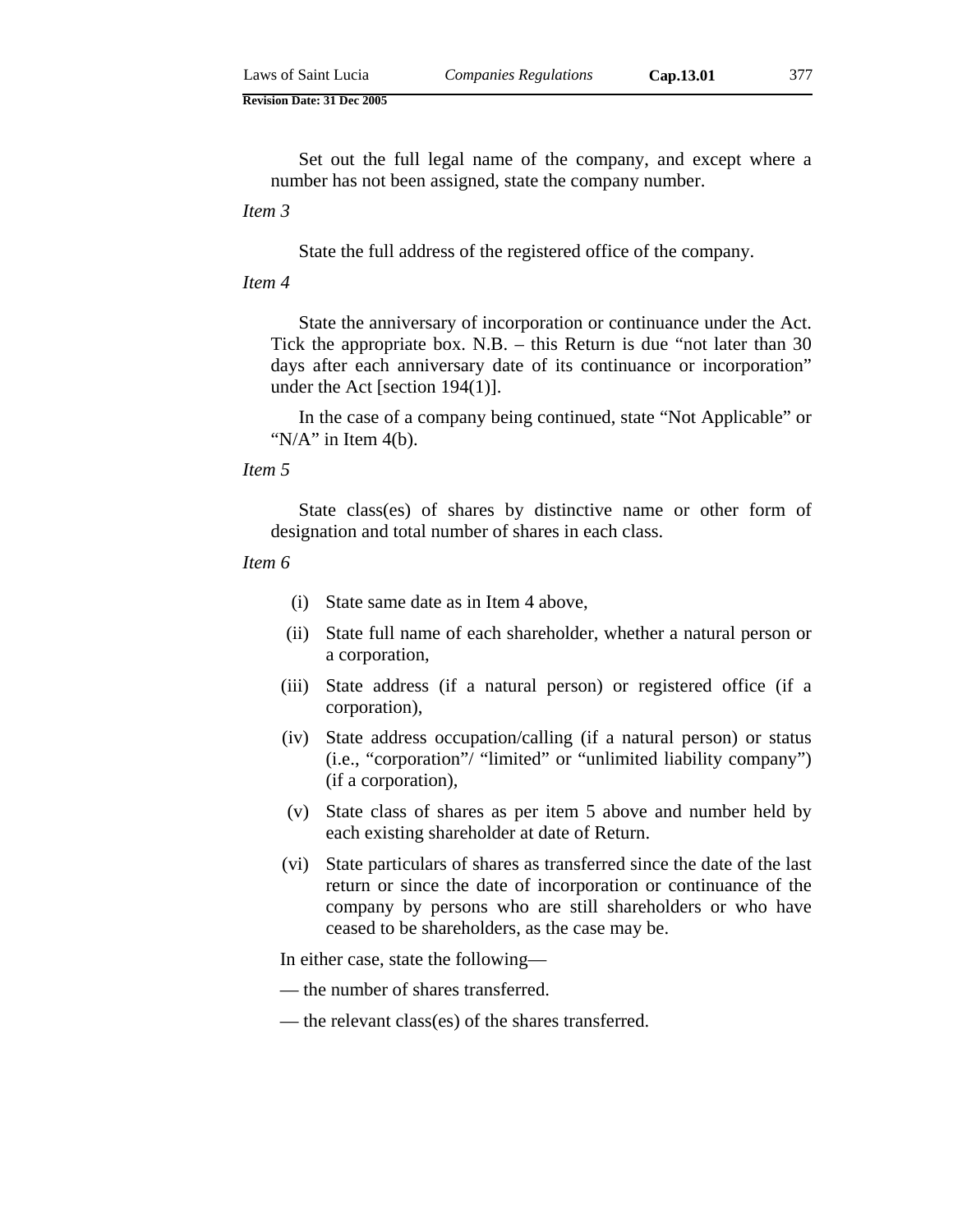- the date of registration of each transfer of shares.
- Insert the name of the transferee (the person to whom the shares have been transferred) in the "Remarks" column immediately opposite the particulars of each transfer. N.B. – the particulars of transfer should be placed opposite the name of the transferor (the person who has transferred the shares) and not opposite that of the transferee.

*Item 8* 

With respect to each director—

- (a) set out first given name, middle name and family name;
- (b) state full address; and
- (c) specify other occupation clearly. Where possible, specify area of speciality e.g. electrical engineer. In the case of an individual who has no business occupation, but who holds any other directorship or directorships, particulars of that other directorship or at least one of those other directorships should be stated. In the case of an individual who has no other business occupation or directorship of any kind, state "Not applicable" or "N/A".

*Item 9*

- (a) (i) In the case of an individual, set out first given name, middle name and family name.
	- (ii) In the case of a firm or corporation, set out the registered name.
- (b) In the case of  $(a)(i)$ , state full address, in the case of  $(a)(ii)$ , state principal place of business or registered office, as the case may be.
- (c) (i) In the case of an individual, specify other business occupation clearly. Where possible, specify area of speciality e.g., electrical engineer. In the case of an individual who has no business occupation, but who holds any other secretaryship or secretaryships, particulars of that other secretaryship or at least one of those other secretaryships should be stated. In the case of an individual who has no other business occupation or secretaryship of any kind, state "Not applicable" or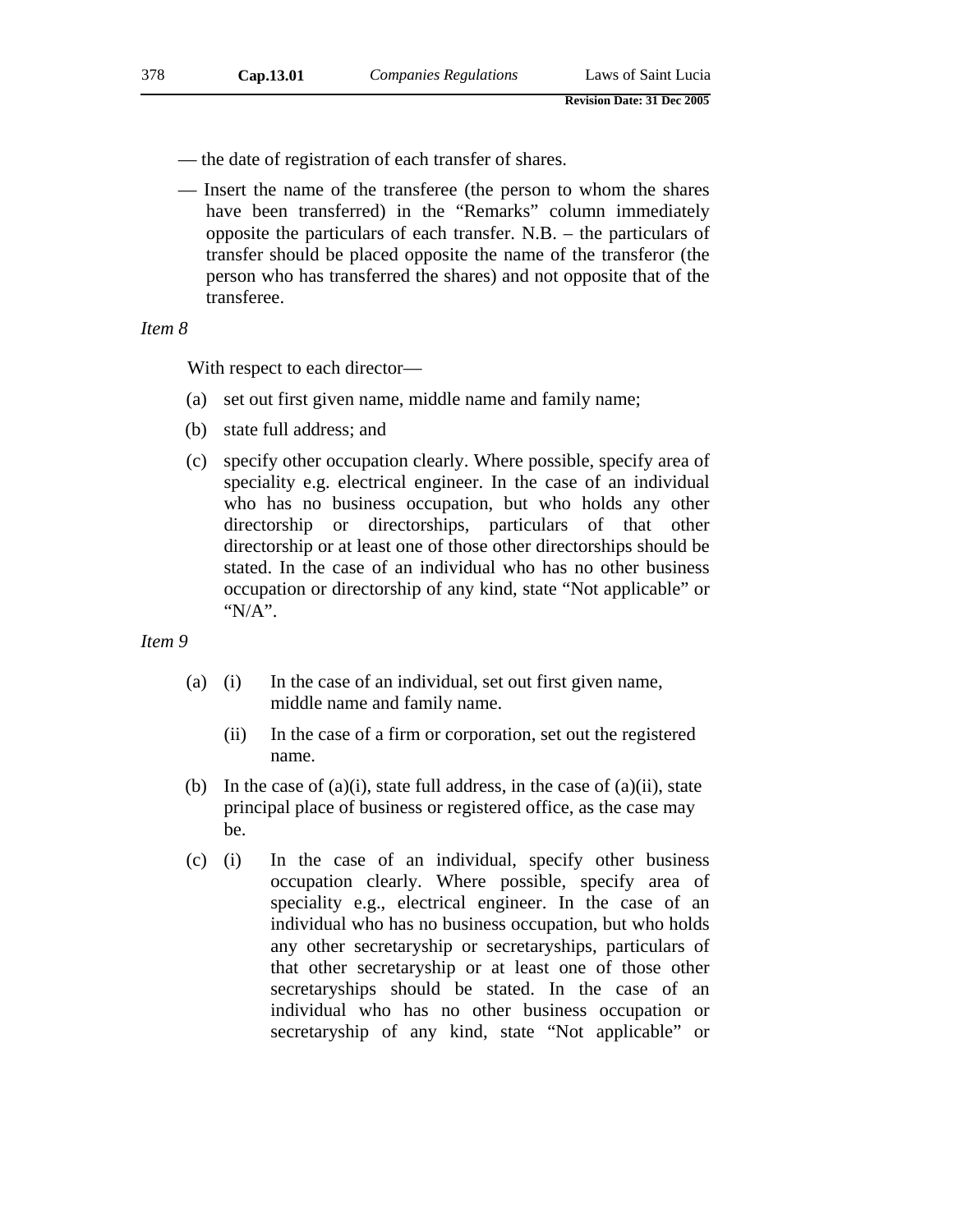"N/A".

 (ii) In the case of a firm or corporation set out status, e.g., "firm of accountants" or "company incorporated under the laws of Saint Lucia" (or elsewhere).

### *Signature*

A director or authorised officer of the company shall sign a return.

Completed documents, in duplicate, and the prescribed fees are to be filed at the office of the Registrar and one set of the duplicate originals would be returned to the company or its representative with the endorsement "Registered" and the date of registration.

*(Inserted by S.I. 89/1999)* 

**Form 29**



# COMPANIES ACT OF SAINT LUCIA

(Section 363(2))

### **ARTICLES OF REINCORPORATION**

| 1. | Name of Company<br>Company Number<br>2.                                                  |
|----|------------------------------------------------------------------------------------------|
| 3. | The classes and any maximum number of shares that the company is<br>authorized to issue. |
| 4. | Restrictions, if any, on share transfers                                                 |
| 5. | Number (or minimum or maximum number) of directors.                                      |
| 6. | Restriction, if any, on business the company may carry on.                               |
| 7. | If change of name effected, previous name.                                               |
| 8. | Details of Statutory incorporation.                                                      |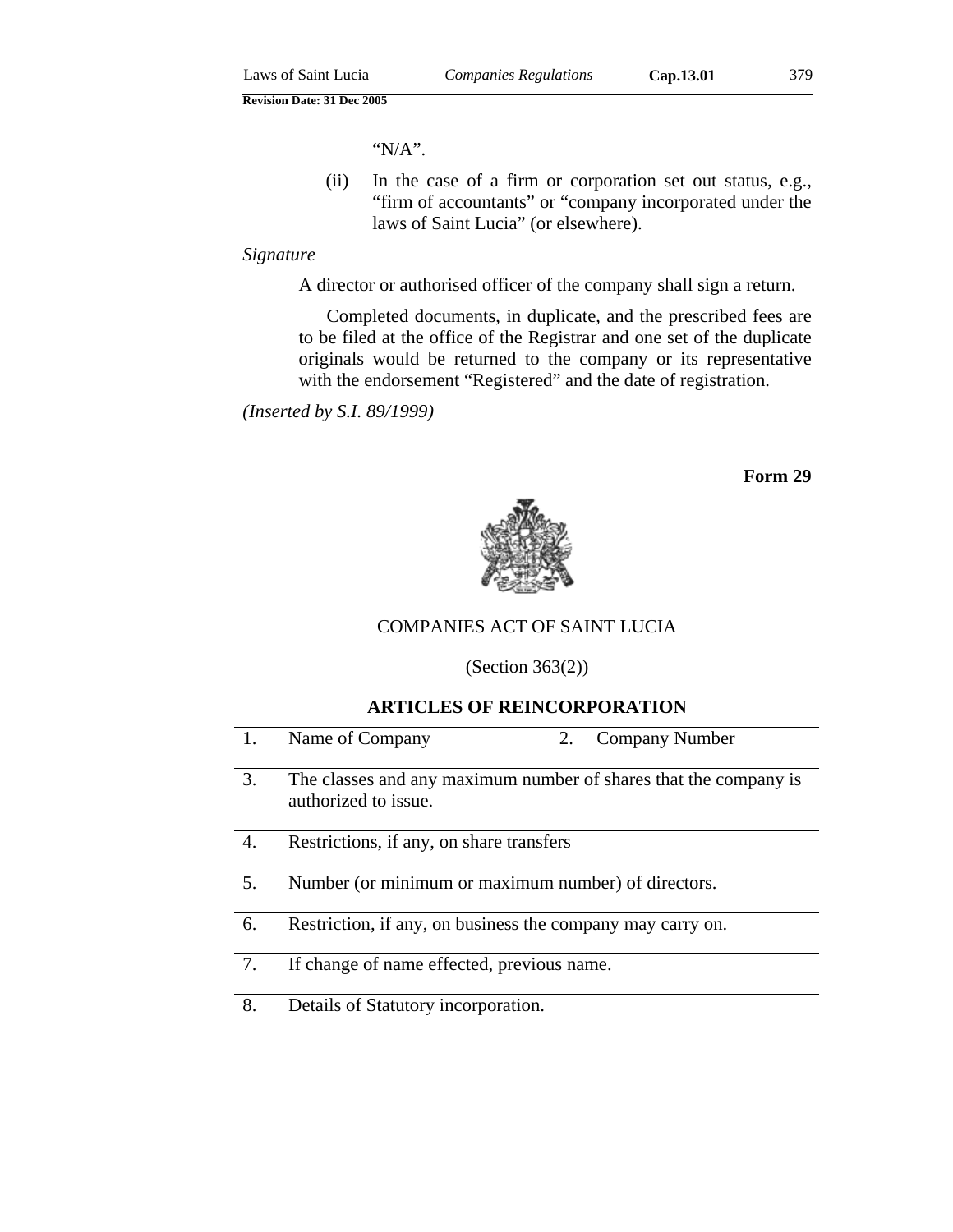| 380 | Cap.13.01 | <b>Companies Regulations</b> | Laws of Saint Lucia               |
|-----|-----------|------------------------------|-----------------------------------|
|     |           |                              | <b>Revision Date: 31 Dec 2005</b> |

| -9. | Other provisions if any. |           |       |  |
|-----|--------------------------|-----------|-------|--|
|     | Date                     | Signature | Title |  |
|     |                          |           |       |  |

### **Form 29**

### COMPANIES ACT OF SAINT LUCIA

### **ARTICLES OF REINCORPORATION**

### INSTRUCTIONS

### Format:

Documents required to be sent to the Registrar under the Act must conform with regulations 22 to 26 of the Regulations under the Act. Where any provision required to be set out is too long to be set out in the space provided in the form, the form may incorporate the provisions by annexing a schedule in the manner described in regulation 26 of the Regulations.

### *Item 1:*

Set out the full legal name of the Company.

### *Item 3:*

Set out the details required by section  $5(1)(b)$  of the Act. All shares must be without nominal or par value and must comply with Division C of Part 1 of the Act.

#### *Item 4:*

If restrictions are to be placed on the right to transfer shares of the Company, set out a statement to this effect and the nature of such restrictions.

#### *Item 5:*

State the number of directors. If cumulative voting is permitted, the number of directors must be invariable, otherwise it is permissible to specify a minimum and maximum number of directors.

#### *Item 6:*

If restrictions are to be placed on the business the company may carry on, set out the restrictions.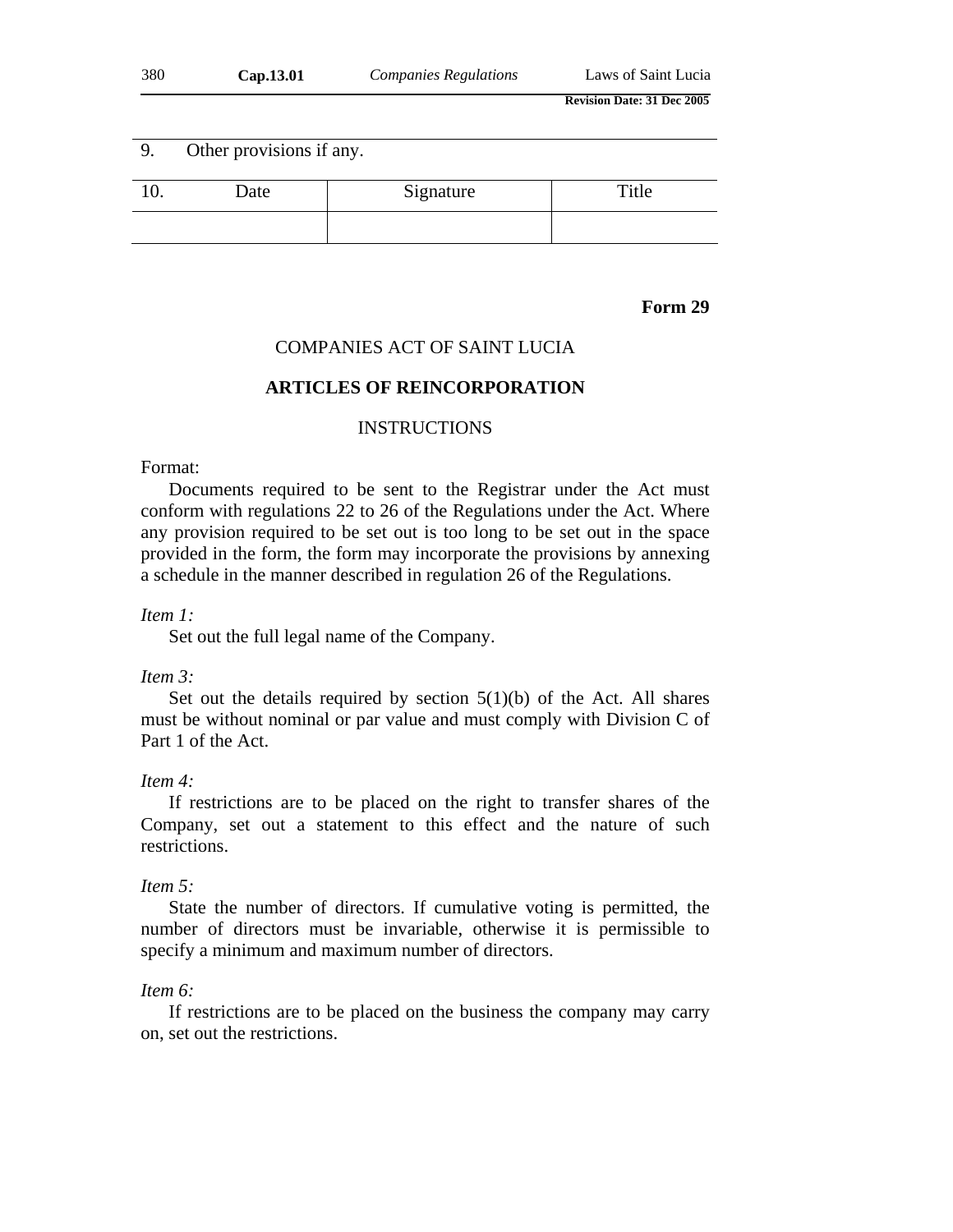### *Signature:*

A director or authorised officer of the Company shall sign the Articles.

### *Other Documents:*

*The Articles must be accompanied by Notice of Registered Office (Form 4) and notice of Directors (Form 9).* 

*Completed documents, in duplicate, and the prescribed fees are to be deposited at the office of the Registrar.* 

*(Inserted by S.I. 74/2001)*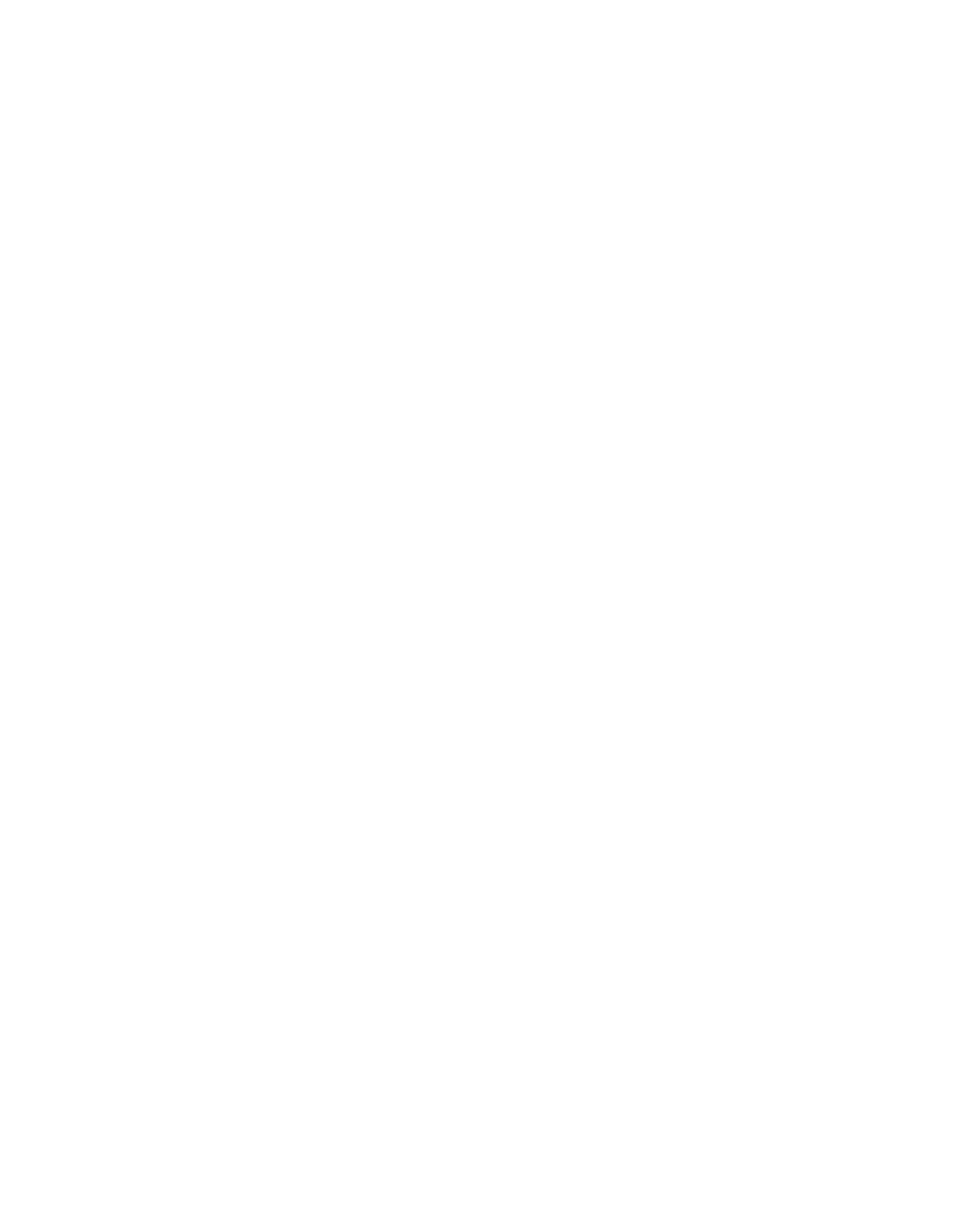# **SCHEDULE 4**

# **MODEL GENERAL BYE-LAW OF A COMPANY INCORPORATED OR CONTINUED UNDER THE COMPANIES ACT**

| $\mathbf 1$     |                                                                         |  |
|-----------------|-------------------------------------------------------------------------|--|
| 2.              |                                                                         |  |
| 3.              |                                                                         |  |
| $\mathbf{4}$    |                                                                         |  |
| 5.              |                                                                         |  |
| 6.              |                                                                         |  |
| 7.              |                                                                         |  |
| 8.              | Submission of contracts or transactions to shareholders for approval388 |  |
| 9.              |                                                                         |  |
| 10.             |                                                                         |  |
| 11.             |                                                                         |  |
| 12.             |                                                                         |  |
| 13.             |                                                                         |  |
| 14.             |                                                                         |  |
| 15.             |                                                                         |  |
| 16.             |                                                                         |  |
| 17 <sub>1</sub> |                                                                         |  |
| 18.             |                                                                         |  |
| 19.             |                                                                         |  |
| 20.             |                                                                         |  |
| 21.             |                                                                         |  |
| 22.             |                                                                         |  |

### THE COMPANIES ACT

### **BYE-LAW NO. 1**

*A Bye-law relating generally to the conduct of the affairs of—* 

......................................................................................................................... *(Insert name of Company*)

BE IT ENACTED as the general Bye-law of

..................................................

(*Insert name of Company*)

(hereinafter called the "Company") as follows:

### **1. INTERPRETATION**

1.1 In this bye-law and all other bye-laws of the Company, unless the context otherwise requires—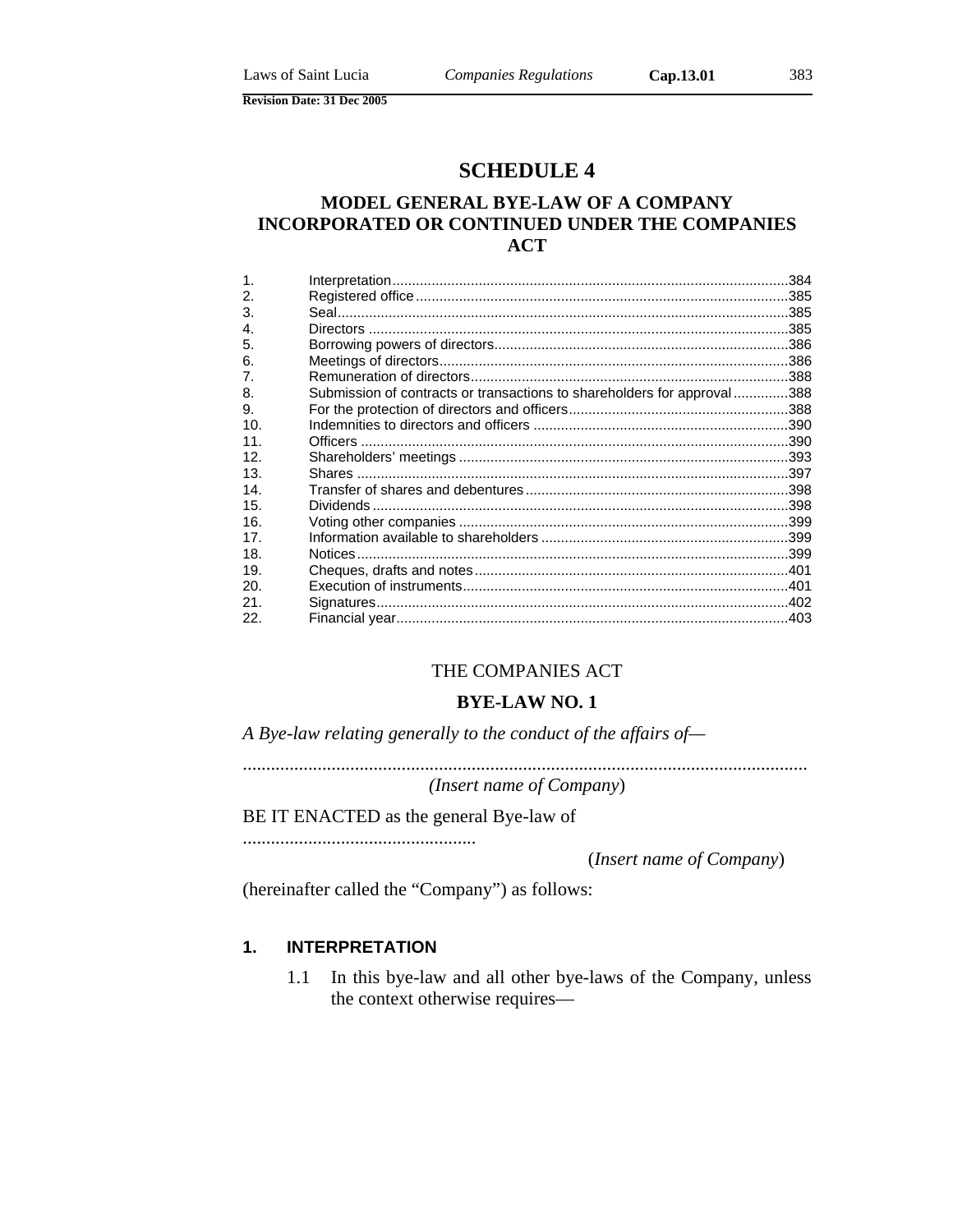- (a) "Act" means the Companies Act as from time to time amended and every statute substituted therefor and, in the case of such substitution, any references in the bye-laws of the Company to provisions of the Act shall be read as references to the substituted provisions therefor in the new statute or statutes;
- (b) "Regulations" means any regulations made under the Act, and every regulation substituted therefor and, in the case of such substitution, any references in the bye-laws of the Company to provisions of the Regulations shall be read as references to the substituted provisions therefor in the new regulations;
- (c) "bye-laws" means any bye-law of the Company from time to time in force;
- (d) all terms contained in the bye-laws and defined in the Act or the Regulations shall have the meanings given to such terms in the Act or the Regulations; and
- (e) the singular includes the plural and the plural includes the singular; the masculine gender includes the feminine and neutral genders; the word "person" includes bodies corporate, companies, partnerships, syndicates, trusts and any association of persons, and the word "individual" means a natural person.

### **2. REGISTERED OFFICE**

2.1. The registered office of the Company shall be in Saint Lucia at such address as the directors may fix by resolution.

# **3. SEAL**

3.1. The common seal of the Company shall be such as the directors may by resolution adopt.

### **4. DIRECTORS**

4.1. *Powers:* Subject to any unanimous shareholder agreement, the business and affairs of the Company shall be managed by the directors.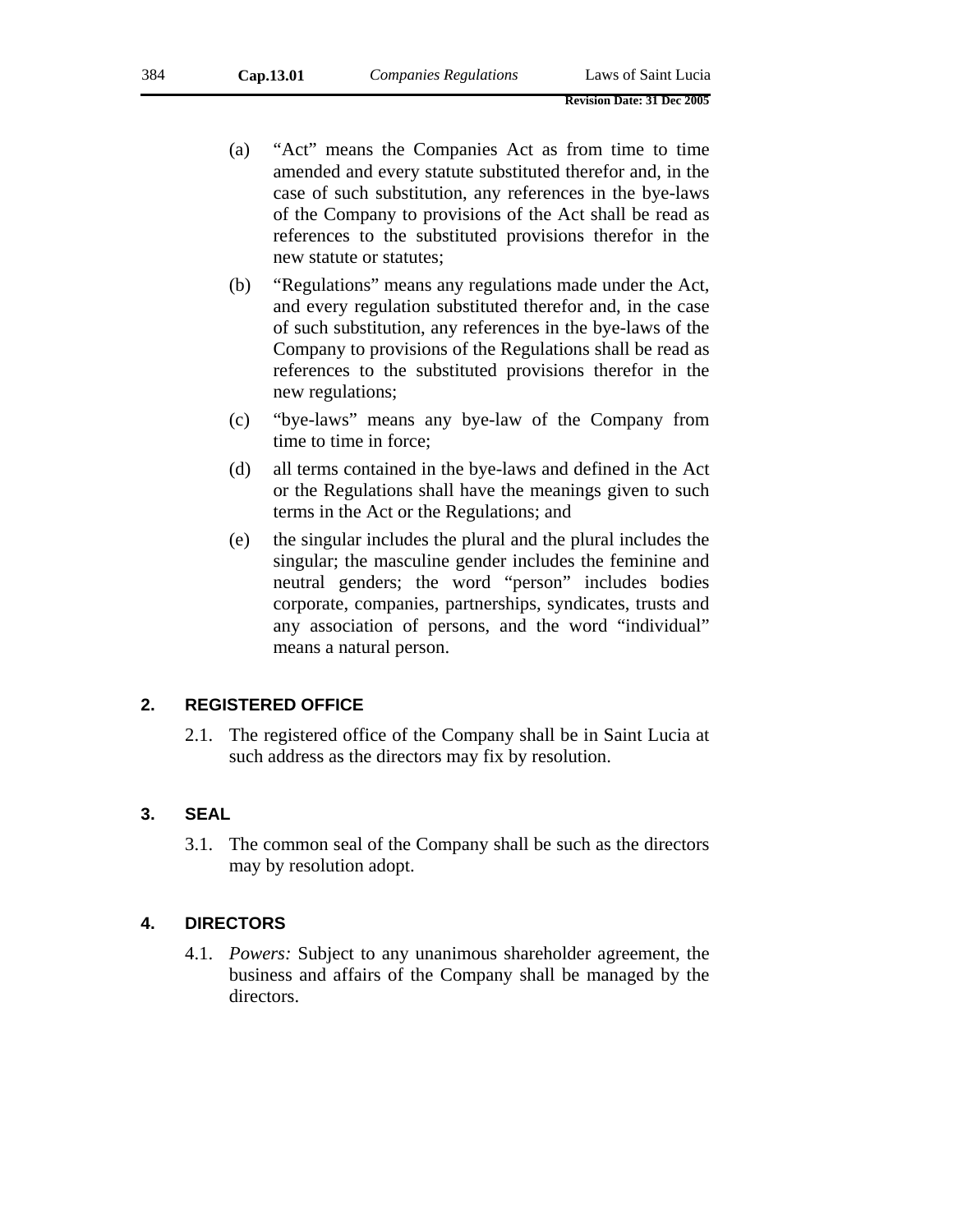- 4.3. *Election:* Directors shall be elected by the shareholders on a show of hands unless a ballot is demanded in which case such election shall be by ballot.
- 4.4. *Tenure:* Unless his or her tenure is sooner determined, a director shall hold office from the date from which he or she is elected or appointed until the close of the annual meeting of the shareholders next following but he or she shall be eligible for re-election if qualified.
	- 4.4.1. A director who is also an officer shall continue to be a director until he or she ceases to be an officer.
	- 4.4.2. A director shall cease to be a director—
		- (a) if he or she becomes bankrupt or compounds with his or her creditors or is declared insolvent;
		- (b) if he or she is found to be of unsound mind; or
		- (c) if by notice in writing to the Company he or she resigns his or her office and any such resignation shall be effective at the time it is sent to the Company or at the time specified in the notice, whichever is later.
	- 4.4.3. The shareholders of the Company may, by ordinary resolution passed at a special meeting of the shareholders, remove any director from office and a vacancy created by the removal of a director may be filled at the meeting of the shareholders at which the director is removed.
- 4.5. *Committee of Directors:* The directors may appoint from among their number a committee of directors and subject to section 82(2) of the Act may delegate to such committee any of the powers of the directors.

#### **5. BORROWING POWERS OF DIRECTORS**

- 5.1. The directors may—
	- (a) borrow money upon the credit of the Company;
	- (b) issue, re-issue, sell or pledge debentures of the Company;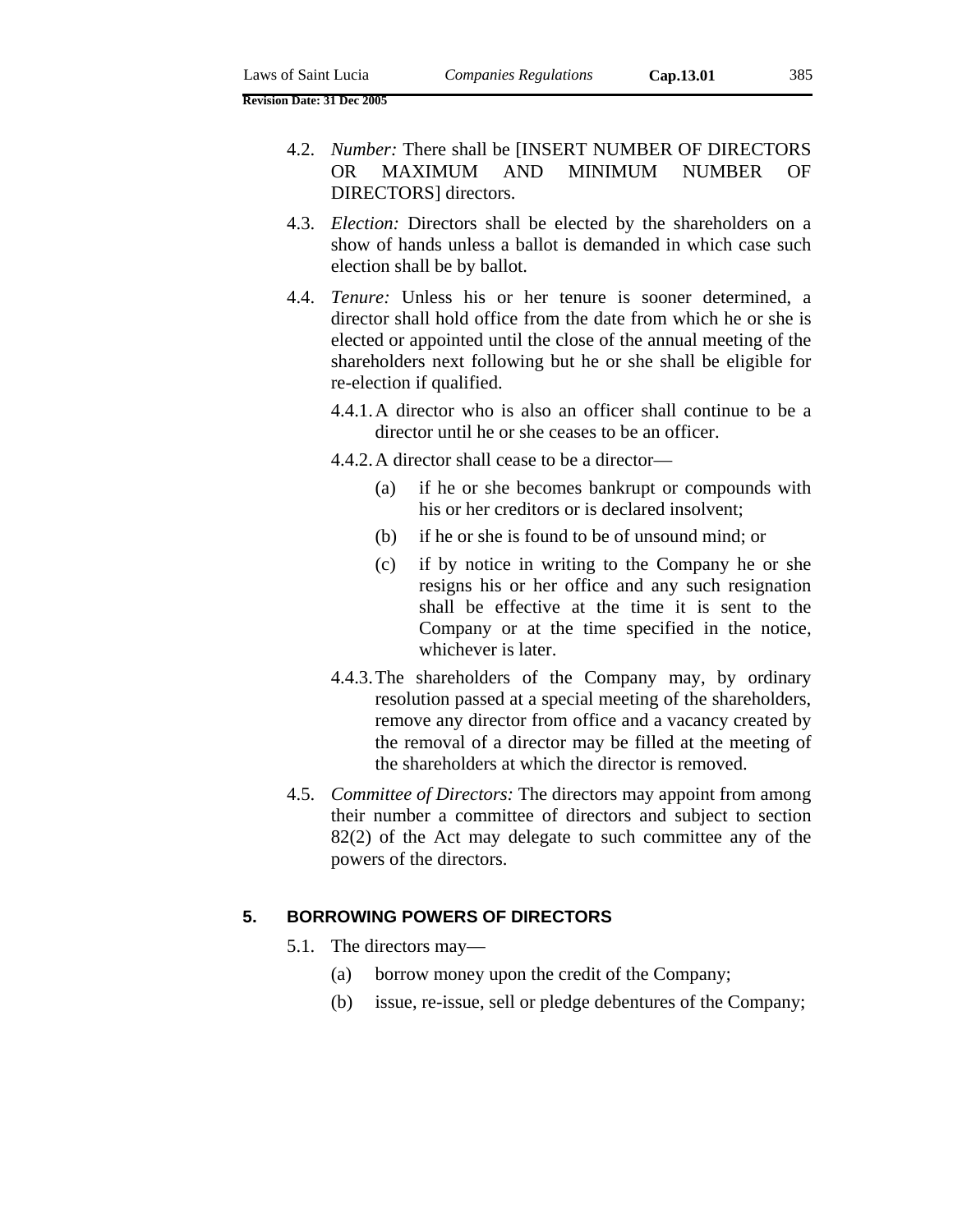- (c) subject to section 53 of the Act, give a guarantee on behalf of the Company to secure performance of an obligation of any person; and
- (d) mortgage, charge, pledge or otherwise create a security interest in all or any property of the Company, owned or subsequently acquired, to secure any obligation of the Company.
- 5.2. The directors may by resolution delegate to any officer of the Company all or any of the powers conferred on the directors by paragraph 5.1 hereof to the full extent thereof or such lesser extent as the directors may in any such resolution provide.
- 5.3. The powers conferred by paragraph 5.1 hereof shall be supplementary to and not in substitution for any powers to borrow money for the purposes of the Company possessed by its directors or officers independently of a borrowing bye-law.

### **6. MEETINGS OF DIRECTORS**

- 6.1. *Place of Meeting:* Meetings of the directors and of any committee of the directors may be held within or outside Saint Lucia.
- 6.2. *Notice:* A meeting of the directors may be convened at any time by any director or the Secretary, when directed or authorised by any director. Subject to section 79(1) of the Act the notice of any such meeting need not specify the purpose of or the business to be transacted at the meeting. Notice of any such meeting shall be served in the manner specified in paragraph 18.1 hereof not less than 2 days (exclusive of the day on which the notice is delivered or sent but inclusive of the day for which notice is given) before the meeting is to take place. A director may in any manner waive notice of a meeting of the directors and attendance of a director at a meeting of the directors shall constitute a waiver of notice of the meeting except where a director attends a meeting for the express purpose of objecting to the transaction of any business on the grounds that the meeting is not lawfully called.
	- 6.2.1. It shall not be necessary to give notice of a meeting of the directors of a newly elected or appointed director for a meeting held immediately following the election of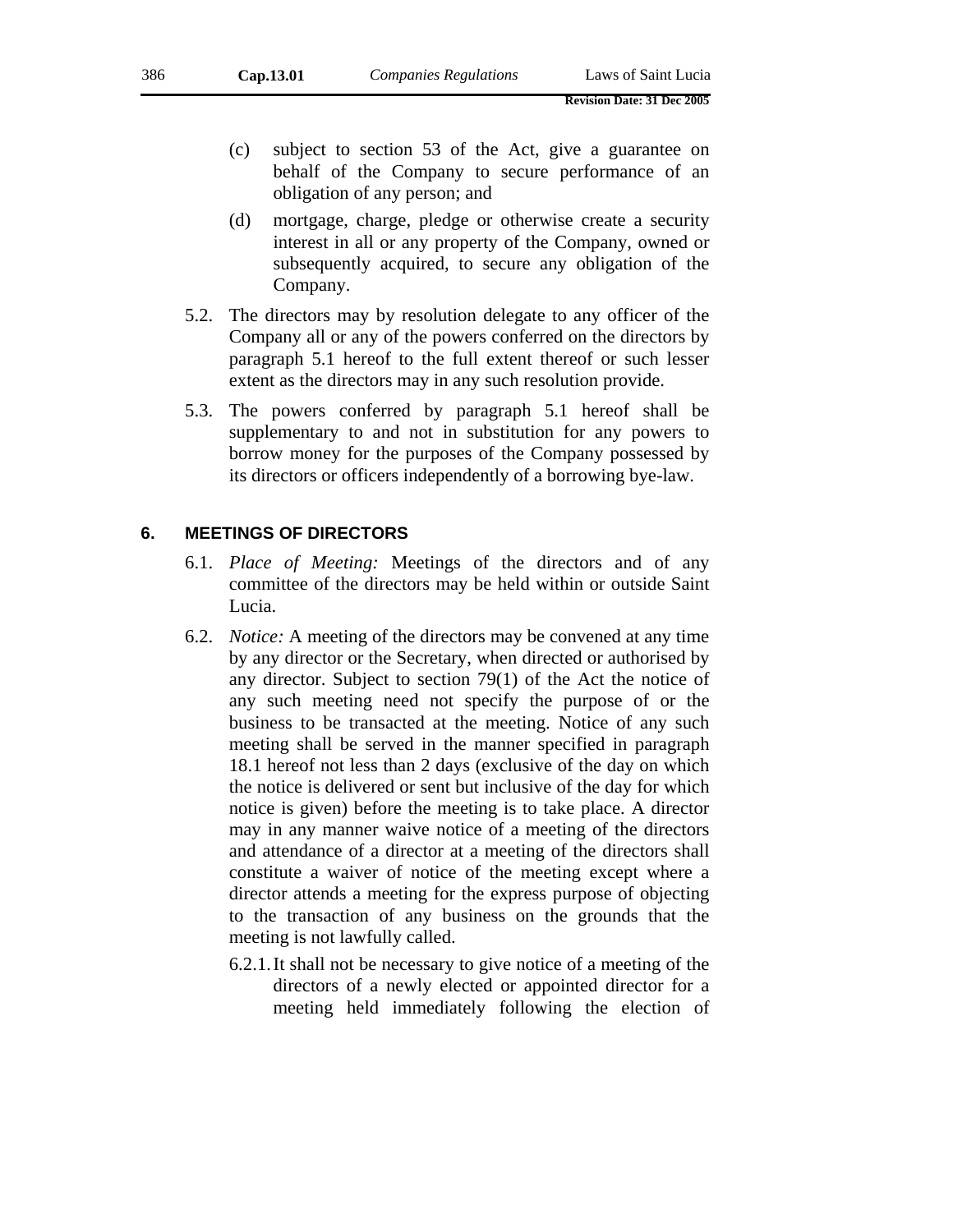directors by the shareholders or the appointment to fill a vacancy among the directors.

- 6.3. *Quorum:* [INSERT NUMBER OF DIRECTORS] directors shall form a quorum for the transaction of business and, despite any vacancy among the directors, a quorum may exercise all the powers of the directors. No business shall be transacted at a meeting of directors unless a quorum is present.
	- 6.3.1. A director may, if all the directors consent, participate in a meeting of directors or of any committee of the directors by means of such telephone or other communications facilities as permit all persons participating in the meeting to hear each other and a director participating in such a meeting by such means is deemed to be present at the meeting.
- 6.4. *Voting:* Questions arising at any meeting of the directors shall be decided by a majority of votes. In case of an equality of votes the Chairperson of the meeting in addition to his or her original vote shall have a second or casting vote.
- 6.5. Resolution *in lieu* of meeting: Despite any of the foregoing provisions of this bye-law a resolution in writing signed by all the directors entitled to vote on that resolution at a meeting of the directors or any committee of the directors is as valid as if it had been passed at a meeting of the directors or any committee of the directors.

### **7. RENUMERATION OF DIRECTORS**

7.1. The remuneration to be paid to the directors shall be such as the directors may determine and such remuneration may be in addition to the salary paid to any officer or employee of the Company who is also a director. The directors may also award special remuneration to any director undertaking any special services on the Company's behalf other than the routine work ordinarily required of a director and the confirmation of any such resolution or resolutions by the shareholders shall not be required. The directors shall also be entitled to be paid their travelling and other expenses properly incurred by them in connection with the affairs of the Company.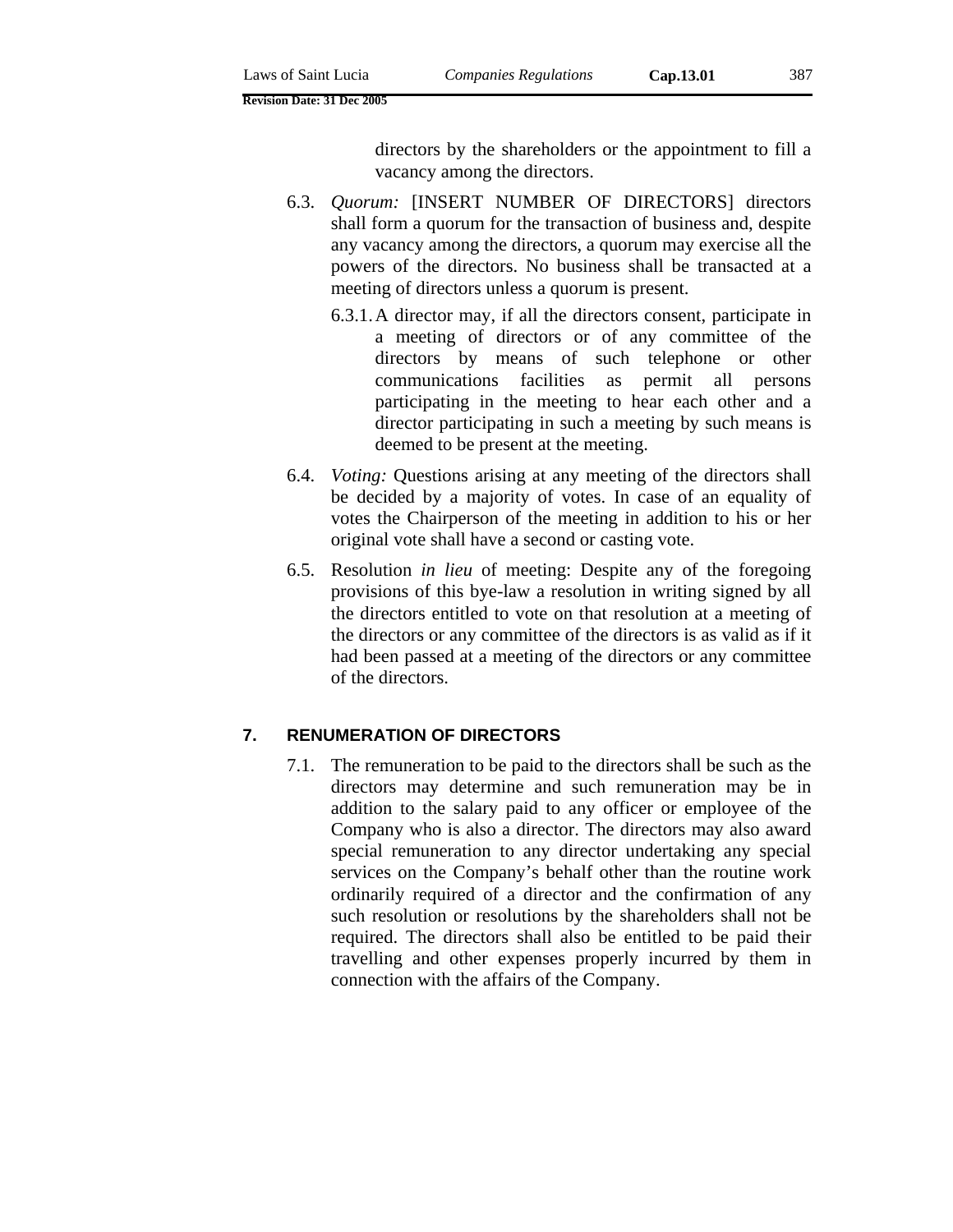# **8. SUBMISSION OF CONTRACTS OR TRANSACTIONS TO SHAREHOLDERS FOR APPROVAL**

8.1. The directors in their discretion may submit any contract, act or transaction for approval or ratification at any annual meeting of the shareholders or at any special meeting of the shareholders called for the purpose of considering the same and, subject to the provisions of section 91 of the Act, any such contract, act or transaction that is approved or ratified or confirmed by a resolution passed by a majority of the votes cast at any such meeting (unless any different or additional requirement is imposed by the Act or by the Company's Articles or any other bye-law) shall be valid and as binding upon the Company and upon all the shareholders as though it had been approved, ratified or confirmed by every shareholder of the Company.

# **9. FOR THE PROTECTION OF DIRECTORS AND OFFICERS**

- 9.1. A director of the Company is not liable to the Company for—
	- (a) the acts, receipts, neglects or defaults of any other director or officer or employee or for joining in any receipt or act for conformity;
	- (b) any loss, damage or expense incurred by the Company through the insufficiency or deficiency of title to any property acquired by the Company or for or on behalf of the Company;
	- (c) the insufficiency or deficiency of any security in or upon which any of the moneys of or belonging to the Company shall be placed out or invested;
	- (d) any loss or damage arising from the bankruptcy, insolvency or tortious act of any person, including any person with whom any moneys, securities or effects shall be lodged or deposited;
	- (e) any loss, conversion, misapplication or misappropriation of or any damage resulting from any dealings with any moneys, securities or other assets belonging to the Company;
	- (f) any other loss, damage or misfortune whatever which may happen in the execution of the duties of his or her respective office or trusts or in relation thereto;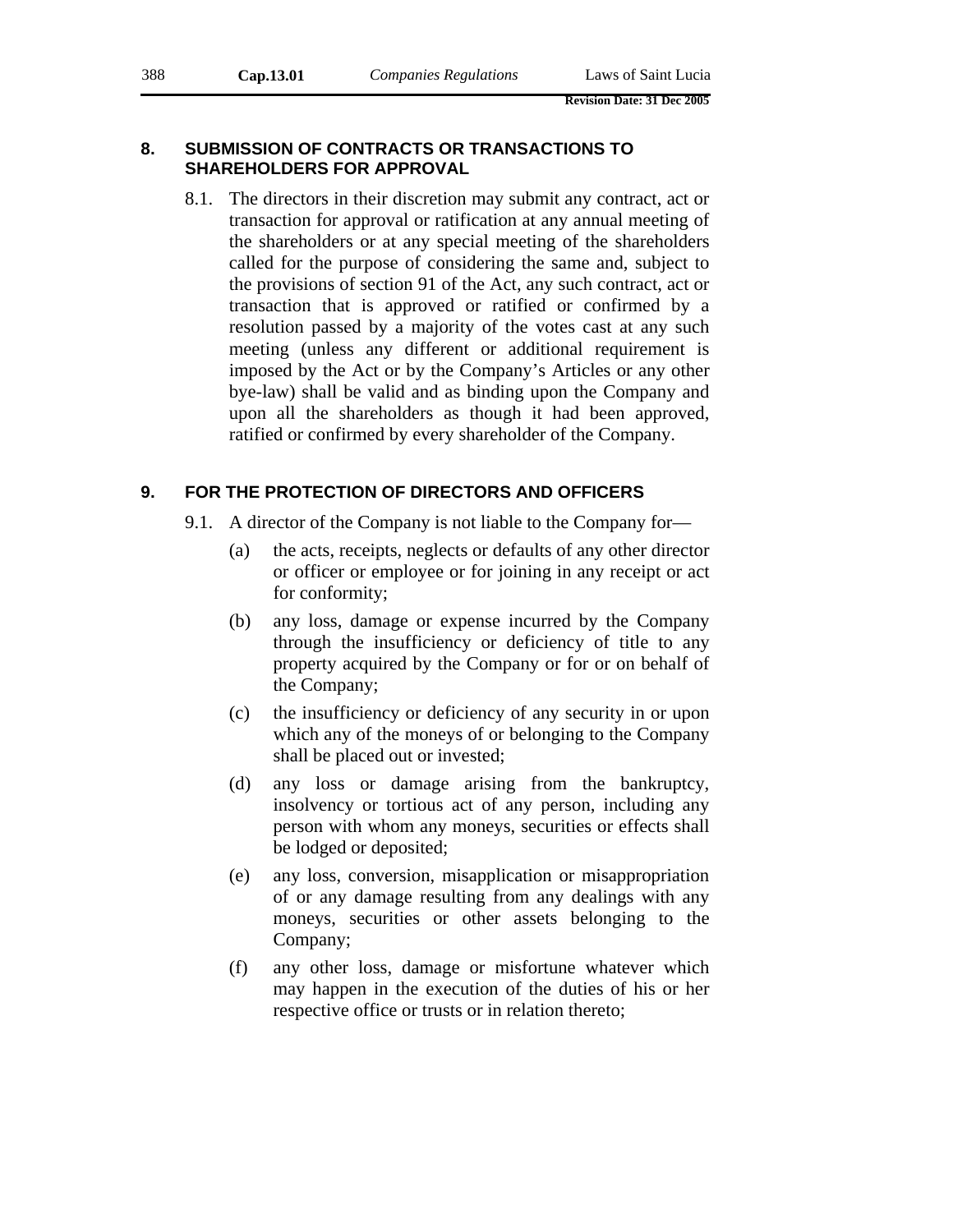unless the same happens by or through his or her failure to exercise the powers and to discharge the duties of his or her office honestly and in good faith with a view to the best interests of the Company and in connection therewith to exercise the care, diligence and skill that a reasonably prudent person would exercise in comparable circumstances.

- 9.2. Nothing herein contained shall relieve a director or officer from the duty to act in accordance with the Act or Regulations made thereunder or relieve him or her from liability for a breach thereof.
	- 9.2.1. The directors of the Company shall not be under any duty or responsibility in respect of any contract, act or transaction whether or not made, done or entered into in the name or on behalf of the Company, except such as are submitted to and authorised or approved by the directors.
	- 9.2.2. If any director or officer of the Company is employed by or performs services for the Company otherwise than as a director or officer or is a member of a firm or a shareholder, director or officer of a body corporate which is employed by or performs services for the Company, the fact of his or her being a shareholder, director or officer of the Company shall not disentitle such director or officer or such firm or body corporate, as the case may be, from receiving proper remuneration for such services.

#### **10. INDEMNITIES TO DIRECTORS AND OFFICERS**

10.1. Subject to section 99 of the Act, except in respect of an action by or on behalf of the Company to obtain a judgment in its favour, the Company shall indemnify a director or officer of the Company, a former director or officer of the Company or a person who acts or acted at the Company's request as a director or officer of a body corporate of which the Company is or was a shareholder or creditor, and his or her personal representatives, against all costs, charges and expenses, including an amount paid to settle an action or satisfy a judgment, reasonably incurred by him or her in respect of any civil, criminal or administrative action or proceeding to which he or she is made a party by reason of being or having been a director or officer of such Company, if—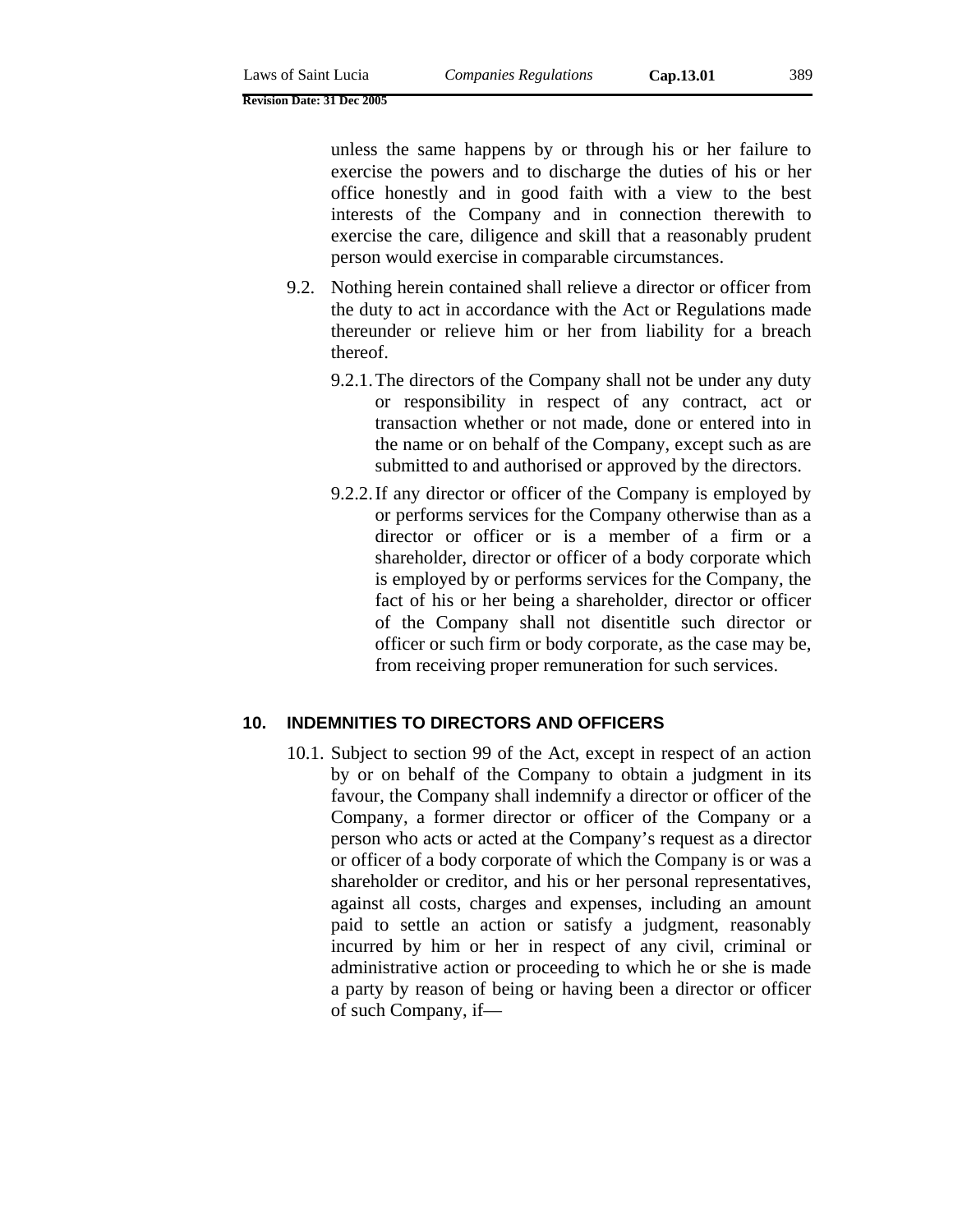- (a) he or she acted honestly and in good faith with a view to the best interests of the Company; and
- (b) in the case of a criminal or administrative action or proceeding that is enforced by a monetary penalty, he or she had reasonable grounds for believing that his or her conduct was lawful.

#### **11. OFFICERS**

- 11.1. *Appointment:* The directors shall as often as may be required appoint a Secretary and, if deemed advisable, may as often as may be required appoint any or all of the following officers: a Chairperson, a Deputy Chairperson, a Managing Director, a President, one or more Vice-Presidents, a Treasurer, one or more Assistant Secretaries or one or more Assistant Treasurers. A director may be appointed to any office of the Company but none of the officers except the Chairperson, the Deputy Chairperson, the Managing Director, the President and Vice-President need be a director. Two or more of the aforesaid offices may be held by the same person. In case and whenever the same person holds the offices of Secretary and Treasurer he or she may but need not be known as the Secretary-Treasurer. The directors may appoint such other officers and agents as they deem necessary who shall have such authority and shall perform such duties as may be prescribed by the directors.
- 11.2. *Remuneration:* The remuneration of all officers appointed by the directors shall be determined by resolution of the directors. The fact that any officer or employee is a director or shareholder of the Company shall not disqualify him or her from receiving such remuneration as may be determined.
- 11.3. *Powers and Duties:* All officers shall sign such contracts, documents or instruments in writing as require their respective signatures and shall respectively have and perform all powers and duties incident to their respective offices and such other powers and duties respectively as may be assigned to them by the directors.
- 11.4. *Delegation:* In case of the absence or inability to act of any officer of the Company except a Managing Director or for any other reason that the directors may deem sufficient the directors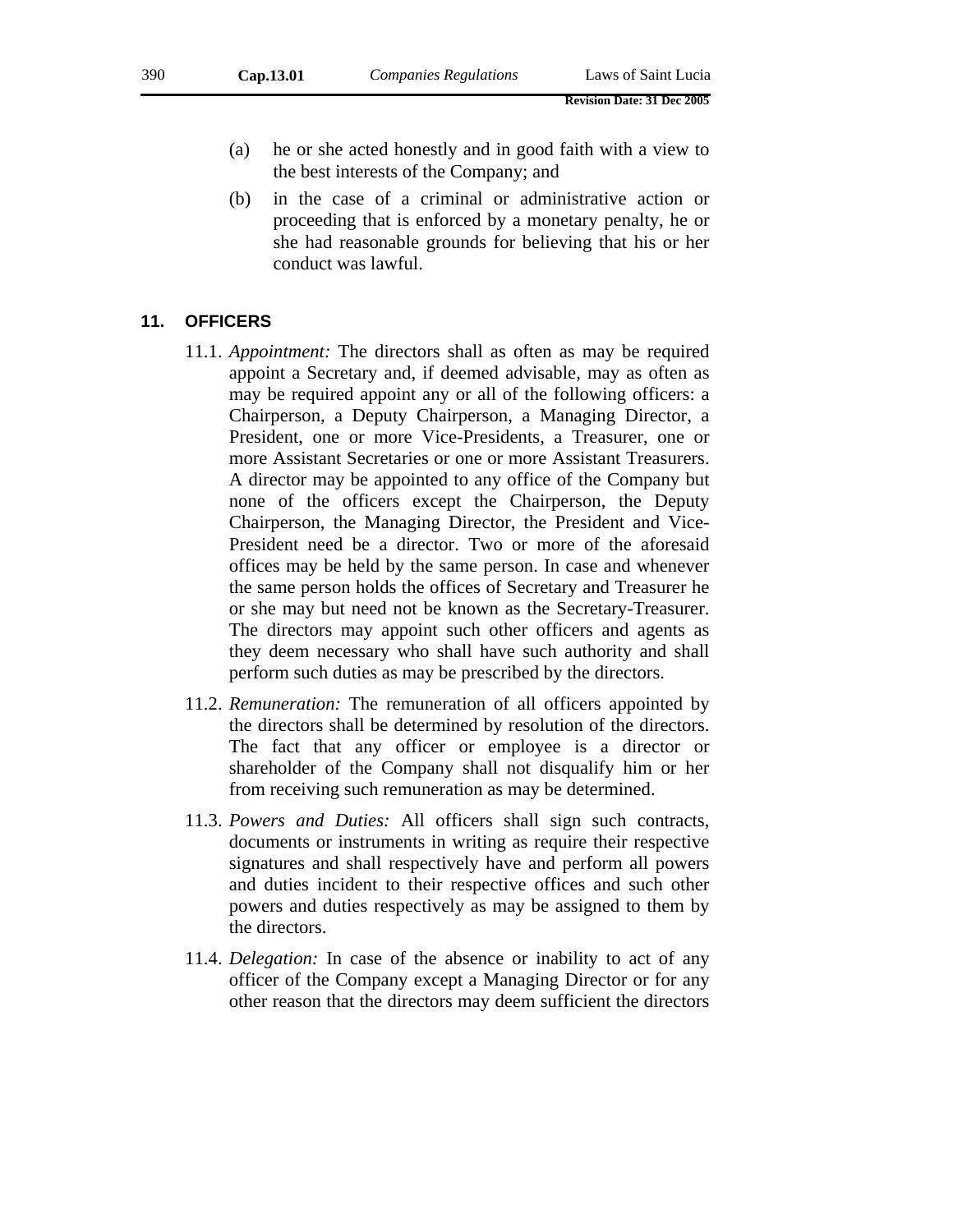may delegate all or any of the powers of such officer to any other officer or to any director.

- 11.5. *Chairperson:* A Chairperson shall, when present, preside at all meetings of the directors, and any committee of the directors or the shareholders.
- 11.6. *Deputy Chairperson:* If the Chairperson is absent or is unable or refuses to act, the Deputy Chairperson (if any) shall, when present, preside at all meetings of the directors, and any committee of the directors, or the shareholders.
- 11.7. *Managing Director:* A Managing Director shall exercise such powers and have such authority as may be delegated to him or her by the directors in accordance with the provisions of section 82 of the Act.
- 11.8. *President:* A President shall be the Chief Executive Officer of the Company. He or she shall be vested with and may exercise all the powers and shall perform all the duties of a Chairperson and Deputy Chairperson if none be appointed or if the Chairperson and the Deputy Chairperson are absent or are unable or refuse to act.
- 11.9. *Vice-President:* A Vice-President or, if more than one, the Vice-Presidents, in order of seniority, shall be vested with all the powers and shall perform all the duties of the President in the absence or inability or refusal to act of the President.
- 11.10. *Secretary:* The Secretary shall give or cause to be given notices for all meetings of the directors, any committee of the directors and the shareholders when directed to do so and shall have charge of the minute books and seal of the Company and, subject to the provisions of paragraph 14.1 hereof, of the records (other than accounting records) referred to in section 177 of the Act.
- 11.11. *Treasurer:* Subject to the provisions of any resolutions of the directors, a Treasurer shall have the care and custody of all of the funds and securities of the Company and shall deposit the same in the name of the Company in such bank or banks or with such other depository or depositories as the directors may direct. He or she shall keep or cause to be kept the accounting records referred to in section 187 of the Act. He or she may be required to give such bond for the faithful performance of his or her duties as the directors in their uncontrolled discretion may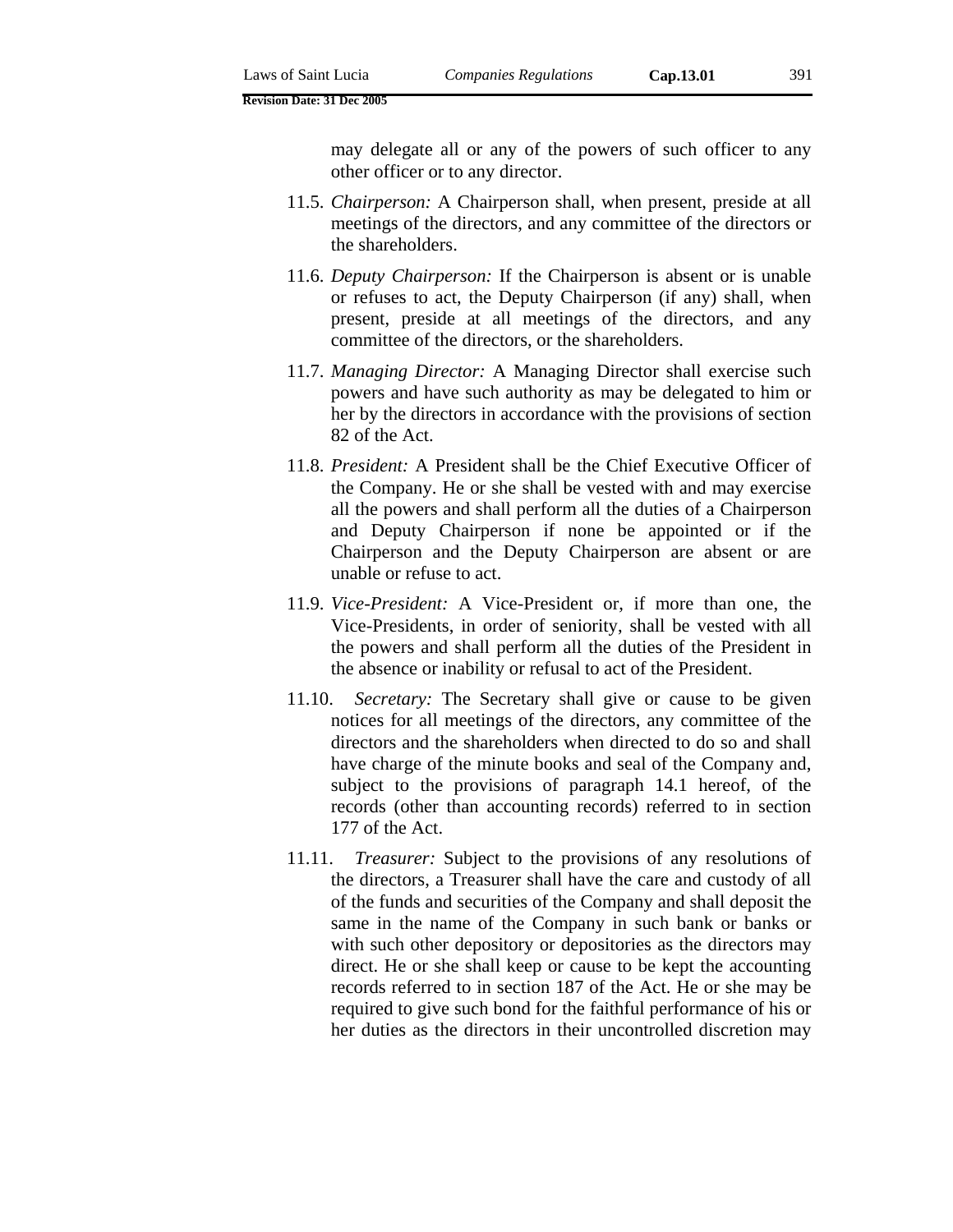require but a director is not liable for failure to require any such bond or for the insufficiency of any such bond or for any loss by reason of the failure of the Company to receive any indemnity thereby provided.

- 11.12. *Assistant Secretary and Assistant Treasurer:* The Assistant Secretary or, if more than one, the Assistant Secretaries in order of seniority, and the Assistant Treasurer or, if more than one, the Assistant Treasurers in order of seniority, shall respectively perform all the duties of the Secretary and the Treasurer, respectively, in the absence or inability or refusal to act of the Secretary or the Treasurer, as the case may be.
- 11.13. *General Manager or Manager:* The directors may appoint one or more General Manager or Managers and may delegate to him or her or them full power to manage and direct the business and affairs of the Company (except, such matters and duties as by law must be transacted or performed by the directors or by the shareholders) and to employ and discharge agents and employees of the Company or may delegate to him or her or them any lesser authority. A General Manager or Manager shall conform to all lawful orders given to him or her by the directors of the Company and shall at all reasonable times give to the directors or any of them all information they may require regarding the affairs of the Company. Any agent or employee appointed by the General Manager or Manager may be discharged by the directors.
- 11.14. *Vacancies:* If the office of any officer of the Company becomes vacant by reason of death, resignation, disqualification or otherwise, the directors by resolution shall, in the case of the Secretary, and may, in the case of any other office, appoint a person to fill such vacancy.

### **12. SHAREHOLDERS' MEETINGS**

12.1. *Annual Meeting:* Subject to the provisions of section 107 of the Act, the annual meeting of the shareholders shall be held on such day in each year and at such time as the directors may by resolution determine at any place within Saint Lucia or, if all the shareholders entitled to vote at such meeting so agree, outside Saint Lucia.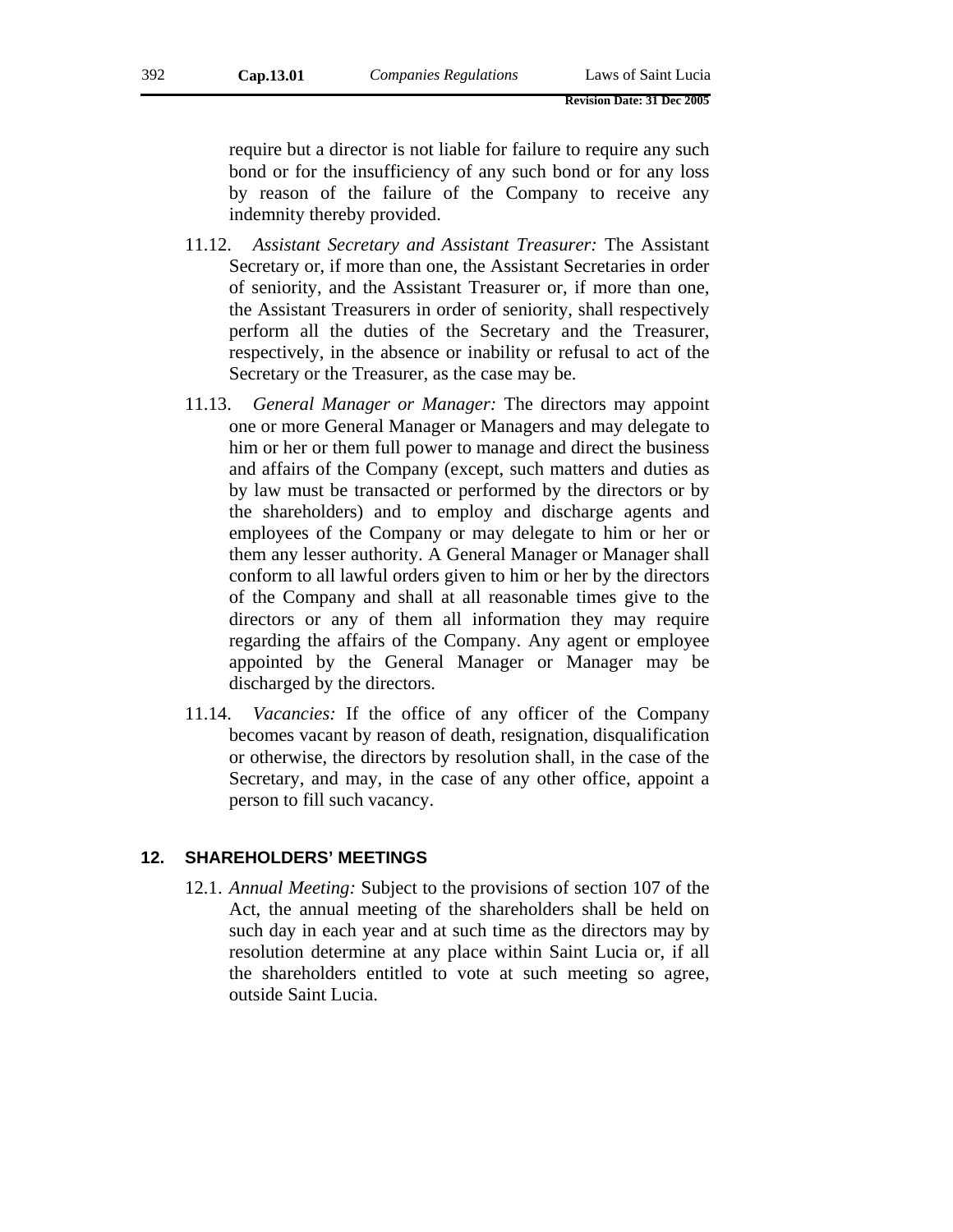- 12.2. *Special* Meetings*:* Special meetings of the shareholders may be convened by order of the Chairperson, the Deputy Chairperson, the Managing Director, the President, a Vice-President or by the directors at any date and time and at any place within Saint Lucia or, if all the shareholders entitled to vote at such meeting so agree, outside Saint Lucia.
	- 12.2.1. The directors shall, on the requisition of the holders of not less than 5% of the issued shares of the Company that carry a right to vote at the meeting requisitioned, convene a meeting of shareholders, and in the case of such requisition the following provisions shall have effect—
		- (1) The requisition must state the purposes of the meeting and must be signed by the requisitionists and deposited at the registered office, and may consist of several documents in like form each signed by one or more of the requisitionists.
		- (2) If the directors do not, within 21 days from the date of the requisition being so deposited, proceed to convene a meeting, the requisitionists or any of them may themselves convene the meeting, but any meeting so convened shall not be held after 3 months from the date of such deposit.
		- (3) Unless section 131(3) of the Act applies, the directors shall be deemed not to have duly convened the meeting if they do not give such notice as is required by the Act within 14 days from the deposit of the requisition.
		- (4) Any meeting convened under this paragraph by the requisitionists shall be called as nearly as possible in the manner in which meetings are to be called under the bye-laws and Divisions E and F of Part 1 of the Act.
		- (5) A requisition by joint holders of shares must be signed by all such holders.
- 12.3. *Notice*: A printed, written or typewritten notice stating the day, hour and place of meeting shall be given by serving such notice on each shareholder entitled to vote at such meeting, on each director and on the auditor of the Company in the manner specified in paragraph 18.1 hereof, not less than 21 days or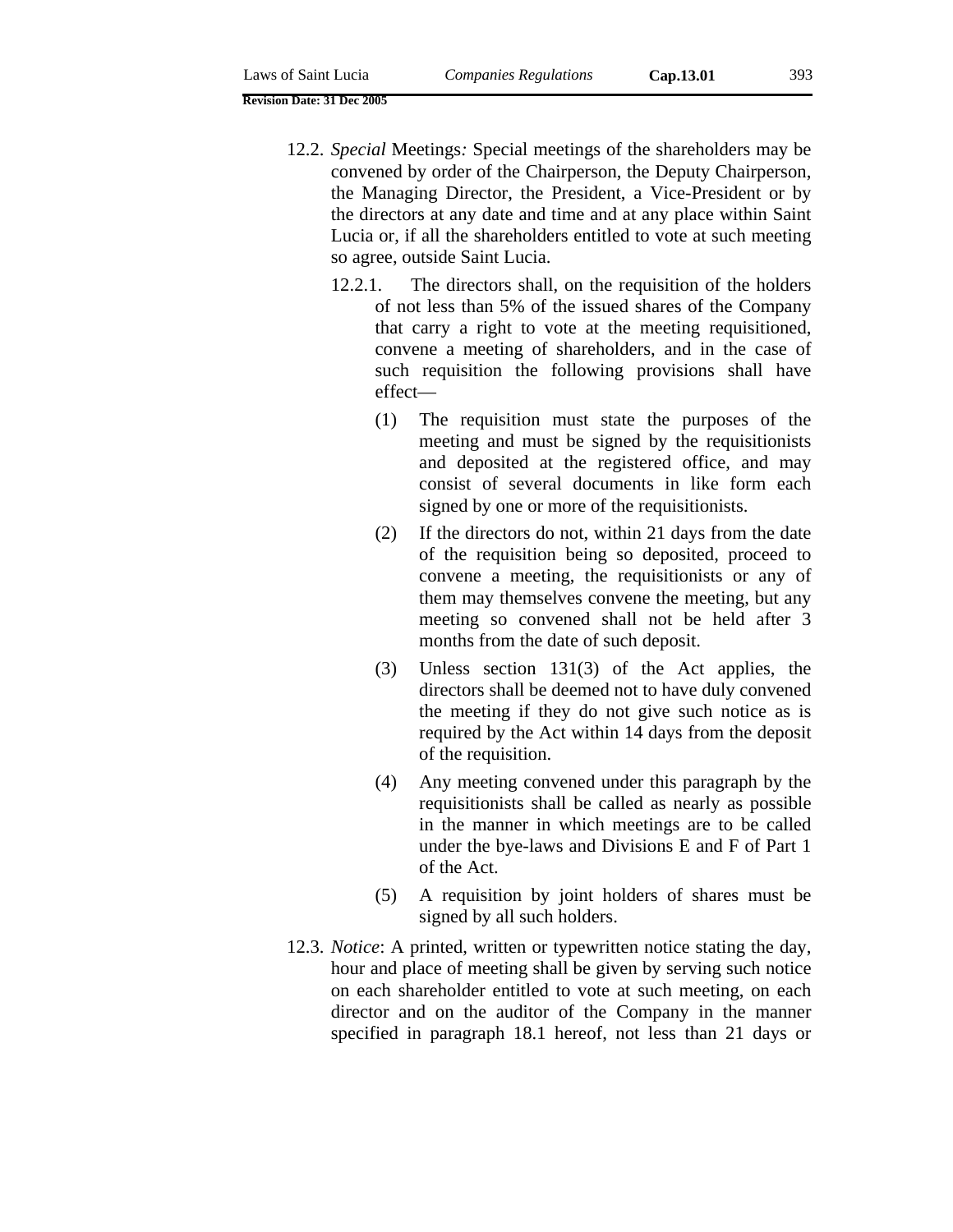more than 50 days (in each case exclusive of the day for which the notice is delivered or sent and of the day for which notice is given) before the date of the meeting. Notice of a meeting at which special business is to be transacted shall state (a) the nature of that business in sufficient detail to permit the shareholder to form a reasoned judgment thereon, and (b) the text of any special resolution to be submitted to the meeting.

- 12.4. *Waiver of Notice:* A shareholder and any other person entitled to attend a meeting of shareholders may in any manner waive notice of a meeting of shareholders and attendance of any such person at a meeting of shareholders shall constitute a waiver of notice of the meeting except where such person attends a meeting for the express purpose of objecting to the transaction of any business on the grounds that the meeting is not lawfully called.
- 12.5. *Omission of Notice:* The accidental omission to give notice of any meeting or any irregularity in the notice of any meeting or the non-receipt of any notice by any shareholder, director or the auditor of the Company shall not invalidate any resolution passed or any proceeding taken at any meeting of the shareholders.
- 12.6. *Votes:* Every question submitted to any meeting of shareholders shall be decided in the first instance by a show of hands unless a person entitled to vote at the meeting has demanded a ballot and, if the Articles so provide, in the case of an equality of votes the Chairperson of the meeting shall on a ballot have a casting vote in addition to any votes to which he or she may be otherwise entitled.
	- 12.6.1. At every meeting at which he or she is entitled to vote, every shareholder, proxy holder or individual authorised to represent a shareholder who is present in person shall have one vote on a show of hands. Upon a ballot at which he or she is entitled to vote, every shareholder, proxy holder or individual authorised to represent a shareholder shall, subject to the articles, have one vote for every share held by the shareholder.
	- 12.6.2. At every meeting unless a ballot is demanded, a declaration by the Chairperson of the meeting that a resolution has been carried or carried unanimously or by a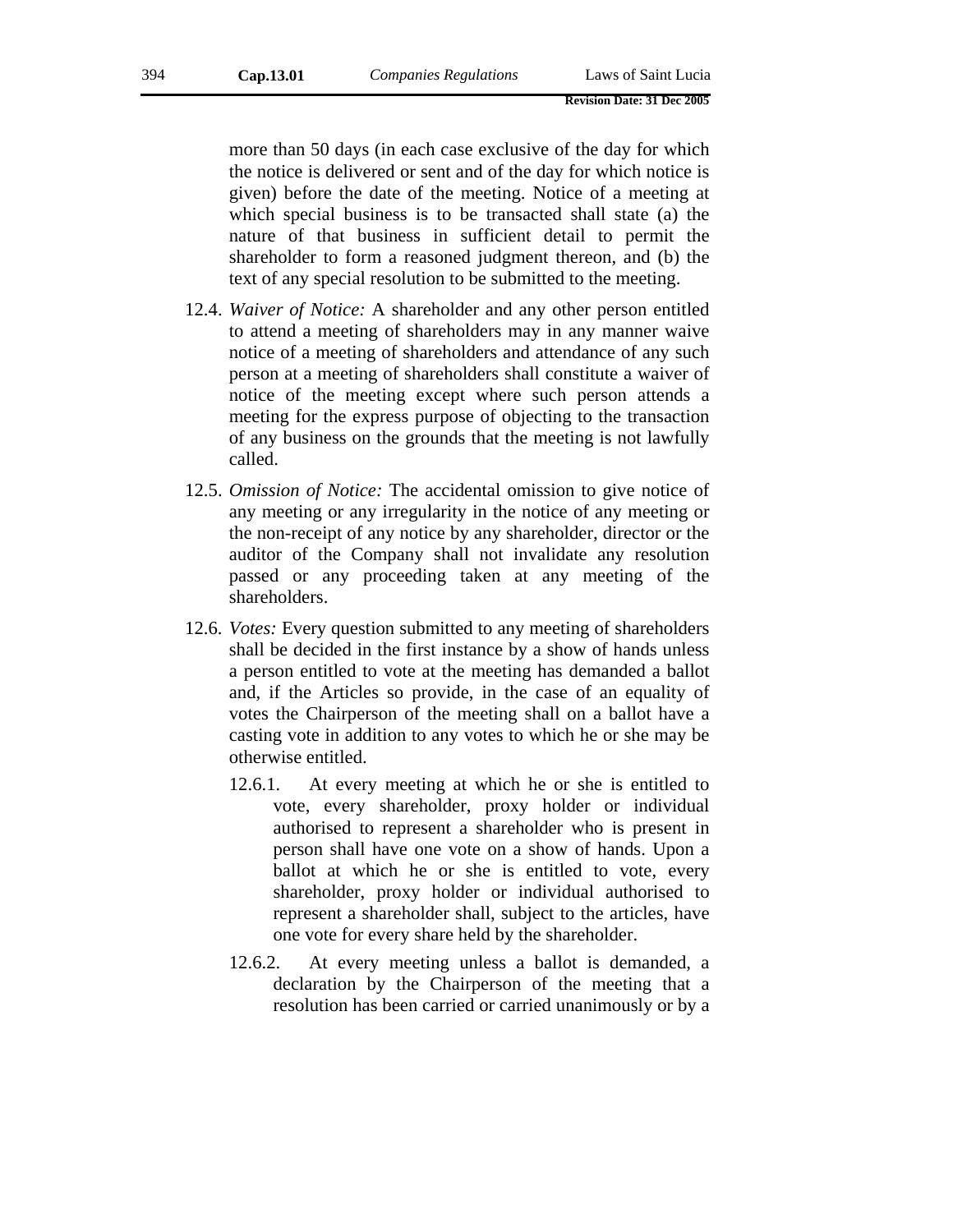particular majority or lost or not carried by a particular majority shall be conclusive evidence of the fact.

- 12.6.3. When the Chairperson, the Deputy Chairperson, the President and the Vice-President are absent, the persons who are present and entitled to vote shall choose another director as Chairperson of the meeting; but if no director is present or all the directors present decline to take the chair, the persons who are present and entitled to vote shall choose one of their number to be Chairperson.
- 12.6.4. A ballot, either before or after any vote by a show of hands, may be demanded by any person entitled to vote at the meeting. If at any meeting a ballot is demanded on the election of a Chairperson or on the question of adjournment it shall be taken without adjournment. If at any meeting a ballot is demanded on any other question or as to the election of directors, the vote shall be taken by ballot in such manner and either at once, later in the meeting or after adjournment as the Chairperson of the meeting directs. The result of a ballot shall be deemed to be the resolution of the meeting at which the ballot was demanded. A demand for a ballot may be withdrawn.
- 12.6.5. If 2 or more persons hold shares jointly, one of those holders present at a meeting of shareholders may, in the absence of the other, vote on the shares; but if 2 or more of those persons who are present, in person or by proxy vote, they must vote as one on the shares jointly held by them.
- 12.7. *Proxies:* Votes at meetings of shareholders may be given either personally or by proxy or, in the case of a shareholder who is a body corporate or association, by an individual authorised by a resolution of the directors or governing body of that body corporate or association to represent it at meetings of shareholders of the Company.
	- 12.7.1. A proxy shall be executed by the shareholder or his or her attorney authorised in writing and is valid only at the meeting in respect of which it is given or any adjournment thereof.
	- 12.7.2. A person appointed by proxy need not be a shareholder.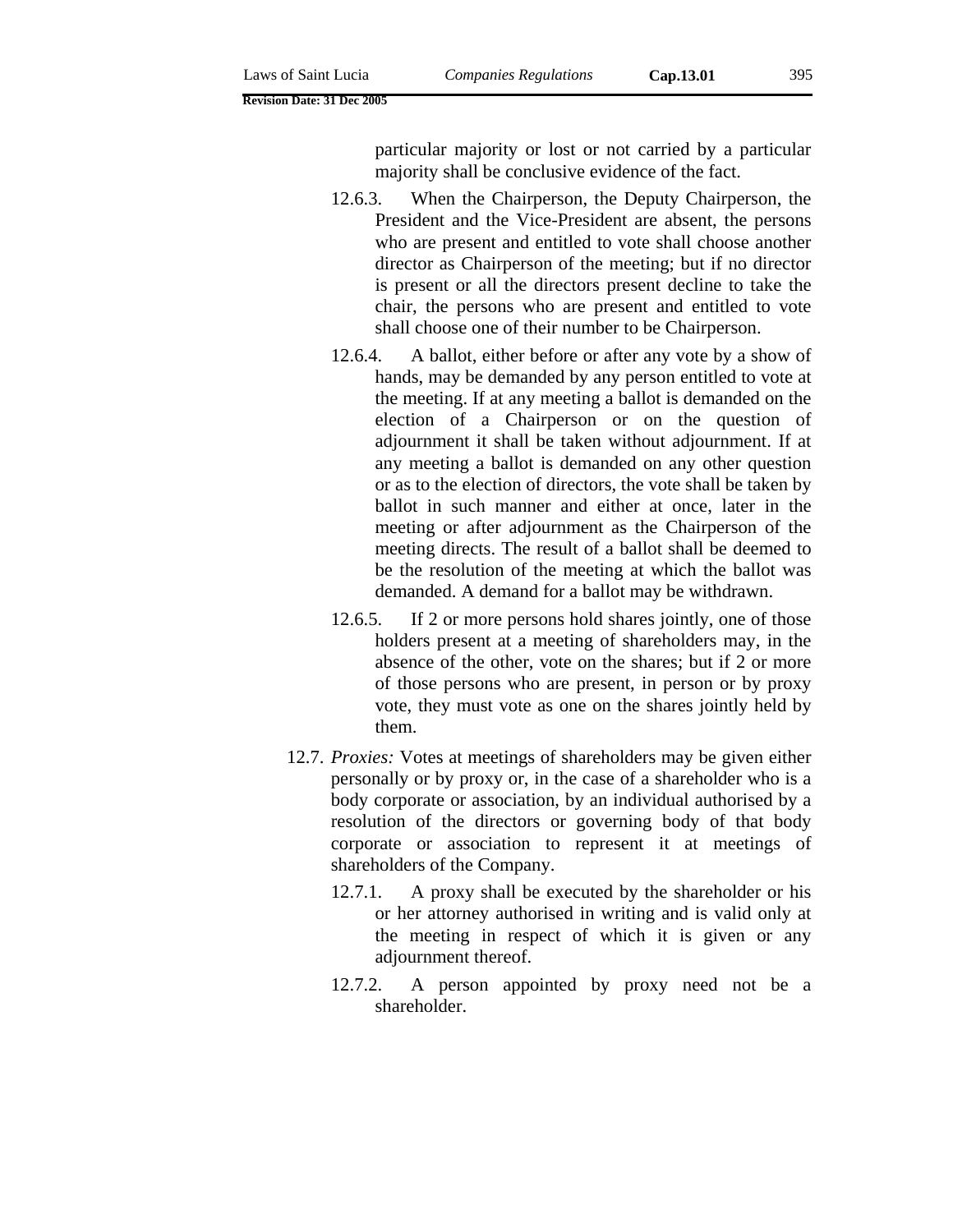12.7.3. Subject to the provisions of Part 4 of the Regulations, a proxy may be in the following form:

The undersigned shareholder of [INSERT NAME OF COMPANY] hereby appoints of , or failing him or her,

of as the nominee of the undersigned to attend and act for the undersigned and on behalf of the undersigned at the

meeting of the shareholders of the said Company to be held on the

day of 20 and at any adjournment or adjournments thereof in the same manner, to the same extent and with the same powers as if the undersigned were present at the said meeting or such adjournment or adjournments thereof.

DATED this day of 20

Signature of shareholder

- 12.8. *Adjournment:* The Chairperson of any meeting may with the consent of the meeting adjourn the same to a fixed time and place and no notice of such adjournment need be given to the shareholders unless the meeting is adjourned by one or more adjournments for an aggregate of 30 days or more in which case notice of the adjourned meeting shall be given as for an original meeting. Any business that might have been brought before or dealt with at the original meeting in accordance with the notice calling the same may be brought before or dealt with at any adjourned meeting for which no notice is required.
- 12.9. *Quorum:* Subject to the Act, and except in the case of a Company having only one shareholder a quorum for the transaction of business at any meeting of the shareholders shall be 2 persons present in person, each being either a shareholder entitled to vote thereat, or a duly appointed proxy holder or representative of a shareholder so entitled. If a quorum is present at the opening of any meeting of the shareholders, the shareholders present or represented may proceed with the business of the meeting despite a quorum is not present throughout the meeting. If a quorum is not present within 30 minutes of the time fixed for a meeting of shareholders, the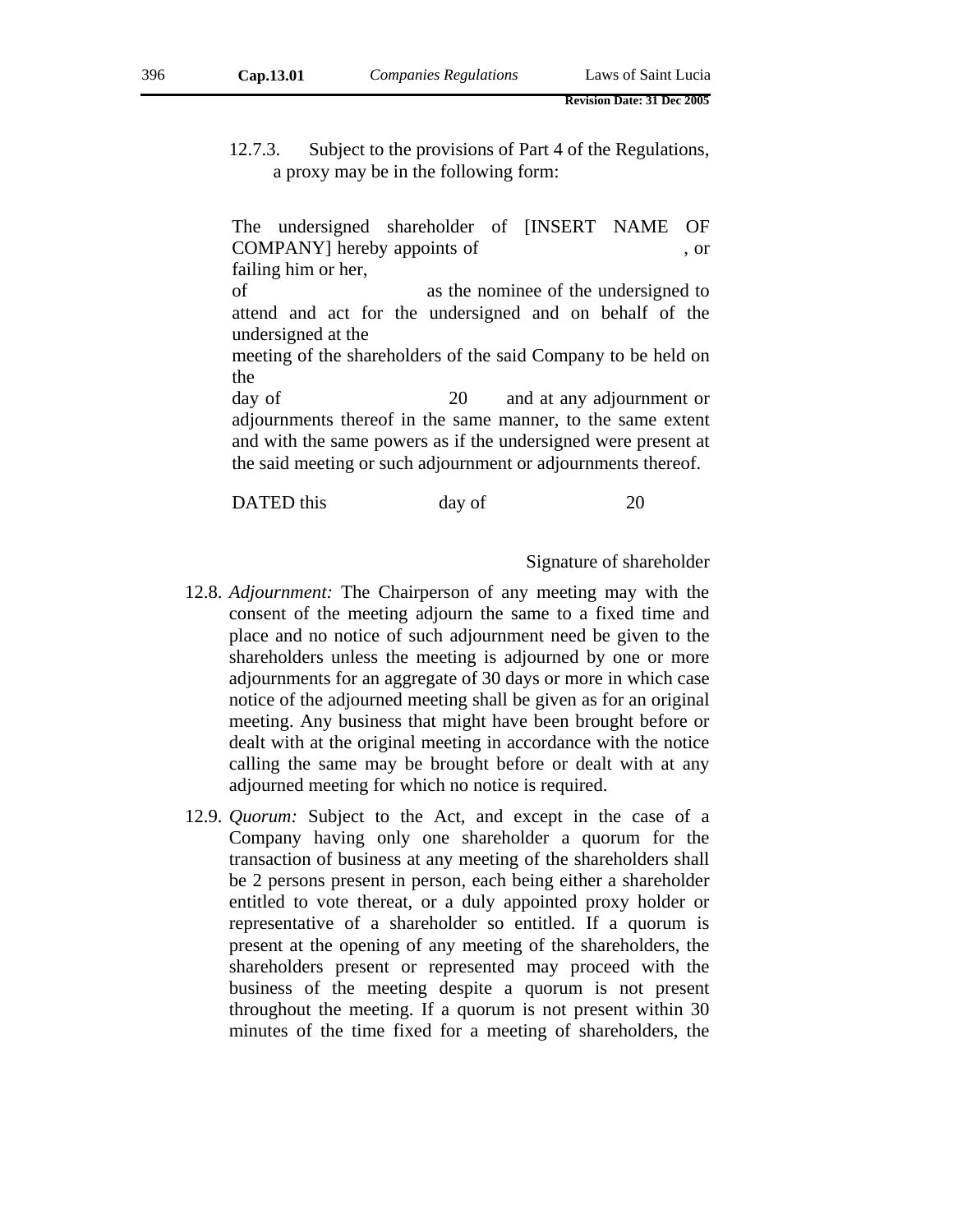persons present and entitled to vote may adjourn the meeting to a fixed time and place but may not transact any other business.

12.10. Resolution *in lieu* of meeting: Despite any of the foregoing provisions of this bye-law a resolution in writing signed by all the shareholders entitled to vote on that resolution at a meeting of the shareholders is, subject to section 130 of the Act, as valid as if it had been passed at a meeting of the shareholders.

# **13. SHARES**

- 13.1. *Allotment and Issuance:* Subject to the Act, the Articles and any unanimous shareholder agreement, shares in the capital of the Company may be allotted and issued by resolution of the directors at such times and on such terms and conditions and to such persons or class of persons as the directors determine.
- 13.2. *Certificates:* Share certificates and the form of share transfer shall (subject to section 197 of the Act) be in such form as the directors may by resolution approve and such certificates shall be signed by a Chairperson or a Deputy Chairperson or a Managing Director or a President or a Vice-President and the Secretary or an Assistant Secretary holding office at the time of signing.
	- 13.2.1. The directors or any agent designated by the directors may in their or his or her discretion direct the issuance of a new share or other such certificate *in lieu* of and upon cancellation of a certificate that has been mutilated or in substitution for a certificate claimed to have been lost, destroyed or wrongfully taken, on payment of such reasonable fee and on such terms as to indemnity, reimbursement of expenses and evidence of loss and of title as the directors may prescribe, whether generally or in any particular case.

#### **14. TRANSFER OF SHARES AND DEBENTURES**

- 14.1. *Transfer:* The shares or debentures of a Company may be transferred by a written instrument of transfer signed by the transferor and naming the transferee.
- 14.2. *Registers:* Registers of shares and debentures issued by the Company shall be kept at the registered office of the Company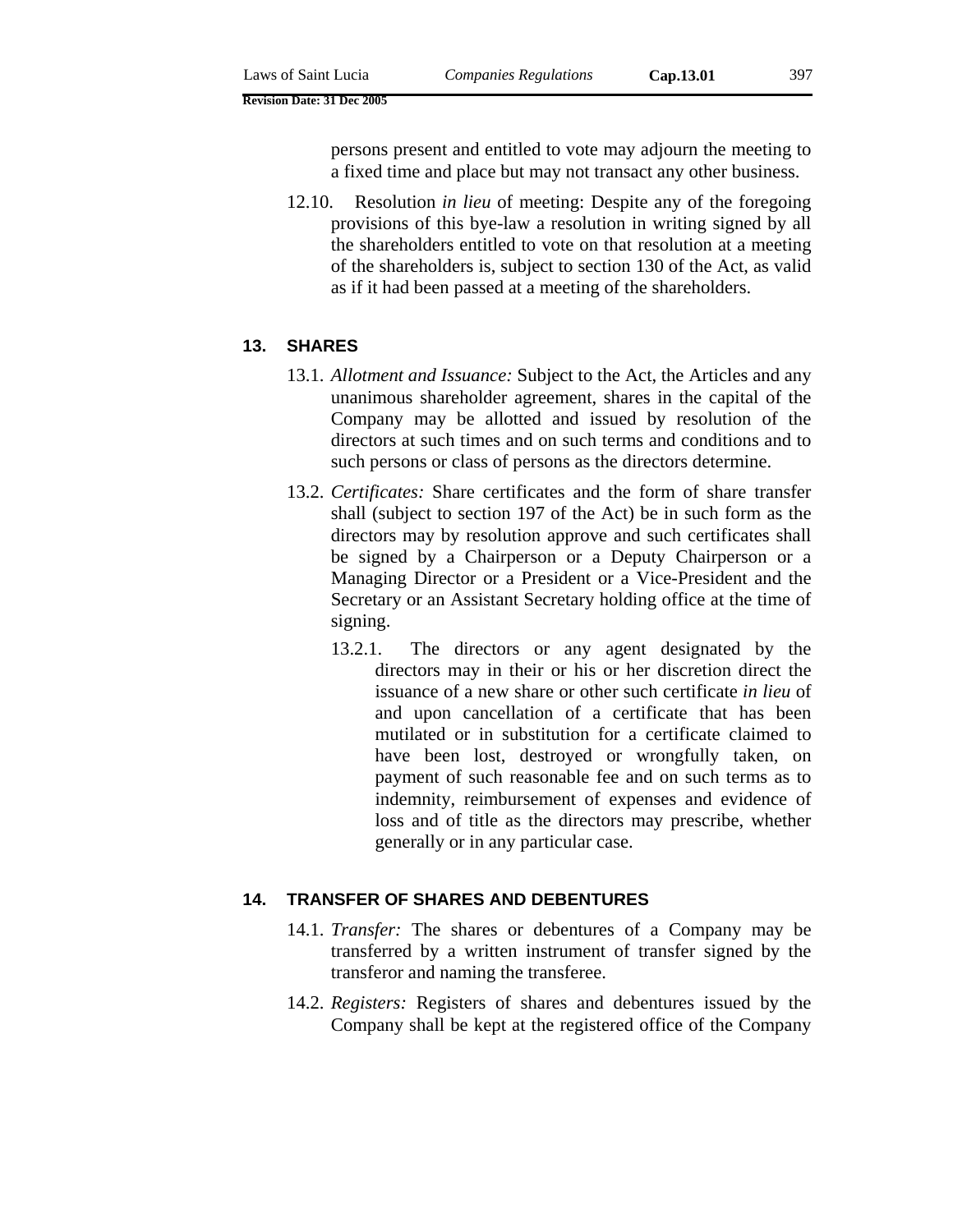or at such other place in Saint Lucia as may be designated by resolution of the directors.

- 14.3 *Surrender of Certificates:* Subject to section 195 of the Act, a transfer of shares or debentures shall not be registered unless or until the certificate representing the shares or debentures to be transferred has been surrendered for cancellation.
- 14.4. *Shareholders indebted to the Company:* If so provided in the Articles, the Company has a lien on a share registered in the name of a shareholder or his or her personal representative for a debt of that shareholder to the Company. By way of enforcement of such lien the directors may refuse to permit the registration of a transfer of such share.

# **15. DIVIDENDS**

- 15.1. The directors may by resolution declare and the Company may pay dividends on the issued and outstanding shares in the capital of the Company subject to the provisions (if any) of the articles and sections 51 and 52 of the Act.
	- 15.1.1. In case several persons are registered as the joint holders of any shares, any one of such persons may give effectual receipts for all dividends and payments on account of dividends.

## **16. VOTING OTHER COMPANIES**

- 16.1 All shares or debentures carrying voting rights in any other body corporate that are held by the Company may be voted at any and all meetings of shareholders, debenture holders (as the case may be) of such other body corporate and in such manner and by such person or persons as the directors of the Company shall determine. The officers of the Company may for and on behalf of the Company—
	- (a) execute and deliver proxies; and
	- (b) arrange for the issuance of voting certificates or other evidence of the right to vote;

in such names as they may determine without the necessity of a resolution or other action by the directors.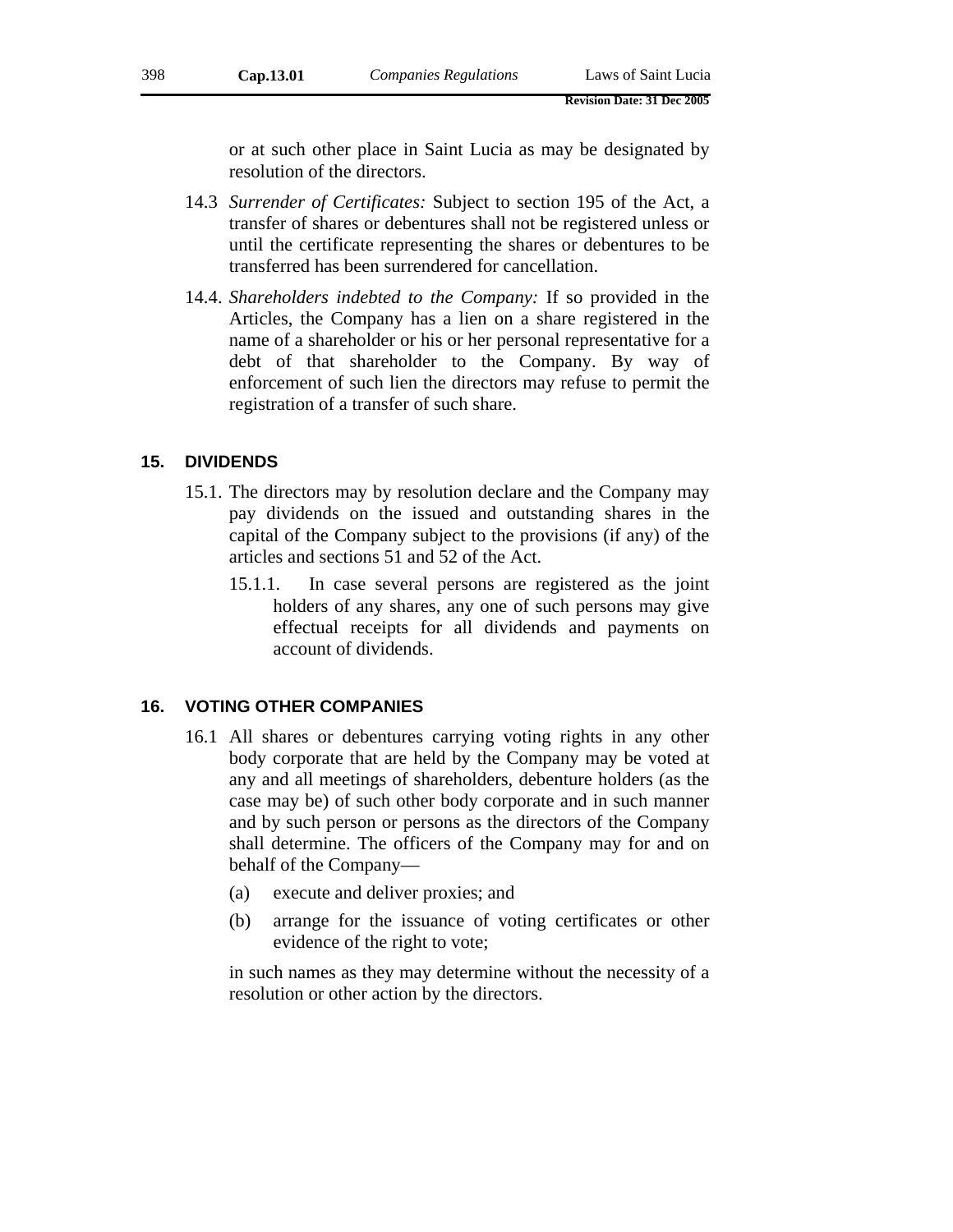# **17. INFORMATION AVAILABLE TO SHAREHOLDERS**

- 17.1. Except as provided by the Act, a shareholder shall not be entitled to any information respecting any details or conduct of the Company's business which in the opinion of the directors it would be inexpedient in the interests of the Company to communicate to the public.
- 17.2. The directors may, subject to rights conferred by the Act, determine whether and to what extent and at what time and place and under what conditions or regulations the documents, books and registers and accounting records of the Company or any of them shall be open to the inspection of shareholders and shareholders shall not have any right to inspect any document or book or register or accounting record of the Company except as conferred by statute or authorised by the directors or by a resolution of the shareholders.

# **18. NOTICES**

- 18.1. Method of giving notice: Any notice or other document required by the Act, the Regulations, the Articles or the byelaws to be sent to any shareholder, debenture holder, director or auditor may be delivered personally or sent by prepaid mail or cable or telex to any such person at his or her latest address as shown in the records of the Company or its transfer agent and to any such director at his or her latest address as shown in the records of the Company or in the latest notice filed under section 69 or 77 of the Act, and to the auditor at his or her business address.
- 18.2. *Waiver of Notice:* Notice may be waived or the time for the notice may be waived or abridged at any time with the consent in writing of the person entitled thereto.
- 18.3. *Undelivered Notices:* If a notice or document is sent to a shareholder or debenture holder by prepaid mail in accordance with this paragraph and the notice or document is returned on 3 consecutive occasions because the shareholder or debenture holder cannot be found, it shall not be necessary to send any further notices or documents to the shareholder or debenture holder until he or she informs the Company in writing of his or her new address.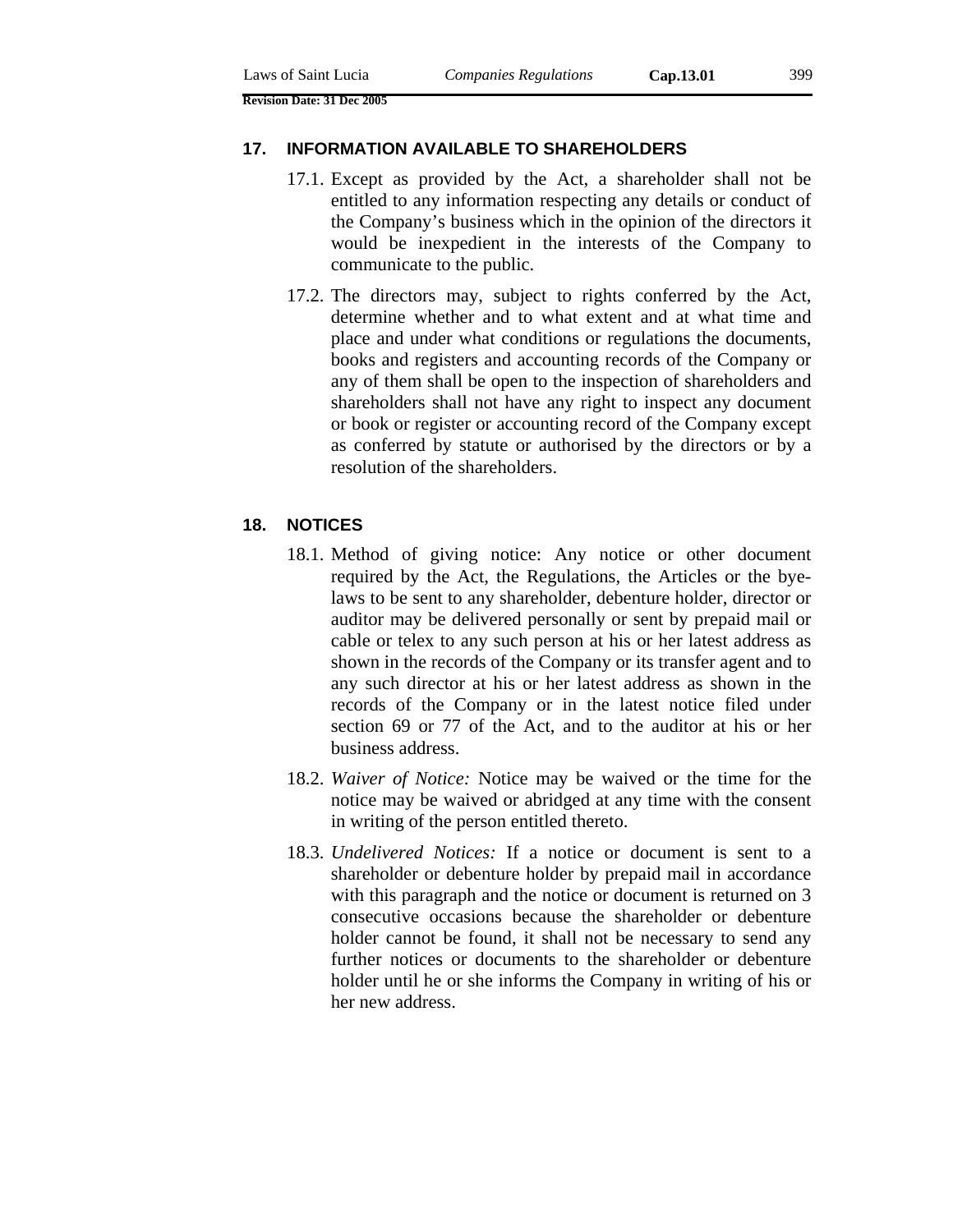- 18.4. *Shares and debentures registered in more than one name:* All notices or other documents with respect to any shares or debentures registered in more than one name shall be given to whichever of such persons is named first in the records of the Company and any notice or other document so given shall be sufficient notice of delivery to all the holders of such shares or debentures.
- 18.5. *Persons becoming entitled by operation of law:* Subject to section 200 of the Act, every person who by operation of law, transfer or by any other means whatsoever becomes entitled to any share is bound by every notice or other document in respect of such share that, previous to his or her name and address being entered in the records of the Company is duly given to the person from whom he or she derives his or her title to such share.
- 18.6. *Deceased Shareholders:* Subject to section 200 of the Act, any notice or other document delivered or sent by prepaid mail, cable or telex or left at the address of any shareholder as the same appears in the records of the Company shall, although such shareholder is deceased, and whether or not the Company has notice of his or her death, be deemed to have been duly served in respect of the shares held by him or her (whether held solely or with any other person) until some other person is entered in his or her stead in the records of the Company as the holder or one of the holders thereof and such service shall for all purposes be deemed a sufficient service of such notice or document on his or her personal representatives and on all persons, if any, interested with him or her in such shares.
- 18.7. *Signature to Notices:* The signature of any director or officer of the Company to any notice or document to be given by the Company may be written, stamped, typewritten or printed or partly written, stamped, typewritten or printed.
- 18.8. *Computation of T*i*me:* Where a notice extending over a number of days or other period is required under any provision of the Articles or the bye-laws the day of sending the notice shall, unless it is otherwise provided, be counted in such number of days or other period.
- 18.9. *Proof of Service:* Where a notice required under paragraph 18.1 hereof is delivered personally to the person to whom it is addressed or delivered to his or her address as mentioned in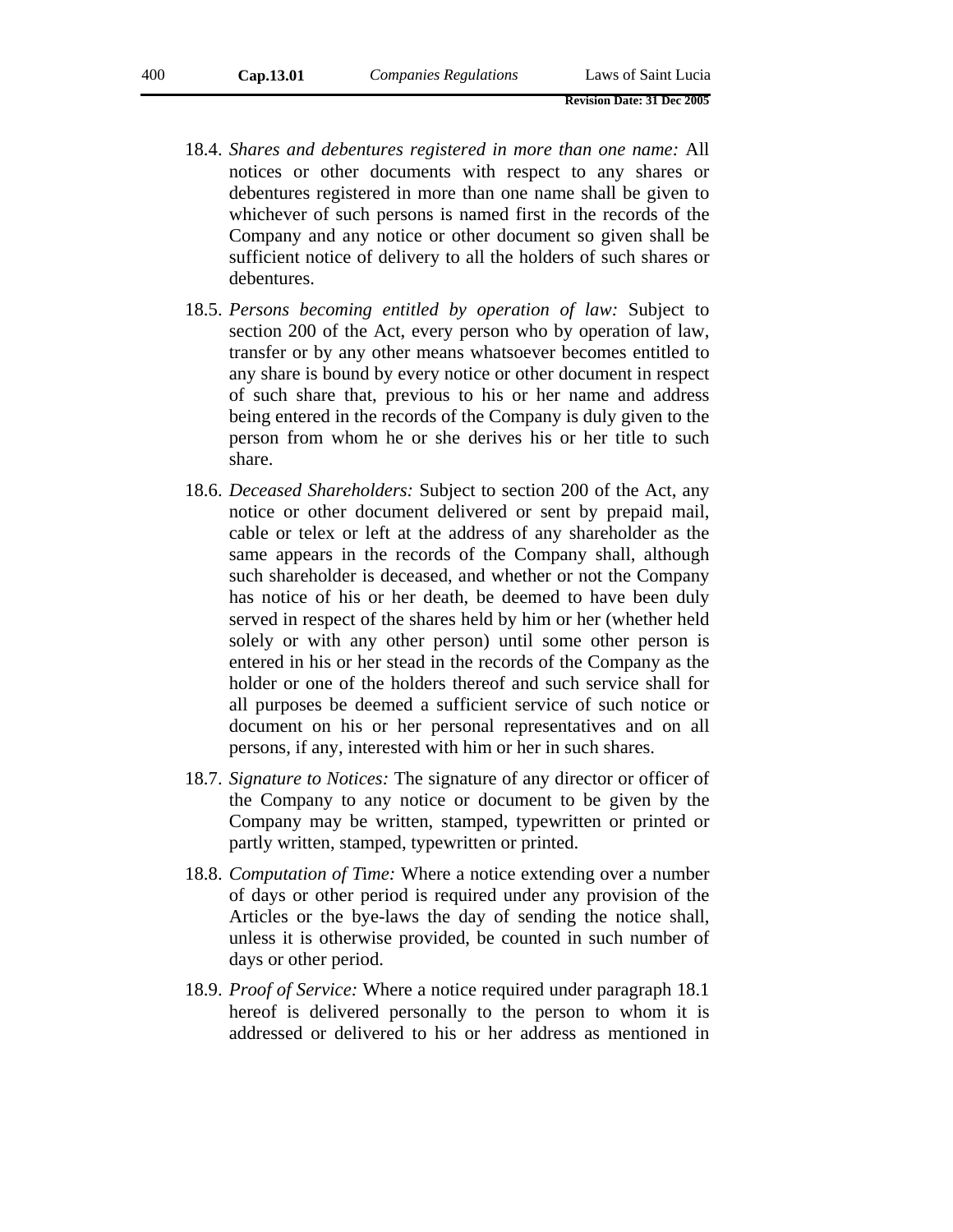paragraph 18.1 hereof, service shall be deemed to be at the time of delivery of such notice.

- 18.9.1. Where such notice is sent by post, service of the notice shall be deemed to be effected 48 hours after posting if the notice was properly addressed and posted by prepaid mail.
- 18.9.2. Where the notice is sent by cable or telex, service is deemed to be effected on the date on which the notice is so sent.
- 18.9.3. A certificate of an officer of the Company in office at the time of the making of the certificate or of any transfer agent of shares of any class of the Company as to facts in relation to the delivery or sending of any notices shall be conclusive evidence of those facts.

## **19. CHEQUES, DRAFTS AND NOTES**

19.1. All cheques, drafts or orders for the payment of money and all notes and acceptances and bills of exchange shall be signed by such officers or persons and in such manner as the directors may designate by resolution.

# **20. EXECUTION OF INSTRUMENTS**

- 20.1. Contracts, documents or instruments in writing requiring the signature of the Company may be signed by—
	- (a) a Chairperson, a Deputy Chairperson, a Managing Director, a President or a Vice-President together with the Secretary or the Treasurer; or
	- (b) any 2 directors,

and all contracts, documents and instruments in writing so signed shall be binding upon the Company without any further authorisation or formality. The directors shall have power by resolution to appoint any officers or persons on behalf of the Company either to sign certificates for shares in the Company and contracts, documents and instruments in writing generally or to sign specific contracts, documents or instruments in writing.

20.1.1. The common seal of the Company may be affixed to contracts, documents and instruments in writing signed as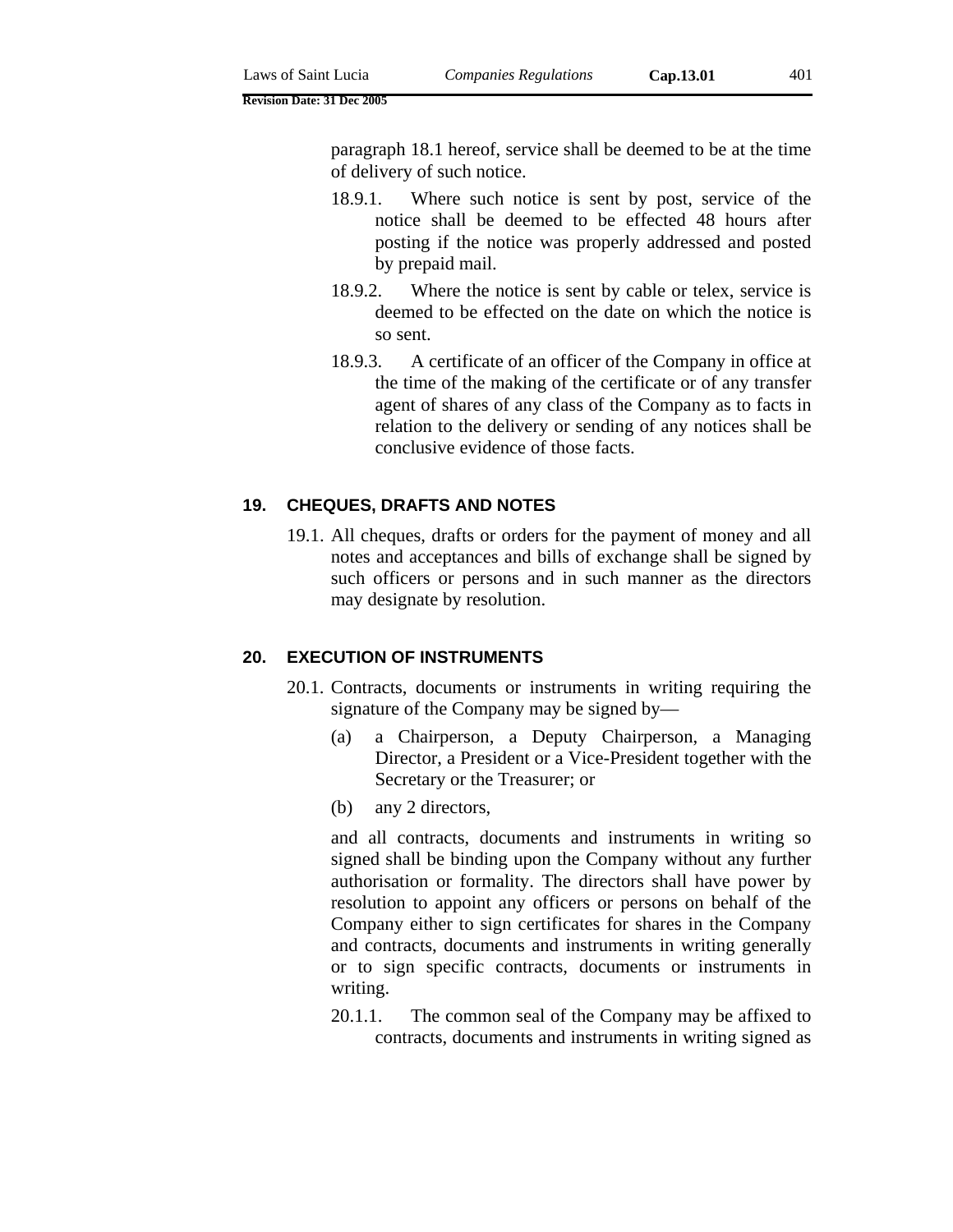aforesaid or by any officer or person specified in paragraph 20.1 hereof.

- 20.1.2. Subject to section 136 of the Act—
	- (a) a Chairperson, a Deputy Chairperson, a Managing Director, a President or a Vice-President together with the Secretary or the Treasurer; or
	- (b) any 2 directors,

shall have authority to sign and execute (under the seal of the Company or otherwise) all instruments that may be necessary for the purpose of selling, assigning, transferring, exchanging, converting or conveying any such shares, stocks, bonds, debentures, rights, warrants or other securities.

## **21. SIGNATURES**

21.1. The signature of a Chairperson, a Deputy Chairperson, a Managing Director, a President, a Vice-President, the Secretary, the Treasurer, an Assistant Secretary or an Assistant Treasurer or any director of the Company or of any officer or person, appointed under paragraph 20 hereof by resolution of the directors may, if specifically authorised by resolution of the directors, be printed, engraved, lithographed or otherwise mechanically reproduced upon any certificate for shares in the Company or contract, document or instrument in writing, bond, debenture or other security of the Company executed or issued by or on behalf of the Company. Any document or instrument in writing on which the signature of any such officer or person is so reproduced shall be deemed to have been manually signed by such officer or person whose signature is so reproduced and shall be as valid to all intents and purposes as if such document or instrument in writing had been signed manually and although the officer or person whose signature is so reproduced has ceased to hold office at the date on which such document or instrument in writing is delivered or issued.

#### **22. FINANCIAL YEAR**

22.1. The directors may by resolution establish the financial year of the Company.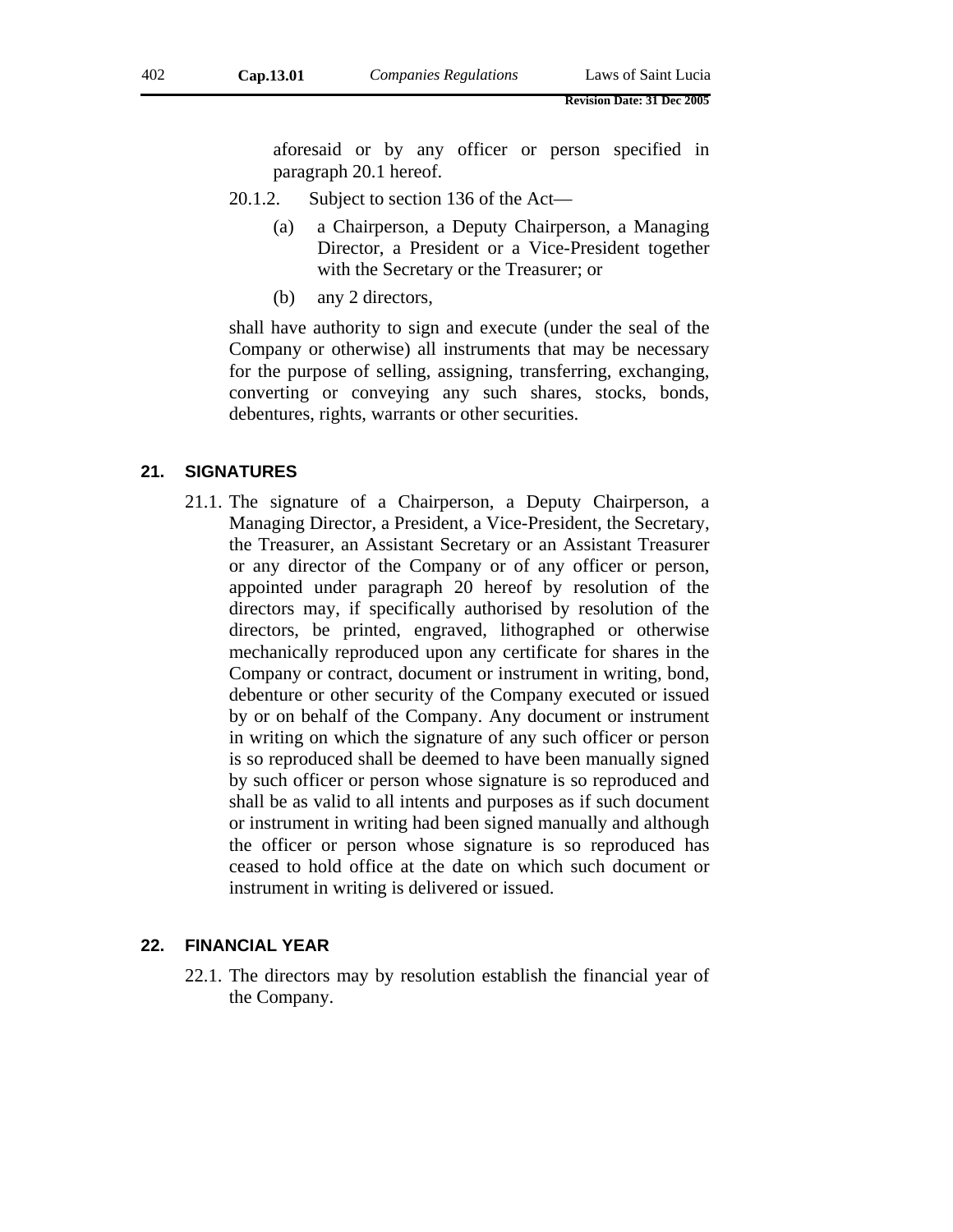| Laws of Saint Lucia               | <b>Companies Regulations</b> | Cap.13.01 | 403            |
|-----------------------------------|------------------------------|-----------|----------------|
| <b>Revision Date: 31 Dec 2005</b> |                              |           |                |
| <b>ENACTED</b> this               | day of                       | , 20      |                |
|                                   |                              |           | Corporate Seal |
| President                         |                              | Secretary |                |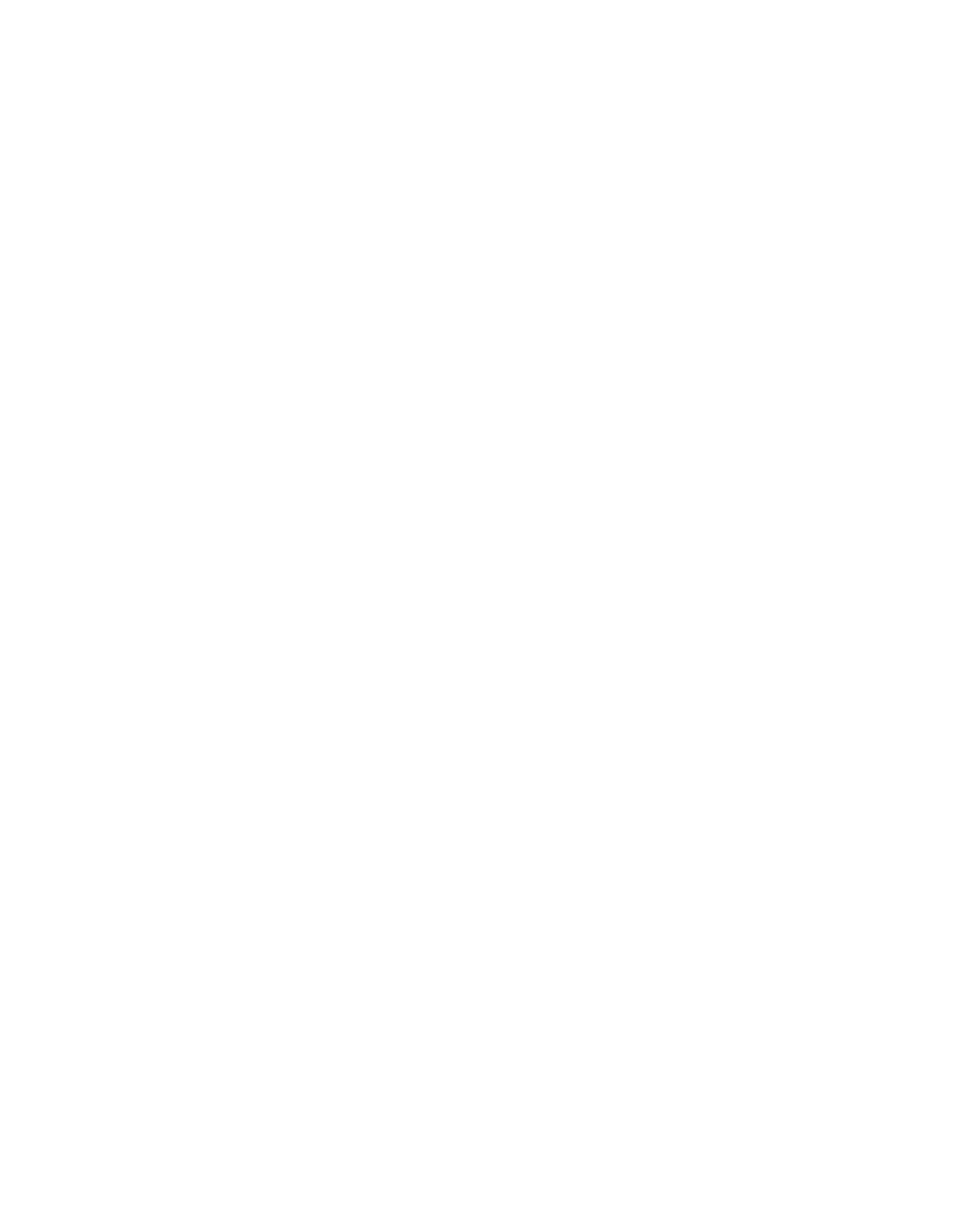# **SCHEDULE 5**

# MODEL GENERAL BYE-LAW OF A NON-PROFIT COMPANY **INCORPORATED OR CONTINUED UNDER THE COMPANIES ACT**

| $\mathbf 1$    |  |
|----------------|--|
| 2.             |  |
| 3.             |  |
| $\mathbf{4}$   |  |
| 5.             |  |
| 6.             |  |
| 7 <sub>1</sub> |  |
| 8.             |  |
| 9.             |  |
| 10.            |  |
| 11             |  |
| 12.            |  |
| 13.            |  |
| 14.            |  |
| 15.            |  |
| 16.            |  |
| 17             |  |
| 18.            |  |
| 19.            |  |
| 20.            |  |

# THE COMPANIES ACT

#### **BYE-LAW NO. 1**

A Bye-law relating generally to the conduct of-

(Insert name of Company)

(Insert name of Company)

(hereinafter called the "Company") as follows—

#### $1.$ **INTERPRETATION**

- 1.1. In this bye-law and all other bye-laws of the Company unless the context otherwise requires—
	- "Act" means the Companies Act as amended and every  $(a)$ statute substituted therefor and, in the case of such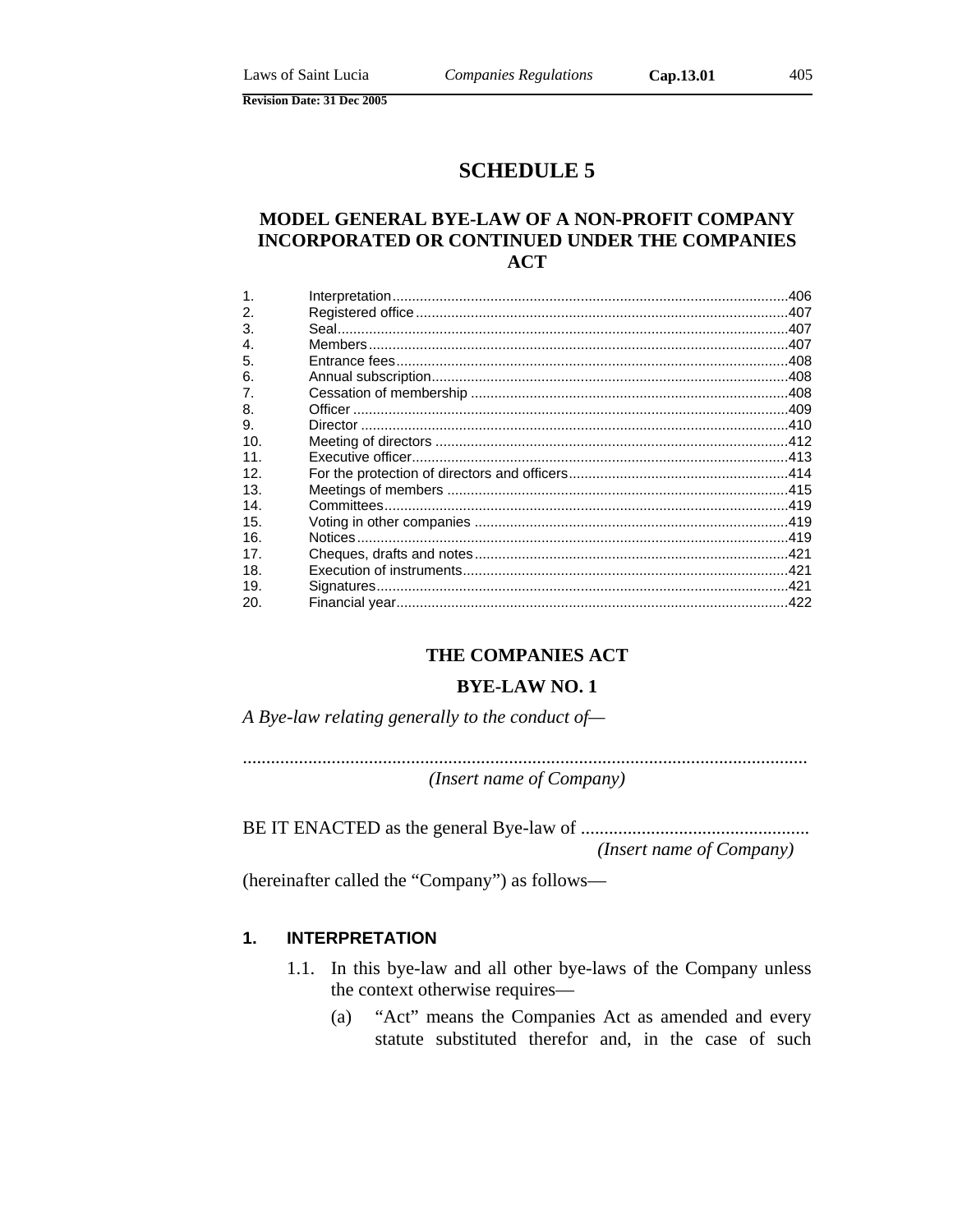substitution, any references in the bye-laws of the Company to provisions of the Act shall be read as references to the substituted provisions therefor in the new statute or statutes;

- (b) "Regulations" means any Regulations made under the Act and every regulation substituted therefor and, in the case of such substitution, any references in the bye-laws of the Company to provisions of the Regulations shall be read as references to the substituted provisions therefor in the new Regulations;
- (c) "bye-laws" means any bye-law of the Company from time to time in force;
- (d) all terms contained in the bye-laws and defined in the Act or the Regulations shall have the meanings given to such terms in the Act or the Regulations; and
- (e) the singular includes the plural and the plural includes the singular; the masculine gender includes the feminine and neuter genders; the word "person" includes bodies corporate, companies, partnerships, syndicates, trusts and any association of persons; and the word "individual" means a natural person.

# **2. REGISTERED OFFICE**

2.1. The registered office of the Company shall be in Saint Lucia at such address as the directors may fix by resolution.

# **3. SEAL**

3.1. The common seal, an impression of which appears in the margin hereof, shall be the common seal of the Company.

# **4. MEMBERS**

- 4.1. There shall be 2 classes of membership namely—
	- (a) ordinary members, being individuals over the age of 18 years, and any other person elected as such;
	- (b) honorary members, being those individuals who accept election as honorary members upon the invitation of the directors in recognition of their work for the Company.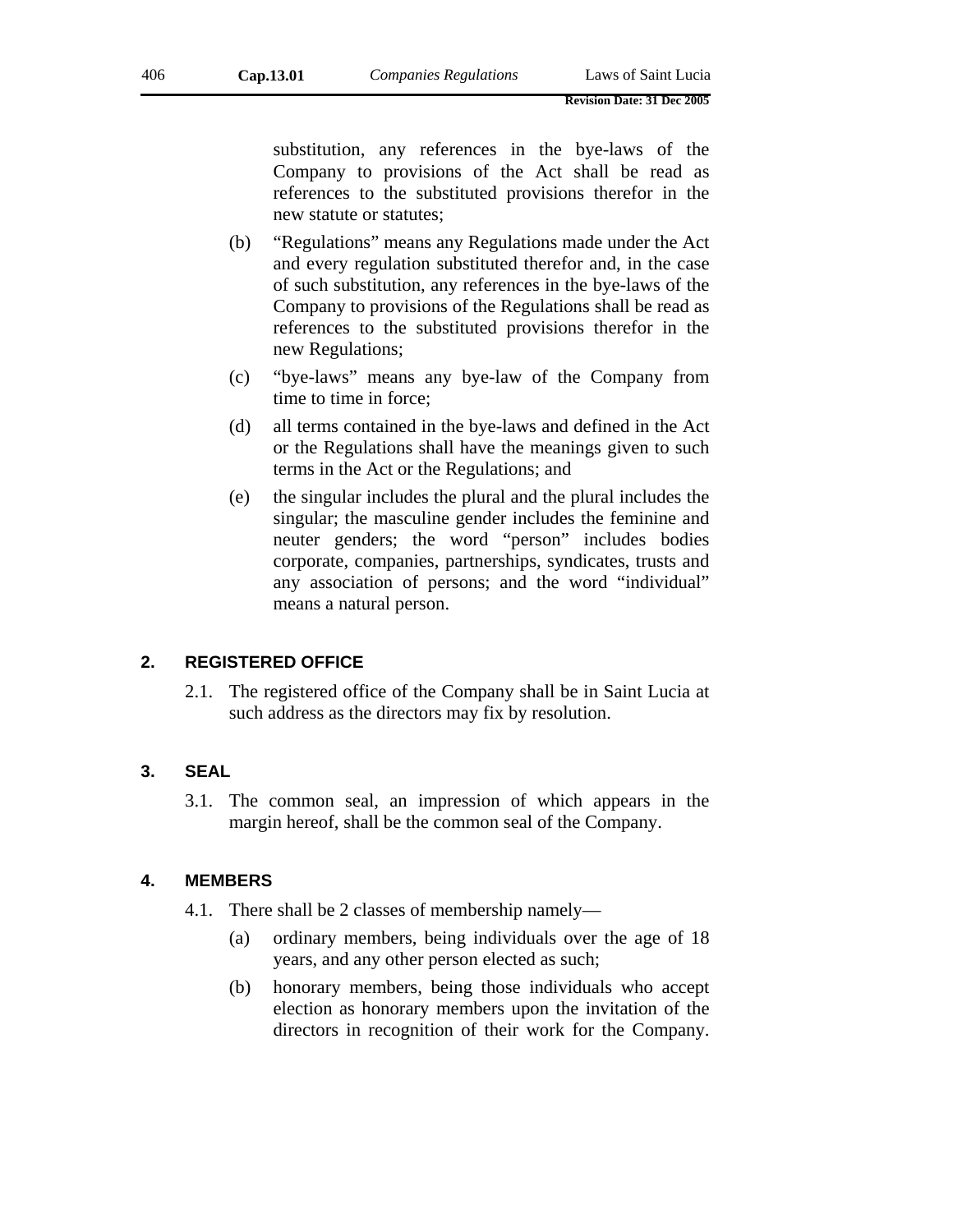An honorary member shall be under no obligation to pay any subscription or make any donation to the funds of the Company.

- 4.2. Application for membership shall be made to the Secretary of the Company upon such form as the directors shall prescribe and shall be supported by such evidence as may be required.
- 4.3. Candidates for membership shall be elected by the directors.

(If such membership is subject to confirmation by the members in general meeting include relevant paragraphs here. See section 333(a) of the Act.)

4.4. Persons who hold any of the following offices, namely:

[INSERT OFFICES] shall be *ex officio* members of the Company [OR DELETE THIS PARAGRAPH IF NO *EX OFFICIO* MEMBERS DESIRED].

4.5. The interest of a member in the Company is not transferable and lapses and ceases to exist upon his or her death or when he or she ceases to be a member by resignation or otherwise in accordance with the bye-laws of the Company.

# **5. ENTRANCE FEES**

5.1. The entrance fee shall be such sum as the directors may determine.

# **6. ANNUAL SUBSCRIPTION**

- 6.1. The annual subscription shall also be determined by the directors.
- 6.2. All annual subscriptions (except the first subscription of a new member) shall be payable on the first day of [INSERT MONTH] of each year.

# **7. CESSATION OF MEMBERSHIP**

7.1. Any member may withdraw from membership by giving 14 days notice to the directors in writing to that effect and thereupon he or she shall cease to be a member, and provided such notice is given before the 15 [INSERT MONTH] in any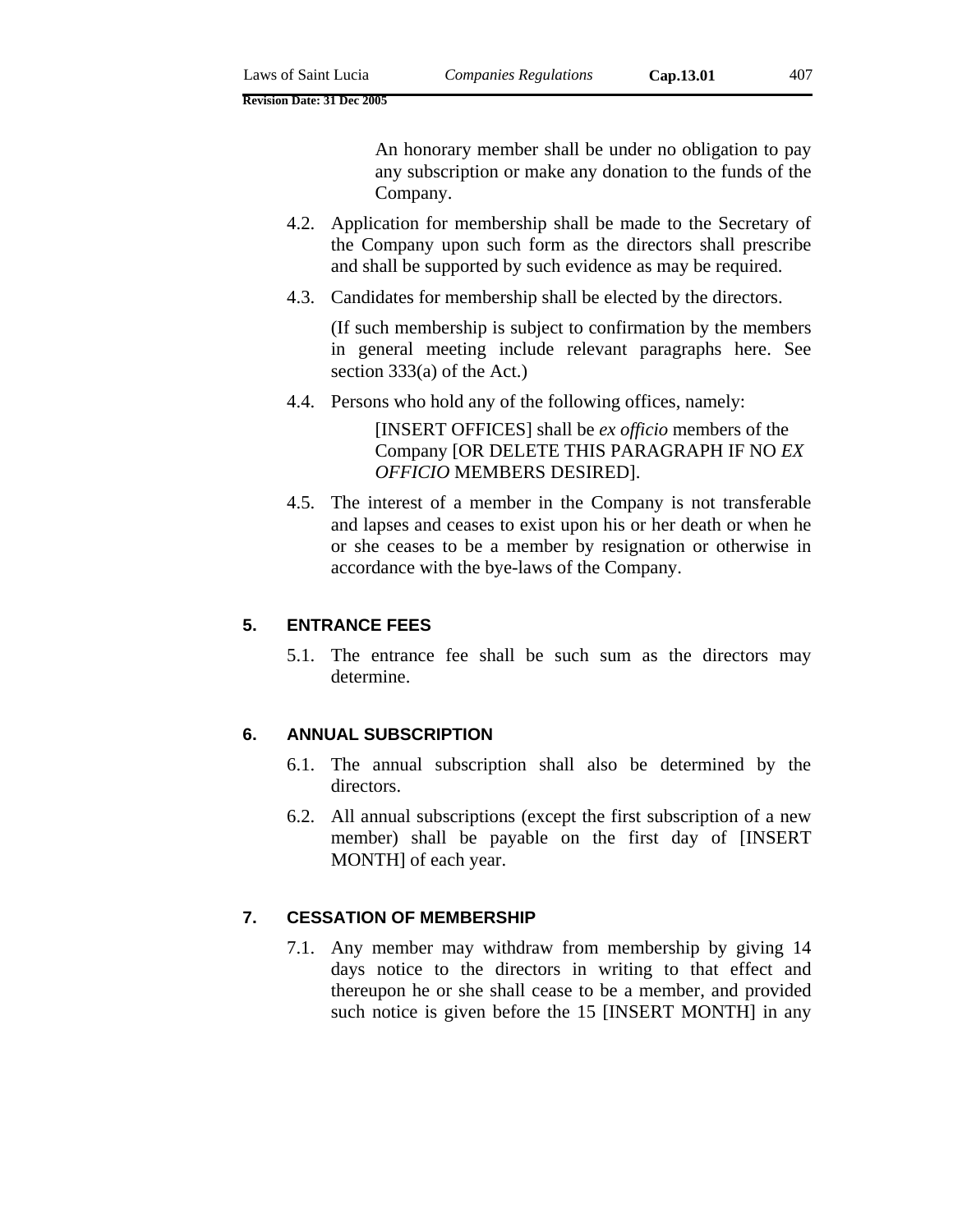year he or she is not liable to pay his or her subscription for that year.

- 7.2. If any member (who is liable to pay an annual subscription) shall fail to pay the same within 6 months after the same shall become due the directors may order his or her name to be struck off the list of members whereupon he or she shall cease to be a member of the Company.
- 7.3. If any member refuses or neglects to comply with the provisions of the bye-laws or conducts himself or herself in a way which in the opinion of the directors is or may be injurious to the Company the directors may by notice in writing call upon him or her to resign. If such member when called upon to resign does not do so within 28 days of the receipt of such notice then (provided he or she is first given an opportunity of being heard by the directors) he or she may be expelled by the directors after a resolution for this purpose has been passed by a majority of not less than  $\frac{2}{3}$  of the members present and voting at a specially convened meeting of the members.
- 7.4. An individual to whom paragraph 7.3 of this bye-law has been applied shall not thereafter be entitled to membership of the Company.
- 7.5. Subject to paragraph 7.1 of this bye-law, a member resigning or expelled under paragraph 7.3 or whose name is struck off under paragraph 7.2 of this bye-law shall nevertheless remain liable for all moneys then due from him or her to the Company.
- 7.6. An *ex officio* member, unless he or she was a member in his or her own right at the time he or she became an *ex officio* member, shall cease to be a member when he or she ceases to hold office by virtue of which he or she became an *ex officio* member.

# **8. OFFICER**

8.1. The officers of the Company shall consist of a President, a Vice-President, a Treasurer and a Secretary who shall be ordinary members of the Company and shall be elected at the Annual General Meeting of the Company in each year and shall retire annually but shall be eligible for re-election.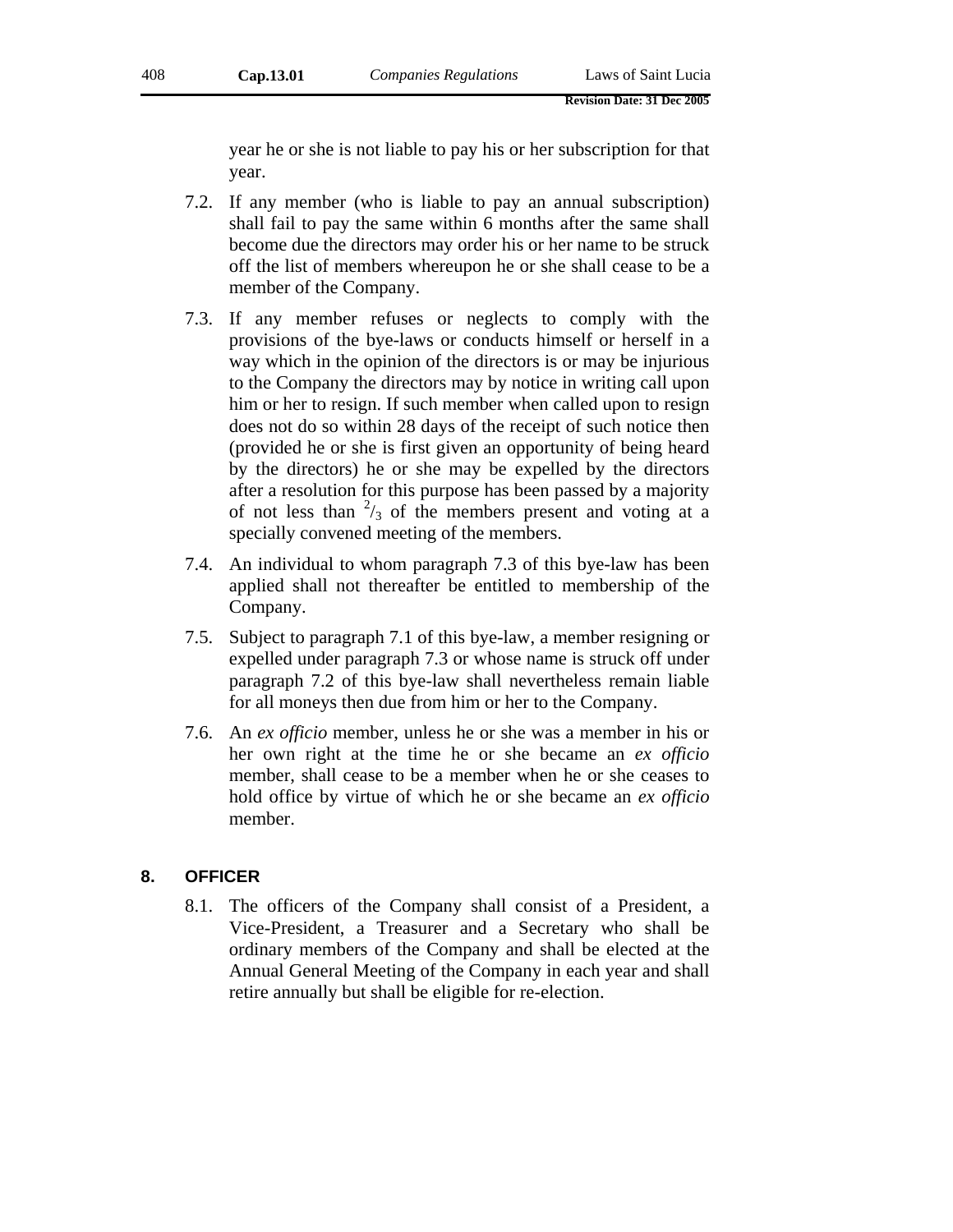- 8.2. In the case of a casual vacancy in any of the offices, the directors shall appoint one of their number to fill such casual vacancy until the next annual general meeting.
- 8.3. In case of the absence or inability to act of the President, the Vice-President or any other officer of the Company or for any other reason that the directors may deem sufficient, the directors may delegate all or any of the powers of such officer to any other officer or to any director for the time being, provided that a majority of the board of directors concur therein.
- 8.4. *The President:* The President shall, if present, preside at all meetings of the directors and members; he or she shall sign all instruments which require his or her signature and shall perform all duties incident to his or her office and shall have such other powers and duties as may be assigned to him or her by the directors.
- 8.5. *The Vice-President:* The Vice-President shall be vested with all the powers and shall perform all the duties of the President in the absence or disability or refusal to act of the President. The Vice-President shall have such powers and duties as may be assigned to him or her by the directors.
- 8.6. *The Secretary:* The Secretary shall, when present, act as Secretary of all meetings, shall have charge of the minute books of the Company and the documents and registers referred to in section 177 of the Act and shall perform such other duties as the directors require of him or her.
- 8.7. *The Treasurer:* The Treasurer shall have the care and custody of all the funds and securities of the Company and shall deposit the same in the name of the Company in such bank or banks or with such depository or depositories as the directors may direct and shall perform such other duties as the directors require of him or her. He or she may be required to give such bond for the faithful performance of his or her duties as the directors in their uncontrolled discretion may require and a director shall not be liable for failure to require any bond or for the insufficiency of any bond or for any loss by reason of the failure of the Company to receive any indemnity thereby provided.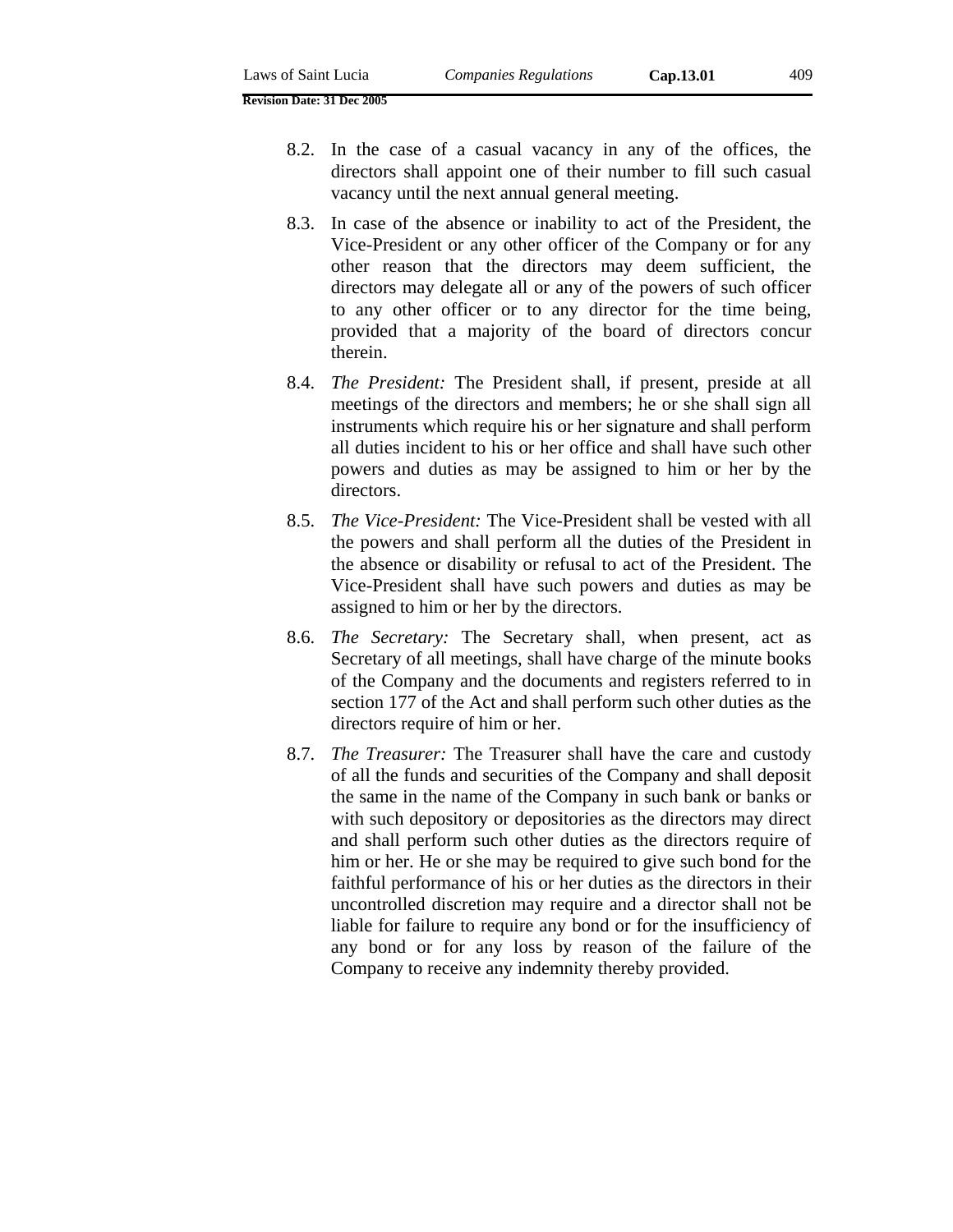## **9. DIRECTOR**

(See Division D of Part 1 of the Act)

- 9.1. The directors of the Company shall be—
	- (a) The officers, *ex officio;*
	- (b) such number of other ordinary members of the Company as is fixed in the Articles of Incorporation of the Company who may be elected at the Annual General Meeting of the Company in each year who shall retire annually and shall be eligible for re-election; and
	- (c) supernumerary members appointed by the directors under paragraph 9.4 hereof
- 9.2. Candidates for election as a director shall be proposed and seconded by members entitled to vote at general meetings of the Company.
- 9.3. If a casual vacancy occurs, other than in any of the offices, the directors may appoint an ordinary member of the Company to fill the vacancy.
- 9.4. The directors may appoint any member of the Company to be a supernumerary director for any period, not exceeding its term of office, in its absolute discretion. Such member shall not be entitled to vote at meetings of the directors.
- 9.5. *Powers:* The affairs of the Company shall be managed by the directors who may exercise all such powers and do all such acts and things as may be exercised or done by the Company and are not by the bye-laws or any special resolution of the Company or the Act expressly directed or required to be done by the Company at a general meeting at the Company.
- 9.6. *Qualification:* A director shall be an ordinary member of the Company.
- 9.7. *Term of Office:* Unless sooner determined, a director's term of office shall, subject to the provisions, if any, of the Articles of Incorporation of the Company, be from the date of the meeting at which he or she is elected or appointed until the conclusion of the annual general meeting next following or until his or her successor is elected or appointed.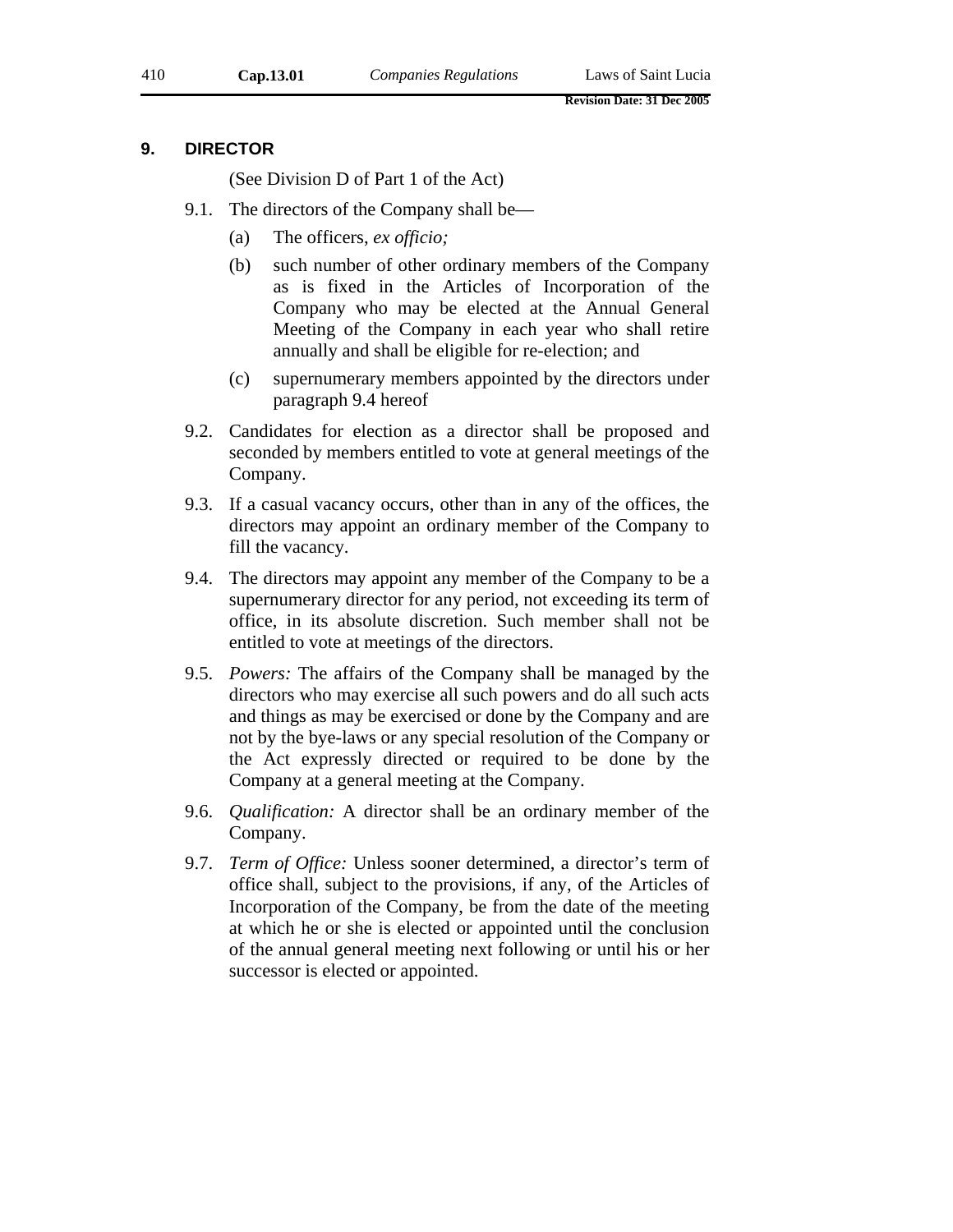- 9.9. *Vacancy Filled:* A vacancy created by the removal of a director may be filled at the meeting at which the director is removed from office.
	- 9.9.1. If the vacancy is not filled under paragraph 9.9 it may be filled by the directors.
	- 9.9.2. A director elected or appointed under paragraph 9.9 or 9.9.1 holds office for the unexpired term of his or her predecessor.
- 9.10. *Remuneration:* The directors shall serve without remuneration and a director shall not directly or indirectly receive any profit from his or her position as such; provided that a director may be paid or reimbursed for reasonable expenses incurred by him or her in the performance of his or her duties.
- 9.11. *Vacating of Office:* The office of a director of the Company shall be vacated—
	- (i) if by notice in writing he or she resigns his or her office,
	- (ii) if he or she ceases to be a member of the Company,
	- (iii) if he or she does not attend 4 consecutive meetings of the directors, unless the directors otherwise determine,
	- (iv) if he or she is removed from office in accordance with paragraph 9.8,
	- (v) if he or she becomes bankrupt or suspends payment or compounds with his or her creditors or makes an authorised assignment or is declared insolvent,
	- (vi) if he or she is found to be suffering from a mental disorder or becomes of unsound mind,
	- (vii) if he or she is convicted of any criminal offence involving fraud or dishonesty.

## **10. MEETING OF DIRECTORS**

10.1. *Place:* Meetings of the directors and of any committee of the directors may be held either at the registered office or at any other place within or outside Saint Lucia.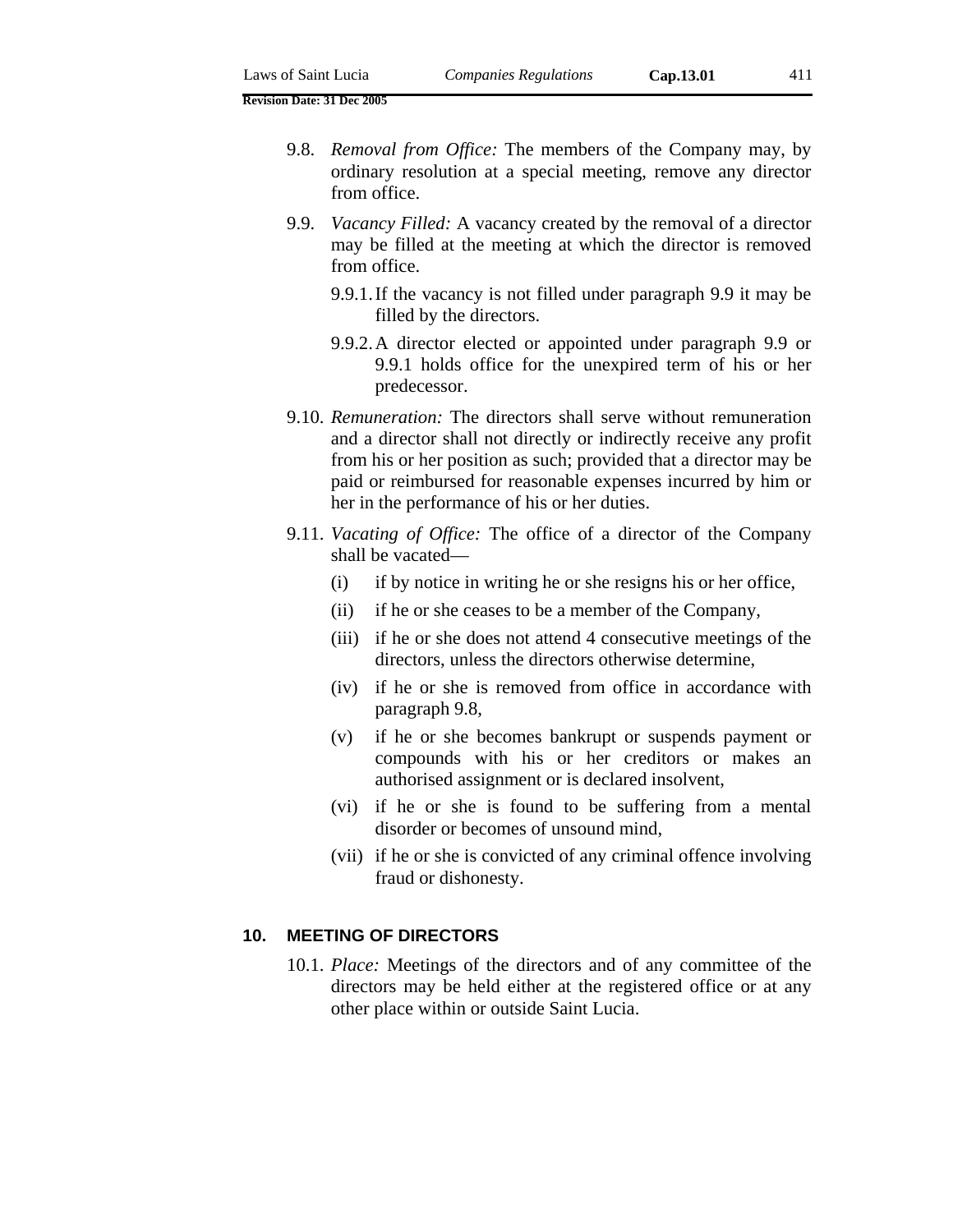- 10.2. *Convener:* A meeting of directors may be convened by the President, the Vice-President, or any 2 directors at any time and the Secretary by direction of any such officer or any 2 directors shall convene a meeting of directors.
- 10.3. *Notice:* Subject to section 79(1) of the Act the notice of any meeting of the directors need not specify the purpose of or the business to be transacted at the meeting. Notice of any such meeting shall be served in the manner specified in paragraph 16.1 hereof not less than 2 days (exclusive of the day on which the notice is delivered or sent but inclusive of the day for which notice is given) before the meeting is to take place. A director may in any manner waive notice of a meeting of the directors and attendance of a director at a meeting of the directors shall constitute a waiver of notice of the meeting except where a director attends a meeting for the express purpose of objecting to the transaction of any business on the grounds that the meeting is not lawfully called.
	- 10.3.1. It shall not be necessary to give notice of a meeting of the directors to a newly elected or appointed director for a meeting held immediately following the election of directors by the members or the appointment to fill a vacancy among the directors.
	- 10.3.2. Meetings of the directors may be held at any time without formal notice if all the directors are present or those absent waive notice or signify their consent in writing to the meeting being held in their absence. Notice of any meeting or any irregularity in any meeting or the notice thereof may be waived by any director.
- 10.4. *Quorum:* [INSERT NUMBER OF DIRECTORS] directors shall form a quorum for the transaction of business and, despite any vacancy among the directors, a quorum may exercise all the powers of the directors. Business shall not be transacted at a meeting of directors unless a quorum is present.
	- 10.4.1. A director may, if all the directors consent, participate in a meeting of directors or of any committee of the directors by means of such telephone or other communication facilities as permit all persons participating in the meeting to hear each other and a director participating in such a meeting by such means is deemed to be present at that meeting.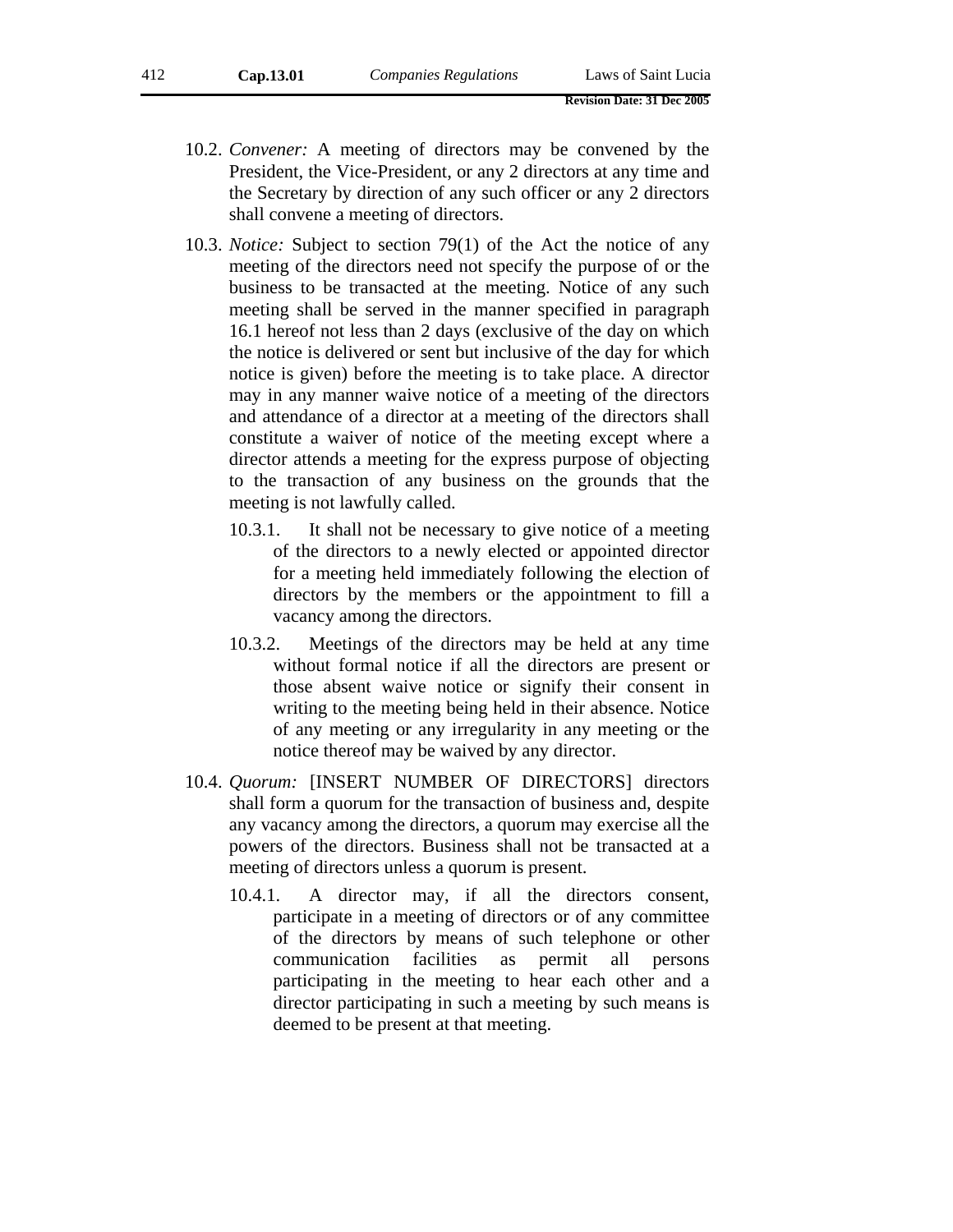- 10.5. *Voting:* Questions arising at any meeting of the directors shall be decided by a majority of votes. In case of any equality of votes the Chairperson of the meeting in addition to his or her original vote shall have a second or casting vote.
- 10.6. *Resolution in lieu of meeting:* Despite any of the foregoing provisions of this bye-law a resolution in writing signed by all the directors entitled to vote on that resolution at a meeting of the directors or any committee of the directors is as valid as if it had been passed at a meeting of the directors or any committee of the directors.

# **11. EXECUTIVE OFFICER**

11.1. The directors may appoint an Executive Officer and may delegate to him or her full authority to manage and direct the business and affairs of the Company (except such matters and duties as by law must be transacted or performed by the directors or by the members in general meeting) and to employ and discharge agents and employees of the Company or may delegate to him or her any lesser power. He or she shall conform to all lawful orders given to him or her by the directors of the Company. He or she shall at all reasonable times give to the directors or any of them all information they may require regarding the affairs of the Company.

# **12. FOR THE PROTECTION OF DIRECTORS AND OFFICERS**

- 12.1. A director or officer of the Company is not liable to the Company for—
	- (a) the acts, receipts, neglects or defaults of any other director or officer or employee or for joining in any receipt or act for conformity;
	- (b) any loss, damage or expense incurred by the Company through the insufficiency or deficiency of title to any property acquired by the Company or for or on behalf of the Company;
	- (c) the insufficiency or deficiency of any security in or upon which any of the moneys of or belonging to the Company shall be paid out or invested;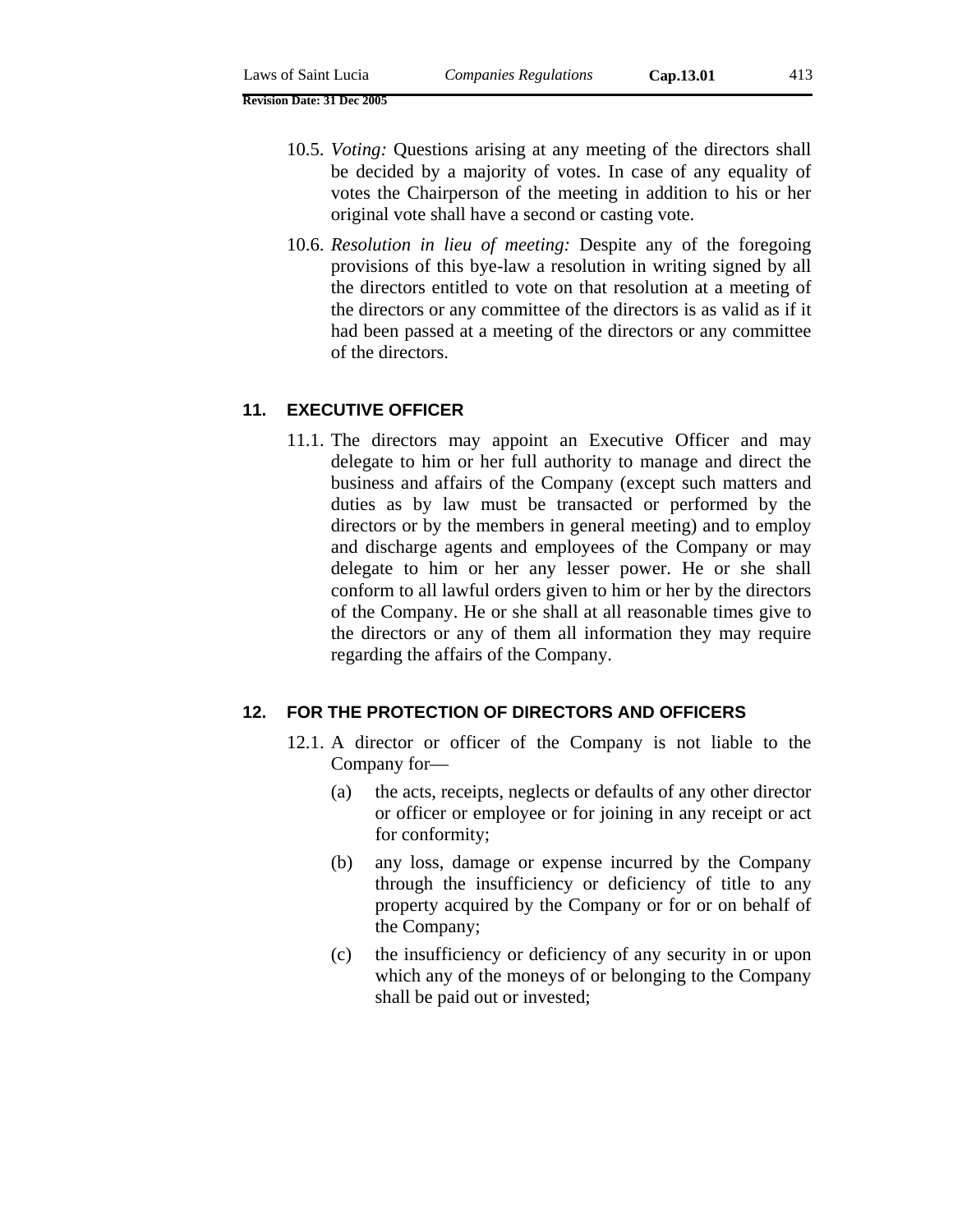- (d) loss or damage arising from the bankruptcy, insolvency or tortious act of any person, including any person with whom any moneys, securities of effects shall be lodged or deposited;
- (e) any loss, conversion, misapplication or misappropriation of any damage resulting from any dealings with any moneys, securities or other assets belonging to the Company;
- (f) any other loss, damage or misfortune whatever which may happen in the execution of the duties of his or her respective office or trust or in relation thereto; unless the same happens by or through his or her failure to exercise the powers and to discharge the duties of his or her office honestly and in good faith with a view to the best interests of the Company and in connection therewith to exercise the care, diligence and skill that a reasonably prudent person would exercise in comparable circumstances.
- 12.2 Nothing herein contained shall relieve a director or officer from the duty to act in accordance with the Act or Regulations made thereunder or relieve him or her from liability for a breach thereof.
- 12.3. The directors for the time being of the Company shall not be under any duty or responsibility in respect of any contract, act or transaction whether or not made, done or entered into in the name or on behalf of the Company, except such as are submitted to and authorised or approved by the directors.
- 12.4. If any director or officer of the Company is employed by or performs service for the Company otherwise than as a director or officer or is a member of a firm or a shareholder, director or an officer of a body corporate which is employed by or performs services for the Company, the fact of his or her being a member, director or officer of the Company shall not disentitle such director or officer or such firm or body corporate, as the case may be, from receiving proper remuneration for such services.

# **13. MEETINGS OF MEMBERS**

13.1. *Annual Meeting:* Subject to the provisions of section 107 of the Act, the annual meeting of the members shall be held on such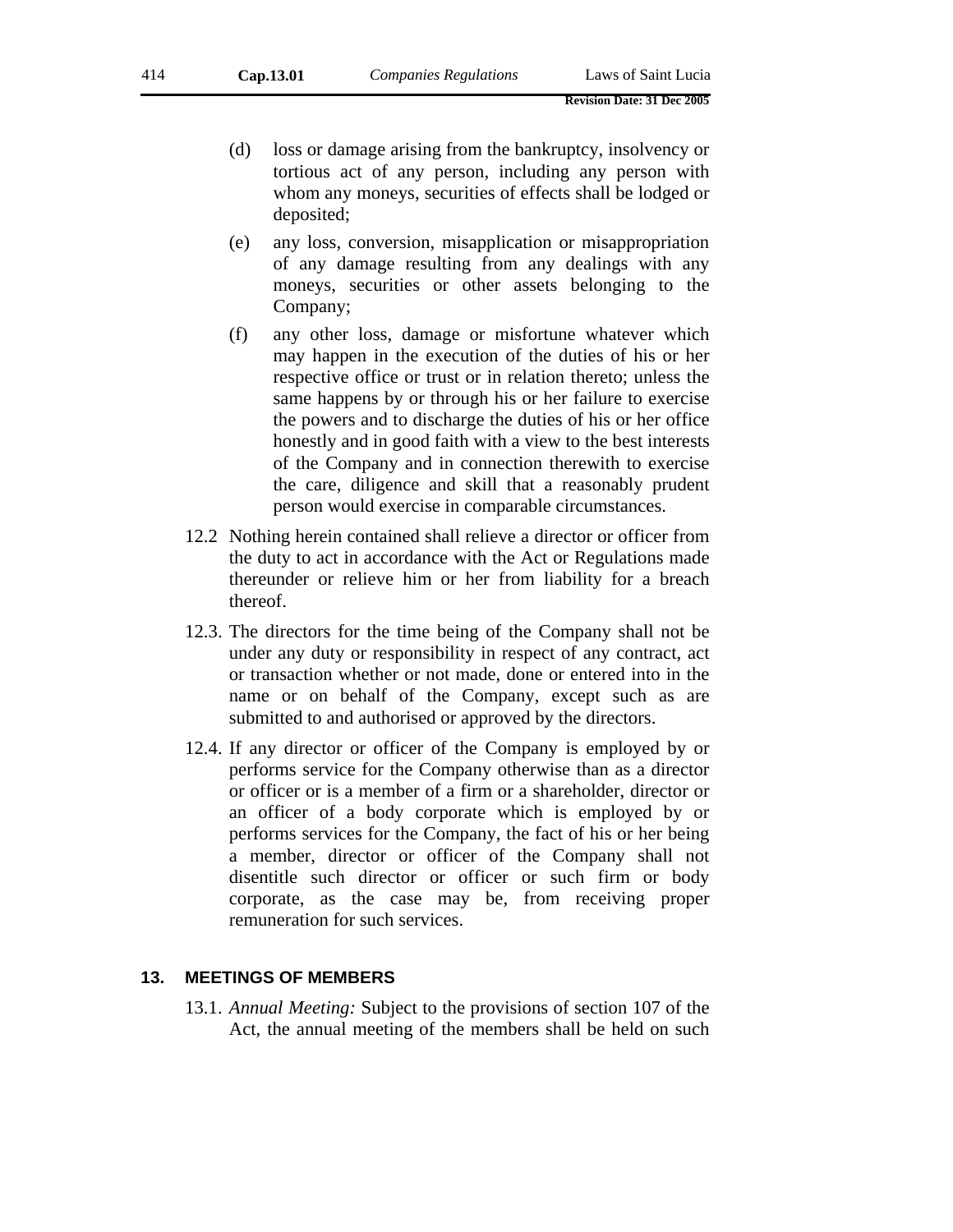day in each year and at such time as the directors may by resolution determine at any place within Saint Lucia or, if all the members entitled to vote at such meeting so agree, outside Saint Lucia.

- 13.2. *Special Meetings:* Special meetings of the members may be convened by order of the President, the Vice-President or by the directors at any date and time and at any place within Saint Lucia or, if all the members entitled to vote at such meeting so agree, outside Saint Lucia.
	- (1) The requisition must state the purposes of the meeting and must be signed by the requisitionists and deposited at the Registered Office, and may consist of several documents in like form each signed by one or more of the requisitionists.
	- (2) If the directors do not, within 21 days from the date of the requisition being so deposited, proceed to convene a meeting, the requisitionists or any of them may themselves convene the meeting, but any meeting so convened shall not be held after 3 months from the date of such deposit.
	- (3) Any meeting convened under this paragraph by the requisitionists shall be called as nearly as possible in the manner in which meetings are to be called under the byelaws and Divisions E and F of Part 1 of the Act.
- 13.3. *Notice:* A printed, written or typewritten notice stating the day, hour and place of meeting shall be given by serving such notice on each member entitled to attend such meeting, on each director and on the auditor of the Company in the manner specified in paragraph 16.1 hereof, not less than 21 days or more than 50 days (in each case exclusive of the day on which the notice is delivered or sent and of the day for which notice is given) before the date of the meeting. Notice of a meeting at which special business is to be transacted shall state—
	- (a) the nature of that business in sufficient detail to permit the member to form a reasoned judgment thereon; and
	- (b) the text of any special resolution to be submitted to the meeting.
- 13.4. *Waiver of Notice*: A member and any other person entitled to attend a meeting of members may in any manner waive notice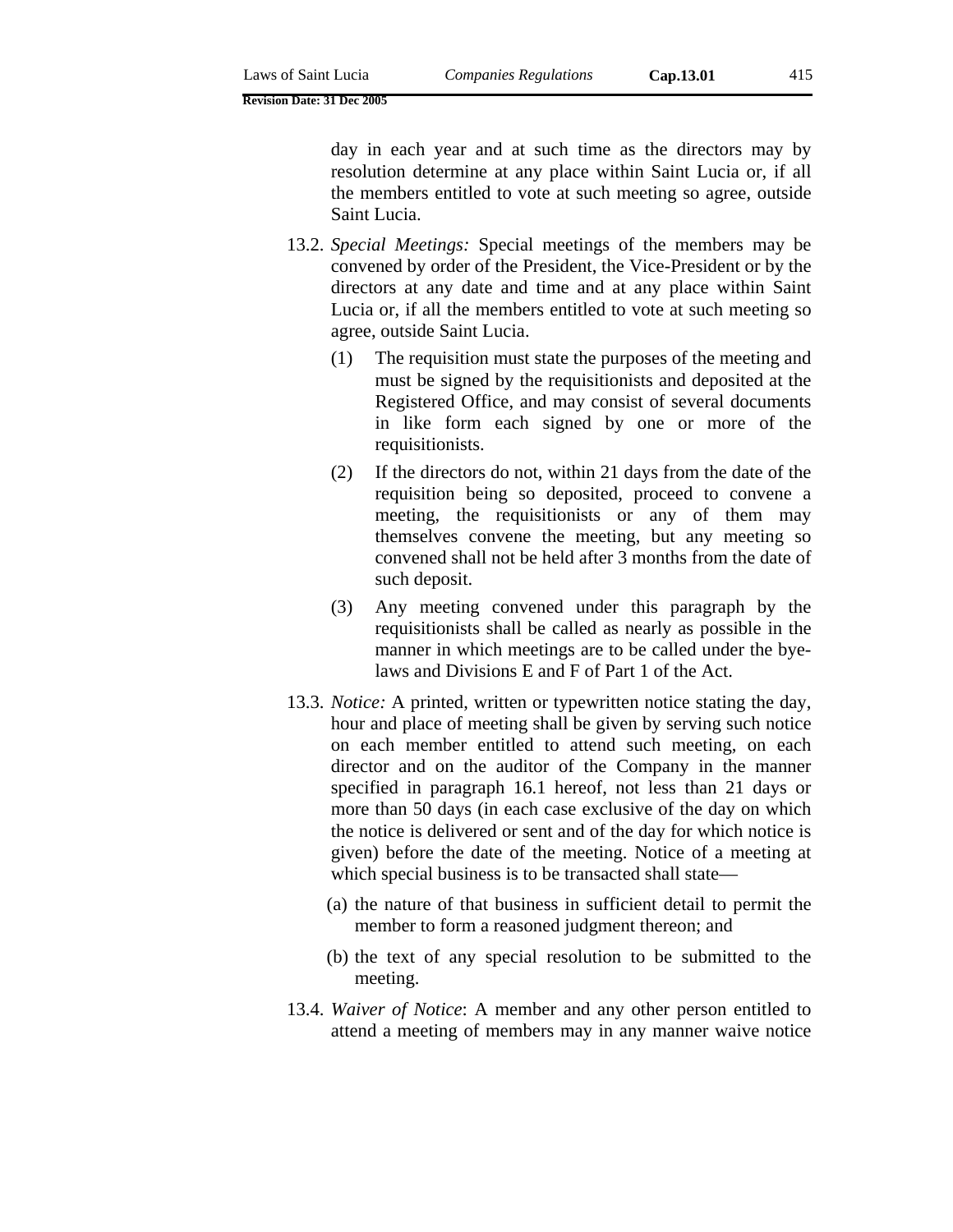of a meeting of members and attendance of any such person at a meeting of members shall constitute a waiver of notice of the meeting except where such person attends a meeting for the express purpose of objecting to the transaction of any business on the grounds that the meeting is not lawfully called.

- 13.5 *Omission of Notice*: The accidental omission to give notice of any meeting or any irregularity in the notice of any meeting or the non-receipt of any notice by any member, director or the auditor of the Company shall not invalidate any resolution passed or any proceedings taken at any meeting of the members.
- 13.6. *Votes:* Every question submitted to any meeting of members shall be decided in the first instance by a show of hands unless a person entitled to vote at the meeting has demanded a ballot and, if the Articles so provide, in the case of an equality of votes the Chairperson of the meeting shall on a ballot have a casting vote in addition to any votes to which he or she may be otherwise entitled.
	- 13.6.1. At every meeting at which he or she is entitled to vote, every member, proxy holder or individual authorised to represent a member who is present in person shall have one vote on a show of hands. Upon a ballot at which he or she is entitled to vote, every member, proxy holder or individual authorised to represent a member shall, subject to the Articles, have one vote.
	- 13.6.2. At any meeting unless a ballot is demanded, a declaration by the Chairperson of the meeting that a resolution has been carried or carried unanimously or by a particular majority or lost or not carried by a particular majority shall be conclusive evidence of the fact.
	- 13.6.3. When the President and the Vice-President are absent, the persons who are present and entitled to vote shall choose another director as Chairperson of the meeting; but if no director is present or all the directors present decline to take the chair, the persons who are present and entitled to vote shall choose one of their number to be Chairperson.
	- 13.6.4. A ballot may, either before or after any vote by a show of hands, be demanded by any person entitled to vote at the meeting. If at any meeting a ballot is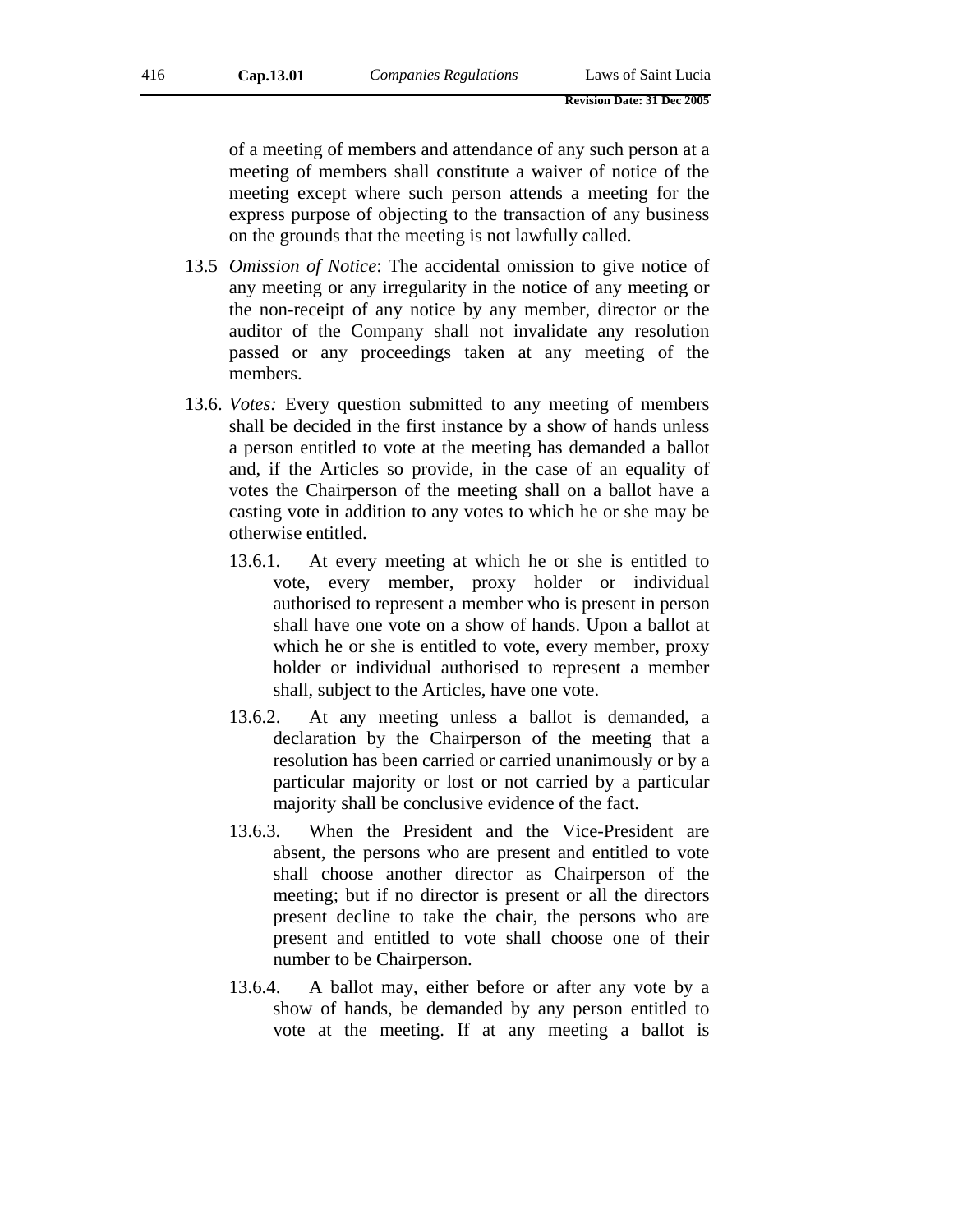demanded on the election of a Chairperson or on the question of adjournment it shall be taken without adjournment. If at any meeting a ballot is demanded on any other question or as to the election of directors, the vote shall be taken by ballot in such manner and either at once, later in the meeting or after adjournment as the Chairperson of the meeting directs. The result of a ballot shall be deemed to be the resolution of the meeting at which the ballot was demanded. A demand for a ballot may be withdrawn.

- 13.7. *Proxies:* Votes at meetings of members may be given either personally or by proxy or, in the case of a member who is a body corporate or association, by an individual authorised by a resolution of the directors or governing body of that body corporate or association to represent it at meetings of members of the Company.
	- 13.7.1. A proxy shall be executed by the member or his or her attorney authorised in writing and is valid only at the meeting in respect of which it is given or any adjournment thereof.
	- 13.7.2. A person appointed by proxy need not be a member.
	- 13.7.3. Subject to the provisions of Part 4 of the Regulations, a proxy may be in the following form:

The undersigned member of [INSERT NAME OF COMPANY] hereby appoints of or failing him or her, of as the nominee of the undersigned to

attend and act for the undersigned and on behalf of the undersigned at the meeting of the members of the said Company to be held on the

day of 20 and at any adjournment or adjournments thereof in the same manner, to the same extent and with the same powers as if the undersigned was present at the said meeting or such adjournment or adjournments thereof.

DATED this day of 20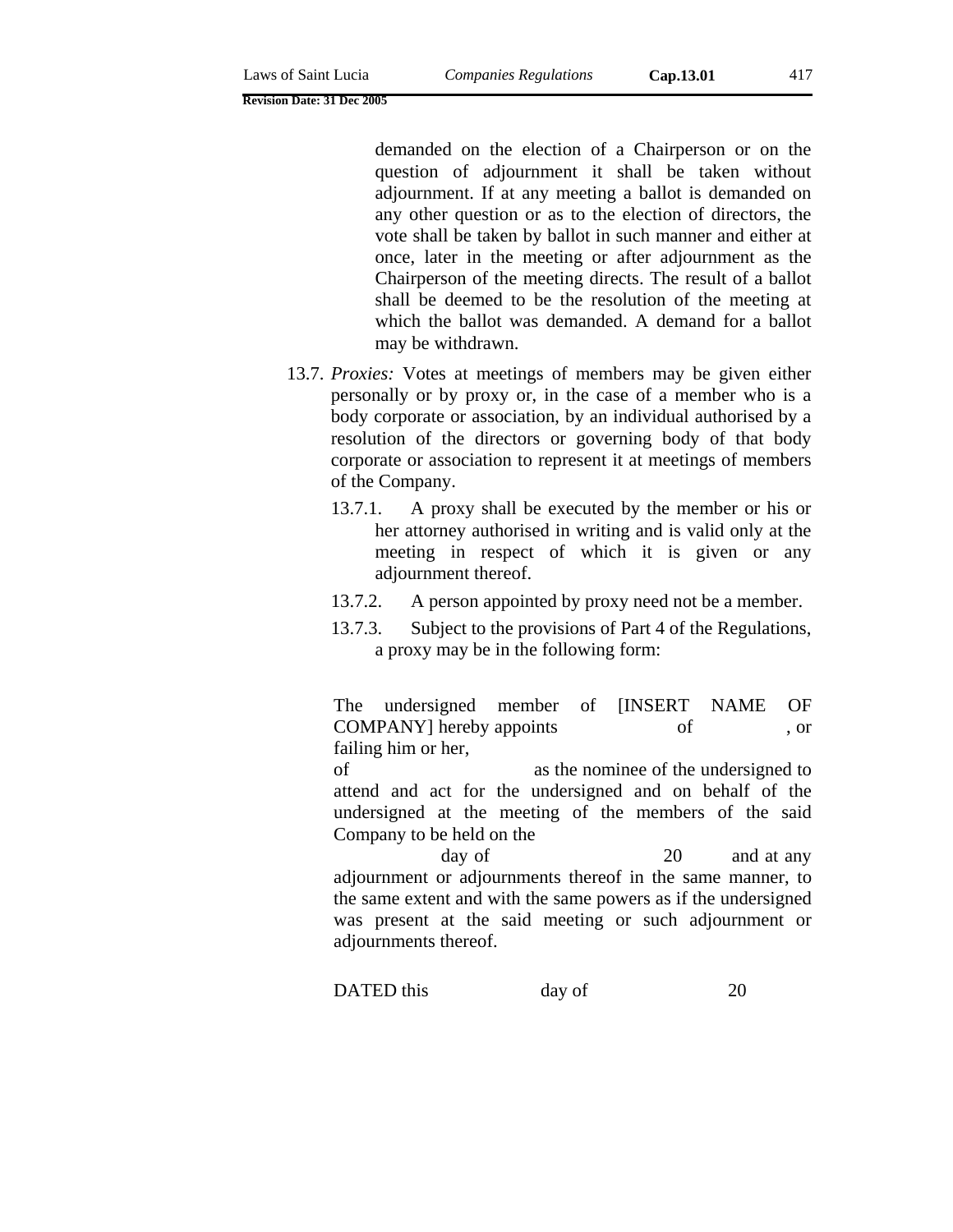#### *Signature of member*

- 13.8. *Adjournment:* The Chairperson of any meeting may with the consent of the meeting adjourn the same to a fixed time and place and no notice of such adjournment need be given to the members unless the meeting is adjourned by one or more adjournments for an aggregate of 30 days or more in which case notice of the adjourned meeting shall be given as for an original meeting. Any business that might have been brought before or dealt with at the original meeting in accordance with the notice calling the same may be brought before or dealt with at any adjourned meeting for which no notice is required.
- 13.9. *Quorum:* Subject to the Act, a quorum for the transaction of business at any meeting of the members shall be [INSERT NUMBER] persons present in person, each being either a member entitled to vote thereat, or a duly appointed proxy holder or representative of a member so entitled. If a quorum is present at the opening of any meeting of the members, the members present or represented may proceed with the business of the meeting despite the fact that a quorum is not present throughout the meeting. If a quorum is not present within 30 minutes of the time fixed for a meeting of members, the persons present and entitled to vote may adjourn the meeting to a fixed time and place but may not transact any other business.
- 13.10. Resolution *in lieu* of meeting: Despite any of the foregoing provisions of this bye-law a resolution in writing signed by all the members entitled to vote on that resolution at a meeting of the members is, subject to section 130 of the Act, as valid as if it had been passed at a meeting of the members.

# **14. COMMITTEES**

- 14.1. The directors may as deemed necessary appoint committees consisting of such number of directors or members as may be deemed desirable and may prescribe their duties.
- 14.2. Any committee so appointed may meet for the transaction of business, adjourn and otherwise regulate its meetings as it thinks fit. Unless otherwise determined by the directors, 2 members of a committee shall be a quorum. Questions arising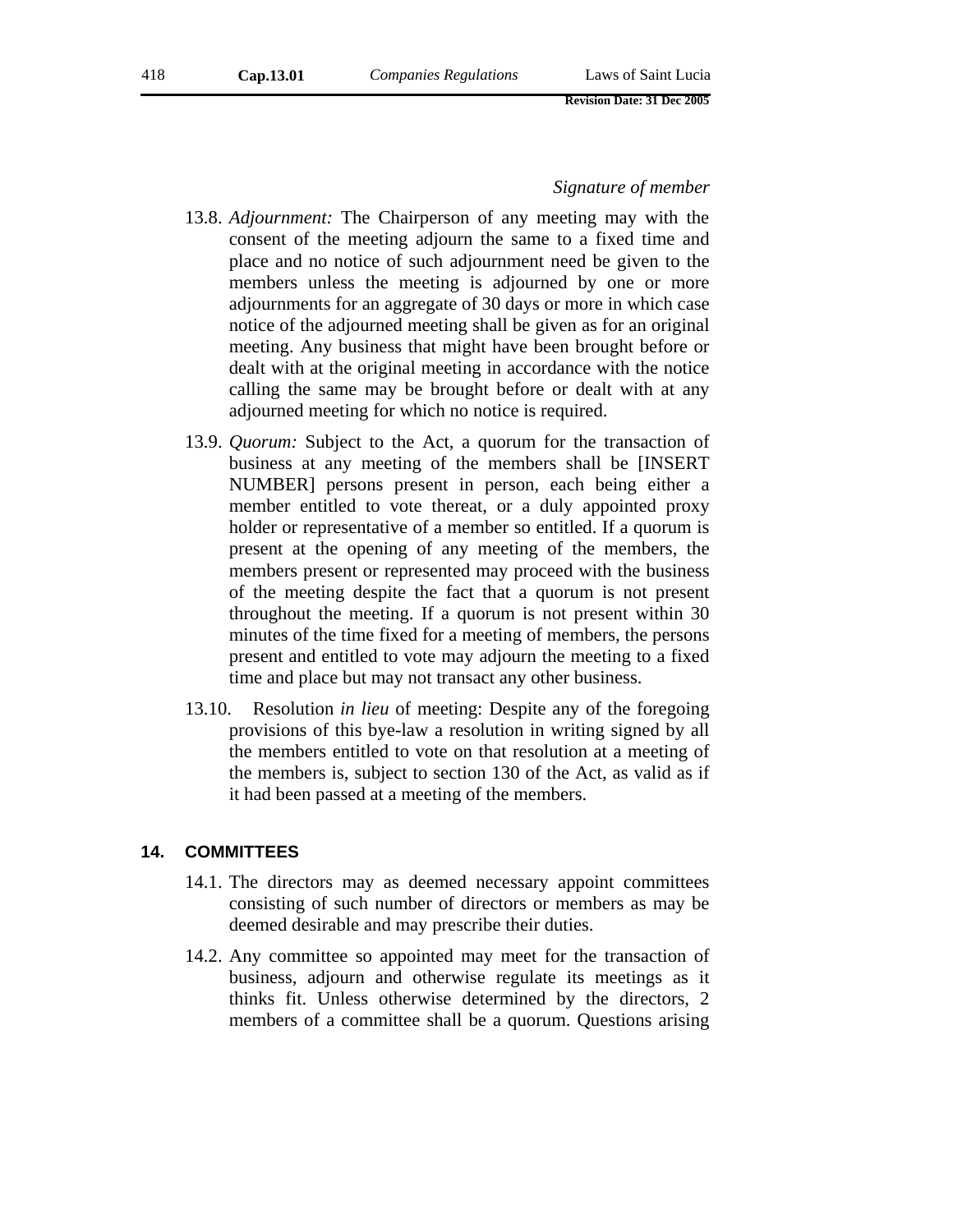at any meeting of a committee shall be decided by a majority of votes and in case of an equality of votes the Chairperson of the meeting shall have a second or casting vote.

## **15. VOTING IN OTHER COMPANIES**

- 15.1. All shares or debentures carrying voting rights in any other body corporate that are held by the Company may be voted at any and all meetings of shareholders, debenture holders (as the case may be) of such other body corporate and in such manner and by such person or persons as the directors of the Company shall determine. The officers of the Company may for and on behalf of the Company—
	- (a) execute and deliver proxies; and
	- (b) arrange for the issuance of voting certificates or other evidence of the right to vote,

in such names as they may determine without the necessity of a resolution or other action by the directors.

## **16. NOTICES**

- 16.1. *Method of giving Notice*: Any notice or other document required by the Act, the Regulations, the Articles or the Byelaws to be sent to any member, director or auditor may be delivered personally or sent by prepaid mail or cable or telex to any such person at his or her latest address as shown in the records of the Company and to any such director at his or her latest address as shown in the records of the Company or in the latest notice filed under section 69 or 77 of the Act, and to the auditor at his or her business address.
- 16.2. *Waiver of Notice*: Notice may be waived or the time for the notice may be waived or abridged at any time with the consent in writing of the person entitled thereto.
- 16.3. *Undelivered Notices*: If a notice or document is sent to a member by prepaid mail in accordance with this paragraph and the notice or document is returned on 3 consecutive occasions because the member cannot be found, it shall not be necessary to send any further notices or documents to the member until he or she informs the Company in writing of his or her new address.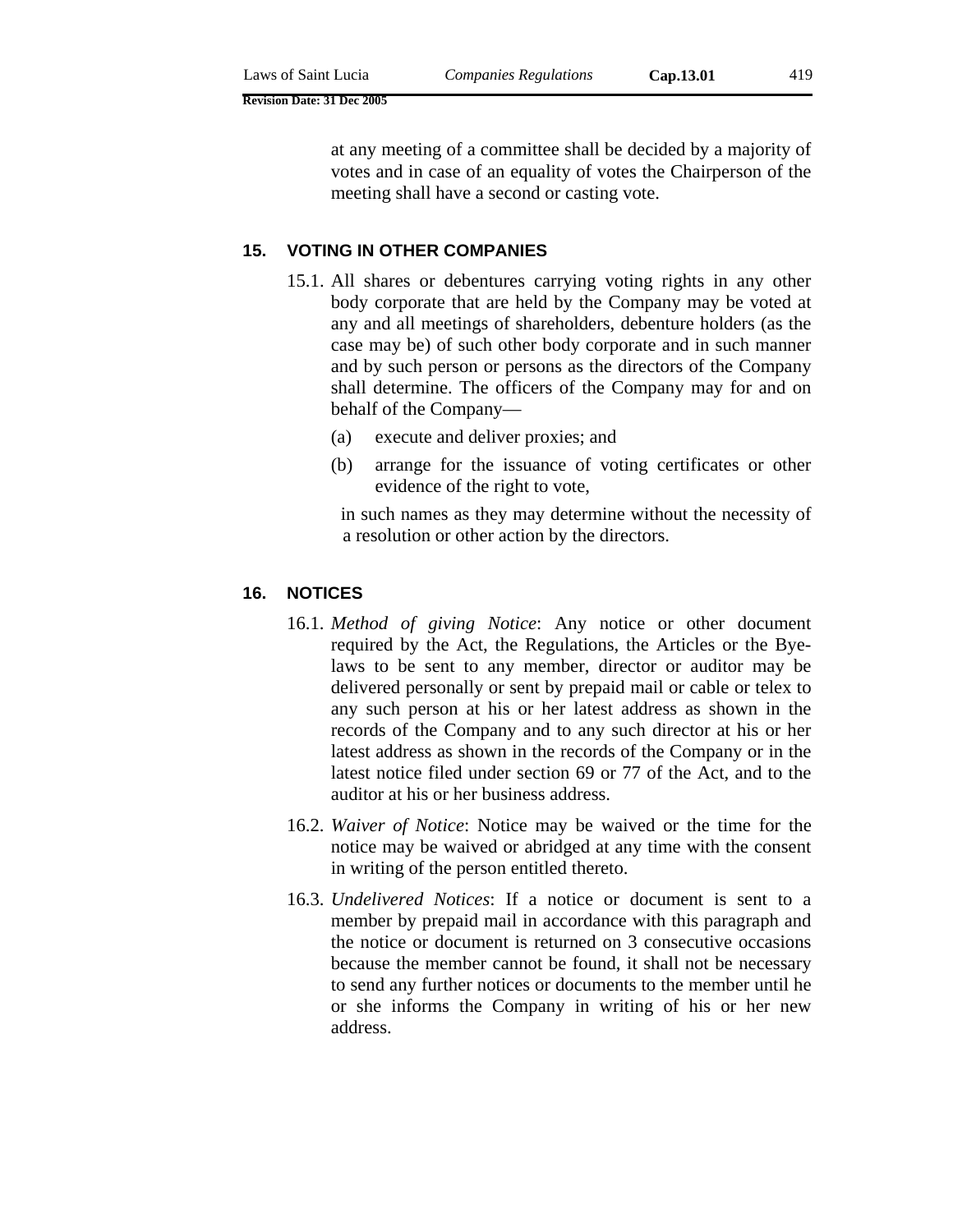- 16.4. *Signatures of Notices*: The signature of any director or officer of the Company to any notice or document to be given by the Company may be written, stamped, typewritten or printed or partly written, stamped, typewritten or printed.
- 16.5. *Computation of Time*: Where a notice extending over a number of days or other period is required under any provisions of the articles or the bye-laws the day of sending the notice shall, unless it is otherwise provided, be counted in such number of days or other period.
- 16.6. *Proof of Service*: Where a notice required under paragraph 18.1 hereof is delivered personally to the person to whom it is addressed or delivered to his or her address as mentioned in paragraph 18.1 hereof, service shall be deemed to be at the time of delivery of such notice.
	- 16.6.1. Where such notice is sent by post, service of the notice shall be deemed to be effected 48 hours after posting if the notice was properly addressed and posted by prepaid mail.
	- 16.6.2. Where the notice is sent by cable or telex, service is deemed to be effected on the date on which the notice is so sent.
	- 16.6.3. A certificate of an officer of the Company in office at the time of the making of the certificate as to facts in relation to the delivery or sending of any notice shall be conclusive evidence of those facts.

#### **17. CHEQUES, DRAFTS AND NOTES**

17.1. All cheques, drafts or orders for the payment of money and all notes and acceptances and bills of exchange shall be signed by such officers or persons and in such manner as the directors may designate by resolution.

# **18. EXECUTION OF INSTRUMENTS**

- 18.1. Contracts, documents or instruments in writing requiring the signature of the Company may be signed by—
	- (a) the President or the Vice-President together with the Secretary or the Treasurer; or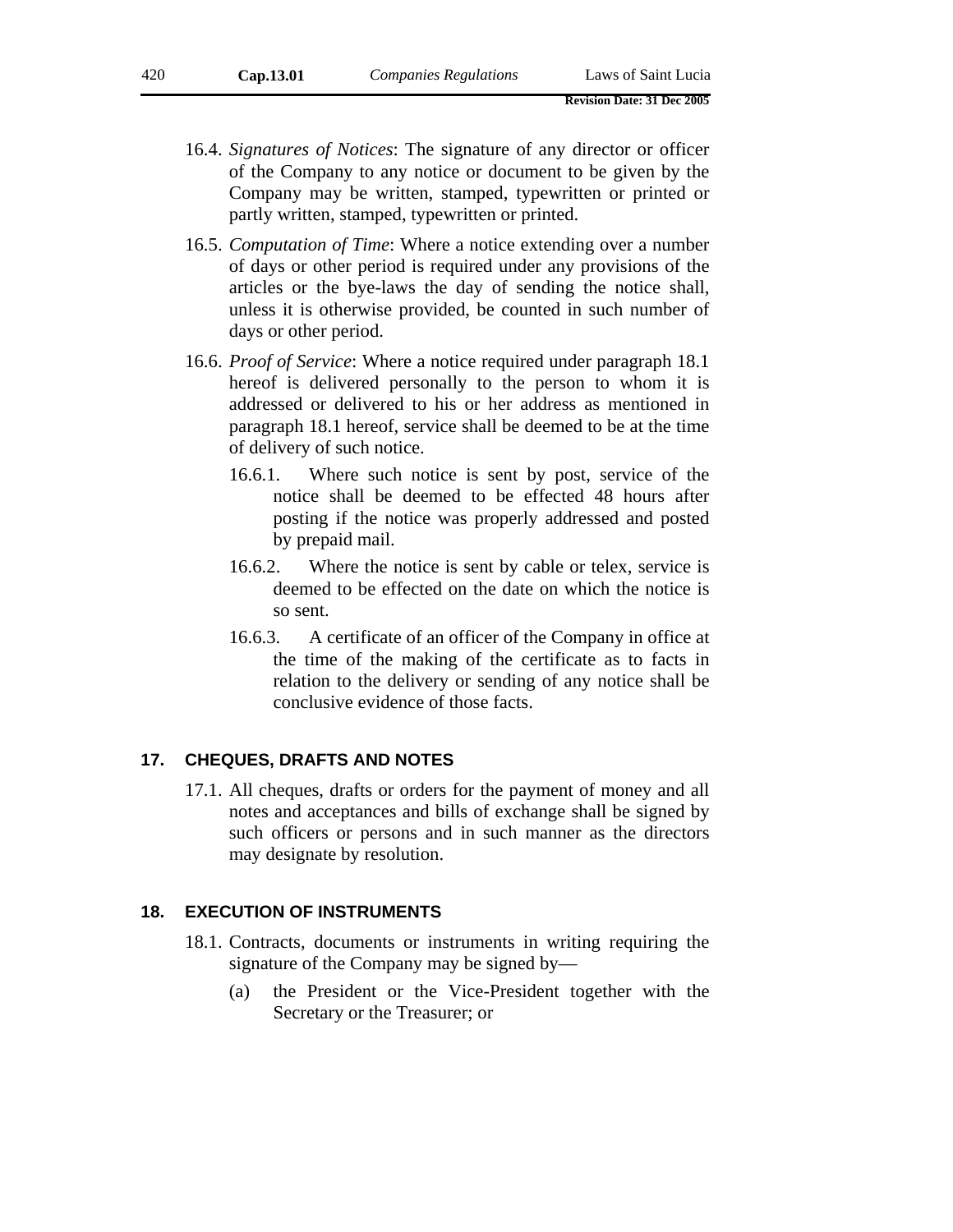and all contracts, documents and instruments in writing so signed shall be binding upon the Company without any further authorisation or formality. The directors shall have power by resolution to appoint any officers or persons on behalf of the Company either to sign certificates for shares in the Company and contracts, documents and instruments in writing generally or to sign specific contracts, documents or instruments in writing.

- 18.1.1. The common seal of the Company may be affixed to contracts, documents and instruments in writing signed as aforesaid or by any officers or persons specified in paragraph 18.1.2 hereof.
- 18.1.2. Subject to section 136 of the Act—
	- (a) the President or the Vice-President together with the Secretary or the Treasurer; or
	- (b) any 2 directors,

shall have authority to sign and execute (under the seal of the Company or otherwise) all the instruments that may be necessary for the purpose of selling, assigning, transferring, exchanging, converting or conveying any such shares, stocks, bonds, debentures, rights, warrants or other securities.

# **19. SIGNATURES**

19.1. The signature of the President, the Vice-President, the Secretary, the Treasurer or any director of the Company or of any officer or person, appointed under paragraph 18.1 hereof by resolution of the directors may, if specifically authorised by resolution of the directors, be printed, engraved, lithographed or otherwise mechanically reproduced upon any contract, document or instrument in writing, bond, debenture or other security of the Company executed or issued by or on behalf of the Company. Any document or instrument in writing on which the signature of any such officer or person is so reproduced shall be deemed to have been manually signed by such officer or person whose signature is so reproduced and shall be as valid to all intents and purposes as if such document or instrument in writing had been signed manually and although the officer or person whose signature is so reproduced has ceased to hold